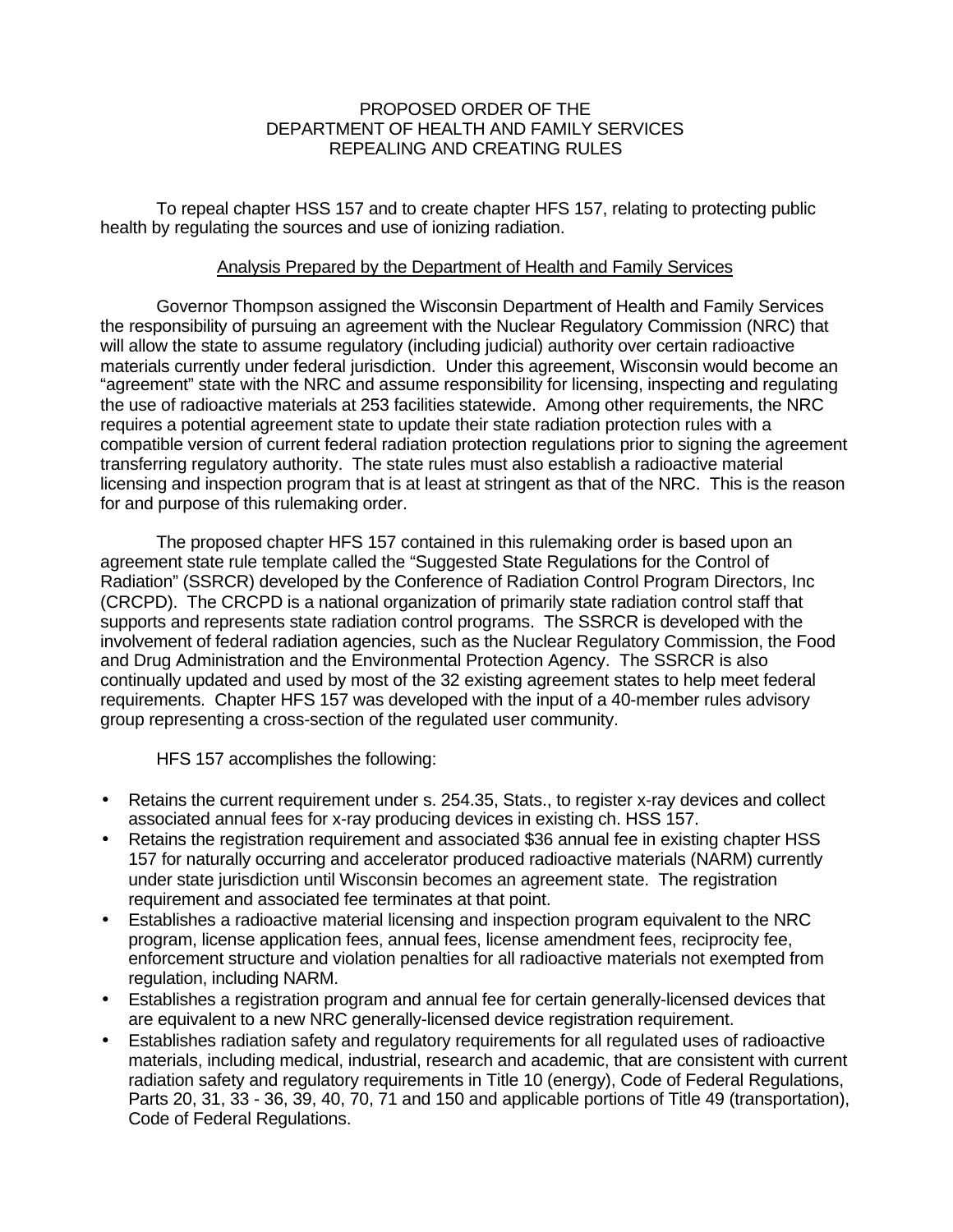- Updates the radiation safety requirements for x-ray producing devices to reflect new technologies, current federal regulation and the input of an ad hoc advisory group consisting of a cross-section of regulated users.
- Retains existing standards for radioactivity in community water systems.

The proposed ch. HFS 157 will have the following economic impact on radioactive material fees and regulated entities after Wisconsin attains agreement state status:

- Reduce radioactive material licensing fees by a projected average of 40% for approximately 215 medical, industrial and research facilities currently licensed and regulated by the federal government in Wisconsin, while maintaining regulatory quality and public safety.
- Establish a new registration program and \$100 site fee plus a \$50 per device annual fee for devices containing certain types of radioactive material that are used primarily by manufacturing industries to measure flow through pipes, level of material in containers, thickness of materials or coatings, consistency and uniformity of materials and other parameters. These state program fees will replace a \$450 annual federal fee for similar federal program registration. The state registration fee will be lower than the federal fee for facilities with 6 or fewer devices (\$400 state fee versus \$450 federal fee). Facilities that choose to specifically license their devices will be exempt from the state registration requirement and associated fee. This option can reduce the regulatory cost for facilities with large numbers of devices.
- Establish licensing fees for approximately 100 facilities utilizing NARM due to the new Wisconsin licensing requirement. The current Wisconsin annual registration fee is \$36. Under the proposed rules, licensing fees would range from \$200 to \$5,000 for existing licensed facilities.
- Establish licensing fees for 22 academic facilities (for example, Marquette University and the U.W. system campuses) that are currently exempt from and pay no NRC fees. These academic facilities will require regulatory oversight necessitating cost recovery. Chapter HFS 157 proposes a \$1,000 academic license category to provide regulatory cost recovery and ensure continued educational and research use of radioactive materials.
- Increase licensing fees for 16 facilities, primarily businesses, which are classified as NRC small entities. Small entity status is based upon number of employees and annual revenue. NRC currently provides a radioactive materials license to certain small entities at a reduced, subsidized cost of \$500 per license. The proposed chapter HFS 157 does not utilize the NRC small entity classification. State licensing fees would range from \$1,400 to \$5,000 for existing facilities. Licensing fees are based upon the Department's estimate of its regulatory oversight costs. State licensing, inspection and regulatory oversight of these facilities will require the Department to increase fees to ensure its recovery of regulatory costs.

Pursuant to s. 227.21, Stats., the Department has requested permission from the Attorney General and the Revisor of Statutes to incorporate three national standards by reference into administrative rule. These standards are listed in the proposed order.

The Department's authority to repeal and create these rules is found in ss. 254.34 (1) (a), 254.365 (4) to (6), 254.37 (3) and 254.38 (1), Stats., as affected by 1999 Wisconsin Act 9. The rules interpret ss. 254.31 to 254.45, Stats., as affected by 1999 Wisconsin Act 9.

SECTION 1. Chapter HFS 157 is created to read:

## **Chapter HFS 157**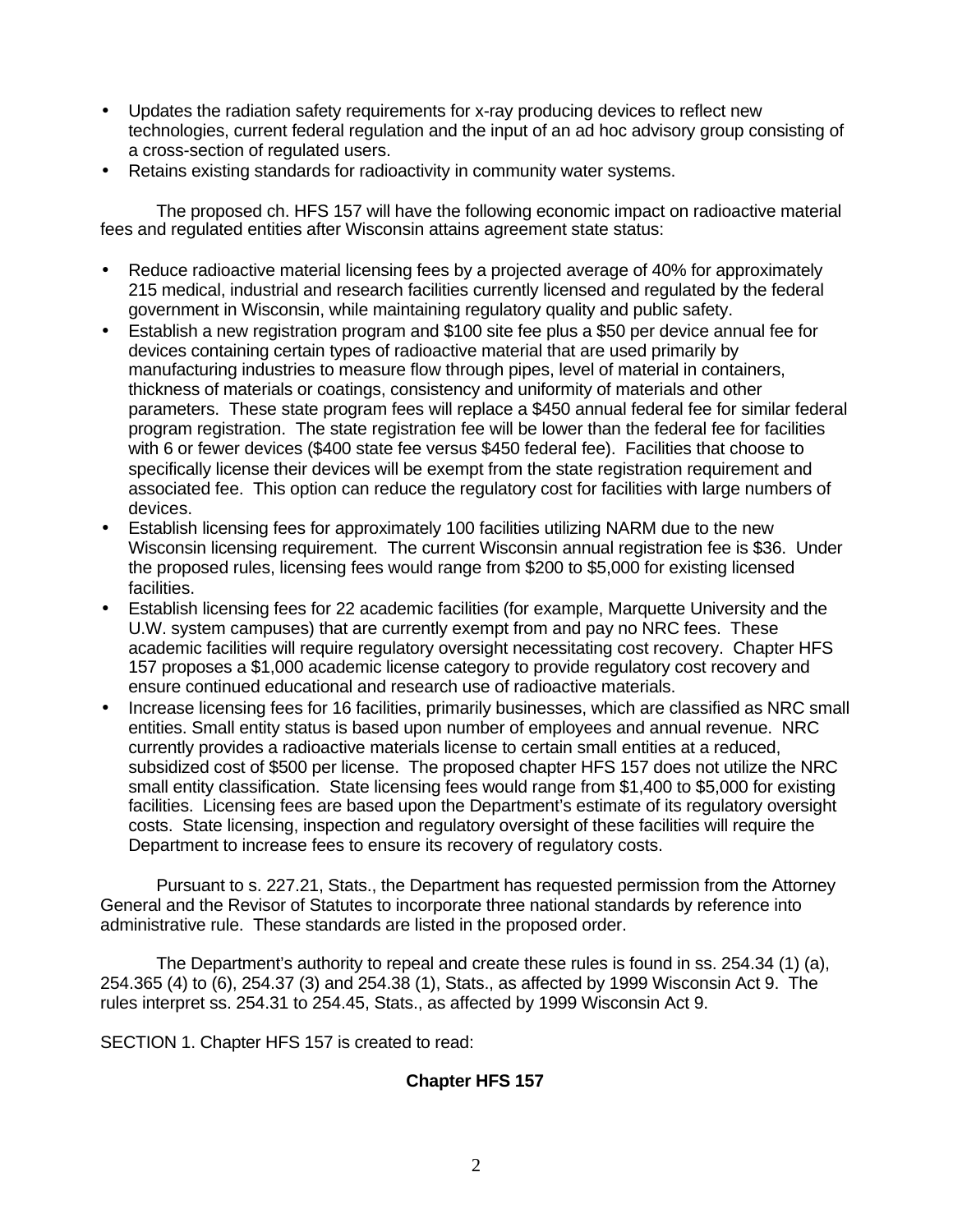# **RADIATION PROTECTION**

## **Subchapter I – General**

- HFS 157.01 Authority and purpose.
- HFS 157.02 Applicability.
- HFS 157.03 Definitions.
- HFS 157.04 Exemptions from the regulatory requirements.
- HFS 157.05 Prohibitions.
- HFS 157.06 General regulatory requirements.
- HFS 157.07 Reserved.
- HFS 157.08 Reserved.

## **Subchapter II – Licensing of Radioactive Material**

- HFS 157.09 Exemptions.
- HFS 157.10 License types and fees.
- HFS 157.11 General licenses.
- HFS 157.12 Registration of generally-licensed devices.
- HFS 157.13 Specific licenses.
- HFS 157.14 Reciprocity.
- HFS 157.15 Financial assurance and records for decommissioning.
- HFS 157.16 Licenses held on the effective date of this subchapter.
- HFS 157.17 NARM held on the effective date of this subchapter.
- HFS 157.18 Reserved.
- HFS 157.19 Reserved.

## **Subchapter III – Standards for Protection from Radiation**

- HFS 157.20 Implementation.
- HFS 157.21 Radiation protection programs.
- HFS 157.22 Occupational dose limits.<br>HFS 157.23 Radiation dose limits for in
- Radiation dose limits for individual members of the public.
- HFS 157.24 Testing for leakage or contamination of sealed sources.
- HFS 157.25 Surveys and monitoring.
- HFS 157.26 Control of exposure from external sources in restricted areas.
- HFS 157.27 Respiratory protection and controls to restrict internal exposure in restricted areas.
- HFS 157.28 Storage and control of licensed or registered sources of radiation.
- HFS 157.29 Precautionary procedures.
- HFS 157.30 Waste management.
- HFS 157.31 Records.
- HFS 157.32 Reports.
- HFS 157.33 Radiological criteria for license termination.
- HFS 157.34 Reserved.

### **Subchapter IV – Radiation Safety Requirements for Industrial Radiographic Operations**

- HFS 157.35 Exemptions.
- HFS 157.36 Performance requirements for industrial radiography equipment.
- HFS 157.37 Radiation safety requirements for storage containers and source changers.
- HFS 157.38 Radiation survey instruments.
- HFS 157.39 Leak testing and replacement of sealed sources.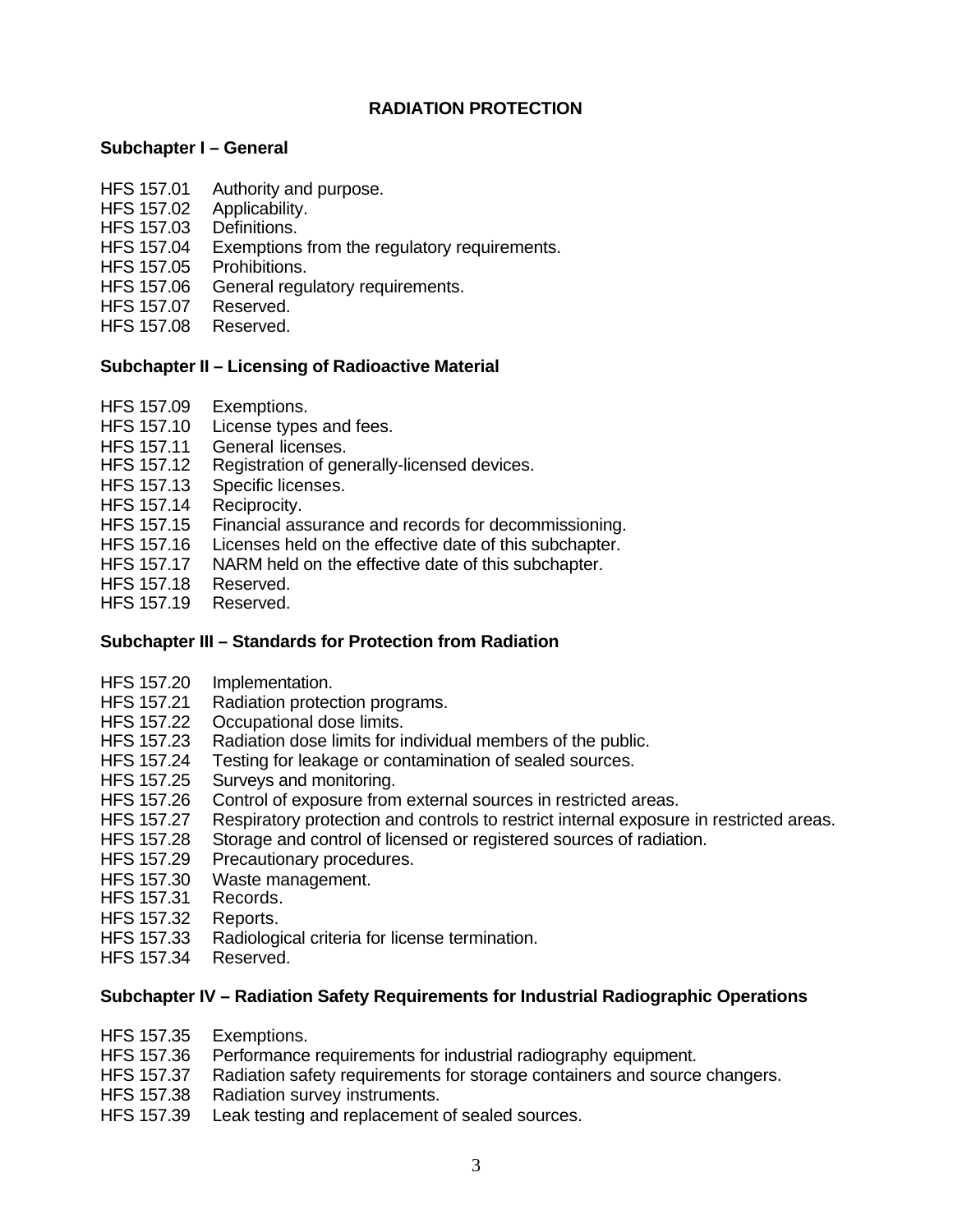- HFS 157.40 Quarterly inventory.
- HFS 157.41 Inspection and maintenance of radiation machines, radiographic exposure devices, transport and storage containers, associated equipment, source changers and survey instruments.
- HFS 157.42 Permanent radiographic installations.
- HFS 157.43 Labeling, transportation and storage.
- HFS 157.44 Operational radiation safety requirements.
- HFS 157.45 Recordkeeping requirements.
- HFS 157.46 Notifications.
- HFS 157.47 Reciprocity.
- HFS 157.48 Specific requirements for radiographic personnel performing industrial radiography.
- HFS 157.49 Reserved.
- HFS 157.50 Reserved.

### **Subchapter V – Radiation Safety Requirements for Wireline Service Operations and Subsurface Tracer Studies**

- HFS 157.51 Prohibition.
- HFS 157.52 Equipment control.
- HFS 157.53 Requirements for personnel safety.
- HFS 157.54 Precautionary procedures.
- HFS 157.55 Radiation surveys and records.
- HFS 157.56 Notification of incidents, abandonment and lost sources.
- HFS 157.57 Reserved.
- HFS 157.58 Reserved.

## **Subchapter VI – Medical Use of Radioactive Material**

- HFS 157.59 General requirements.
- HFS 157.60 Reserved.
- HFS 157.61 Administrative requirements.
- HFS 157.62 Technical requirements.
- HFS 157.63 Unsealed radioactive material written directive not required.
- HFS 157.64 Unsealed radioactive material written directive required.
- HFS 157.65 Manual brachytherapy.
- HFS 157.66 Sealed sources for diagnosis.
- HFS 157.67 Photon emitting remote afterloader, teletherapy and gamma stereotactic radiosurgery units.
- HFS 157.68 Reserved.
- HFS 157.69 Reserved.
- HFS 157.70 Other medical uses of radioactive material or radiation from radioactive material.
- HFS 157.71 Records.
- HFS 157.72 Reports.

## **Subchapter VII – Radiation Safety Requirements for Irradiators**

HFS 157.73 Radiation safety requirements.

## **Subchapter VIII – X-Ray Device Requirements**

- HFS 157.74 Administrative requirements.
- HFS 157.75 General requirements for all diagnostic x-ray systems.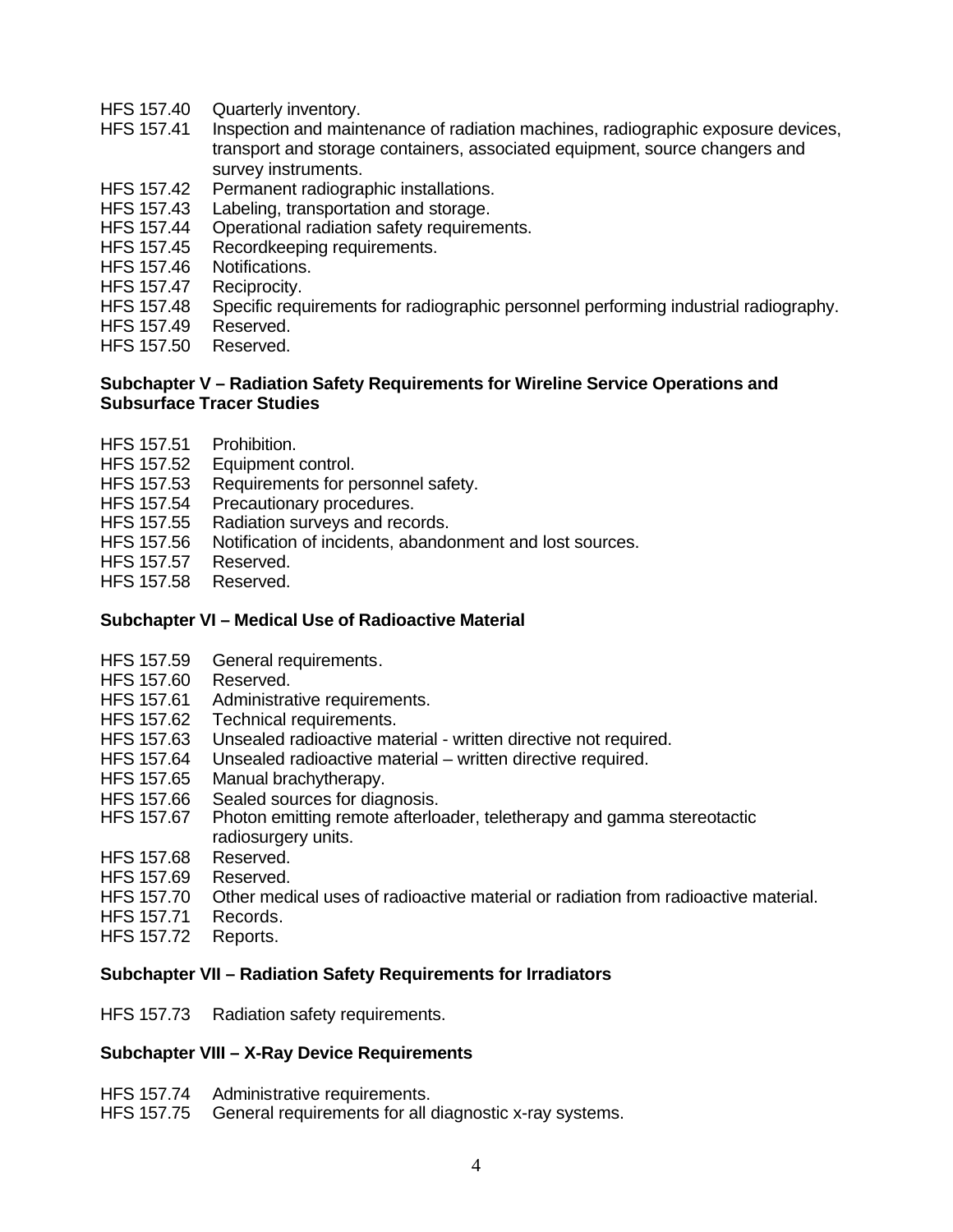- HFS 157.76 Fluoroscopic x-ray systems.
- HFS 157.77 Radiographic systems other than fluoroscopic, dental intraoral or computed tomography x-ray systems.
- HFS 157.78 Intraoral dental radiographic systems.
- HFS 157.79 Veterinary medicine x-ray systems.
- HFS 157.80 Computed tomography x-ray systems.
- HFS 157.81 Shielding plan review.
- HFS 157.82 General administrative requirements for facilities using therapeutic radiation machines for human use.
- HFS 157.83 Administrative policies and procedures for radiation therapy machines.
- HFS 157.84 Technical requirements for facilities using therapeutic radiation machines.
- HFS 157.85 Therapeutic radiation machines.
- HFS 157.86 Registration of radiation machine facilities.

#### **Subchapter IX – Cabinet and Analytical X-Ray Systems**

HFS 157.87 Radiation safety requirements.

#### **Subchapter X – Notices, Instructions and Reports to Workers**

HFS 157.88 Posting, notification and reporting requirements.

#### **Subchapter XI – Inspection by the Department**

HFS 157.89 Inspection requirements.

#### **Subchapter XII – Enforcement**

HFS 157.90 Violation and penalty criteria.

HFS 157.91 Orders.

## **Subchapter XIII – Transportation**

- HFS 157.92 General regulatory provisions.
- HFS 157.93 General licenses.
- HFS 157.94 Operating controls and procedures.

#### **Subchapter XIV – Radioactivity in Community Water Systems**

| <b>HFS 157.95</b> | Exemptions. |
|-------------------|-------------|
|                   |             |

HFS 157.96 Requirements.

## **Subchapter XV – Registration of Radioactive Materials**

| HFS 157.97        | Exemptions.   |
|-------------------|---------------|
| <b>HFS 157.98</b> | Registration. |

### **Subchapter I - General Provisions**

**HFS 157.01 Authority and purpose.** (1) This chapter is promulgated under the authority of ss. 254.31 to 254.45, Stats. to regulate the receipt, use, transfer, possession, ownership or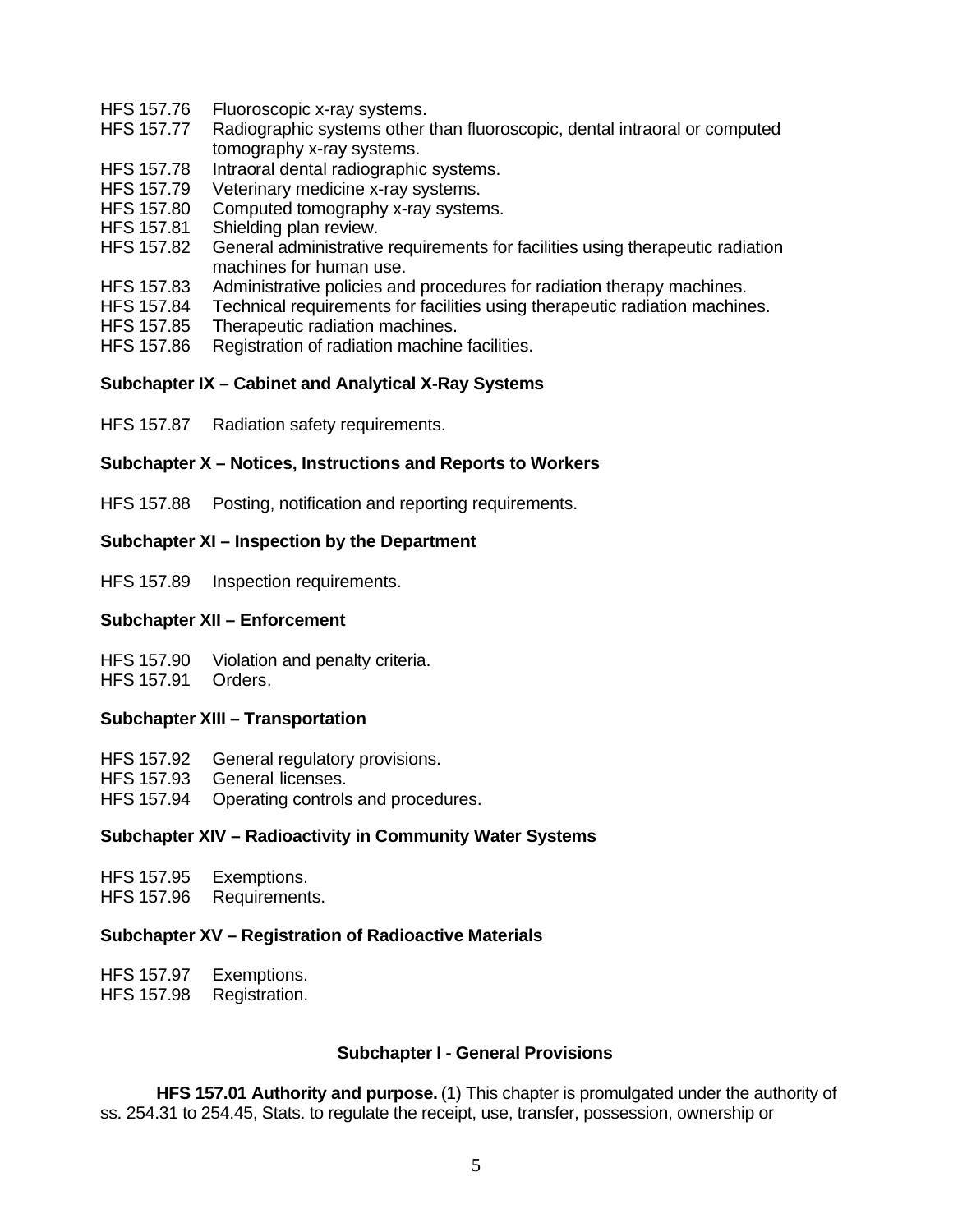acquisition of any source of radiation. The standards in this chapter generally conform to nationally accepted standards for protection against the harmful effects of ionizing radiation. The publications referenced in this chapter are available for inspection at the department, the secretary of state's office, the office of the revisor of statutes and at the respective federal agency or organization website.

(2) Subchapter I establishes the definitions used in this chapter, prohibitions and general regulatory requirements.

(3) Subchapter II establishes requirements for the licensing of radioactive material, license fee schedules, registration requirements for certain types of devices purchased under a general license and reciprocity requirements.

(4) Subchapter III establishes standards for protection against ionizing radiation resulting from activities conducted under a license or registration issued by the department. The requirements of subch. III are designed to control the receipt, possession, use, transfer and disposal of sources of radiation by any licensee or registrant so that the total dose to an individual, including doses resulting from all sources of radiation other than background radiation, does not exceed the standards for protection against radiation prescribed in subch. III. However, nothing in subch. III limits actions the department may take to protect health and safety in an emergency.

(5) Subchapter IV establishes radiation safety requirements for persons using sources of radiation in industrial radiography.

(6) Subchapter V establishes radiation safety requirements for using sources off radiation for wireline service operations including mineral-logging, radioactive markers and subsurface tracer studies. The requirements of subch. V are in addition to and not in substitution for the requirements of subchs. I, II, III, VIII and X.

(7) Subchapter VI establishes requirements for the medical use of radioactive material. The requirements provide for the radiation safety of workers, the general public and human research subjects.

(8) Subchapter VII establishes radiation safety requirements for operating irradiators that use sealed sources containing radioactive material to irradiate objects or materials using gamma radiation.

(9) Subchapter VIII establishes requirements for the use of diagnostic or therapeutic x-ray equipment, including accelerators, by or under the supervision of an individual authorized and licensed by state statutes to engage in the healing arts or veterinary medicine; and to establish registration requirements for radiation machines.

(10) Subchapter IX establishes radiation safety requirements for the use of cabinet and analytical x-ray systems.

(11) Subchapter X establishes requirements for persons licensed or registered under this chapter to provide workers with notices, instructions and reports relating to activities under a license or registration.

(12) Subchapter XI establishes options available to facilities and individuals in connection with department inspections to determine compliance with the provisions of this chapter and radiological working conditions or other requirements specified in a license.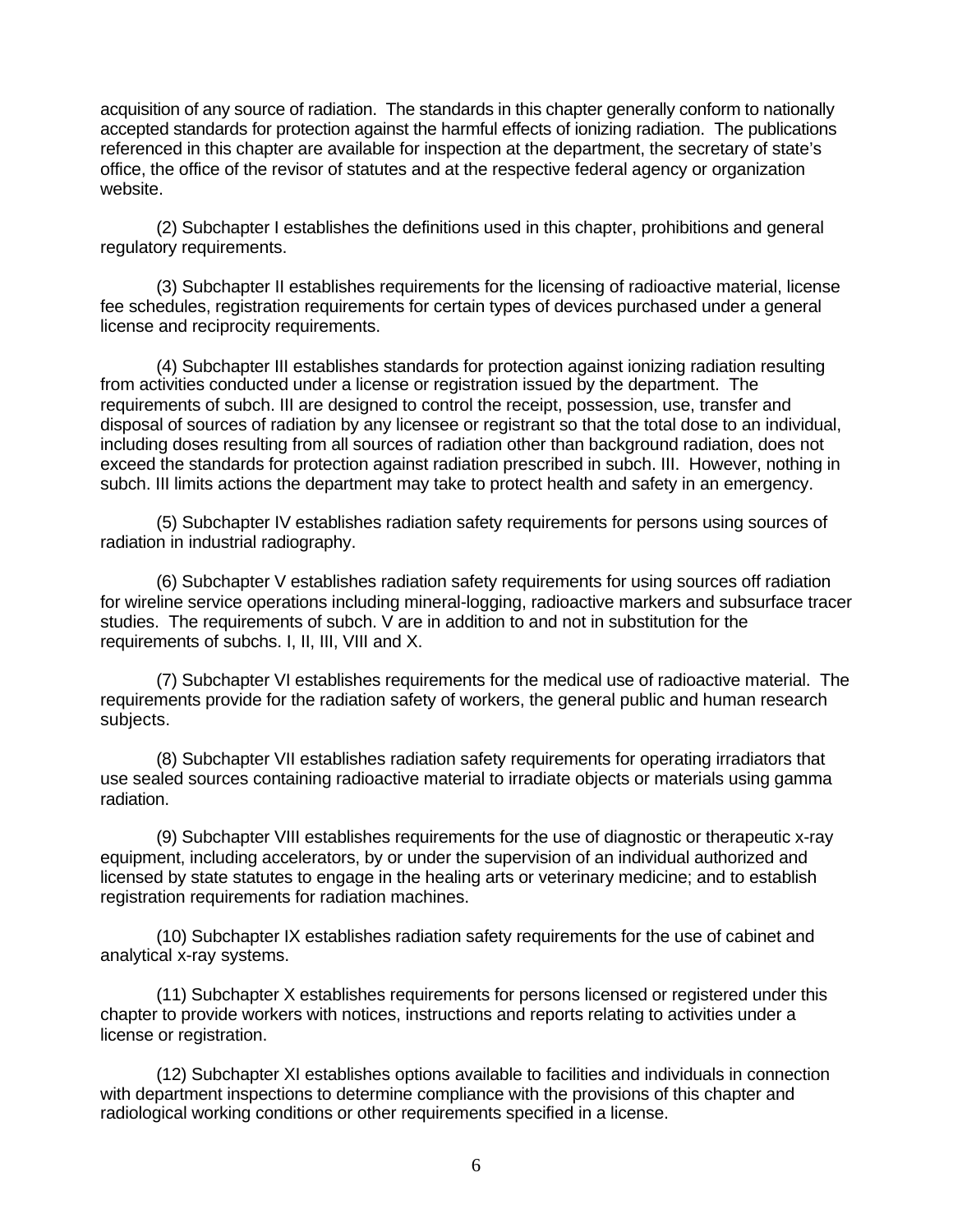(13) Subchapter XII establishes classification and fiscal penalty criteria for violations of license conditions, emergency orders or the requirements of this chapter; and criteria for requesting and scheduling hearings to contest department assessments of forfeiture, licensing actions or emergency orders.

(14) Subchapter XIII establishes requirements for the packaging, preparation for shipment and transportation of radioactive material.

(15) Subchapter XIV establishes radioactivity requirements for community water systems.

(16) Subchapter XV establishes fees for the annual registration of ionizing radiation installations utilizing radioactive materials. The fees in subch. XV replace the fees established in s. 254.35 (f), Stats., as allowed under s. 254.35 (g), Stats.

**HFS 157.02 Applicability.** (1) Except as specified, this chapter applies to all persons who receive, possess, use, transfer, own or acquire any source of radiation, except that nothing in this chapter shall apply to any person subject to regulation by the U.S. nuclear regulatory commission.

(2) A licensee subject to the requirements of subch. II is also subject to the requirements of subchs. I, III, X and XIII. A licensee engaged in industrial radiographic operations is also subject to the requirements of subch. IV. A licensee engaged in wireline and subsurface tracer studies is subject to the requirements of subch. V. A licensee using radionuclides in the healing arts is subject to the requirements of subch. VI.

(3) Subchapter III applies to all persons licensed or registered by the department to receive, possess, use, transfer or dispose of sources of radiation. The limits in subch. III do not apply to doses due to background radiation, to exposure of patients to radiation for the purpose of medical diagnosis or therapy, or to voluntary participation in medical research programs.

(4) The requirements of subch. IV are in addition to and not in substitution for other requirements. In particular, the general requirements of subchs. I, II, III, VIII, X and XIII apply to applicants, licensees and registrants subject to subch. IV. Subchapters II and XIII apply to licensing and transportation of radioactive material and subch. VIII applies to the registration of radiation machines. Except for sections that are applicable only to sealed radioactive sources, radiation machines and sealed radioactive sources are covered by subch. IV. Subchapter IV does not apply to medical uses of radiation addressed in subch. VIII.

(5) Subchapter V applies to all licensees or registrants who use sources of radiation for wireline service operations including mineral-logging, radioactive markers and subsurface tracer studies.

(6) Subchapter VI applies to all persons using radioactive material in the healing arts. The requirements of subch. VI are in addition to, and not in substitution for, others in this chapter, except that teletherapy units used both for human use and as irradiators shall comply with provisions of such. VI wherever rules from different subchapters are incompatible.

(7) Subchapter VII applies to panoramic irradiators having either dry or wet storage of the radioactive sealed sources and to underwater irradiators in which both the source and the product being irradiated are submerged. Irradiators whose dose rates exceed 5 grays (500 rads) per hour at one meter from the radioactive sealed sources in air or in water, as applicable for the irradiator type, are covered by subch. VII.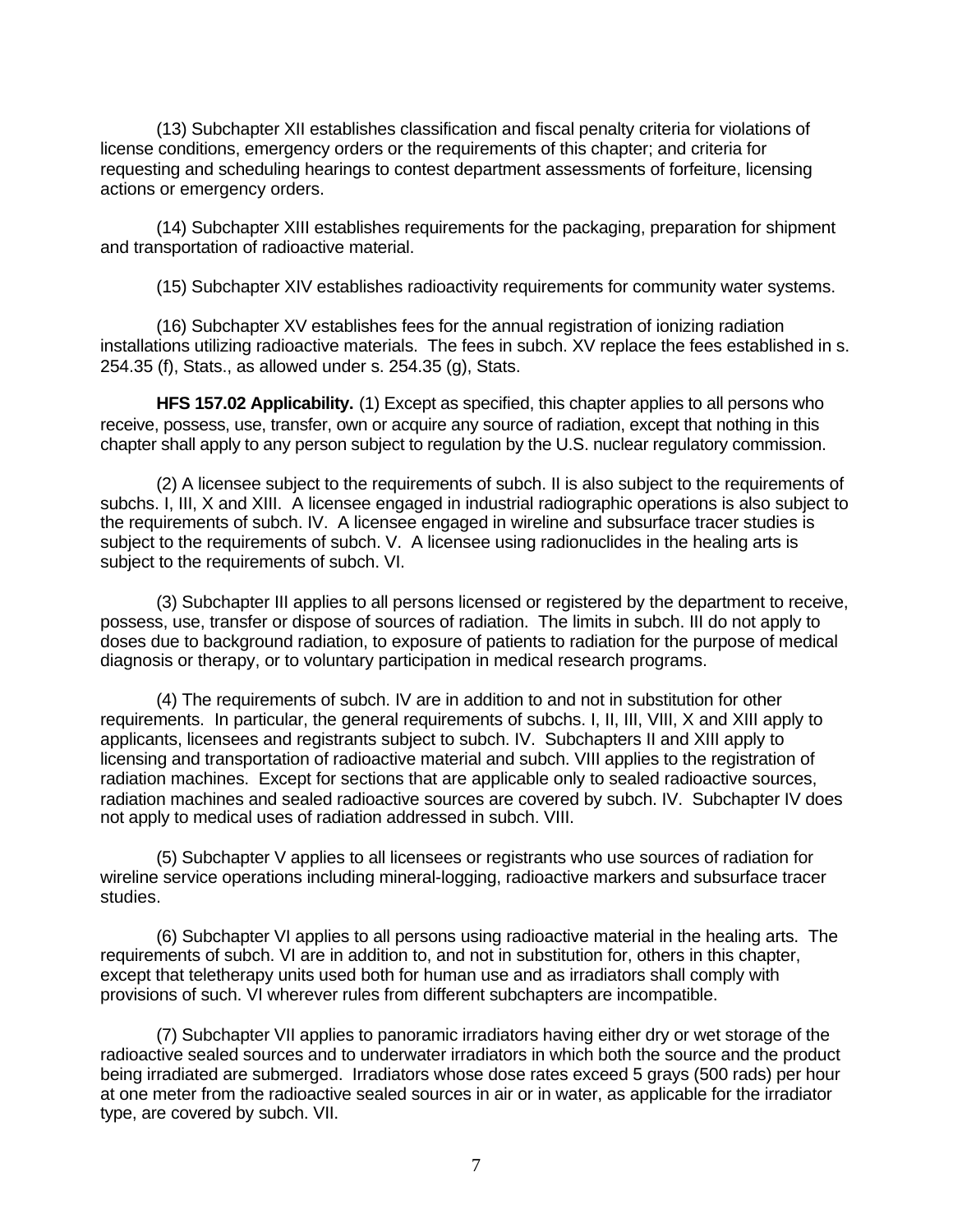(8) The requirements of subch. VII are in addition to other requirements of this chapter. Nothing in subch. VII relieves a licensee from complying with other federal, state and local regulations governing the siting, zoning, land use and building code requirements for industrial facilities.

(9) Subchapter VII does not apply to self-contained dry-source-storage irradiators in which both the source and the area subject to irradiation are contained within a device and are not accessible by personnel, medical radiology or teletherapy, radiography for the irradiation of materials for nondestructive testing purposes, gauging or open-field, agricultural irradiations.

(10) Subchapter VIII applies to all persons registered to use x-ray devices. The requirements of subch. VIII are in addition to, and not in substitution for, other applicable provisions of this chapter.

(11) Subchapter IX applies to all persons registered to use cabinet and analytical x-ray devices. The requirements of subch. IX are in addition to, and not in substitution for, other applicable provisions of this chapter.

(12) The requirements of subch. X apply to all persons who receive, possess, use, own or transfer sources of radiation registered with or licensed by the department under subchs. II, VIII and XV of this chapter.

(13) Subchapter XI applies to all persons who receive, possess, use, own or transfer radioactive materials or radiation producing machines licensed by or registered with the department.

(14) Subchapter XII applies to all persons who possess, use, store, transfer or receive radioactive materials, or who possess radiation machines.

(15) Subchapter XIII applies to any person who transports radioactive material or delivers radioactive material to a carrier for transport.

(16) The radioactivity requirements in subch. XIV apply to all community water systems, except those meeting all of the conditions of s. HFS 157.95.

(17) Unless specifically exempted, the fees established in subch. XV apply to all ionizing radiation installations utilizing naturally occurring or accelerator produced radioactive materials in any quantity.

**HFS 157.03 Definitions.** In this chapter:

(1) " $A_1$ " means the maximum activity of special form radioactive material permitted in a type A package.

 $(2)$  " $A<sub>o</sub>$ " means the maximum activity of radioactive material, other than special form radioactive material, permitted in a type A package. The maximum activity values are either listed in appendix O, table VI of this chapter, or may be derived under the procedure prescribed in appendix O of this chapter.

(3) "Absorbed dose (D)" means the mean energy imparted by ionizing radiation to matter. Absorbed dose is the quotient of dE by dM, where dE is the mean energy imparted by ionizing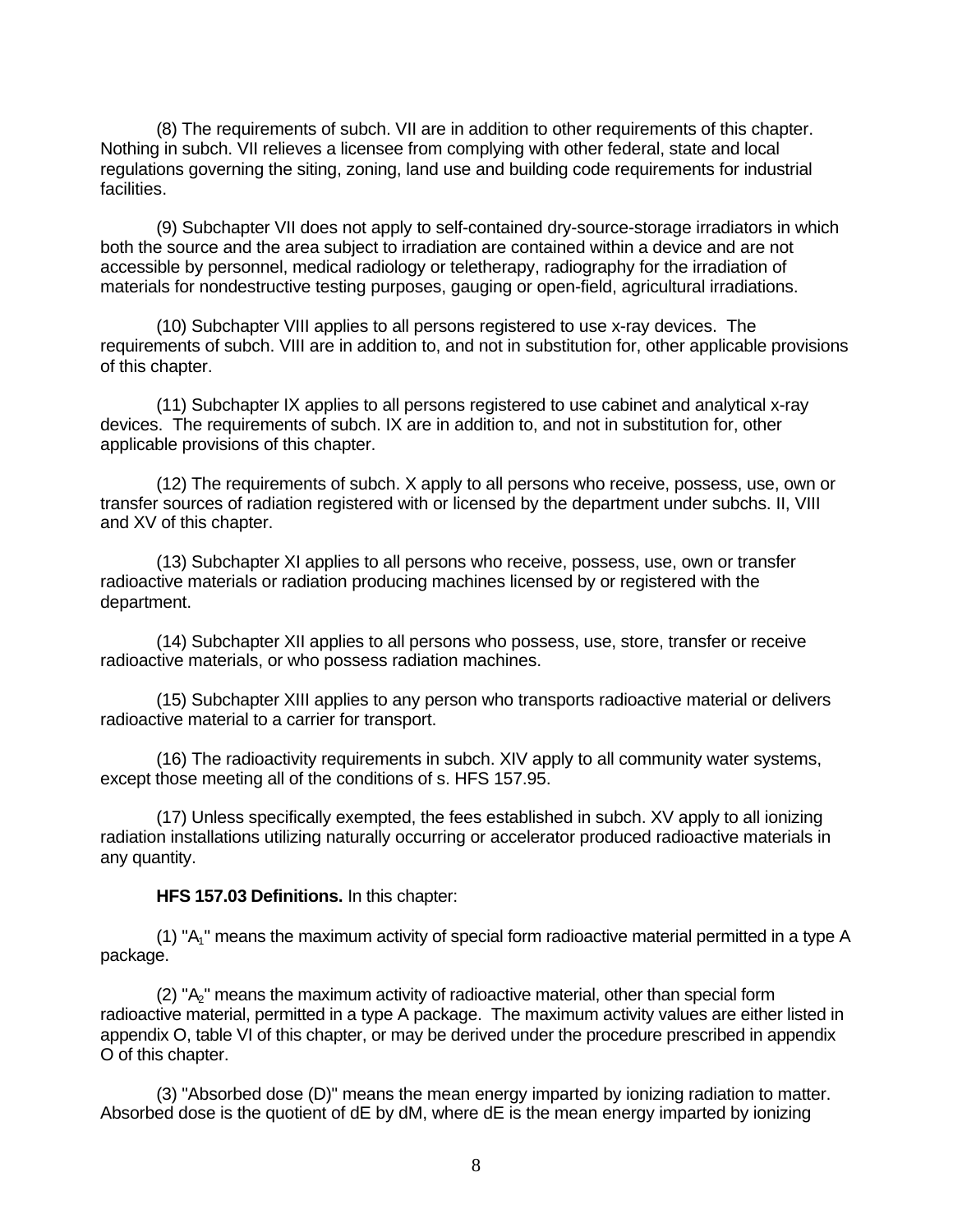radiation to matter of mass dM. The SI unit of absorbed dose is joule per kilogram and is called the Gray. The special name of the unit of absorbed dose is the Rad.  $1 \text{ Gy} = 100 \text{ Rad}$ .

(4) "Absorbed dose rate" means absorbed dose per unit time, for machines with timers, or dose monitor unit per unit time for accelerators.

(5) "Accelerator" means any machine capable of accelerating electrons, protons, deuterons or other charged particles in a vacuum and of discharging the resultant particle or other radiation into a medium at energies usually in excess of one MeV.

(6) "Accelerator-produced material" means any material made radioactive by an accelerator.

(7) "Accessible surface" means surface of equipment or of an equipment part, housing or enclosure of the radiation producing machine that can be easily or accidentally touched by persons without the use of a tool.

(8) "Act" means ss. 254.31 to 254.45, Stats.

(9) "Activity" means the rate of disintegration or transformation or decay of radioactive material. The units of activity are the becquerel (Bq) and the curie (Ci).

(10) "Added filtration" means any filtration which is in addition to the inherent filtration.

(11) "Address of use" means the building or buildings that are identified on the license and where radioactive material may be received, used or stored.

(12) "Adult" means an individual 18 or more years of age.

(13) "Agreement state" means any state with which the U.S. nuclear regulatory commission or the U.S. atomic energy commission has entered into an effective agreement under subsection 274b of the atomic energy act of 1954, as amended.

(14) "Air-purifying respirator" means a respirator with an air-purifying filter, cartridge, or canister that removes specific air contaminants by passing ambient air through the air-purifying element.

(15) "Airborne radioactive material" means any radioactive material dispersed in the air in the form of dusts, fumes, particulates, mists, vapors or gases.

(16) "Airborne radioactivity area" means a room, enclosure or area in which airborne radioactive materials exist in concentrations that meet either of the following criteria:

(a) In excess of the derived air concentrations (DACs) specified in appendix E, table I of this chapter.

(b) An individual present in the area without respiratory protective equipment could exceed, during the hours an individual is present in a week, an intake of 0.6 percent of the annual limit on intake (ALI) or 12 DAC-hours.

(17) "Air kerma (K)" means the sum of the intial kinetic energies of all the charged ionizing particles liberated by uncharged ionizing particles per unit of air. Kerma is determined as the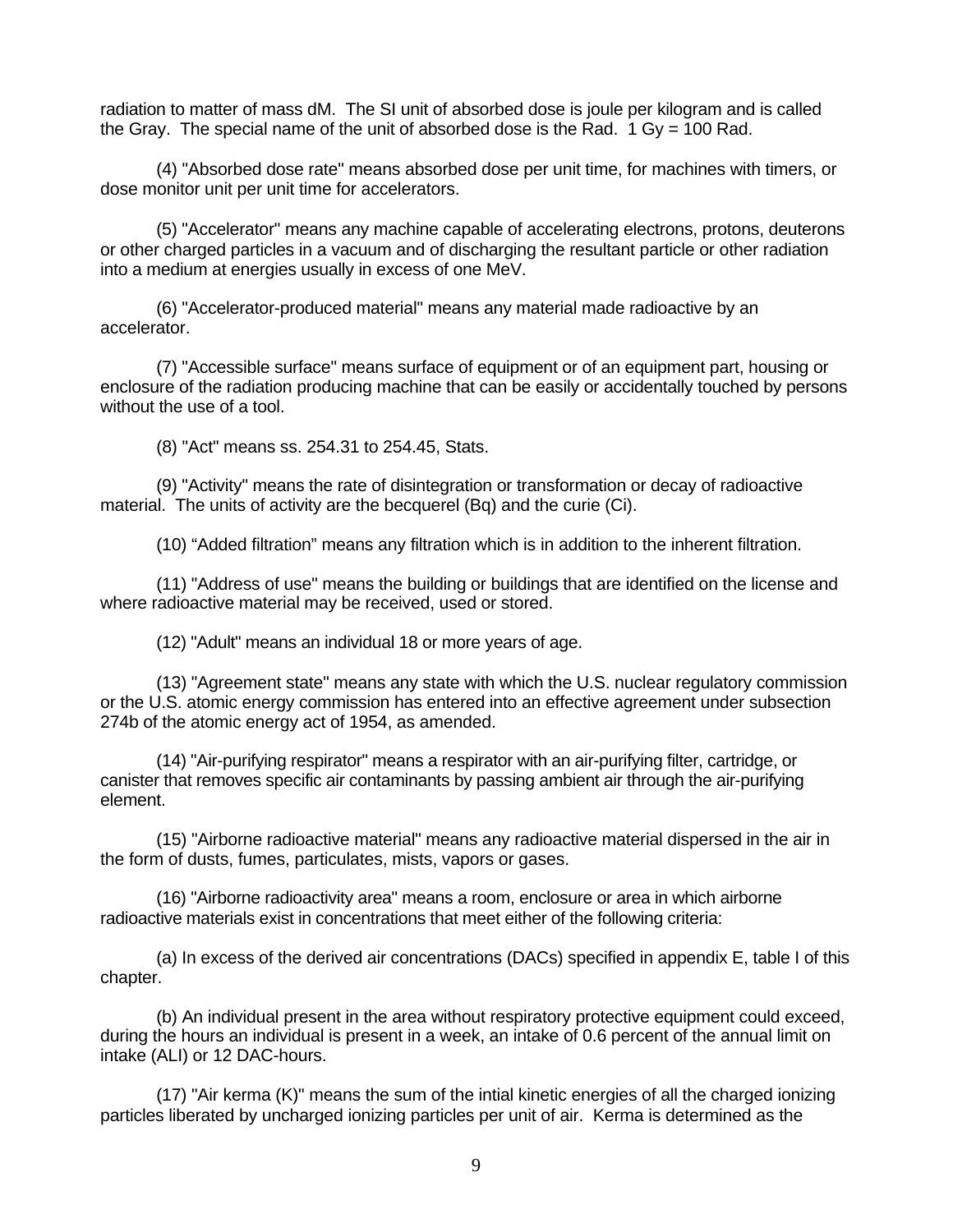quotient of dE by dM, where dE is the sum of the initial kinetic energies of all the charged ionizing particles liberated by uncharged ionizing particles in air of mass dM. The SI unit of air kerma is joule per kilogram and the special name for the unit of kerma is the gray (Gy).

(18) "Alarming ratemeter" means a radiation measurement device that can be set to alarm at a pre-set dose rate.

(19) "Alert" means an event may occur, is in progress, or has occurred that could lead to a release of radioactive material but that the release is not expected to require a response by offsite response organizations to protect people offsite.

(20) "Alignment helment" means a guide placed on the head that directs radiation to a specific site during stereotactic surgery.

(21) "Aluminum equivalent" means the thickness of type 1100 aluminum alloy affording the same attenuation, under specified conditions, as the material in question.

**Note:** The nominal chemical composition of type 1100 aluminum is 99.00 percent minimum aluminum and 0.12 percent copper.

(22) "Analytical x-ray system" means x-ray equipment designed to analyze the composition of materials.

(23) "Annual refresher safety training" means a review conducted or provided by the licensee or registrant for its employees on radiation safety aspects of industrial radiography.

(24) "Annual limit on intake (ALI)" means the derived limit for the amount of radioactive material taken into the body of an adult worker by inhalation or ingestion in a year. Annual limit on intake is the smaller value of intake of a given radionuclide in a year by the reference person that would result in a committed effective dose equivalent of 0.05 Sv (5 rem) or a committed dose equivalent of 0.5 Sv (50 rem) to any individual organ or tissue. Annual limit on intake values for intake by ingestion and by inhalation of selected radionuclides are given in table I, columns 1 and 2, of appendix E.

(25) "Annually" means at intervals not to exceed 12 months.

(26) "ANSI" means the American National Standards Institute.

(27) "Area of use" means a portion of an address of use that has been set aside for the purpose of receiving, using or storing radioactive material.

(28) "As low as is reasonably achievable" or "ALARA" means making every reasonable effort to maintain exposures to radiation as far below the dose limits in this chapter as is practical, consistent with the purpose for which the licensed or registered activity is undertaken, taking into account the state of technology, the economics of improvements in relation to state of technology, the economics of improvements in relation to benefits to the public health and safety and other societal and socioeconomic considerations, and in relation to utilization of nuclear energy and licensed or registered sources of radiation in the public interest.

(29) "Assembler" means any person engaged in the business of assembling, replacing or installing one or more components into a x-ray system or subsystem. The term includes the owner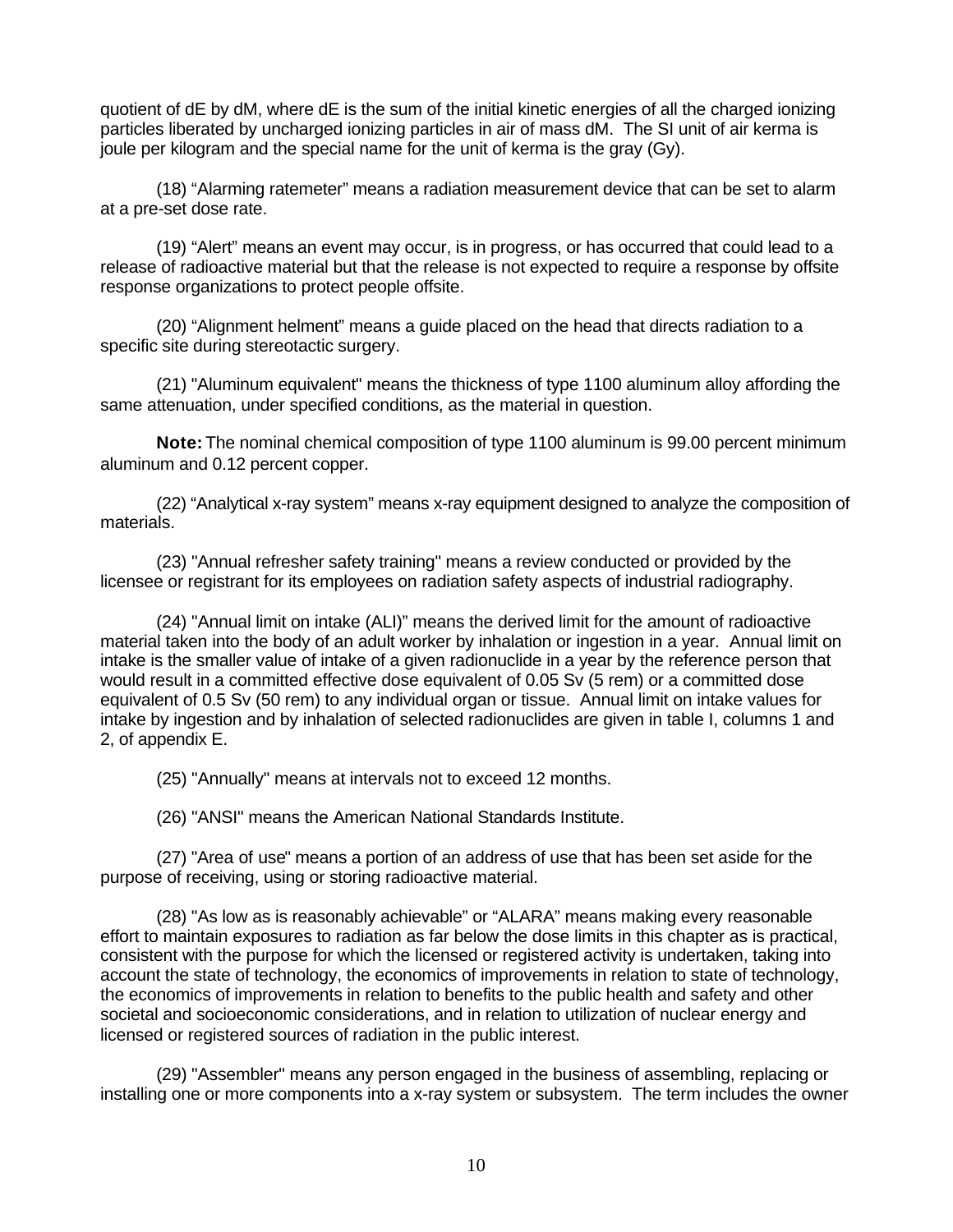of an x-ray system or his or her employee or agent who assembles components into an x-ray system that is subsequently used to provide professional or commercial services.

(30) "Assigned Protection Factor (APF)" means the expected workplace level of respiratory protection that would be provided by a properly functioning respirator or a class of respirators to properly trained and fitted users. Operationally, the inhaled concentration can be estimated by dividing the ambient airborne concentration by the APF.

(31) "Associated equipment" means equipment that is used in conjunction with a radiographic exposure device to make radiographic exposures that drives, guides or comes in contact with the source.

**Note:** Examples of associated equipment include a guide tube, control tube, control (drive) cable, removable source stop, "J" tube and collimator when used as an exposure head.

(32) "Atmosphere-supplying respirator" means a respirator that supplies the respirator user with breathing air from a source independent of the ambient atmosphere, and includes supplied-air respirators(SAR's) and self-contained breathing apparatus (SCBA) units.

(33) "Attenuation block" means a block or stack, having dimensions 20 centimeters by 20 centimeters by 3.8 centimeters, of type 1100 aluminum alloy or other materials having equivalent attenuation.

(34) "Authorized nuclear pharmacist" means a pharmacist licensed by the state under ch. 450, Stats., and who fulfills at least one of the following:

(a) Meets the requirements in s. HFS 157.61 (9) and (11).

(b) Is identified as an authorized nuclear pharmacist on a nuclear regulatory commission or agreement state license or other equivalent permit or license recognized by the NRC that authorizes the medical use of radioactive material or the practice of nuclear pharmacy.

(c) Is identified as an authorized nuclear pharmacist on a permit issued by an NRC or agreement state specific licensee of broad scope that is authorized to permit the medical use of radioactive material or the practice of nuclear pharmacy.

(d) Is approved as an authorized nuclear pharmacist by a nuclear pharmacy authorized by the NRC or an agreement state to approve authorized nuclear pharmacists.

(35) "Authorized user" means a state licensed physician, dentist or podiatrist who fulfills at least one of the following:

(a) Meets the recentness of training requirements in ss. HFS 157.61(11) and the certification requirement, depending upon the desired use of the radioactive material, found in any of the following:

- 1. Section HFS 157.63 (4) (a).
- 2. Section HFS 157.63 (5) (a).
- 3. Section HFS 157.64 (4) (a).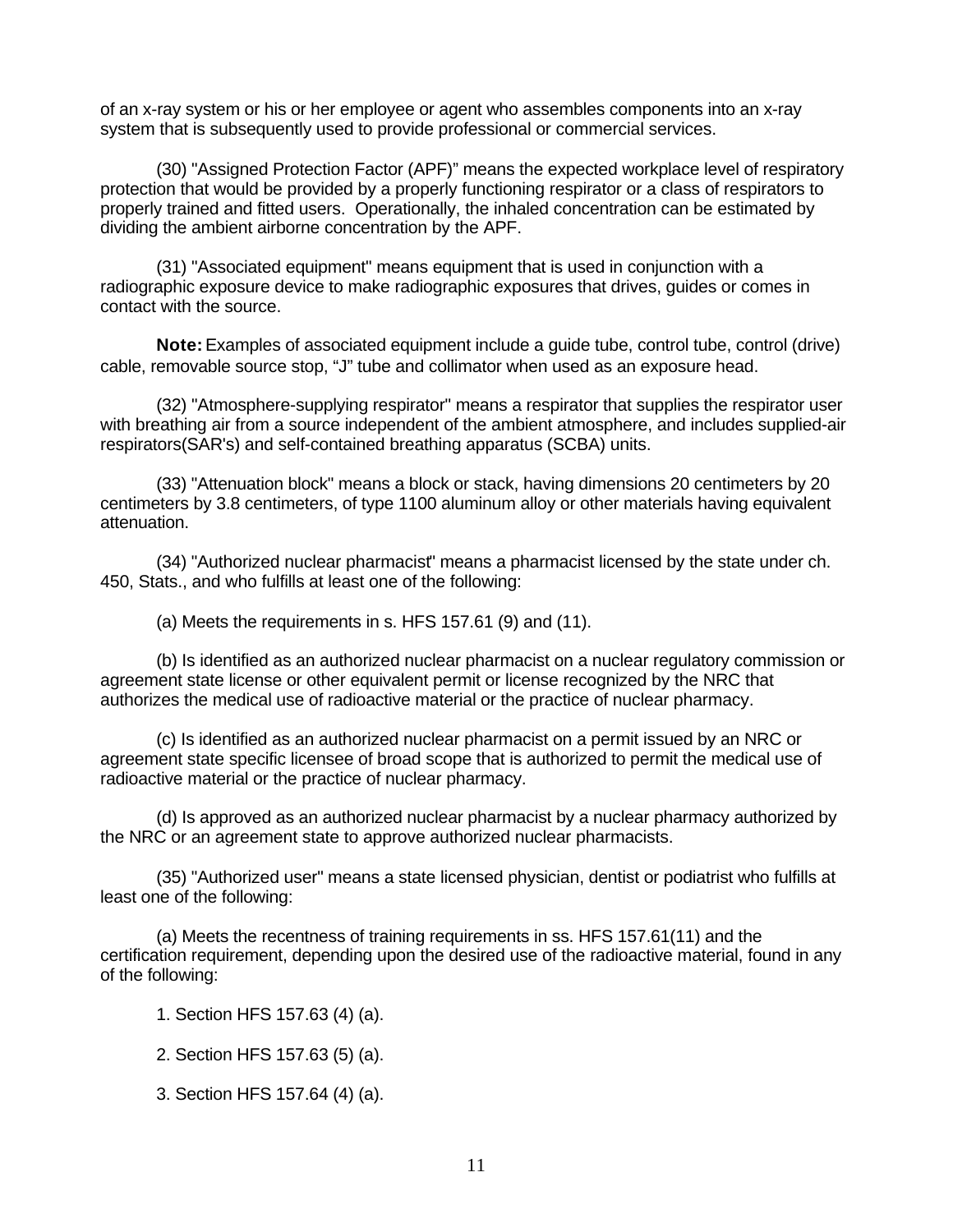- 4. Section HFS 157.64 (5) (a).
- 5. Section HFS 157.64 (6) (a).
- 6. Section HFS 157.65 (8) (a).
- 7. Section HFS 157.66 (2) (a).
- 8. Section HFS 157.67 (17) (a).

(b) Is identified as an authorized user on a nuclear regulatory commission or agreement state license or other equivalent permit or license recognized by the NRC that authorizes the medical use of radioactive material.

(c) Is identified as an authorized user on a permit issued by a nuclear regulatory commission or agreement state specific licensee of broad scope that is authorized to permit the medical use of radioactive material.

(36) "Automatic exposure control (AEC)" means a device that automatically controls one or more technique factors to obtain at a preselected location a required quantity of radiation.

**Note:** Examples of an automatic exposure control includes devices such as phototimers and ion chambers.

(37) "Autoradiograph" means a radioagraphic image created by placing a sealed source on radiographic film to directly expose the film.

(38) "Background radiation" means radiation from cosmic sources, naturally occurring radioactive materials, including radon, except as a decay product of source or special nuclear material and including global fallout as it exists in the environment from the testing of nuclear explosive devices or from past nuclear accidents such as Chernobyl that contribute to background radiation and are not under the control of a licensee or registrant. "Background radiation" does not include sources of radiation from radioactive materials regulated by the department.

(39) "Barrier" means a device or material used to restrict access to an area.

(40) "Beam axis" means a line from the source through the centers of the x-ray fields.

(41) "Beam monitoring system" means a system designed and installed in the radiation head to detect and measure the radiation present in the useful beam.

(42) "Beam scattering foil" means a thin piece of material, usually metallic, placed in the beam to scatter a beam of electrons to provide a more uniform electron distribution in the useful beam.

(43) "Beam-limiting device" means a field defining collimator that provides a means to restrict the dimensions of the useful beam to the desired dimensions.

(44) "Becquerel (Bq)" means the SI unit of activity. One becquerel equals one disintegration or transformation per second (dps or tps). The special unit of decay is the curie and is being replaced by the becquerel.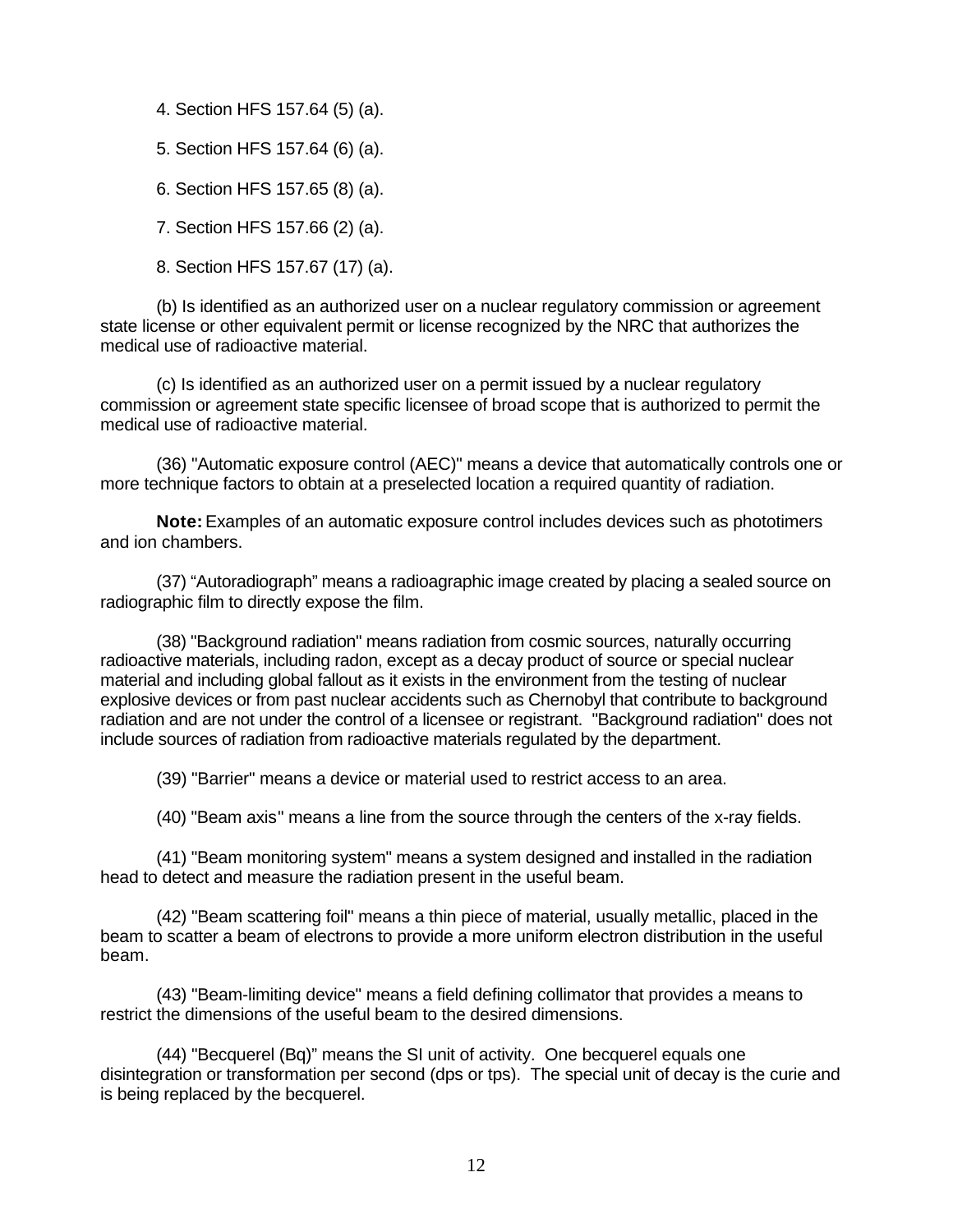(45) "Bent beam linear accelerator" means a linear accelerator geometry in which the accelerated electron beam must change direction by passing through a bending magnet.

(46) "Bioassay" means the determination of kinds, quantities or concentrations and, in some cases, the locations of radioactive material in the human body, whether by direct measurement, in vivo counting or by analysis and evaluation of materials excreted or removed from the human body.

(47) "Brachytherapy" means a method of radiation therapy in which sealed sources are used to deliver a radiation dose at a distance of up to a few centimeters by surface, intracavitary or interstitial application.

(48) "Brachytherapy source" means a radioactive source or a manufacturer-assembled source train or a combination of these sources that is designed to deliver a therapeutic dose within a distance of a few centimeters.

(49) "Byproduct material" means either of the following:

(a) Any radioactive material, except special nuclear material, yielded in or made radioactive by exposure to the radiation incident to the process of producing or utilizing special nuclear material.

(b) The tailings or wastes produced by the extraction or concentration of uranium or thorium from ore processed primarily for its source material content, including discrete surface wastes resulting from uranium or thorium solution extraction processes. Underground ore bodies depleted by these solution extraction operations do not constitute "byproduct material" within this definition.

(50) "Cabinet radiography" means industrial radiography conducted in an enclosure or cabinet so shielded that every location on the exterior meets the dose limits for individual members of the public as specified in s. HFS 157.23 (1).

(51) "Cabinet x-ray system" means an x-ray system, manufactured under the requirements of 21 CFR 1020.40, with the x-ray tube installed in an enclosure, hereinafter termed a cabinet, that is independent of existing architectural structures except the floor. The cabinet x-ray system is intended to contain at least that portion of a material being irradiated, provide radiation attenuation and exclude personnel from its interior during generation of radiation. This definition includes x-ray systems designed primarily for the inspection of carry-on baggage at airline, railroad and bus terminals and in similar facilities. A x-ray tube used within a shielded part of a building or x-ray equipment that may temporarily or occasionally incorporate portable shielding is not considered a cabinet x-ray system.

(52) "Calendar quarter" means a period of time equal to one-fourth of the year observed by the licensee or registrant (approximately 13 consecutive weeks), providing that the beginning of the first quarter in a year coincides with the starting date of the year and that no day is omitted or duplicated in consecutive quarters.

(53) "C-arm x-ray system" means a x-ray system in which the image receptor and x-ray tube housing assembly are connected by a common mechanical support system to maintain a desired spatial relationship. The system allows the operator to change the projection of the beam through the patient without changing the position of the patient.

(54) "Calibration" means determining either of the following: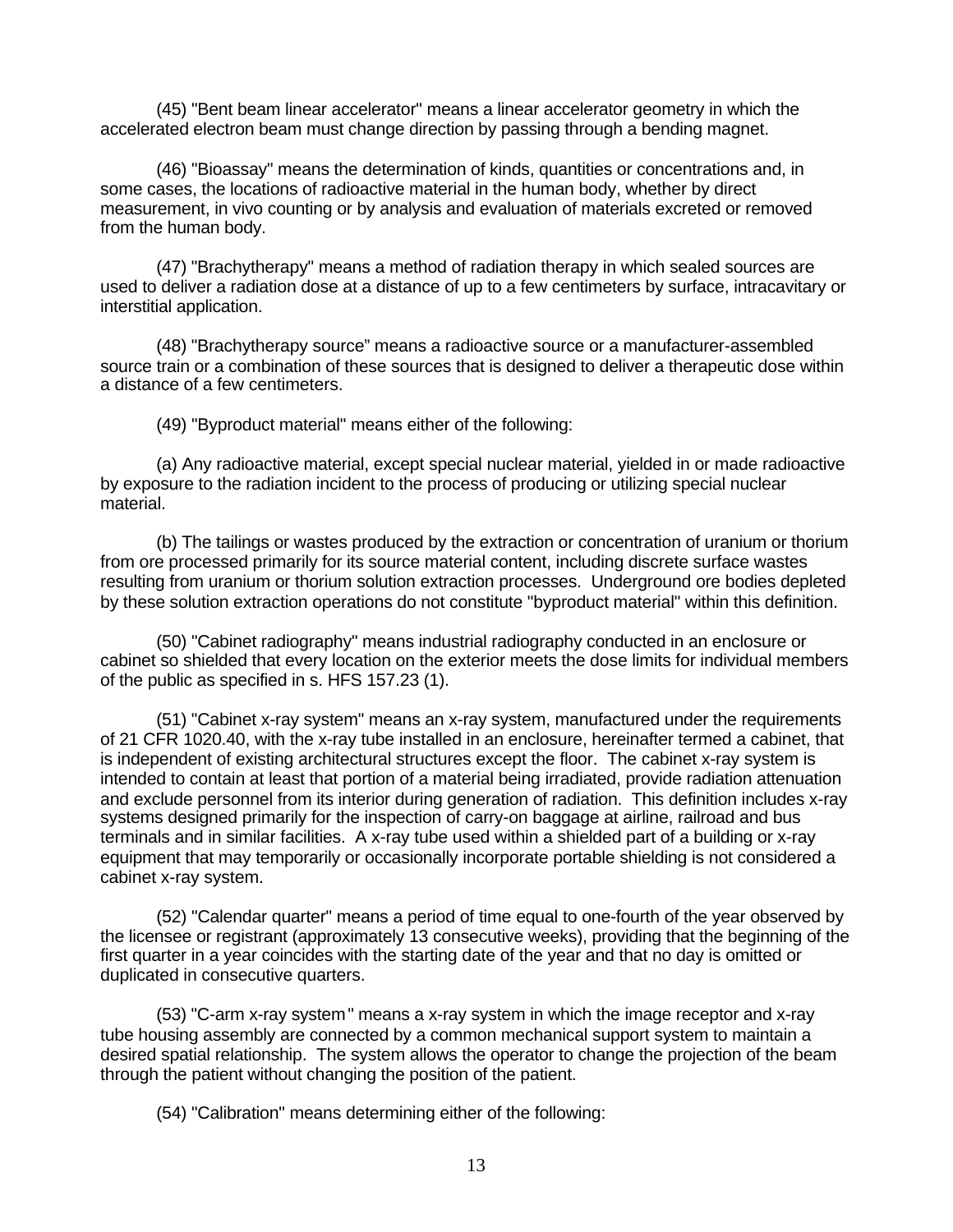(a) The response or reading of an instrument relative to a series of known radiation values over the range of the instrument.

(b) The strength of a source of radiation relative to a standard.

(55) "Carrier" means a person engaged in the transportation of passengers or property by land or water as a common, contract or private carrier or by civil aircraft.

(56) "Cephalometric device" means a device intended for the radiographic visualization and measurement of the dimensions of the human head.

(57) "Certified components" means components of x-ray systems subject to regulations promulgated by the food and drug administration under public law 90-602, the radiation control for health and safety act of 1968 and 21 CFR 1010.2.

(58) "Certified system" means any x-ray system that has one or more components certified under 21 CFR 1010.2.

(59) "Certifying entity" means an independent certifying organization meeting the requirements in 10 CFR 34, Appendix A or an agreement state meeting the requirements in 10 CFR 34, Appendix A, Parts II and III.

(60) "CFR" means code of federal regulations.

(61) "Changeable filters" means any filter, exclusive of inherent filtration, that can be removed from the useful beam through any electronic, mechanical or physical process.

(62) "Chelating agent" means amine polycarboxylic acids, hydroxycarboxylic acids, gluconic acid and polycarboxylic acids.

(63) "Class" means a classification scheme for inhaled material according to the material's rate of clearance from the pulmonary region of the lung. Materials are classified as D, W or Y, depending on the amount of time half of the material clears from human lungs. Half of class D material clears from lungs in less than 10 days; half of class W material clears from lungs in from 10 to 100 days; and half of class Y material clears from lungs in greater than 100 days.

(64) "Cinefluorography" means the continuous recording of a fluoroscopy image using movie film.

(65) "Client's address" means the area of use or a temporary jobsite for the purpose of providing mobile service.

(66) "Closed transport vehicle" means a transport vehicle equipped with a securely attached exterior enclosure that during normal transportation restricts the access of unauthorized persons to the cargo space containing the radioactive material. The enclosure may be either temporary or permanent but shall limit access from top, sides and ends. In the case of packaged materials, the vehicle may be of the "see-through" type that allows observation of the packages while prohibiting access.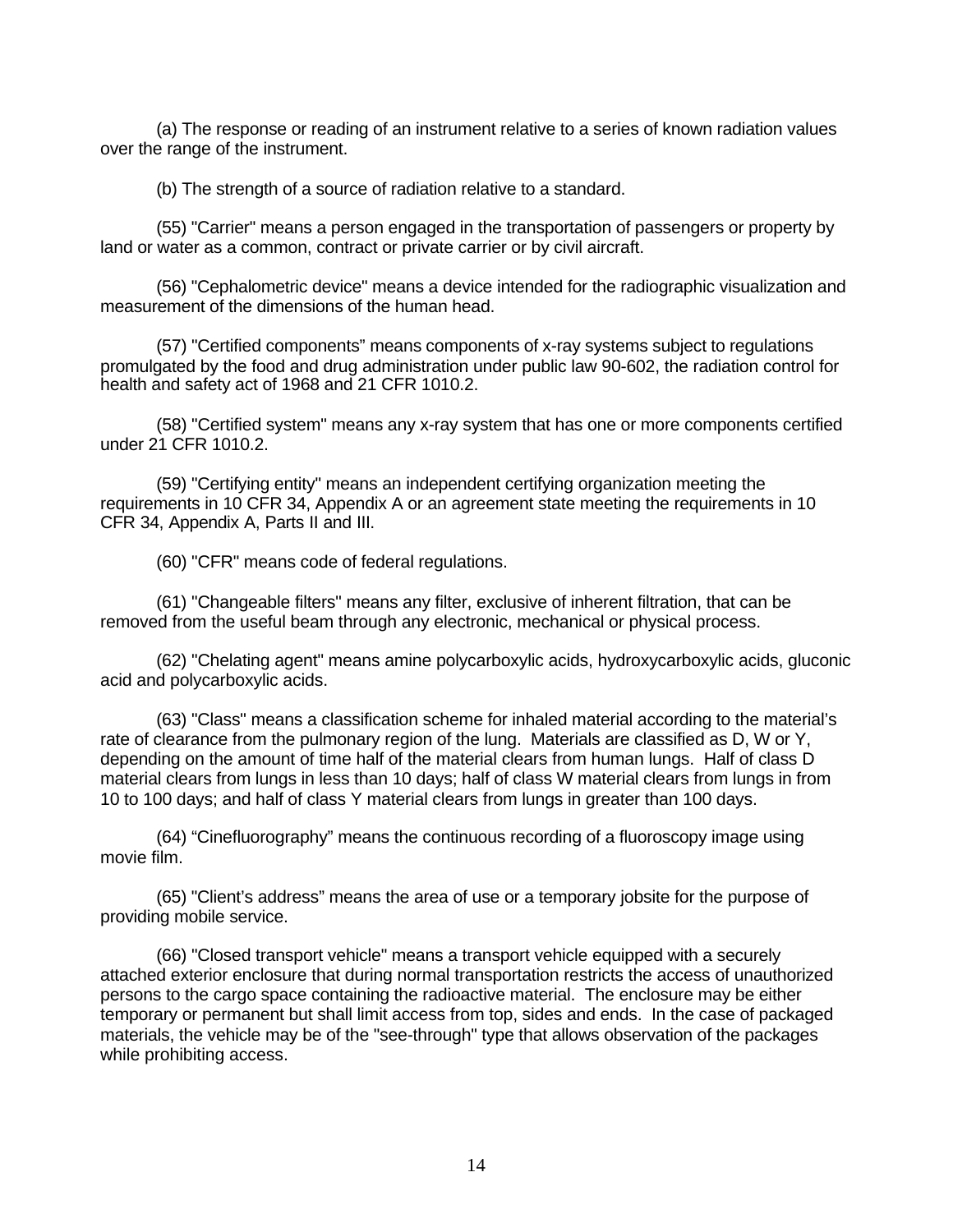(67) "Coefficient of variation (C)" means the ratio of the standard deviation to the mean value of a set of observations. Coefficient of variation is estimated using the following equation:

$$
C = \frac{s}{\overline{x}} = \frac{1}{\overline{x}} \left[ \frac{\sum_{i=1}^{n} (x_i - \overline{x})^2}{n-1} \right]^{1/2}
$$

where:

 $s =$  standard deviation of the observed values;

 $x =$  mean value of observations in sample;

 $x_i = i_{th}$  observation in sample; and

 $n =$  number of observations in sample.

(68) "Collective dose" means the sum of the individual doses received in a given period of time by a specified population from exposure to a specified source of radiation.

(69) "Collimator" means one of the following:

(a) A radiation shield that is placed on the end of the guide tube or directly onto a radiographic exposure device to restrict the size of the radiation beam when the sealed source is moved into position to make a radiographic exposure.

(b) A device attached to an x-ray tube that limits the radiation area.

(70) "Commission" means the United States nuclear regulatory commission.

(71) "Committed dose equivalent" ( $H<sub>T,50</sub>$ ) or "CDE" means the dose equivalent to organs or tissues of reference that will be received from an intake of radioactive material by an individual during the 50-year period following the intake.

(72) "Committed effective dose equivalent" ( $H_{E, 50}$ ) or "CEDE" is the sum of the products of the weighting factors applicable to each of the body organs or tissues that are irradiated and the committed dose equivalent to each of these organs or tissues ( $H_{E,50} = S w_T H_{T,50}$ ).

(73) "Computed tomography" or "CT" means the production of a tomogram by the acquisition and computer processing of x-ray transmission data.

(74) (a) "Computed tomography dose index" or "CDTI" means the integral from -7T to +7T of the dose profile along a line perpendicular to the tomographic plane divided by the product of the nominal tomographic section thickness and the number of tomograms produced in a single scan, that is:

CDII 
$$
100 = \frac{1}{nT} \int_{-10T}^{+10T} D(z) dz
$$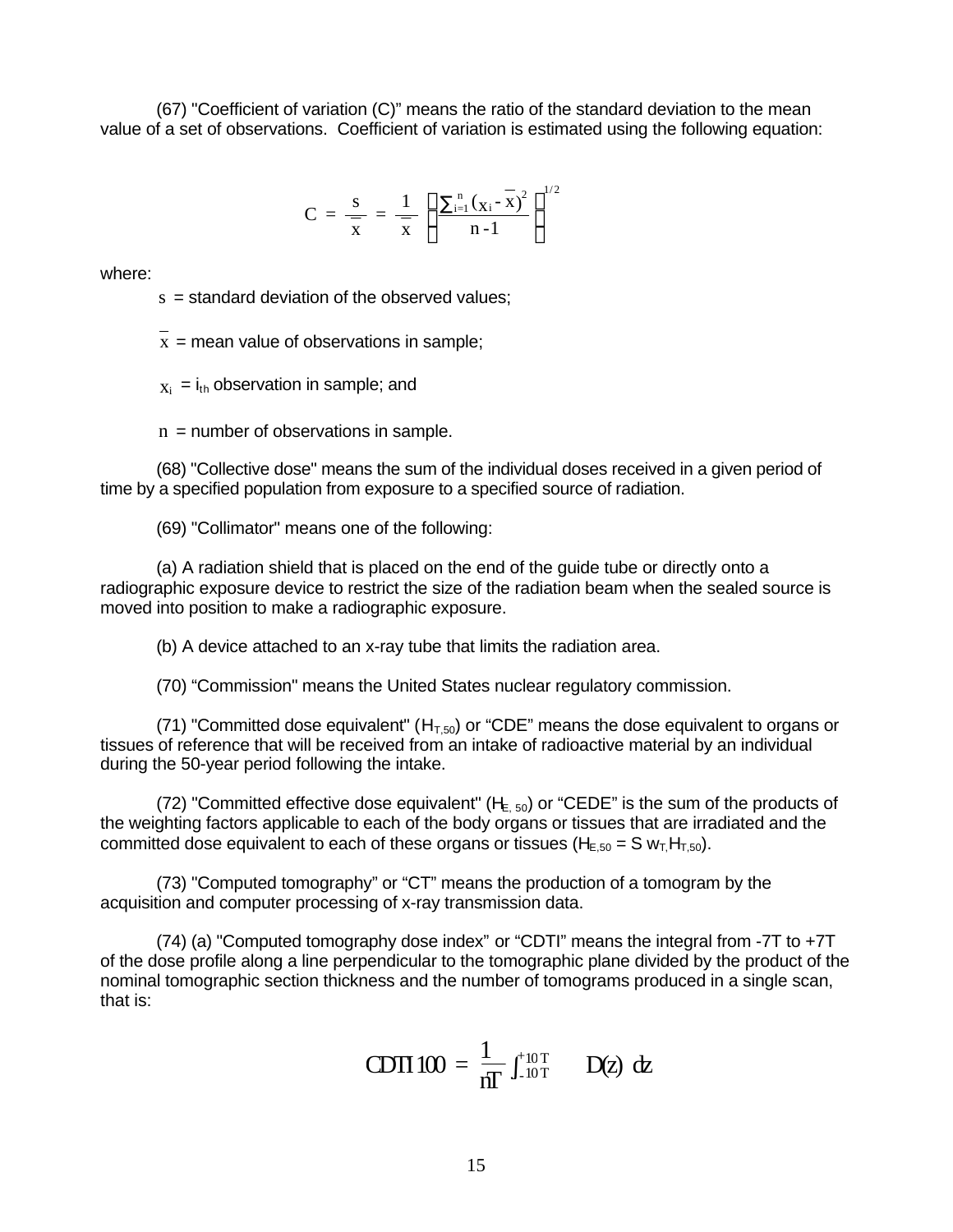where:

 $z =$  position along a line perpendicular to the tomographic plane;

 $D(z)$  = dose at position z;

 $T =$  nominal tomographic section thickness in millimeters;

 $n =$  number of tomograms produced in a single scan.

(b) The definition of "computed tomography dose index" assumes that the dose profile is centered around z=0 and that, for a multiple tomogram system, the scan increment between adjacent scans is nT.

(75) "Constraint" means a value above which specified licensee or registrant actions are required.

(76) "Contact therapy system" means a therapeutic radiation machine with a short target to skin distance, usually less than 5 centimeters.

(77) "Control cable" means the cable that is connected to the source assembly and used to drive the source to and from the exposure location.

(78) "Control drive mechanism" means a device that enables the source assembly to be moved into and out of the exposure device.

(79) "Control panel" means that part of the x-ray control upon which are mounted the switches, knobs, pushbuttons and other hardware necessary for manually setting the technique factors.

(80) "Control tube" means a protective sheath for guiding the control cable. The control tube connects the control drive mechanism to the radiographic exposure device.

(81) "Controlled area" means an area, outside of a restricted area but inside the site boundary, access to which can be limited by the licensee or registrant for any reason.

(82) "Cooling curve" means the graphical relationship between heat units stored and cooling time.

(83) "Critical group" means the group of individuals reasonably expected to receive the greatest exposure to radiation for any applicable set of circumstances.

(84) "CT conditions of operation" means all selectable parameters governing the operation of a CT x-ray system including nominal tomographic section thickness, filtration and the technique factors as defined in s. HFS 157.84.

(85) "CT gantry" means the tube housing assemblies, beam-limiting devices, detectors and the supporting structures and frames that hold these components.

(86) "CT number" or "CTN" means the number used to represent the x-ray attenuation associated with each elemental area of the CT image as expressed in the following equation: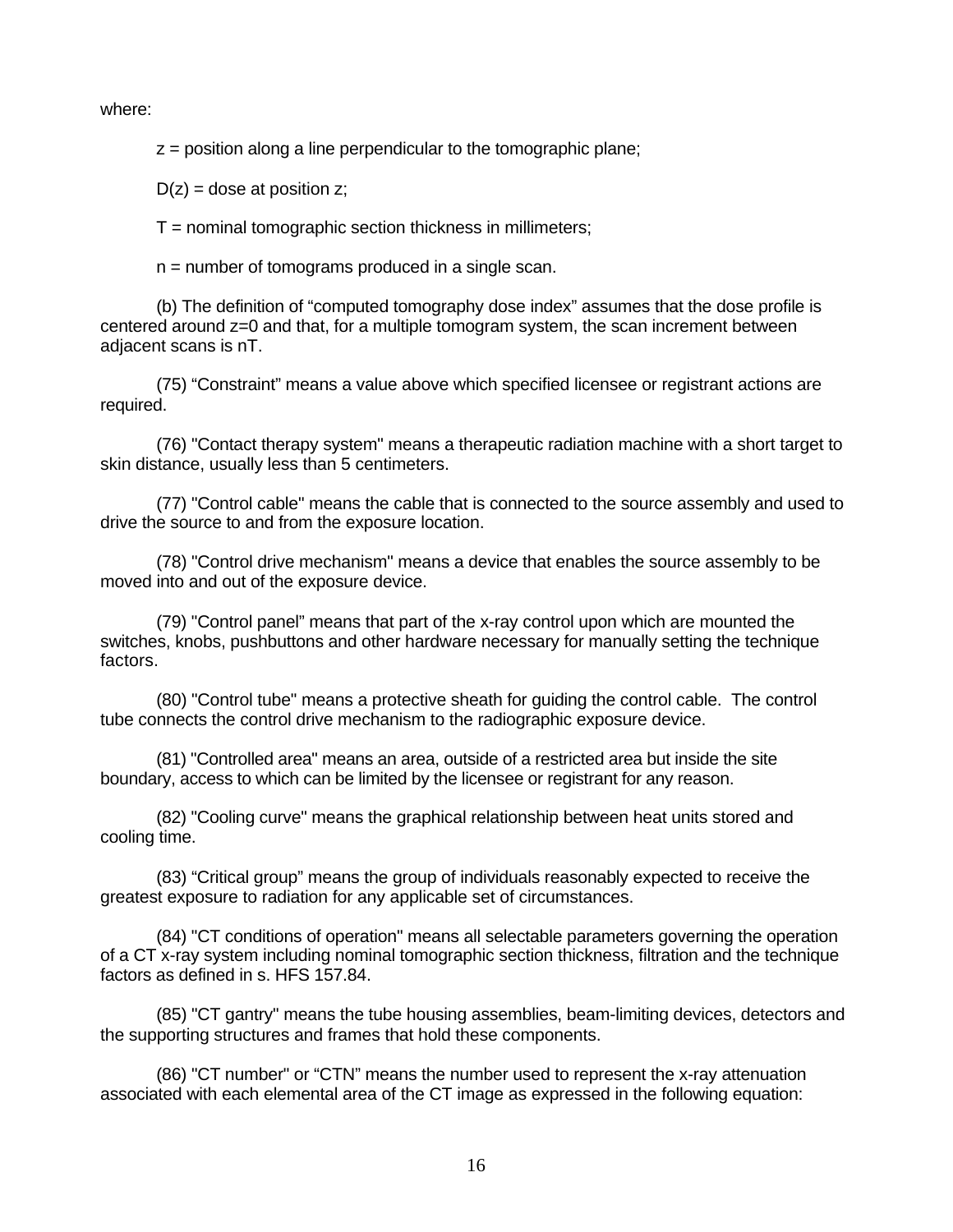$$
CTN = \frac{k (m - m_w)}{m_w}
$$

where:

 $k = a$  constant, a normal value of 1,000 when the Houndsfield scale of CTN is used;

 $\textbf{\emph{n}}_{\rm x}$  = linear attenuation coefficient of the material of interest;

 $\bm{m}_{_{\mathrm{w}}}$  = linear attenuation coefficient of water.

(87) "Curie" means a unit of quantity of radioactivity. One curie (Ci) is that quantity of radioactive material that decays at the rate of 3.7E+10 transformations per second (tps).

(88) "Dead-man switch" means a switch so constructed that a circuit closing contact can be maintained only by continuous pressure on the switch by the operator.

(89) "Declared pregnant woman" means a woman who has voluntarily informed the licensee or registrant, in writing, of her pregnancy and the estimated date of conception. The declaration remains in effect until the declared pregnant woman withdraws the declaration in writing or is no longer pregnant.

(90) "Decommission" means to remove a facility or site safely from service and reduce residual radioactivity to a level that permits release of the property for unrestricted use and termination of the license; or release of the property under restricted conditions and termination of the license.

(91) "Dedicated check source" means a radioactive source that is used to assure the constant operation of a radiation detection or measurement device over several months or years.

(92) "Deep dose equivalent  $(H_d)$ ," means the dose equivalent at a tissue depth of one centimeter (1000 mg/cm<sup>2</sup>) and applies to external whole body exposure.

(93) "Deliberate misconduct" means an intentional act or omission that the person knows would cause any of the following:

(a) A licensee, registrant or applicant to be in violation of any requirement under this chapter, any order of the department, or any term, condition or limitation of any license or registration issued by the department under this chapter.

(b) A violation of a requirement, procedure, instruction, contract, purchase order or policy of a licensee, registrant, applicant, or contractor or subcontractor of a licensee, registrant or applicant.

(94) "Demand respirator" means an atmosphere-supplying respirator that admits breathing air to the face piece only when a negative pressure is created inside the facepiece by inhalation.

(95) "Dentist" means an individual licensed under ch. 447, Stats., to practice dentistry.

(96) "Department" means the department of health and family services.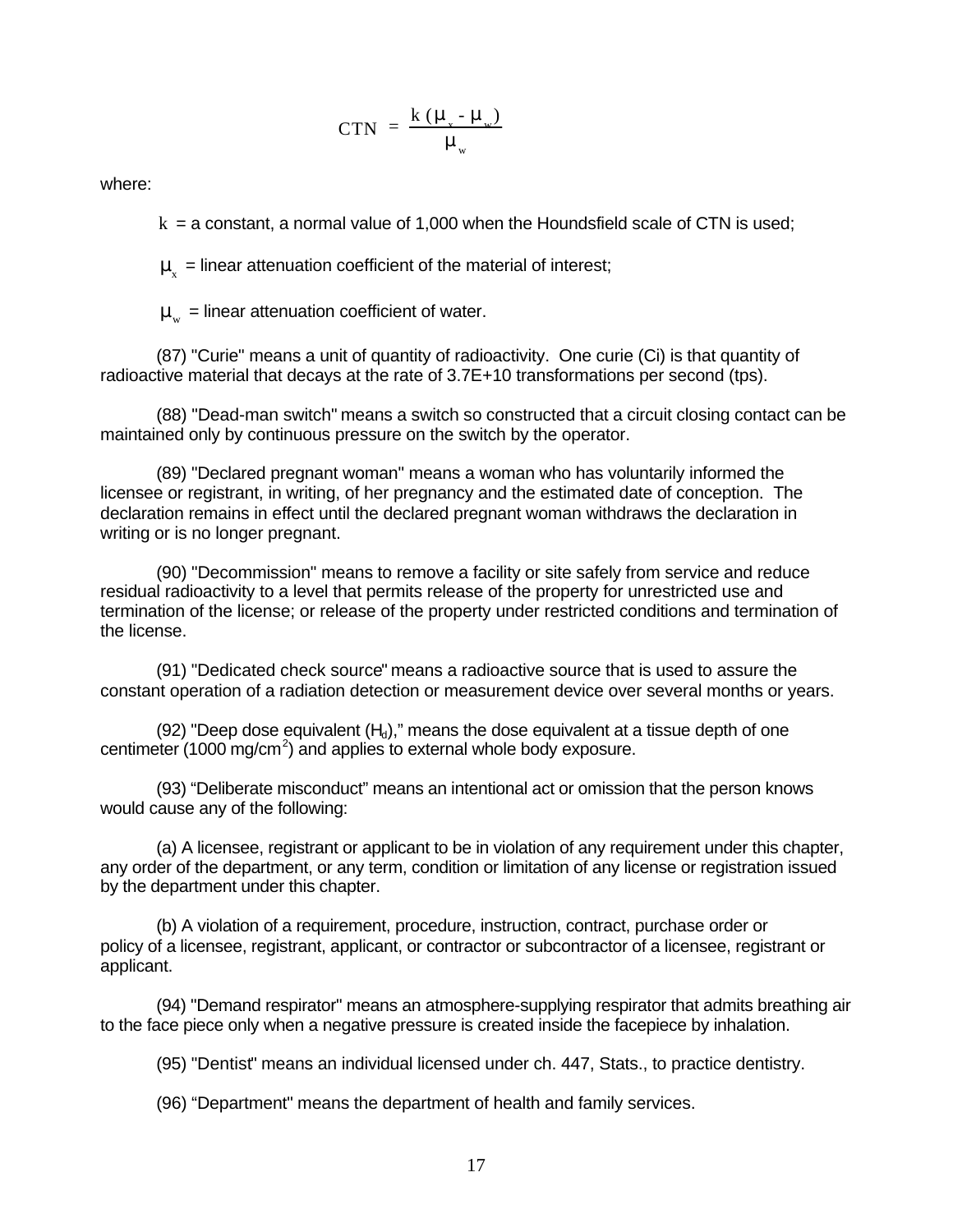(97) "Depleted uranium" means the source material uranium in which the isotope uranium-235 is less than 0.711 weight percent of the total uranium present. Depleted uranium does not include special nuclear material.

(98) "Derived air concentration (DAC)" means the concentration of a given radionuclide in air which, if breathed by the reference man for a working year of 2,000 hours under conditions of light work, results in an intake of one ALI. For purposes of this chapter, the condition of light work is an inhalation rate of 1.2 cubic meters of air per hour for 2,000 hours in a year. DAC values are given in Table I, column 3, of Appendix E.

(99) "Derived air concentration-hour (DAC-hour)" means the product of the concentration of radioactive material in air, expressed as a fraction or multiple of the derived air concentration for each radionuclide, and the time of exposure to that radionuclide, in hours. A licensee or registrant may take 2,000 DAC-hours to represent one ALI, equivalent to a committed effective dose equivalent of 0.05 Sv (5 rem).

(100) "Detector" means a device which in the presence of radiation provides, by either direct or indirect means, a signal or other indication suitable for use in measuring one or more quantities of incident radiation.

(101) "Diagnostic source assembly" means the tube housing assembly with a beam-limiting device attached.

(102) "Diagnostic x-ray imaging system" means an assemblage of components for the generation, emission and reception of x-rays and the transformation, storage and visual display of the resultant x-ray image.

(103) "Disposable respirator" means a respirator for which maintenance is not intended and that is designed to be discarded after excessive breathing resistance, sorbent exhaustion, physical damage, or end-of-service-life renders it unsuitable for use. Examples of this type of respirator are a disposable half-mask respirator or a disposable escape-only self-contained breathing apparatus (SCBA).

**Note:** Sorbent exhaustion refers to the inability of an absorbent material to absorb any more of the material for which it was designed.

(104) "Distinguishable from background" means that the detectable concentration of a radionuclide is statistically different from the background concentration of that radionuclide in the vicinity of that site or, in the case of structures, in similar materials using adequate measurement technology, survey and statistical techniques.

(105) "Dose equivalent  $(H<sub>T</sub>)$ " means the product of the absorbed dose in tissue, quality factor and all other necessary modifying factors at the location of interest. The units of dose equivalent are the sievert (Sv) and rem.

(106) "Dose limits" means the permissible upper bounds of radiation doses established under this chapter.

(107) "Dose monitor unit" means a unit response from the beam monitoring system from which the absorbed dose can be calculated.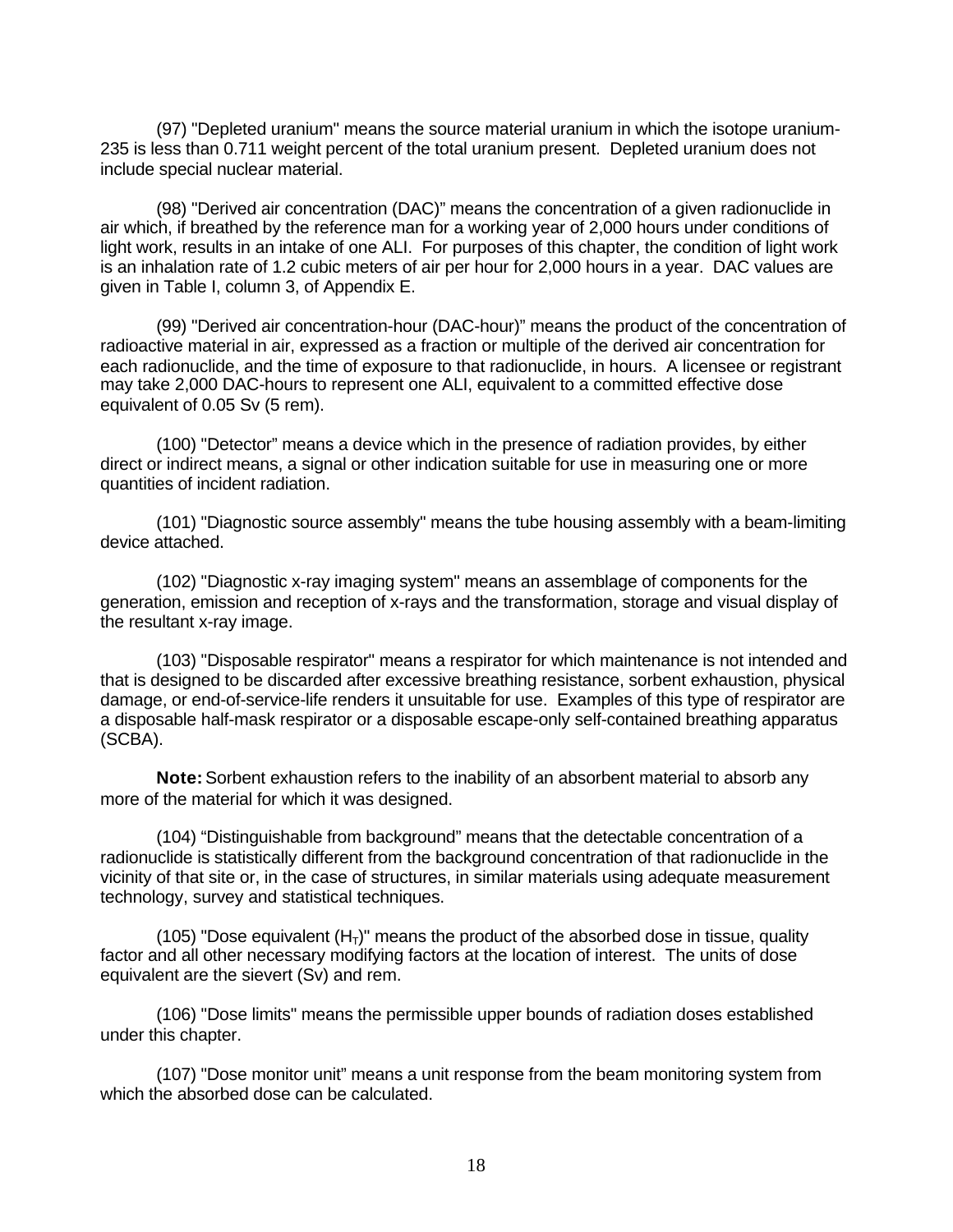(108) "Dose profile" means the dose as a function of position along a line.

(109) "Dosimeter" means a recording device used to measure exposure to ionizing radiation.

(110) "Dosimetry processor" means an individual or an organization that processes and evaluates individual monitoring devices to determine the radiation dose delivered to the monitoring devices.

(111) "Doubly encapsulated sealed source" means a sealed source in which the radioactive material is sealed within an inner capsule and that capsule is sealed within an outer capsule.

(112) "Effective dose equivalent  $(H_F)$ " or "EDE" means the sum of the products of the dose equivalent to each organ or tissue  $(H<sub>T</sub>)$  and the weighting factor  $(w<sub>T</sub>)$  applicable to each of the body organs or tissues that are irradiated ( $H<sub>E</sub> = S w<sub>T</sub>H<sub>T</sub>$ ).

(113) "Electron microscope" means a microscope utilizing electrons to provide high magnification examination of materials.

(114) "Embryo or fetus" means the developing human organism from conception until the time of birth.

(115) "Elemental area" means the smallest area within a tomogram for which the x-ray attenuation properties of a body are depicted.

(116) "Emergency" means an event requiring prompt action to mitigate a threat to the health and safety of workers and the public or a threat of damage to the environment.

(117) "Energy compensation sources (ECS)" means a small sealed source, with an activity not exceeding 3.7 MBq (100 microcuries), used within a well logging tool, or other tool components, to provide a reference standard to maintain the well logging tool's calibration when in use.

(118) "Enriched uranium" means uranium containing more uranium-235 than the naturally occurring distribution of uranium isotopes.

(119) "Entrance air kerma rate" means the air kerma free in air per unit time at the point where the center of the useful beam enters the patient.

(120) "Entrance or access point" means any location through which an individual could gain access to radiation areas or to licensed or registered radioactive materials. This includes entry or exit portals of sufficient size to permit human entry, irrespective of their intended use.

(121) "Exclusive use" means the sole use by a single consignor of a conveyance for which all initial, intermediate and final loading and unloading are carried out under the direction of the consignor or consignee. The consignor and the carrier must ensure that any loading or unloading is performed by personnel having radiological training and resources appropriate for safe handling of the consignment. The consignor must issue specific instructions, in writing, for maintenance of exclusive use shipment controls and include them with the shipping paper information provided to the carrier by the consignor.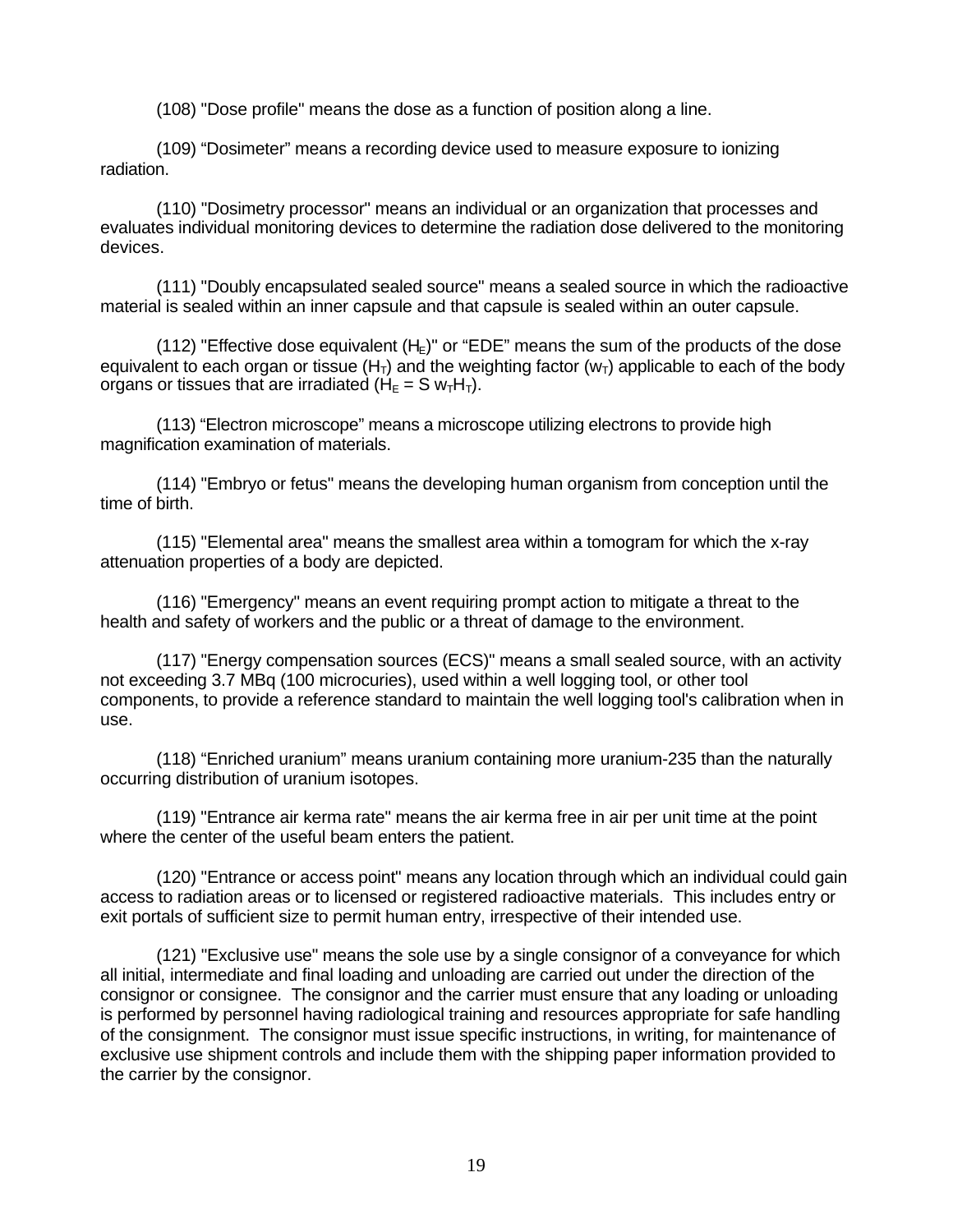(122) "Explosive material" means any chemical compound, mixture or device that produces a substantial instantaneous release of gas and heat spontaneously or by contact with sparks or flame.

(123) "Exposure" means the quotient of dQ by dm where "dQ" is the absolute value of the total charge of the ions of one sign produced in air when all the electrons (negatrons and positrons) liberated by photons in a volume element of air having mass "dm" are completely stopped in air. The SI unit of exposure is the coulomb per kilogram (C/kg).

(124) "Exposure head" means a device that locates the gamma radiography sealed source in the selected working position.

(125) "Exposure rate" means the exposure per unit of time, such as roentgen per minute and milliroentgen per hour.

(126) "External beam radiation therapy" means therapeutic irradiation in which the source of radiation is at a distance from the body.

(127) "External dose" means that portion of the dose equivalent received from any source of radiation outside the body.

(128) "External sinking fund" means an account, segregated from licensee assets and outside the licensee's administrative control, into which monies are periodically deposited that are suffcient to pay decommissioning costs expected at the time licensee operations are terminated.

(129) "Extremity" means hand, elbow, arm below the elbow, foot, knee and leg below the knee.

(130) "Extremity bone densitometer" means a device that tests the mineral content of the bone of the fore arm, hand or foot.

(130) "FDA" means the U.S. food and drug administration.

(131) "Field emission equipment" means equipment that uses a x-ray tube in which electron emission from the cathode is due solely to the action of an electric field.

(132) "Field station" means a facility where radioactive sources may be stored or used and from which equipment is dispatched to temporary jobsites.

(133) "Field-flattening filter" means a filter used to homogenize the absorbed dose rate over the radiation field.

(134) "Filter" means material placed in the useful beam to preferentially absorb selected radiation energies.

(135) "Filtering facepiece" means a negative pressure respirator with a filter as an integral part of the facepiece or with the entire facepiece composed of the filtering medium, not equipped with elastomeric sealing surfaces and adjustable straps.

**Note:** Elastomeric refers to material that is elastic and form fitting to provide a tight seal against the face.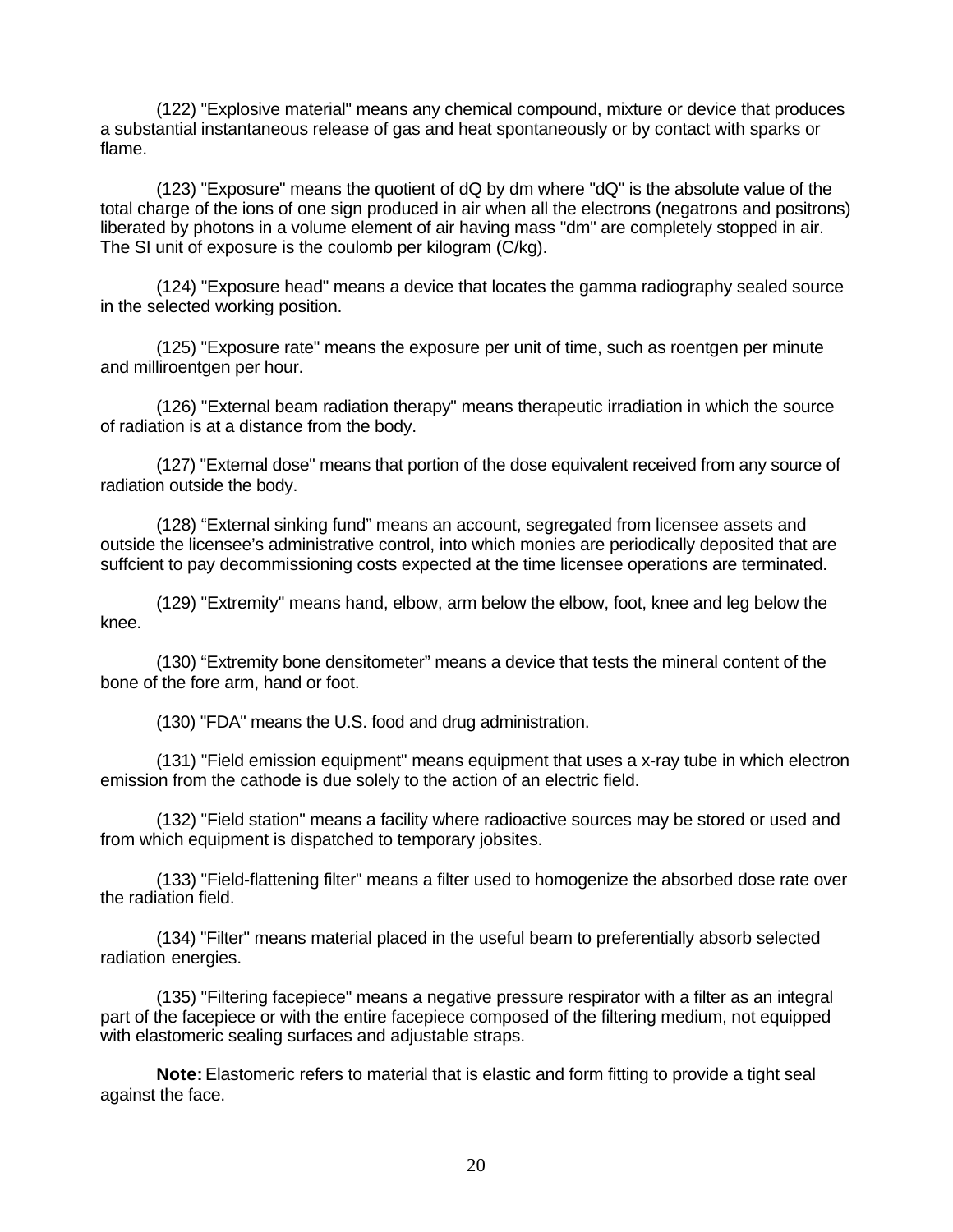(136) "Fissile material" means plutonium-238, plutonium-239, plutonium-241, uranium-233, uranium-235 or any combination of these radionuclides. Unirradiated natural uranium and depleted uranium, and natural uranium or depleted uranium that has been irradiated in thermal reactors only are not included in this definition.

(137) "Fissile material package" means a fissile material packaging together with its fissile material contents.

(138) "Fit factor" means a quantitative estimate of the fit of a particular respirator to a specific individual, and typically estimates the ratio of the concentration of a substance in ambient air to its concentration inside the respirator when worn.

(139) "Fit test" means the use of a protocol to qualitatively evaluate the fit of a respirator on an individual.

(140) "Fluoroscopic imaging assembly" means a subsystem in which x-ray photons produce a visible image. It includes the image receptor such as the image intensifier and spot-film device, electrical interlocks, if any, and structural material providing linkage between the image receptor and diagnostic source assembly.

(141) "Focal spot (actual)" means the area of the anode of the x-ray tube bombarded by electrons accelerated from the cathode and from which the useful x-ray beam originates.

(142) "Focal spot (effective)" means the area produced as the focal spot (actual) is projected onto the image receptor.

(143) "Forfeiture" means any monetary penalty levied on a person, licensee or registrant because of violations of statutes, rules, license conditions or registrations, but does not include criminal penalties.

(144) "Fresh water aquifer" means, for the purposes of this chapter, a geologic formation that is capable of yielding fresh water to a well or spring.

(145) "Gantry" means that part of a radiation therapy system supporting and allowing movements of the radiation head about a center of rotation.

(146) "General purpose radiographic x-ray system" means any radiographic x-ray system, which, by design, is not limited to radiographic examination of specific anatomical regions.

(147) "Gamma stereotactic radiosurgery" means the use of a device containing a radioactive material providing multiple point radiation therapy treatment to a specific tumor site.

(148) "Generally applicable environmental radiation standards" means standards issued by the U.S. environmental protection agency under the authority of the Atomic Energy Act of 1954, as amended, that impose limits on radiation exposures or levels, or concentrations or quantities of radioactive material, in the general environment outside the boundaries of locations under the control of persons possessing or using radioactive material.

(149) "Gonad shield" means a protective barrier for the testes or ovaries.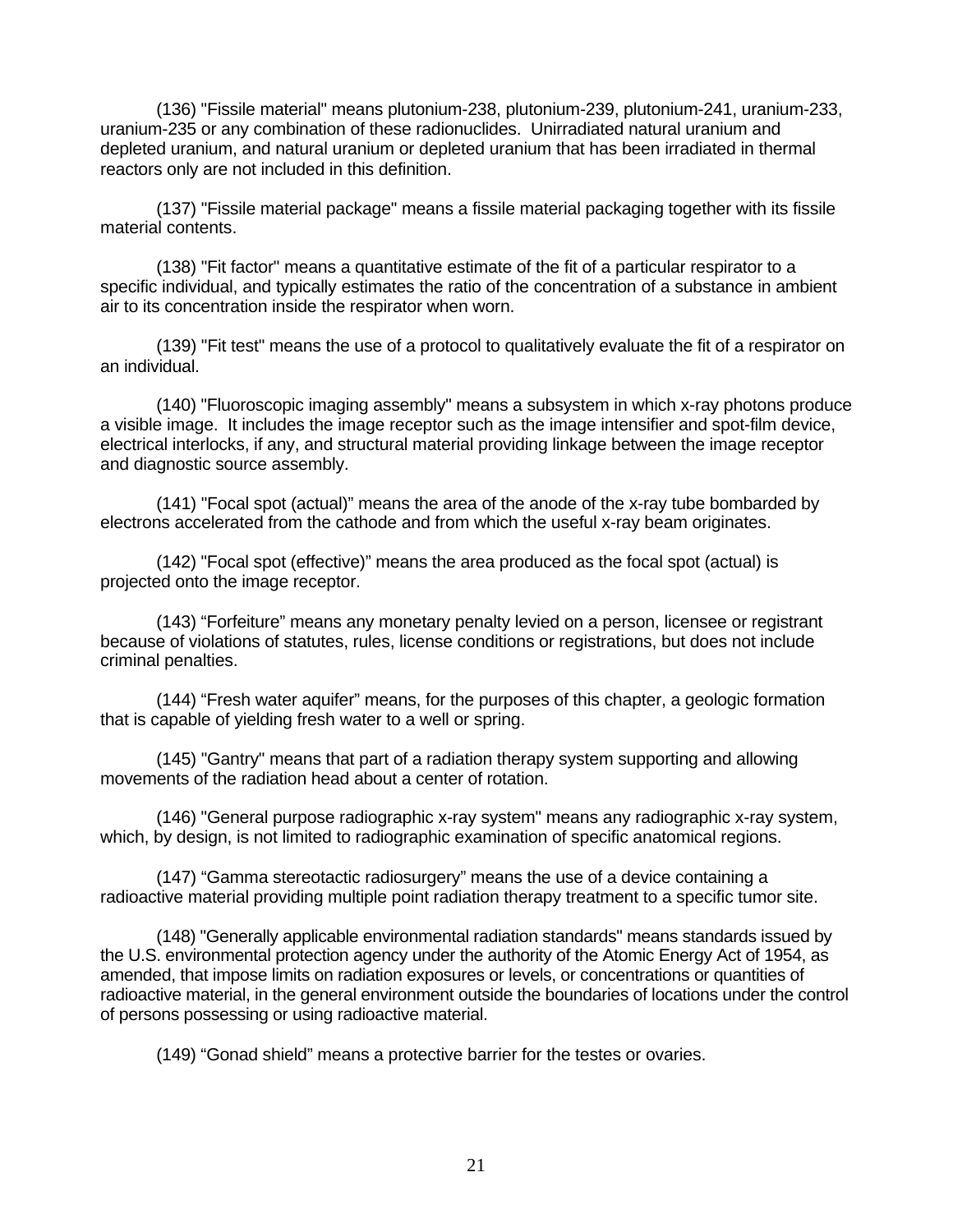(150) "Gray" or "Gy" means the SI unit of absorbed dose, kerma and specific energy imparted equal to one joule per kilogram. The special unit of absorbed dose (rad) is being replaced by the gray. 1 Gy=100 rad.

(151) "Guide tube" means a flexible or rigid tube, for guiding the source assembly and the attached control cable from the exposure device to the exposure head. The guide tube may also include the connections necessary for attachment to the exposure device and to the exposure head.

(152) "Half-value layer or "HVL" means the thickness of specified material which attenuates an x-ray or gamma radiation beam such that the air kerma rate at a point within the radiation beam is reduced to one-half of the air kerma rate at the same point without the material present. In this definition, the contribution of all scattered radiation, other than any that might be present initially in the radiation beam concerned, is excluded.

(153) "Hands-on experience" means experience in all of those areas considered to be directly involved in the radiography process and includes taking radiographs, calibration of survey instruments, operational and performance testing of survey instruments and devices, film development, posting of warning signs in radiation areas, transportation of radiography equipment, posting on a bulletin board of records and radiation area surveillance, as applicable. Excessive time spent in only one or 2 of these areas, such as film development or radiation area surveillance, should not be counted toward the 2000 hours of hands-on experience required for a radiation safety officer or the hands-on experience for a radiographer.

(154) "Hazardous waste" means those wastes designated as hazardous by U.S. environmental protection agency regulations in 40 CFR Part 261.

(155) "Healing arts" means a profession concerned with diagnosis and treatment of human maladies, including the practice of medicine, dentistry, osteopathy chiropractic and podiatry.

(156) "Healing arts screening" means the exposure of a human being to x-rays without prior examination disclosing a need for the x-ray procedure and prescription for such a study by a licensed practitioner.

(157) "Heat unit" means a unit of energy equal to 0.75 joule. It is approximately equal to the energy given by the product of the peak kilovoltage, milliampere and seconds, i.e., kVp x mA x second, for a single-phase machine.

(158) "Helmet" means a rigid head and face covering with a respiratory inlet that provides respiratory protection and also protects the head against injury

(159) "High dose-rate remote afterloader (HDR)" means a device that remotely delivers a dose rate in excess of 12 gray (1200 rads) per hour at the point or surface where the dose is prescribed.

(160) "High radiation area" means an area, accessible to individuals, in which radiation levels from radiation sources external to the body could result in an individual receiving a dose equivalent in excess of one mSv (0.1 rem) in one hour at 30 centimeters from any source of radiation or 30 centimeters from any surface that the radiation penetrates.

(161) "Hood" means a respiratory inlet covering that completely covers the head and neck and may also cover portions of the shoulders and torso.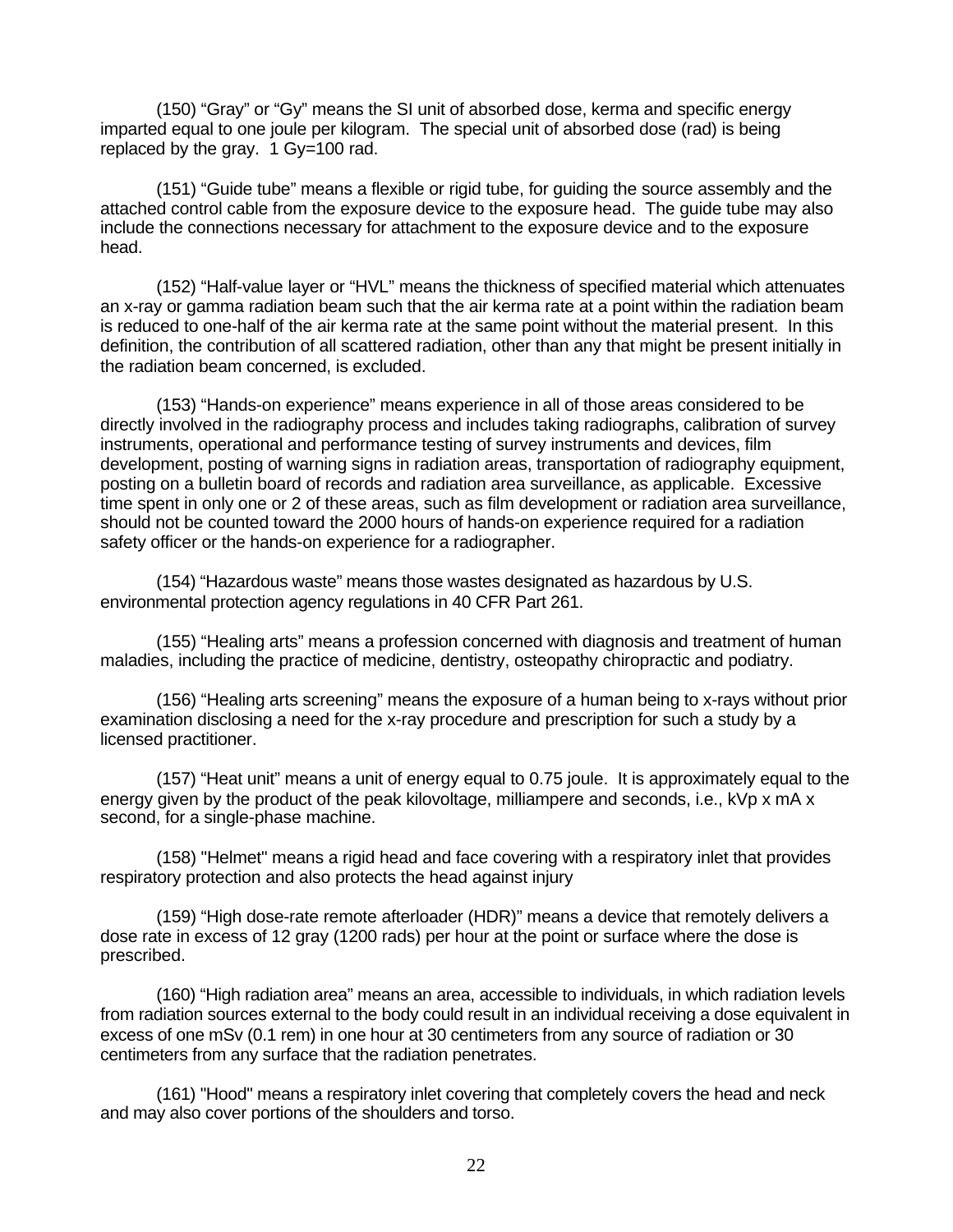(162) "Human use" means the internal or external administration of radiation or radioactive material to human beings.

(163) "Image intensifier" means a device, installed in its housing, which instantaneously converts a x-ray pattern into a corresponding light image of higher intensity.

(164) "Image receptor support" means, for mammographic systems, that part of the system designed to support the image receptor during mammography.

(165) "Image receptor" means any device, such as a fluorescent screen or radiographic film, which transforms incident x-ray photons either into a visible image or into another form that can be made into a visible image by further transformations.

(166) "Independent certifying organization" means an independent organization that meets all of the criteria specified in 10 CFR 34, Appendix A.

(167) "Individual" means any human being.

(168) "Individual monitoring" means the assessment of any of the following:

(a) Dose equivalent by the use of individual monitoring devices or by the use of survey data.

(b) Committed effective dose equivalent by bioassay or by determination of the timeweighted air concentrations to which an individual has been exposed.

(169) "Individual monitoring devices," mean devices designed to be worn by a single individual for the assessment of dose equivalent. Examples of individual monitoring devices are film badges, thermoluminescent dosimeters (TLDs), opticaly stimulated luminescent dosimeters (OSL's), pocket ionization chambers, direct reading dosimeters and personal air sampling devices.

(170) "Industrial radiography" means an examination of the structure of materials by the nondestructive method of utilizing ionizing radiation to make radiographic images.

(171) "Inherent filtration" means the filtration of the useful beam provided by the permanently installed components of the tube housing assembly.

(172) "Injection tool" means a device used for controlled subsurface injection of radioactive tracer material.

(173) "Inspection" means an official examination or observation including tests, surveys and monitoring to determine compliance with rules, regulations, orders, requirements and conditions of the department.

(174) "Interlock" means a device preventing the start or continued operation of equipment unless certain predetermined conditions prevail.

(175) "Internal dose" means that portion of the dose equivalent received from radioactive material taken into the body.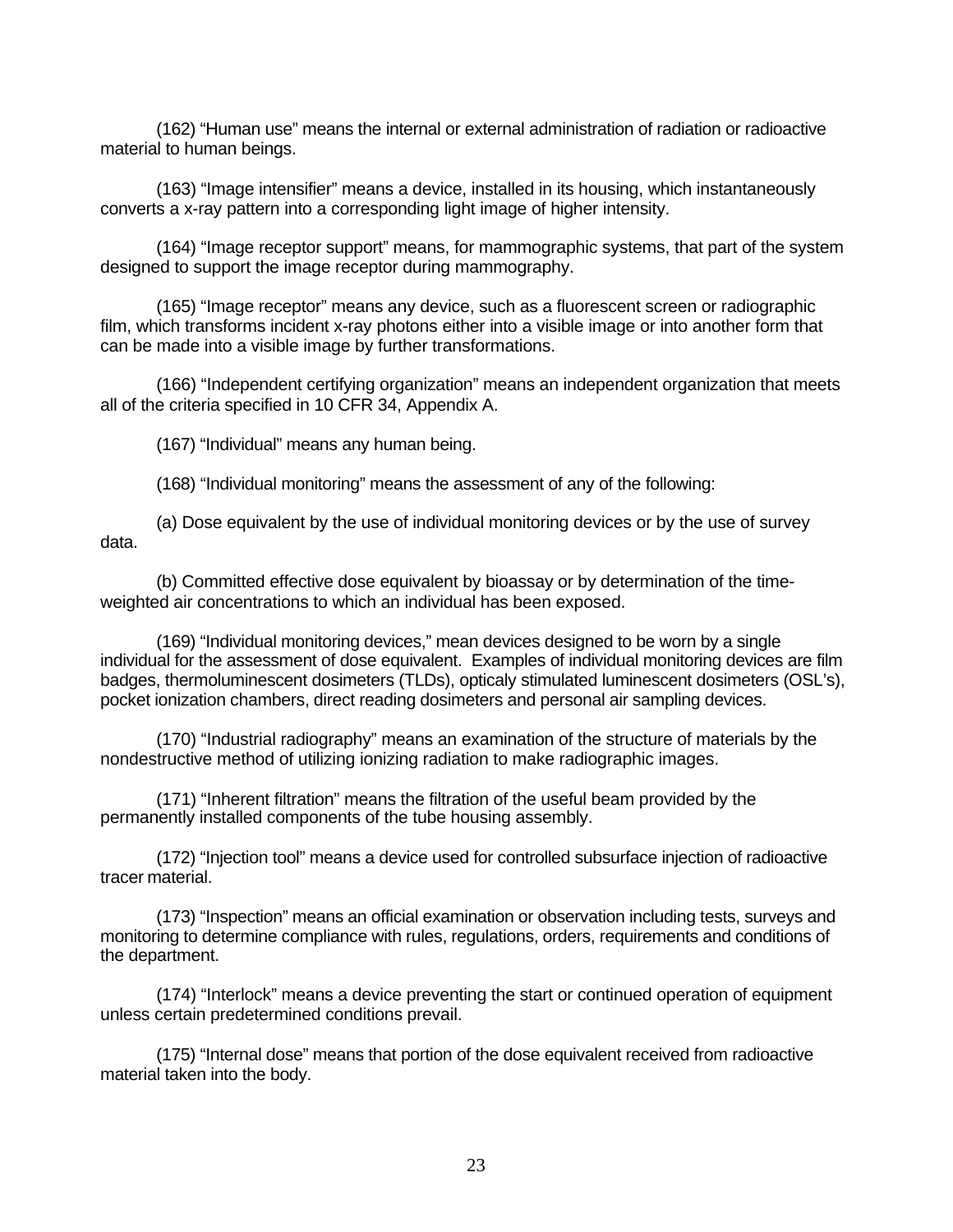(176) "Interruption of irradiation" means the stopping of irradiation with the possibility of continuing irradiation without resetting of operating conditions at the control panel.

(177) "Ionizing radiation" means alpha particles, beta particles, gamma rays, x rays, neutrons, high-speed electrons, high-speed protons and other particles capable of producing ions. "Radiation" does not include non-ionizing radiation, such as radiowaves or microwaves, visible, infrared or ultraviolet light.

(178) "Irradiation" means the exposure of a living being or matter to ionizing radiation.

(179) "Irradiator" means a facility that uses radioactive sealed sources for the irradiation of objects or materials and in which radiation dose rates exceeding 5 grays (500 rads) per hour exist at one meter from the sealed radioactive sources in air or water, as applicable for the irradiator type, but does not include irradiators in which both the sealed source and the area subject to irradiation are contained within a device and are not accessible to personnel.

(180) "Irradiator operator" means an individual who has successfully completed the training and testing described in s. HFS 157.73 (12) and is authorized by the terms of the license to operate the irradiator without a supervisor present.

(181) "Irradiator operator supervisor" means an individual who meets the requirements for an irradiator operator and who physically oversees operation of the irradiator by an individual who is currently receiving training and testing described in s. HFS 157.73 (12).

(182) "Isocenter" means the center of the sphere through which the useful beam axis passes while the gantry moves through its full range of motions.

(183) "Kilovolt (kV)" means the energy equal to that acquired by a photon with one electron charge in passing through a potential difference of 1,000 volts in a vacuum.

**Note:** Current convention uses kV to designate photons and keV to designate electrons.

(184) "Kilovolts peak (kVp)" means the maximum value of the potential difference across the x-ray tube during an exposure.

(185) "kWs" means kilowatt second.

(186) "Lay-barge radiography" means industrial radiography performed on any water vessel used for laying pipe.

(187) "Lead equivalent" means the thickness of the material in question affording the same attenuation, under specified conditions, as lead.

(188) "Leakage radiation" means radiation emanating from the diagnostic source assembly except for any of the following:

(a) The useful beam.

(b) Radiation produced when the exposure switch or timer is not activated.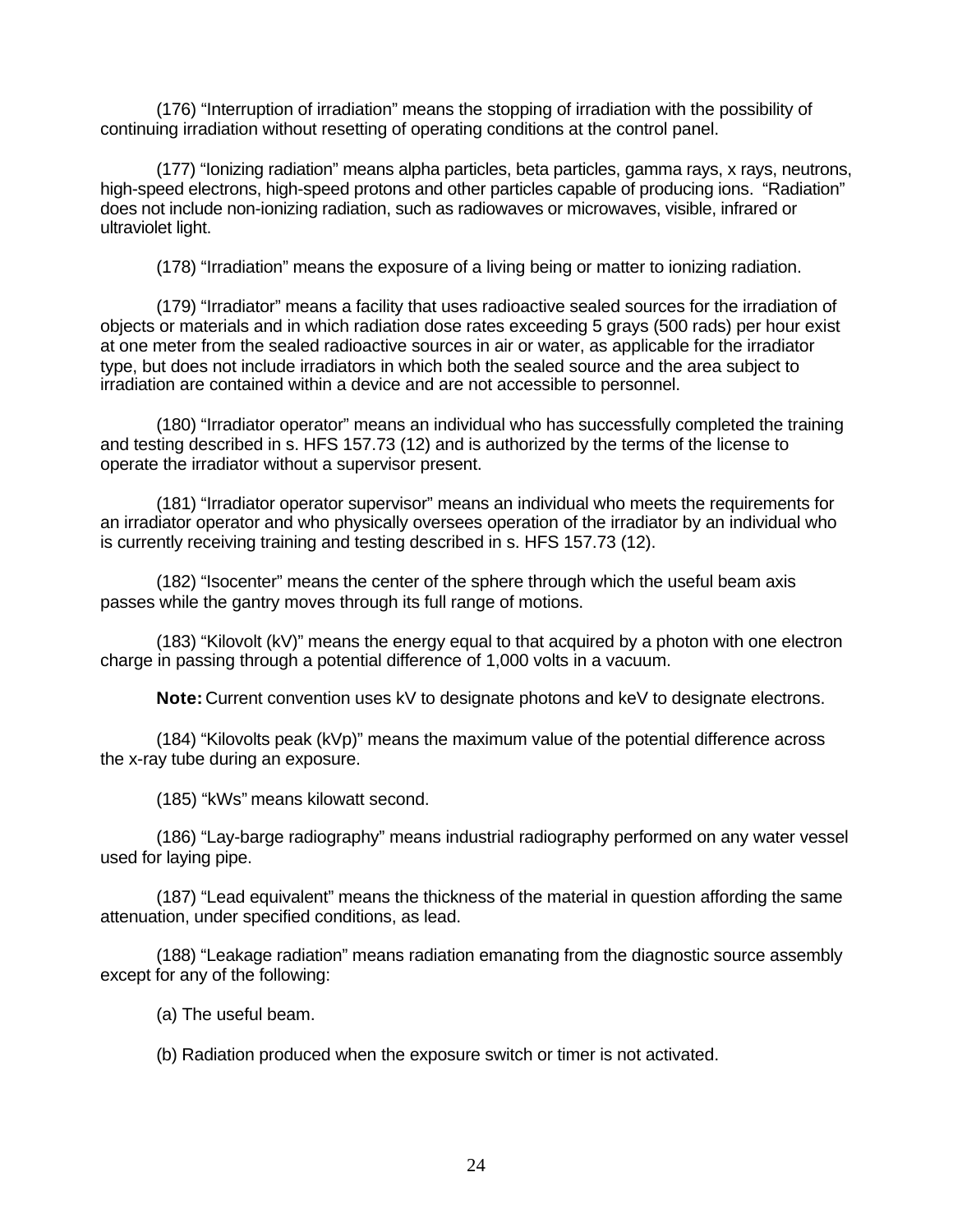(189) "Leakage technique factors" means the technique factors associated with the diagnostic source assembly which are used in measuring leakage radiation. They are defined as follows:

(a) The diagnostic source assemblies intended for capacitor energy storage equipment, the maximum-rated peak tube potential and the maximum-rated number of exposures in an hour for operation at the maximum-rated peak tube potential with the quantity of charge per exposure being 10 millicoulombs, i.e., 10 milliampere seconds, or the minimum obtainable from the unit, whichever is larger.

(b) For diagnostic source assemblies intended for field emission equipment rated for pulsed operation, the maximum-rated peak tube potential and the maximum-rated number of x-ray pulses in an hour for operation at the maximum-rated peak tube potential.

(c) For all other diagnostic source assemblies, the maximum-rated peak tube potential and the maximum-rated continuous tube current for the maximum-rated peak tube potential.

(190) "Lens dose equivalent" or "LDE" means the external dose equivalent to the lens of the eye at a tissue depth of 0.3 centimeter (300 mg/cm<sup>2</sup>).

(191) "Licensed or registered material" means radioactive material received, possessed, used, transferred or disposed of under a general or specific license or registration issued by the department.

(192) "Licensing state" means any state with regulations equivalent to the Suggested State Regulations for Control of Radiation relating to, and an effective program for, the regulatory control of NARM and which has been granted final designation by the Conference of Radiation Control Program Directors, Inc.

(193) "Light field" means the area of the intersection of the light beam from the beamlimiting device and one of the set of planes parallel to and including the plane of the image receptor, whose perimeter is the locus of points at which the illumination is one-fourth of the maximum in the intersection.

(194) "Line-voltage regulation" means the difference between the no-load and the load line potentials expressed as a percent of the load line potential. It is calculated using the following equation:

Percent line-voltage regulation =  $100 (V_n-V_l)/V_l$ 

where:

 $V_n$  = No-load line potential.<br> $V_i$  = Load line potential. Load line potential.

(195) "Logging tool" means a device used subsurface to perform well logging.

(196) "Loose-fitting facepiece" means a respiratory inlet covering that is designed to form a partial seal with the face.

(197) "Lost or missing licensed or registered source of radiation" means a licensed or registered source of radiation whose location is unknown. This definition includes licensed or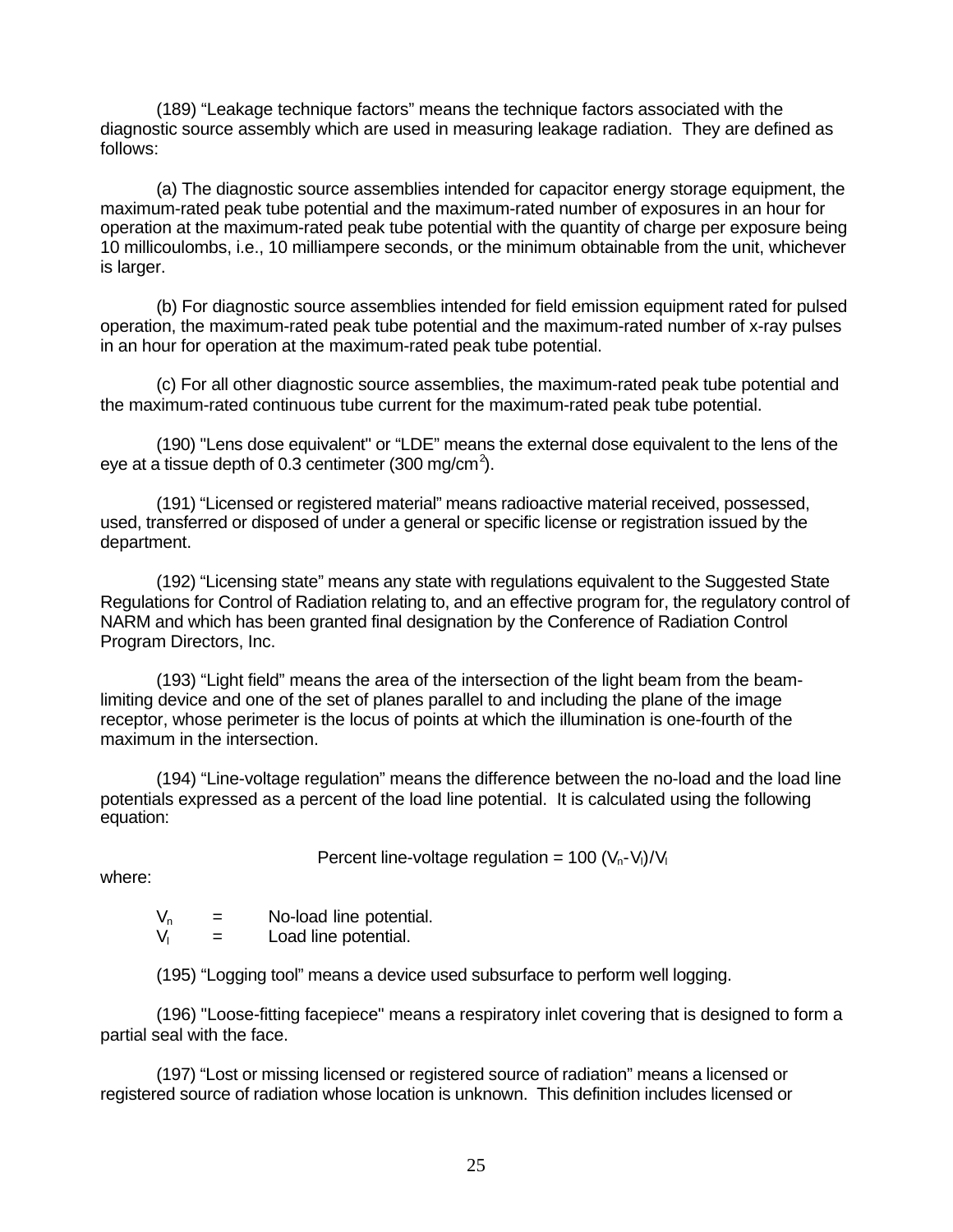registered material that has been shipped but has not reached its planned destination and whose location cannot be readily traced in the transportation system.

(198) "Low dose-rate remote afterloader (LDR)" means a device that remotely delivers a dose rate of less than or equal to 2 gray (200 rads) per hour at the point or surface where the dose is prescribed.

(199) "Low specific activity (LSA) material" means radioactive material that satisfies the descriptions and limits set forth below. Shielding materials surrounding the LSA material may not be considered in determining the estimated average specific activity of the package contents. LSA material must be in one of 3 groups:

(a) LSA-I means any of the following:

1. Ores containing only naturally occurring uranium or thorium decay series radionuclides and uranium or thorium concentrates of such ores.

2. Solid unirradiated natural uranium or depleted uranium or natural thorium or their solid or liquid compounds or mixtures.

3. Radioactive material, other than fissile material, for which the  $A<sub>e</sub>$  value is unlimited.

4. Mill tailings, contaminated earth, concrete, rubble, other bulk debris and activated material in which the radioactive material is essentially uniformly distributed and the average specific activity does not exceed 10-6  $A<sub>2</sub>/g$ .

(b) LSA-II means either of the following:

1. Water with tritium concentration up to 0.8 terabecquerel per liter (20.0 Ci/L).

2. Material in which the radioactive material is distributed throughout, and the average specific activity does not exceed 10-4  $A_2$ /g for solids and gases and 10-5  $A_2$ /g for liquids.

(c) LSA-III means solids, such as consolidated wastes or activated materials, in which all of the following apply:

1. The radioactive material is distributed throughout a solid or a collection of solid objects, or is essentially uniformly distributed in a solid compact binding agent, for example, concrete, bitumen or ceramic.

2. The radioactive material is relatively insoluble, or it is intrinsically contained in a relatively insoluble material, so that, even under loss of packaging, the loss of radioactive material per package by leaching, when placed in water for 7 days, would not exceed 0.1  $A_2$ .

3. The average specific activity of the solid does not exceed 2 x 10<sup>-3</sup> A<sub>2</sub>/g.

(200) "Low toxicity alpha emitters" means natural uranium, depleted uranium, natural thorium; uranium-235, uranium-238, thorium-232, thorium-228 or thorium-230 when contained in ores or physical or chemical concentrates; or alpha emitters with a half-life of less than 10 days.

(201) "mA" means milliampere.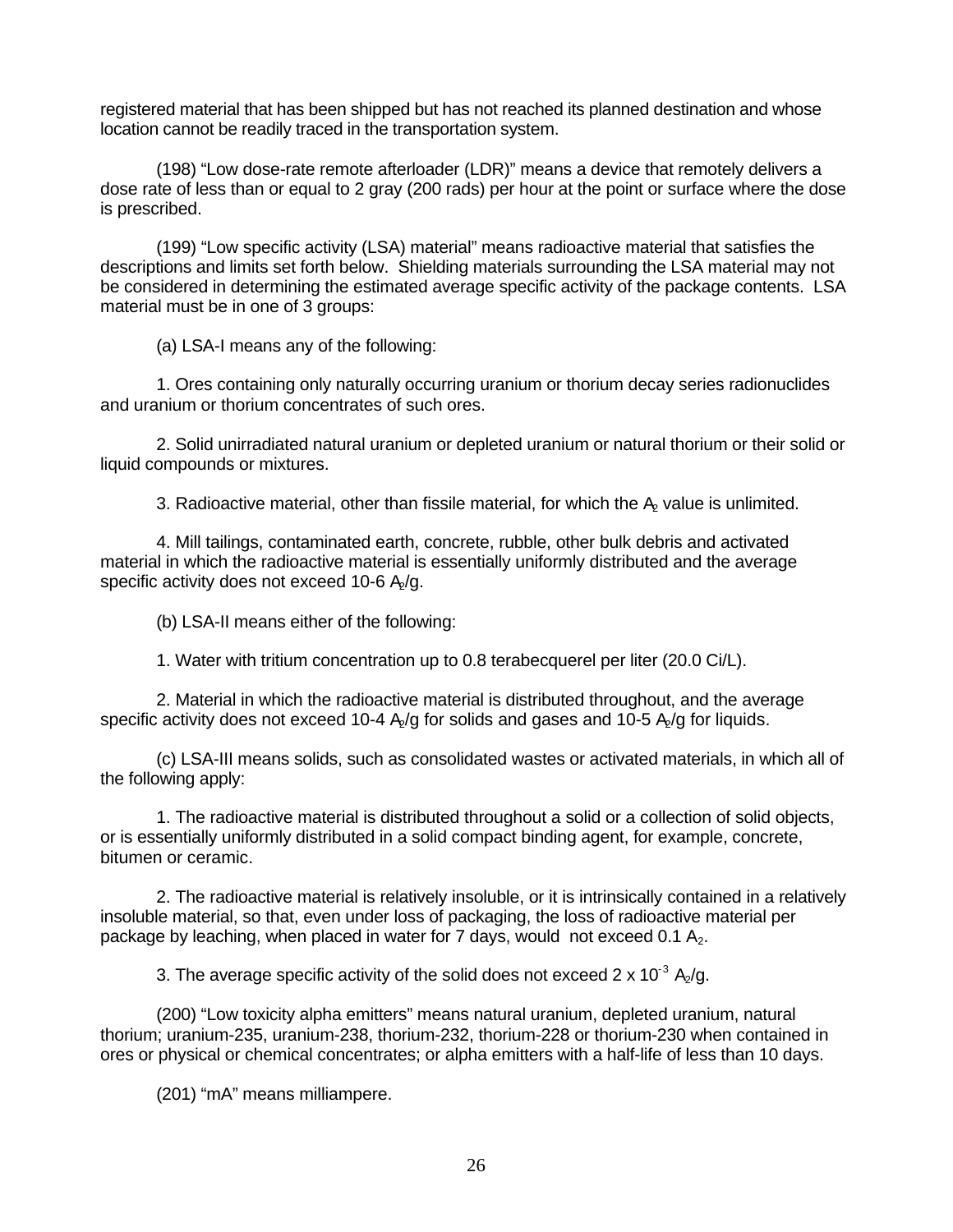(202) "Major processor" means a user processing, handling, or manufacturing radioactive material exceeding Type A quantities as unsealed sources or material or exceeding 4 times Type B quantities as sealed sources, but does not include nuclear medicine programs, universities, industrial radiographers or small industrial programs.

(203) "Mammography" means radiography of the breast, but does not include radiography of the breast performed during invasive interventions for localization or biopsy procedures.

(204) "Management" means the chief executive officer or other individual having the authority to manage, direct or administer the licensee's activities, or those persons' delegate or delegates.

(205) "Manual brachytherapy" as used in this chapter, means a type of brachytherapy in which the radioactive sources (e.g., seeds, ribbons) are manually inserted either into the body cavities that are in close proximity to a tumor or directly into the tumor volume.

(206) "mAs" means milliampere second.

(207) "Maximum line current" means the root-mean-square current in the supply line of a xray machine operating at its maximum rating.

(208) "Medical event" means an improper administration of radiation or radioactive material to a patient or human research subject that requires reporting to the department.

(209) "Medical institution" means an organization in which several medical disciplines are practiced.

(210) "Medical physicist" means an individual with any of the following qualifications:

(a) Certified by the American board of radiology in one or more of the following:

1. Therapeutic radiological physics.

2. Roentgen-ray and gamma-ray physics.

3. X-ray and radium physics.

4. Radiological physics.

(b) Certified by the American board of medical physics in radiation oncology physics.

(c) Certified by the Canadian college of medical physics.

(d) Meets the requirements specified in s. HFS 157.61 (8) and (11).

(e) Identified as a medical physicist on a specific medical use license or approved by a broad scope licensee.

(211) "Medical use" means the intentional internal or external administration of radioactive material or the radiation from radioactive material to patients or human research subjects under the supervision of an authorized user.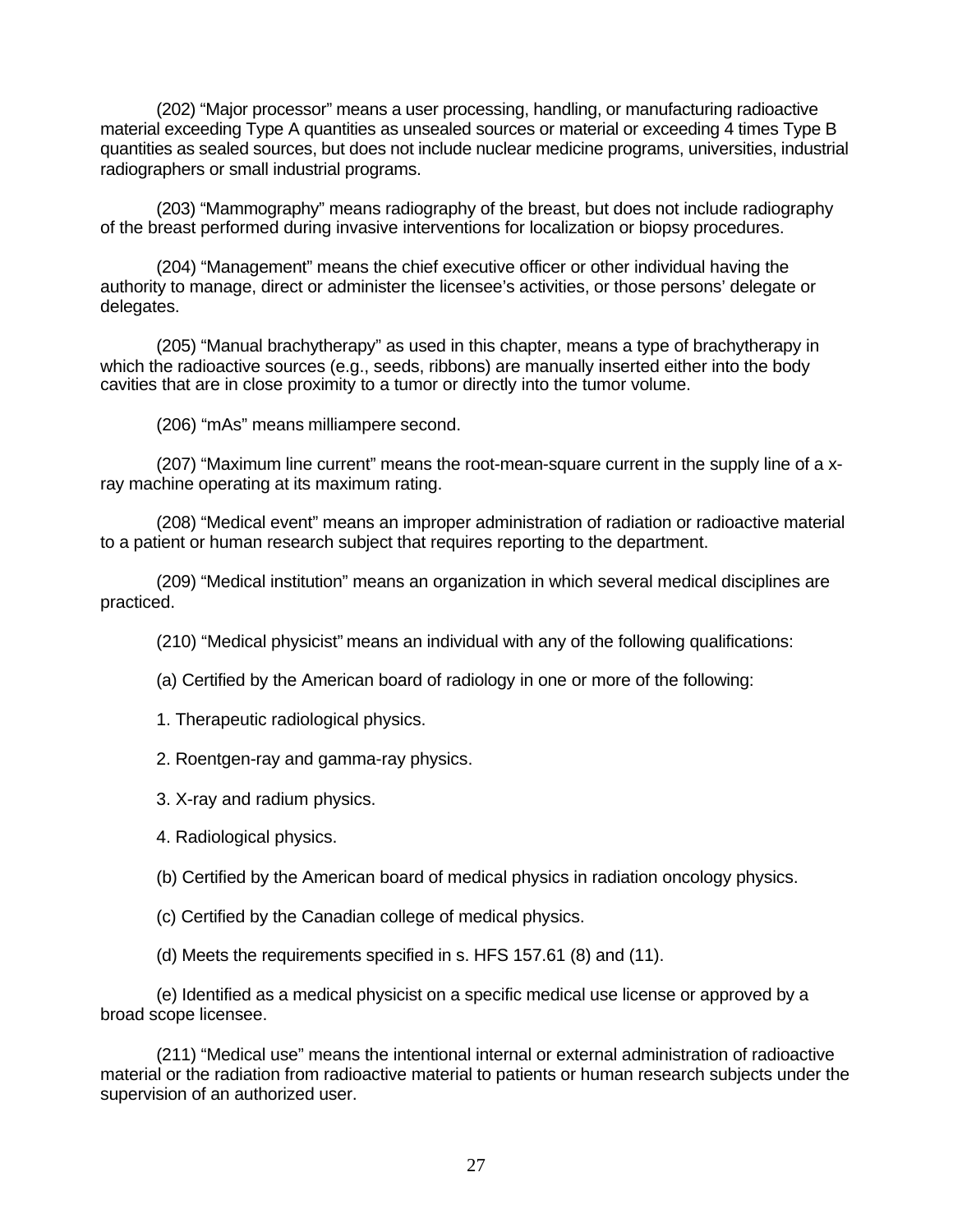(212) "Medium dose-rate remote afterloader (MDR)" means a device that remotely delivers a dose rate of greater than 2 gray (200 rads) but less than 12 gray (1200 rads) per hour at the point or surface where the dose is prescribed.

(213) "Megavolt (MV)" means the energy equal to that acquired by a particle with one electron charge in passing through a potential difference of one million volts in a vacuum.

**Note:** The current convention is to use MV to designate photons and MeV to designate electrons.

(214) "Member of the public" means an individual in a controlled or unrestricted area. However, an individual is not a member of the public during any period in which the individual receives an occupational dose.

(215) "Minor" means an individual less than 18 years of age.

(216) "Mobile medical service" means a mobile service supplier that carries or receives radioactive materials for medical use at a client's address.

(217) "Mobile x-ray equipment" means x-ray equipment mounted on a permanent base with wheels or casters for moving while completely assembled.

(218) "Monitoring" means the measurement of radiation, radioactive material concentrations, surface area activities or quantities of radioactive material and the use of the results of these measurements to evaluate potential exposures and doses.

(219) "Moving beam radiation therapy" means radiation therapy with any planned displacement of radiation field or patient relative to each other or with any planned change of absorbed dose distribution. It includes arc, skip, conformal, intensity modulation and rotational therapy.

(220) "Multiple tomogram system" means a computed tomography x-ray system that obtains x-ray transmission data simultaneously during a single scan to produce more than one tomogram.

(221) "NARM" means any naturally occurring or accelerator-produced radioactive material. It does not include byproduct, source or special nuclear material.

(222) "Natural radioactivity" means radioactivity of naturally occurring nuclides.

(223) "Natural thorium" means thorium isotopes with a naturally occurring distribution, which is essentially 100 weight percent thorium-232.

(224) "Natural uranium" means uranium isotopes with the naturally occurring distribution of uranium, which is approximately 0.711 weight percent uranium-235, and the remainder by weight essentially uranium-238.

(225) "Negative pressure respirator (tight fitting)" means a respirator in which the air pressure inside the facepiece is negative during inhalation with respect to the ambient air pressure outside the respirator.

(226) "Noble gas" means a chemically inert gas that does not combine with other elements.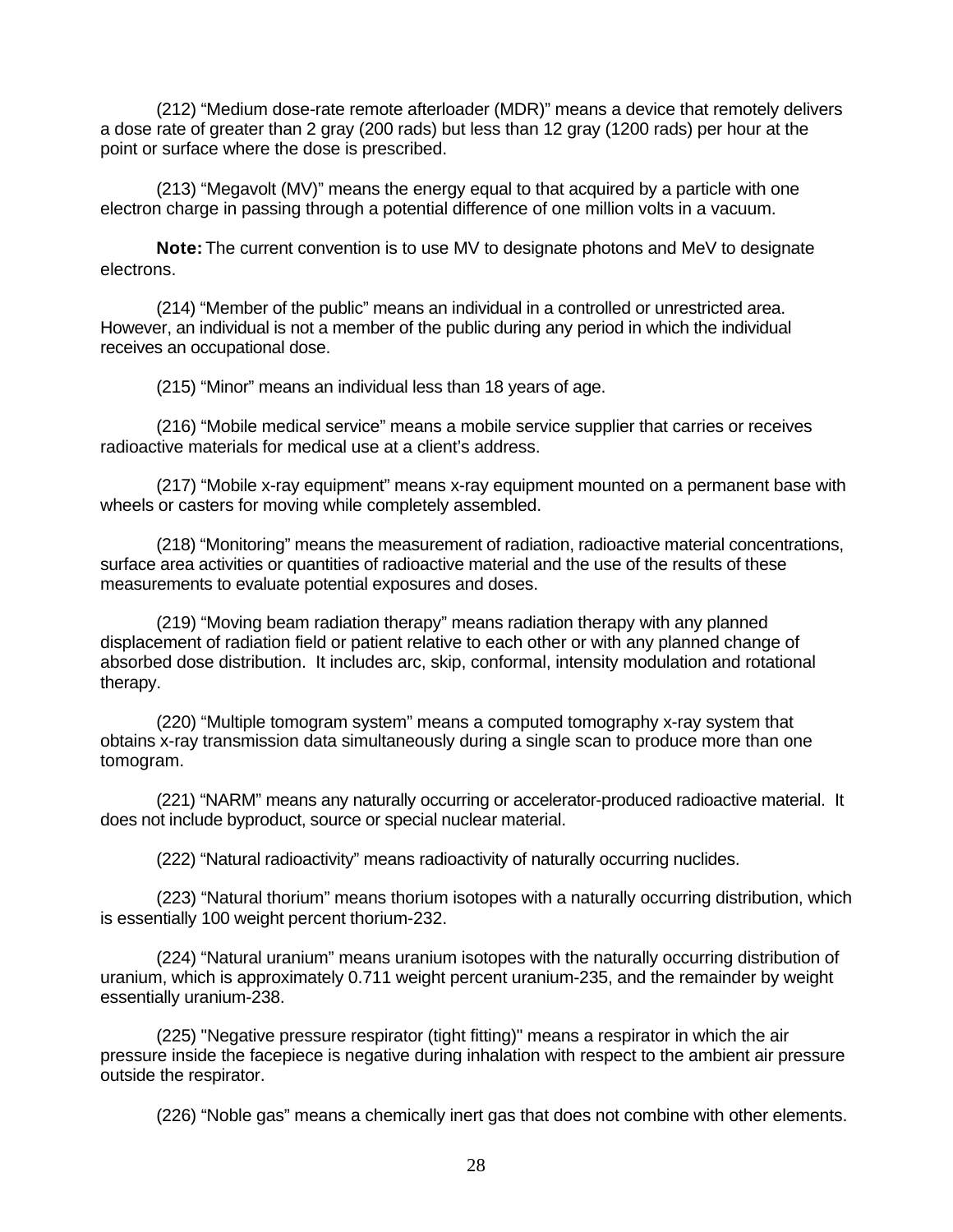(227) "Noise" means the standard deviation of the fluctuations in CTN expressed as a percentage of the attenuation coefficient of water. Its estimate  $(S_n)$  is calculated using the following expression:

$$
\mathbf{S}_{\mathrm{n}} = \frac{100 \bullet \overline{\mathbf{C}} \mathbf{S} \bullet \mathbf{s}}{\mathbf{m}_{\mathrm{w}}}
$$

where:

| CS                        | $\equiv$ | Linear attenuation coefficient of the material of interest.              |
|---------------------------|----------|--------------------------------------------------------------------------|
| $\mathbf{m}_{\mathrm{w}}$ | $\equiv$ | Linear attenuation coefficient of water.                                 |
|                           | $=$      | Standard deviation of the CTN of picture elements in a specified area of |
|                           |          | the CT image.                                                            |

(228) "Nominal tomographic section thickness" means the full width at half-maximum of the sensitivity profile taken at the center of the cross-sectional volume over which x-ray transmission data are collected.

(229) "Nominal treatment distance" means:

(a) For electron irradiation, the distance from the scattering foil, virtual source or exit window of the electron beam to the entrance surface of the irradiated object along the central axis of the useful beam.

(b) For x-ray irradiation, the virtual source or target to isocenter distance along the central axis of the useful beam. For non-isocentric equipment, this distance shall be that specified by the manufacturer.

(230) "Nonstochastic effect" means a health effect, the severity of which varies with the dose and for which a threshold is believed to exist. Radiation-induced cataract formation is an example of a nonstochastic effect.

(231) "Normal form radioactive material" means radioactive material that has not been demonstrated to qualify as special form or other form radioactive material.

(232) "Notice of violation" means a written notice provided in response to an alleged violation of the Act, this chapter, the conditions of a license or an order issued by the department.

(233) "NRC" means the U.S. nuclear regulatory commission, the agency established by title II of the Energy Reorganization Act of 1974, as amended.

(234) "Nuclear waste" means a quantity of source, byproduct or special nuclear material required to be in U.S. nuclear regulatory commission-approved specification packaging while transported to, through or across a state boundary to a disposal site, or to a collection point for transport to a disposal site.

**Note:** The definition of nuclear waste in this chapter is the same as that in 49 CFR 173.403.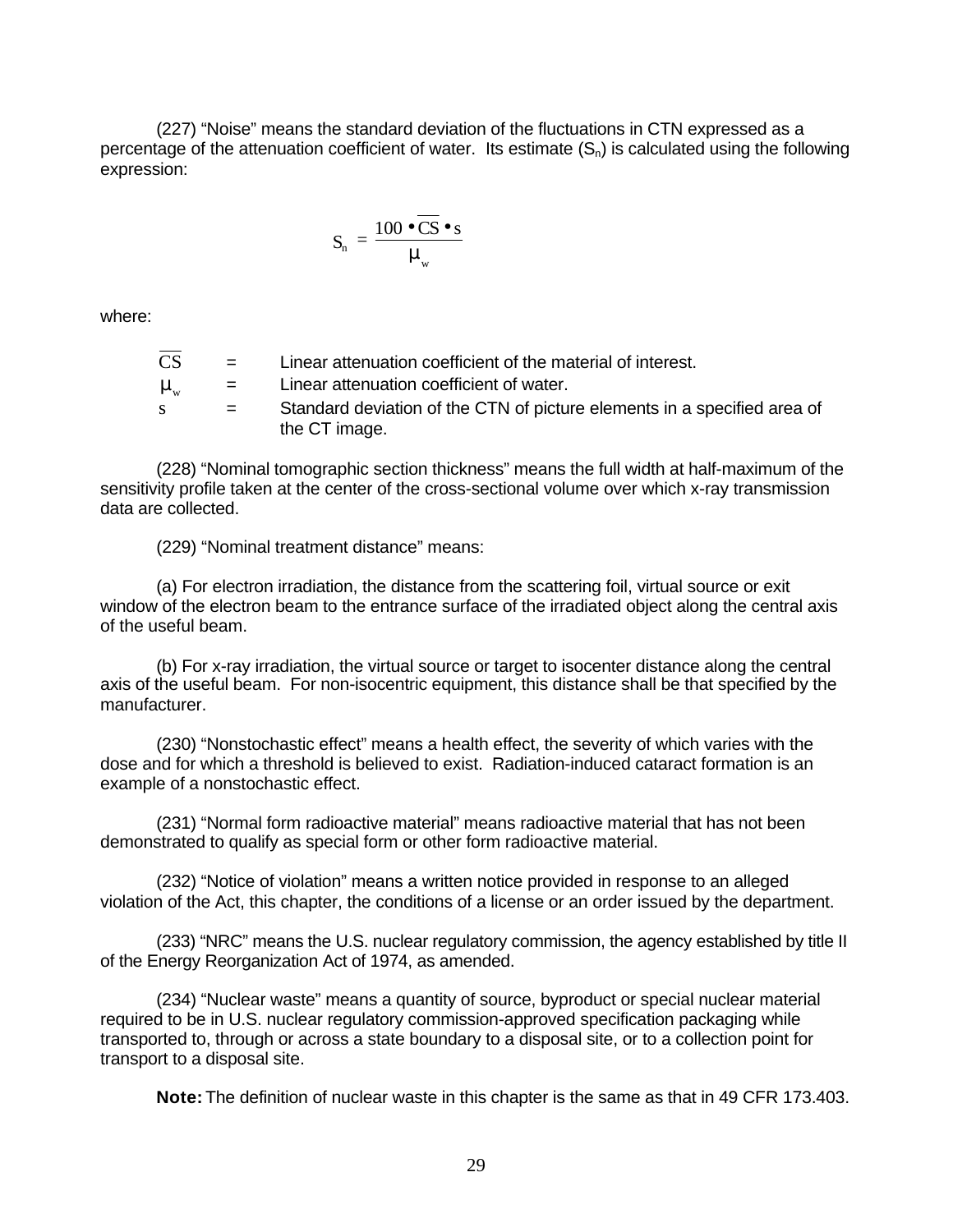(235) "Optically stimulated luminescent dosimeter (OSL)" means a dosimeter containing a crystalline solid for measuring radiation dose plus filters to help characterize the type fo radiation encountered. When exposed to the appropriate energy of light, exposed oprically stimulated luminescent crystals give off light proportional to the energy received from the radiation.

(236) "Occupational dose" means the dose received by an individual in the course of employment in which the individual's assigned duties involve exposure to sources of radiation, whether in the possession of the licensee, registrant or other person. Occupational dose does not include dose received from background radiation, from any medical administration the individual has received, from exposure to individuals administered radioactive material and released under s. HFS 157.62 (8), from voluntary participation in medical research programs or as a member of the public.

(237) "Offshore platform radiography" means industrial radiography conducted from a platform over a body of water.

(238) "Offsite response organization" means the non-licensee offsite organizations that may be needed to respond to an emergency, including local fire, police, ambulance and hospital services.

(239) "Output" means the exposure rate, dose rate or a quantity related in a known manner to these rates from a brachytherapy source or a teletherapy, remote afterloader or gamma stereotactic radiosurgery unit for a specified set of exposure conditions.

(240) "Package" means the packaging together with its radioactive contents as presented for transport.

(241) "Packaging" means the assembly of components necessary to ensure compliance with the packaging requirements of 49 CFR Part 173, Subpart I. It may consist of one or more receptacles, absorbent materials, spacing structures, thermal insulation, radiation shielding and devices for cooling or absorbing mechanical shocks. The vehicle, tie-down system and auxiliary equipment may be designated as part of the packaging.

(242) "Panoramic dry-source-storage irradiator" means an irradiator in which the irradiations occur in air in areas potentially accessible to personnel and in which the sources are stored in shields made of solid materials. The term includes beam-type dry-source-storage irradiators in which only a narrow beam of radiation is produced for performing irradiations.

(243) "Panoramic irradiator" means an irradiator in which the irradiations are performed in air in areas potentially accessible to personnel. The term includes beam-type irradiators.

(244) "Panoramic wet-source-storage irradiator" means an irradiator in which the irradiations occur in air in areas potentially accessible to personnel and in which the sources are stored under water in a storage pool.

(245) "Pass box" means a box with openings on each side that is placed in a wall between an x-ray room and a darkroom allowing transfer of film holders between the 2 rooms.

(246) "Patient" means an individual or animal subjected to healing arts examination, diagnosis or treatment.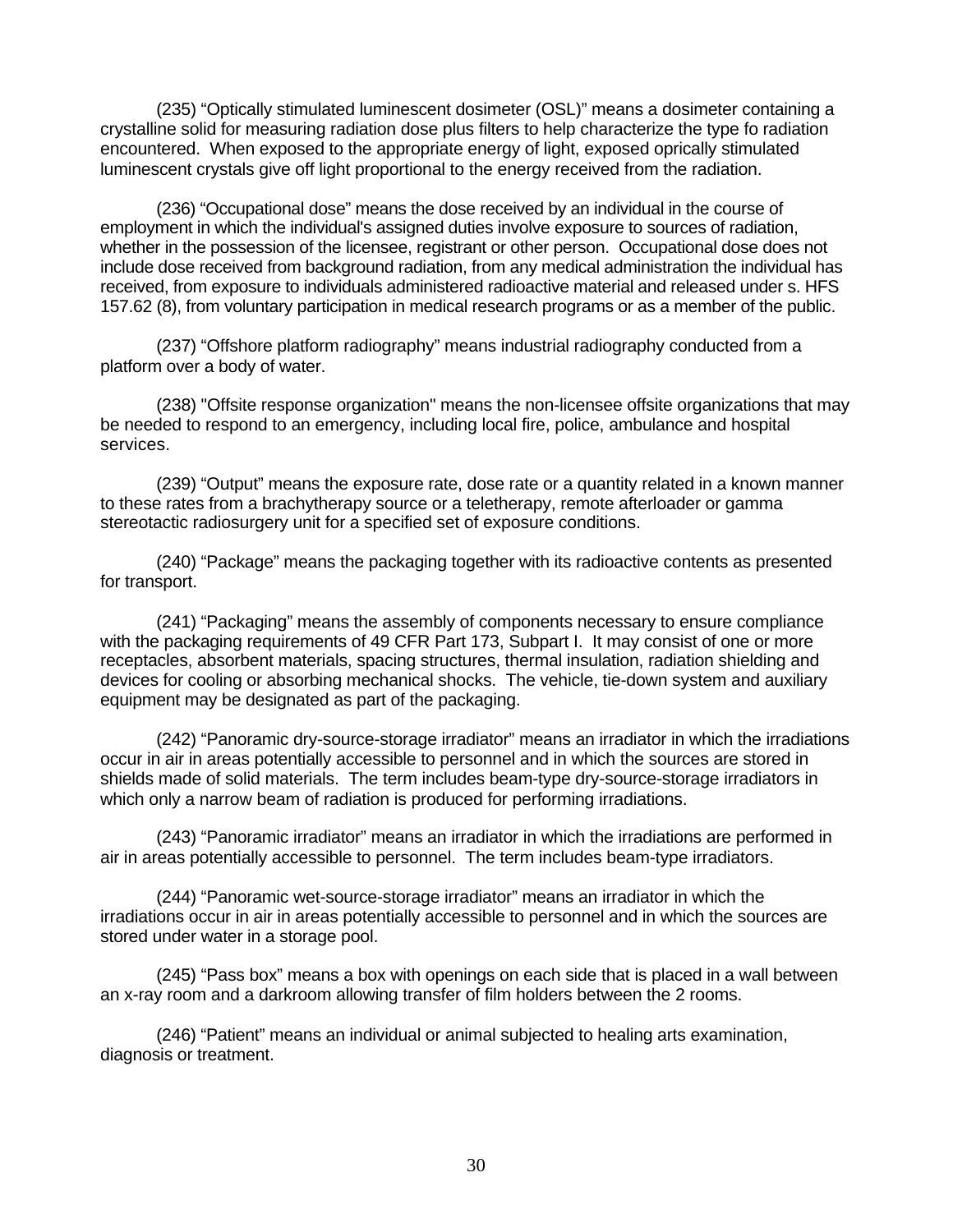(247) "Periodic quality control check" means a procedure that is performed to ensure that a previous calibration continues to be valid.

(248) "Permanent radiographic installation" means an enclosed shielded room, cell or vault, not located at a temporary jobsite, in which radiography is performed.

(249) "Person" means any individual, corporation, partnership, firm, association, trust, estate, public or private institution, group, agency, political subdivision of this state, any other state or political subdivision or agency thereof and any legal successor, representative, agent or agency of the foregoing, but does not include federal government agencies.

(250) "Person in control" means the individual directly responsible for safe operation of the radiation installation.

(251) "Personal supervision" means guidance and instruction by the supervisor who is physically present at the jobsite and watching the performance of the operation in such proximity that contact can be maintained and immediate assistance given as required.

(252) "Phantom" means a volume of material behaving in a manner similar to tissue with respect to the attenuation and scattering of radiation. This requires that both the atomic number (Z) and the density of the material be similar to that of tissue.

(253) "Pharmacist" means an individual licensed by the State under ch. 450, Stats., to practice pharmacy.

(254) "Physician" means a medical doctor or doctor of osteopathy licensed by the State under ch. 448, Stats., to prescribe drugs in the practice of medicine.

(255) "Picture element" means an elemental area of a tomogram.

(256) "Planned special exposure" means an infrequent exposure to radiation, separate from and in addition to the annual occupational dose limits that requires calculation of the dose to be received by individuals prior to initiation of the planned task.

(257) "Pocket dosimeter" means a type of individual monitoring device that allows the user to view the accumulated radiation exposure received as recorded by the device.

(258) "Podiatrist" means an individual licensed by the State under ch. 448, Stats., to practice podiatry.

(259) "Pool irradiator" means any irradiator where the sources are stored or used in a pool of water including panoramic wet-source-storage irradiators and underwater irradiators.

(260) "Portable x-ray equipment" means x-ray equipment designed to be hand-carried.

(261) "Position indicating device" or "PID" means a device on dental x-ray equipment used to indicate the beam position and to establish a definite source-surface (skin) distance. It may or may not incorporate or serve as a beam-limiting device.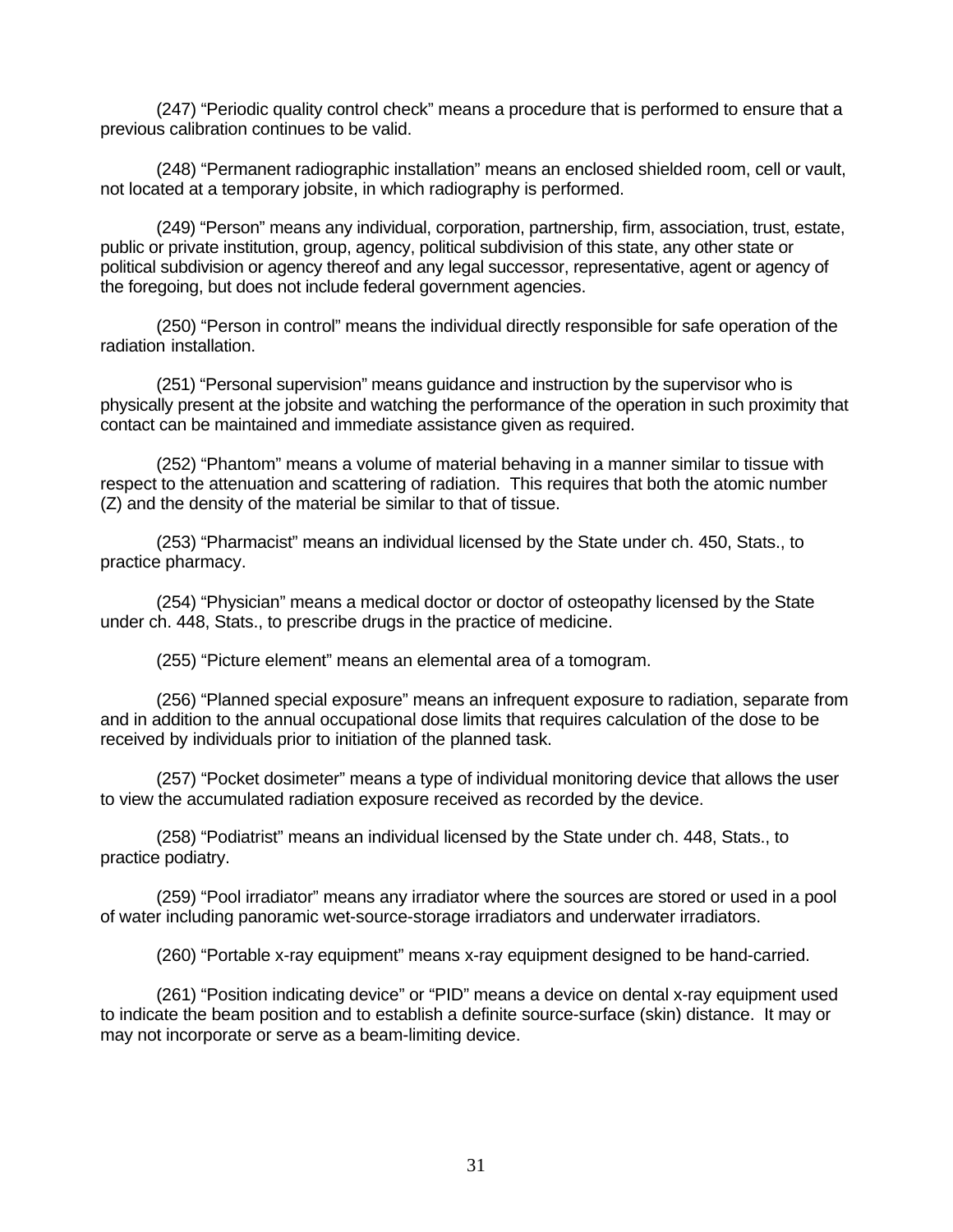(262) "Positive beam limitation" or "PBL" means the automatic or semi-automatic adjustment of a x-ray beam to the size of the selected image receptor, whereby exposures cannot be made without such adjustment.

(263) "Positive pressure respirator" means a respirator in which the pressure inside the respiratory inlet covering exceeds the ambient air pressure outside the respirator.

(264) "Powered air-purifying respirator (PAPR)" means an air-purifying respirator that uses a blower to force the ambient air through air-purifying elements to the inlet covering.

(265) "Practical examination" means a demonstration through application of the safety rules and principles in industrial radiography including use of all procedures and equipment to be used by radiographic personnel.

(266) "Practical range of electrons" corresponds to classical electron range where the only remaining contribution to dose is from bremsstrahlung x-rays.

**Note:** A further explanation of practical range of electrons may be found in "Protocol for Clinical Reference Dosimetry of High-Energy Photon and Electrom Beams," AAPM Report No. 67. The report was published in *Medical Physics*, 26 (9), September 1999, pp. 1847-70. The report may also be obtained from: Medical Physics Publishing, 4531 Vernon Blvd., Madison WI 53705- 4964 or ordered from their website: www.medicalphysics.org.

(267) "Preceptor" means an individual who provides or directs the training and experience requirements.

(268) "Prescribed dosage" means the specified activity or range of activity of radioactive drug containing radioactive material as documented by any of the following means:

(a) In a written directive or prescription.

(b) Under directions of the authorized user for procedures not requiring a written directive.

(269) "Prescribed dose" means any of the following:

(a) For gamma stereotactic radiosurgery, the total dose as documented in the written directive.

(b) For teletherapy, the total dose and dose per fraction as documented in the written directive.

(c) For brachytherapy, either the total source strength and exposure time or the total dose, as documented in the written directive.

(d) For remote afterloaders, the total dose and dose per fraction as documented in the written directive.

(270) "Pressure demand respirator" means a positive pressure atmosphere-supplying respirator that admits breathing air to the facepiece when the positive pressure is reduced inside the facepiece by inhalation.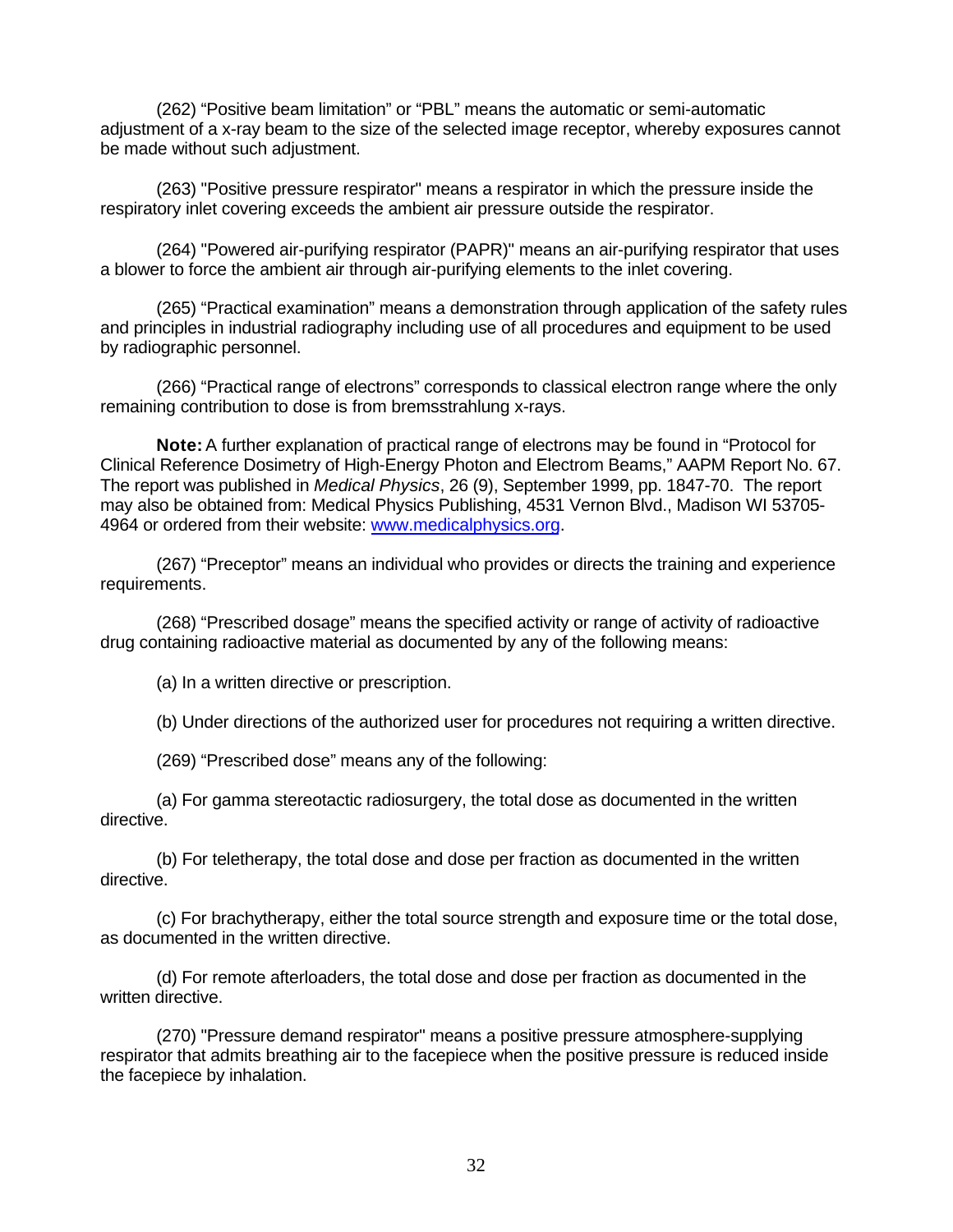(271) "Primary dose monitoring system" means a system which will monitor the useful beam during irradiation and which will terminate irradiation when a pre-selected number of dose monitor units have been delivered.

(272) "Primary protective barrier" means the material, excluding filters, placed in the useful beam.

(273) "Principal activities" means activities authorized by the license that are essential to achieving the purpose for which the license was issued or amended. "Principal activities" do not include storage during which no licensed material is accessed for use or disposal and activities incidental to decontamination or decommissioning.

(274) "Product conveyor system" means a system for moving the product to be irradiated to, from and within the area where irradiation takes place.

(275) "Protective apron" means an apron made of radiation absorbing materials used to reduce radiation exposure.

(276) "Protective barrier" means a primary or secondary protective barrier of radiation absorbing material or materials used to reduce radiation exposure.

(277) "Protective glove" means a glove made of radiation absorbing materials used to reduce radiation exposure and surrounds the hand and fingers.

(278) "Public dose" means the dose received by a member of the public from exposure to sources of radiation released by a licensee or registrant or to any other source of radiation under the control of a licensee or registrant. It does not include occupational dose, dose received from background radiation, from any medical administration the individual has received, from exposure to individuals administered radioactive material and released under s. HFS 157.62 (8) or from voluntary participation in medical research programs.

(279) "Pulsed dose-rate remote afterloader (PDR)" means a special type of remote afterloading device that uses a single source capable of delivering dose rates in the high dose-rate range, but has both of the following characteristics:

(a) Is approximately one-tenth of the activity of typical high dose-rate remote afterloader sources.

(b) Is used to simulate the radiobiology of a low dose rate treatment by inserting the source for a given fraction of each hour.

(280) "Pyrophoric liquid" means any liquid that ignites spontaneously in dry or moist air at or below 54.4 degrees C (130 degrees F). This includes spontaneously combustible and water-reactive materials.

(281) "Pyrophoric solid" means any solid material, other than one classed as an explosive, which under normal conditions is liable to cause fires through friction, retained heat from manufacturing or processing, or which can be ignited readily and, when ignited, burns so vigorously and persistently as to create a serious transportation, handling or disposal hazard.

(282) "Qualitative fit test (QLFT)" means a pass/fail fit test to assess the adequacy of respirator fit that relies on the individual's response to the test agent.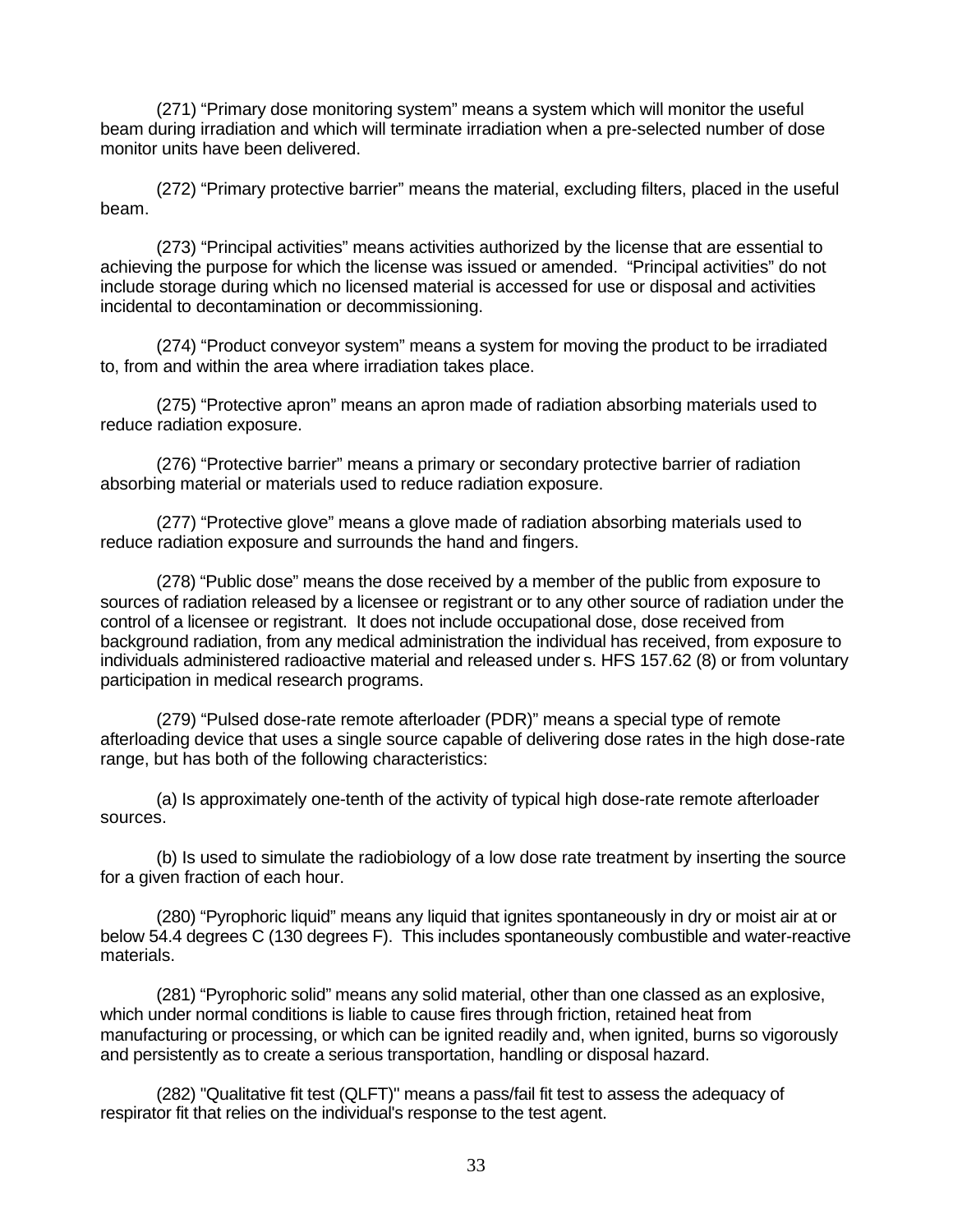(283) "Quality control" means an ongoing program to ensure continued reliable performance of the equipment designed to detect changes which may result in a clinically significant degradation in image quality or a significant increase in radiation exposure.

(284) "Quality factor" or "Q" means the modifying factor listed in Tables 157.06A and 157.06B of s. HFS 157.06 (4) that is used to derive dose equivalent from absorbed dose.

(285) "Quantitative fit test (QNFT)" means an assessment of the adequacy of respirator fit by numrerically measuring the amount of leakage into the respirator.

(286) "Rad" means the special unit of absorbed dose. One rad is equal to an absorbed dose of 100 erg per gram or 0.01 joule per kilogram (0.01 gray).

(287) "Radiation" means alpha particles, beta particles, gamma rays, x rays, neutrons, highspeed electrons, high-speed protons and other particles capable of producing ions. "Radiation" does not include non-ionizing radiation, such as radiowaves or microwaves, visible, infrared or ultraviolet light.

(288) "Radiation area" means any area, accessible to individuals, in which radiation levels could result in an individual receiving a dose equivalent in excess of 0.05 mSv (0.005 rem) in one hour at 30 centimeters from the source of radiation or from any surface that the radiation penetrates.

(289) "Radiation head" means the structure from which the useful beam emerges.

(290) "Radiation incident" means the loss of control of a radioactive source or materials or the unintended exposure of an individual to radiation that exceeds the limits in this chapter.

(291) "Radiation installation" means any location or facility where radiation machines are used or where radioactive material is produced, transported, stored, disposed of or used for any purpose.

(292) "Radiation machine" means any device capable of producing radiation, except those devices with radioactive material as the only source of radiation.

(293) "Radiation room" means a shielded room in which irradiations take place. Underwater irradiators do not have radiation rooms.

(294) "Radiation safety officer" or "RSO" means an individual who has the knowledge and training to apply appropriate radiation regulations and has been assigned the responsibility for the overall radiation safety program by the licensee or registrant.

(295) "Radiation therapy simulation system" means a radiographic or fluoroscopic x-ray system intended for localizing the volume to be exposed during radiation therapy and confirming the position and size of the therapeutic irradiation field.

(296) "Radioactive drug" means any chemical compound containing radioactive material that may be used on or administered to patients or human research subjects as an aid in the diagnosis, treatment or prevention of disease or other abnormal condition.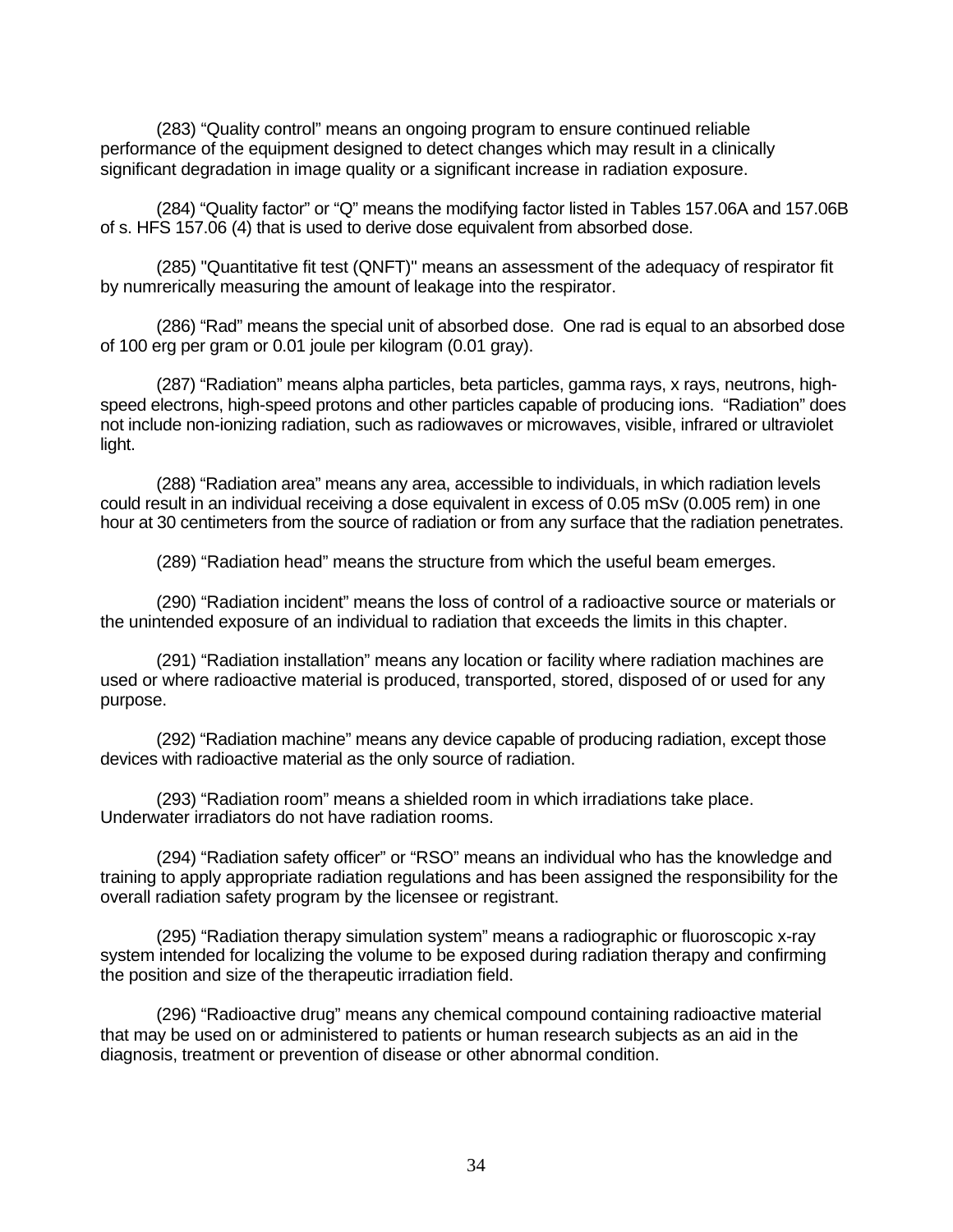(297) "Radioactive marker" means radioactive material placed in the well-bore or on a structure intended for subsurface use for the purpose of depth determination or direction orientation.

(298) "Radioactive material" means any solid, liquid or gas that emits radiation spontaneously.

(299) "Radioactivity" means the transformation of unstable atomic nuclei by the emission of radiation.

(300) "Radiograph" means an image which is created directly or indirectly by x-ray and results in a permanent record, either hard copy or electronic.

(301) "Radiographer" means any individual who performs or who, in attendance at the site where the sources of radiation are being used, personally supervises industrial radiographic operations and who is responsible to the licensee or registrant for assuring compliance with the requirements of this chapter and the conditions of the license or registration.

(302) "Radiographer certification" means written approval received from a certifying entity stating that an individual has satisfactorily met the equivalent radiation safety, testing and experience criteria in s. HFS 157.44 (3) (a).

(303) "Radiographer's assistant" means any individual who under the direct supervision of a radiographer, uses radiographic exposure devices, sources of radiation, related handling tools or radiation survey instruments in industrial radiography.

(304) "Radiographic exposure device" means any instrument containing a sealed source fastened or contained therein, in which the sealed source or shielding thereof may be moved or otherwise changed, from a shielded to unshielded position for purposes of making a radiographic exposure.

(305) "Radiographic imaging system" means any system whereby a permanent or semipermanent image is recorded on an image receptor by the action of ionizing radiation.

(306) "Radiographic operations" means all activities performed with a radiographic exposure device or with a radiation machine. Activities include using, transporting, except by common or contract carriers or storing at a temporary job site, performing surveys to confirm the adequacy of boundaries, setting up equipment and any activity inside restricted area boundaries. Transporting a radiation machine is not considered a radiographic operation.

(307) "Rating" means the operating limits as specified by the component manufacturer.

(308) "Recording" means producing a permanent form of an image resulting from x-ray photons.

(309) "Redundant beam monitoring system" means a combination of 2 dose monitoring systems in which each system is designed to terminate irradiation under a pre-selected number of dose monitor units.

(310) "Reference man" means a hypothetical aggregation of human physical and physiological characteristics determined by international consensus. These characteristics may be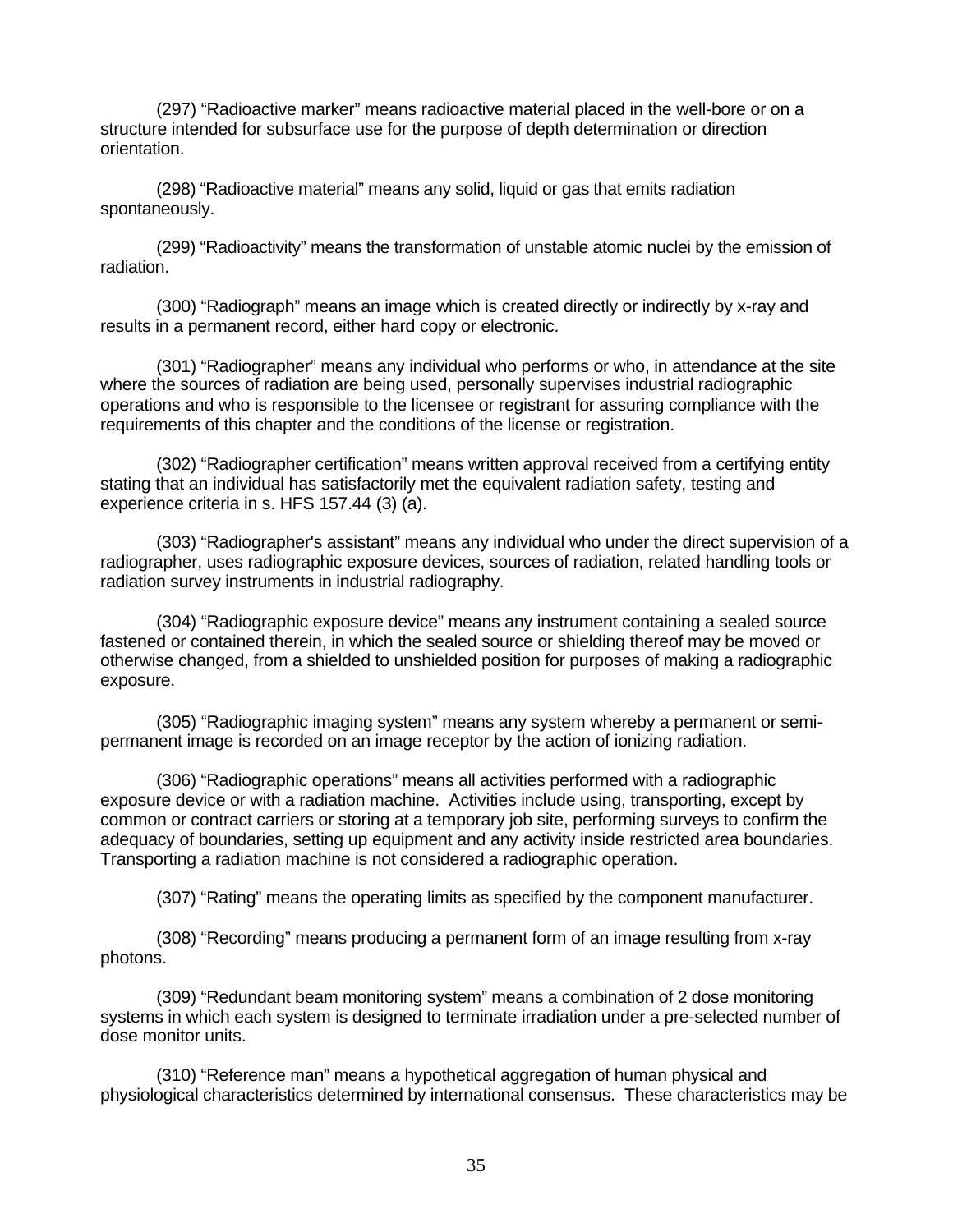used by researchers and public health workers to standardize results of experiments and to relate biological insult to a common base.

**Note:** A description of the reference man is contained in the International Commission on Radiological Protection report, ICRP Publication 23, Reference Man: Anatomical Physiological and Metabolic Characteristics, Pergamon Press, Oxford (1975). The publication may be ordered from the web-site http://www.icrp.org/ordering.htm.

(311) "Reference plane" means a plane that is displaced from and parallel to the tomographic plane.

(312) "Regulations of the U.S. Department of Transportation" means the regulations in 49 CFR Parts 100-189 and Parts 390-397.

(313) "Rem" means the special unit of any of the quantities expressed as dose equivalent. The dose equivalent in rem is equal to the absorbed dose in rad multiplied by the quality factor (1  $rem = 0.01$  sievert).

(314) "Remote afterloader" means a device used to store and temporarily insert radioactive sealed sources into surgically implanted receivers in a patient and includes high, medium, low and pulsed dose rate remote afterloader.

(315) "Research and development" means either of the following:

(a) Theoretical analysis, exploration or experimentation.

(b) The practical application of investigative findings and theories of a scientific or technical nature for experimental and demonstration purposes, including the experimental production and testing of models, devices, equipment, materials and processes. Research and development does not include the internal or external administration of radiation or radioactive material to human beings.

(316) "Residual radioactivity" means radioactivity in structures, materials, soils, groundwater and other media at a site resulting from activities under the licensees or registrants control. "Residual radioactivity" includes radioactivity from all sources used by the licensee or registrant, but excludes background radiation. "Residual radioactivity" also includes radioactive materials remaining at the site as a result of routine or accidental releases of radioactive material at the site and previous burials at the site, even if those burials were made in accordance with the provisions of this chapter.

(317) "Respiratory protective equipment" means an apparatus, such as a respirator, used to reduce an individual's intake of airborne radioactive materials.

(318) "Restricted area" means an area, access to which is limited by the licensee or registrant for the purpose of protecting individuals against undue risks from exposure to sources of radiation. "Restricted area" does not include areas used as residential quarters, but separate rooms in a residential building may be set apart as a restricted area.

(319) "Roentgen" means the special unit of exposure. One roentgen  $(R)$  equals 2.58 $E<sup>-4</sup>$ coulombs per kilogram of air.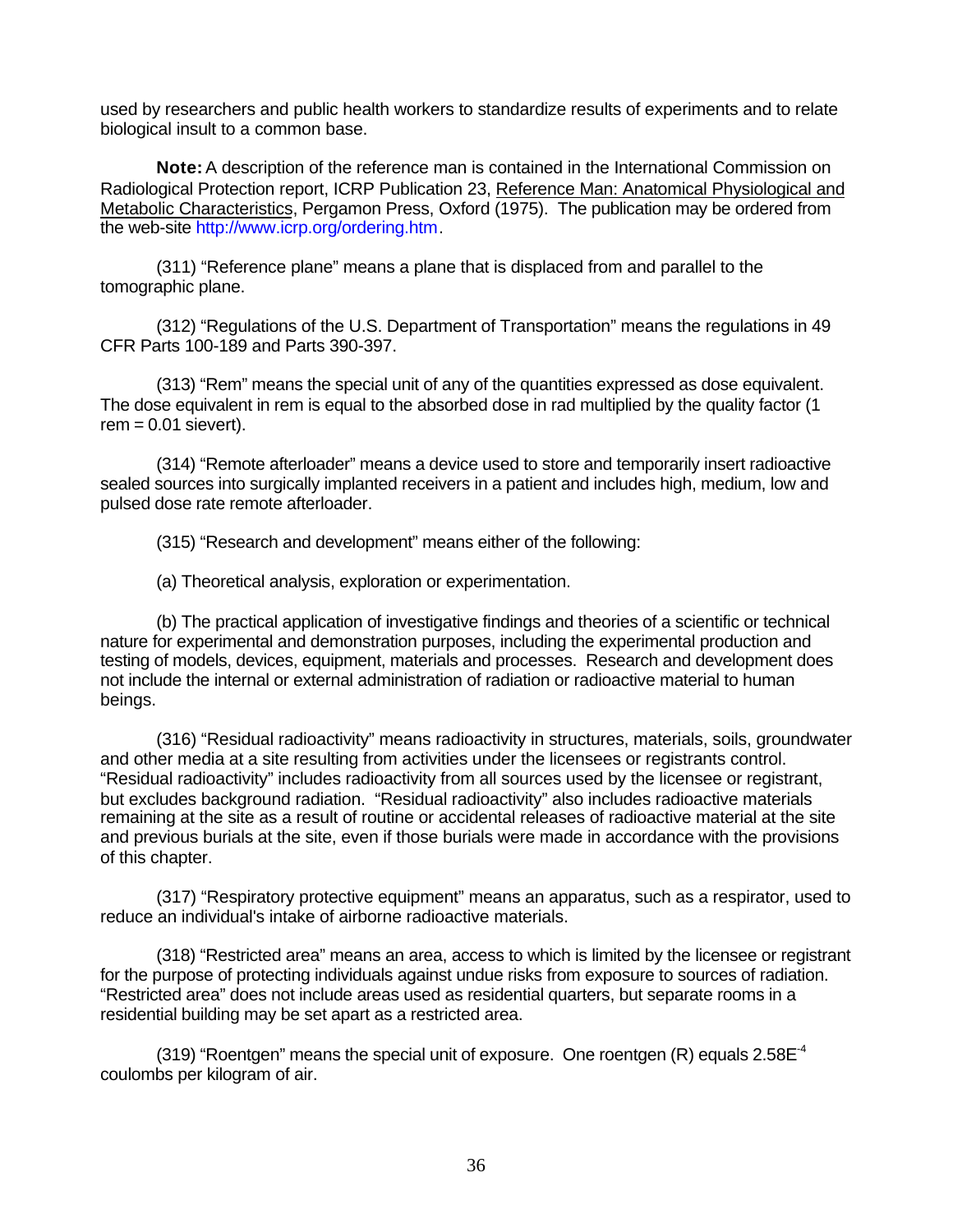**Note:** See the definition of the term "exposure" and also s. HFS 157.06 (4) for a further explanation of units of exposure.

(320) "Sanitary sewerage" means a system of public sewers for carrying off waste water and refuse, but excluding sewage treatment facilities, septic tanks and leach fields owned or operated by the licensee or registrant.

(321) "Scan" means the complete process of collecting x-ray transmission data for the production of a tomogram. Data can be collected simultaneously during a single scan for the production of one or more tomograms.

(322) "Scan increment" means the amount of relative displacement of the patient with respect to the CT x-ray system between successive scans measured along the direction of such displacement.

(323) "Scan sequence" means a pre-selected set of 2 or more scans performed consecutively under pre-selected CT conditions of operation.

(324) "Scan time" means the period of time between the beginning and end of x-ray transmission data accumulation for a single scan.

(325) "Scattered radiation" means ionizing radiation emitted by interaction of ionizing radiation with matter, the interaction being accompanied by a change in direction of the radiation.

(326) "Sealed source" means any radioactive material that is encased in a capsule designed to prevent leakage or escape of the radioactive material.

(327) "Sealed Source and Device Registry" or "SSDR" means the national registry that contains all the registration certificates, maintained by the NRC that summarize the radiation safety information for the sealed sources and devices and describe the licensing and use conditions approved for the product.

(328) "Secondary dose monitoring system" means a system that will terminate irradiation in the event of failure of the primary dose monitoring system.

(329) "Secondary protective barrier" means the material that attenuates stray radiation.

(330) "Seismic area" means any area where the probability of a horizontal acceleration in rock of more than 0.3 times the acceleration of gravity in 250 years is greater than 10%, as designated by the U.S. geological survey.

(331) "Self-contained breathing apparatus (SCBA)" means an atmosphere-supplying respirator for which the breathing air source is designed to be carried by the user.

(332) "Shadow tray" means a device attached to the radiation head to support auxiliary beam blocking material.

(333) "Shallow dose equivalent  $(H_s)$ " or "SDE" means the dose equivalent at a tissue depth of 0.007 centimeter (7 mg/cm<sup>2</sup>) averaged over an area of one square centimeter. "Shallow dose equivalent" applies to the external exposure of the skin or an extremity.

(334) "SI" means the abbreviation for the International System of Units.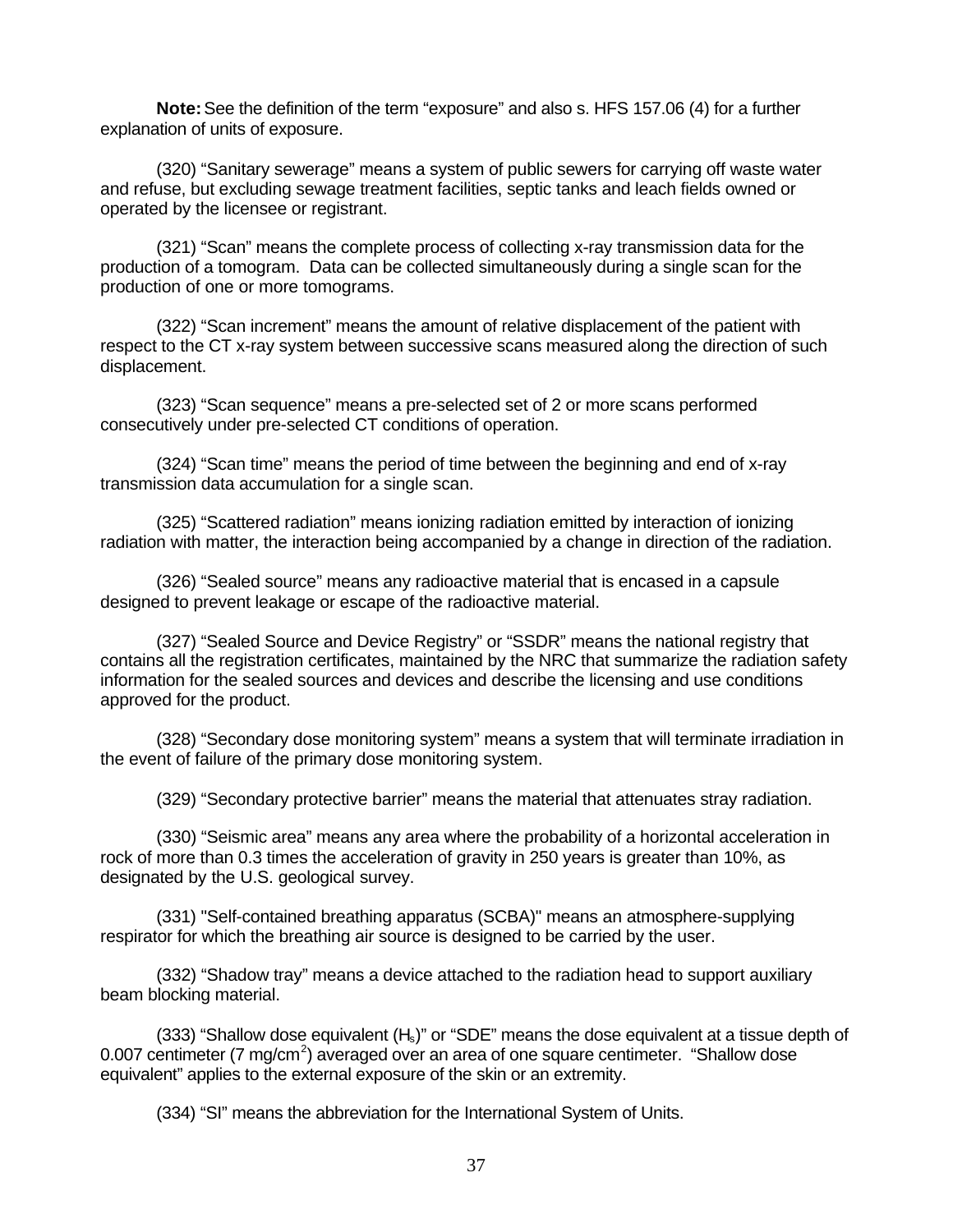(335) "Shielded position" means the location within the radiographic exposure device, source changer or storage container that, by manufacturer's design, is the proper location for storage of the sealed source.

(336) "Shutter" means a device attached to the tube housing assembly which can totally intercept the useful beam and which has a lead equivalency not less than that of the tube housing assembly.

(337) "Sievert" or "Sv" means the SI unit of dose equivalent. The unit of dose equivalent is the joule per kilogram. The special unit of dose equivalent (rem) is being replaced by the sievert. 1 Sv=100 rem.

(338) "Single tomogram system" means a CT x-ray system which obtains x-ray transmission data during a scan to produce a single tomogram.

(339) "Site area emergency" means an event may occur, is in progress, or has occurred that could lead to a significant release of radioactive material and require a response by offsite response organizations to protect people offsite.

(340) "Site boundary" means that line beyond which the land or property is not owned, leased or otherwise controlled by the licensee or registrant.

(341) "Source" means the region and material from which the radiation emanates.

(342) "Source applicator" means a device used to place a radioactive source in a precise anatomical location within the body.

(343) "Source assembly" means an assembly that consists of the sealed source and a connector that attaches the source to the control cable. The source assembly may include a ballstop to secure the source in the shielded position.

(344) "Source changer" means a device designed and used for replacement of sealed sources in radiographic exposure devices and which may also be used for transporting and storing sealed sources.

(345) "Source holder" means a housing or assembly into which a radioactive source is placed to facilitate the handling and use of the source in well logging operations.

(346) "Source-image receptor distance" or "SID" means the distance from the source of radiation to the center of the input surface of the image receptor.

(347) "Source material" means either of the following:

(a) Uranium or thorium, or any combination thereof, in any physical or chemical form.

(b) Ores that contain by weight one-twentieth of one percent (0.05 percent) or more of uranium, thorium or any combination of uranium and thorium. Source material does not include special nuclear material.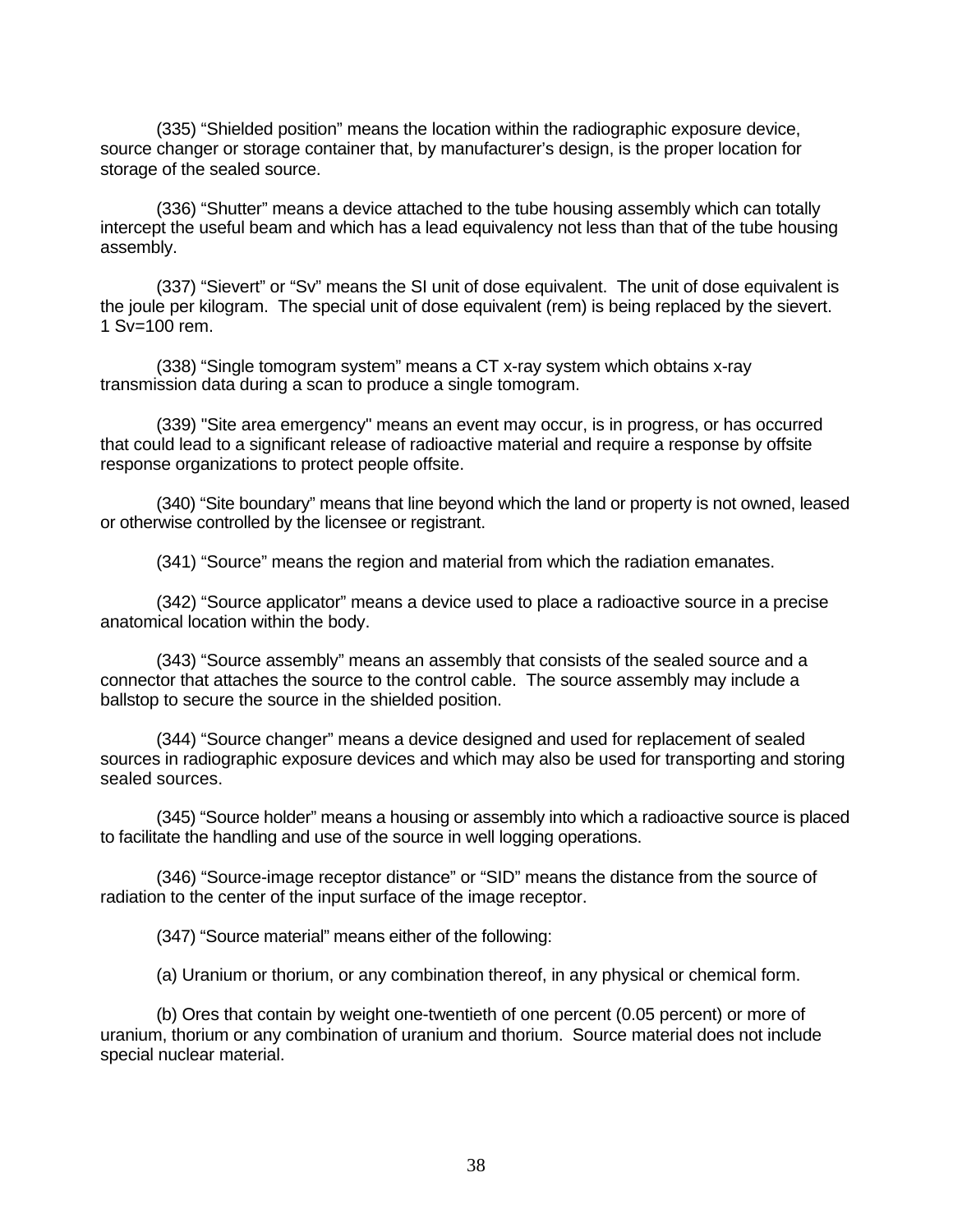(348) "Special form radioactive material" means radioactive material that satisfies all the following conditions:

(a) It is either a single solid piece or is contained in a sealed capsule that can be opened only by destroying the capsule.

(b) The piece or capsule has at least one dimension not less than 5 millimeters (0.2 in.).

(c) It satisfies the test requirements specified by the U.S. nuclear regulatory commission. A special form encapsulation designed under the NRC requirements in effect on June 30, 1983 and constructed prior to July 1, 1985 may continue to be used. A special form encapsulation designed under the nuclear regulatory commission requirements in effect on March 31, 1996 and constructed prior to April 1, 1998 may continue to be used. A special form encapsulation either designed or constructed after April 1, 1998 must meet requirements of this definition applicable at the time of its design or construction.

(349) "Special nuclear material" means plutonium, uranium 233, uranium enriched in the isotope 233 or in the isotope 235, and any other material which the nuclear regulatory commission determines to be special nuclear material; or any material artificially enriched by any of the foregoing. Special nuclear material does not include source material.

(350) "Special nuclear material in quantities not sufficient to form a critical mass" means uranium enriched in the isotope U-235 in quantities not exceeding 350 grams of contained U-235; uranium-233 in quantities not exceeding 200 grams; plutonium in quantities not exceeding 200 grams; or any combination of them under the following formula: For each kind of special nuclear material, determine the ratio between the quantity of that special nuclear material and the quantity specified above for the same kind of special nuclear material. The sum of such ratios for all of the kinds of special nuclear material in combination shall not exceed one. For example, the following quantities in combination would not exceed the limitation and are within the formula:

$$
\frac{175 \text{ (grams contained U-235)} + 50 \text{ (grams U-233)} + 50 \text{ (grams Pu)}}{350} = 1
$$

(351) "Special unit" means the alternative system of units for quantifying absorbed dose in rad, dose equivalent in rem and radioactivity in curie.

(352) "Specific activity" of a radionuclide means the radioactivity per unit mass of that nuclide. The specific activity of a material in which the radionuclide is essentially uniformly distributed is the radioactivity per unit mass of the material.

(353) "Specific license" means a license, under requirements prescribed by the department by rule, to possess, use, manufacture, produce, transfer or acquire radioactive material or devices or equipment utilizing radioactive material.

(354) "Spot film" means a radiograph, which is made during a fluoroscopic examination to permanently record conditions that exist during that fluoroscopic procedure.

(355) "Spot-film device" means a device intended to transport and position a radiographic image receptor between the x-ray source and fluoroscopic image receptor. It includes a device intended to hold a cassette over the input end of an image intensifier for the purpose of making a radiograph.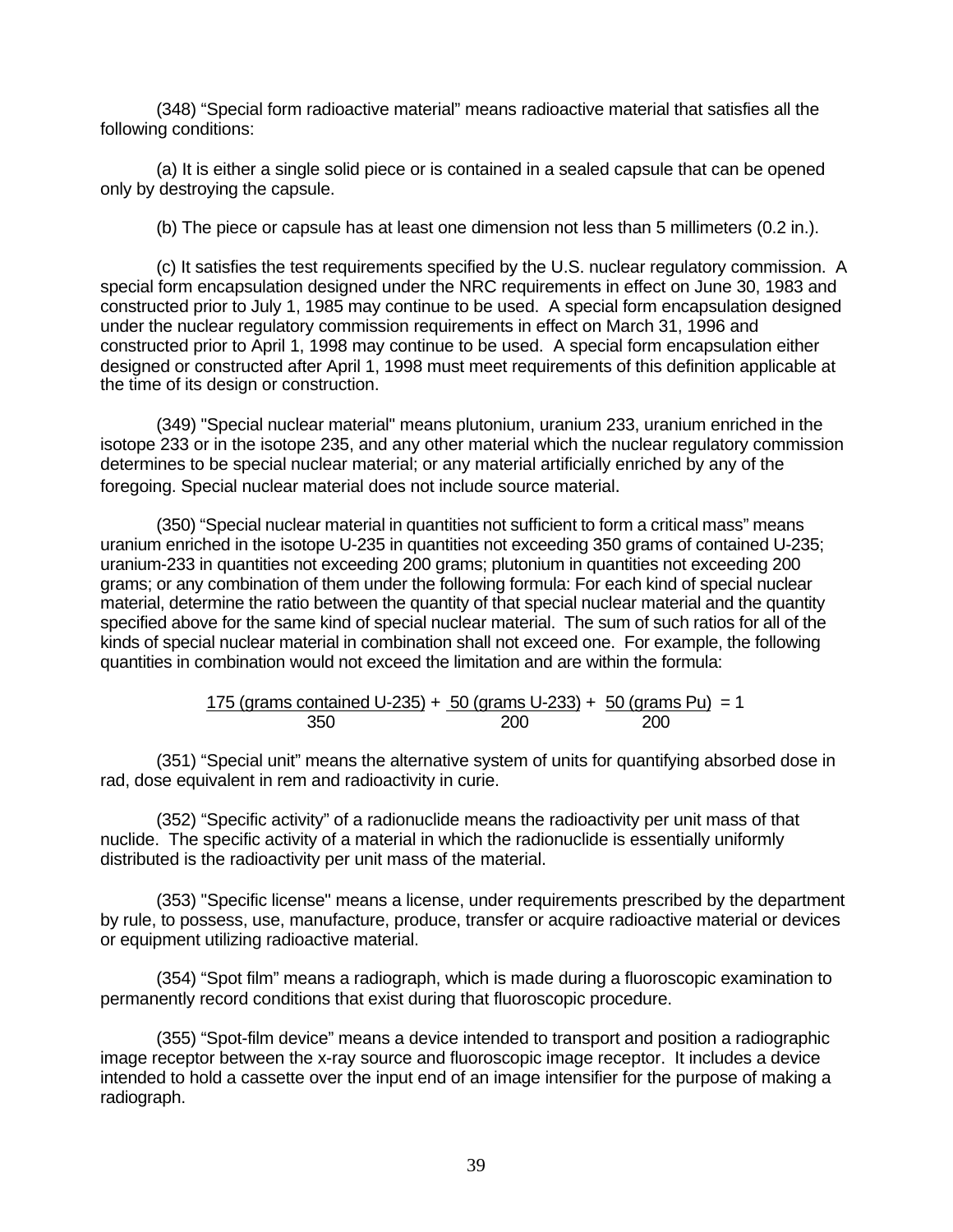(356) "Stationary beam radiation therapy" means radiation therapy without displacement of one or more mechanical axes relative to the patient during irradiation.

(357) "Stationary x-ray equipment" means x-ray equipment that is installed in a fixed location.

(358) "Stereotactic radiosurgery" means the use of external radiation in conjunction with a stereotactic guidance device to very precisely deliver a dose to a tissue volume.

(359) "Stochastic effect" means a health effect that occurs randomly and for which the probability of the effect occurring, rather than its severity, is assumed to be a linear function of dose without threshold. Hereditary effects and cancer incidence are examples of stochastic effects.

(360) "Storage area" means any secure location, facility or vehicle that is used to store and secure a radiographic exposure device, a radiation machine, a storage container or a sealed source, when it is not in use.

(361) "Storage container" means a device in which sealed sources or radiation machines are secured and stored.

(362) "Stray radiation" means the sum of leakage and scattered radiation.

(363) "Structured educational program" means an educational program designed to impart particular knowledge and practical education through interrelated studies and supervised training.

(364) "S-tube" means a tube through which the radioactive source travels when inside a radiographic exposure device.

(365) "Subsurface" means below the surface of the earth.

(366) "Subsurface tracer study" means the release of a substance tagged with radioactive material to trace the movement or position of the tagged substance in the well-bore or adjacent formation.

(367) "Supplied-air respirator (SAR)" means an atmosphere-supplying respirator for which the source of breathing air is not designed to be carried by the user.

(368) "Surface casing for protecting fresh water aquifers" means a pipe or tube used as a lining in a well to isolate fresh water aquifers from the well.

(369) "Surface contaminated object" or "SCO" means a solid object that is not itself classed as radioactive material, but which has radioactive material distributed on any of its surfaces. An SCO must be in one of 2 groups with surface activity not exceeding the following limits:

(a) SCO-I: A solid object that meets all the following criteria:

1. The non-fixed contamination on the accessible surface averaged over 300 cm<sup>2</sup> or the area of the surface if less than 300 cm<sup>2</sup> does not exceed 4 becquerels per cm<sup>2</sup> (10<sup>-4</sup> µCi/cm<sup>2</sup>) for beta and gamma and low toxicity alpha emitters, or 0.4 becquerels per cm $^2$  (10<sup>-5</sup>  $\mu$ Ci/cm $^2$ ) for all other alpha emitters.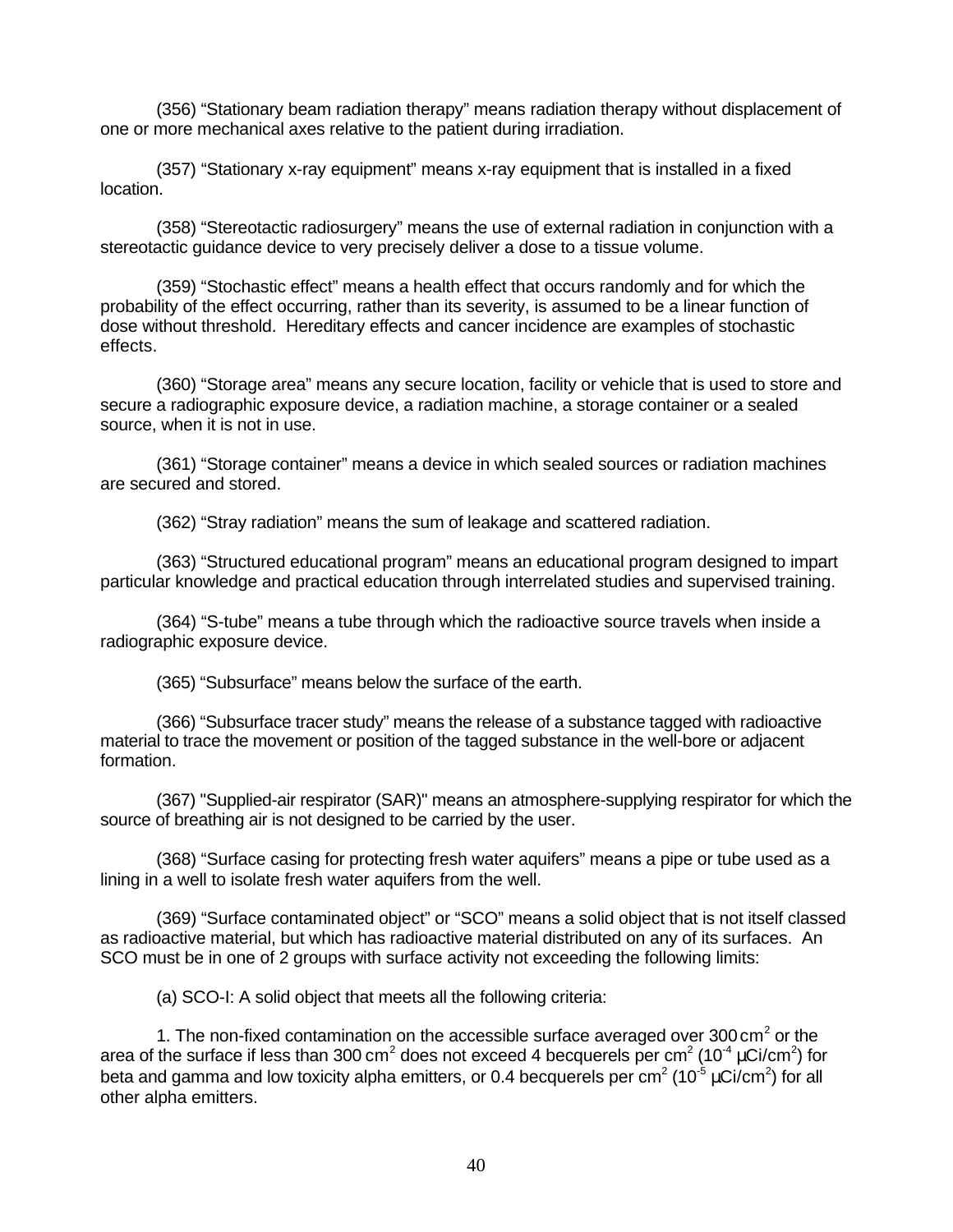2. The fixed contamination on the accessible surface averaged over 300 cm<sup>2</sup> or the area of the surface if less than 300 cm<sup>2</sup>, does not exceed 4x10<sup>4</sup> becquerels per cm<sup>2</sup> (1.0 μCi/cm<sup>2</sup>) for beta and gamma and low toxicity alpha emitters, or 4x10<sup>3</sup> becquerels per cm<sup>2</sup> (0.1  $\mu$ Ci/cm<sup>2</sup>) for all other alpha emitters.

3. The non-fixed contamination plus the fixed contamination on the inaccessible surface averaged over 300 cm<sup>2</sup>, or the area of the surface if less than 300 cm<sup>2</sup>, does not exceed 4x10<sup>4</sup> becquerels per cm<sup>2</sup> (1  $\mu$ Ci/cm<sup>2</sup>) for beta and gamma and low toxicity alpha emitters, or 4x10<sup>3</sup> becquerels per cm2 (0.1 μCi/cm<sup>2</sup>) for all other alpha emitters.

(b) SCO-II: A solid object on which the limits for SCO-I are exceeded and that meets all the following criteria:

1. The non-fixed contamination on the accessible surface averaged over 300 cm<sup>2</sup>, or the area of the surface if less than 300 cm<sup>2</sup>, does not exceed 400 becquerels per cm<sup>2</sup> (10<sup>-2</sup> µCi/cm<sup>2</sup>) for beta and gamma and low toxicity alpha emitters or 40 becquerels per cm<sup>2</sup> (10-3 μCi/cm<sup>2</sup>) for all other alpha emitters;

2. The fixed contamination on the accessible surface averaged over 300 cm<sup>2</sup>, or the area of the surface if less than 300 cm<sup>2</sup>, does not exceed 8x10<sup>5</sup> becquerels per cm<sup>2</sup> (20  $\mu$ Ci/cm<sup>2</sup>) for beta and gamma and low toxicity alpha emitters, or 8x10<sup>4</sup> becquerels per cm<sup>2</sup> (2 μCi/cm<sup>2</sup>) for all other alpha emitters.

3. The non-fixed contamination plus the fixed contamination on the inaccessible surface averaged over 300 cm<sup>2</sup>, or the area of the surface if less than 300 cm<sup>2</sup>, does not exceed 8x10<sup>5</sup> becquerels per cm<sup>2</sup> (20  $\mu$ Ci/cm<sup>2</sup>) for beta and gamma and low toxicity alpha emitters, or 8x10<sup>4</sup> becquerels per cm<sup>2</sup> (2 μCi/cm<sup>2</sup>) for all other alpha emitters.

(370) "Survey" means an evaluation of the radiological conditions and potential hazards incident to the production, use, transfer, release, disposal or presence of sources of radiation. When appropriate, an evaluation includes, but is not limited to, tests, physical examinations and measurements of levels of radiation or concentrations of radioactive material present.

(371) "Target" means that part of a x-ray tube or accelerator onto which a beam of accelerated particles is directed to produce ionizing radiation or other particles.

(372) "Target-skin distance (TSD)" means the distance measured along the beam axis from the center of the front surface of the x-ray target or electron virtual source to the surface of the irradiated object or patient.

(373) "Technique factors" means the following conditions of operation:

(a) For capacitor energy storage equipment, peak tube potential in kV and quantity of charge in mAs.

(b) For field emission equipment rated for pulsed operation, peak tube potential in kV and number of x-ray pulses.

(c) For CT x-ray systems designed for pulsed operation: peak tube potential in kV, scan time in seconds, and either tube current in mA, x-ray pulse width in milliseconds, and the number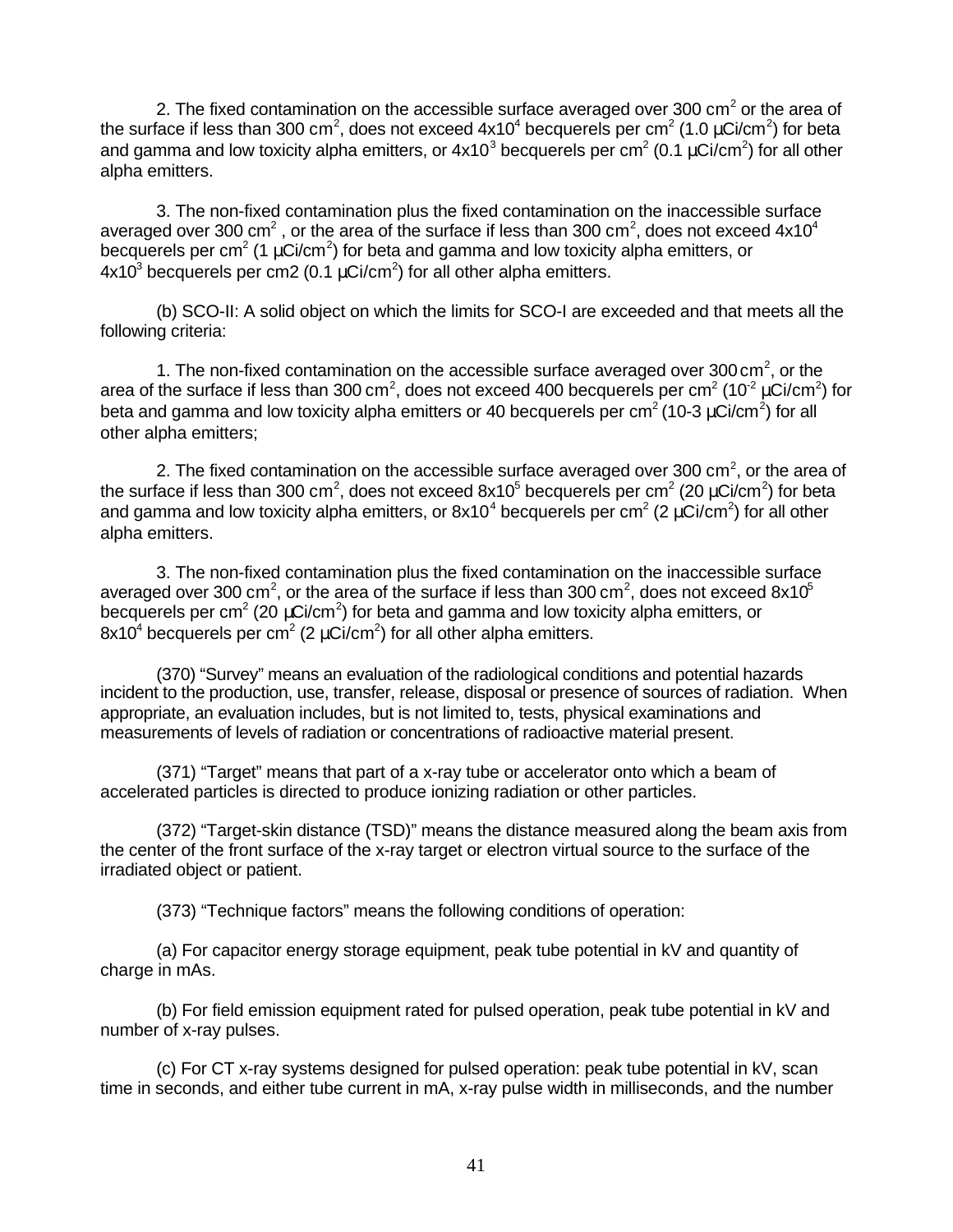of x-ray pulses per scan; or the product of tube current, x-ray pulse width, and the number of x-ray pulses per scan expressed as mAs.

(d) For CT x-ray systems not designed for pulsed operation, peak tube potential in kV, and either tube current in mA and scan time in seconds, or the product of tube current and exposure time in mAs and the scan time when the scan time and exposure time are equivalent.

(e) For all other equipment, peak tube potential in kV and either tube current in mA and exposure time in seconds or the product of tube current and exposure time in mAs.

(374) "Teletherapy" means a method of radiation therapy in which collimated gamma rays are delivered from a source at a distance from the patient or human research subject.

(375) "Temporary job site" means a location where any of the following occur:

(a) Radiographic operations are performed and sources of radiation may be stored other than at the location or locations of use authorized on the license or registration.

(b) Radioactive materials are present for the purpose of performing wireline service operations or subsurface tracer studies.

(376) "Tenth-value layer" or "TVL" means the thickness of a specified material that attenuates x-radiation or gamma radiation to an extent that the air kerma rate; exposure rate or absorbed dose rate is reduced to one-tenth of the value measured without the material at the same point.

(377) "Termination of irradiation" means the stopping of irradiation in a fashion that will not permit continuance of irradiation without the resetting of operating conditions at the control panel.

(378) "Test" means the process of verifying compliance with an applicable regulation.

(379) "Therapeutic dosage" means a dosage of an unsealed radioactive material that is intended to deliver a radiation dose to a patient or human research subject for palliative or curative treatment.

(380) "Therapeutic dose" means a radiation dose delivered from a sealed source containing radioactive material to a patient or human research subject for palliative or curative treatment.

(381) "Therapeutic radiation machine" means x-ray or electron-producing equipment designed and used for external beam radiation therapy.

(382) "Therapeutic remote afterloader" means a device used to temporarily insert radioactive material into a surgically implanted receiver in a patient for the treatment of cancer at a specific site. The term includes high, medium, low and pulsed remote afterloaders.

(383) "Thermoluminescent dosimeter (TLD)" means a dosimeter containing a crystalline solid for measuring radiation dose, plus filters(abasorbers) to help characterize the types of radiation encountered. When heated, TLD crystals that have been exposed to ionizing radiation give off light proportional to the energy they received from the radiation.

(384) "Tight-fitting facepiece" means a respiratory inlet covering that forms a complete seal with the face.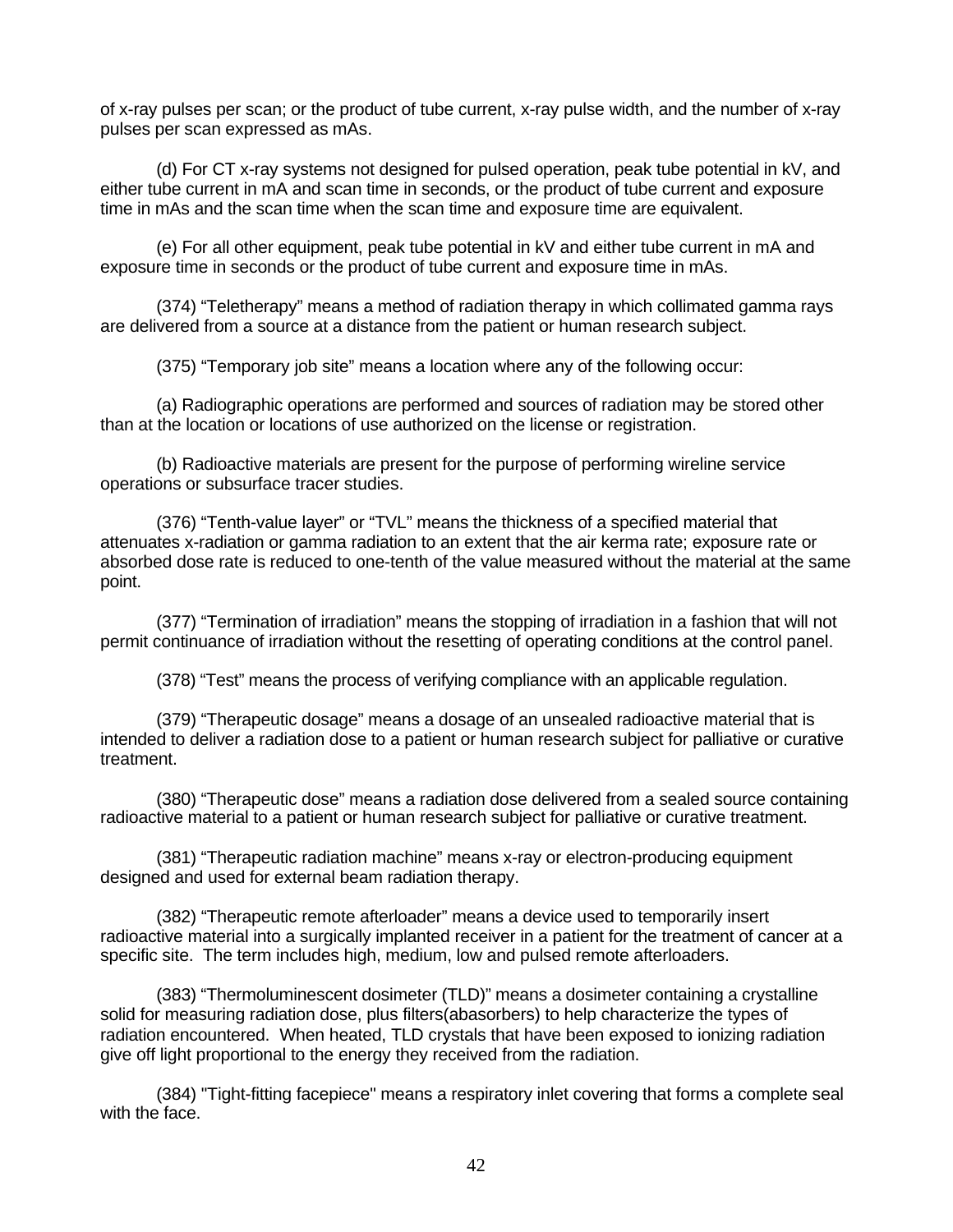(385) "Tomogram" means the depiction of the x-ray attenuation properties of a section through the body.

(386) "Tomographic plane" means that geometric plane which is identified as corresponding to the output tomogram.

(387) "Tomographic section" means the volume of an object whose x-ray attenuation properties are imaged in a tomogram.

(388) "Total effective dose equivalent" or "TEDE" means the sum of the deep dose equivalent for external exposures and the committed effective dose equivalent for internal exposures.

(389) "Total organ dose equivalent" or "TODE" means the sum of the deep dose equivalent and the committed dose equivalent to the organ receiving the highest dose.

(390) "Transport index" means the dimensionless number, rounded up to the next tenth, placed on the label of a package to designate the degree of control to be exercised by the carrier during transportation. The transport index is the number expressing the maximum radiation level at one meter (3.3 feet) from the external surface of the package in millisieverts (mSv) per hour multiplied by 100, which is equivalent to the maximum radiation level in millirem per hour at one meter.

(391) "Transuranic waste" means waste containing elements having an atomic number greater than 92, a half-life greater than 5 years and in quantities greater than 3.7 kBq/gm (100 nCi/gm).

(392) "Treatment site" means the anatomical description of the tissue intended to receive a radiation dose, as described in a written directive.

(393) "Tritium neutron generator target source" means a tritium target source used within a neutron generator tube to produce neutrons for use in well logging applications.

(394) "Tube housing assembly" means the tube housing with tube installed. It includes high-voltage, filament transformers and other appropriate elements which are contained within the tube housing.

(395) "Tube rating chart" means the set of curves that specify the rated limits of operation of the tube in terms of the technique factors.

(396) "Tube" means a x-ray tube, unless otherwise specified.

(397) "Type A package" means a packaging that, together with its radioactive contents limited to  $A<sub>1</sub>$  or  $A<sub>2</sub>$  as appropriate, meets the requirements of 49 CFR 173.410 and 173.412 and is designed to retain the integrity of containment and shielding required under normal conditions of transport as demonstrated by the tests set forth in 49 CFR 173.465 or 173.466, as appropriate.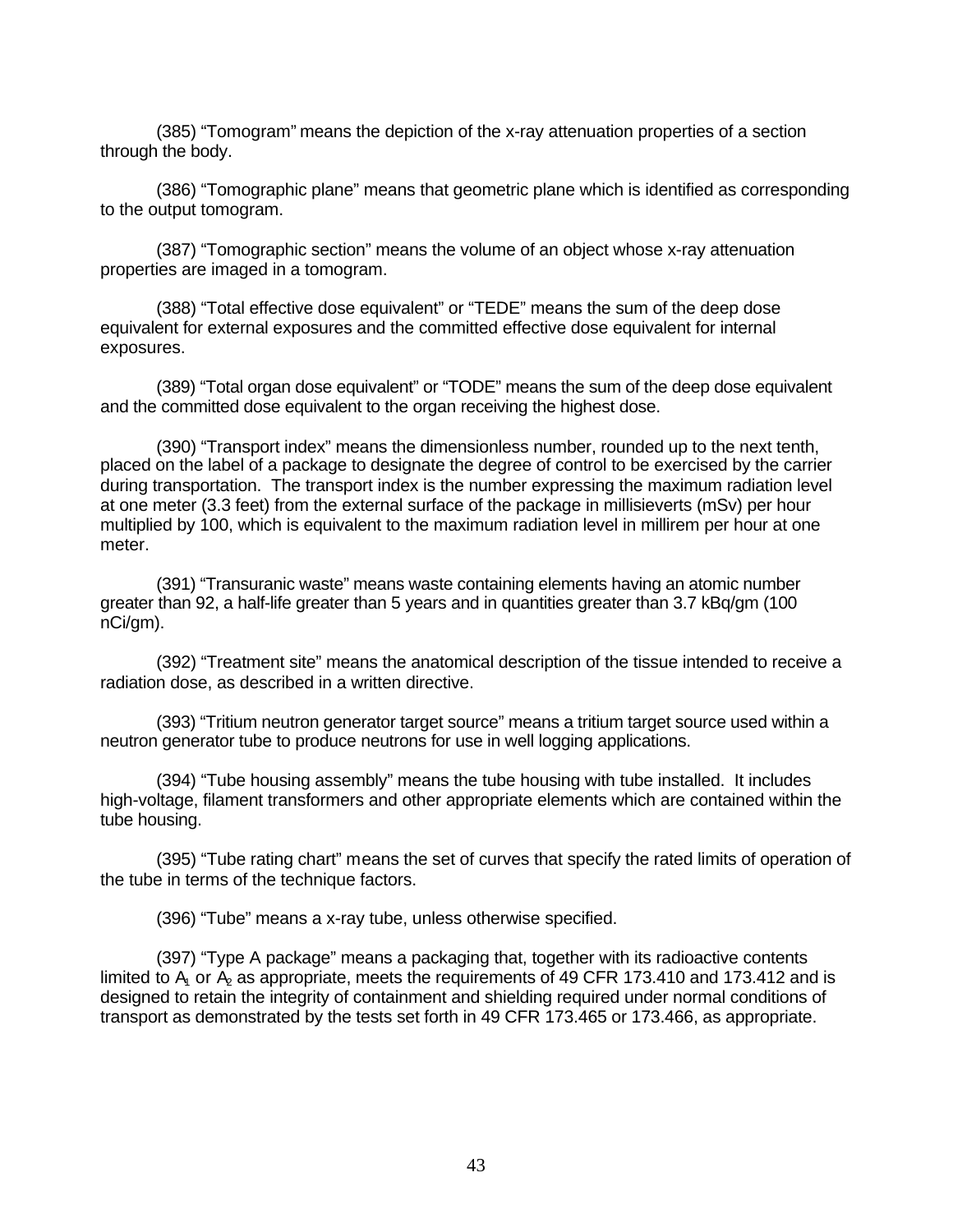(398) "Type A quantity" means a quantity of radioactive material, the aggregate radioactivity of which does not exceed  $A_1$  for special form radioactive material or  $A_2$  for normal form radioactive material, where  $A_1$  and  $A_2$  are given in Appendix O or may be determined by procedures described in Appendix O.

(399) "Type B package" means packaging and the radioactive contents of the packaging that meet the requirements of 49 CFR Part 173.

**Note:** A Type B package design is designated as B(U) or B(M). B(U) refers to the need for unilateral approval of international shipments; B(M) refers to the need for multilateral approval. No distinction is made in how packages with these designations may be used in domestic transportation. To determine their distinction for international transportation, refer to 49 CFR Part 173. A Type B package approved prior to September 6, 1983 was designated only as Type B.

(400) "Type B quantity" means a quantity of radioactive material greater than a Type A quantity.

(401) "Type of use" means use of radioactive material as specified in s. HFS 157.63 (1), 157.63 (2), 157.64 (1), 157.65 (1), 157.66 (1) or 157.67 (1).

(402) "Underwater irradiator" means an irradiator in which the sources always remain shielded under water and humans do not have access to the sealed sources or the space subject to irradiation without entering the pool.

(403) "Underwater radiography" means industrial radiography performed when the radiographic exposure device and related equipment are beneath the surface of the water.

(404) "Unit dosage" means a quantity of radioactive material that meets all the following criteria:

(a) Is obtained or prepared under the requirements in s. HFS 157.63 (1), 157.63 (2) or 157.64 (1).

(b) Is to be administered as a single dosage to a patient or human research subject without any further manipulation of the dosage after it is initially prepared, except to adjust the dosage to patient needs.

(405) "Unity" means the total of all parts cannot exceed one.

(406) "Unrefined and unprocessed ore" means ore in its natural form prior to any processing, such as grinding, roasting or refining.

(407) "Unrestricted area" or "uncontrolled area" means an area, access to which is neither limited nor controlled by the licensee or registrant.

(408) "Uranium sinker bar" means a weight containing depleted uranium used to pull a logging tool down toward the bottom of a well.

(409) "U.S. department of energy" means the Department of Energy (DOE) established by Public Law 95-91, August 4, 1977, 91 Stat. 565, 42 U.S.C. 7101 *et seq*., to the extent that the DOE exercises functions formerly vested in the U.S. atomic energy commission, its chairman, members, officers and components and transferred to the U.S. energy research and development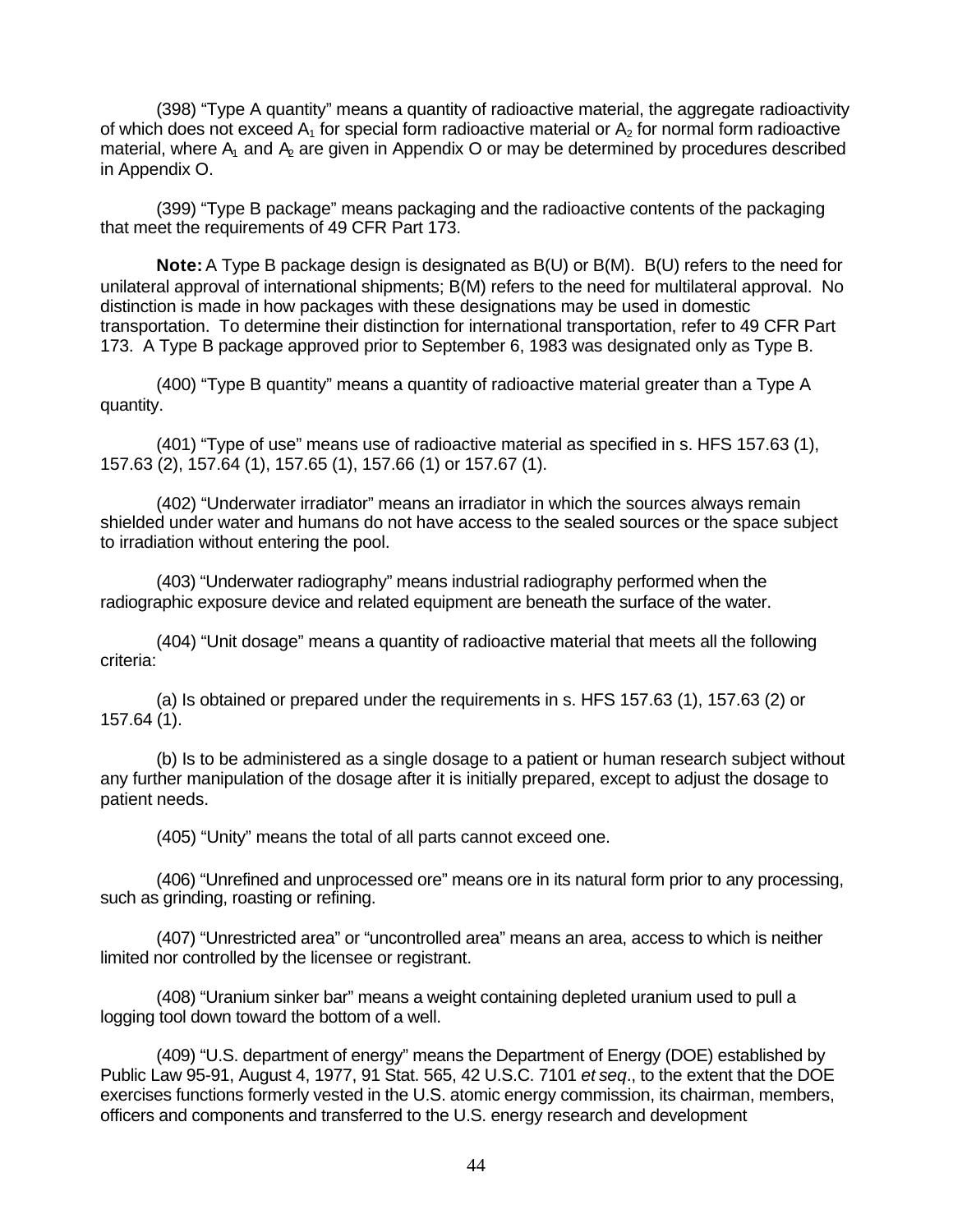administration and to the administrator thereof under sections 104(b), (c) and (d) of the Energy Reorganization Act of 1974 (Public Law 93-438, October 11, 1974, 88 Stat. 1233 at 1237, 42 U.S.C. 5814, effective January 19, 1975) and retransferred to the Secretary of Energy under section 301(a) of the Department of Energy Organization Act (Public Law 95-91, August 4, 1977, 91 Stat. 565 at 577-578, 42 U.S.C. 7151, effective October 1, 1977.)

(410) "Useful beam" means the radiation emanating from the tube housing port or the radiation head and passing through the aperture of the beam limiting device when the exposure controls are in a mode to cause the system to produce radiation.

(411) "User seal check" means an action conducted by the respirator user to determine if the respirator is properly seated to the face. Examples include negative pressure check, positive pressure check, irritant smoke check, or isoamyl acetate check.

(412) "Variable-aperture beam-limiting device" means a beam-limiting device that has capacity for stepless adjustment of the x-ray field size at a given SID.

(413) "Very high radiation area" means an area, accessible to individuals, in which radiation levels could result in an individual receiving an absorbed dose in excess of 5 Gy (500 rad) in one hour at one meter from a source of radiation or one meter from any surface that the radiation penetrates.

**Note:** At very high doses received at high dose rates, units of absorbed dose, gray and rad, are appropriate, rather than units of dose equivalent, sievert and rem.

(414) "Violation" means an infringement of this chapter, license condition, order of the department or any provision of the Act.

(415) "Virtual source" means a point from which radiation appears to originate.

(416) "Visible area" means that portion of the input surface of the image receptor over which incident x-ray photons are producing a visible image.

(417) "Waste" means those materials having a low level of radioactivity that are acceptable for disposal in a land disposal facility and are not classified as high-level radioactive waste, transuranic waste, spent nuclear fuel, or byproduct material as defined in Section 11e(2) of the Atomic Energy Act (uranium or thorium tailings and waste).

(418) "Waste handling licensees" mean persons licensed to receive and store radioactive wastes prior to disposal and persons licensed to dispose of radioactive waste.

(419) "Wedge filter" means a filter which effects continuous change in transmission over all or a part of the useful beam.

(420) "Week" means 7 consecutive days starting on Sunday.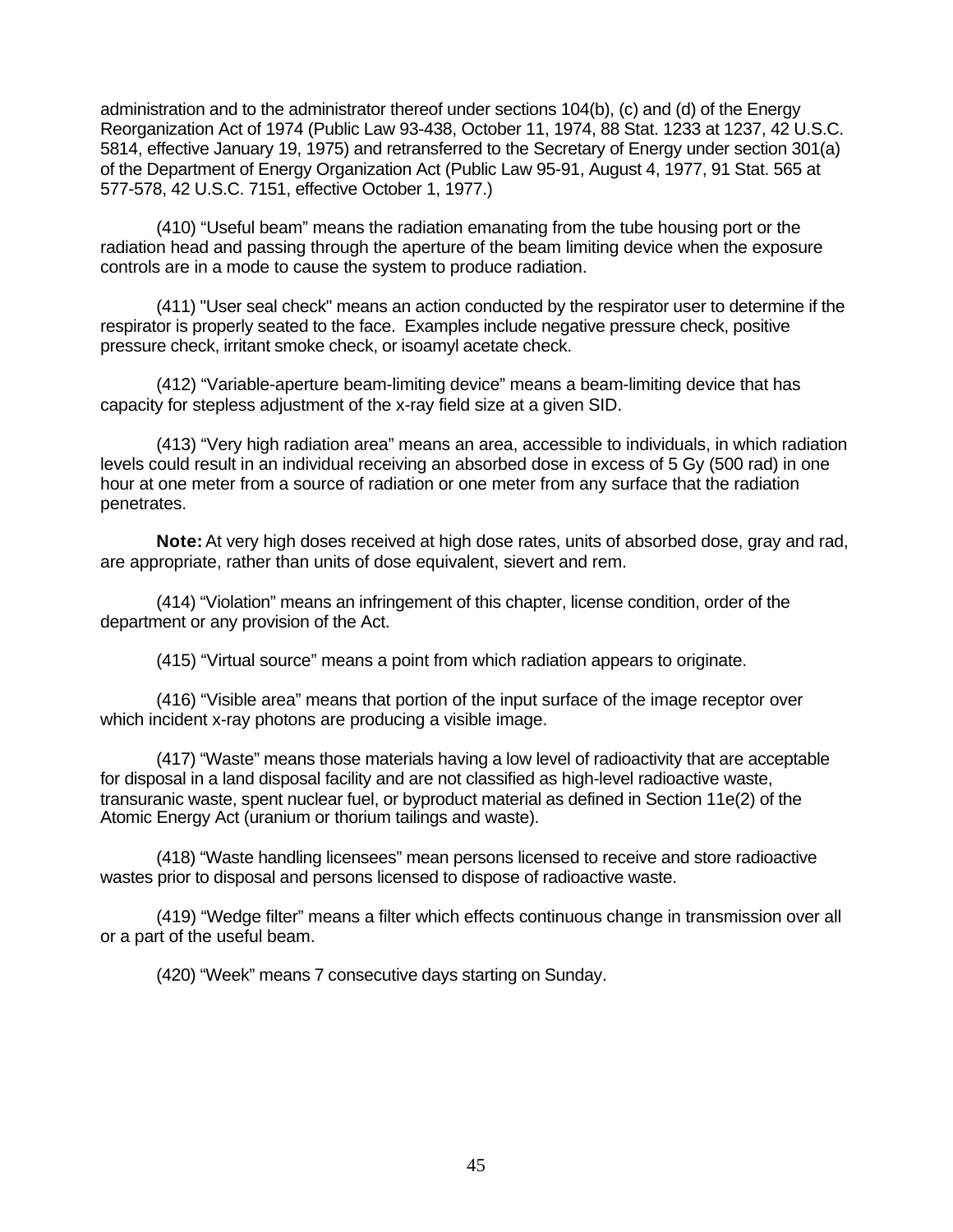(421) "Weighting factor" ( $w<sub>T</sub>$ ) for an organ or tissue (T) means the proportion of the risk of stochastic effects resulting from irradiation of that organ or tissue to the total risk of stochastic effects when the whole body is irradiated uniformly. For calculating the effective dose equivalent, the values of  $w_T$  are:

# **Organ Dose Weighting Factors**

| Organ or Tissue   | $W_T$       |  |
|-------------------|-------------|--|
| Gonads            | 0.25        |  |
| <b>Breast</b>     | 0.15        |  |
| Red bone marrow   | 0.12        |  |
| Lung              | 0.12        |  |
| <b>Thyroid</b>    | 0.03        |  |
| Bone surfaces     | 0.03        |  |
| Remainder         | $0.30^{a/}$ |  |
| <b>Whole Body</b> | $1.00^{6}$  |  |

 $a^{d}$  0.30 results from 0.06 for each of 5 "remainder" organs, excluding the skin and the lens of the eye, that receive the highest doses.

b' For the purpose of weighting the external whole body dose, for adding it to the internal dose, a single weighting factor,  $w_T = 1.0$ , has been specified. The use of other weighting factors for external exposure will be approved on a case-by-case basis until such time as specific guidance is issued.

(422) "Well-bore" means a drilled hole in which wireline service operations or subsurface tracer studies are performed.

(423) "Well logging" means all operations involving the lowering and raising of measuring devices or tools which may contain sources of radiation into well-bores or cavities for the purpose of obtaining information about the well or adjacent formations.

(424) " Well logging supervisor" means any individual who uses sources of radiation or provides personal supervision of the use of sources of radiation at the well site and who is responsible for assuring compliance with the requirements of this chapter.

(425) "Well logging tool" means a device used subsurface to perform well logging.

(426) "Whole body" means, for purposes of external exposure, head, trunk including male gonads, arms above the elbow or legs above the knee.

(427) "Wipe sample" means a piece of material used to wipe over the area of a surface or device to collect radioactive contamination.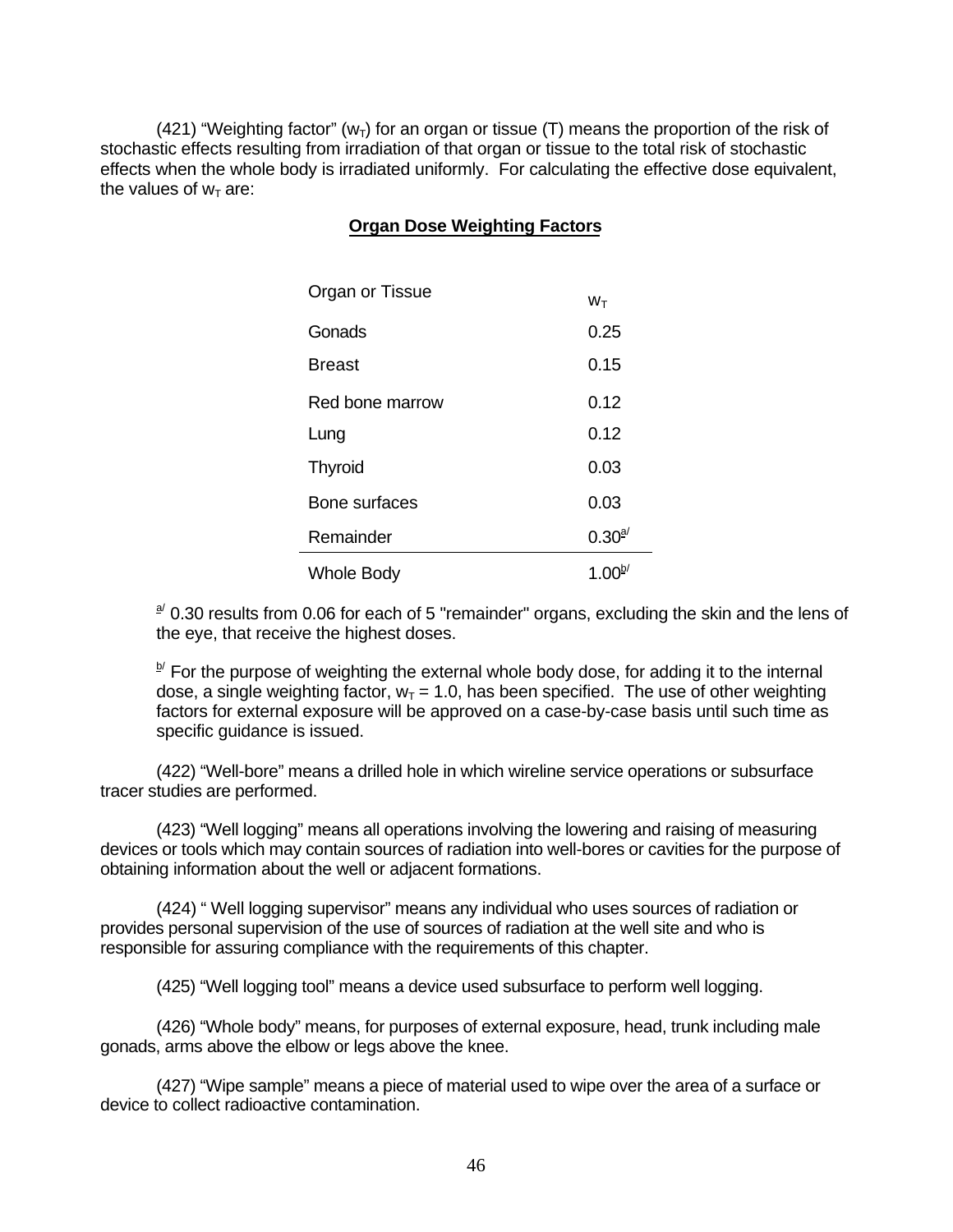(428) "Wireline" means a cable containing one or more electrical conductors which is used to lower and raise logging tools in the well-bore.

(429) "Wireline service operation" means any evaluation or mechanical services which is performed in the well-bore using devices on a wireline.

(430) "Worker" means an individual engaged in work under a license or registration issued by the department and controlled by a licensee or registrant, but does not include the licensee or registrant.

(431) "Working level" or "WL" means any combination of short-lived radon daughters in one liter of air that will result in the ultimate emission of 1.3E+5 MeV of potential alpha particle energy. The short-lived radon daughters are -- for radon-222: polonium-218, lead-214, bismuth-214 and polonium-214; and for radon-220: polonium-216, lead-212, bismuth-212, and polonium-212.

(432) "Working level month" or"WLM" means an exposure to one working level for 170 hours -- 2,000 working hours per year divided by 12 months per year is approximately equal to 170 hours per month.

(433) "Written directive" means an authorized user's written order for the administration of radioactive material or radiation from radioactive material to a specific patient or human research subject.

(434) "X-ray equipment" means an x-ray system, subsystem or component thereof that is one of the following:

(a) Mobile x-ray equipment.

(b) Portable x-ray equipment.

(c) Stationary x-ray equipment**.**

(435) "X-ray exposure control" means a device, switch, button or other similar means by which an operator initiates or terminates the radiation exposure. The x-ray exposure control may include such associated equipment as timers and back-up timers.

(436) "X-ray field" means that area of the intersection of the useful beam and any one of the set of planes parallel to and including the plane of the image receptor whose perimeter is the locus of points at which the exposure rate is one-fourth of the maximum in the intersection.

(437) "X-ray high-voltage generator" means a device that transforms electrical energy from the potential supplied by the x-ray control to the tube operating potential. The device may also include means for transforming alternating current to direct current, filament transformers for the xray tube or tubes, high-voltage switches, electrical protective devices and other appropriate elements.

(438) "X-ray system" means an assemblage of components for the controlled production of x-rays. It includes minimally an x-ray high-voltage generator, an x-ray control, a tube housing assembly, a beam-limiting device and the necessary supporting structures. Additional components, which function with the system, are considered integral parts of the system.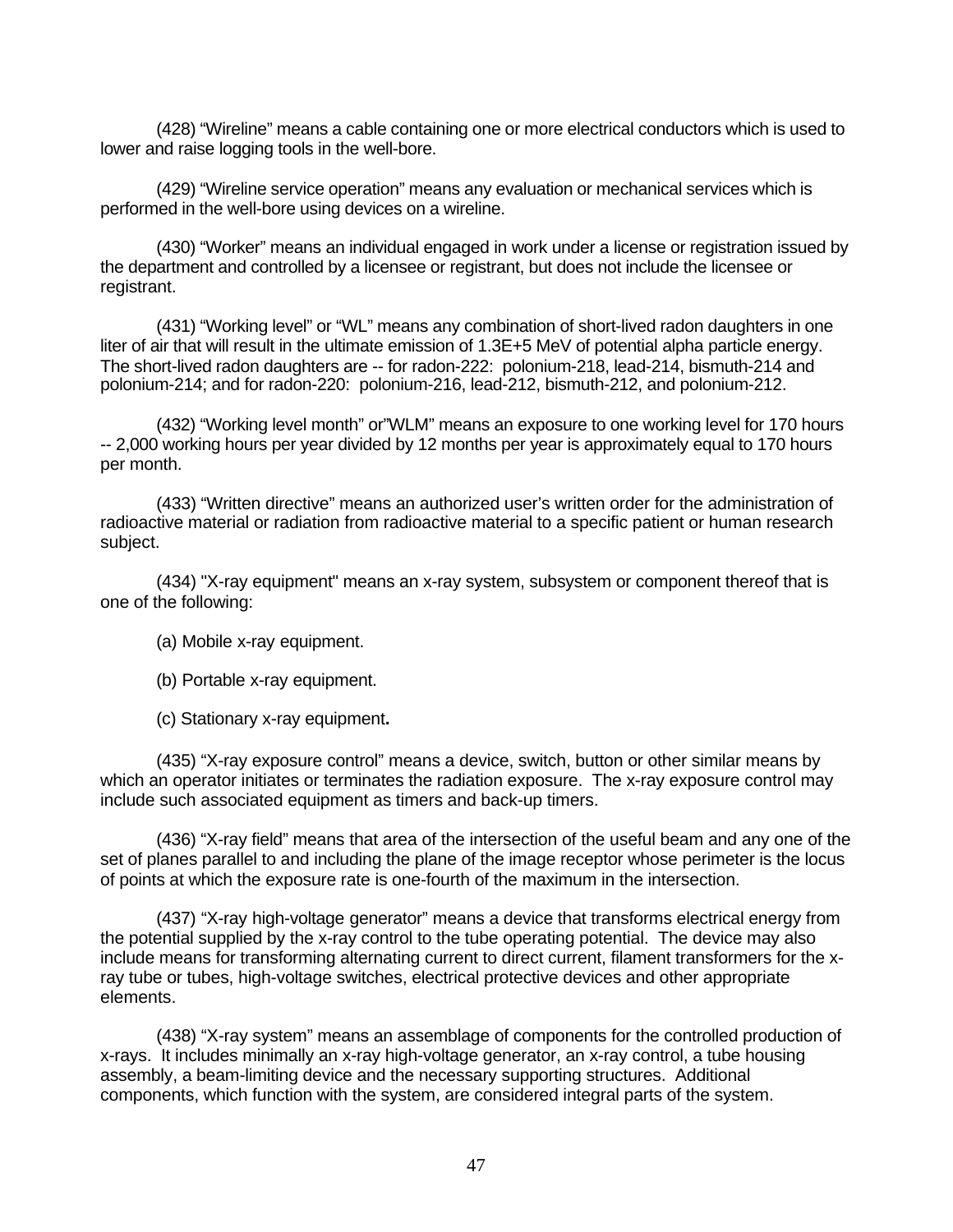(439) "X-ray table" means a patient support device with its patient support structure (tabletop) interposed between the patient and the image receptor during radiography or fluoroscopy. The x-ray table includes any stretcher equipped with a radiolucent panel and any table equipped with a cassette tray (or bucky), cassette tunnel, image intensifier or spot-film device beneath the tabletop.

(440) "X-ray tube" means any electron tube designed to be used primarily for the production of x-rays.

(441) "Year" means the period of time beginning in January used to determine compliance with the provisions of this chapter. The licensee or registrant may change the starting date of the year used to determine compliance by the licensee or registrant provided that the change is made at the beginning of the year and that no day is omitted or duplicated in consecutive years.

**HFS 157.04 Exemptions from the regulatory requirements.** (1) GENERAL. The department may, upon application or upon its own initiative, grant such exemptions or exceptions from the requirements of this chapter as it determines are authorized by law and will not result in undue hazard to public health and safety or property or endanger the common defense and security.

(2) U.S. DOE AND NRC CONTRACTORS. U.S. department of energy contractors or subcontractors and any U.S. nuclear regulatory commission contractor or subcontractor in any of the following categories operating within this state are exempt from this chapter to the extent that the contractor or subcontractor under their contract receives, possesses, uses, transfers or acquires sources of radiation:

(a) Prime contractors performing work for the U.S. department of energy at U.S. government owned or controlled sites, including the transportation of sources of radiation to or from such sites and the performance of contract services during temporary interruptions of such transportation.

(b) Prime contractors of the U.S. department of energy performing research in, or development, manufacture, storage, testing or transportation of atomic weapons or components thereof.

(c) Prime contractors of the U.S. department of energy using or operating nuclear reactors or other nuclear devices in a United States government owned vehicle or vessel.

(d) Any other prime contractor or subcontractor of the U.S. department of energy or of the U.S. nuclear regulatory commission when the state and the U.S. nuclear regulatory commission jointly determine all the following:

1. The exemption of the prime contractor or subcontractor is authorized by law.

2. Under the terms of the contract or subcontract, there is adequate assurance that the work can be accomplished without undue risk to the public health and safety.

**HFS 157.05 Prohibitions.** (1) DEVICES. The following devices may not be used:

(a) A hand-held fluoroscopic screen with x-ray equipment unless it has been listed in the Registry of Sealed Source and Devices or accepted for certification by the U.S. food and drug administration, center for devices and radiological health.

(b) A shoe-fitting fluoroscopic device.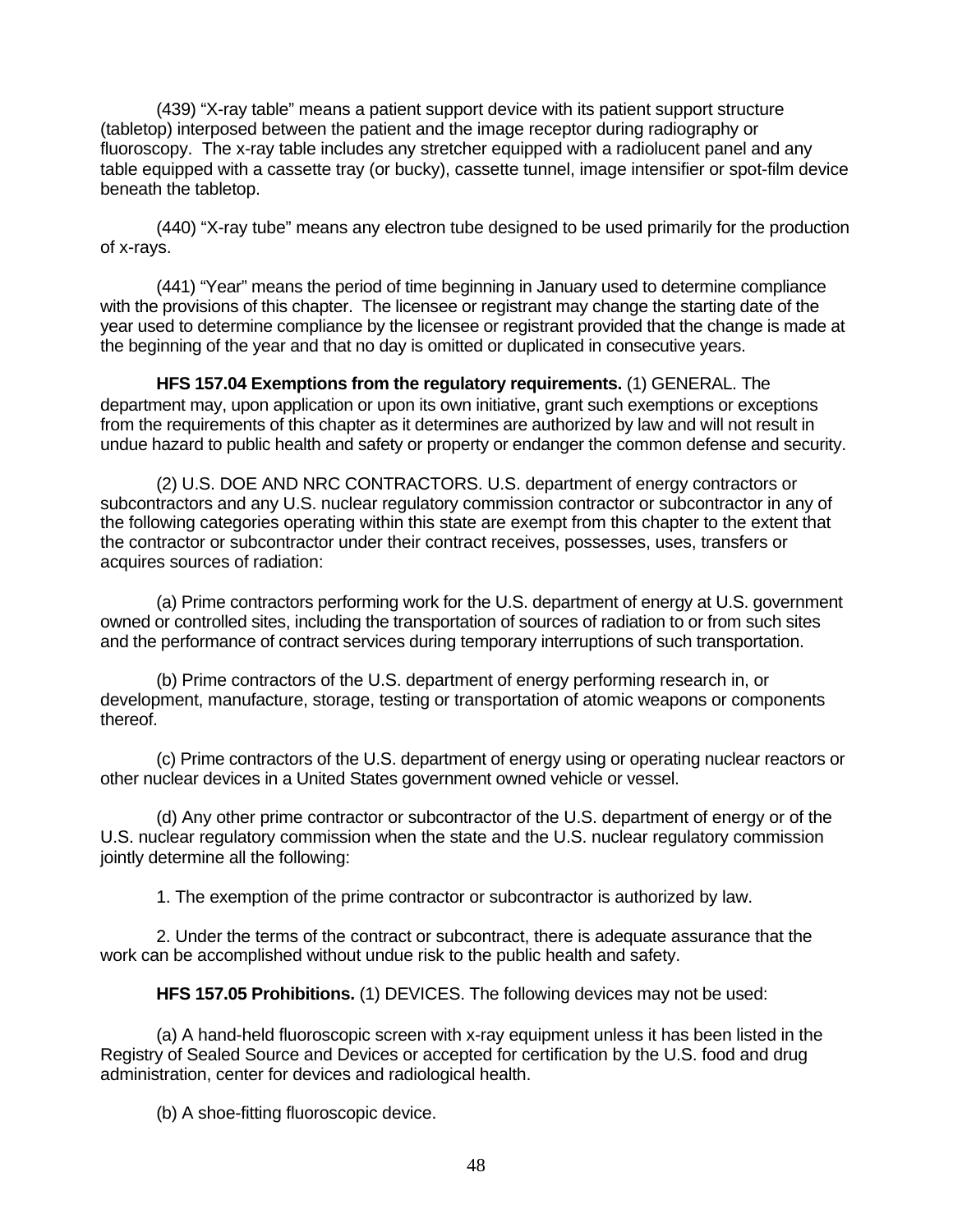(2) DELIBERATE MISCONDUCT. No person may do any of the following:

(a) Engage in deliberate misconduct that causes or would have caused, if not detected, a licensee, registrant or applicant under this chapter to be in violation of any rule or order of the department; or any term, condition or limitation of any license or registration issued by the department under this chapter.

(b) Deliberately submit to the department; a licensee, registrant or applicant under this chapter; or a contractor or subcontractor of a licensee, registrant or applicant under this chapter; any information that the person knows to be incomplete or inaccurate.

(3) RADIATION SURVEY INSTRUMENTATION. No person may operate a portable device containing radioactive material designed to measure moisture content or density of materials unless calibrated and operable radiation survey instrumentation that meets the requirements of s. HFS 157.52 (4) is available for use at each site where the portable devices are used.

(4) TRAINING. No person may use a portable device containing radioactive material used to measure moisture content or density of materials or determine lead content of paint unless the person has completed training that meets the requirements of Appendix S.

**HFS 157.06 General regulatory requirements.** (1) RECORDS. A licensee or registrant shall maintain records showing the receipt, transfer and disposal of all sources of radiation until the department terminates the license or registration authorizing possession of the device or material, and for 3 years following transfer or disposal of the device or material. Additional record requirements are specified elsewhere in this chapter.

(2) INSPECTIONS. (a) A licensee or registrant shall afford the department at all reasonable times opportunity to inspect sources of radiation, packaging and the premises and facilities wherein the sources of radiation are used or stored and consult with workers.

(b) Each licensee and registrant shall make available to the department for inspection, upon reasonable notice, records maintained under this chapter.

(c) The department shall provide official notification in writing of the inspection findings, including any notice of violation, to the licensee or registrant.

(3) TESTS. A licensee or registrant shall perform upon instructions from the department, or shall permit the department to perform, such reasonable tests as the department deems appropriate or necessary including, but not limited to, tests of any of the following:

(a) Sources of radiation.

(b) Facilities wherein sources of radiation are used or stored.

(c) Radiation detection and monitoring instruments.

(d) Other equipment and devices used with utilization or storage of licensed or registered sources of radiation.

(4) UNITS OF EXPOSURE AND DOSE. (a) The unit of exposure is the coulomb per kilogram (C/kg) of air. One roentgen is equal to 2.58E-4 coulomb per kilogram of air.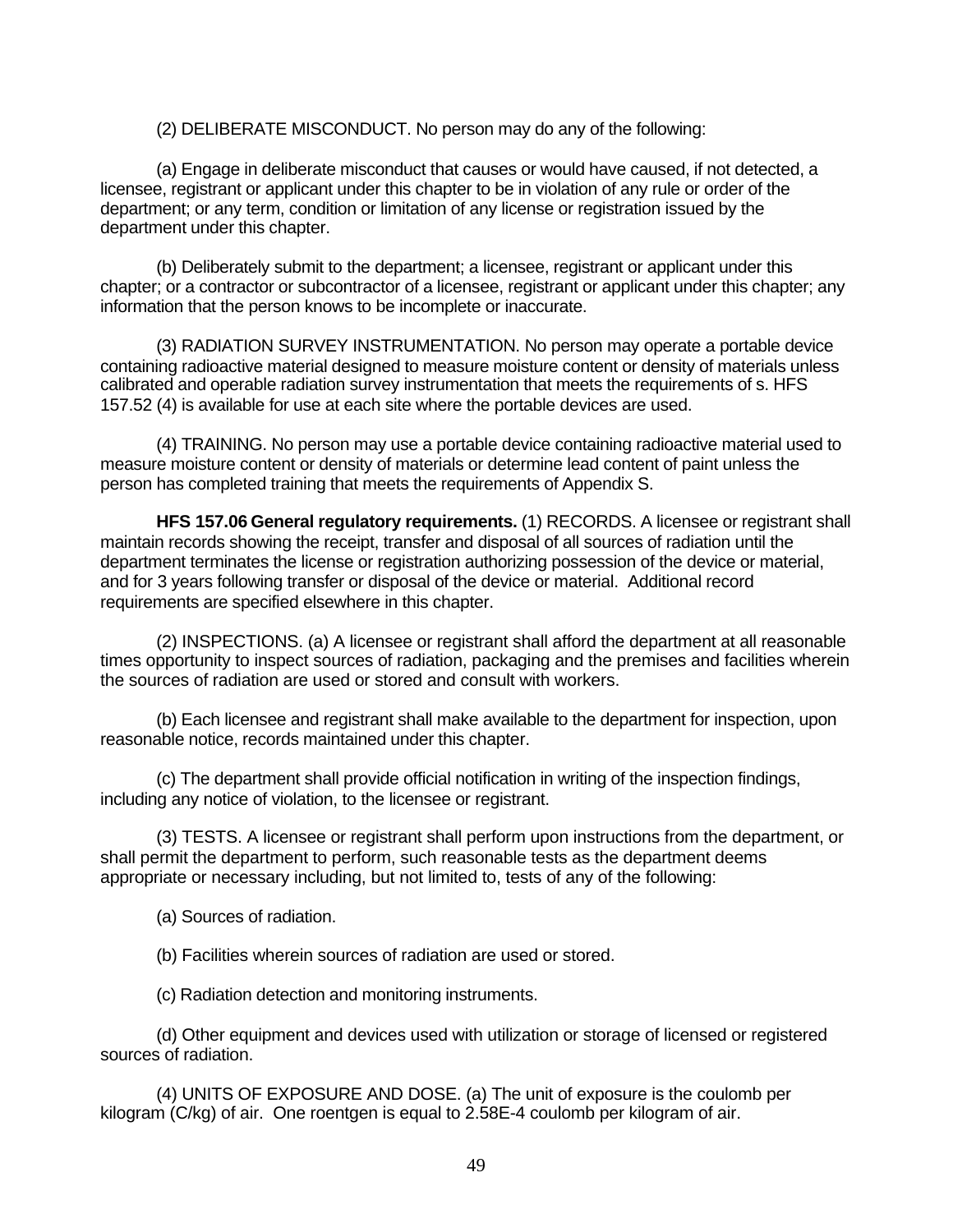(b) The units of dose are any of the following:

1. Gray (Gy) is the SI unit of absorbed dose. One gray is equal to an absorbed dose of one joule per kilogram (100 rad).

2. Rad is the special unit of absorbed dose. One rad is equal to an absorbed dose of 100 erg per gram or 0.01 joule per kilogram (0.01 Gy).

3. Rem is the special unit of any of the quantities expressed as dose equivalent. The dose equivalent in rem is equal to the absorbed dose in rad multiplied by the quality factor (1 rem  $= 0.01$ ) Sv).

4. Sievert is the SI unit of any of the quantities expressed as dose equivalent. The dose equivalent in sievert is equal to the absorbed dose in gray multiplied by the quality factor (1 Sv = 100 rem).

(c) The quality factors for converting absorbed dose to dose equivalent are shown in Table 157.06A.

# **TABLE 157.06A**

### **QUALITY FACTORS AND ABSORBED DOSE EQUIVALENCIES**

| <b>TYPE OF RADIATION</b>                                                                                   | <b>Quality Factor</b><br>(Q) | Absorbed Dose<br>Equal to<br>a Unit Dose<br>Equivalent |
|------------------------------------------------------------------------------------------------------------|------------------------------|--------------------------------------------------------|
| X, gamma, or beta radiation and<br>high-speed electrons                                                    |                              | 1                                                      |
| Alpha particles, multiple-charged<br>particles, fission fragments and<br>heavy particles of unknown charge | 20                           | 0.05                                                   |
| Neutrons of unknown energy                                                                                 | 10                           | 0.1                                                    |
| High-energy protons                                                                                        | 10                           | 0.1                                                    |

### **Note:** Absorbed dose in gray equal to one Sv or the absorbed dose in rad equal to one rem.

(d) If it is more convenient to measure the neutron fluence rate than to determine the neutron dose equivalent rate in sievert per hour or rem per hour, as provided in par. (c), 0.01 Sv (1 rem) of neutron radiation of unknown energies may be assumed to result from a total fluence of 25 million neutrons per square centimeter incident upon the body. If sufficient information exists to estimate the approximate energy distribution of the neutrons, a licensee or registrant may use the fluence rate per unit dose equivalent or the appropriate Q value from Table 157.06B to convert a measured tissue dose in gray or rad to dose equivalent in sievert or rem.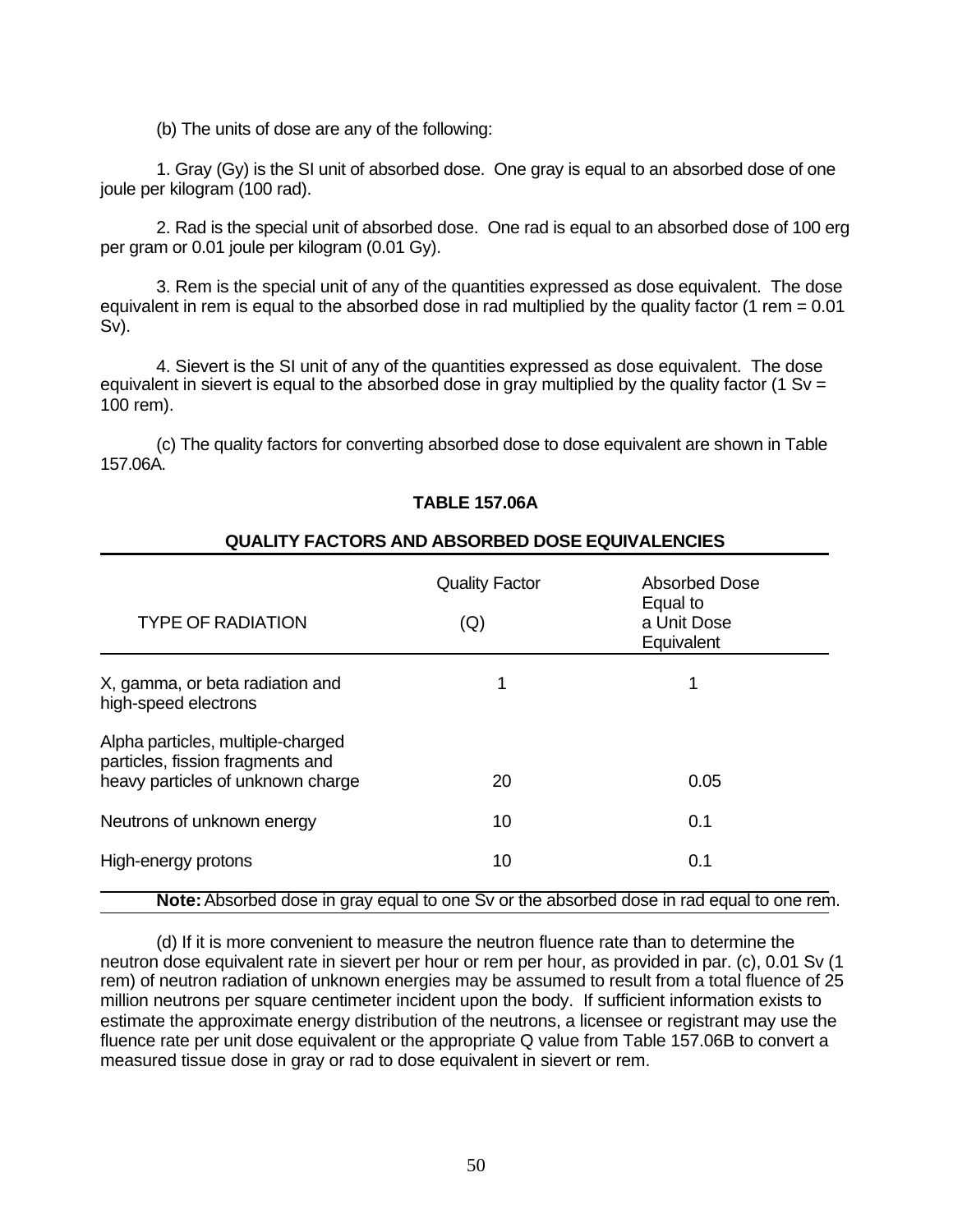#### **TABLE 157.06B**

|           | <b>Neutron</b><br>Energy<br>(MeV)                                                                                                                                                           | Quality<br>Factor <sup>a</sup><br>(Q)                                                                                                                                                                             | Fluence per Unit<br>Dose Equivalent <sup>b</sup><br>(neutrons<br>$cm^{-2}$ rem <sup>-1</sup> )                                                                                                                                                                  | Fluence per<br><b>Unit Dose</b><br>Equivalent<br>(neutrons<br>$cm^{-2}$ Sv <sup>-1</sup> )                                                                                                                                                      |
|-----------|---------------------------------------------------------------------------------------------------------------------------------------------------------------------------------------------|-------------------------------------------------------------------------------------------------------------------------------------------------------------------------------------------------------------------|-----------------------------------------------------------------------------------------------------------------------------------------------------------------------------------------------------------------------------------------------------------------|-------------------------------------------------------------------------------------------------------------------------------------------------------------------------------------------------------------------------------------------------|
| (thermal) | $2.5E-8$<br>$1E-7$<br>$1E-6$<br>$1E-5$<br>$1E-4$<br>$1E-3$<br>$1E-2$<br>$1E-1$<br>$5E-1$<br>1<br>2.5<br>$\frac{5}{7}$<br>10<br>14<br>20<br>40<br>60<br>$1E+2$<br>$2E+2$<br>$3E+2$<br>$4E+2$ | $\overline{c}$<br>$\overline{2}$<br>$\overline{c}$<br>$\overline{2}$<br>$\frac{2}{2}$<br>2.5<br>7.5<br>11<br>11<br>9<br>8<br>$\overline{7}$<br>6.5<br>7.5<br>8<br>$\overline{7}$<br>5.5<br>4<br>3.5<br>3.5<br>3.5 | 980E+6<br>980E+6<br>810E+6<br>810E+6<br>840E+6<br>980E+6<br>1010E+6<br>170E+6<br>39E+6<br>$27E + 6$<br>$29E + 6$<br>$23E + 6$<br>$24E + 6$<br>$24E + 6$<br>$17E + 6$<br>$16E + 6$<br>$14E + 6$<br>$16E + 6$<br>$20E + 6$<br>$19E + 6$<br>$16E + 6$<br>$14E + 6$ | 980E+8<br>980E+8<br>810E+8<br>810E+8<br>840E+8<br>980E+8<br>1010E+8<br>170E+8<br>39E+8<br>$27E + 8$<br>29E+8<br>23E+8<br>$24E + 8$<br>24E+8<br>$17E + 8$<br>$16E + 8$<br>$14E + 8$<br>$16E + 8$<br>$20E + 8$<br>19E+8<br>$16E + 8$<br>$14E + 8$ |

### **MEAN QUALITY FACT0RS, Q, AND FLUENCE PER UNIT DOSE EQUIVALENT FOR MONOENERGETIC NEUTRONS**

<sup>a</sup>Value of quality factor (Q) at the point where the dose equivalent is maximum in a 30-centimeter diameter cylinder tissue-equivalent phantom.

**Monoenergetic neutrons incident normally on a 30-centimeter diameter cylinder tissue-equivalent** phantom.

(5) UNITS OF ACTIVITY. For purposes of this chapter, activity is expressed in the SI unit of becquerel (Bq) or in the special unit of curie (Ci), or their multiples, or disintegrations or transformations per unit of time. One becquerel (Bq) = one disintegration or transformation per second (dps or tps). One curie (Ci) =  $3.7E+10$  disintegrations or transformations per second (dps or tps) =  $3.7E+10$  becquerel (Bq) =  $2.22E+12$  disintegrations or transformations per minute (dpm or tpm).

**HFS 157.07 [Reserved]. HFS 157.08 [Reserved].**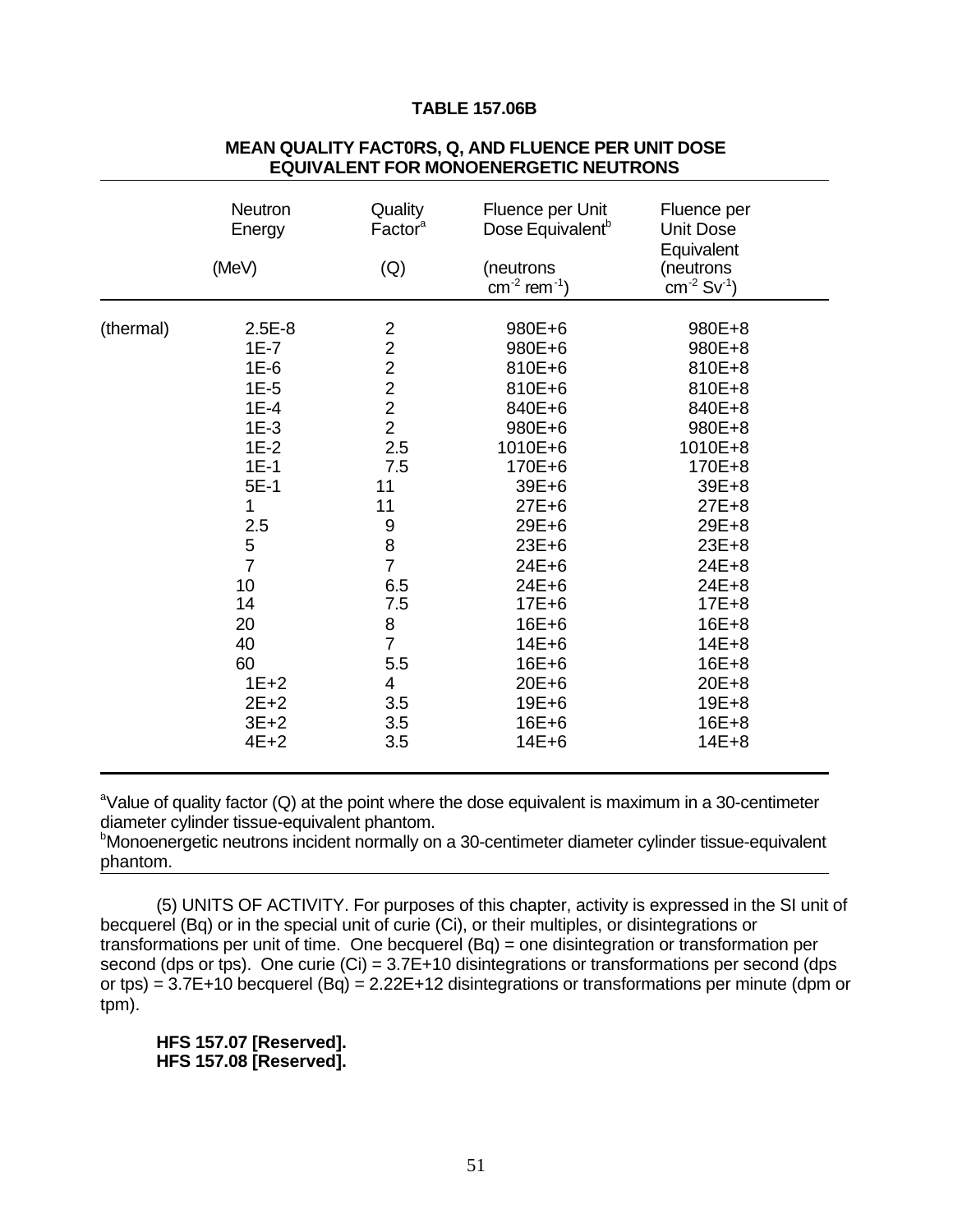# **Subchapter II – Licensing of Radioactive Material**

**HFS 157.09 Exemptions.** (1) EXEMPTIONS OF SOURCE MATERIAL**.** (a) A person is exempt from this subchapter if the person receives, possesses, uses, owns or transfers any of the following types and forms of source material:

1. Any chemical mixture, compound, solution or alloy in which the source material by weight is less than 1/20 of one percent (0.05 percent) of the mixture, compound, solution or alloy.

2. Unrefined and unprocessed ore containing source material provided that, except as authorized in a specific license, the person does not refine or process the ore.

3. Rare earth metals and compounds, mixtures and products containing not more than 0.25 percent by weight thorium, uranium or any combination of these.

4. Any quantities of thorium contained in any of the following:

- a. Incandescent gas mantles.
- b. Vacuum tubes.
- c. Welding rods.

d. Electric lamps for illuminating purposes provided that a lamp does not contain more than 50 milligrams of thorium.

e. Germicidal lamps, sunlamps and lamps for outdoor or industrial lighting provided that a lamp does not contain more than 2 grams of thorium.

f. Personnel neutron dosimeters, provided that a dosimeter does not contain more than 50 milligrams of thorium.

5. Source material contained in any of the following products:

a. Glazed ceramic tableware, provided that the glaze contains not more than 20 percent by weight source material.

b. Glassware containing not more than 10 percent by weight source material, but not including commercially manufactured glass brick, pane glass, ceramic tile or other glass or ceramic used in construction.

c. Glass enamel or glass enamel frit containing not more than 10 percent by weight source material imported or ordered for importation into the United States or initially distributed by manufacturers in the United States, before July 25, 1983.

d. Piezoelectric ceramic containing not more than 2 percent by weight source material.

6. Photographic film, negatives and prints containing uranium or thorium.

7. Any finished product or part fabricated of tungsten-thorium or magnesium-thorium alloys, or containing tungsten-thorium or magnesium-thorium alloys, provided that the thorium content of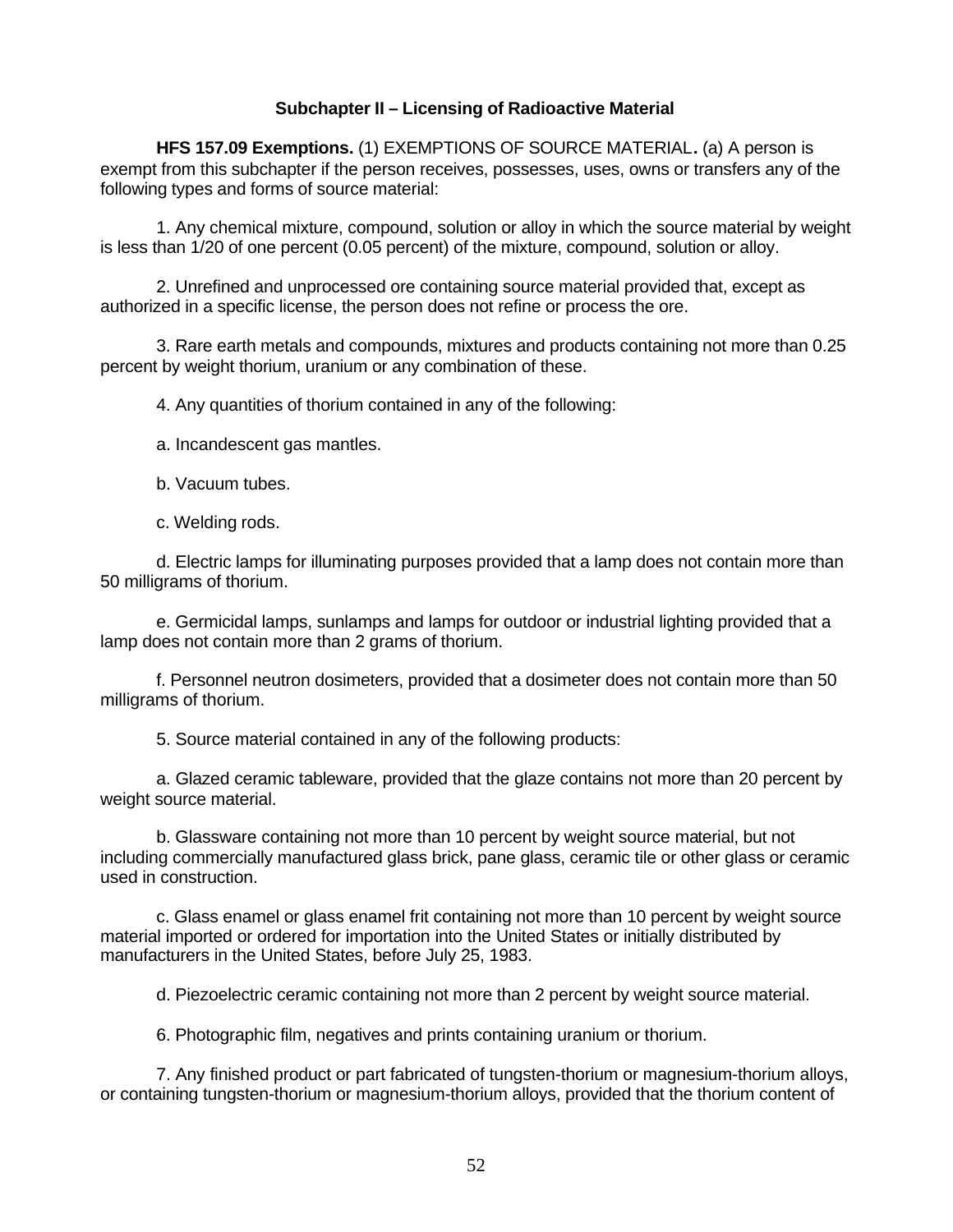the alloy does not exceed 4 percent by weight and that this exemption is not deemed to authorize the chemical, physical or metallurgical treatment or processing of any product or part.

8. Uranium contained in counterweights installed in aircraft, rockets, projectiles or missiles or stored or handled in connection with installation or removal of the counterweights, under all of the following conditions:

a. The counterweights are manufactured under a specific license issued by the U.S. nuclear regulatory commission (NRC), authorizing distribution by the licensee under 10 CFR 40.

b. Each counterweight has been impressed with the following legend clearly legible through any plating or other covering: "DEPLETED URANIUM". This requirement need not be met by counterweights manufactured prior to December 31, 1969 provided that the counterweights are impressed with the legend "CAUTION – RADIOACTIVE MATERIAL – URANIUM".

c. Each counterweight is durably and legibly labeled or marked with the identification of the manufacturer and the statement, "UNAUTHORIZED ALTERATIONS PROHIBITED". This requirement need not be met by counterweights manufactured prior to December 31, 1969 provided that the counterweights are impressed with the legend "CAUTION – RADIOACTIVE MATERIAL – URANIUM".

d. This exemption shall not be deemed to authorize the chemical, physical or metallurgical treatment or processing of any of these counterweights other than repair or restoration of any plating or other covering.

9. Natural or depleted uranium metal used as shielding constituting part of any shipping container, provided that the shipping container is conspicuously and legibly impressed with the legend "CAUTION - RADIOACTIVE SHIELDING - URANIUM"; and the uranium metal is encased in mild steel or equally fire resistant metal of minimum wall thickness of 3.2 millimeter (one-eighth inch).

10. Thorium contained in finished optical lenses, provided that a lens does not contain more than 30 percent by weight of thorium and that this exemption is not deemed to authorize either of the following:

a. The shaping, grinding or polishing of the lens or manufacturing processes other than the assembly of the lens into optical systems and devices without any alteration of the lens.

b. The receipt, possession, use or transfer of thorium contained in contact lenses, spectacles, eyepieces in binoculars or other optical instruments.

11. Uranium contained in detector heads for use in fire detection units, provided that a detector head contains not more than 185 becquerel (0.005 microcurie) of uranium.

12. Thorium contained in any finished aircraft engine part containing nickel-thoria alloy, provided that the thorium is dispersed in the alloy in the form of finely divided thoria (thorium dioxide), and the thorium content in the nickel-thoria alloy does not exceed 4 percent by weight.

(b) The exemptions in par. (a) do not authorize the manufacture of any of the products described.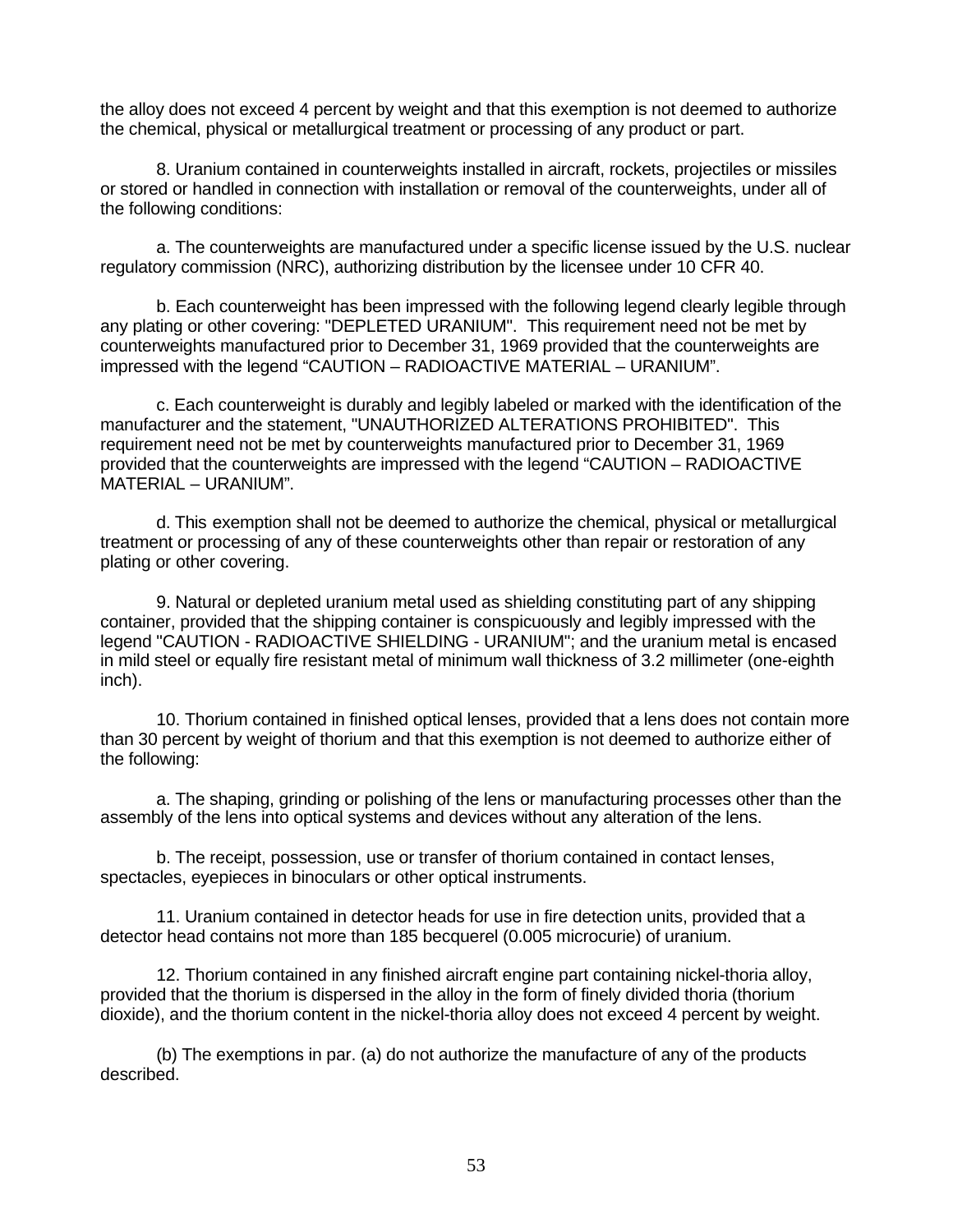(2) EXEMPTIONS OF RADIOACTIVE MATERIAL OTHER THAN SOURCE MATERIAL. (a*) Exempt concentrations.* Except as provided in this paragraph, a person is exempt from this subchapter to the extent that the person receives, possesses, uses, transfers, owns or acquires products containing radioactive material introduced in concentrations no greater than those listed in Appendix A of this chapter. A person may not introduce radioactive material into a product or material knowing or having reason to believe that it will be transferred to persons exempt under this paragraph or equivalent regulations of the NRC, any agreement state or licensing state, except under a specific license issued under s. HFS 157.13 (4) (a) or the general licenses provided in s. HFS 157.14.

(b) *Exempt quantities*. Except as provided in this paragraph, a person is exempt from this subchapter to the extent that the person receives, possesses, uses, transfers, owns or acquires radioactive material in individual quantities each of which does not exceed the applicable quantity set forth in Appendix B of this chapter.

1. This paragraph does not authorize the production, packaging or repackaging of radioactive material for purposes of commercial distribution or the incorporation of radioactive material into products intended for commercial distribution.

2. No person may, for purposes of commercial distribution, transfer radioactive material in the individual quantities set forth in Appendix B of this chapter to any person exempt from this chapter or equivalent regulations of the NRC, an agreement state or a licensing state, except under a specific license issued by the NRC under 10 CFR 32.18, or by the department under s. HFS 157.13 (4) (b) which license states that the radioactive material may be transferred by the licensee to persons exempt under this paragraph or the equivalent regulations of the NRC, an agreement state or a licensing state.

**Note:** Authority to transfer possession or control by the manufacturer, processor or producer of any equipment, device, commodity, or other product containing byproduct material whose subsequent possession, use, transfer and disposal by all other persons are exempted from regulatory requirements may be obtained only from the NRC, Washington, D.C., 20555.

(c) *Exempt items*. Except for persons who apply radioactive material to the following products, or incorporate radioactive material into the following products, a person is exempt from this subchapter if the person receives, possesses, uses, transfers, owns or acquires any of the following products:

1. Timepieces, hands or dials containing not more than the following specified quantities of radioactive material:

a. 925 MBq (25 Millicuries) of tritium per timepiece.

b. 185 MBq (5 millicuries) of tritium per hand.

c. 555 MBq (15 millicuries) of tritium per dial (bezels when used shall be considered as part of the dial).

d. 3.7 MBq (100 microcuries) of promethium-147 per watch or 7.4 MBq (200 millicuries) of promethium-147 per any timepiece.

e. 0.74 MBq (20 microcuries) of promethium-147 per watch hand or 1.48 MBq (40 microcuries) of promethium-147 per other timepiece hand.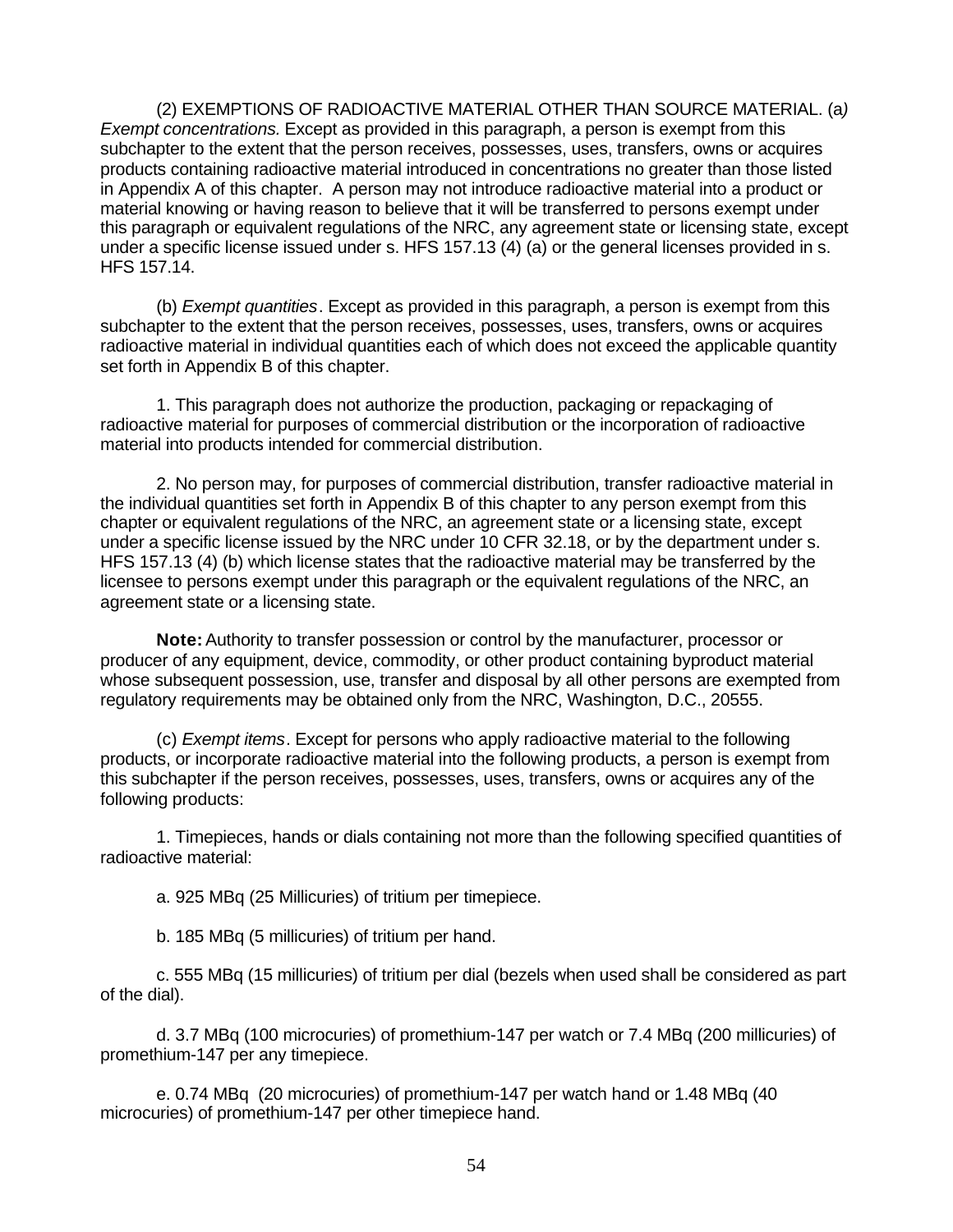f. 2.22 MBq (60 microcuries) of promethium-147 per watch dial or 4.44 MBq (120 microcuries) of promethium-147 per other timepiece dial (bezels when used shall be considered as part of the dial).

2. Timepieces, hands or dials containing promethium-147 or radium-226, when measured through 50 milligrams per square centimeter of absorber, not exceeding the following radiation dose rate:

a. For wrist watches, one μGy (0.1 millirad) per hour at 10 centimeters from any surface.

b. For pocket watches, one μGy (0.1 millirad) per hour at one centimeter from any surface.

c. For any other timepiece, 2 μGy (0.2 millirad) per hour at 10 centimeters from any surface.

3. Timepieces containing up to 37 kBq (1.0 microcurie) of radium-226 per timepiece acquired prior to the effective date of this subchapter [revisor to insert effective date].

4. Lock illuminators containing not more than 555 MBq (15 millicuries) of tritium or not more than 74 MBq (2 millicuries) of promethium-147 installed in automobile locks. The radiation dose rate from each lock illuminator containing promethium-147 shall not exceed 10 μGy (1 millirad) per hour at one centimeter from any surface when measured through 50 milligrams per square centimeter of absorber.

5. Precision balances containing not more than 37 MBq (1 millicurie) of tritium per balance or not more than 18.5 MBq (0.5 millicurie) of tritium per balance part.

6. Automobile shift quadrants containing not more than 925 MBq (25 millicuries) of tritium.

7. Marine compasses containing not more than 27.8 GBq (750 millicuries) of tritium gas and other marine navigational instruments containing not more than 9.25 GBq (250 millicuries) of tritium.

8. Thermostat dials and pointers containing not more than 925 MBq (25 millicuries) of tritium per thermostat.

9. Electron tubes, provided that the radiation dose rate from each electron tube containing radioactive material does not exceed 10 uGy (1 millirad) per hour at one centimeter from any surface when measured through 7 milligrams per square centimeter of absorber and that each tube does not contain more than one of the following specified quantities of radioactive material:

a. 5.55 GBq (150 millicuries) of tritium per microwave receiver protector tube or 370 MBq (10 millicuries) of tritium per any other electron tube.

b. 37 kBq (1 microcurie) of cobalt-60.

c. 185 kBq (5 microcuries) of nickel-63.

d. 1.11 MBq (30 microcuries) of krypton-85.

e. 185 kBq (5 microcuries) of cesium-137.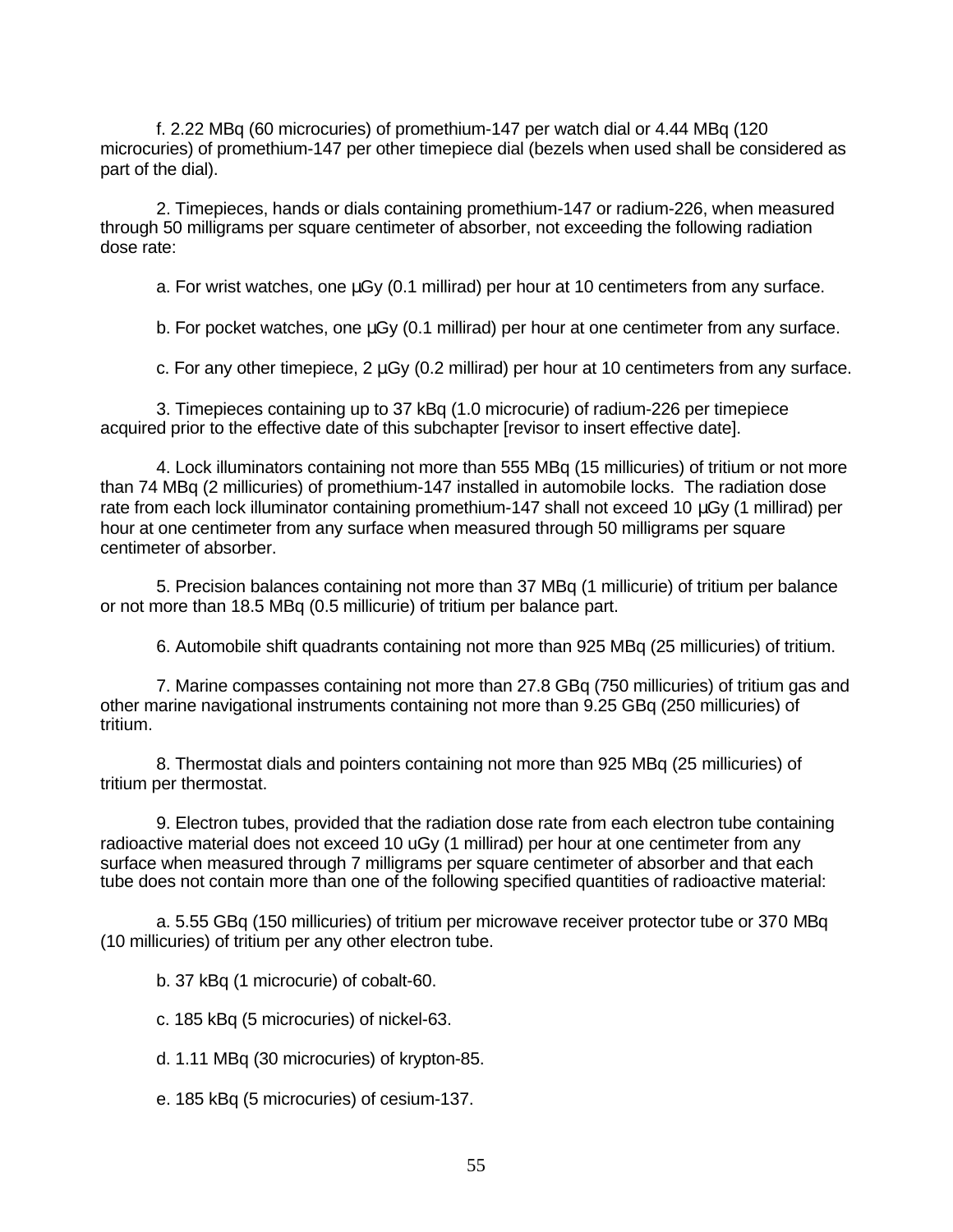f. 1.11 MBq (30 microcuries) of promethium-147.

**Note:** For purposes of subd. 9., "electron tubes" include spark gap tubes, power tubes, gas tubes including glow lamps, receiving tubes, micowave tubes, indicator tubes, pick-up tubes, radiation detection tubes and any other completely sealed tube that is designed to conduct or control electrical currents.

10. Ionizing radiation measuring instruments containing, for purposes of internal calibration or standardization, one or more sources of radioactive material, provided all the following conditions are met:

a. Each source contains no more than one exempt quantity set forth in Appendix B of this chapter.

b. Each instrument contains no more than 10 exempt quantities. For the purposes of this subd. par., an instrument's source or sources may contain either one or different types of radionuclides and an individual exempt quantity may be composed of fractional parts of one or more of the exempt quantities in Appendix B of this chapter, provided that the sum of the fractions does not exceed unity.

c. For purposes of this subdivision, 1.85 kBq (0.05µCi) of Americium-241 is considered to be an exempt quantity.

11. Spark gap irradiators containing not more than 37 kBq (1 microcurie) of cobalt-60 per spark gap irradiator for use in electrically ignited fuel oil burners having a firing rate of at least 11.4 liters (3 gallons) per hour.

12. Self-luminous products containing any of the following radioactive material:

a. Tritium, Krypton-85, or Promethium-147 in self-luminous products manufactured, processed, produced, imported or transferred under a specific license issued by the NRC under 10 CFR 32.22, which license authorizes the transfer of the product to persons who are exempt from regulatory requirements. The exemption in this subdivision paragraph does not apply to a person who manufactures, processes or produces self-luminous products containing tritium, krypton-85 or promethium-147, or to products containing these isotopes primarily used for frivolous purposes, toys or adornments.

b. Radium-226 in products containing less than 37 kBq (1.0 microcurie) of radium-226 which were acquired prior to the effective date of this subchapter [revisor to insert effective date].

13. Gas and aerosol detectors containing radioactive material, provided that the following conditions are met:

a. Except for persons who manufacture, process, or produce gas and aerosol detectors containing radioactive material, a person is exempt from this chapter if the person receives, possesses, uses, transfers, owns or acquires radioactive material in gas and aerosol detectors designed to protect life or property from fires and airborne hazards provided that the detectors containing radioactive material have been manufactured, imported or transferred under a specific license issued by the NRC under 10 CFR 32.26, a licensing state, other agreement state or the department under s. HFS 157.13 (4) (c), which authorizes the transfer of the detectors to persons who are exempt from regulatory requirements.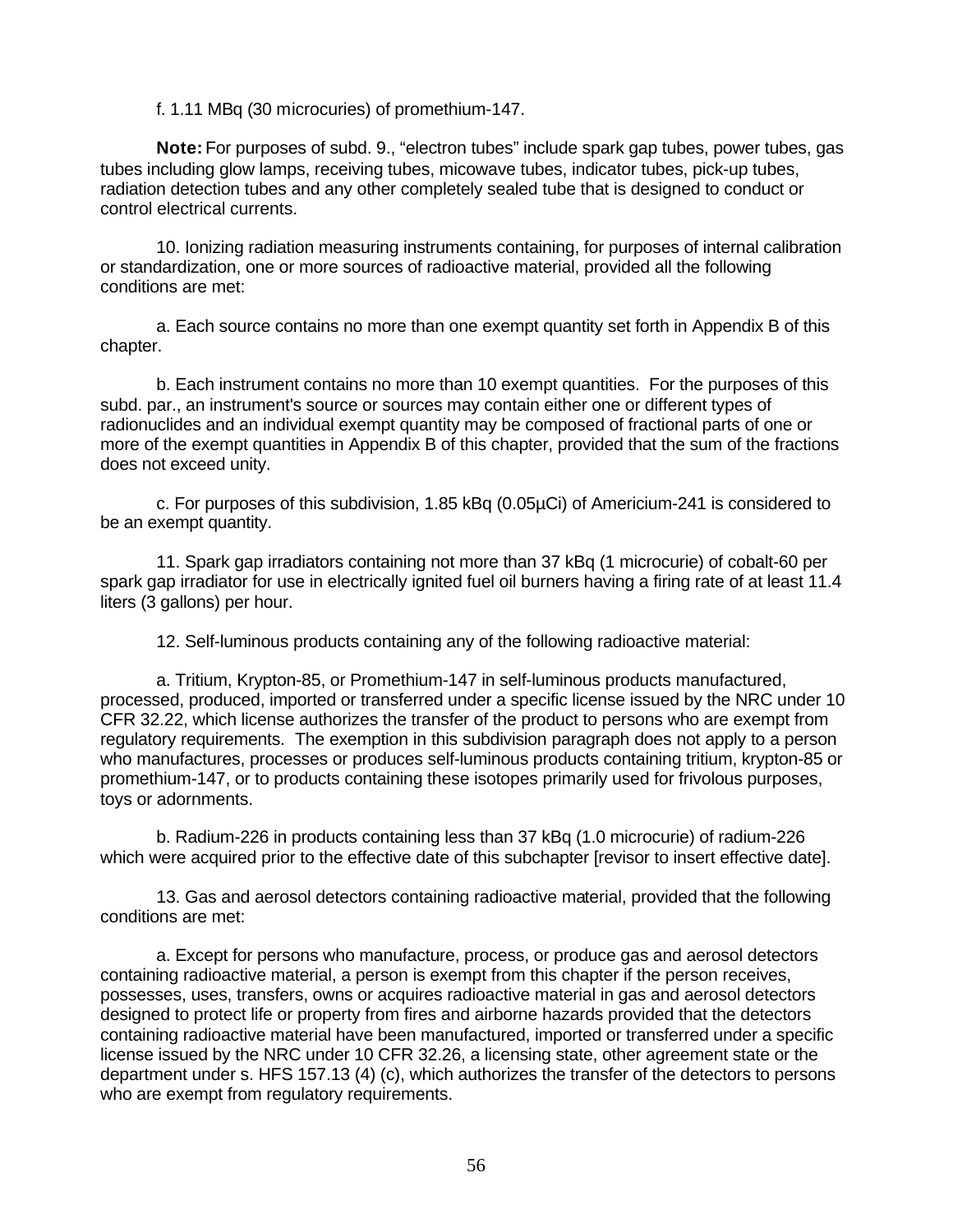**Note:** Authority to transfer possession or control by the manufacturer, processor or producer of any equipment, device, commodity or other product containing byproduct material whose subsequent possession, use, transfer, and disposal by all other persons are exempted from regulatory requirements may be obtained only from the NRC, Washington, D.C. 20555.

b. Gas and aerosol detectors previously manufactured and distributed to general licensees under the specific license issued by an agreement state shall be considered exempt under this subdivision provided that the device is labeled under the specific license authorizing distribution of the generally licensed device and provided further that they meet the requirements of s HFS 157.13 (4) (c).

c. Gas and aerosol detectors containing NARM previously manufactured and distributed under a specific license issued by a licensing state shall be considered exempt under this subdivision provided the devices are labeled under the specific license authorizing distribution, and provided further that they meet the requirements of s. HFS 157.13 (4) (c).

14. Resins containing scandium-46 and designed for sand consolidation in oil wells, to the extent that a person receives, possesses, uses, transfers, own or acquires synthetic plastic resins containing scandium-46 which are designed for sand consolidation in oil wells. These resins shall have been manufactured or imported under a specific license issued by the NRC, or shall have been manufactured under the specifications contained in a specific license issued by the department or any agreement state to the manufacturer of the resins under licensing requirements equivalent to those in 10 CFR 32.16 and 32.17. This exemption does not authorize the manufacture of any resins containing scandium-46.

15. Radioactive drug capsules containing no more than 37 kBq (1 µCi) carbon-14 urea each for in vivo diagnostic use for humans. This exemption does not authorize any of the following:

a. The use of carbon-14 urea capsules for research involving human subjects.

b. The manufacture, preparation, packaging, repackaging, processing, production or transfer for commercial distribution of carbon-14 urea capsules.

**HFS 157.10 License types and fees.** (1) TYPES OF LICENSES. A license for radioactive materials may be one of the following:

(a) *General.* A general license is effective without the filing of an application with the department or the issuance by the department of licensing documents to the particular person, although the filing of a certificate with the department may be required by the particular general license. The general licensee is subject to all other applicable parts of this chapter and any limitations of the general license.

(b) *Specific*. A specific license requires the submission of an application to the department and the issuance of a licensing document by the department. A licensee is subject to all applicable parts of this chapter as well as any limitations specified in the licensing document. A licensee shall pay the license fees as specified in sub. (3).

(2) PAYMENT OF FEES. (a) *Application fee*. An application for a specific license shall be accompanied by payment in the full amount of the fee specified in sub. (3). The department may not process the application prior to receipt of the required fee. The application fee is not refundable except in those cases where the department determines that a license is not required.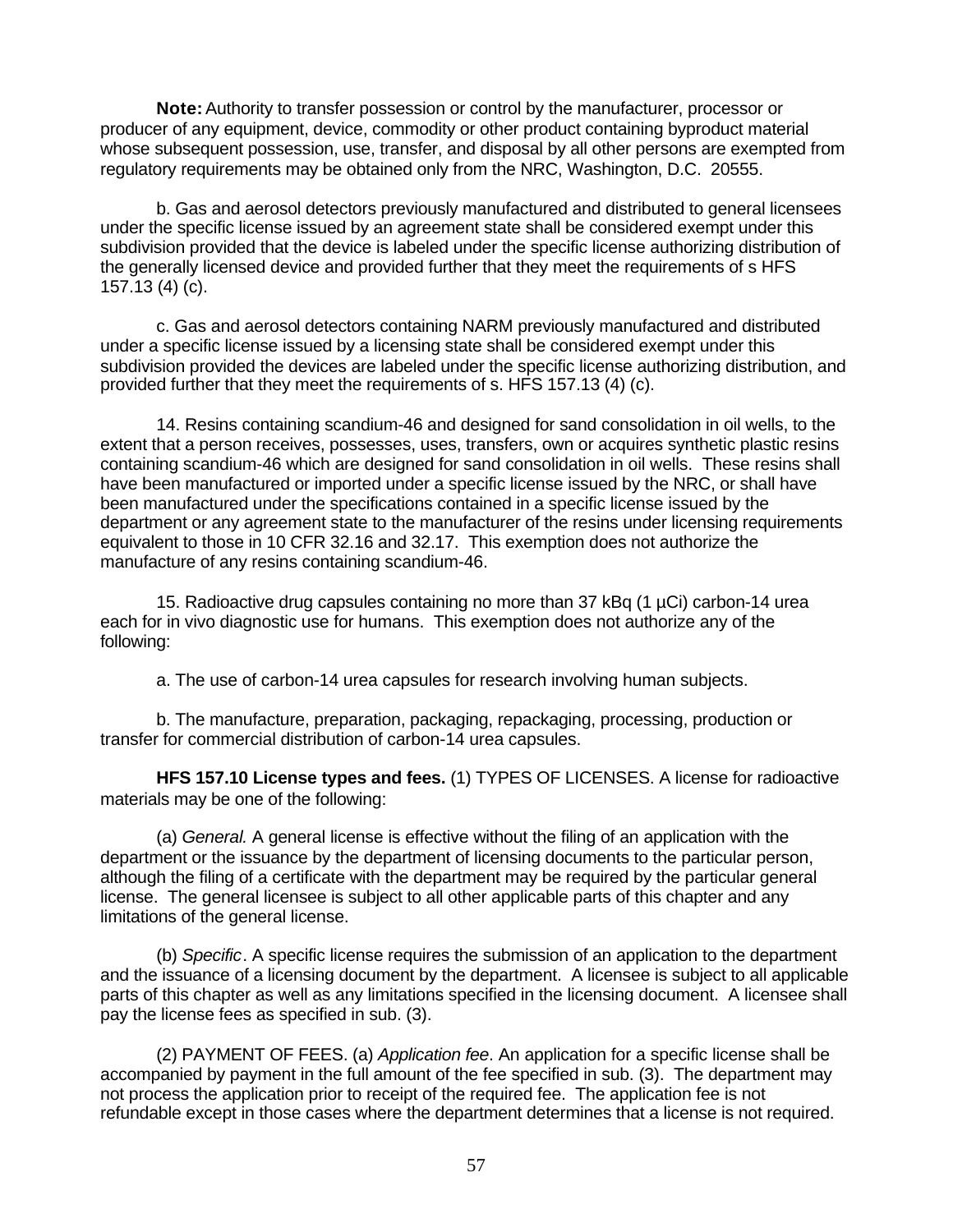The department will consider any application abandoned if the department does not receive a reply within 90 days of its most recent request for additional information. In such cases, the applicant shall submit a new application with the application fee specified in sub. (3).

(b) *Annual fee*. A person holding a specific license in effect prior to the effective date of this subchapter [revisor to insert effective date], or a specific license issued after the effective date of this subchapter [revisor to insert effective date], shall pay the annual fee specified in sub. (3) at least 60 days prior to the anniversary date of the issuance of the license. The annual fee is not refundable except in those cases where the department determines that the fee is not required.

(c) *Amendment fee*. An application for amendment to a specific license shall be accompanied by payment in full of the fee specified in sub. (3). The department may not process the application prior to the department's receipt of the required fee. The department may not charge an amendment fee to modify a license on its own initiative.

(d) *Reciprocity fee*. A person submitting an application for reciprocal recognition of a materials license issued by an agreement state or the nuclear regulatory commission shall include remittance for the full amount of the fee specified in sub. (3). The department may not process the application prior to the department's receipt of the appropriate fee. Requests for reciprocal recognition approved by the department prior to November 1 shall remain in effect until December 31 of that year. Requests for reciprocal recognition approved on or after November 1 shall remain in effect until December 31 of the subsequent year.

(3) FEE SCHEDULE. The following is the schedule of application, annual, amendment and reciprocity fees for specific radioactive material licenses.

| <b>CATEGORY</b> | <b>LICENSE TYPE</b>                                                                                                               | <b>APPLICATION/ANNUAL FEE</b> |
|-----------------|-----------------------------------------------------------------------------------------------------------------------------------|-------------------------------|
| 1.              | Special Nuclear Material (SNM)                                                                                                    |                               |
| Α.              | License for possession and use of SNM in<br>sealed sources contained in devices used<br>in measuring systems                      | \$1,000                       |
| В.              | License for use of SNM to be used as calibration<br>and reference sources                                                         | \$300                         |
| C.              | SNM – all other, except license authorizing special<br>nuclear material in unsealed form that would constitute<br>a critical mass | \$1,500                       |
| 2.              | <b>Source Material</b>                                                                                                            |                               |
| А.              | Source material processing and distribution                                                                                       | \$4,000                       |
| В.              | Source material in shielding<br>[Fee waived if facility holds additional license category]                                        | \$400                         |
| C.              | Source material – all other, excluding depleted uranium<br>used as shielding or counterweights                                    | \$3,000                       |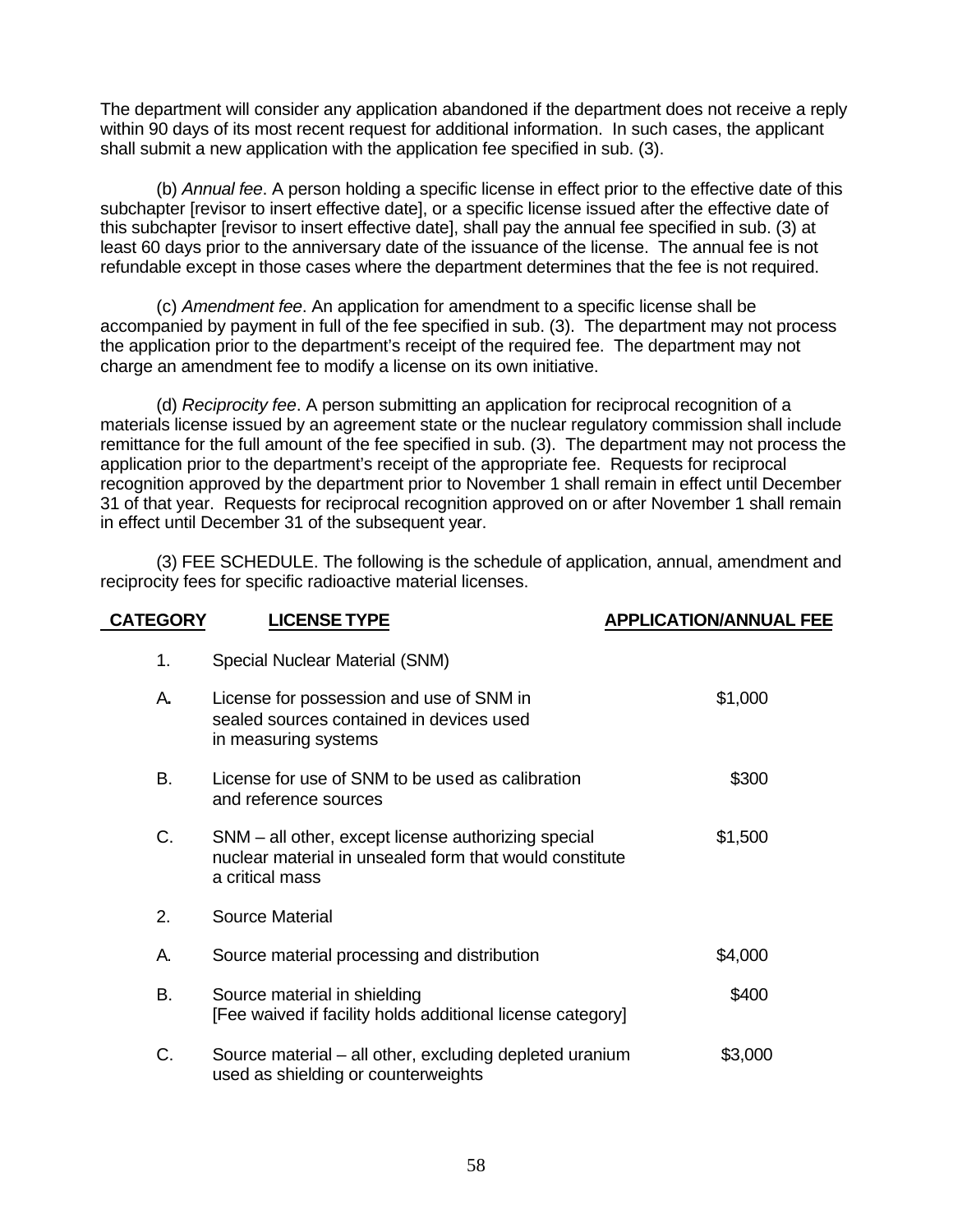| 3. | Byproduct, Naturally Occurring or Accelerator Produced Material                                                                                                                                                                                                                                       |          |
|----|-------------------------------------------------------------------------------------------------------------------------------------------------------------------------------------------------------------------------------------------------------------------------------------------------------|----------|
| А. | License of broad scope for processing or<br>manufacturing of items for commercial distribution                                                                                                                                                                                                        | \$20,000 |
| B. | License for processing or manufacturing and<br>commercial distribution of radiopharmaceuticals, generators,<br>reagent kits and sources or devices                                                                                                                                                    | \$12,000 |
| C. | License for commercial distribution or redistribution of<br>radiopharmaceuticals, generators, reagent kits<br>and sources or devices                                                                                                                                                                  | \$3,000  |
| D. | Other licenses for processing or manufacturing<br>of items for commercial distribution                                                                                                                                                                                                                | \$4,000  |
| Ε. | License for industrial radiography operations<br>performed only in a shielded radiography installation                                                                                                                                                                                                | \$3,000  |
| F. | License for industrial radiography performed only<br>at the address indicated on the license, and at<br>temporary job sites                                                                                                                                                                           | \$5,000  |
| G. | License for possession and use of less than 370 TBq<br>(10,000 curies) of radioactive material in sealed<br>sources for irradiation of materials where the source<br>is not removed from the shield (self-shielded units)<br>[Fee waived if facility holds additional irradiator<br>license category] | \$2,000  |
| Н. | License for possession and use of less than<br>370 TBq (10,000 curies) of radioactive material in<br>sealed sources for irradiation of materials where the<br>source is exposed (includes underwater irradiators<br>where the source is not exposed)                                                  | \$3,000  |
| I. | License for possession and use of at least 370 TBq<br>(10,000 curies) and less than 3.7 PBq (100,000 curies)<br>of radioactive material in sealed sources for irradiation<br>of materials                                                                                                             | \$5,000  |
| J. | License for posses sion and use of 3.7 PBq<br>(100,000 curies) or more of radioactive material in<br>sealed sources for irradiation of materials                                                                                                                                                      | \$12,000 |
| K. | License to distribute items containing radioactive<br>materials to persons under a general license                                                                                                                                                                                                    | \$2,000  |
| L. | License to possess radioactive materials intended<br>for distribution to persons exempt from licensing                                                                                                                                                                                                | \$2,500  |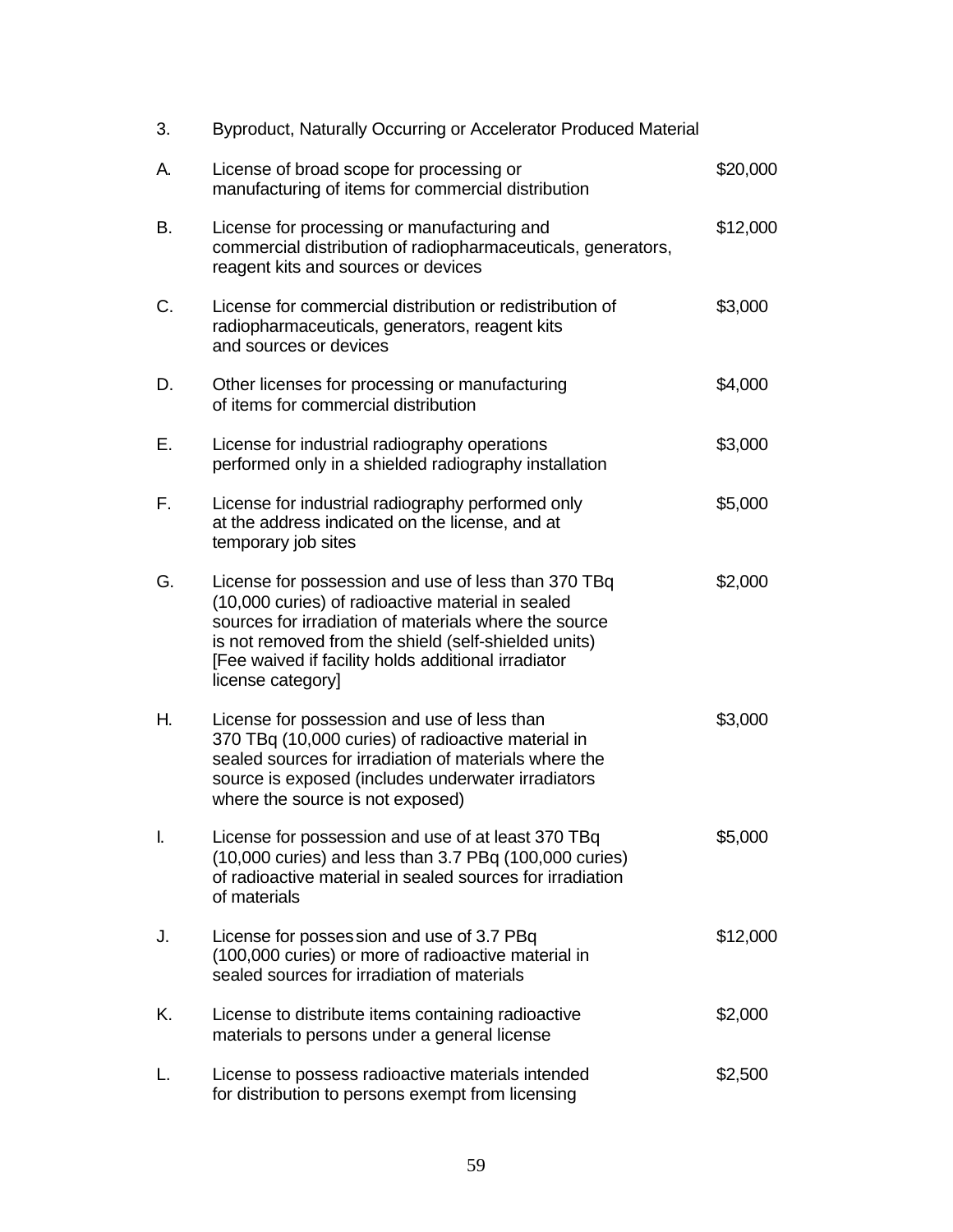| M. | License of broad scope for research and development<br>that does not authorize commercial distribution                                                                                                                          | \$6,000   |
|----|---------------------------------------------------------------------------------------------------------------------------------------------------------------------------------------------------------------------------------|-----------|
| N. | Other licenses for research and development<br>that do not authorize commercial distribution                                                                                                                                    | \$1,800   |
| Ο. | License for installation, repair, maintenance,<br>leak testing or other service of devices or items<br>containing radioactive material, excluding<br>waste transportation or broker services                                    | \$1,800   |
| Ρ. | License for portable gauges, including industrial<br>Lixiscope®                                                                                                                                                                 | \$1,400   |
| Q. | License for portable x-ray fluorescence analyzer,<br>calibration flood source or gas chromatograph                                                                                                                              | \$200     |
| R. | All other byproduct, naturally-occurring or<br>accelerator-produced material licenses, except as<br>otherwise noted                                                                                                             | \$2,000   |
| 4. | <b>Waste Processing</b>                                                                                                                                                                                                         |           |
| А. | Commercial waste treatment facilities,<br>including incineration                                                                                                                                                                | \$200,000 |
| В. | All other commercial facilities involving<br>waste compaction, repackaging, storage or transfer                                                                                                                                 | \$25,000  |
| C. | Waste processing – all other, including decontamination<br>service                                                                                                                                                              | \$5,000   |
| 5. | Well Logging                                                                                                                                                                                                                    |           |
| А. | License for well logging using sealed sources or<br>sub-surface tracer studies                                                                                                                                                  | \$4,000   |
| В. | License for well logging using sealed sources and<br>sub-surface tracer studies                                                                                                                                                 | \$5,000   |
| 6. | <b>Nuclear Laundry</b>                                                                                                                                                                                                          |           |
| А. | License for commercial collection and laundry of<br>items contaminated with radioactive material                                                                                                                                | \$16,000  |
| 7. | Medical/Veterinary                                                                                                                                                                                                              |           |
| А. | License for human use of byproduct, source,<br>special nuclear or NARM material in sealed sources<br>contained in teletherapy, high dose rate afterloading or<br>stereotactic radiosurgery devices, including mobile<br>therapy | \$12,000  |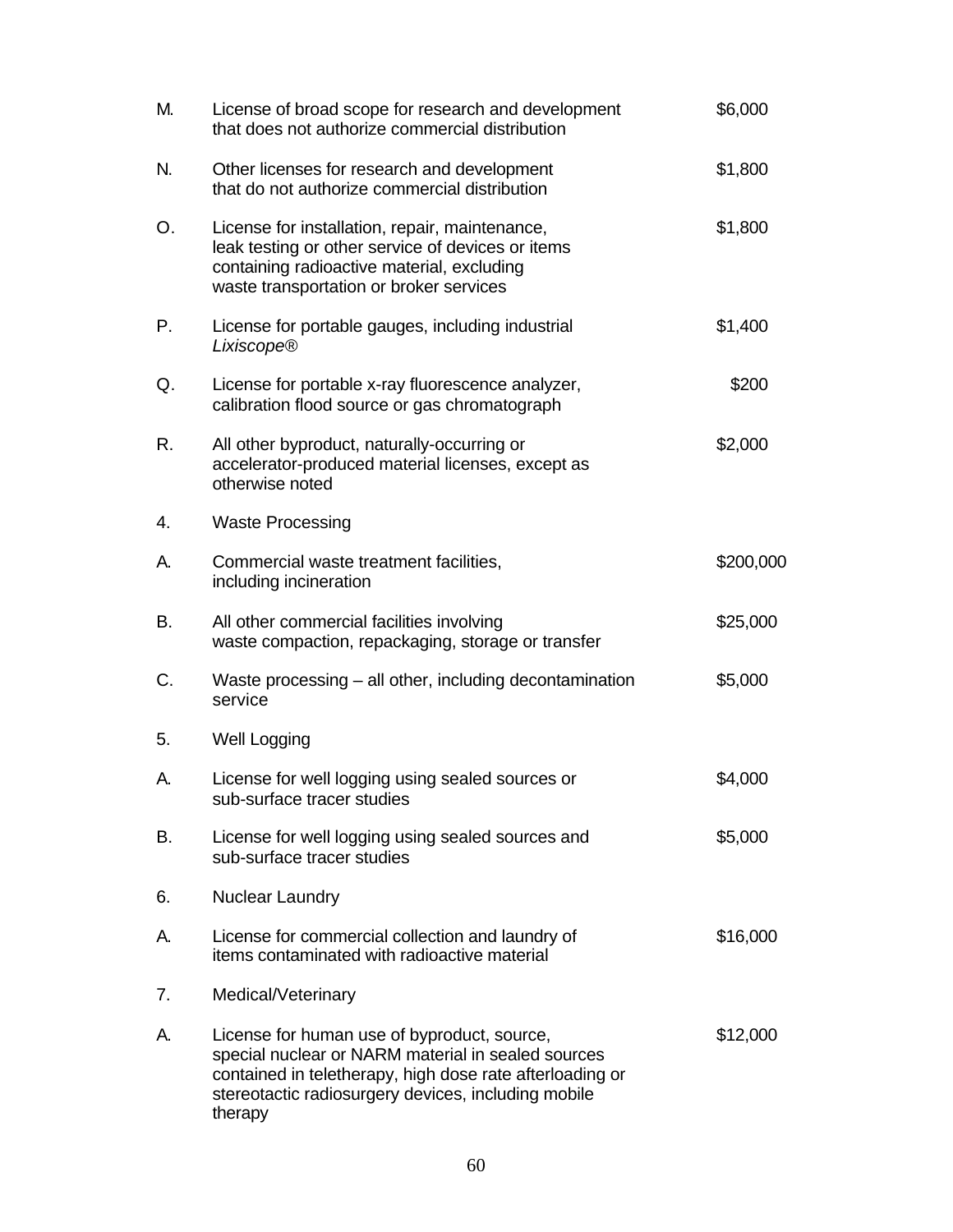| В.  | License of broad scope for human use of byproduct,<br>source, special nuclear or NARM materials used in<br>medical research and development, excluding<br>teletherapy, high dose rate afterloading or stereotactic<br>radiosurgery devices                                                                                                                                | \$20,000      |
|-----|---------------------------------------------------------------------------------------------------------------------------------------------------------------------------------------------------------------------------------------------------------------------------------------------------------------------------------------------------------------------------|---------------|
| C.  | License for mobile nuclear medicine                                                                                                                                                                                                                                                                                                                                       | \$2,500       |
| D.  | Medical – all others, including SNM pacemakers                                                                                                                                                                                                                                                                                                                            | \$5,000       |
| Е.  | License for veterinary use of radioactive materials                                                                                                                                                                                                                                                                                                                       | \$2,000       |
| 8.  | Academic                                                                                                                                                                                                                                                                                                                                                                  |               |
| А.  | License for possession and use of byproduct,<br>naturally-occurring or accelerator produced<br>radioactive material for educational use or<br>academic research and development that does not authorize<br>commercial distribution, excluding broad scope<br>or human use licenses, with a combined possession<br>limit of 6 isotopes and 37 GBq (1 curie) total activity | \$1,000       |
| 9.  | Accelerator                                                                                                                                                                                                                                                                                                                                                               |               |
| А.  | License for accelerator production of radioisotopes<br>with commercial distribution                                                                                                                                                                                                                                                                                       | \$4,000       |
| В.  | Accelerator isotope production - all other<br>[Fee waived if facility holds medical broad scope<br>license with no commercial distribution]                                                                                                                                                                                                                               | \$2,000       |
| 10. | Reciprocity                                                                                                                                                                                                                                                                                                                                                               |               |
| А.  | Reciprocal recognition of an out-of-state specific license<br>fee of applicable category                                                                                                                                                                                                                                                                                  | 50% of annual |
| 11. | Amendments                                                                                                                                                                                                                                                                                                                                                                |               |
| А.  | Request to amend specific license - no license review<br>(ex: spelling corrections, add or remove previously<br>authorized user)                                                                                                                                                                                                                                          | \$0           |
| В.  | Request to amend specific license - license review<br>required (ex: new isotopes, procedures changes)                                                                                                                                                                                                                                                                     | \$200         |
| C.  | Request to amend specific license – license review<br>and site visit required (ex: facility move, new processes)                                                                                                                                                                                                                                                          | \$400         |

**HFS 157.11 General licenses.** (1) GENERAL LICENSES - SOURCE MATERIAL. (a) *General license for certain organizations to use and transfer limited amounts of source material*. A general license is hereby issued authorizing commercial and industrial firms, research, educational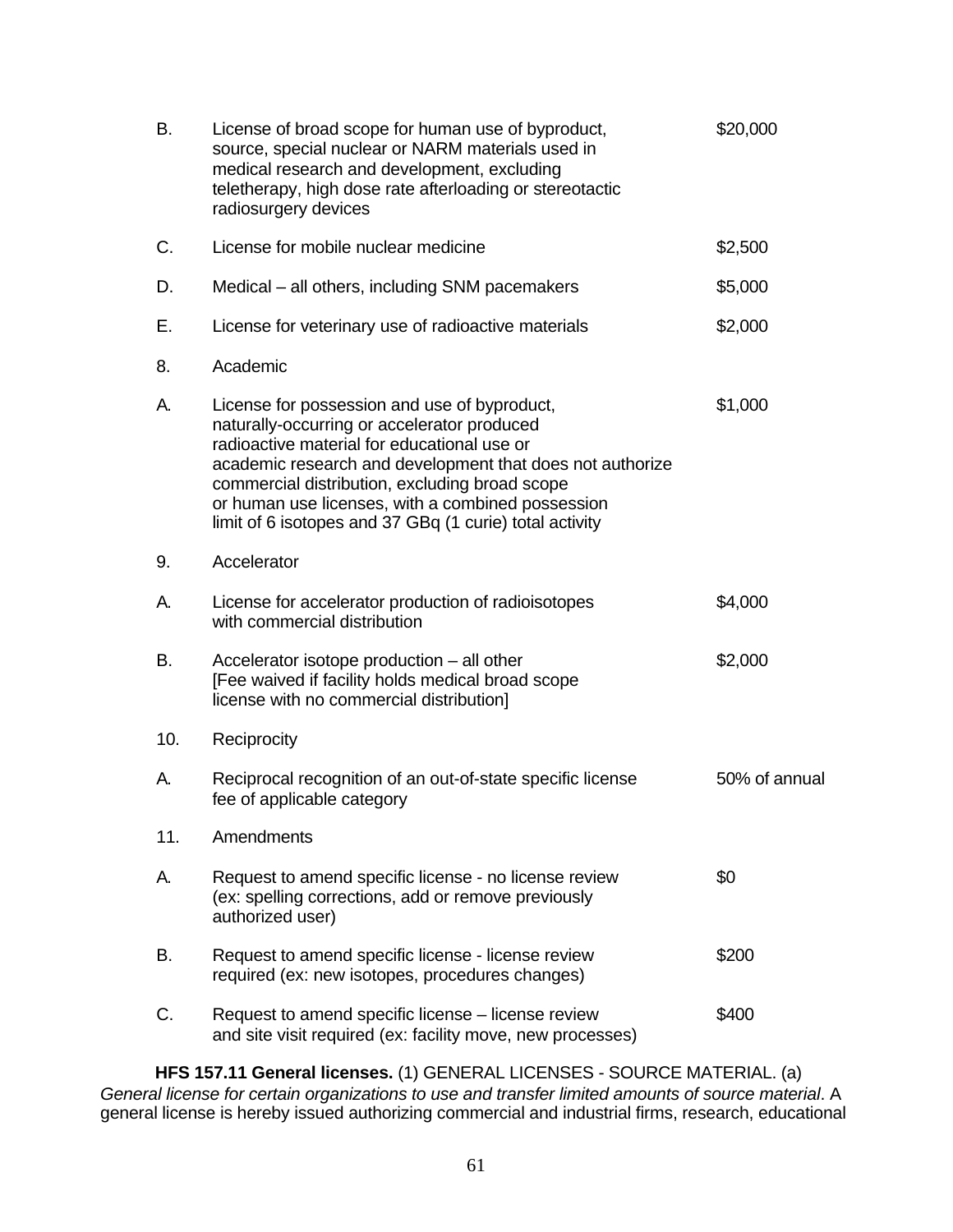and medical institutions and state and local government agencies to use and transfer not more than 6.82 kg (15 pounds) of source material at any one time for research, development, educational, commercial or operational purposes. A person authorized to use or transfer source material under this general license may not receive more than a total of 68.2 kg (150 pounds) of source material in any one calendar year.

1. A person who receives, possesses, uses or transfers source material under the general license issued under this paragraph is exempt from the provisions of subchs. III and X to the extent that the receipt, possession, use or transfer is within the terms of the general license, except that this exemption does not apply to any person who is also in possession of source material under a specific license issued under this section.

2. A person who receives, possesses, uses or transfers source material under the general license issued under this paragraph may not administer source material, or radiation from the source material, either externally or internally, to human beings except as authorized by the department in a specific license.

(b) *General license authorizing receipt of title to source material without regard to quantity*. A general license is hereby issued authorizing the receipt of title to source material without regard to quantity. This general license does not authorize any person to receive, possess, use or transfer source material.

(c) *General license relating to depleted uranium in industrial products and devices*. A general license is hereby issued to receive, acquire, possess, use or transfer, under the provisions of subds. 2., 3., 4., 5. and 6., depleted uranium contained in industrial products or devices for the purpose of providing a concentrated mass in a small volume of the product or device.

1. The general license issued under this paragraph applies only to industrial products or devices that have been manufactured either under a specific license issued to the manufacturer of the products or devices under s. HFS 157.13 (4) (L) or under a specific license issued to the manufacturer by the NRC or an agreement state which authorizes manufacture of the products or devices for distribution to persons generally licensed by the NRC or the agreement state.

2. A person who receives, acquires, possesses or uses depleted uranium under the general license under this paragraph shall file a "Certificate - Use of Depleted Uranium Under General License" form with the department. The form shall be filed within 30 days after the first receipt or acquisition of depleted uranium and is considered filed when it is received by the department. The general licensee shall furnish on the "Certificate – Use of Depleted Uranium Under General License" all of the following information and any other information required by that form:

a. Name and address of the general licensee.

b. A statement that the general licensee has developed and will maintain procedures designed to establish physical control over the depleted uranium described in this paragraph and designed to prevent transfer of the depleted uranium in any form, including metal scrap, to persons not authorized to receive the depleted uranium.

c. Name and title, address and telephone number of the individual duly authorized to act for and on behalf of the general licensee in supervising the procedures identified in subd. 2. b.

3. The general licensee possessing or using depleted uranium under the general license established under this paragraph shall report in writing to the department any changes in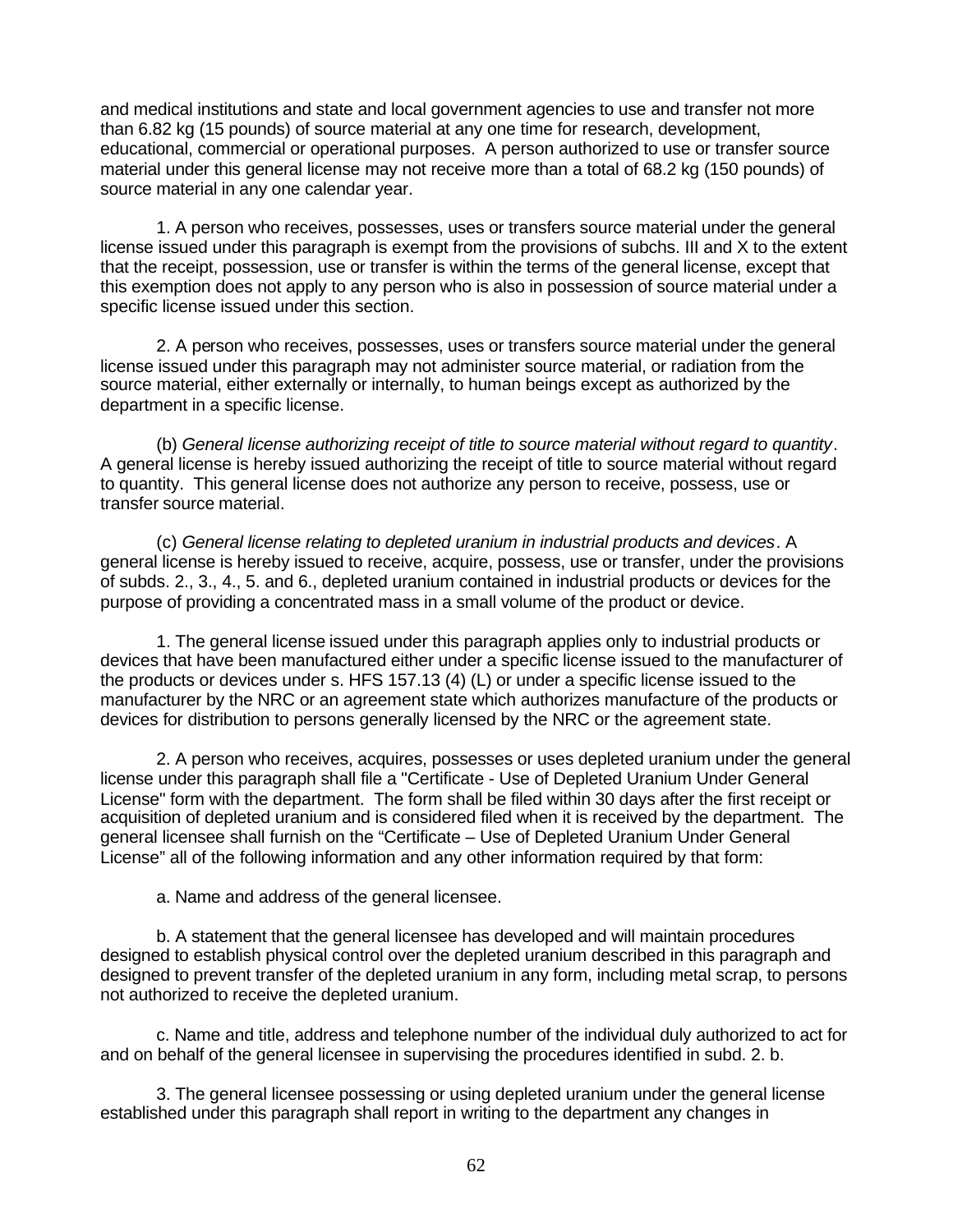information furnished by that person in the "Certificate - Use of Depleted Uranium Under General License". The report shall be filed within 30 days after the effective date of the change.

4. A person who receives, acquires, possesses or uses depleted uranium under the general license established under this paragraph shall comply with all of the following:

a. Not introduce the depleted uranium, in any form, into a chemical, physical or metallurgical treatment or process, except a treatment or process for repair or restoration of any plating or other covering of the depleted uranium.

b. Not abandon the depleted uranium.

c. Transfer or dispose of the depleted uranium only under the provisions of s. HFS 157.13 (15). In the case where the transferee receives the depleted uranium under the general license established under this paragraph, the party making the transfer shall furnish the transferee a copy of this subsection and a copy of the "Certificate – Use of Depleted Uranium Under General License". In the case where the transferee receives the depleted uranium under a general license contained in the NRC or agreement state regulations equivalent to this paragraph, the party making the transfer shall furnish the transferee a copy of this subsection and a copy of "Certificate – Use of Depleted Uranium Under General License" accompanied by a note explaining that use of the product or device is regulated by the NRC or an agreement state under requirements substantially the same as those in this subsection.

d. Within 30 days following a transfer, report in writing to the department the name and address of the person receiving the depleted uranium under the transfer.

e. Not export the depleted uranium except under a license issued by the NRC under 10 CFR 110.

5. A person receiving, acquiring, possessing, using or transferring depleted uranium under the general license established under this paragraph is exempt from the requirements of subchs. III and X with respect to the depleted uranium covered by that general license.

**Note:** The "Certificate - Use of Depleted Uranium Under General License" form may be obtained by writing the Department at: Department of Health and Family Services, Radiation Protection Section, P.O. Box 2659, Madison WI 53701-2659; or by downloading from the Department website at: www.dhfs.state.wi.us/licensing/. Completed forms may be mailed to the Department at the same address.

(2) GENERAL LICENSES - RADIOACTIVE MATERIAL OTHER THAN SOURCE MATERIAL. (a) *General license relating to certain devices and equipment*. A general license is hereby issued to transfer, receive, acquire, own, possess and use radioactive material incorporated in all the following devices or equipment which have been manufactured, tested and labeled by the manufacturer under a specific license issued to the manufacturer by the NRC for use under 10 CFR 31.3. The general license is subject to the provisions of ss. HFS 157.06 (1), (2) and (3), 157.13 (10), (15) and (16) and subchs. III, X, XII and XIII.

1. 'Static elimination device.' Devices designed for use as static eliminators which contain, as a sealed source or sources, radioactive material consisting of a total of not more than 18.5 MBq (500 microcuries) of polonium-210 per device.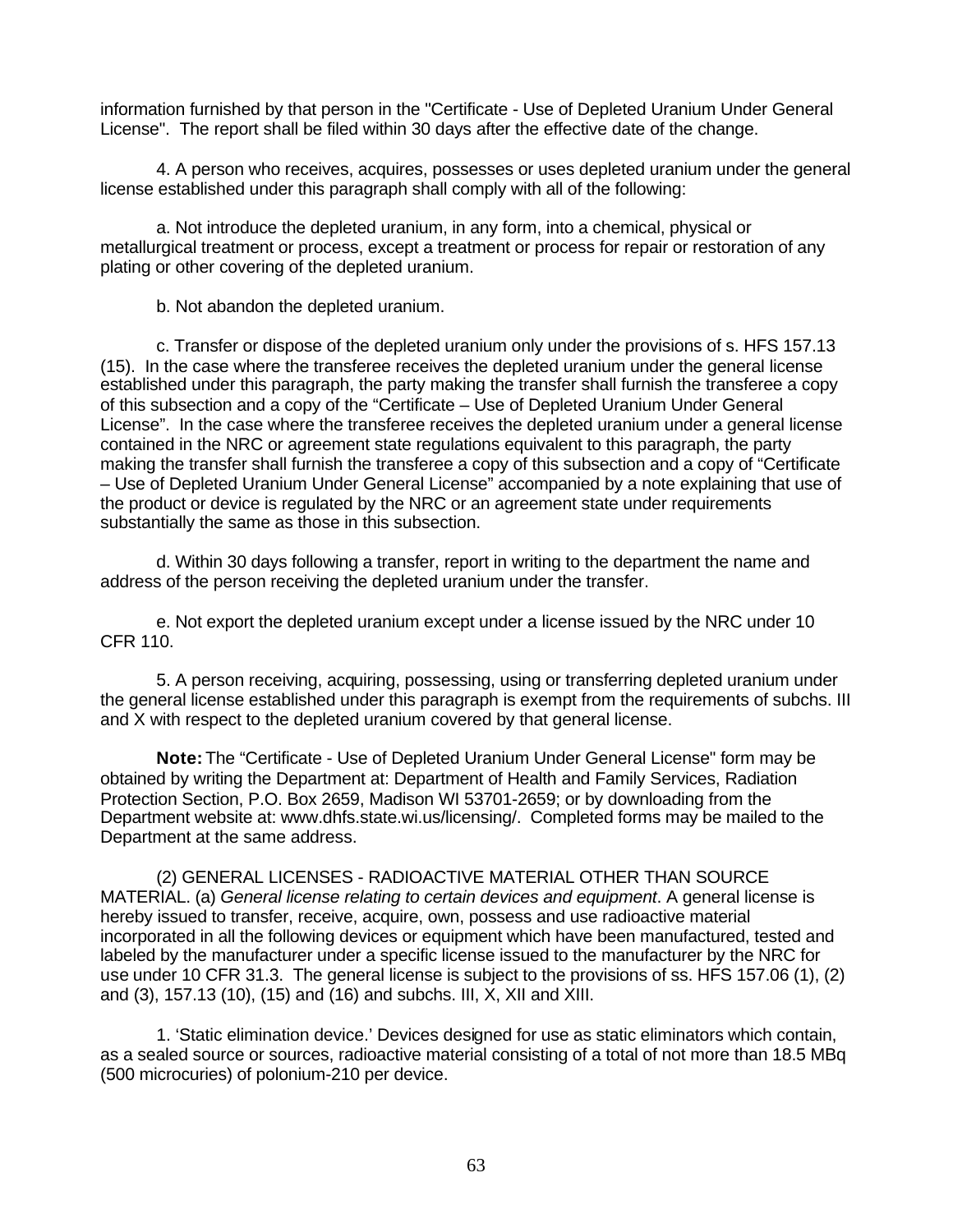2. 'Ion generating tube.' Devices designed for ionization of air which contain, as a sealed source or sources, radioactive material consisting of not more than 18.5 MBq (500 microcuries) of polonium-210 per device or a total of not more than 1.85 GBq (50 mCi) of hydrogen-3 (tritium) per device.

(b) *General license relating to certain measuring, gauging or controlling devices*. 1. A general license is hereby issued to commercial and industrial firms and to research, educational and medical institutions, individuals in the conduct of their business and state or local government agencies to own, receive, acquire, possess, use or transfer under the provisions of subds. 1. to 4., radioactive material, excluding special nuclear material, contained in devices designed and manufactured for the purpose of detecting, measuring, gauging or controlling thickness, density, level, interface location, radiation, leakage or qualitative or quantitative chemical composition or for producing light or an ionized atmosphere.

2. The general license issued under this paragraph applies only to radioactive material contained in devices that have been manufactured and labeled under the specifications contained in a specific license issued by the department under s. HFS 157.13 (4) (d) or under the specifications contained in a specific license issued by the NRC, an agreement state or a licensing state, which authorizes distribution of devices to persons generally licensed by the NRC, an agreement state or a licensing state.

**Note:** Regulations under the Federal Food, Drug and Cosmetic Act authorizing the use of radioactive control devices in food production required certain additional labeling thereon which is found in 21 CFR 179.21.

3. A person who owns, receives, acquires, possesses, uses or transfers radioactive material in a device under the general license under this paragraph shall do all the following:

a. Ensure that all labels affixed to the device at the time of receipt and bearing a statement that removal of the label is prohibited, are maintained thereon and shall comply with all instructions and precautions provided by such labels.

b. Ensure that the device is tested for leakage of radioactive material and proper operation of the "on-off" mechanism and indicator, if any, at no longer than 6-month intervals or at such other intervals as are specified in the label, except for devices containing only krypton, tritium, not more than 3.7 MBq (100 microcuries) of other beta and gamma-emitting material, or 0.37 MBq (10 microcuries) of alpha-emitting material, and devices held in storage in the original shipping container prior to the initial installation.

c. Ensure that other testing, installation, servicing and removal from installation involving the radioactive material, its shielding or containment, are performed under the instructions provided by the labels, or by a person holding an applicable specific license from the department, the NRC, an agreement state or a licensing state to perform such activities.

d. Maintain records showing compliance with the requirements of subds. b. and c. The records shall show the results of tests. The records shall also show the dates of performance of tests, and the names of persons performing, testing, installation, servicing and removal from installation of the radioactive material, its shielding or containment. Records of tests for leakage of radioactive material required by subd. par. b. shall be maintained for 3 years or until the sealed source is transferred or disposed of. Records of tests of the "on-off" mechanism and indicator required by subd. par. b. shall be maintained for 3 years or until the sealed source is transferred or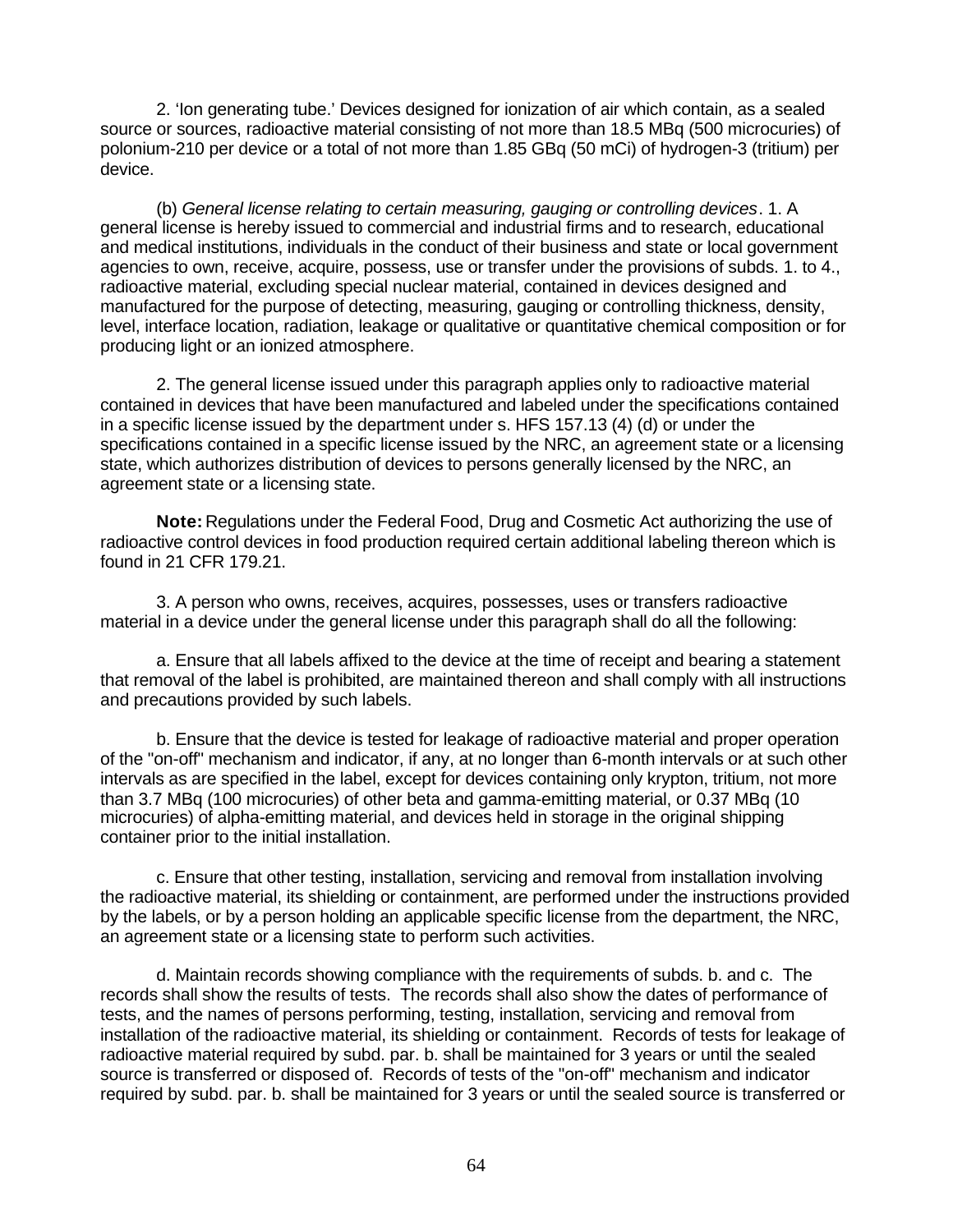disposed of. Records that are required by subd. par. c. shall be maintained for a period of 3 years from the date of the recorded event or until the device is transferred or disposed of.

e. Upon the occurrence of a failure of or damage to or any indication of a possible failure of or damage to, the shielding of the radioactive material or the "on-off" mechanism or indicator, or upon the detection of 185 Bq (0.005 microcurie) or more removable radioactive material, shall immediately suspend operation of the device until it has been repaired by the manufacturer or other person holding an applicable specific license from the department, the NRC, an agreement state or a licensing state to repair such devices, or disposed of by transfer to a person authorized by an applicable specific license to receive the radioactive material contained in the device. The licensee shall file a written report containing a brief description with the department within 30 days of the event.

f. Not abandon the device containing radioactive material.

g. Except as provided in subd. par. h., transfer or dispose of the device containing radioactive material only by transfer to a specific licensee of the department, the NRC, an agreement state or a licensing state whose specific license authorizes that person to receive the device and within 30 calendar days after transfer of a device to a specific licensee shall furnish to the department a written report containing identification of the device by manufacturer's name and model number and the name and address of the person receiving the device. No report is required if the device is transferred to the specific licensee to obtain a replacement device.

h. Transfer the device to another general licensee only where the device is held in storage in the original shipping container at its intended location of use prior to initial use by a general licensee, or where the device remains in use at a particular location. In the latter case, the transferor shall give the transferee a copy of sub. (2) (b) and any safety documents identified in the label on the device and within 30 calendar days of the transfer. the licensee shall report to the department the manufacturer's name and model number of device transferred, the name and address of the transferee, and the name and position of an individual who may constitute a point of contact between the department and the transferee.

i. Comply with the provisions of s. HFS 157.32 (1) and (2) for reporting radiation incidents, theft or loss of licensed material, but shall be exempt from the other requirements of subchs. III and X.

4. The general license under this paragraph does not authorize the manufacture of devices containing radioactive material.

5. The general license under this paragraph is subject to the provisions of ss. HFS 157.06 (1), (2) and (3), 157.13 (10), (15) and (16) and subch. XIII.

(c) *General license relating to luminous safety devices for aircraft*. A general license is hereby issued to own, receive, acquire, possess and use tritium or promethium-147 contained in luminous safety devices for use in aircraft, provided that each device contains not more than 370 GBq (10 curies) of tritium or 11.1 GBq (300 millicuries) of promethium-147, and that each device has been manufactured, assembled or imported under a specific license issued by the NRC, or manufactured or assembled under the specifications contained in a specific license issued by the department or any agreement state to the manufacturer or assembler of such device under licensing requirements equivalent to those in 10 CFR 32.53.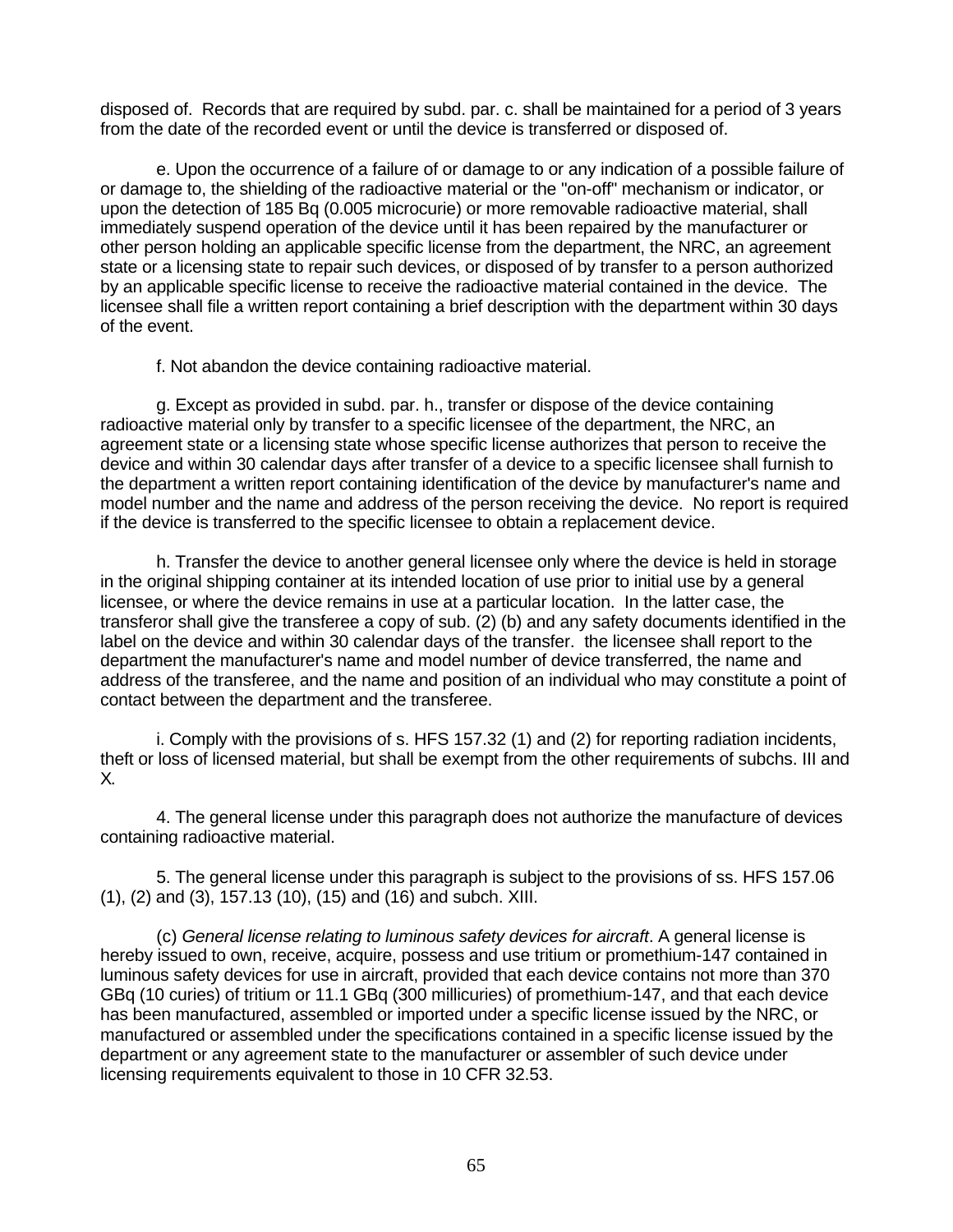1. A person who owns, receives, acquires, possesses or uses luminous safety devices under the general license under this paragraph is exempt from the requirements of subchs. III and X except that they shall comply with the provisions of s. HFS 157.32 (1) and (2).

2. The general license under this paragraph does not authorize the manufacture, assembly or repair of luminous safety devices containing tritium or promethium-147.

3. The general license under this paragraph does not authorize the ownership, receipt, acquisition, possession or use of promethium-147 contained in instrument dials.

4. The general license under this paragraph is subject to the provisions of ss. HFS 157.06 (1), (2) and (3), 157.13 (10), (15) and (16) and subch. XIII.

(d) *General license relating to ownership of radioactive material*. A general license is hereby issued to own radioactive material without regard to quantity. Notwithstanding any other provisions of this section, this general license does not authorize the manufacture, production, transfer, receipt, possession or use of radioactive material.

(e) *General license relating to calibration and reference sources*. A general license is hereby issued to own, receive, acquire, possess, use and transfer americium-241, plutonium or radium-226 in the form of calibration or reference sources, under the provisions of subds. 4. and 5., to any person who holds a specific license issued by the department or the NRC which authorizes the person to receive, possess, use and transfer radioactive material.

**Note:** For Americium-241 a specific license issued by the NRC is also required for any person to receive, possess or use and transfer special nuclear material.

1. The general license under this paragraph applies only to calibration or reference sources that have been manufactured under the specifications contained in a specific license issued to the manufacturer or importer of the sources by the NRC under 10 CFR 32.57 or 10 CFR 70.39 or that have been manufactured under the specifications contained in a specific license issued to the manufacturer by the department, an agreement state or licensing state under licensing requirements equivalent to those contained in 10 CFR 32.57 or 10 CFR 70.39.

2. The general license under this paragraph is subject to the provisions of ss. HFS 157.06 (1), (2) and (3), 157.13 (10), (15) and (16) and subchs. III, X and XIII.

3. A person who owns, receives, acquires, possesses, uses or transfers one or more calibration or reference sources under the general licenses provided under this paragraph shall not receive, possess, use or transfer the source unless the source or the storage container bears a label which includes one of the following statements, as appropriate, or a substantially similar statement which contains the information called for in one of the following statements, as appropriate:

a. The receipt, possession, use and transfer of this source, Model \_\_\_\_, Serial No. is subject to a general license and the regulations of the NRC or of a state with which the NRC has entered into an agreement for the exercise of regulatory authority. Do not remove this label.

CAUTION - RADIOACTIVE MATERIAL THIS SOURCE CONTAINS (AMERICIUM-241). (PLUTONIUM) DO NOT TOUCH RADIOACTIVE PORTION OF THIS SOURCE.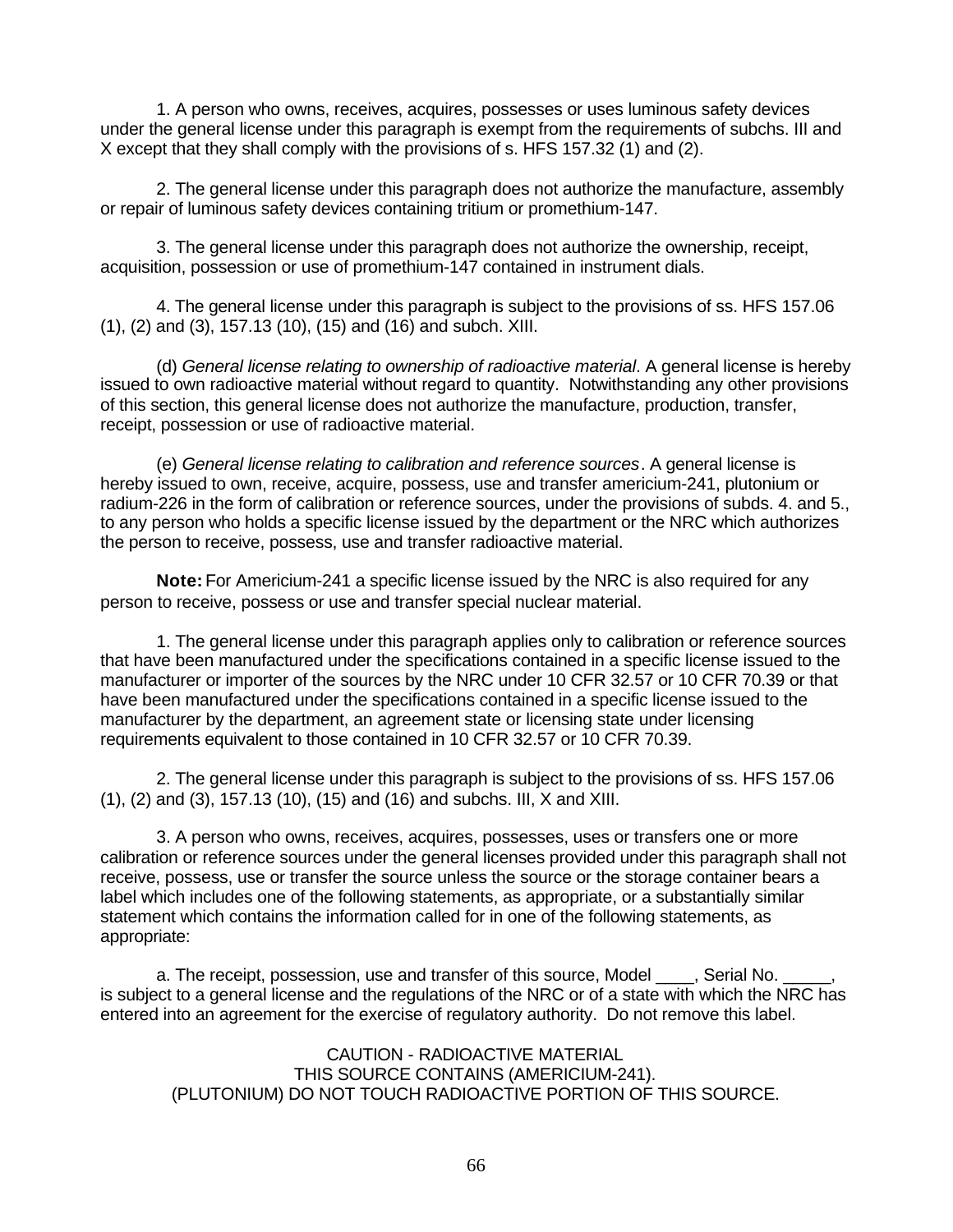### \_\_\_\_\_\_\_\_\_\_\_\_\_\_\_\_\_\_\_\_\_\_\_\_\_\_\_\_ Name of manufacturer or importer

**Note:** The label is to show only the name of the appropriate material.

b. The receipt, possession, use and transfer of this source, Model . . . . Serial No. is subject to a general license and the regulations of a licensing state. Do not remove this label.

## CAUTION - RADIOACTIVE MATERIAL THIS SOURCE CONTAINS RADIUM-226. DO NOT TOUCH RADIOACTIVE PORTION OF THIS SOURCE.

#### \_\_\_\_\_\_\_\_\_\_\_\_\_\_\_\_\_\_\_\_\_\_\_\_\_\_\_ Name of manufacturer or importer

4. A person who owns, receives, acquires, possesses, uses or transfers one or more calibration sources under the general license under this paragraph shall do all the following:

a. Not transfer, abandon or dispose of the source except by transfer to a person authorized by a license from the department, the NRC, an agreement state or a licensing state to receive the source.

b. Store the source, except when the source is being used, in a closed container adequately designed and constructed to contain americium-241, plutonium or radium-226 that might otherwise escape during storage.

c. Not use the source for any purpose other than the calibration of radiation detectors or the standardization of other sources.

d. Not possess at any one time, at any one location of storage or use, more than 185 kBq (5 microcuries) of americium-241, plutonium or radium-226.

5. The general license under this paragraph does not authorize the manufacture of calibration or reference sources containing americium-241, plutonium or radium-226.

(f) *General license for use of radioactive material for certain in vitro clinical or laboratory testing.* 1. A general license is hereby issued to any physician, veterinarian, clinical laboratory or hospital to receive, acquire, possess, transfer or use, for any of the following stated tests, under the provisions of subds. 2. to 6., the following radioactive materials in prepackaged units for use as in vitro clinical or laboratory tests not involving internal or external administration of radioactive material, or the radiation therefrom, to human beings or animals:

a. Carbon-14, in units not exceeding 370 kBq (10 microcuries) each.

b. Cobalt-57, in units not exceeding 370 kBq (10 microcuries) each.

c. Hydrogen-3 (tritium), in units not exceeding 1.85 MBq (50 microcuries) each.

d. Iodine-125, in units not exceeding 370 kBq (10 microcuries) each.

e. Mock Iodine-125 reference or calibration sources, in units not exceeding 1.85 kBq (0.05 microcurie) of iodine-129 and 185 Bq (0.005 microcurie) of americium-241 each.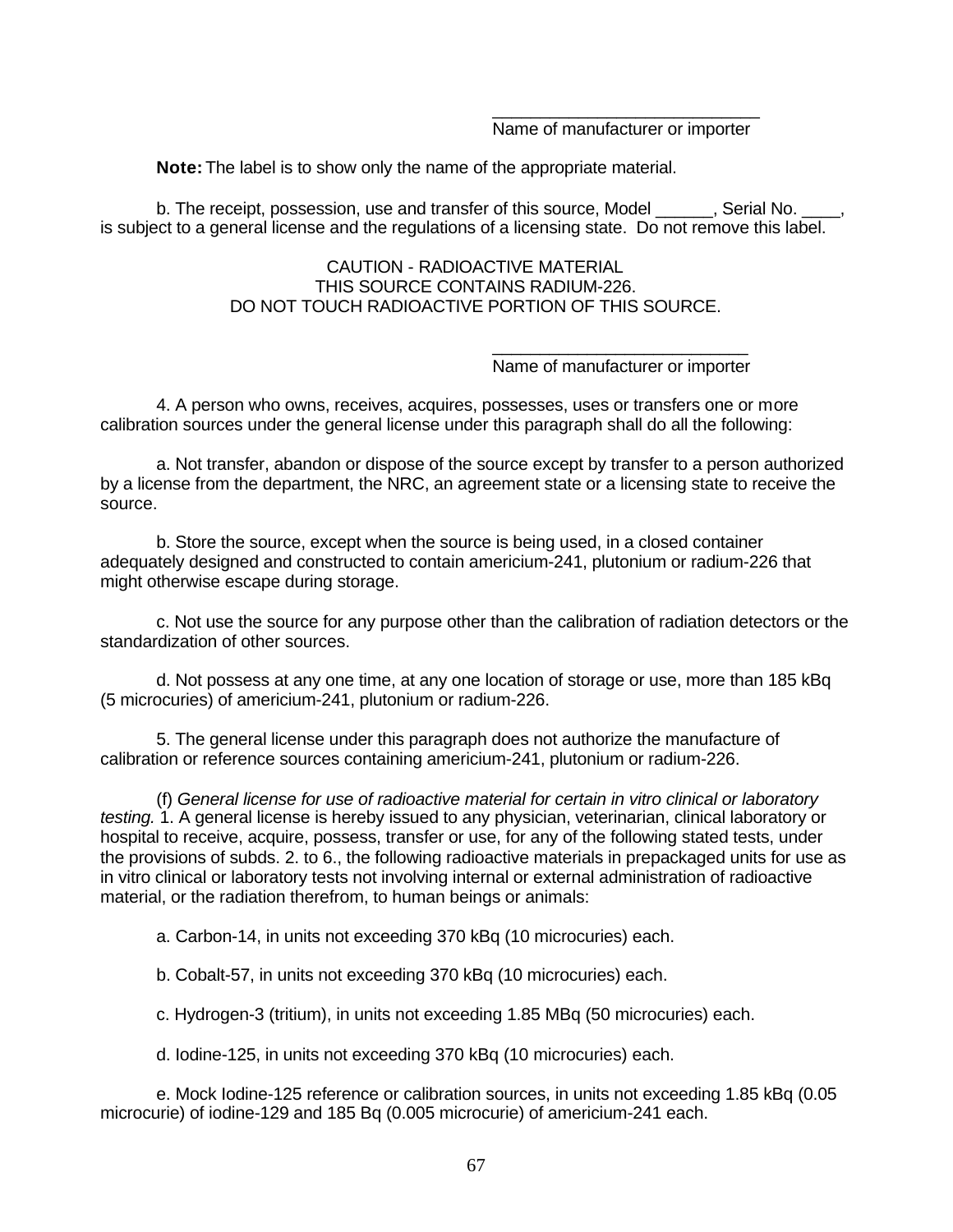f. Iodine-131, in units not exceeding 370 kBq (10 microcuries) each.

g. Iron-59, in units not exceeding 740 kBq (20 microcuries) each.

h. Selenium-75, in units not exceeding 370 kBq (10 microcuries) each.

**Note:** The New Drug provisions of the federal Food, Drug and Cosmetic Act also govern the availability and use of any specific diagnostic drugs in interstate commerce.

2. No person may receive, acquire, possess, use or transfer radioactive material under the general license established under this paragraph until the person has filed a "Certificate - In Vitro Testing with Radioactive Material Under General License" form with the department and received from the department a validated copy of the form with certification number assigned. A physician, veterinarian, clinical laboratory or hospital shall furnish on the "Certificate – In Vitro Testing with Radioactive Material Under General License" all the following information and such other information as may be required by that form:

a. Name and address of the physician, veterinarian, clinical laboratory or hospital.

b. The location of use.

c. A statement that the physician, veterinarian, clinical laboratory or hospital has appropriate radiation measuring instruments to carry out in vitro clinical or laboratory tests with radioactive material as authorized by the general license under this paragraph and that the tests will be performed only by personnel competent in the use of such instruments and in the handling of the radioactive material.

**Note:** The "Certificate - In Vitro Testing with Radioactive Material Under General License" form may be obtained by writing the Department at: Department of Health and Family Services, Radiation Protection Section, P.O. Box 2659, Madison WI 53701-2659; or by downloading from the Department website at: www.dhfs.state.wi.us/licensing/.

3. A person who receives, acquires, possesses or uses radioactive material under the general license under this paragraph shall comply with all the following:

a. The general licensee shall not possess at any one time, under the general license under this paragraph, at any one location of storage or use, a total amount of iodine-125, iodine-131, selenium-75, iron-59, or cobalt-57 in excess of 7.4 MBq (200 microcuries).

b. The general licensee shall store the radioactive material, until used, in the original shipping container or in a container providing equivalent radiation protection.

c. The general licensee shall use the radioactive material only for the uses authorized by subd. 1.

d. The general licensee shall not transfer the radioactive material to a person who is not authorized to receive it under a license issued by the department, the NRC, any agreement state or a licensing state, nor transfer the radioactive material in any manner other than in the unopened, labeled shipping container as received from the supplier.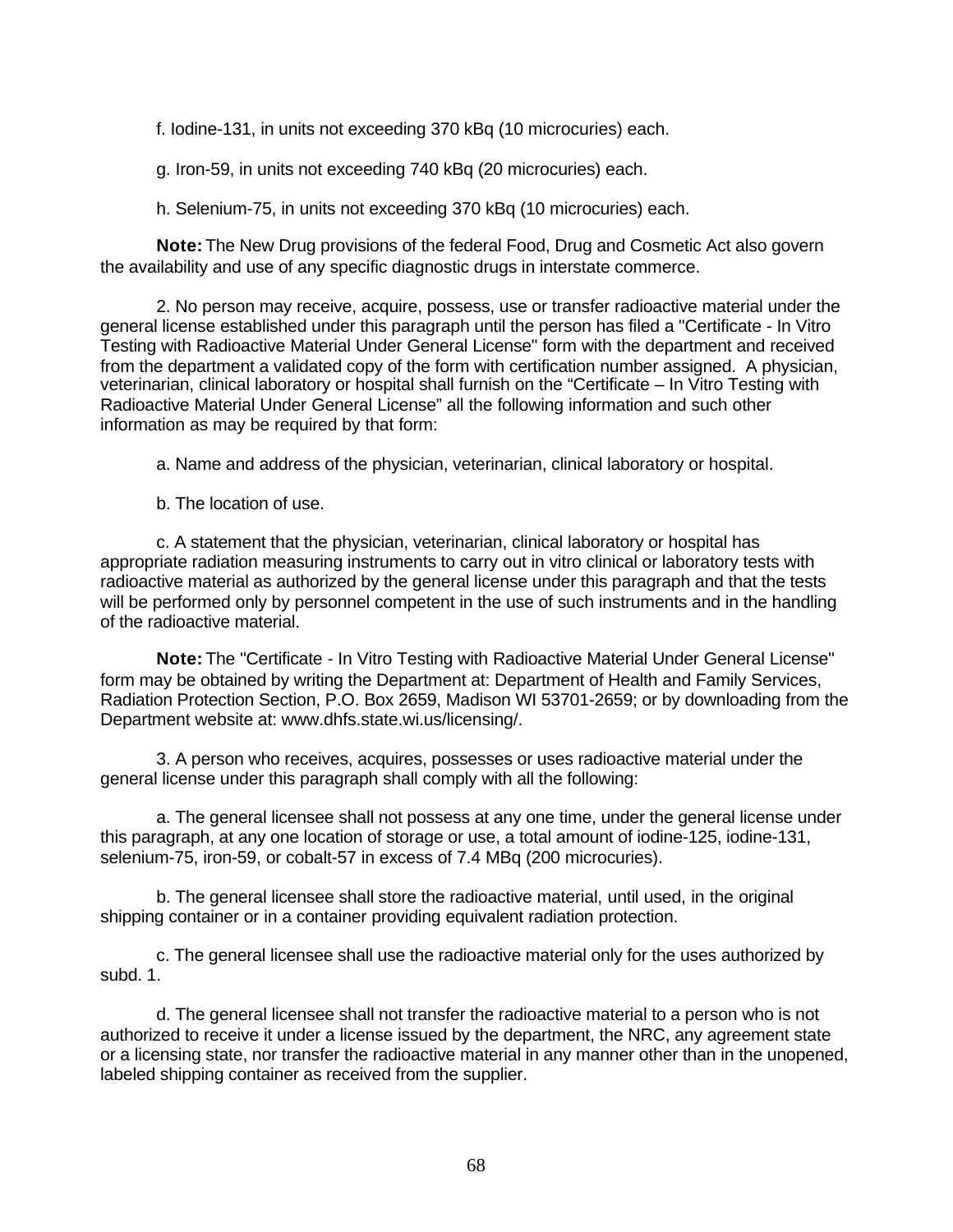e. The general licensee shall dispose of the Mock Iodine-125 reference or calibration sources described in subd. 1. e. as required by s. HFS 157.23 (1).

4. The general licensee shall not receive, acquire, possess, or use radioactive material under subd. 1. except in prepackaged units which are labeled under the provisions of an applicable specific license issued under s. HFS 157.13 (4) (g) or under the provisions of a specific license issued by the NRC, any agreement state or a licensing state which authorizes the manufacture and distribution of iodine-125, iodine-131, carbon-14, hydrogen-3 (tritium), iron-59, selenium-75, cobalt-57 or Mock Iodine-125 to persons generally licensed under subd. 1. or its equivalent and one of the following statements or a substantially similar statement that contains the information called for in one of the following statements, appears on a label affixed to each prepackaged unit or appears in a leaflet or brochure which accompanies the package:

a. This radioactive material shall be received, acquired, possessed and used only by physicians, veterinarians, clinical laboratories or hospitals and only for in vitro clinical or laboratory tests not involving internal or external administration of the material, or the radiation therefrom, to human beings or animals. Its receipt, acquisition, possession, use and transfer are subject to the regulations and a general license of the NRC or of a state with which the commission has entered into an agreement for the exercise of regulatory authority.

### $\_$ Name of manufacturer

b. This radioactive material shall be received, acquired, possessed and used only by physicians, veterinarians, clinical laboratories or hospitals and only for in vitro clinical or laboratory tests not involving internal or external administration of the material, or the radiation therefrom, to human beings or animals. Its receipt, acquisition, possession, use and transfer are subject to the regulations and a general license of a licensing state.

#### $\_$ Name of manufacturer

5. The physician, veterinarian, clinical laboratory or hospital possessing or using radioactive material under the general license under this paragraph shall report in writing to the department any changes in the information furnished by that person in the "Certificate - In Vitro Testing with Radioactive Material Under General License". The report shall be furnished to the department within 30 days after the effective date of such change.

6. Any person using radioactive material under the general license under this paragraph is exempt from the requirements of subchs. III and X with respect to radioactive material covered by that general license, except that such persons using the Mock Iodine-125 described in sub. (5) (f) 1. e. shall comply with the provisions of s. HFS 157.23 (1) and s. HFS 157.32 (1) and (2).

(g) *General license relating to ice detection devices*. A general license is hereby issued to own, receive, acquire, possess, use and transfer strontium-90 contained in ice detection devices, provided each device contains not more than 1.85 MBq (50 microcuries) of strontium-90 and each device has been manufactured or imported under a specific license issued by the NRC or each device has been manufactured under the specifications contained in a specific license issued by the department or an agreement state to the manufacturer of the device under licensing requirements equivalent to those in 10 CFR 32.61.

1. A person who owns, receives, acquires, possesses, uses or transfers strontium-90 contained in ice detection devices under the general license under this paragraph shall do all the following: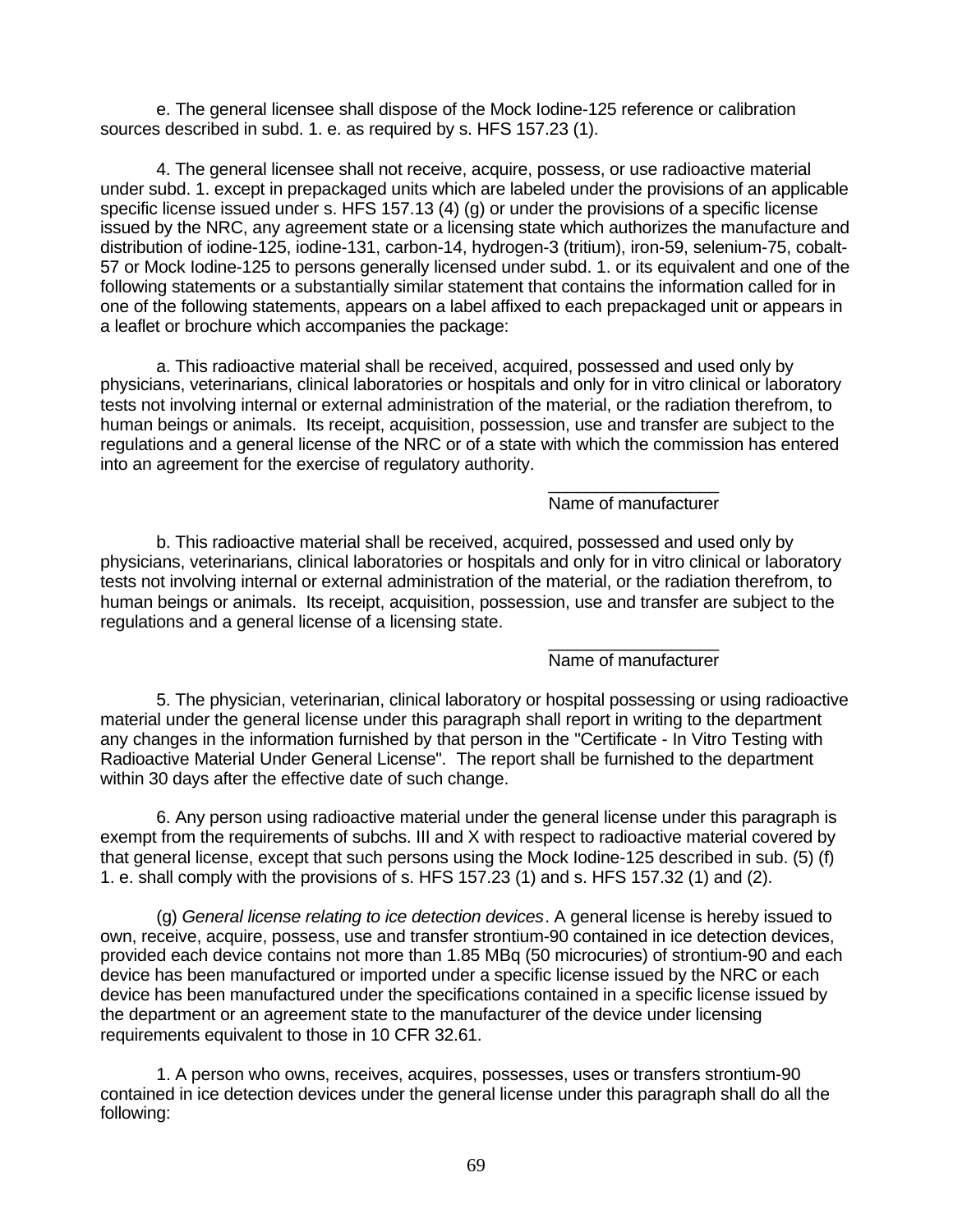a. Upon occurrence of visually observable damage, such as a bend or crack or discoloration from overheating to the device, discontinue use of the device until it has been inspected, tested for leakage and repaired by a person holding a specific license from the NRC or an agreement state to manufacture or service the devices; or shall dispose of the device under the provisions of s. HFS 157.23 (1).

b. Assure that all labels affixed to the device at the time of receipt and which bear a statement that prohibits removal of the labels, are maintained thereon.

2. A person who owns, receives, acquires, possesses, uses or transfers strontium-90 contained in ice detection devices under the general license under this paragraph are exempt from the requirements of subchs. III and X except that the person shall comply with the provisions of ss. HFS 157.23 (1) and 157.32 (1) and (2).

3. This general license does not authorize the manufacture, assembly, disassembly or repair of strontium-90 in ice detection devices.

4. This general license is subject to the provisions of ss. HFS 157.06 (1), (2) and (3), 157.13 (10), (15) and (16) and subch. XIII.

**HFS 157.12 Registration of generally licensed devices**. (1) REGISTRATION REQUIREMENT. No person may possess, receive, use, own or transfer a device purchased under a general license that contains at least 370 MBq (10 millicuries) of cesium-137, 3.7 MBq (0.1 millicurie) of strontium-90, 37 MBq (1 millicurie) of cobalt-60 or 37 MBq (1 millicurie) of americium-241 or any other transuranic unless that person registers annually with the department and pays a fee as prescribed in sub. (6).

(2) EXEMPTIONS. A person who possesses, receives, uses, owns or transfers a device purchased under a general license that is included under a new or existing specific license or that contains isotopes different from those listed in sub. (1) is exempt from the requirements of this section.

(3) INFORMATION REQUIREMENTS. A general licensee shall provide all the following information and any other information requested on the application form provided by the department:

(a) Name and mailing address of the general licensee.

(b) Information about each device: the manufacturer, model number, serial number, radioisotope and activity (as indicated on the label).

(c) Name and telephone number of the responsible person designated as a representative of the general licensee.

(d) Address at which the device is used or stored. For a portable device, the address of the primary place of storage.

(e) Certification by signature from the responsible person representing the general licensee that the information concerning the device or devices has been verified through a physical inventory and check of label information.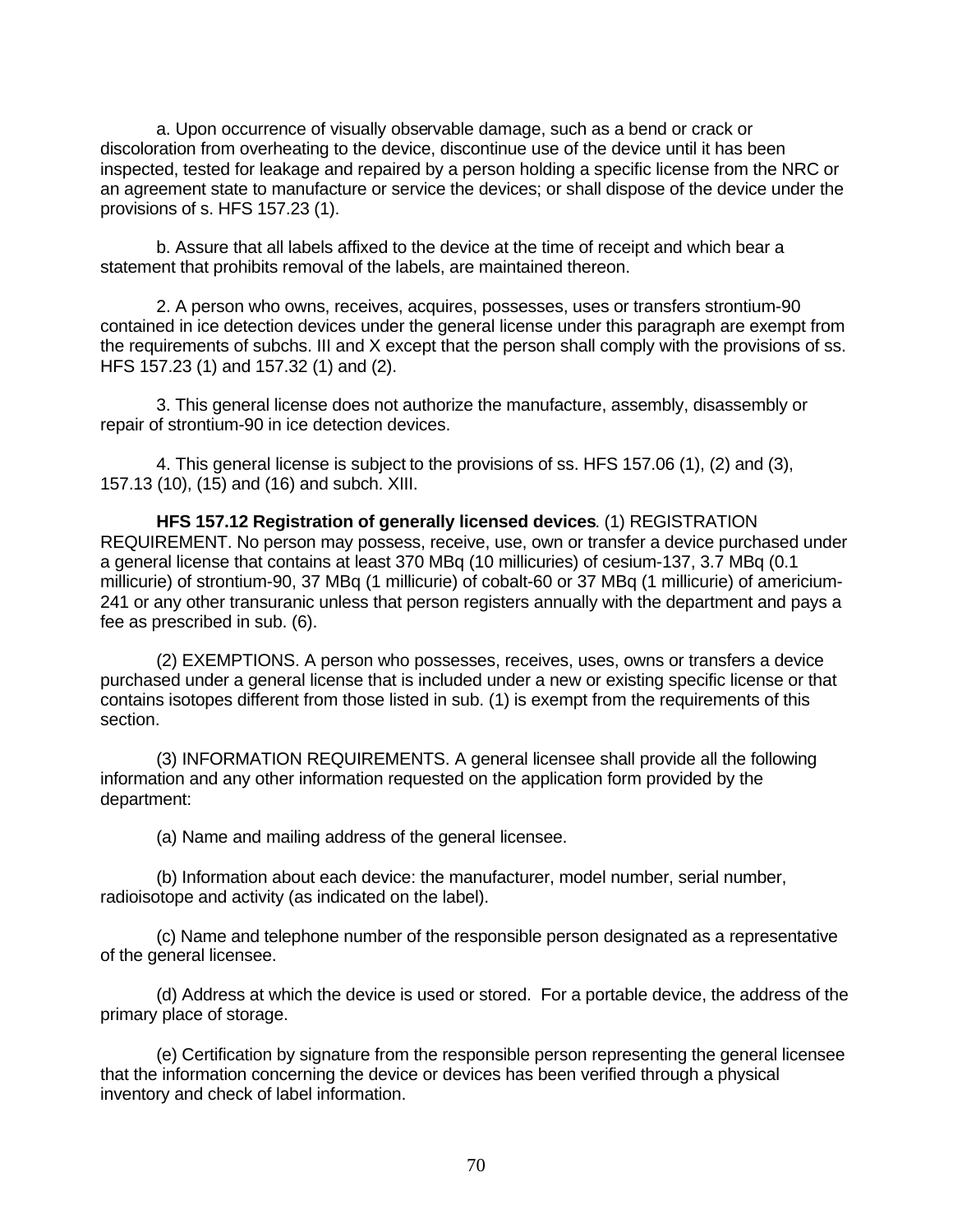(f) Certification by signature from the responsible person representing the general licensee that the responsible person is aware of the requirements of the general license.

**Note:** The application for registration of general license devices may be obtained by writing the Department at: Department of Health and Family Services, Radiation Protection Section, P.O. Box 2659, Madison WI 53701-2659; or by downloading from the Department's website at: www.dhfs.state.wi.us/licensing/.

(4) CHANGE OF ADDRESS. A general licensee shall report, in writing, an address change to the department within 30 calendar days after moving the devices. In the case of portable devices, a general licensee shall report the device's primary storage location.

(5) INVENTORY CHANGES. A general licensee shall report, in writing, additions or deletions to device inventory or changes in other registration information to the department within 30 calendar days after the change.

(6) FEES. (a) A general licensee shall pay an annual registration fee of \$100 per site and \$50 per device specified in sub. (1). The department may not assess an additional fee for recording changes in registration information.

(b) The annual registration fee for the next year shall be paid by December 31 of the prior year of registration. The department shall issue a notice of registration following receipt of the registration fee. If the annual registration fee for the next year is not received by the department by December 31 of the prior year of registration, a licensee shall pay a penalty fee of \$25, in addition to the registration fee and regardless of the number of devices, before the department will issue a new notice of registration.

(7) INSPECTION BY MAIL. (a) A general licensee shall complete an inspection by mail form, provided by the department with each annual registration renewal, and return it to the department by December 31 of that year. The form shall include information deemed necessary by the department.

(b) No additional fee may be required for this form.

(c) A general licensee who fails to complete this form may be subject to a site inspection.

**Note:** The inspection by mail form may be obtained by writing the Department at: Department of Health and Family Services, Radiation Protection Section, P.O. Box 2659, Madison WI 53701-2659; or by downloading from the Department website at: www.dhfs.state.wi.us/licensing/.

**HFS 157.13 Specific licenses.** (1) FILING APPLICATION FOR SPECIFIC LICENSES. (a) An application for a specific license shall be filed on a form prescribed by the department.

**Note:** A specific license application form may be obtained by writing the Department, including a description of the proposed activity to be licensed. The Department's address is: Department of Health and Family Services, Radiation Protection Section, P.O. Box 2659, Madison WI 53701-2659; or by downloading from the Department's website at: www.dhfs.state.wi.us/licensing/.

(b) The department may at any time after the filing of the original application, and before the expiration of the license, require further statements to enable the department to determine whether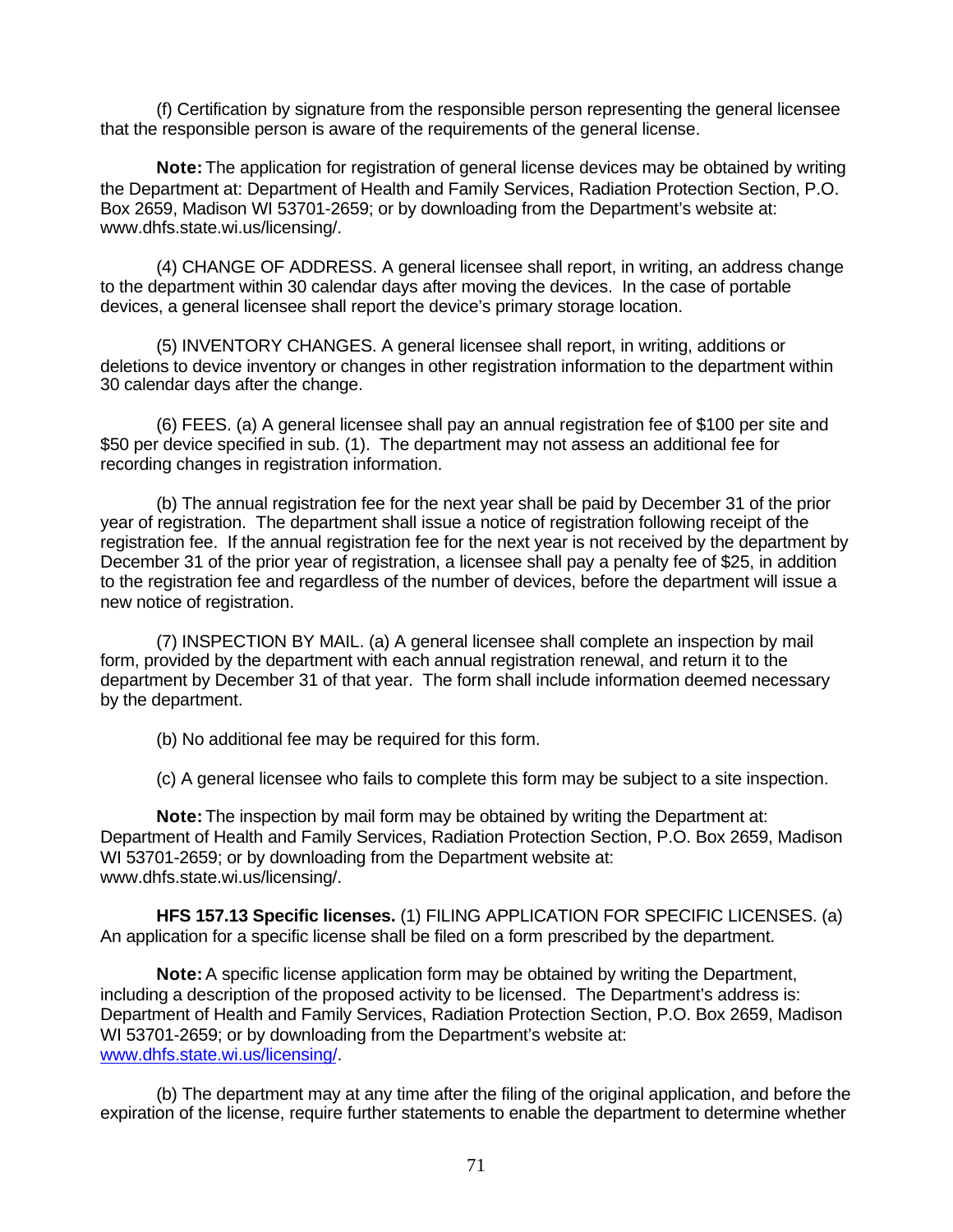the application should be granted or denied or whether a license should be modified, suspended or revoked.

(c) The applicant, licensee or a person authorized to act on behalf of the applicant or licensee shall sign the application.

(d) A license application may include a request for a license authorizing one or more activities.

(e) In the application, the applicant may incorporate by reference information contained in previous applications, statements or reports filed with the department provided such references are clear and specific.

(f) The department may make applications and documents submitted to the department available for public inspection except that the department may withhold any document or part thereof from public inspection if disclosure of its content is not required in the public interest and would adversely affect the interest of a person concerned.

(g) Each application to possess radioactive material in unsealed form, on a foil or plated source, or sealed in glass in excess of the quantities in Appendix P, "Quantities of Radioactive Materials Requiring Consideration of the Need for an Emergency Plan for Responding to a Release", shall contain one of the following:

1. An evaluation showing that the projected dose to a person offsite due to a release of radioactive material would not exceed 0.01 Sievert (1 rem) total effective dose equivalent or 0.05 Sievert (5 rem) to the thyroid.

2. An emergency plan, reviewed and commented on by offsite response organizations expected to respond in the event of an accident, that contains the information described in Appendix Q for responding to any event in which radioactive material could be released from the site.

(2) GENERAL REQUIREMENTS FOR THE ISSUANCE OF SPECIFIC LICENSES. A license application will be approved within 180 working days of filing of a complete application if the department determines that all the following apply:

(a) The applicant is qualified by reason of training and experience to use the material in question for the purpose requested under the requirements of this chapter in a manner that minimizes danger to public health and safety or property.

(b) The applicant's proposed equipment, facilities and procedures are adequate to minimize danger to public health and safety or property.

(c) 1. In the case of an application for a license to receive and possess radioactive material for commercial waste disposal by land burial, or for the conduct of any other activity which the department determines will significantly affect the quality of the environment, the department, before commencement of construction of the plant or facility in which the activity will be conducted, has concluded, after weighing the environmental, economic, technical and other benefits against environmental costs and considering available alternatives, that the action called for is the issuance of the proposed license, with any appropriate conditions to protect environmental values.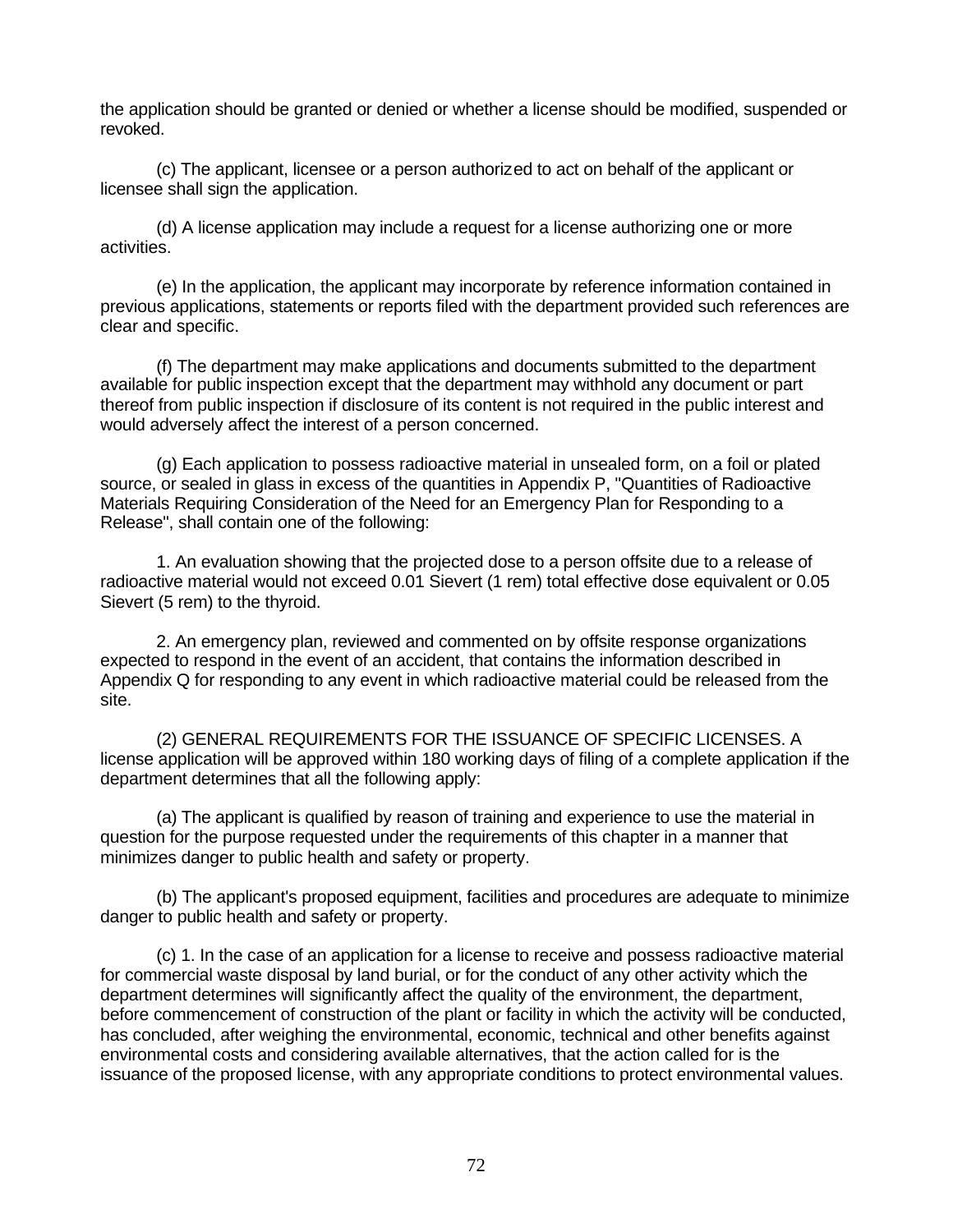2. Commencement of construction prior to the department's conclusion in subd. 1. shall be grounds for denial of a license to receive and possess radioactive material in such plant or facility. As used in this paragraph the term "commencement of construction" means any clearing of land, excavation, or other substantial action that would adversely affect the environment of a site. The term does not mean site exploration, necessary roads for site exploration, borings to determine foundation conditions, or other pre-construction monitoring or testing to establish background information related to the suitability of the site or the protection of environmental values.

(d) The applicant satisfies any applicable requirements in subs. (3), (4) and (6), s. HFS 157.15 and subchs. IV, V and VI.

(e) The applicant pays all applicable fees as specified in s. HFS 157.10.

(f) In the case of an application for a license to possess and use an x-ray flourescence analyzer (XRF) for the detection of lead in paint or portable gauges using sealed sources, the applicant shall verify that the operator training requirements of Appendix S are met prior to the operator using the device.

(3) SPECIAL REQUIREMENTS FOR SPECIFIC LICENSES OF BROAD SCOPE. (a) This subsection prescribes requirements for the issuance of specific licenses of broad scope for radioactive material and certain regulations governing holders of the licenses.

(b) The different types of broad scope licenses are as follows:

1. A "Type A specific license of broad scope" is a specific license authorizing receipt, acquisition, ownership, possession, use and transfer of any chemical or physical form of the radioactive material specified in the license, but not exceeding quantities specified in the license, for any authorized purpose. The quantities specified are usually in the multicurie range, but may be limited based on types of radioactive materials, proposed use and the training and experience of users.

2. A "Type B specific license of broad scope" is a specific license authorizing receipt, acquisition, ownership, possession, use and transfer of any chemical or physical form of radioactive material specified in Appendix C, for any authorized purpose. The possession limit for a Type B license of broad scope, if only one radionuclide is possessed thereunder, is the quantity specified for that radionuclide in Appendix C, Column I. If 2 or more radionuclides are possessed thereunder, the possession limit for each is determined as follows: For each radionuclide, determine the ratio of the quantity possessed to the applicable quantity specified in Appendix C, Column I, for that radionuclide. The sum of the ratios for all radionuclides possessed under the license may not exceed unity.

3. A "Type C specific license of broad scope" is a specific license authorizing receipt, acquisition, ownership, possession, use and transfer of any chemical or physical form of radioactive material specified in Appendix C, for any authorized purpose. The possession limit for a Type C license of broad scope, if only one radionuclide is possessed thereunder, is the quantity specified for that radionuclide in Appendix C, Column II. If 2 or more radionuclides are possessed thereunder, the possession limit is determined for each as follows: For each radionuclide, determine the ratio of the quantity possessed to the applicable quantity specified in Appendix C, Column II, for that radionuclide. The sum of the ratios for all radionuclides possessed under the license may not exceed unity.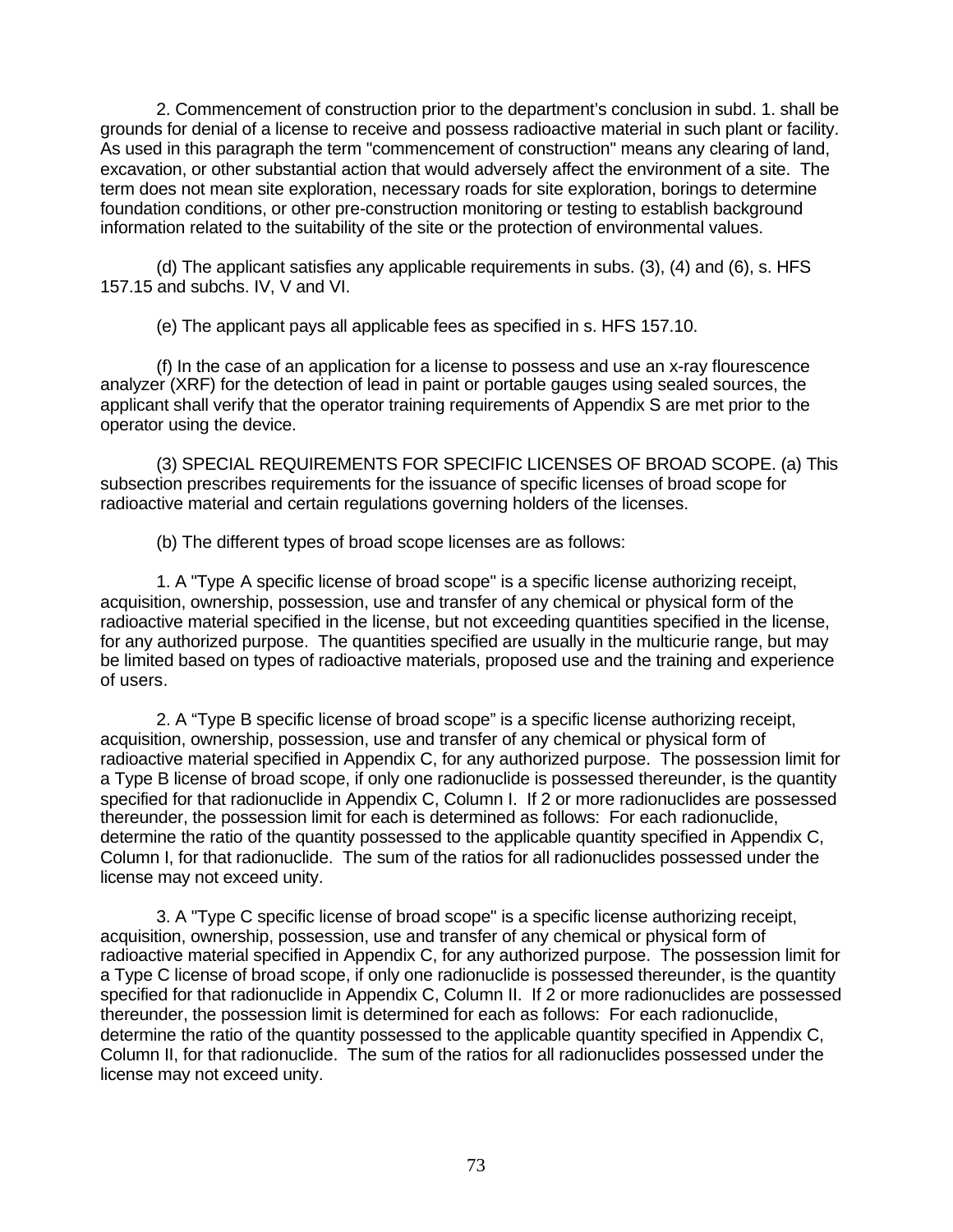(c) The department shall approve an application for a Type A specific license of broad scope if all the following occurs:

1. The applicant satisfies the general requirements specified in sub. (2).

2. The applicant has engaged in a reasonable number of activities involving the use of radioactive material.

3. The applicant has established administrative controls and provisions relating to organization and management, procedures, record keeping, material control, accounting and management review that are necessary to assure safe operations, including all of the following:

a. The establishment of a radiation safety committee composed of such persons as a radiation safety officer, a representative of management and persons trained and experienced in the safe use of radioactive material.

b. The appointment of a radiation safety officer who is qualified by training and experience in radiation protection and who is available for advice and assistance on radiation safety matters.

c. The establishment of appropriate administrative procedures to assure control of procurement and use of radioactive material; completion of safety evaluations of proposed uses of radioactive material which take into consideration such matters as the adequacy of facilities and equipment, training and experience of the user and the operating or handling procedures; and review, approval and recording by the radiation safety committee of safety evaluations of proposed uses prior to use of the radioactive material.

(d) The department shall approve an application for a Type B specific license of broad scope if all the following occurs:

1. The applicant satisfies the general requirements specified in sub. (2).

2. The applicant has established administrative controls and provisions relating to organization and management, procedures, record keeping, material control, accounting and management review that are necessary to assure safe operations, including all the following:

a. The appointment of a radiation safety officer who is qualified by training and experience in radiation protection and who is available for advice and assistance on radiation safety matters.

b. The establishment of appropriate administrative procedures to assure control of procurement and use of radioactive material; completion of safety evaluations of proposed uses of radioactive material which take into consideration such matters as the adequacy of facilities and equipment, training and experience of the user and the operating or handling procedures; and review, approval and recording by the radiation safety officer of safety evaluations of proposed uses prior to use of the radioactive material.

(e) The department shall approve an application for a Type C specific license of broad scope if all the following occurs:

1. The applicant satisfies the general requirements specified in sub. (2).

2. The applicant submits a statement that radioactive material will be used only by or under the direct supervision of individuals who have received all the following: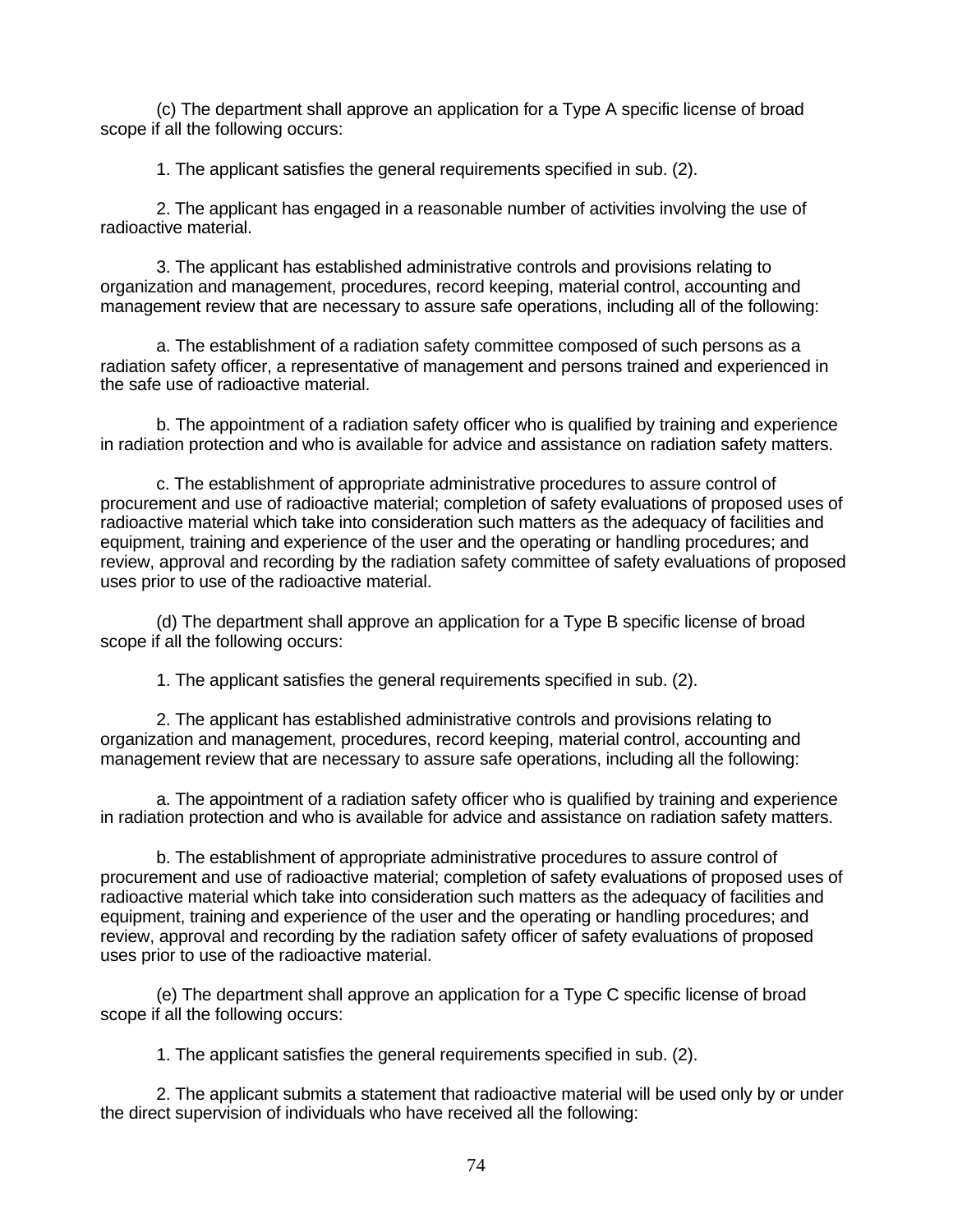a. A college degree at the bachelor level in the physical or biological sciences or in engineering or equivalent training and experience.

b. At least 40 hours of training and experience in the safe handling of radioactive material and in the characteristics of ionizing radiation, units of radiation dose and quantities, radiation detection instrumentation and biological hazards of exposure to radiation appropriate to the type and forms of radioactive material to be used.

3. The applicant has established administrative controls and provisions relating to procurement of radioactive material, procedures, record keeping, material control, accounting and management review necessary to assure safe operations.

(f) A specific license of broad scope is subject to all of the following conditions:

1. Unless specifically authorized, a person licensed under sub. (3) may not do any of the following:

a. Conduct tracer studies in the environment involving direct release of radioactive material.

b. Receive, acquire, own, possess, use or transfer devices containing 3.7 PBq (100,000 curies) or more of radioactive material in sealed sources used for irradiation of materials.

c. Conduct activities for which a specific license issued by the department under sub. (4) or subch. VI is required.

d. Add or cause the addition of radioactive material to any food, beverage, cosmetic, drug or other product designed for ingestion or inhalation by, or application to, a human being.

2. A Type A specific license of broad scope issued under this section shall be subject to the condition that radioactive material possessed under the license may only be used by or under the direct supervision of individuals approved by the licensee's radiation safety committee.

3. A Type B specific license of broad scope issued under this section shall be subject to the condition that radioactive material possessed under the license may only be used by or under the direct supervision of individuals approved by the licensee's radiation safety officer.

4. A Type C specific license of broad scope issued under this section shall be subject to the condition that radioactive material possessed under the license may only be used by or under the direct supervision of individuals who satisfy the requirements of par. (e).

(4) SPECIAL REQUIREMENTS FOR A SPECIFIC LICENSE TO MANUFACTURE, ASSEMBLE, REPAIR OR DISTRIBUTE COMMODITIES, PRODUCTS OR DEVICES WHICH CONTAIN RADIOACTIVE MATERIAL. (a) *Licensing the introduction of radioactive material into products in exempt concentrations*. 1. In addition to the requirements set forth in sub. (2), a specific license authorizing the introduction of radioactive material into a product or material owned by or in the possession of the licensee or another to be transferred to a person exempt under s. HFS 157.09 (2) (a) shall be issued only under all the following conditions:

a. The applicant submits a description of the product or material into which the radioactive material will be introduced, intended use of the radioactive material and the product or material into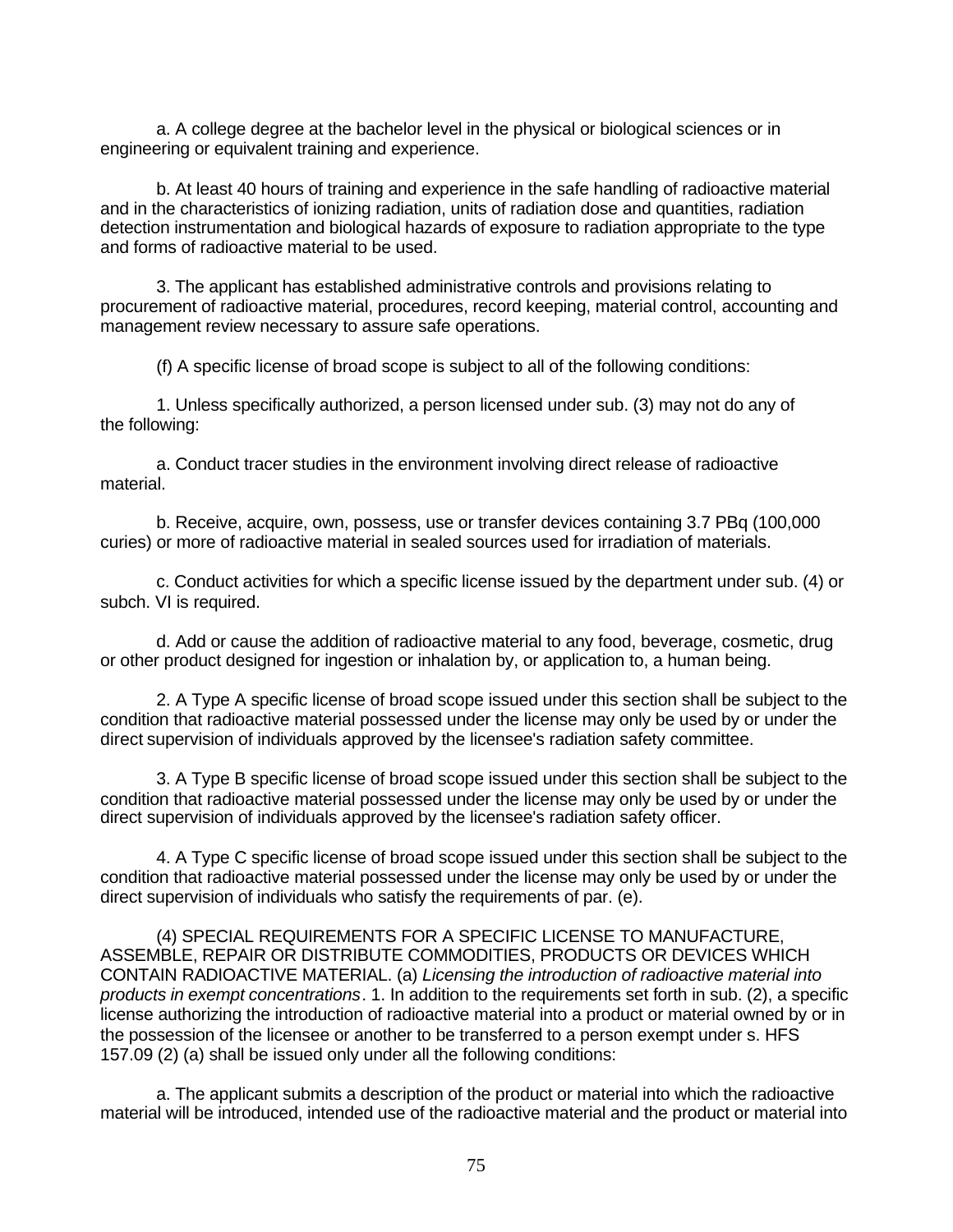which it is introduced, method of introduction, initial concentration of the radioactive material in the product or material, control methods to assure that no more than the specified concentration is introduced into the product or material, estimated time interval between introduction and transfer of the product or material and estimated concentration of the radioactive material in the product or material at the time of transfer.

b. The applicant provides reasonable assurance that the concentrations of radioactive material at the time of transfer will not exceed the concentrations in Appendix A of this chapter, that reconcentration of the radioactive material in concentrations exceeding those in Appendix A is not likely, that use of lower concentrations is not feasible and that the product or material is not likely to be incorporated in any food, beverage, cosmetic, drug or other commodity or product designed for ingestion or inhalation by or application to a human being.

2. A person licensed under this paragraph shall file an annual report with the department which shall identify the type and quantity of each product or material into which radioactive material has been introduced during the reporting period; name and address of the person who owned or possessed the product or material, into which radioactive material has been introduced, at the time of introduction; the type and quantity of radionuclide introduced into each such product or material; and the initial concentrations of the radionuclide in the product or material at time of transfer of the radioactive material by the licensee. If no transfers of radioactive material have been made under par. (a) during the reporting period, the report shall so indicate. The report shall cover the year ending June 30 and shall be filed within 30 days thereafter.

**Note:** Authority to transfer possession or control by the manufacturer, processor, or producer of any equipment, device, commodity, or other product containing byproduct material whose subsequent possession, use, transfer, and disposal by all other persons are exempted from regulatory requirements may be obtained only from the Nuclear Regulatory Commission, Washington, D.C. 20555.

(b) *Licensing the commercial distribution of radioactive material in exempt quantities.* 1. An application for a specific license to distribute naturally occurring and accelerator produced radioactive materials (NARM) to persons exempted from this chapter under s. HFS 157.09 (2) (b) shall be approved only under all the following conditions:

a. The radioactive material is not contained in any food, beverage, cosmetic, drug or other commodity designed for ingestion, inhalation by or application to a human being.

b. The radioactive material is in the form of processed chemical elements, compounds or mixtures, tissue samples, bioassay samples, counting standards, plated or encapsulated sources or similar substances, identified as radioactive and to be used for its radioactive properties, but is not incorporated into any manufactured or assembled commodity, product, or device intended for commercial distribution.

c. The applicant submits copies of prototype labels and brochures and the department approves such labels and brochures.

d. Out of state manufacturers of the product hold a license issued by a licensing or agreement state.

2. The license issued under this paragraph is subject to all the following conditions: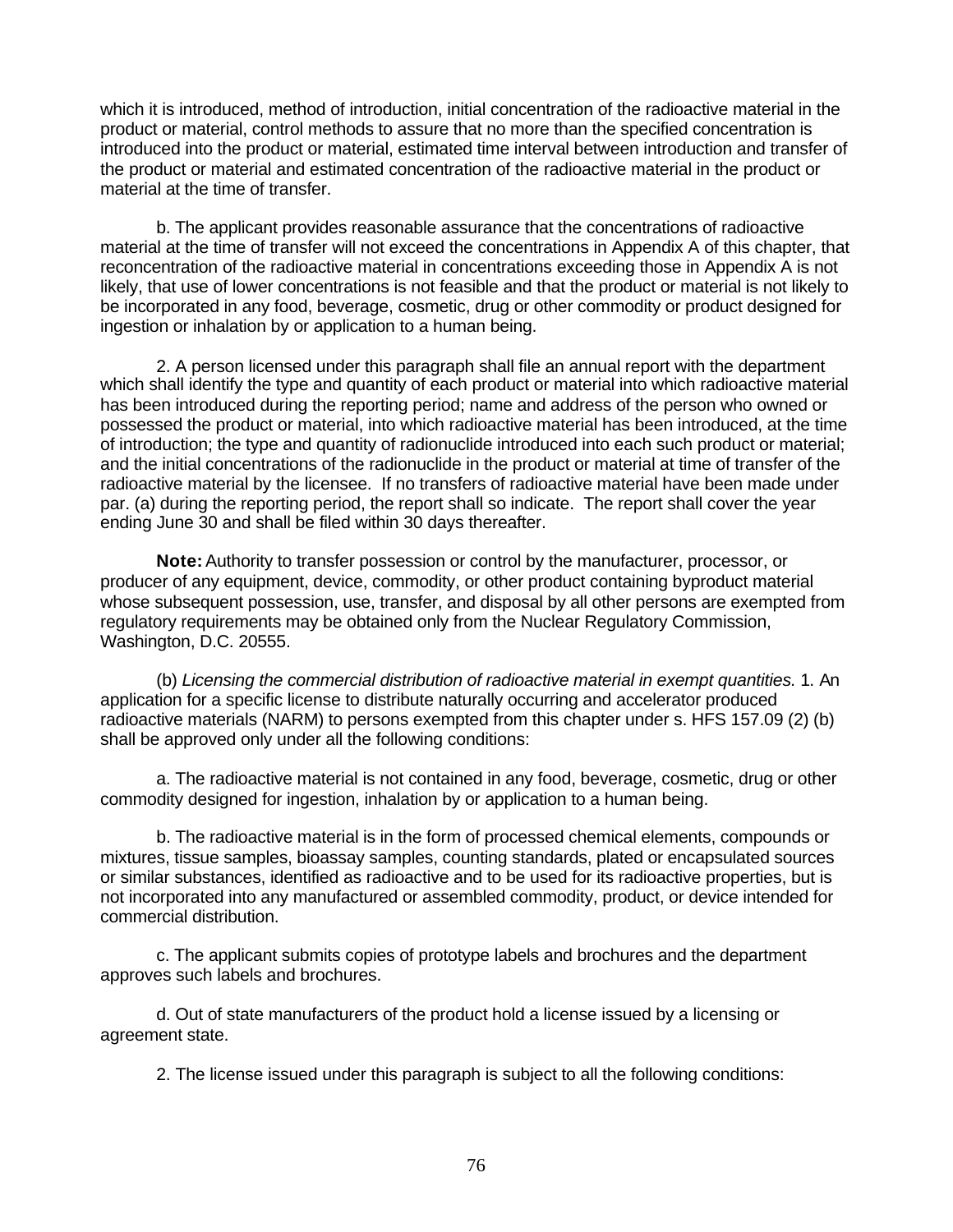a. No more than 10 exempt quantities may be sold or transferred in any single transaction. However, an exempt quantity may be composed of fractional parts of one or more of the exempt quantity provided the sum of the fractions shall not exceed unity.

b. Each exempt quantity shall be separately and individually packaged. No more than 10 packaged exempt quantities may be contained in any outer package for transfer to persons exempt under s. HFS 157.09 (2) (b). The outer package shall be such that the dose rate at the external surface of the package does not exceed  $5 \mu Sv$  (0.5 millirem) per hour.

c. The immediate container of each quantity or separately packaged fractional quantity of radioactive material shall bear a durable, legible label that identifies the radionuclide and the quantity of radioactivity and bears the words "Radioactive Material".

d. In addition to the labeling information required by this subd. 2. c., the label affixed to the immediate container or an accompanying brochure shall state that the contents are exempt from licensing or agreement state requirements; the words "Radioactive Material - Not for Human Use - Introduction into Foods, Beverages, Cosmetics, Drugs or Medicinals or into Products Manufactured for Commercial Distribution is Prohibited--Exempt Quantities Should Not Be Combined"; and appropriate additional radiation safety precautions and instructions relating to the handling, use, storage and disposal of the radioactive material.

3. A person licensed under this paragraph shall maintain records identifying, by name and address, each person to whom radioactive material is transferred for use under s. HFS 157.09 (2) (b) or the equivalent regulations of a licensing or agreement state and stating the kinds and quantities of radioactive material transferred. An annual summary report stating the total quantity of each radionuclide transferred under the specific license shall be filed with the department. Each report shall cover the year ending June 30 and shall be filed within 30 days thereafter. If no transfers of radioactive material have been made under this paragraph during the reporting period, the report shall so indicate.

(c) *Licensing the incorporation of NARM into gas and aerosol detectors*. An application for a specific license authorizing the incorporation of NARM into gas and aerosol detectors to be distributed to persons exempt under s. HFS 157.09 (2) (c) 13. shall be approved if the application satisfies requirements equivalent to those contained in 10 CFR 32.26. The maximum quantity of radium-226 in each device shall not exceed 3.7 kBq (0.1 microcurie).

(d) *Licensing the manufacture and distribution of devices to persons generally licensed under s. HFS 157.11 (2) (b)*. 1. An application for a specific license to manufacture or distribute devices containing radioactive material, excluding special nuclear material, to persons generally licensed under s. HFS 157.11 (2) (b) or equivalent regulations of the NRC, an agreement state or a licensing state will be approved only under all the following conditions:

a. The applicant satisfies the general requirements of sub. (2).

b. The applicant submits sufficient information relating to the design, manufacture, prototype testing, quality control, labels, proposed uses, installation, servicing, leak testing, operating and safety instructions and potential hazards of the device to provide reasonable assurance that the device can be safely operated by persons not having training in radiological protection.

c. The applicant submits sufficient information, as specified in this subd. 1. b., to provide reasonable assurance that under ordinary conditions of handling, storage and use of the device,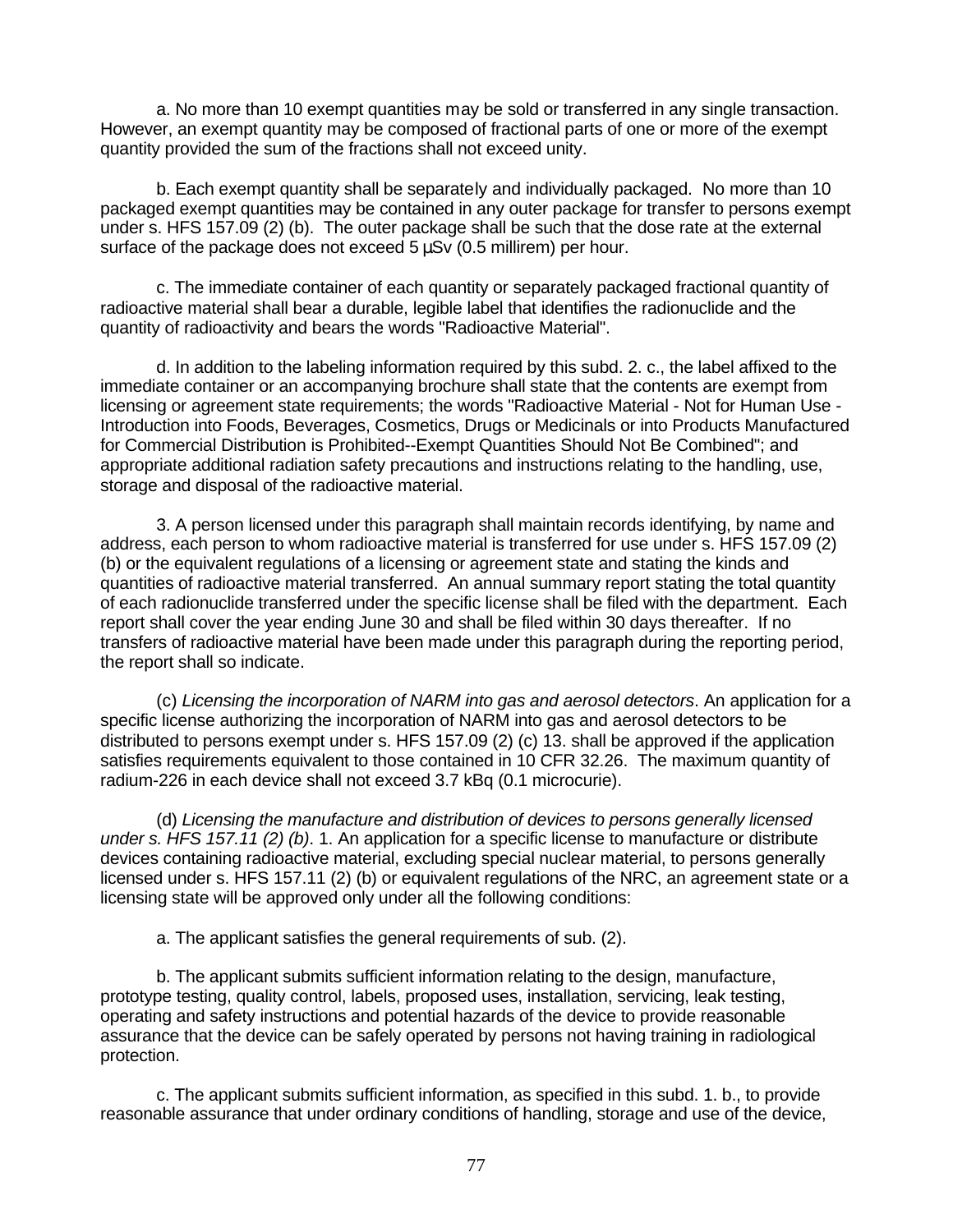the radioactive material contained in the device will not be released or inadvertently removed from the device, and it is unlikely that any person will receive in any period of one calendar year a dose in excess of 10 percent of the annual limits specified in s. HFS 157.22 (1) (a).

d. The applicant submits sufficient information, as specified in this subd. b., to provide reasonable assurance that under accident conditions such as fire and explosion associated with handling, storage, and use of the device, it is unlikely that any person would receive an external radiation dose or dose commitment in excess of the following organ doses:

| Whole body; head and trunk; active blood-forming organs;<br>gonads; or lens of eye                                       | 150 mSv (15 rems)  |
|--------------------------------------------------------------------------------------------------------------------------|--------------------|
| Hands and forearms; feet and ankles; localized areas of skin<br>averaged over areas no larger than one square centimeter | .2 Sv (200 rems)   |
| Other organs                                                                                                             | 500 mSv (50 rems). |

e. Each device bears a durable, legible, clearly visible label or labels approved by the department, which contain in a clearly identified and separate statement, the following information: instructions and precautions necessary to assure safe installation, operation and servicing of the device (documents such as operating and service manuals may be identified in the label and used to provide this information); and the requirement or lack of requirement, for leak testing or for testing any "on-off" mechanism and indicator, including the maximum time interval for such testing and the identification of radioactive material by isotope, quantity of radioactivity and date of determination of the quantity.

2. The label or labels identified in subd. 1. e. shall also contain one of the following statements, as appropriate, in the same or substantially similar form:

a. The receipt, possession, use, and transfer of this device, Model \_\_\_\_\_, Serial No. \_ are subject to a general license or the equivalent and the regulations of the NRC or a state with which the NRC has entered into an agreement for the exercise of regulatory authority. This label shall be maintained on the device in a legible condition. Removal of this label is prohibited.

## CAUTION - RADIOACTIVE MATERIAL

## Name of manufacturer or distributor

**Note:** The model, serial number and name of the manufacturer or distributor may be omitted from the label in subd. 2. a. provided the information is elsewhere specified in labeling affixed to the device.

b. The receipt, possession, use, and transfer of this device, Model , Serial No. are subject to a general license or the equivalent, and the regulations of a licensing state. This label shall be maintained on the device in a legible condition. Removal of this label is prohibited.

## CAUTION - RADIOACTIVE MATERIAL

#### Name of manufacturer or distributor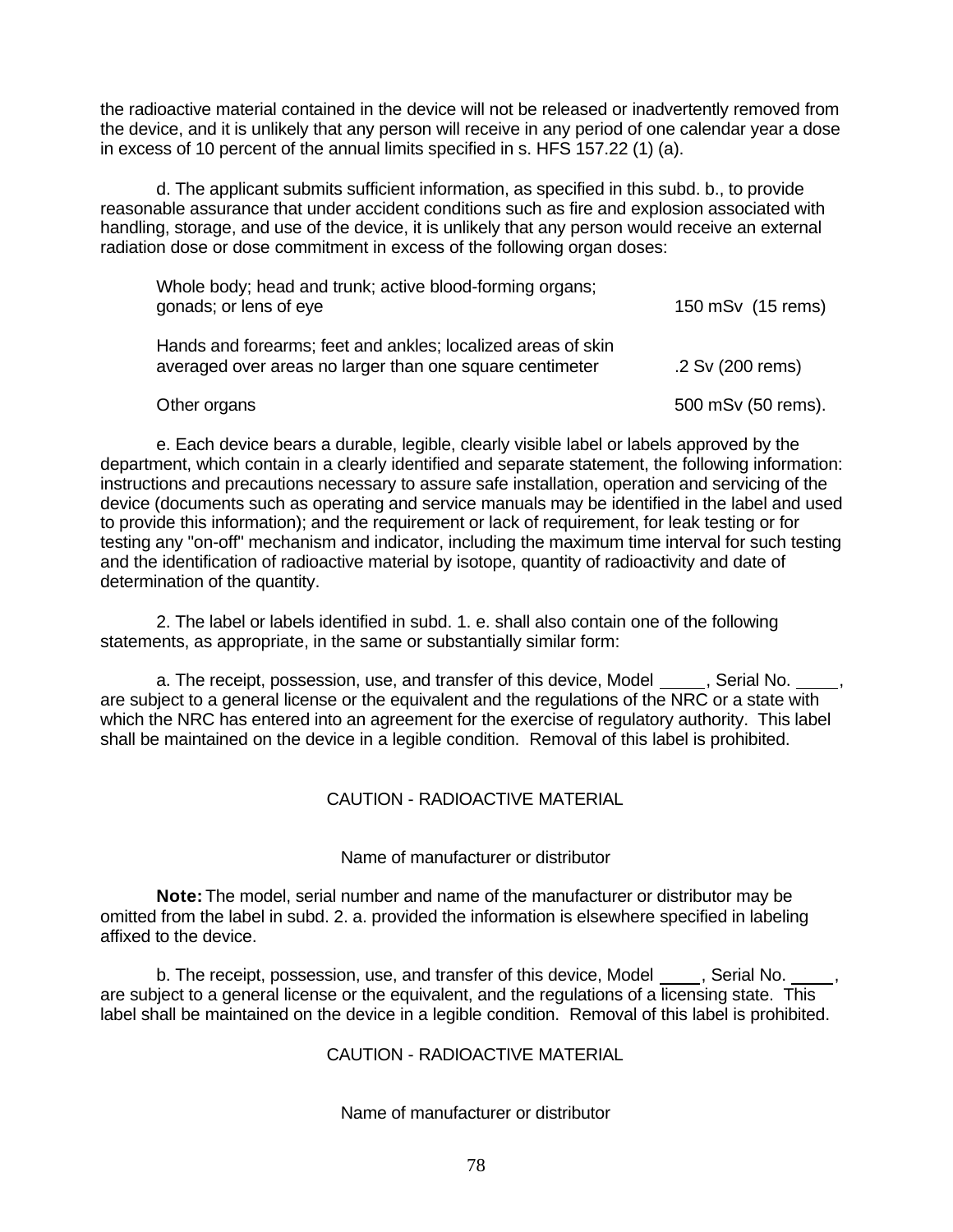**Note:** The model, serial number and name of the manufacturer or distributor may be omitted from this label provided the information is elsewhere specified in labeling affixed to the device.

3. If the applicant desires that the device be required to be tested at intervals longer than 6 months, either for proper operation of the "on-off" mechanism and indicator, if any or for leakage of radioactive material or for both, the applicant shall include in the application sufficient information to demonstrate that such longer interval is justified by performance characteristics of the device or similar devices and by design features that have a significant bearing on the probability or consequences of leakage of radioactive material from the device or failure of the "on-off" mechanism and indicator.

4. If the applicant desires that the general licensee under s. HFS 157.11 (2) (b) or equivalent regulations of the NRC, an agreement state or a licensing state be authorized to install the device, collect the sample to be analyzed by a specific licensee for leakage of radioactive material, service the device, test the "on-off" mechanism and indicator or remove the device from installation, the applicant shall include in the application written instructions to be followed by the general licensee, estimated calendar quarter doses associated with such activity or activities and basis for the estimates. The submitted information shall demonstrate that performance of such activity or activities by an individual untrained in radiological protection, in addition to other handling, storage, and use of devices under the general license, is unlikely to cause that individual to receive a calendar quarter dose in excess of 10 percent of the limits specified in s. HFS 157.22 (1) (a).

5. A person licensed under this paragraph to distribute devices to generally licensed persons shall do all the following:

a. Furnish a copy of the general license contained in s. HFS 157.11 (2) (b) to each person to whom he or she directly or through an intermediate person transfers radioactive material in a device for use under the general license contained in s. HFS 157.11 (2) (b).

b. Furnish a copy of the general license contained in the NRC's, agreement state's or licensing state's regulation equivalent to s. HFS 157.11 (2) (b) or alternatively, furnish a copy of the general license contained in s. HFS 157.11 (2) (b) to each person to whom he or she directly or through an intermediate person transfers radioactive material in a device for use under the general license of the NRC, the agreement state or the licensing state. If a copy of the general license in s. HFS 157.11 (2) (b) is furnished to the person, it shall be accompanied by a note explaining that the use of the device is regulated by the NRC, agreement state or licensing state under requirements substantially the same as those in s. HFS 157.11 (2) (b).

c. Report to the department all transfers of such devices to persons for use under the general license in s. HFS 157.11 (2) (b). The report shall identify each general licensee by name and address, an individual by name or position who may constitute a point of contact between the department and the general licensee, the type and model number of device transferred and the quantity and type of radioactive material contained in the device. If one or more intermediate persons will temporarily possess the device at the intended place of use prior to its possession by the user, the report shall include identification of each intermediate person by name, address, contact and relationship to the intended user. If no transfers have been made to persons generally licensed under s. HFS 157.11 (2) (b) during the reporting period, the report shall so indicate. The report shall cover each calendar quarter and shall be filed within 30 days thereafter.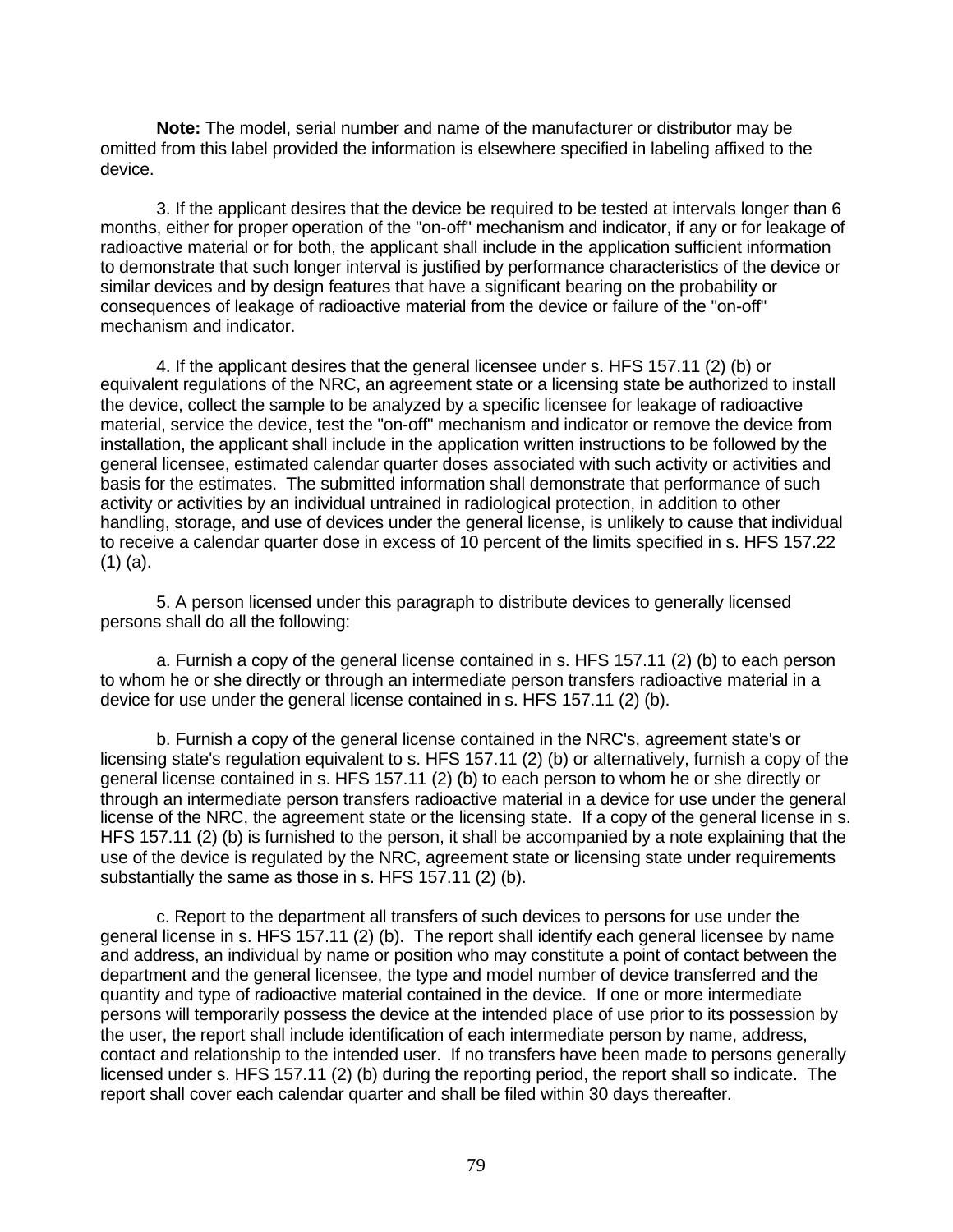d. Report to the NRC all transfers of such devices to persons for use under the NRC general license in 10 CFR 31.5. If no transfers have been made to NRC licensees during the reporting period, the report shall so indicate and be reported to the NRC.

e. For devices shipped to another state, report to the responsible state agency all transfers of devices manufactured and distributed under this paragraph for use under a general license in that state's regulations equivalent to s. HFS 157.11 (2) (b). If no transfers have been made to general licensees within a particular state during the reporting period, the report shall so indicate and be sent to the responsible state agency upon request of that agency.

f. The reports in subd. 5. d. and e. shall identify each general licensee by name and address, an individual by name or position who may constitute a point of contact between the agency and the general licensee, the type and model of the device transferred, and the quantity and type of radioactive material contained in the device. If one or more intermediate persons will temporarily possess the device at the intended place of use prior to its possession by the user, the report shall include identification of each intermediate person by name, address, contact and relationship to the intended user. The report shall be submitted within 30 days after the end of each calendar quarter in which such a device is transferred to the generally licensed person.

g. Retain records showing the name, address, and the point of contact for each general licensee to whom he or she directly or through an intermediate person transfers radioactive material in devices for use under the general license provided in s. HFS 157.11 (2) (b) or equivalent regulations of the NRC, an agreement state or a licensing state. The records shall show the date of each transfer, the radionuclide and the quantity of radioactivity in each device transferred, the identity of any intermediate person, compliance with the report requirements of this subdivision and be retained for 5 years from the date of transfer.

(e) *Special requirements for the manufacture, assembly or repair of luminous safety devices for use in aircraft.* An application for a specific license to manufacture, assemble or repair luminous safety devices containing tritium or promethium-147 for use in aircraft, for distribution to persons generally licensed under s. HFS 157.11 (2) (c) will be approved if the applicant satisfies the general requirements specified in sub. (2) and the requirements of 10 CFR 32.53 to 32.56, 32.101 and 32.110 or their equivalent.

(f) *Special requirements for license to manufacture calibration or reference sources containing americium-241, plutonium or radium-226 for distribution to persons generally licensed under s. HFS 157.11 (2) (e).* An application for a specific license to manufacture calibration or reference sources containing americium-241, plutonium or radium-226 to persons generally licensed under s. HFS 157.11 (2) (e) shall be approved if the applicant satisfies the general requirement of sub. (2) and the requirements of 10 CFR 32.57 to 32.59, 10 CFR 32.102 and 10 CFR 70.39 or their equivalent.

(g) *Manufacture and distribution of radioactive material for certain in vitro clinical or laboratory testing under general license*. An application for a specific license to manufacture or distribute radioactive material for use under the general license of s. HFS 157.11 (2) (f) shall be approved if all of the following conditions are satisfied:

1. The applicant satisfies the general requirements specified in sub. (2).

2. The radioactive material is to be prepared for distribution in prepackaged units of one of the following: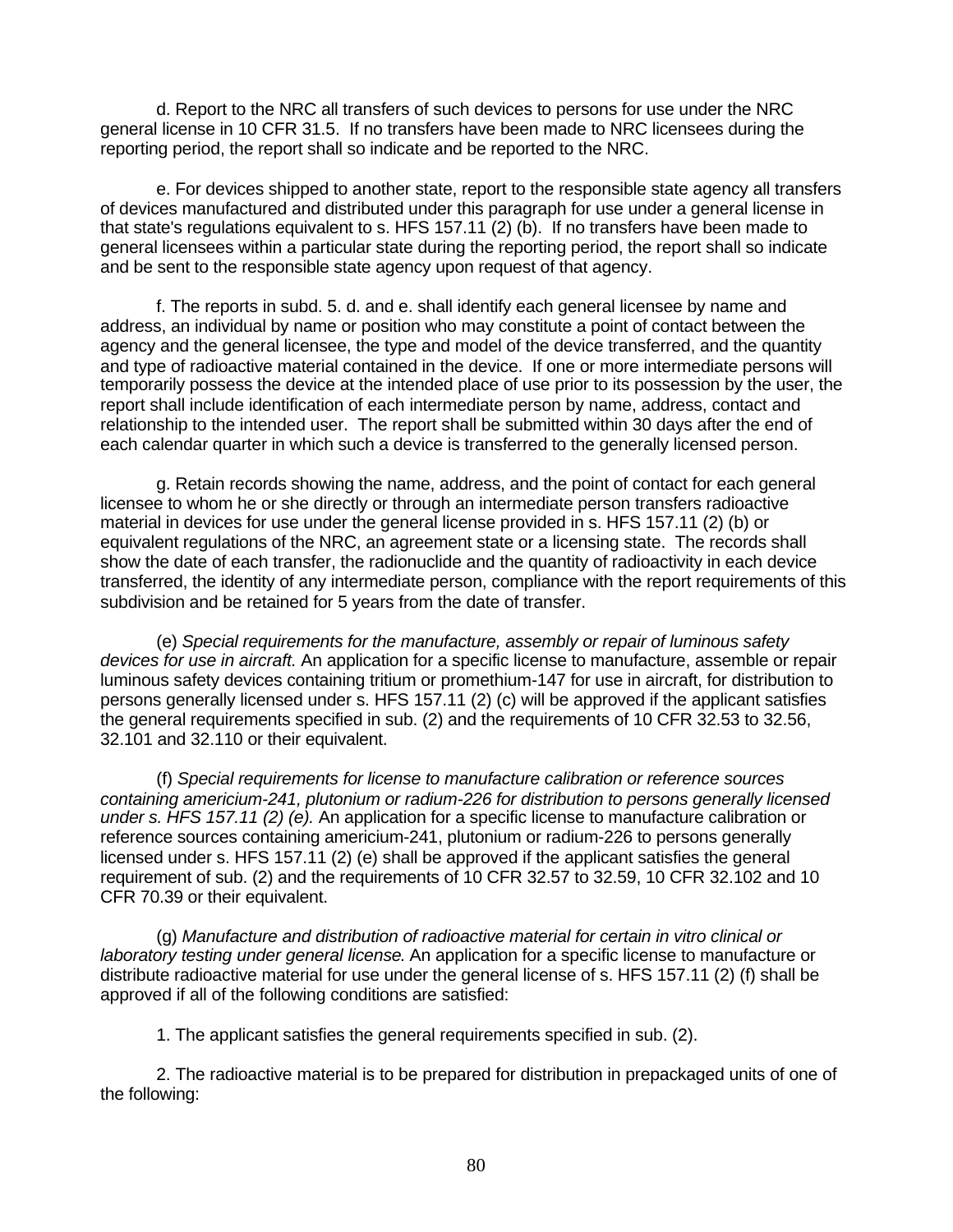a. Carbon-14 in units not exceeding 10 microcuries (370 kBq) each.

b. Cobalt-57 in units not exceeding 10 microcuries (370 kBq) each.

c*.* Hydrogen-3 (tritium) in units not exceeding 50 microcuries (1.85 MBq) each.

d. Iodine-125 in units not exceeding 10 microcuries (370 kBq) each.

e. Mock Iodine-125 in units not exceeding 0.05 microcurie (1.85 kBq) of iodine-129 and 0.005 microcurie (185 Bq) of americium-241 each.

f. Iodine-131 in units not exceeding 10 microcuries (370 kBq) each.

g. Iron-59 in units not exceeding 20 microcuries (740 kBq) each.

h. Selenium-75 in units not exceeding 10 microcuries (370 kBq) each.

3. Each prepackaged unit bears a durable, clearly visible label that does all the following:

a. Identifies the radioactive contents as to chemical form and radionuclide, and indicates that the amount of radioactivity does not exceed 370 kBq (10 microcuries) of iodine-125, iodine-131, carbon-14, cobalt-57, or selenium-75; 1.85 MBq (50 microcuries) of hydrogen-3 (tritium); 740 kBq (20 microcuries) of iron-59; or Mock Iodine-125 in units not exceeding 1.85 kBq (0.05 microcurie) of iodine-129 and 185 Bq (0.005 microcurie) of americium-241 each.

b. Displays the radiation caution symbol described in s. HFS 157.29 (1) (a) and the words "CAUTION, RADIOACTIVE MATERIAL" and "Not for Internal or External Use in Humans or Animals".

4. One of the following statements, as appropriate, or a substantially similar statement that contains the information called for in one of the following statements, appears on a label affixed to each prepackaged unit or appears in a leaflet or brochure which accompanies the package:

a. This radioactive material may be received, acquired, possessed and used only by physicians, veterinarians, clinical laboratories or hospitals and only for in vitro clinical or laboratory tests not involving internal or external administration of the material, or the radiation therefrom, to human beings or animals. Its receipt, acquisition, possession, use, and transfer are subject to the regulations and a general license of the NRC or of a state with which the NRC has entered into an agreement for the exercise of regulatory authority.

#### Name of manufacturer

b. This radioactive material may be received, acquired, possessed, and used only by physicians, veterinarians, clinical laboratories or hospitals and only for in vitro clinical or laboratory tests not involving internal or external administration of the material or the radiation therefrom, to human beings or animals. Its receipt, acquisition, possession, use and transfer are subject to the regulations and a general license of a licensing state.

Name of manufacturer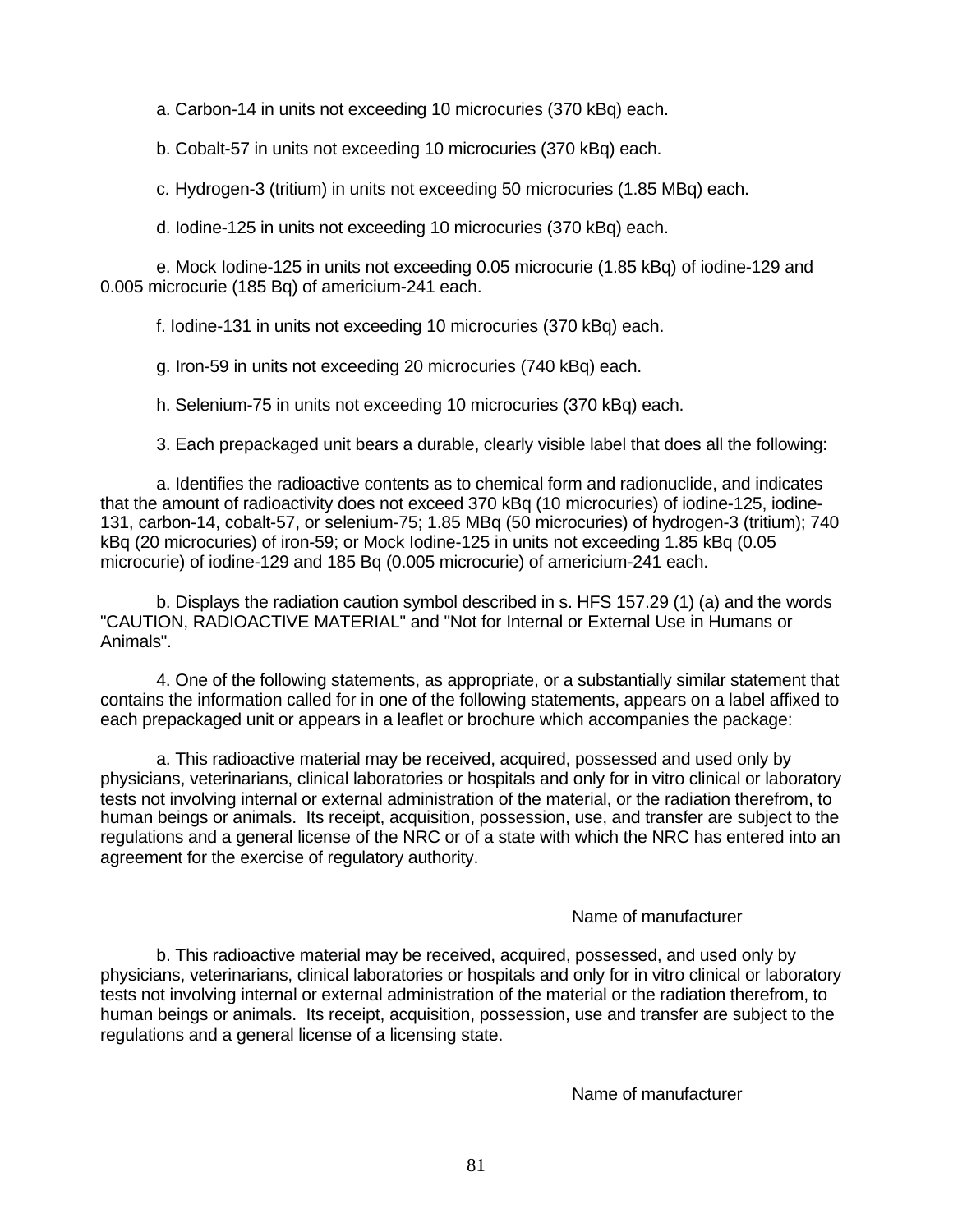5. The label affixed to the unit or the leaflet or brochure that accompanies the package, contains adequate information as to the precautions to be observed in handling and storing such radioactive material. In the case of the Mock Iodine-125 reference or calibration source, the information accompanying the source shall also contain directions to the licensee regarding the waste disposal requirements set out in s. HFS 157.23 (1).

(h) *Licensing the manufacture and distribution of ice detection devices*. An application for a specific license to manufacture and distribute ice detection devices to persons generally licensed under s. HFS 157.11 (2) (g) shall be approved if all the following applies:

1. The applicant satisfies the general requirements of sub. (2).

2. The criteria of 10 CFR 32.61, 32.62, 32.103 and 32.110 are met.

(i) *Manufacture, preparation, or transfer for commercial distribution of radioactive drugs containing radioactive material for medical use under subchapter VI*. An application for a specific license to manufacture, prepare, or transfer for commercial distribution drugs containing radioactive material for use by a person authorized under subchapter VI shall be approved if all the following conditions are satisfied:

1. The applicant satisfies the general requirements specified in s. HFS 157.13 (2).

2. The applicant submits evidence that the applicant is at least one of the following:

a. Registered or licensed with the U.S. food and drug administration (FDA) as a drug manufacturer.

b. Registered or licensed with a state agency as a drug manufacturer.

c. Licensed as a pharmacy by a State Board of Pharmacy.

d. Operating as a nuclear pharmacy within a Federal medical institution.

3. The applicant submits all of the following information on the radionuclide:

a. The chemical and physical form of the radiopharmaceutical.

b. The maximum activity per vial, syringe, generator, or other container of the radioactive drug and the shielding provided by the packaging to show medical use licensees that it is safe to handle and store.

4. The applicant satisfies all of the following labeling requirements:

a. A label is affixed to each transport radiation shield, whether the shield is constructed of lead, glass, plastic, or other material, of a radioactive drug to be transferred for commercial distribution. The label shall include the radiation symbol and the words "CAUTION, RADIOACTIVE MATERIAL" or "DANGER, RADIOACTIVE MATERIAL"; the name of the radioactive drug or its abbreviation; and the quantity of radioactivity at a specified date and time. For radioactive drugs with a half life greater than 100 days, the time may be omitted.

b. A label is affixed to each syringe, vial, or other container used to hold a radioactive drug to be transferred for commercial distribution. The label must include the radiation symbol and the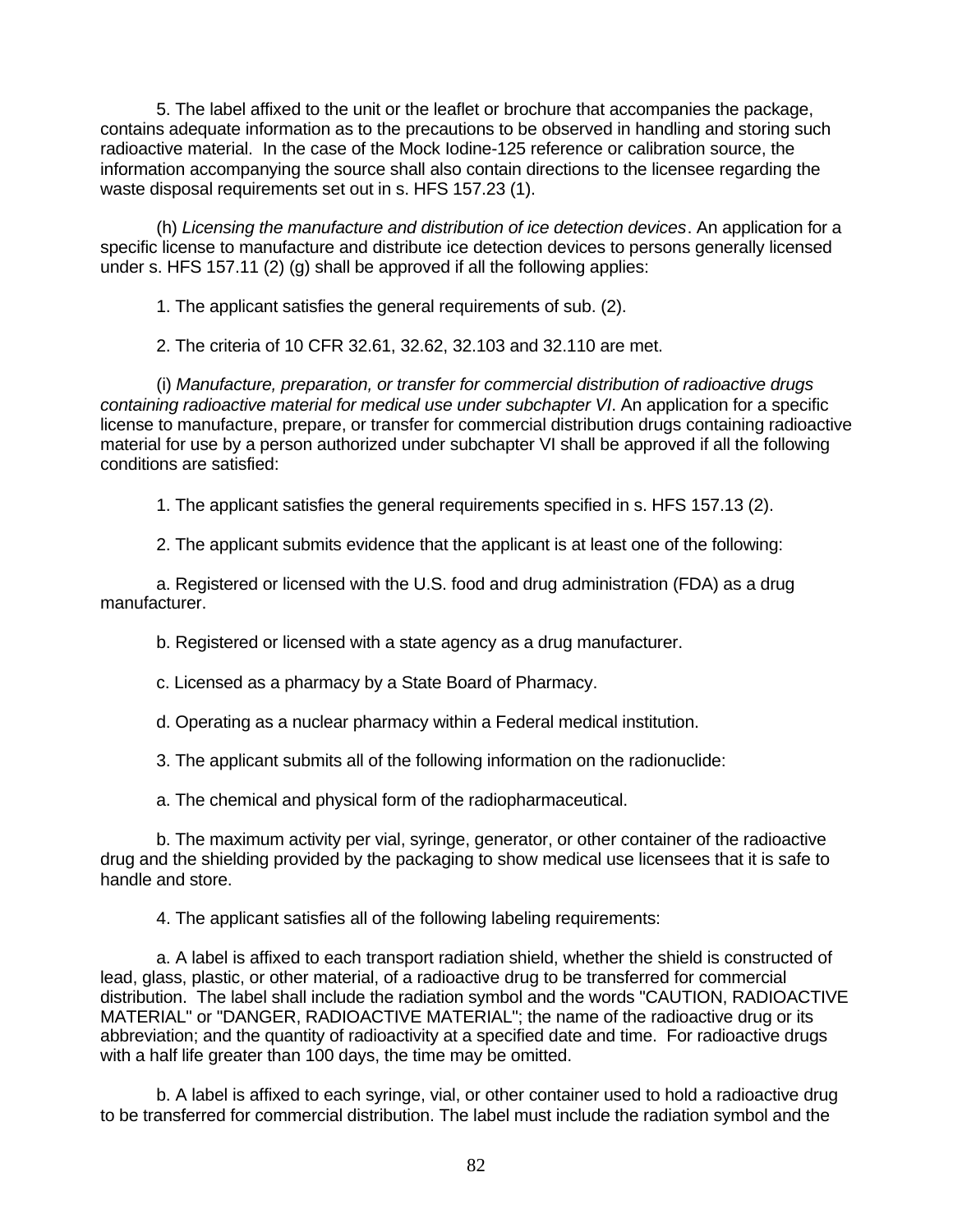words "CAUTION, RADIOACTIVE MATERIAL" or "DANGER, RADIOACTIVE MATERIAL" and an identifier that ensures that the syringe, vial, or other container can be correlated with the information on the transport radiation shield label.

5. The applicant shall submit information to demonstrate that the individuals who prepare radiopharmaceuticals for medical use are one of the following:

a. Qualified as an authorized nuclear pharmacist as specified in s. HFS 157.61 (9) and (11).

b. Authorized as an experienced nuclear pharmacist under s. HFS 157.61 (10).

6. The applicant shall submit information that they will do all of the following:

a. Possess and use instrumentation to measure the radioactivity of the drugs. The licensee shall have procedures for use of the instrumentation. The licensee shall measure, by direct measurement or by combination of measurements and calculations, the amount of radioactivity in dosages of alpha, beta, or photon-emitting drugs prior to transfer for commercial distribution.

b. Perform tests before initial use, periodically, and following repair, on each instrument for accuracy, linearity, and geometry dependence, as appropriate for the use of the instrument; and make adjustments when necessary.

c. Check each instrument for constancy and proper operation at the beginning of each day of use.

(j) *Manufacture and distribution of generators or reagent kits for preparation of radiopharmaceuticals containing radioactive material*. An application for a specific license to manufacture and distribute generators or reagent kits containing radioactive material for preparation of radiopharmaceuticals by persons licensed under this section for the uses listed in s. HFS 157.63 (2) will be approved if all the following conditions are satisfied:

1. The applicant satisfied the general requirements specified in sub. (2).

2. The applicant submits evidence that one of the following applies:

a. The generator or reagent kit is to be manufactured, labeled and packaged under the Federal Food, Drug and Cosmetic Act or the Public Health Service Act, such as a new drug application (NDA) approved by the FDA or a "Notice of Claimed Investigational Exemption for a New Drug" (IND) that has been accepted by the FDA.

b. The manufacture and distribution of the generator or reagent kit are not subject to the Federal Food, Drug and Cosmetic Act and the Public Health Service Act.

3. The applicant submits information on the radionuclide, chemical and physical form, packaging including maximum activity per package, and shielding provided by the packaging of the radioactive material contained in the generator or reagent kit.

4. The label affixed to the generator or reagent kit contains information on the radionuclide, quantity and date of assay.

5. The label affixed to the generator or reagent kit or the leaflet or brochure that accompanies the generator or reagent kit, contains all the following information: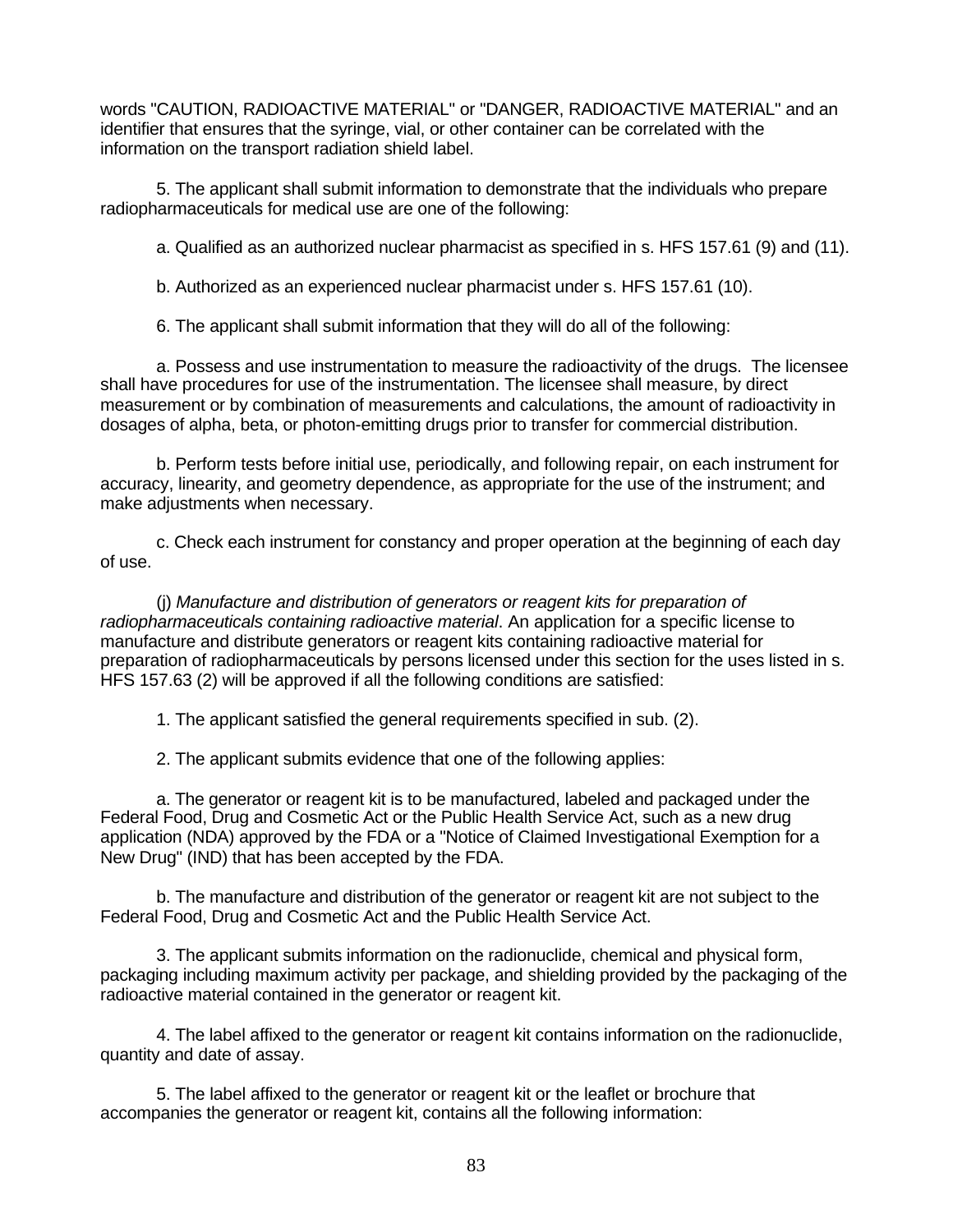a. Adequate information, from a radiation safety standpoint, on the procedures to be followed and the equipment and shielding to be used in eluting the generator or processing radioactive material with the reagent kit.

b. A statement that this generator or reagent kit, as appropriate, is approved for use by persons licensed by the department under s. HFS 157.63 (2) or under equivalent licenses of the NRC, an agreement state or a licensing state. The labels, leaflets or brochures required by par. (k) are in addition to the labeling required by the FDA and they may be separate from or, with the approval of FDA, may be combined with the labeling required by FDA.

(k) *Manufacture and distribution of sources or devices containing radioactive material for medical use*. An application for a specific license to manufacture and distribute sources and devices containing radioactive material to persons licensed under subch. VI for use as a calibration or reference source or for the uses listed in ss. HFS 157.65 (1),157.66 (1) and 157.67(1) shall be approved if all of the following conditions are satisfied:

1. The applicant satisfies the general requirements in sub. (2).

2. The applicant submits sufficient information regarding each type of source or device pertinent to an evaluation of its radiation safety, including all of the following:

a. The radioactive material contained, its chemical and physical form and amount.

b. Details of design and construction of the source or device.

c. Procedures for and results of prototype tests to demonstrate that the source or device will maintain its integrity under stresses likely to be encountered in normal use and accidents.

d. For devices containing radioactive material, the radiation profile of a prototype device.

e. Details of quality control procedures to assure that production sources and devices meet the standards of the design and prototype tests.

f. Procedures and standards for calibrating sources and devices.

g. Legend and methods for labeling the radioactive content of sources and devices.

h. Instructions for handling and storing the source or device from the radiation safety standpoint. The instructions shall be included on a durable label attached to the source or device or attached to a permanent storage container for the source or device; provided, that instructions that are too lengthy for such label may be summarized on the label and printed in detail on a brochure which is referenced on the label.

3. The label affixed to the source or device or to the permanent storage container for the source or device, contains information on the radionuclide, quantity, and date of assay, and a statement that the source or device is licensed by the department for distribution to persons licensed under subch. VI and s. HFS 157.62 (4) or under equivalent licenses of the NRC, an agreement state or a licensing state, provided that the labeling for sources that do not require long term storage may be on a leaflet or brochure that accompanies the source.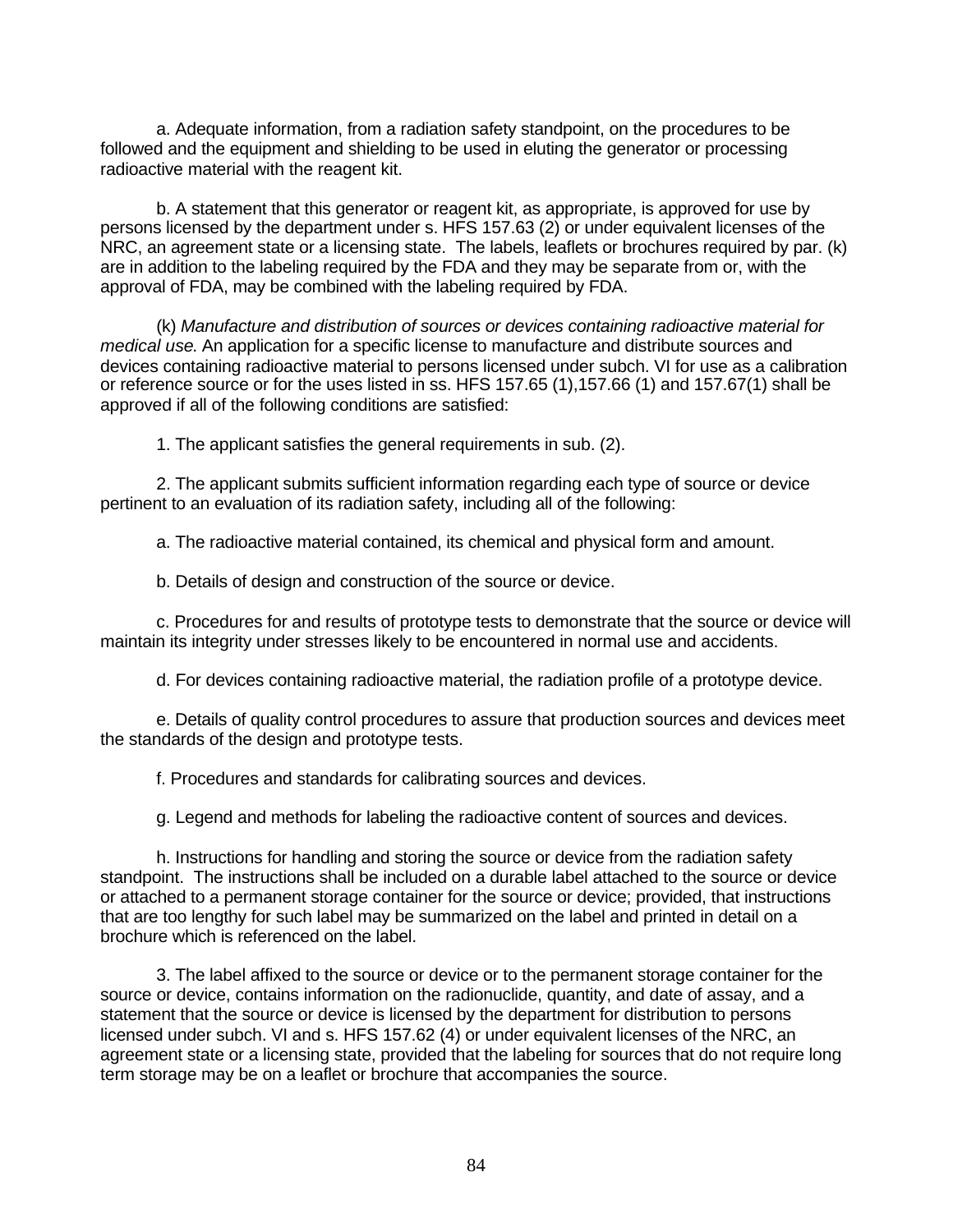4. If the applicant desires that the source or device be required to be tested for leakage of radioactive material at intervals longer than 6 months, the applicant shall include in the application sufficient information to demonstrate that such longer interval is justified by performance characteristics of the source or device or similar sources or devices and by design features that have a significant bearing on the probability or consequences of leakage of radioactive material from the source.

(L) *Requirements for license to manufacture and distribute industrial products containing depleted uranium for mass-volume applications*. 1. An application for a specific license to manufacture industrial products and devices containing depleted uranium for use under s. HFS 157.11 (1) (c) or equivalent regulations of the NRC or an agreement state shall be approved under the following conditions:

a. The applicant satisfies the general requirements specified in sub. (2).

b. The applicant submits sufficient information relating to the design, manufacture, prototype testing, quality control procedures, labeling or marking, proposed uses and potential hazards of the industrial product or device to provide reasonable assurance that possession, use or transfer of the depleted uranium in the product or device is not likely to cause any individual to receive in any period of one calendar year a radiation dose in excess of 10 percent of the annual limits specified in s. HFS 157.22 (1).

c. The applicant submits sufficient information regarding the industrial product or device and the presence of depleted uranium for a mass-volume application in the product or device to provide reasonable assurance that unique benefits will accrue to the public because of the usefulness of the product or device.

2. In the case of an industrial product or device whose unique benefits are questionable, the department shall approve an application for a specific license under this paragraph only if the department determines that the product or device combines a high degree of utility and low probability of uncontrolled disposal and dispersal of significant quantities of depleted uranium into the environment.

3. The department may deny any application for a specific license under this paragraph if the end use or uses of the industrial product or device cannot be reasonably foreseen.

4. A person licensed under subd. 1. shall do all of the following:

a. Maintain the level of quality control required by the license in the manufacture of the industrial product or device and in the installation of the depleted uranium into the product or device.

b. Label or mark each unit to identify the manufacturer of the product or device and the number of the license under which the product or device was manufactured, the fact that the product or device contains depleted uranium and the quantity of depleted uranium in each product or device; and state that the receipt, possession, use and transfer of the product or device are subject to a general license or the equivalent and the regulations of the NRC or an agreement state.

c. Assure that the depleted uranium before being installed in each product or device has been impressed with the following legend clearly legible through any plating or other covering: "Depleted Uranium".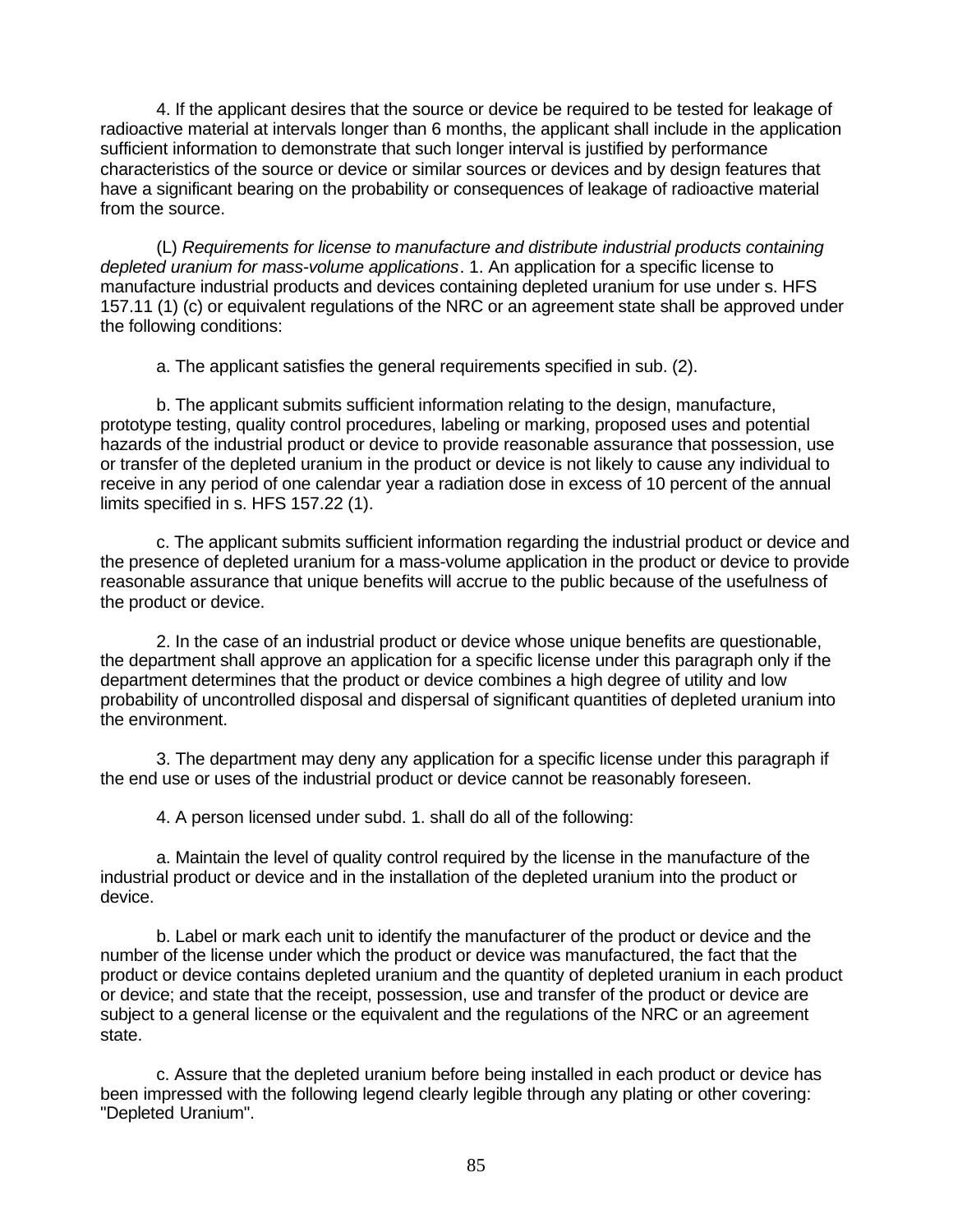d. Furnish a copy of the general license contained in s. HFS 157.11 (1) (c) and a copy of the "Certificate – Use of Depleted Uranium Under General License" to each person to whom he or she transfers depleted uranium in a product or device; or furnish a copy of the general license contained in the NRC's or agreement state's regulation equivalent to s. HFS 157.11 (1) (c) and a copy of the NRC's or agreement state's certificate with a note explaining that use of the product or device is regulated by the NRC or an agreement state under requirements substantially the same as those in s. HFS 157.11 (1) (c).

e. Report to the department all transfers of industrial products or devices to persons for use under the general license in s. HFS 157.11 (1) (c). The report shall identify each general licensee by name and address, an individual by name or position who may constitute a point of contact between the department and the general licensee, the type and model number of device transferred and the quantity of depleted uranium contained in the product or device. The report shall be filed with the department within 30 days after the end of each calendar quarter in which such a product or device is transferred to the generally licensed person. If no transfers have been made to persons generally licensed under s. HFS 157.11 (1) (c) during the reporting period, the report shall so indicate.

f*.* Report to the NRC all transfers of industrial products or devices to persons for use under the NRC general license in 10 CFR 40.25.

g. Report to the responsible state agency all transfers of devices manufactured and distributed under this paragraph for use under a general license in that state's regulations equivalent to s. HFS 157.11 (1) (c).

h. The report required in subd. pars. f. and g. shall identify each general licensee by name and address, an individual by name and position who may constitute a point of contact between the department and the general licensee, the type and model number of the device transferred and the quantity of depleted uranium contained in the product or device. The report shall be filed with the department within 30 days after the end of each calendar quarter in which such product or device is transferred to the generally licensed person.

i. If no transfers have been made to NRC licensees during the reporting period, the report shall so indicate.

j. If no transfers have been made to general licensees within this state or another particular agreement state during the reporting period, this information shall be reported to the department or the responsible agency in another agreement state, upon the request of that agency.

k. Keep records showing the name, address and point of contact for each general licensee to whom he or she transfers depleted uranium in industrial products or devices for use under the general license provided in s. HFS 157.11 (1) (c) or equivalent regulations of the NRC or an agreement state. The records shall be maintained for a period of 3 years from the date of each transfer respectively and shall show the date of each transfer, the quantity of depleted uranium in each product or device transferred and compliance with the report requirements of this section.

(5) SPECIAL REQUIREMENTS FOR A SPECIFIC LICENSE FOR MEDICAL USE OF RADIOACTIVE MATERIAL. (a) *License application*. An application for a specific license for medical use of radioactive material shall be approved if all of the following conditions are satisfied:

1. The applicant satisfies the general requirements specified in sub. (2).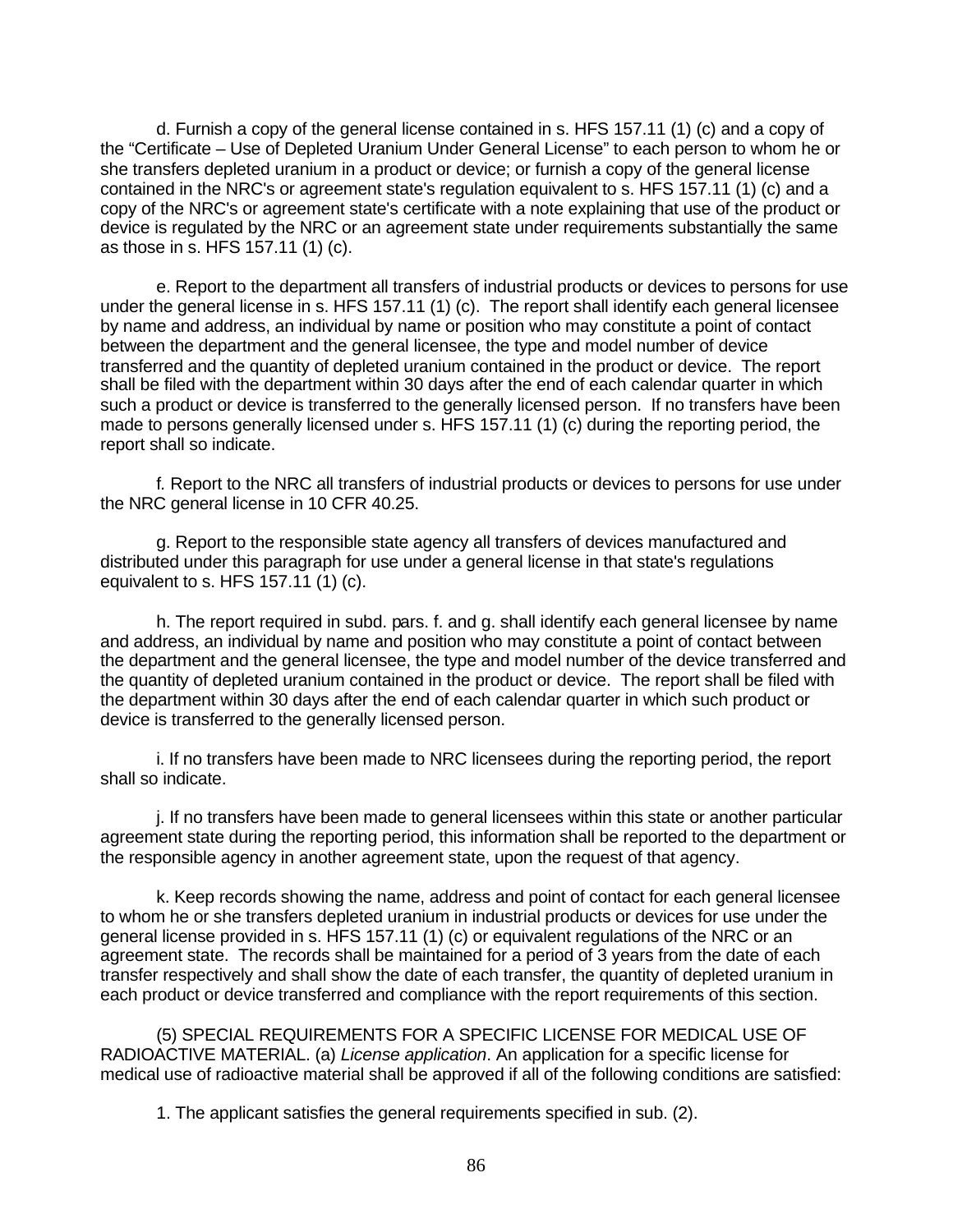2. The applicant submits procedures required by s. HFS 157.67, as applicable.

3. In addition to the requirements in this paragraph and par. (b), an application for a license or amendment for medical use of radioactive material as described in s. HFS 157.70 shall also include information regarding any radiation safety aspects of the medical use of the material that is not addressed in ss. HFS 157.59 to 157.62, as well as any specific information on each of the following:

a. Radiation safety precautions and instructions.

b. Training and experience of proposed users.

c. Methodology for measurement of dosages or doses to be administered to patients or human research subjects.

d. Calibration, maintenance and repair of instruments and equipment necessary for radiation safety.

4. An applicant for a license for mobile services shall assure that release of individuals or human research subjects to whom radioactive drugs or implants containing radioactive material are administered will be released under s. HFS 157.62 (8).

5. The applicant or licensee shall provide any other information requested by the department in its review of the application.

(b) *License amendment*. An application for a license amendment shall meet all of the following requirements:

1. A licensee shall apply for and must receive a license amendment before the licensee does any of the following:

a. Receives or uses radioactive material for a type of use that is permitted under this subchapter, but that is not authorized on the licensee's current license issued under this subchapter.

b. Permits anyone to work as an authorized user, authorized nuclear pharmacist, or authorized medical physicist under the license, except an individual who is certified by a specialty board appropriate to the intended use of radioactive material and recognized by the NRC; or is named as an authorized user, authorized nuclear pharmacist or authorized medical physicist on a department, NRC or other agreement state license, or on a permit issued by a licensee who is authorized by a Type A license of broad scope to permit the medical use of radioactive material.

c. Changes Radiation Safety Officers, except as provided in s. HFS 157.61 (1) (c).

d. Receives radioactive material in excess of the amount or in a different form or receives a different radionuclide than is authorized on the license

e. Adds to or changes the areas identified in the application or on the license, except for areas where radioactive material is used only under s. HFS 157.63 (1) and (2).

f. Changes the address or addresses of use identified in the application or on the license.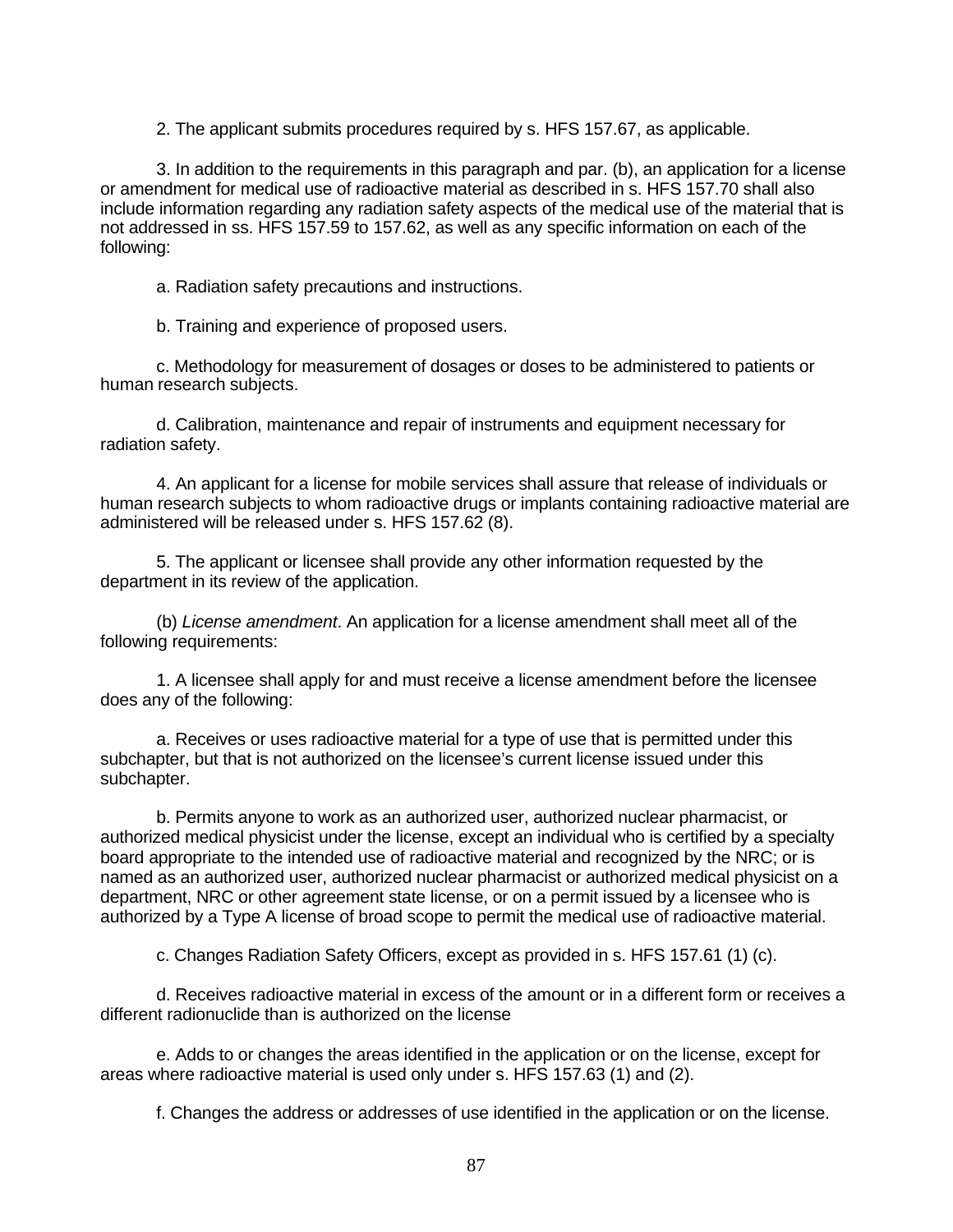2. An application for a license amendment shall include procedures required by s. HFS 157.67, as applicable.

(c) *Notifications.* A licensee shall make all of the following notifications:

1. Provide to the department a copy of the board certification, the NRC or agreement state license or the permit issued by a licensee of broad scope for each individual no later than 30 days after the date that the licensee permits the individual to work as an authorized user, an authorized nuclear pharmacist or an authorized medical physicist under sub. (b) 1. b.

2. Notify the department in writing no later than 30 days after any of the following occurs:

a. An authorized user, an authorized nuclear pharmacist, a Radiation Safety Officer or an authorized medical physicist permanently discontinues performance of duties under the license or has a name change.

b. The licensee's mailing address changes.

c. The licensee's name changes but the name change does not constitute a transfer of control of the license.

d. The licensee has added to or changed the areas where radioactive material is used under s. HFS 157.63 (1) and (2).

(d) *Exemptions for Type A broad scope licensees*. 1. A licensee possessing a Type A specific license of broad scope for medical use is exempt from all of the following requirements:

a. The provisions of par. (a) 3. regarding the need to file an amendment to the license for medical uses of radioactive material as described in s. HFS 157.70.

b. The provisions of par. (b) 1. b.

c. The provisions of par. (b) 1. e. regarding additions to or changes in the areas of use only at the addresses specified in the license.

d. The provisions of par. (c) 1.

e. The provisions of par. (c) 2.a. for an authorized user, an authorized nuclear pharmacist or an authorized medical physicist.

f. The provisions of s. HFS 157.61 (6) (a).

(6) SPECIAL REQUIREMENTS FOR A SPECIFIC LICENSE TO CONDUCT INDUSTRIAL RADIOGRAPHY OPERATIONS. An application for a specific license to conduct radiography using radioactive materials shall be approved if all the following conditions are satisfied:

(a) The applicant satisfies the general requirements specified in sub. (2).

(b) The applicant has an adequate program for training radiographers that meets the requirements of s. HFS 157.44 (3).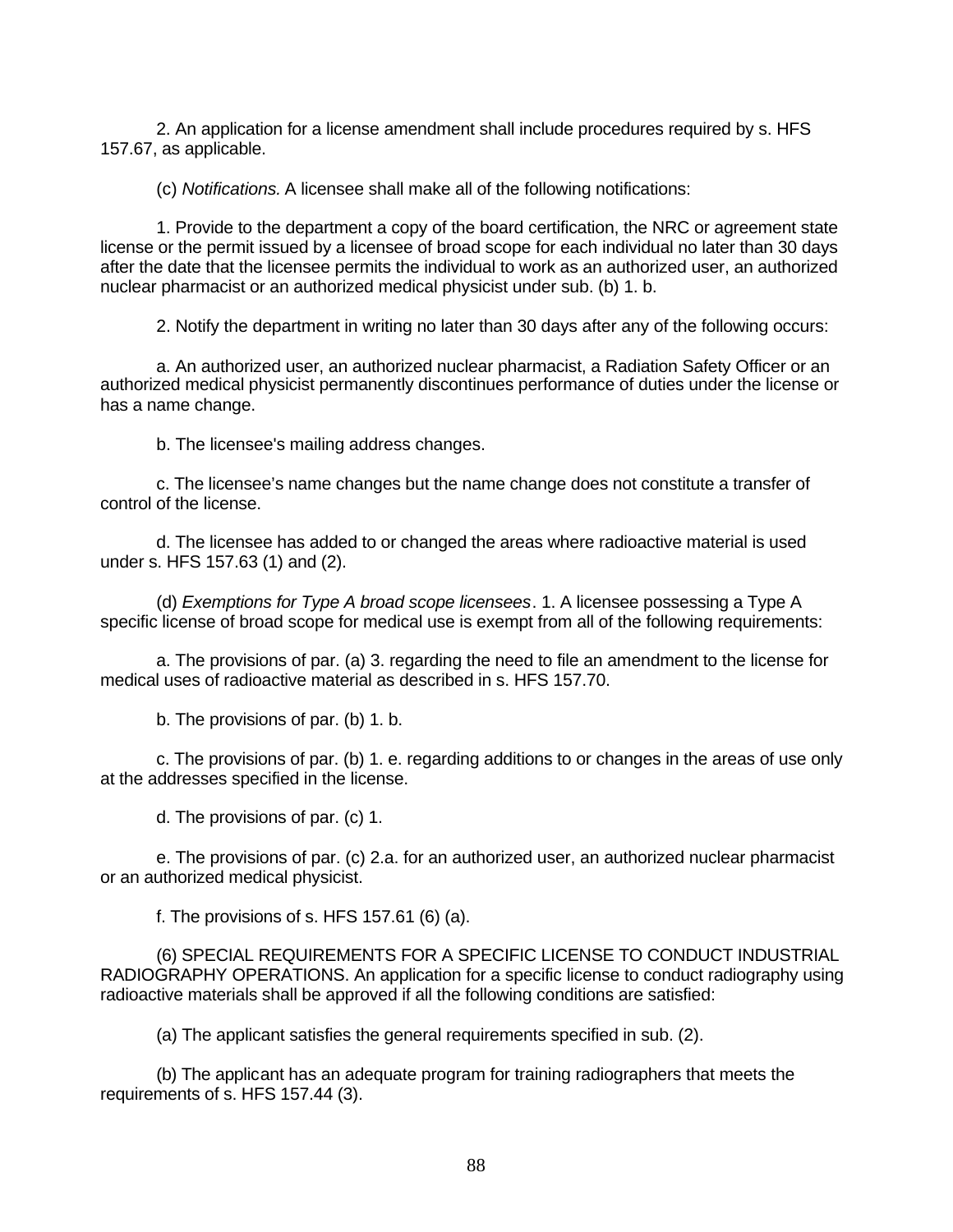(c) The applicant submits procedures for verifying and documenting the certification status of radiographers and for ensuring that the certification of individuals acting as radiographers remains valid.

(d) The applicant submits written operating and emergency procedures.

(e) The applicant submits a description of a program for inspections of the job performance of each radiographer and radiographer's assistant at intervals not to exceed 6 months.

(f) The applicant submits a description of the applicant's overall organizational structure as it applies to the radiation safety responsibilities in industrial radiography, including specified delegation of authority and responsibility.

(g) The applicant submits the qualifications of the individual designated as the radiation safety officer.

(h) If an applicant intends to perform leak testing of sealed sources or exposure devices containing depleted uranium (DU) shielding, the applicant shall describe the procedures for performing the test. The description shall include all of the following:

1. Methods of collecting the samples.

2. Qualifications of the individual who analyzes the samples.

3. Instruments to be used.

4. Methods of analyzing the samples.

(i) The applicant verifies that calibration of survey meters and alarming rate meters is performed by a certified calibration facility at an interval not to exceed 14 months.

(j) The applicant identifies and describes the location or locations of all field stations and permanent radiographic installations.

(k) The applicant identifies the location or locations where all records required by this and other subchapters will be maintained.

(L) If a license application includes underwater radiography, a description of all of the following:

1. Radiation safety procedures and radiographer responsibilities unique to the performance of underwater radiography.

2. Radiographic equipment and radiation safety equipment unique to underwater radiography.

3. Methods for gas-tight encapsulation of equipment.

(m) If an application includes offshore platform or lay-barge radiography, a description of all of the following: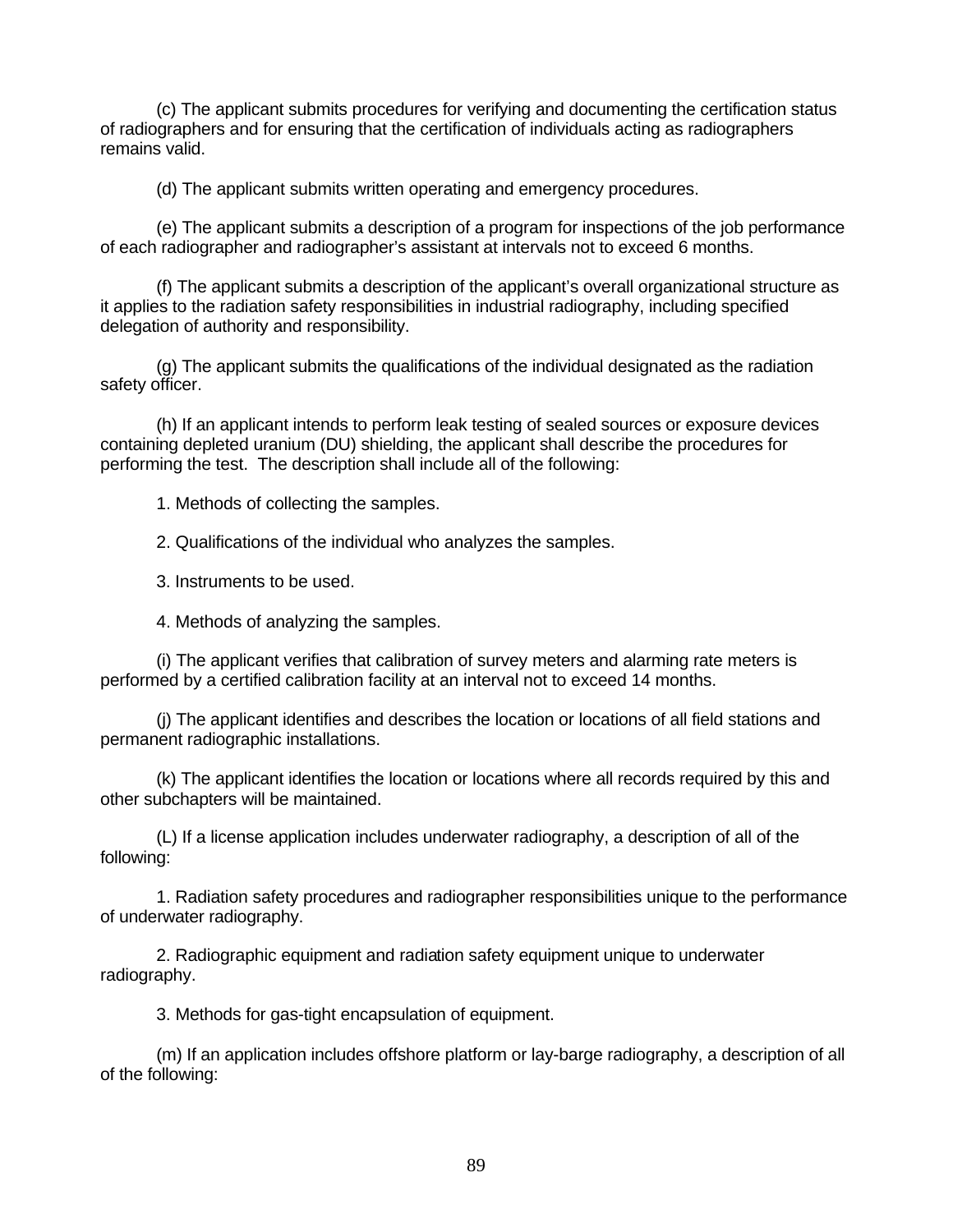1. Transport procedures for radioactive material to be used in industrial radiographic operations.

2. Storage facilities for radioactive material.

3. Methods for restricting access to radiation areas.

(n) The applicant describes the program for inspection and maintenance of radiographic exposure devices and storage containers to ensure proper functioning of components important to safety.

(7) SPECIAL REQUIREMENTS FOR A SPECIFIC LICENSE TO CONDUCT IRRADIATOR OPERATIONS. (a) An application for a specific license for the use of radioactive material in an irradiator will be approved if all the following conditions are satisfied:

1. The applicant satisfies the general requirements in sub. (2).

2. The applicant submits an adequate program for training irradiator operators that includes all of the following:

a. Classroom training.

b. On-the-job or simulator training.

c. Safety reviews.

d. The method employed by the applicant to test each operator's understanding of the department's regulations and licensing requirements and the irradiator operating, safety and emergency procedures.

e. Minimum training and experience of personnel who may provide training.

3. The applicant submits an outline of the written operating and emergency procedures that describes the radiation safety aspects of the procedures.

4. The applicant submits a description of the overall organizational structure for managing the irradiator, including the radiation safety responsibilities and authorities of the radiation safety officer and those management personnel who have radiation safety responsibilities or authorities, and who within the management structure has the authority to stop unsafe operations. The applicant shall also describe the training and experience required for the position of radiation safety officer.

5. The applicant includes a description of the access control systems required by s. HFS 157.73 (2), radiation monitors required by s. HFS 157.73 (5), the method of detecting leaking sources required by s. HFS157.73 (16) including the sensitivity of the method and a diagram of the facility showing the locations of all required interlocks and radiation monitors.

6. If the applicant intends to perform leak testing, the applicant shall establish procedures for performing leak testing of dry-source-storage sealed sources and submit a description of these procedures to the department. The description shall include all the following:

a. Methods of collecting the leak test samples.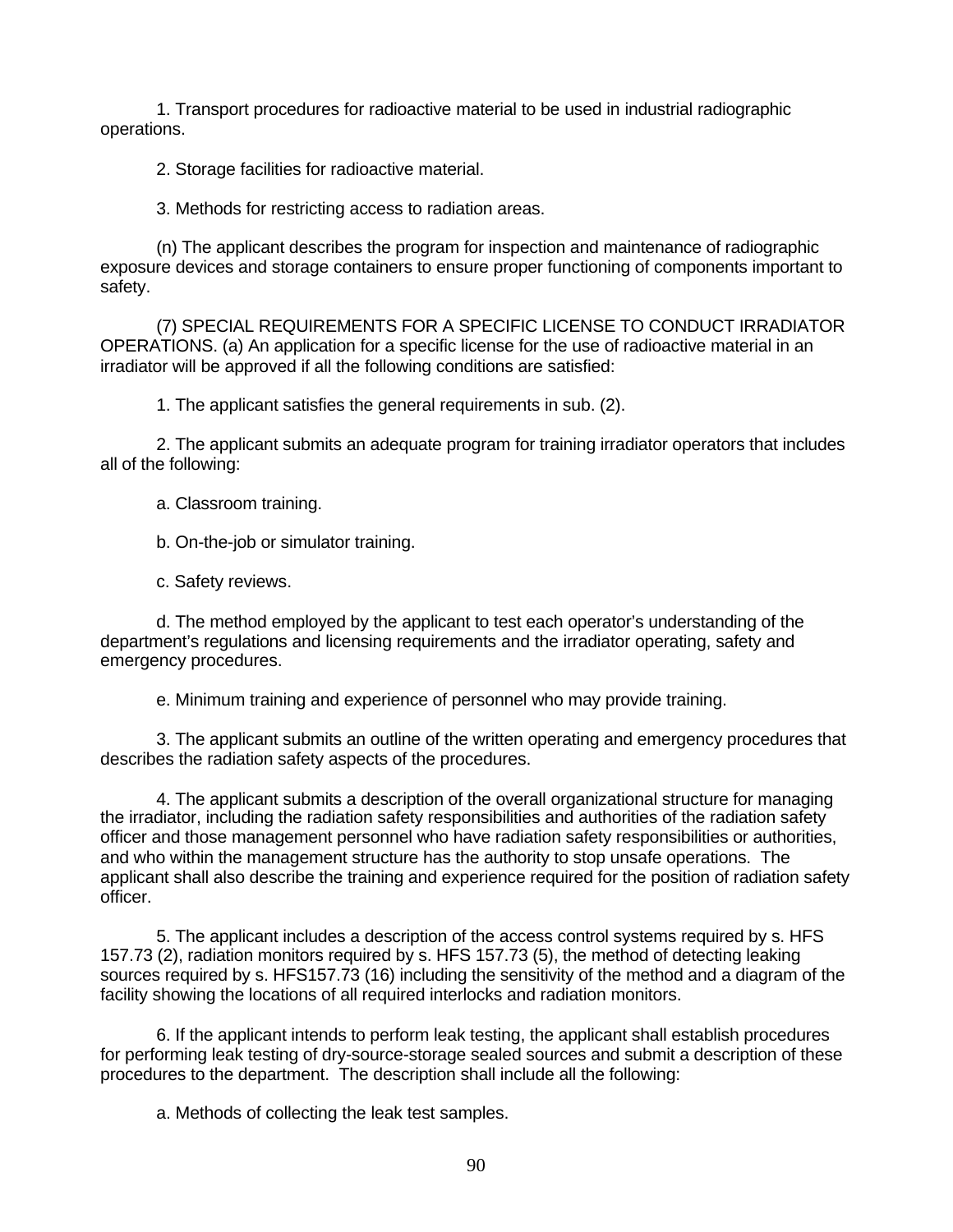b. Qualifications of the individual who collects the samples.

c. Instruments to be used.

d. Methods of analyzing the samples.

7. If licensee personnel are to load or unload sources, the applicant shall describe the qualifications and training of the personnel and the procedures to be used. If the applicant intends to contract for source loading or unloading at its facility, the loading or unloading shall only be done by a person specifically authorized by the department, the NRC or another agreement state to load or unload irradiator sources. The information in this subdivision shall also be indicated on the application.

8. The applicant describes the inspection and maintenance checks, including the frequency of the checks required by s. HFS 157.73 (17).

(b) A license issued under par. (a) is subject to all of the following conditions:

1. The applicant may not begin construction of a new irradiator prior to the submission to the department of both an application for a specific license for the irradiator and the fee required by s. HFS 157.10 (3). As used in this section, the term "construction" includes the construction of any portion of the permanent irradiator structure on the site, but does not include engineering and other design work, purchase of a site, site surveys or soil testing, site preparation, site excavation, construction of warehouse or auxiliary structures, and other similar tasks. Any activities undertaken prior to the issuance of a license are entirely at the risk of the applicant and have no bearing on the issuance of a license by the department.

2. Any application for a license or for amendment of a license authorizing use of a teletherapy-type unit for irradiation of materials or objects may include proposed alternatives for the requirements of this subsection. The department shall approve the proposed alternatives if the applicant provides adequate rationale for the proposed alternatives and demonstrates the likely provision of an adequate level of safety for workers and the public.

3. Each license will be issued with the condition that the licensee will, at any time before expiration of the license, upon the department's request, submit a written statement to enable the department to determine whether the license should be modified, suspended or revoked.

(8) SPECIAL REQUIREMENTS FOR A SPECIFIC LICENSE TO CONDUCT WIRE-LINE OPERATIONS AND SUBSURFACE TRACER STUDIES. An application for a specific license for the use of radioactive material in wire-line service operations and subsurface tracer studies will be approved if all the following conditions are satisfied:

(a) The applicant satisfies the general requirements specified in sub. (2).

(b) The applicant submits an adequate program for training well logging supervisors and well logging assistants that includes all the following:

- 1. Initial training.
- 2. On-the-job training.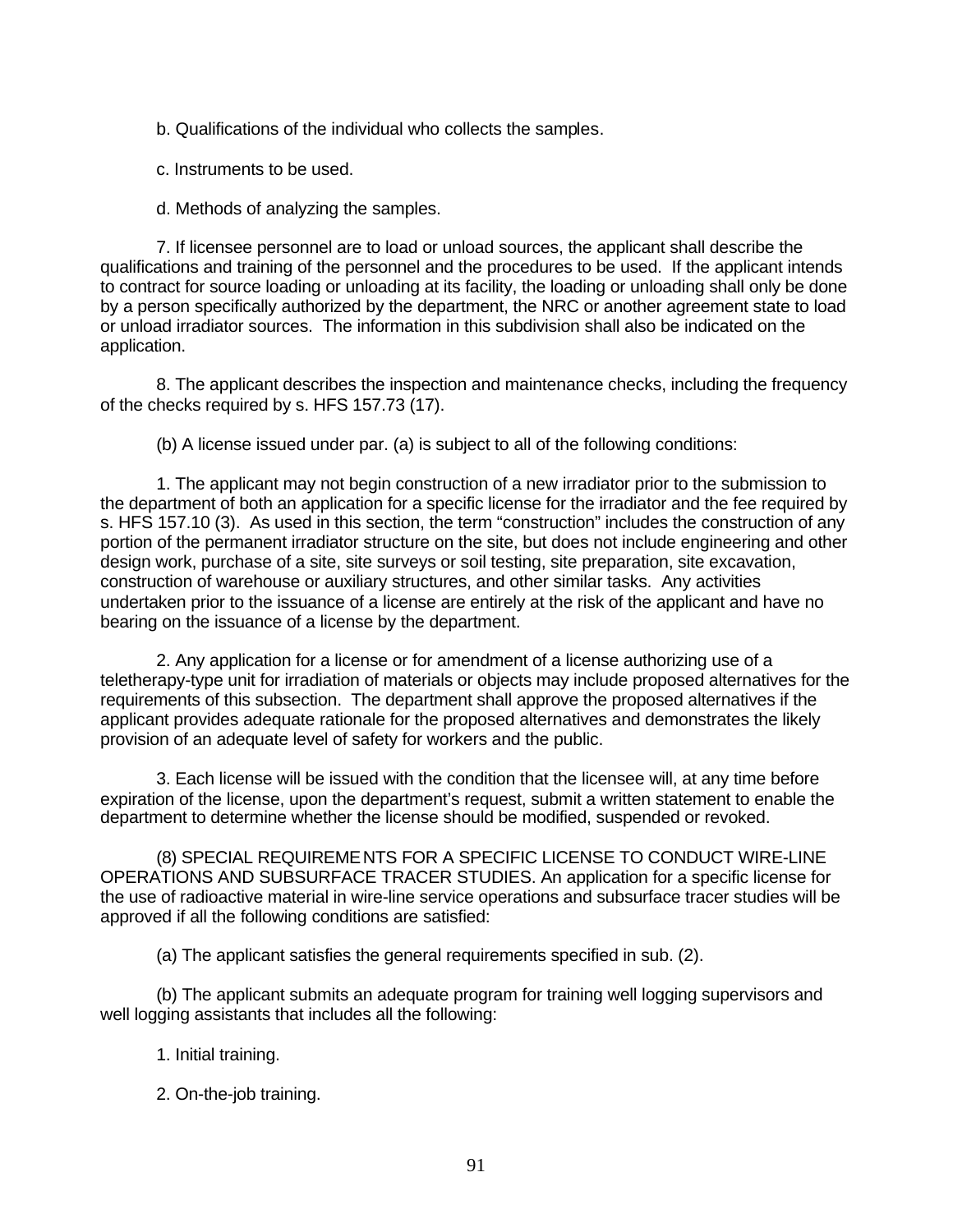3. Annual safety reviews provided by the licensee.

4. Means by which the applicant will demonstrate the well logging supervisor's knowledge and understanding of and ability to comply with the department's rules and licensing requirements and the applicant's operating and emergency procedures.

5. Means by which the applicant will demonstrate the well logging assistant's knowledge and understanding of and ability to comply with the applicant's operating and emergency procedures.

(c) The applicant submits to the department written operating and emergency procedures as described in s. HFS 157.53 (2) or an outline or summary of the procedures that includes the important radiation safety aspects of the procedures.

(d) The applicant establishes and submits to the department the applicant's program for annual inspections of the job performance of each well logging supervisor to ensure that the department's rules, license requirements, and the applicant's operating and emergency procedures are followed. The applicant's inspection records shall be retained for 3 years after each annual internal inspection.

(e) The applicant submits a description of its overall organizational structure as it applies to the radiation safety responsibilities in wire-line services or subsurface tracer studies, including specified delegations of authority and responsibility.

(f) If an applicant wants to perform leak testing of sealed sources, the applicant identifes the manufacturers and the model numbers of the leak test kits to be used. If the applicant wants to analyze its own wipe samples, the applicant establishes procedures to be followed and submits a description of these procedures to the department. The description shall include all the following:

1. Instruments to be used.

2. Methods of performing the analysis.

3. Pertinent experience of the person who will analyze the wipe samples.

(9) ISSUANCE OF SPECIFIC LICENSES. (a) If the department determines that an application meets the applicable requirements, the department shall issue a specific license within 180 days of filing of a complete application authorizing the proposed activity in such form and containing such conditions and limitations as the department deems appropriate or necessary.

(b) The department may incorporate in any license at the time of issuance or thereafter, any additional requirements and conditions with respect to the licensee's receipt, possession, use and transfer of radioactive material subject to this section as the department deems appropriate or necessary.

(10) SPECIFIC TERMS AND CONDITIONS OF LICENSES. (a) A license issued under this section shall be subject to all the provisions of the statutes, rules and orders of the department.

(b) No license issued or granted under this subsection and no right to possess or utilize radioactive material granted by any license issued under this subsection may be transferred, assigned or in any manner disposed of, either voluntarily or involuntarily, directly or indirectly, through transfer of control of any license to any person unless the department, after securing full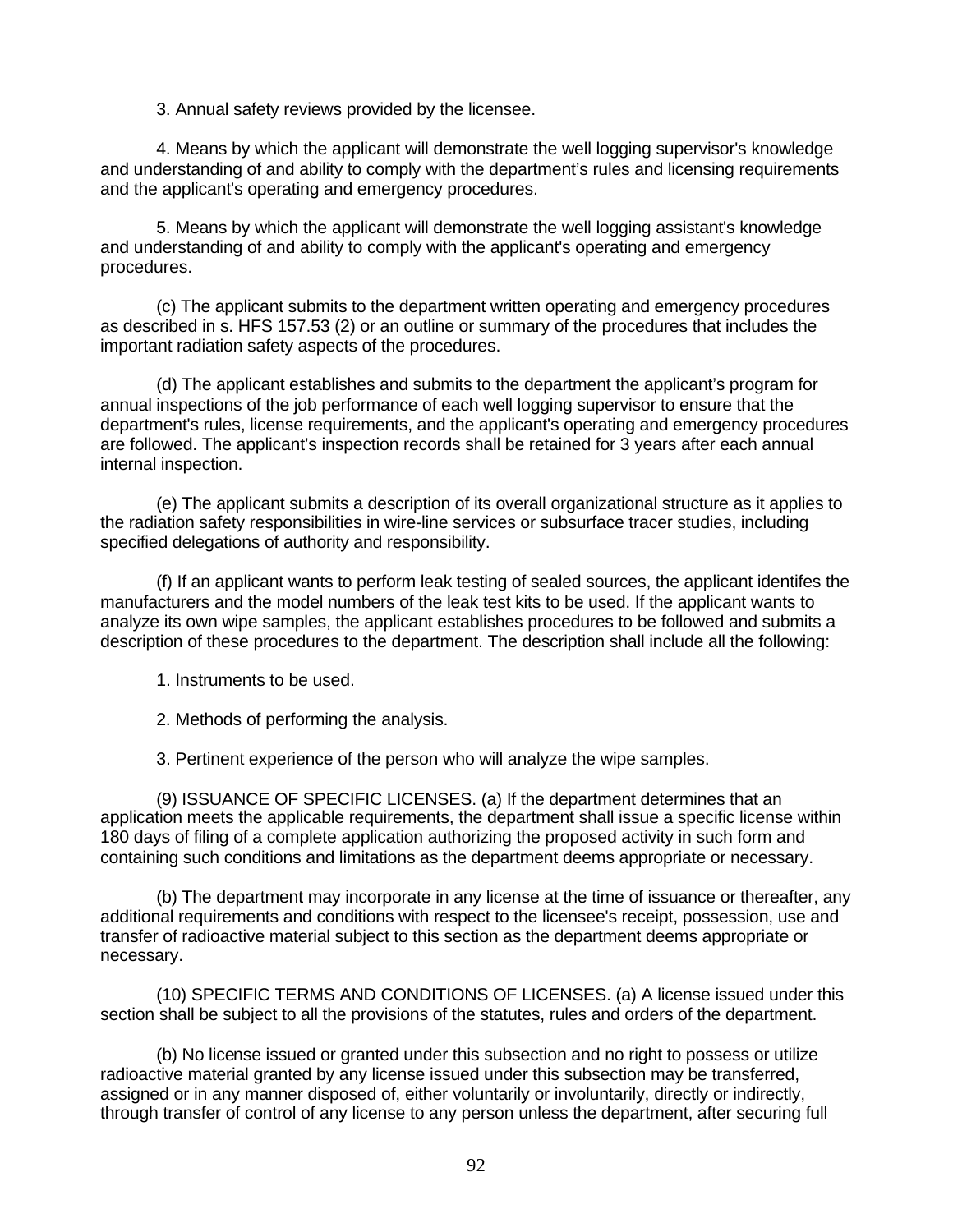information, finds that the transfer complies with the applicable provisions of the statutes, rules and orders of the department, and gives its consent in writing.

(c) A person licensed by the department under this subsection shall confine use and possession of the material licensed to the locations and purposes authorized in the license.

(d) A licensee shall notify the department in writing within 30 days of the decision by the licensee to permanently discontinue all activities involving materials authorized under the license.

(e) A licensee shall notify the department in writing within 10 days following the filing of a voluntary or involuntary petition for bankruptcy under any Chapter of Title 11 (Bankruptcy) of the United States Code by or against any one of the following:

1. The licensee.

2. An entity defined in 11 U.S.C. 101(14) controlling the licensee or listing the license or licensee as property of the estate.

3. An affiliate defined in 11 U.S.C. 101(2) of the licensee.

(f) The notification specified in par. (e) shall indicate the bankruptcy court in which the petition for bankruptcy was filed and the date of the filing of the petition.

(11) EXPIRATION AND TERMINATION OF LICENSES AND DECOMMISSIONING OF SITES AND SEPARATE BUILDING OR OUTDOOR AREAS. (a) Except as provided in sub. (12) (b), a specific license shall expire at the end of the specified day in the month and year stated in the license. If an application for license renewal has been filed at least 30 days prior to the expiration date stated in the existing license and the department denies the renewal application, the license shall expire at the end of the day the license renewal was denied or the expiration date as stated in the determination of denial.

(b) A specific license revoked by the department expires at the end of the day on the date of the department's final determination, or on the expiration date stated in the determination, or as otherwise provided by department order.

(c) A specific license remains valid, with respect to possession of radioactive material, until the department notifies the licensee in writing that the license is terminated. While the license is valid, the licensee shall do all of the following:

1. Limit actions involving radioactive material to those related to decontamination and other activities related to preparation for release for unrestricted use.

2. Continue to control entry to restricted areas until they are suitable for release for unrestricted use and the department notifies the licensee in writing that the license is terminated.

(d) A licensee shall do all of the following:

1. Notify the department within 60 days of any of the following:

a. Expiration of the license pursuant to par. (a) or (b).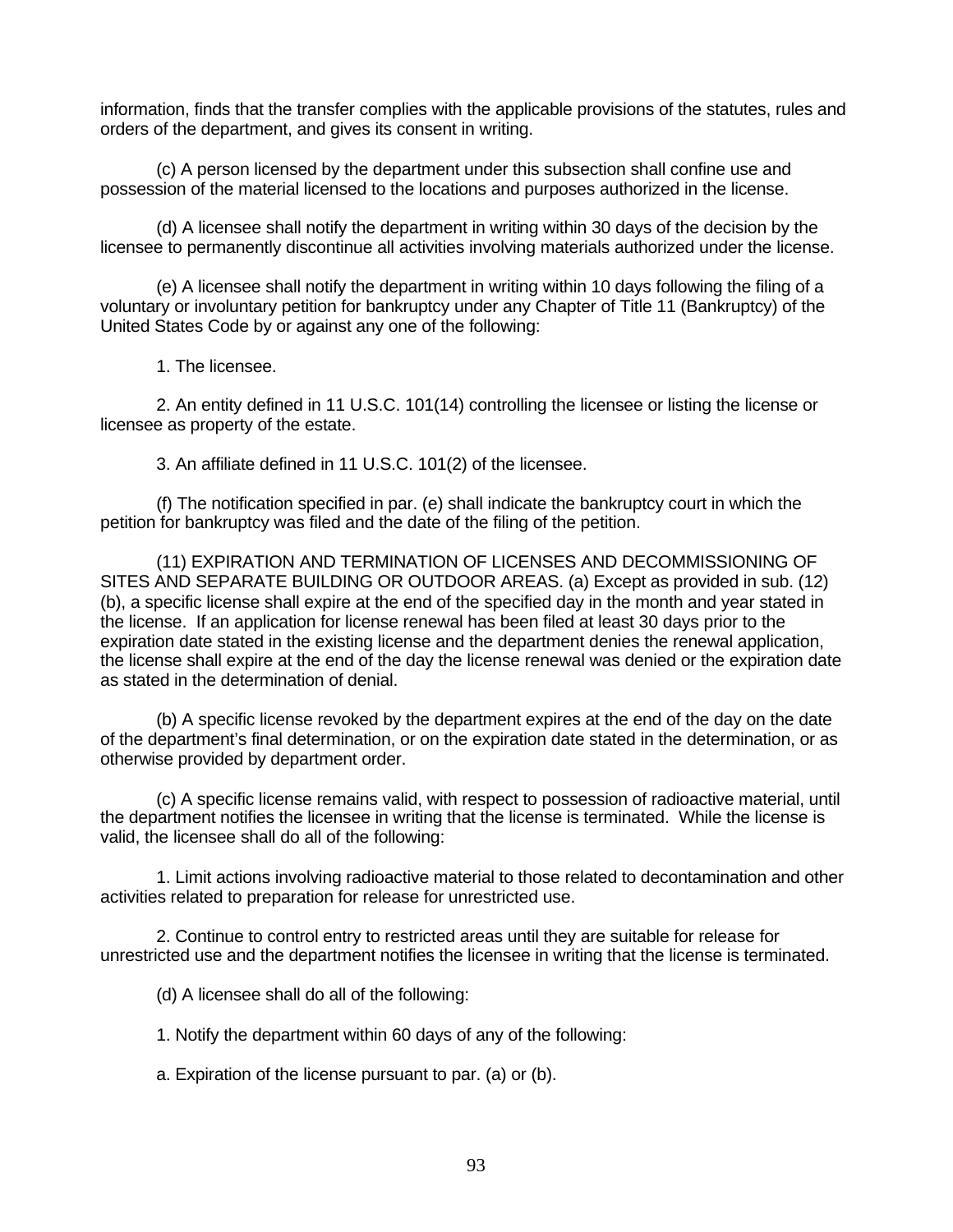b. The licensee's deciding to permanently cease principal activities at the entire site or in any separate building or outdoor area that contains residual radioactivity such that the building or outdoor area is unsuitable for release in accordance with department requirements.

c. The absence of conduct of any principal activities under the license for a period of 24 months.

d. The absence of conduct of any principal activities for a period of 24 months in any separate building or outdoor area that contains residual radioactivity such that the building or outdoor area is unsuitable for release in accordance with department requirements.

2. If any separate building or outdoor area contains residual radioactivity so that the building or outdoor area is unsuitable for release, do one of the following:

a. Begin decommissioning its site, separate building or outdoor area if a decommissioning plan has been previously approved by the department.

b. Submit a decommissioning plan within 12 months if required by paragraph (f) of this subsection and begin decommissioning upon approval of that plan.

(e) Concurrent with the notification required by par. (d), the licensee shall maintain in effect all decommissioning financial assurances established by the licensee pursuant to s. HFS 157.15 in conjunction with a license issuance or renewal or as required by this section. The amount of the financial assurance shall be increased, or may be decreased, as appropriate, to cover the detailed cost estimate for decommissioning established pursuant to par. (f) 4. Following approval of the decommissioning plan and with the department's approval, a licensee may reduce the amount of the financial assurance as decommissioning proceeds and radiological contamination is reduced at the site.

(f) A licensee shall submit a decommissioning plan to the department if required by license condition or if the procedures and activities necessary to carry out decommissioning of the site, separate building or outdoor area have not been previously approved by the department and the procedures and activities may adversely effect the health and safety of workers or the public. The procedures may not be carried out prior to the department's approval of the decommissioning plan. Examples of applicable procedures and activities include any of the following cases:

1. Procedures that would involve techniques not applied routinely during cleanup or maintenance operations.

2. Procedures by which workers would be entering areas not normally occupied where surface contamination and radiation levels are significantly higher than routinely encountered during operation.

3. Procedures that could result in significantly greater airborne concentrations of radioactive materials than are present during operation.

4. Procedures that could result in significantly greater releases of radioactive material to the environment than those associated with operation.

(g) The department may approve an alternate schedule for submittal of a decommissioning plan required pursuant to par. (d) if the department determines that the alternative schedule is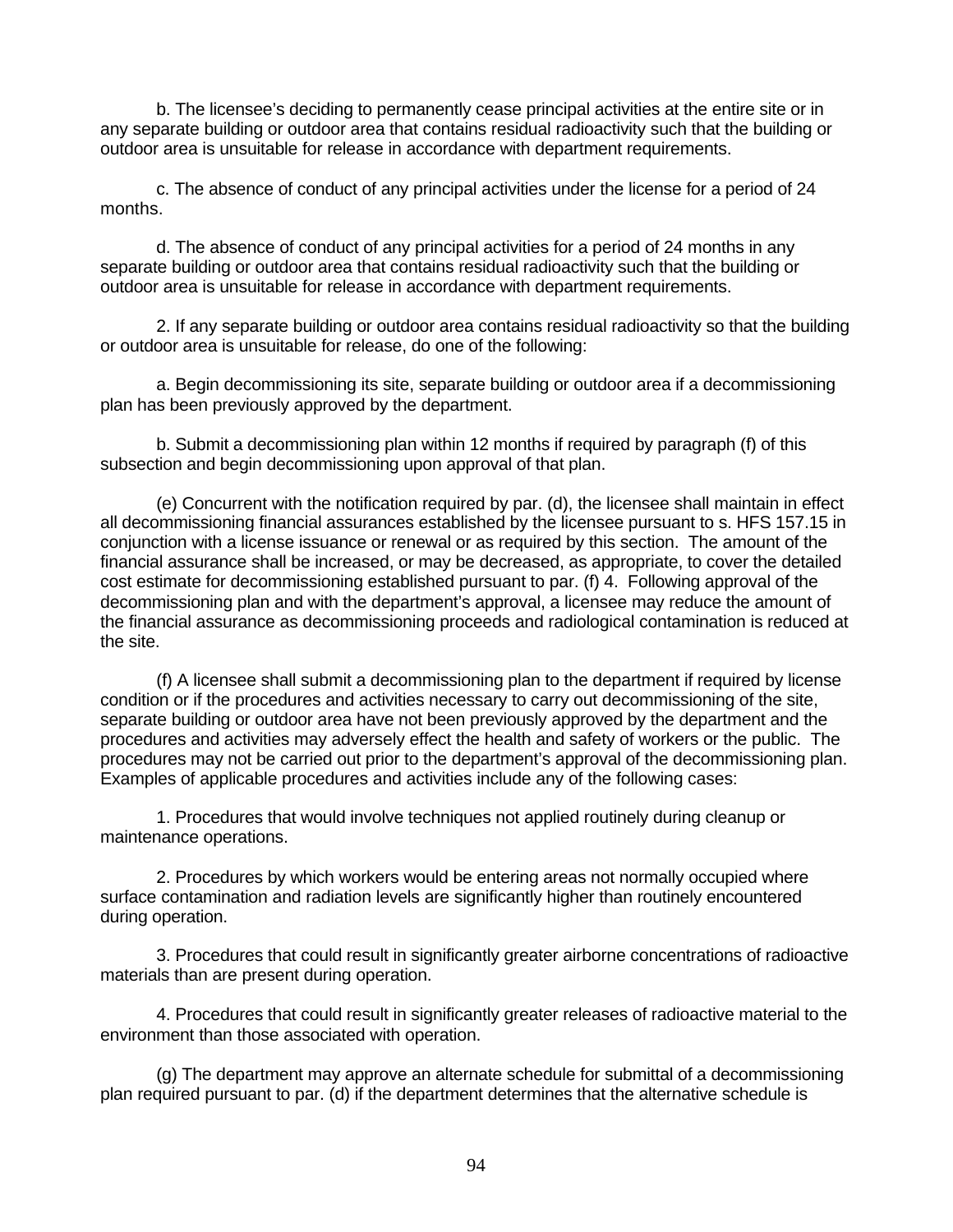necessary to the effective conduct of decommissioning operations and presents no undue risk from radiation to the public health and safety and is otherwise in the public interest.

(h) The proposed decommissioning plan for the site or separate building or outdoor area shall include all of the following elements:

1. A description of the conditions of the site, separate building or outdoor area sufficient to evaluate the acceptability of the plan.

2. A description of planned decommissioning activities.

3. A description of methods used to ensure protection of workers and the environment against radiation hazards during decommissioning.

4. A description of the planned final radiation survey.

5. An updated detailed cost estimate for decommissioning, comparison of that estimate with present funds set aside for decommissioning, and a plan for assuring the availability of adequate funds for completion of decommissioning.

6. For decommissioning plans calling for completion of decommissioning later than 24 months after plan approval, a justification for the delay based on the criteria in par. (i).

(i) The department shall approve the proposed decommissioning plan if the information in the plan demonstrates that the decommissioning will be completed as soon as practicable and that the health and safety of workers and the public will be ensured.

(j) Except as provided in paragraph (h), a licensee shall complete decommissioning of the site or separate building or outdoor area no later than 24 months following the initiation of decommissioning. When decommissioning involves the entire site, a licensee shall request license termination no later than 24 months following the initiation of decommissioning.

(k) The department may approve a request for an alternative schedule for completion of decommissioning of the site, separate building or outdoor area, and license termination if appropriate, if the department determines that the alternative is warranted after consideration of all the following:

1. Whether it is technically feasible to complete decommissioning within the allotted 24 month period.

2. Whether sufficient waste disposal capacity is available to allow completion of decommissioning within the allotted 24-month period.

3. Whether a significant volume reduction in wastes requiring disposal will be achieved by allowing short-lived radionuclides to decay.

4. Whether a significant reduction in radiation exposure to workers can be achieved by allowing short-lived radionuclides to decay.

5. Other site-specific factors which the department may consider appropriate on a case-bycase basis, such as the regulatory requirements of other government agencies, court decisions, ground-water treatment activities, monitored natural ground-water restoration, actions that could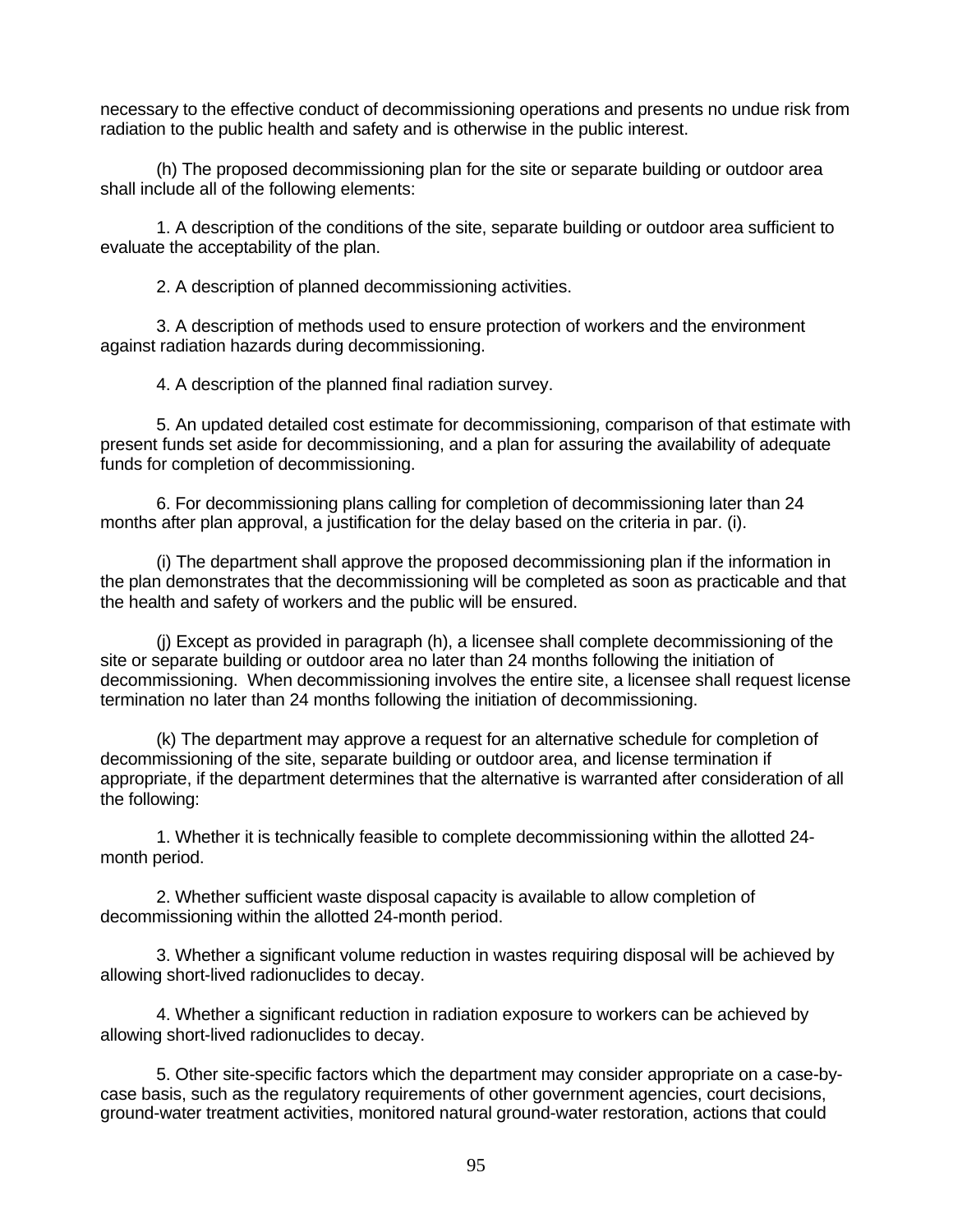result in more environmental harm than deferred cleanup, and other factors beyond the control of the licensee.

(L) As the final step in decommissioning, a licensee shall do all the following:

1. Certify the disposition of all licensed material, including accumulated wastes, by submitting a completed department form for disposition of radioactive materials or equivalent information.

**Note:** The form may be obtained by writing the Department at: Department of Health and Family Services, Radiation Protection Section, PO Box 2659, Madison WI 53701-2659; or by downloading from the Department website at: www.dhfs.state.wi.us/licensing/.

2. Conduct a radiation survey of the premises where the licensed activities were carried out and submit a report of the results of this survey, unless the licensee demonstrates in some other manner that the premises are suitable for release in accordance with the criteria for decommissioning in s. HFS 157.33.

3. Report levels of gamma radiation in units of millisieverts (microroentgen) per hour at one meter from surfaces, and report levels of radioactivity, including alpha and beta, in units of megabecquerels (disintegrations per minute or microcuries) per 100 square centimeters - removable and fixed -- for surfaces, megabecquerels (microcuries) per milliliter for water, and becquerels (picocuries) per gram for solids such as soils or concrete.

4. Specify the survey instruments used and certify that each instrument is properly calibrated and tested.

**Note:** Submit reports to the Department at: Department of Health and Family Services, Radiation Protection Section, P.O. Box 2659, Madison WI 53701-2659.

(m) The department shall terminate a specific license, including an expired license, by written notice to the licensee when the department determines all of the following have occurred:

1. Radioactive material has been properly disposed of.

2. Reasonable effort has been made to eliminate residual radioactive contamination, if present.

3. The licensee has filed with the department sufficient information, including a radiation survey, to demonstrate that the premises are suitable for release in accordance with the criteria for decommissioning in s. HFS 157.33.

4. The licensee has submitted records required under s. HFS 157.13 (18) (b) and (d) to the department.

(12) RENEWAL OF LICENSES. (a) An application for renewal of a specific license shall be filed under sub.(1).

(b) If a licensee, not less than 30 days prior to expiration of their existing license, has filed an application in proper form for renewal or for a new license authorizing the same activities, the license shall not expire until final action by the department.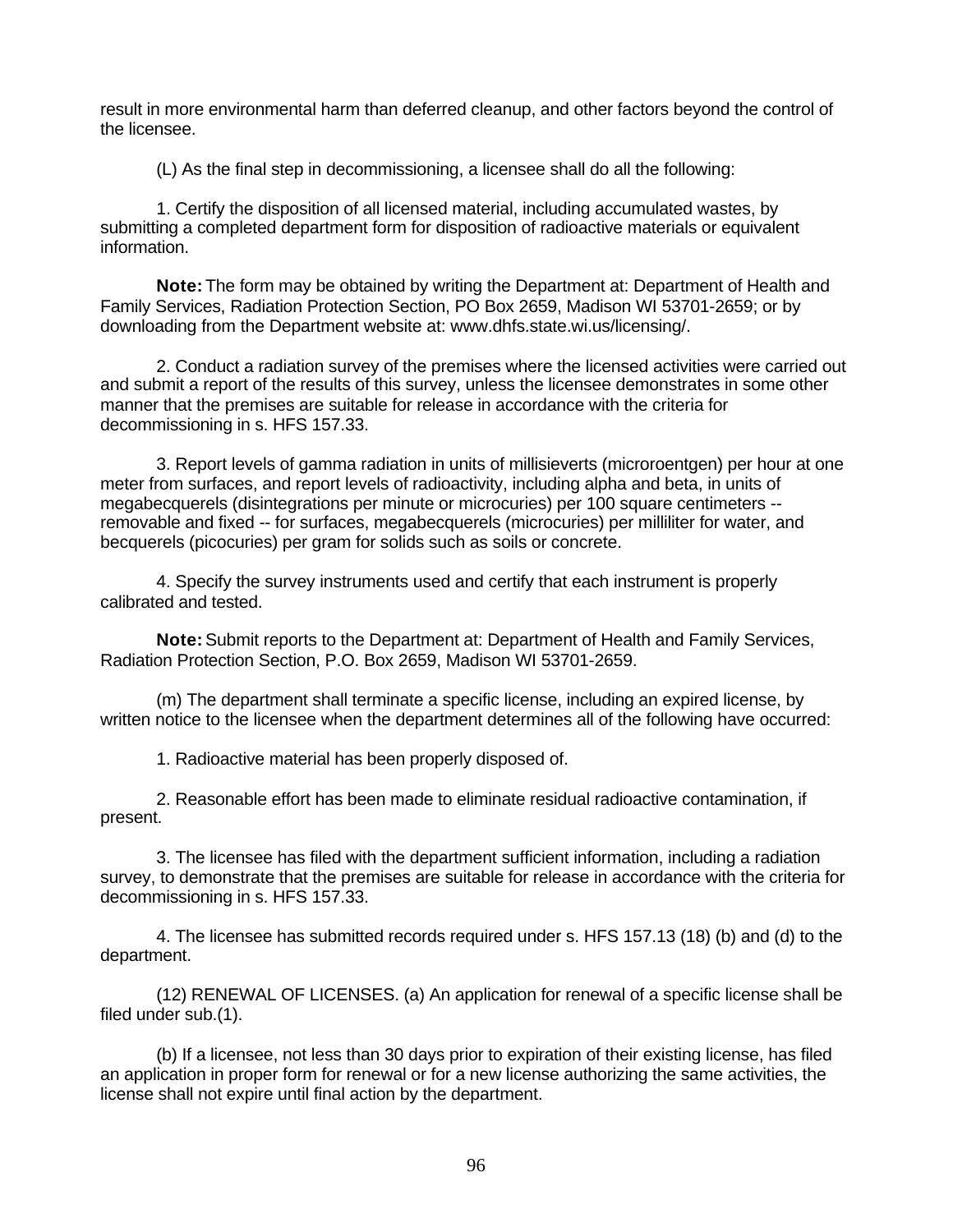**Note:** A license renewal form may be obtained by writing the Department at: Department of Health and Family Services, Radiation Protection Section, P.O. Box 2659, Madison WI 53701- 2659; or by downloading from the Department website at: www.dhfs.state.wi.us/licensing/.

(13) AMENDMENT OF LICENSES AT REQUEST OF LICENSEE. An application for amendment of a license shall be filed under sub.(1) and shall specify the respects in which the licensee desires the license to be amended and the grounds for the amendment. The licensee shall include the appropriate fee specified in s. HFS 157.10 (3) with the amendment application.

(14) DEPARTMENT ACTION ON APPLICATIONS TO RENEW OR AMEND. In considering an application by a licensee to renew or amend the license, the department shall apply the criteria set forth in subs. (2), (3) and (4) and in subchs. IV, V or VI, as applicable.

(15) TRANSFER OF MATERIAL. (a) No licensee may transfer radioactive material except as authorized under this subsection.

(b) Except as otherwise provided in its license and subject to the provisions of pars. (c) and (d), a licensee may transfer radioactive material to any of the following:

1. The department only after receiving prior approval from the department.

2. The U.S. department of energy.

3. Any person exempt from these regulations to the extent permitted under the exemption.

4. Any person authorized to receive radioactive material under terms of a general license or its equivalent, or a specific license or equivalent licensing document, issued by the department, the NRC, any agreement state, any licensing state or to any person otherwise authorized to receive radioactive material by the federal government or any agency thereof, the department, an agreement state or a licensing state.

5. Any person as otherwise authorized by the department in writing.

6. The agency in another state that regulates radioactive material under Section 274 of the Atomic Energy Act of 1954, as amended.

(c) Before transferring radioactive material to a specific licensee of the department, the NRC, an agreement state or a licensing state, or to a general licensee who is required to register with the department, the NRC, an agreement state or a licensing state prior to receipt of the radioactive material, a licensee transferring the material shall verify that the transferee's license authorizes the receipt of the type, form and quantity of radioactive material to be transferred.

(d) A licensee transferring radioactive materials as described in par. (c) may use any of the following methods for verification:

1. The transferor may possess and read a copy of the transferee's specific license or registration certificate that is currently in force.

2. The transferor may possess a written statement, from the transferee, certifying that the transferee is authorized by license or registration certificate to receive the type, form and quantity of radioactive material to be transferred, specifying the license or registration certificate number, issuing agency and expiration date.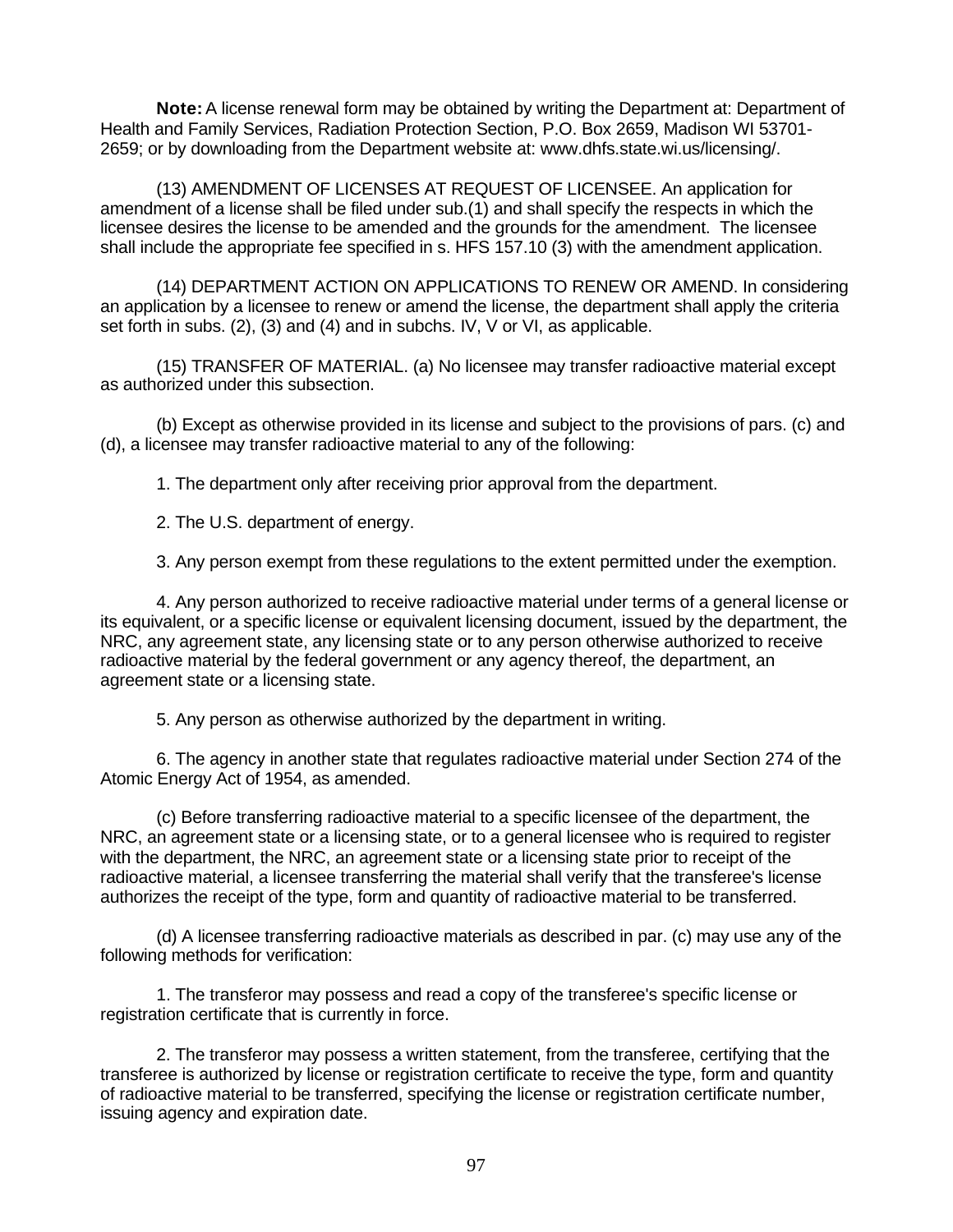3. For emergency shipments, the transferor may accept an oral statement by the transferee that the transferee is authorized by license or registration certificate to receive the type, form and quantity of radioactive material to be transferred, specifying the license or registration certificate number, issuing agency and expiration date; provided that the oral statement is confirmed in writing within 10 days.

4. The transferor may obtain other information compiled by a reporting service from official records of the department, the NRC, an agreement state or a licensing state regarding the identity of licensees and the scope and expiration dates of licenses and registration.

5. When none of the methods of verification described in subds. 1. to 4. are readily available or when a transferor desires to verify that information received by one of such methods is correct or up-to-date, the transferor may obtain and record confirmation from the department, the NRC, an agreement state or a licensing state that the transferee is licensed to receive the radioactive material.

(e) Shipment and transport of radioactive material shall be under the provisions of subch. XIII.

(16) MODIFICATION, SUSPENSION AND REVOCATION OF LICENSES. (a) The terms and conditions of a license shall be subject to amendment, revision or modification by the department. The department may suspend, revoke or modify the license due to amendments to statutes or rules or orders issued by the department.

(b) The department may revoke, suspend or modify any license or reciprocal recognition of an out-of-state license, in whole or in part, for any material false statement in the application or any statement of fact required under provisions of the statutes or because of conditions revealed by such application or statement of fact or any report, record or inspection or other means which would warrant the department to refuse to grant a license on an original application or for violation of or failure to observe any of the terms and conditions of the statutes or department rules or orders or voluntary application for amendment, revision or modification submitted by the licensee.

(c) Except in cases of willfulness or those in which the public health, interest or safety requires otherwise, the department may not modify, suspend or revoke a license unless, prior to such action, the department notifies the licensee, in writing, of the facts or conduct that warrant the action and the licensee has been accorded an opportunity to demonstrate or achieve compliance with all lawful requirements.

(d) A person who considers himself or herself affected by a department denial of license application or amendment, license revocation, or license suspension may submit to the department a written request for hearing about the license action. A written request for hearing on a license action shall be received by the department within 10 days after receipt of a notice of the department's decision to deny license application or renewal or revoke or suspend a license. The hearing request shall include the information required in HFS 157.90 (3).

**Note:** Hearing requests shall be sent to: Department of Health and Family Services, Radiation Protection Section, P.O. Box 2659, Madison, WI 53701-2659. Certified mail may be sent to: Department of Health and Family Services, Radiation Protection Section, 1 West Wilson St, Room 150, Madison, WI 53702-0007.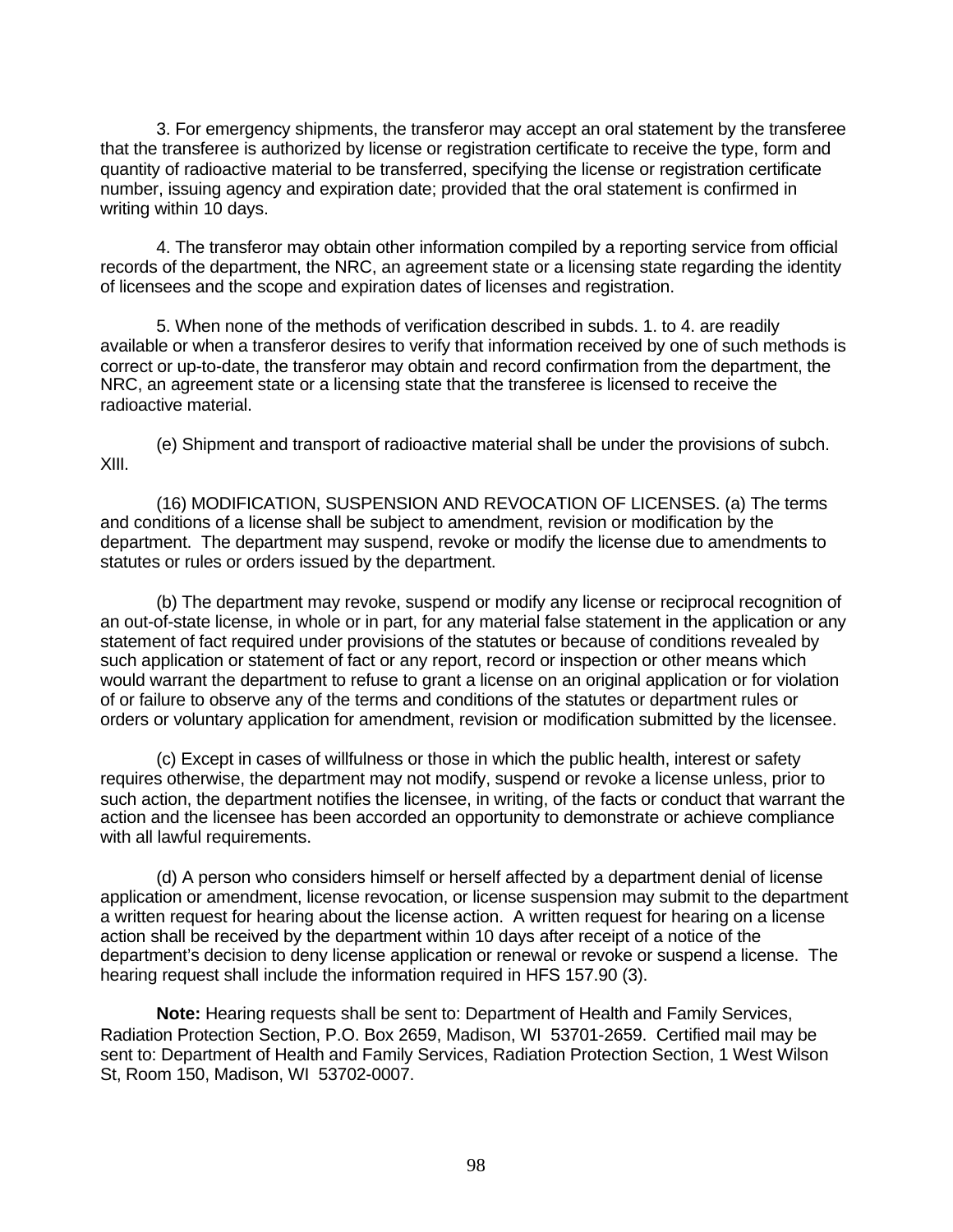(17) EVENT REPORTING (a) *Events that must be reported immediately*. A licensee shall notify the department by telephone as soon as possible but not later than 4 hours after the discovery of an event, such as a fire, explosion or toxic gas release, which prevents immediate protective actions necessary to avoid exposures to radiation, radioactive materials or releases of licensed radioactive material that could exceed regulatory limits.

(b) *Events that must be reported within 24 hours*. A licensee shall notify the department within 24 hours by telephone, facsimile, or in person after the discovery of any of the following events involving licensed material:

1. An unplanned contamination event that meets any of the following criteria:

a. Requires access to the contaminated area, by workers or the public, to be restricted for more than 24 hours by imposing additional radiological controls or by prohibiting entry into the area.

b. Involves a quantity of material greater than 5 times the lowest annual limit on intake specified in Appendix E for the material.

c. Restricts access to the area for a reason other than to allow isotopes with a half-life of less than 24 hours to decay prior to decontamination.

2. An event in which equipment is disabled or fails to function as designed under any of the following circumstances:

a. The equipment is required by regulation or license condition to prevent releases exceeding regulatory limits, to prevent exposures to radiation and radioactive materials exceeding regulatory limits, or to mitigate the consequences of an accident.

b. The equipment is required to be available and operable when it is disabled or fails to function.

c. No redundant equipment is available and operable to perform the required safety function.

3. An event that requires unplanned medical treatment of an individual with spreadable radioactive contamination on the individual's clothing or body.

4. A fire or explosion damaging any licensed material or any device, container or equipment containing licensed material under any of the following circumstances:

a. The quantity of material involved is greater than 5 times the lowest annual limit on intake specified in Appendix E for the material limits.

b. The damage affects the integrity of the licensed material or its container.

(c) *Content and submission of reports*. 1. Reports required to be submitted to the department under pars. (a) and (b) shall, to the extent that the information is available, include all the following information:

a. The caller's name and call back telephone number.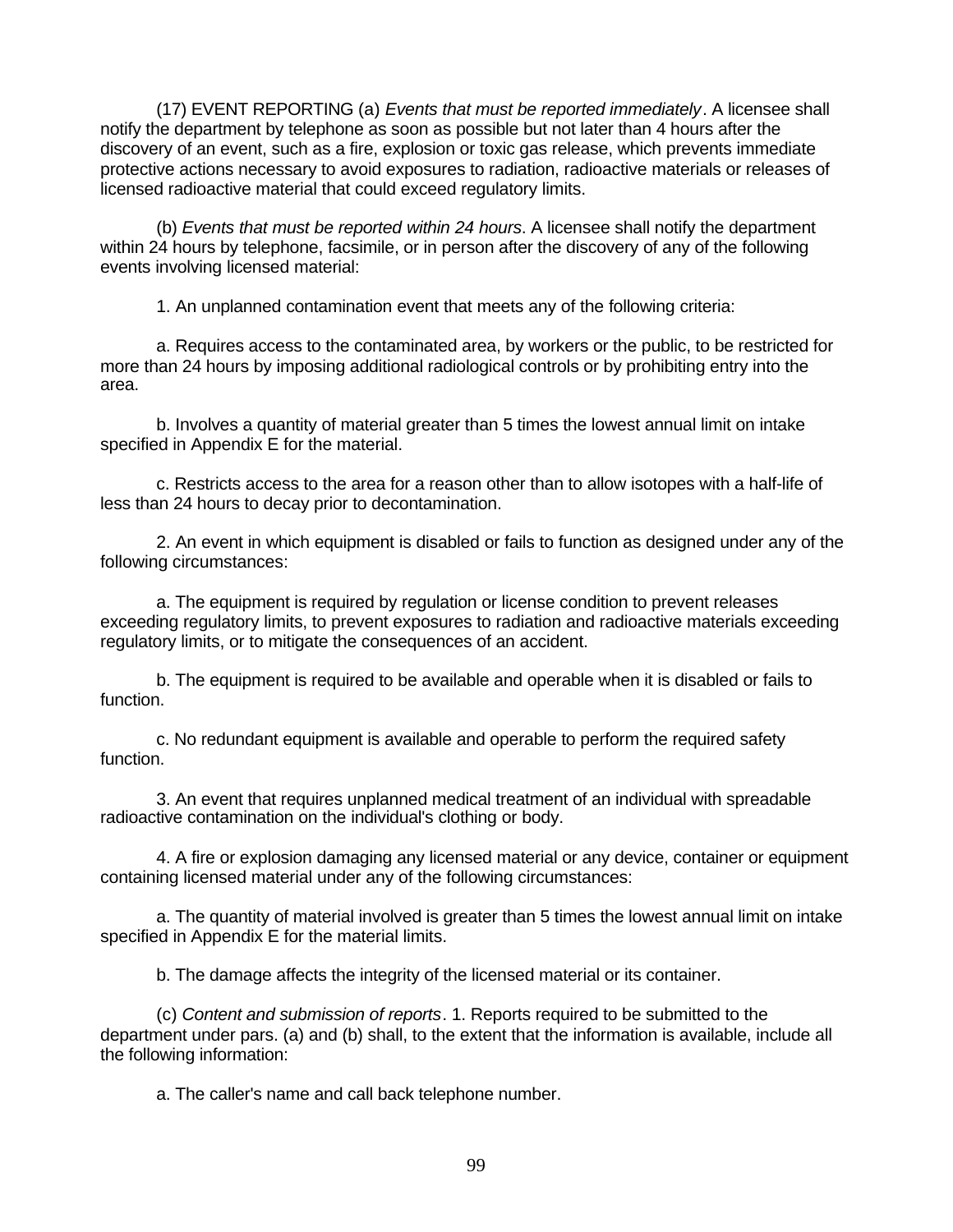b. A description of the event, including the date and time of its occurrence.

c. The exact location of the event.

d. The isotopes, quantities, and chemical and physical form of the licensed material involved in the event.

e. Any personnel radiation exposure data available.

2. A licensee who makes a report required by par. (a) or (b) shall submit a written report within 30 days of the initial telephone or facsimile report containing all of the following information:

a. A description of the event, including the probable cause and the manufacturer and model number (if applicable) of any equipment that failed or malfunctioned.

b. The exact location of the event.

c. The isotopes, quantities, and chemical and physical form of the licensed material involved.

d. The date and time of the event.

e. Corrective actions taken or planned and the results of any evaluations or assessments.

f. The extent to which individuals were exposed to radiation or to radioactive materials without identification of individuals by name.

(18) RECEIPT, TRANSFER AND DISPOSAL RECORDS. (a) *Record retention.* A licensee shall retain records required by s. HFS 157.06 (1) or by license condition. If a retention period is not otherwise specified by this chapter or license condition, the record shall be retained until the department terminates each license.

(b) *Transfer of records to the department.* Prior to license termination, a licensee authorized to possess radioactive material, in an unsealed form, with a half-life greater than 120 days, shall forward to the department all records of disposal of licensed material made under s. HFS 157.30(2) to (5), including burials authorized before January 28, 1981, and the results of measurements and calculations required by s. HFS 157.31 (3).

(c) *Transfer of records to new licensee*. 1. If licensed activities are transferred or assigned in accordance with s. HFS 157.13 (10) (b), each licensee authorized to possess radioactive material in unsealed form, with a half-life greater than 120 days, shall transfer the following records to the new licensee:

a. Records of disposal of licensed material made under s. HFS 157.30 (2) to (5), including burials authorized before January 28, 1981.

b. Records of the results of measurements and calculations required by s. HFS 157.31 (3).

2. The new licensee shall be responsible for maintaining the records required in subd. 1. until the license is terminated.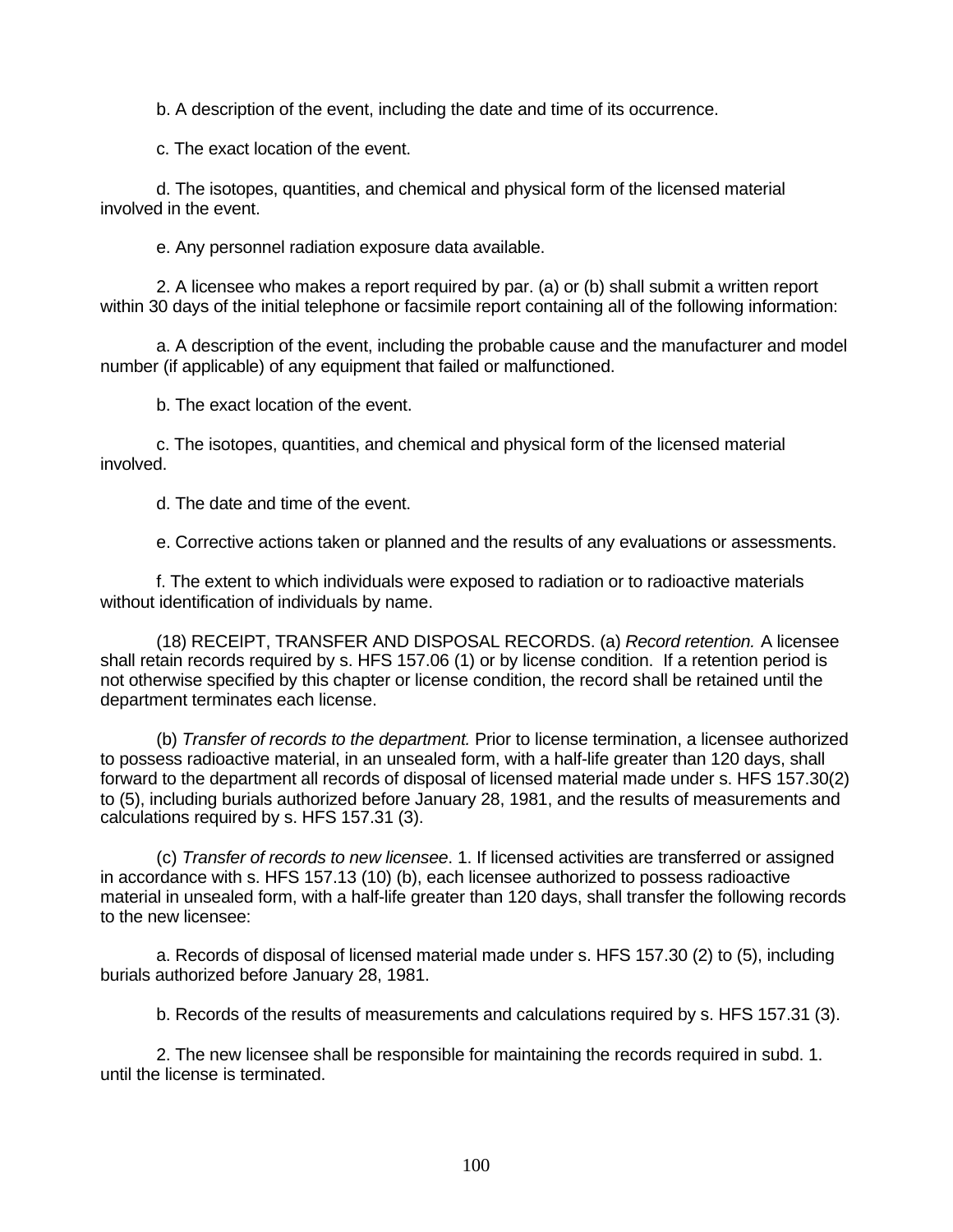(d) *Transfer of records of decommissioning activities*. A licensee shall forward the records required by s. HFS 157.15 (7) to the department prior to license termination.

**HFS 157.14 Reciprocity.** (1) RECOGNITION OF LICENSES ISSUED BY THE NRC OR OTHER STATES. The department shall reciprocally recognize radioactive material licenses issued by the NRC or a state agency in another state under the conditions set forth in this section.

(2) LICENSES OF BYPRODUCT, SOURCE AND SPECIAL NUCLEAR MATERIAL IN QUANTITIES NOT SUFFICIENT TO FORM A CRITICAL MASS. (a) Subject to this chapter, any person who holds a specific license from the NRC or another agreement state, and issued by the agency having jurisdiction where the licensee maintains an office for directing the licensed activity and at which radiation safety records are normally maintained, is hereby granted a general license to conduct the activities authorized in such licensing document within this state for a period not in excess of 180 days in any calendar year provided that all of the following occur:

1. The licensing document does not limit the activity authorized by the document to specified installations or locations.

2. The out-of-state licensee notifies the department in writing at least 3 days prior to engaging in the activity. The notification shall indicate the exact location of use, start date, time period, names, documentation of training, in-state address of the individual performing the activity, radiation sources to be used within the state, operating and emergency procedures and shall be accompanied by a copy of the pertinent licensing document. The out-of-state licensee shall also notify the department of any changes in the work location, schedule, radioactive material or work activities. If, for a specific case, the 3-day period would impose an undue hardship on the out-ofstate licensee, the licensee may, upon written application to the department, obtain permission to proceed sooner. The department may waive the requirement for filing additional written notifications during the remainder of the calendar year following the receipt of the initial notification from a person engaging in activities under the general license granted under this paragraph.

**Note:** The form may be obtained by writing the Department at: Department of Health and Family Services, Radiation Protection Section, P.O. Box 2659, Madison WI 53701-2659; or by downloading from the Department website at: www.dhfs.state.wi.us/licensing/.

3. The out-of-state licensee complies with this chapter and with all the terms and conditions of the licensing document, except any terms and conditions that may be inconsistent with this chapter.

4. The out-of-state licensee supplies any other information as required by the department.

5. The out-of-state licensee does not transfer or dispose of radioactive material possessed or used under the general license granted under this paragraph except by transfer to a person who is either specifically licensed by the department or by the NRC to receive the material, or is exempt from the requirements for a license for the material under s. HFS 157.09 (2) (a).

6. The out-of-state licensee pays the fee prescribed in s. HFS 157.10 (3).

(b) Notwithstanding the provisions of par. (a), any person who holds a specific license issued by the NRC or another agreement state authorizing the holder to manufacture, transfer, install or service a device described in s. HFS 157.11 (2) (b) within areas subject to the jurisdiction of the licensing body is hereby granted a general license to install, transfer, demonstrate or service the device in this state provided that all of the following occur: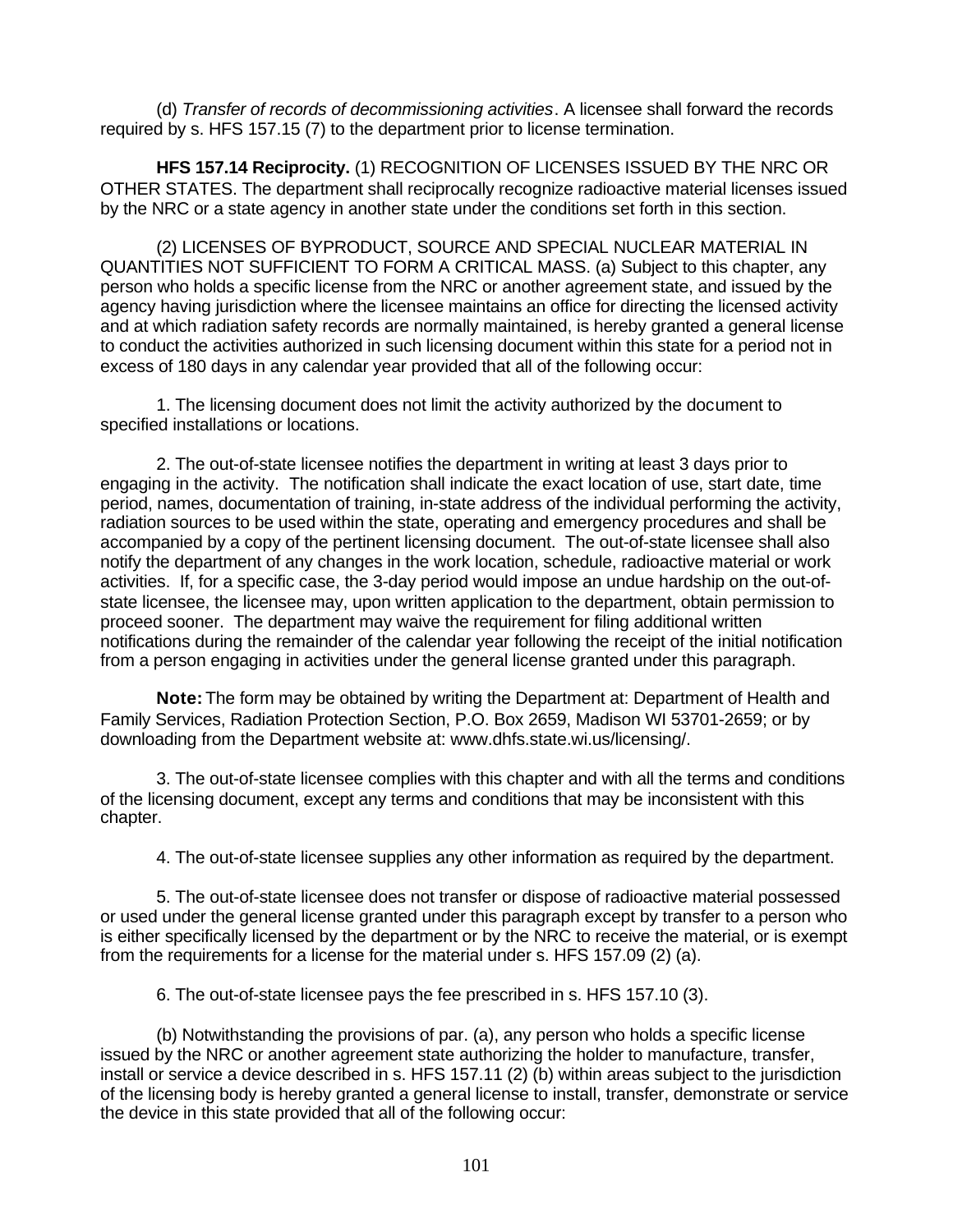1. The person files a report with the department within 30 days after the end of each calendar quarter in which any device is transferred to or installed in this state. Each report shall identify each general licensee to whom the device is transferred by name and address, the type and model number of device transferred and the quantity and type of radioactive material contained in the device.

2. The device has been manufactured, labeled, installed and serviced under applicable provisions of the specific license issued to the person by the NRC or an agreement state.

3. The person provides assurance that any labels required to be affixed to the device under regulations of the authority that licensed manufacture of the device bear the following statement: "Removal of this label is prohibited."

4. The holder of the specific license furnishes to each general licensee to whom the device is transferred or on whose premises the device is installed a copy of the general license contained in s. HFS 157.11 (2) (b) or in equivalent regulations of the agency having jurisdiction over the manufacture and distribution of the device.

(c) The department may withdraw, limit or qualify its acceptance of any specific license or equivalent licensing document issued by the NRC or an agreement state or any product distributed under the licensing document upon determining that the action is necessary to prevent undue hazard to public health and safety or property.

(3) LICENSES OF NATURALLY OCCURRING AND ACCELERATOR-PRODUCED RADIOACTIVE MATERIAL. (a) Subject to this chapter, any person who holds a specific license for NARM from a licensing state, and issued by the agency having jurisdiction where the licensee maintains an office for directing the licensed activity and at which radiation safety records are normally maintained, is hereby granted a general license to conduct the activities authorized within this state for a period not in excess of 180 days in any calendar year provided that all of the following occur:

1. The licensing document does not limit the authorized activity to specified installations or locations.

2. The out-of-state licensee notifies the department in writing at least 3 days prior to engaging in such activity. The notification shall indicate the location, period and type of proposed possession and use within the state and shall be accompanied by a copy of the pertinent licensing document. If, for a specific situation, the 3-day period would impose an undue hardship on the outof-state licensee, the licensee may, upon written application to the department, obtain permission to proceed sooner.

**Note:** The department may waive the 3-day notification requirement when the activities of the out-of-state licensee are routinely scheduled at the same location in the state.

3. The out-of-state licensee complies with this chapter and with all the terms and conditions of the licensing document except any terms and conditions that may be inconsistent with this chapter.

4. The out-of-state licensee supplies any other information as required by the department.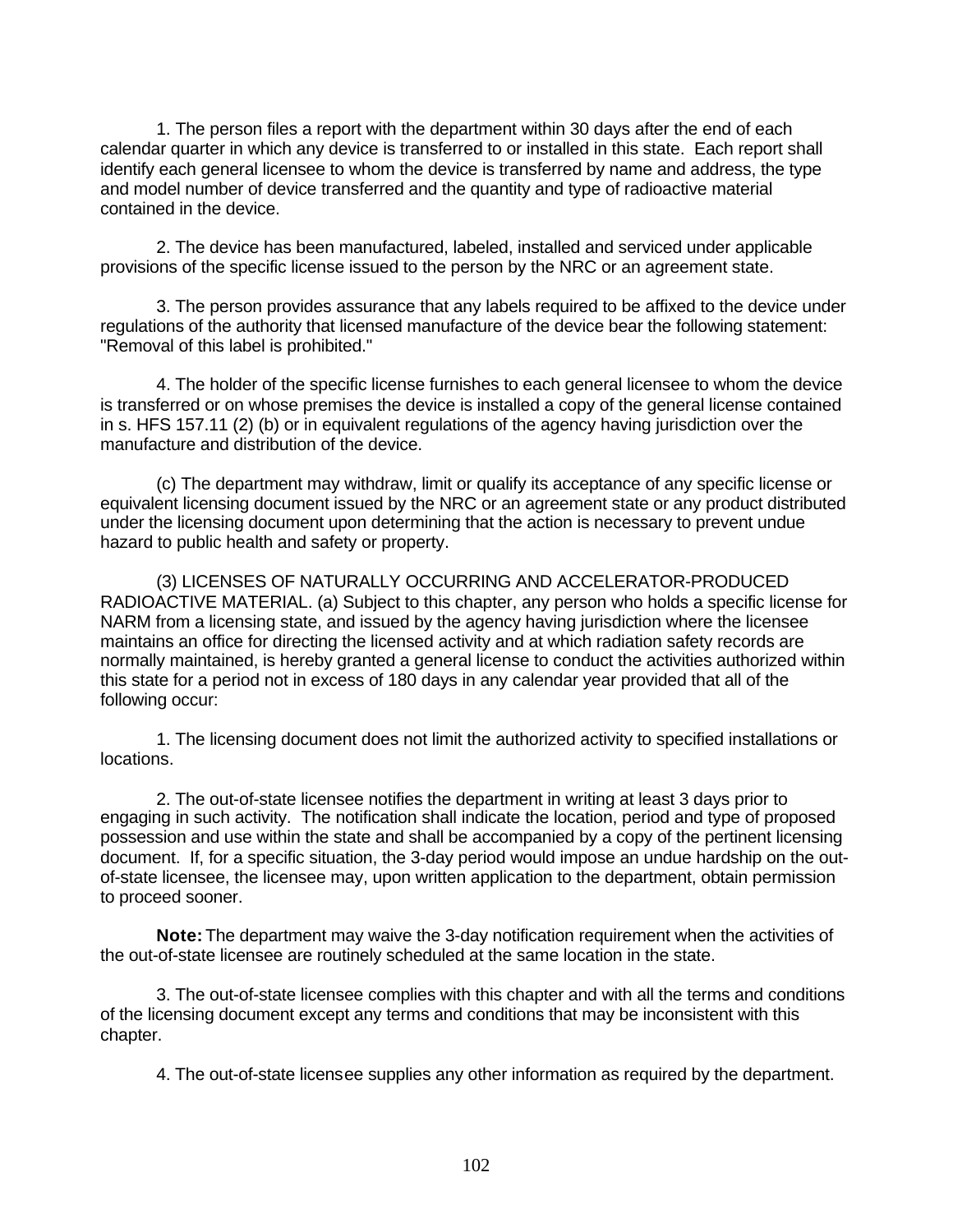5. The out-of-state licensee does not transfer or dispose of radioactive material possessed or used under the general license granted in this paragraph except by transfer to a person who is either specifically licensed by the department or by another licensing state to receive radioactive material, or exempt from the requirements for a license for radioactive material under s. HFS 157.09 (1).

6. The out-of-state licensee pays the fee prescribed in s. HFS 157.10 (3).

(b) Notwithstanding the provisions of par. (a), any person who holds a specific license issued by a licensing state authorizing the holder to manufacture, transfer, install or service a device described in s. HFS 157.11 (2) (b) within areas subject to the jurisdiction of the licensing body is hereby granted a general license to install, transfer, demonstrate or service the device in this state provided that all of the following conditions are met:

1. The person files a report with the department within 30 days after the end of each calendar quarter in which any device is transferred to or installed in this state. Each report shall identify each general licensee to whom the device is transferred by name and address, the type of device transferred and the quantity and type of radioactive material contained in the device.

2. The device has been manufactured, labeled, installed and serviced under applicable provisions of the specific license issued to the person by a licensing state.

3. The person assures that any labels required to be affixed to the device under regulations of the authority that licensed manufacture of the device bears the following statement: "Removal of this label is prohibited."

4. The holder of the specific license furnishes to each general licensee to whom the holder transfers the device or on whose premises the holder installs the device a copy of the general license contained in s. HFS 157.11 (2) (b) or in equivalent regulations of the agency having jurisdiction over the manufacture and distribution of the device.

(c) The department may withdraw, limit or qualify its acceptance of any specific license or equivalent licensing document issued by a licensing state or any product distributed under the licensing document upon determining that the action is necessary to prevent undue hazard to public health and safety or property.

(4) JURISDICTIONAL STATUS. (a) A licensee shall determine the jurisdictional status of a temporary job-site before radioactive materials may be used at a job site at any federal facility within the state. If the jurisdictional status is unknown, the licensee shall contact the federal agency that controls the site to determine if the job site is under exclusive federal jurisdiction.

(b) A licensee shall obtain authorization from another agreement state or the NRC before radioactive material may be used at a temporary job site in another state. Authorization may be obtained either by applying for reciprocity or a specific license from that state or the NRC.

**HFS 157.15 Financial assurance and records for decommissioning.** (1) FINANCIAL ASSURANCE REQUIREMENT FOR A SPECIFIC LICENSE. (a) *Unsealed radioactive material*. A person applying for a specific license authorizing the possession and use of unsealed radioactive material shall submit a decommissioning funding plan as described in sub. (5) with the license application for any of the following types of materials: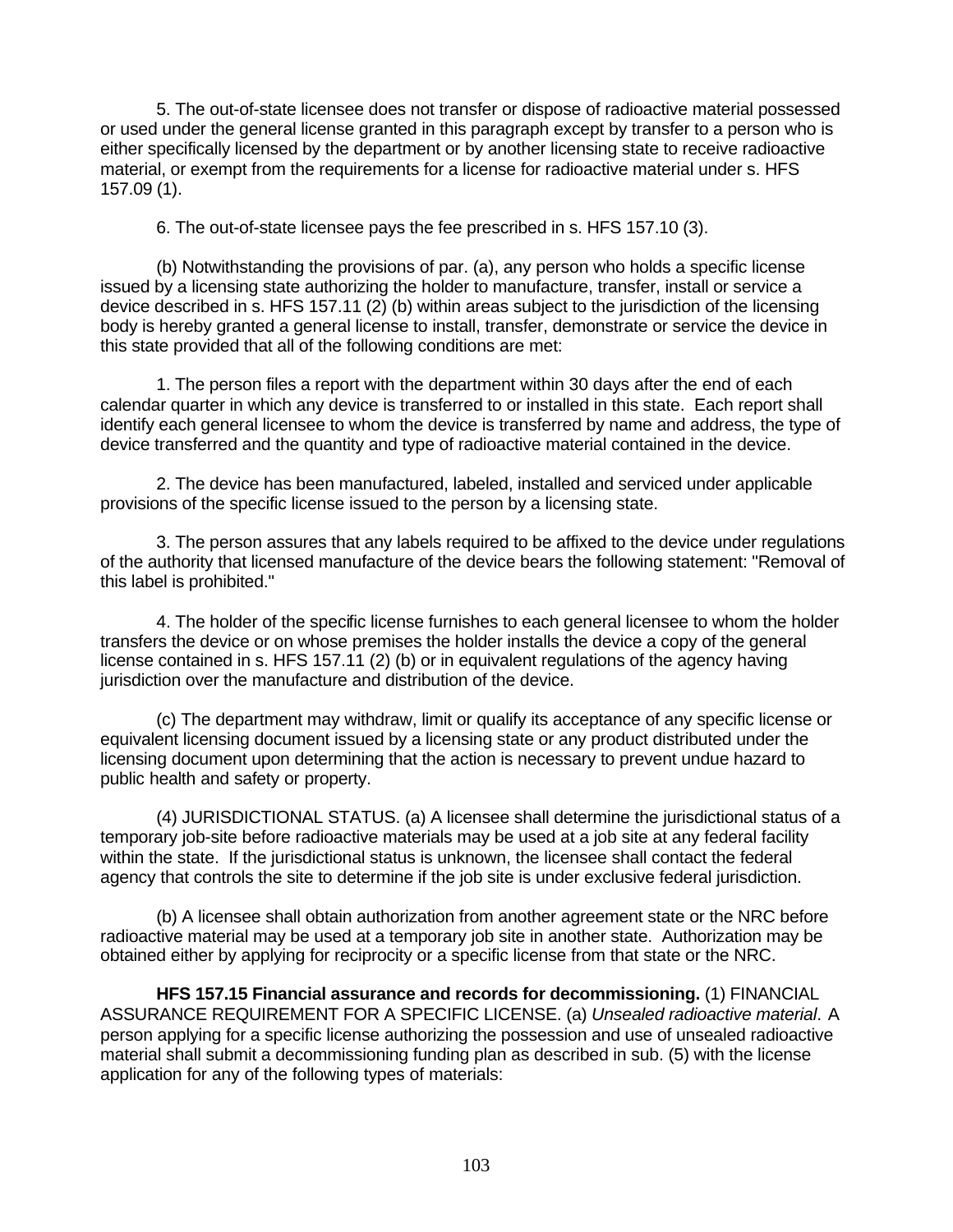1. Unsealed radioactive material with a half-life greater than 120 days and in quantities greater than  $10<sup>5</sup>$  times the applicable quantities listed in Appendix I.

2. Unsealed radioactive material involving a combination of isotopes with R divided by  $10^{\circ}$ being greater than one, where R is defined as the sum of the ratios of the quantity of each isotope to the applicable value in Appendix I.

(b) *Other radioactive material*. A person applying for a specific license authorizing the possession and use of radioactive material not covered by par. (a) with a half-life greater than 120 days and in quantities specified in sub. (4) shall do either of the following:

1. Submit a decommissioning funding plan as described in sub. (5).

2. Submit a written certification, signed by the chief financial officer or other responsible person authorized to represent the licensee, that financial assurance has been provided in the amount prescribed in sub. (4) using one of the methods described in sub. (5) and a signed original of the financial instrument obtained to satisfy the requirements of sub. (6). The written certification may state that the appropriate assurance will be obtained after the application has been approved and the license issued by the department but before receipt of radioactive material by the applicant. If the applicant defers execution of the financial instrument until after the license has been issued, the applicant shall submit to the department a signed original of the financial instrument obtained before receipt of licensed material.

(2) EXEMPTIONS. The following are exempt from the requirements of this section:

(a) A state, local or other government agency, except for a government agency licensed to handle or process radioactive waste.

(b) A person authorized to possess only radioactive materials with a half-life of 65 days or less.

(c) Other persons as specifically exempted by the department.

(3) IMPLEMENTATION. (a) A person who possesses a specific license authorizing the possession and use of radioactive material issued on or after the effective date of this subchapter [revisor to insert effective date], which is of a type described in sub. (1), shall provide financial assurance for decommissioning under this section.

(b) A person who possesses a specific license issued before the effective date of this subchapter [revisor to insert effective date] shall do one of the following:

1. For a license authorizing the use of radioactive material meeting the criteria of sub. (1) (a), submit a decommissioning funding plan as described in sub. (5) and a certification of financial assurance for at least \$750,000, under the criteria of this section, with any application for license renewal.

2. For a license authorizing the use of radioactive material meeting the criteria of sub. (1) (b), submit a decommissioning funding plan as described in sub. (5) or a certification of financial assurance for decommissioning according to the criteria of sub. (4) with any application for license renewal.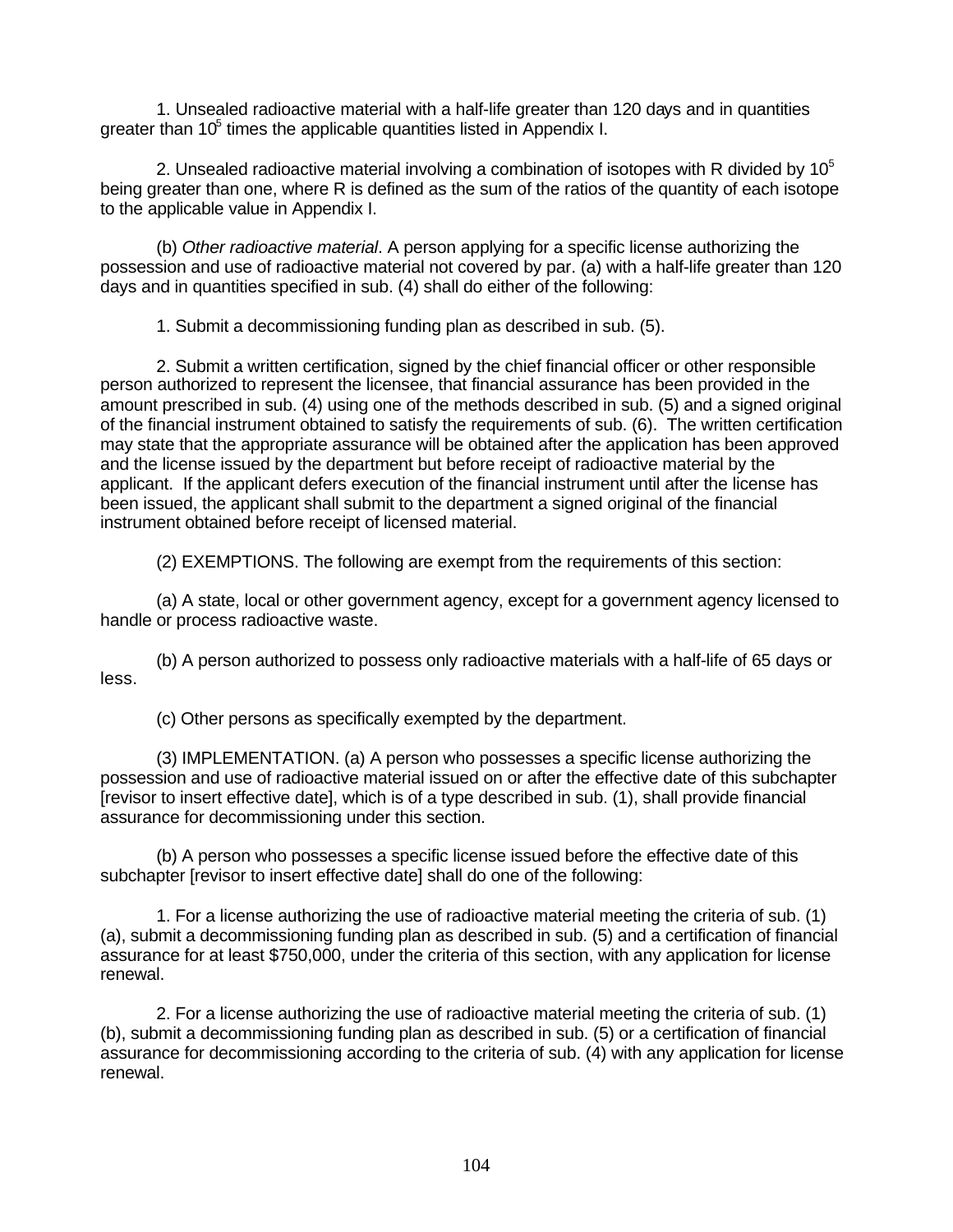(c) The term of the financial assurance shall be from the issuance or renewal of the license until the department terminates the license.

(d) A licensee's financial assurance arrangements may be reviewed annually by the department to recognize any increases or decreases resulting from inflation or deflation, changes in engineering plans, activities performed or any other condition affecting costs for decommissioning to ensure that sufficient funding is available to cover liability that remains until license termination.

(4) REQUIRED AMOUNTS FOR FINANCIAL ASSURANCE. (a) A licensee shall provide the following minimum amounts of financial assurance for decommissioning, unless otherwise specified by the department:

1. Seven hundred fifty thousand dollars if the quantity of material is greater than  $10^4$  but less than or equal to 10 $5$  times the applicable quantities of Appendix I in unsealed form. For a combination of isotopes, R divided by 10<sup>4</sup> is greater than one but R divided by 10<sup>5</sup> is less than or equal to one.

2. One hundred fifty thousand dollars if the quantity of material is greater than 10<sup>3</sup> but less than or equal to 10<sup>4</sup> times the applicable quantities of Appendix I in unsealed form. For a combination of isotopes, R divided by 10<sup>3</sup> is greater than one but R divided by 10<sup>4</sup> is less than or equal to one.

3. Seventy-five thousand dollars if the quantity of material is greater than  $10^{10}$  times the applicable quantities of Appendix I in sealed sources or plated foils. For a combination of isotopes, R divided by  $10^{10}$  is greater than one.

(b) The department may eliminate, reduce or raise the required amount of financial assurance under par. (a) for an individual applicant or licensee based on the cost estimate for decommissioning included in the decommissioning funding plan required under sub. (5) (a).

(5) DECOMMISSIONING FUNDING PLAN. (a) A decommissioning funding plan shall include all the following information:

1. A cost estimate for decommissioning that considers all of the following:

a. Probable extent of contamination through the use or possession of radioactive material at the facility or site and the projected cost of removal of the contamination to a level specified by the department. The evaluation shall encompass probable contaminating events associated with the licensee's or applicant's operation and shall be based on factors such as quantity, half-life, radiation hazard, toxicity and chemical and physical forms.

b. The extent of possible offsite property damage caused by operation of the facility or site.

c. The cost of removal and disposal of radiation sources that are or would be generated, stored, processed or otherwise present at the licensed facility or site.

d. The costs involved in reclaiming the property on which the facility or site is located and all other properties contaminated by radioactive material authorized under the license.

2. A description of the method of assuring funds for decommissioning according to sub. (6).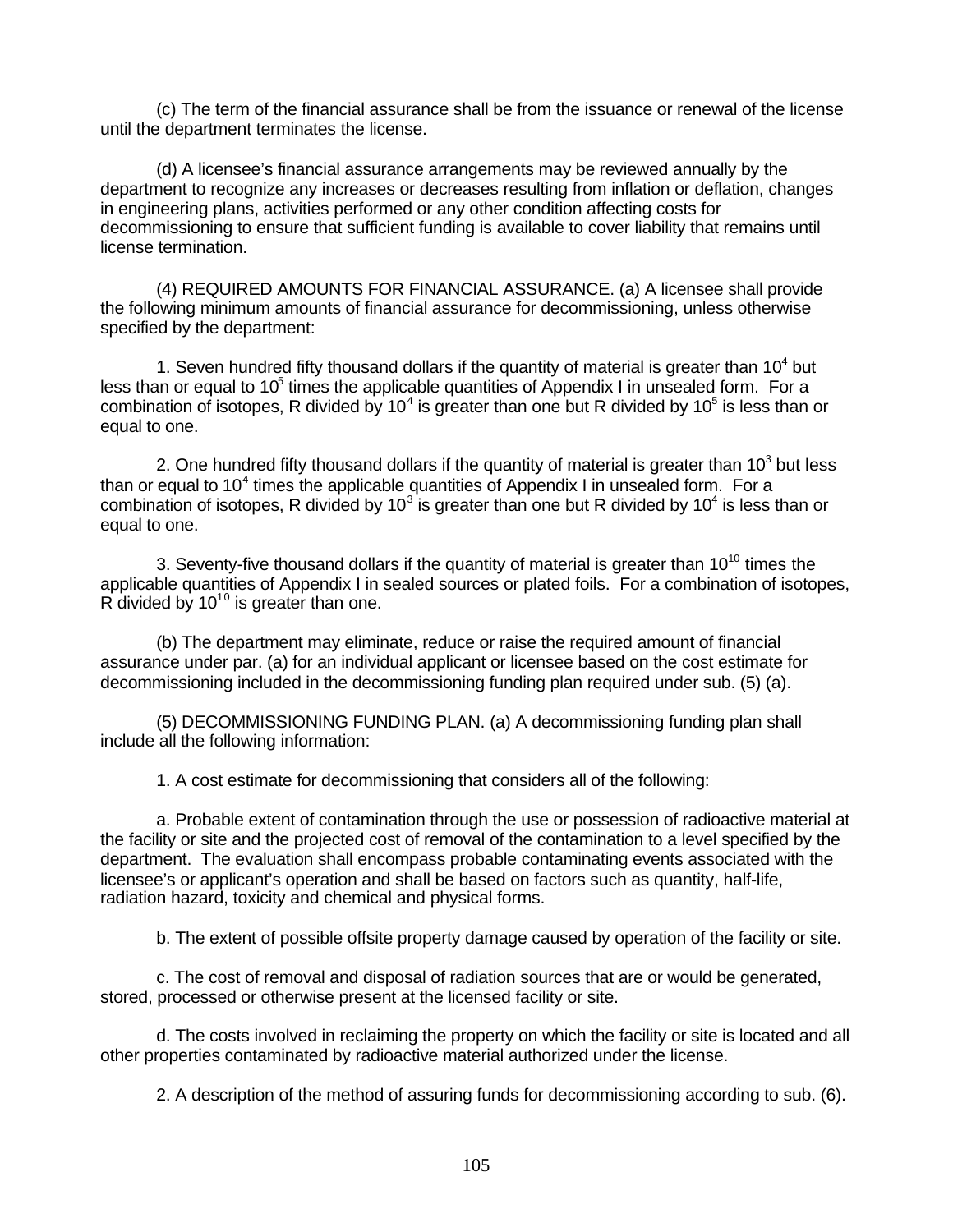3. A description of the method for adjusting cost estimates and associated funding levels periodically over the life of the facility.

(b) The decommissioning funding plan shall also contain the licensee's certification that financial assurance has been provided in the amount of the cost estimate for decommissioning and a signed original of the financial instrument obtained to satisfy the requirements of sub. (6).

(6) FINANCIAL ASSURANCE OPTIONS. A licensee may use any of the following methods to provide financial assurance for decommissioning:

(a) *Prepayment*. Prepayment is the deposit prior to operation into an account segregated from licensee assets and outside the licensee's administrative control of cash or liquid assets in an amount sufficient to pay decommissioning costs. Prepayment may be in the form of a trust, escrow account, government fund, certificate of deposit or deposit of government securities.

(b) *Surety method, insurance or other guarantee*. Payment of future decommissioning costs shall be guaranteed by a surety method, insurance or other guarantee. A surety method may be in the form of a surety bond, letter of credit or line of credit. Self insurance, or any method which essentially constitutes self-insurance, may not be used as a method of providing financial assurance. Any surety method or insurance used to provide financial assurance for decommissioning must meet all of the following criteria:

1. The surety method of insurance shall be open-ended or, if written for a specified term, renewed automatically unless 90 days or more prior to the renewal date, the issuer notifies the department, the beneficiary and the licensee of its intention not to renew. The surety method or insurance shall also provide that the full face amount be paid to the beneficiary automatically prior to the expiration without proof of forfeiture if the licensee fails to provide a replacement acceptable to the department within 30 days after receipt of notification of cancellation.

2. The surety method or insurance shall be payable to a trust established for decommissioning costs. The department shall approve the trustee and the trust.

**Note:** An acceptable trustee includes the State of Wisconsin or an entity having the authority to act as a trustee and whose trust operations are regulated and examined by a state or federal government agency.

3. The surety method or insurance shall remain in effect until the department terminates the license.

(c) *External sinking fund*. An external sinking fund may be used in which deposits are made at least annually, coupled with a surety method or insurance, the value of which may decrease by the amount being accumulated in the sinking fund. An external sinking fund may be in the form of a trust, escrow account, government fund, certificate of deposit or deposit of government securities. The surety or insurance provisions shall meet the requirements of par. (b).

(d) *Statement of intent*. A state or local government licensee exempt under sub. (2) shall submit a written statement of intent containing a cost estimate for decommissioning or an amount based on sub. (4). The cost estimate shall indicate that funds for decommissioning will be obtained when necessary.

(7) RECORDS. (a) A licensee shall keep the following records of information related to decommissioning of a facility in an identified location until the site is released for unrestricted use: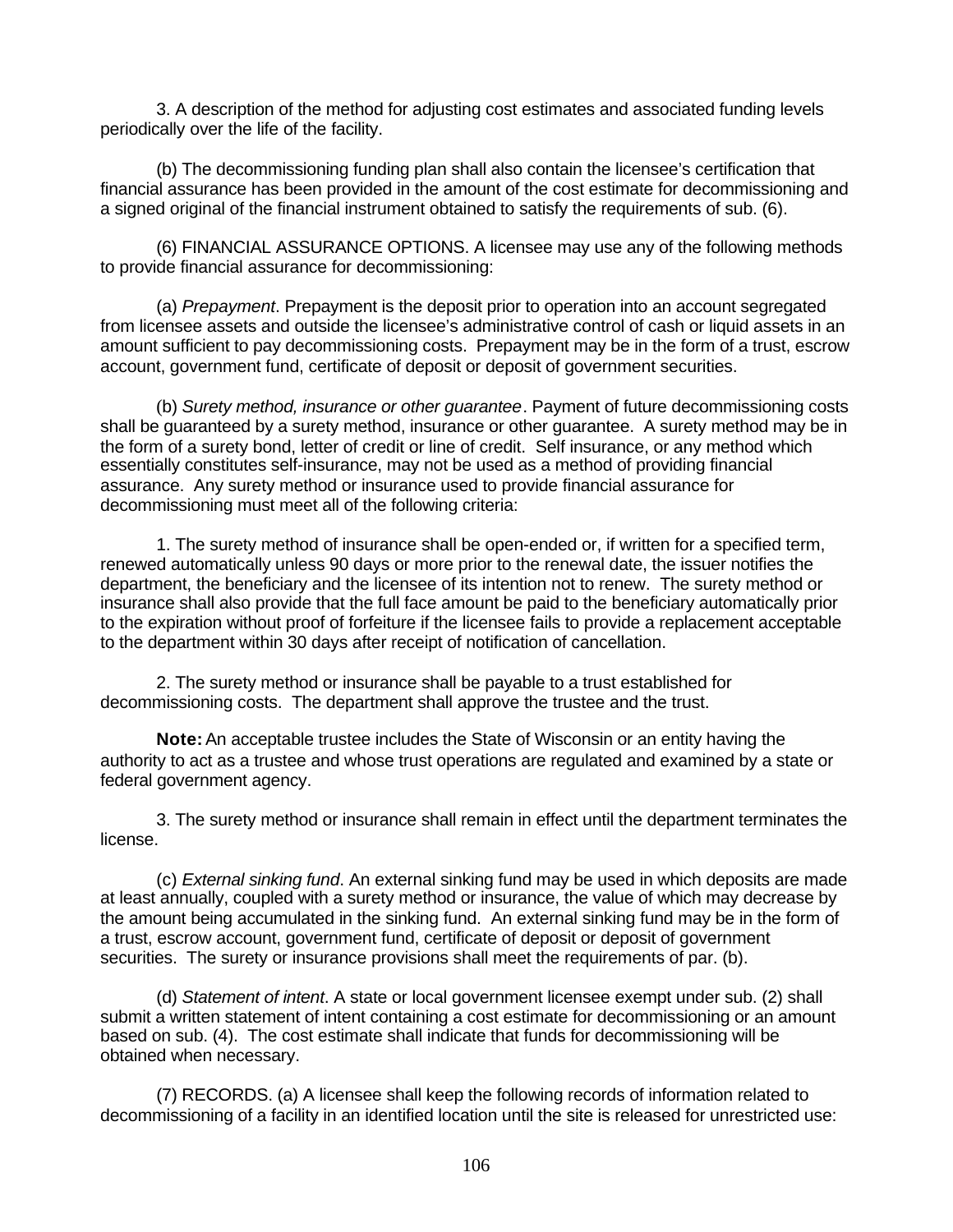1. Records of spills or other unusual occurrences involving the spread of radioactive contamination in and around the facility, equipment or site. The records may be limited to instances where contamination remains after any cleanup procedures or when there is reasonable likelihood that radioactive contaminants may have spread to inaccessible areas or into porous materials such as concrete. The records shall include any known information on identification of involved nuclides, quantities, forms and concentrations.

2. As-built drawings and modifications of structures and equipment in restricted areas where radioactive materials are used or stored, and of locations of possible inaccessible contamination such as buried pipes that may contain radioactive contaminants. If required drawings are referenced, each relevant document does not need to be indexed individually. If drawings are not available, a licensee shall substitute appropriate records of available information concerning the areas and locations of inaccessible contamination.

**Note:** As-built architectural and engineering drawings need to reflect the final details of the structures and equipment as they were constructed.

3. Except for areas containing only sealed sources that have not leaked or where no contamination remains after a leak, or byproduct materials with half-lives of less than 65 days, a list containing all the following:

a. All areas currently and formerly designated as restricted areas.

b. All areas outside of restricted areas that require documentation under subd. 1.

c. All areas outside of restricted areas where current and previous wastes have been buried as documented under s. HFS 157.31 (9).

d. All areas outside of restricted areas that contain radioactive material such that, if the license expired, the licensee would be required to either decontaminate the area to meet the criteria for decommissioning in s. HFS 157.13 (11) (d) or apply for approval for disposal under s. HFS 157.30 (2).

4. Records of the cost estimate performed for the decommissioning funding plan or the amount certified for decommissioning and records of the funding method used for assuring funds.

(b) A licensee shall keep the records in par. (a) until the site is decommissioned and approved by the department for unrestricted use.

(c) Prior to a licensed activity being transferred to another licensee under s. HFS 157.13 (10) (b), the original licensee shall transfer all records under par. (a) to the new licensee. The new licensee shall be responsible for maintaining the records until their license is terminated by the department.

(d) The list under par. (a) 3. shall be updated every 2 years.

**HFS 157.16 Licenses held on the effective date of this subchapter.** A person who on the effective date of this subchapter [revisor to insert effective date] possesses a general or specific license issued by the NRC for source, byproduct or special nuclear material in quantities not sufficient to form a critical mass shall be deemed to possess an identical license issued under the authority of s. 254.365, Stats., and this chapter, the license to expire either 90 days after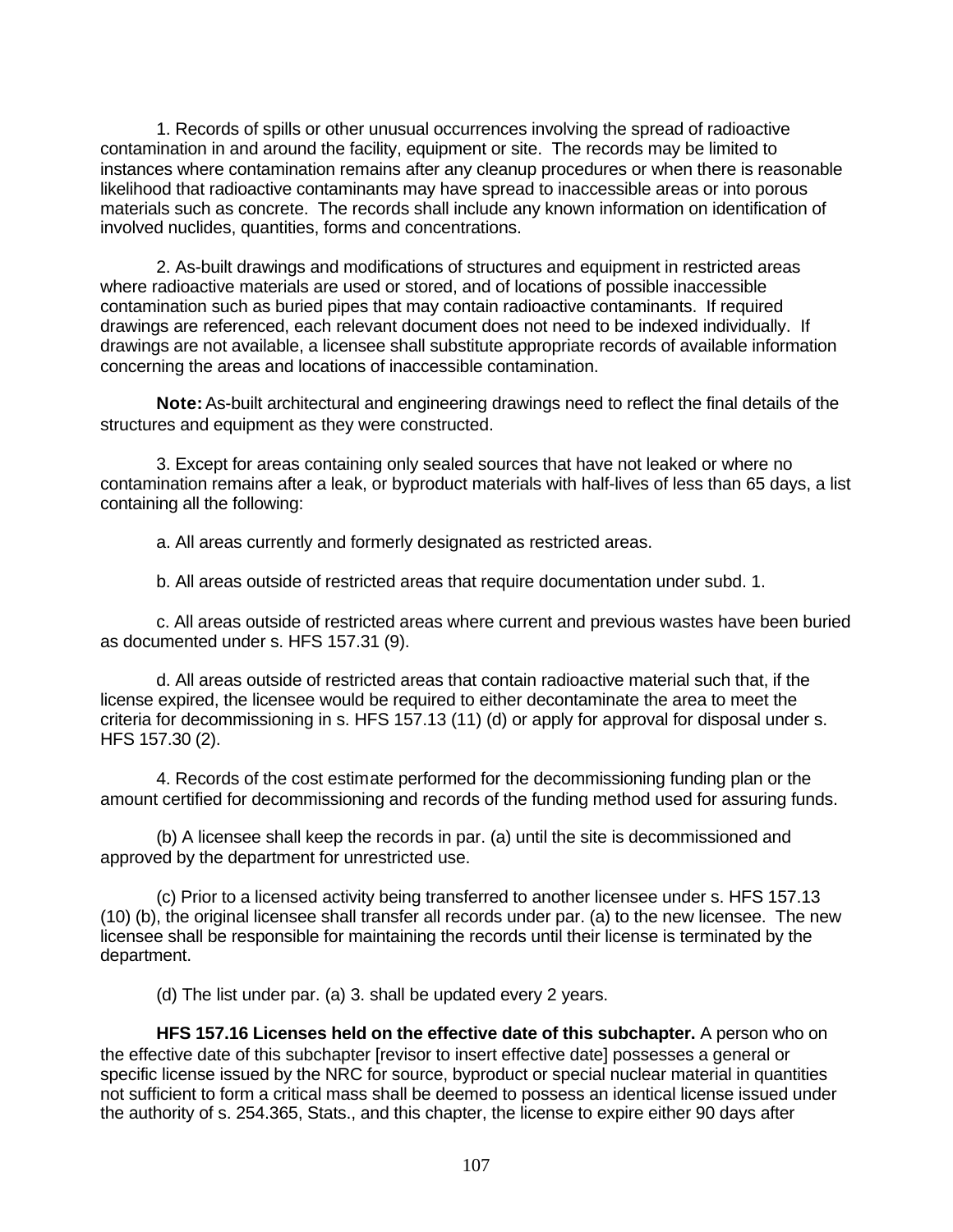receipt from the department of a notice of expiration of the license or on the date of expiration specified in the NRC license, whichever is earlier.

**HFS 157.17 NARM held on the effective date of this subchapter.** A person who on the effective date of this subchapter [revisor to insert efffective date] possesses naturally-occurring and accelerator produced radioactive material (NARM) for which a specific license is required by this subchapter shall be deemed to possess a license issued by the department under the authority of s. 254.365, Stats., and this chapter. The license shall expire 90 days after the effective date of this subchapter, except that if within the 90-day period the person possessing the material files an application in proper form for a license, the existing license shall not expire until the department has made a final determination on the application.

# **HFS 157.18 [Reserved]. HFS 157.19 [Reserved]**

# **Subchapter III – Standards for Protection from Radiation**

**HFS 157.20 Implementation.** (1) Any existing license or registration condition more restrictive than this subchapter remains in force until there is an amendment or renewal of the license or registration.

(2) If a condition attached to a license or registration exempts a licensee or registrant from a provision of this subchapter in effect on or before the effective date of this subchapter [revisor to insert effective date], the condition also exempts the licensee or registrant from the corresponding provision of this subchapter.

(3) If a condition attached to a license or registration cites provisions of this subchapter in effect prior to the effective date of this subchapter [revisor to insert effective date] that do not correspond to any provisions of this subchapter, the license or registration condition remains in force until there is an amendment or renewal of the license or registration that modifies or removes the condition.

**HFS 157.21 Radiation protection programs.** (1) A licensee or registrant shall develop, document and implement a radiation protection program sufficient to ensure compliance with the provisions of this subchapter.

**Note:** See s. HFS 157.31 (2) for record keeping requirements relating to programs in this subchapter.

(2) A licensee or registrant shall use, to the extent practical, procedures and engineering controls based upon sound radiation protection principles to achieve occupational doses and doses to members of the public that are as low as is reasonably achievable (ALARA).

(3) A licensee or registrant shall, at intervals not to exceed 12 months, review the radiation protection program content and implementation.

(4) To implement the ALARA requirements of sub. (2), and notwithstanding the requirements in s. HFS 157.23 (1), a licensee shall establish a constraint on air emissions of radioactive material to the environment, excluding Radon-222 and its progeny, so that an individual member of the public likely to receive the highest dose does not receive a total effective dose equivalent in excess of 0.1 mSv (10 mrem) per year from the air emissions. A licensee to whom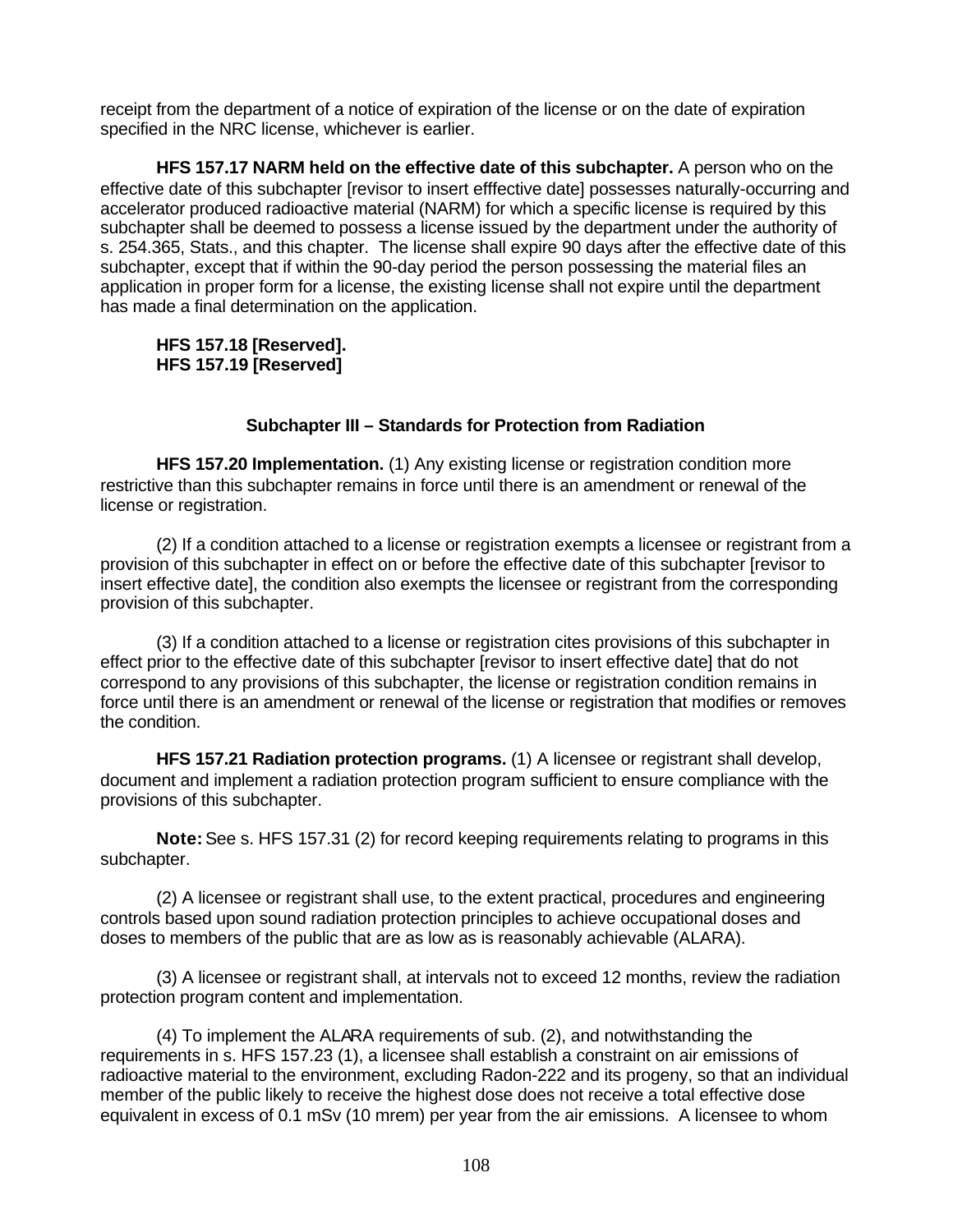this requirement applies shall report as provided in s. HFS 157.32 (3) any time the licensee exceeds the dose limit of 0.1 mSv (10 mrem) per year and shall promptly take appropriate corrective action to safeguard against recurrence.

**HFS 157.22 Occupational dose limits.** (1) OCCUPATIONAL DOSE LIMITS FOR ADULTS. (a) A licensee or registrant shall control the occupational dose to individual adults, except for planned special exposures under sub. (6), to the following dose limits:

1. An annual limit, which is the more limiting of either of the following:

a. The total effective dose equivalent being equal to 0.05 Sv (5 rem).

b. The sum of the deep dose equivalent and the committed dose equivalent to any individual organ or tissue other than the lens of the eye being equal to 0.5 Sv (50 rem).

2. The annual limits to the lens of the eye, to the skin and to the extremities which are:

a. A lens dose equivalent of 0.15 Sv (15 rem).

b. A shallow dose equivalent of 0.5 Sv (50 rem) to the skin or to any extremity.

(b) Doses received in excess of the annual limits, including doses received during accidents, emergencies and planned special exposures, shall be subtracted from the limits for planned special exposures that the individual may receive during the current year and during the individual's lifetime.

(c) The assigned deep dose equivalent and shallow dose equivalent shall be for the portion of the body receiving the highest exposure, as follows:

1. The deep dose equivalent, lens dose equivalent and shallow dose equivalent may be assessed from surveys or other radiation measurements for the purpose of demonstrating compliance with the occupational dose limits, if the individual monitoring device was not in the region of highest potential exposure, or the results of individual monitoring are unavailable.

2. When a protective apron is worn while working with medical fluoroscopic equipment and monitoring is conducted as specified in s. HFS 157.25 (2) (a) 5., the effective dose equivalent for external radiation shall be determined as follows:

a. When only one individual monitoring device is used and it is located at the neck outside the protective apron, the reported deep dose equivalent shall be the effective dose equivalent for external radiation.

b. If a protective apron is worn, the individual monitoring device shall be located at the neck (i.e., collar). If a second monitoring device is used, for the same purpose, it shall be located under the protective apron at the waist. The estimated effective exposure  $(H_F)$  when wearing 2 monitoring devices, one located outside and one under a protective apron, shall be calculated using the following formula:  $H_E$  (estimate) = 1.5  $H_W$  + 0.04  $H_N$  where  $H_W$  = badge reading from the waist badge under the apron and  $H_N$  = badge reading from the neck badge worn outside the apron.

(d) Derived air concentration (DAC) and annual limit on intake (ALI) values are specified in Table I of Appendix E and may be used to determine the individual's dose and to demonstrate compliance with the occupational dose limits.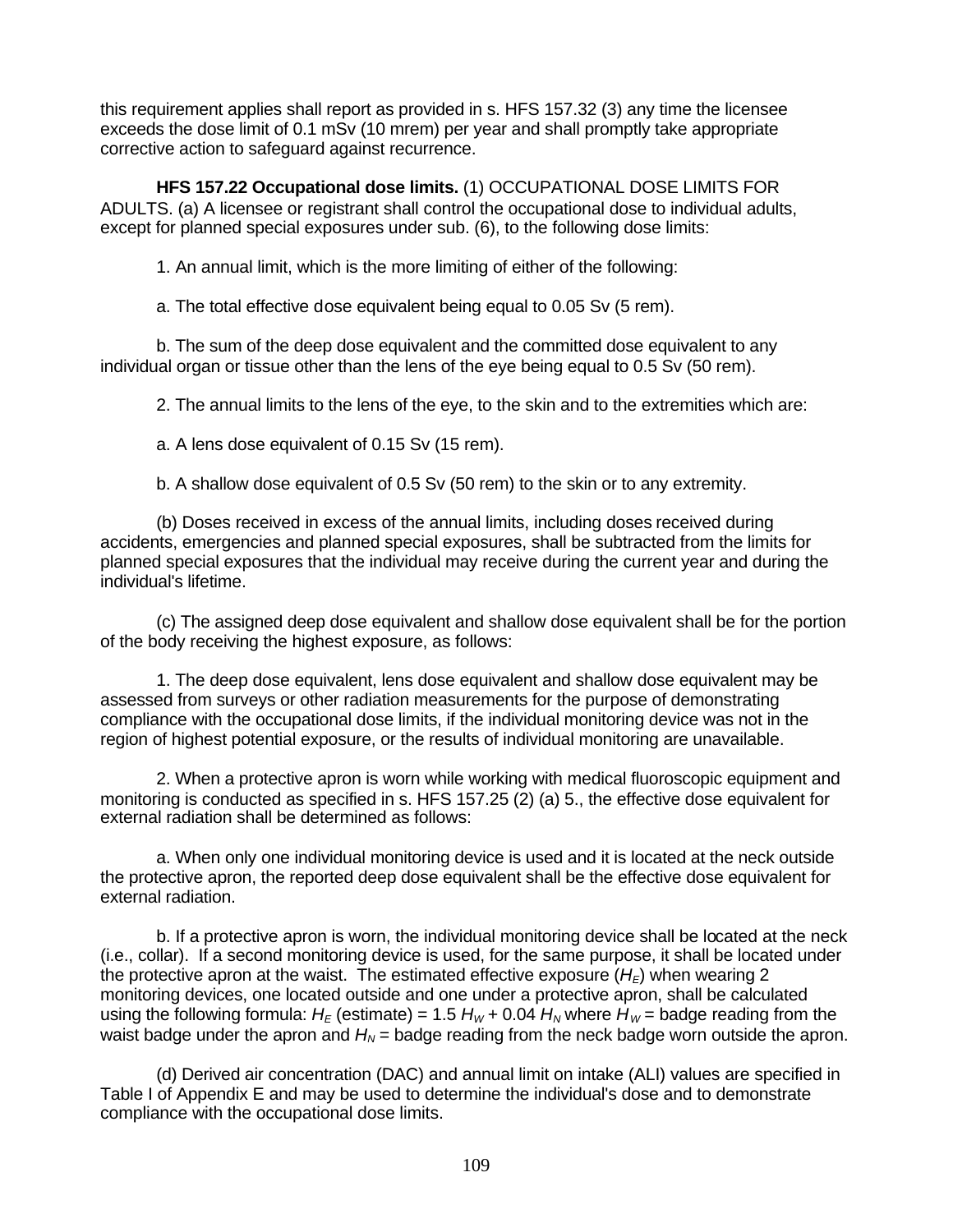**Note:** See s. HFS 157.31 (7) for instructions about recording the exposure levels.

(e) In addition to the annual dose limits, a licensee or registrant shall limit the soluble uranium intake by an individual to 10 milligrams in a week in consideration of chemical toxicity.

**Note:** See footnote <sup>c/</sup> of Appendix E for the calculation method for determining DAC for soluable mixtures of uranium.

(f) A licensee or registrant shall reduce the dose that an individual may be allowed to receive in the current year by the amount of occupational dose received while employed by any other person during the current year.

**Note:** See sub. (5) for instruction on determining occupational dose.

(2) COMPLIANCE WITH REQUIREMENTS FOR SUMMATION OF EXTERNAL AND INTERNAL DOSES. (a) If a licensee or registrant is required to monitor under both s. HFS 157.25 (2) (a) and (b), a licensee or registrant shall demonstrate compliance with the dose limits by summing external and internal doses. If a licensee or registrant is required to monitor only under s. HFS 157.25 (2) (a) or (b), then summation is not required to demonstrate compliance with the dose limits. A licensee or registrant may demonstrate compliance with the requirements for summation of external and internal doses under pars. (b), (c) or (d). The dose equivalents for the lens of the eye, the skin and the extremities are not included in the summation, but are subject to separate limits.

(b) If the only intake of radionuclides is by inhalation, the total effective dose equivalent limit is not exceeded if the sum of the deep dose equivalent divided by the total effective dose equivalent limit, and any one of the following, does not exceed unity:

1. The sum of the fractions of the inhalation ALI for each radionuclide.

2. The total number of derived air concentration-hours (DAC-hours) for all radionuclides divided by 2,000.

3. The sum of the calculated committed effective dose equivalents to all significantly irradiated organs or tissues (T) calculated from bioassay data using appropriate biological models and expressed as a fraction of the annual limit. For purposes of this subdivision, an organ or tissue is deemed to be significantly irradiated if, for that organ or tissue, the product of the weighting factors,  $W_T$ , and the committed dose equivalent,  $H_{T,50}$ , per unit intake is greater than 10 percent of the maximum weighted value of  $H<sub>T.50</sub>$ , that is,  $W<sub>T</sub>H<sub>T.50</sub>$ , per unit intake for any organ or tissue.

(c) If the occupationally exposed individual receives an intake of radionuclides by oral ingestion greater than 10 percent of the applicable oral ALI, a licensee or registrant shall account for this intake and include it in demonstrating compliance with the limits.

(d) A licensee or registrant shall evaluate and estimate intakes through wounds or skin absorption. The intake through intact skin has been included in the calculation of DAC for hydrogen-3 and does not need to be evaluated or taken into account.

(3) DETERMINATION OF EXTERNAL DOSES FROM AIRBORNE RADIOACTIVE MATERIAL. (a) A licensee or registrant shall, when determining the dose from airborne radioactive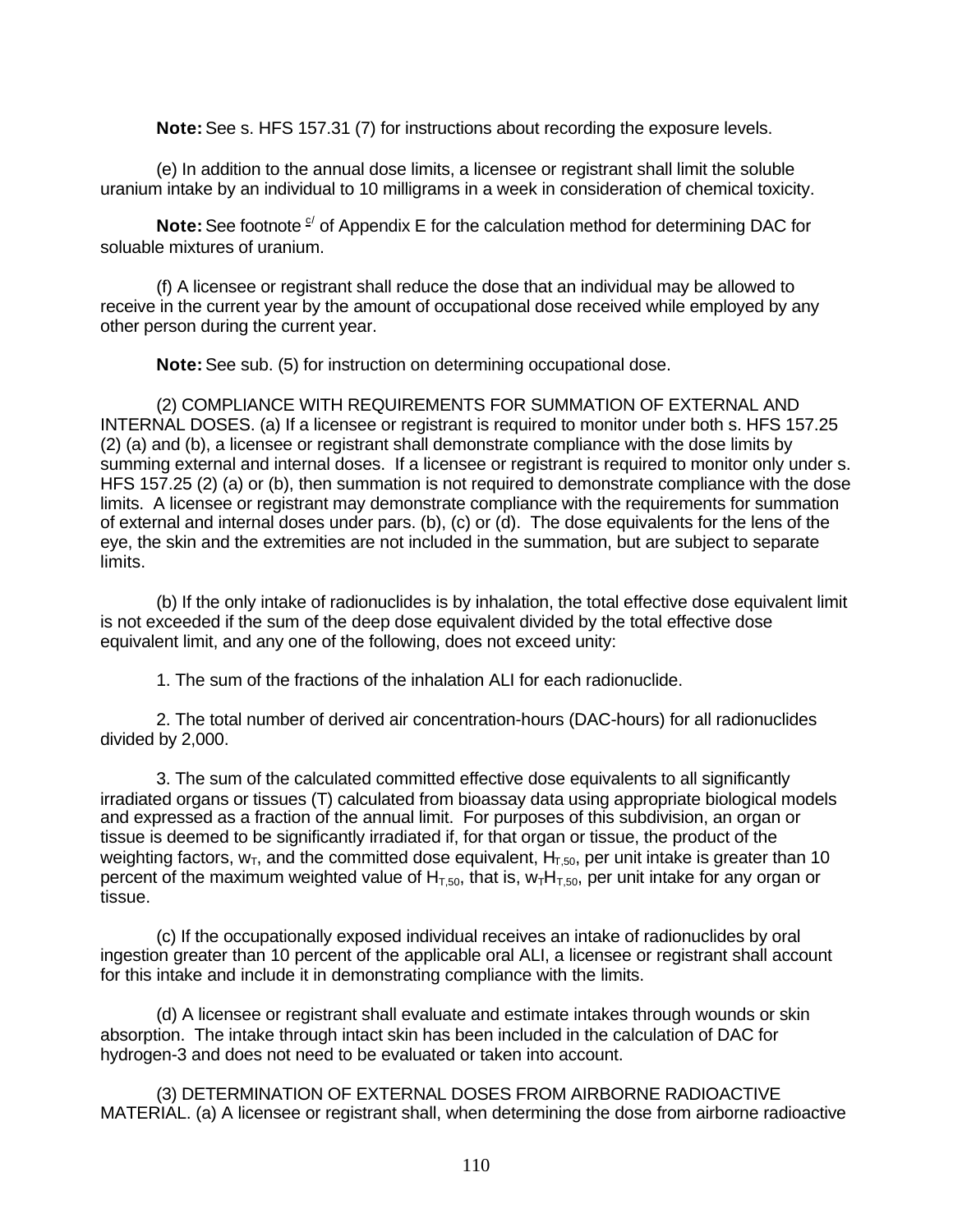material, include the contribution to the deep dose equivalent, eye dose equivalent, and shallow dose equivalent from external exposure to the radioactive cloud.

**Note:** See Appendix E, footnotes  $a^j$  and  $b^j$  for methods used for calculating submersion dose for materials with a half-life of less than 2 hours.

(b) Airborne radioactivity measurements and DAC values may not be used as the primary means to assess the deep dose equivalent when the airborne radioactive material includes radionuclides other than noble gases or if the cloud of airborne radioactive material is not relatively uniform. The determination of the deep dose equivalent to an individual shall be based upon measurements using instruments or individual monitoring devices.

(4) DETERMINATION OF INTERNAL EXPOSURE. (a) For purposes of assessing dose used to determine compliance with occupational dose equivalent limits, a licensee or registrant shall, when required under s. HFS 157.25 (2), take measurements of all of the following:

1. Concentrations of airborne radioactive materials in work areas.

2. Quantities of radionuclides in the body.

3. Quantities of radionuclides excreted from the body.

4. Combinations of the measurements in subds. 1. to 3.

(b) Unless respiratory protective equipment is used, as provided in s. HFS 157.27 (3), or the assessment of intake is based on bioassays, a licensee or registrant shall assume that an individual inhales radioactive material at the airborne concentration in which the individual is present.

(c) When specific information on the physical and biochemical properties of the radionuclides taken into the body or the behavior of the material in an individual is known, a licensee or registrant may do any of the following:

1. Use that information to calculate the committed effective dose equivalent, and, if used, the licensee or registrant shall document that information in the individual's record.

2. Upon prior approval of the department, adjust the DAC or ALI values to reflect the actual physical and chemical characteristics of airborne radioactive material, for example, aerosol size distribution or density.

3. Separately assess the contribution of fractional intakes of Class D, W or Y compounds of a given radionuclide to the committed effective dose equivalent.

**Note:** See Appendix E for a description of the pulmonary clearance times (classes) of the compounds involved in the exposure.

(d) If a licensee or registrant chooses to assess intakes of Class Y material using the measurements given in par. (a) 2. or 3., a licensee or registrant may delay the recording and reporting of the assessments for periods up to 7 months, unless otherwise required by s. HFS 157.32 (2) or (3).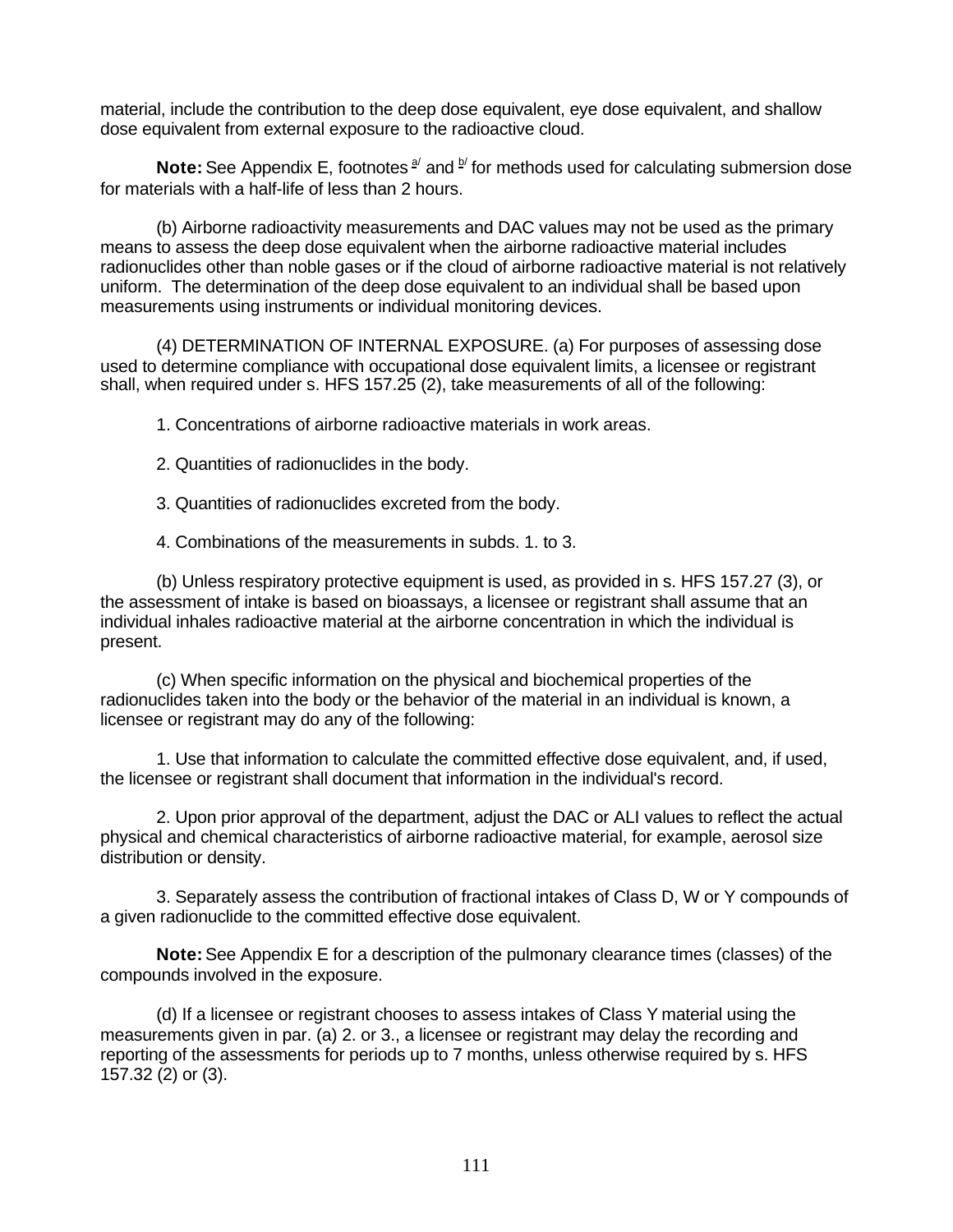**Note:** The delay permits the licensee or registrant to make additional measurements basic to the assessments.

(e) If the identity and concentration of each radionuclide in a mixture are known, the fraction of the DAC applicable to the mixture for use in calculating DAC-hours shall be either of the following:

1. The sum of the ratios of the concentration to the appropriate DAC value, that is, D, W or Y, from Appendix E for each radionuclide in the mixture.

2. The ratio of the total concentration for all radionuclides in the mixture to the most restrictive DAC value for any radionuclide in the mixture.

(f) If the identity of each radionuclide in a mixture is known, but the concentration of one or more of the radionuclides in the mixture is not known, the DAC for the mixture shall be the most restrictive DAC of any radionuclide in the mixture.

(g) When a mixture of radionuclides in air exists, a licensee or registrant may disregard certain radionuclides in the mixture if all of the following apply:

1. The licensee or registrant uses the total activity of the mixture in demonstrating compliance with the dose limits in s. HFS 157.22 (1) and in complying with the monitoring requirements in s. HFS 157.25 (2) (b).

2. The concentration of any radionuclide disregarded is less than 10 percent of its DAC.

3. The sum of these percentages for all of the radionuclides disregarded in the mixture does not exceed 30 percent.

(h) When determining the committed effective dose equivalent, the following information may be considered:

1. To calculate the committed effective dose equivalent, the licensee or registrant may assume that the inhalation of one ALI, or an exposure of 2,000 DAC-hours, results in a committed effective dose equivalent of 0.05 Sv (5 rem) for radionuclides that have their ALIs or DACs based on the committed effective dose equivalent.

2. For an ALI and the associated DAC determined by the nonstochastic organ dose limit of 0.5 Sv (50 rem), the intake of radionuclides that would result in a committed effective dose equivalent of 0.05 Sv (5 rem), that is, the stochastic ALI, is listed in parentheses in Table I of Appendix E. The licensee or registrant may, as a simplifying assumption, use the stochastic ALI to determine committed effective dose equivalent. However, if the licensee or registrant uses the stochastic ALI, the licensee or registrant shall also demonstrate that the limit in s. HFS 157.22 (1) (a) 1. b. is met.

(5) DETERMINATION OF PRIOR OCCUPATIONAL DOSE. (a) For each individual who may enter a licensee's or registrant's restricted area and is likely to receive, in a year, an occupational dose requiring monitoring under s. HFS 157.25 (2), a licensee or registrant shall determine the occupational radiation dose received during the current year.

(b) Before an individual may participate in a planned special exposure, a licensee or registrant shall determine all of the following: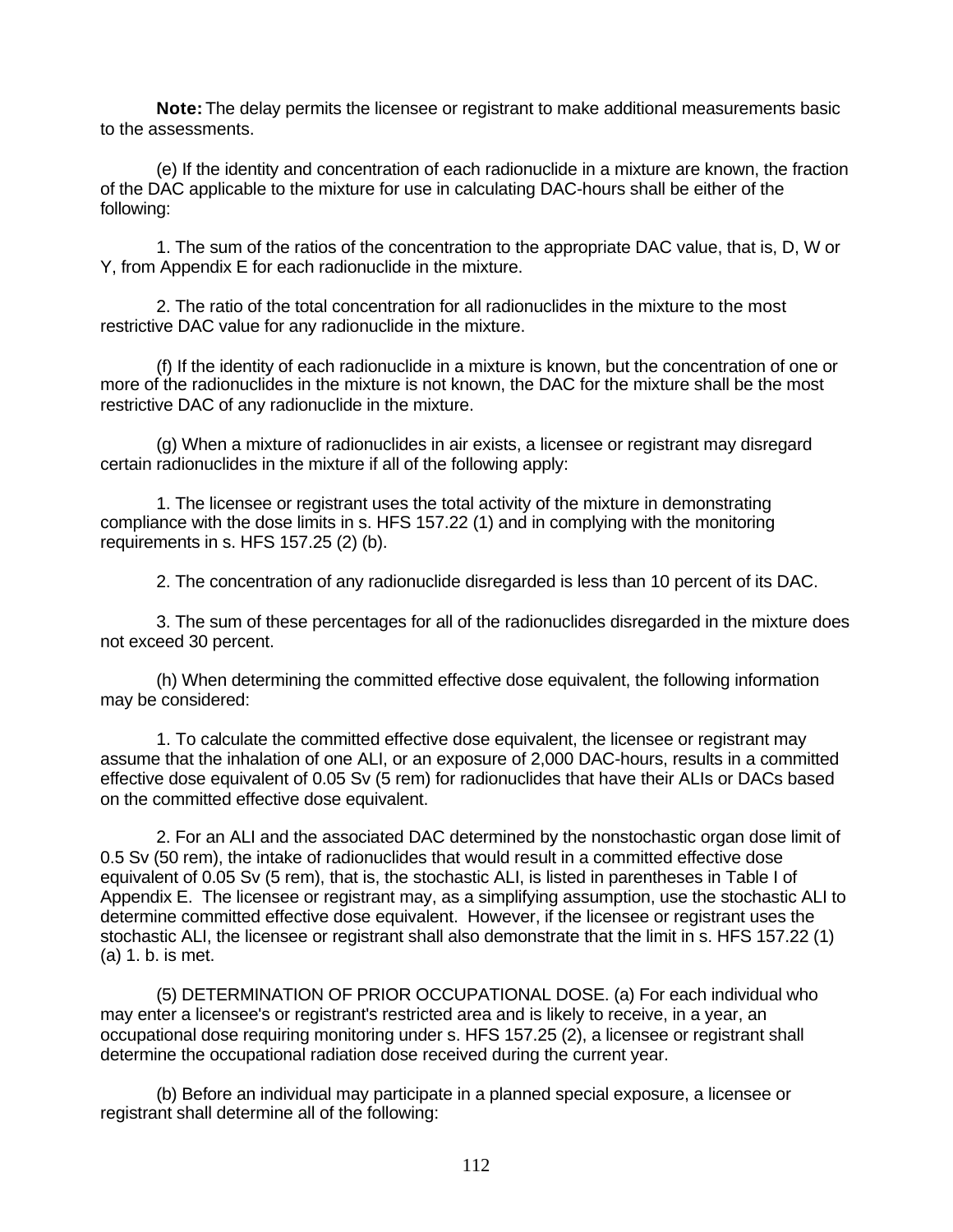1. The internal and external doses from all previous planned special exposures.

2. All doses in excess of the limits, including doses received during accidents and emergencies, received during the lifetime of the individual.

(c) In complying with the requirements of par. (a), a licensee or registrant may use either of the following means:

1. Accept, as a record of the occupational dose that the individual received during the current year, a written signed statement from the individual, or from the individual's most recent employer for work involving radiation exposure, that discloses the nature and the amount of any occupational dose that the individual received during the current year.

2. Obtain, by telephone, facsimile, electronic media or letter, reports of the individual's dose equivalent from the most recent employer for work involving radiation exposure, or the individual's current employer, if the individual is not employed by the licensee or registrant. A licensee or registrant shall request a written verification of the dose data if the authenticity of the transmitted report cannot be established.

(d) 1. A licensee or registrant shall record the exposure history, as required by par. (a), on a occupational radiation exposure form provided by the department, or other clear and legible record of all the information required on that form. The form or record shall show each period in which the individual received occupational exposure to radiation or radioactive material and shall be signed by the individual who received the exposure. For each period for which a licensee or registrant obtains reports, a licensee or registrant shall use the dose shown in the report in preparing the occupational radiation exposure form or equivalent. For any period in which a licensee or registrant does not obtain a report, a licensee or registrant shall place a notation on the occupational radiation exposure form or equivalent indicating the periods of time for which data are not available.

**Note:** An occupational radiation exposure history form may be obtained by writing to: Department of Health and Family Services, Radiation Protection Section, P.O. Box 2659, Madison WI 53701-2659; or by downloading the form from the Department website at: www.dhfs.state.wi.us/licensing/.

2. A licensee or registrant is not required to partition historical dose between external dose equivalents and internal committed dose equivalents. Further, occupational exposure histories obtained and recorded on the department's occupational radiation exposure form or equivalent before the effective date of this subchapter [revisor to insert effective date], may not have included effective dose equivalent, but may be used in the absence of specific information on the intake of radionuclides by the individual.

(e) If a licensee or registrant is unable to obtain a complete record of an individual's current and previously accumulated occupational dose, a licensee or registrant shall assume all the following:

1. In establishing administrative controls under sub. (1) (f) for the current year, that the allowable dose limit for the individual is reduced by 12.5 mSv (1.25 rem) for each quarter for which records were unavailable and the individual was engaged in activities that could have resulted in occupational radiation exposure.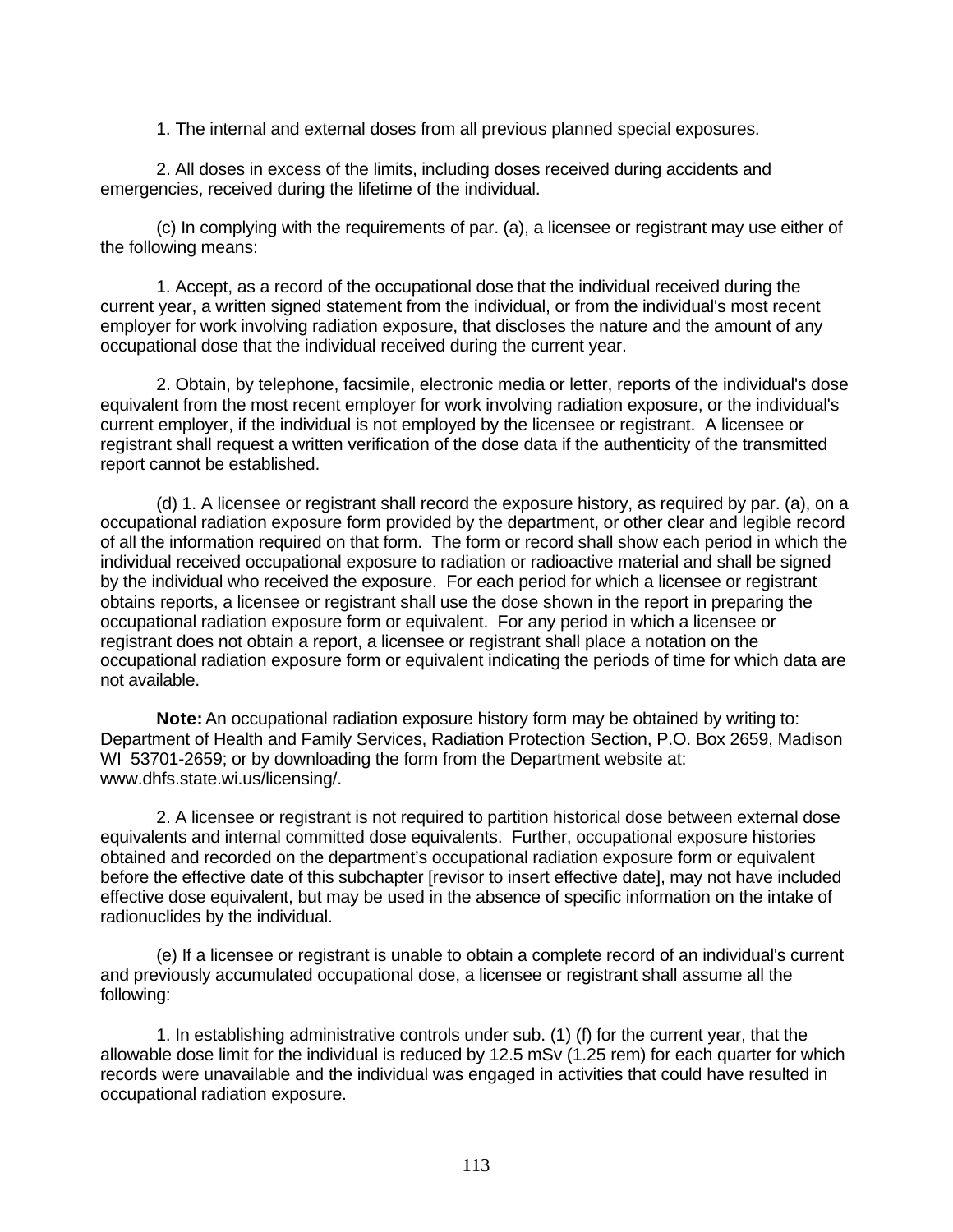2. That the individual is not available for planned special exposures.

(f) A licensee or registrant shall retain the records on the department's occupational radiation exposure form or equivalent until the department terminates each pertinent license or registration requiring this record. A licensee or registrant shall retain records used in preparing the occupational radiation exposure form or equivalent for 3 years after the record is made.

**Note:** The Department's occupational radiation exposure history form may be obtained by writing to: Department of Health and Family Services, Radiation Protection Section, P.O. Box 2659, Madison WI 53701-2659; or by downloading the form from the Department website at: www.dhfs.state.wi.us/licensing/.

(6) PLANNED SPECIAL EXPOSURES. A licensee or registrant may authorize an adult worker to receive doses in addition to and accounted for separately from the doses received under the limits specified in sub. (1) provided that each of the following conditions is satisfied:

(a) A licensee or registrant authorizes a planned special exposure only in an exceptional situation when alternatives that might avoid the dose estimated to result from the planned special exposure are unavailable or impractical.

(b) A licensee or registrant and employer, if the employer is not the licensee or registrant, specifically authorizes the planned special exposure, in writing, before the exposure occurs.

(c) Before a planned special exposure, a licensee or registrant ensures that each individual involved has been informed and instructed in all the following:

1. The purpose of the planned operation.

2. The estimated doses and associated potential risks and specific radiation levels or other conditions that might be involved in performing the task.

3. The measures to be taken to keep the dose ALARA considering other risks that may be present.

(d) Prior to permitting an individual to participate in a planned special exposure, a licensee or registrant ascertains prior doses as required by sub. (5) (b) during the lifetime of the individual for each individual involved.

(e) Subject to sub. (1) (b), a licensee or registrant may not authorize a planned special exposure that would cause an individual to receive a dose from all planned special exposures and all doses in excess of any of the following limits:

1. The numerical values of any of the dose limits in sub. (1) (a) in any year.

2. Five times the annual dose limits in sub. (1) (a) during the individual's lifetime.

(f) A licensee or registrant maintains records of the conduct of a planned special exposure under s. HFS 157.31 (6) and submits a written report under s. HFS 157.32 (4).

(g) A licensee or registrant records the best estimate of the dose resulting from the planned special exposure in the individual's record and informs the individual, in writing, of the dose within 30 days from the date of the planned special exposure. The dose from planned special exposures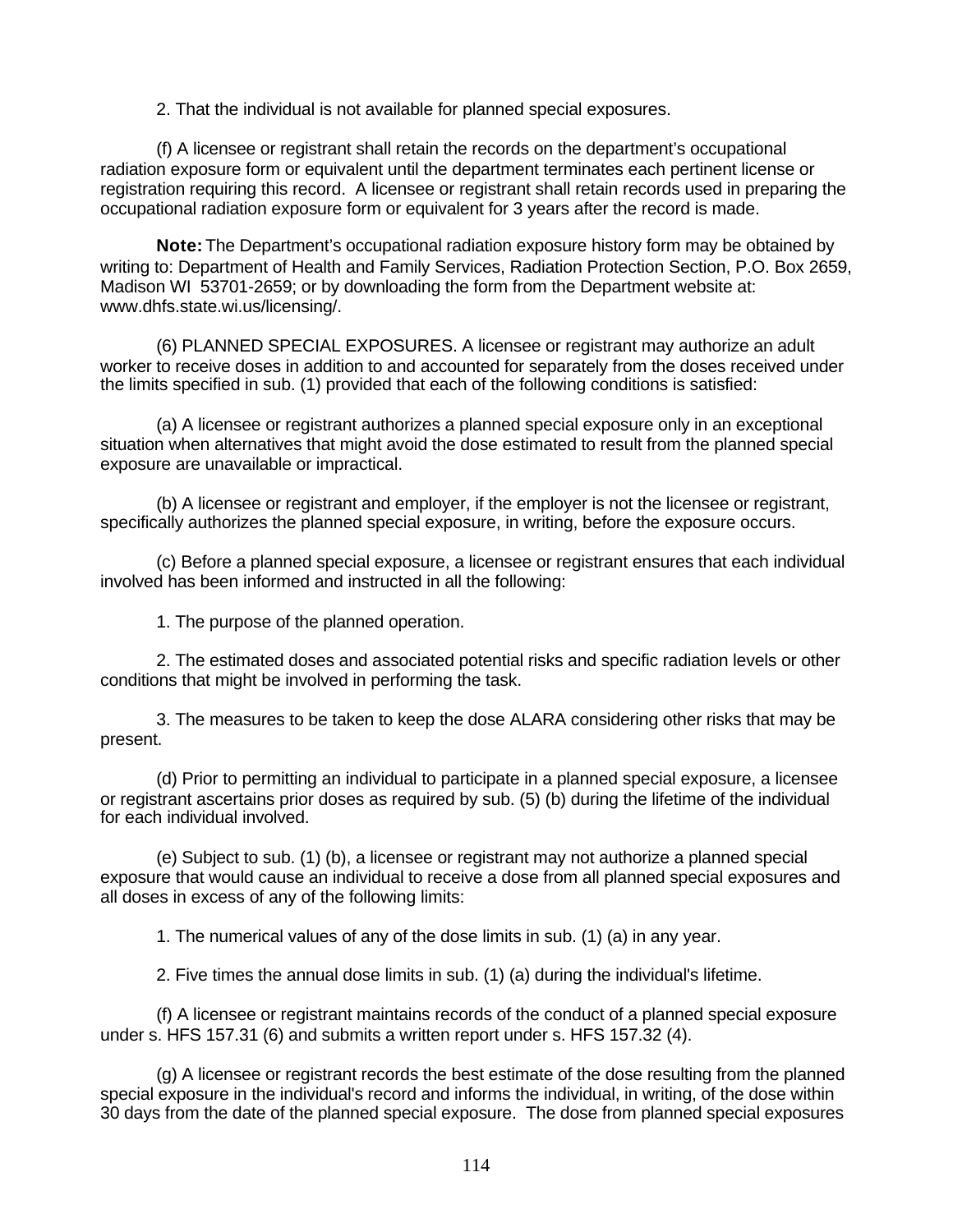shall not be considered in controlling future occupational dose of the individual under sub. (1) (a) but shall be included in evaluations required by pars. (d) and (e).

(7) OCCUPATIONAL DOSE LIMIT FOR A MINOR. (a) The annual occupational dose limit for a minor is 10 percent of the annual occupational dose limits specified for adult workers in sub.  $(1).$ 

(b) A minor may not work in an area where the minor could receive a deep dose equivalent in excess of .02 mSv (2 mrem) in any one hour unless authorized in writing by the department.

(8) DOSE TO AN EMBRYO OR FETUS. (a) A licensee or registrant shall ensure that the dose to an embryo or fetus during the entire pregnancy, due to occupational exposure of a declared pregnant woman, does not exceed 5 mSv (500 mrem).

**Note:** See HFS 157.31 (7) for record keeping requirements.

(b) A licensee or registrant shall make efforts to avoid substantial variation above a uniform monthly exposure rate to a declared pregnant woman so as to satisfy the limit in par. (a).

**Note:** The National Council on Radiation Protection and Measurements recommended in NCRP Report No. 91, "Recommendations on Limits for Exposure to Ionizing Radiation" (June, 1, 1987), that no more than 0.5 mSv (50 mrem) to the embryo or fetus be received in any one month.

(c) The dose to an embryo or fetus is the sum of the following:

1. The dose to the embryo or fetus from radionuclides in the embryo or fetus and radionuclides in the declared pregnant woman.

2. The dose that is most representative of the dose to the embryo or fetus from external radiation, normally in the mother's lower torso region, determined by one of the following methods:

a. If multiple measurements have not been made, assignment of the highest deep dose equivalent for the declared pregnant woman shall be the dose to the embryo or fetus, under sub. (5) (c).

b. If multiple measurements have been made, assignment of the deep dose equivalent for the declared pregnant woman from the individual monitoring device which is most representative of the dose to the embryo or fetus shall be the dose to the embryo or fetus. Assignment of the highest deep dose equivalent for the declared pregnant woman to the embryo or fetus is not required unless that dose is also the most representative deep dose equivalent for the region of the embryo or fetus.

(d) If by the time the woman declares pregnancy to the licensee or registrant, the dose to the embryo or fetus has exceeded 4.5 mSv (450 mrem), a licensee or registrant shall be deemed to be in compliance with par. (a) if the additional dose to the embryo or fetus does not exceed 0.5 mSv (50 mrem) during the remainder of the pregnancy.

**HFS 157.23 Radiation dose limits for individual members of the public.** (1) DOSE LIMITS FOR INDIVIDUAL MEMBERS OF THE PUBLIC. (a) A licensee or registrant shall conduct operations to meet all of the following: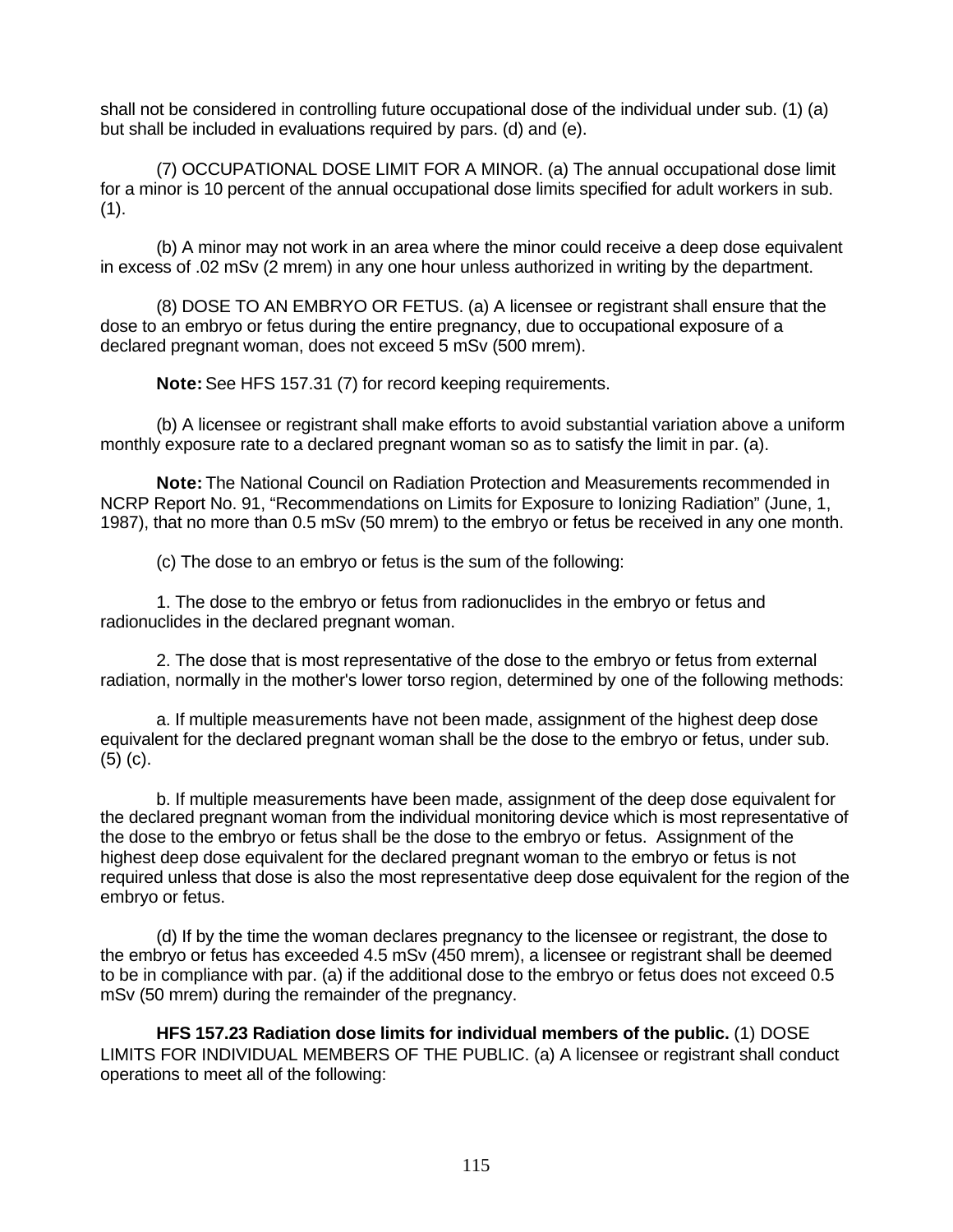1. The total effective dose equivalent to individual members of the public from the licensed or registered operation shall not exceed one mSv (100 mrem) in a year, exclusive of the dose contribution from background radiation, medical radiation exposure, exposure to individuals administered radioactive material and released in accordance with s. HFS 157.62 (8), voluntary participation in medical research programs and the licensee's or registrant's disposal of radioactive material into sanitary sewerage under s. HFS 157.30 (3). Facilities with radiation machines installed prior to the effective date of this subchapter [revisor to insert effective date] that meet the requirements of 5 mSv (500 mrem) in a year are exempt from this requirement.

2. The dose in any unrestricted area from external sources does not exceed 0.02 mSv (2 mrem) in any one hour, exclusive of the dose contributions from patients administered radioactive material and released in accordance with s. HFS 157.62 (8).

(b) If a licensee or registrant permits members of the public to have access to restricted areas, the limits for members of the public continue to apply to those individuals.

(c) A licensee or a registrant or an applicant for a license or registration may apply for prior department authorization to operate up to an annual dose limit for an individual member of the public of 5 mSv (500 mrem). The application shall include all the following information:

1. Demonstration of the need for and the expected duration of operations exceeding the limit in par. (a).

2. A licensee's or registrant's program to assess and control dose within the 5 mSv (500 mrem) annual limit.

3. The procedures to be followed to maintain the dose ALARA.

(d) In addition to the requirements of this section, a licensee or registrant subject to the provisions of the U.S. environmental protection agency's generally applicable environmental radiation standards in 40 CFR 190 shall comply with those standards.

(e) The department may impose additional restrictions on radiation levels in unrestricted areas and on the total quantity of radionuclides that a licensee or registrant may release in effluents to restrict the collective dose.

(f) A licensee or registrant may permit visitors to individuals who cannot be released under s. HFS 157.62 (8). A visitor may receive a radiation dose greater than one mSv (100 mrem) if both of the following conditions are met:

1. The radiation dose received by the visitor does not exceed 5 mSv (0.5 rem).

2. The authorized user has predetermined that the visit is appropriate.

(2) COMPLIANCE WITH DOSE LIMITS FOR INDIVIDUAL MEMBERS OF THE PUBLIC. (a) A licensee or registrant shall make or cause to be made, as appropriate, surveys of radiation levels in unrestricted areas and radioactive materials in effluents released to unrestricted areas to demonstrate compliance with the dose limits for individual members of the public in sub. (1).

(b) A licensee or registrant shall show compliance with the annual dose limit in sub. (1) by either of the following means: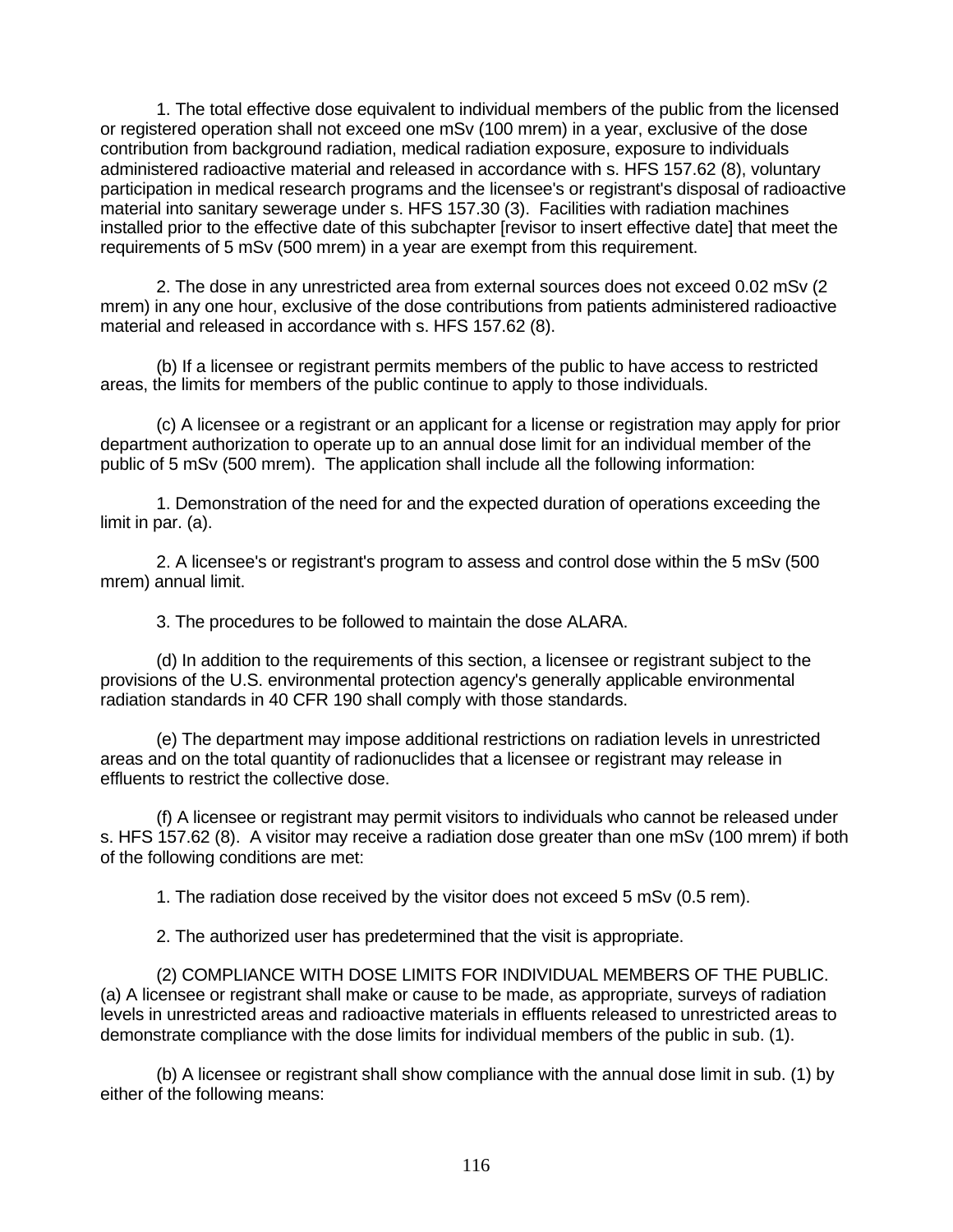1. Demonstrating by measurement or calculation that the total effective dose equivalent to the individual likely to receive the highest dose from the licensed or registered operation does not exceed the annual dose limit.

2. Demonstrating both of the following:

a. The annual average concentrations of radioactive material released in gaseous and liquid effluents at the boundary of the unrestricted area do not exceed the values specified in Table II of Appendix E.

b. If an individual were continuously present in an unrestricted area, the dose from external sources would not exceed 0.02 mSv (2 mrem) in an hour and 0.5 mSv (50 mrem) in a year.

(c) Upon approval from the department, a licensee or registrant may adjust the effluent concentration values in Table II of Appendix E for members of the public to take into account the actual physical and chemical characteristics of the effluents, such as aerosol size distribution, solubility, density and chemical form.

**HFS 157.24 Testing for leakage or contamination of sealed sources.** (1) GENERAL REQUIREMENTS. A licensee or registrant in possession of any sealed source shall ensure that all of the following requirements are met:

(a) Each sealed source, other than hydrogen-3, with a half-life of 30 days or more and in any form other than gas or seeds of iridium-192 encased in nylon ribbon, shall be tested for leakage or contamination as follows:

1. Prior to initial use.

2. Unless otherwise authorized by the department, the NRC or another agreement state, at intervals not to exceed 6 months, except that each source designed to emit alpha particles shall be tested at intervals not to exceed 3 months.

3. At any time there is reason to suspect that a sealed source might have been damaged or might be leaking, it shall be tested for leakage before further use.

4. In the absence of a certificate from a transferor indicating that a test for leakage has been made within 6 months prior to the transfer, the sealed source shall not be put into use until tested and the results received.

(b) Notwithstanding the provisions of par. (a), sources not in use and identified as being in storage shall meet all the following conditions:

1. Sources other than brachytherapy or teletherapy sources shall be tested for leakage at intervals not to exceed 5 years.

2. Sources shall be tested for leakage and test results received prior any use or transfer, unless a test for leakage has been made within 6 months prior to the date of use or transfer.

3. Sources in storage shall be inventoried at intervals not to exceed 6 months.

(c) Tests for leakage for all sealed sources, except brachytherapy sources manufactured to contain radium, shall be capable of detecting the presence of 185 Bq (0.005 uCi) of radioactive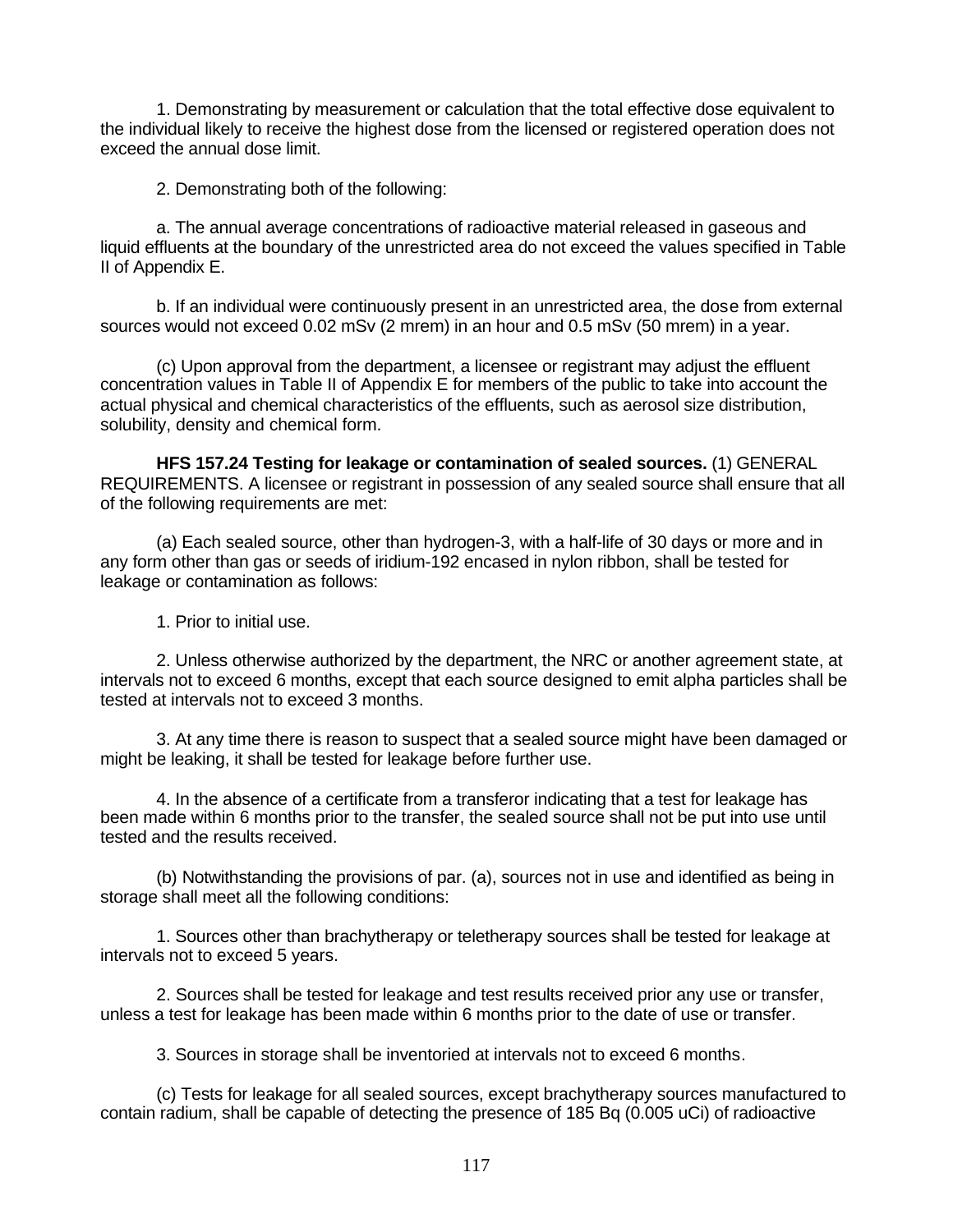material on a test sample. Test samples shall be taken from the sealed source or from the surfaces of the container in which the sealed source is stored or mounted on which one might expect contamination to accumulate. For a sealed source contained in a device, test samples shall be obtained when the source is in the "off" position.

(d) Tests for leakage for brachytherapy sources manufactured to contain radium shall be capable of detecting an absolute leakage rate of 37 Bq (0.001 uCi) of radon-222 in a 24 hour period when the collection efficiency for radon-222 and its progeny has been determined with respect to collection method, volume and time.

(e) Test samples shall be taken from the interior surfaces of the container in which sealed sources of radium are stored. The test shall be capable of detecting the presence of 185 Bq (0.005 uCi) of a radium daughter that has a half-life greater than 4 days.

(2) EXEMPTIONS. Notwithstanding the requirements in sub. (1), any sealed source is exempt from tests for leakage when the sealed source contains 3.7 MBq (100 uCi) or less of betaor gamma-emitting material or 0.37 MBq (10 uCi) or less of alpha-emitting material.

(3) AUTHORIZATION TO CONDUCT TESTING. Tests for leakage or contamination from sealed sources shall be performed by persons specifically authorized by the department, an agreement state, a licensing state or the NRC to perform the services.

(4) RECORDS. Records of test results for sealed sources shall be made under s. HFS 157.31 (4).

(5) LEAKAGE CRITERIA. Any of the following shall be considered evidence that a sealed source is leaking:

(a) The presence of 185 Bq (0.005 µCi) or more of removable contamination on any test sample.

(b) Leakage of 37 Bq (0.001 µCi) of radon-222 per 24 hours for sources manufactured to contain radium.

(c) The presence of removable contamination resulting from the decay of 185 Bq (0.005 µCi) or more of radium.

(6) ACTION REQUIRED DUE TO A LEAKING SOURCE. A licensee or registrant shall immediately withdraw a leaking sealed source from use and shall take action to prevent the spread of contamination. The leaking sealed source shall be repaired or disposed of under the requirements of this chapter.

(7) REPORTS. Reports of test results for leaking or contaminated sealed sources shall be prepared under s. HFS 157.32 (7) and retained for 3 years after disposal or repair of the source.

**HFS 157.25 Surveys and monitoring.** (1) GENERAL REQUIREMENTS. (a) A licensee or registrant shall make or cause to be made all the following surveys:

1. Surveys necessary for the licensee or registrant to comply with this subchapter.

2. Surveys necessary and reasonable under the circumstances to evaluate any of the following: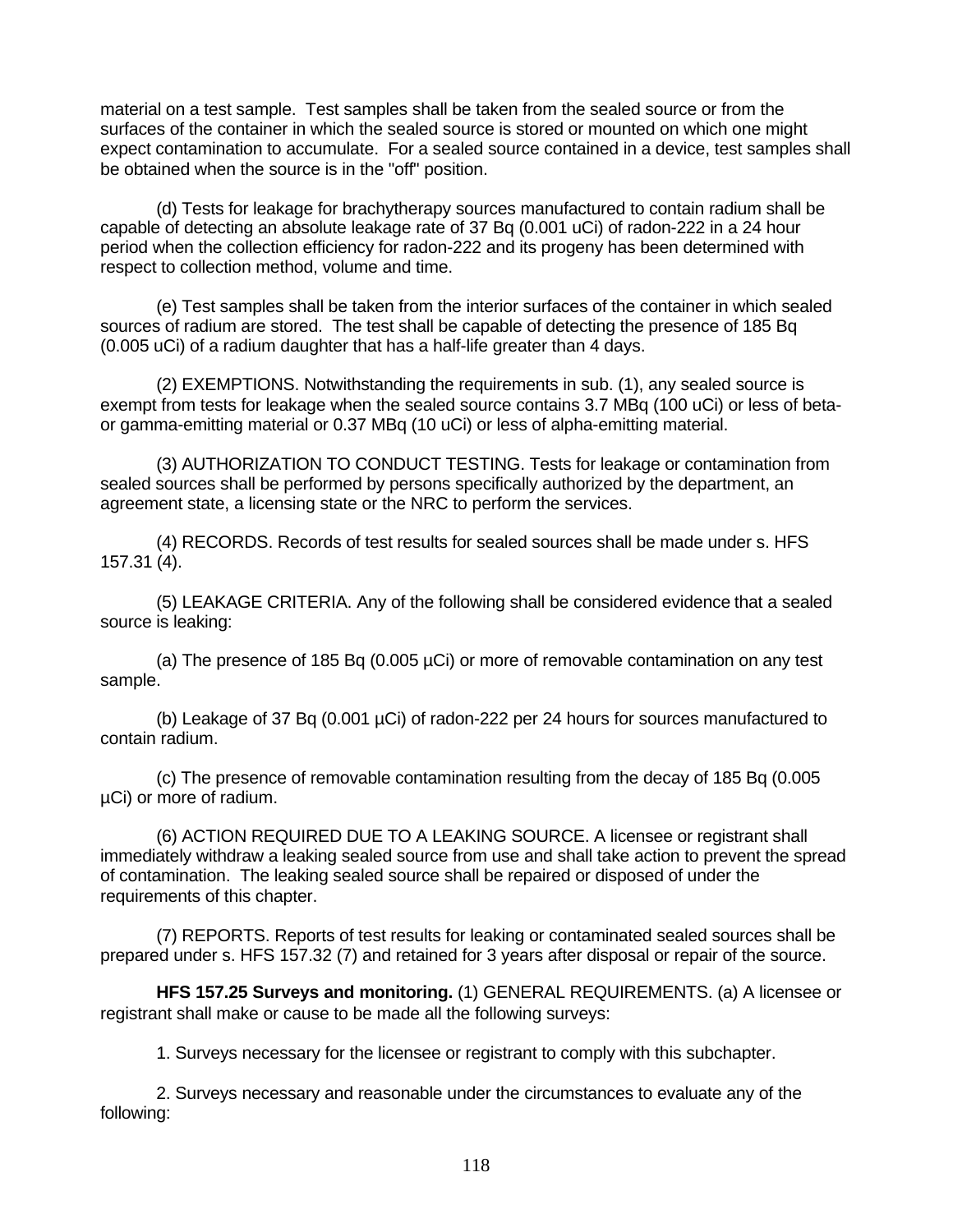a. Radiation levels.

b. Concentrations or quantities of radioactive material.

c. The potential radiological hazards.

(b) A licensee or registrant shall ensure that instruments and equipment used for quantitative radiation measurements, including dose rate and effluent monitoring, are calibrated at intervals not to exceed 12 months for the radiation measured, except when a more frequent interval is specified elsewhere in this chapter or in a license condition.

(c) All personnel dosimeters, except for direct and indirect reading pocket ionization chambers and those dosimeters used to measure the dose to any extremity, that require processing to determine the radiation dose and that are used by licensees and registrants to comply with s. HFS 157.22 (1), with other applicable provisions of this chapter or with conditions specified in a license or registration shall be processed and evaluated by a dosimetry processor that meets both of the following conditions:

1. Holds current personnel dosimetry accreditation from the national voluntary laboratory accreditation program of the national institute of standards and technology.

2. Is approved in this accreditation process for the type of radiation or radiations included in the national voluntary laboratory accreditation program that most closely approximates the type of radiation or radiations for which the individual wearing the dosimeter is monitored.

(2) CONDITIONS REQUIRING INDIVIDUAL MONITORING OF EXTERNAL AND INTERNAL OCCUPATIONAL DOSE. A licensee or registrant shall monitor exposures from sources of radiation at levels sufficient to demonstrate compliance with the occupational dose limits of this subchapter. Monitoring devices may be changed quarterly, provided the assignee has not exceeded 10 percent of the occupational limits in s HFS 157.22 (1) (a). If the assignee exceeds 10 percent of the occupational limits, the monitoring device shall be changed monthly. As a minimum, a licensee or registrant shall do all the following:

(a) Monitor occupational exposure to radiation sources under their control and supply and require the use of individual monitoring devices by all of the following:

1. Adults likely to receive, in one year from sources external to the body, a dose in excess of 10 percent of the limits in s. HFS 157.22 (1) (a). Monitoring devices shall be individually assigned and not shared.

2. Minors who are at risk of receiving over 10 percent of the applicable limits in s. HFS 157.22 (1) (a).

3. A declared pregnant woman likely to receive, in one year from sources external to the body, a dose in excess of one mSv (0.1 rem).

4. An individual entering a high or very high radiation area.

5. An individual working within 6 feet of operating medical fluoroscopic equipment.

6. Individuals operating portable moisture/density measuring devices.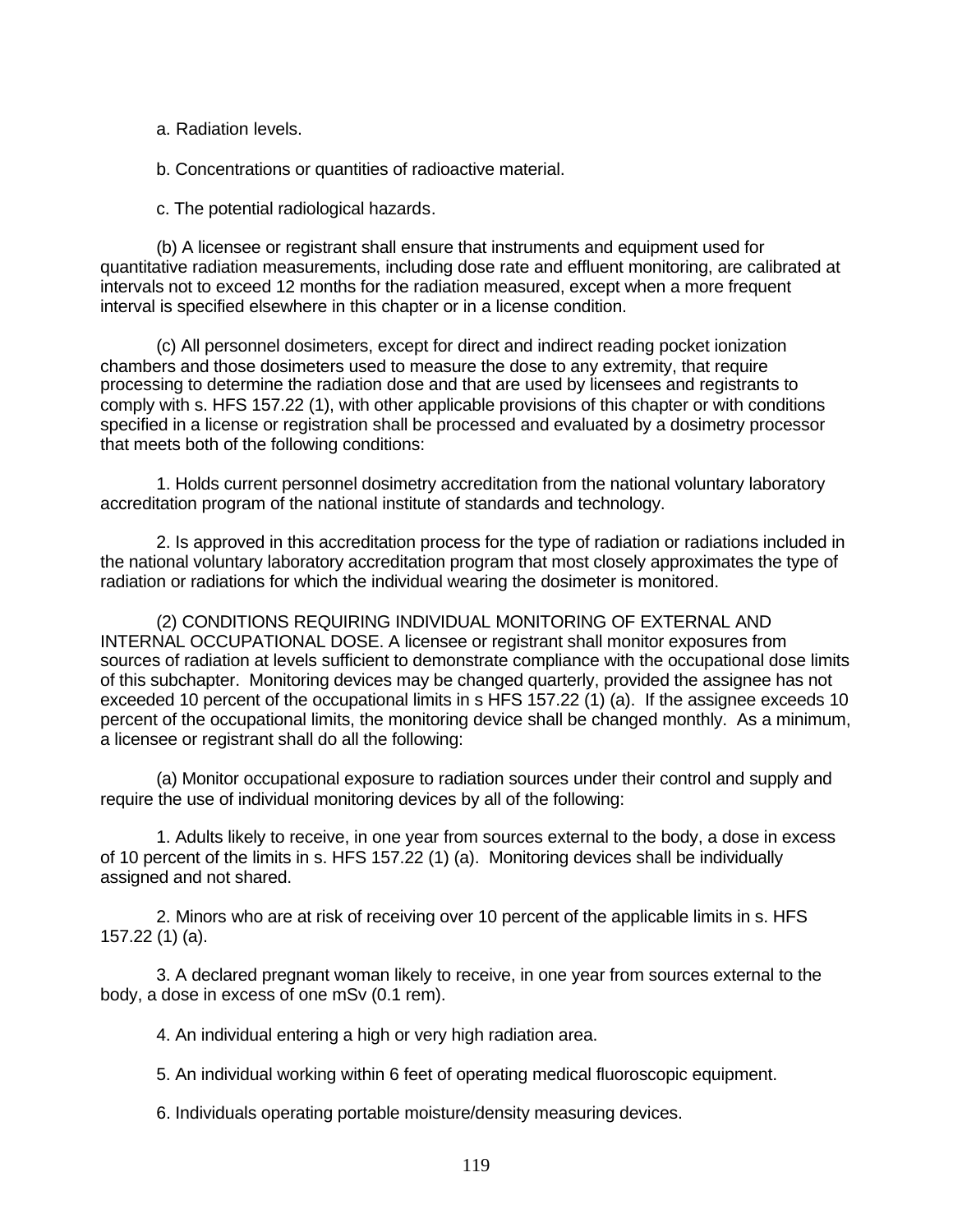(b) Monitor, to determine compliance with s. HFS 157.22 (4), the occupational intake of radioactive material by and assess the committed effective dose equivalent to all of the following individuals:

1. Adults likely to receive, in one year, an intake in excess of 10 percent of the applicable ALI in Table I, Columns 1 and 2, of Appendix E.

2. Minors likely to receive, in one year, a committed effective dose equivalent in excess of 1.0 mSv (100 mrem).

3. Declared pregnant women likely to receive, during the entire pregnancy, a committed dose equivalent in excess of 1.0 mSv (100 mrem).

(3) LOCATION OF INDIVIDUAL MONITORING DEVICES. A licensee or registrant shall ensure that individuals who are required to monitor occupational doses under sub. (2) wear individual monitoring devices as follows:

(a) An individual monitoring device used for monitoring the dose to the whole body shall be worn at the unshielded location of the whole body likely to receive the highest exposure.

(b) If a protective apron is worn, the individual monitoring device shall be located at the neck (i.e., collar). If a second monitoring device is used, for the same purpose, it shall be located under the protective apron at the waist. The estimated effective exposure  $(H_F)$  when wearing 2 monitoring devices, one located outside and one under a protective apron, shall be calculated using the following formula:  $H_F$  (estimate) = 1.5  $H_W$  + 0.04  $H_W$  where  $H_W$  = badge reading from the waist badge under the apron and  $H_N$  = badge reading from the neck badge worn outside the apron.

(c) An individual monitoring device used for monitoring the dose to an embryo or fetus of a declared pregnant woman, under s. HFS 157.22 (8) (a), shall be located at the waist under any protective apron being worn by the woman.

(d) An individual monitoring device used for monitoring the lens dose equivalent, to demonstrate compliance with s. HFS 157.22 (1) (a) 2. a., shall be located at the neck or collar, outside any protective apron being worn by the monitored individual or at an unshielded location closer to the eye.

(e) An individual monitoring device used for monitoring the dose to the extremities, to demonstrate compliance with s. HFS 157.22 (1) (a) 2. b., shall be worn on the extremity likely to receive the highest exposure. Each individual monitoring device shall be oriented to measure the highest dose to the extremity being monitored.

**HFS 157.26 Control of exposure from external sources in restricted areas.** (1) CONTROL OF ACCESS TO HIGH RADIATION AREAS. (a) A licensee or registrant shall ensure that each entrance or access point to a high radiation area has one or more of the following features:

1. A control device that, upon entry into the area, causes the level of radiation to be reduced below that level at which an individual might receive a deep dose equivalent of one mSv (100 mrem) in one hour at 30 centimeters from the source of radiation or from any surface that the radiation penetrates.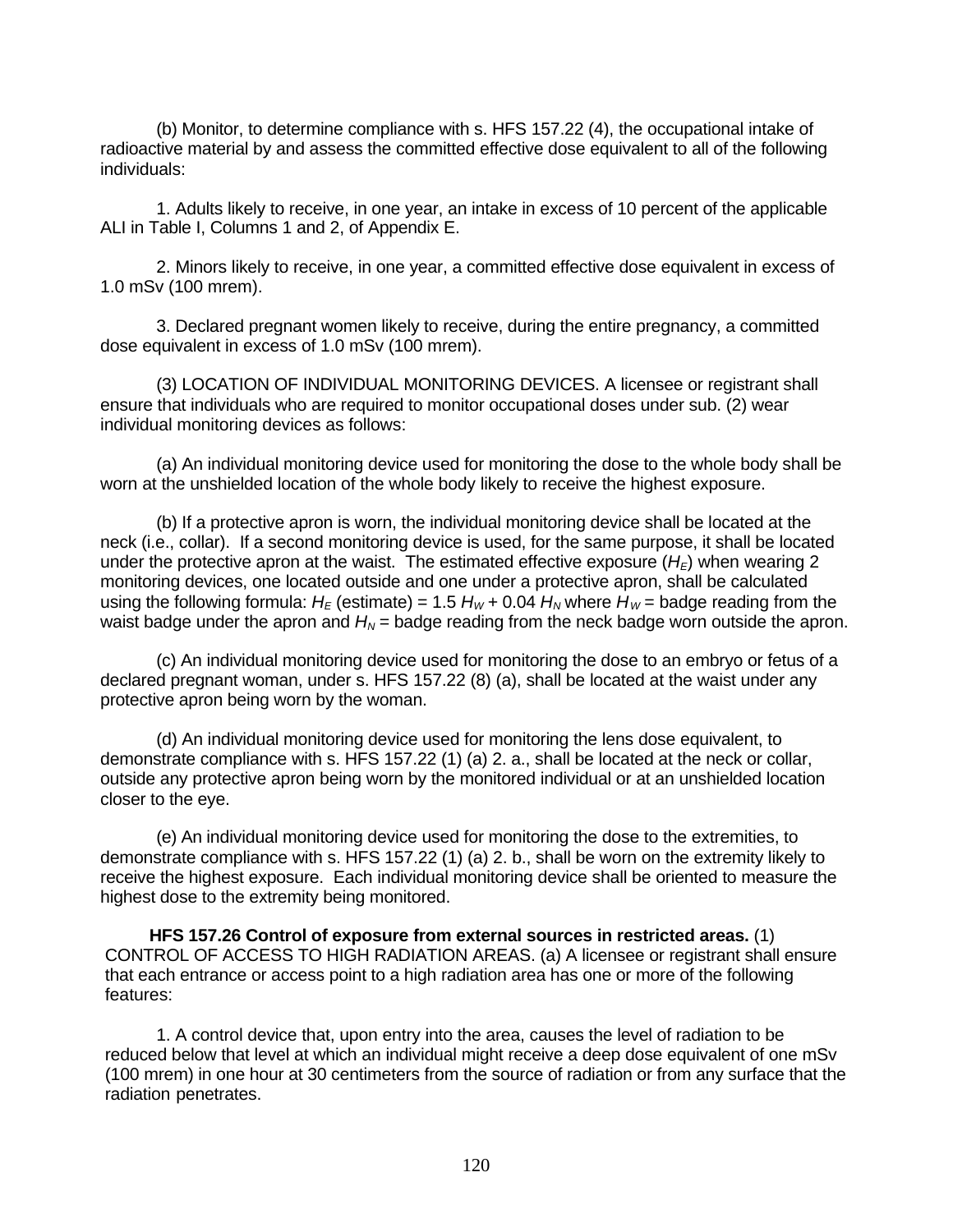2. A control device that energizes a conspicuous visible or audible alarm signal so that the individual entering the high radiation area and the supervisor of the activity are made aware of the entry.

3. Entryways that are locked, except during periods when access to the areas is required, with control over each individual entry.

(b) In place of the controls required under par. (a) for a high radiation area, a licensee or registrant may substitute continuous direct or electronic surveillance that is capable of preventing unauthorized entry.

(c) A licensee or registrant may apply to the department for approval of alternative methods for controlling access to high radiation areas.

(d) A licensee or registrant shall establish the controls required under par. (a) 1. and 3. in a way that does not prevent individuals from leaving a high radiation area.

(e) A licensee or registrant is not required to control each entrance or access point to a room or other area that is a high radiation area solely because of the presence of radioactive materials prepared for transport and packaged and labeled under the regulations of the U.S. department of transportation provided that all of the following conditions are met:

1. The packages do not remain in the area longer than 3 days.

2. The dose rate at one meter from the external surface of any package does not exceed 0.1 mSv (10 mrem) per hour.

(f) A licensee or registrant is not required to control entrance or access to rooms or other areas in hospitals solely because of the presence of patients containing radioactive material, provided there are personnel in attendance who are taking the necessary precautions to prevent the exposure of individuals to radiation or radioactive material in excess of the established limits in this subchapter and to operate within the ALARA provisions of the licensee's or registrant's radiation protection program.

(g) A registrant is not required to control entrance or access to rooms or other areas containing sources of radiation capable of producing a high radiation area if the registrant has met all the specific requirements for access and control specified in other applicable parts of this chapter, such as subch. IV for industrial radiography and subch. VIII for x-rays in the healing arts and accelerators.

(2) CONTROL OF ACCESS TO VERY HIGH RADIATION AREAS. (a) In addition to the requirements in sub. (1), a licensee or registrant shall institute measures to ensure that an individual is not able to gain unauthorized or inadvertent access to areas in which radiation levels could be encountered at 5 Gy (500 rad) or more in one hour at one meter from a source of radiation or any surface through which the radiation penetrates. This requirement does not apply to rooms or areas in which diagnostic x-ray systems are the only source of radiation or to non-selfshielded irradiators.

(b) A licensee or registrant is not required to control entrance or access to rooms or other areas containing sources of radiation capable of producing a very high radiation area as described in par. (a) if the licensee or registrant has met all the specific requirements for access and control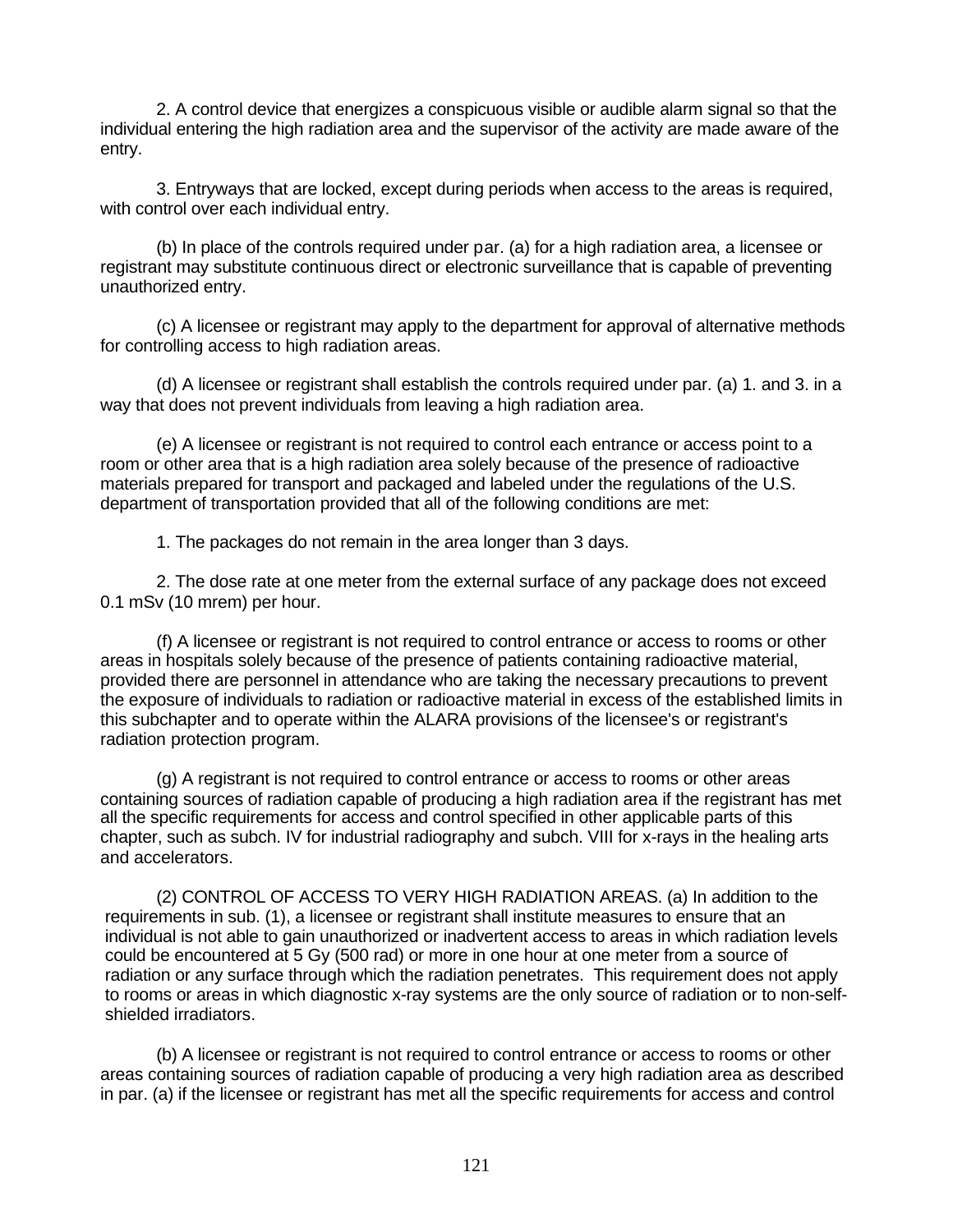specified in other applicable parts of this chapter, such as subch. IV for industrial radiography and subch. VIII for x-rays in the healing arts and accelerators.

**HFS 157.27 Respiratory protection and controls to restrict internal exposure in restricted areas.** (1) USE OF PROCESS OR OTHER ENGINEERING CONTROLS. A licensee or registrant shall use, to the extent practical, process or other engineering controls, such as containment, decontamination or ventilation, to control the concentrations of radioactive material in air.

(2) USE OF OTHER CONTROLS. (a) When it is not practical to apply process or other engineering controls to control the concentrations of radioactive material in air to values below those that define an airborne radioactivity area, a licensee or registrant shall increase monitoring and limit intakes by one or more of the following means:

1. Control of access.

2. Limitation of exposure times.

3. Use of respiratory protection equipment.

4. Other controls.

(b) If a licensee or registrant performs an ALARA analysis to determine whether or not respirators should be used, a licensee or registrant may also consider the impact of respirator use on workers' industrial health and safety.

(3) USE OF INDIVIDUAL RESPIRATORY PROTECTION EQUIPMENT. (a) If a licensee or registrant uses respiratory protection equipment to limit intakes under sub. (2), all of the following criteria shall apply:

1. Except as provided in subd. 2., a licensee or registrant shall use only respiratory protection equipment that is tested and certified by the U.S. national institute for occupational safety and health.

2. A licensee or registrant may use equipment that has not been tested or certified by the U.S. national institute for occupational safety or for which there is no schedule for testing or certification, provided the licensee or registrant has submitted to the department and the department has approved a request for authorized use of that equipment. The request shall include documentation of a demonstration by testing, or a demonstration on the basis of test information, that the material and performance characteristics of the equipment are capable of providing the proposed degree of protection under anticipated conditions of use.

3. A licensee or registrant shall implement and maintain a respiratory protection program that includes all of the following:

a. Air sampling sufficient to identify the potential hazard, permit proper equipment selection and estimate doses.

b. Surveys and bioassays, as necessary, to evaluate actual intakes.

c. Testing of respirators for operability immediately prior to each use.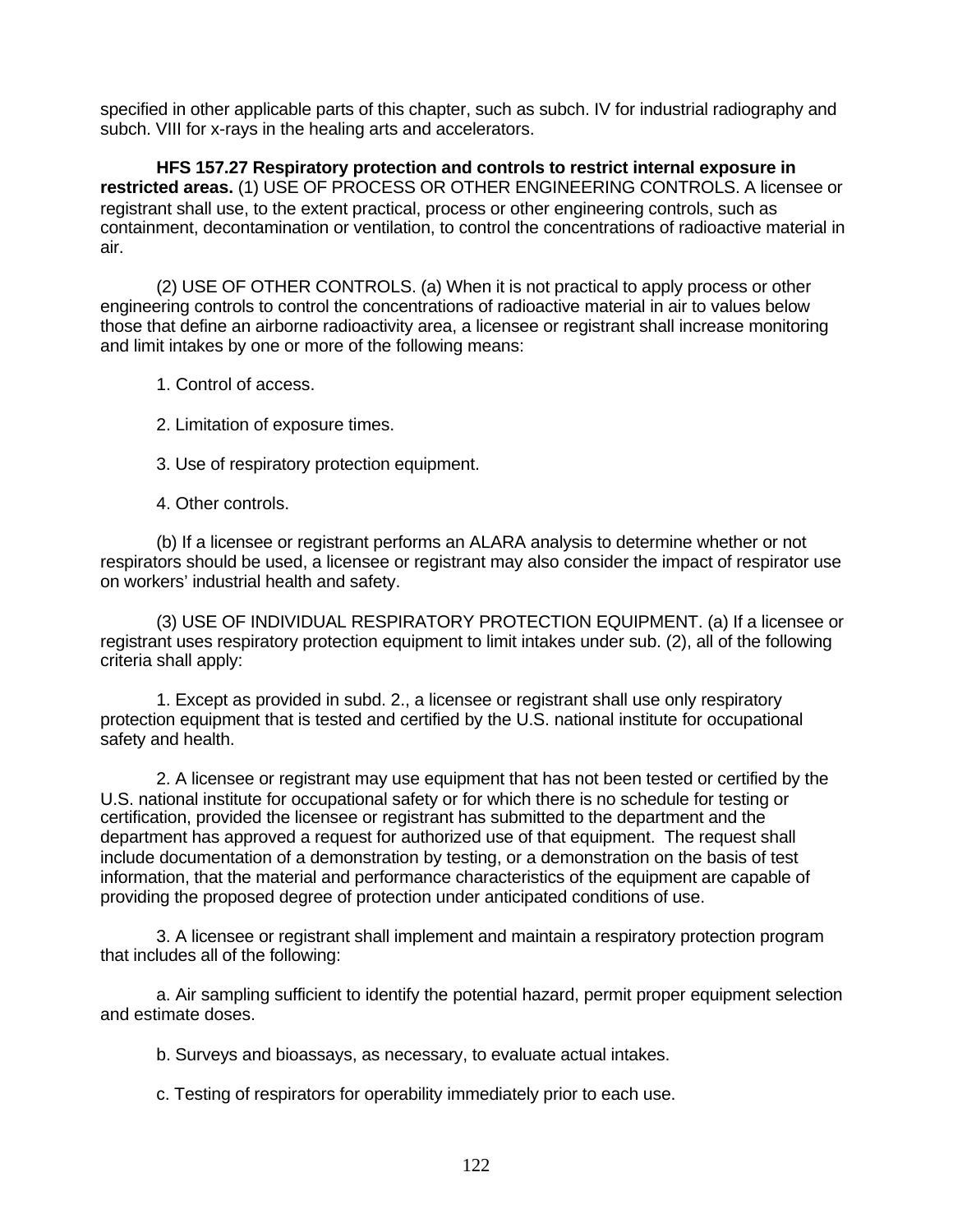4. A licensee or registrant shall have written procedures regarding all of the following:

a. Monitoring, including air sampling and bioassays.

b. Supervision and training of respirator users.

c. Fit testing.

d. Respirator selection.

e. Breathing air quality.

f. Inventory and control.

g. Storage, issuance, maintanence, repair, testing and quality assurance of resporatory protection equipment.

h. Record keeping of all items in this subd. par.

i. Limitations on periods of respirator use and relief from respirator use.

5. Prior to initial fitting of respirators, and at least every 12 months thereafter, a physician shall determine that the individual user is physically able to use the respiratory protection equipment.

6. Fit testing, with a fit factor >/= 10 times the assigned protection factor (APF) for negative pressure devices, and a fit factor >/= 500 for any positive pressure, continuous flow, and pressuredemand devices, before the first field use of tight fitting, face-sealing respirators and periodically thereafter at a frequency not to exceed one year. Fit testing shall be performed with the facepiece operating in the negative pressure mode.

(b) A licensee shall advise each respirator user that the user may leave the area at any time for relief from respirator use in the event of equipment malfunction, physical or psychological distress, procedural or communication failure, significant deterioration of operating conditions, or any other conditions that might require such relief.

(c) A licensee shall also consider limitations appropriate to the type and mode of use. When selecting respiratory devices the licensee shall provide for vision correction, adequate communication, low temperature work environments, and the concurrent use of other safety or radiological protection equipment. The licensee shall use equipment in such a way as not to interfere with the proper operation of the respirator.

(d) Standby rescue persons are required whenever one-piece atmosphere-supplying suits, or any combination of supplied air respiratory protection device and personnel protective equipment are used from which an unaided individual would have difficulty extricating himself or herself. The standby persons shall be equipped with respiratory protection devices or other apparatus appropriate for the potential hazards. The standby rescue persons shall observe or otherwise maintain continuous communication with the workers (visual, voice, signal line, telephone, radio, or other suitable means), and be immediately available to assist them in case of a failure of the air supply or for any other reason that requires relief from distress. A sufficient number of standby rescue persons shall be immediately available to assist all users of this type of equipment and to provide effective emergency rescue if needed.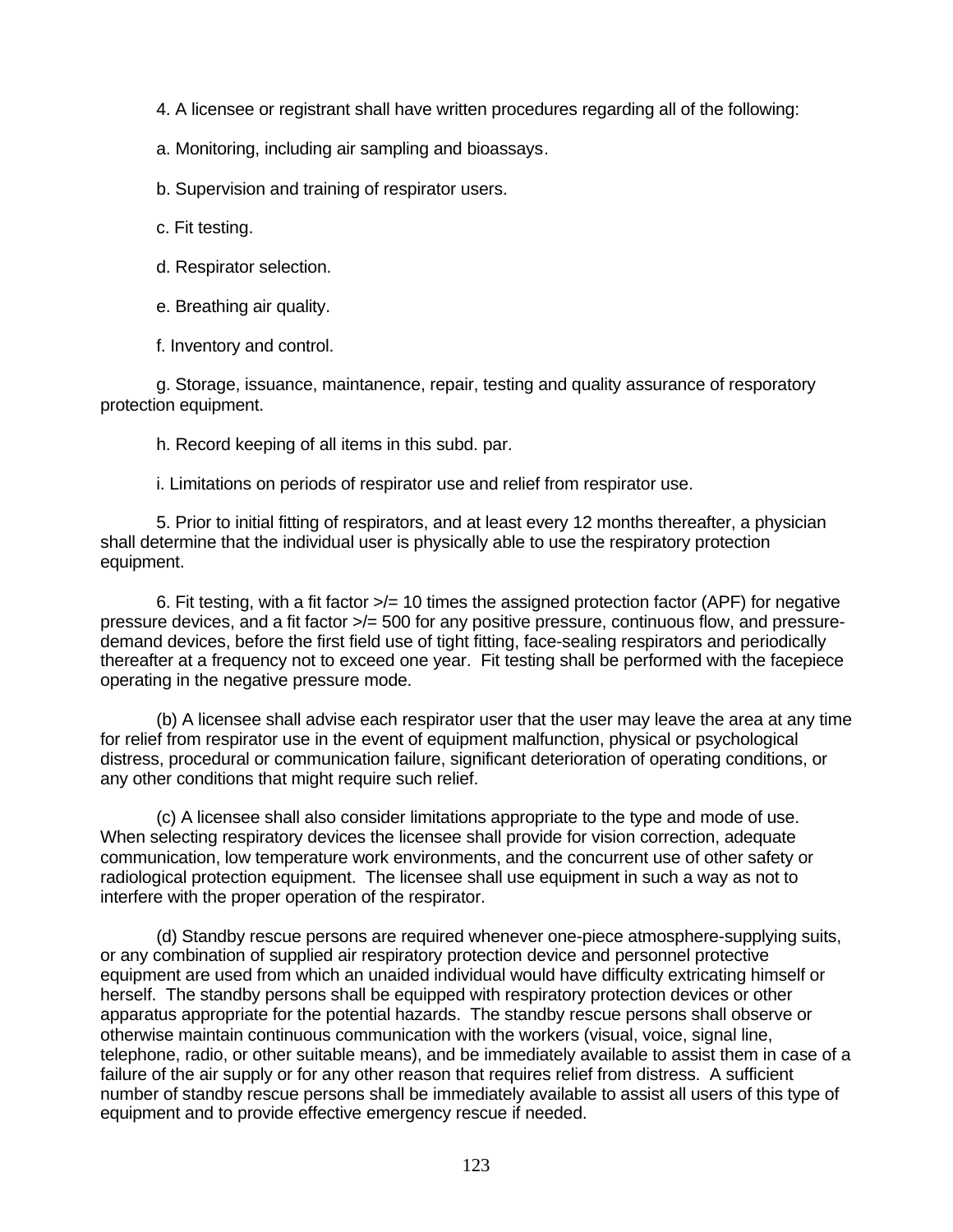(e) Atmosphere-supplying respirators shall be supplied with respirable air that meets the following requirements:

1. Oxygen content (v/v) of 19.5-23.5%.

2. Hydrocarbon (condensed) content of 5 milligrams per cubic meter of air or less.

3. Carbon monoxide (CO) content of 10 ppm or less.

4. Carbon dioxide content of 1,000 ppm or less.

5. Lack of noticable odor.

(f) A licensee or registrant shall ensure that no objects, materials or substances, such as facial hair, or any conditions that interfere with the face to facepiece seal or valve function, and that are under the control of the respirator wearer, are present between the skin of the wearer's face and the sealing surface of a tight-fitting respirator facepiece.

(g) In estimating the dose to individuals from intake of airborne radioactive materials, the concentration of radioactive material in the air that is inhaled when respirators are worn is initially assumed to be the ambient concentration in air without respiratory protection, divided by the assigned protection factor. If the dose is later found to be greater than the estimated dose, the corrected value must be used. If the dose is later found to be less than the estimated dose, the corrected value may be used.

(4) APPLICATION FOR USE OF HIGHER ASSIGNED PROTECTION FACTORS. (a) A licensee or registrant shall obtain authorization from the department before using assigned protection factors in excess of those specified in Appendix D.

(b) The department may authorize a licensee or registrant to use higher assigned protection factors on receipt of an application that meets the following criteria:

1. Describes the situation for which a need exists for higher protection factors.

2. Demonstrates that the respiratory protection equipment provides these higher protection factors under the proposed conditions of use.

**HFS 157.28 Storage and control of licensed or registered sources of radiation.** (1) SECURITY AND CONTROL OF LICENSED OR REGISTERED RADIOACTIVE MATERIALS. (a) A licensee or registrant shall secure licensed or registered radioactive material in an unrestricted area from unauthorized removal or access.

(b) A licensee or registrant shall maintain constant surveillance, or use devices or administrative procedures, to prevent unauthorized use of licensed or registered radioactive material that is in an unrestricted area and that is not in storage.

(2) SECURITY AND CONTROL OF REGISTERED RADIATION MACHINES. (a) A registrant shall secure registered radiation machines from unauthorized removal.

(b) A registrant shall use devices or administrative procedures to prevent unauthorized use of registered radiation machines.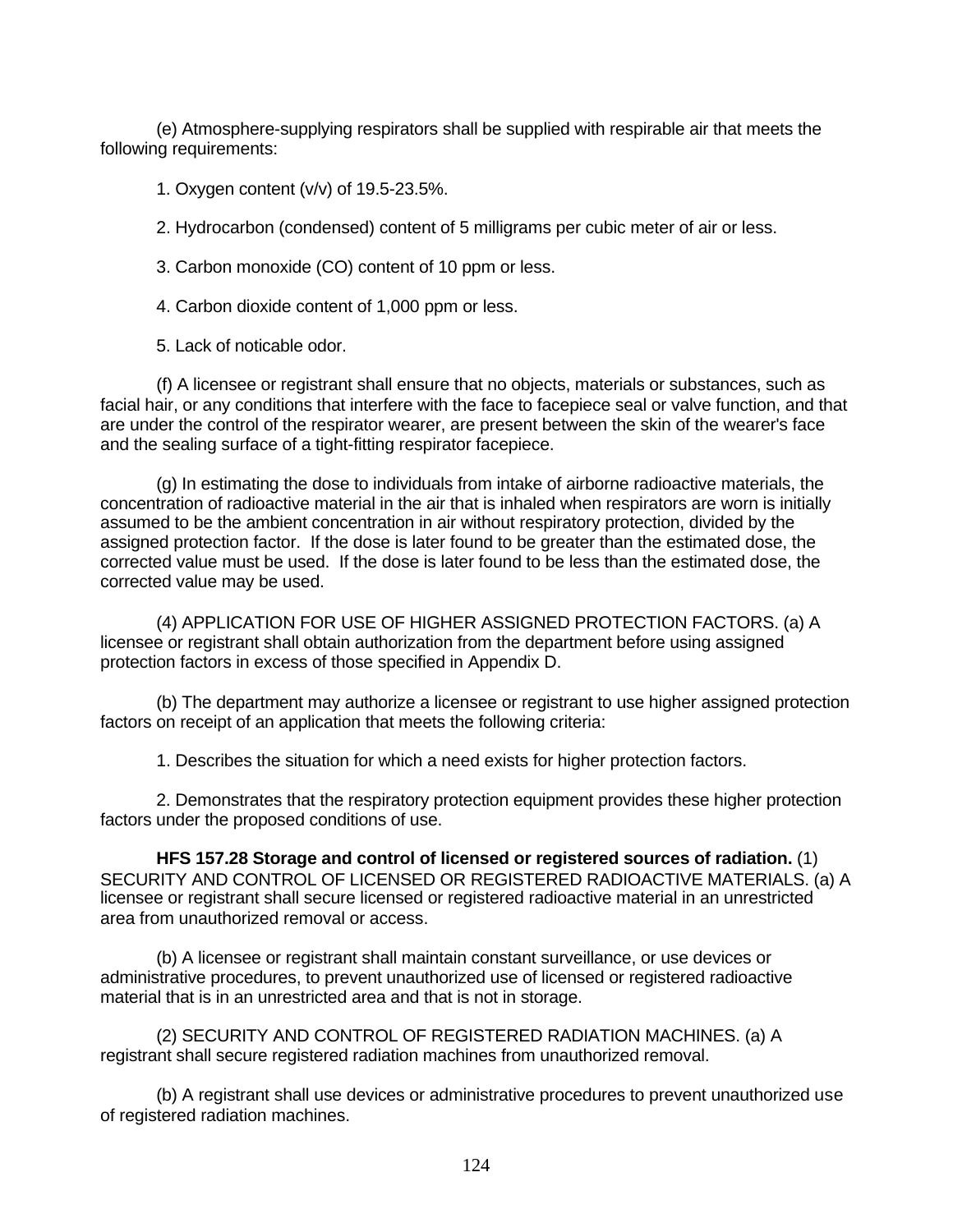**HFS 157.29 Precautionary procedures.** (1) CAUTION SIGNS. (a) *Standard radiation symbol*. Unless otherwise authorized by the department, the standard radiation symbol shall use the colors magenta, purple or black on a yellow background and shall be the 3-bladed design depicted in Figure 157.29.



**Figure 157.29. Radiation Symbol**

- 1. Cross-hatched area is to be magenta, purple or black.
- 2. The background is to be yellow.

(b) *Exception to color requirements for standard radiation symbol*. Notwithstanding the requirements of par. (a), a licensee or registrant is authorized to label sources, source holders or device components containing sources of radiation that are subjected to high temperatures with conspicuously etched or stamped radiation caution symbols and without a color requirement.

(c) *Additional information on signs and labels*. In addition to the contents of signs and labels prescribed in this section, a licensee or registrant may provide, on or near the required signs and labels, additional information, as appropriate, to make individuals aware of potential radiation exposures and to minimize the exposures.

(2) POSTING REQUIREMENTS. (a) *Posting of radiation areas*. A licensee or registrant shall post a conspicuous sign or signs bearing the radiation symbol and the words "CAUTION, RADIATION AREA" in each radiation area.

(b) *Posting of high radiation areas*. A licensee or registrant shall post a conspicuous sign or signs bearing the radiation symbol and the words "CAUTION, HIGH RADIATION AREA" or "DANGER, HIGH RADIATION AREA" in each high radiation area.

(c) *Posting of very high radiation areas*. A licensee or registrant shall post a conspicuous sign or signs bearing the radiation symbol and the words "EXTREME DANGER, VERY HIGH RADIATION AREA" or "GRAVE DANGER, VERY HIGH RADIATION AREA" in each very high radiation area.

(d) *Posting of airborne radioactivity areas*. A licensee or registrant shall post a conspicuous sign or signs bearing the radiation symbol and the words "CAUTION, AIRBORNE RADIOACTIVITY AREA" or "DANGER, AIRBORNE RADIOACTIVITY AREA" in each airborne radioactivity area.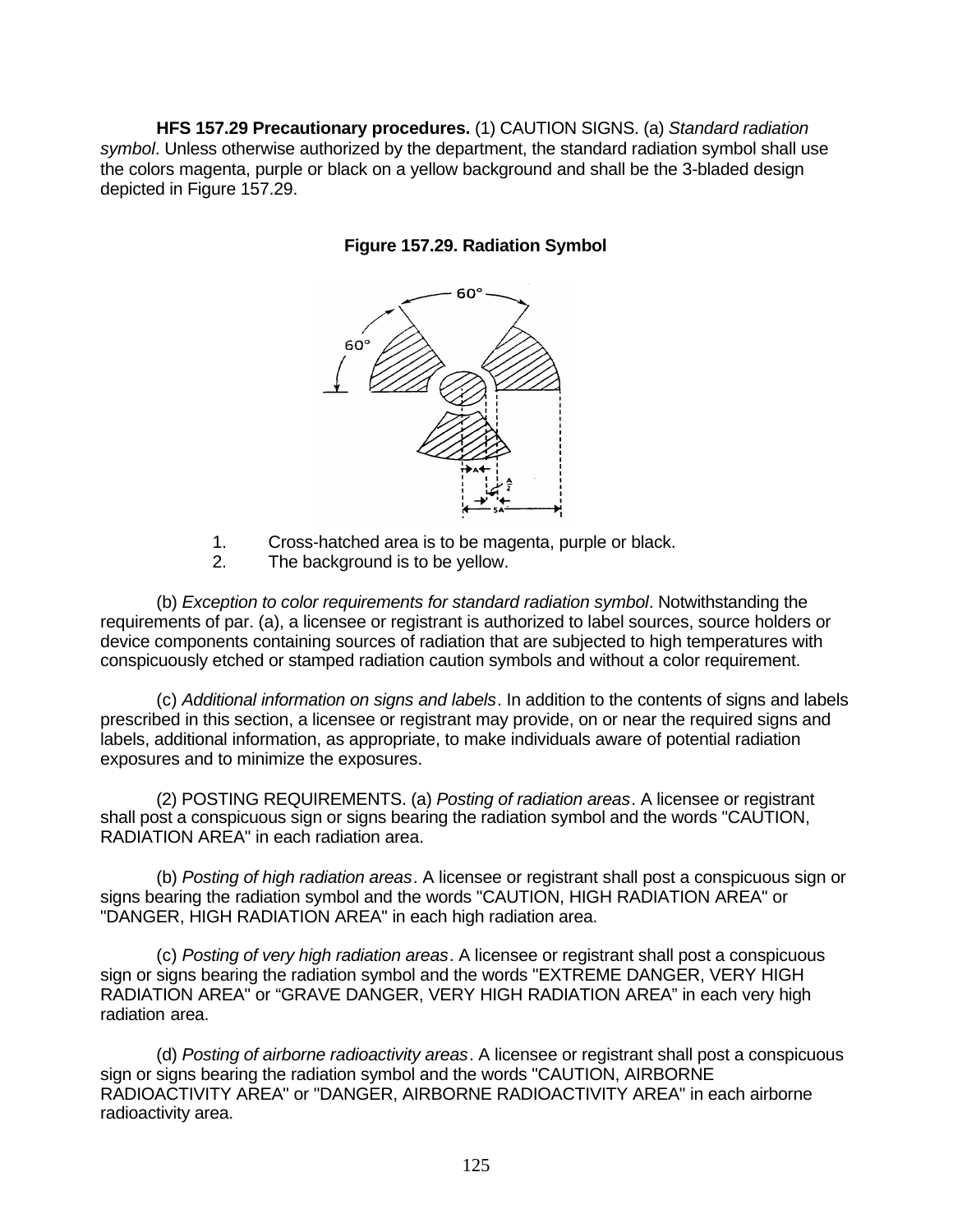(e) *Posting of areas or rooms in which licensed or registered material is used or stored*. A licensee or registrant shall post a conspicuous sign or signs bearing the radiation symbol and the words "CAUTION, RADIOACTIVE MATERIAL(S)" or "DANGER, RADIOACTIVE MATERIAL(S)" in each area or room in which there is used or stored an amount of licensed or registered material exceeding 10 times the quantity of the material specified in Appendix F.

(3) EXCEPTIONS TO POSTING REQUIREMENTS. (a) A licensee or registrant is not required to post caution signs in areas or rooms containing sources of radiation for periods of less than 8 hours if all of the following conditions are met:

1. The sources of radiation are constantly attended during these periods by an individual who takes the precautions necessary to prevent the exposure of individuals to sources of radiation in excess of the limits established in this subchapter.

2. The area or room is subject to the licensee's or registrant's control.

(b) Rooms or other areas in hospitals that are occupied by patients are not required to be posted with caution signs under sub. (2) provided that the requirements of s. HFS 157.64 (2) (a) or 157.65 (4) (a) are met.

(c) Rooms or other areas in hospitals that are occupied by patients are not required to be posted with caution signs, provided that no member of the public could receive a deep dose equivalent in excess of 5 mSv (500 mrem) from entering the room during the patient's stay.

(d) A room or area is not required to be posted with a caution sign because of the presence of a sealed source provided the radiation level at 30 centimeters from the surface of the sealed source container or housing does not exceed 0.05 mSv (5 mrem) per hour.

(e) A room or area is not required to be posted with a caution sign because of the presence of radiation machines used solely for diagnosis in the healing arts.

(4) LABELING CONTAINERS AND RADIATION MACHINES. (a) A licensee or registrant shall ensure that each container of licensed or registered material bears a durable, clearly visible label bearing the radiation symbol and the words "CAUTION, RADIOACTIVE MATERIAL" or "DANGER, RADIOACTIVE MATERIAL." The label shall also provide information, such as the radionuclides present, an estimate of the quantity of radioactivity, the date for which the activity is estimated, radiation levels, kinds of materials and mass enrichment, to permit individuals handling or using the containers or working in the vicinity of the containers to take precautions to avoid or minimize exposures.

**Note:** Mass enrichment is a process used to increase the percentage of the isotope U-235 present in refined uranium. The amount of U-235 present is expressed in percent enrichment on the label.

(b) A licensee or registrant shall, prior to removal or disposal of empty uncontaminated containers to unrestricted areas, remove or deface the radioactive material label or otherwise clearly indicate that the container no longer contains radioactive materials.

(c) A registrant shall ensure that each radiation machine is conspicuously labeled cautioning individuals that radiation is produced when it is energized.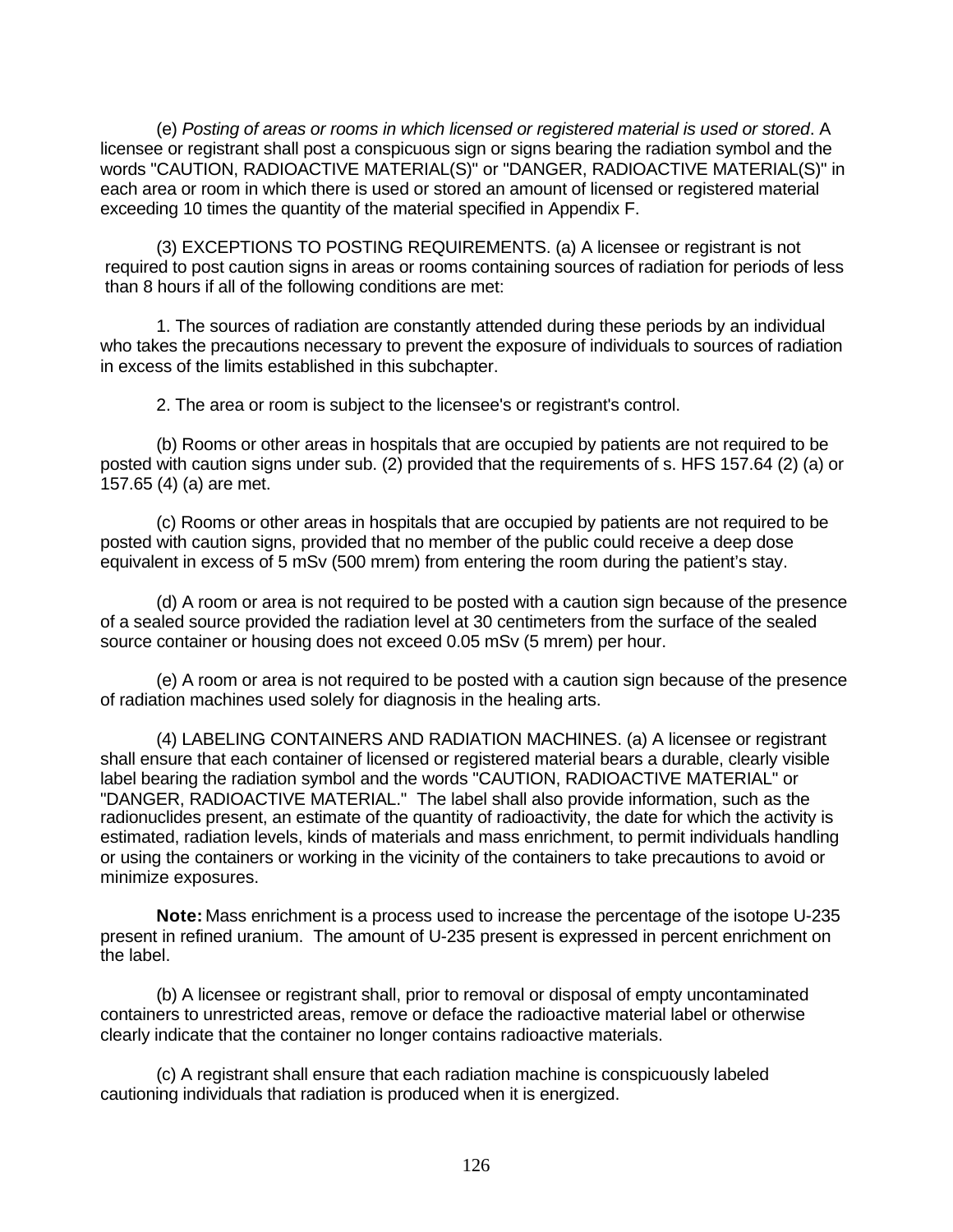(5) EXEMPTIONS TO LABELING REQUIREMENTS. A licensee or registrant is not required to label any of the following:

(a) Containers holding licensed or registered material in quantities less than the quantities listed in Appendix F.

(b) Containers holding licensed or registered material in concentrations less than those specified in Table III of Appendix E.

(c) Containers attended by an individual who takes the precautions necessary to prevent the exposure of individuals in excess of the limits established by this subchapter.

(d) Containers in transport and packaged and labeled under the regulations of the U.S. department of transportation.

**Note:** Labeling of packages containing radioactive materials is required by the U.S. Department of Transportation if the amount and type of radioactive materials exceeds the limits for an excepted quantity or article as defined and limited by U.S. Department of Transportation regulations 49 CFR 173.403 (m) and (w) and 173.421 to 173.424.

(e) Containers that are accessible only to individuals authorized to handle or use them, or to work in the vicinity of the containers, if the contents are identified to these individuals by a readily available written record. The record shall be retained as long as the containers are in use for the purpose indicated on the record.

**Note:** Examples of the type of containers in par. (e) are containers in locations such as water-filled canals or storage vaults.

(f) Installed manufacturing or process equipment, such as piping and tanks.

(6) PROCEDURES FOR RECEIVING AND OPENING PACKAGES. (a) A licensee or registrant who expects to receive a package containing quantities of radioactive material in excess of a type A quantity shall make arrangements to receive the package under either of the following conditions:

1. When the carrier offers it for delivery.

2. Upon notification of the arrival of the package at the carrier's terminal and possession of the package is taken expeditiously.

(b) A licensee or registrant shall do all the following:

1. Monitor the external surfaces of a labeled package for radioactive contamination unless the package contains only radioactive material in the form of gas or in special form as defined in subch. I.

2. Monitor the external surfaces of a labeled package for radiation levels unless the package contains quantities of radioactive material that are less than or equal to the type A quantity.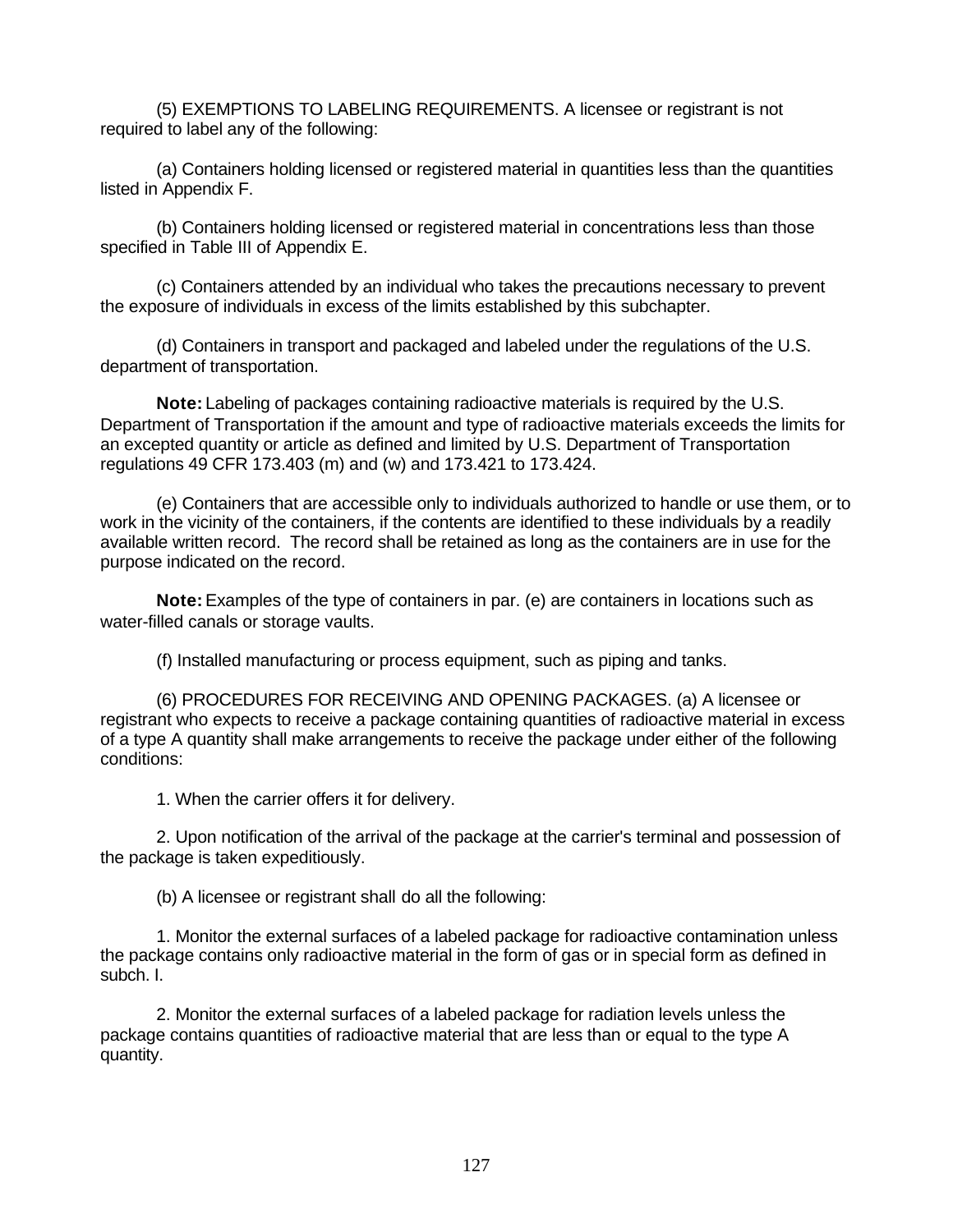3. Monitor all packages known to contain radioactive material for radioactive contamination and radiation levels if there is evidence of degradation of package integrity, such as packages that are crushed, wet or damaged.

(c) In par. (b), "labeled" means displaying a Radioactive White I, Yellow II, or Yellow III label as specified in U.S. department of transportation regulations 49 CFR 172.403 and 172.436-440.

(d) A licensee or registrant shall perform the monitoring required by par. (b) as soon as practicable after receipt of the package, but not later than 3 hours after the package is received at the licensee's or registrant's facility if it is received during the licensee's or registrant's normal working hours or if there is evidence of degradation of package integrity, such as a package that is crushed, wet or damaged. If a package is received after working hours and has no evidence of degradation of package integrity, the package shall be monitored no later than 3 hours from the beginning of the next working day.

(e) A licensee or registrant shall immediately notify the final delivery carrier and, by telephone and either telegram or facsimile, the department under either of the following conditions:

1. Removable radioactive surface contamination exceeds the limits of s. HFS 157.94 (1) (h).

2. External radiation levels exceed the limits of s. HFS 157.94 (1) (i).

(f) A licensee or registrant shall do all the following:

1. Establish, maintain and retain written procedures for safely opening packages in which radioactive material is received.

2. Ensure that the procedures are followed and that due consideration is given to special instructions for the type of package being opened.

(g) A licensee or registrant transferring special form sources in vehicles owned or operated by the licensee or registrant to and from a work site is exempt from the contamination monitoring requirements of par. (b), but is not exempt from the monitoring requirement in par. (b) for measuring radiation levels that ensures that the source is still properly lodged in its shield.

**HFS 157.30 Waste management.** (1) GENERAL REQUIREMENTS. (a) A licensee or registrant disposing of licensed or registered material may use any of the following methods:

1. Transfer to an authorized recipient as provided in sub.(6) or in subch. II, or to the U.S. department of energy.

2. Decay while in storage.

3. Release in effluents within the limits in s. HFS 157.23 (1).

4. Dispose of as authorized under sub. (2), (3), (4) or (5).

(b) A person shall be specifically licensed or registered to receive waste containing licensed or registered material from other persons for any of the following:

1. Treatment prior to disposal.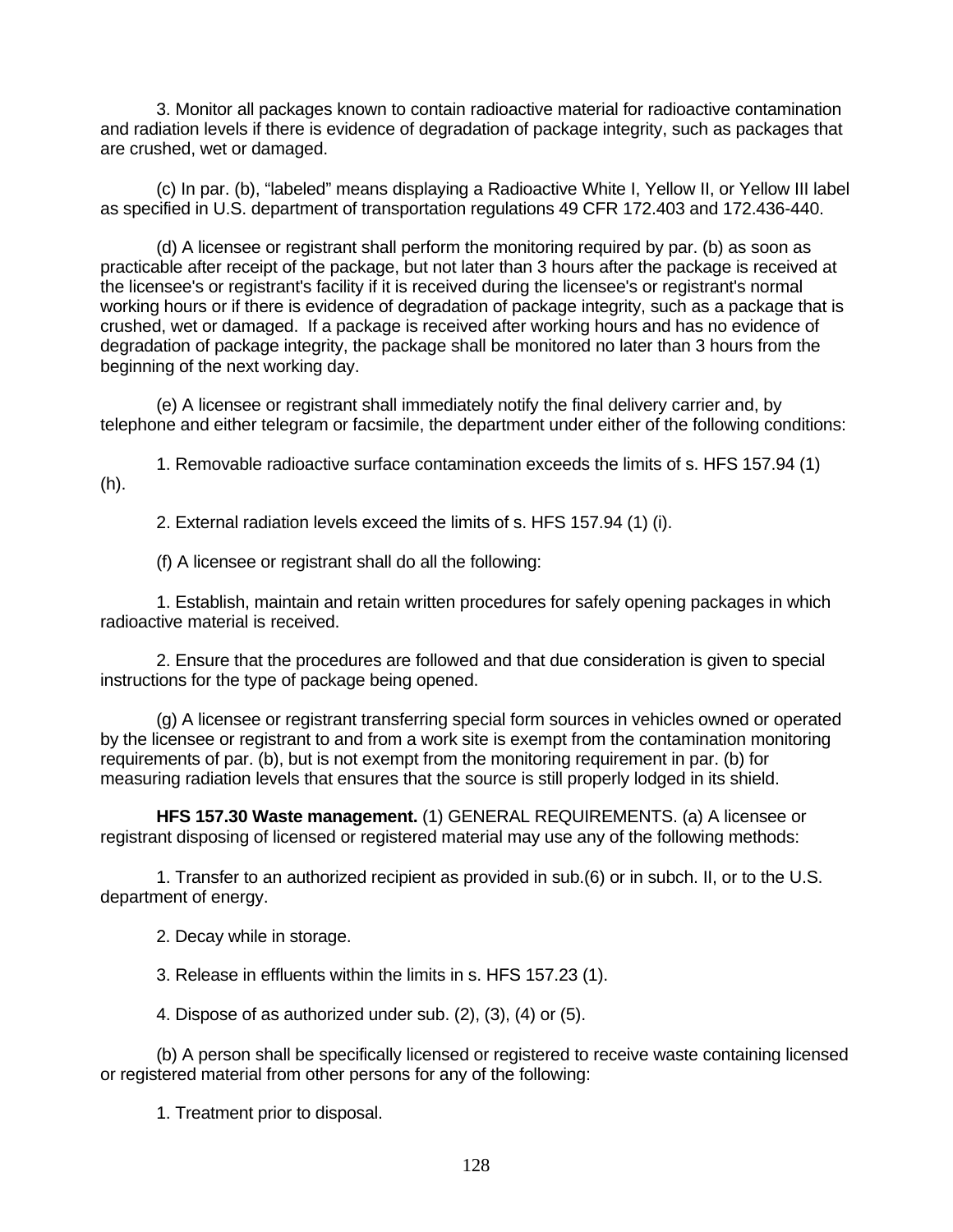2. Treatment or disposal by incineration.

3. Decay while in storage.

4. Disposal at a land disposal facility authorized to receive radioactive waste.

5. Storage until transferred to a storage or disposal facility authorized to receive the waste.

(2) METHOD FOR OBTAINING APPROVAL OF PROPOSED DISPOSAL PROCEDURES. A licensee or registrant or applicant for a license or registration may apply to the department for approval of proposed procedures, not otherwise authorized in this chapter, to dispose of licensed or registered material generated in the licensee's or registrant's operations. Each application shall be in writing and shall include all of the following:

(a) A description of the waste containing licensed or registered material to be disposed of, including the physical and chemical properties that have an effect on risk evaluation and the proposed manner and conditions of waste disposal.

(b) An analysis and evaluation of pertinent information on the nature of the environment.

(c) The nature and location of other potentially affected facilities.

(d) Analyses and procedures to ensure that doses are maintained ALARA and within the dose limits in this chapter.

(3) DISPOSAL BY RELEASE INTO SANITARY SEWERAGE. (a) A licensee or registrant may discharge licensed or registered material into sanitary sewerage if each of the following conditions is satisfied:

1. The material is readily soluble, or is readily dispersible biological material, in water.

2. The quantity of licensed or registered radioactive material that the licensee or registrant releases into the sewer in one month divided by the average monthly volume of water released into the sewer by the licensee or registrant does not exceed the concentration listed in Table III of Appendix E.

3. If more than one radionuclide is released, all the following conditions shall also be satisfied:

a. A licensee or registrant shall determine the fraction of the limit in Table III of Appendix E represented by discharges into sanitary sewerage by dividing the actual monthly average concentration of each radionuclide released by the licensee or registrant into the sewer by the concentration of that radionuclide listed in Table III of Appendix E.

b. The sum of the fractions for each radionuclide required by subd. par. a. does not exceed unity.

c. The total quantity of licensed or registered radioactive material that the licensee or registrant releases into the sanitary sewerage in a year does not exceed 185 GBq (5 Ci) of hydrogen-3, 37 GBq (1 Ci) of carbon-14 and 37 GBq (1 Ci) of all other radioactive materials combined.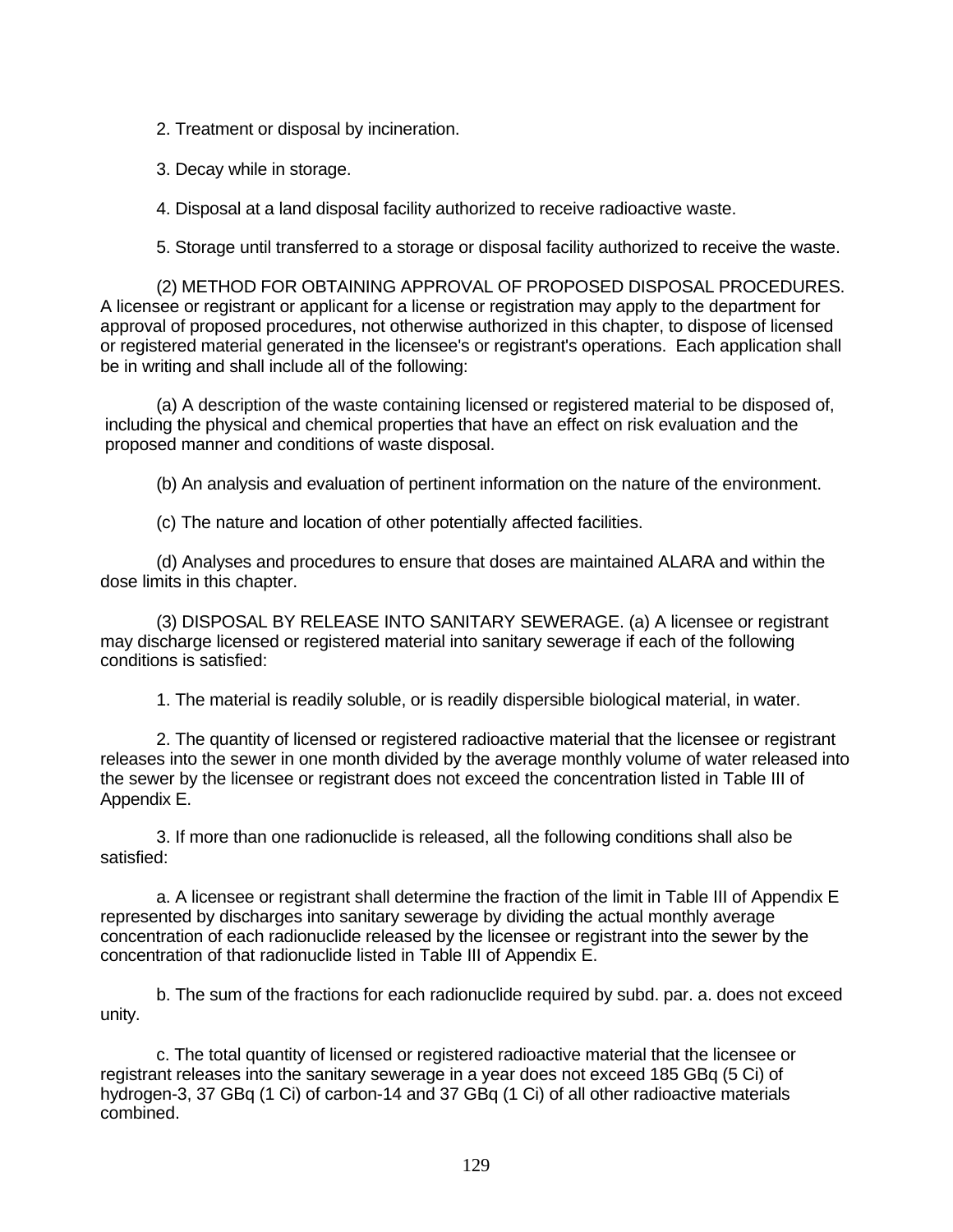(b) Excreta from individuals undergoing medical diagnosis or therapy with radioactive material are not subject to the limitations contained in par. (a).

(4) TREATMENT OR DISPOSAL BY INCINERATION. A licensee or registrant may treat or dispose of licensed or registered material by incineration only in the form and concentration specified in sub. (5) or as specifically approved by the department under sub. (2).

(5) DISPOSAL OF SPECIFIC WASTES. (a) A licensee or registrant may dispose of the following licensed or registered material as if the material were not radioactive:

1. 1.85 kBq (0.05 uCi) or less of hydrogen-3, iodine-125 or carbon-14 per gram of medium used for liquid scintillation counting.

2. 1.85 kBq (0.05 uCi) or less of hydrogen-3, iodine-125 or carbon-14 per gram of animal tissue, averaged over the weight of the entire animal.

(b) A licensee or registrant may not dispose of tissue under par. (a) 2. in a manner that would permit its use either as food for humans or as animal feed.

(c) A licensee or registrant shall maintain records under s. HFS 157.31 (9).

(6) TRANSFER FOR DISPOSAL AND MANIFESTS. (a) The requirements of this subsection and Appendix G are designed to control transfers of low-level radioactive waste by any waste generator, waste collector or waste processor licensee who ships low level waste either directly, or indirectly through a waste collector or waste processor, to a licensed low level waste land disposal facility; establish a shipping manifest tracking system and supplement existing requirements concerning transfers and record keeping for those wastes.

(b) Any licensee shipping radioactive waste intended for untimate disposal at a licensed land disposal facility shall document the information required in Appendix G, Section I and transfer this recorded information to the intended consignee in accordance with the requirements of Appendix G.

(c) Each shipment manifest shall include a certification by the waste generator as specified in Appendix G, Section II.

(d) Each person involved in the transfer of waste for disposal or in the disposal of waste, including the waste generator, waste collector, waste processor and disposal facility operator, shall comply with the requirements specified in Appendix G, Section III.

(7) COMPLIANCE WITH ENVIRONMENTAL AND HEALTH PROTECTION REGULATIONS. Nothing in subs. (1) to (6) relieves a licensee or registrant from complying with other applicable federal, state and local regulations governing any other toxic or hazardous properties of materials that may be disposed of according to subs. (1) to (6).

**HFS 157.31 Records.** (1) GENERAL PROVISIONS. (a) A licensee or registrant shall use the SI units becquerel, gray, sievert and coulomb per kilogram, or the SI units and the special units curie, rad, rem and roentgen, including multiples and subdivisions, and shall clearly indicate the units of all quantities on records required by this subchapter.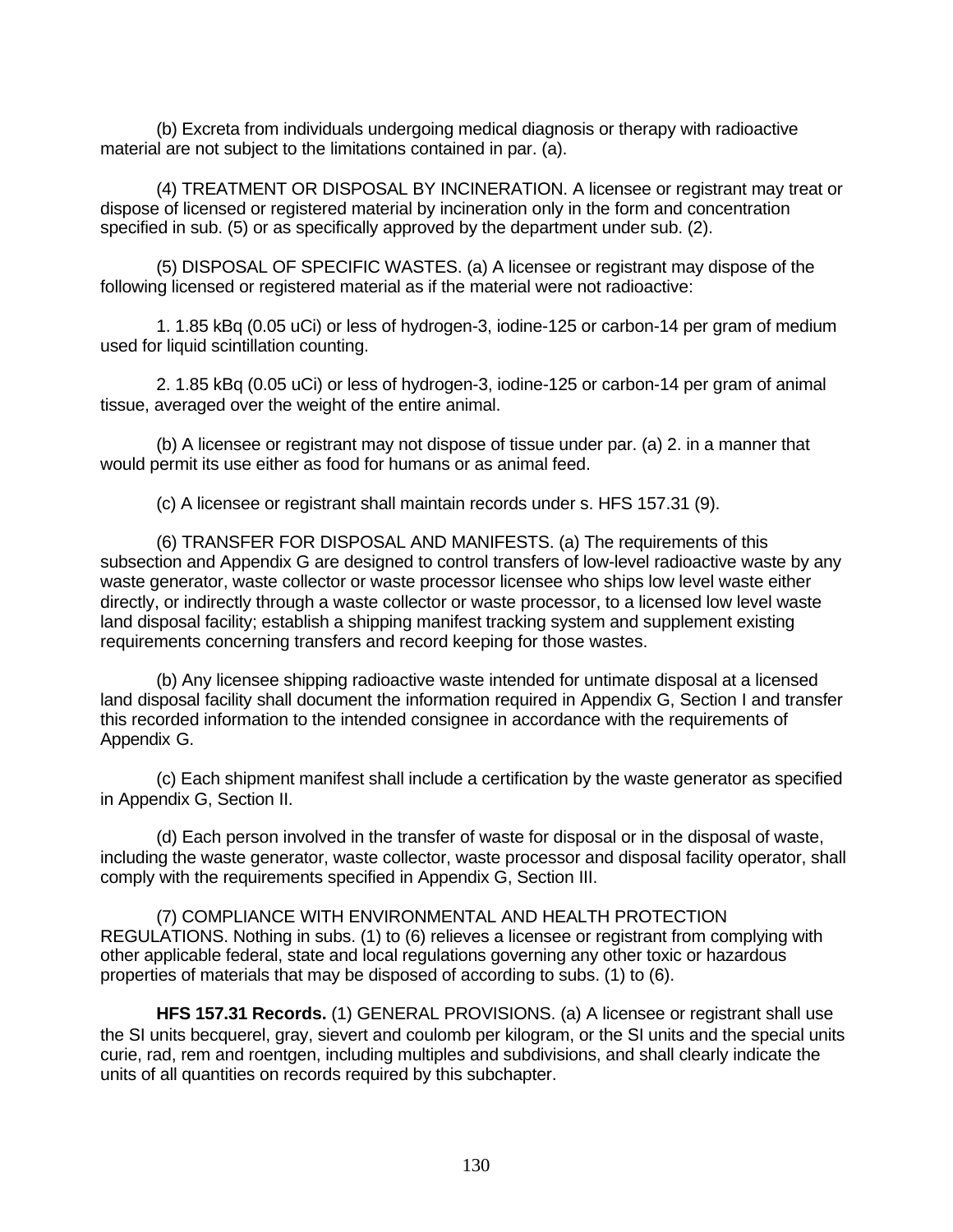(b) A licensee or registrant shall make a clear distinction among the quantities entered on the records required by this subchapter, such as total effective dose equivalent, shallow dose equivalent, lens dose equivalent, deep dose equivalent or committed effective dose equivalent.

(2) RECORDS OF RADIATION PROTECTION PROGRAMS. (a) A licensee or registrant shall maintain records of the radiation protection program, including all of the following:

1. The provisions of the program.

2. Audits and other reviews of program content and implementation.

(b) A licensee or registrant shall retain the records required by par. (a) 1. until the department terminates each pertinent license or registration requiring the record. A licensee or registrant shall retain the records required by par. (a) 2. for 3 years after the record is made.

(3) RECORDS OF SURVEYS. (a) A licensee or registrant shall maintain records showing the results of surveys and calibrations required by ss. HFS 157.25 (1) and 157.29 (6). A licensee or registrant shall retain these records for 3 years after the record is made.

(b) A licensee or registrant shall retain each of the following records until the department terminates each pertinent license or registration requiring the record:

1. Records of the results of surveys to determine the dose from external sources of radiation used, in the absence of or in combination with individual monitoring data, in the assessment of individual dose equivalents.

2. Records of the results of measurements and calculations used to determine individual intakes of radioactive material and used in the assessment of internal dose.

3. Records showing the results of air sampling, surveys and bioassays required under s. HFS 157.27 (3) 3. a. and b.

4. Records of the results of measurements and calculations used to evaluate the release of radioactive effluents to the environment.

(4) RECORDS OF TESTS FOR LEAKAGE OR CONTAMINATION OF SEALED SOURCES. Records of tests for leakage or contamination of sealed sources required by s. HFS 157.24 shall be kept in units of becquerel or microcurie and maintained for inspection by the department for 5 years after the records are created.

(5) RECORDS OF PRIOR OCCUPATIONAL DOSE. A licensee or registrant shall retain the records of prior occupational dose and exposure history as specified in s. HFS 157.22 (5) on the department's occupational radiation exposure form or equivalent until the department terminates each pertinent license or registration requiring this record. A licensee or registrant shall retain records used in preparing the occupational radiation exposure form or equivalent for 3 years after the record is created.

(6) RECORDS OF PLANNED SPECIAL EXPOSURES. (a) For each use of the provisions of s. HFS 157.22 (6) for planned special exposures, a licensee or registrant shall maintain records that describe all of the following:

1. The exceptional circumstances requiring the use of a planned special exposure.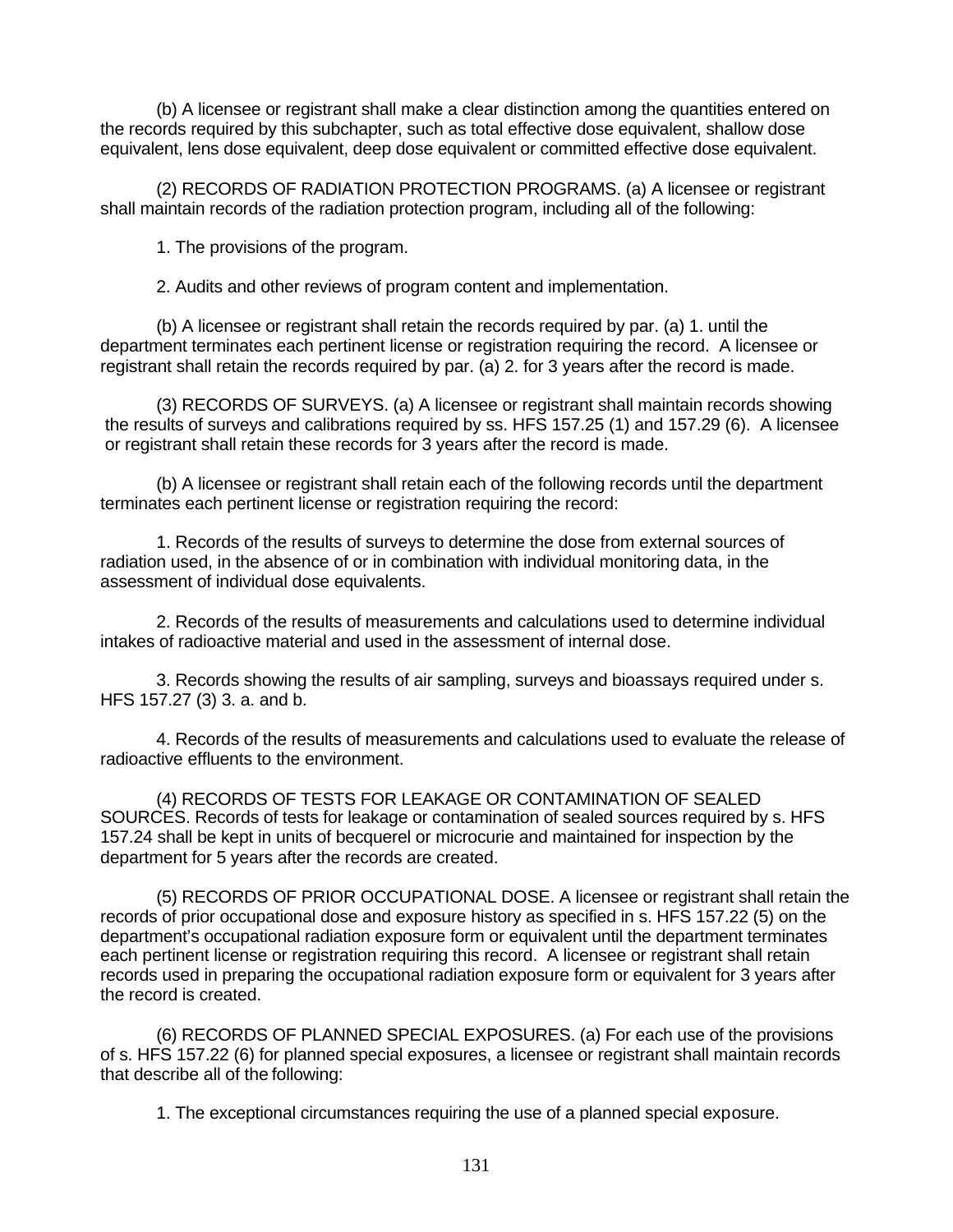2. The name of the management official who authorized the planned special exposure and a copy of the signed authorization.

3. What actions were necessary.

4. Why the actions were necessary.

5. What precautions were taken to assure that doses were maintained ALARA.

6. What individual and collective doses were expected to result.

7. The doses actually received in the planned special exposure.

(b) A licensee or registrant shall retain the records until the department terminates each pertinent license or registration requiring these records.

(7) RECORDS OF INDIVIDUAL MONITORING RESULTS. (a) A licensee or registrant shall maintain records of doses received by all individuals for whom monitoring is required under s. HFS 157.25 (2) and records of doses received during planned special exposures, accidents and emergency conditions. Assessments of dose equivalent and records made using units in effect before the effective date of this subchapter [revisor to insert effective date] need not be changed. These records shall include all of the following, when applicable:

1. The deep dose equivalent to the whole body, lens dose equivalent, shallow dose equivalent to the skin and shallow dose equivalent to the extremities.

2. The estimated intake of radionuclides.

**Note:** See HFS 157.22 (2) for occupational exposure limits.

3. The committed effective dose equivalent assigned to the intake of radionuclides.

4. The specific information used to calculate the committed effective dose equivalent under s. HFS 157.22 (4) (c).

5. The total effective dose equivalent when required by s. HFS 157.22 (2).

6. The total of the deep dose equivalent and the committed dose to the organ receiving the highest total dose.

(b) A licensee or registrant shall make entries of the records specified in par. (a) at intervals not to exceed one year.

(c) A licensee or registrant shall maintain the records specified in par. (a) on the department's record of individual monitoring results form, under the instructions for the form, or in clear and legible records containing all the information required by the department's record of individual monitoring results form.

**Note:** The form may be obtained by writing the Department at: Department of Health and Family Services, Radiation Protection Section, P.O. Box 2659, Madison WI 53701-2659; or by downloading from the Department website at: www.dhfs.state.wi.us/licensing/.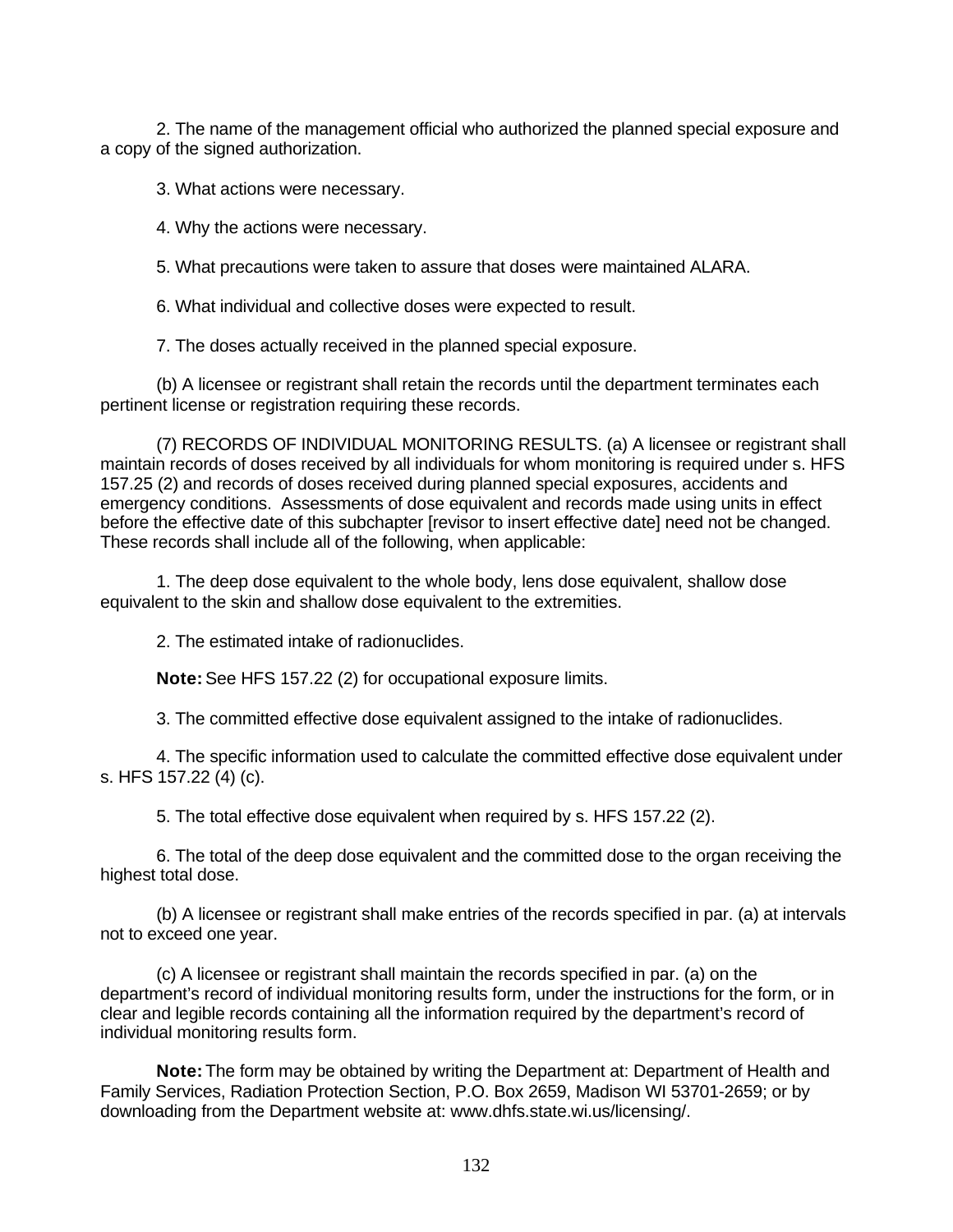(d) A licensee or registrant shall maintain the records of dose to an embryo or fetus with the records of dose to the declared pregnant woman. The declaration of pregnancy, including the estimated date of conception, shall also be kept on file, but may be maintained separately from the dose records.

(e) A licensee or registrant shall retain each required form or record under this subsection until the department terminates the pertinent license or registration requiring the record.

(f) Upon termination of the license or registration, a licensee or registrant shall permanently store individual monitoring records on the department's occupational radiation exposure form or equivalent.

(g) Individual exposure records required under this subsection shall be protected from public disclosure subject to the requirements of s. 153.50, Stats.

(8) RECORDS OF DOSE RECEIVED BY INDIVIDUAL MEMBERS OF THE PUBLIC. (a) A licensee or registrant shall maintain records sufficient to demonstrate compliance with the dose limit under s. HFS 157.23 (1) for individual members of the public.

(b) A licensee or registrant shall retain the records required by par. (a) until the department terminates each pertinent license or registration requiring the record.

(9) RECORDS OF WASTE DISPOSAL. (a) A licensee or registrant shall maintain records of the disposal of licensed or registered materials, including disposal authorized before the effective date of this subchapter [revisor to insert effective date].

(b) A licensee or registrant shall retain the records required by par.(a) until the department terminates the pertinent license or registration requiring the record.

(10) RECORDS OF TESTING ENTRY CONTROL DEVICES FOR VERY HIGH RADIATION AREAS. (a) A licensee or registrant shall maintain records of tests on entry control devices for very high radiation areas. These records shall include the date, time and results of each test of function.

(b) A licensee or registrant shall retain the records required by par. (a) for 3 years after the record is made.

(11) FORM OF RECORDS. (a) Each record required by this section shall be legible throughout the specified retention period. Records, such as letters, drawings and specifications, shall include all pertinent information, such as stamps, initials and signatures. A licensee shall maintain adequate safeguards against tampering with and loss of records.

(b) Except as provided in par, (c), the record shall be the original or a reproduced copy or a microform, provided the copy or microform is authenticated by authorized personnel and the microform is capable of producing a clear copy throughout the required retention period.

(c) The record may be stored in electronic media with the capability for producing legible, accurate and complete records during the required retention period.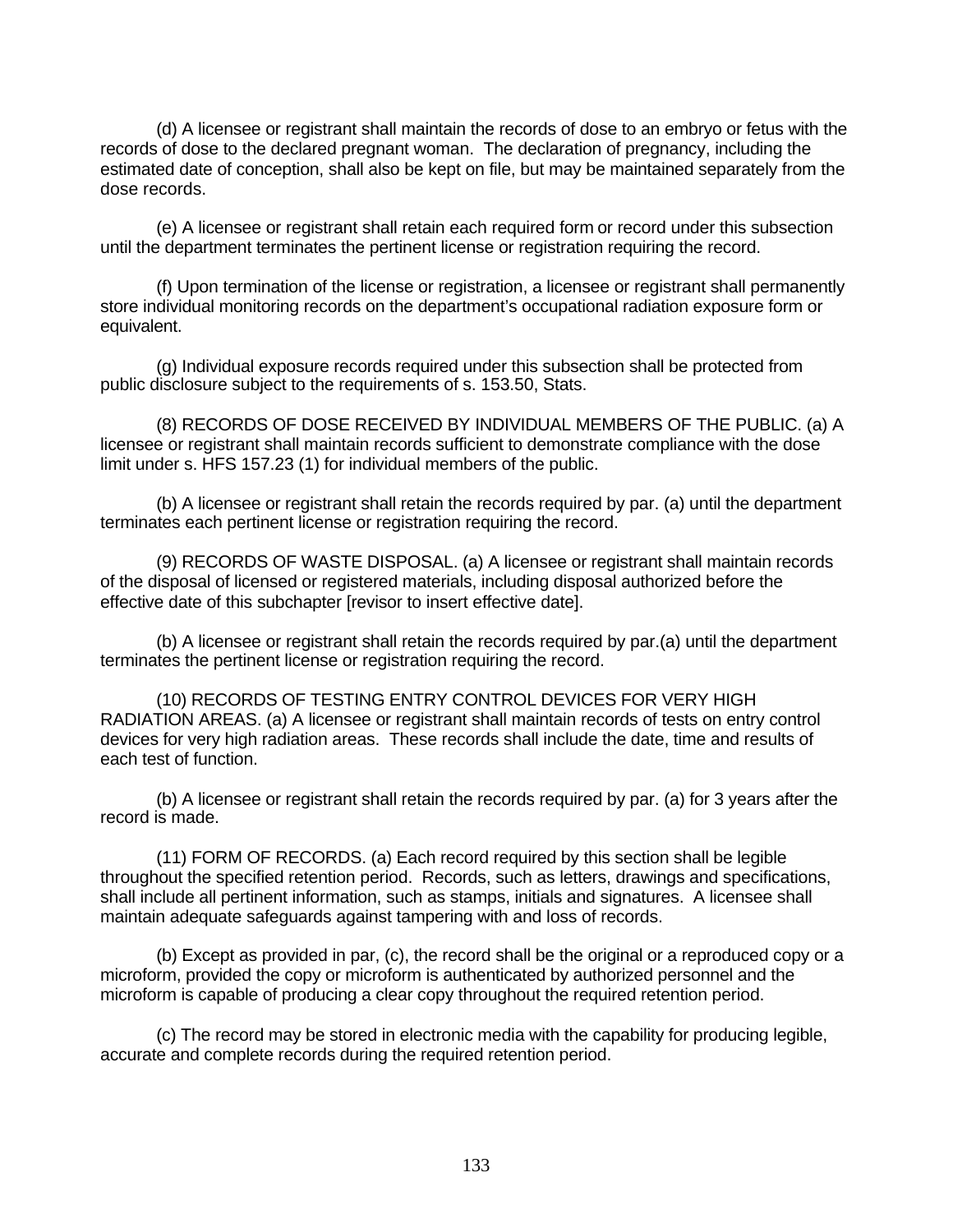**HFS 157.32 Reports.** (1) REPORTS OF STOLEN, LOST OR MISSING LICENSED OR REGISTERED SOURCES OF RADIATION. (a) A licensee or registrant shall report to the department by telephone any of the following:

1. Immediately after its occurrence becomes known to a licensee or registrant, stolen, lost or missing licensed or registered radioactive material in an aggregate quantity equal to or greater than 1,000 times the quantity specified in Appendix F under circumstances that make it appear to the licensee or registrant that an exposure could result to individuals in unrestricted areas.

2. Within 30 days after its occurrence becomes known to a licensee or registrant, lost, stolen or missing licensed or registered radioactive material in an aggregate quantity greater than 10 times the quantity specified in Appendix F that is still missing.

3. Immediately after its occurrence becomes known to the registrant, a stolen, lost or missing radiation machine.

**Note**: The Department may be reached during normal business hours of 7:45 am to 4:30 pm, Monday through Friday, except state holidays, at 608-276-4797 or other times at 608-258- 0099.

(b) A licensee or registrant required to make a report under par. (a) shall, within 30 days after making a telephone report, make a written report to the department setting forth all the following information:

1. A description of the licensed or registered source of radiation involved, including, for radioactive material, the kind, quantity and chemical and physical form; and, for radiation machines, the manufacturer, model and serial number, type and maximum energy of radiation emitted.

2. A description of the circumstances under which the loss or theft occurred.

3. A statement of the disposition or probable disposition of the licensed or registered source of radiation involved.

4. Exposures of individuals to radiation, circumstances under which the exposures occurred and the possible total effective dose equivalent to persons in unrestricted areas.

5. Actions that have been taken or will be taken to recover the source of radiation.

6. Procedures or measures that have been or will be adopted to ensure against a recurrence of the loss or theft of licensed or registered sources of radiation.

(c) Subsequent to filing the written report, the licensee or registrant shall report any additional substantive information on the loss or theft within 30 days after the licensee or registrant learns of the information.

(d) On any report filed with the department under this subsection, a licensee or registrant shall record the names of individuals who may have received exposure to radiation in a separate and detachable portion of the report.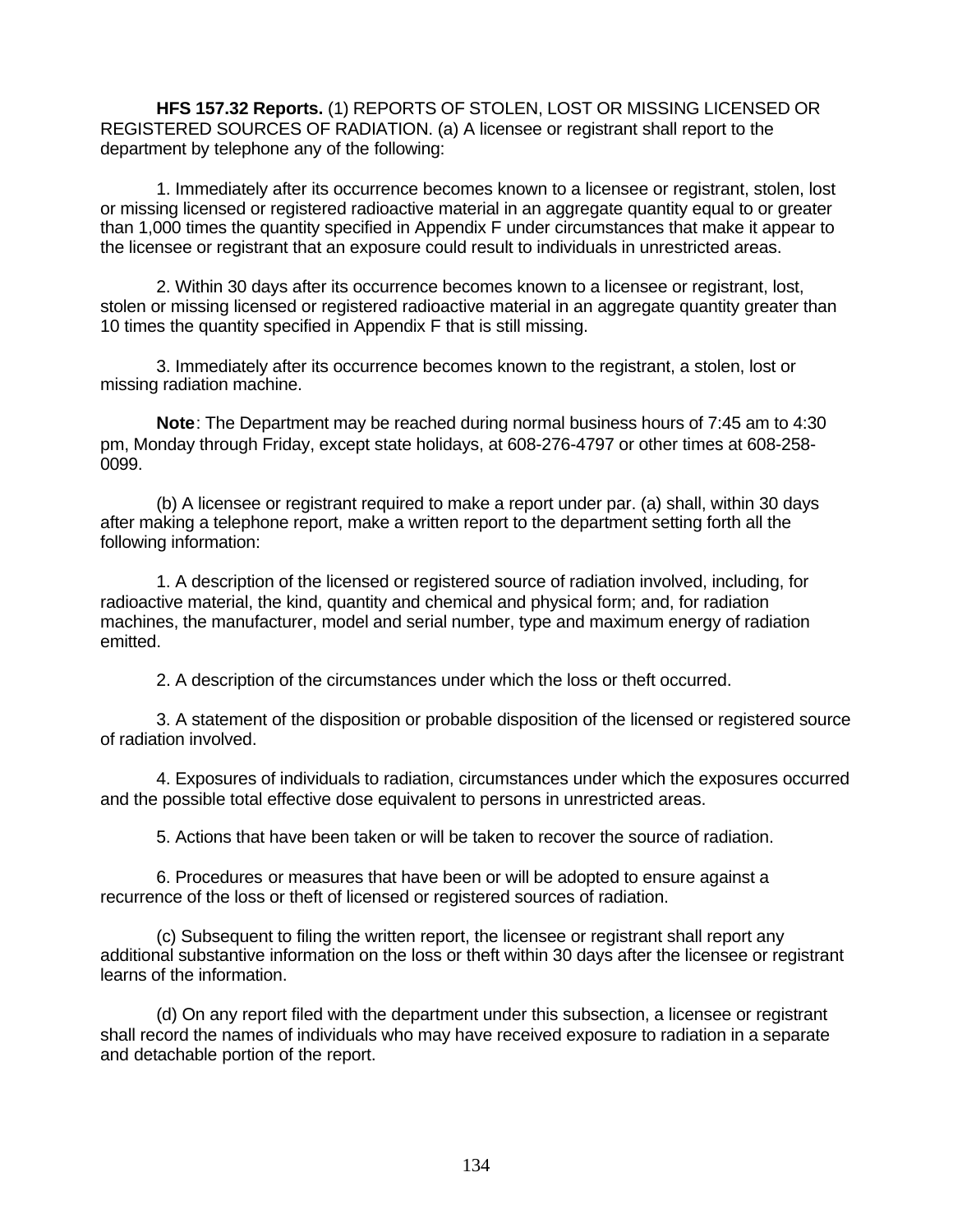**Note:** Reports should be sent to the Department at the following address: Department of Health and Family Services, Radiation Protection Section, PO Box 2659, Madison WI 53701- 2659.

(2) NOTIFICATION OF RADIATION INCIDENTS. (a) Notwithstanding other requirements for notification, a licensee or registrant shall immediately report to the department each event involving a source of radiation possessed by the licensee or registrant that may have caused or threatens to cause any of the following conditions:

1. An individual to receive any of the following:

a. A total effective dose equivalent of 0.25 Sv (25 rem) or more.

b. An eye dose equivalent of 0.75 Sv (75 rem) or more.

c. A shallow dose equivalent to the skin or extremities or a total organ dose equivalent of 2.5 Gy (250 rad) or more.

2. The release of radioactive material, inside or outside of a restricted area, so that, had an individual been present for 24 hours, the individual could have received an intake 5 times the occupational ALI. This subdivision does not apply to locations where personnel are not normally stationed during routine operations, such as hot-cells or process enclosures.

(b) A licensee or registrant shall, within 24 hours of discovery of the event, report to the department each event involving loss of control of a licensed or registered source of radiation possessed by the licensee or registrant that may have caused, or threatens to cause, any of the following conditions:

1. An individual to receive, in a period of 24 hours, any of the following:

a. A total effective dose equivalent exceeding 0.05 Sv (5 rem).

b. An eye dose equivalent exceeding 0.15 Sv (15 rem).

c. A shallow dose equivalent to the skin or extremities or a total organ dose equivalent exceeding 0.5 Sv (50 rem).

2. The release of radioactive material, inside or outside of a restricted area, so that, had an individual been present for 24 hours, the individual could have received an intake in excess of one occupational ALI. This provision does not apply to locations where personnel are not normally stationed during routine operations, such as hot-cells or process enclosures.

(c) A licensee or registrant shall make the reports required by pars. (a) and (b) by initial contact by telephone to the department and shall confirm the initial contact by facsimile to the department. Reports shall contain all of the following information:

1. Caller's name and a telephone number through which the department can reach the caller.

2. Description of the event, including date and time.

3. Exact location of the event.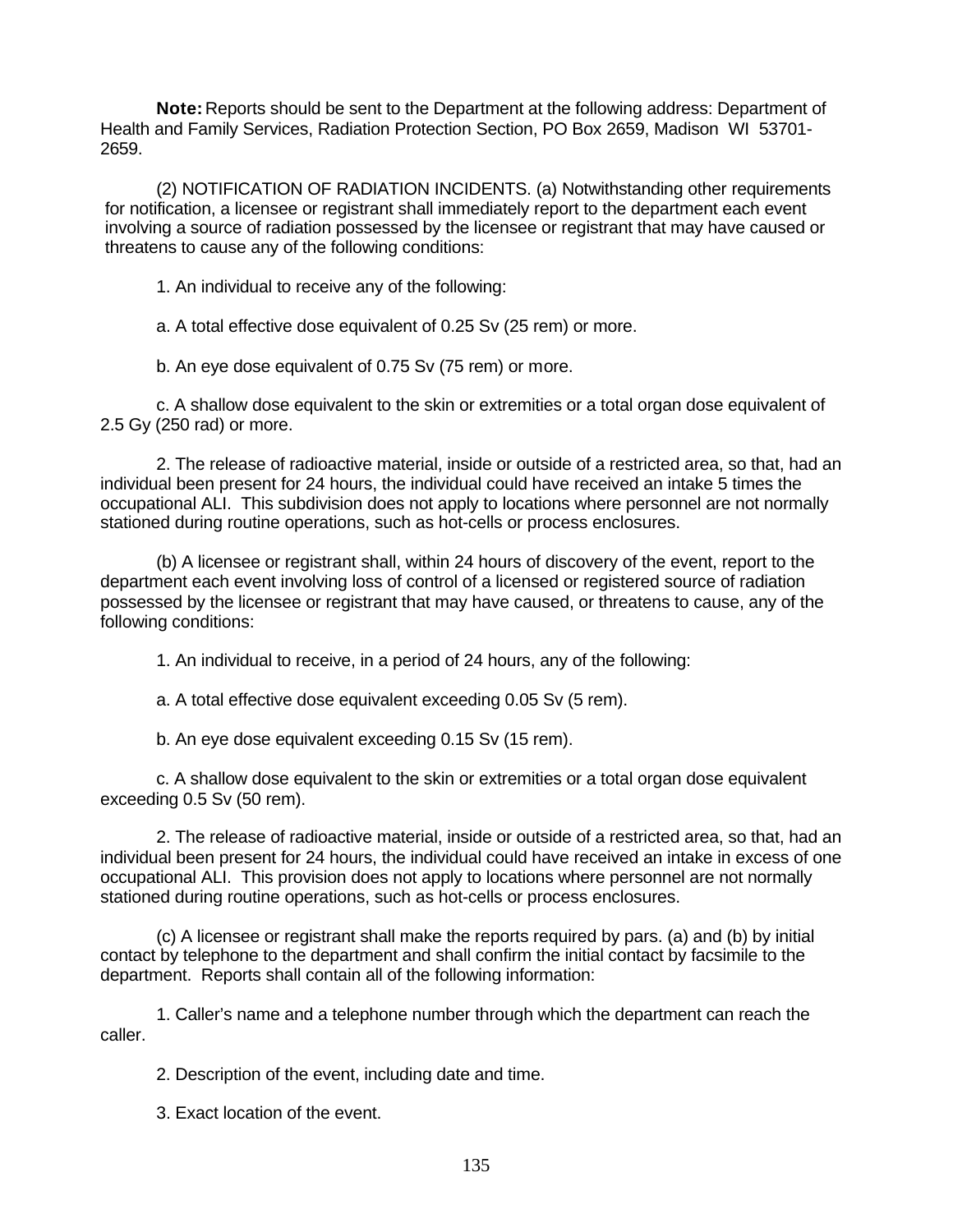4. Isotopes, quantities, chemical and physical form of the radioactive material involved, if applicable.

5. Any available personnel radiation exposure data.

(d) A licensee or registrant shall record the names of individuals who have received exposure to sources of radiation in a separate and detachable portion of each report filed with the department under this subsection.

(e) This subsection does not apply to doses that result from planned special exposures, provided those doses are within the limits for planned special exposures and are reported under sub. (4).

**Note:** The Department may be contacted during normal work hours of 7:45 am to 4:30 pm, Monday through Friday, execpt state holidays, at 608-267-4797; or other times at 608-258-0099 and facsimile 608-267-3695.

(3) REPORTS OF EXPOSURES, RADIATION LEVELS AND CONCENTRATIONS OF RADIOACTIVE MATERIAL EXCEEDING THE LIMITS. (a) In addition to the notification required by sub. (2), a licensee or registrant shall submit a written report to the department within 30 days after learning of any of the following occurrences:

1. Radiation incidents for which notification is required by sub. (2).

- 2. Doses in excess of any of the following:
- a. The occupational dose limits for adults in s. HFS 157.22 (1).
- b. The occupational dose limits for a minor in s. HFS 157.22 (7).
- c. The limits for an embryo or fetus of a declared pregnant woman in s. HFS 157.22 (8).
- d. The limits for an individual member of the public in s. HFS 157.23 (1).
- e. Any applicable limit in the license or registration.
- f. The ALARA constraints for air emissions established under s. HFS 157.21 (4).
- 3. Levels of radiation or concentrations of radioactive material in any of the following:

a. A restricted area in excess of applicable limits in the license or registration.

b. An unrestricted area in excess of 10 times the applicable limit set forth in this subchapter or in the license or registration, whether or not involving exposure of any individual in excess of the limits specified in s. HFS 157.23 (1).

4. For a licensee subject to the provisions of the U.S. environmental protection agency's generally applicable environmental radiation standards in 40 CFR 190, levels of radiation or releases of radioactive material in excess of those standards or of license conditions related to those standards.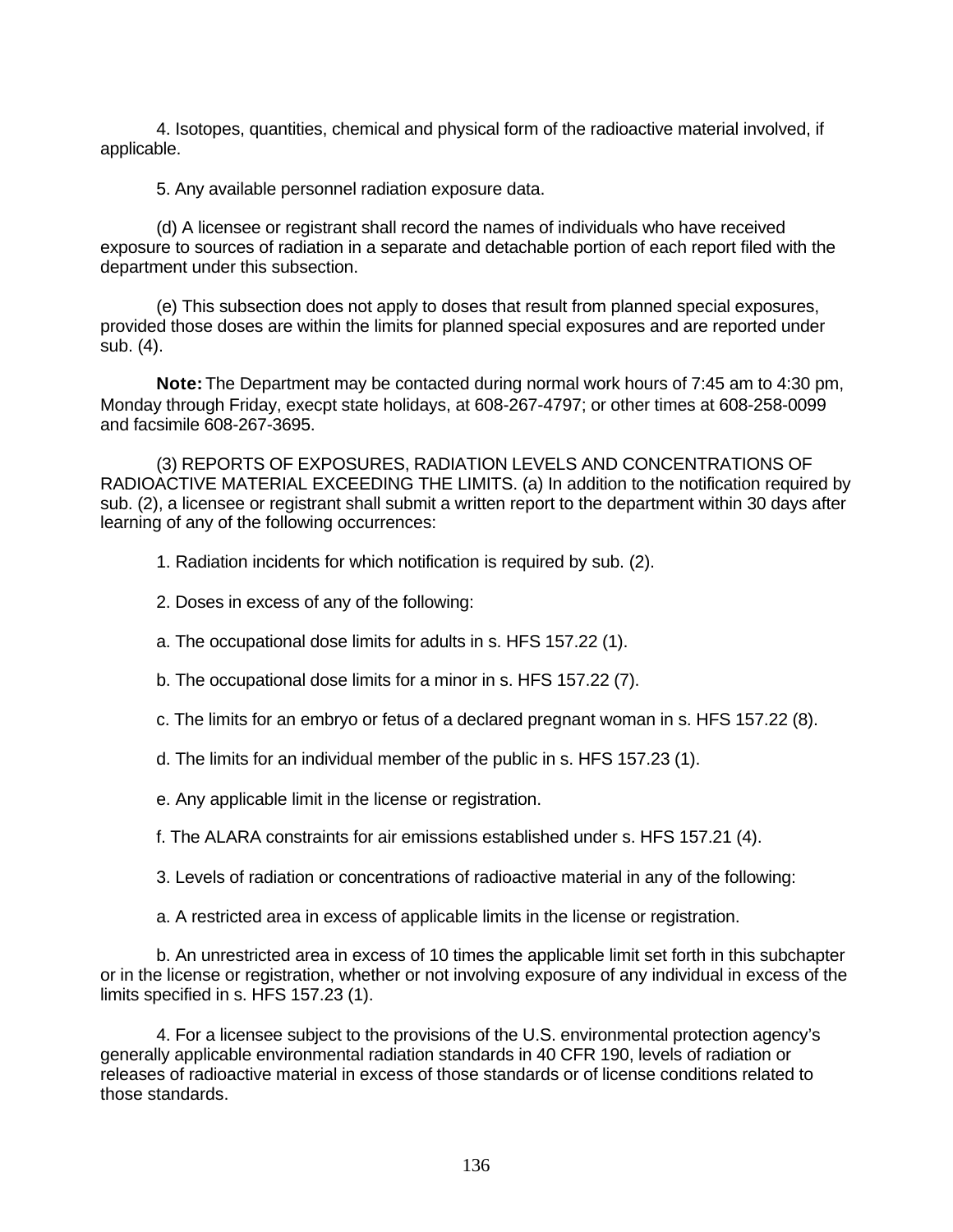(b) Each report required by par. (a) shall describe the extent of exposure of individuals to radiation and radioactive material, including all the following, as appropriate:

1. Description of the event, including the probable cause of the elevated exposures, dose rates or concentrations and the manufacturer and model number of any equipment that failed or malfunctioned.

2. Date, time and exact location of the event.

3. The levels of radiation and concentrations of radioactive material involved.

4. Estimates of each individual's dose.

5. Corrective steps taken or planned to ensure against a recurrence, including the schedule for achieving conformance with applicable limits, generally applicable environmental standards and associated license or registration conditions.

6. For each individual exposed: the name, social security number and date of birth. With respect to the limit for the embryo or fetus in s. HFS 157.22 (8), the identifiers should be those of the declared pregnant woman. The report shall be prepared so that this information is stated in a separate and detachable portion of the report.

(4) REPORTS OF PLANNED SPECIAL EXPOSURES. A licensee or registrant shall submit a written report to the department within 30 days following any planned special exposure conducted under s. HFS 157.22 (6), informing the department that a planned special exposure was conducted and indicating the date the planned special exposure occurred and the information required by s. HFS 157.31 (6).

(5) REPORTS OF INDIVIDUAL MONITORING. (a) This subsection applies to any person licensed or registered by the department to do any of the following:

1. Possess or use sources of radiation for purposes of industrial radiography under subchs. II and IV of this chapter.

2. Receive radioactive waste from other persons for disposal.

3. Possess or use at any time, for processing or manufacturing for distribution under subchs. II or VI of this chapter, radioactive material in quantities exceeding any one of the following:

| Radionuclide    | Activity |       |
|-----------------|----------|-------|
|                 | Ci       | GВ    |
| Cesium-137      | 1        | 37    |
| Cobalt-60       | 1        | 37    |
| <b>Gold-198</b> | 100      | 3,700 |
| lodine-131      | 1        | 37    |
| Iridium-192     | 10       |       |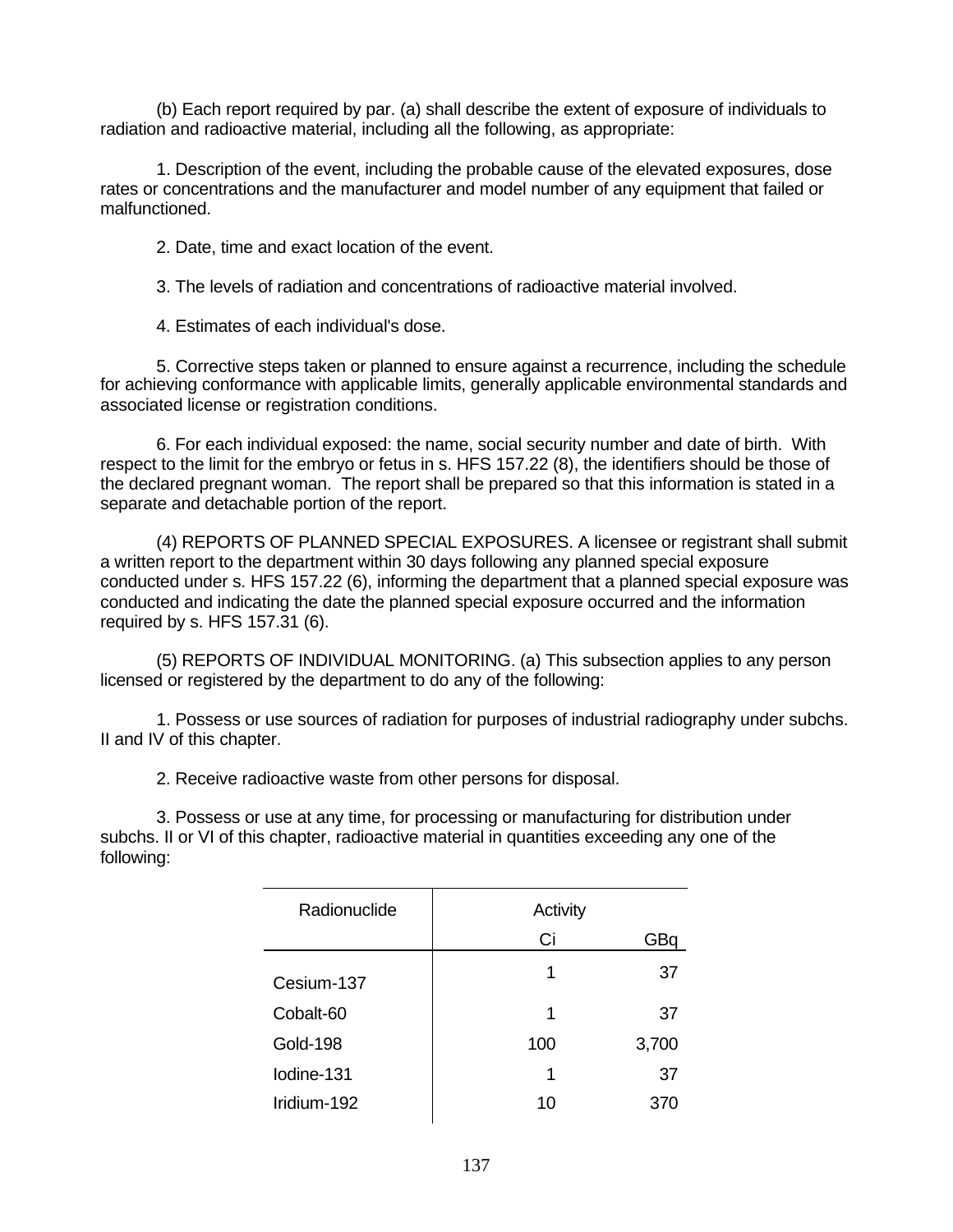| Krypton-85     | 1,000 | 37,000 |
|----------------|-------|--------|
| Promethium-147 | 10    | 370    |
| Technetium-99m | 1,000 | 37,000 |

**Note:** The Department may require as a license condition, or by rule or order, reports from licensees or registrants who are licensed or registered to use radionuclides not on this list in quantities sufficient to cause comparable radiation levels.

(b) A licensee or registrant in a category listed in par. (a) shall submit an annual report of the results of individual monitoring carried out by the licensee or registrant for each individual for whom monitoring was required by s. HFS 157.25 (2) during that year. A licensee or registrant may include additional data for individuals for whom monitoring was provided but not required. A licensee or registrant shall use the department's record of individual monitoring results form or equivalent or electronic media containing all the information required by the department's record of individual monitoring results form.

**Note:** The form may be obtained by writing the Department at: Department of Health and Family Services, Radiation Protection Section, P.O. Box 2659, Madison WI 53701-2659; or by downloading from the Department website at: www.dhfs.state.wi.us/licensing/.

(c) A licensee or registrant shall file the report required by par. (b), covering the preceding year, on or before April 30 of each year. A licensee or registrant shall submit the report to the department.

**Note:** The report may be mailed to the department at: Department of Health and Family Services, Radiation Protection Section, PO Box 2659, Madison WI 53701-2659.

(6) NOTIFICATIONS AND REPORTS TO INDIVIDUALS. When a licensee or registrant is required under sub. (3), (4) or (5) to report to the department any exposure of an occupationally exposed individual or member of the public to radiation or radioactive material, a licensee or registrant shall also notify the individual who was exposed. The licensee or registrant shall transmit the notice to the individual no later than the transmittal to the department and the licensee or registrant shall comply with the provisions of s. HFS 157.88 (3) (a).

**Note:** Requirements for notification and reports to individuals of exposure to radiation or radioactive material are specified in s. HFS 157.88 (3).

(7) REPORTS OF LEAKING OR CONTAMINATED SEALED SOURCES. A licensee or registrant shall file a written report within 5 working days with the department if the test for leakage or contamination required under s. HFS 157.24 indicates a sealed source is leaking or contaminated. The report shall describe the equipment involved, the test results and the corrective action taken.

(8) VACATING PREMISES. A specific licensee or registrant shall, at least 30 days before vacating or relinquishing possession or control of premises which may have been contaminated with radioactive material as a result of the licensee's or registrant's activities, notify the department in writing of the licensee's or registrant's intent to vacate. When deemed necessary by the department, the licensee or registrant shall decontaminate the premises in such a manner as the department may specify.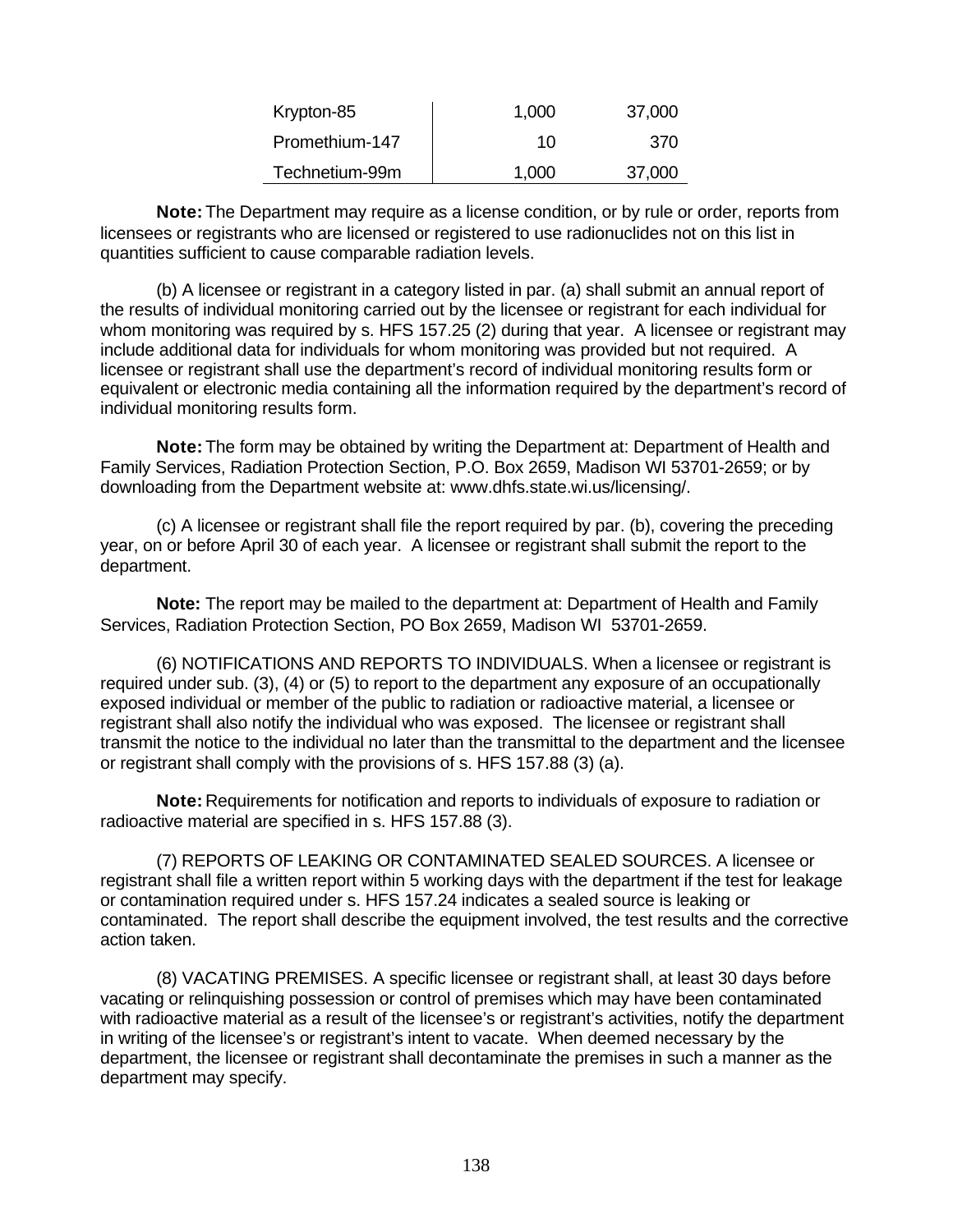**HFS 157.33 Radiological criteria for license termination.** (1) GENERAL. (a) The criteria in this section apply to the decommissioning of facilities licensed under this chapter, as well as other facilities under the department's jurisdiction.

(b) The criteria in this section do not apply to sites that meet any of the following criteria:

1. Have been decommissioned prior to the effective date of the rule [revisor insert effective date].

2. Have previously submitted and received NRC approval on a license termination plan (LTP) or decommissioning plan.

(c) After a site has been decommissioned and the license terminated in accordance with the criteria in this section, the department shall require additional cleanup only if, based on new information, the department determines that the criteria of this section were not met and residual radioactivity remaining at the site could result in a threat to public health and safety.

(d) When calculating TEDE to the average member of the critical group, the licensee shall determine the peak annual TEDE dose expected within the first 1000 years after decommissioning.

(2) RADIOLOGICAL CRITERIA FOR UNRESTRICTED USE. A site will be considered acceptable for unrestricted use if the residual radioactivity that is distinguishable from background radiation results in a TEDE to an average member of the critical group that does not exceed 0.25 mSv (25 mrem) per year, including exposure from groundwater sources of drinking water, and the residual radioactivity has been reduced to levels that are as low as reasonably achievable (ALARA). Determination of the levels that are ALARA shall consider any detriments, such as deaths from transportation accidents, expected to potentially result from decontamination and waste disposal.

(3) ALTERNATE CRITERIA FOR LICENSE TERMINATION. (a) The department may terminate a license using alternate criteria greater than the dose criterion in sub. (2) if the licensee does all of the following:

1. Provides assurance that public health and safety would continue to be protected, and that it is unlikely that the dose from all man-made sources combined, other than medical, would be more than the one mSv/y (100 mrem/y) limit specified under s. HFS 157.23 (1), by submitting an analysis of possible sources of exposure.

2. Reduces doses to ALARA levels, taking into consideration any detriments such as traffic accidents expected to potentially result from decontamination and waste disposal.

3. Has submitted a decommissioning plan to the department indicating the licensee's intent to decommission in accordance with provisions of this chapter, and specifying that the licensee proposes to decommission by use of alternate criteria. The licensee shall document in the decommissioning plan how the advice of individuals and institutions in the community who may be affected by the decommissioning has been sought and addressed, as appropriate, following analysis of that advice. In seeking such advice, the licensee shall provide for all the following:

a. Participation by representatives of a broad cross section of community interests who may be affected by the decommissioning.

b. An opportunity for a comprehensive, collective discussion on the issues by the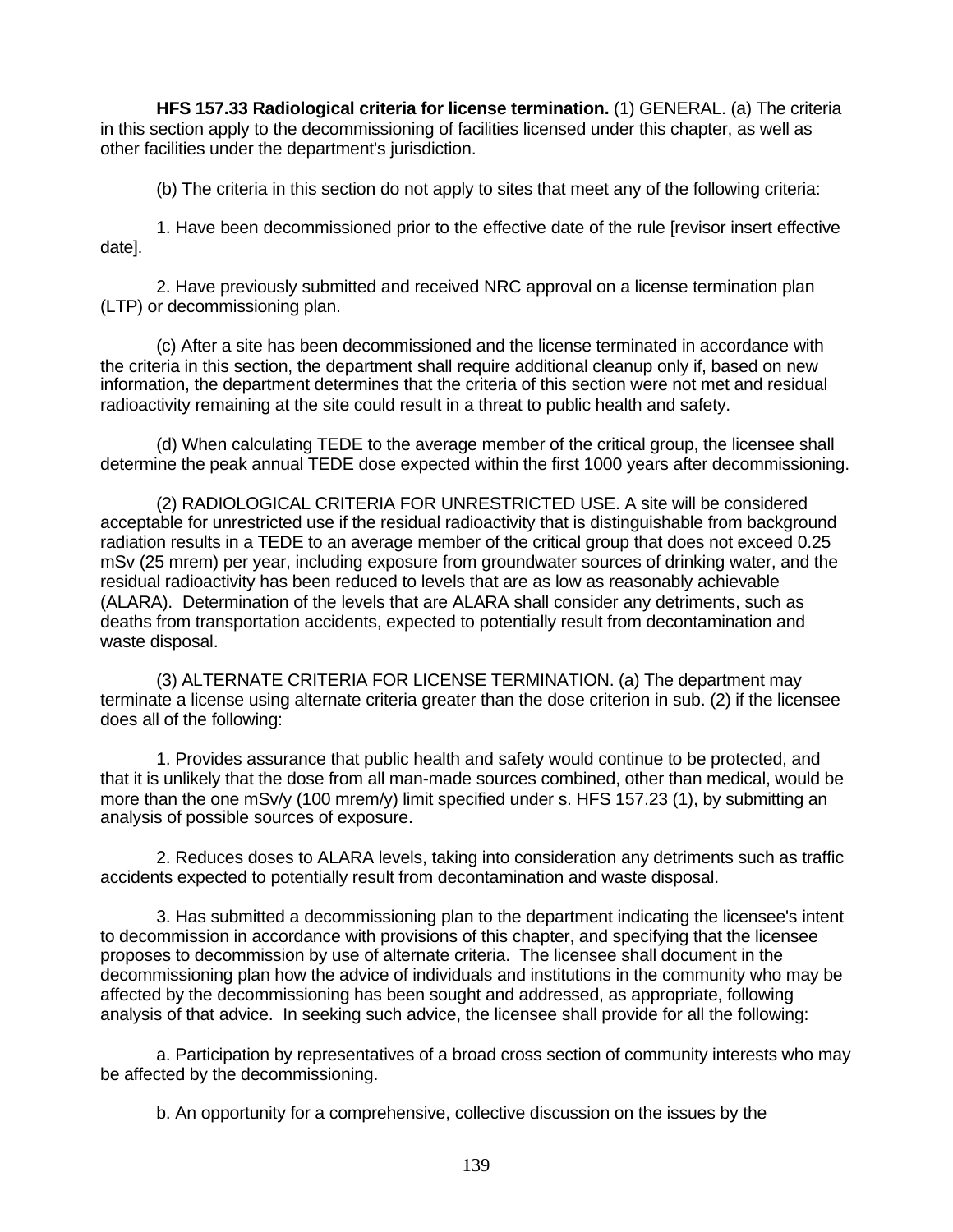## participants.

c. A publicly available summary of the results of all discussions held under subd. par. b., including a description of the individual viewpoints of the participants on the issues and the extent of agreement and disagreement among the participants on the issues.

(b) The department may approve the use of alternate criteria to terminate a license after the department considers any comments provided by the environmental protection agency and any public comments submitted under par. (a).

(4) PUBLIC NOTIFICATION AND PUBLIC PARTICIPATION. (a) Upon the receipt of a decommissioning plan from the licensee, or a proposal by the licensee for release of a site under sub. (3) or whenever the department deems such notice to be in the public interest, the department shall do all the following:

1. Notify and solicit comments from all the following:

a. Local and state governments in the vicinity of the site and any Indian nation or other indigenous people that have treaty or statutory rights that could be affected by the decommissioning.

b. The US environmental protection agency and the Wisconsin department of natural resources for cases where the licensee proposes to release a site under sub. (3).

2. Publish a notice in the Wisconsin Administrative Register and in a forum, such as local newspapers, that is readily accessible to individuals in the vicinity of the site, and solicit comments from affected parties.

## **HFS 157.34 [Reserved].**

## **Subchapter IV - Radiation Safety Requirements for Industrial Radiographic Operations**

**HFS 157.35 Exemptions.** Industrial uses of hand-held imaging intensification devices are exempt from the requirements of this subchapter if the dose rate 0.45 meters (18 inches) from the source of radiation to any individual does not exceed .02 mSv (2.0 mR) per hour. Industrial x-ray tubes are exempt from the inventory, leak testing and materials labeling requirements of this subchapter. All other requirements apply.

**HFS 157.36 Performance requirements for industrial radiography equipment.** (1) EQUIPMENT. Equipment used in industrial radiographic operations shall meet all the following minimum criteria:

(a) Except as provided in sub. (2), each radiographic exposure device, source assembly or sealed source and all associated equipment shall meet the requirements specified in American National Standards Institute, ANSI N43.9-1991 "American National Standard for Gamma Radiography – Specifications for the Design and Testing of Apparatus."

**Note:** The publication, "*for Gamma Radiography-Specifications for Design and Testing Apparatus*," published by the American National Standards Institute, may be consulted at the Department of Health and Family Services, Radiation Protection Section, 1 West Wilson St, Room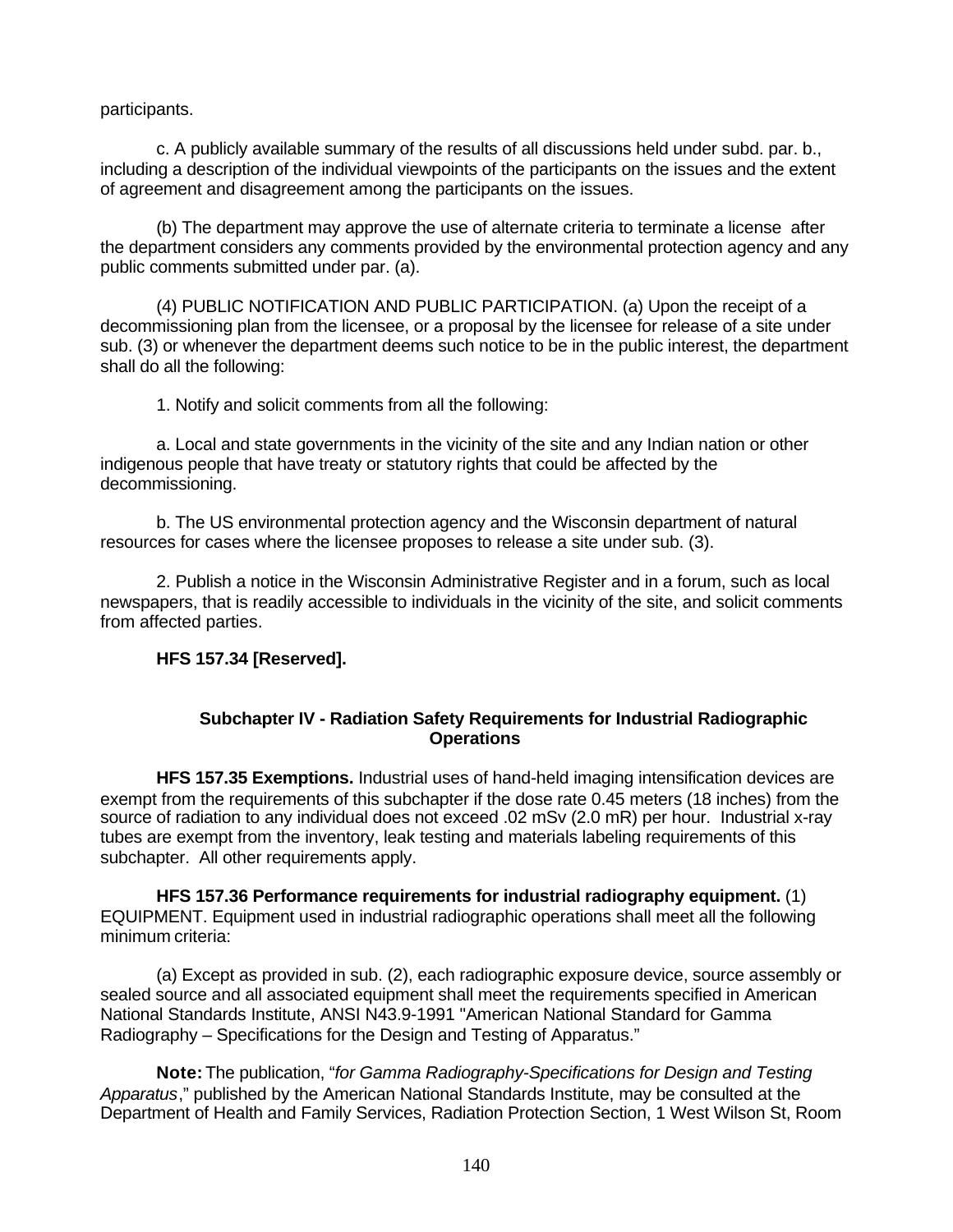150, Madison WI 53701 or at the Secretary of State's Office or the Revisor of Statutes Bureau. The publication may be obtained from the American National Standards Institute, 11 West 42<sup>nd</sup> Street, N.Y., N.Y. 10036.

1. A licensee shall ensure that each radiographic exposure device, source changer or source assembly has attached to it a durable, legible, clearly visible label bearing all the following information:

a. Chemical symbol and mass number of the radionuclide in the device.

b. Activity and the date on which activity was last measured.

c. Model or product code and serial number of the sealed source.

d. Name of the manufacturer of the sealed source.

e. Licensee's name, address and telephone number.

2. Radiographic exposure devices intended for use as type B packages shall meet the applicable transportation requirements of subch. XIII.

3. Modification of radiographic exposure devices, source changers, source assemblies and associated equipment is prohibited unless approved by the department, the NRC or another agreement state.

(b) The following additional requirements apply to radiographic exposure devices, source assemblies and associated equipment that allow the source to be moved out of the device for radiographic operations or to source changers:

1. The coupling between the source assembly and the control cable shall be designed so that the source assembly will not become disconnected if cranked outside the guide tube. The coupling shall be constructed so that it cannot be unintentionally disconnected under normal and reasonably foreseeable abnormal conditions.

2. The device must automatically secure the source assembly when it is cranked back into the fully shielded position within the device. This securing system may only be released by means of a deliberate operation on the exposure device.

3. The outlet fittings, lock box and drive cable fittings on each radiographic exposure device shall be equipped with safety plugs or covers installed during storage and transportation to protect the source assembly from water, mud, sand or other foreign matter.

4. Each sealed source or source assembly shall have attached to it or engraved on it a durable, legible, visible label with the words:

## "DANGER -- RADIOACTIVE."

5. The label in subd. 4. may not interfere with the safe operation of the exposure device or associated equipment.

6. The guide tube shall be able to withstand a crushing test that closely approximates the crushing forces that are likely to be encountered during use and be able to withstand a kinking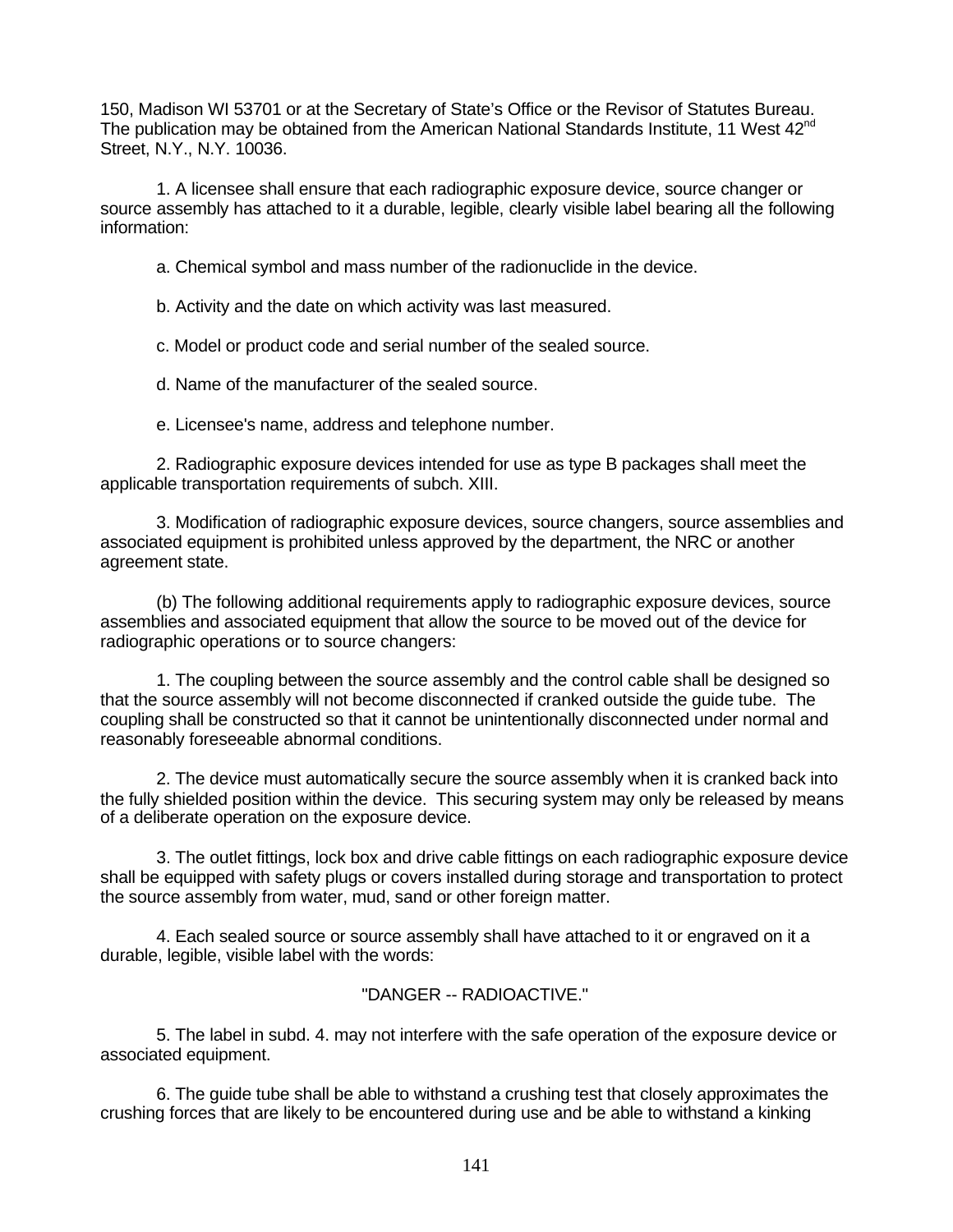resistance test that closely approximates the kinking forces that are likely to be encountered during use.

7. Guide tubes shall be used when moving the source out of the device.

8. An exposure head or similar device designed to prevent the source assembly from passing out of the end of the guide tube shall be attached to the outermost end of the guide tube during industrial radiography operations.

9. The guide tube exposure head connection shall be able to withstand the tensile test for control units specified in ANSI N43.9-1991.

10. Source changers shall provide a system for ensuring that the source will not be accidentally withdrawn from the changer when connecting or disconnecting the drive cable to or from a source assembly.

(c) All radiographic exposure devices and associated equipment in use after January 10, 1996 shall comply with the requirements of this section.

(2) EXCEPTION. Equipment used in industrial radiographic operations need not comply with 6.6.2 of the Endurance Test in American National Standards Institute, ANSI N43.9-1991 "American National Standard for Gamma Radiography – Specifications for the Design and Testing of Apparatus" if the prototype equipment has been tested using a torque value representative of the torque that an individual using the radiography equipment can reasonably exert on the lever or crankshaft of the drive mechanism.

**Note:** The publication, "*for Gamma Radiography-Specifications for Design and Testing Apparatus*," published by the American National Standards Institute, may be consulted at the Department of Health and Family Services, Radiation Protection Section, 1 West Wilson St, Room 150, Madison WI 53701 or at the Secretary of State's Office or the Revisor of Statutes Bureau. The publication may be obtained from the American National Standards Institute, 11 West 42<sup>nd</sup> Street, N.Y., N.Y. 10036.

**HFS 157.37 Radiation safety requirements for storage containers and source changers.** (1) MAXIMUM EXPOSURE RATE LIMITS. The maximum exposure rate limits for storage containers and source changers are 2 millisieverts (200 mrem) per hour at any exterior surface and 0.1 millisieverts (10 mrem) per hour at one meter from any exterior surface with the sealed source in the shielded position.

(2) LOCKING. (a) A radiographic exposure device shall have a lock or outer locked container designed to prevent unauthorized or accidental removal of the sealed source from its shielded position. The exposure device and its container shall be kept locked when not under direct surveillance by a radiographer or a radiographer's assistant, except at permanent radiographic installations. If a keyed lock, the key shall be removed at all times except to open or close the lock on the device or container. In addition, during radiographic operations the sealed source assembly shall be secured in the shielded position each time the source is returned to that position.

(b) Each sealed source storage container and source changer shall have a lock or outer locked container designed to prevent unauthorized or accidental removal of the sealed source from its shielded position. Storage containers and source changers shall be kept locked when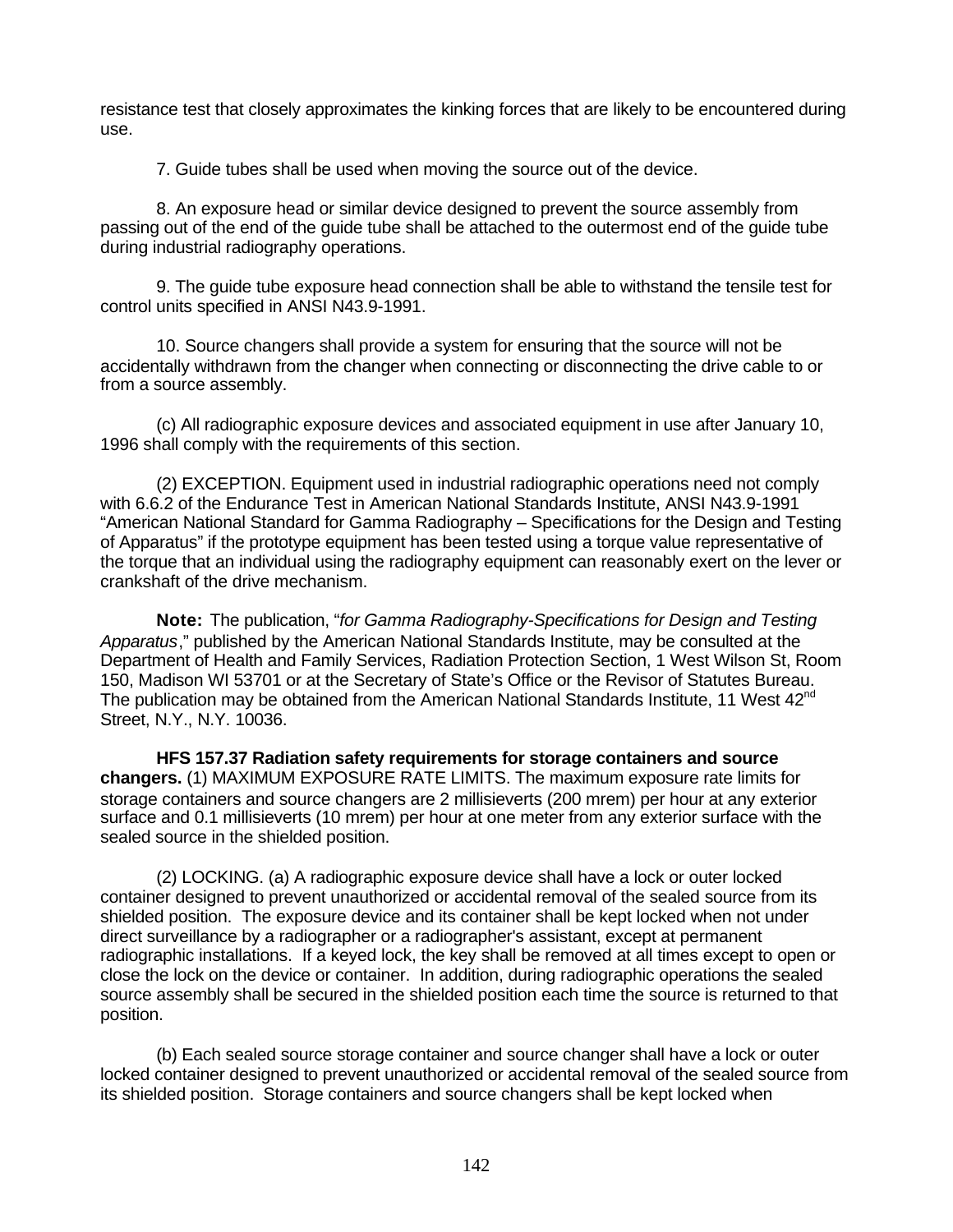containing sealed sources except when under the direct surveillance of a radiographer or a radiographer's assistant. If a keyed lock, the key shall be removed at all times.

(c) The control panel of all portable radiation machines shall be equipped with a lock that will prevent the unauthorized use of an x-ray system or the accidental production of radiation. The radiation machine shall be kept locked and the key removed at all times except when under the direct visual surveillance of a radiographer or a radiographer's assistant.

**HFS 157.38 Radiation survey instruments**. (1) REQUIREMENT. A licensee shall keep sufficient calibrated and operable radiation survey instruments at each location where sources of radiation are present to make the radiation surveys required by this subchapter and subch. III. Instrumentation required by this subchapter shall be capable of measuring a range from 0.02 millisieverts (2 mrem) per hour through 0.01 sievert (1 rem) per hour.

(2) CALIBRATION. (a) A licensee shall have each radiation survey instrument calibrated for all the following:

1. At energies appropriate for use and at intervals not to exceed 6 months or after instrument servicing, except for battery changes.

2. For linear scale instruments, at 2 points located approximately one-third and two-thirds of full scale on each scale; for logarithmic scale instruments, at mid-range of each decade and at 2 points of at least one decade; and for digital instruments at 3 points between 0.02 and 10 millisieverts (2 and 1000 mrem) per hour.

(b) Accuracy within plus or minus 20 percent of the true radiation dose rate shall be demonstrated at each point checked.

**HFS 157.39 Leak testing and replacement of sealed sources.** (1) AUTHORIZATION. (a) The replacement of any sealed source fastened to or contained in a radiographic exposure device and leak testing of any sealed source shall be performed by persons authorized to do so by the department, the nuclear regulatory commission or another agreement state.

(b) The opening, repair or modification of any sealed source shall be performed by persons specifically authorized to do so by the department, the nuclear regulatory commission or another agreement state.

(2) LEAK TESTING AND RECORD KEEPING REQUIREMENTS. (a) A licensee who uses a sealed source, except lead-in-paint XRF devices, shall have the source tested for leakage at intervals not to exceed 6 months. Lead-in-paint XRF devices shall be leak tested annually. The leak testing of the source shall be performed using a method approved by the department, the nuclear regulatory commission or by another agreement state. The wipe sample should be taken from the nearest accessible point to the sealed source where contamination might accumulate. The wipe sample shall be analyzed for radioactive contamination. The analysis shall be capable of detecting the presence of 185 becquerel (0.005 μCi) of radioactive material on the test sample and shall be performed by a person specifically authorized by the department, the US nuclear regulatory commission or another agreement state to perform the analysis.

(b) A licensee shall maintain records of the leak tests for 3 years.

(c) Unless a sealed source is accompanied by a certificate from the transferor that shows that it has been leak tested within 6 months before the transfer, it may not be used by the licensee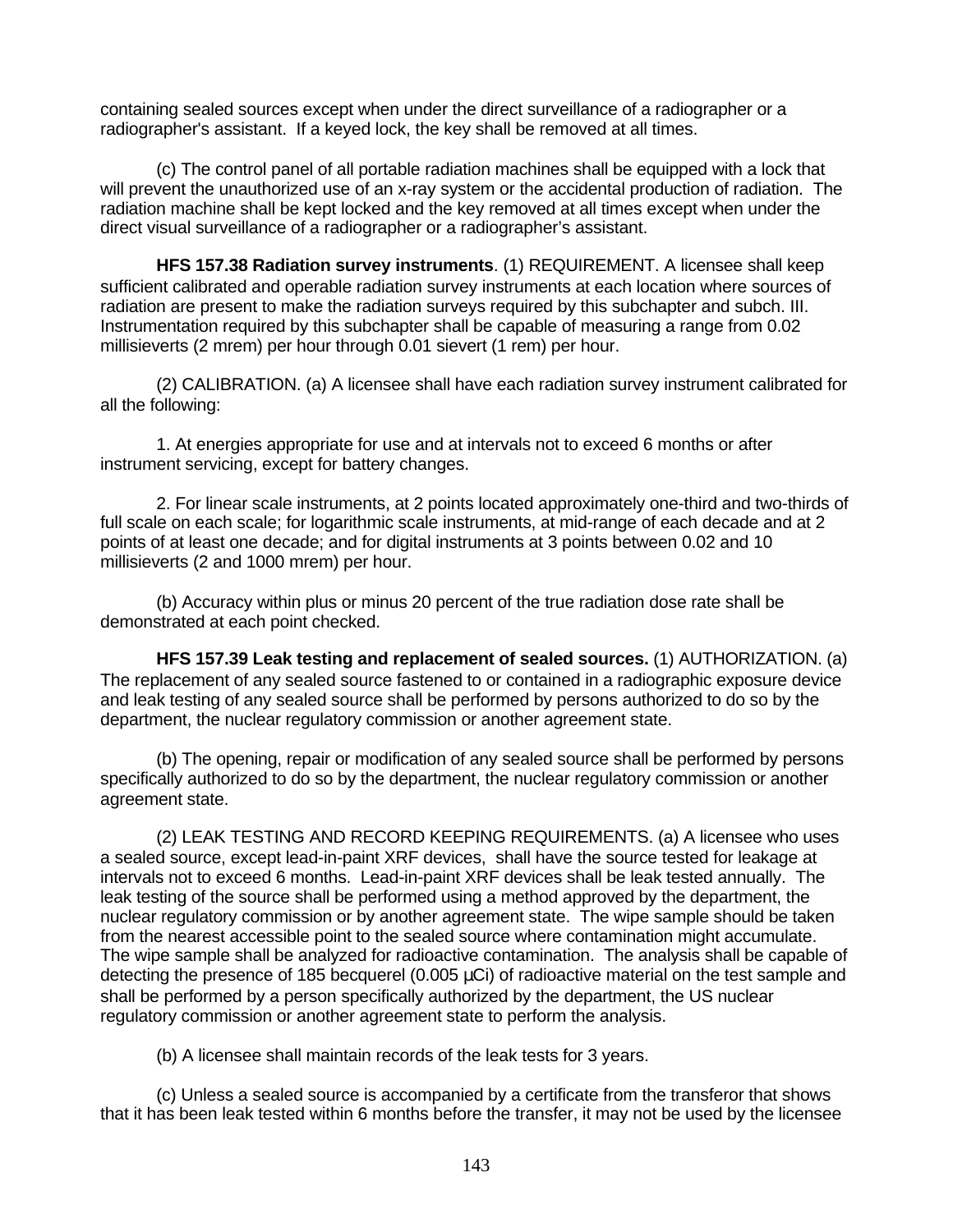until tested for leakage. Sealed sources that are in storage and not in use do not require leak testing, but shall be tested before use or transfer to another person if the interval of storage exceeds 6 months.

(d) Any leak test that reveals the presence of 185 becquerel (0.005 μCi) or more of removable radioactive material shall be considered evidence that the sealed source is leaking. The licensee shall immediately withdraw the equipment involved from use and shall have it decontaminated and repaired, or disposed of. A report must be filed with the department within 5 days of any test with results that exceed the threshold in this paragraph, describing the equipment involved, the test results and the corrective action taken.

(e) 1. Each exposure device using depleted uranium (DU) shielding and an "S" tube configuration shall be tested for DU contamination at intervals not to exceed 12 months. The analysis shall be capable of detecting the presence of 185 becquerel (0.005  $\mu$ Ci) of radioactive material on the test sample and shall be performed by a person specifically authorized by the department, the nuclear regulatory commission or another agreement state to perform the analysis. If the testing reveals the presence of DU contamination, the exposure device shall be removed from use until an evaluation of the wear of the S-tube has been made. If the evaluation reveals that the S-tube is worn through, the device may not be used again.

2. DU shielded devices need not be tested for DU contamination while not in use and in storage. If the DU shielded device has not been used and in storage for more than 12 months, the device shall be tested for DU contamination before using or transferring the device. A record of the DU leak-test shall be retained for 3 years.

**HFS 157.40 Quarterly inventory.** (1) REQUIREMENT. A licensee shall conduct a quarterly physical inventory to account for all sources of radiation and for devices, including devices containing depleted uranium, received and possessed under the license.

(2) RECORDS. A licensee shall maintain records of the quarterly inventory for 3 years. The record shall include the date of the inventory, name of the individual conducting the inventory, radionuclide, source activity in becquerels or curies or mass of DU in each device, location of the sources and devices, manufacturer, model and serial number of each source of radiation.

**HFS 157.41 Inspection and maintenance of radiation machines, radiographic exposure devices, transport and storage containers, associated equipment, source changers and survey instruments.** (1) INSPECTION REQUIREMENTS. (a) A licensee or registrant shall perform visual and operability checks on survey meters, radiation machines, radiographic exposure devices, transport and storage containers, associated equipment and source changers before each day's use or work shift, to ensure that all the following applies:

1. The equipment is in good working condition.

2. The sources are adequately shielded.

3. Required labeling is present.

(b) Survey instrument operability shall be performed using check sources or other appropriate means.

(c) If equipment problems are found, the equipment shall be removed from service until repaired.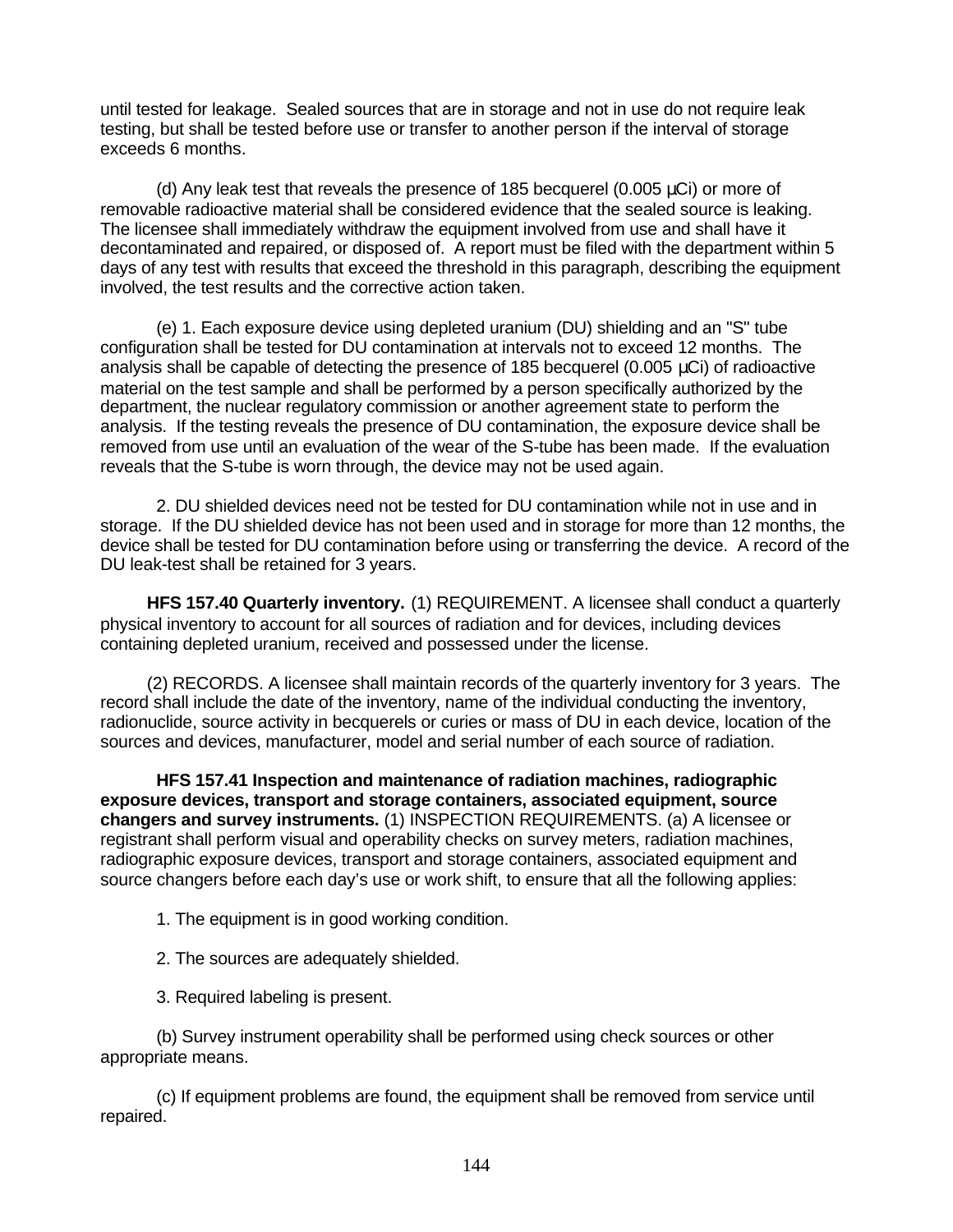(2) PROCEDURES. (a) A licensee or registrant shall perform inspection and routine maintenance of radiation machines, radiographic exposure devices, source changers, associated equipment, transport and storage containers and survey instruments at intervals not to exceed 3 months or before the first use thereafter to ensure the proper functioning of components important to safety. A licensee or registrant shall utilize written inspection and maintenance procedures. If equipment problems are found, the equipment shall be removed from service until repaired.

(b) A licensee's inspection and maintenance program shall include procedures to assure that type B packages are shipped and maintained under the certificate of compliance or other approval. A program for transport container inspection and maintenance limited to radiograohic exposure devices, source changers or packages transporting these devices and meeting the prequirements of this subsection or equivalent NRC or agreement state requirements, shall satisfy the requirements of s. HFS 157.94 (6).

(c) Records of equipment problems and of any maintenance performed shall be retained for 3 years.

**HFS 157.42 Permanent radiographic installations.** (1) ENTRY REQUIREMENTS. Each entrance that is used for personnel access to the high radiation area in a permanent radiographic installation shall have either of the following:

(a) An entrance control of the type described in s. HFS 157.26 (1) that causes the radiation level upon entry into the area to be reduced.

(b) Both conspicuous visible and audible warning signals to warn of the presence of radiation. The visible signal shall be actuated by radiation whenever the source is exposed or the machine is energized. The audible signal shall be actuated when an attempt is made to enter the installation while the source is exposed or the machine is energized. The alarm system shall be tested for proper operation with a radiation source each day before the installation is used for radiographic operations. The test shall include a check of both the visible and audible signals. Entrance control devices that reduce the radiation level upon entry shall be tested monthly.

(2) DEVICE FAILURE. If an entrance control device or an alarm is operating improperly, it shall be immediately labeled as defective and repaired within 7 calendar days. The facility may continue to be used during this 7-day period provided the licensee or registrant implements continuous surveillance and uses an alarming ratemeter. Test records for entrance controls and audible and visual alarms shall be maintained for 3 years.

**HFS 157.43 Labeling, transportation and storage.** (1) LABELING REQUIREMENTS. A licensee may not use a source changer or a container to store radioactive material unless the source changer or the storage container has securely attached to it a durable, legible and clearly visible label bearing the standard trefoil radiation caution symbol with conventional colors, i.e., magenta, purple or black on a yellow background, having a minimum diameter of 25 millimeters and the wording:

> CAUTION (or DANGER) RADIOACTIVE MATERIAL NOTIFY CIVIL AUTHORITIES [or " NAME OF COMPANY"]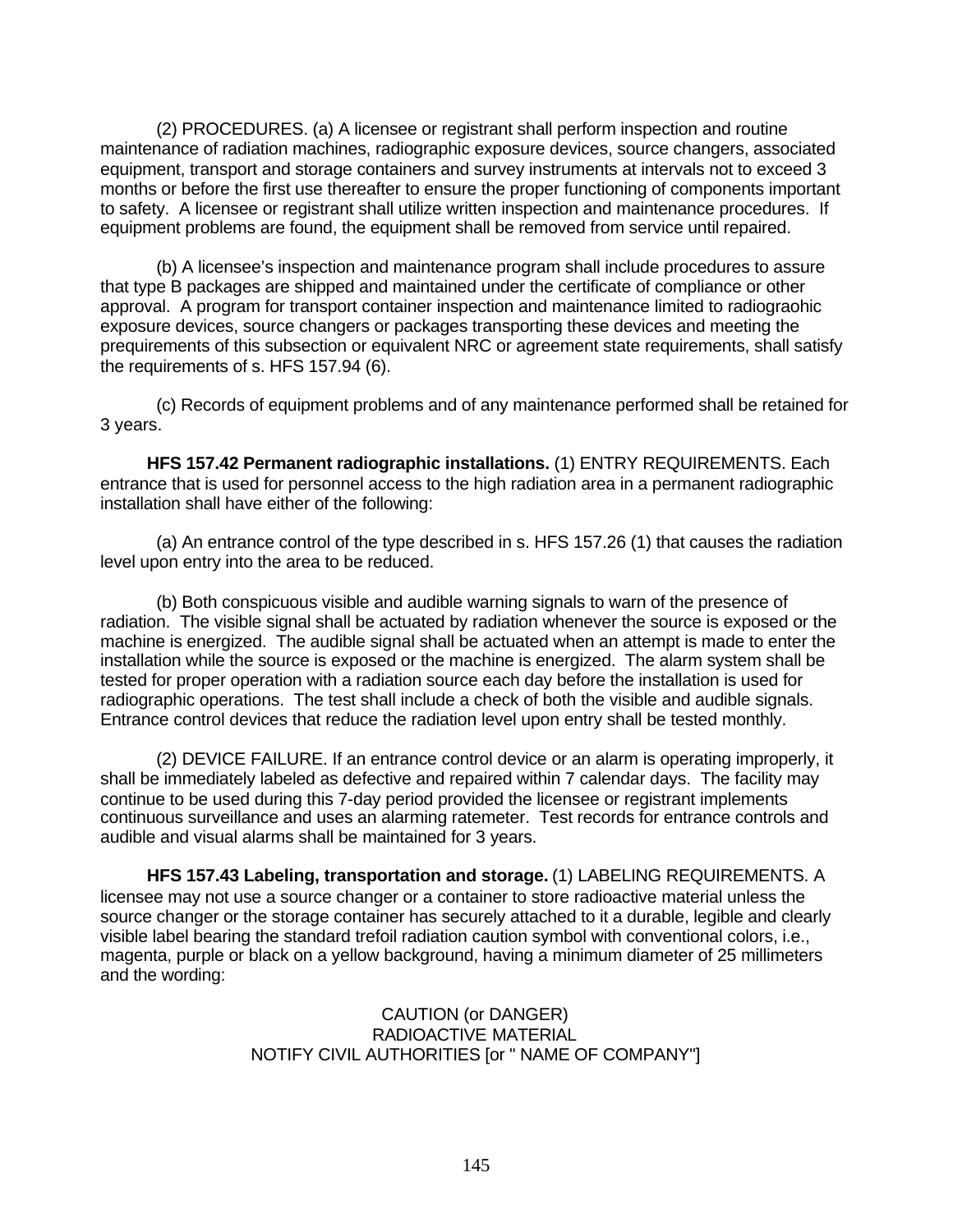(2) TRANSPORT. A licensee may not transport radioactive material unless the material is packaged and the package is labeled, marked and accompanied with appropriate shipping papers under regulations set out in subch. XIII.

(a) A licensee shall lock and physically secure the transport package containing radioactive material in the transporting vehicle to prevent accidental loss, tampering or unauthorized removal.

(b) A licensee's or registrant's name and city or town where the main business office is located shall be prominently displayed with a durable, clearly visible label or labels on both sides of all vehicles used to transport radioactive material or radiation machines for temporary job site use.

(3) STORAGE. Radiographic exposure devices, source changers, storage containers and radiation machines, shall be physically secured to prevent tampering or removal by unauthorized personnel. The licensee shall store radioactive material in a manner that minimizes danger from explosion or fire.

**HFS 157.44 Operational radiation safety requirements.** (1) CONDUCTING INDUSTRIAL RADIOGRAPHIC OPERATIONS. (a) Whenever radiography is performed at a location other than a permanent radiographic installation, the radiographer shall be accompanied by at least one other certified radiographer or radiographer's assistant. The additional individual shall observe the operations and be capable of providing immediate assistance to prevent unauthorized entry. Radiography may not be performed if only one individual is present.

(b) Except when physically impossible, collimators shall be used in industrial radiographic operations that use radiographic exposure devices that allow the source to be moved out of the device.

(c) A licensee may conduct lay-barge, offshore platform or underwater radiography only if procedures have been approved by the department, the U.S. nuclear regulatory commission or by another agreement state.

(2) RADIATION SAFETY OFFICER. (a) The radiation safety officer shall ensure that radiation safety activities are being performed under approved procedures and regulatory requirements in the daily operation of the licensee's or registrant's program.

(b) Except as allowed in par. (c), the minimum qualifications, training and experience for radiation safety officers for industrial radiography are as follows:

1. Completion of the training and testing requirements of sub. (3) (a).

2. 2000 hours of hands-on experience as a qualified radiographer in industrial radiographic operations.

3. Formal training in the establishment and maintenance of a radiation protection program.

(c) The department may consider alternatives to the requirements of par. (b) when the radiation safety officer has appropriate training and experience in the field of ionizing radiation and has adequate formal training with respect to the establishment and maintenance of a radiation safety protection program.

(d) The specific duties and authorities of the radiation safety officer shall include all the following: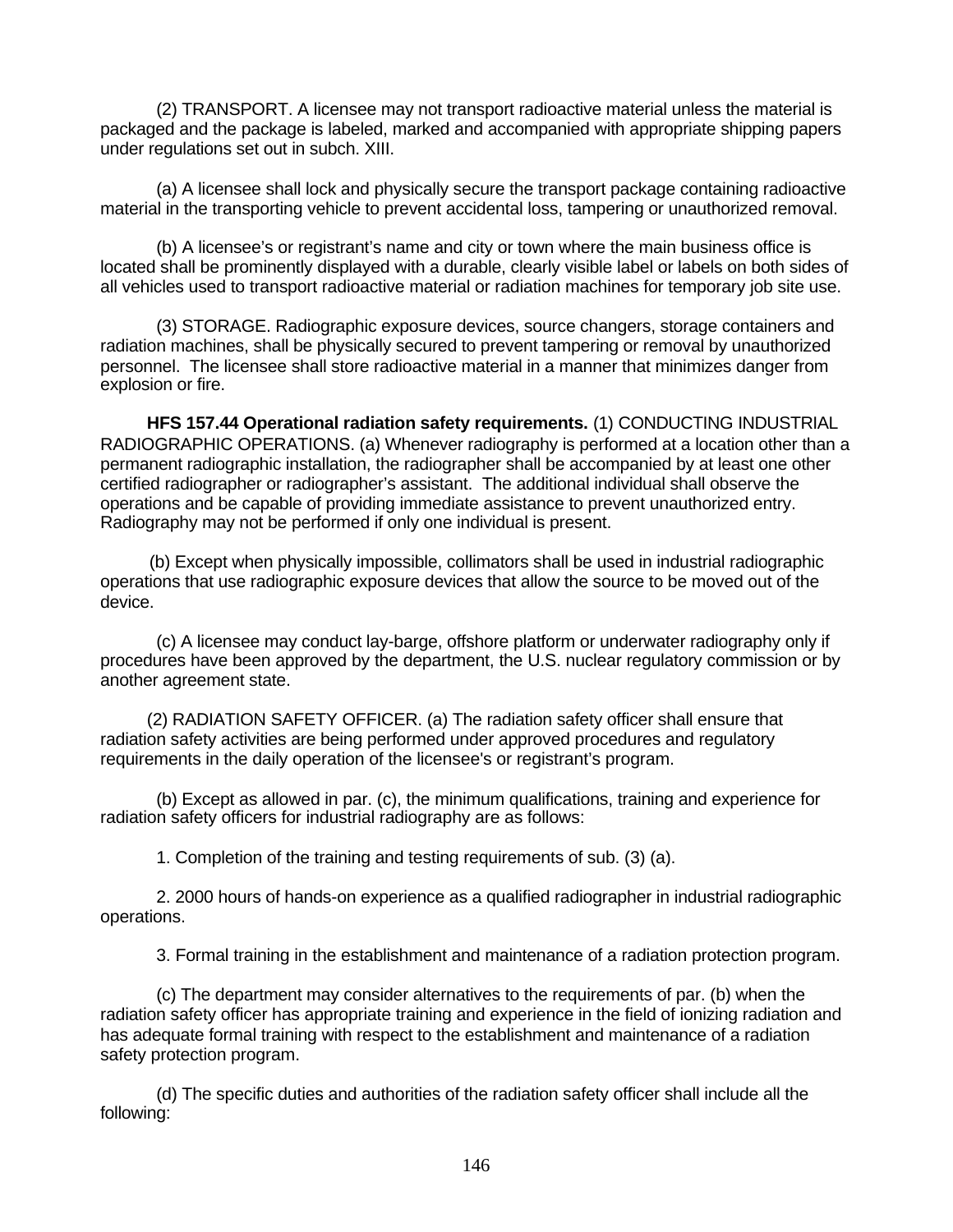1. Establishing and overseeing all operating, emergency and ALARA procedures as required by subch. III and reviewing the procedures regularly to ensure that the procedures conform to department rules and to the license conditions.

2. Overseeing and approving the training program for radiographic personnel to ensure that appropriate and effective radiation protection practices are taught.

3. Ensuring that required radiation surveys and leak tests are performed and documented under the rules, including any corrective measures when levels of radiation exceed established limits.

4. Ensuring that personnel monitoring devices are calibrated, if applicable, and used properly; that records are kept of the monitoring results; and that timely notifications are made as required by subch. III.

5. Ensuring that operations are conducted safely and implementing corrective actions including terminating operations at the work sites or upon license termination.

(3) TRAINING. (a) In addition to the requirements in par. (b), a licensee or registrant may not permit any individual to act as a radiographer until the individual has completed a minimum of 40 hours of training in the subjects outlined in par. (g), hands-on experience under the supervision of a radiographer and is certified through a radiographer certification program meeting the requirements of 10 CFR 34 Appendix A. The hands-on experience shall include a minimum of 2 months (320 hours) of active participation in the performance of industrial radiography utilizing radioactive material or one month (160 hours) of active participation in the performance of industrial radiography utilizing radiation machines. Individuals performing industrial radiography utilizing radioactive materials and radiation machines shall complete both segments of the handson experience (3 months or 480 hours).

(b) A licensee or registrant may not permit any individual to act as a radiographer until the individual has accomplished all the following:

1. Received copies of and instruction in the requirements described in this subchapter and applicable sections of subchs. III, X and XIII, the license under which the radiographer will perform industrial radiography and the licensee's or registrant's operating and emergency procedures.

2. Demonstrated an understanding of items in subd. 1. by successful completion of a written or oral examination.

3. Received training in the use of the registrant's radiation machines or the licensee's radiographic exposure devices, sealed sources, in the daily inspection of devices and associated equipment and in the use of radiation survey instruments.

4. Demonstrated understanding of the use of the equipment described in subd. 3 by successful completion of a practical examination.

(c) A licensee or registrant may not permit any individual to act as a radiographer's assistant until the individual has accomplished all the following:

1. Received copies of and instruction in the requirements described in this subchapter and applicable sections of subchs. III, X and XIII, the license under which the radiographer's assistant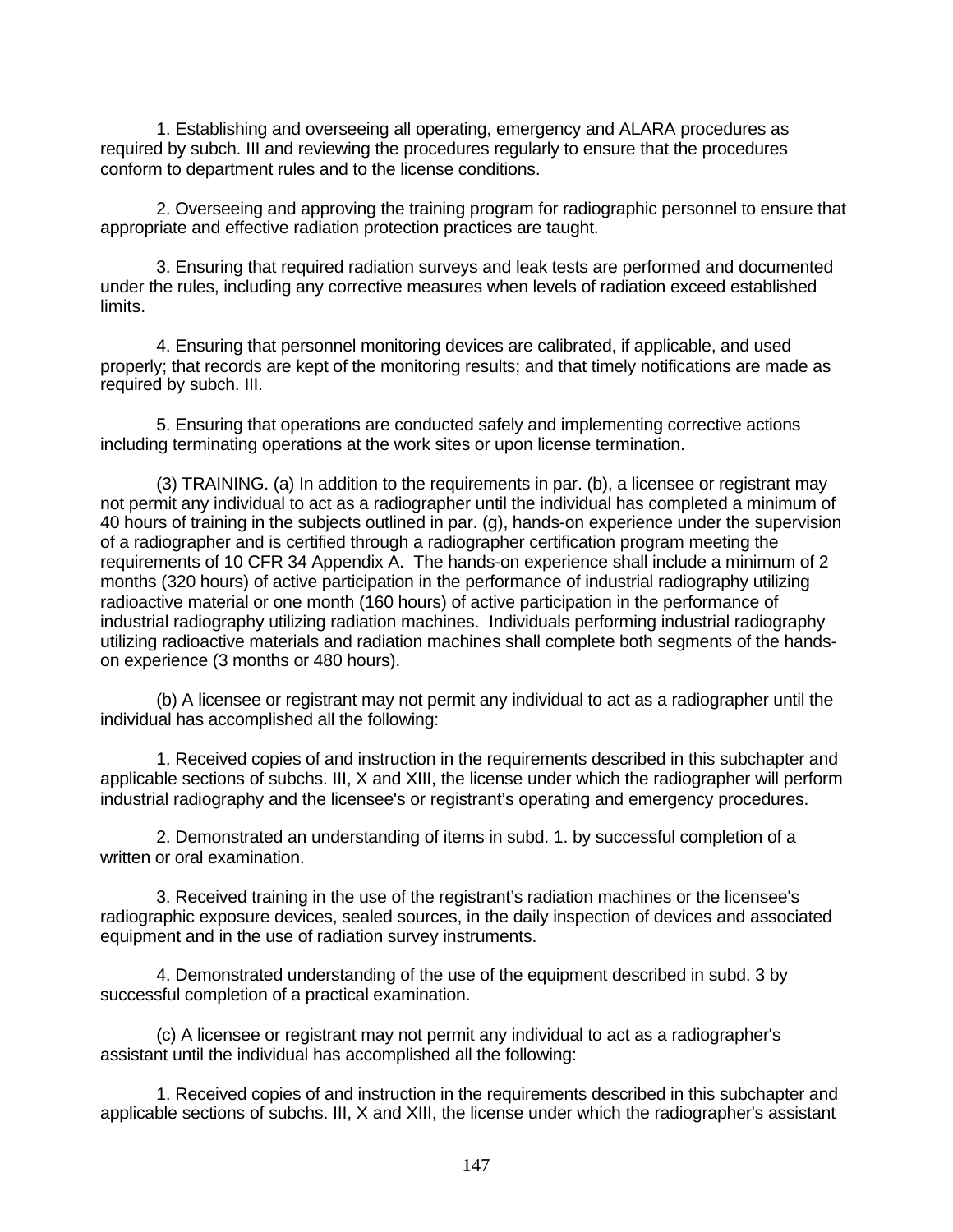will perform industrial radiography and the licensee's or registrant's operating and emergency procedures.

2. Demonstrated an understanding of items in subd. 1. by successful completion of a written or oral examination.

3. Under the personal supervision of a radiographer, received training in the use of the registrant's radiation machines or the licensee's radiographic exposure devices and sealed sources, in the daily inspection of devices and associated equipment and in the use of radiation survey instruments.

4. Demonstrated an understanding of the use of the equipment described in subd. 3 by successful completion of a practical examination.

(d) A licensee or registrant shall provide annual refresher safety training for each radiographer and radiographer's assistant at intervals not to exceed 12 months.

(e) The radiation safety officer or designee shall conduct an inspection program of the job performance of each radiographer and radiographer's assistant to ensure that the department's regulations, license requirements and operating and emergency procedures are followed. The department may consider alternatives in those situations where the individual serves as both radiographer and radiation safety officer. An inspection program is not required when a single individual serves as both radiographer and radiation safety officer and performs all radiography operations. The inspection program shall include all the following:

1. Observation of the performance of each radiographer and radiographer's assistant at intervals not to exceed 6 months during an actual industrial radiographic operation.

2. Provide that, if a radiographer or a radiographer's assistant has not participated in an industrial radiographic operation for more than 6 months since the last inspection, the radiographer shall demonstrate knowledge of the training requirements of par. (b) 3. and the radiographer's assistant shall demonstrate knowledge of the training requirements of par. (c) 3. by a practical examination before these individuals can next participate in a radiographic operation.

(f) A licensee or registrant shall maintain records under s. HFS 157.45 (9) of the training specified in this section to include certification documents, written oral and practical examinations, refresher safety training and inspections of job performance.

(g) A licensee or registrant shall include all the following subjects in training that are required by par. (a):

- 1. Fundamentals of radiation safety that includes all of the following:
- a. Characteristics of gamma and x-ray radiation.
- b. Units of radiation dose and quantity of radioactivity.
- c. Hazards of exposure to radiation.
- d. Levels of radiation from sources of radiation.
- e. Methods of controlling radiation dose via time, distance and shielding.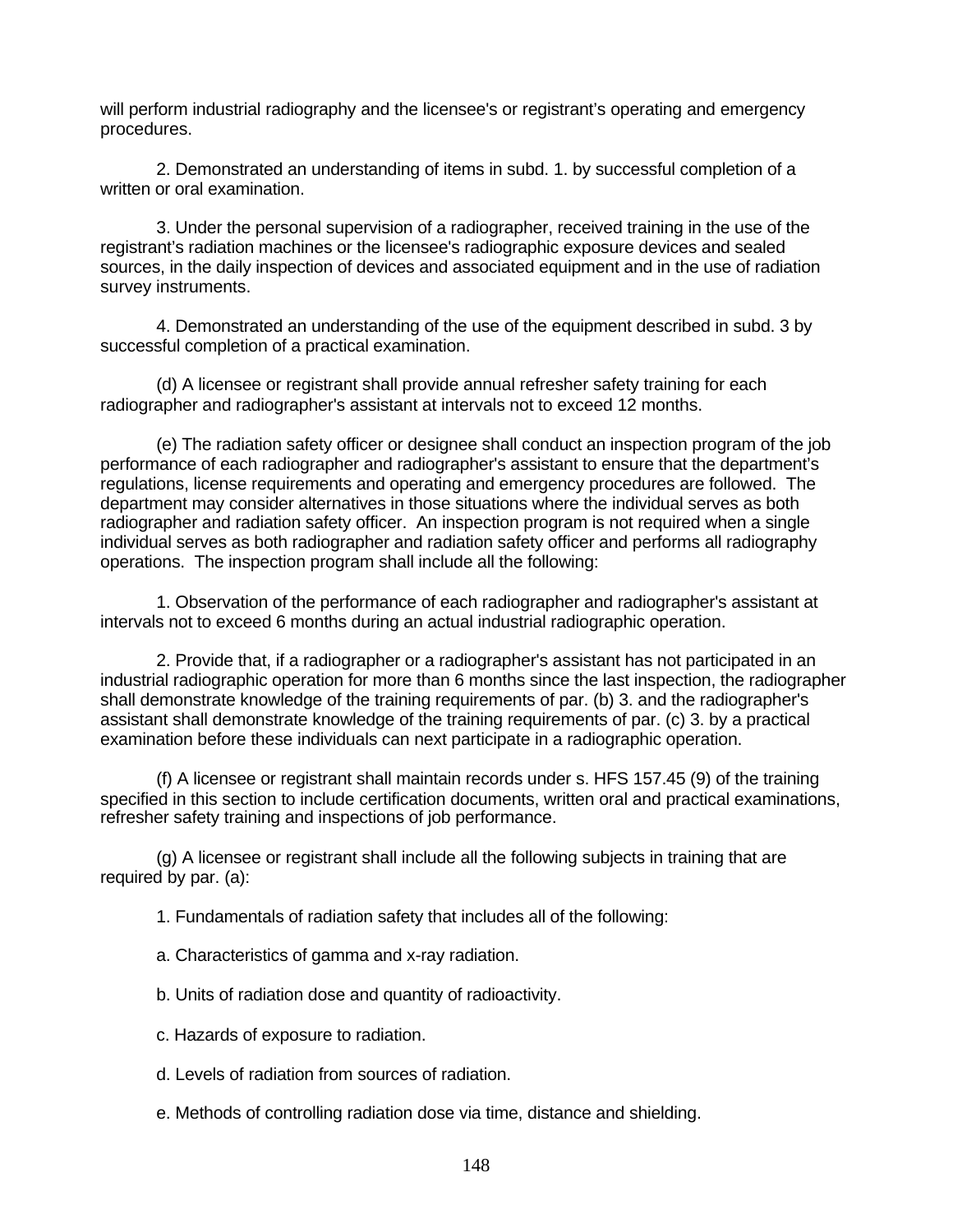2. Radiation detection instruments that includes all of the following:

a. Use, operation, calibration and limitations of radiation survey instruments.

b. Survey techniques.

c. Use of personnel monitoring equipment.

3. Equipment to be used that includes all of the following:

a. Operation and control of radiographic exposure equipment, remote handling equipment and storage containers, including pictures or models of source assemblies.

b. Operation and control of radiation machines.

c. Storage, control and disposal of sources of radiation.

d. Inspection and maintenance of equipment.

4. The requirements of pertinent state and federal regulations.

5. Case histories of accidents in industrial radiography.

(4) OPERATING AND EMERGENCY PROCEDURES. (a) Operating and emergency procedures shall include instructions in all the following:

1. Appropriate handling and use of sources of radiation so that no person is likely to be exposed to radiation doses in excess of the limits established in subch. III.

2. Methods and occasions for conducting radiation surveys.

3. Methods for posting signs in and controlling access to radiographic areas.

4. Methods and occasions for locking and securing sources of radiation.

5. Personnel monitoring and the use of personnel monitoring equipment.

6. Transporting equipment to field locations, including packing of radiographic exposure devices and storage containers in the vehicles, placarding of vehicles when required and control of the equipment during transportation as described in subch. XIII.

7. The inspection, maintenance and operability checks of radiographic exposure devices, radiation machines, survey instruments, alarming ratemeters, transport containers and storage containers.

8. Measures to be taken immediately by radiography personnel in the event a pocket dosimeter is found to be off-scale or an alarming ratemeter alarms unexpectedly.

9. The procedure or procedures for identifying and reporting defects and noncompliance as required by s. HFS 157.46.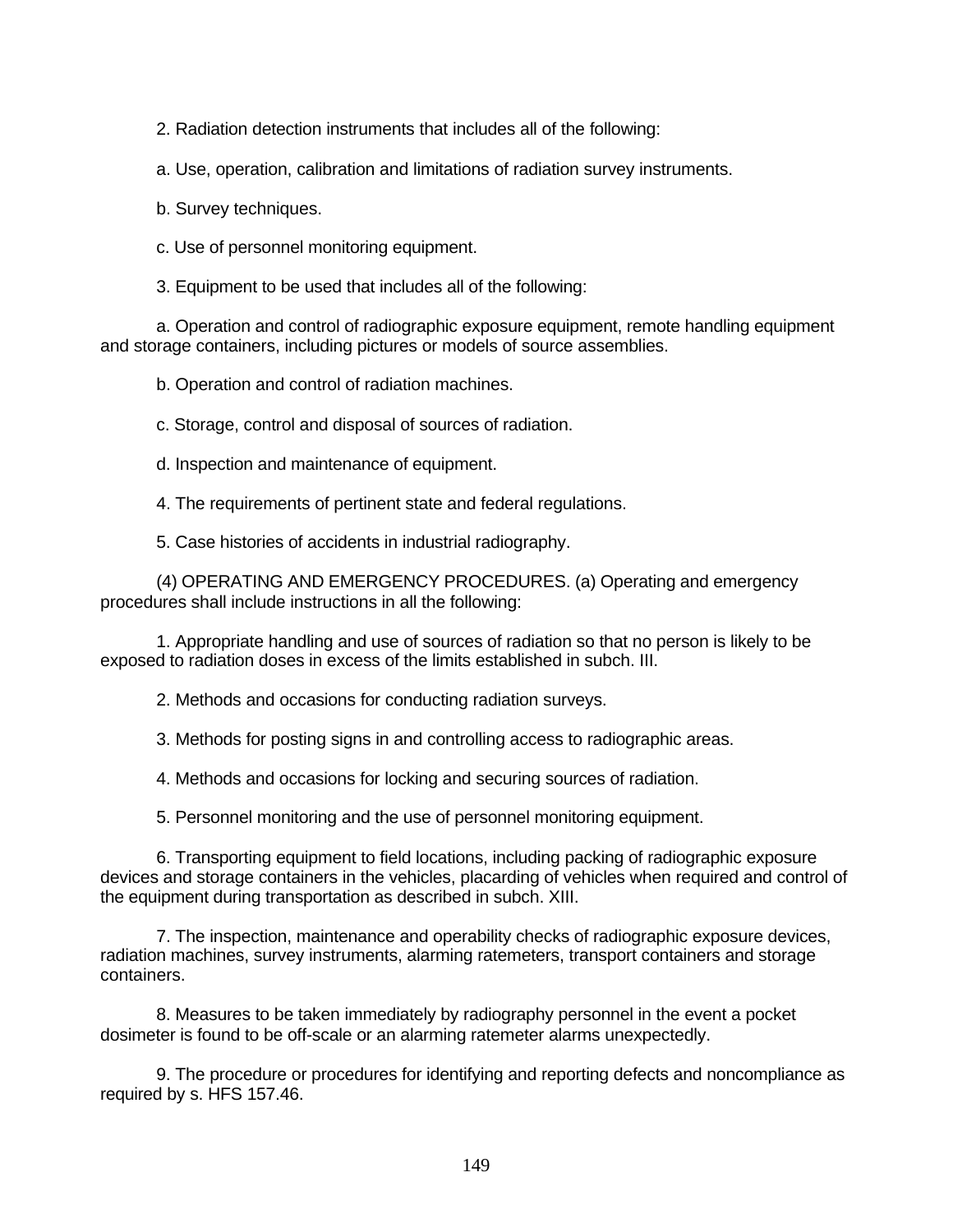10. The procedure for notifying the proper persons in the event of an accident or radiation incident.

11. Minimizing exposure of persons in the event of an accident or radiation incident, including a source disconnect, a transport accident or loss of a source of radiation.

12. Source recovery procedure if licensee will perform source recoveries.

13. Maintenance of records.

(b) The licensee or registrant shall maintain copies of current operating and emergency procedures under s. HFS 157.45 (10) and (14).

(5) SUPERVISION OF RADIOGRAPHER'S ASSISTANTS. (a) A radiographer's assistant shall be personally supervised by a radiographer when the assistant is using radiographic exposure devices, associated equipment or a sealed source or while conducting radiation surveys required by sub. (7) (b) to determine that the sealed source has returned to the shielded position or the radiation machine is off after an exposure. The personal supervision shall include all the following:

1. The radiographer's physical presence at the site where the sources of radiation are being used.

2. The availability of the radiographer to give immediate assistance if required.

3. The radiographer's direct observation of the assistant's performance of the operations referred to in this section.

(6) PERSONNEL MONITORING. (a) A licensee or registrant may not permit any individual to act as a radiographer or a radiographer's assistant unless, at all times during radiographic operations, each individual wears on the trunk of his or her body a combination of direct reading dosimeter, an alarming ratemeter and either a film badge, TLD or similar approved device. At permanent radiographic installations where other appropriate alarming or warning devices are in routine use or during radiographic operations using radiation machines, the use of an alarming ratemeter is not required.

1. Pocket dosimeters shall have a range from zero to 2 millisieverts (200 mrem) and shall be recharged at the start of each shift. Electronic personal dosimeters may only be used in place of ion-chamber pocket dosimeters.

2. Each film badge, TLD or similar approved device shall be assigned to and worn by only one individual.

3. Film badges, TLD's or similar approved device shall be exchanged at periods not to exceed one month.

4. After replacement, each film badge, TLD or similar approved device shall be returned to the supplier for processing within 14 calendar days of the end of the monitoring period or as soon as practicable. In circumstances that make it impossible to return each film badge, TLD or similar approved device in 14 calendar days, the circumstances shall be documented and available for review by the department.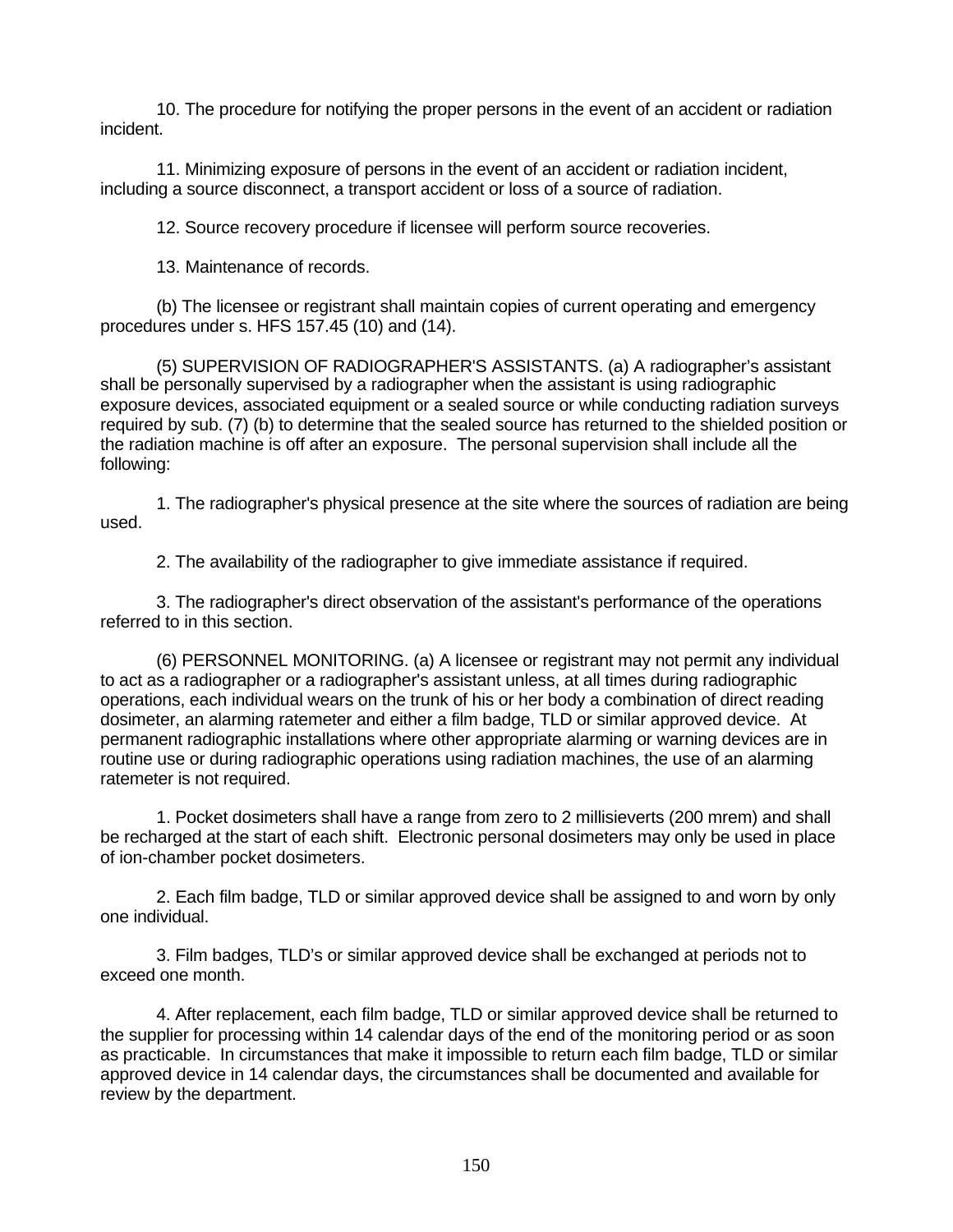(b) Direct reading dosimeters such as pocket dosimeters or electronic personal dosimeters, shall be read and the exposures recorded at the beginning and end of each shift and records shall be maintained as specified under s. HFS 157.45 (11)

(c) Pocket dosimeters or electronic personal dosimeters shall be checked at periods not to exceed 12 months for correct response to radiation and records shall be maintained as specified under s. HFS 157.45 (11). Acceptable dosimeters shall read within plus or minus 20 percent of the true radiation exposure.

(d) If an individual's pocket dosimeter is determined to be off-scale or the electronic personal dosimeter reads greater than 2 millisieverts (200 mrem), the individual's film badge, TLD or similar approved device shall be sent for processing within 24 hours. In addition, the individual may not resume work associated with the use of sources of radiation until a determination of the individual's radiation exposure has been made. The determination shall be made by the radiation safety officer or the radiation safety officer's designee. The results of the determination shall be included in the records maintained under s. HFS 157.45 (11).

(e) If a film badge, TLD or similar approved device is lost or damaged, the worker shall cease work immediately until a replacement film badge, TLD or similar approved device is provided and the exposure is calculated for the time period from issuance to loss or damage. The results of the calculated exposure and the time period for which the film badge, TLD or similar approved device was lost or damaged shall be included in the records maintained as specified under s. HFS 157.45 (11).

(f) Reports received from the film badge, TLD or similar approved device processor shall be retained as specified under s. HFS 157.45 (11).

(g) Each alarming ratemeter shall meet all the following criteria:

1. Checked to ensure that the alarm functions properly before using at the start of each shift.

2. Set to give an alarm signal at a preset dose rate of 5 millisieverts (500 mrem per hour; with an accuracy of plus or minus 20 percent of the true radiation dose rate.

3. Require special means to change the preset alarm function.

4. Calibrated at periods not to exceed 12 months for correct response to radiation. A licensee shall maintain records of alarming ratemeter calibrations as specified under s. HFS 157.45 (11).

(7) RADIATION SURVEYS. A licensee or registrant shall do all the following:

(a) Conduct all surveys with a calibrated and operable radiation survey instrument that meets the requirements of s. HFS 157.38.

(b) Conduct a survey of the radiographic exposure device and the guide tube after each exposure when approaching the device or the guide tube. The survey shall determine that the sealed source has returned to its shielded position before exchanging films, repositioning the exposure head or dismantling equipment. Radiation machines shall be surveyed after each exposure to determine that the machine is off.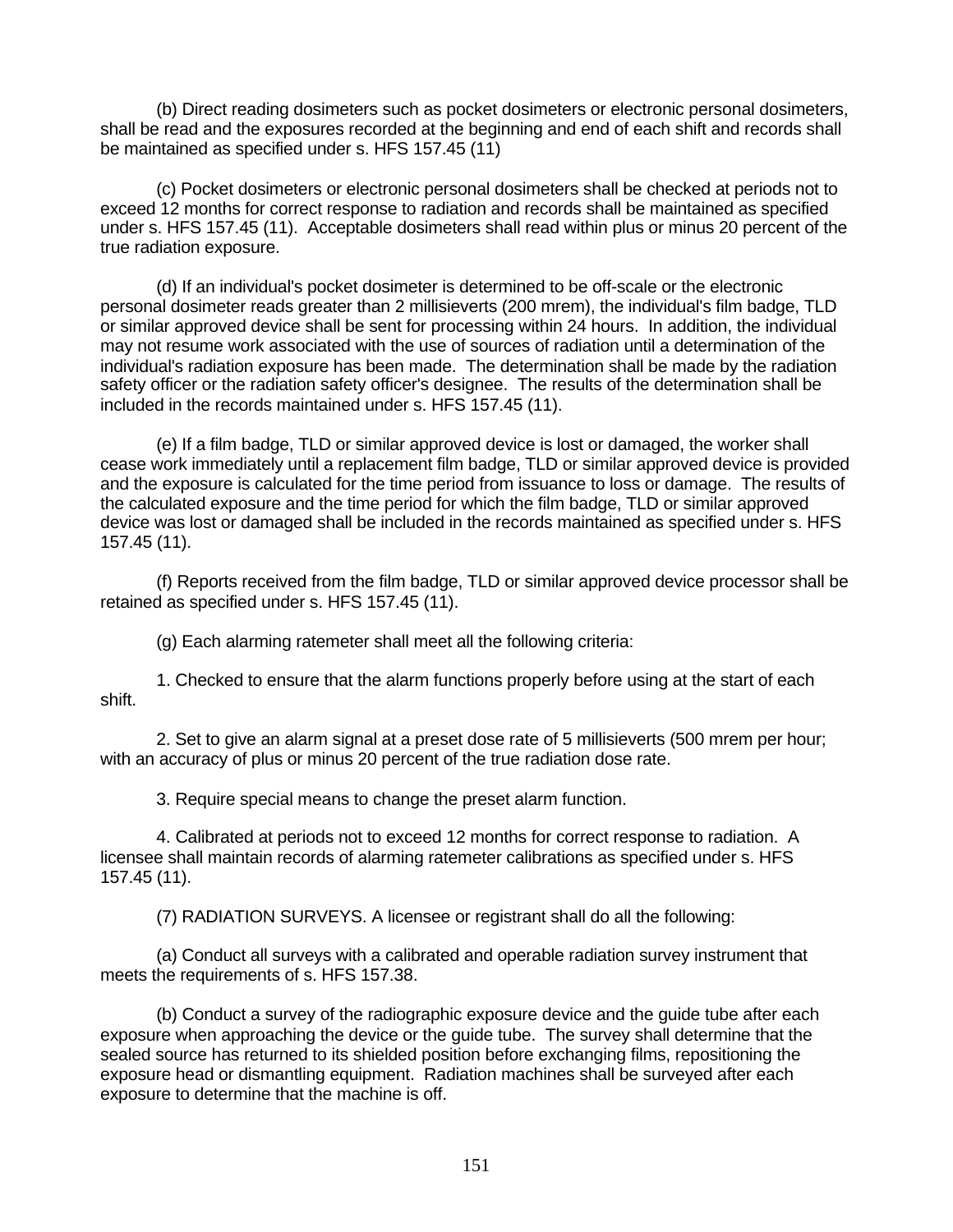(c) Conduct a survey of the radiographic exposure device whenever the source is exchanged and whenever a radiographic exposure device is placed in a storage area to ensure that the sealed source is in its shielded position.

(d) Maintain records as specified under s. HFS 157.45 (12).

(8) SURVEILLANCE. During each radiographic operation, the radiographer shall ensure continuous direct visual surveillance of the operation to protect against unauthorized entry into a radiation area or a high radiation area as defined in subchapter I, except at permanent radiographic installations where all entryways are locked and the other requirements of this subchapter are met.

(9) POSTING. All areas in which industrial radiography is being performed shall have conspicuous signs posted as required under s. HFS 157.29 (2). The exceptions listed in s. HFS 157.29 (3) do not apply to industrial radiographic operations.

**HFS 157.45 Recordkeeping requirements.** (1) RECORDS FOR INDUSTRIAL RADIOGRAPHY. A licensee or registrant shall maintain a copy of the license or registration, documents incorporated by reference and amendments to each of these items until superseded by new documents approved by the department or until the department terminates the license or registration.

(2) RECORDS OF RECEIPT AND TRANSFER OF SOURCES OF RADIATION. (a) A licensee or registrant shall maintain records showing the receipts and transfers of sealed sources, devices using depleted uranium (DU) for shielding and radiation machines and retain each record for 3 years after the record is created.

(b) The records shall include the date, the name of the individual making the record, radionuclide, number of becquerels (curies) or mass (for DU) and manufacturer, model and serial number of each source of radiation and device, as appropriate.

(3) RECORDS OF RADIATION SURVEY INSTRUMENTS. A licensee or registrant shall maintain records of the calibrations of its radiation survey instruments that are required under s. HFS 157.38 and retain each record for 3 years after the record is created.

(4) RECORDS OF LEAK TESTING OF SEALED SOURCES AND DEVICES CONTAINING DU. A licensee shall maintain records of leak test results for sealed sources and for devices containing DU. The results shall be stated in units of becquerels or μCi. A licensee shall retain each record for 3 years after the record is made or until the source in storage is removed.

(5) RECORDS OF QUARTERLY INVENTORY. (a) A licensee shall maintain records of the quarterly inventory of sources of radiation, including devices containing depleted uranium as required by s. HFS 157.40 and retain each record for 3 years.

(b) The record shall include the date of the inventory, name of the individual conducting the inventory, radionuclide, number of becquerels (curies) or mass (for DU) in each device, location of sources of radiation and devices and manufacturer, model and serial number of each source of radiation or device, as appropriate.

(6) UTILIZATION LOGS. (a) A licensee or registrant shall maintain utilization logs showing for each source of radiation all the following information: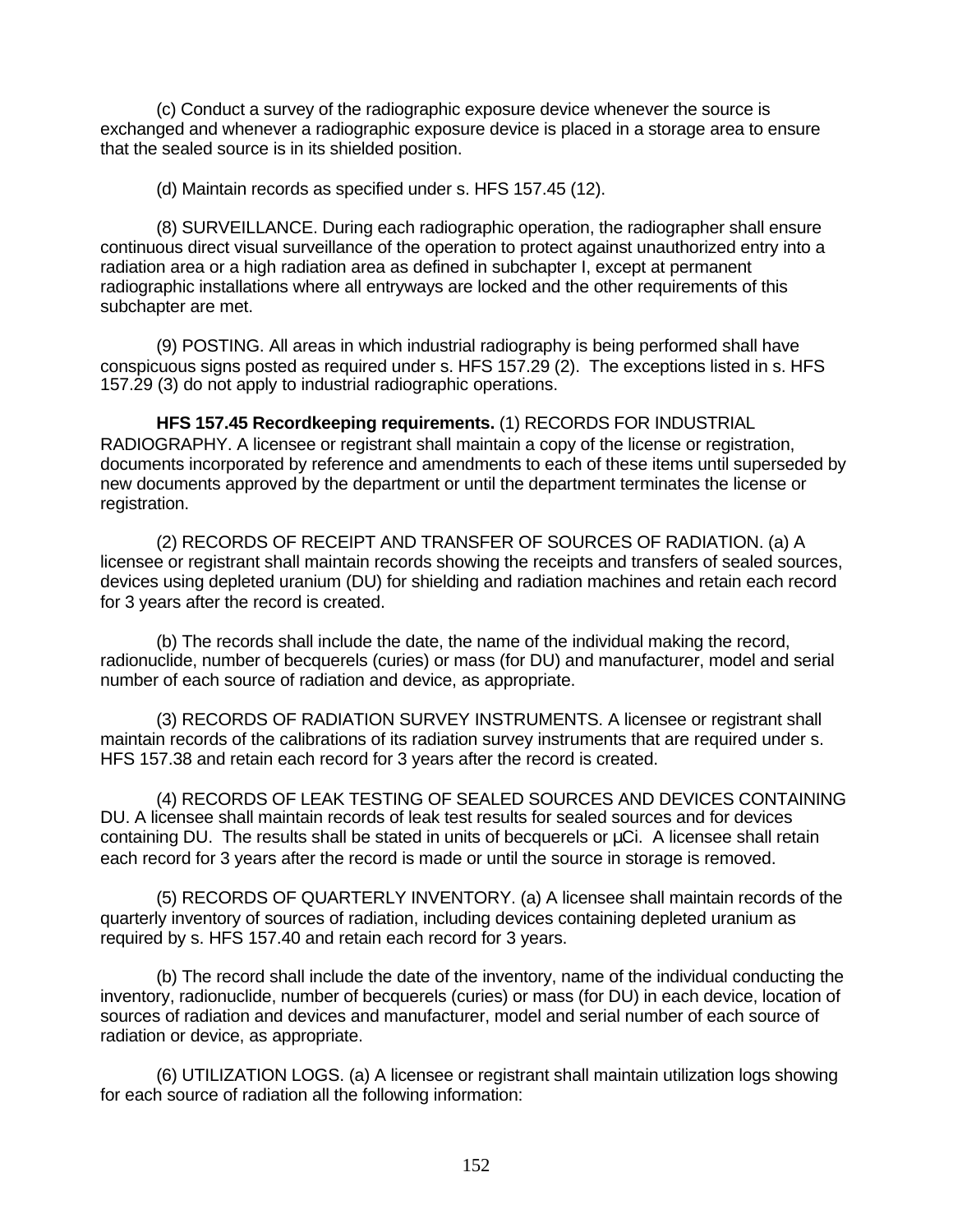1. A description, including the make, model and serial number of the radiation machine or the radiographic exposure device, transport or storage container in which the sealed source is located.

2. The identity and signature of the radiographer to whom the radiation source is assigned.

3. The location and dates of use, including the dates removed and returned to storage.

4. For permanent radiographic installations, the dates each radiation machine is energized.

(b) A licensee or registrant shall retain the logs required by par. (a) for 3 years.

(7) RECORDS OF INSPECTION AND MAINTENANCE OF RADIATION MACHINES, RADIOGRAPHIC EXPOSURE DEVICES, TRANSPORT AND STORAGE CONTAINERS, ASSOCIATED EQUIPMENT, SOURCE CHANGERS AND SURVEY INSTRUMENTS. (a) A licensee or registrant shall maintain records specified in s. HFS 157.41 of equipment problems found in daily checks and quarterly inspections of radiation machines, radiographic exposure devices, transport and storage containers, associated equipment, source changers and survey instruments and retain each record for 3 years after it is made.

(b) The record shall include the date of check or inspection, name of inspector, equipment involved, any problems found and what repair and maintenance, if any, was performed.

(8) RECORDS OF ALARM SYSTEM AND ENTRANCE CONTROL CHECKS AT PERMANENT RADIOGRAPHIC INSTALLATIONS. A licensee or registrant shall maintain records of alarm system and entrance control device tests required by s. HFS 157.42 and retain each record for 3 years after it is made.

(9) RECORDS OF TRAINING AND CERTIFICATION. (a) A licensee or registrant shall maintain the following records for 3 years:

1. Records of training of each radiographer and each radiographer's assistant. The record shall include radiographer certification documents and verification of certification status, copies of written tests, dates of oral and practical examinations, the names of individuals conducting and receiving the oral and practical examinations and a list of items tested and the results of the oral and practical examinations.

2. Records of annual refresher safety training and semi-annual inspections of job performance for each radiographer and each radiographer's assistant. The records shall list the topics discussed during the refresher safety training, the dates the annual refresher safety training was conducted and names of the instructors and attendees. For inspections of job performance, the records shall also include a list showing the items checked and any non-compliance observed by the radiation safety officer or designee.

(10) COPIES OF OPERATING AND EMERGENCY PROCEDURES. A licensee or registrant shall maintain a copy of current operating and emergency procedures until the department terminates the license or registration. Superseded material shall be retained for 3 years after the change is made.

(11) RECORDS OF PERSONNEL MONITORING. A licensee or registrant shall maintain all the following exposure records as specified in s. HFS 157.44 (6):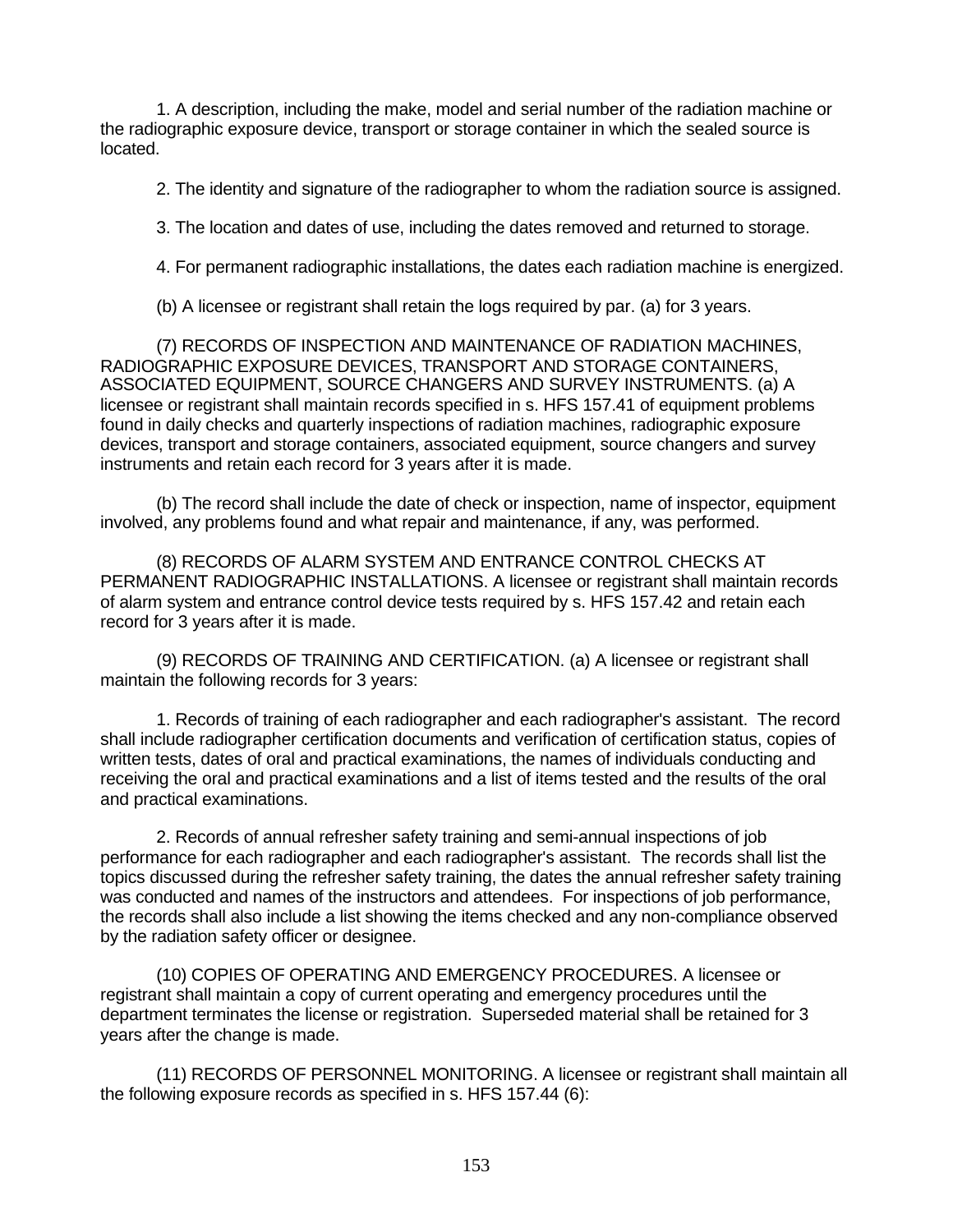(a) Direct reading dosimeter readings and yearly operability checks required by s. HFS 157.44 (6) (b) and (c) for 3 years after the record is created.

(b) Records of alarming ratemeter calibrations for 3 years after the record is created.

(c) Reports received from the film badge, TLD or similar approved device processor until the department terminates the license or registration.

(d) Records of estimates of exposures as a result of off-scale personal direct reading dosimeters or lost or damaged film badges, TLD's or similar approved devices until the department terminates the license or registration.

(12) RECORDS OF RADIATION SURVEYS. A licensee shall maintain a record of each exposure device survey conducted before the device is placed in storage as specified in s. HFS 157.44 (7) (c). Each record shall be maintained for 3 years after it is made.

(13) FORM OF RECORDS. Each record required by this subchapter shall be legible throughout the specified retention period. The record may be the original, a reproduced copy, microform, or electronic storage provided the copy or microform is authenticated by authorized personnel and the microform or electronic copy is capable of reproducing a clear reproduction throughout the required retention period. Records, such as letters, drawings and specifications, shall include all pertinent information, such as stamps, initials and signatures. A licensee or registrant shall maintain adequate safeguards against tampering with and loss of records.

(14) LOCATION OF DOCUMENTS AND RECORDS. A licensee or registrant shall maintain copies of all the following documents:

(a) Records required by this subchapter and other applicable subchapters at the location specified in s. HFS 157.13 (6) (k).

(b) Current copies of the following, sufficient to demonstrate compliance, at each applicable field station and each temporary jobsite:

1. The license or registration authorizing the use of sources of radiation.

2. A copy of this subchapter and subchs. I, III and X.

3. Utilization logs for each source of radiation dispatched from that location as required under sub. (6).

4. Records of equipment problems identified in daily checks of equipment as required under sub. (7) (a).

5. Records of alarm system and entrance control checks required under sub. (8), if applicable.

6. Records of dosimeter readings as required under sub. (11).

7. Operating and emergency procedures as required under sub. (10).

8. Evidence of the latest calibration of the radiation survey instruments in use at the site, as required under sub. (3).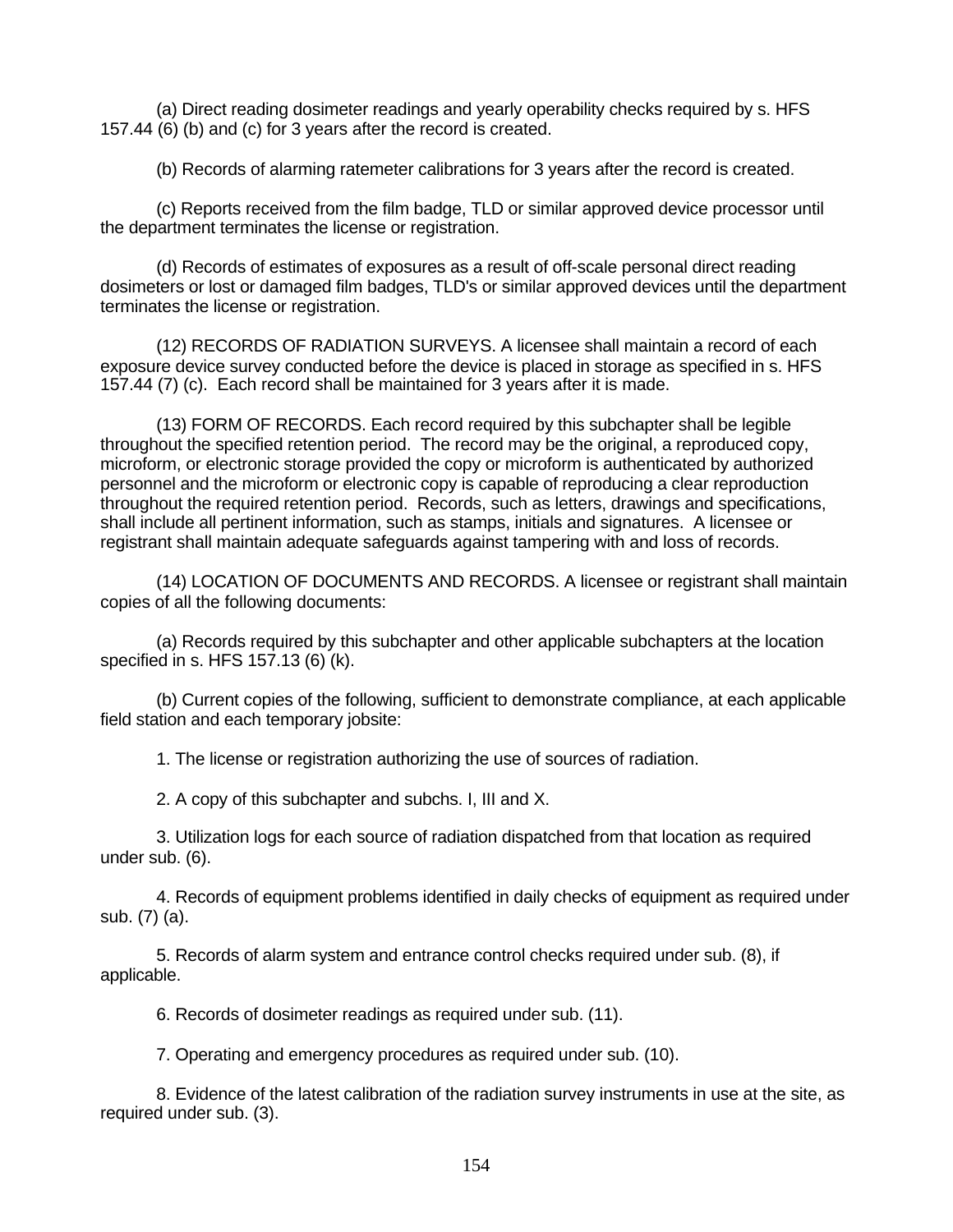9. Evidence of the latest calibrations of alarming ratemeters and operability checks of dosimeters as required under sub. (11).

10. Survey records as required under sub. (12) and s. HFS 157.31 (4) as applicable for the period of operation at the site.

11. The shipping papers for the transportation of radioactive materials required under subch. XIII.

12. When operating under reciprocity under subch. II, a copy of the applicable state or nuclear regulatory commission license authorizing the use of sources of radiation.

**HFS 157.46 Notifications.** (1) WRITTEN REPORTS. In addition to the reporting requirements specified in 10 CFR 30.50 and in subch. III, a licensee or registrant shall provide a written report to the department within 30 days of the occurrence of any of the following incidents involving radiographic equipment:

(a) Unintentional disconnection of the source assembly from the control cable.

(b) Inability to retract the source assembly to its fully shielded position and secure it in its retracted position.

(c) Failure of any component which is critical to safe operation of the device to properly perform its intended function.

(d) An indicator on a radiation machine fails to show that radiation is being produced, an exposure switch fails to terminate production of radiation when turned to the off position or a safety interlock fails to terminate x-ray production.

(2) REPORTING REQUIREMENTS. A licensee or registrant shall include all the following information in each report submitted under sub. (1) and in each report of overexposure submitted under s. HFS 157.32 (3) which involves failure of safety components of radiography equipment:

(a) Description of the equipment problem.

(b) Cause of each incident, if known.

(c) Name of the manufacturer and model number of equipment involved in the incident.

(d) Place, date and time of the incident.

(e) Actions taken to establish normal operations.

(f) Corrective actions taken or planned to prevent recurrence.

(g) Names and qualifications of personnel involved in the incident.

(3) UNLISTED SITE. A licensee or registrant conducting radiographic operations or storing sources of radiation at any location not listed on the license or registration for a period in excess of 180 days in a calendar year shall notify the department prior to exceeding the 180 days.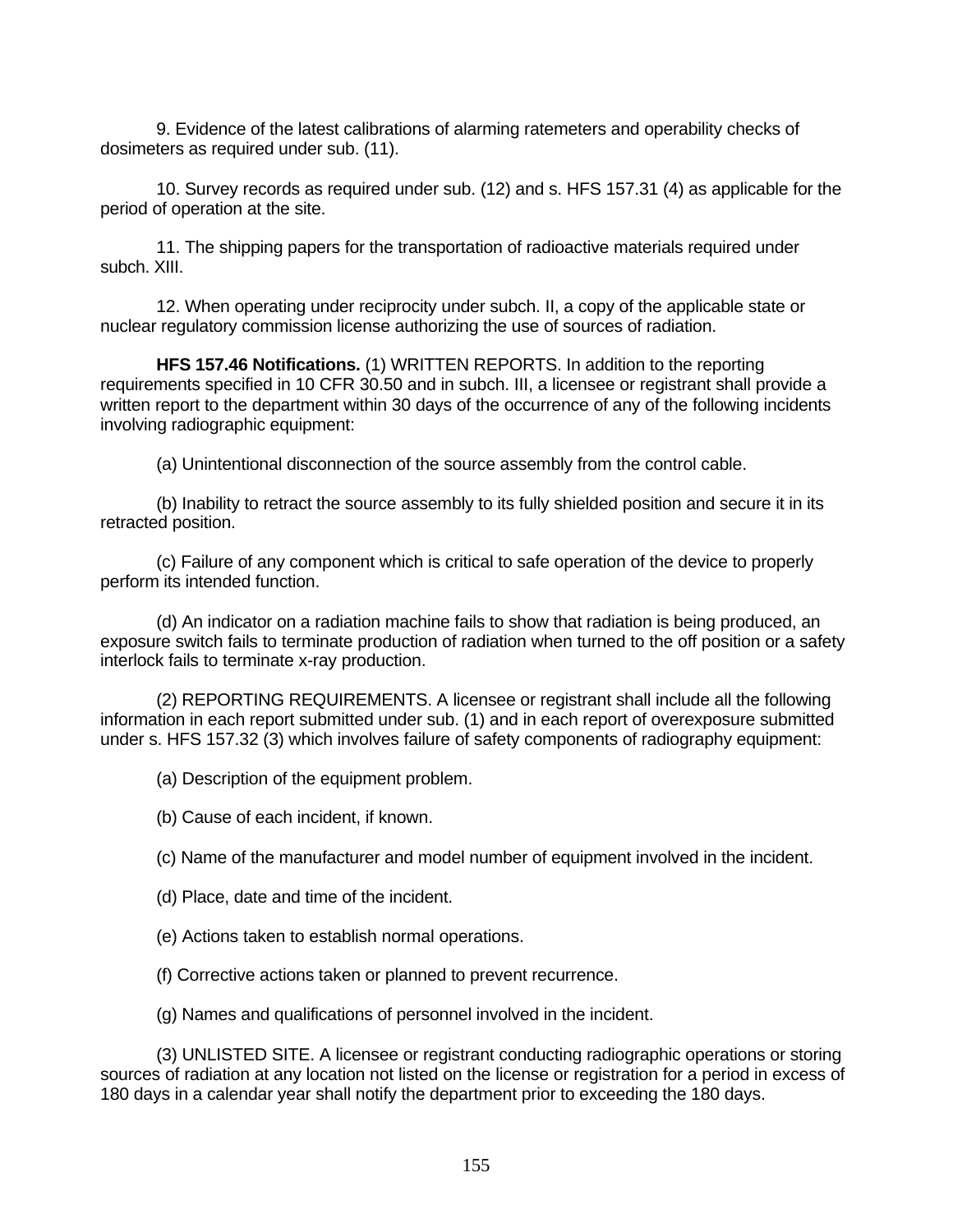**HFS 157.47 Reciprocity.** (1) LICENSES. All reciprocal recognition of licenses by the department shall be granted under subch. II.

(2) CERTIFICATION. (a) The department shall grant reciprocal recognition of an individual radiographer certification provided that all the following apply:

1. The individual holds a valid certification issued by an independent certifying organization or agreement state that meets the criteria in 10 CFR 34 Appendix A.

2. The requirements and procedures of the certifying entity issuing the certification affords the same or comparable certification standards as those afforded by s. HFS 157.44 (3) (a).

3. The applicant presents the certification to the department prior to entry into the state.

4. No escalated enforcement action is pending with the nuclear regulatory commission or in any other state.

(b) A certified individual who is granted reciprocity by the department shall maintain the certification upon which the reciprocal recognition was granted or prior to the expiration of the certification shall meet the requirements of s. HFS 157.44 (3) (a).

**HFS 157.48 Specific requirements for radiographic personnel performing industrial** radiography. (1) JOB SITE REQUIREMENTS. At a job site, a licensee or registrant shall supply all the following:

(a) At least one operable, calibrated survey instrument for each exposure device or radiation machine in use.

(b) A current whole body personnel monitor, TLD, film badge or similar approved device for each person performing radiographic operations.

(c) An operable, calibrated pocket dosimeter with a range of zero to 200 milliroentgens for each person performing radiographic operations.

(d) An operable, calibrated, alarming ratemeter for each person performing radiographic operations using a radiographic exposure device.

(e) Barrier ropes and signs as required in subch. III.

(2) PROOF OF CERTIFICATION. Each radiographer at a job site shall carry on their person a valid certification ID card issued by a certifying entity.

(3) PROHIBITION. Industrial radiographic operations shall not be performed if any of the items in subs. (1) and (2) are not available at the job site or are inoperable.

(4) TERMINATION OF OPERATION. During an inspection, the department may terminate an operation if any of the items in sub. (1) or (2) are not available or inoperable or if the required number of radiographic personnel are not present. Operations may not resume until all required conditions are met.

**HFS 157.49 [Reserved]. HFS 157.50 [Reserved].**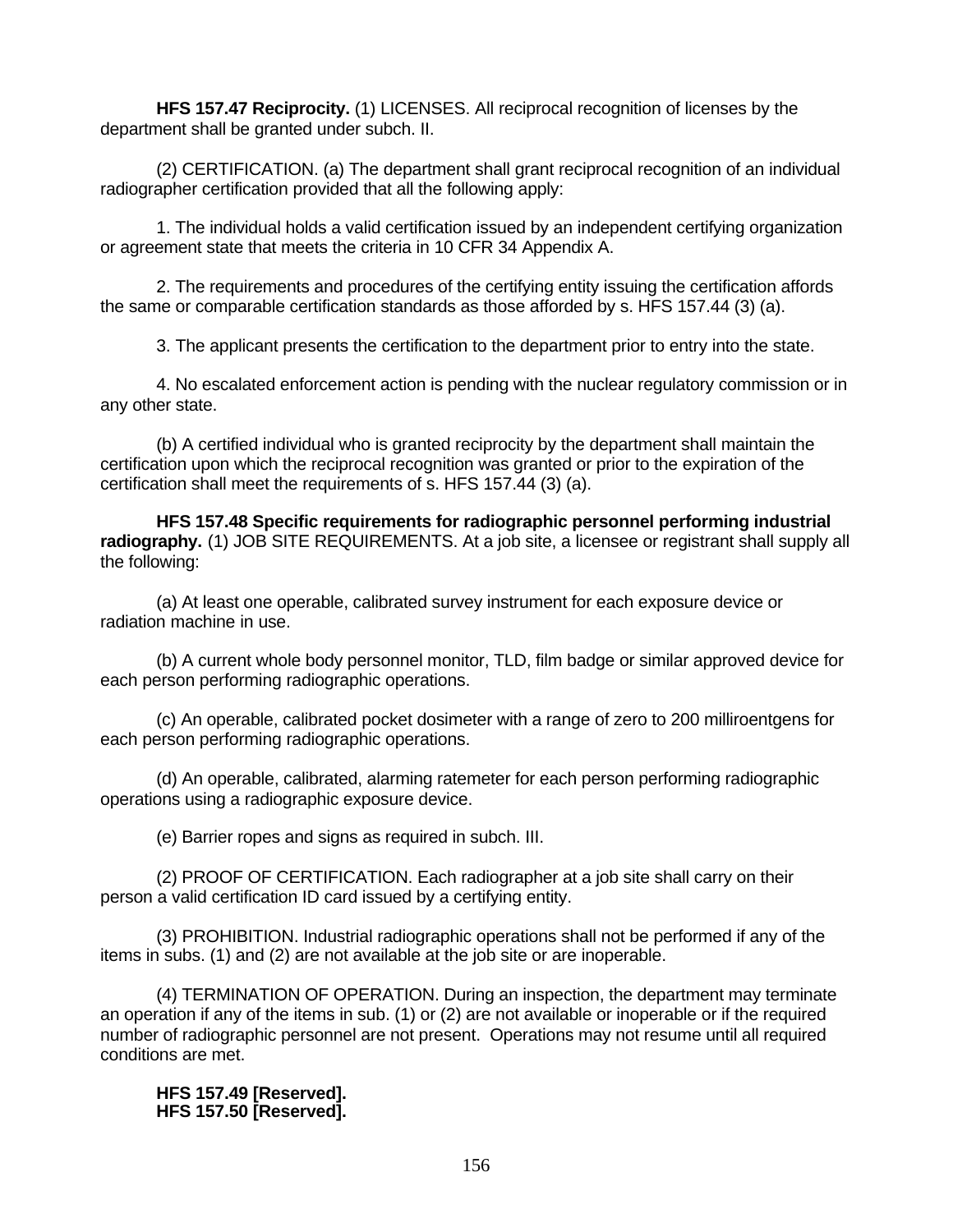### **Subchapter V- Radiation Safety Requirements for Wireline Service Operations and Subsurface Tracer Studies**

**HFS 157.51 Prohibition.** (1) WIRELINE. A licensee may not perform wireline service operations with a sealed source unless, prior to commencement of the operation, the licensee has a written agreement with the well operator, well owner or land owner that includes all the following provisions:

(a) In the event a sealed source is lost in the well-bore, the licensee shall make a reasonable effort at recovery unless, in the licensee's opinion, the recovery effort could result in rupture of the sealed source.

(b) If a decision is made to abandon the sealed source in the well-bore, the licensee shall meet the requirements of s. HFS 157.56 (3) and any requirements of the department of natural resources under chs. NR 140 and 500 to 590.

(2) ACCELERATORS. A licensee or registrant may not permit above-ground testing of accelerators, designed for use in well logging, which results in the production of radiation, except in areas or facilities so controlled or shielded that the area or facility meets the requirements of s. HFS 157.21, as applicable.

**HFS 157.52 Equipment control.** (1) LIMITS ON LEVELS OF RADIATION. Sources of radiation shall be used, stored and transported in accordance with the transportation requirements of subch. XIII and the dose limitation requirements of subch. III.

(2) STORAGE PRECAUTIONS. (a) Each source of radiation, except accelerators, shall be provided with a storage or transport container. The container shall be equipped with a lock, or tamper seal for calibration sources, to prevent unauthorized removal of or exposure to the source of radiation.

(b) A source of radiation shall be stored in a manner that minimizes danger from explosion or fire.

(3) TRANSPORT PRECAUTIONS. A transport container shall be physically secured to the transporting vehicle to prevent accidental loss, tampering or unauthorized removal.

(4) RADIATION SURVEY INSTRUMENTS. (a) A licensee or registrant shall maintain sufficient calibrated and operable radiation survey instruments at each field station to make physical radiation surveys as required by this subchapter and by s. HFS 157.25 (1). Instrumentation shall be capable of measuring one uSv (0.1 milliroentgen) per hour through at least 0.5 mSv (50 milliroentgens) per hour.

(b) Each radiation survey instrument shall be calibrated according to all the following requirements:

1. At energies and geometry appropriate for use.

2. At intervals not to exceed 12 months and after each instrument servicing.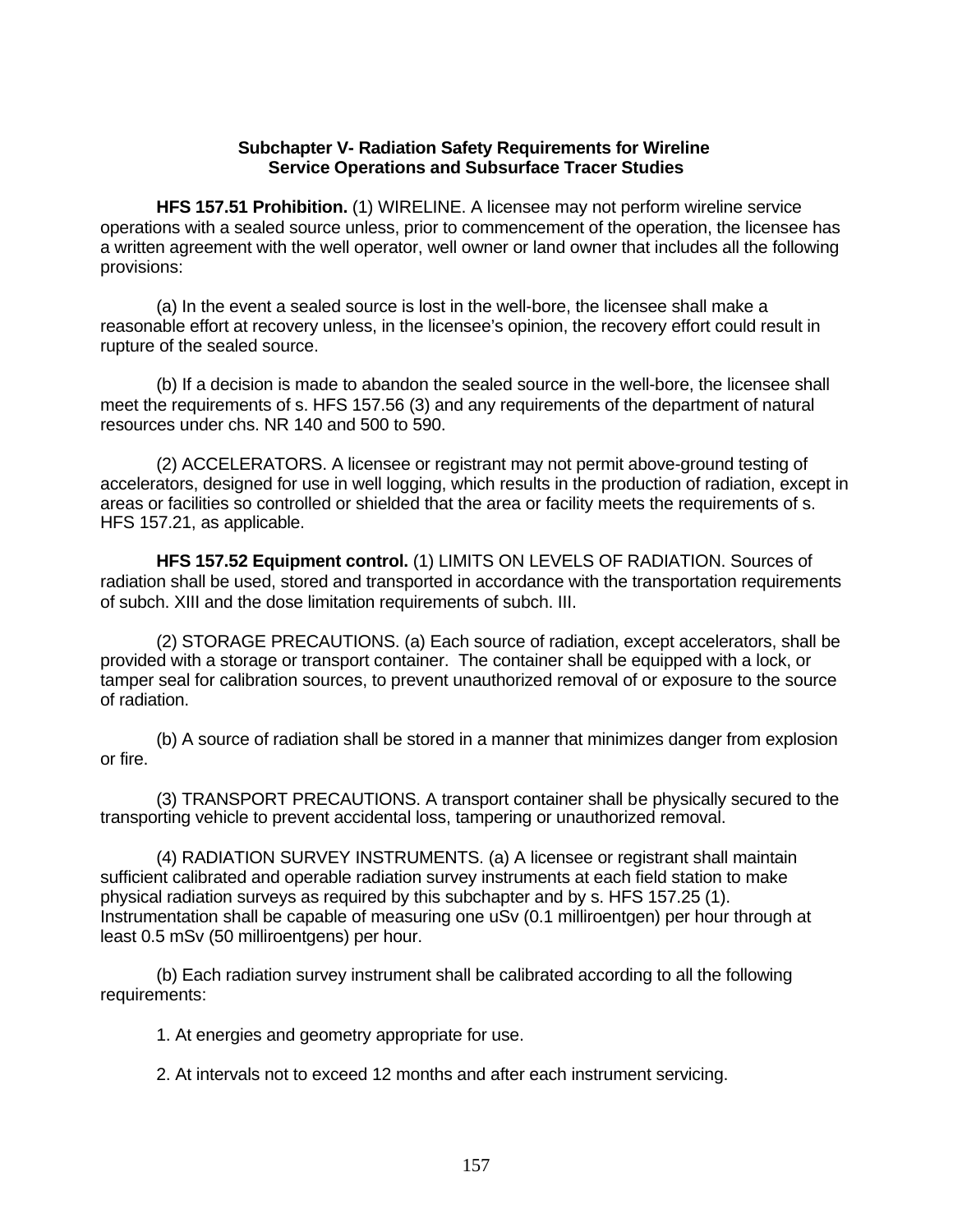3. For linear scale instruments, at 2 points located approximately one-third and two-thirds of full-scale on each scale; for logarithmic scale instruments, at midrange of each decade, and at 2 points of at least one decade; and for digital instruments, at appropriate points.

4. At an accuracy within 20 percent of the true radiation level on each scale.

(c) Calibration records shall be maintained for a period of 3 years after the calibration date for inspection by the department.

(5) LEAK TESTING OF SEALED SOURCES. (a) A licensee using sealed sources of radioactive material shall have the sources tested for leakage. Records of leak test results shall be kept in units of becquerels or microcuries and maintained for inspection by the department for 3 years after the leak test is performed or until transfer or disposal of the sealed source.

(b) Tests for leakage shall be performed only by persons specifically authorized to perform such tests by the department, the NRC, an agreement state or a licensing state. The test sample shall be taken from the surface of the source, source holder or from the surface of the device in which the source is stored or mounted and on which one might expect contamination to accumulate. The test sample shall be analyzed for radioactive contamination and the analysis shall be capable of detecting the presence of 185 becquerels (0.005 microcurie) of radioactive material on the test sample.

(c) Each sealed source of radioactive material shall be tested at intervals not to exceed 6 months, except energy compensation sources (ECS) which may be tested every 3 years. In the absence of a certificate from a transferor indicating that a test has been made prior to the transfer, the sealed source shall not be put into use until tested. If, for any reason, it is suspected that a sealed source may be leaking, it shall be removed from service immediately and tested for leakage within 30 calendar days.

(6) LEAKING OR CONTAMINATED SOURCES. If leak testing of a source reveals the presence of 185 becquerels (0.005 microcurie) or more of leakage or contamination, a licensee shall immediately withdraw the source from use and shall cause it to be decontaminated, repaired or disposed of under the requirements of this chapter. A licensee shall file a written report with the department within 5 days of receiving the test results that describes the equipment involved, the test results and the corrective action taken.

(7) EXEMPTIONS. The following sources are exempted from the requirements of subs. (5) and (6).

(a) Hydrogen-3 (tritium) sources.

(b) Sources of radioactive material with a half-life of 30 days or less.

(c) Sealed sources of radioactive material in gaseous form.

(d) Sources of beta- or gamma-emitting radioactive material with an activity of 3.7 MBq (100 microcuries) or less.

(e) Sources of alpha- or neutron emitting radioactive material with an activity of 0.370 MBq (10 microcuries) or less.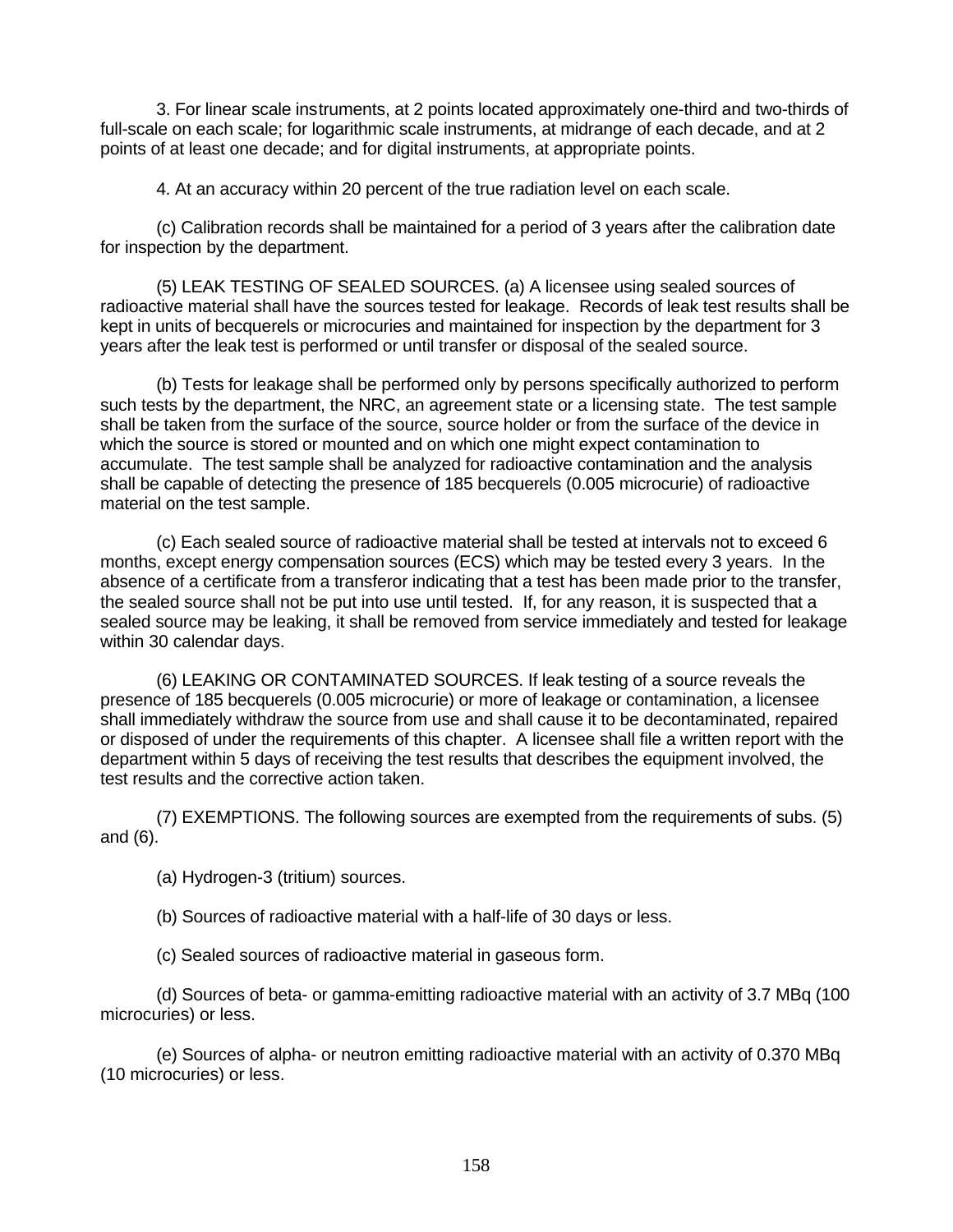(8) QUARTERLY INVENTORY. A licensee or registrant shall conduct a quarterly physical inventory to account for all sources of radiation. Records of inventories shall be maintained for 3 years from the date of the inventory for inspection by the department and shall include the quantities and kinds of sources of radiation, the location where sources of radiation are assigned, the date of the inventory and the name of the individual conducting the inventory.

(9) UTILIZATION RECORDS. A licensee or registrant shall maintain current records, which shall be kept available for inspection by the department for 3 years from the date of the recorded event, showing all of the following information for each source of radiation:

(a) Make, model number and a serial number or a description of each source of radiation used.

(b) The identity of the well logging supervisor who is responsible for the sources of radiation used and the identity of the well logging assistants present.

(c) Locations where used and dates of use.

(d) In the case of tracer materials and radioactive markers, the utilization record shall indicate the radionuclide and activity used in a particular well and the disposition of any unused tracer material.

(10) DESIGN, PERFORMANCE AND CERTIFICATION CRITERIA FOR SEALED SOURCES USED IN WELL-BORE OPERATIONS. (a) Each sealed source, except those containing radioactive material in gaseous form or ECS sources, used in well-bore operations shall be certified by the manufacturer, or other testing organization acceptable to the department, to meet all of the following criteria:

1. Doubly encapsulated construction.

2. Contains radioactive material whose chemical and physical forms are as insoluble and non-dispersible as practical.

3. Individually pressure tested to at least 170 MN/square meter (24,656 pounds per square inch) absolute without failure.

**Note:** MN is the abbreviation for mega-Newton. Mega is the symbol for one million and is used as a multiplier of the unit. Newton is the SI unit of force.

(b) Sealed sources, except those containing radioactive material in gaseous form or ECS sources, in the absence of a certificate from a transferor certifying that an individual sealed source meets the requirements of par. (a)., shall not be put into use until the testing according to par. (a) 3. has been performed.

(c) Each sealed source, except those containing radioactive material in gaseous form or ECS sources, used in well-bore operations shall be certified by the manufacturer or other testing organization acceptable to the department as meeting the sealed source performance requirements for oil well logging as contained in the American National Standards Institute, ANSI/HPS N43.6-1997, "*Sealed Radioactive Sources - Classification*," (formerly N542, ANSI/NBS 126).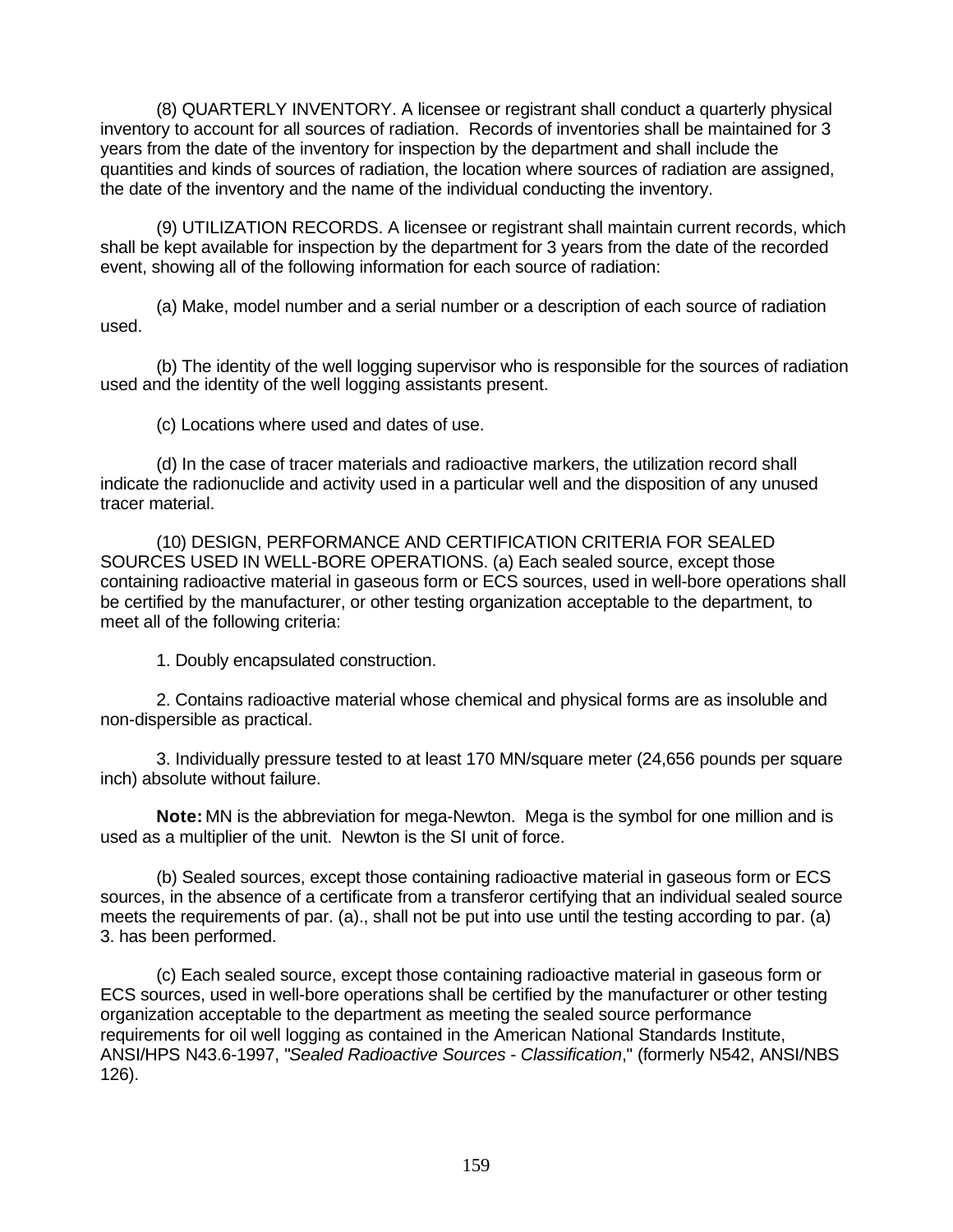**Note:** The publiciation, "*Sealed Radioactive Sources – Classification*," ANSI/HPS N43.6- 1997, published by the American National Standards Institute, may be consulted at the Department of Health and Family Services, Radiation Protection Section, 1 West Wilson St, Room 150, Madison WI 53701 or at the Secretary of State's Office or the Revisor of Statutes Bureau. The publication may be purchased from the Health Physics Society, 1313 Dolley Madison Blvd., Suite 402, McLean, VA 22101.

(d) Certification documents shall be maintained for inspection by the department for a period of 3 years after source disposal. If the source is abandoned in a well-bore, the licensee shall maintain certification documents until the department authorizes disposition.

(e) Licensee use of an energy compensation source (ECS ), which may contain quantities no greater than 3.7 MBq (100 microcuries), is exempt from the requirements of this subchapter, except for all the following:

1. A licensee using an ECS in a well with a surface casing for protecting fresh water aquifers shall meet the requirements of subs. (5) to (9).

2. A licensee using an ECS in a well without a surface casing for protecting fresh water aquifers shall meet the requirements of subs. (5) to (9), and ss. HFS 157.53 (2) and 157.56.

(f) Licensee use of a tritium neutron generator target source is exempt from the following requirements of this subchapter:

1. A licensee using a tritium neutron generator target source, containing quantities no greater than 1,100 MBq (30 curies), in a well with a surface casing to protect fresh water aquifers is exempt from the requirements of s. HFS 157.56 and this subsection for tritium neutron generator target source use only.

2. A licensee using a tritium neutron generator target source, containing quantities exceeding 1,100 MBq (30 curies), in a well without a surface casing to protect fresh water aquifers is exempt from the requirements of this subsection for tritium neutron generator target source use only.

(11) LABELING. (a) Each source, source holder or well logging tool containing radioactive material shall bear a durable, legible and clearly visible marking or label which has, as a minimum, the standard radiation caution symbol, without the conventional color requirement, and the following wording:

### DANGER (or "CAUTION") RADIOACTIVE

This label shall be on the smallest component transported as a separate piece of equipment.

(b) Each transport container shall have permanently attached to it a durable, legible and clearly visible label that has, as a minimum, the standard radiation caution symbol and the following wording:

## DANGER (or "CAUTION") RADIOACTIVE NOTIFY CIVIL AUTHORITIES [OR NAME OF COMPANY] IF FOUND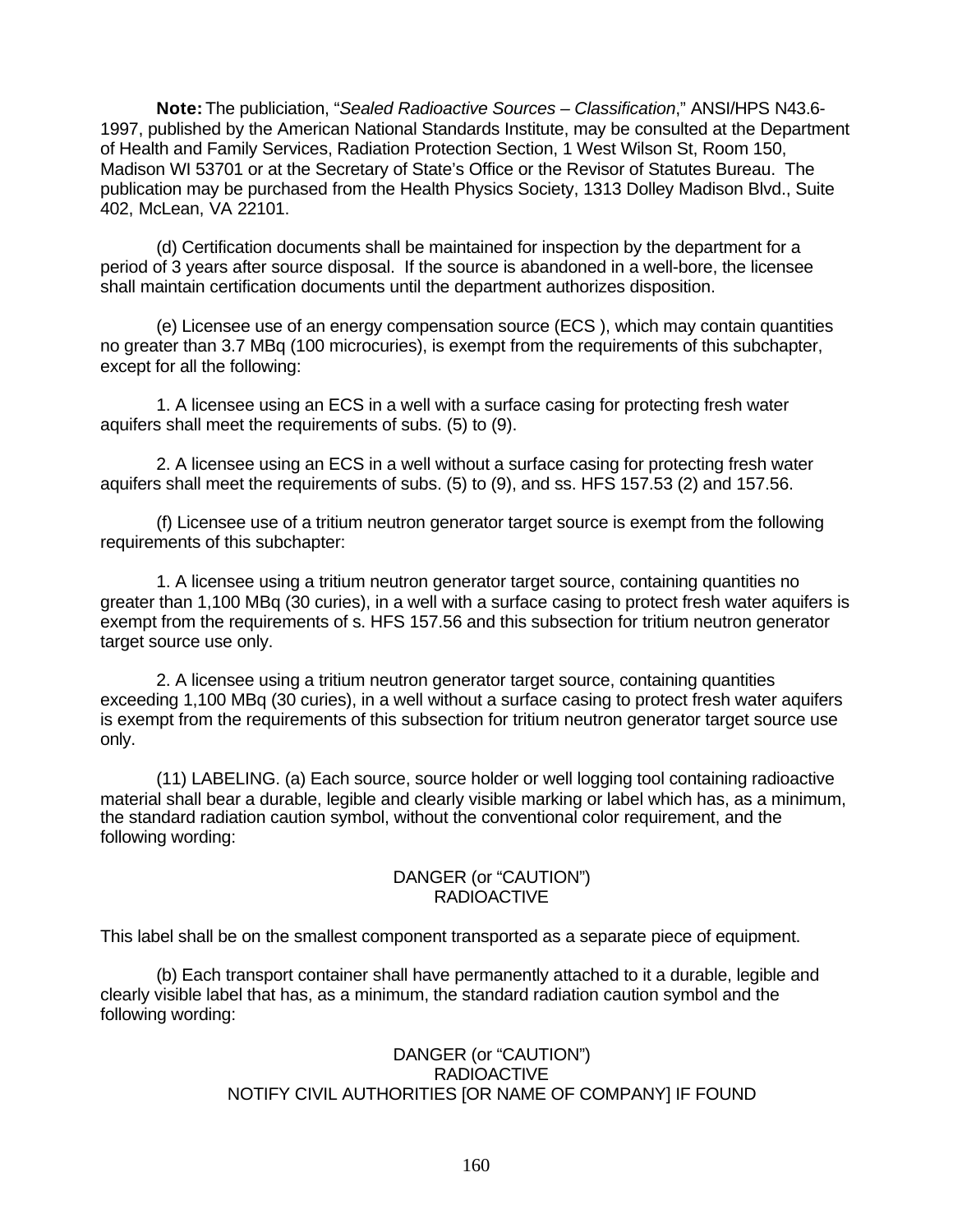(c) Each uranium sinker bar used in well logging applications shall be legibly impressed with the following words:

# CAUTION RADIOACTIVE – DEPLETED URANIUM NOTIFY CIVIL AUTHORITIES [OR NAME OF COMPANY] IF FOUND

(12) INSPECTION AND MAINTENANCE. (a) A licensee or registrant shall conduct, at intervals not to exceed 6 months, a program of inspection and maintenance of source holders, well logging tools, source handling tools, storage containers, transport containers and injection tools to assure proper labeling and physical condition. Records of inspection and maintenance shall be maintained for a period of 3 years for inspection by the department.

(b) If any inspection conducted under par. (a) reveals damage to labeling or components critical to radiation safety, the device shall be removed from service until repairs have been made.

(c) If a sealed source is lodged in the source holder, a licensee may not perform any operation such as drilling, cutting or chiseling on the source holder unless the licensee is specifically approved by the NRC, an agreement state or a licensing state to perform the operation.

(d) A licensee may not remove a sealed source from a source holder or logging tool or perform maintenance on sealed sources or holders containing sealed sources unless a written procedure developed under the requirements of s. HFS 157.53 (2) has been approved by the department, the NRC, an agreement state or a licensing state.

(e) A licensee shall visually check source holders, well logging tools and source handling tools for defects prior to each use to ensure that the equipment is in good working condition and that required labeling is present. If defects are found, the licensee shall remove the equipment from service until repaired and a record made listing all of the following:

- 1. Date of inspection.
- 2. Name of person conducting the visual inspection.
- 3. Equipment involved by brand, type and serial number.
- 4. Defects found.
- 5. Repairs made.

(f) Records required by par (e) shall be retained for 3 years after the defect is found.

**HFS 157.53 Requirements for personnel safety.** (1) TRAINING REQUIREMENTS. (a) A licensee or registrant may not permit an individual to act as a well logging supervisor until the individual has done all of the following:

1. Completed a course recognized by the department, the NRC, an agreement state or a licensing state incorporating the subjects outlined in Appendix J and demonstrated an understanding of the subject matter by successful completion of an oral or written examination.

2. Read and received instruction in the requirements contained in this subchapter and subchs. I, III and X or their equivalent from another state or the NRC, conditions of appropriate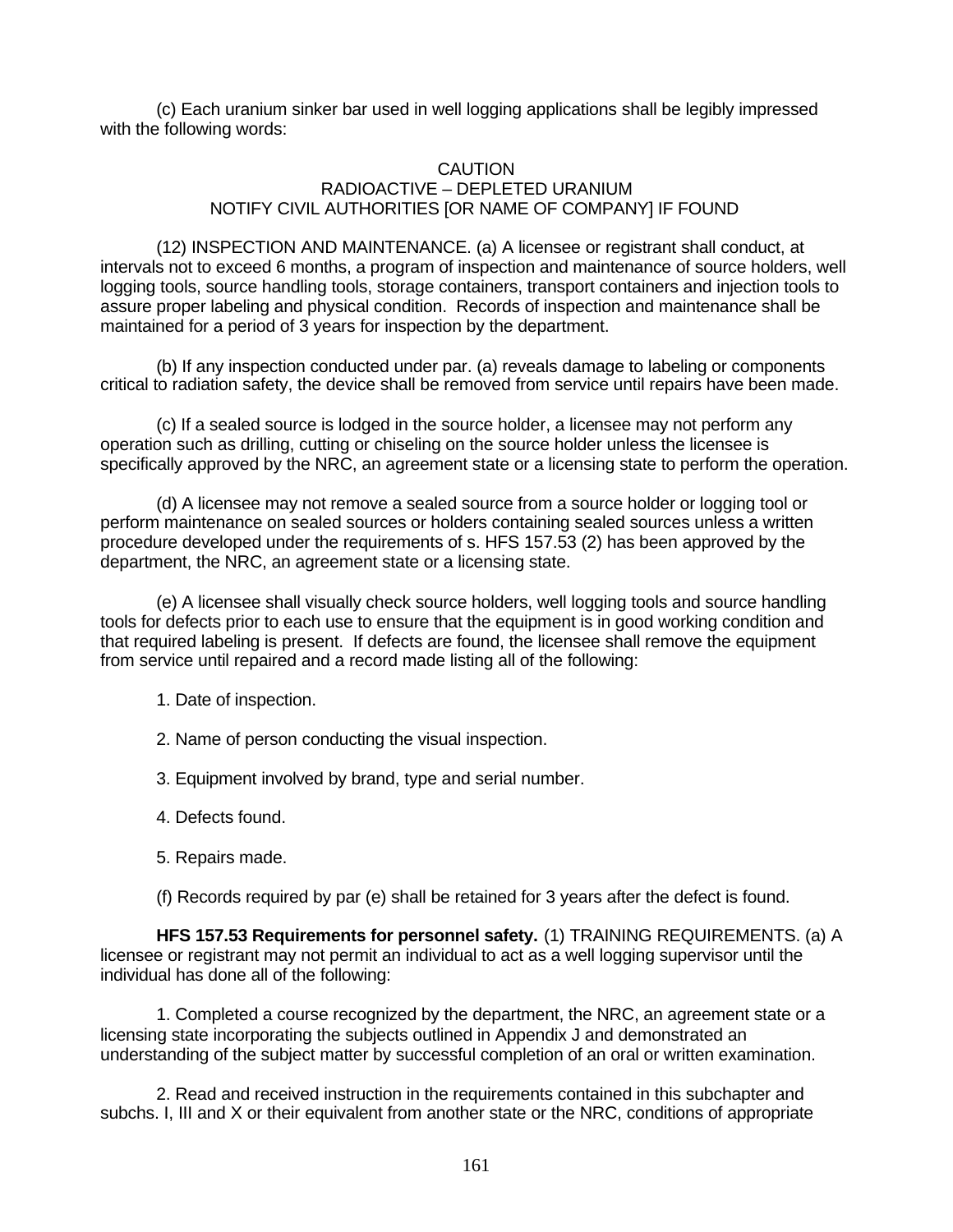license or certificate of registration and the licensee's or registrant's operating and emergency procedures and demonstrated an understanding of the subject matter.

3. Demonstrated competence to use sources of radiation, related handling tools and radiation survey instruments that will be used on the job.

(b) A licensee or registrant may not permit an individual to assist in the handling of sources of radiation until the individual has done both of the following:

1. Read or received instruction in the requirements contained in this subchapter and subchs. I, III and X, and the licensee's operating and emergency procedures and demonstrated an understanding of the subject matter by successful completion of an oral or written test.

2. Demonstrated competence to use, under the personal supervision of the well logging supervisor, the sources of radiation, related handling tools and radiation survey instruments that will be used on the job.

(c) A licensee or registrant shall maintain employee training records for inspection by the department for 3 years following termination of the individual's employment.

(2) OPERATING AND EMERGENCY PROCEDURES. A licensee's or registrant's operating and emergency procedures shall include instructions in at least all of the following:

(a) Handling and use of sources of radiation to be employed so that no individual is likely to be exposed to radiation doses in excess of the standards established in subch. III.

(b) Methods and occasions for conducting radiation surveys.

(c) Methods and occasions for locking and securing sources of radiation.

(d) Personnel monitoring and the use of personnel monitoring equipment.

(e) Transportation of radioactive sources to temporary jobsites and field stations, including the packaging and placing of sources of radiation in vehicles, placarding of vehicles and securing sources of radiation during transportation to prevent loss, tampering or unauthorized removal.

(f) Minimizing exposure of individuals in the event of an accident.

(g) Procedure for notifying the proper personnel in the event of an accident.

(h) Maintenance of records.

(i) Use, inspection and maintenance of source holders, well logging tools, source handling tools, storage containers, transport containers, injection tools, sealed sources and uranium sinker bars.

(j) Procedure to be followed in the event a sealed source is lodged in a well-bore.

(k) Procedures to be used for picking up, receiving and opening packages containing radioactive material.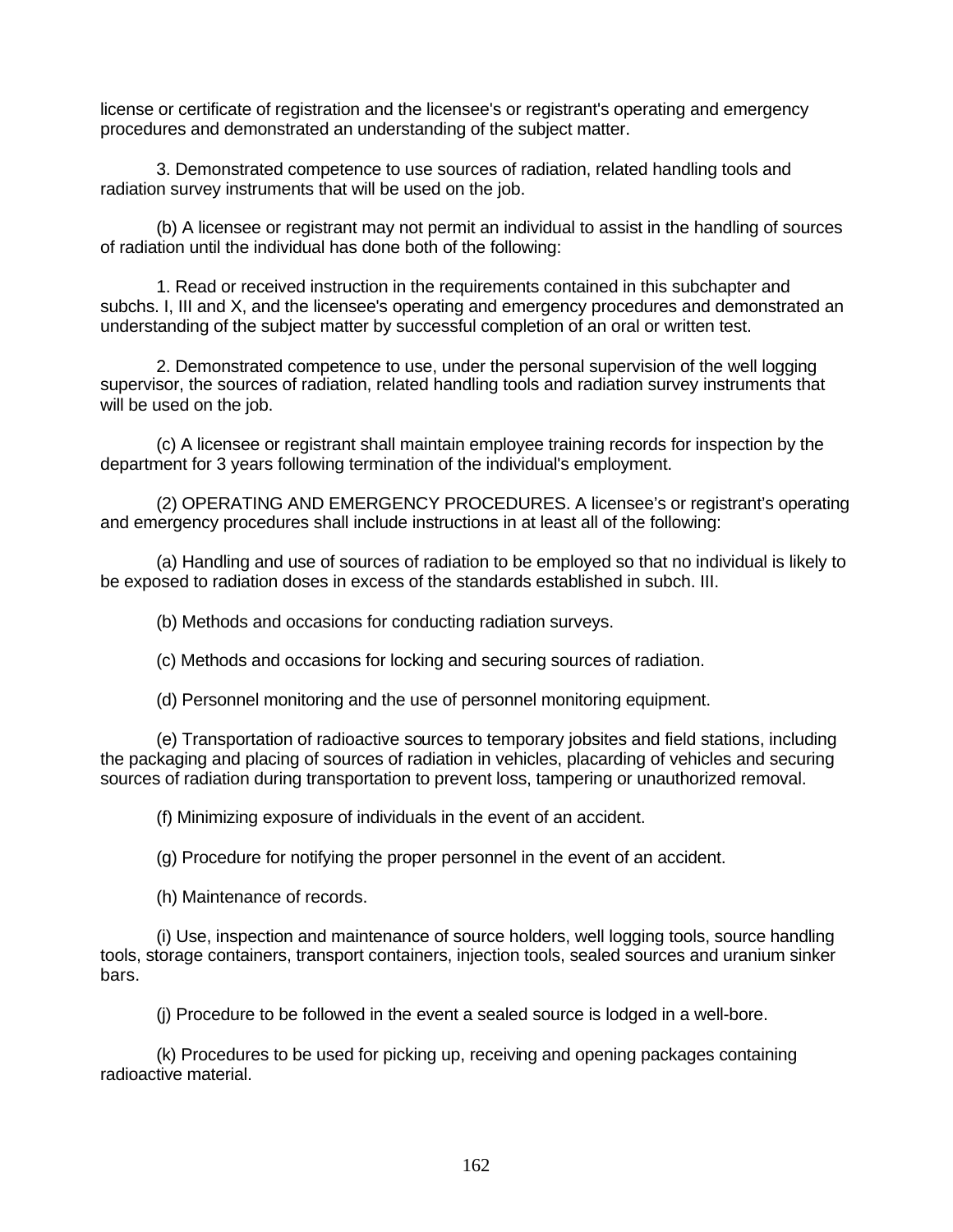(L) Procedures for using tracers and decontaminating the environment, equipment and personnel.

(m) Maintenance of records generated by well logging personnel at temporary jobsites.

(n) Notifying proper persons in the event of an accident.

(o) Actions to be taken if a sealed source is ruptured, including actions to prevent the spread of contamination and minimize inhalation and ingestion of radioactive material, and actions to obtain suitable radiation survey instruments as required by s. HFS 157.52 (4).

(3) PERSONNEL MONITORING. (a) A licensee or registrant may not permit an individual to act as a well logging supervisor or to assist in the handling of sources of radiation unless the individual wears either a film badge or a thermoluminescent dosimeter (TLD) or similar approved device. Each film badge or TLD shall be assigned to and worn by only one individual. Film badges shall be replaced at least monthly and TLDs replaced at least quarterly. After replacement, each film badge or TLD shall be promptly processed.

(b) Personnel monitoring records, including bioassay records if required by the license, shall be maintained for inspection until the department authorizes disposition.

**HFS 157.54 Precautionary procedures.** (1) SECURITY. During each well logging or tracer application, the well logging supervisor or other designated employee shall maintain direct surveillance of the operation to protect against unauthorized or unnecessary entry into a restricted area.

(2) HANDLING TOOLS. A licensee shall provide and require the use of tools that will ensure remote handling of sealed sources other than low-activity calibration sources.

(3) SUBSURFACE TRACER STUDIES. (a) Protective gloves and other appropriate protective clothing and equipment shall be used by all personnel handling radioactive tracer material. Precautions shall be taken to avoid ingestion or inhalation of radioactive material and to avoid contamination of field stations and temporary job sites.

(b) A licensee may not inject or cause the injection of radioactive material into potable aquifers without prior written authorization from the department.

**HFS 157.55 Radiation surveys and records.** (1) RADIATION SURVEYS. (a) Radiation surveys or calculations shall be made and recorded for each area where radioactive materials are used and stored.

(b) Radiation surveys shall be made and recorded for the radiation levels in occupied positions and on the exterior of each vehicle used to transport radioactive material. Surveys shall include each source of radiation or combination of sources to be transported in the vehicle.

(c) If the sealed source assembly is removed from the well logging tool before departing the jobsite, the well logging tool detector shall be energized, or a survey meter used, to assure that the well logging tool is free of contamination.

(d) Radiation surveys shall be made and recorded at the jobsite or well-head for each subsurface tracer study, except those using hydrogen-3, carbon-14 and sulfur-35. Surveys shall include measurements of radiation levels before and after the operation.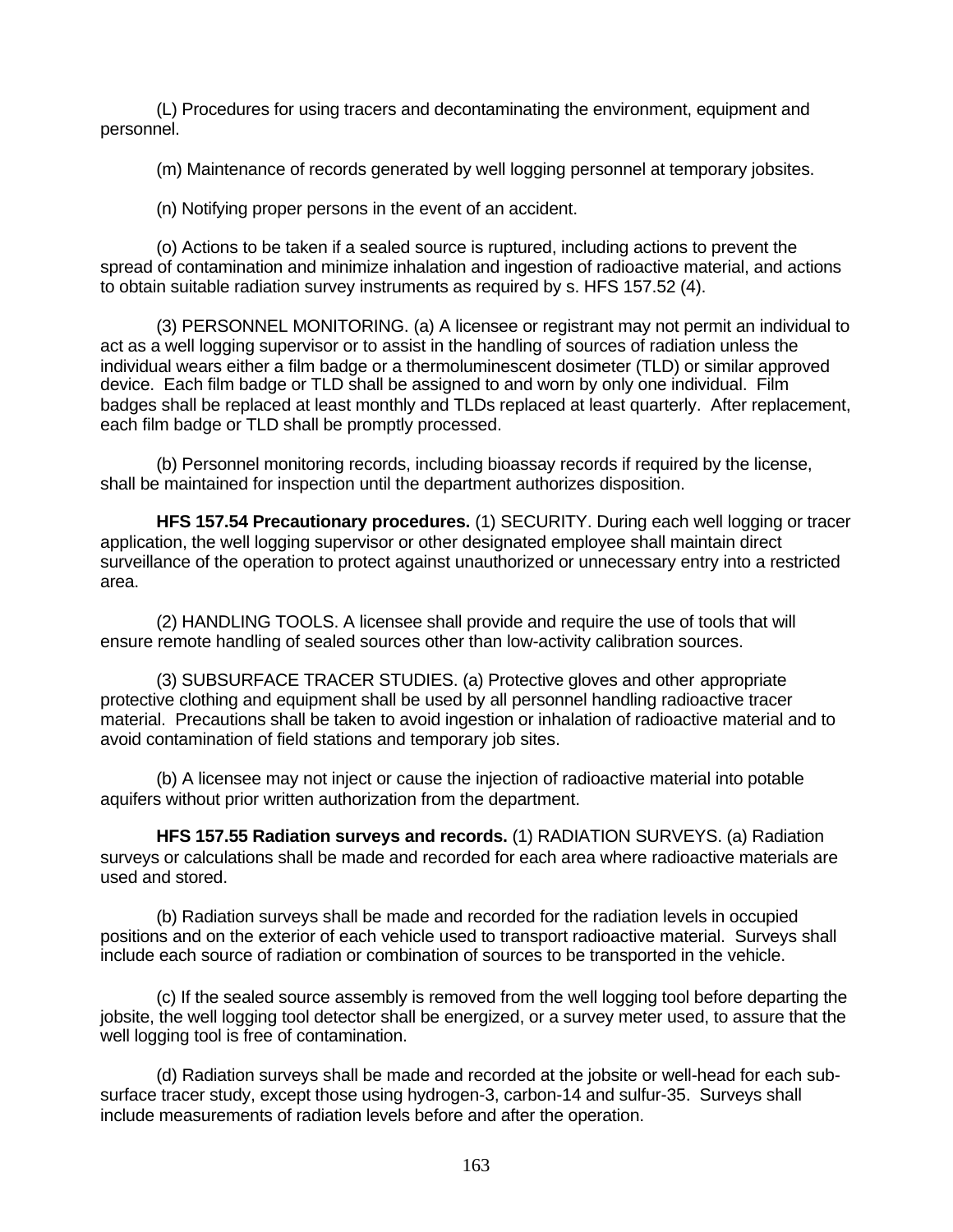(e) Records required under pars. (a) to (d) shall include the dates, the identification of individuals making the survey, the identification of survey instruments used and an exact description of the location of the survey. Records of these surveys shall be maintained for inspection by the department for 3 years after completion of the survey.

(2) DOCUMENTS AND RECORDS REQUIRED AT FIELD STATIONS. A licensee or registrant shall maintain, for inspection by the department, all of the following documents and records for the specific devices and sources used at the field station:

(a) Appropriate license, certificate of registration or equivalent documents.

(b) Operating and emergency procedures.

- (c) Subchs. l, III, V and X.
- (d) Records of the latest survey instrument calibrations under s. HFS 157.52 (4).
- (e) Records of the latest leak test results under s. HFS 157.52 (5) and (6).
- (f) Records of quarterly inventories under s. HFS 157.52 (8).
- (g) Utilization records under s. HFS 157.52 (9).
- (h) Records of inspection and maintenance under s. HFS 157.52 (12).
- (i) Survey records under sub.(1).
- (j) Training records under s. HFS 157.53 (1).

(3) DOCUMENTS AND RECORDS REQUIRED AT TEMPORARY JOBSITES. A licensee or registrant conducting operations at a temporary jobsite shall have all the following documents and records available at the temporary jobsite for inspection by the department:

(a) Operating and emergency procedures.

(b) Survey records required under sub. (1) for the period of operation at the jobsite.

(c) Evidence of current calibration for the radiation survey instruments in use at the jobsite.

(d) During operation in the state under reciprocity, a copy of the appropriate license, certificate of registration or equivalent documents.

(e) Shipping papers for the transportation of radioactive material.

**HFS 157.56 Notification of incidents, abandonment and lost sources.** (1) PROVISIONS. Notification of incidents, and sources of radiation lost in other than well logging operations, shall be made under appropriate provisions of subch. III.

(2) INITIAL ACTIONS. Whenever a sealed source or device containing radioactive material is lodged in the well-bore or may have ruptured and caused contamination, a licensee shall do all the following: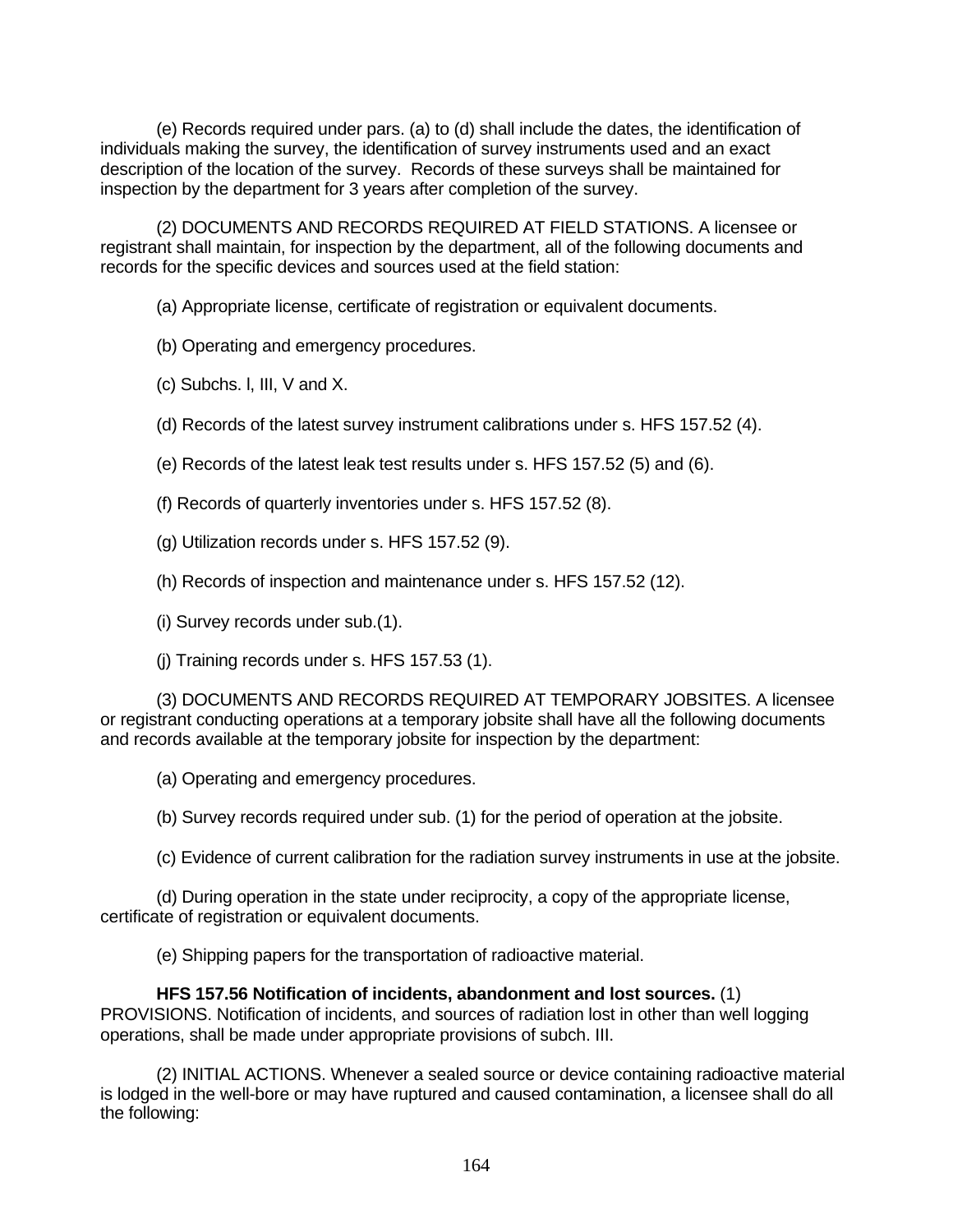(a) Monitor at the surface for the presence of radioactive contamination with a radiation survey instrument or well logging tool during recovery operations.

(b) Notify the department immediately by telephone and subsequently, within 30 days, by confirmatory letter if the licensee knows or has reason to believe that a sealed source has been ruptured. The confirmatory letter shall identify the well or other location, describe the magnitude and extent of the escape of radioactive material, assess the consequences of the rupture and explain efforts planned or being taken to mitigate these consequences.

**Note:** The Department's telephone contact telephone number is: (608) 267-4797 during normal business hours of 7:45 am to 4:30 pm, Monday through Friday, except state holidays, and other times at 608-258-0099.

(3) UNSUCCESSFUL RECOVERY. When it becomes apparent that efforts to recover the radioactive source will not be successful, a licensee shall do all the following within 30 days of making the determination that source recovery is not possible or request an extension from the department:

(a) Advise the well operator of the requirements contained in this section and an appropriate method of abandonment, which shall include all the following:

1. Immobilization and sealing in place of the radioactive source with a cement plug.

2. Setting of a deflection device.

3. Mounting of a permanent identification plaque at the surface of the well, containing the information required by sub. (4).

(b) Notify the department by telephone within 24 hours, giving the circumstances of the loss and request approval of the proposed abandonment procedures.

(c) File a written report with the department within 30 working days of the abandonment. A licensee shall send a copy of the report to the department of natural resources bureau that issued permits or otherwise approved of the drilling operation. The report shall contain all the following information:

1. Date of occurrence.

2. A description of the well logging source involved, including the radionuclide and its quantity, chemical and physical form.

3. Surface location and identification of the well.

4. Results of efforts to immobilize and seal the source in place.

5. A brief description of the attempted recovery effort.

6. Depth of the source.

7. Depth of the top of the cement plug.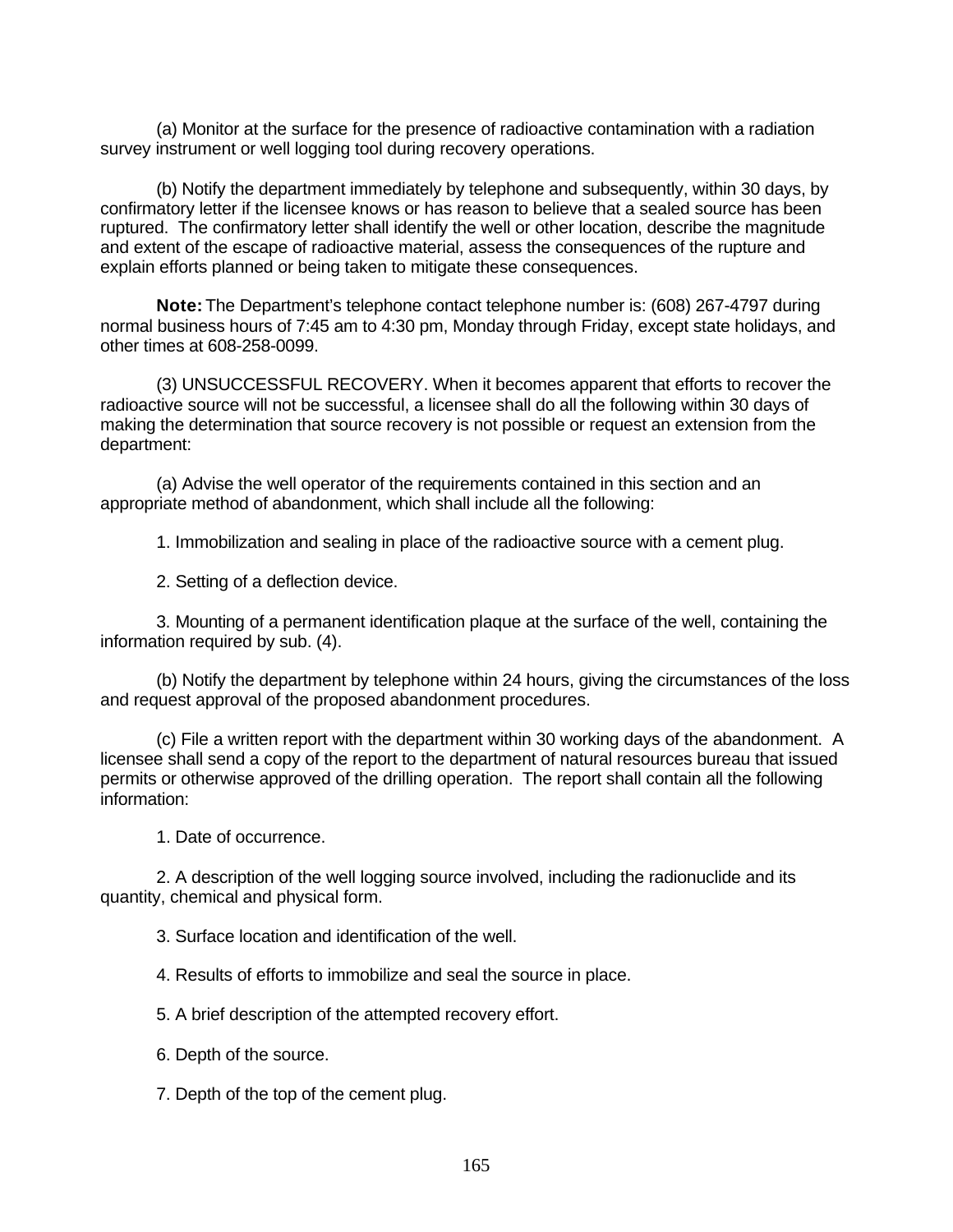8. Depth of the well.

9. Any other information, such as a warning statement, contained on the permanent identification plaque.

10. The names of state agencies receiving a copy of the report.

**Note:** Written reports and requests for extensions may be mailed to the Department at the following address: Department of Health and Family Services, Radiation Protection Section, PO Box 2659, Madison, WI, 53701-2659. The telephone contact number is: 608-267-4797 during normal business hours and 608-258-0099 after hours.

(4) POSTING. Whenever a sealed source containing radioactive material is abandoned in a well-bore, a licensee shall post a permanent plaque, as described in Appendix K, at the well or well-bore. The plaque shall be constructed of long-lasting material, such as stainless steel or monel, and contain all the following information engraved on its face:

(a) The word "CAUTION".

(b) The radiation symbol without the conventional color requirement.

(c) The date of abandonment.

(d) The name of the well operator or well owner.

(e) The well name and well identification number or numbers or other designation.

(f) The sealed source or sources by radionuclide and activity.

(g) The source depth and the depth to the top of the plug.

(h) An appropriate warning, depending on the specific circumstances of each abandonment.

**Note:** Appropriate warnings may include: (a) "Do not drill below plug-back depth;" (b) "Do not enlarge casing;" or (c) "Do not re-enter the hole," followed by the words, "before contacting the Department of Health and Family Services, Radiation Protection Section".

(5) LOSS IN POTABLE AQUIFER. A licensee shall immediately notify the department by telephone and within 24 hours by confirming letter if the licensee knows or has reason to believe that radioactive material has been lost in or to an underground potable aquifer. The notice shall designate the well location, describe the magnitude and extent of loss of radioactive material, assess the consequences of such loss and explain efforts planned or being taken to mitigate these consequences.

**Note:** The Department can be contacted at: Department of Health and Family Services, Radiation Protection Section, P.O. Box 2659, Madison, WI, 53701-2659. Telephone contact is: 608-267-4797 during normal business hours or 608-258-0099 after hours.

**HFS 157.57 [Reserved]. HFS 157.58 [Reserved].**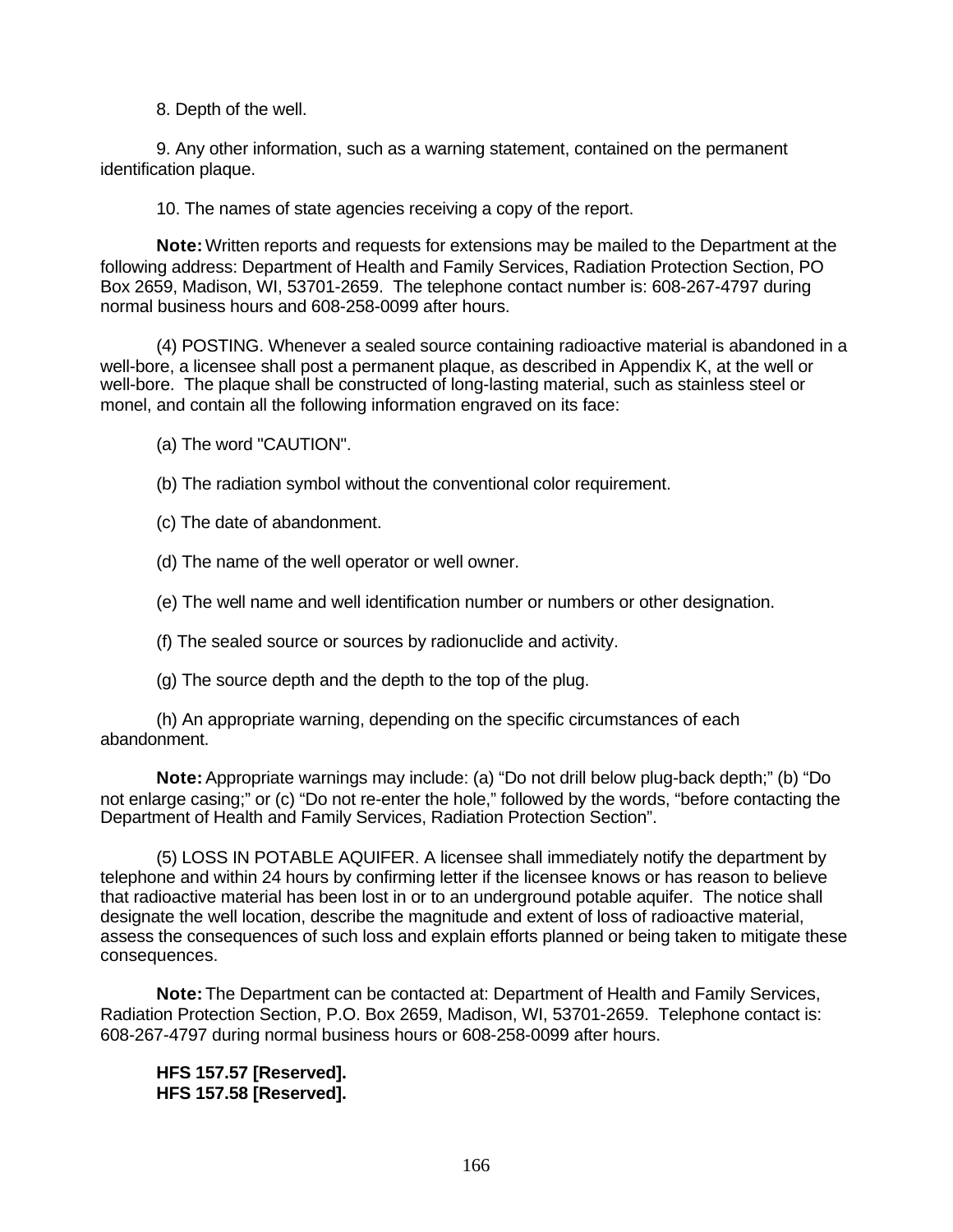### **Subchapter VI - Medical Use of Radioactive Material**

**HFS 157.59 General requirements.** (1) MAINTENANCE OF RECORDS. A record required by this subchapter shall be legible throughout the specified retention period. The record may be the original, a reproduced copy or a microform, provided the copy or microform is authenticated by authorized personnel and the microform is capable of producing a clear copy throughout the required retention period. The record may also be stored electronically with the capability for producing legible, accurate, and complete records during the required retention period. Records such as letters, drawings and specifications, shall include all pertinent information such as stamps, initials and signatures. A licensee shall maintain adequate safeguards against tampering with and loss of records.

(2) PROVISIONS FOR RESEARCH INVOLVING HUMAN SUBJECTS. A licensee may conduct research involving human subjects using radioactive material provided all of the following requirements are met:

(a) A licensee shall apply for and receive approval of a specific amendment to its radioactive materials license before conducting the research. A licensee shall obtain informed consent from the human subjects and obtain prior review and approval of the research activities by an "Institutional Review Board" or equivalent under the meaning of these terms as defined and described in the Federal Policy for the Protection of Human Subjects.

**Note:** The definition and responsibilities of an Institutional Review Board are described on 45 CFR Part 46 which may be downloaded from the following website: http://www.access.gpo.gov/nara/cfr/waisidx\_00/45cfr46\_00.html.

(b) The research involving human subjects authorized in par. (a) shall be conducted using radioactive material authorized for medical use in the license.

(c) Nothing in this subsection relieves a licensee from complying with the other requirements in this subchapter or from complying with applicable FDA or other federal requirements governing radioactive drugs or devices.

(3) IMPLEMENTATION. (a) If the requirements of this subchapter are more restrictive than the existing license condition, a licensee shall comply with this subchapter unless exempted by par. (c).

(b) Any existing license condition that is not affected by a requirement in this subchapter remains in effect until there is a license amendment or license renewal.

(c) If a license condition exempted a licensee from a provision of this subchapter on the effective date of this subchapter [revisor to insert effective date], the exemption shall continue until the department amends, suspends or revokes the license.

(d) If a license condition cites provisions in this subchapter that are later deleted, the license condition remains in effect until a license amendment or renewal modifies or removes the license condition.

# **HFS 157.60 [Reserved].**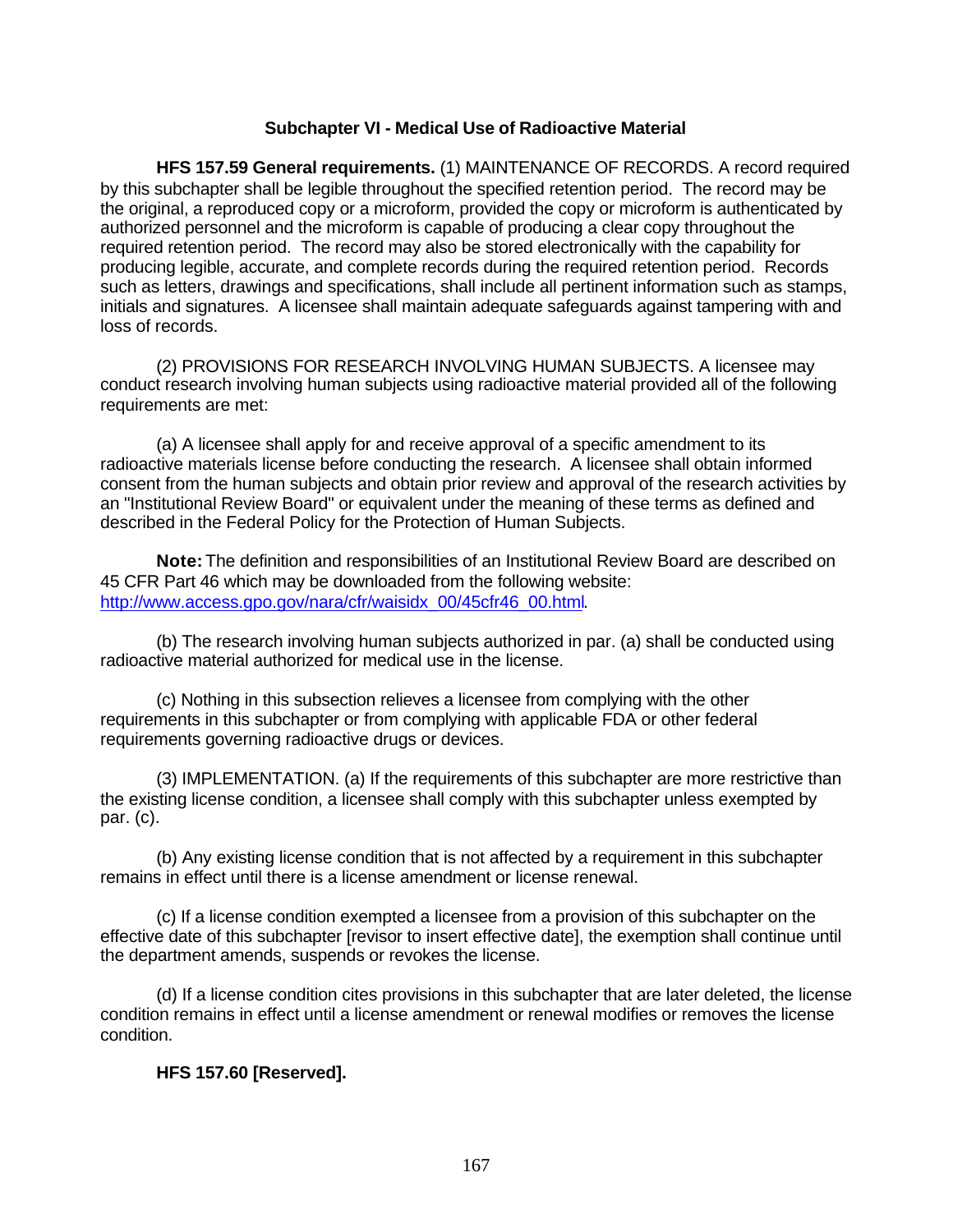**HFS 157.61 Administrative requirements.** (1) AUTHORITY AND RESPONSIBILITIES FOR THE RADIATION PROTECTION PROGRAM. (a) In addition to the radiation protection program requirements of s. HFS 157.21, a licensee's management shall approve in writing any of the following:

1. A request for license application, renewal or amendment before submittal to the department.

2. Authorization prior to using licensed materials for any individual to work as an authorized user, authorized nuclear pharmacist or authorized medical physicist.

3. A radiation protection program change that does not require a license amendment and is permitted under sub. (2).

(b) A licensee's management shall appoint a radiation safety officer who agrees in writing to be responsible for implementing the radiation protection program. A licensee, through the radiation safety officer, shall ensure that radiation safety activities are being performed under licenseeapproved procedures and regulatory requirements.

(c) For up to 60 days each calendar year, a licensee may permit an authorized user or an individual qualified to be a radiation safety officer to function as a temporary radiation safety officer and to perform the functions of a radiation safety officer, as provided in par. (f), provided the licensee takes the actions required in pars. (b), (d), (f) and (g). A licensee may simultaneously appoint more than one temporary radiation safety officer if needed to ensure that the licensee has a temporary radiation safety officer that satisfies the requirements to be an radiation safety officer for each of the different uses of radioactive material permitted by the license.

(d) A licensee shall establish in writing the authority, duties and responsibilities of the radiation safety officer.

(e) A licensee that is authorized for 2 or more different types of uses of radioactive material under ss. HFS 157.64, 157.65 and 157.67 or 2 or more types of units under s. HFS 157.67 shall establish a radiation safety committee to oversee all uses of radioactive material permitted by the license. The committee shall include an authorized user of each type of use permitted by the license, the radiation safety officer, a representative of the nursing service and a representative of management who is neither an authorized user nor a radiation safety officer, and may include other members as the licensee deems appropriate.

(f) A licensee shall provide the radiation safety officer sufficient authority, organizational freedom, time, resources and management prerogative to perform all the following functions:

1. Identify radiation safety problems.

2. Initiate, recommend or provide corrective actions.

3. Stop unsafe operations.

4. Verify implementation of corrective actions.

(g) A licensee shall retain a record of actions taken under pars. (a), (b) and (d) under s. HFS 157.71 (1).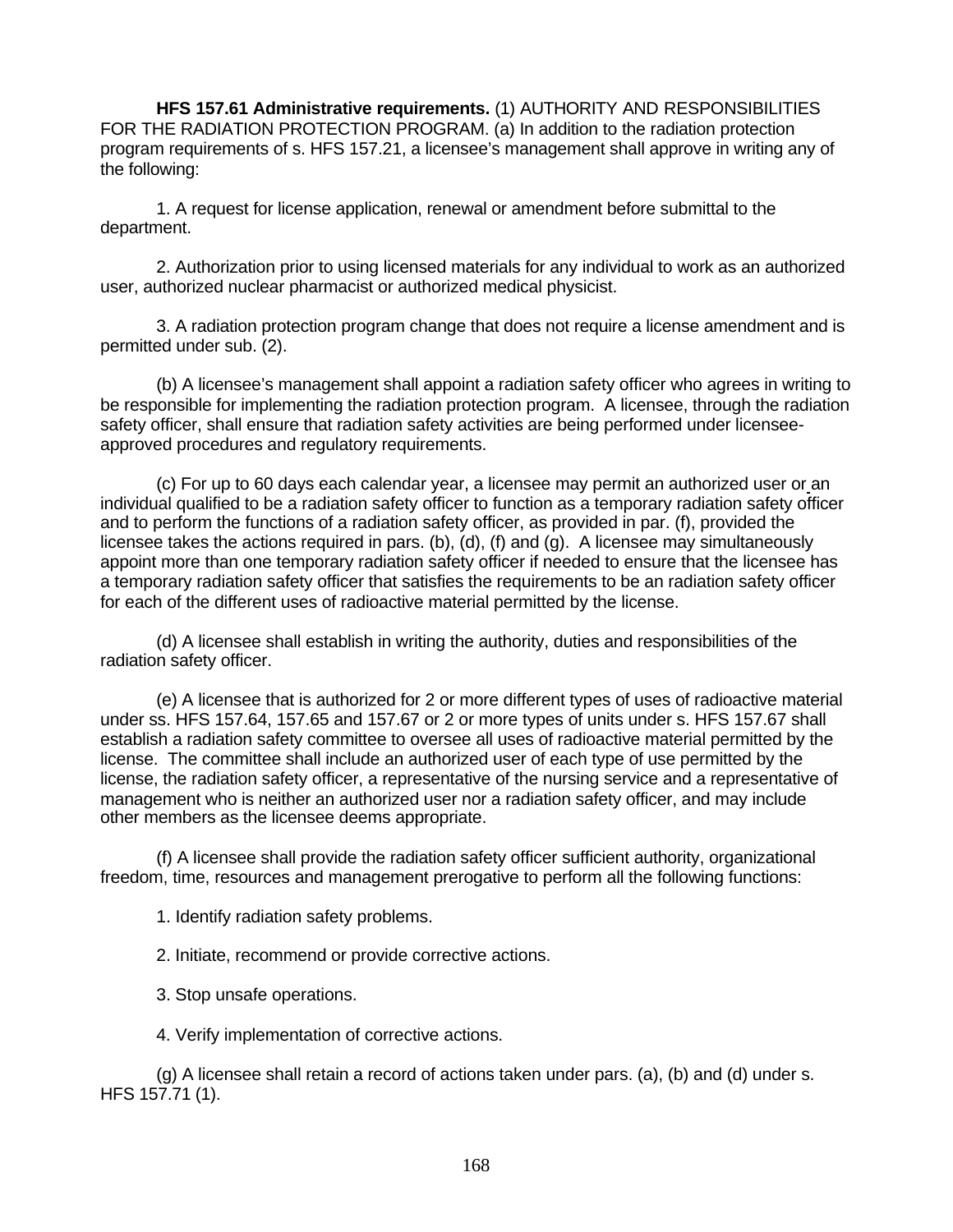(2) RADIATION PROTECTION PROGRAM CHANGES. (a) A licensee may revise its radiation protection program without department approval if the revision meets all the following criteria:

1. The revision does not require a license amendment.

2. The revision complies with the requirements of this chapter and the license.

3. The revision has been reviewed and approved by the radiation safety officer and licensee management.

4. The affected individuals are instructed on the revised program before the changes are implemented.

(b) A licensee shall retain a record of each change under s. HFS 157.71 (2).

(3) SUPERVISION. (a) A licensee who permits the receipt, possession, use or transfer of radioactive material by an individual under the supervision of an authorized user shall do all the following:

1. Instruct the supervised individual in the licensee's written radiation protection procedures, written directive procedures, requirements of this chapter and license conditions regarding the use of radioactive material.

2. Require the supervised individual to follow the instructions of the supervising authorized user for medical uses of radioactive material, written radiation protection procedures established by the licensee, requirements of this chapter and license conditions regarding the medical use of radioactive material.

(b) A licensee who permits the preparation of radioactive material for medical use by a an individual under the supervision of an authorized nuclear pharmacist or physician who is an authorized user shall do all of the following:

1. Instruct the supervised individual in the preparation of radioactive material for medical use, as appropriate to that individual's involvement with radioactive material.

2. Require the supervised person to follow the instructions of the supervising authorized user or authorized nuclear pharmacist regarding the preparation of radioactive material for medical use, the written radiation protection procedures established by the licensee and the regulations of this chapter, and license conditions.

(c) A licensee who permits supervised activities under pars. (a) and (b) is responsible for the acts and omissions of the supervised individual.

(4) WRITTEN DIRECTIVES. (a) 1. A written directive must be dated and signed by an authorized user prior to administration of I-131 sodium iodide greater than 1.11 Megabequerels (30 microcuries), any therapeutic dosage of unsealed radioactive material or any therapeutic dose of radiation from radioactive material.

2. If, because of the emergent nature of the patient's condition, a delay in providing a written directive would jeopardize the patient's health, an oral directive from an authorized user is acceptable provided the information contained in the oral directive is documented immediately in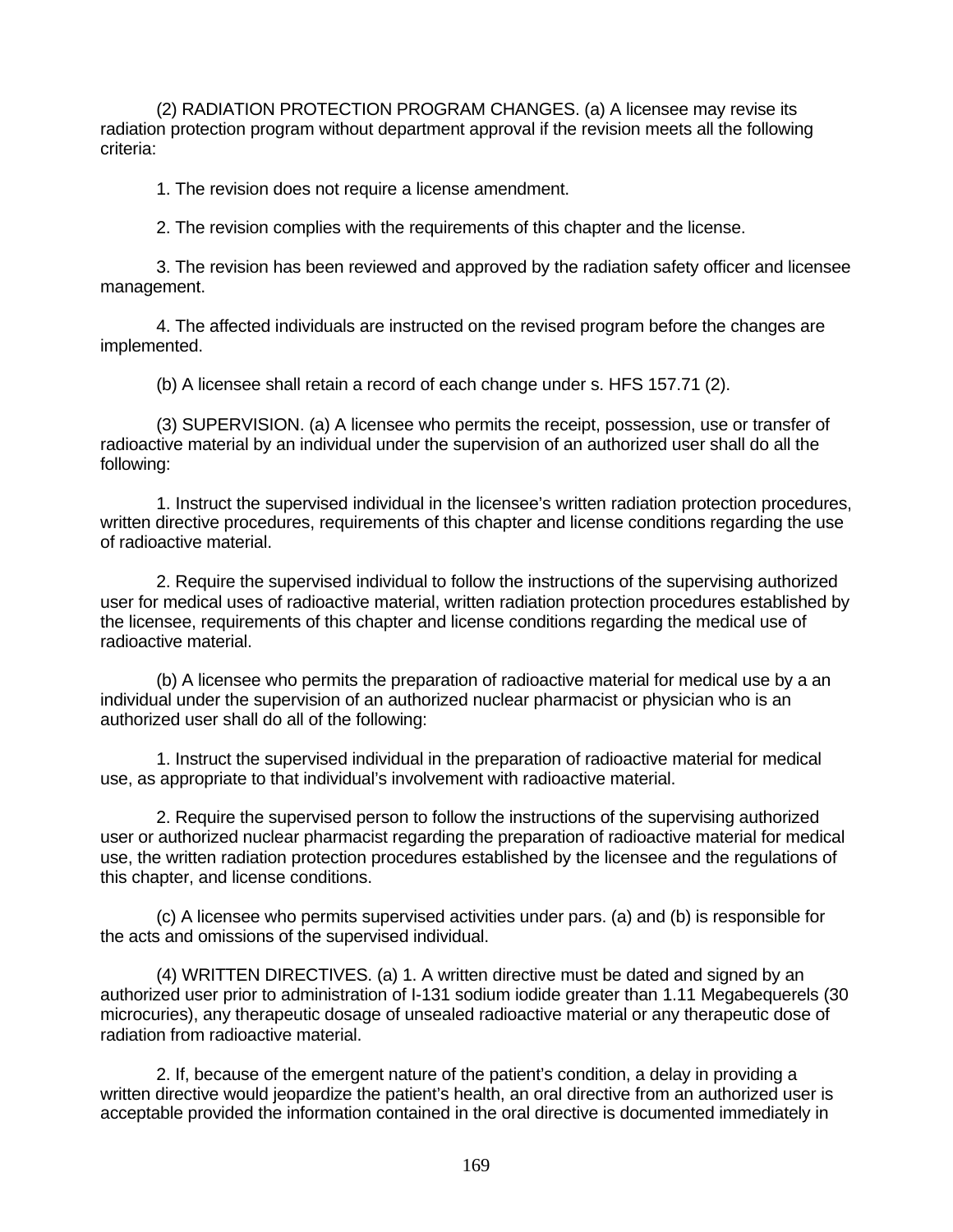writing in the patient's record and a written directive is prepared within 48 hours of the oral directive.

3. A written revision to an existing written directive may be made provided that the revision is dated and signed by an authorized user prior to the administration of the dosage of radioactive drug containing radioactive material, the brachytherapy dose, the gamma stereotactic radiosurgery dose, the teletherapy dose or the next fractional dose.

4. If, because of the patient's condition, a delay to provide a written revision to an existing written directive would jeopardize the patient's health, an oral revision to an existing written directive will be acceptable, provided that the oral revision is documented immediately in the patient's record and a revised written directive is signed by the authorized user within 48 hours of the oral revision.

(b) The written directive shall contain the patient or human research subject's name and all of the following information:

1. For the administration of a dosage of a radioactive drug, the name, dosage and administration route of the radioactive drug.

2. For each anatomically distinct treatment site exposed to gamma stereotactic radiosurgery, total dose, treatment site and number of target settings per treatment.

3. For teletherapy, the total dose, dose per fraction, number of fractions and treatment site.

4. For high dose rate remote afterloading brachytherapy, the radionuclide, treatment site, dose per fraction, number of fractions and total dose.

5. For all other brachytherapy including low dose rate, medium dose rate and pulsed dose rate afterloading, both of the following:

a. Prior to implantation, treatment site, the radionuclide and dose.

b. After implantation, but prior to completion of the procedure, the radioisotope, treatment site, number of sources, and total source strength and exposure time or, instead of total source strength and exposure time, the total dose.

(c) A licensee shall retain the written directive under s. HFS 157.71(3).

(5) PROCEDURES FOR ADMINISTRATIONS REQUIRING A WRITTEN DIRECTIVE. (a) For any administration requiring a written directive, a licensee shall develop, implement and maintain written procedures to help ensure both of the following:

1. The patient's or human research subject's identity is verified before each administration.

2. Each administration is performed according to the provisions of a written directive.

(b) The procedures required by par. (a) shall address all of the following items that are applicable for the licensee's use of radioactive material:

1. Verifying the identity of the patient or human research subject.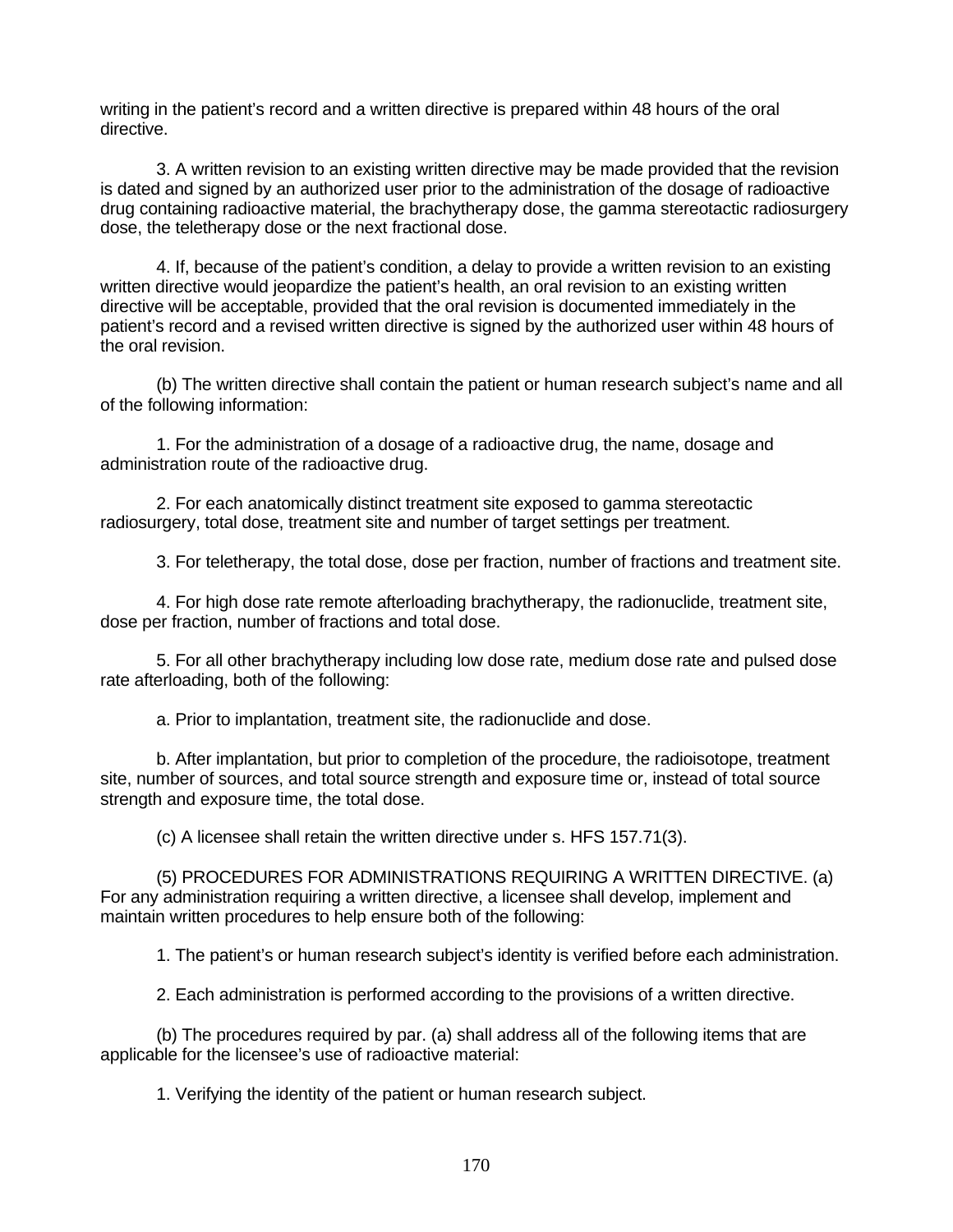2. Verifying that the specific details of the administration are under the treatment plan, if applicable, and the written directive.

3. Checking both manual and computer-generated dose calculations.

4. Verifying that any computer-generated dose calculations are correctly transferred into the consoles of therapeutic remote afterloader, teletherapy or gamma stereotactic radiosurgery units.

(6) SUPPLIERS FOR SEALED SOURCES OR DEVICES FOR MEDICAL USE. For medical use, a licensee may only use the following:

(a) Sealed sources or devices manufactured, labeled, packaged and distributed under a license issued under subch. II or the equivalent requirements of the NRC or another agreement state.

(b) Teletherapy sources manufactured and distributed under a license issued under subch. II or the equivalent requirements of the NRC or another agreement state.

(c) Sealed sources or devices non-commercially transferred from a medical licensee.

(7) TRAINING FOR RADIATION SAFETY OFFICER. Except as provided in sub. (10), a licensee shall ensure that an individual fulfilling the responsibilities of the radiation safety officer is or has any of the following:

(a) Certified by a specialty board whose certification process includes all of the requirements in par. (b) and whose certification has been recognized by the U.S. nuclear regulatory commission or an agreement state.

(b) Completed a structured educational program consisting of all the following:

1. 200 hours of didactic training in all the following areas:

a. Radiation physics and instrumentation.

b. Radiation protection and radiation biology.

c. Mathematics pertaining to the use and measurement of radioactivity.

d. Radiation dosimetry.

2. One year of full-time radiation safety experience under the supervision of the person identified as the radiation safety officer on an NRC or agreement state license that authorizes similar types of uses of radioactive material involving all the following:

a. Shipping, receiving, and performing related radiation surveys.

b. Using and performing checks for proper operation of instruments used to determine the activity of dosages, survey meters and instruments used to measure radionuclides.

c. Securing and controlling radioactive material.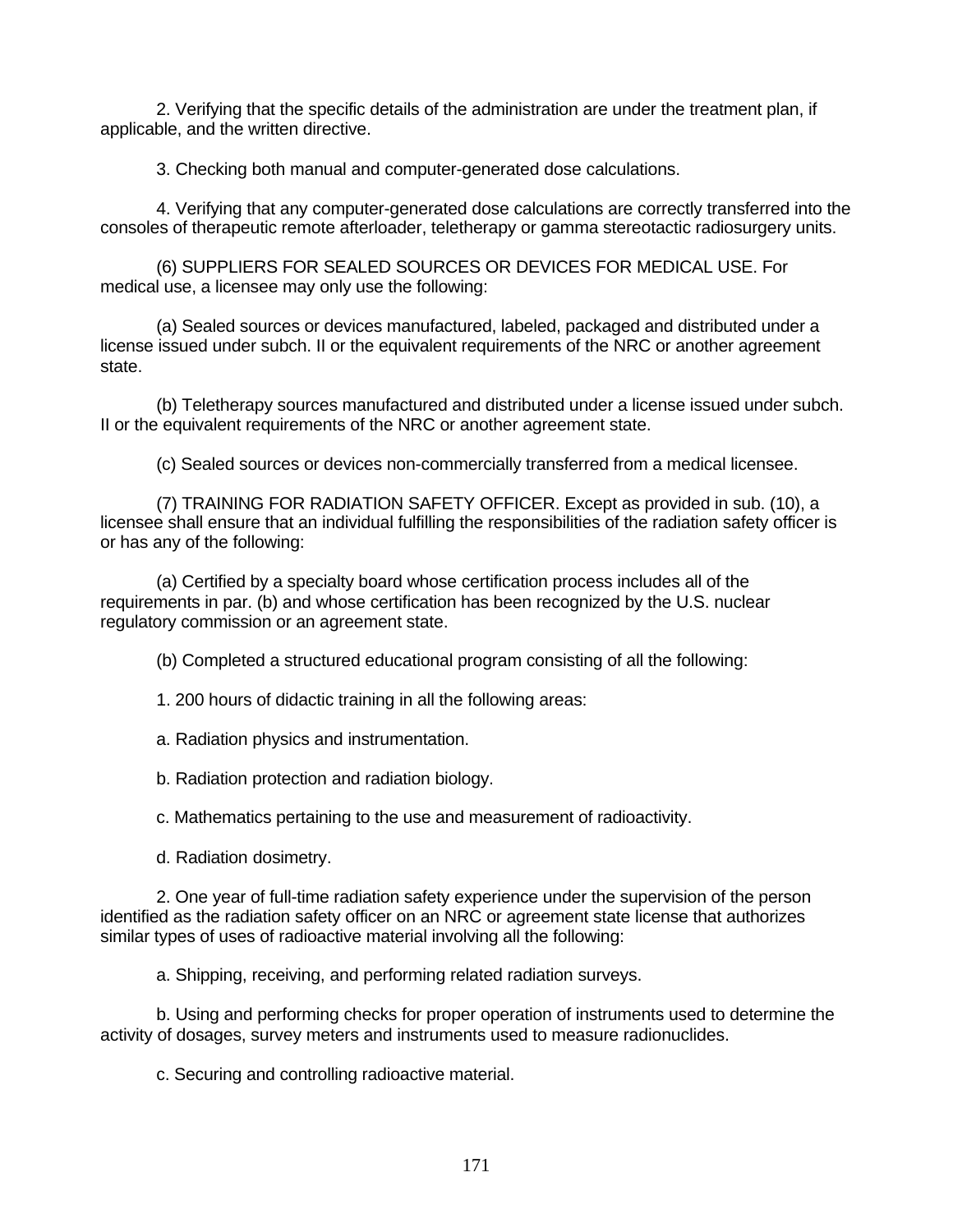d. Using administrative controls to avoid mistakes in the administration of radioactive material.

e. Using procedures to prevent or minimize radioactive contamination and using proper decontamination procedures.

f. Disposing of radioactive material.

g. Using emergency procedures to control radioactive material.

3. Written certification, signed by a preceptor radiation safety officer, that the person has satisfactorily completed the requirements in par. (b) 1. and has achieved a level of radiation safety knowledge sufficient to independently function as an radiation safety officer for medical use of radioactive material.

(c) An authorized user, authorized medical physicist or authorized nuclear pharmacist identified on the licensee's license and has experience with the radiation safety aspects of similar types of use of radioactive material for which the person has radiation safety officer responsibilities.

(8) TRAINING FOR AN AUTHORIZED MEDICAL PHYSICIST. A licensee shall require the authorized medical physicist to be a person who is or has any of the following:

(a) Certified by a specialty board whose certification process includes all of the training and experience requirements in par. (b) and whose certification has been recognized by the U.S. nuclear regulatory commission or an agreement state.

(b) Completion of both the following requirements:

1. A master's or doctor's degree in physics, biophysics, radiological physics, medical physics, or health physics, or an equivalent training program approved by the NRC, and completion of one year of full-time training in therapeutic radiological physics and an additional year of full-time practical experience under the supervision of a medical physicist at a medical institution that includes the tasks listed in ss. HFS 157.62 (5), 157.65 (6) (b) and 157.67 (7) to (12) and (14), as applicable.

2. Written certification, signed by a preceptor authorized medical physicist, that the person has satisfactorily completed the requirements in par. (b) 1. and has achieved a level of competency sufficient to independently function as an authorized medical physicist.

(9) TRAINING FOR AN AUTHORIZED NUCLEAR PHARMACIST. A licensee shall require the authorized nuclear pharmacist to be a pharmacist who is or has any of the following:

(a) Certified as a nuclear pharmacist by a specialty board whose certification process includes all of the requirements in par. (b) and whose certification has been recognized by the U.S. nuclear regulatory commission.

(b) Completed all of the following requirements:

1. 700 hours of didactic training in a structured educational program covering all of the following areas:

a. Radiation physics and instrumentation.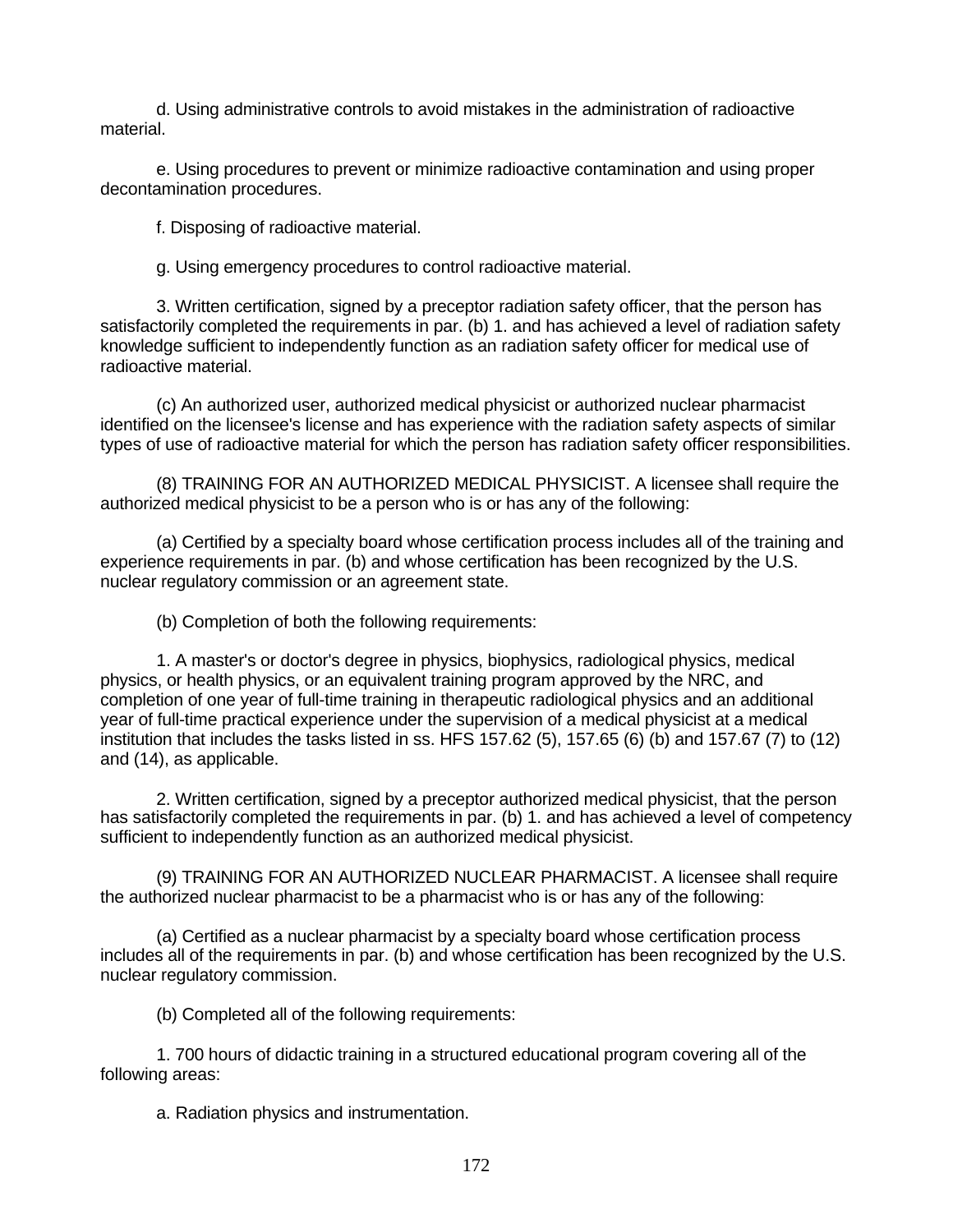b. Radiation protection and radiation biology.

c. Mathematics pertaining to the use and measurement of radioactivity.

d. Chemistry of radioactive material for medical use.

2. Supervised practical experience, that may be part of the 700 hours training specified in par. (b) 1., in a nuclear pharmacy involving all the following:

a. Shipping, receiving and performing related radiation surveys.

b. Using and performing checks for proper operation of dose calibrators, survey meters, and, if appropriate, instruments used to measure alpha-emitting or beta-emitting radionuclides.

c. Calculating, assaying and safely preparing dosages for patients or human research subjects.

d. Using administrative controls to avoid medical events in the administration of radioactive material.

e. Using procedures to prevent or minimize radioactive contamination and using proper decontamination procedures.

3. Has obtained written certification, signed by a preceptor authorized nuclear pharmacist, that the individual has satisfactorily completed the requirements in par. (b) 1. and 2. and has achieved a level of competency sufficient to independently operate a nuclear pharmacy.

(10) TRAINING FOR EXPERIENCED RADIATION SAFETY OFFICER, TELETHERAPY OR MEDICAL PHYSICIST, AUTHORIZED USER AND NUCLEAR PHARMACIST. (a) An individual identified as a radiation safety officer, a teletherapy or medical physicist or a nuclear pharmacist on a NRC or other agreement state license need not comply with the training requirements of subs. (7) to (9), respectively.

(b) A physician, dentist or podiatrist identified as an authorized user for the medical, dental or podiatric use of radioactive material on an NRC or other agreement state license who performs only those medical uses for which they were authorized on that license need not comply with the training requirements of ss. HFS 157.63 and 157.67.

(11) RECENTNESS OF TRAINING. The training and experience specified in this section and ss. HFS 157.63 to 157.67 shall have been completed within 7 years preceding the date of license application. If the training and experience specified in this section and ss. HFS 157.63 to 157.67 have not been completed within 7 years preceding the date of license application, additional related continuing education and experience shall be required.

**HFS 157.62 Technical requirements.** (1) POSSESSION, USE AND CALIBRATION OF INSTRUMENTS TO MEASURE THE ACTIVITY OF UNSEALED RADIOACTIVE MATERIALS. (a) For direct measurements performed under sub. (3), a licensee shall possess and use instrumentation to measure the activity of unsealed radioactive materials prior to administration of unsealed radioactive materials to each patient or human research subject.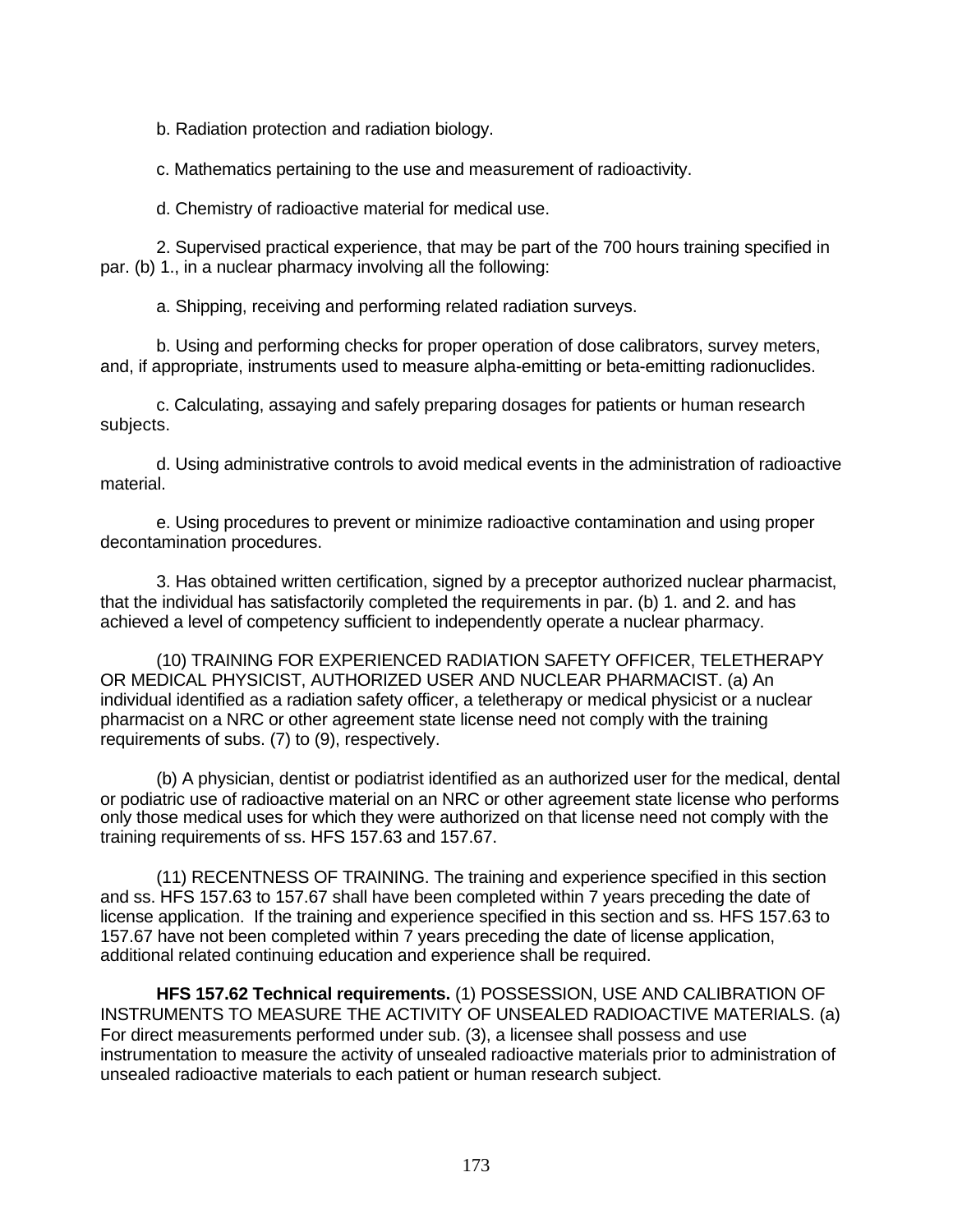(b) A licensee shall calibrate the instrumentation required in par. (a) under nationally recognized standards or the manufacturer's instructions.

(c) A licensee shall retain a record of each instrument calibration required by this subsection under s. HFS 157.71 (6).

(2) CALIBRATION OF SURVEY INSTRUMENTS. (a) A licensee shall calibrate the survey instruments used to show compliance with this subchapter and subch. III before first use, annually and following any repair that will affect the calibration.

(b) A licensee shall do all the following:

1. Calibrate all scales with readings up to 10 mSv (1000 mrem) per hour with a radiation source.

2. Calibrate each scale used to show compliance at a sufficient number of readings to determine the response characteristics of the instrument.

3. Conspicuously note on the instrument the date of calibration.

**Note:** Two separated readings on each scale or decade are typically used used for linear scale instruments.

(c) A licensee shall not use survey instruments if the difference between the indicated exposure rate and the calculated exposure rate is more than 20 percent.

(d) A licensee shall retain a record of each survey instrument calibration under s. HFS 157.71 (7).

(3) DETERMINATION OF DOSAGES OF UNSEALED RADIOACTIVE MATERIAL FOR MEDICAL USE. (a) A licensee shall determine and record the activity of each dosage prior to medical use.

(b) For a unit dosage, this determination shall be made by using one of the following methods:

1. Direct measurement of radioactivity.

2. A decay correction, based on the measurement made by either of the following:

a. A manufacturer or preparer licensed under s. HFS 157.13 (4) (i).

b. An NRC or other agreement state licensee only for use in research in accordance with an RDRC protocol or and IND protocol accepted by FDA.

(c) For other than unit dosages, the determination of dosages of unsealed radioactive material shall be made through one of the following methods:

1. Direct measurement of radioactivity.

2. A combination of direct measurements of radioactivity and mathematical calculations.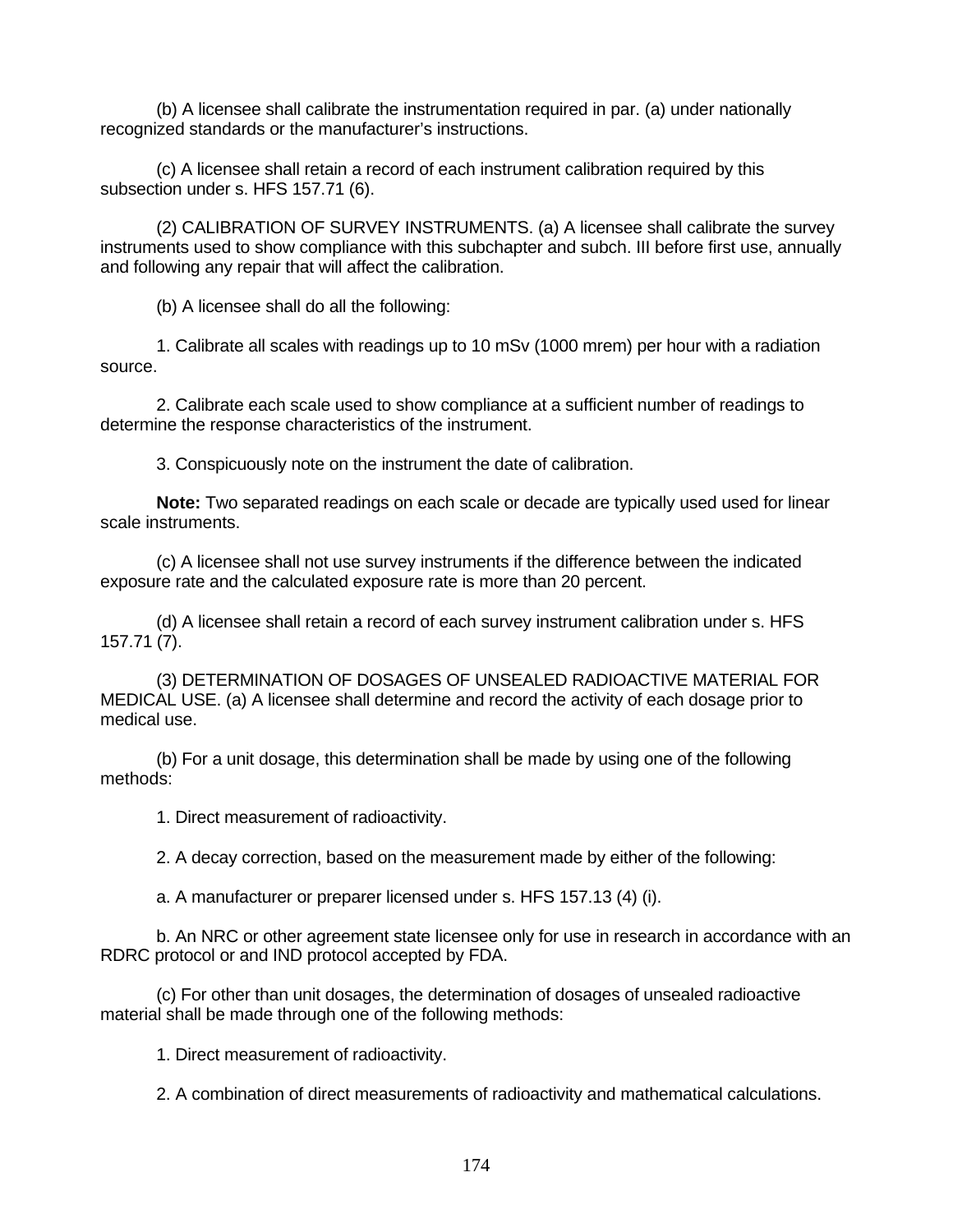3. A combination of volumetric measurements and mathematical calculations, based on the measurement made by a manufacturer or preparer licensed under s. HFS 157.13 (4) (i) or equivalent NRC or other agreement state requirements.

(d) Unless otherwise directed by the authorized user, a licensee shall not use a dosage if the dosage differs from the prescribed dosage by more than 20 percent or if the dosage does not fall within the prescribed dosage range.

(e) A licensee shall retain a record of the dosage determination required by this subsection under s. HFS 157.71 (8).

(4) AUTHORIZATION FOR CALIBRATION AND REFERENCE SOURCES. Any person authorized by s. HFS 157.13 (5) for medical use of radioactive material may receive, possess and use the following radioactive material for check, calibration and reference use:

(a) A sealed source that does not exceed 1.11 GBq (30 mCi) that is manufactured and distributed by a person licensed under s. HFS 157.13 (4) (k) or equivalent NRC or agreement state regulations or redistributed by a person authorized to redistribute sealed sources, provided that the redistributed sealed sources are in the original packaging and shielding and are accompanied by the manufacturers approved instructions.

(b) Any radioactive material with a half-life not longer than 120 days in individual amounts not to exceed 0.555 GBq (15 mCi).

(c) Any radioactive material with a half-life longer than 120 days in individual amounts not to exceed the smaller of 7.4 MBq (200 µCi) or 1000 times the quantities in Appendix F.

(d) Technetium-99m in amounts as needed.

(5) REQUIREMENTS FOR POSSESSION OF SEALED SOURCES AND BRACHYTHERAPY SOURCES. (a) A licensee in possession of any sealed source or brachytherapy source shall follow the radiation safety and handling instructions supplied by the manufacturer.

(b) A licensee in possession of a sealed source shall do both the following:

1. Test the source for leakage before its first use unless the licensee has a certificate from the supplier indicating that the source was tested within 6 months before transfer to the licensee.

2. Test the source for leakage at intervals not to exceed 6 months or at other intervals approved by the department, NRC or another agreement state in the sealed source and device registry.

(c) To satisfy the leak test requirements of this section, a licensee shall measure the sample so that the leakage test can detect the presence of 185 Bq (0.005 µCi) of radioactive material on the sample.

(d) A licensee shall retain leakage test records under s. HFS 157.71 (9).

(e) If the leakage test reveals the presence of 185 Bq (0.005 µCi) or more of removable contamination, a licensee shall do both the following: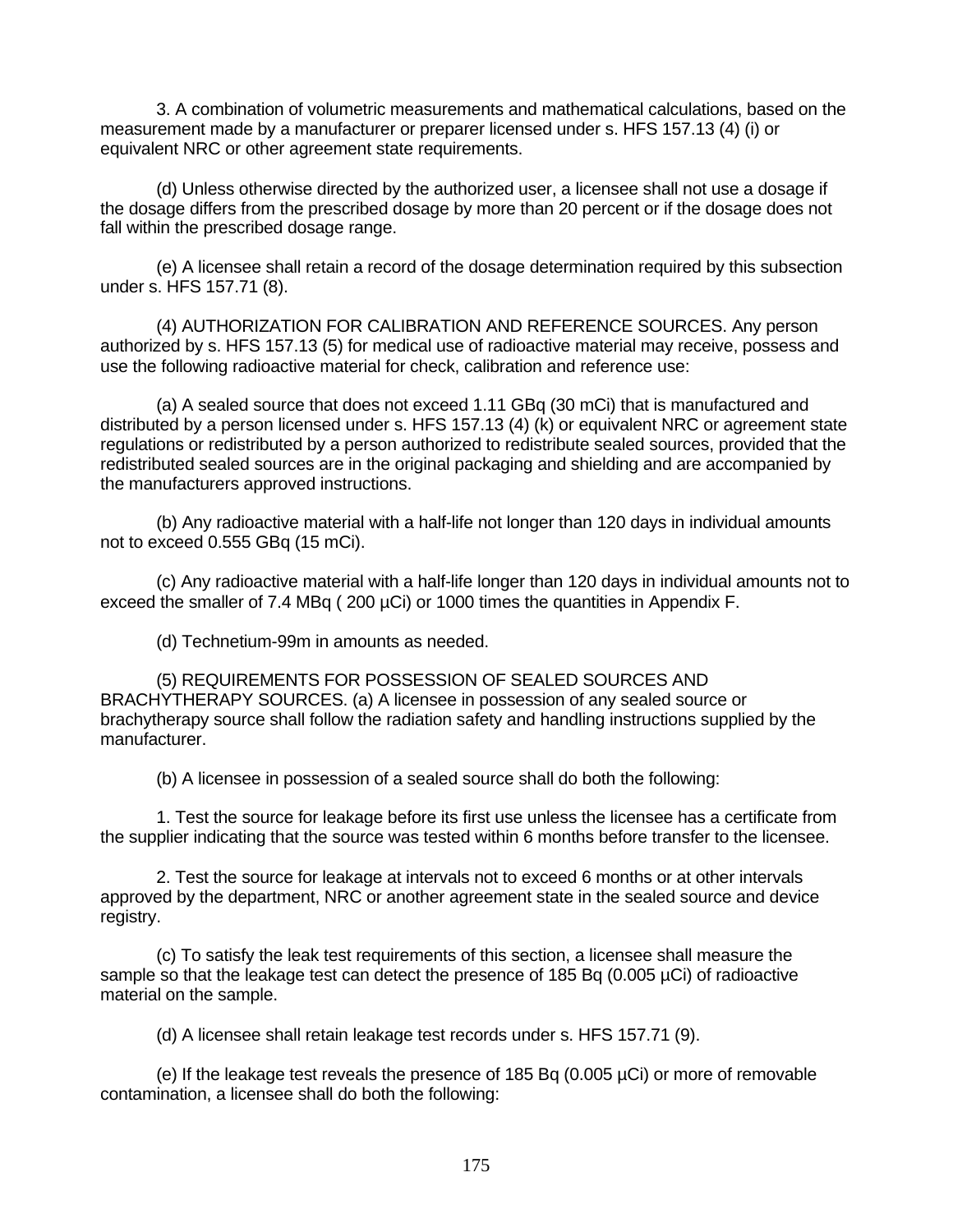1. Immediately withdraw the sealed source from use and store, dispose or cause it to be repaired under the requirements in subchs. II and III.

2. File a report to the department within 5 working days of the leakage test as specified under s. HFS 157.72 (3).

(f) A licensee need not perform a leakage test on any of the following sources:

1. A source containing only radioactive material with a half-life of less than 30 days.

2. A source containing only radioactive material as a gas.

3. A source containing 3.7 MBq (100 µCi) or less of beta or gamma-emitting material or 0.37 MBq (10 µCi) or less of alpha-emitting material.

4. A source stored and not being used. A licensee shall, however, test each source for leakage before any use or transfer unless it has been leakage-tested within 6 months before the date of use or transfer.

5. Seeds of iridium-192 encased in nylon ribbon.

(g) A licensee in possession of sealed sources or brachytherapy sources, except for gamma stereotactic radiosurgery sources, shall conduct a semi-annual physical inventory of all such sources in its possession. A licensee shall retain each inventory record under s. HFS 157.71 (9).

(6) LABELLING OF VIALS AND SYRINGES. Each syringe and vial that contains a radioactive drug containing radioactive material shall be labeled to identify the radioactive drug. Each syringe shield and vial shield shall also be labeled unless the label on the syringe or vial is visible when shielded.

(7) SURVEYS FOR AMBIENT RADIATION EXPOSURE RATE. (a) Except as provided in par. (b), a licensee shall survey with a radiation detection survey instrument at the end of each day of use all areas where radioactive drugs containing radioactive material requiring a written directive were prepared for use or administered.

(b) A licensee need not perform the surveys required under par. (a) in an area where patients or human research subjects are confined when the patients or human research subjects cannot be released under sub. (8).

(c) A licensee shall retain a record of each survey under s. HFS 157.71 (10).

(8) RELEASE OF INDIVIDUALS CONTAINING RADIOACTIVE DRUGS OR IMPLANTS CONTAINING RADIOACTIVE MATERIAL. (a) A licensee may authorize the release from its control of any person who has been administered radioactive drugs or implants containing radioactive material if the total effective dose equivalent to any other person from exposure to the released individual is not likely to exceed 5 mSv (0.5 rem).

**Note:** NUREG 1556, Vol. 9, A Consolidated Guidance About Materials Licenses: Program-Specific Guidance About Medical Licenses, describes methods for calculating doses to other individuals and contains tables of activities not likely to cause doses exceeding 5 mSv (0.5 Rem). It is available from the following website: http://www.nrc.gov/NRC/NUREGS/indexnum.html# 1\_3.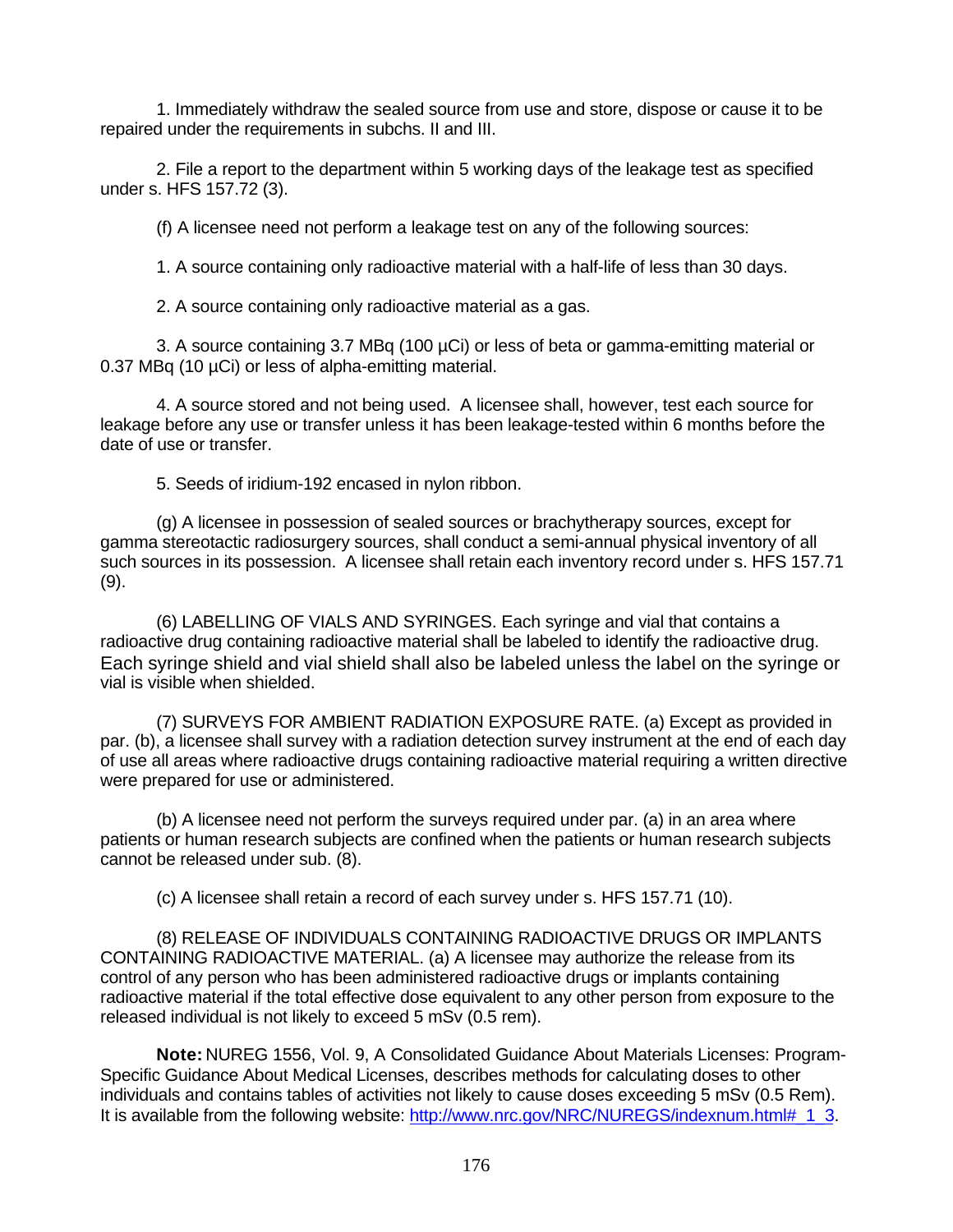(b) A licensee shall provide the released person or the person's parent or guardian with instructions, including written instructions, on actions recommended to maintain doses to other persons as low as is reasonably achievable if the total effective dose equivalent to any other person is likely to exceed one mSv (0.1 rem). If the total effective dose equivalent to a breastfeeding infant or child could exceed one mSv (0.1 rem) assuming there were no interruption of breast-feeding, the instructions shall also include all the following:

1. Guidance on the interruption or discontinuation of breast-feeding.

2. Any information on the potential consequences of failure to follow the guidance.

(c) A licensee shall maintain a record, as required by s. HFS 157.71 (11), of the basis for authorizing the release of an individual, under par. (a).

(d) A licensee shall maintain a record of instructions provided to breast-feeding women under par. (b).

(9) PROVISION OF MOBILE MEDICAL SERVICE. (a) A licensee providing mobile medical service shall do all of the following:

1. Obtain a letter signed by the management of each client for which services are rendered by the licensee that permits the use of radioactive material at the client's address and clearly delineates the authority and responsibility of the licensee and the client.

2. Check instruments used to measure the activity of unsealed radioactive materials for proper function before medical use at each client's address or on each day of use, whichever is more frequent. The check for proper function shall include a test to verify accurate calibration using a known radioactive source.

3. Check survey instruments for proper operation with a dedicated check source before use at each client's address.

4. Before leaving a client's address, survey all areas of use to ensure compliance with the requirements in subch. III.

(b) A mobile medical service may not have radioactive material delivered from the manufacturer or the distributor to the client unless the client has a license allowing possession of the radioactive material. Radioactive material delivered to the client shall be received and handled in conformance with the client's license.

(c) A licensee providing mobile medical services shall retain the letter required in par. (a) 1. and the record of each survey required in s. HFS 157.71 (12) (a) 4.

(10) DECAY-IN-STORAGE. (a) A licensee may hold radioactive material with a physical half-life of less than 120 days for decay-in-storage before disposal without regard to its radioactivity if the licensee does both the following:

1. Monitors radioactive material at the surface before disposal and determines that its radioactivity cannot be distinguished from the background radiation level with an appropriate radiation detection survey meter set on its most sensitive scale and with no interposed shielding.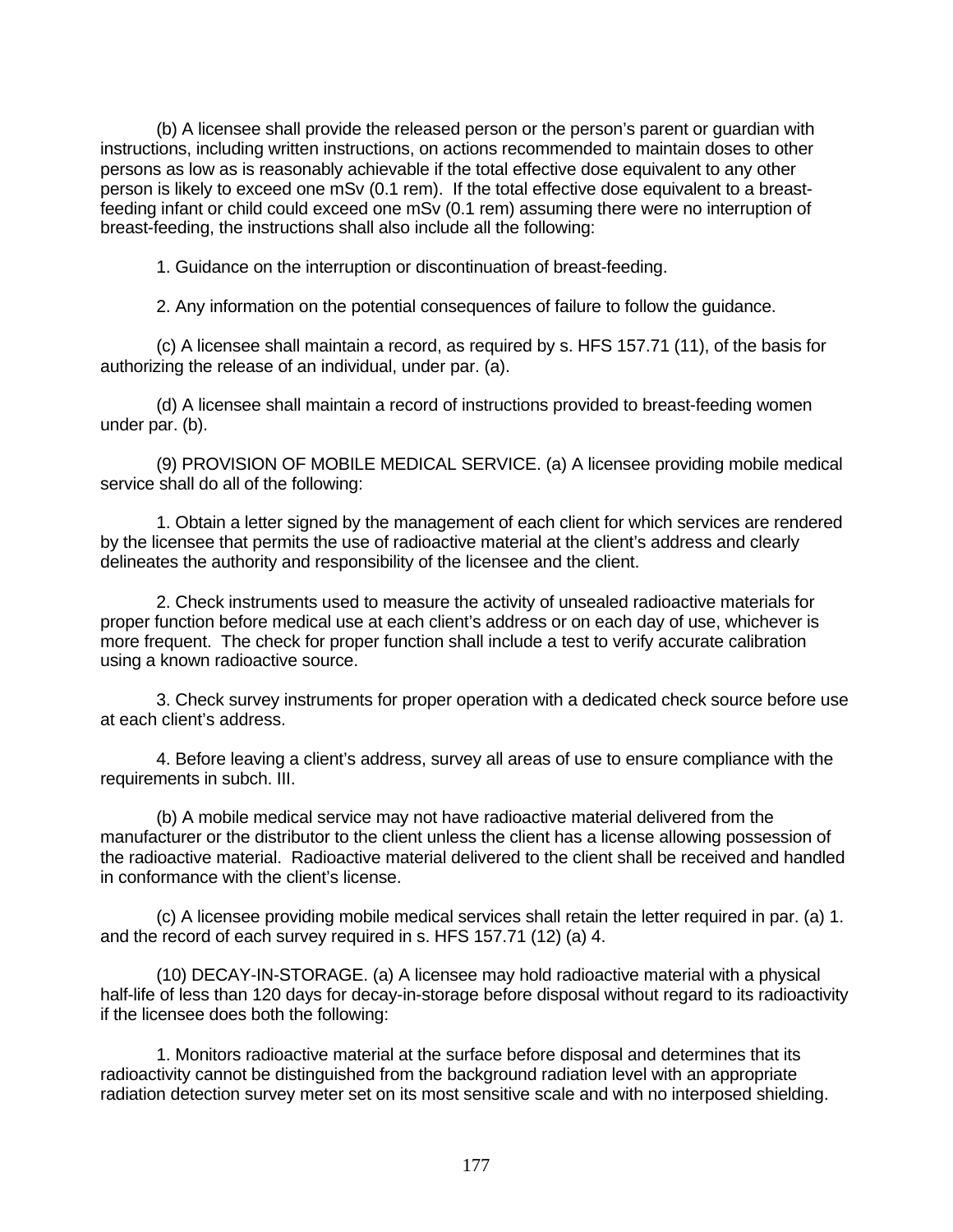2. Removes or obliterates all radiation labels except for material that will be handled as biomedical waste after it has been released.

(b) A licensee shall retain a record of each disposal permitted under s. HFS 157.71 (13) (a).

**HFS 157.63 Unsealed radioactive material – written directive not required.** (1) USE OF UNSEALED RADIOACTIVE MATERIAL FOR UPTAKE, DILUTION AND EXCRETION STUDIES FOR WHICH A WRITTEN DIRECTIVE IS NOT REQUIRED. A licensee may use for uptake, dilution or excretion studies any unsealed radioactive material, except in quantities that require a written directive under s. HFS 157.61 (4), prepared for medical use that meets any of the following requirements:

**Note:** Uptake, dilution and excretion studies determine the amount of radioactive material absorbed by a patient and the patient's ability to excrete the remainder of the radioactive material.

(a) Is obtained from a manufacturer or preparer licensed under s. HFS 157.13 (4) (i) or equivalent NRC or other agreement state requirements.

(b) Is prepared by an authorized nuclear pharmacist, a physician who is an authorized user and who meets the requirements specified in sub. (5), or s. HFS 157.64 (4), or a person under the supervision of either as specified in s. HFS 157.61 (3).

(c) Is obtained from an NRC or agreement state licensee for use in research under a radioactive drug research committee-approved protocol or an investigational new drug protocol accepted by the FDA.

(d) Is prepared by the licensee for use in research under a radioactive drug research committee-approved application or an investigational new drug protocol accepted by the FDA.

**Note:** Information on radioactive drugs or investigational new drug protocols may be obtained from the following FDA website: http://www.fda.gov/cber/ind/indpubs.htm

(2) USE OF UNSEALED RADIOACTIVE MATERIAL FOR IMAGING AND LOCALIZATION STUDIES FOR WHICH A WRITTEN DIRECTIVE IS NOT REQUIRED. A licensee may use for imaging and localization studies any unsealed radioactive material, except in quantities that require a written directive under s. HFS 157.61 (4), prepared for medical use that meets any of the following requirements:

(a) Is obtained from a manufacturer or preparer licensed under s. HFS 157.14 (4) (i) or equivalent NRC or agreement state requirements.

(b) Is prepared by any of the following:

1. An authorized nuclear pharmacist.

2. A physician who is an authorized user and who meets the requirements specified in sub. (5).

3. An individual under the supervision of an individual specified in subd. 1. or 2. as described in s. HFS 157.61 (3).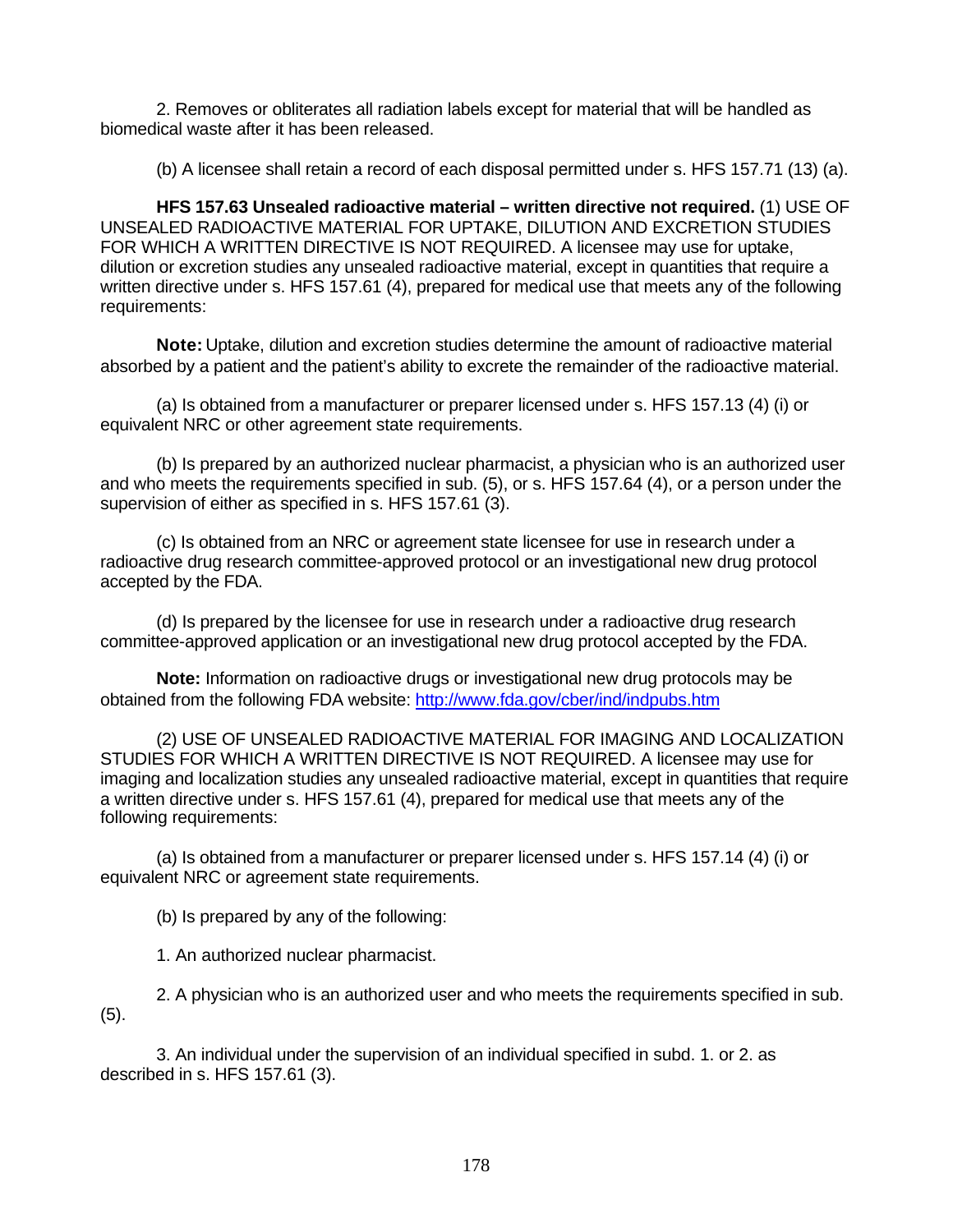(c) Is obtained from a NRC or agreement state licensee for use in research under a radioactive drug research committee-approved protocol or an investigational new drug protocol accepted by the FDA.

(d) Is prepared by the licensee for use in research under a radioactive drug research committee-approved application or an investigational new drug protocol accepted by the FDA.

(3) PERMISSIBLE MOLYBDENUM-99 CONCENTRATION. (a) A licensee may not administer to humans a radiopharmaceutical containing more than 0.15 kilobecquerel of molybdenum-99 per megabecquerel of technetium-99m (0.15 microcurie of molybdenum-99 per millicurie of technetium-99m).

(b) A licensee that uses molybdenum-99/technetium-99m generators for preparing a technetium-99m radiopharmaceutical shall measure the molybdenum-99 concentration of the first eluate after receipt of a generator to demonstrate compliance with par. (a).

(c) A licensee that measures the molybdenum-99 concentration under par. (b) shall retain a record of each measurement under s. HFS 157.71 (14).

(4) TRAINING FOR UPTAKE, DILUTION AND EXCRETION STUDIES. Except as provided in s. HFS 157.61 (10), a licensee shall require an authorized user of unsealed radioactive material for the uses authorized under sub. (1) to be a physician who meets any of the following requirements:

(a) Certified by a medical specialty board whose certification process includes all of the requirements in par. (c) and whose certification has been recognized by the NRC or an agreement state.

(b) An authorized user under sub. (5) or s. HFS 157.64 (4) or equivalent NRC or other agreement state requirements.

(c) Completed 60 hours of certified training and experience in basic radionuclide handling techniques applicable to the medical use of unsealed radioactive material for uptake, dilution and excretion studies that includes all the following:

1. Classroom and laboratory training in all the following areas:

a. Radiation physics and instrumentation.

b. Radiation protection and radiation biology.

c. Mathematics pertaining to the use and measurement of radioactivity.

d. Chemistry of radioactive material for medical use.

2. Work experience, under the supervision of an authorized user who meets the requirements in this subsection, sub. (5) or s. HFS 157.64 (4) or equivalent NRC or other agreement state requirements, involving all the following:

a. Ordering, receiving and unpacking radioactive materials safely and performing the related radiation surveys.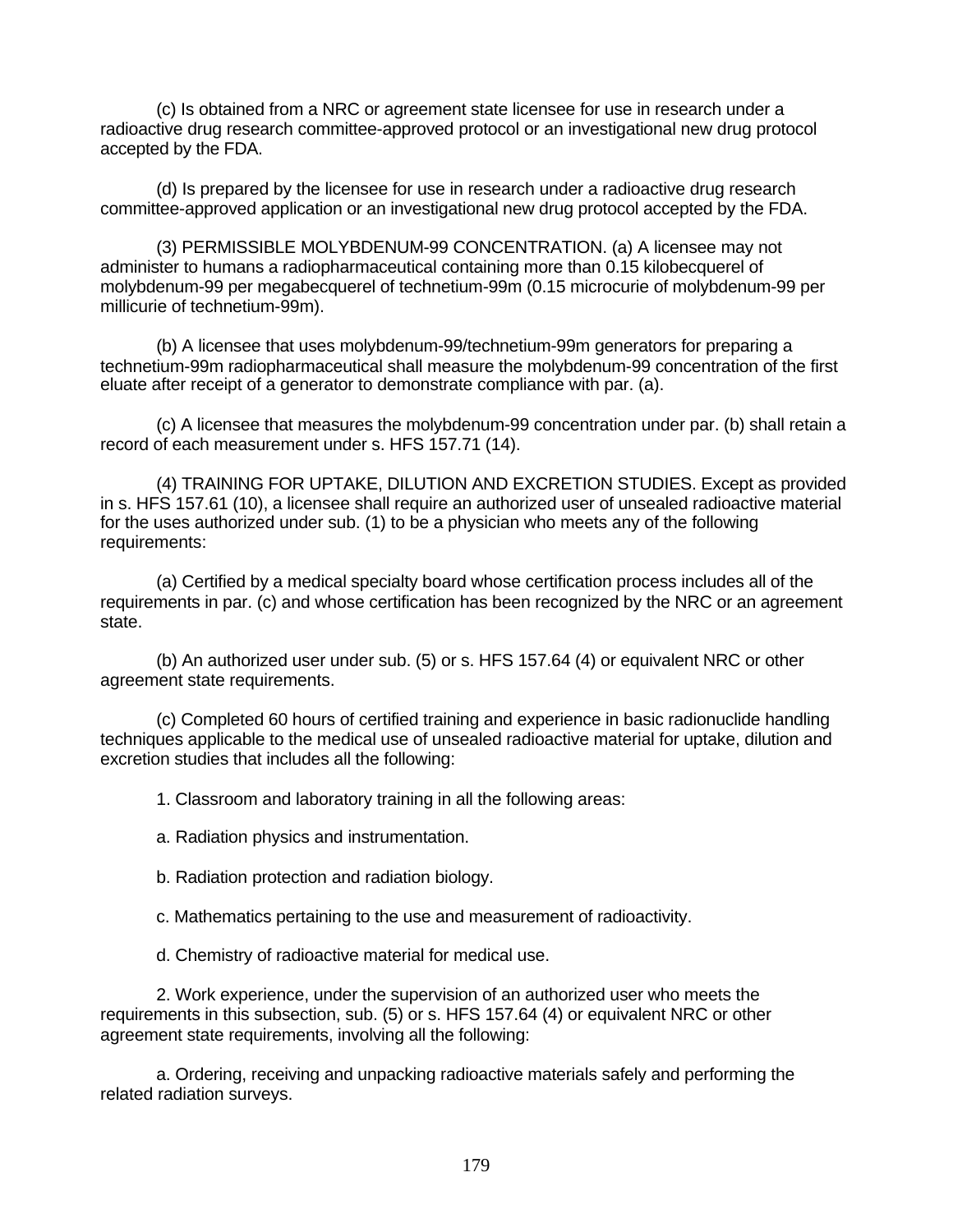b. Calibrating instruments used to determine the activity of dosages and performing checks for proper operation of survey meters.

c. Calculating, measuring and safely preparing patient or human research subject dosages.

d. Using administrative controls to prevent a medical event involving the use of unsealed radioactive material.

e. Using procedures to contain spilled radioactive material safely and using proper decontamination procedures.

f. Administering dosages to patients or human research subjects.

3. Written certification that the person has satisfactorily completed the requirements of this paragraph and has achieved a level of competency sufficient to function independently as an authorized user that must be signed by a preceptor authorized user who meets the requirements in this subsection, sub. (5), s. HFS 157.64 (4) or equivalent NRC or other agreement state requirements.

(5) TRAINING FOR IMAGING AND LOCALIZATION STUDIES. Except as provided in s. HFS 157.61 (10), a licensee shall require an authorized user of unsealed radioactive material for imaging and localization studies for which a written directive is not required to be a physician who meets any of the following requirements:

(a) Certified by a medical specialty board whose certification process includes all of the requirements in par. (c) and whose certification has been recognized by the NRC.

(b) An authorized user under s. HFS 157.64 (4) or equivalent NRC or agreement state requirements.

(c) Completed 700 hours of certified training and experience in basic radionuclide handling techniques applicable to the medical use of unsealed radioactive material for imaging and localization studies that includes, at a minimum, all the following:

1. Classroom and laboratory training in all the following areas:

a. Radiation physics and instrumentation.

b. Radiation protection and radiation biology.

c. Mathematics pertaining to the use and measurement of radioactivity.

d. Chemistry of radioactive material for medical use.

2. Work experience, under the supervision of an authorized user who meets the requirements in this subsection, s. HFS 157.64 (4) or equivalent NRC or agreement state requirements, involving all the following:

a. Ordering, receiving and unpacking radioactive materials safely and performing the related radiation surveys.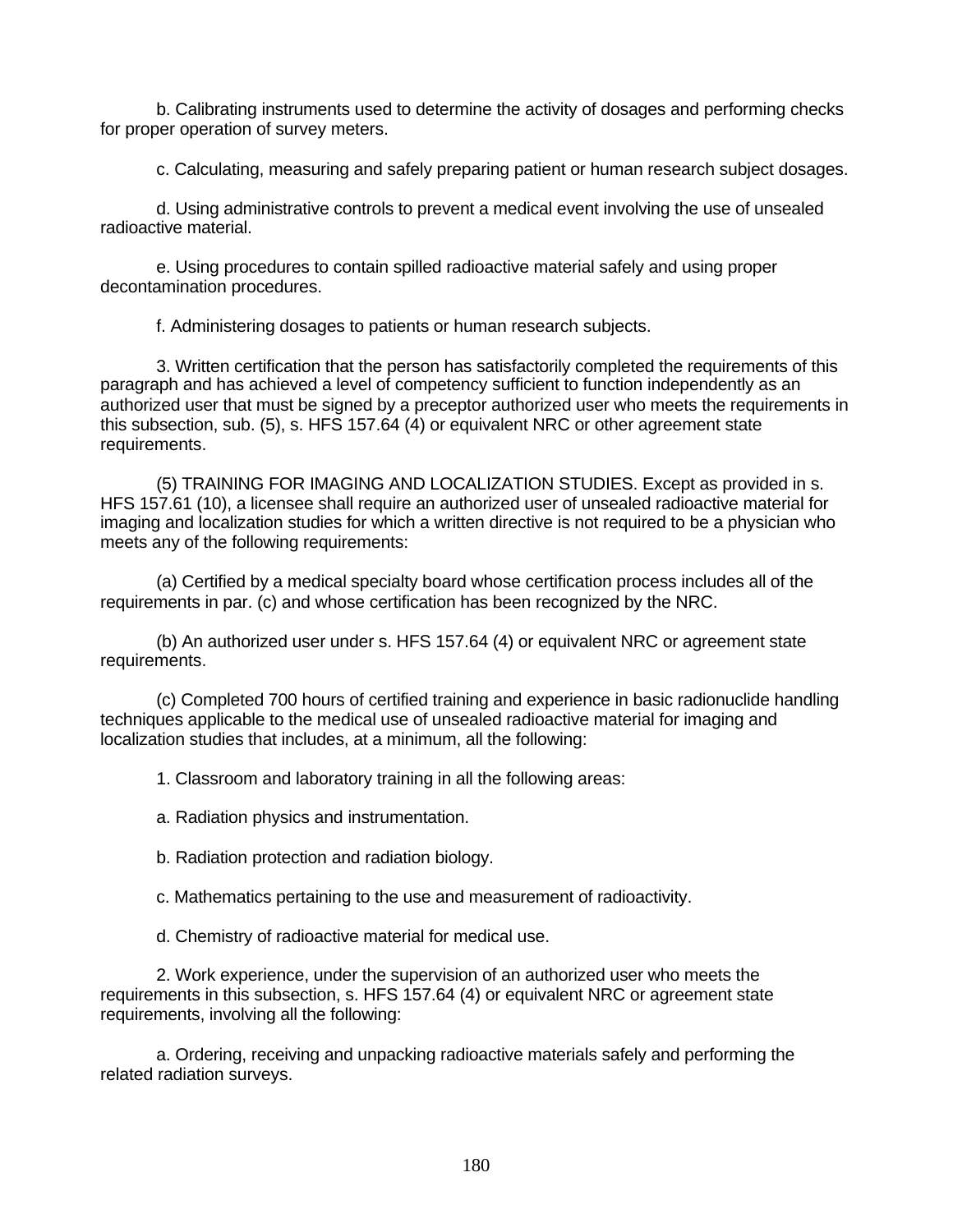b. Calibrating instruments used to determine the activity of dosages and performing checks for proper operation of survey meters.

c. Calculating, measuring and safely preparing patient or human research subject dosages.

d. Using administrative controls to prevent a medical event involving the use of unsealed radioactive material.

e. Using procedures to contain spilled radioactive material safely and using proper decontamination procedures.

f. Administering dosages to patients or human research subjects.

g. Eluting generator systems appropriate for preparation of radioactive drugs for imaging and localization studies, measuring and testing the eluate for radiochemical purity, and processing the eluate with reagent kits to prepare labeled radioactive drugs containing radioactive material.

**Note:** Eluting generator systems are a family of radioactive material devices used to extract useful radioactive materials by passing sterile fluid through a column of the parent material. The resulting mixture of fluid and radioactive material, known as the eluate, is used in the diagnostic procedures. These generators are used to produce Tc-99 and Ga-67.

3. Written certification that the individual has satisfactorily completed the requirements in this paragraph and has achieved a level of competency sufficient to function independently as an authorized user that must be signed by a preceptor authorized user who meets the requirements in this subsection, or s. HFS 157.64 (4) or equivalent NRC or other agreement state requirements.

**HFS 157.64 Unsealed radioactive material - written directive required.** (1) USE OF UNSEALED RADIOACTIVE MATERIAL FOR WHICH A WRITTEN DIRECTIVE IS REQUIRED. A licensee may use any unsealed radioactive material prepared for medical use and for which a written directive is required that is any of the following:

(a) Obtained from a manufacturer or preparer licensed under s. HFS 157.13 (4) (i) or equivalent NRC or other agreement state requirements.

(b) Prepared by any of the following:

1. An authorized nuclear pharmacist.

2. A physician who is an authorized user and who meets the requirements specified in sub. (4) or s. HFS 157.63 (5).

3. An individual under the supervision of either an authorized nuclear pharmacist or physician who is an authorized user as specified in s. HFS 157.61 (3).

(c) Obtained from an NRC or agreement state licensee for use in research under an investigational new drug application accepted by FDA.

(d) Prepared by the licensee for use under an investigational new drug protocol accepted by FDA.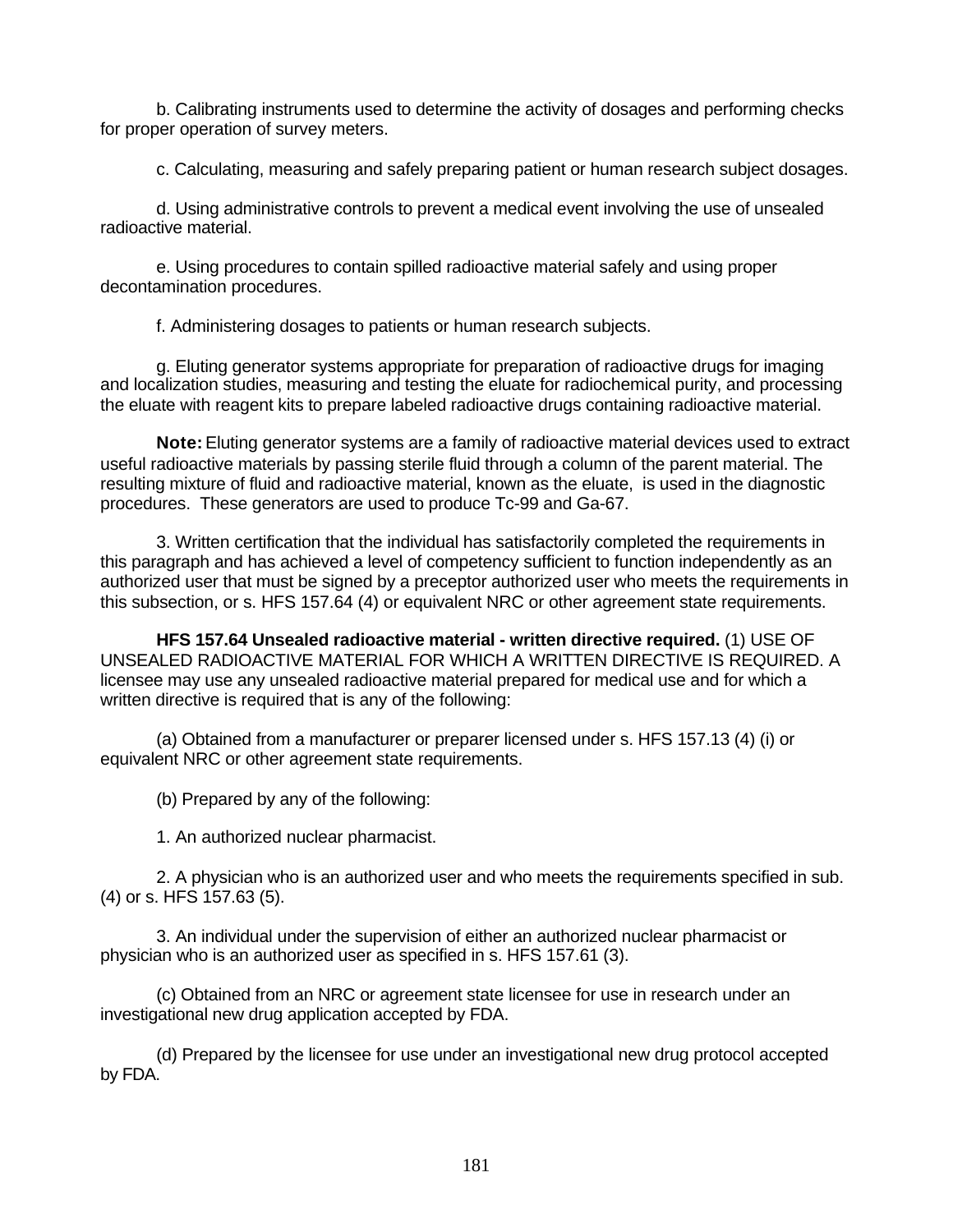(2) SAFETY INSTRUCTION. In addition to the requirements of subch. X, a licensee shall do all the following:

(a) Provide radiation safety instruction, initially and at least annually, to personnel caring for patients or human research subjects who have received therapy with a drug containing radioactive material and cannot be released under s. HFS 157.62 (8). The instruction shall be commensurate with the duties of the personnel and include all the following:

1. Patient or human research subject control.

2. Visitor control, including both the following:

a. Routine visitation to hospitalized individuals under s. HFS 157.23 (1) (a) 1.

b. Visitation authorized under s. HFS 157.23 (1) (b).

3. Contamination control.

4. Waste control.

5. Notification of the radiation safety officer or his or her designee and the authorized user if the patient or the human research subject dies or has a medical emergency.

(b) Retain a record of individuals receiving instruction under s. HFS 157.71 (15).

(3) SAFETY PRECAUTIONS. (a) For each patient or human research subject who cannot be released under s. HFS 157.62 (8), a licensee shall do all the following:

1. Quarter the patient or the human research subject in one of the following:

a. A private room with a bathroom.

b. A room, with a bathroom, with another person who also has received therapy with a radioactive drug containing radioactive material and who cannot be released under s. HFS 157.62 (8).

2. Visibly post a "Radioactive Materials" sign on the door of a patient's or the human research subject's room and note on the door or in the patient's or human research subject's chart where and how long visitors may stay in the patient's or the human research subject's room.

3. Either monitor material and items removed from the patient's or the human research subject's room to determine that their radioactivity cannot be distinguished from the natural background radiation level with a radiation detection survey instrument set on its most sensitive scale and with no interposed shielding or handle such material and items as radioactive waste.

(b) A licensee shall notify the radiation safety officer or his or her designee and the authorized user as soon as possible if the patient or human research subject has a medical emergency and immediately if the patient dies.

(4) TRAINING FOR USE OF UNSEALED RADIOACTIVE MATERIAL FOR WHICH A WRITTEN DIRECTIVE IS REQUIRED. Except as provided in s. HFS 157.61 (10), a licensee shall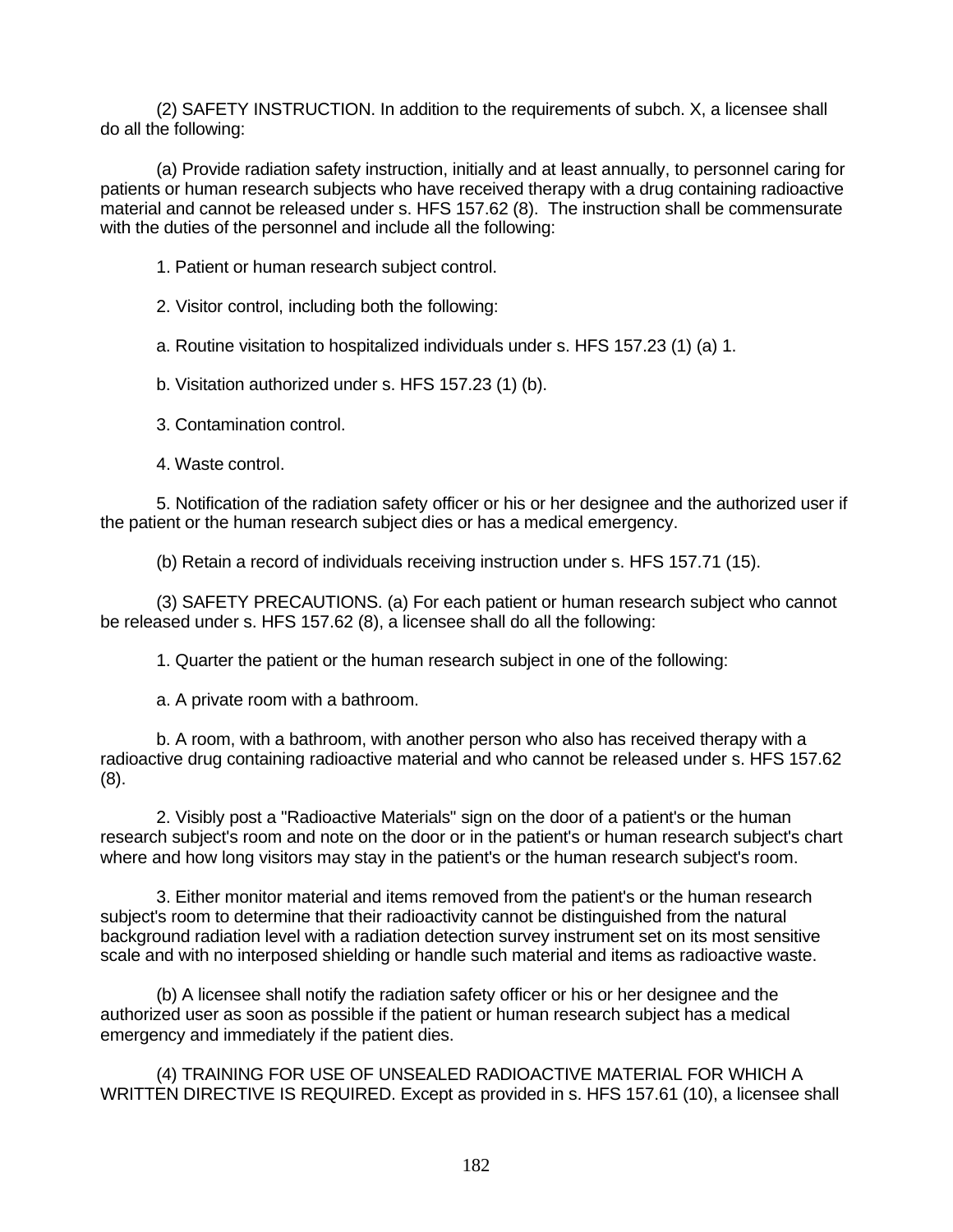require an authorized user of unsealed radioactive material for the uses authorized under sub. (1) to be a physician who meets any of the following criteria:

(a) Certified by a medical specialty board whose certification process includes all of the requirements in par. (b) and whose certification is recognized by the NRC or an agreement state.

(b) Completed 700 hours of certified training and experience in basic radionuclide handling techniques applicable to the medical use of unsealed radioactive material requiring a written directive that includes all the following:

1. Classroom and laboratory training in all the following areas:

a. Radiation physics and instrumentation.

b. Radiation protection and radiation biology.

c. Mathematics pertaining to the use and measurement of radioactivity.

d. Chemistry of radioactive material for medical use.

2. Supervised work experience, under the supervision of an authorized user who meets the requirements in this subsection or equivalent NRC or other agreement state requirements. A supervising authorized user, who meets the requirements of (c), must have experience in administering dosages in the same dosage category or categories as the individual requesting authorized user status. The work experience shall involve all the following:

a. Ordering, receiving and unpacking radioactive materials safely and performing the related radiation surveys.

b. Calibrating instruments used to determine the activity of dosages, and performing checks for proper operation of survey meters.

c. Calculating, measuring, and safely preparing patient or human research subject dosages.

d. Using administrative controls to prevent a medical event involving the use of unsealed radioactive material.

e. Using procedures to contain spilled radioactive material safely and using proper decontamination procedures.

f. Eluting generator systems, measuring and testing the eluate for radiochemical purity, and processing the eluate with reagent kits to prepare labeled radioactive drugs.

g. Administering dosages to patients or human research subjects involving a minimum of 3 cases in each of the following categories for which the individual is requesting authorized user status: oral administration of less than or equal to 1.22 GBq (33 millicurie) of sodium iodide I-131; oral administration of greater than 1.22 GBq (33 millicuries) of sodium iodide I-131; parenteral administration of any beta emitter or a photon-emitting radionuclide with a photon energy less than 150 keV; and parenteral administration of any other radionuclide.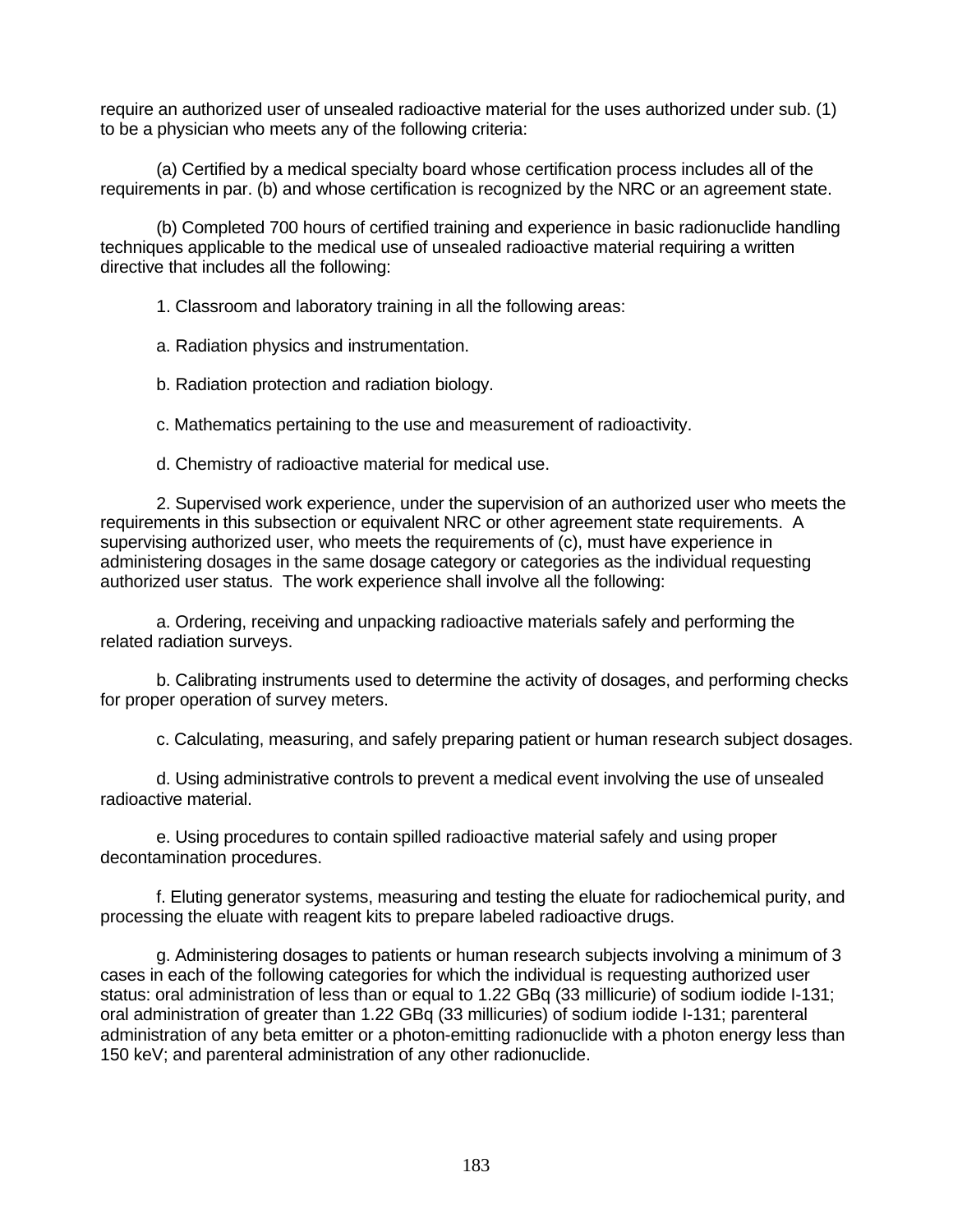**Note:** Experience with at least 3 cases of oral administration of greater than 1.22 GBq (33 millicuries) of I-131 also satisfies the requirement for experience with 3 cases of oral administration of less than or equal to 1.22 GBq (33 millicuries) of I-131.

3. Written certification that the person has satisfactorily completed the requirements in this subds. 1. and 2. and has achieved a level of competency sufficient to function independently as an authorized user that must be signed by a preceptor authorized user who meets the requirements in this subsection.

(5) TRAINING FOR THE ORAL ADMINISTRATION OF SODIUM IODIDE I-131 REQUIRING A WRITTEN DIRECTIVE IN QUANTITIES LESS THAN OR EQUAL TO 1.22 GIGABECQUERELS (33 MILLICURIES). Except as provided in s. HFS 157.61 (10), a licensee shall require an authorized user of sodium iodide I-131, for oral administration, to be a physician who meets any of the following requirements:

(a) Certified by a medical specialty board whose certification process includes all of the requirements in par. (c) and whose certification has been recognized by the NRC or an agreement state.

(b) An authorized user under subs. (4) (b) and (6) or equivalent NRC or other agreement state requirements.

(c) Successfully completed 80 hours of certified training and experience, applicable to the medical use of sodium iodide I-131 for procedures requiring a written directive, that includes all of the following:

1. Classroom and laboratory training in all of the following areas:

- a. Radiation physics and instrumentation.
- b. Radiation protection and radiation biology.

c. Mathematics pertaining to the use and measurement of radioactivity.

d. Chemistry of radioactive material for medical use.

2. Work experience, under the supervision of an authorized user who meets the requirements in subs. (4) (a) and (b), (5) and (6) or equivalent NRC or other agreement state requirements, involving all of the following:

a. Ordering, receiving and unpacking radioactive materials safely and performing the related radiation surveys.

b. Calibrating instruments used to determine the activity of dosages and performing checks for proper operation for survey meters.

c. Calculating, measuring, and safely preparing patient or human research subject dosages.

d. Using administrative controls to prevent a medical event involving the use of radioactive material.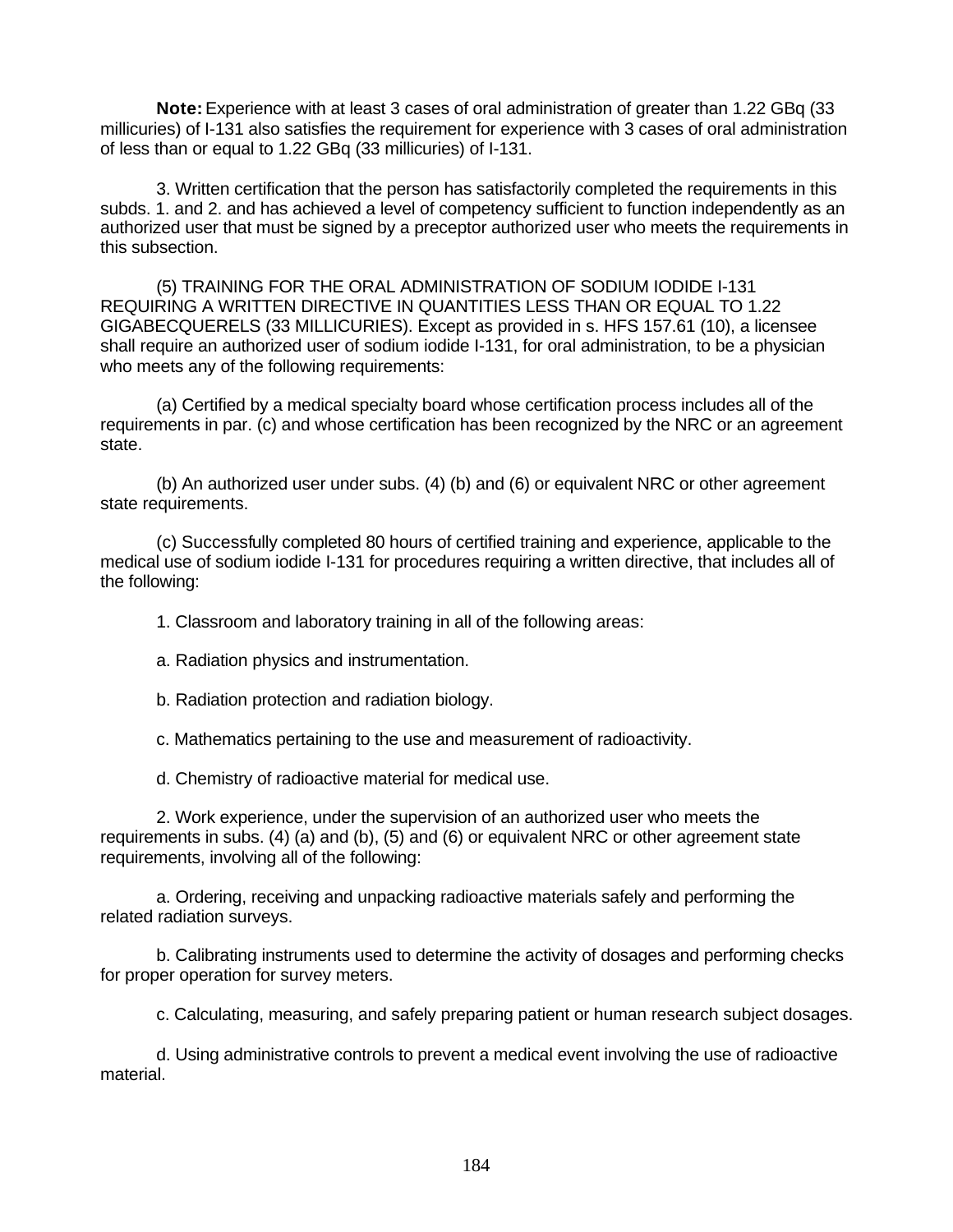e. Using procedures to contain spilled radioactive material safely and using proper decontamination procedures.

f. Administering dosages to patients or human research subjects, that includes at least 3 cases involving the oral administration of less than or equal to 1.22 Gigabecquerels (33 millicuries) of sodium iodide I-131.

3. Written certification that the person has satisfactorily completed the requirements in subds. 1. and 2. and has achieved a level of competency sufficient to function independently as an authorized user which must be signed by a preceptor authorized user who meets the requirements in this subsection, subs. (4) (a) or (b) 2. g. or (6). A supervising authorized user, who meets the requirements of sub. (4) (b), shall have experience in administering dosages as specified in sub. (4) (b) 2. g.

(6) TRAINING FOR THE ORAL ADMINISTRATION OF SODIUM IODIDE I-131 REQUIRING A WRITTEN DIRECTIVE IN QUANTITIES GREATER THAN 1.22 GIGABECQUERELS (33 MILLICURIES). Except as provided in s. HFS 157.61 (10), a licensee shall require an authorized user of sodium iodide I-131, for oral administration, to be a physician who meets any of the following requirements:

(a) Is certified by a medical specialty board whose certification process includes all of the requirements in par. (c) and whose certification has been recognized by the NRC or agreement state.

(b) Is an authorized user under sub. (4) (a) or (b) or equivalent NRC or other agreement state requirements.

(c) Has successfully completed 80 hours of certified training and experience, applicable to the medical use of sodium iodide I-131 for procedures requiring a written directive, that includes all of the following:

1. Classroom and laboratory training in all of the following areas:

a. Radiation physics and instrumentation.

b. Radiation protection and radiation biology.

c. Mathematics pertaining to the use and measurement of radioactivity.

d. Chemistry of radioactive material for medical use.

2. Work experience, under the supervision of an authorized user who meets the requirements in sub. (4) (a) or (b) or equivalent NRC or other agreement state requirements, involving all the following:

a. Ordering, receiving and unpacking radioactive materials safely and performing the related radiation surveys.

b. Calibrating instruments used to determine the activity of dosages and performing checks for proper operation for survey meters.

c. Calculating, measuring and safely preparing patient or human research subject dosages.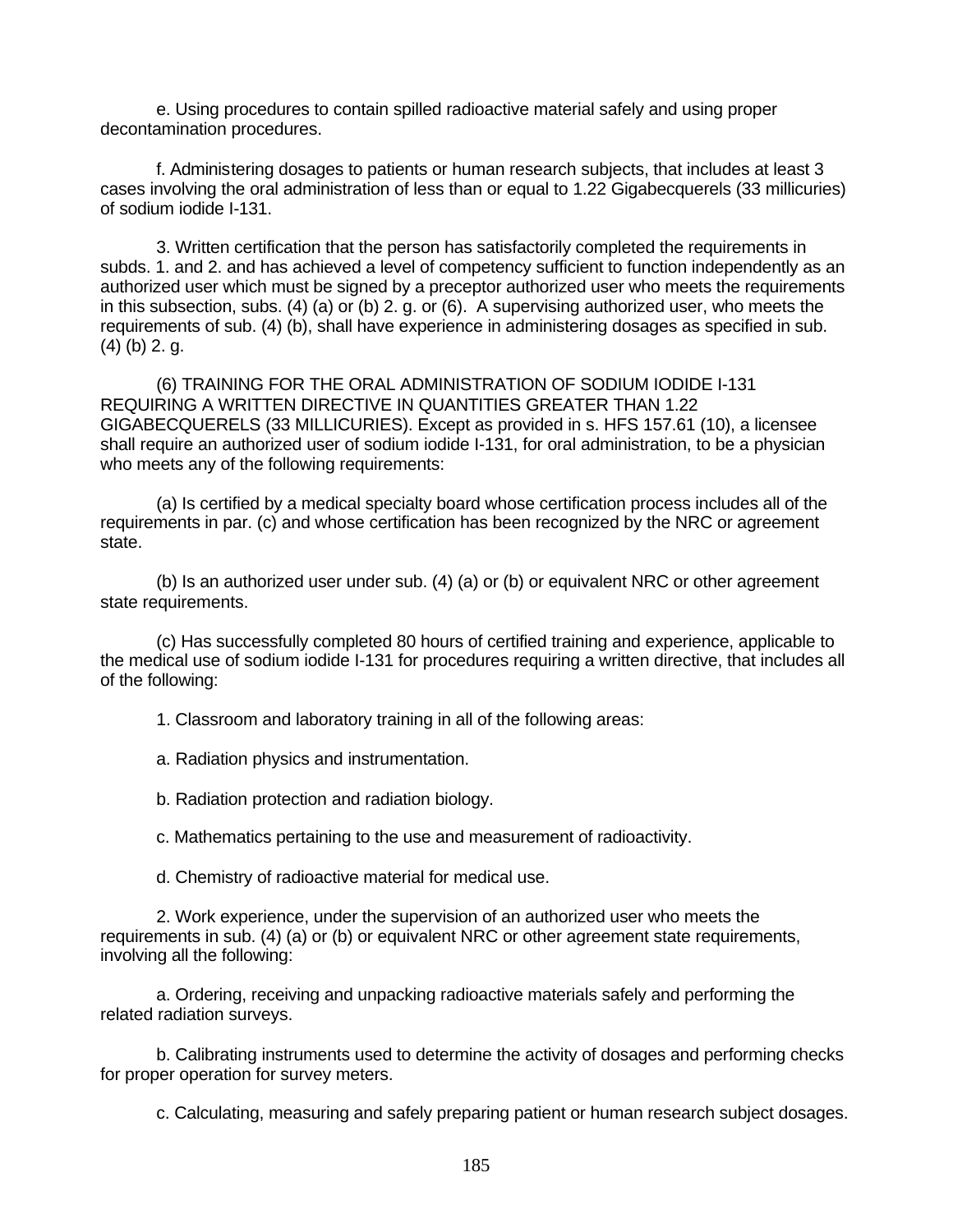d. Using administrative controls to prevent a medical event involving the use of radioactive material.

e. Using procedures to contain spilled radioactive material safely and using proper decontamination procedures.

f. Administering dosages to patients or human research subjects, that includes at least 3 cases involving the oral administration of greater than 1.22 Gigabecquerels (33 millicuries) of sodium iodide I-131.

3. Written certification that the person has satisfactorily completed the requirements in subds. 1. and 2. and has achieved a level of competency sufficient to function independently as an authorized user that must be signed by a preceptor authorized user who meets the requirements in this subsection or sub. (4) (a) or (b) 2. g. A supervising authorized user, who meets the requirements of sub. (4) (b), shall have experience in administering dosages in the same dosage as specified in sub. (4) (b) 2. g.

**HFS 157.65 Manual brachytherapy.** (1) USE OF SEALED SOURCES FOR MANUAL BRACHYTHERAPY. A licensee shall use only brachytherapy sealed sources for therapeutic medical uses under either of the following criteria:

(a) As approved in the sealed source and device registry.

(b) In research under an effective investigational device exemption application accepted by the FDA, provided the requirements of s. HFS 157.61 (6) (a) are met.

(2) SOURCE IMPLANT AND REMOVAL REQUIREMENTS. (a) Immediately after implanting sources in a patient or a human research subject, a licensee shall make a survey to locate and account for all sources that have not been implanted.

(b) Immediately after removing the last temporary implant source from a patient or a human research subject, a licensee shall conduct a survey of the patient or the human research subject with a radiation detection survey instrument to confirm that all sources have been removed from the patient.

(c) A licensee shall retain a record of the surveys under s. HFS 157.71 (16).

(3) BRACHYTHERAPY SOURCES INVENTORY. (a) A licensee shall maintain accountability at all times for all brachytherapy sources in storage or use.

(b) Promptly after removing sources from a patient or a human research subject, a licensee shall return brachytherapy sources to a secure storage area.

(c) A licensee shall maintain a record of the brachytherapy source accountability under s. HFS 157.71 (17).

(4) SAFETY INSTRUCTION. In addition to the requirements of subch. X, a licensee shall do both of the following:

(a) Provide radiation safety instruction, initially and at least once in each calendar year, at intervals no greater than 13 months, to personnel caring for patients or human research subjects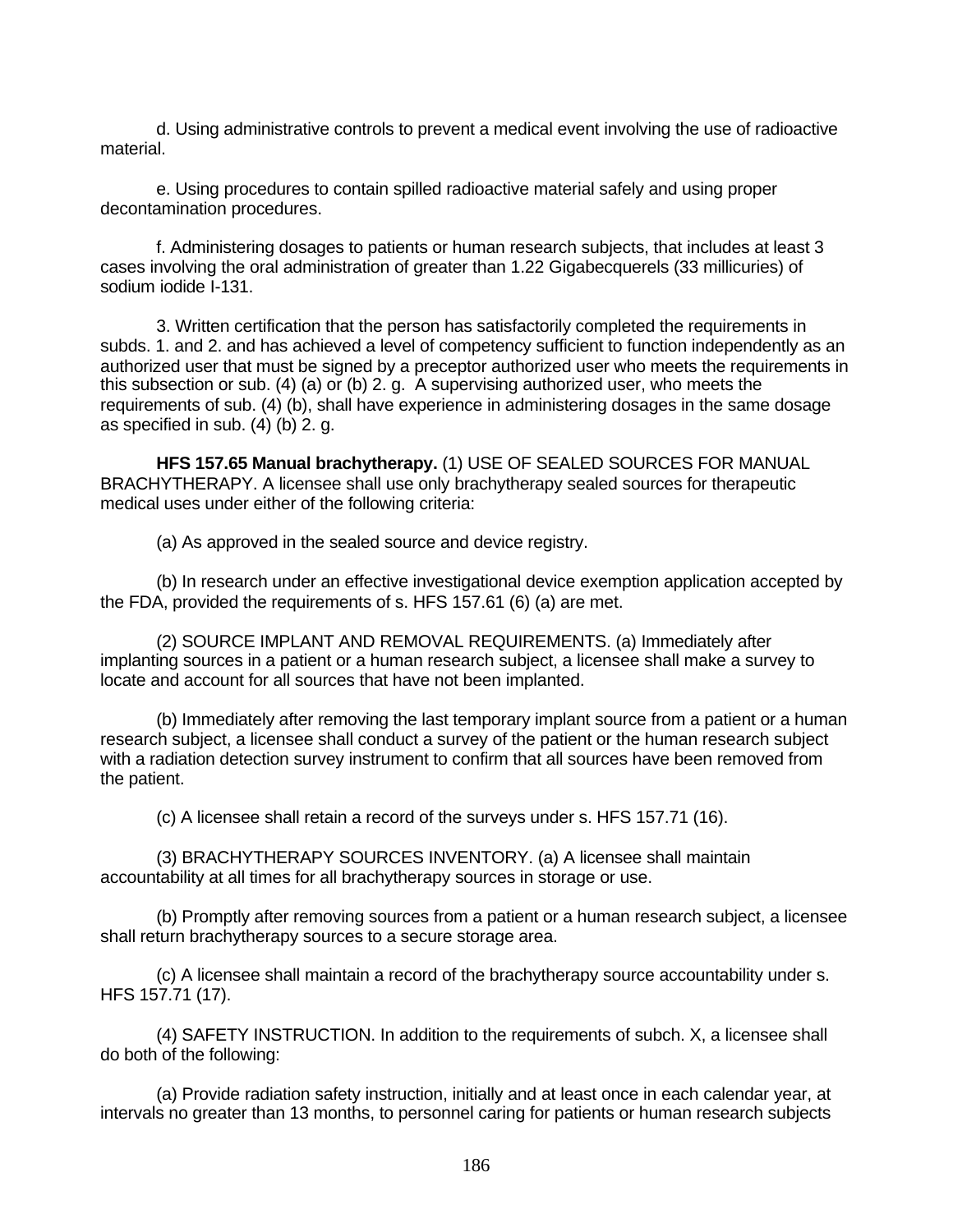undergoing implant therapy and cannot be released under s. HFS 157.62 (8). To satisfy this requirement, the instruction shall be commensurate with the duties of the personnel and include all of the following:

- 1. Size and appearance of the brachytherapy sources.
- 2. Safe handling and shielding instructions.
- 3. Patient or human research subject control.
- 4. Visitor control, including both of the following:

a. Routine visitation of hospitalized individuals under s. HFS 157.23 (1) (a) 1.

b. Visitation authorized under s. HFS 157.23 (1) (b).

5. Notification of the radiation safety officer or his or her designee and an authorized user if the patient or the human research subject dies or has a medical emergency that causes the patient's condition to suddenly deteriorate.

(b) Retain a record under s. HFS 157.71 (15) of individuals receiving instruction.

(5) SAFETY PRECAUTIONS. (a) For each patient or human research subject receiving brachytherapy who can not be released under s. HFS 157.62 (8), a licensee shall do both the following:

1. Not quarter the patient or the human research subject in the same room as a person who is not receiving brachytherapy.

2. Visibly post a "Radioactive Materials" sign on the door of the patient's or human research subject's room and note on the door or in the patient's or human research subject's chart where and how long visitors may stay in the patient's or human research subject's room.

(b) A licensee shall have available, near each treatment room, emergency response equipment to respond to a source that is any of the following:

1. Inadvertently dislodged from the patient.

2. Inadvertently lodged within the patient following removal of the source applicators.

(c) A licensee shall notify the radiation safety officer or his or her designee and an authorized user as soon as possible if the patient or human research subject has a medical emergency, and immediately if the patient dies.

(6) CALIBRATION MEASUREMENTS OF BRACHYTHERAPY SEALED SOURCES. (a) Prior to the first medical use of a brachytherapy sealed source on or after the effective date of this subchapter [revisor to insert effective date], a licensee shall do all the following:

1. Determine the source output or activity using a dosimetry system that meets the requirements of s. HFS 157.67 (6).

2. Determine source positioning accuracy within applicators.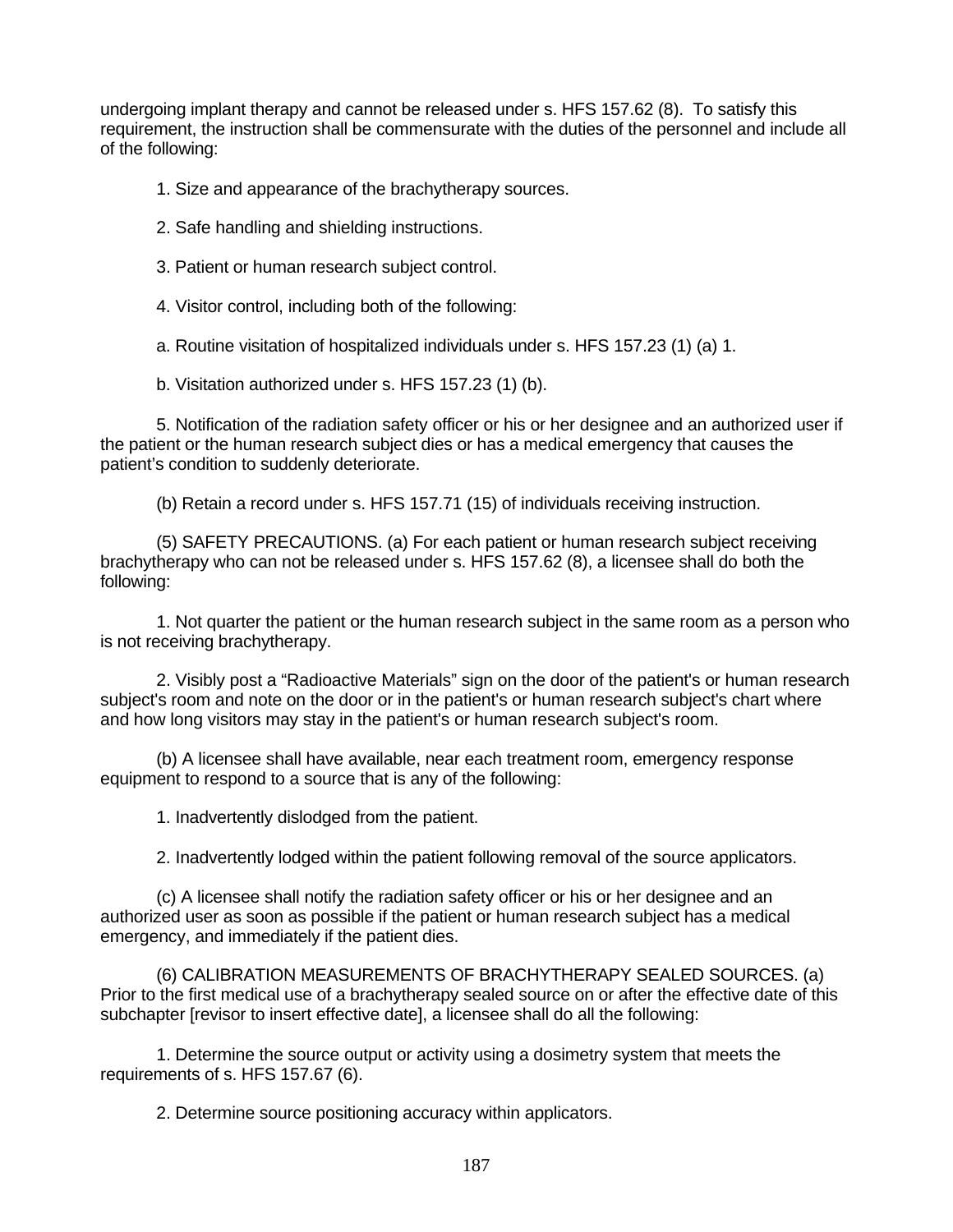3. Use published protocols accepted by nationally recognized bodies to meet the requirements of subds. 1. and 2.

**Note:** A licensee may use measurements provided by the source manufacturer or by a calibration laboratory accredited by the American Association of Physicists in Medicine that are made in accordance with par. (a).

(b) A licensee shall mathematically correct the outputs or activities determined in par. (a) for physical decay at intervals consistent with one percent physical decay.

1. For strontium-90 sources for ophthalmic treatments, only an authorized medical physicist may calculate the activity of each source used to determine the treatment times for ophthalmic treatments. The decay shall be based on the activity determined under par. (a).

2. A licensee shall retain a record of the activity of each strontium-90 source under s. HFS 157.71 (28).

(c) A licensee shall retain a record of each calibration under s. HFS 157.71 (18).

(7) THERAPY-RELATED COMPUTER SYSTEMS. A licensee shall perform acceptance testing on the treatment planning system of therapy-related computer systems under published protocols accepted by nationally recognized bodies. At a minimum, the acceptance testing shall include, as applicable, verification of all of the following:

(a) Source-specific input parameters required by the dose calculation algorithm.

(b) Accuracy of dose, dwell time and treatment time calculations at representative points.

(c) Accuracy of isodose plots and graphic displays.

(d) Accuracy of the software used to determine radioactive source positions from radiographic images.

(8) TRAINING FOR USE OF MANUAL BRACHYTHERAPY SOURCES. Except as provided in s. HFS 157.61 (10), a licensee shall require an authorized user of a manual brachytherapy source for the uses authorized under sub. (1) to be a physician who meets any of the following criteria:

(a) Certified by a medical specialty board whose certification process includes all of the requirements in par. (b) and whose certification has been recognized by the NRC or an agreement state.

(b) Completed a certified structured training program in basic radionuclide handling techniques applicable to the use of manual brachytherapy sources that includes all of the following:

1. Two hundred hours of classroom and laboratory training in all of the following areas:

a. Radiation physics and instrumentation.

b. Radiation protection and radiation biology.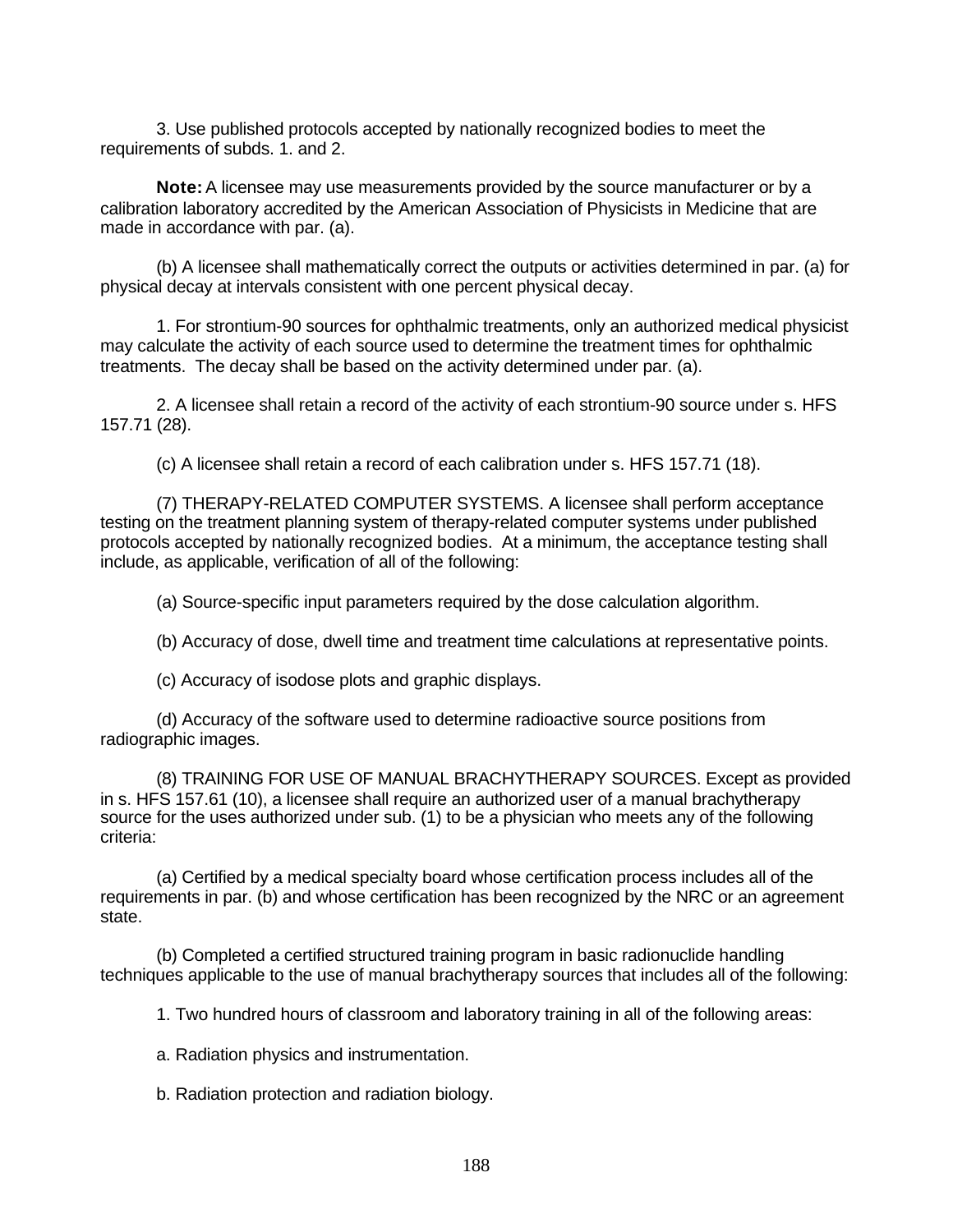c. Mathematics pertaining to the use and measurement of radioactivity.

2. Five hundred hours of work experience, under the supervision of an authorized user who meets the requirements in this subsection or equivalent NRC or other agreement state requirements at a medical institution, involving all of the following:

a. Ordering, receiving and unpacking radioactive materials safely and performing the related radiation surveys.

b. Checking survey meters for proper operation.

c. Preparing, implanting and removing brachytherapy sealed sources.

d. Maintaining running inventories of material on hand.

e. Using administrative controls to prevent a medical event involving the use of radioactive material.

f. Using emergency procedures to control radioactive material.

3. Three years of supervised clinical experience in radiation oncology, under an authorized user who meets the requirements in this subsection or equivalent NRC or other agreement state requirements, as part of a formal training program approved by the residency review committee for radiation oncology of the accreditation council for graduate medical education or the committee on postdoctoral training of the American osteopathic association. The experience may be obtained concurrently with the supervised work experience required by par. 2.

4. Written certification, signed by a preceptor authorized user who meets the requirements in this subsection, that the individual has satisfactorily completed the requirements in subds. 1., 2. and 3. and has achieved a level of competency sufficient to function independently as an authorized user of manual brachytherapy sources for medical use.

(9) TRAINING FOR OPHTHALMIC USE OF STRONTIUM-90. Except as provided in s. HFS 157.61 (10), a licensee shall require an authorized user of only strontium-90 for ophthalmic radiotherapy to be a physician who has had classroom and laboratory training in basic radioisotope handling techniques applicable to the use of strontium-90 for ophthalmic radiotherapy, and a period of supervised clinical training in ophthalmic radiotherapy that meets all of the following criteria:

(a) Twenty-four hours of classroom and laboratory training that includes all of the following:

1. Radiation physics and instrumentation.

2. Radiation protection and radiation biology.

3. Mathematics pertaining to the use and measurement of radioactivity.

(b) Supervised clinical training in ophthalmic radiotherapy under the supervision of an authorized user at a medical institution that includes the use of strontium-90 for the ophthalmic treatment of at least 5 persons. The clinical training shall include all of the following:

1. Examination of each person to be treated.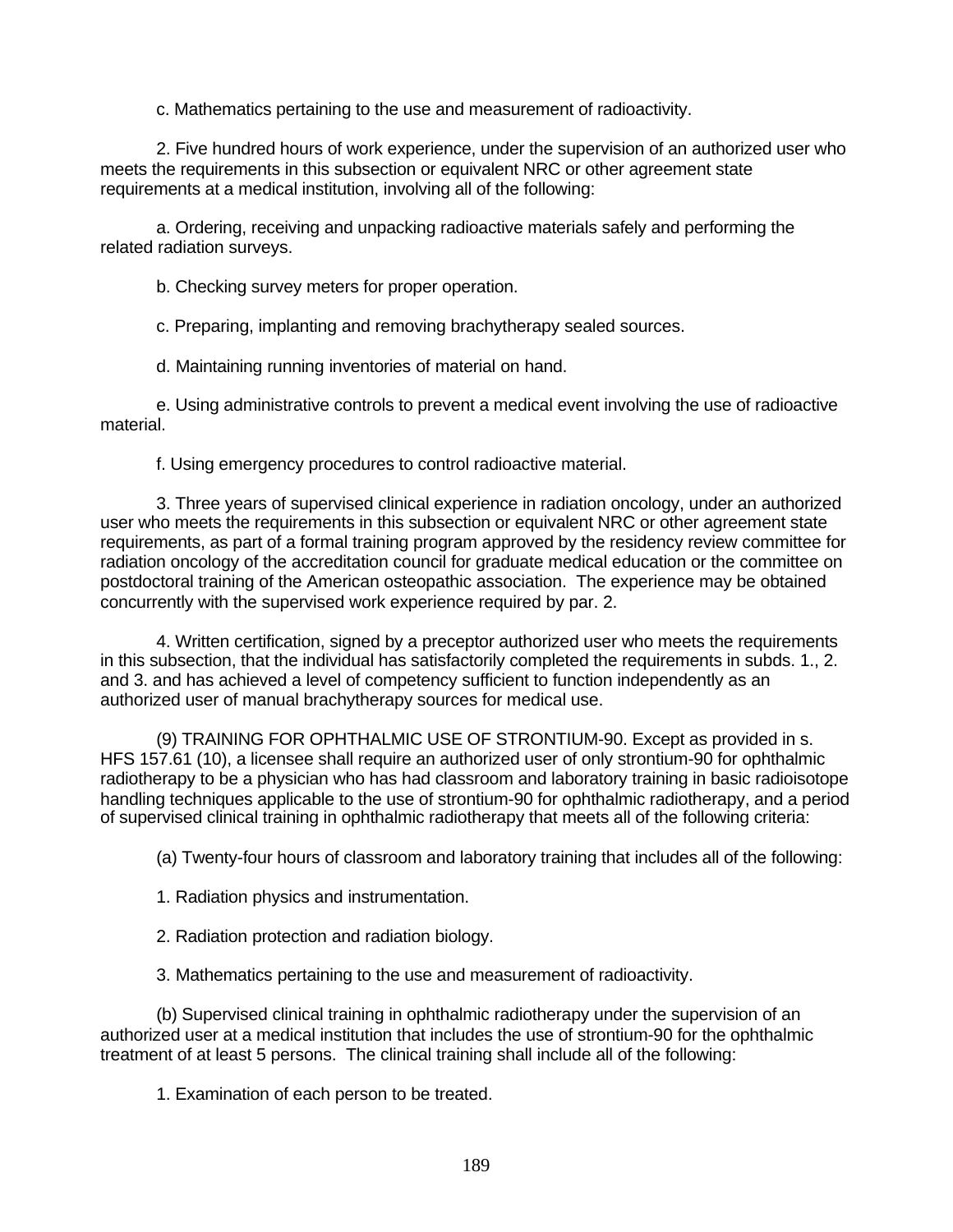- 2. Calculation of the dose to be administered.
- 3. Administration of the dose.
- 4. Follow up and review of each individual's case history.

(c) Has obtained written certification, signed by a preceptor authorized user who meets the requirements in this subsection or sub. (8), that the individual has satisfactorily completed the requirements in pars. (a) and (b) and has achieved a level of competency sufficient to function independently as an authorized user of strontium-90 for ophthalmic use.

**HFS 157.66 Sealed sources for diagnosis.** (1) USE OF SEALED SOURCES FOR DIAGNOSIS. A licensee shall use only sealed sources for diagnostic medical uses as approved in the sealed source and device registry.

(2) TRAINING FOR USE OF SEALED SOURCES FOR DIAGNOSIS. Except as provided in s. HFS 157.61 (10), a licensee shall require the authorized user of a diagnostic sealed source for the use in a device authorized under sub. (1) to be a physician, dentist or podiatrist who meets one of the following requirements:

(a) Is certified by a specialty board whose certification process includes all of the requirements in par. (b) and whose certification is recognized by the NRC or an agreement state.

(b) Has completed 8 hours of classroom and laboratory training in basic radionuclide handling techniques specifically applicable to the use of the device that includes all of the following:

- 1. Radiation physics and instrumentation.
- 2. Radiation protection and radiation biology.
- 3. Mathematics pertaining to the use and measurement of radioactivity.
- 4. Training in the use of the device for the uses requested.

**HFS 157.67 Photon emitting remote afterloader, teletherapy and gamma stereotactic radiosurgery units.** (1) USE OF A SEALED SOURCE IN A REMOTE AFTERLOADER, TELETHERAPY OR GAMMA STEREOTACTIC RADIOSURGERY UNIT. A licensee shall use sealed sources in photon emitting remote afterloader units, teletherapy units or gamma stereotactic units for therapeutic medical uses that meet one of the following criteria:

(a) Is approved in the sealed source and device registry.

(b) In research under an effective investigational device exemption application accepted by the FDA, provided the requirements of s. HFS 157.61 (6) (a) are met.

(2) SURVEYS OF PATIENTS AND HUMAN RESEARCH SUBJECTS TREATED WITH A REMOTE AFTERLOADER UNIT. (a) Before releasing a patient or a human research subject from licensee control, a licensee shall make a survey of the patient or the human research subject and the remote afterloader unit with a portable radiation detection survey instrument to confirm that the source has been removed from the patient or human research subject and returned to the safe shielded position.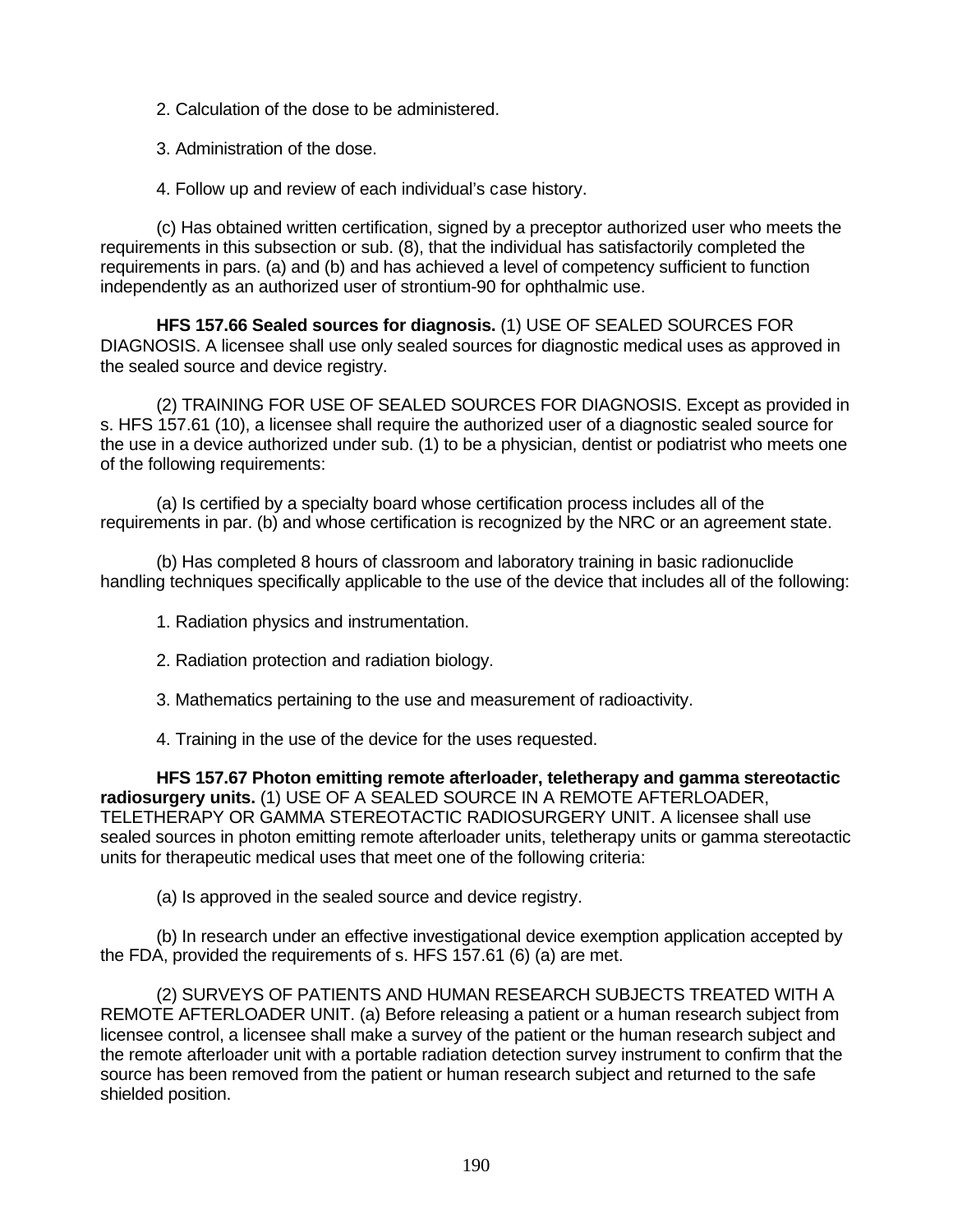(b) A licensee shall retain a record of the surveys under s. HFS 157.71 (16).

(3) INSTALLATION, MAINTENANCE, ADJUSTMENT AND REPAIR. (a) A person shall be specifically licensed by the department, NRC or another agreement state to install, maintain, adjust or repair a remote afterloader unit, teletherapy unit or gamma stereotactic radiosurgery unit that involves work on the source shielding, the source driving unit used to move the source or other electronic or mechanical component that could expose the source, reduce the shielding around the source or compromise the radiation safety of the unit or the source.

(b) Except for low dose-rate remote afterloader units, only a person specifically licensed by the department, NRC or another agreement state may install, replace, relocate or remove a sealed source or source contained in other remote afterloader units, teletherapy units or gamma stereotactic units.

(c) For a low dose-rate remote afterloader unit, only a person specifically licensed by the department, NRC or another agreement state, or an authorized medical physicist, shall install, replace, relocate or remove a sealed source contained in the unit.

(d) A licensee shall retain a record of the installation, maintenance, adjustment and repair done on remote afterloader units, teletherapy units and gamma stereotactic radiosurgery units under s. HFS 157.71 (19).

(4) SAFETY PROCEDURES AND INSTRUCTIONS FOR REMOTE AFTERLOADER, TELETHERAPY AND GAMMA STEREOTACTIC RADIOSURGERY UNITS. (a) A licensee shall do all of the following:

1. Secure the unit, console, console keys and the treatment room when unattended or not in use.

2. Permit only individuals approved by the authorized user, radiation safety officer or authorized medical physicist to be present in the treatment room during treatment with the source.

3. Prevent dual operation of more than one radiation producing device in a treatment room, if applicable.

4. Develop, implement and maintain written procedures for responding to an abnormal situation when the operator is unable to place the source in the shielded position or remove the patient or human research subject from the radiation field with controls from outside the treatment room. The procedure shall include all the following:

a. Instructions for responding to equipment failures and the names of the persons responsible for implementing corrective actions.

b. The process for restricting access to and posting signs in the proximity of the treatment area to minimize the risk of inadvertent exposure.

c. The names and telephone numbers of the authorized users, the authorized medical physicist and the radiation safety officer to be contacted if the unit or console operates abnormally.

(b) A copy of the procedures required by par. (a) 4. shall be physically located at the unit console.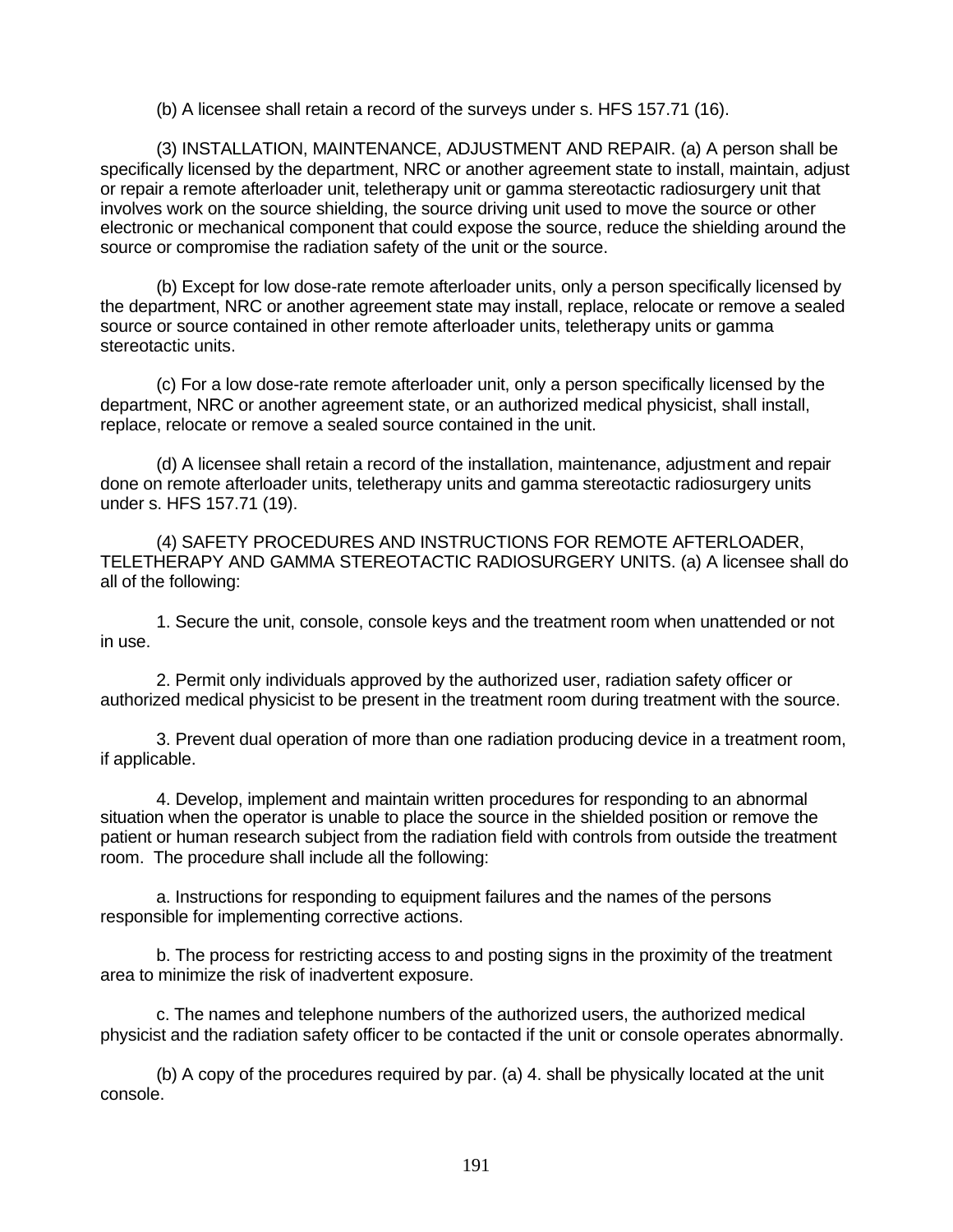(c) A licensee shall post instructions at the unit console to inform the operator of both of the following:

1. The location of the procedures required by par. (a) 4.

2. The names and telephone numbers of the authorized users, the authorized medical physicist and the radiation safety officer to be contacted if the unit or console operates abnormally.

(d) A licensee shall provide instruction, initially and at least annually, to all persons who operate the unit, as appropriate to the person's assigned duties, in all the following:

1. The procedures identified in par. (a) 4.

2. The operating procedures for the unit.

(e) A licensee shall ensure that operators, authorized medical physicists and authorized users participate in drills of the emergency procedures, initially and at least annually thereafter.

(f) A licensee shall retain a record of individuals receiving instruction required by par. (d) under s. HFS 157.71 (15).

(5) SAFETY PRECAUTIONS FOR REMOTE AFTERLOADER, TELETHERAPY AND GAMMA STEREOTACTIC RADIOSURGERY UNITS. (a) A licensee shall control access to the treatment room by a door at each entrance.

(b) A licensee shall equip each entrance to the treatment room with an electrical interlock system that accomplishes all the following:

1. Prevents the operator from initiating the treatment cycle unless each treatment room entrance door is closed.

2. Causes the source to be shielded promptly when an entrance door is opened.

3. Prevents the source from being exposed following an interlock interruption until all treatment room entrance doors are closed and the source on-off control is reset at the console.

(c) A licensee shall require any person entering the treatment room to assure, via appropriate radiation monitors, that radiation levels have returned to ambient levels.

(d) Except for low-dose remote afterloader units, a licensee shall construct or equip each treatment room with viewing and intercom systems to permit continuous observation of the patient or the human research subject from the treatment console during irradiation.

(e) For licensed activities where sources are placed within the patient's or human research subject's body, a licensee shall only conduct treatments that allow for expeditious removal of a decoupled or jammed source.

(f) A licensee shall do all the following:

1. For medium dose-rate and pulsed dose-rate remote afterloader units, require all the following: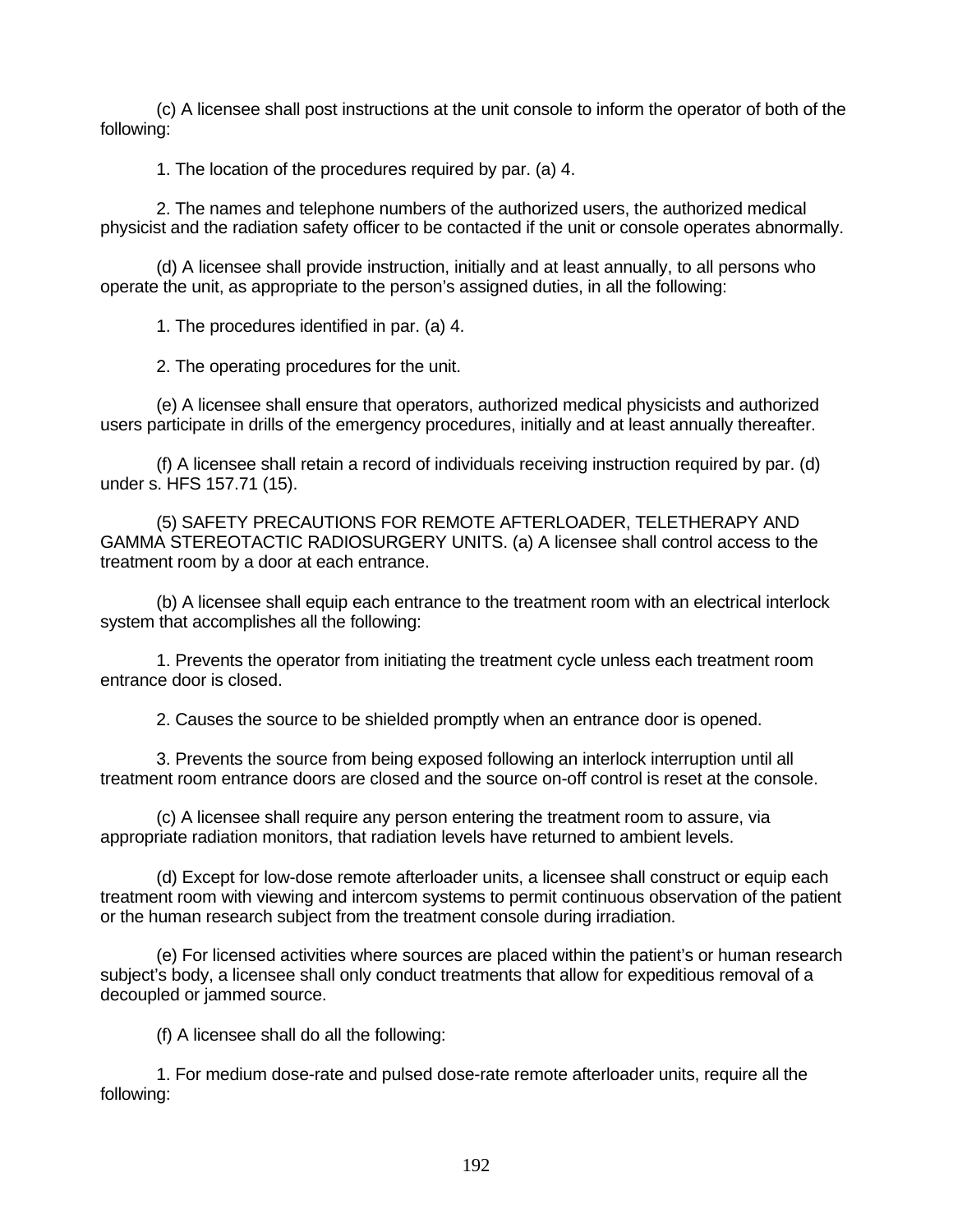a. An authorized medical physicist and either an authorized user or a physician, under the supervision of an authorized user, who has been trained in the operation and emergency response for the unit to be physically present during the initiation of all patient treatments involving the unit.

b. An authorized medical physicist and either an authorized user or a person under the supervision of an authorized user who has been trained to remove the source applicator in the event of an emergency involving the unit to be immediately available during continuation of all patient treatments involving the unit.

2. For high dose-rate remote afterloader units, require all the following:

a. An authorized user and an authorized medical physicist to be physically present during the initiation of all patient treatments involving the unit.

b. An authorized medical physicist and either an authorized user or a physician, under the supervision of an authorized user, who has been trained in the operation and emergency response for the unit to be physically present during continuation of all patient treatments involving the unit.

3. For gamma stereotactic radiosurgery units, require an authorized user and an authorized medical physicist to be physically present throughout all patient treatments involving the unit.

4. Notify the radiation safety officer or his or her designee and an authorized user immediately if the patient or human research subject has a medical emergency or if the patient dies.

(g) A licensee shall have available near each treatment room, emergency response equipment, as applicable, to respond to all of the following:

1. A source inadvertently remaining in the unshielded position.

2. A source inadvertently lodged within the patient following completion of the treatment.

(6) DOSIMETRY EQUIPMENT. (a) Except for low dose-rate remote afterloader sources where the source output or activity is determined by the manufacturer, a licensee shall have a calibrated dosimetry system available for use. To satisfy this requirement, one of the following conditions shall be met:

1. The system shall have been calibrated using a system or source traceable to the national institute of standards and technology and published protocols accepted by nationally recognized bodies; or by a calibration laboratory accredited by the American association of physicists in medicine. The calibration shall have been performed within the previous 2 years and after any servicing that may have affected system calibration.

2. The system shall have been calibrated within the previous 4 years. Eighteen to 30 months after that calibration, the system shall have been compared to another dosimetry system that was calibrated within the past 24 months by the national institute of standards and technology or by a calibration laboratory accredited by the American association of physicists in medicine. The results of the comparison shall have indicated that the calibration factor of the licensee's system had not changed by more than 2 percent. A licensee may not use the intercomparison result to change the calibration factor. When comparing dosimetry systems to be used for calibrating sealed sources for therapeutic units, a licensee shall use a comparable unit with beam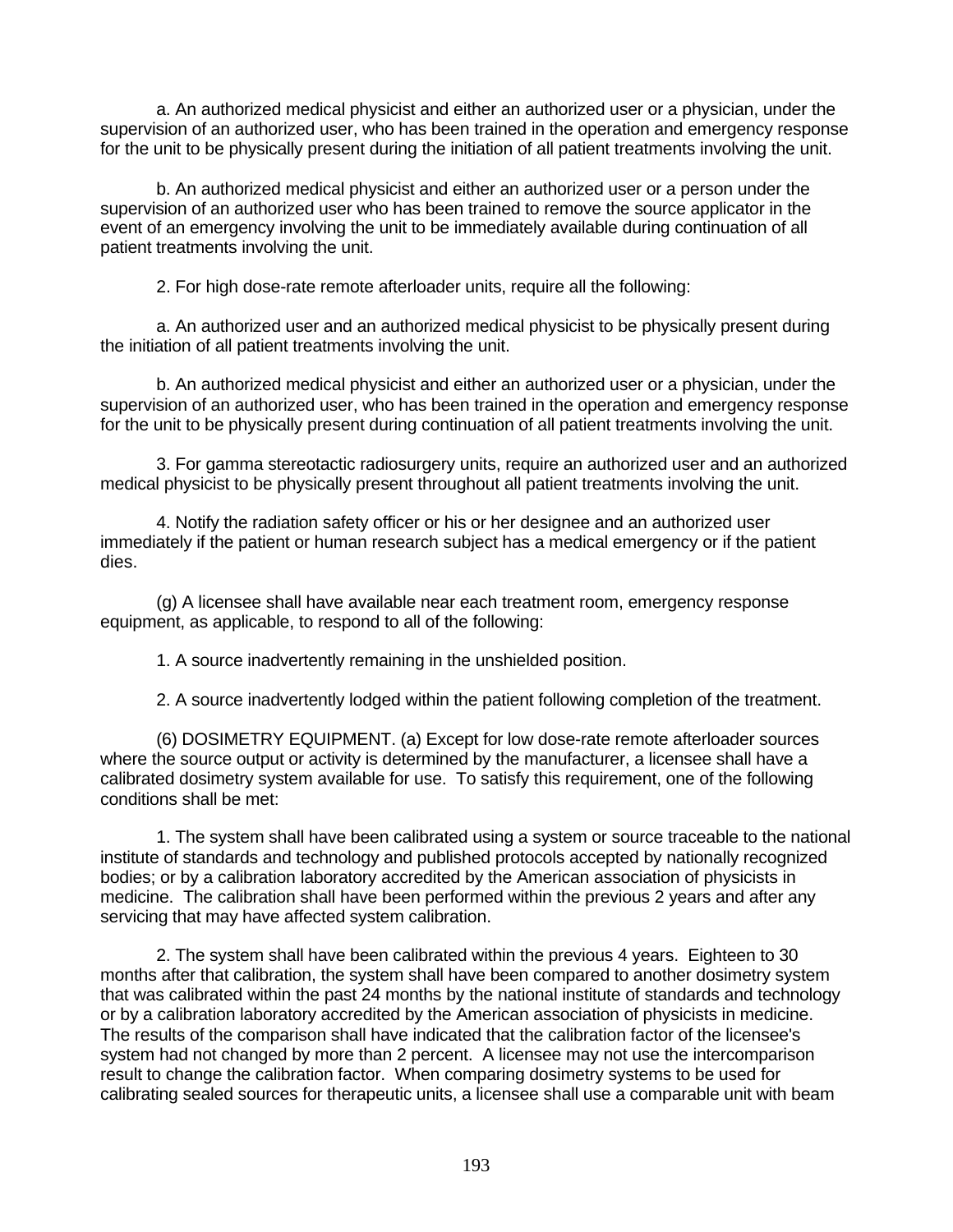attenuators or collimators, as applicable, and sources of the same radionuclide as the source used at the licensee's facility.

(b) A licensee shall have available for use a dosimetry system for spot-check output measurements, if applicable. To satisfy this requirement, the system may be compared with a system that has been calibrated under par. (a). The comparison shall have been performed within the previous 12 months and after each servicing that may have affected system calibration. The spot-check system may be the same system used to meet the requirement in par. (a).

(c) A licensee shall retain a record of each calibration and comparison under s. HFS 157.71 (20).

(7) FULL CALIBRATION MEASUREMENTS ON TELETHERAPY UNITS. (a) A licensee authorized to use a teletherapy unit for medical use shall perform full calibration measurements on each teletherapy unit under any of the following circumstances:

1. Before the first medical use of the unit.

2. Before medical use under all of the following conditions:

a. Whenever spot-check measurements indicate that the output differs by more than 5 percent from the output obtained at the last full calibration corrected mathematically for radioactive decay.

b. Following replacement of the source or following reinstallation of the teletherapy unit in a new location.

c. Following any repair of the teletherapy unit that includes removal of the source or major repair of the components associated with the source exposure assembly.

3. At intervals not exceeding one year.

(b) To satisfy the requirements of par. (a), full calibration measurements shall include determination of all of the following:

1. The output within plus or minus 3 percent for the range of field sizes and for the distance or range of distances used for medical use.

2. The coincidence of the radiation field and the field indicated by the light beam localizing device.

3. The uniformity of the radiation field and its dependence on the orientation of the useful beam.

4. Timer accuracy and linearity over the range of use.

5. On-off error.

6. The accuracy of all distance measuring and localization devices in medical use.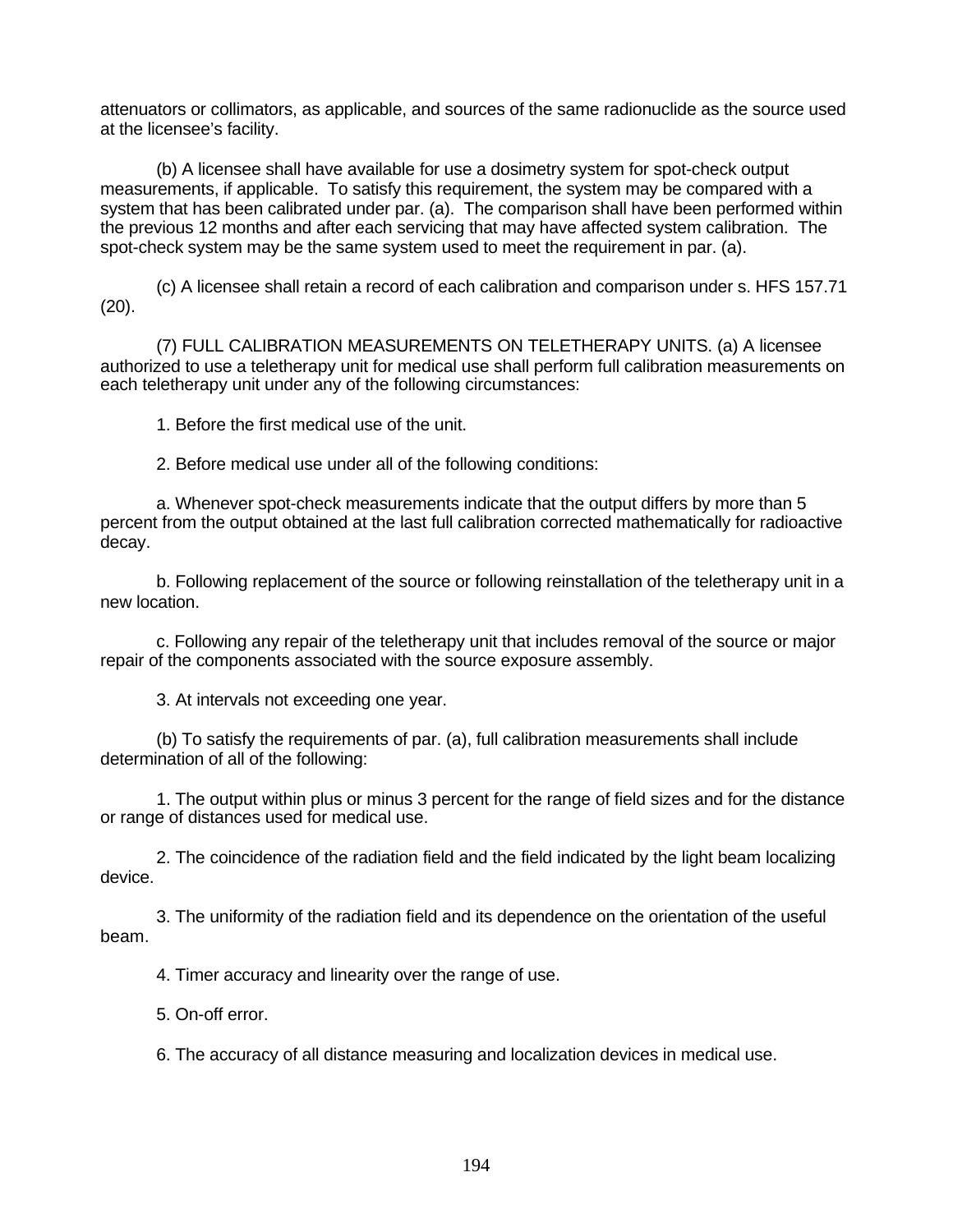(c) A licensee shall use the dosimetry system described in sub. (6) (a) to measure the output for one set of exposure conditions. The remaining radiation measurements required in par. (b) may be made using a dosimetry system that indicates relative dose rates.

(d) A licensee shall perform a full calibration required by par. (a) under published protocols accepted by nationally recognized bodies.

(e) A licensee shall mathematically correct the outputs determined in par. (b) 1. for physical decay for intervals not exceeding one month for cobalt-60, 6 months for cesium-137 or at intervals consistent with one percent decay for all other nuclides.

(f) Full calibration measurements required by par. (a) and physical decay corrections required by par. (e) shall be performed by an authorized medical physicist.

(g) A licensee shall retain a record of each calibration under s. HFS 157.71 (21).

(8) FULL CALIBRATION MEASUREMENTS ON REMOTE AFTERLOADER UNITS. (a) A licensee authorized to use a remote afterloader unit for medical use shall perform a full calibration measurement on each unit under any of the following circumstances:

1. Before the first medical use of the unit.

2. Before medical use under all the following conditions:

a. Following replacement of any source or following reinstallation of the unit in a new location outside the facility.

b. Following any repair of the unit that includes removal of the source or major repair of the components associated with the source exposure assembly.

3. Each calendar quarter, at intervals not exceeding 100 days for high dose-rate, medium dose-rate and pulsed dose-rate remote afterloader units with sources whose half-life exceeds 75 days.

4. At intervals not exceeding one year for low dose-rate remote afterloader units.

(b) To satisfy the requirement of par. (a), a full calibration measurement shall include, as applicable, determination of all the following:

1. The output within 5 percent of the source strength.

2. Source positioning accuracy to within plus or minus one millimeter.

3. Source retraction with backup battery upon power failure.

4. Length of the source transfer tubes.

5. Timer accuracy and linearity over the typical range of use.

6. Length of the applicators.

7. Function of the source transfer tubes, applicators and transfer tube-applicator interfaces.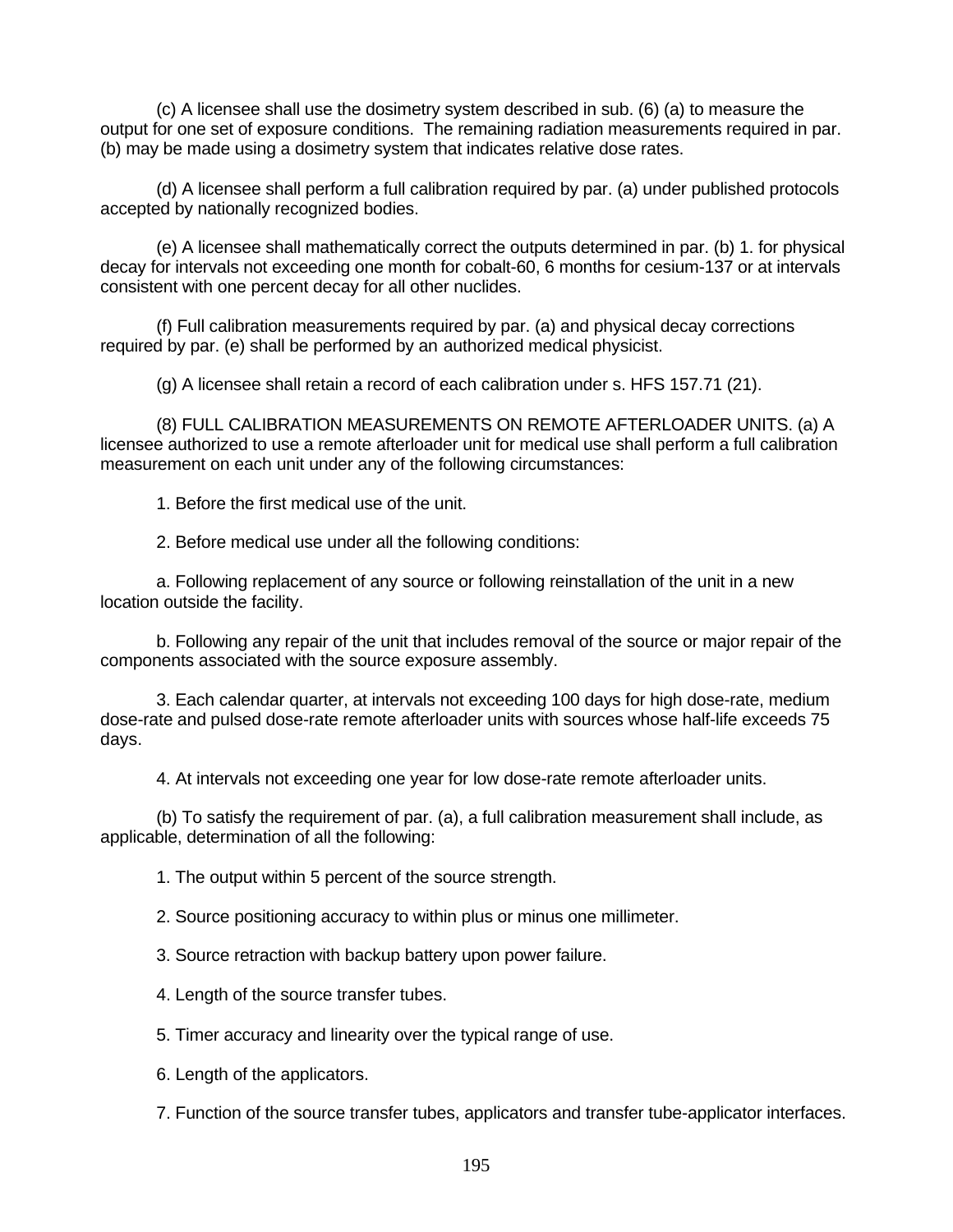(c) In addition to the requirement for full calibration for low dose-rate remote afterloader units in par. (b), a licensee shall perform an autoradiograph of the source to verify inventory and source arrangement at intervals not exceeding one calendar quarter.

(d) A licensee shall use the dosimetry system described in sub. (6) (a) to measure the output.

(e) A licensee shall make a full calibration measurement required by par. (a) under published protocols accepted by nationally recognized bodies.

(f) For low dose-rate remote afterloader units, a licensee may use measurements provided by the source manufacturer that are made under pars. (a) to (e).

(g) A licensee shall mathematically correct the outputs determined in par. (b) 1. for physical decay at intervals consistent with one percent physical decay.

(h) A full calibration measurement required by par. (a) and physical decay correction required by par. (g) shall be performed by the authorized medical physicist.

(i) A licensee shall retain a record of each calibration under s. HFS 157.71 (21).

(j) In addition to the requirements for full calibration for low dose rate remote afterloaders, as specified in par. (b), a licensee shall perform an autoradiograph of the source or sources to verify inventory and source arrangement at intervals not to exceed 3 months.

(9) FULL CALIBRATION MEASUREMENTS ON GAMMA STEREOTACTIC RADIOSURGERY UNITS. (a) A licensee authorized to use a gamma stereotactic radiosurgery unit for medical use shall perform full calibration measurements on each unit under any of the following circumstances:

1. Before the first medical use of the unit.

2. Before medical use under all of the following conditions:

a. Whenever spot-check measurements indicate that the output differs by more than 5 percent from the output obtained at the last full calibration corrected mathematically for radioactive decay.

b. Following replacement of the sources or following reinstallation of the gamma stereotactic radiosurgery unit in a new location.

c. Following any repair of the gamma stereotactic radiosurgery unit that includes removal of the sources or major repair of the components associated with the source assembly.

3. At intervals not exceeding one year, with the exception that relative helmet factors need only be determined before the first medical use of a helmet and following any damage to the helmet.

(b) To satisfy the requirement of par. (a), a full calibration measurement shall include determination of all the following: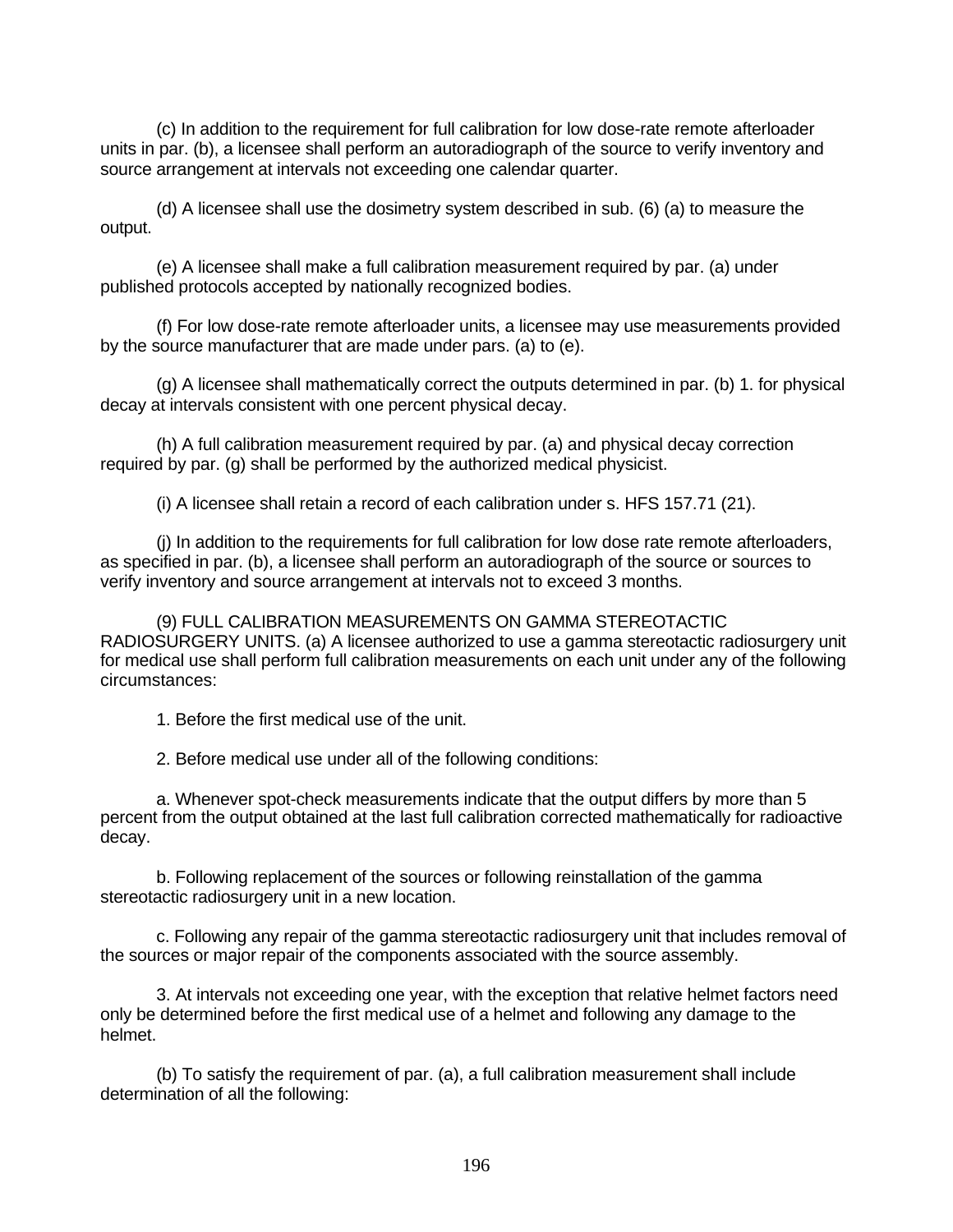1. The output within plus or minus 3 percent.

2. Relative alignment helmet factors to verify that the helmet material provides the required shielding to the patient.

3. Isocenter coincidence to confirm the centering accuracy of the radiation beam relative to the alignment helmet openings.

4. Timer accuracy and linearity over the range of use.

5. On-off error.

6. Trunnion centricity to determine the rotational center of the source relative to the alignment helmet openings.

7. Treatment table retraction mechanism, using backup battery power or hydraulic backups with the unit off.

8. Helmet microswitches to determine if the switches terminate the radiation beam when tripped by unintended movement of the alignment helmet.

9. Emergency timing circuits.

10. Stereotactic frames and localizing devices.

(c) A licensee shall use the dosimetry system described in sub. (6) (a) to measure the output for one set of exposure conditions. The remaining radiation measurements required in par. (b) 1. may be made using a dosimetry system that indicates relative dose rates.

(d) A licensee shall make a full calibration measurement required by par. (a) under published protocols accepted by nationally recognized bodies.

(e) A licensee shall mathematically correct the outputs determined in par. (b) 1. at intervals not exceeding one month for cobalt-60 and at intervals consistent with one percent physical decay for all other radionuclides.

(f) A full calibration measurement required by par. (a) and physical decay correction required by par. (e) shall be performed by an authorized medical physicist.

(g) A licensee shall retain a record of each calibration under s. HFS 157.71 (21).

(10) PERIODIC SPOT-CHECKS FOR TELETHERAPY UNITS. (a) A licensee authorized to use teletherapy units for medical use shall perform output spot-checks on each teletherapy unit once in each calendar month that include determination of all of the following:

1. Timer constancy and timer linearity over the range of use.

2. On-off error.

3. The coincidence of the radiation field and the field indicated by the light beam localizing device.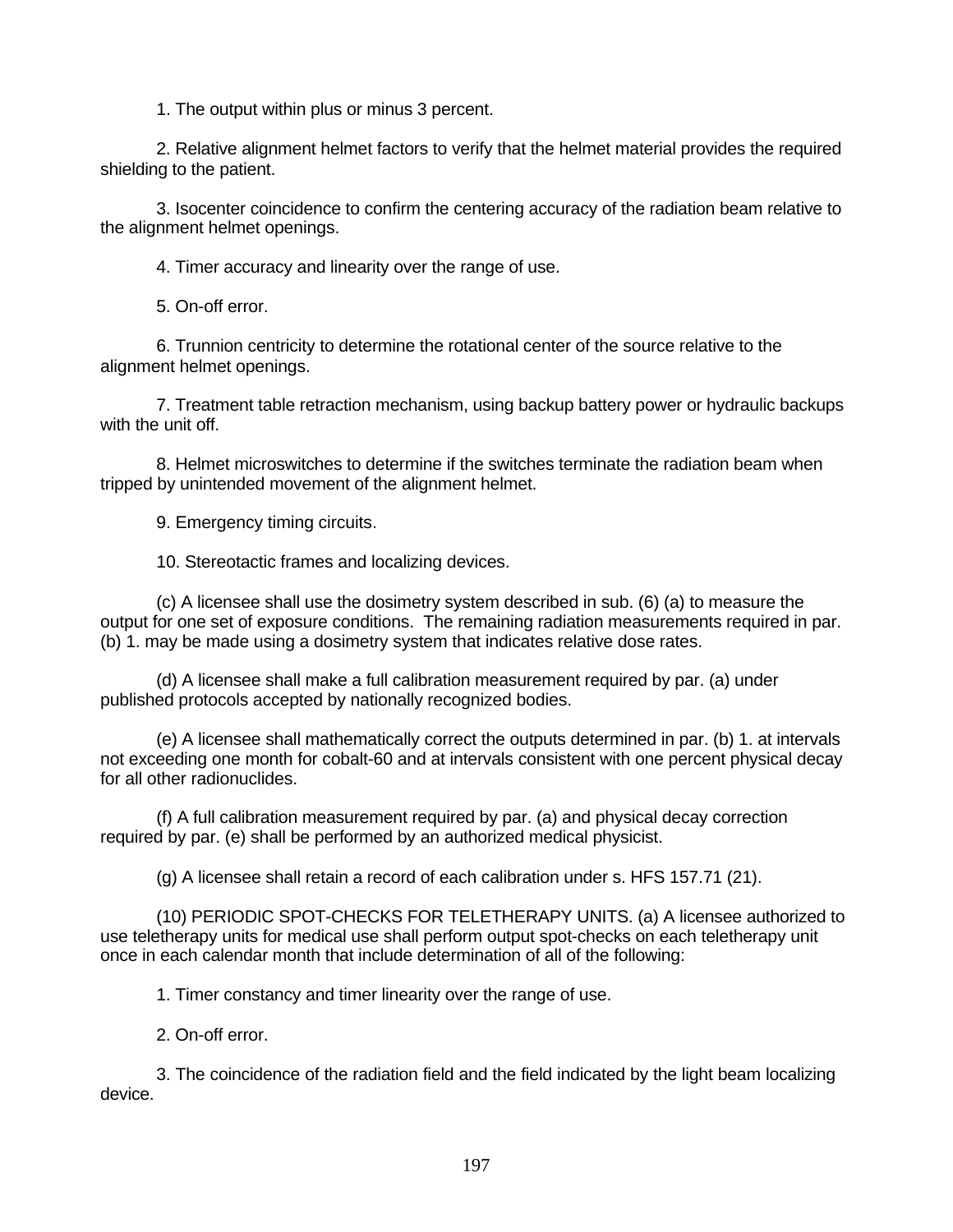4. The accuracy of all distance measuring and localization devices used for medical use.

5. The output for one typical set of operating conditions measured with the dosimetry system described in sub. (6) (b).

6. The difference between the measurement made in this subd. 5. and the anticipated output expressed as a percentage of the anticipated output, i.e., the value obtained at last full calibration corrected mathematically for physical decay.

(b) A licensee shall perform measurements required by par. (a) under procedures established by the authorized medical physicist. The authorized medical physicist need not actually perform the spot check measurements.

(c) A licensee shall have the authorized medical physicist review the results of each spotcheck within 15 working days. The authorized medical physicist shall notify the licensee in writing of the results of each spot-check within 10 working days.

(d) A licensee authorized to use a teletherapy unit for medical use shall perform safety spotchecks of each teletherapy facility once in each calendar month and after each source installation to assure proper operation of all of the following:

1. Electrical interlocks at each teletherapy room entrance.

2. Electrical or mechanical stops installed to limit use of the primary beam of radiation.

**Note:** Examples of the limitations in subd. 2. include restriction of source housing angulation or elevation, carriage or stand travel and operation of the beam on-off mechanism.

3. Source exposure indicator lights on the teletherapy unit, on the control console and in the facility.

4. Viewing and intercom systems.

5. Treatment room doors from inside and outside the treatment room.

6. Electrically assisted treatment room doors with the teletherapy unit electrical power turned off.

(e) If the results of the checks required in par. (d) indicate the malfunction of any system, a licensee shall lock the control console in the off position and not use the unit except as may be necessary to repair, replace or check the malfunctioning system.

(f) A licensee shall retain a record of each spot-check required by pars. (a) and (d), under s. HFS 157.71 (22).

(11) PERIODIC SPOT-CHECKS FOR REMOTE AFTERLOADER UNITS. (a) A licensee authorized to use remote afterloader units for medical use shall perform a spot-check of each remote afterloader facility and on each unit according to the following criteria:

1. At the beginning of each day of use of a high dose-rate, medium dose-rate or pulsed dose-rate remote afterloader unit.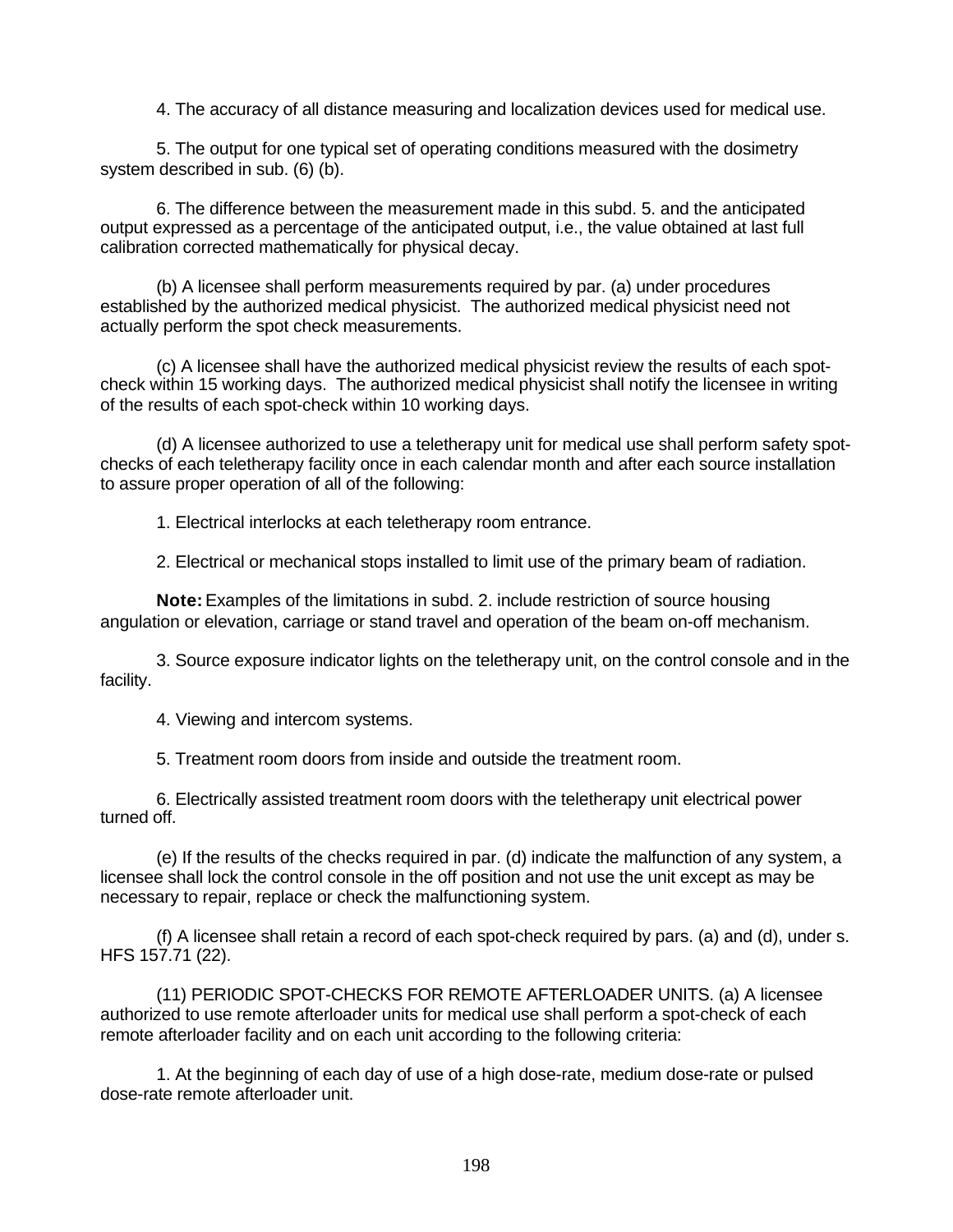2. Prior to each patient treatment with a low dose-rate remote afterloader unit.

3. After each source installation.

(b) A licensee shall have an authorized medical physicist establish written procedures for performing the spot-checks required in par. (a) of this section. The authorized medical physicist need not actually perform the spot check measurements.

(c) To satisfy the requirements of par. (a), a spot-check shall assure proper operation of all of the following:

1. Electrical interlocks at each remote afterloader unit room entrance.

2. Source exposure indicator lights on the remote afterloader unit, on the control console and in the facility.

3. Viewing and intercom systems in each high dose-rate, medium dose-rate and pulsed dose-rate remote afterloader facility.

4. Emergency response equipment.

5. Radiation monitors used to indicate the source position.

6. Timer accuracy.

7. Clock (date and time) in the unit's computer.

8. Decayed source activity in the unit's computer.

(d) If the results of the checks required in par. (c) indicate the malfunction of any system, a licensee shall lock the control console in the off position and not use the unit except as necessary to repair, replace or check the malfunctioning system.

(e) A licensee shall retain a record of each check required by par. (c) under s. HFS 157.71 (23).

(f) A licensee shall have an authorized medical physicist review the results of each spotcheck within 15 working days of the spot check. The authorized medical physicist shall notify the licensee in writing of the results of each spot-check within 10 working days.

(12) PERIODIC SPOT-CHECKS FOR GAMMA STEREOTACTIC RADIOSURGERY UNITS. (a) A licensee authorized to use a gamma stereotactic radiosurgery unit for medical use shall perform spot-checks of each gamma stereotactic radiosurgery facility and on each unit at all of the following times:

1. Monthly.

2. At the beginning of each day of use.

3. After each source installation.

(b) A licensee shall have an authorized medical physicist do all the following: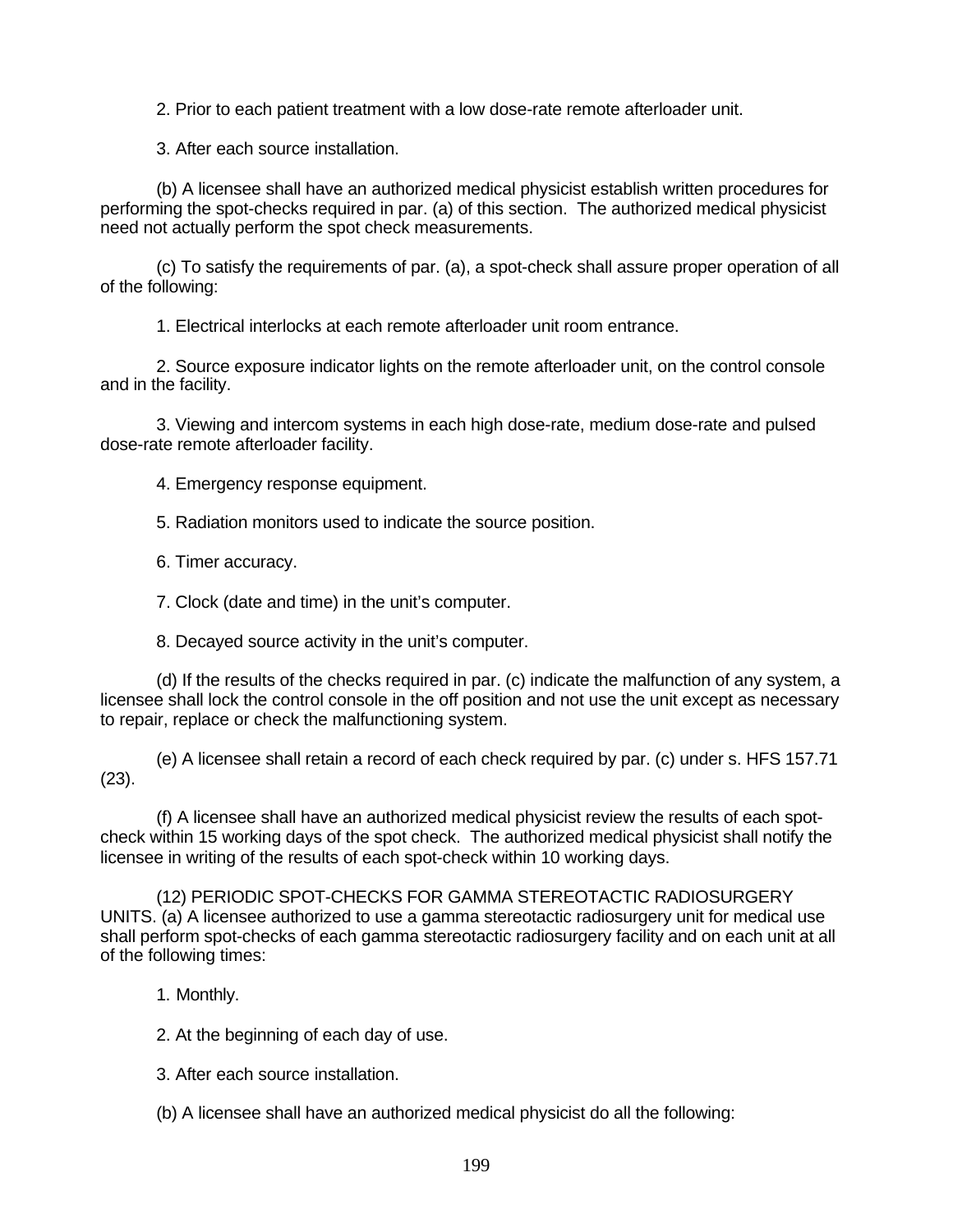1. Establish written procedures for performing the spot-checks required in par. (a).

2. Review the results of each spot-check required by par. (a) 1. within 15 working days of the check. The authorized medical physicist need not actually perform the spot-check measurements.

3. The authorized physicist shall notify the licensee in writing of the results of the spot check review within 10 working days.

(c) To satisfy the requirements of par. (a) 1., a spot-check shall do all of the following:

1. Assure proper operation of treatment table retraction mechanism, using backup battery power or hydraulic backups with the unit off; helmet microswitchs; emergency timing circuits and stereotactic frames and localizing devices.

2. Determine all of the following:

a. The output for one typical set of operating conditions measured with the dosimetry system described in sub. (6) (b).

b. The difference between the measurement made in subd. a. and the anticipated output expressed as a percentage of the anticipated output.

c. Source output against computer calculation.

d. Timer accuracy and linearity over the range of use.

e. On-off error.

f. Trunnion centricity.

(d) To satisfy the requirements of par. (a) 2. and 3., a spot-check shall assure proper operation of all of the following:

1. Electrical interlocks at each gamma stereotactic radiosurgery room entrance.

2. Source exposure indicator lights on the gamma stereotactic radiosurgery unit, on the control console and in the facility.

3. Viewing and intercom systems.

4. Timer termination of the radiation beam.

5. Radiation monitors used to indicate room exposures.

6. Emergency off buttons.

(e) A licensee shall arrange for prompt repair of any system identified in par. (c) or (d) that is not operating properly.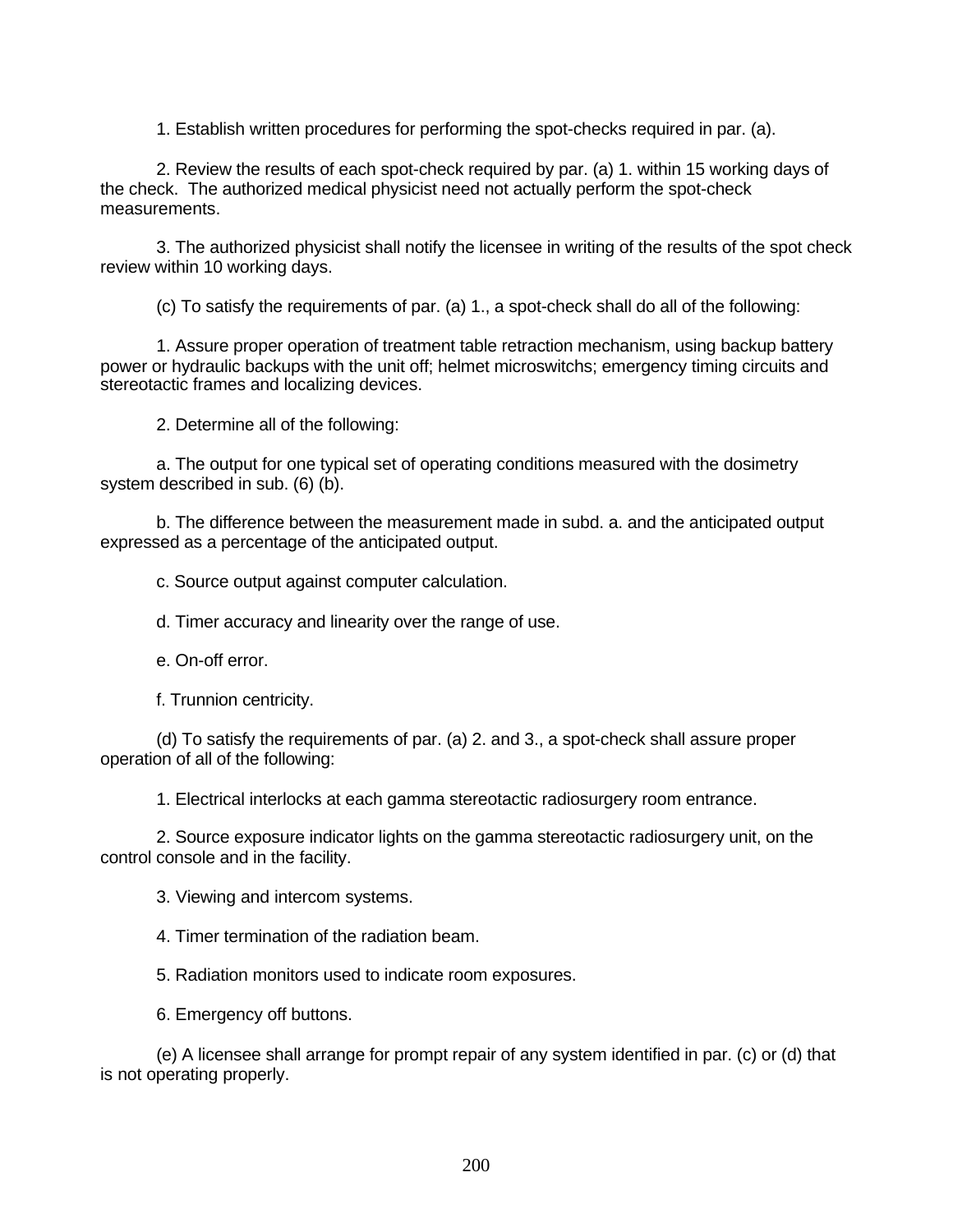(f) If the results of the checks required in par. (d) indicate the malfunction of any system, a licensee shall lock the control console in the off position and not use the unit except as may be necessary to repair, replace or check the malfunctioning system.

(g) A licensee shall retain a record of each check required by pars. (c) and (d) under s. HFS 157.71 (24).

(13) ADDITIONAL TECHNICAL REQUIREMENTS FOR MOBILE REMOTE AFTERLOADER UNITS. (a) A licensee providing mobile remote afterloader service shall do all of the following:

1. Check survey instruments before medical use at each address of use or on each day of use, whichever is more frequent.

2. Account for all sources before departure from a client's address of use.

(b) In addition to the periodic spot-checks required by sub. (11), a licensee authorized to use mobile afterloaders for medical use shall perform checks on each remote afterloader unit before use at each address. A check shall be made to verify the operation of all the following:

1. Electrical interlocks on treatment area access points.

2. Source exposure indicator lights on the remote afterloader unit, on the control console and in the facility.

3. Viewing and intercom systems.

4. Applicators, source transfer tubes and transfer tube-applicator interfaces.

5. Radiation monitors used to indicate room exposures.

6. Accuracy of source positioning.

7. Radiation monitors used to indicate whether the source has returned to a safe shielded position.

(c) A licensee shall ensure overall proper operation of the remote afterloader unit by conducting a simulated cycle of treatment before use at each address of use.

(d) If the results of the checks required in par. (b) indicate the malfunction of any system, a licensee shall lock the control console in the off position and not use the unit except as may be necessary to repair, replace or check the malfunctioning system.

(e) A licensee shall retain a record of each check required by par. (b) under s. HFS 157.71 (25).

(14) RADIATION SURVEYS. (a) In addition to the survey requirement in s. HFS 157.25 (1), a person licensed to possess or use photon emitting remote afterloader, teletherapy or gamma stereotactic radiosurgery units shall perform surveys of the device and ensure the results of the surveys from the surface of the main source safe, with the sources in the shielded position, do not exceed the maximum and average radiation levels listed in the sealed source and device registry.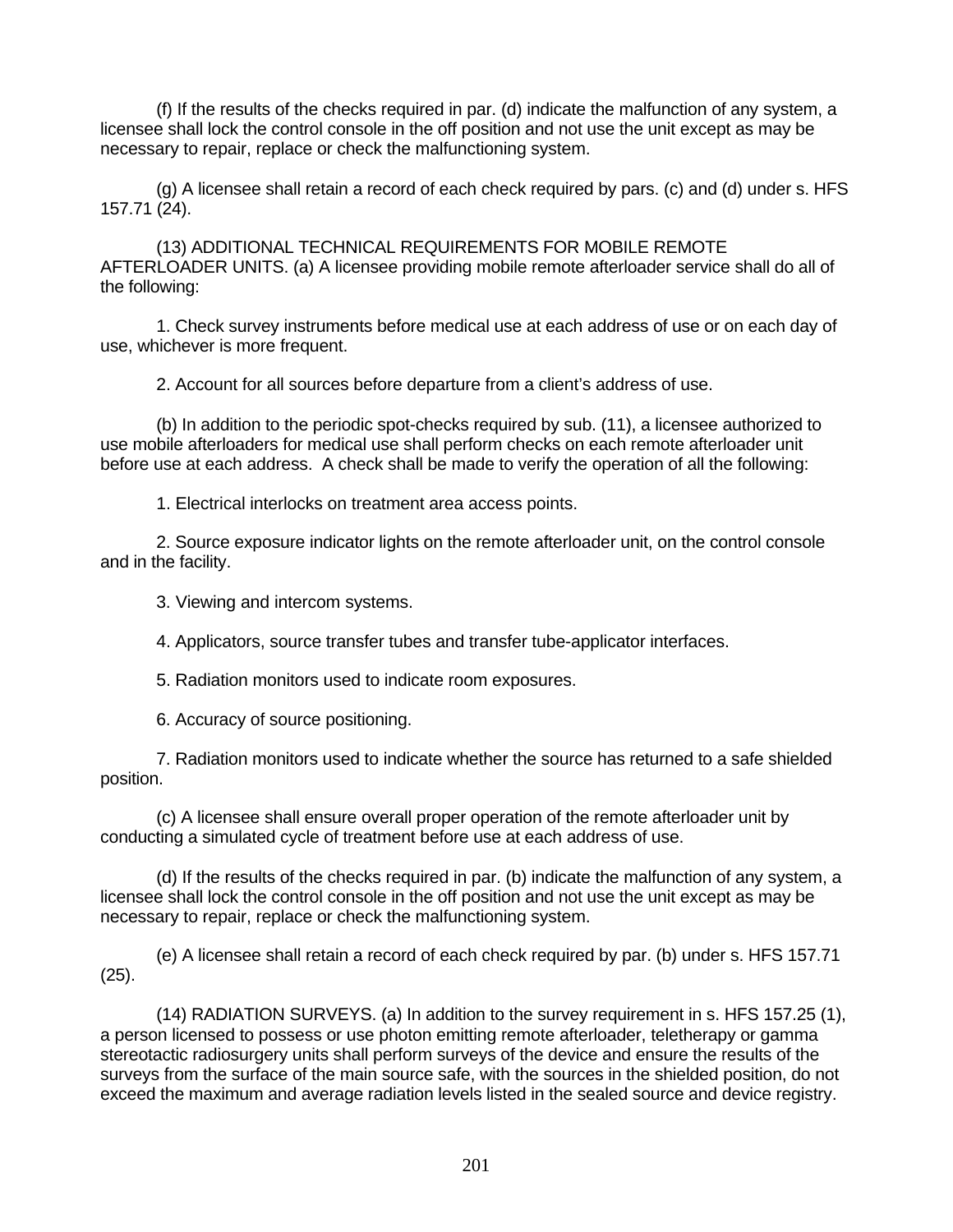(b) A licensee shall make the survey required by par. (a) at installation of a new source and following repairs to source shielding, a source driving unit or other electronic or mechanical component that could expose a source, reduce the shielding around a source or compromise the radiation safety of the unit or a source.

(c) A licensee shall retain a record of the radiation surveys required by par. (a) under s. HFS 157.71 (26).

(15) FIVE-YEAR INSPECTION FOR TELETHERAPY AND GAMMA STEREOTACTIC RADIOTHERAPY UNITS. (a) A licensee shall have each teletherapy unit and gamma stereotactic radiosurgery unit fully inspected and serviced during source replacement or at intervals not to exceed 5 years, whichever comes first, to assure proper functioning of the source exposure mechanism.

(b) Inspection and servicing of a teletherapy or gamma stereotactic radiosurgery unit may only be performed by a person specifically licensed to do so by the department, the NRC or another agreement state.

(c) A licensee shall keep a record of the inspection and servicing under s. HFS 157.71 (27).

(16) THERAPY-RELATED COMPUTER SYSTEMS. A licensee shall perform acceptance testing on the treatment planning system under published protocols accepted by nationally recognized bodies. The acceptance testing shall include, as applicable, verification of all of the following:

(a) Source-specific input parameters required by the dose calculation algorithm used to calculate the dose to the patient.

(b) Accuracy of dose, dwell time of the radioactive source at a particular location and treatment time calculations at representative points.

(c) Accuracy of isodose graphic plots on paper and graphic displays.

(d) Accuracy of the software used to determine radioactive source positions from radiographic images.

(e) Accuracy of electronic transfer of the treatment delivery parameters to the treatment delivery unit from the treatment planning system that was used to calculate the patient dose and radioactive source dwell times.

(17) TRAINING FOR USE OF REMOTE AFTERLOADER, TELETHERAPY AND GAMMA STEREOTACTIC RADIOSURGERY UNITS. Except as provided in s. HFS 157.61 (10), a licensee shall require an authorized user of a sealed source for a use authorized under sub. (1) to be a physician who meets any of the following requirements:

(a) Certified by a medical specialty board whose certification process includes all of the requirements in par. (b) and whose certification has been recognized by the NRC or an agreement state.

(b) Completed a certified structured training program in basic radionuclide techniques applicable to the use of a sealed source in a therapeutic medical unit that includes all of the following: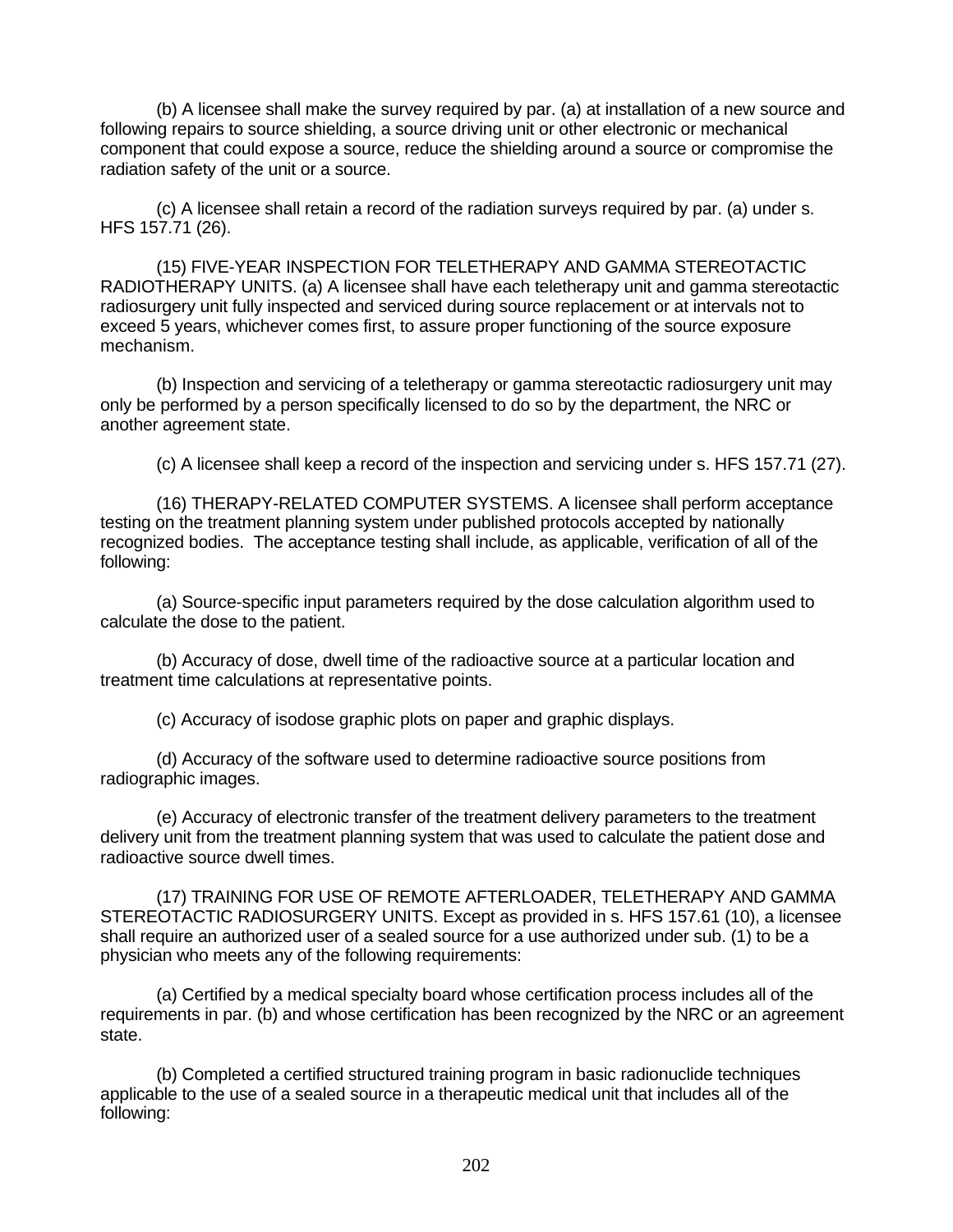1. Two hundred hours of classroom and laboratory training in all the following areas:

a. Radiation physics and instrumentation.

b. Radiation protection and radiation biology.

c. Mathematics pertaining to the use and measurement of radioactivity.

2. Five hundred hours of work experience, under the supervision of an authorized user who meets the requirements in this subsection or equivalent NRC or other agreement state requirements at a medical institution, involving all of the following:

a. Reviewing full calibration measurements and periodic spot checks.

b. Preparing treatment plans and calculating treatment doses and times.

c. Using administrative controls to prevent a medical event involving the use of radioactive material.

d. Implementing emergency procedures to be followed in the event of the abnormal operation of the medical unit or console.

e. Checking and using survey meters.

f. Selecting the proper dose and how it is to be administered.

3. Three years of supervised clinical experience in radiation oncology under an authorized user who meets the requirements in this subsection or equivalent NRC or other agreement state requirements as part of a formal training program approved by the residency review committee for radiation oncology of the accreditation council for graduate medical education or the committee on postdoctoral training of the American osteopathic association. The clinical experience may be obtained concurrently with the supervised work experience required by par. 2.

4. Written certification that the individual has satisfactorily completed the requirements in subds. 1. to 3. and has achieved a level of competency sufficient to function independently as an authorized user of each type of medical therapy unit for which the individual is requesting authorized user status. The certification shall be signed by a preceptor authorized user who meets the requirements in this subsection.

## **HFS 157.68 [Reserved]. HFS 157.69 [Reserved].**

**HFS 157.70 Other medical uses of radioactive material or radiation from radioactive material.** A licensee may use radioactive material or a radiation source approved for medical use that is not specifically addressed in ss. HFS 157.63 to 157.67 if all of the following criteria are met:

(1) APPLICATION. The applicant or licensee has submitted the information required by s. HFS 157.60 (2) (b) and (c).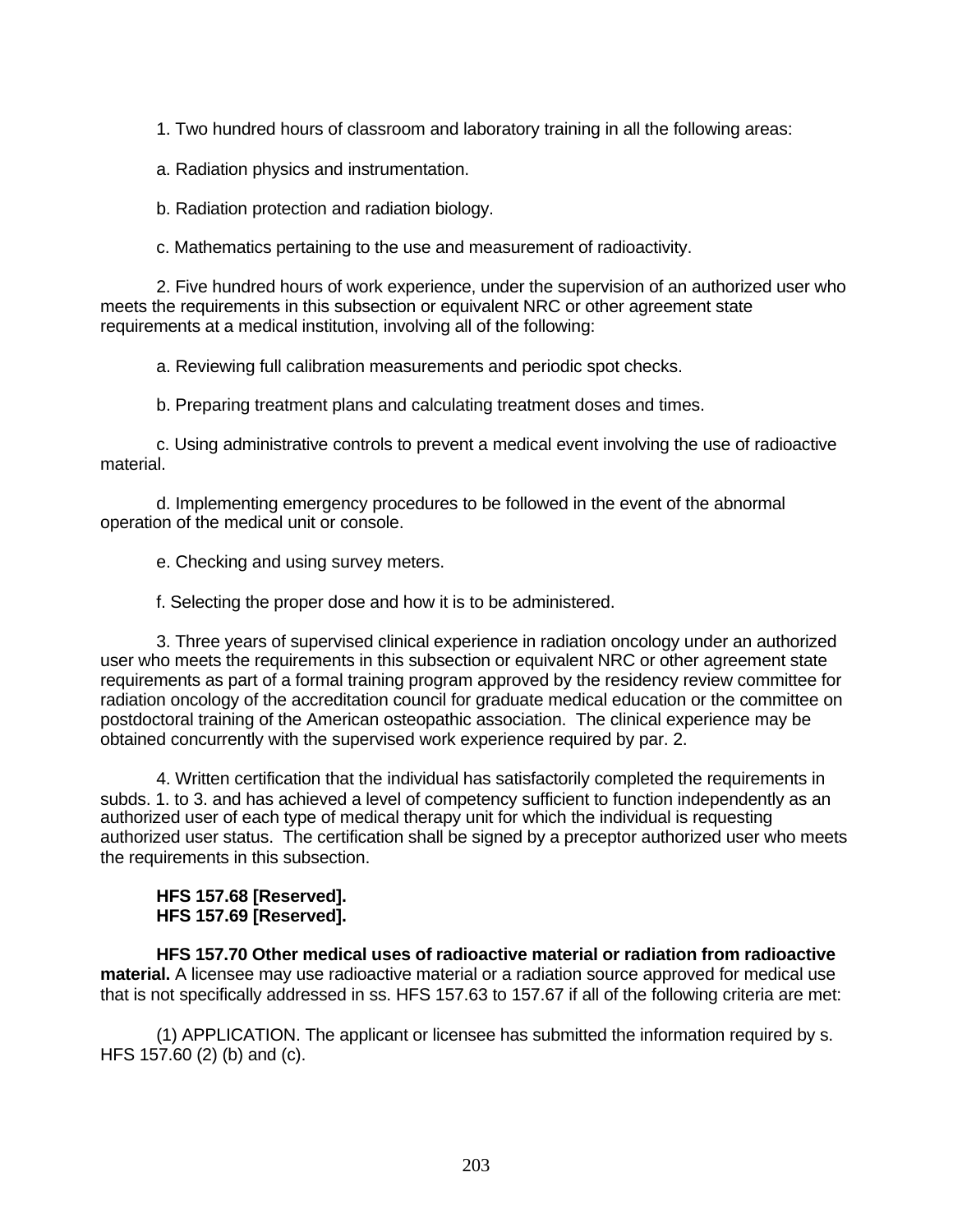(2) APPROVAL. The applicant or licensee has received written approval from the department in a license and uses the material under this chapter and specific conditions the department considers necessary for the medical use of the material.

**HFS 157.71 Records.** (1) RECORDS OF AUTHORITY AND RESPONSIBILITIES FOR RADIATION PROTECTION PROGRAMS. (a) A licensee shall retain a record of actions taken by the licensee's management under s. HFS 157.61 (1) (a) for 5 years. The record shall include a summary of the actions taken and a signature of licensee management.

(b) A licensee shall retain a current copy of the authorities, duties and responsibilities of the radiation safety officer as required by s. HFS 157.61 (1) (d). The record shall include the signature of the radiation safety officer and licensee management.

(2) RECORDS OF RADIATION PROTECTION PROGRAM SAFETY CHANGES. A licensee shall retain a record of each radiation protection program change made under s. HFS 157.61 (2) (a) for 5 years. The record shall include a copy of the old and new procedures, the effective date of the change and the signature of the licensee management that reviewed and approved the change.

(3) RECORDS OF WRITTEN DIRECTIVES. A licensee shall retain a copy of each written directive as required by s. HFS 157.61 (4) for 3 years.

(4) RECORDS OF MEDICAL EVENTS. (a) A licensee shall retain a record of medical events reported under s. HFS 157.72 (1) for 3 years.

(b) The record shall contain all of the following:

1. The licensee's name.

2. Names of the persons involved.

3. The social security number or other identification number, if one has been assigned, of any person who is the subject of a medical event.

4. A brief description of the event and why it occurred.

5. The effect, if any, on any individual.

6. The actions, if any, taken or planned to prevent recurrence.

7. Whether the licensee notified the affected individual or the affected individual's responsible relative or guardian and, if not, whether the failure to notify was based on guidance from the referring physician.

(5) RECORD OF A DOSE TO AN EMBRYO OR FETUS OR A NURSING CHILD. A licensee shall retain a record of a dose to an embryo or fetus or a nursing child reported under s. HFS 157.72 (2) for 3 years. The record shall contain all of the following:

(a) The licensee's name.

(b) The names of all the individuals involved.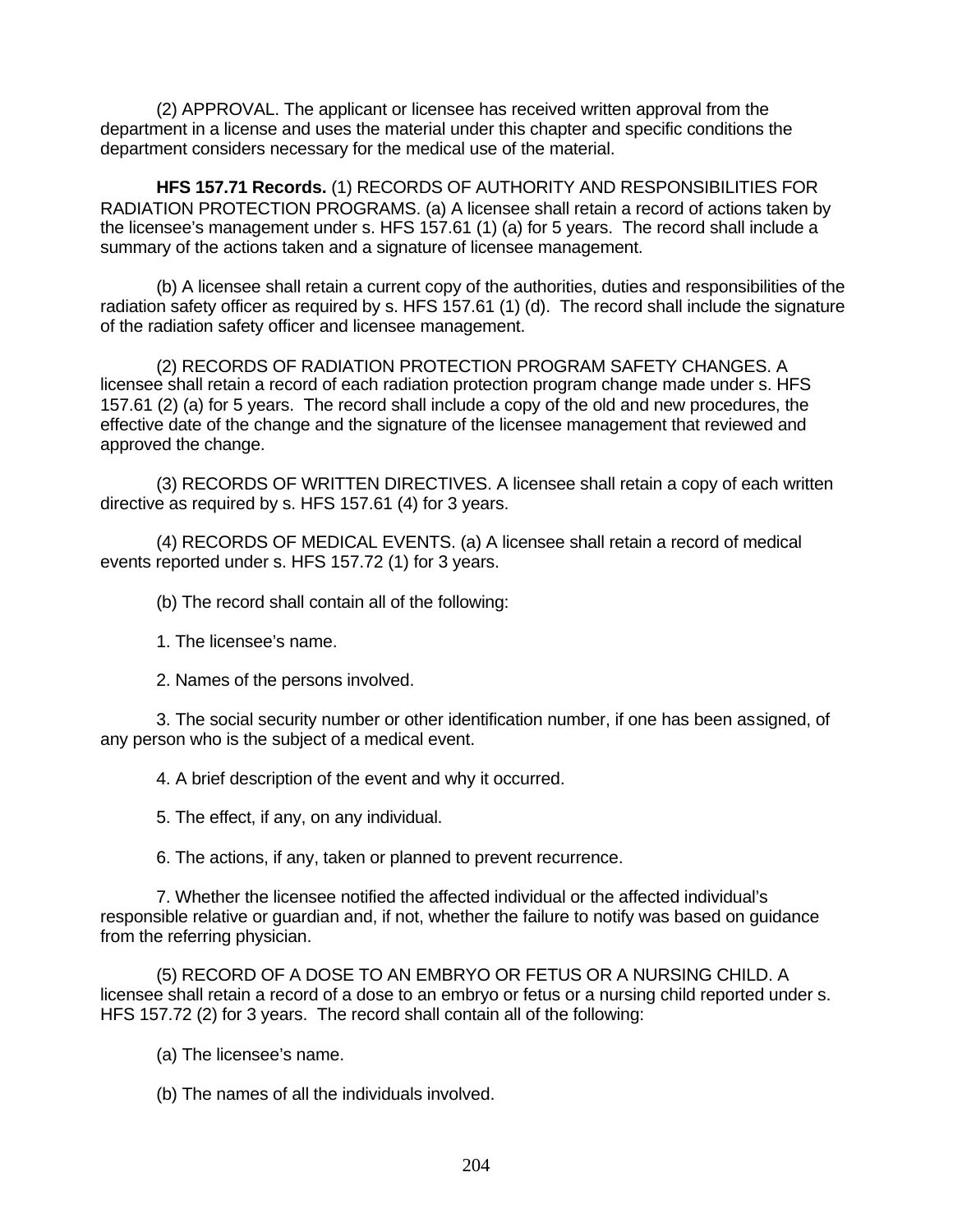(c) The social security number or other identification number, if one has been assigned of the pregnant individual or nursing child who is the subject of the event.

(d) A brief description of the event, why it occurred, any effect on the embryo or fetus or nursing child and any actions taken or planned to prevent recurrence.

(e) Whether the licensee notified the pregnant individual or mother, or the mother's or child's responsible relative or guardian, and if the licensee did not, whether such failure to notify was based on guidance from the referring physician.

(6) RECORDS OF INSTRUMENT CALIBRATIONS. A licensee shall maintain a record of instrument calibrations required by s. HFS 157.62 (1) for 3 years. The record shall include the model and serial number of the instrument, the date of the calibration, the results of the calibration and the name of the individual who performed the calibration.

(7) RECORDS OF RADIATION SURVEY INSTRUMENT CALIBRATIONS. A licensee shall maintain a record of radiation survey instrument calibrations required by s. HFS 157.62 (2) for 3 years. The record shall include the date of the calibration, the results of the calibration, the name of the person who performed the calibration, and the model and serial number of the instrument.

(8) RECORDS OF DOSAGES OF UNSEALED RADIOACTIVE MATERIAL FOR MEDICAL USE. A licensee shall maintain a record of dosage determinations required by s. HFS 157.62 (3) for 3 years. The record shall contain the radiopharmaceutical, patient's or human research subject's name or identification number if one has been assigned, the prescribed dosage, the determined dosage or a notation that the total activity is less than 1.1 MBq (30 µCi), the date and time of the dosage determination and the name of the individual who determined the dosage.

(9) RECORDS OF POSSESSION OF SEALED SOURCES AND BRACHYTHERAPY SOURCES. (a) A licensee shall retain a record of leak tests required by s. HFS 157.62 (5) (b) for 3 years. The record shall contain the model number and serial number if one has been assigned of each source tested, the identity of each source radionuclide and its estimated activity, the results of the test, the date of the test and the name of the person who performed the test.

(b) A licensee shall retain a record of the semi-annual physical inventory of sealed sources and brachytherapy sources required by s. HFS 157.62 (5) (g) for 3 years. The inventory record shall contain the model number of each source and serial number if one has been assigned, the identity of each source radionuclide and its nominal activity, the location of each source and the name of the person who performed the inventory.

(10) RECORDS OF SURVEYS FOR AMBIENT RADIATION EXPOSURE RATE. A licensee shall retain a record of each survey required by s. HFS 157.62 (7) for 3 years. The record shall include the date of the survey, the results of the survey, the instrument used to make the survey and the name of the person who performed the survey.

(11) RECORDS OF THE RELEASE OF PERSONS CONTAINING RADIOACTIVE DRUGS OR IMPLANTS CONTAINING RADIOACTIVE MATERIAL. (a) A licensee shall retain a record of the basis for authorizing the release of a person for 3 years after the date of release if the total effective dose equivalent is calculated by any of the following methods:

1. Using the retained radioactivity in the body rather than the radioactivity administered.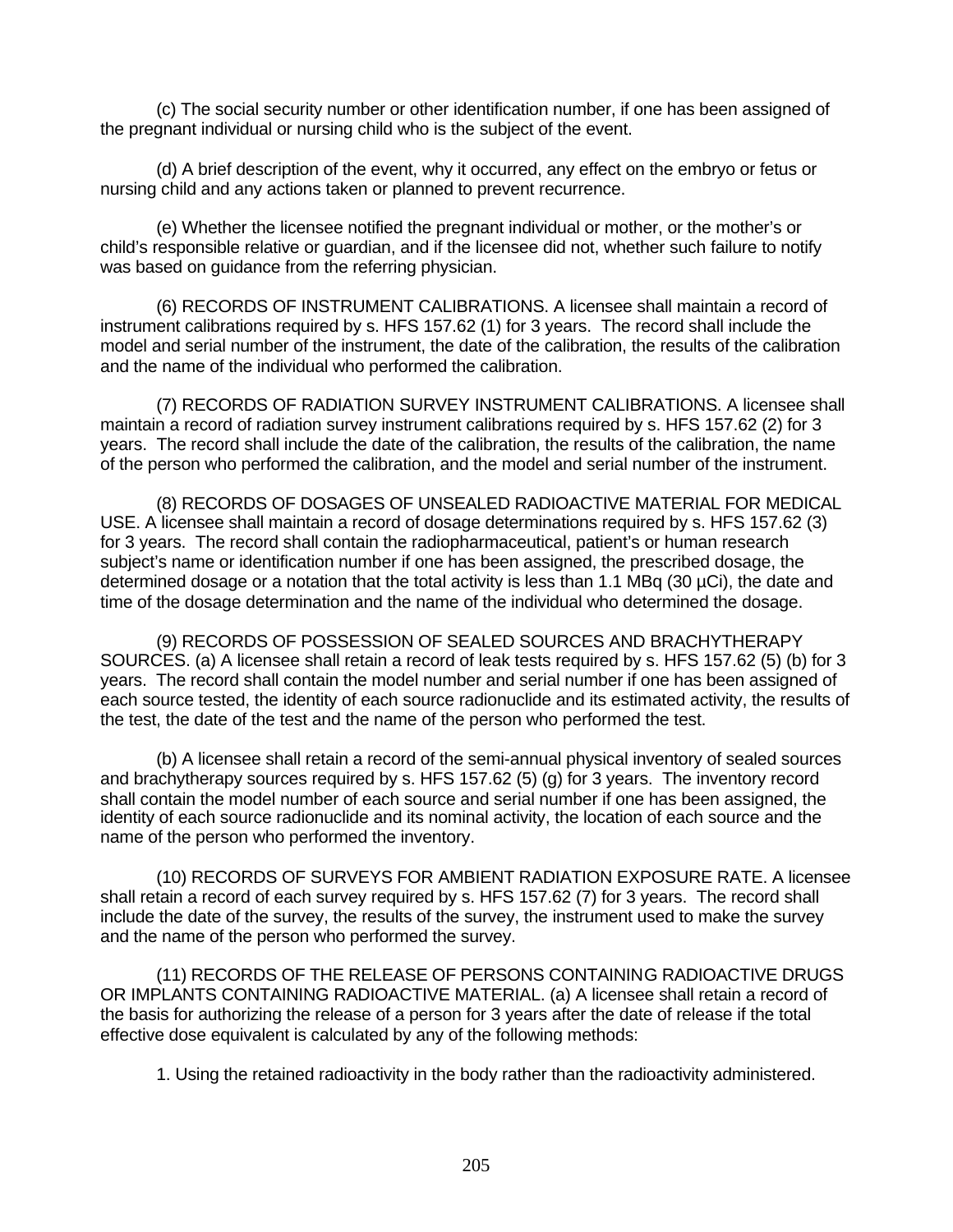2. Using an occupancy factor less than 0.25 at one meter to determine radiation exposure to persons physically near the patient.

3. Using the biological or effective half-life of the radioactive material retained in the body.

4. Considering the shielding by tissue to calculate the exposure to persons physically near the patient.

(b) A licensee shall retain a record for 3 years after the date of release that the instructions required by s. HFS 157 62 (8) (b) were provided to a breast-feeding woman if the radiation dose to the infant or child from continued breast-feeding could result in a total effective dose equivalent exceeding 5 mSv (0.5 rem).

(12) RECORDS OF ADMINISTRATIVE AND TECHNICAL REQUIREMENTS THAT APPLY TO THE PROVISION OF MOBILE SERVICES. (a) A licensee shall retain a copy of the letter that permits the use of radioactive material at a client's address of use, as required by s. HFS 157.62 (9) (a) 1., for 3 years after the last provision of service.

(b) A licensee shall retain the record of each survey required by s. HFS 157.62 (9) (a) 4. for 3 years. The record shall include the date of the survey, the results of the survey, the instrument used to make the survey and the name of the person who performed the survey.

(13) RECORDS OF DECAY-IN-STORAGE. A licensee shall maintain a record of the disposal of licensed materials as required by s. HFS 157.62 (10) for 3 years. The record shall include the date of the disposal, the survey instrument used, the background dose rate, the dose rate measured at the surface of each waste container and the name of the person who performed the disposal.

(14) RECORDS OF MOLYBDENUM-99 CONCENTRATIONS. A licensee shall maintain a record of the molybdenum-99 concentration tests required by s. HFS 157.63 (3) (b) for 3 years. The record shall include, for each measured elution of technetium-99m, the ratio of the measures expressed as kilobecquerel of molybdenum-99 per megabecquerel of technetium-99m (microcuries of molybdenum per millicurie of technetium), the time and date of the measurement and the name of the person who made the measurement.

(15) RECORDS OF INSTRUCTION AND TRAINING. A licensee shall maintain a record of instructions and training required by s. HFS 157.64 (2), s. HFS 157.65 (4) and s. HFS 157.67 (4) for 3 years. The record shall include a list of the topics covered, the date of the instruction or training, the names of the attendees and the names of the persons who provided the instruction.

(16) RECORDS OF RADIATON SURVEYS OF PATIENTS AND HUMAN RESEARCH SUBJECTS. A licensee shall maintain a record of the surveys required by s. HFS 157.65 (2) and s. HFS 157.67 (2) for 3 years. Each record shall include the date and results of the survey, the survey instrument used and the name of the person who made the survey.

(17) RECORDS OF BRACHYTHERAPY SOURCE INVENTORY. (a) A licensee shall maintain a record of brachytherapy source accountability required by s. HFS 157.65 (3) for 3 years.

(b) For temporary implants, the record shall include all of the following: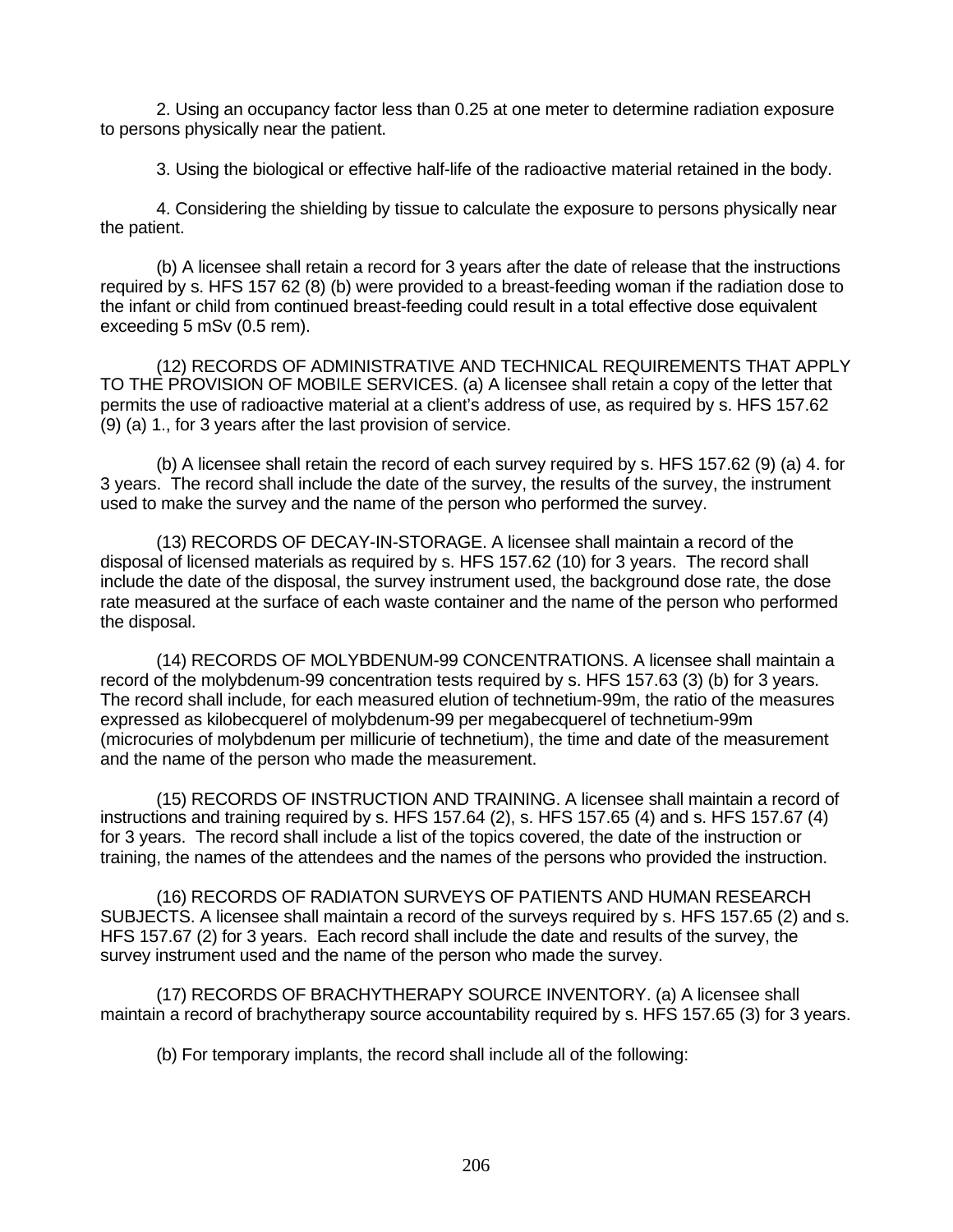1. The number and activity of sources removed from storage, the time and date they were removed from storage, the name of the person who removed them from storage and the location of use.

2. The number and activity of sources returned to storage, the time and date they were returned to storage and the name of the person who returned them from storage.

(c) For permanent implants, the record shall include all of the following:

1. The number and activity of sources removed from storage, the date they were removed from storage and the name of the person who removed them from storage.

2. The number and activity of sources returned to storage, the date they were returned to storage and the name of the person who returned them to storage.

3. The number and activity of sources permanently implanted in the patient or human research subject.

(18) RECORDS OF CALIBRATIONS ON BRACHYTHERAPY SOURCES. A licensee shall maintain a record of the calibrations on brachytherapy sources required by s. HFS 157.65 (6) for 3 years after the last use of the source. The record shall include the date of the calibration, the manufacturer's name, model number and serial number for the source and instruments used to calibrate the source, the source output or activity, source positioning accuracy within applicators and the signature of the authorized medical physicist.

(19) RECORDS OF INSTALLATION, MAINTENANCE, ADJUSTMENT AND REPAIR. A licensee shall retain a record of the installation, maintenance, adjustment and repair of remote afterloader units, teletherapy units and gamma stereotactic units as required by s. HFS 157.67 (3) for 3 years. For each installation, maintenance, adjustment and repair, the record shall include the date, description of the service and names of the persons who performed the work.

(20) RECORDS OF DOSIMETRY EQUIPMENT. (a) A licensee shall retain a record of the calibration, intercomparison and comparisons of its dosimetry equipment done under s. HFS 157.67 (6) for the duration of the license.

(b) For each calibration, intercomparison or comparison, the record shall include all of the following:

1. The date.

2. The model numbers and serial numbers of the instruments that were calibrated, intercompared or compared.

3. The correction factor that was determined from the calibration or comparison or the apparent correction factor that was determined from an intercomparison.

4. The names of the persons who performed the calibration, intercomparison or comparison.

(21) RECORDS OF TELETHERAPY, REMOTE AFTERLOADER AND GAMMA STEREOTACTIC RADIOSURGERY FULL CALIBRATIONS. (a) A licensee shall maintain a record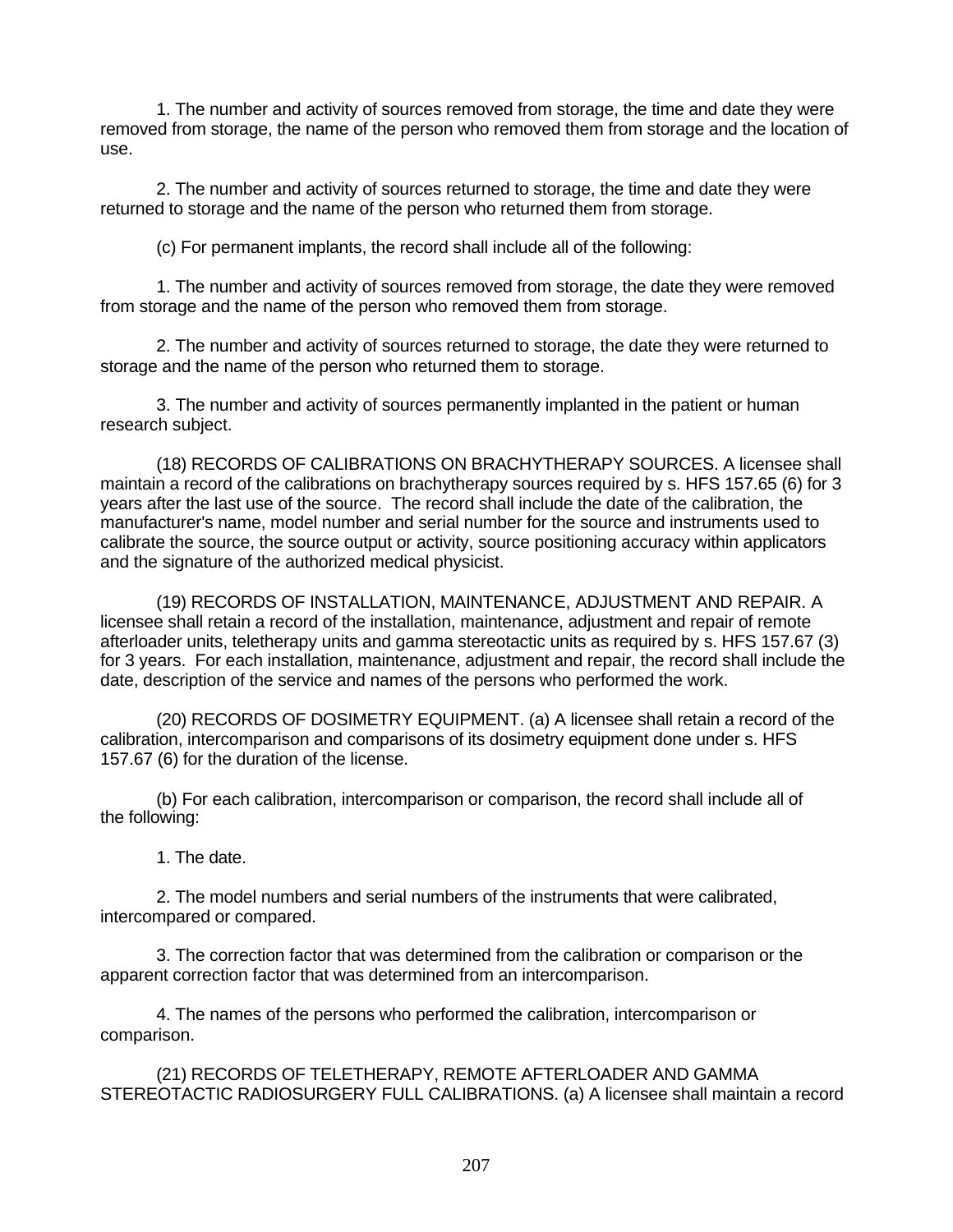of the teletherapy, remote afterloader and gamma stereotactic radiosurgery full calibrations required by s. HFS 157.67  $(7)$  to  $(9)$  for 3 years.

(b) The record required under par. (a) shall include all of the following:

1. The date of the calibration.

2. The manufacturer's name, model number and serial number for the teletherapy, remote afterloader and gamma stereotactic radiosurgery unit, source and instruments used to calibrate the unit.

3. The results and an assessment of the full calibrations.

4. The results of the autoradiograph required for low dose-rate remote afterloader units.

5. The signature of the authorized medical physicist who performed the full calibration.

(22) RECORDS OF PERIODIC SPOT-CHECKS FOR TELETHERAPY UNITS. (a) A licensee shall retain a record of each periodic spot-check for teletherapy units required by s. HFS 157.67 (10) for 3 years.

(b) The record required under par. (a) shall include all of the following:

1. The date of the spot-check.

2. The manufacturer's name, model number and serial number for the teletherapy unit, source and instrument used to measure the output of the teletherapy unit.

3. An assessment of timer linearity and constancy.

4. The calculated on-off error.

5. A determination of the coincidence of the radiation field and the field indicated by the light beam localizing device.

6. The determined accuracy of each distance measuring and localization device.

7. The difference between the anticipated output and the measured output.

8. Notations indicating the operability of each entrance door electrical interlock, each electrical or mechanical stop, each source exposure indicator light and the viewing and intercom system and doors.

9. The name of the person who performed the periodic spot-check and the signature of the authorized medical physicist who reviewed the record of the spot-check.

(23) RECORDS OF PERIODIC SPOT-CHECKS FOR REMOTE AFTERLOADER UNITS. (a) A licensee shall retain a record of each spot-check for remote afterloader units required by s. HFS 157.67 (11) for 3 years.

(b) The record required under par. (a) shall include all of the following, as applicable:

1. The date of the spot-check.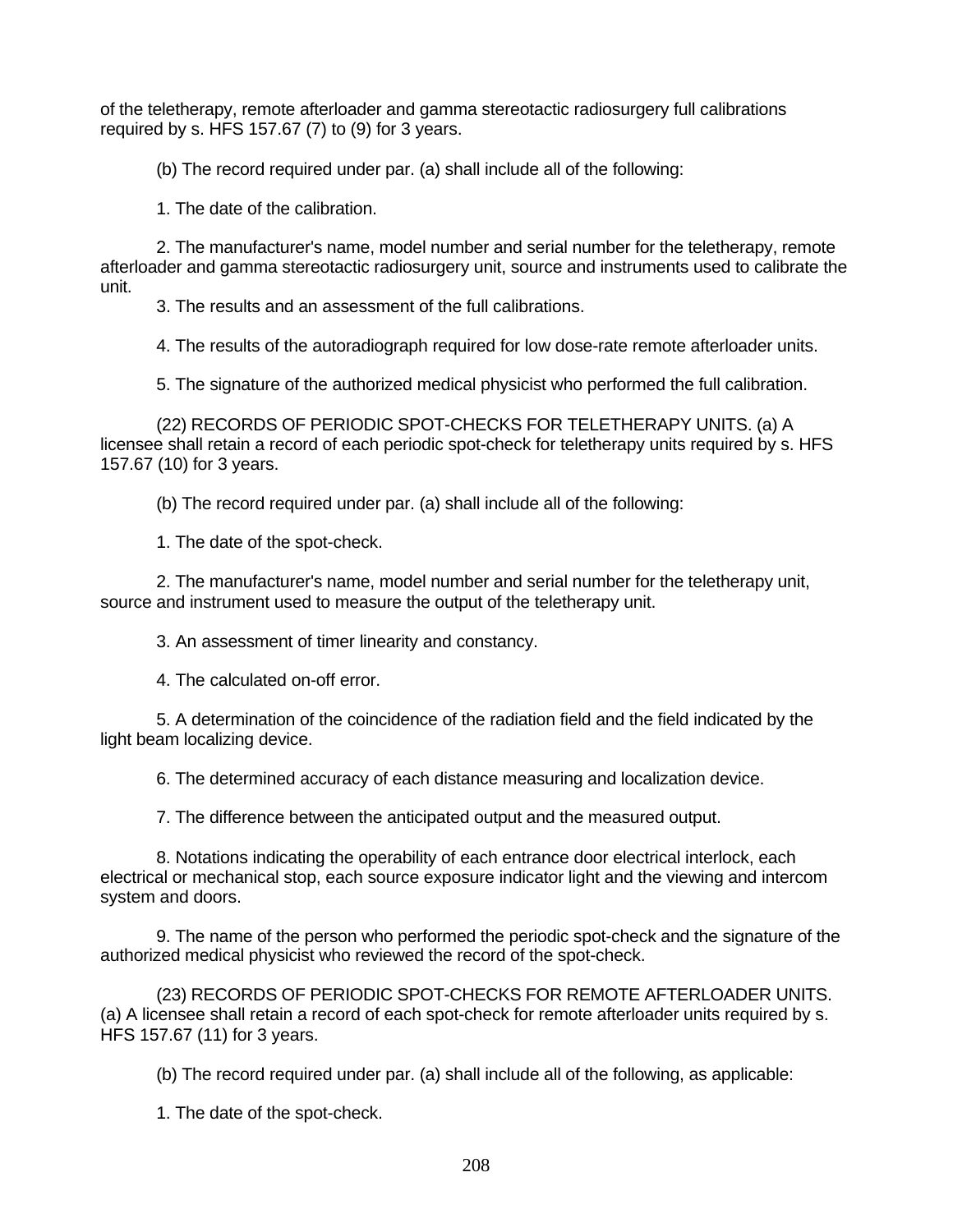2. The manufacturer's name, model number and serial number for the remote afterloader unit and source.

3. An assessment of timer accuracy.

4. Notations indicating the operability of each entrance door electrical interlock, radiation monitors, source exposure indicator lights, viewing and intercom systems and clock and decayed source activity in the unit's computer.

5. The name of the person who performed the periodic spot-check and the signature of the authorized medical physicist who reviewed the record of the spot-check.

(24) RECORDS OF PERIODIC SPOT-CHECKS FOR GAMMA STEREOTACTIC RADIOSURGERY UNITS. (a) A licensee shall retain a record of each spot-check for gamma stereotactic radiosurgery units required by s. HFS 157.67 (12) for 3 years.

(b) The record required under par. (a) shall include all of the following:

1. The date of the spot-check.

2. The manufacturer's name, model number and serial number for the gamma stereotactic radiosurgery unit and the instrument used to measure the output of the unit.

3. An assessment of timer linearity and accuracy.

4. The calculated on-off error.

5. A determination of trunnion centricity.

6. The difference between the anticipated output and the measured output.

7. An assessment of source output against computer calculations.

8. Notations indicating the operability of radiation monitors, helmet microswitches, emergency timing circuits, emergency off buttons, electrical interlocks, source exposure indicator lights, viewing and intercom systems, timer termination, treatment table retraction mechanism and stereotactic frames and localizing devices.

9. The name of the person who performed the periodic spot-check and the signature of the authorized medical physicist who reviewed the record of the spot-check.

(25) RECORDS OF ADDITIONAL TECHNICAL REQUIREMENTS FOR MOBILE REMOTE AFTERLOADER UNITS. (a) A licensee shall retain a record of each check for mobile remote afterloader units required by s. HFS 157.67 (13) for 3 years.

(b) The record required under par. (a) shall include all the following:

1. The date of the check.

2. The manufacturer's name, model number and serial number of the remote afterloader unit.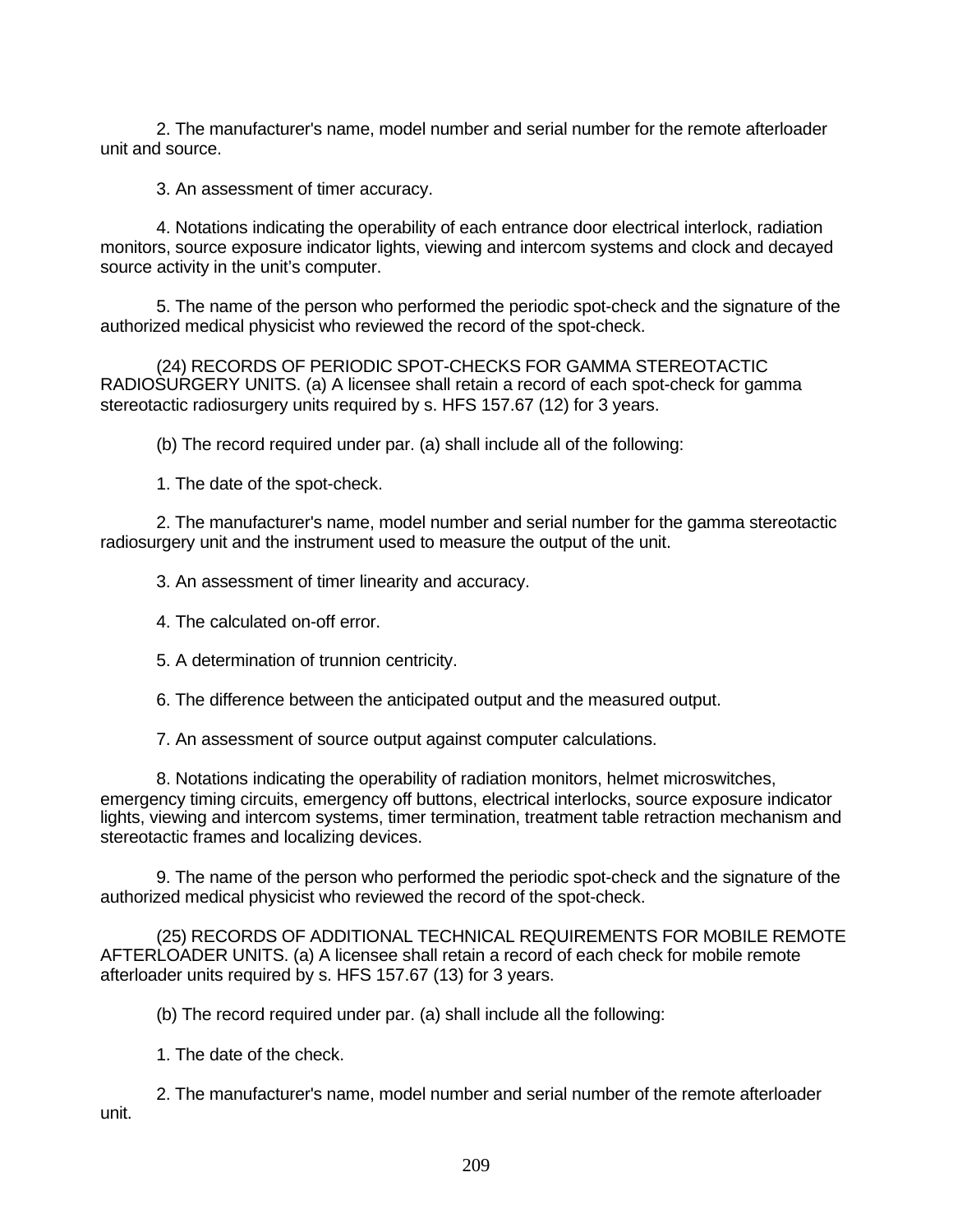3. Notations accounting for all sources before the licensee departs from a facility.

4. Notations indicating the operability of each entrance door electrical interlock, radiation monitors, source exposure indicator lights, viewing and intercom system, applicators and source transfer tubes and source positioning accuracy.

5. The signature of the person who performed the check.

(26) RECORDS OF SURVEYS OF THERAPEUTIC TREATMENT UNITS. (a) A licensee shall maintain a record of radiation surveys of treatment units made under s. HFS 157.67 (14) for the duration of use of the unit.

(b) The record required under par. (a) shall include all the following:

1. The date of the measurements.

2. The manufacturer's name, model number and serial number of the treatment unit, source and instrument used to measure radiation levels.

3. Each dose rate measured around the source while the unit is in the off position and the average of all measurements.

4. The signature of the person who performed the test.

(27) RECORDS OF 5-YEAR INSPECTION FOR TELETHERAPY AND GAMMA STEREOTACTIC RADIOSURGERY UNITS. (a) A licensee shall maintain a record of the 5-year inspections for teletherapy and gamma stereotactic radiosurgery units required by s. HFS 157.67 (15) for the duration of use of the unit.

(b) The record required under par. (a) shall contain all the following:

1. The inspector's radioactive materials license number.

2. The date of inspection.

3. The manufacturer's name and model number and serial number of both the treatment unit and source.

4. A list of components inspected and serviced, and the type of service.

5. The signature of the inspector.

(28) RECORDS OF DECAY OF STRONTIUM-90 SOURCES FOR OPHTHALMIC TREATMENTS. (a) A licensee shall maintain a record of the activity of a strontium-90 source required by s. HFS 157.65 (6) for the life of the source.

(b) The record required under par, (a) shall include both of the following:

1. The initial activity of the source and date.

2. For each decay calculation, the date and the source activity as determined under s. HFS 157.65 (6).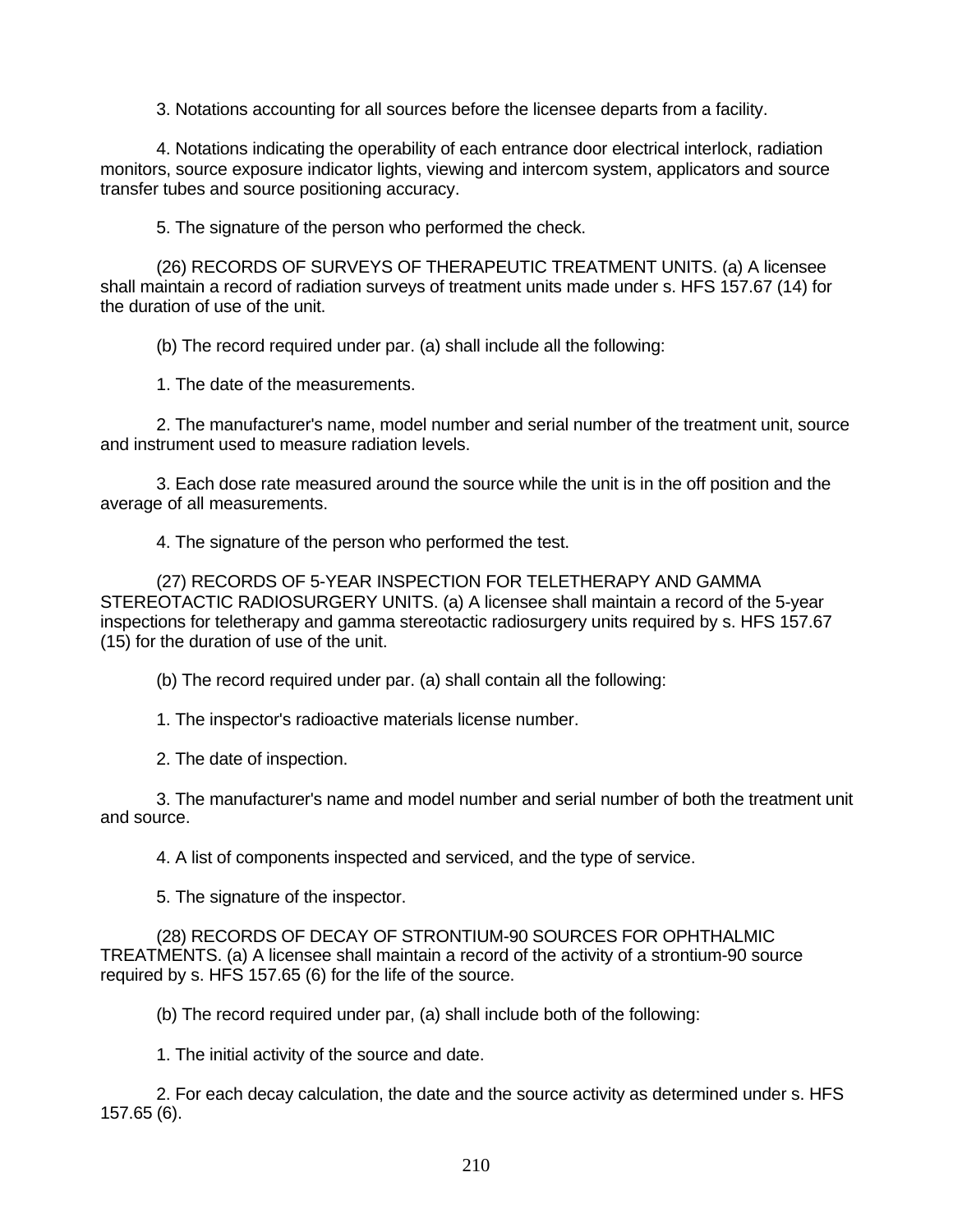**HFS 157.72 Reports.** (1) REPORTS OF MEDICAL EVENTS. (a) A licensee shall report to the department any event, except for events that result from intervention by a patient or human research subject, in which the administration of radioactive material or resulting radiation results in any of the following:

1. A dose that differs from the prescribed dose by more than 0.05 Sv (5 rem) effective dose equivalent, 0.5 Sv (50 rem) to an organ or tissue or 0.5 Sv (50 rem) shallow dose equivalent to the skin and to which any of the following apply:

a. The total dose delivered differs from the prescribed dose by 20 percent or more.

b. The total dosage delivered differs from the prescribed dosage by 20% or more or falls outside the prescribed dosage range.

c. The fractionated dose delivered differs from the prescribed dose, for a single fraction, by 50 percent or more.

2. A dose that exceeds 0.05 Sv (5 rem) effective dose equivalent, 0.5 Sv (50 rem) to an organ or tissue or 0.5 Sv (50 rem) shallow dose equivalent to the skin from any of the following:

a. An administration of a wrong pharmaceutical.

b. An administration of a radioactive drug containing radioactive material by the wrong route of administration.

c. An administration of a dose or dosage to the wrong patient or human research subject.

d. An administration of a dose delivered by the wrong mode of treatment.

e. A leaking sealed source.

3. A dose to an organ outside the intended treatment volume that exceeds the expected dose to that organ by 0.5 Sv (50 rem) where the excess dose is greater than 50 percent of the expected dose to that organ, excluding, for permanent implants, seeds that were implanted in the correct site but migrated outside the treatment site.

(b) A licensee shall report to the department any event resulting from intervention of a patient or human research subject in which the administration of radioactive material or radiation therefrom results or will result in an unintended permanent functional damage to an organ or a physiological system, as determined by a physician.

(c) A licensee shall notify the department by telephone no later than the next calendar day after discovery of the medical event.

(d) 1. A licensee shall submit a written report to the department within 15 working days after discovery of the medical event.

2. The written report required in subd. 1. shall include all the following:

a. The licensee's name.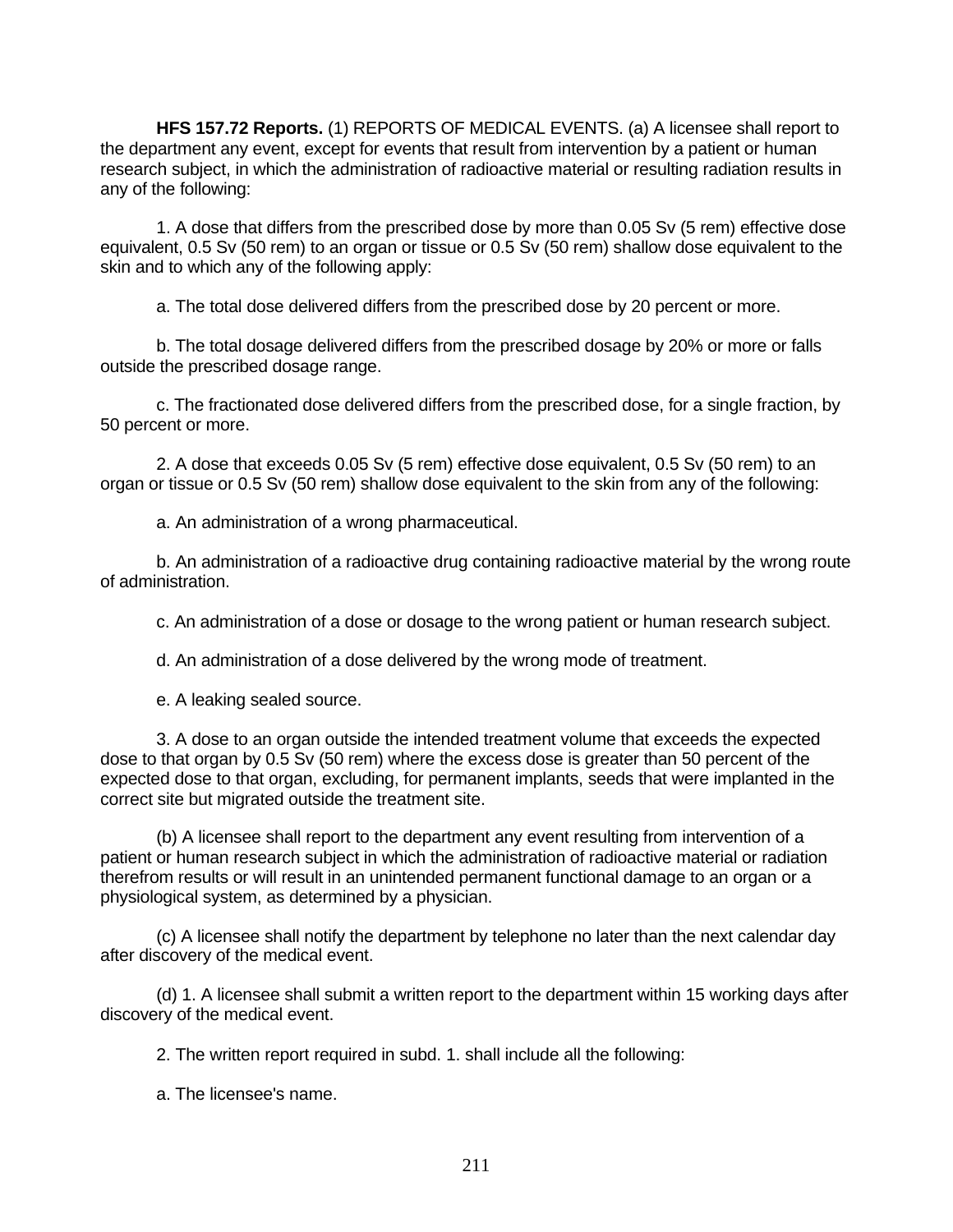b. The name of the prescribing physician.

c. A brief description of the event.

d. Why the event occurred.

e. Any effect on the person who received the administration.

f. Any actions that have been taken or are planned to prevent recurrence.

g. Whether the licensee notified the person or the person's responsible relative or guardian and if not, why not.

h. If there was notification, what information was provided.

3. The report required in subd. 1. may not contain the affected individual's name or any other information that could lead to identification of the person.

(e) A licensee shall notify the referring physician of the event and also notify the person who is the subject of the medical event no later than 24 hours after its discovery unless the referring physician personally informs the licensee either that the physician will inform the person or that, based on medical judgement, telling the person would be harmful. A licensee is not required to notify the person without first consulting the referring physician. If the referring physician or the affected person cannot be reached within 24 hours, a licensee shall notify the person as soon as possible thereafter. A licensee may not delay any appropriate medical care for the person, including any necessary remedial care resulting from the medical event, because of any delay in notification. To meet the requirements of this paragraph, the notification of the person who is the subject of the medical event may be made instead to that person's responsible relative or guardian. If a verbal notification is made, a licensee shall inform the person or appropriate responsible relative or guardian that a written description of the event can be obtained from the licensee upon request. A licensee shall provide the written description if requested.

(f) If the person was notified under par. (d), a licensee shall also furnish within 30 days after discovery of the medical event a written report to the person by sending either of the following:

1. A copy of the report that was submitted to the department.

2. A brief description of both the event and the consequences as they may affect the person.

(g) Aside from the notification requirement, nothing in this subsection affects any rights or duties of a licensee or physician in relation to each other, to any person affected by the medical event or to any individual's responsible relatives or guardians.

(h) A licensee shall retain a record of a medical event under s. HFS 157.71 (4). A copy of the record required under s. HFS 157.71 (4) shall be provided to the referring physician if other than the licensee.

(2) REPORT OF A DOSE TO AN EMBRYO OR FETUS OR A NURSING CHILD. (a) A licensee shall report to the department any dose to an embryo or fetus that is greater than 50 mSv (5 rem) dose equivalent that is a result of an administration of radioactive material or radiation from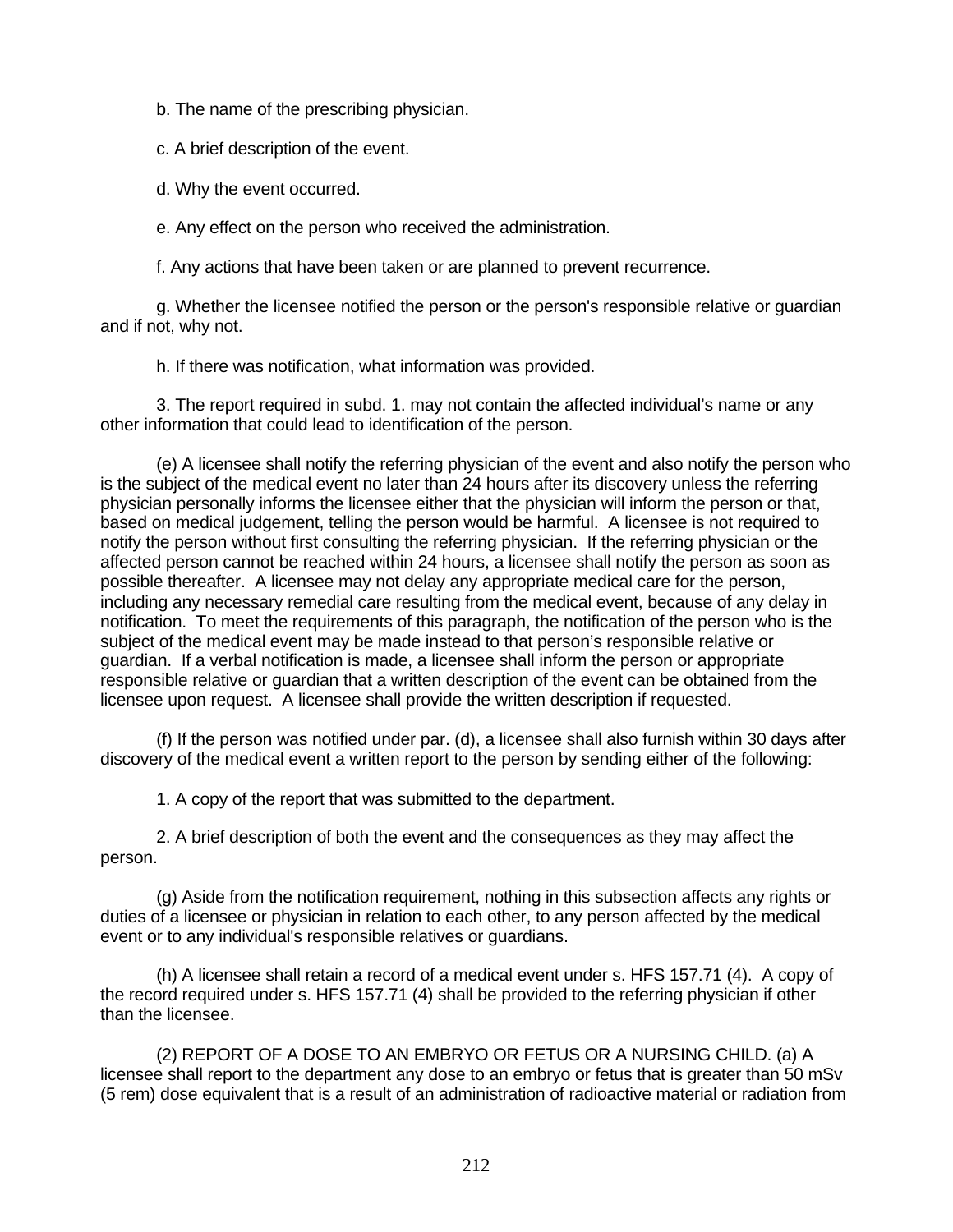radioactive material to a pregnant individual unless the dose to the embryo or fetus was specifically approved, in advance, by the authorized user.

(b) A licensee shall report to the department any dose to a nursing child that is a result of an administration of radioactive material to a breast-feeding individual that meets either of the following criteria:

1. Greater than 50 mSv (5 rem) total effective dose equivalent.

2. Resulted in unintended permanent functional damage to an organ or a physiological system, as determined by a physician.

(c) A licensee shall notify the department by telephone within 5 days after discovery of a dose to the embryo or fetus or nursing child that requires a report in par. (a) or (b).

(d) 1. A licensee shall submit a written report to the department no later than 30 days after discovery of a dose to the embryo or fetus or nursing child that requires a report in par. (a) or (b). The written report shall include all the following information:

a. The licensee's name.

b. The name of the prescribing physician.

c. A brief description of the event.

d. Why the event occurred.

e. The effect on the embryo or fetus or the nursing child.

f. Any actions that have been taken or are planned to prevent recurrence.

2. The report required under par. (a) may not contain the individual's name or any other information that could lead to identification of the individual.

(e) A licensee shall notify the referring physician and also notify the pregnant person or mother, both hereafter referred to as the mother, within 5 working days of discovery of an event that would require reporting under par. (a) or (b) unless the referring physician personally informs the licensee either that the physician will inform the mother or that, based on medical judgement, telling the mother would be harmful.

(f) To meet the requirements of this subsection, the notification may be made to the mother's or child's responsible relative or guardian instead of the mother, when appropriate.

(g) A licensee is not required to notify the mother without first consulting with the referring physician. If the referring physician or mother cannot be reached within 5 days, a licensee shall make the appropriate notifications as soon as possible thereafter. A licensee may not delay any appropriate medical care for the embryo or fetus or for the nursing child, including any necessary remedial care resulting from the event, because of any delay in notification.

(h) If notification was made under pars. (e) and (f), a licensee shall also furnish, within 30 days after discovery of the event, a written report to the mother or responsible relative or guardian by sending either of the following: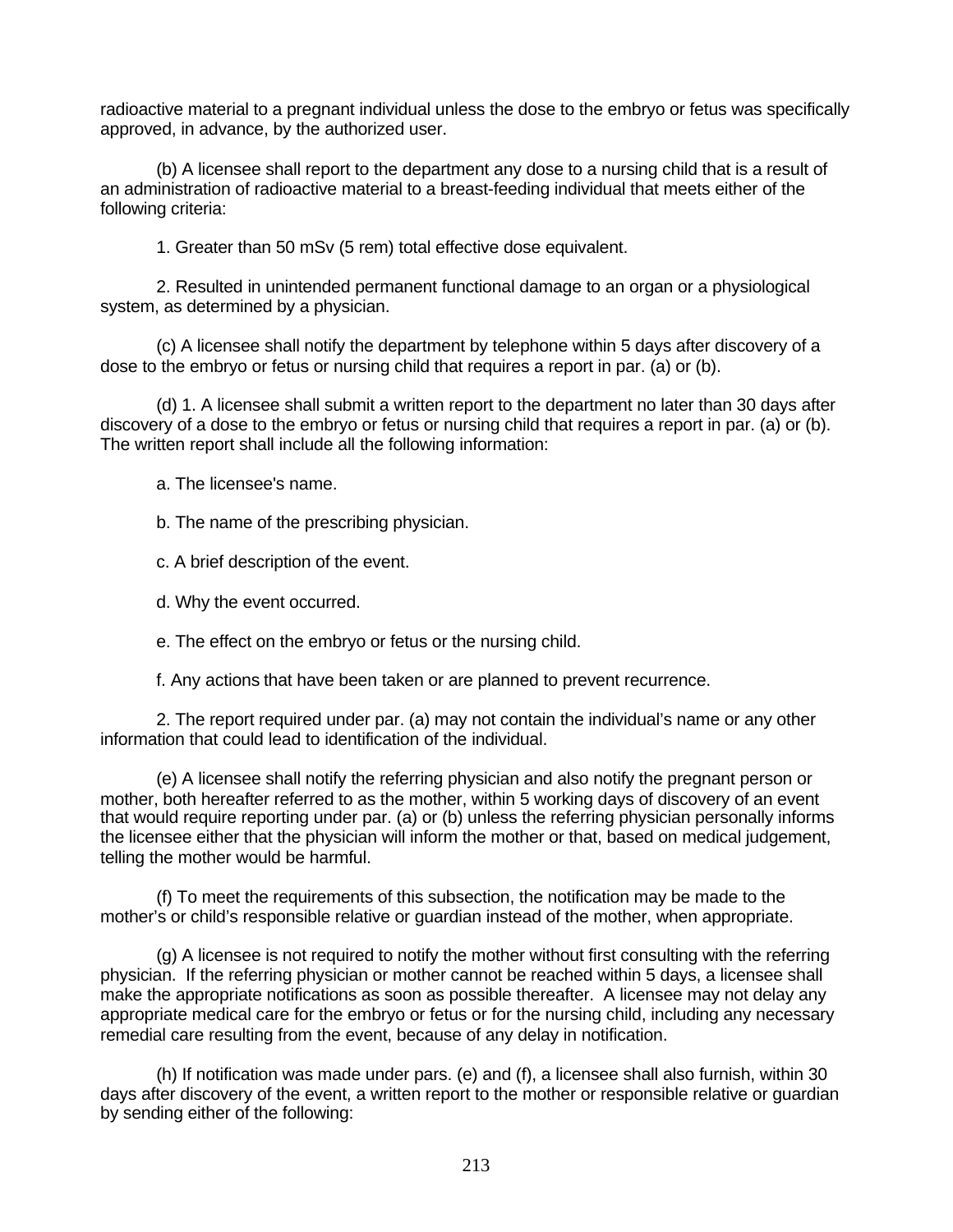1. A copy of the report that was submitted to the department.

2. A brief description of both the event and the consequences as they may affect the embryo or fetus or nursing child.

(i) A licensee shall retain a record of a dose to an embryo or fetus or a nursing child under s. HFS 157.71 (5).

(3) REPORTS OF LEAKING SOURCES. A licensee shall submit a written report to the department within 5 working days if a leakage test required by s. HFS 157.62 (5) reveals the presence of 185 Bq (0.005 µCi) or more of removable contamination. The written report shall include the model number and serial number, if assigned, of the leaking source, the radionuclide and its estimated activity, the results of the test, the date of the test and the action taken.

## **Subchapter VII – Radiation Safety Requirements for Irradiators**

**HFS 157.73 Radiation safety requirements.** (1) PERFORMANCE CRITERIA FOR SEALED SOURCES. (a) A sealed source installed after the effective date of this subchapter [revisor to insert effective date] shall meet all of the following requirements:

1. Be evaluated under 10 CFR 32.210 or the equivalent state regulation.

2. Be doubly encapsulated.

3. Use radioactive material that is as nondispersible and insoluble as practical if the source is used in a wet-source-storage or wet-source-change irradiator.

4. Be encapsulated in a material resistant to general corrosion and to localized corrosion such as 316L stainless steel or other material with equivalent resistance if the sources are for use in irradiator pools.

5. In prototype testing of the sealed source, be leak tested and found leak-free after each of the tests in par. (b).

(b) A sealed source used in an irradiator shall be subjected to all of the following tests prior to use:

1. 'Temperature.' The test source shall be held at -40 $\degree$ C for 20 minutes, 600 $\degree$ C for one hour, and then be subjected to thermal shock test with a temperature drop from 600°C to 20°C within 15 seconds.

2. 'Pressure.' The test source shall be twice subjected for at least 5 minutes to an absolute external pressure of 2 million newtons per square meter.

3. 'Impact.' A 2 kilogram steel weight, 2.5 centimeters in diameter, shall be dropped from a height of one meter on to the test source.

4. 'Vibration.' The test source shall be subjected 3 times for 10 minutes each to vibrations sweeping from 25 hertz to 500 hertz with a peak amplitude of 5 times the acceleration of gravity. In addition, each test source shall be vibrated for 30 minutes at each resonant frequency found.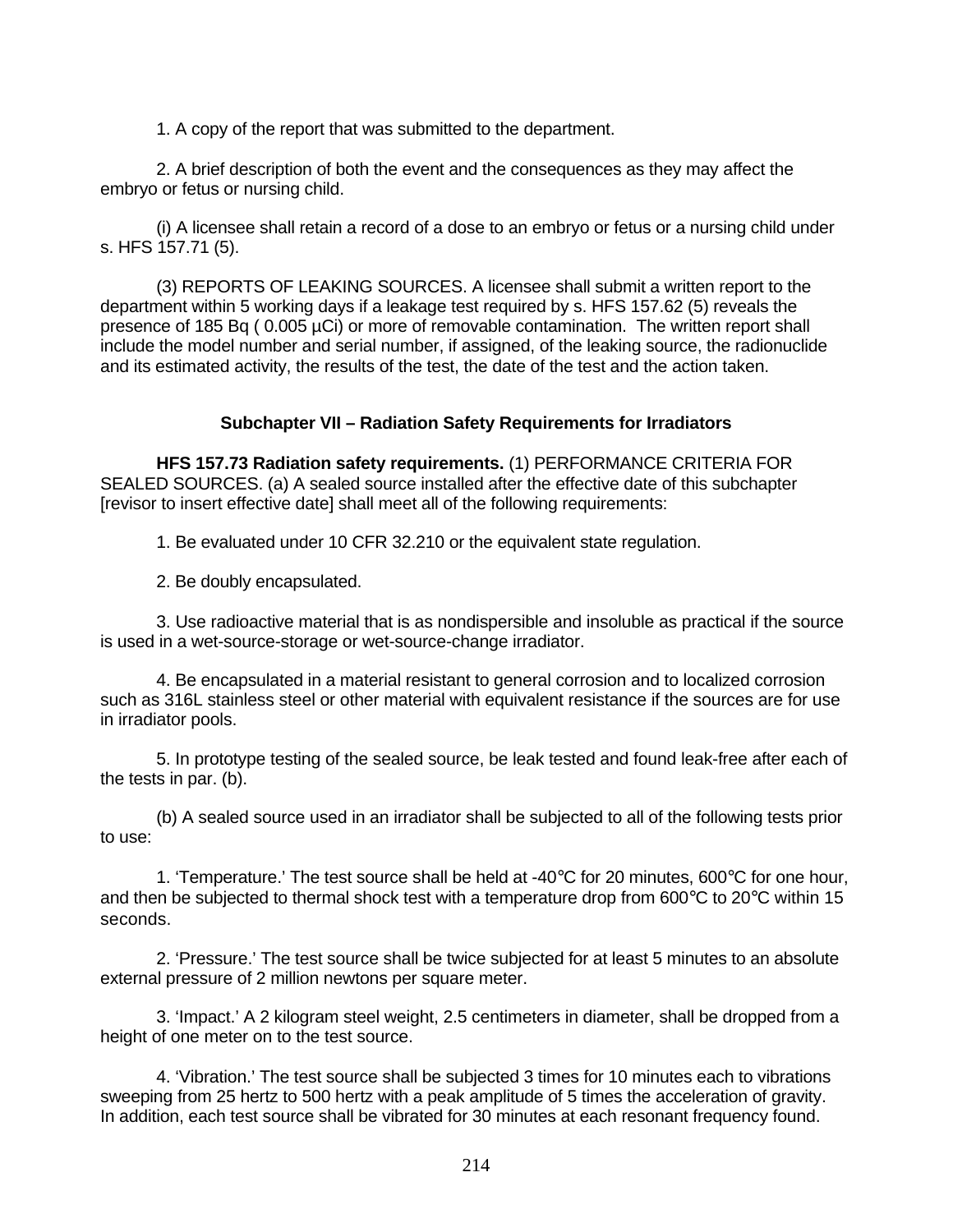5. 'Puncture.' A 50 gram weight and pin, 0.3 centimeter pin diameter, shall be dropped from a height of one meter on to the test source.

6. 'Bend.' If the length of the source is more than 15 times larger than the minimum crosssectional dimension, the test source shall be subjected to a force of 2000 newtons at its center equidistant from 2 support cylinders, the distance between which is 10 times the minimum crosssectional dimension of the source.

(2) ACCESS CONTROL. (a) Each entrance to a radiation room at a panoramic irradiator shall have a door or other physical barrier to prevent inadvertent entry of personnel if the sources are not in the shielded position. Product conveyor systems may serve as barriers as long as they reliably and consistently function as a barrier. It must not be possible to move the sources out of their shielded position if the door or barrier is open. Opening the door or barrier while the sources are exposed shall cause the sources to return promptly to the shielded position. The personnel entrance door or barrier shall have a lock that is operated by the same key used to move the sources. The control panel lock shall be designed so that the key cannot be removed unless the sources have been returned to the shielded position. The doors and barriers shall not prevent any person in the radiation room from leaving.

(b) Each entrance to a radiation room at a panoramic irradiator shall have an independent backup access control to detect personnel entry while the sources are exposed. Detection of entry while the sources are exposed shall cause the sources to return to their fully shielded position and shall activate a visible and audible alarm to make the person entering the room aware of the hazard. The alarm shall also alert at least one other person who is on-site of the entry. The person alerted shall be trained on how to respond to the alarm and prepared to promptly render or summon assistance.

(c) A radiation monitor shall be provided to detect the presence of high radiation levels in the radiation room of a panoramic irradiator before personnel entry. The monitor shall be integrated with personnel access door locks to prevent room access when radiation levels are high. Attempted personnel entry while the monitor measures high radiation levels shall activate the alarm described in par. (b). The monitor may be located in the entrance, normally referred to as the maze, but not in the direct radiation beam.

(d) Before the sources move from their shielded position in a panoramic irradiator, the source control shall automatically activate conspicuous visible and audible alarms to alert people in the radiation room that the sources will be moved from their shielded position. The alarms shall give persons enough time to leave the room before the sources leave the shielded position.

(e) Each radiation room of a panoramic irradiator shall have a clearly visible and readily accessible control that would allow a person in the room to make the sources return to their fully shielded position.

(f) Each radiation room of a panoramic irradiator shall contain a control that prevents the sources from moving from the shielded position unless the control has been activated and the door or barrier to the radiation room has been closed within a preset time after activation of the control.

(g) Each entrance to the radiation room of a panoramic irradiator and each entrance to the area within the personnel access barrier of an underwater irradiator shall have a sign bearing the radiation symbol and the words, "Caution (or danger) radioactive material." A panoramic irradiator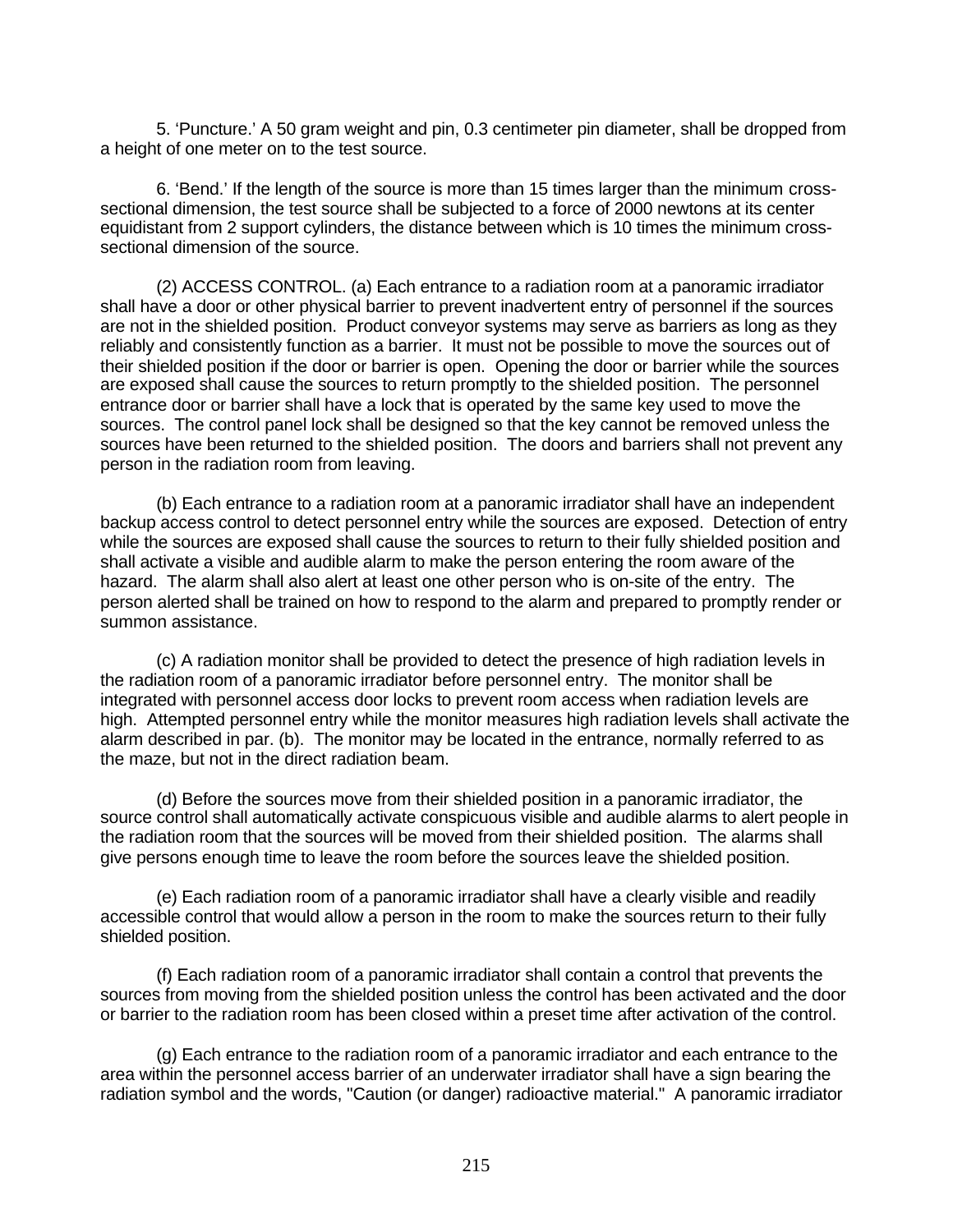shall have a sign stating "Grave (or Extreme) danger, very high radiation area," but the sign may be removed, covered or otherwise made inoperative when the sources are fully shielded.

(h) If the radiation room of a panoramic irradiator has roof plugs or movable shielding, it shall not be possible to operate the irradiator unless the shielding is in its proper location. The requirement may be met by interlocks that prevent operation if shielding is not placed properly or by an operating procedure requiring inspection of shielding before operating.

(i) An underwater irradiator shall have a personnel access barrier around the pool that shall be locked to prevent access when the irradiator is not attended. Only operators or facility management shall have access to keys that operate the personnel access barrier. There shall be an intrusion alarm to detect unauthorized entry when the personnel access barrier is locked. Activation of the intrusion alarm shall alert a person who is not necessarily on-site but who is prepared to respond or summon assistance.

(3) SHIELDING. (a) The radiation dose rate in areas that are normally occupied during operation of a panoramic irradiator may not exceed 0.02 millisievert (2 mrem) per hour at any location 30 centimeters or more from the wall of the room when the sources are exposed. The dose rate shall be averaged over an area not to exceed 100 square centimeters having no linear dimension greater than 20 centimeters. Any area where the radiation dose rate exceeds 0.02 millisievert (2 mrem) per hour shall be locked, roped off or posted.

(b) The radiation dose at 30 centimeters over the edge of the pool of a pool irradiator may not exceed 0.02 millisievert (2 mrem) per hour when the sources are in the fully shielded position.

(c) The radiation dose rate at one meter from the shield of a dry-source-storage panoramic irradiator when the source is shielded may not exceed 0.02 millisievert (2 mrem) per hour and at 5 centimeters from the shield may not exceed 0.2 millisievert (20 mrem) per hour.

(4) FIRE PROTECTION. (a) The radiation room of a panoramic irradiator shall have heat and smoke detectors. The detectors shall activate an audible alarm. The alarm shall be capable of alerting a person who is prepared to summon assistance promptly. The sources shall automatically become fully shielded if a fire is detected.

(b) The radiation room of a panoramic irradiator shall be equipped with a fire extinguishing system capable of extinguishing a fire without the entry of personnel into the room. The system for the radiation room shall have a shut-off valve to control flooding into unrestricted areas.

(5) RADIATION MONITORS. (a) An irradiator with an automatic product conveyor system shall have a radiation monitor with an audible alarm located to detect loose radioactive sources that are carried toward the product exit. If the monitor detects a source, an alarm shall sound and product conveyors shall stop automatically. The alarm shall be capable of alerting a person in the facility who is prepared to summon assistance. An underwater irradiator in which the product moves within an enclosed stationary tube is exempt from the requirements of this paragraph.

(b) An underwater irradiator that is not in a shielded radiation room shall have a radiation monitor over the pool to detect abnormal radiation levels. The monitor shall have an audible alarm and a visible indicator at entrances to the personnel access barrier around the pool. The audible alarm may have a manual shut-off. The alarm shall be capable of alerting a person who is prepared to respond promptly.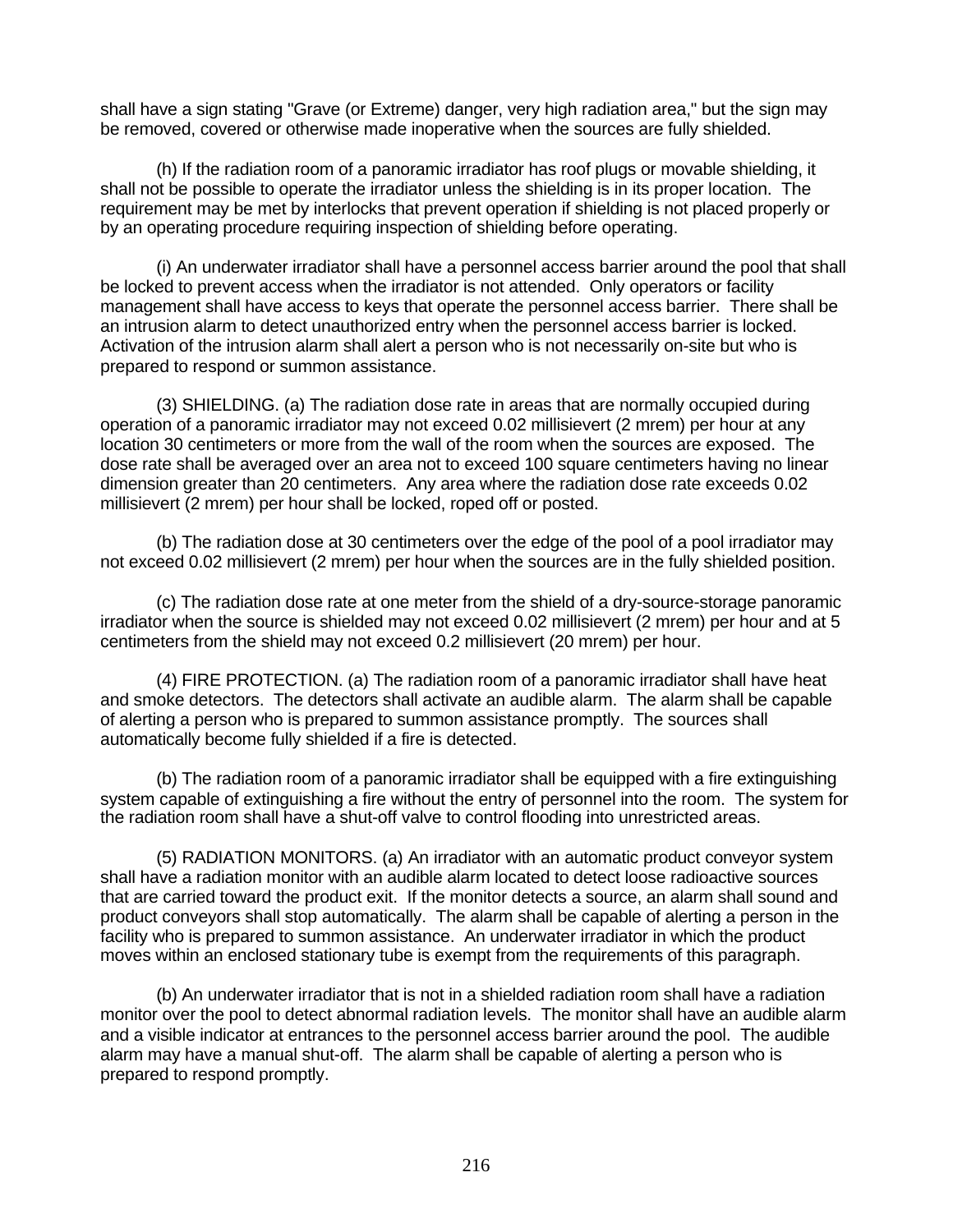(6) CONTROL OF SOURCE MOVEMENT. (a) The mechanism that moves the sources of a panoramic irradiator shall require a key to actuate. Actuation of the mechanism shall cause an audible signal to indicate that the sources are leaving the shielded position. Only one key may be in use at any time, and only operators or facility management may possess it. The key shall be attached to a portable radiation survey meter by a chain or cable. The lock for source control shall be designed so that the key may not be removed if the sources are in an unshielded position. The door to the radiation room shall require the same key.

(b) The console of a panoramic irradiator shall have a source position indicator that indicates when the sources are in the fully shielded position, in transit and exposed.

(c) The control console of a panoramic irradiator shall have a control that promptly returns the sources to the shielded position.

(d) The function of each control for a panoramic irradiator shall be clearly marked.

(7) IRRADIATOR POOLS. (a) For a license initially issued after the effective date of this subchapter [revisor to insert effective date], an irradiator pool shall be one of the following:

1. Constructed with a water-tight stainless steel liner or a liner metallurgically compatible with other components in the pool.

2. Constructed so that there is a low likelihood of substantial leakage and have a surface designed to facilitate decontamination.

(b) A licensee shall have a method to safely store the sources during repairs of the pool.

(c) For a license initially issued after the effective date of this subchapter [revisor to insert effective date], an irradiator pool shall have no outlets more than 0.5 meter below the normal low water level that could allow water to drain out of the pool. Pipes that have intakes more than 0.5 meter below the normal low water level and that could act as siphons shall have siphon breakers to prevent the siphoning of pool water.

(d) A method shall be available to replenish water losses from the pool.

(e) A visible indicator shall be provided in a clearly observable location to indicate if the pool water level is below the normal low water level or above the normal high water level.

(f) An irradiator pool shall be equipped with a purification system designed to be capable of maintaining the water during normal operation at a conductivity of 20 microsiemens per centimeter or less and with a clarity so that the sources can be seen clearly.

(g) A physical barrier, such as a railing or cover, shall be used around or over irradiator pools during normal operation to prevent personnel from accidentally falling into the pool. The barrier may be removed during maintenance, inspection and service operations.

(h) If long-handled tools or poles are used in an irradiator pool, the radiation dose rate to the operator at the handling areas of the tools may not exceed 0.02 millisievert (2 mrem) per hour.

(8) SOURCE RACK PROTECTION. If the product to be irradiated moves on a product conveyor system, the source rack and the mechanism that moves the rack shall be protected by a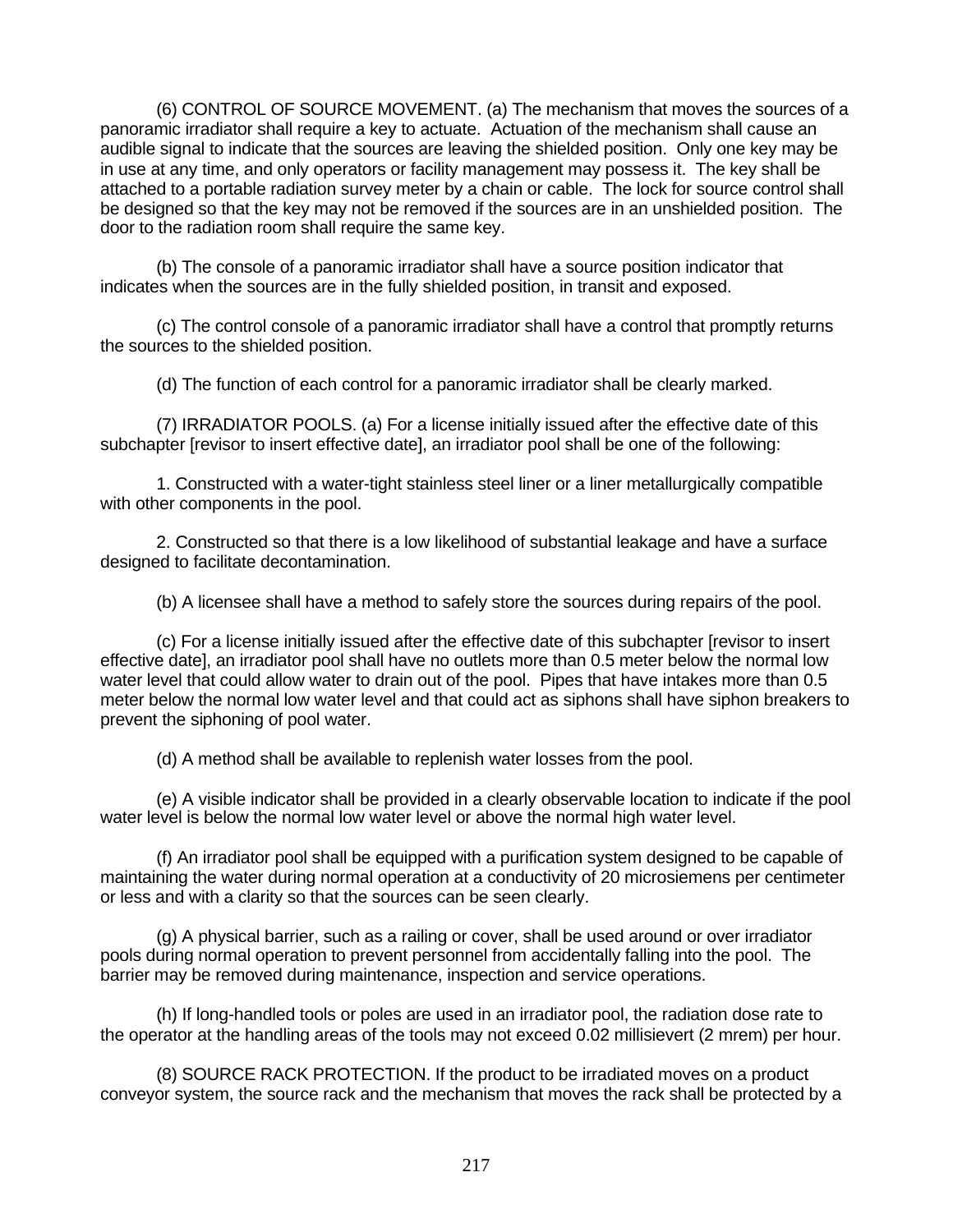carrier or guides to prevent products and product carriers from hitting or touching the rack or mechanism.

(9) POWER FAILURES. (a) If electrical power at a panoramic irradiator is lost for longer than 10 seconds, the sources shall automatically return to the shielded position.

(b) The lock on the door of the radiation room of a panoramic irradiator shall remain locked in the event of a power failure.

(c) During a power failure, the area of any irradiator where sources are located may be entered only when using an operable and calibrated radiation survey meter.

(10) DESIGN REQUIREMENTS. An irradiator whose construction begins after the effective date of this subchapter [revisor to insert effective date] shall meet all of the following design requirements:

(a) *Shielding*. For a panoramic irradiator, a licensee shall design shielding walls to meet generally accepted building code requirements for reinforced concrete and design the walls, wall penetrations, and entranceways to meet the radiation shielding requirements of sub. (3). If the  $\frac{1}{2}$  irradiator will use more than 2 x 10<sup>17</sup> becquerels (5 million Ci) of activity, a licensee shall evaluate the effects of heating of the shielding walls by the irradiator sources.

(b) *Foundations*. For a panoramic irradiator, a licensee shall design the foundation, with consideration given to soil characteristics, to ensure that the foundation is adequate to support the weight of the facility shield walls.

(c) *Pool integrity.* For a pool irradiator, a licensee shall design the pool to ensure all of the following:

1. That the pool is leak resistant.

2. That the pool is strong enough to bear the weight of the pool water and shipping casks.

3. That a dropped shipping cask would not fall on sealed sources.

4. That all outlets or pipes meet the requirements of sub. (7).

5. That metal components are metallurgically compatible with other components in the pool.

(d) *Water handling system*. For a pool irradiator, a licensee shall verify that the design of the water purification system is adequate to meet the requirements of sub. (7) (e). The system shall be designed so that water leaking from the system does not drain to unrestricted areas without being monitored.

(e) *Radiation monitors.* For all irradiators, a licensee shall evaluate the location and sensitivity of the monitor to detect sources carried by the product conveyor system as required by sub. (5) (a). A licensee shall verify that the product conveyor is designed to stop before a source on the product conveyor would cause a radiation overexposure to any person. For a pool irradiator, if the licensee uses radiation monitors to detect contamination under sub. (16) (b), the licensee shall verify that the design of radiation monitoring systems to detect pool contamination includes sensitive detectors located close to where contamination is likely to concentrate.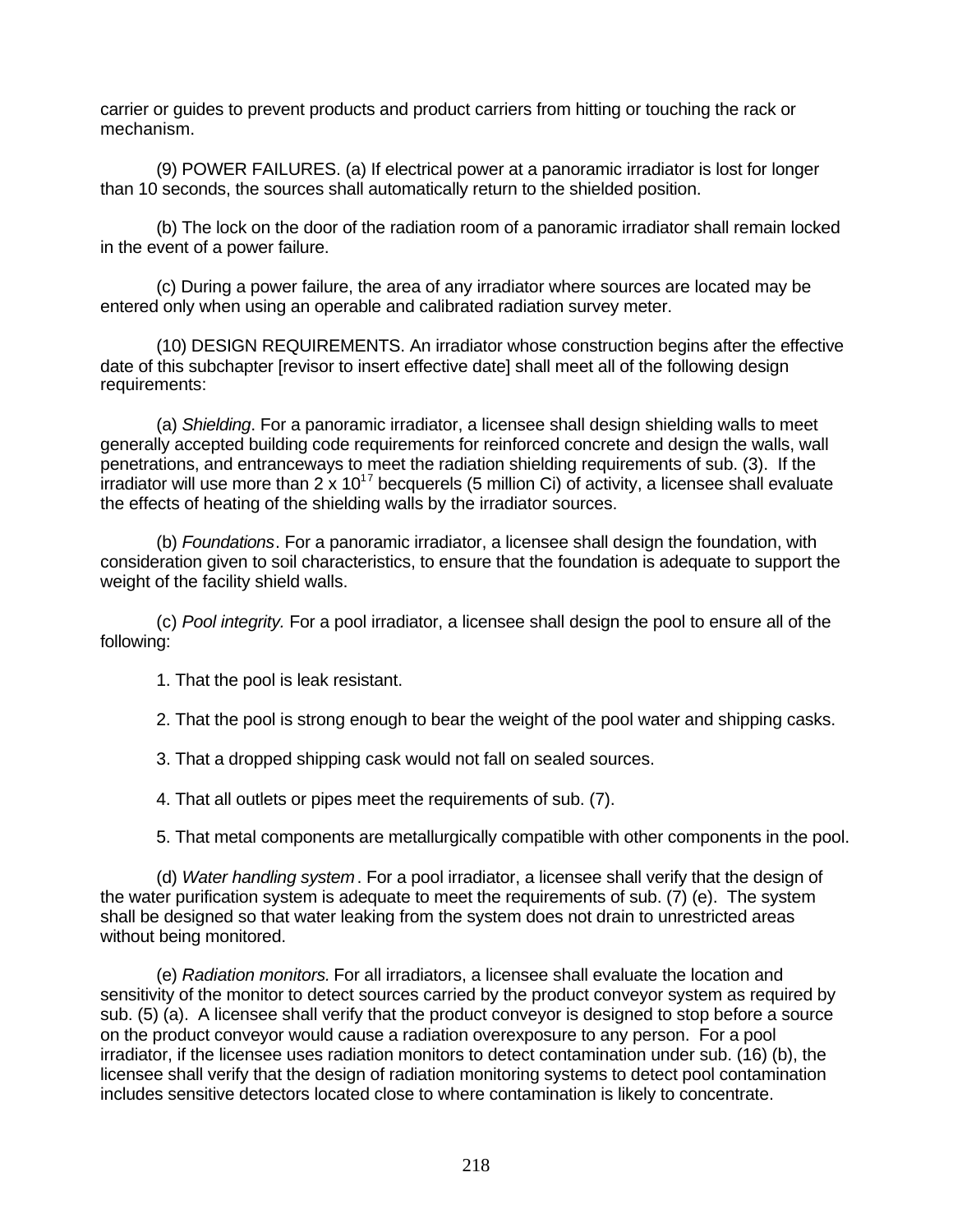(f) *Source rack*. For a pool irradiator, a licensee shall verify that there are no crevices on the source or between the source and source holder that would promote corrosion on a critical area of the source. For a panoramic irradiator, a licensee shall determine that source rack drops due to loss of power will not damage the source rack and that source rack drops due to failure of cables, or alternate means of support, will not cause loss of integrity of sealed sources. For a panoramic irradiator, a licensee shall review the design of the mechanism that moves the sources to ensure that the likelihood of a stuck source is low and that, if the rack sticks, a means exists to free the rack with minimal risk to personnel.

(g) *Access control*. For a panoramic irradiator, a licensee shall verify from the design and logic diagram that the access control system shall meet the requirements of sub. (2).

(h) *Fire protection*. For a panoramic irradiator, a licensee shall verify that the number, locations, and spacing of the smoke and heat detectors are appropriate to detect fires and that the detectors are protected from mechanical and radiation damage. A licensee shall verify that the design of the fire extinguishing system provides the necessary discharge patterns, densities, and flow characteristics for complete coverage of the radiation room and that the system is protected from mechanical and radiation damage.

(i) *Source return*. For a panoramic irradiator, a licensee shall verify that the source rack will automatically return to the fully shielded position if power is lost for more than 10 seconds.

(j) *Seismic.* For a panoramic irradiator to be built in seismic areas, a licensee shall design the reinforced concrete radiation shields to retain their integrity in the event of an earthquake by designing the irradiator to the seismic requirements of local building codes.

(k) *Wiring*. For a panoramic irradiator, a licensee shall verify that electrical wiring and electrical equipment in the radiation room are selected to minimize failures due to prolonged exposure to radiation.

(11) CONSTRUCTION MONITORING AND ACCEPTANCE TESTING. An irradiator whose construction begins after the effective date of this subchapter [revisor to insert effective date] shall meet all of the following requirements prior to loading sources:

(a) *Shielding*. For a panoramic irradiator, a licensee shall monitor the construction of the shielding to verify that its construction meets design specifications and local building code requirements for reinforced concrete.

(b) *Foundations*. For a panoramic irradiator, a licensee shall monitor the construction of the foundations to verify that their construction meets design specifications.

(c) *Pool integrity.* For a pool irradiator, a licensee shall verify that the pool meets design specifications and shall test the structural integrity of the pool and its ability to hold water. A licensee shall verify that outlets and pipes meet the requirements of sub. (7) (b).

(d) *Water handling system*. For a pool irradiator, a licensee shall verify that the water purification system, the conductivity meter, and the water level indicators operate properly.

(e) *Radiation monitors*. For all irradiators, a licensee shall verify the proper operation of the monitor to detect sources carried on the product conveyor system and the related alarms and interlocks required by sub. (5) (a). For a pool irradiator, a licensee shall verify the proper operation of the radiation monitors and the related alarm if used to meet sub. (16) (b). For an underwater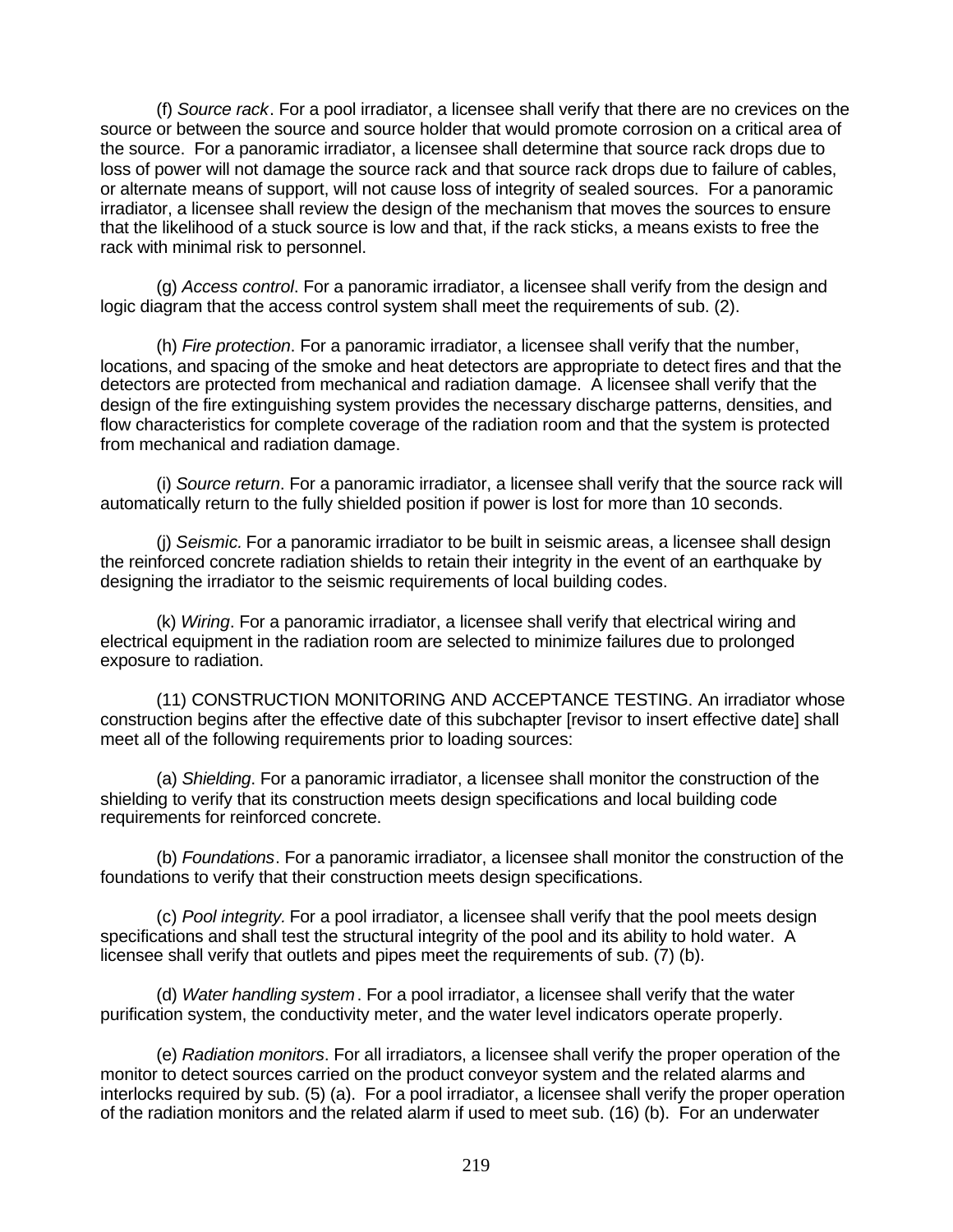irradiator, a licensee shall verify the proper operation of the over-the-pool monitor, alarms, and interlocks required by sub. (5) (b).

(f) *Source rack*. For a panoramic irradiator, a licensee shall test the movement of the source racks for proper operation prior to source loading. The testing shall include source rack lowering due to simulated loss of power. For all irradiators with a product conveyor system, a licensee shall observe and test the operation of the conveyor system to assure that the requirements in sub. (8) are met for protection of the source rack and the mechanism that moves the rack. The testing shall include tests of any limit switches and interlocks used to protect the source rack and mechanism that moves that rack from moving product carriers.

(g) *Access control.* For a panoramic irradiator, a licensee shall test the completed access control system to assure that the control system functions as designed and that all alarms, controls, and interlocks work properly.

(h) *Fire protection*. For a panoramic irradiator, a licensee shall test the ability of the heat and smoke detectors to detect a fire, to activate alarms, and to cause the source rack to automatically become fully shielded. A licensee shall test the operability of the fire extinguishing system.

(i) *Source return.* For a panoramic irradiator, the licensee shall demonstrate that the source racks can be returned to their fully shielded positions without power.

(j) *Computer systems*. For a panoramic irradiator that uses a computer system to control the access control system, a licensee shall verify that the access control system will operate properly if power is lost and shall verify that the computer has security features that prevent an irradiator operator from commanding the computer to override the access control system when the system is required to be operable.

(k) *Wiring.* For a panoramic irradiator, a licensee shall verify that the electrical wiring and electrical equipment that were installed meet the design specifications.

(12) TRAINING. (a) Before a person is permitted to act as an irradiator operator without a supervisor present, the person shall be instructed in all the following:

1. The fundamentals of radiation protection applied to irradiators. The fundamentals shall include the differences between external radiation and radioactive contamination, units of radiation dose, dose limits, why large radiation doses must be avoided, how shielding and access controls prevent large doses, how an irradiator is designed to prevent contamination, the proper use of survey meters and personnel dosimeters, other radiation safety features of an irradiator and the basic function of the irradiator.

2. The requirements of subch. X and this subchapter.

3. The operation of the irradiator.

4. Operating and emergency procedures listed in sub. (13) the person is responsible for performing.

5. Case histories of accidents or problems involving irradiators.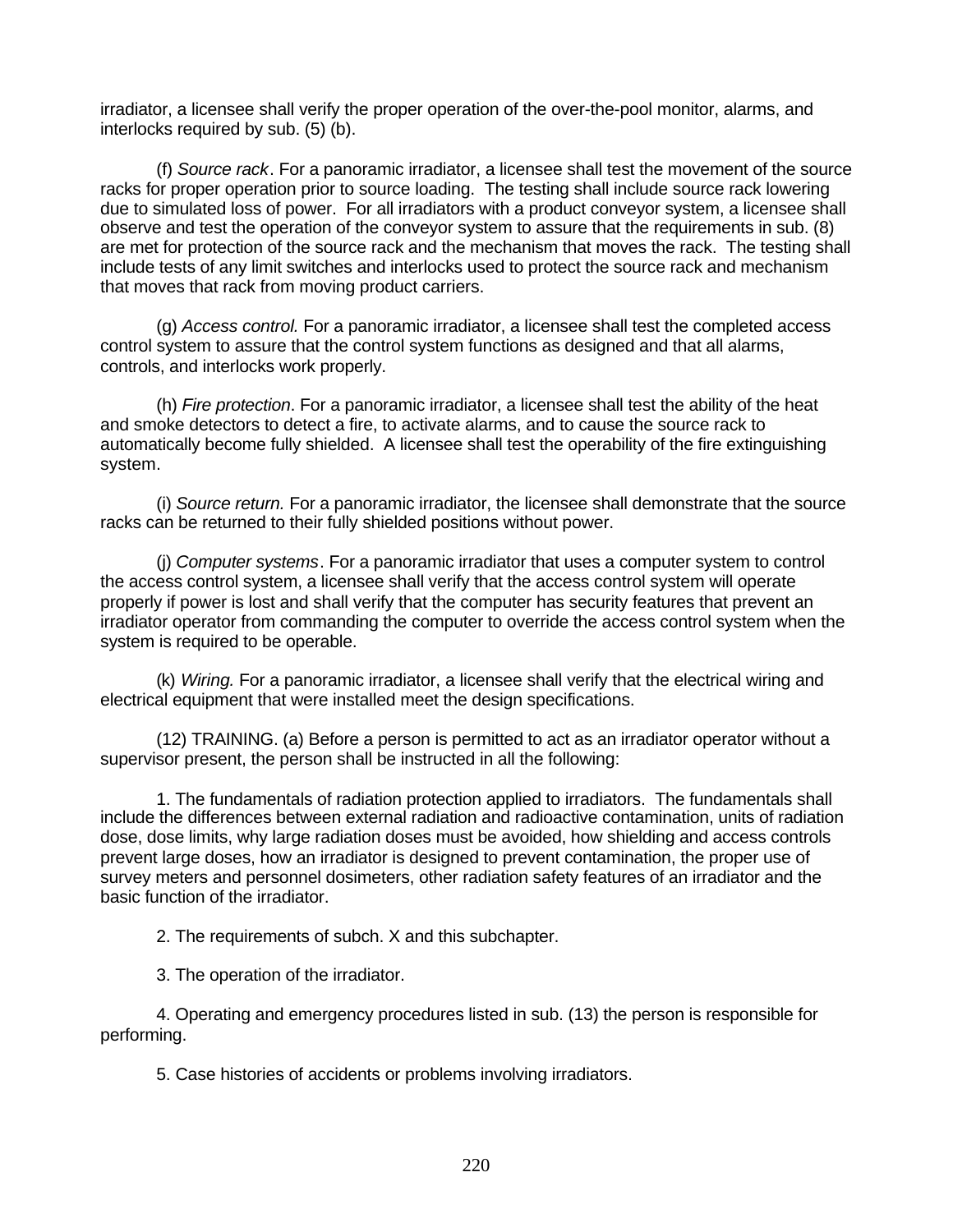(b) Before a person is permitted to act as an irradiator operator without a supervisor present, the person shall pass a written test on the instruction received consisting primarily of questions based on the licensee's operating and emergency procedures that the person is responsible for performing and other operations necessary to safely operate the irradiator without supervision.

(c) Before a person is permitted to act as an irradiator operator without a supervisor present, the person shall have received on-the-job training or simulator training in the use of the irradiator as described in the license application. The person shall also demonstrate the ability to perform those portions of the operating and emergency procedures that he or she is to perform.

(d) A licensee shall conduct safety reviews for irradiator operators at least annually. The licensee shall give each operator a written test on the information. Each safety review shall include, to the extent appropriate, all of the following:

1. Any changes in operating and emergency procedures since the last review.

2. Any changes in regulations and license conditions since the last review.

3. Any reports on recent accidents, mistakes or problems that have occurred at irradiators.

4. Results of inspections of operator safety performance.

5. Results of the facility's inspection and maintenance checks.

6. A drill to practice an emergency or abnormal event procedure.

(e) A licensee shall evaluate the safety performance of each irradiator operator at least annually to ensure that regulations, license conditions and operating, safety and emergency procedures are followed. The licensee shall discuss the results of the evaluation with the operator and shall instruct the operator on how to correct any mistakes or deficiencies observed.

(f) Persons who will be permitted unescorted access to the radiation room of the irradiator or the area around the pool of an underwater irradiator, but who have not received the training required for operators and the radiation safety officer, shall be instructed and tested in any precautions they should take to avoid radiation exposure, any procedures or parts of procedures listed in sub. (13) that they are expected to perform or comply with and their proper response to alarms required in this subchapter. Tests may be oral.

(g) Persons who must be prepared to respond to alarms required by subs. (2) (b) and (i), (4) (a), (5) (a) and (b), and (16) (b) shall be trained and tested on how to respond. Each person shall be retested at least annually. Tests may be oral.

(13) OPERATING AND EMERGENCY PROCEDURES. (a) A licensee shall have and follow written operating procedures for all the following:

1. Operation of the irradiator including entering and leaving the radiation room.

- 2. Use of personnel dosimeters.
- 3. Surveying the shielding of panoramic irradiators.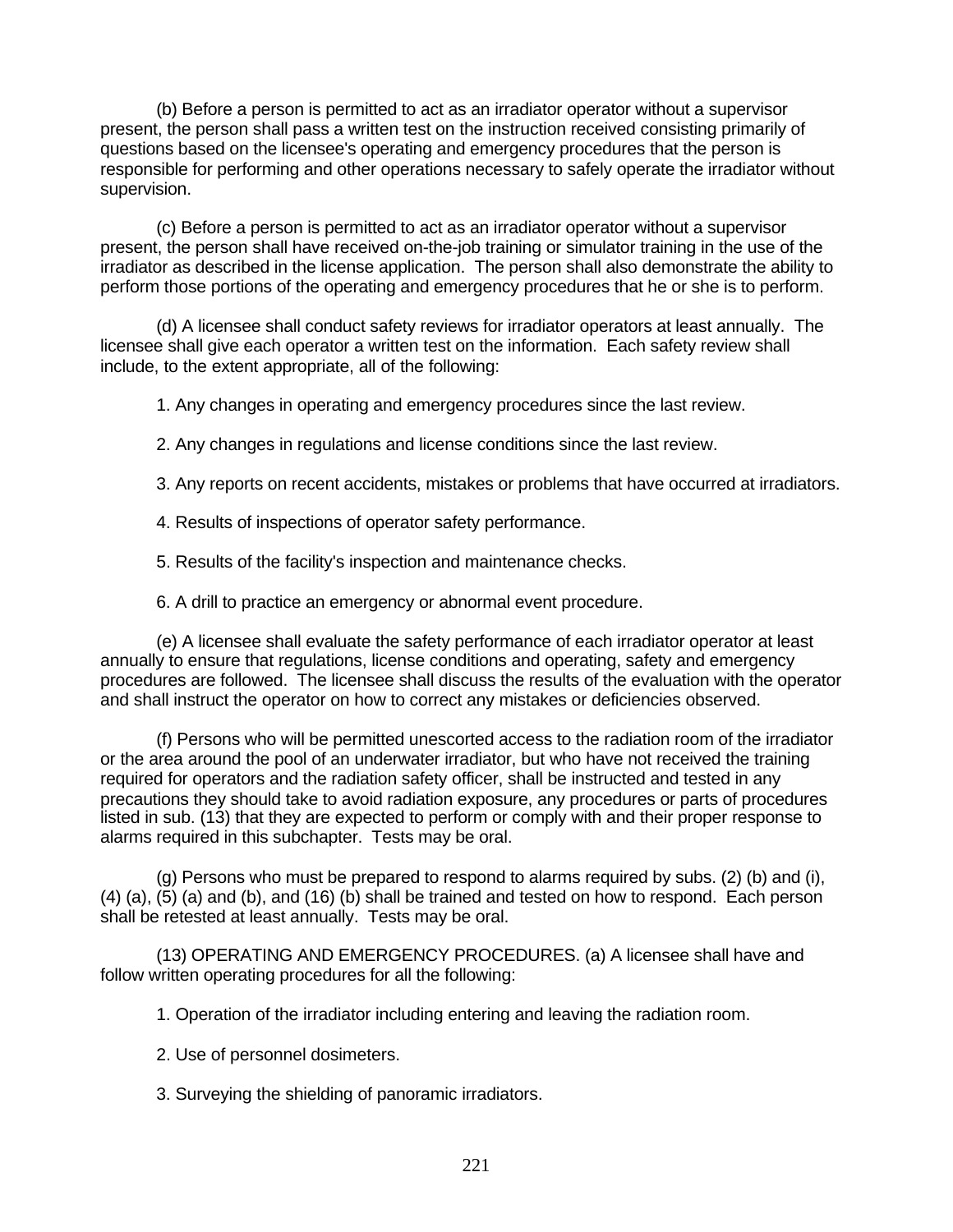4. Monitoring pool water for contamination while the water is in the pool and before release of pool water to unrestricted areas.

5. Leak testing of sources.

6. Inspection and maintenance checks required by sub. (17).

7. Loading, unloading and repositioning sources if the operations will be performed by the licensee.

8. Inspection of movable shielding required by sub. (2), if applicable.

(b) A licensee shall have and follow emergency or abnormal event procedures, appropriate for the irradiator type, for all of the following situations:

1. Sources stuck in the unshielded position.

2. Personnel overexposures.

3. A radiation alarm from the product exit portal monitor or pool monitor.

4. Detection of leaking sources, pool contamination or alarm caused by contamination of pool water.

5. A low or high water level indicator, an abnormal water loss or leakage from the source storage pool.

6. A prolonged loss of electrical power.

7. A fire alarm or explosion in the radiation room.

8. An alarm indicating unauthorized entry into the radiation room, area around pool or another alarmed area.

9. Natural phenomena, including an earthquake, a tornado, flooding or other phenomena as appropriate for the geographical location of the facility.

10. The jamming of automatic conveyor systems.

(c) A licensee may revise operating and emergency procedures without department approval only if all of the following conditions are met:

1. The revisions do not reduce the safety of the facility.

2. The revisions are consistent with the outline or summary of procedures submitted with the license application.

3. The revisions have been reviewed and approved by the radiation safety officer.

4. The users or operators are instructed and tested on the revised procedures before the procedures are implemented.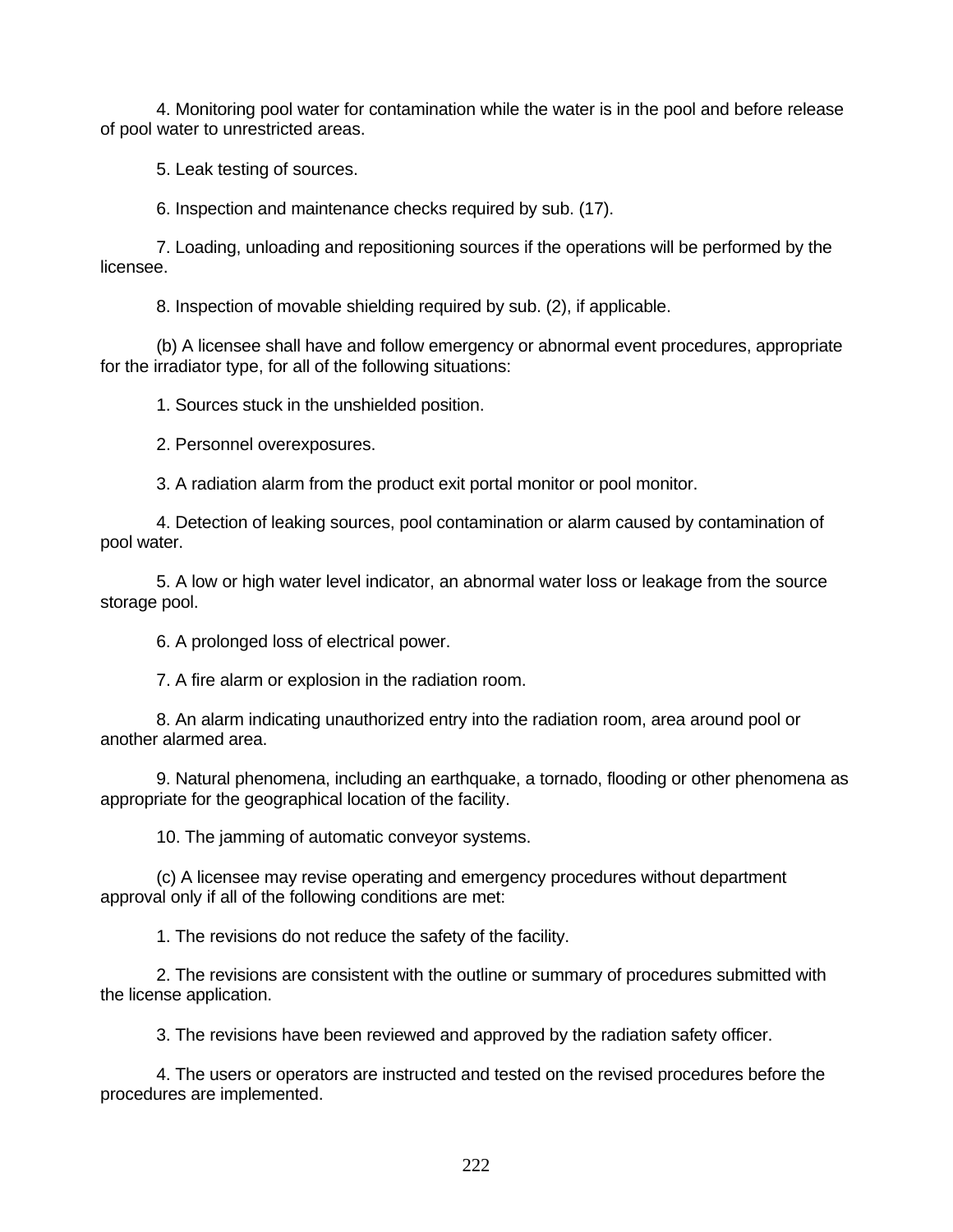(14) PERSONNEL MONITORING. (a) Any irradiator operator shall wear either a film badge, a thermoluminescent dosimeter (TLD) or similar approved device while operating a panoramic irradiator or while in the area around the pool of an underwater irradiator. The film badge or TLD processor shall be accredited by the national voluntary laboratory accreditation program for high energy photons in the normal and accident dose ranges. Each film badge or TLD shall be assigned to and worn by only one person. Film badges shall be processed at least monthly and TLDs shall be processed at least quarterly.

**Note:** See s. HFS 157.25 (1) (c) for instructions concerning dosimetry processing.

(b) Other persons who enter the radiation room of a panoramic irradiator shall wear a dosimeter, which may be a pocket dosimeter. For groups of visitors, only 2 people who enter the radiation room are required to wear dosimeters. If pocket dosimeters are used to meet the requirements of the paragraph, a check of their response to radiation shall be performed at least annually. Acceptable dosimeters shall read within plus or minus 20 percent of the true radiation dose.

*(*15) RADIATION SURVEYS. (a) A radiation survey of the area outside the shielding of the radiation room of a panoramic irradiator shall be conducted with the sources in the exposed position before the facility starts to operate. A radiation survey of the area above the pool of pool irradiators shall be conducted after the sources are loaded but before the facility starts to operate. Additional radiation surveys of the shielding shall be performed at intervals not to exceed 3 years and before resuming operation after addition of new sources or any modification to the radiation room shielding or structure that might increase dose rates.

(b) If the radiation levels specified in sub. (3) are exceeded, the facility shall be modified to comply with the requirements in sub. (3).

(c) Portable radiation survey meters shall be calibrated at least annually to an accuracy of plus or minus 20 percent for the gamma energy of the sources in use. The calibration shall be performed at 2 points on each scale or, for digital instruments, at one point per decade over the range that will be used. Portable radiation survey meters shall be of a type that does not fail and read zero at high radiation dose rates.

(d) Water from the irradiator pool, other potentially contaminated liquids and sediments from pool vacuuming shall be monitored for radioactive contamination before release to unrestricted areas. Radioactive concentrations may not exceed those specified in Table II, Column 2 or Table III of Appendix E.

(e) Before releasing resins for unrestricted use, the resins shall be monitored before release in an area with a background level less than 0.5 microsievert (0.05 mrem) per hour. The resins may be released only if the survey does not detect radiation levels above background radiation levels. The survey meter used shall be capable of detecting radiation levels of 0.5 microsievert (0.05 mrem) per hour.

(16) DETECTION OF LEAKING SOURCES. (a) Each dry-source-storage sealed source shall be tested for leakage at intervals not to exceed 6 months using a leak test kit or a method approved by the department, the U.S. nuclear regulatory commission, another agreement state or a licensing state. In the absence of a certificate from a transferor that a test has been made within the 6 months before the transfer, the sealed source may not be used until tested. The test shall be capable of detecting the presence of 200 becquerels (0.005 µCi) of radioactive material and shall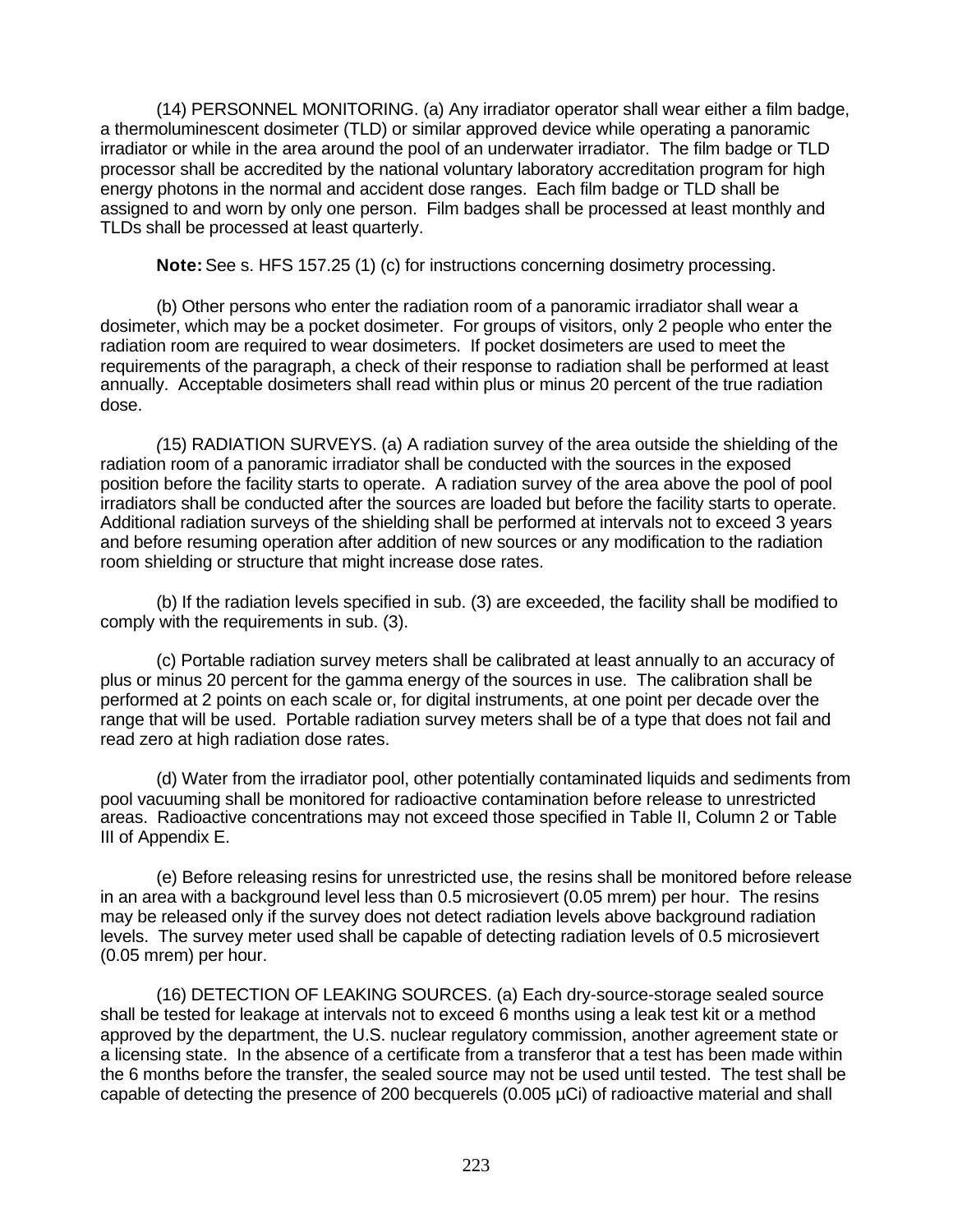be performed by a person approved by the department, the U.S. nuclear regulatory commission, another agreement state or a licensing state to perform the test.

(b) For a pool irradiator, sources may not be put into the pool unless a licensee tests the sources for leaks or has a certificate from a transferor that a leak test has been performed within the 6 months before the transfer. Water from the pool shall be checked for contamination each day the irradiator operates. The check may be done either by using a radiation monitor on a pool water circulating system or by analysis of a sample of pool water. If a check for contamination is performed by analysis of a sample of pool water, the results of the analysis shall be available within 24 hours. If the licensee uses a radiation monitor on a pool water circulating system, the detection of above normal radiation levels shall activate an alarm. The alarm set-point shall be set as low as practical, but high enough to avoid false alarms. A licensee may reset the alarm setpoint to a higher level if necessary to operate the pool water purification system to clear up contamination in the pool if specifically provided for in written emergency procedures.

(c) If a leaking source is detected, a licensee shall arrange to remove the leaking source from service and have it decontaminated, repaired or disposed of by a department, U.S. nuclear regulatory commission, another agreement state or a licensing state licensee authorized to perform decontamination, repair or disposal. A licensee shall promptly check its personnel, equipment, facilities and irradiated product for radioactive contamination. No product may be shipped until the product has been checked and found free of contamination. If a product has been shipped that may have been inadvertently contaminated, the licensee shall arrange to locate and survey that product for contamination. If any personnel are found to be contaminated, decontamination shall be performed immediately. If contaminated equipment, facilities or products are found, a licensee shall arrange to have the equipment, facilities or products decontaminated or disposed of by a department, nuclear regulatory commission, another agreement state or a licensing state licensee authorized to perform decontamination or disposal. If a pool is contaminated, a licensee shall arrange to clean the pool until the contamination levels do not exceed the appropriate concentration in Table II, Column 2 of Appendix E.

(17) INSPECTION AND MAINTENANCE. (a) A licensee shall perform inspection and maintenance checks that include each of the following at the frequency specified in the license or license application:

1. Operability of each aspect of the access control system required by sub. (2).

2. Functioning of the source position indicator required by sub. (6) (b).

3. Operability of the radiation monitor for radioactive contamination in pool water required by sub. (16) (b) using a radiation check source, if applicable.

4. Operability of the over-pool radiation monitor at underwater irradiators as required by sub. (5) (b).

5. Operability of the product exit monitor required by sub. (5) (a).

6. Operability of the emergency source return control required by sub. (6) (c).

7. Visual inspection of leak-tightness of systems through which pool water circulates.

8. Operability of the heat and smoke detectors and extinguisher system required by sub. (4), without turning extinguishers on.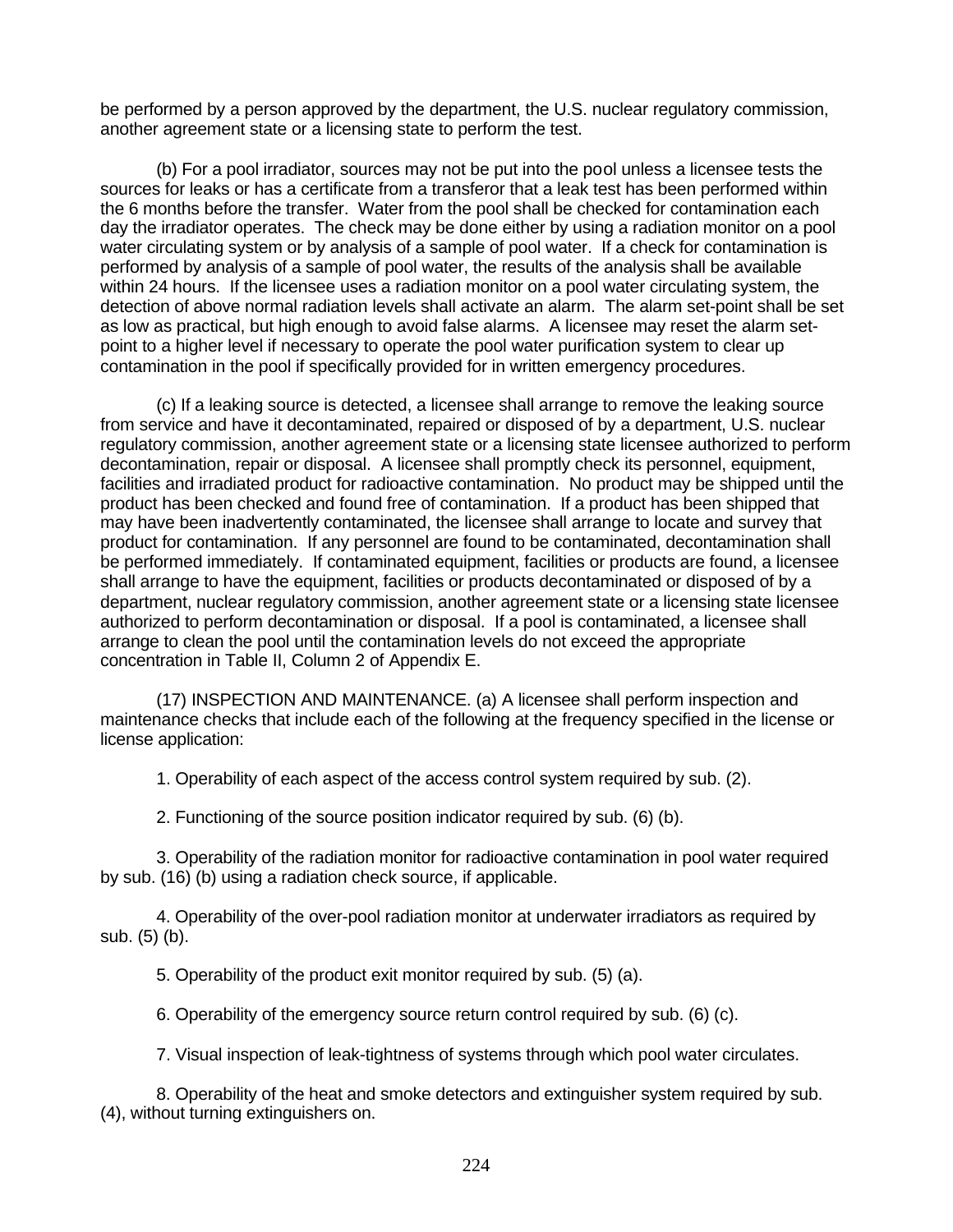9. Operability of the means of pool water replenishment required by sub. (7) (c).

10. Operability of the indicators of high and low pool water levels required by sub. (7) (d).

11. Operability of the intrusion alarm required by sub. (2) (i), if applicable.

12. Functioning and wear of the system, mechanisms and cables used to raise and lower sources.

13. Condition of the barrier to prevent products from hitting the sources or source mechanism as required by sub. (8).

14. Amount of water added to the pool to determine if the pool is leaking.

15. Electrical wiring on required safety systems for radiation damage.

16. Pool water conductivity measurements and analysis as required by sub. (18) (b).

(b) Malfunctions and defects found during inspection and maintenance checks shall be repaired within time frames specified in the license or license application.

(18) POOL WATER PURITY. (a) A pool water purification system shall be run sufficiently to maintain the conductivity of the pool water below 20 microsiemens per centimeter under normal circumstances. If pool water conductivity rises above 20 microsiemens per centimeter, a licensee shall take prompt actions to lower the pool water conductivity and shall take corrective actions to prevent future recurrences.

(b) A licensee shall measure the pool water conductivity frequently enough, but no less than weekly, to assure that the conductivity remains below 20 microsiemens per centimeter. Conductivity meters must be calibrated at least annually.

(19) ATTENDANCE DURING OPERATION. (a) Both an irradiator operator and at least one other person who is trained on how to respond and prepared to promptly render or summon assistance if the access control alarm sounds shall be present on site during any of the following times:

1. Whenever the irradiator is operated using an automatic product conveyor system.

2. Whenever the product is moved into or out of the radiation room when the irradiator is operated in a batch mode.

(b) A person who has received the training on how to respond to alarms described in sub. (12) (g) shall be on site at a panoramic irradiator at which product is exposed to radiation with no movement of the product.

(c) At an underwater irradiator, an irradiator operator shall be present at the facility whenever the product is moved into or out of the pool. Persons who move the product into or out of the pool of an underwater irradiator need not be qualified as irradiator operators, but shall have received the training described in sub. (12) (f) and (g). Static irradiations may be performed without a person present at the facility.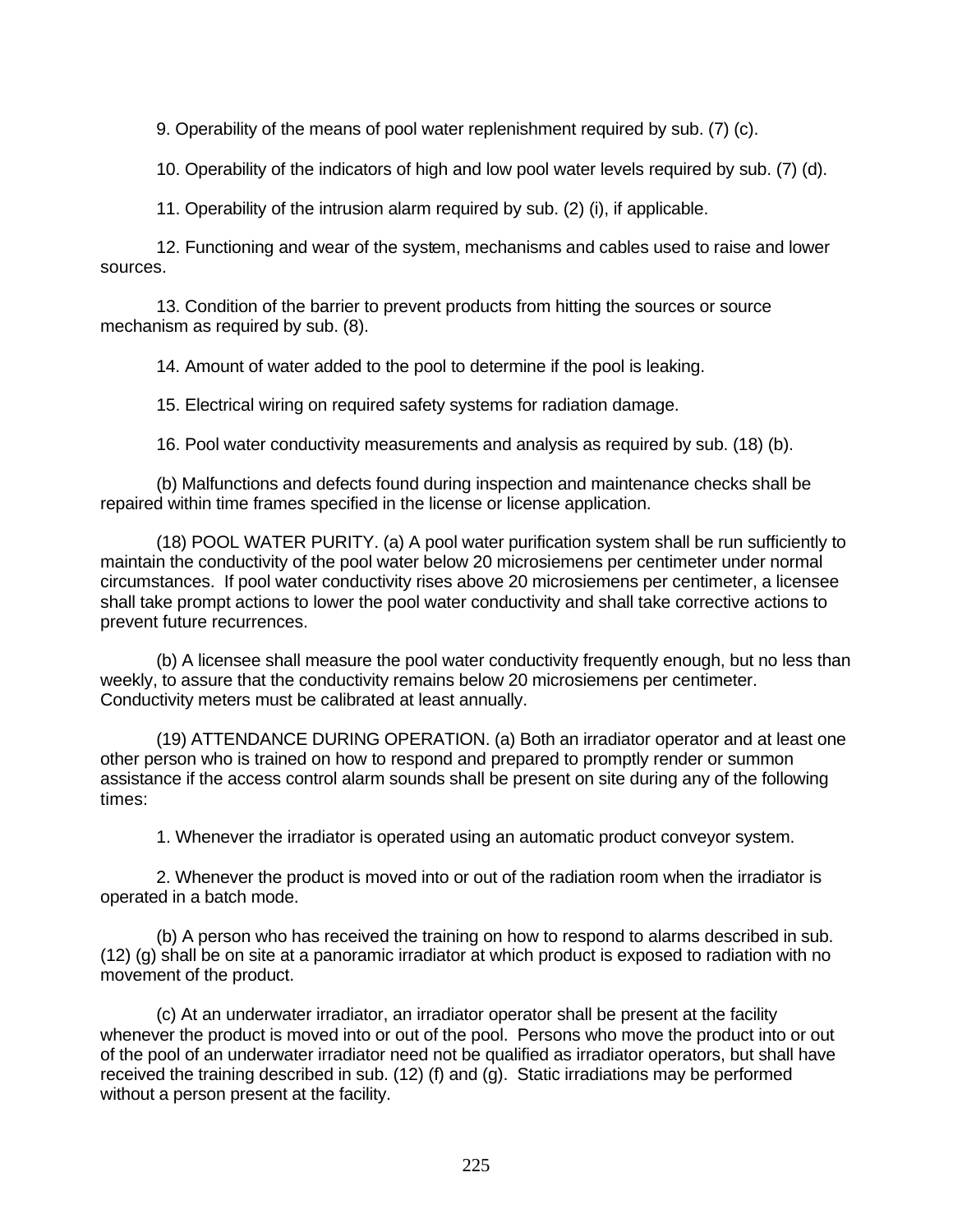(20) ENTERING AND LEAVING THE RADIATION ROOM. (a) Upon first entering the radiation room of a panoramic irradiator after an irradiation, the irradiator operator shall use a survey meter to determine that the source has returned to its fully shielded position. The operator shall check the functioning of the survey meter with a radiation check source prior to entry.

(b) Before exiting from and locking the door to the radiation room of a panoramic irradiator prior to a planned irradiation, the irradiator operator shall do all the following:

1. Visually inspect the entire radiation room to verify that no one else is in it.

2. Activate a control in the radiation room that permits the sources to be moved from the shielded position only if the door to the radiation room is locked within a preset time after setting the control.

(c) During a power failure, the area around the pool of an underwater irradiator may not be entered without using an operable and calibrated radiation survey meter unless the over-the-pool monitor required by sub. (5) (b) is operating with backup power.

(21) IRRADIATION OF EXPLOSIVE OR FLAMMABLE MATERIALS. (a) Irradiation of explosive material is prohibited unless a licensee has received prior written authorization from the department. Authorization shall not be granted unless a licensee can demonstrate that detonation of the explosive would not rupture the sealed sources, injure personnel, damage safety systems or cause radiation overexposures of personnel.

(b) Irradiation of more than small quantities of flammable material with a flash point below 140°F is prohibited in panoramic irradiators unless a licensee has received prior written authorization from the department. Authorization shall not be granted unless a licensee can demonstrate that a fire in the radiation room could be controlled without damage to sealed sources or safety systems and without radiation overexposures of personnel.

(22) RECORDS AND RETENTION PERIODS. A licensee shall maintain all the following records at the irradiator for the periods specified:

(a) A copy of the license, the license conditions, documents incorporated into the license by reference and amendments thereto until superseded by new documents or until the department terminates the license for documents not superseded.

(b) Records of each individual's training, tests and safety reviews provided to meet the requirements of sub. 12 (a) to (d), (f) and (g) until 3 years after the person terminates work.

(c) Records of the annual evaluations of the safety performance of irradiator operators required by sub. (12) (e) for 3 years after the evaluation.

(d) A copy of the current operating and emergency procedures required by sub. (13) until superseded or the department terminates the license. Records of the radiation safety officer's review and approval of changes in procedures as required by sub. (13) (c) 3. retained for 3 years from the date of the change.

(e) Dosimeter results required by sub. (14) until the department terminates the license.

(f) Records of radiation surveys required by sub. (15) for 3 years from the survey date.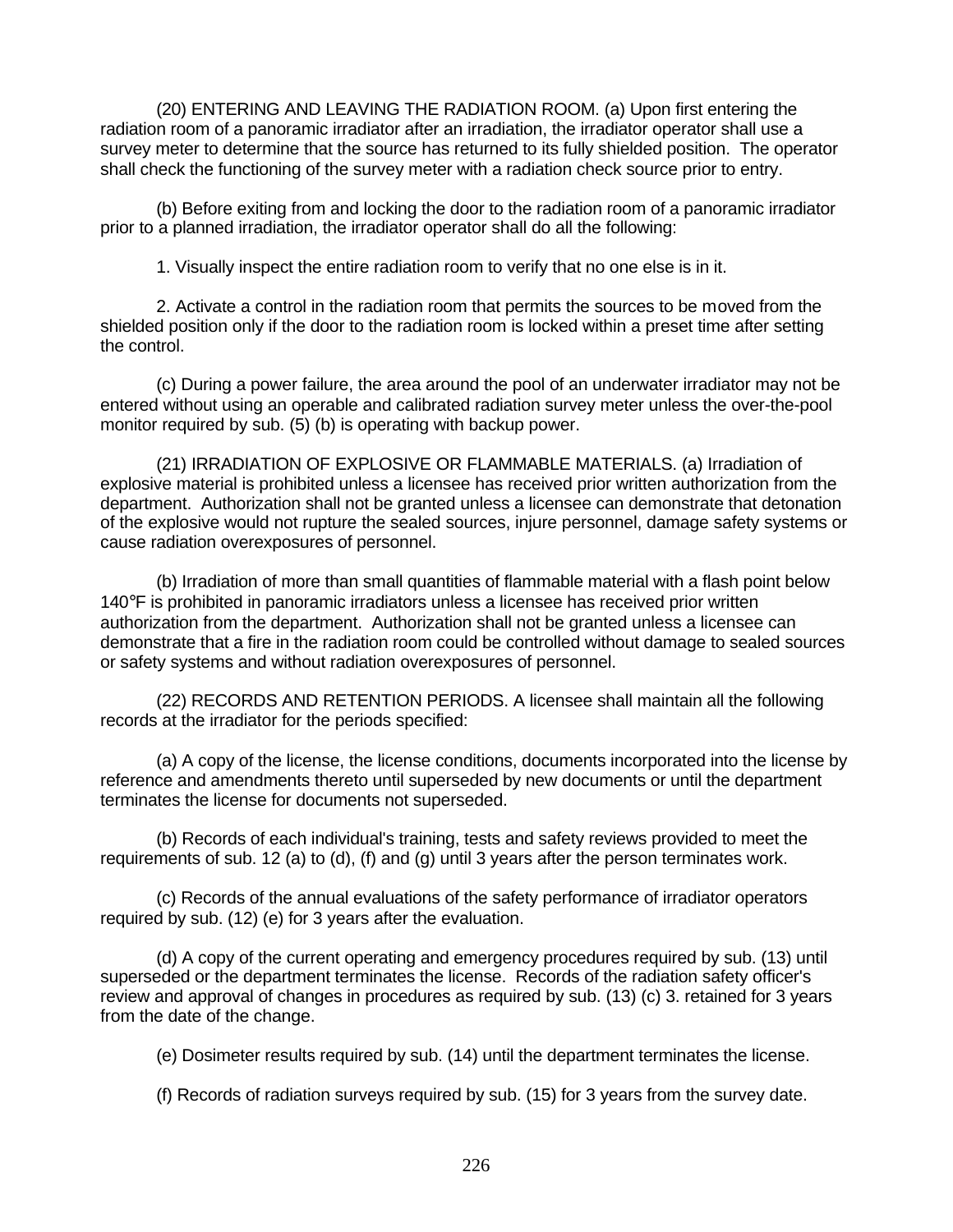(g) Records of radiation survey meter calibrations required by sub. (15) and pool water conductivity meter calibrations required by sub. (18) (b) until 3 years from the calibration date.

(h) Records of the results of leak tests required by sub. (16) (a) and the results of contamination checks required by sub. (16) (b) for 3 years from the date of each test.

(i) Records of inspection and maintenance checks required by sub. (17) for 3 years.

(j) Records of major malfunctions, significant defects, operating difficulties or irregularities, and major operating problems that involve required radiation safety equipment for 3 years after repairs are completed.

(k) Records of the receipt, transfer and disposal of all licensed sealed sources as required by s. HFS 157.13 (12), 10 CFR 30.51 or the equivalent agreement state or licensing state regulations.

(L) Records on the design checks required by sub. (10) and the construction control checks as required by sub. (11) until the license is terminated. The records shall be signed and dated. The title or qualification of the person signing shall be included.

(m) Records related to decommissioning of the irradiator as required by this chapter**,** 10 CFR 30.35(g) or the equivalent state regulation.

(23) REPORTS. (a) In addition to the reporting requirements in other parts of this chapter, a licensee shall report to the department all of the following events:

1. Source stuck in an unshielded position.

2. Any fire or explosion in a radiation room.

3. Damage to the source racks.

4. Failure of the cable or drive mechanism used to move the source racks.

5. Inoperability of the access control system.

6. Detection of radiation source by the product exit monitor.

7. Detection of radioactive contamination attributable to licensed radioactive material.

8. Structural damage to the pool liner or walls.

9. Water loss or leakage from the source storage pool, greater than the irradiator pool design parameters submitted by the licensee or applicant.

10. Pool water conductivity exceeding 100 microsiemens per centimeter.

(b) For any event in par. (a), a licensee shall provide a telephone report within 24 hours that meets the requirements of s. HFS 157.32 (2) and a written report within 30 days that meets the requirements of s. HFS 157.32 (3).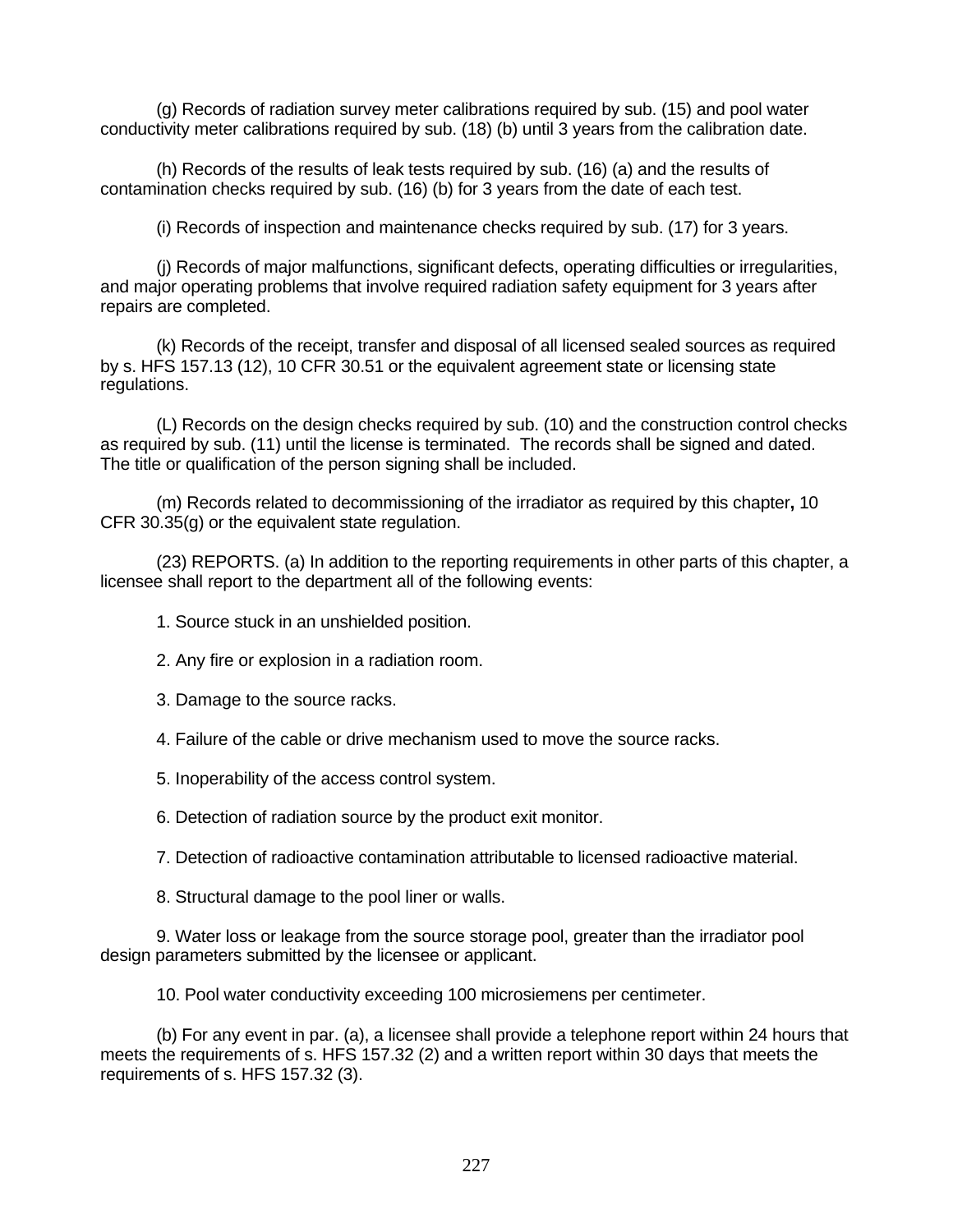## **Subchapter VIII - X-ray Device Requirements**

**HFS 157.74 Administrative requirements.** (1) GENERAL. The registrant shall be responsible for directing the operation of the x-ray systems under their administrative control. The registrant or the registrant's agent shall ensure the requirements of this section are met. An x-ray system shall meet the provisions of this subchapter to be operated for diagnostic or screening purposes. All images, hard copy or electronic, shall be interpreted by a licensed practitioner for the patient record.

(2) RADIATION SAFETY REQUIREMENTS. (a) Any person operating a radiation machine for medical diagnosis or screening, except bone density devices, shall have or be one of the following:

1. Certified or be eligible for certification in radiography by the American registry of radiologic technologists.

2. A licensed practitioner.

3. Completed training that meets the requirements of Appendix L if the person is performing radiography limited to the chest or extremities, except bone density devices.

4. Licensed or certified by another state with requirements comparable to those of the American registry of radiologic technologists.

**Note:** The ARRT may be contacted at: The American Registry of Radiologic Technologists, 1255 Northland Drive, St. Paul, MN 55120-1155 or http://www.arrt.org.

5. Operators of bone density devices shall be specifically trained in the use of the device, including safe operation and emergency procedures.

(b) The names and training of all personnel currently operating a radiation machine shall be kept on file at the facility. Training information on former operators shall be retained for a period of at least 3 years beyond the last date they were authorized to operate a radiation machine at that facility.

(c) A chart shall be provided next to the control panel of a diagnostic x-ray system that specifies, for all examinations performed with that system, all of the following information:

1. Patient's body part to be examined and anatomical size, body part thickness or, for pediatrics, age versus technique factors to be utilized.

2. Type and size of the film or film-screen combination to be used.

3. Type and focal distance of the grid to be used, if any.

4. Except for dental intra-oral radiography, source to image receptor distance to be used.

5. Type and location of placement of patient shielding to be used.

**Note:** This chart may be electronic in the form of pre-programmed controls.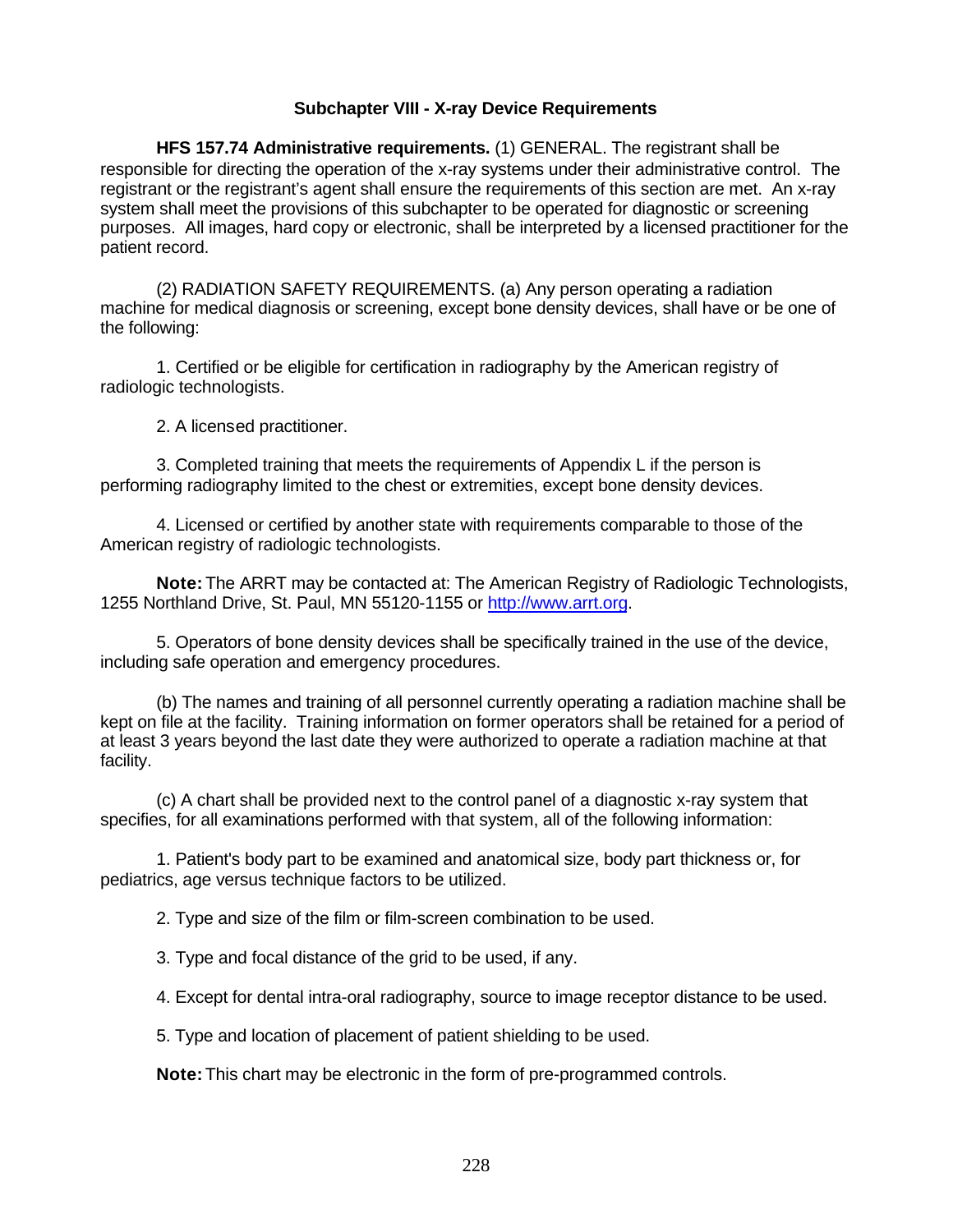(d) The registrant of a facility shall create and make available to x-ray operators written safety procedures, including patient holding procedures and any restrictions of the operating technique required for the safe operation of the particular x-ray system. The operator shall be able to demonstrate familiarity with these procedures.

(e) Only the staff, ancillary personnel or other persons required for the medical procedure or training may be in the room during the radiographic exposure. Other than the patient, the following applies to all persons in the room:

1. All persons shall be positioned such that no part of the body will be struck by the useful beam unless protected by not less than 0.5 millimeter lead equivalent material. If the hands must be in the beam and unprotected, a ring badge on the hand in the beam shall be worn unless contraindicated by the clinical procedure.

2. All persons, including any patients who cannot be removed from the room, shall be protected from the direct scatter radiation by whole body protective barriers of not less than 0.25 millimeter lead equivalent material or shall be so positioned that all parts of the person's body are at least 2 meters from all of the following:

- a. The tube head.
- b. The direct beam.

c. The nearest part of the examined patient's body being struck by the useful beam.

(f) Gonad shielding of not less than 0.5 millimeter lead equivalent material shall be used for human patients who have not passed the reproductive age during radiographic procedures in which the gonads are in the useful beam, except for cases in which the shielding would interfere with the diagnostic procedure or for computed radiographic examinations.

(g) Persons shall not be exposed to the useful beam except for healing arts purposes and unless such exposure has been authorized by a licensed practitioner of the healing arts. Deliberate exposure for any of the following purposes is prohibited:

1. Exposure of a person for training, demonstration or other non-healing arts purpose.

2. Exposure of a person for healing arts screening, except as authorized by the department.

**Note:** The procedure for requesting permission to conduct screening x-ray examination is in Appendix M.

(h) When a patient or film must be provided with additional support during a radiation exposure, all of the following applies:

1. The human holder shall be instructed in personal radiation safety and protected as required by subd. 2. Written safety procedures are required.

2. In those cases where the patient must hold the film, any portion of the body other than the area of clinical interest struck by the useful beam shall be protected by not less than 0.5 millimeter lead equivalent material.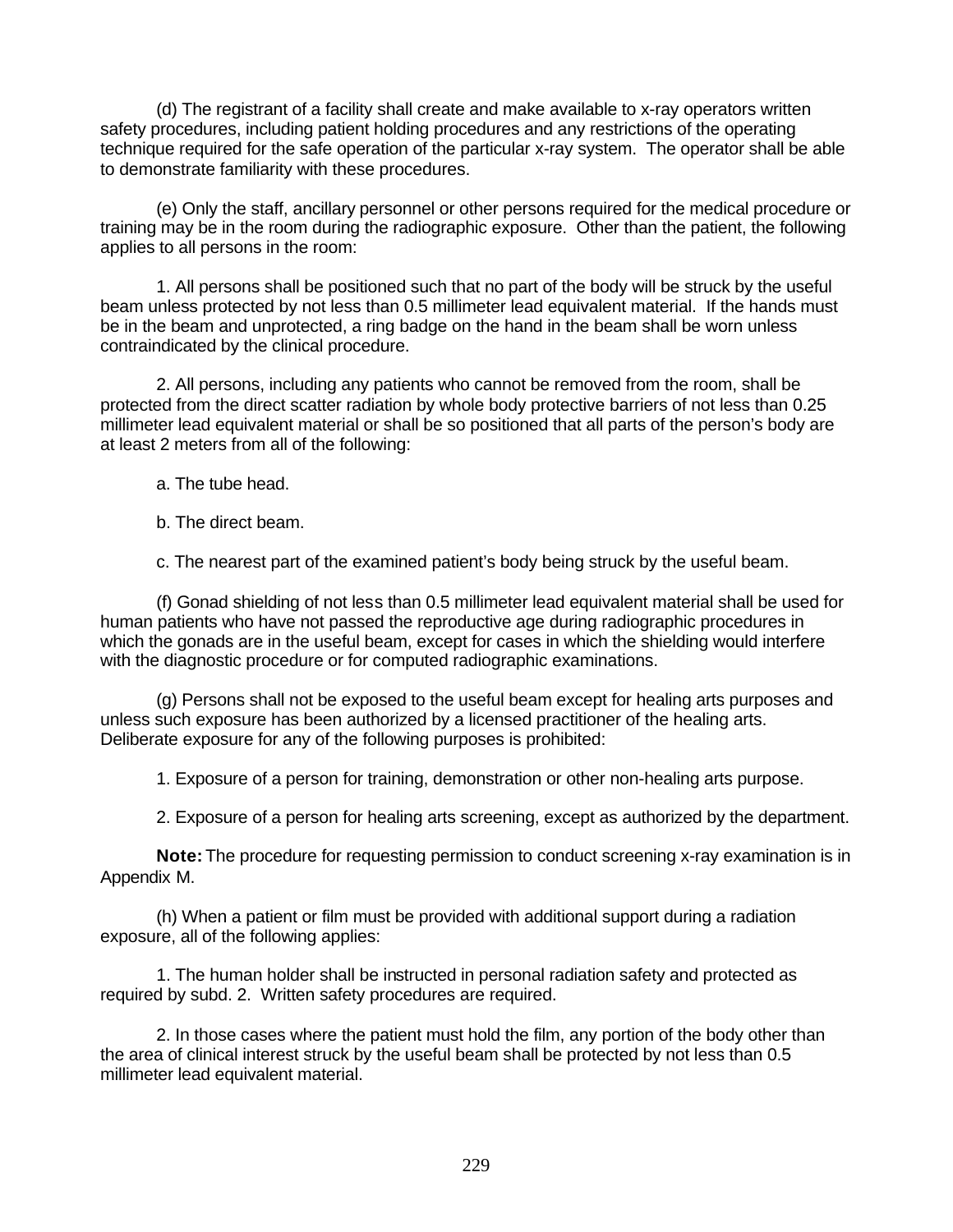3. Each facility shall have leaded aprons and gloves available in sufficient numbers to provide protection to all personnel who are involved with x-ray operations and who are otherwise not shielded.

4. Leaded aprons and gloves shall be inspected at least every 3 years for defects and replaced if defective. If visual inspection reveals possible defects, radiographic inspections shall be performed.

(i) Procedures and auxiliary equipment designed to minimize patient and personnel exposure commensurate with the needed diagnostic information shall be utilized, as follows:

1. The speed of the screen and film combinations used shall be of a speed consistent with the diagnostic objective of the examinations. Film cassettes without intensifying screens shall not be used for any routine diagnostic radiological imaging, with the exception of veterinary radiography and standard film packets for intra-oral use in dental radiography.

2. The radiation exposure to the patient shall be the minimum exposure required to produce images of good diagnostic quality.

3. Portable or mobile x-ray equipment shall be used only for examinations where it is impractical to transfer the patient to a stationary x-ray installation.

4. An x-ray system may not be utilized in a procedure where the source to patient distance is less than 30 centimeters, except for a veterinary system, bone density unit or a unit granted an exemption by the US food and drug administration.

5. If grids are used between the patient and the image receptor to decrease scatter to the film and improve contrast; the grid shall meet all of the following requirements:

a. Be positioned with tube side facing the in right direction, and grid centered to the central ray.

b. Be of the proper focal distance for the SIDs being used. Grids shall be of the proper ratio to adequately reduce scatter for the procedure being performed.

c. Antiscatter grids or an appropriate air gap technique to reduce scatter to the image receptor shall be used for all x-ray examinations of the human torso utilizing stationary x-ray equipment for patients 12 years of age or older.

(j) All persons associated with the operation of an x-ray system are subject to the requirements of s. HFS 157.22 (1), (5), (7) and (8).

(k) A person proposing to conduct a healing arts screening program shall not initiate a program without the department's prior approval. When requesting approval, the person shall submit the information outlined in Appendix M. If any information submitted to the department becomes invalid or outdated, the department shall be immediately notified.

(L) All facilities performing mammography shall meet the requirements of 21 CFR 900, US food and drug administration, Mammography Quality Standards Act.

(3) X-RAY FILM PROCESSING EQUIPMENT AND PROCESSING PROCEDURES. (a) Each installation using a radiographic x-ray system for human diagnosis or screening and using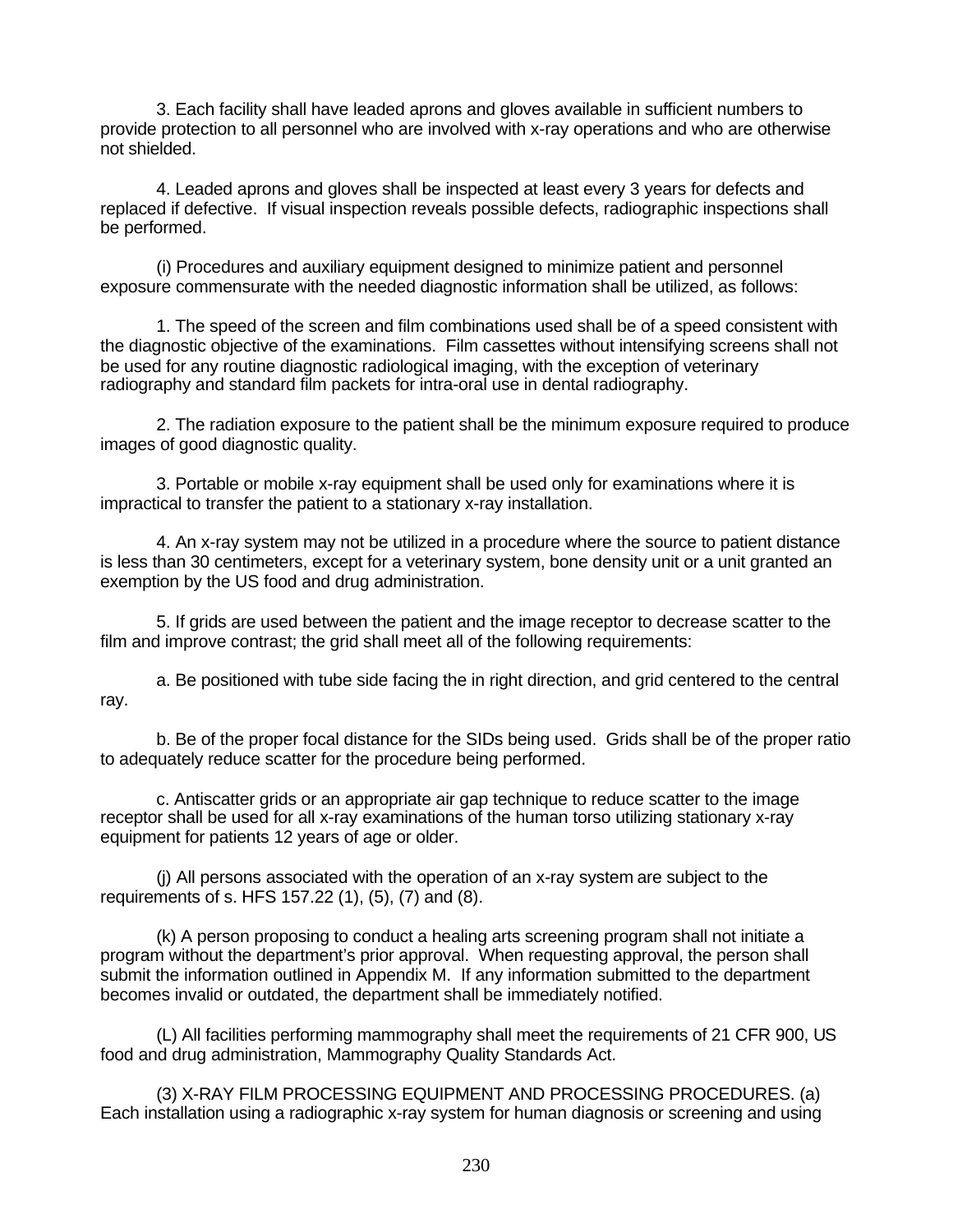analog image receptors shall have available suitable equipment for handling and processing radiographic film according to the film and chemistry manufacturer's instructions.

(b) Quality control and maintenance procedures shall be performed on a regular schedule according to the device manufacturer's recommendations.

(c) X-ray film processing control tests shall be performed on days when human patient films are being processed and prior to the processing of the first films of the day, except dental facilities and podiatry.

(d) X-ray film processors in chiropractic, dental and podiatry facilities shall be tested at least once a week.

(4) OTHER REQUIREMENTS. (a) Pass boxes, if provided, shall be constructed to exclude light from the darkroom when cassettes are placed in or removed from the boxes and shall incorporate adequate shielding from stray radiation to prevent exposure of undeveloped film.

(b) The darkroom shall be light tight with proper safelights so that any film type in use exposed in a cassette to x-radiation sufficient to produce an optical density from one to 2 when processed shall not suffer an increase in density greater than 0.1 (0.05 for mammography) when exposed in the darkroom for 2 minutes with all safelights on. If used, daylight film handling boxes shall preclude fogging of the film. Darkrooms typically used by more than one person shall be provided a method to prevent accidental entry while undeveloped films are being handled or processed.

(c) Film shall be stored according to the manufacturer's requirements and shall be protected from exposure to stray radiation. Film in open packages shall be stored in a light tight container.

(d) Film cassettes and intensifying screens shall be inspected periodically and shall be cleaned and replaced as necessary and consistent with the manufacturer's instructions to best assure radiographs of good diagnostic quality.

(e) Outdated x-ray film shall not be used for diagnostic radiographs.

(f) Film developing solutions shall be prepared using instructions given by the manufacturer and maintained in strength by replenishment or renewal so that full development is accomplished within the time specified by the manufacturer.

**HFS 157.75 General requirements for all diagnostic x-ray systems.** Diagnostic x-ray systems shall meet all the following requirements:

(1) WARNING LABEL. The control panel containing the main power switch shall bear the following warning statement, legible and accessible to view: "WARNING: This x-ray unit may be dangerous to patient and operator unless safe exposure factors and operating instructions are observed."

(2) BATTERY CHARGE INDICATOR. On battery-powered x-ray generators, visual means shall be provided on the control panel to indicate whether the battery is in a state of charge adequate for proper operation.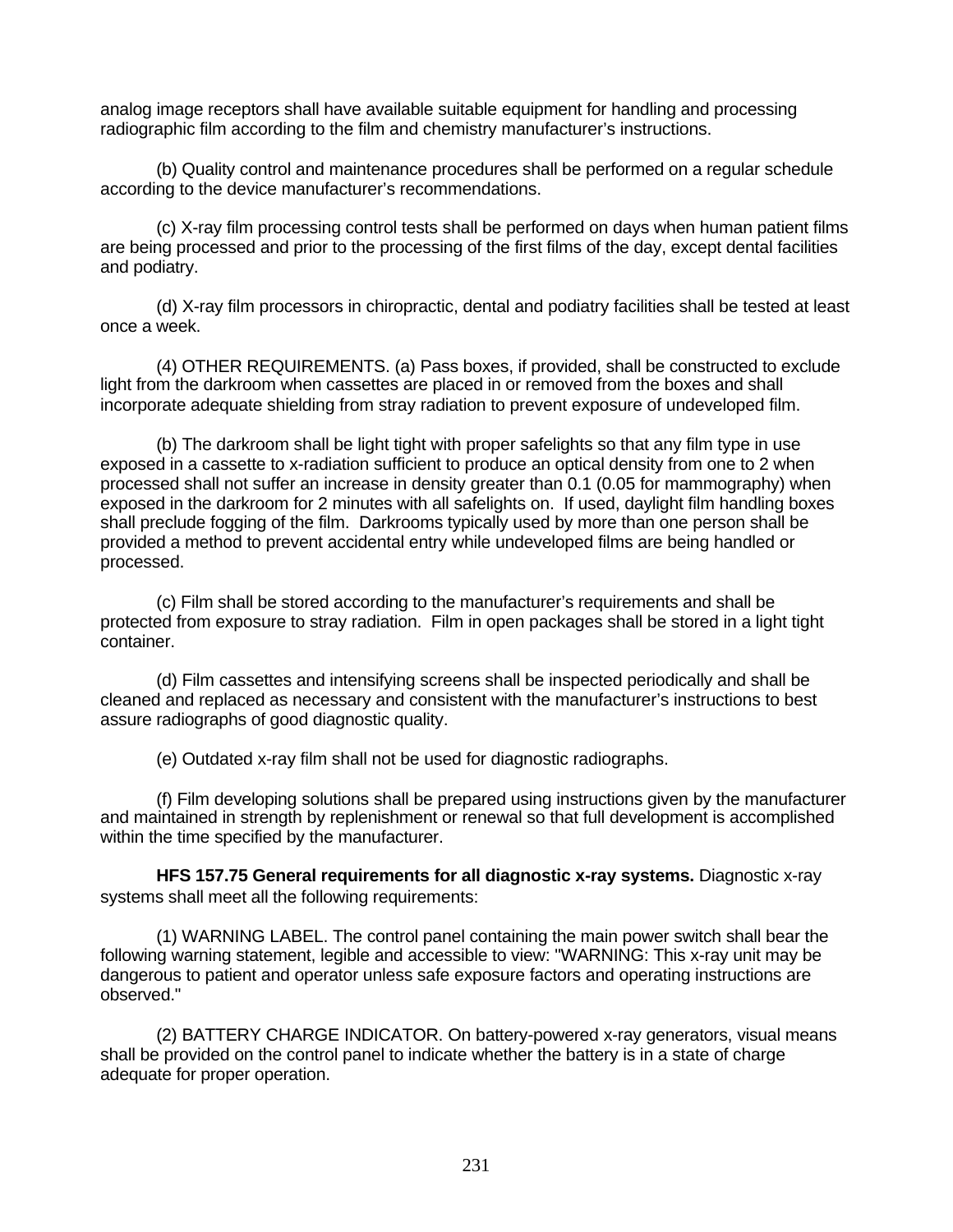(3) LEAKAGE RADIATION FROM THE DIAGNOSTIC SOURCE ASSEMBLY. The leakage radiation from the diagnostic source assembly measured at a distance of one meter in any direction from the source shall not exceed one mGy (115 milliroentgens) in one hour when the xray tube is operated at its leakage technique factors. Compliance shall be determined by measurements averaged over an area of 100 square centimeters with no linear dimension greater than 20 centimeters.

(4) RADIATION FROM COMPONENTS OTHER THAN THE DIAGNOSTIC SOURCE ASSEMBLY. The radiation emitted by a component other than the diagnostic source assembly shall not exceed 20µGy (2.15 milliroentgens) in one hour at 5 centimeters from any accessible surface of the component when it is operated in an assembled x-ray system under any conditions for which it was designed. Compliance shall be determined by measurements averaged over an area of 100 square centimeters with no linear dimension greater than 20 centimeters.

(5) BEAM QUALITY. (a) The half-value layer of the useful beam for a given x-ray tube potential shall not be less than the values shown in Table 157.75. If it is necessary to determine the half-value layer at a x-ray tube potential that is not listed in Table 157.75, linear interpolation or extrapolation may be made.

| <b>TABLE 157.75</b>           |                                |                                 |                                          |
|-------------------------------|--------------------------------|---------------------------------|------------------------------------------|
| HALF-VALUE LAYER REQUIREMENTS |                                |                                 |                                          |
| Design<br>Operating<br>Range  | Measured<br>Potential<br>(kVp) | Half-Value Layer In mm Aluminum |                                          |
|                               |                                | Dental Intra-<br>Oral           | All Other<br>Diagnostic X-Ray<br>Systems |
| Below 51                      | 30                             | N/A                             | 0.3                                      |
|                               | 40                             | N/A                             | 0.4                                      |
|                               | 50                             | 1.5                             | 0.5                                      |
| 51 to 70                      | 51                             | 1.5                             | 1.2                                      |
|                               | 60                             | 1.5                             | 1.3                                      |
|                               | 70                             | 1.5                             | 1.5                                      |
| Above 70                      | 71                             | 2.1                             | 2.1                                      |
|                               | 80                             | 2.3                             | 2.3                                      |
|                               | 90                             | 2.5                             | 2.5                                      |
|                               | 100                            | 2.7                             | 2.7                                      |
|                               | 110                            | 3.0                             | 3.0                                      |
|                               | 120                            | 3.2                             | 3.2                                      |
|                               | 130                            | 3.5                             | 3.5                                      |
|                               | 140                            | 3.8                             | 3.8                                      |
|                               | 150                            | 4.1                             | 4.1                                      |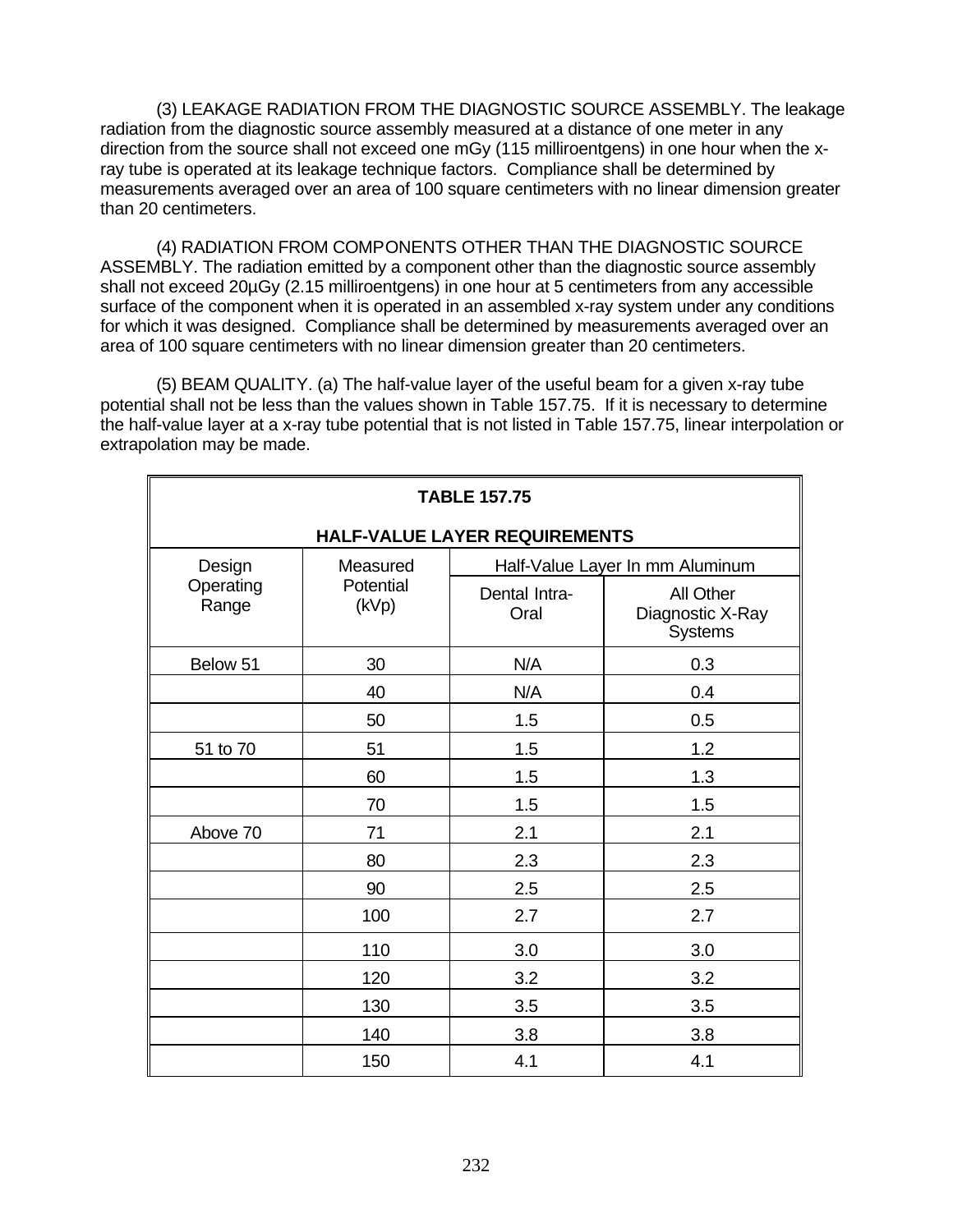(b) For x-ray systems using capacitor discharge to provide power to the x-ray tube halfvalue layer (HVL) shall be determined with the system fully charged and a setting of 10 mAs for each exposure.

(c) The required minimal half-value layer of the useful beam shall include the filtration contributed by all materials that are permanently between the source and the patient.

(d) For x-ray systems with variable filtration controls, the system shall prevent an exposure unless the appropriate filtration is in place for the kilovolts peak (kVp) selected.

(6) MULTIPLE TUBES. When 2 or more radiographic tubes are controlled by one exposure switch, the tube that has been selected shall be clearly indicated prior to initiation of the exposure. The indication shall be both on the x-ray control panel and at or near the selected tube housing assembly.

(7) MECHANICAL SUPPORT OF TUBE HEAD. The tube housing assembly supports shall be adjusted such that the tube housing assembly will remain stable during an exposure unless tube-housing movement is a designed function of the x-ray system.

(8) TECHNIQUE INDICATORS. (a) The technique factors to be used during an exposure shall be indicated before the exposure begins. If automatic exposure controls are used, the technique factors, which are set prior to the exposure, shall be indicated.

(b) The requirement in par. (a) may be met by permanent markings on equipment having fixed technique factors. Indication of technique factors shall be visible from the operator's position except in the case of spot films made by the fluoroscopist.

(9) MAINTAINING COMPLIANCE. Diagnostic x-ray systems and their associated components used on humans and certified under the federal x-ray equipment performance standard, 21 CFR 1020, shall be maintained in compliance with applicable requirements of that standard.

(10) LOCKS. All position locking, holding and centering devices on x-ray system components and systems shall function as intended.

**HFS 157.76 Fluoroscopic x-ray systems.** All fluoroscopic x-ray systems shall be image intensified and, with the exception of therapy simulators, meet all the following requirements:

(1) LIMITATION OF USEFUL BEAM. (a) The fluoroscopic imaging assembly shall be provided with a primary protective barrier that intercepts the entire cross section of the useful beam at any SID.

(b) The x-ray tube used for fluoroscopy shall not produce x-rays unless the barrier is in position to intercept the entire useful beam.

(c) For fluoroscopic systems with or without a spot film device, neither the length nor the width of the x-ray field in the plane of the image receptor shall exceed that of the visible area of the image receptor by more than 3 percent of the SID. The sum of the excess length and the excess width shall be no greater than 4 percent of the SID.

(d) For uncertified fluoroscopic systems with a spot film device, the x-ray beam with the shutters fully opened during fluoroscopy or spot filming shall be no larger than the largest spot film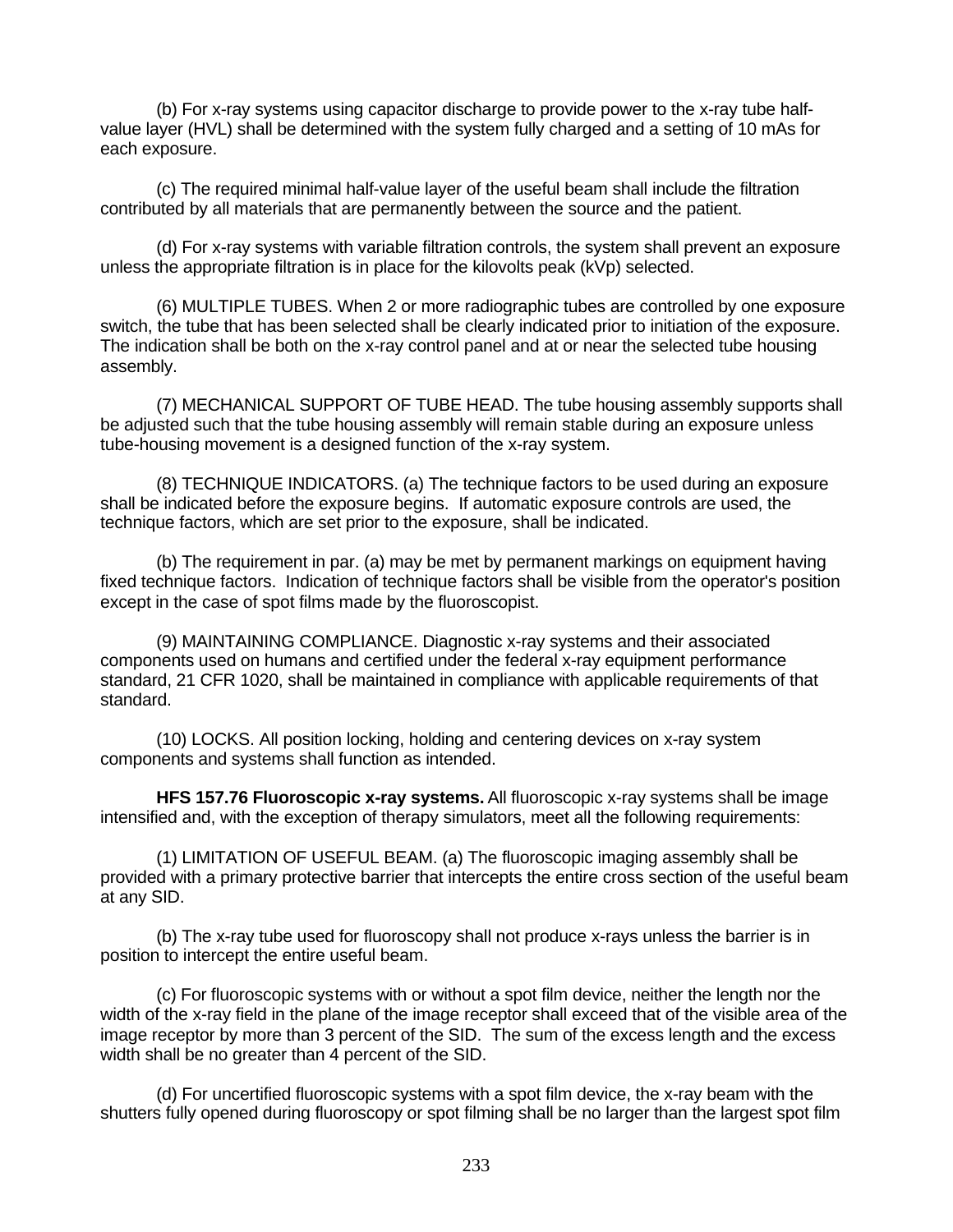size for which the device is designed. Measurements shall be made at the minimum SID available but at no less than 20 centimeters table top to the film plane distance.

(e) Means shall be provided to permit further limitation of the field. Beam-limiting devices manufactured after May 22, 1979 and incorporated in equipment with a variable SID or a visible area of greater than 300 square centimeters shall be provided with means for stepless adjustment of the x-ray field.

(f) All equipment with a fixed SID and a visible area of 300 square centimeters or less shall be provided with either stepless adjustment of the x-ray field or with means to further limit the x-ray field size at the plane of the image receptor to 125 square centimeters or less.

(g) If provided, stepless adjustment shall, at the greatest SID, provide continuous field sizes from the maximum attainable to a field size of 5 centimeters by 5 centimeters or less.

(h) For equipment manufactured after February 25, 1978, when the angle between the image receptor and beam axis is variable, means shall be provided to indicate when the axis of the x-ray beam is perpendicular to the plane of the image receptor.

(i) For non-circular x-ray fields used with circular image receptors, the error in alignment shall be determined along the length and width dimensions of the x-ray field which pass through the center of the visible area of the image receptor.

(j) Means shall be provided between the source and the patient for adjustment of the x-ray field size in the plane of the film to the size of that portion of the film that has been selected on the spot film selector. The adjustment shall be automatically accomplished except when the x-ray field size in the plane of the film is smaller than that of the selected portion of the film. For spot film devices manufactured after June 21, 1979, if the x-ray field size is less than the size of the selected portion of the film, the means for adjustment of the field size shall be only at the operator's option.

(k) Neither the length nor the width of the x-ray field in the plane of the image receptor shall differ from the corresponding dimensions of the selected portion of the image receptor by more than 3 percent of the SID when adjusted for full coverage of the selected portion of the image receptor. The sum, without regard to sign, of the length and width differences shall not exceed 4 percent of the SID.

(L) It shall be possible to adjust the x-ray field size in the plane of the film to a size smaller than the selected portion of the film. The minimum field size at the greatest SID shall be equal to or less than 5 centimeters by 5 centimeters.

(m) The center of the x-ray field in the plane of the film shall be aligned with the center of the selected portion of the film to within 2 percent of the SID.

(n) On spot-film devices manufactured after February 25, 1978, if the angle between the plane of the image receptor and beam axis is variable, means shall be provided to indicate when the axis of the x-ray beam is perpendicular to the plane of the image receptor, and compliance shall be determined with the beam axis indicated to be perpendicular to the plane of the image receptor.

(o) If a method exists to override any of the automatic x-ray field size adjustments, that method shall meet all of the following requirements: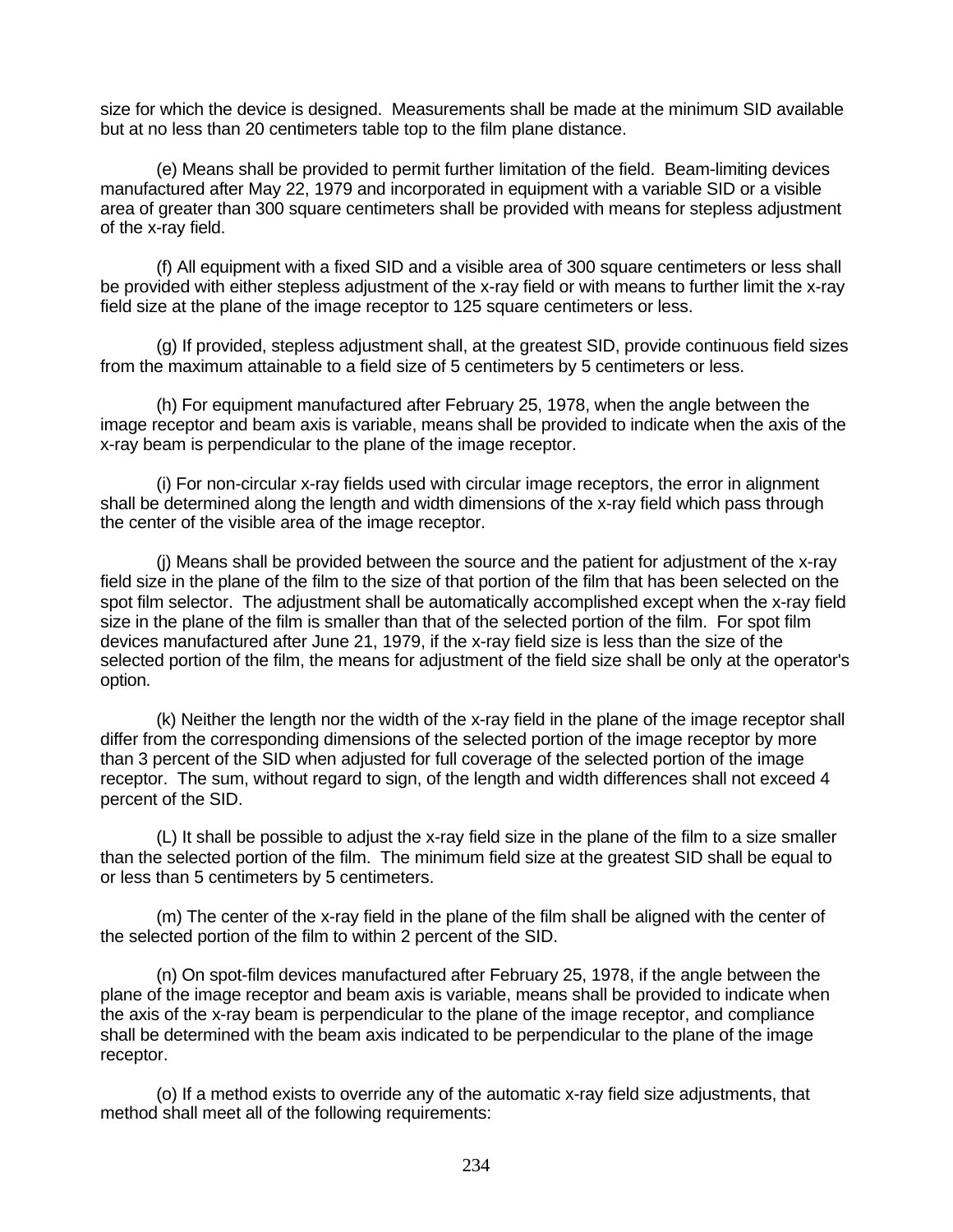1. Designed for use only in the event of system failure.

2. Incorporates a signal visible at the fluoroscopist's position, which will indicate whenever the automatic field size adjustment is overridden.

3. Clearly and durably labeled as follows:

## FOR X-RAY FIELD LIMITATION SYSTEM FAILURE

(2) ACTIVATION OF THE FLUOROSCOPIC TUBE. A device that requires continuous pressure by the fluoroscopist for the entire time of any exposure shall control x-ray production in the fluoroscopic mode. When recording serial fluoroscopic images, the fluoroscopist shall be able to terminate the x-ray exposure at any time. A method of permitting completion of any single exposure of the series in process may be utilized.

(3) AIR KERMA RATE LIMITS/ ENTRANCE AIR KERMA ALLOWABLE LIMITS. Fluoroscopic equipment shall not be operable at any tube potential and current that will result in an air kerma rate in excess of 10 cGy/minute (11.5 R/min) at the point where the center of the useful beam enters the patient except under either of the following conditions:

(a) During the recording of images from a x-ray image intensifier tube using photographic film or a video camera when the x-ray source is operated in pulse mode.

(b) When an optional high-level control is activated, the equipment shall not be operable at any combination of tube potential and current that will result in an air kerma rate in excess of 20 cGy/minute (23 R/min) at the point where the center of the useful beam enters the patient. Special means of activation of the high-level controls shall be required. The high-level control shall only be operable when the operator provides continuous manual activation. A continuous signal audible to the fluoroscopist shall indicate that the high-level control is being employed.

(4) AIR KERMA MEASUREMENTS. Annual measurements of both typical and maximum air kerma shall be made by a medical physicist or a person approved by a medical physicist.

**Note:** Materials should be placed in the useful beam to protect the imaging system when conducting these periodic measurements. Air kerma measurements do not include backscatter radiation.

(a) Measurements shall be made annually or after any maintenance of the system that may affect the air kerma.

(b) Conditions of periodic measurement of typical entrance air kerma rate are as follows:

1. The kVp, mA or other selectable parameters shall be adjusted to those settings typical of clinical use on a patient with a 23-centimeter thick abdominal measurement.

2. The x-ray system that incorporates automatic exposure rate control shall have sufficient attenuating material placed in the useful beam to produce a milliamperage or kilovoltage to simulate a patient with a 23 centimeter abdominal measurement.

3. Conditions of periodic measurement of maximum entrance air kerma rate are as follows: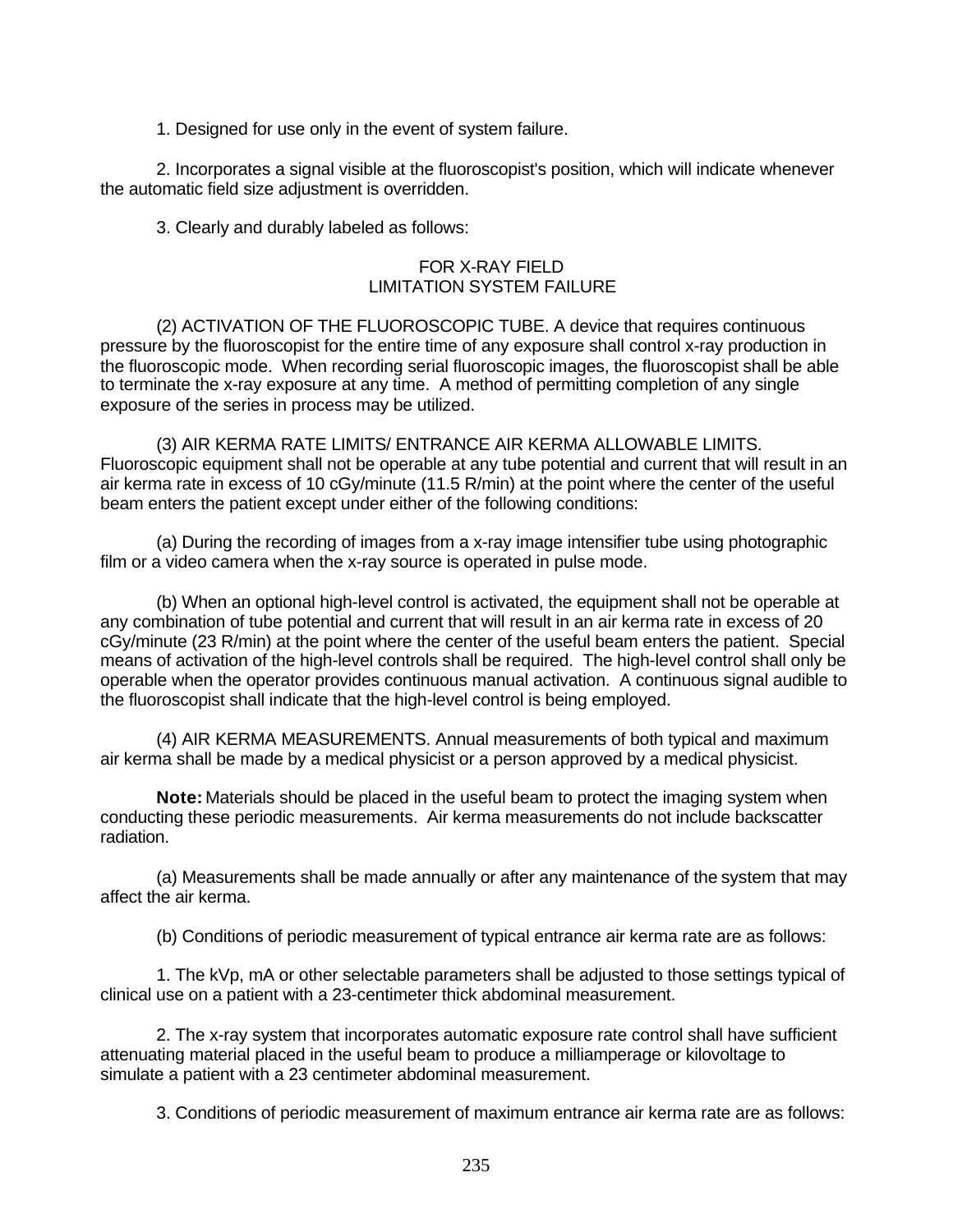a. The kVp, mA or other selectable parameters shall be adjusted to those settings that give the maximum entrance air kerma rate.

b. The x-ray system or systems that incorporate automatic exposure rate control shall have sufficient attenuating material placed in the useful beam to produce the maximum entrance air kerma rate of the system.

4. Compliance shall be determined as follows:

a. If the source is below the x-ray table, the exposure rate shall be measured one centimeter above the tabletop or cradle attachment that allows the proper positioning of the patient in relation to the x-ray tube.

b. If the source is above the x-ray table, the exposure rate shall be measured at 30 centimeters above the tabletop with the end of the beam-limiting device or spacer positioned as closely as possible to the point of measurement.

c. For a C-arm type of fluoroscope, the exposure rate shall be measured 30 centimeters from the input surface of the fluoroscopic imaging assembly with the source positioned at any available SID, provided that the end of the beam-limiting device or spacer is no closer than 30 centimeters from the input surface of the fluoroscopic imaging assembly.

d. For a lateral type fluoroscope, the exposure rate shall be measured at a point 15 centimeters from the centerline of the x-ray table and in the direction of the x-ray source with the end of the beam-limiting device or spacer positioned as closely as possible to the point of measurement. If the tabletop is movable, it shall be positioned as closely as possible to the lateral x-ray source with the end of the beam-limiting device or spacer no closer than 15 centimeters to the centerline of the x-ray table.

e. The entrance air kerma rate shall be measured in a manner that excludes scatter contributions from any attenuating material placed into the useful beam or from the image receptor.

f. Fluoroscopic units used for therapy simulation are exempt from subd. pars. d. and e.

(5) BARRIER TRANSMITTED RADIATION RATE LIMITS. (a) The exposure rate due to transmission through the primary protective barrier with the attenuation block in the useful beam, combined with radiation from the image intensifier, if provided, may not exceed 20 uGy (2.15 milliroentgens) per hour at 10 centimeters from any accessible surface of the fluoroscopic imaging assembly beyond the plane of the image receptor for each 1.0 cGy (one roentgen) per minute of entrance air kerma rate.

(b) Measurement of barrier transmission rates shall meet all the following criteria:

1. The exposure rate due to transmission through the primary protective barrier combined with radiation from the image intensifier shall be determined by measurements averaged over an area of 100 square centimeters with no linear dimension greater than 20 centimeters.

2. If the source is below the tabletop, the measurement shall be made with the input surface of the fluoroscopic imaging assembly positioned 30 centimeters above the tabletop.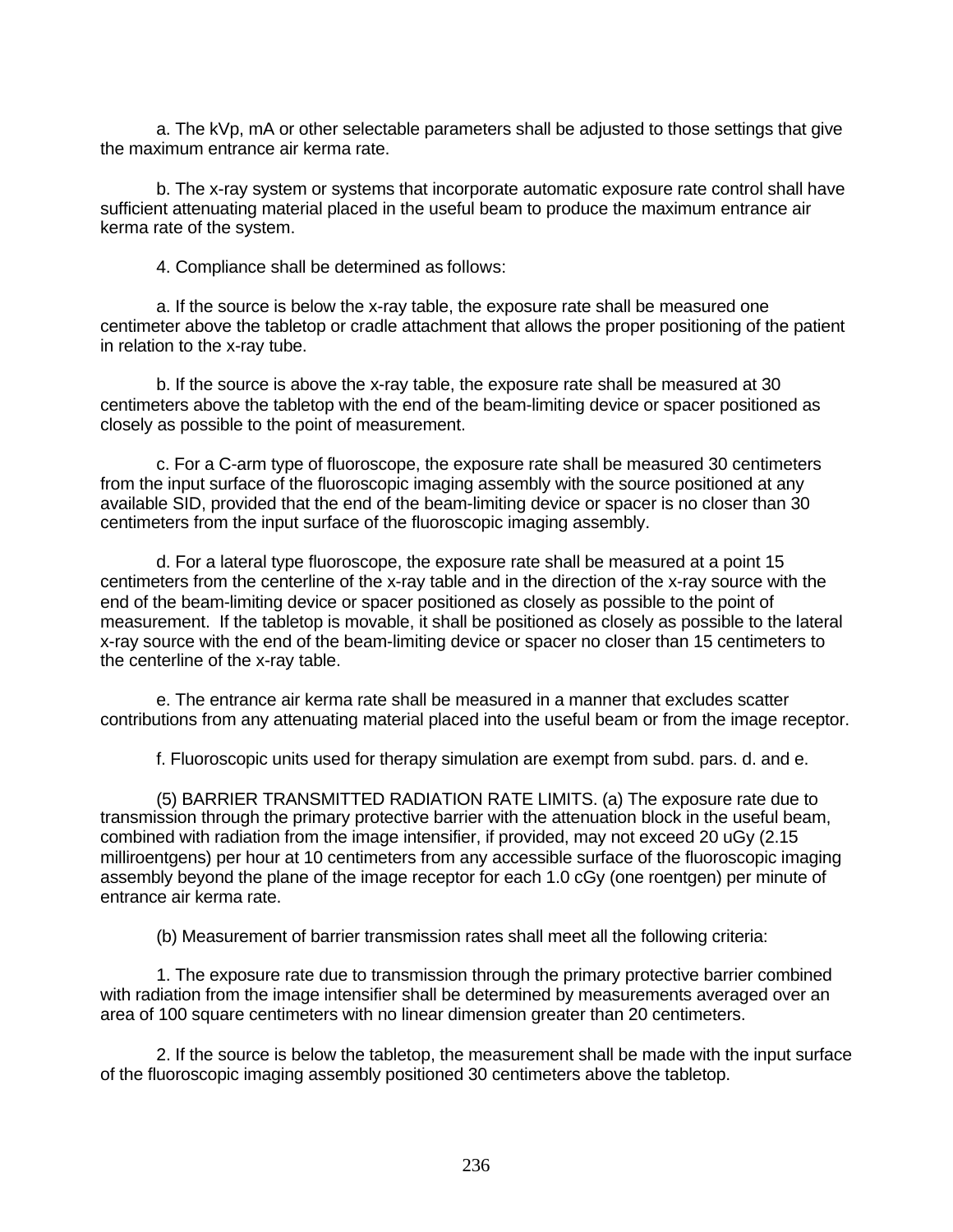3. If the source is above the tabletop and the SID is variable, the measurement shall be made with the end of the beam-limiting device or spacer as close to the tabletop as it can be placed, provided that it may not be closer than 30 centimeters.

4. Movable grids and compression devices shall be removed from the useful beam during the measurement.

(6) INDICATION OF POTENTIAL AND CURRENT. During fluoroscopy and cinefluorography, the kV and the mA shall be continuously indicated.

(7) SOURCE-TO-SKIN DISTANCE. The SSD shall not be less than one of the following:

(a) Thirty-eight centimeters on stationary fluoroscopic systems manufactured on or after August 1, 1974.

(b) Thirty-five and one-half centimeters on stationary fluoroscopic systems manufactured prior to August 1, 1974.

(c) Thirty centimeters on all mobile fluoroscopes.

(d) Twenty centimeters for all mobile fluoroscopes when used for specific surgical applications.

(8) FLUOROSCOPIC TIMER. (a) A method shall be available to preset the cumulative ontime of the fluoroscopic x-ray tube. The maximum cumulative time of the timing device may not exceed 5 minutes without resetting.

(b) A signal audible to the fluoroscopist shall indicate the completion of any preset cumulative on-time. The signal shall continue to sound while x-rays are produced until the timing device is reset. As an alternative to the requirements of this sub section, radiation therapy simulators may be provided with a means to indicate the total cumulative exposure time during which x-rays were produced, and which is capable of being reset between x-ray examinations.

(9) CONTROL OF SCATTERED RADIATION. (a) Fluoroscopic table designs when combined with procedures utilized may not expose any unprotected part of any staff or ancillary individual's body to unattenuated scattered radiation originating from under the table. The attenuation required shall be not less than 0.25-millimeter lead equivalent.

(b) No portion of any staff or ancillary person's body, except the extremities, may be exposed to the unattenuated scattered radiation emanating from above the tabletop unless either of the following conditions are met:

1. The person is at least 2 meters from the nearest part to the patient's body being struck by the useful beam or from the image receptor.

2. The radiation has passed through not less than 0.25 millimeter lead equivalent material including drapes, panels or self-supporting curtains, in addition to any lead equivalency provided by the protective apron.

(c) The department may grant exemptions to lead drapes where a sterile field will not permit the use of the normal protective barriers only if the use of pre-fitted sterilized covers for the barriers is impractical.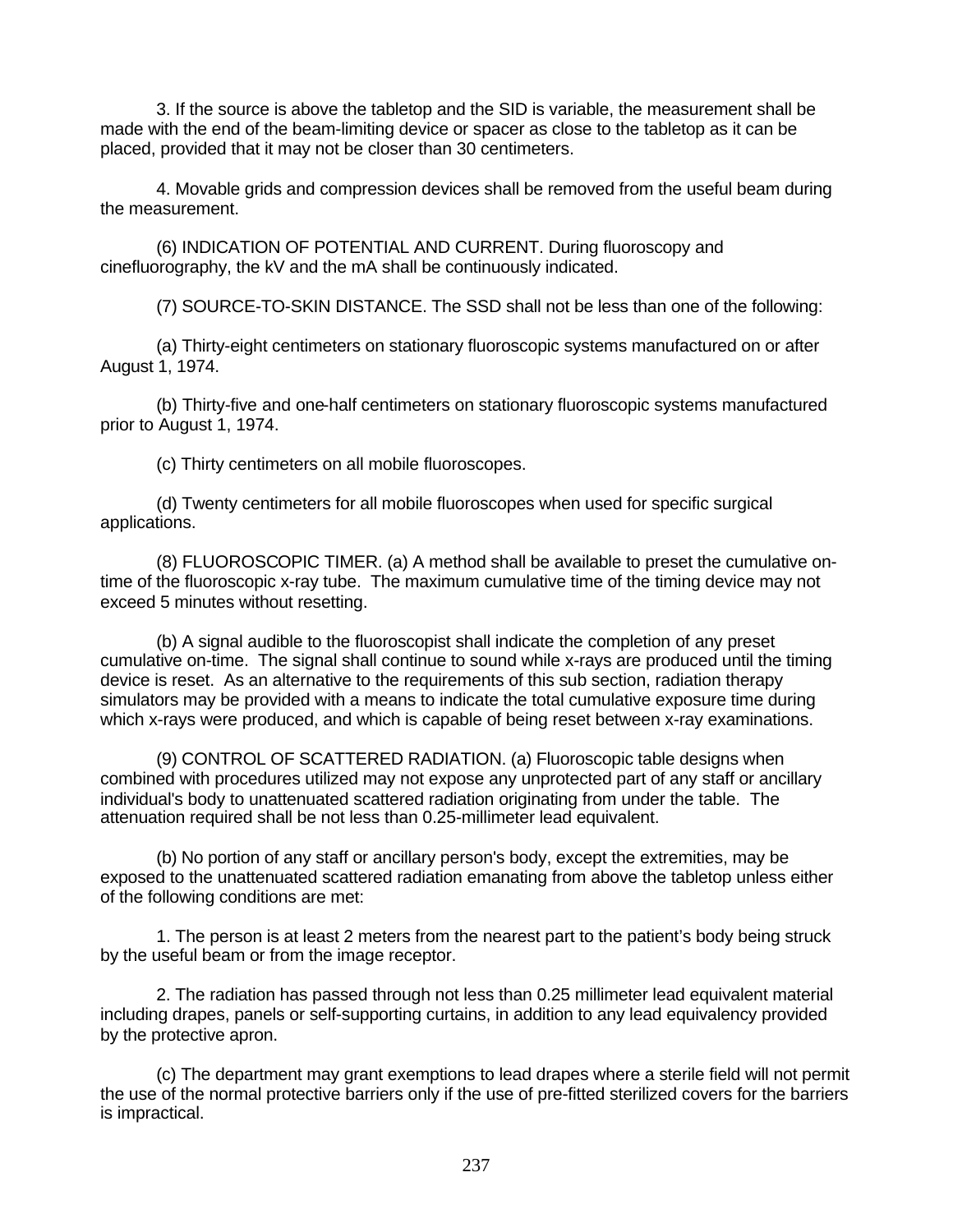**Note:** See Appendix N for a suggested list of fluoroscopic procedures where an exemption will be automatically granted.

(10) SPOT FILM EXPOSURE REPRODUCIBILITY. Fluoroscopic systems equipped with analog spot film mode shall meet the exposure reproducibility requirements when operating in the spot film mode.

**HFS 157.77 Radiographic systems other than fluoroscopic, dental intraoral or computed tomography x-ray systems.** (1) BEAM LIMITATION, EXCEPT MAMMOGRAPHIC SYSTEMS. (a) *Collimation.* The useful beam shall be limited to the area of clinical interest. This requirement is met if a positive beam limiting device meeting manufacturer's specifications has been properly used or if evidence of collimation is shown on at least 3 sides or 3 corners of the film.

(b) *General purpose stationary and mobile x-ray systems*. General purpose stationary and mobile x-ray systems, including veterinary systems other than portable, shall meet both of the following requirements:

1. Only x-ray systems provided with means for independent stepless adjustment of at least 2 dimensions of the x-ray field may be used.

2. A method shall be provided for visually defining the perimeter of the x-ray field. The total misalignment of the edges of the visually defined field with the respective edges of the x-ray field along either the length or width of the visually defined field may not exceed 2 percent of the distance from the source to the center of the visually defined field when the surface upon which it appears is perpendicular to the axis of the x-ray beam.

(c) *Stationary general purpose x-ray systems.* Stationary general purpose x-ray systems, both certified and non-certified, shall meet all the following requirements:

1. A method shall be provided to indicate when the axis of the x-ray beam is perpendicular to the plane of the image receptor, to align the center of the x-ray field with respect to the center of the image receptor to within 2 percent of the SID and to indicate the SID to within 2 percent.

2. The beam-limiting device shall indicate numerically the field size in the plane of the image receptor to which it is adjusted.

3. Field size dimensions and SIDs shall be specified in inches or centimeters and shall ensure that aperture adjustments result in x-ray field dimensions in the plane of the image receptor that correspond to those indicated by the beam-limiting device to within 2 percent of the SID when the beam axis is indicated to be perpendicular to the plane of the image receptor.

(d) *X-ray systems designed for one image receptor size*. Radiographic equipment designed for only one image receptor size at a fixed SID shall be provided with means to limit the field at the plane of the image receptor to dimensions no greater than those of the image receptor, and to align the center of the x-ray field with the center of the image receptor to within 2 percent of the SID, or shall be provided with means to both size and align the x-ray field such that the x-ray field at the plane of the image receptor does not extend beyond any edge of the image receptor.

(e) *Miscellaneous and veterinary x-ray systems*. X-ray systems other than those described in pars. (a) to (c), veterinary systems installed prior to the effective date of this subchapter [revisor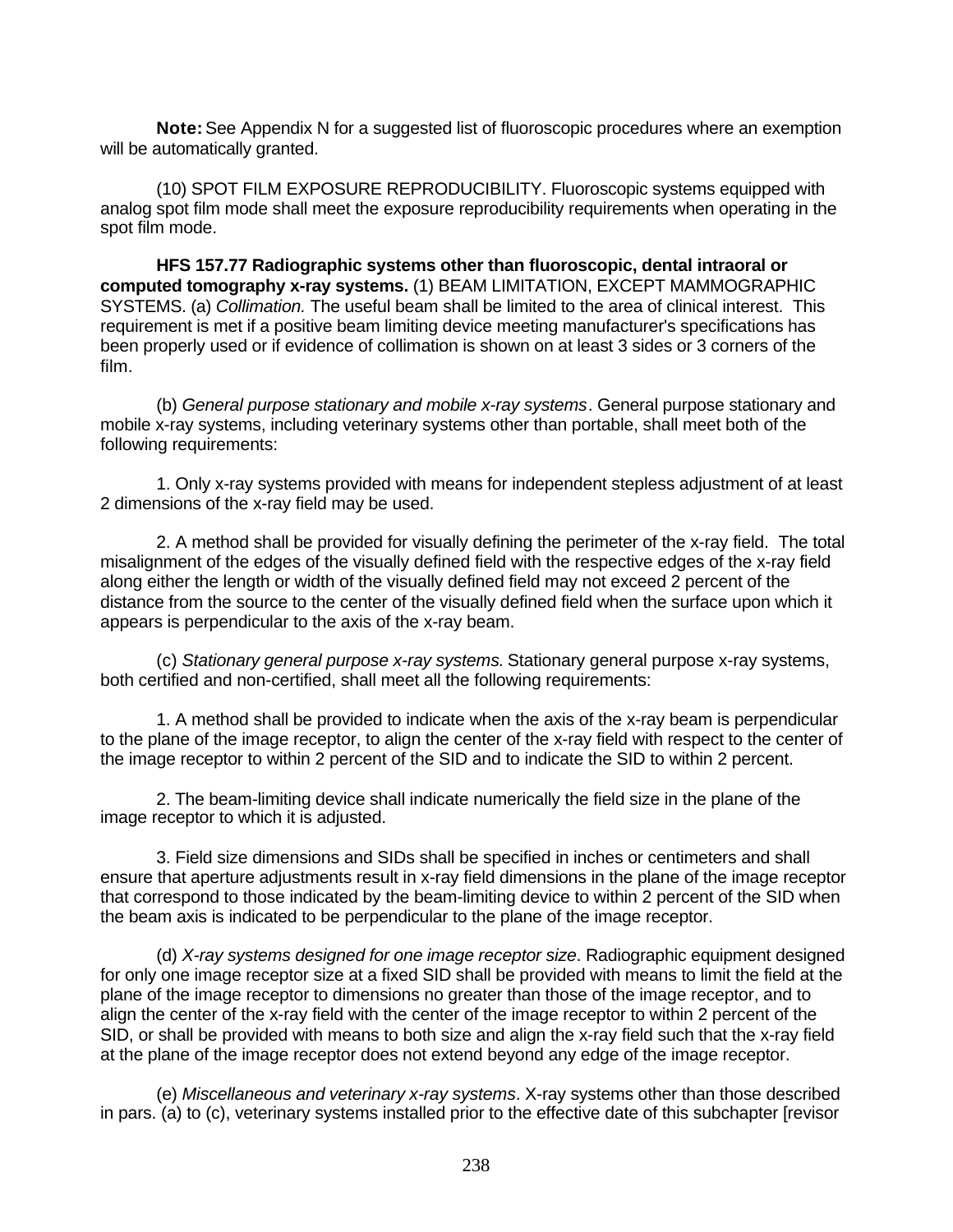to insert effective date] and all portable veterinary x-ray systems shall meet all of the following requirements:

1. Means shall be provided to limit the x-ray field in the plane of the image receptor so that such field does not exceed each dimension of the image receptor by more than 2 percent of the SID when the axis of the x-ray beam is perpendicular to the plane of the image receptor.

2. Means shall be provided to align the center of the x-ray field with the center of the image receptor to within 2 percent of the SID, or means shall be provided to both size and align the x-ray field such that the x-ray field at the plane of the image receptor does not extend beyond any edge of the image receptor. Compliance shall be determined with the axis of the x-ray beam perpendicular to the plane of the image receptor.

3. The requirements in subds. 1. and 2. may be met with a collimator system that meets the requirements for a general purpose x-ray system or when alignment means are also provided, may be met with either of the following:

a. An assortment of removable, fixed-aperture, beam-limiting devices sufficient to meet the requirement for each combination of image receptor size and SID for which the unit is designed with each such device having clear and permanent markings to indicate the image receptor size and SID for which it is designed.

b. A beam-limiting device with multiple fixed apertures sufficient to meet the requirement for each combination of image receptor size and SID for which the unit is designed. Permanent, clearly legible markings shall indicate the image receptor size and SID that each aperture is designed for and shall indicate which aperture is in position for use.

(2) RADIATION EXPOSURE CONTROL. (a) *Exposure initiation*. Means shall be provided to initiate the radiation exposure by a deliberate action on the part of the operator, such as the depression of a switch. Radiation exposure shall not be initiated without such an action. In addition, it shall not be possible to initiate an exposure when the timer is set to a "zero" or "off" position if either position is provided.

(b*) Exposure indication*. Means shall be provided for visual indication observable at or from the operator's protected position whenever x-rays are produced. In addition, a signal audible to the operator shall indicate that the exposure has terminated.

(c) *Exposure termination*. Means shall be provided to terminate the exposure at a preset time interval, preset product of current and time, a preset number of pulses or a preset radiation exposure to the image receptor. Except for dental panoramic systems, termination of an exposure shall cause automatic resetting of the timer to its initial setting or to "zero."

(d) *Manual exposure control*. A x-ray control shall be incorporated into each x-ray system so that the operator can terminate an exposure at any time except for any one of the following:

1. Exposure of 0.5 second or less.

2. During serial radiography when means shall be provided to permit completion of any single exposure of the series in process.

(e) *Automatic exposure controls*. When an automatic exposure control is provided, it shall meet all the following requirements: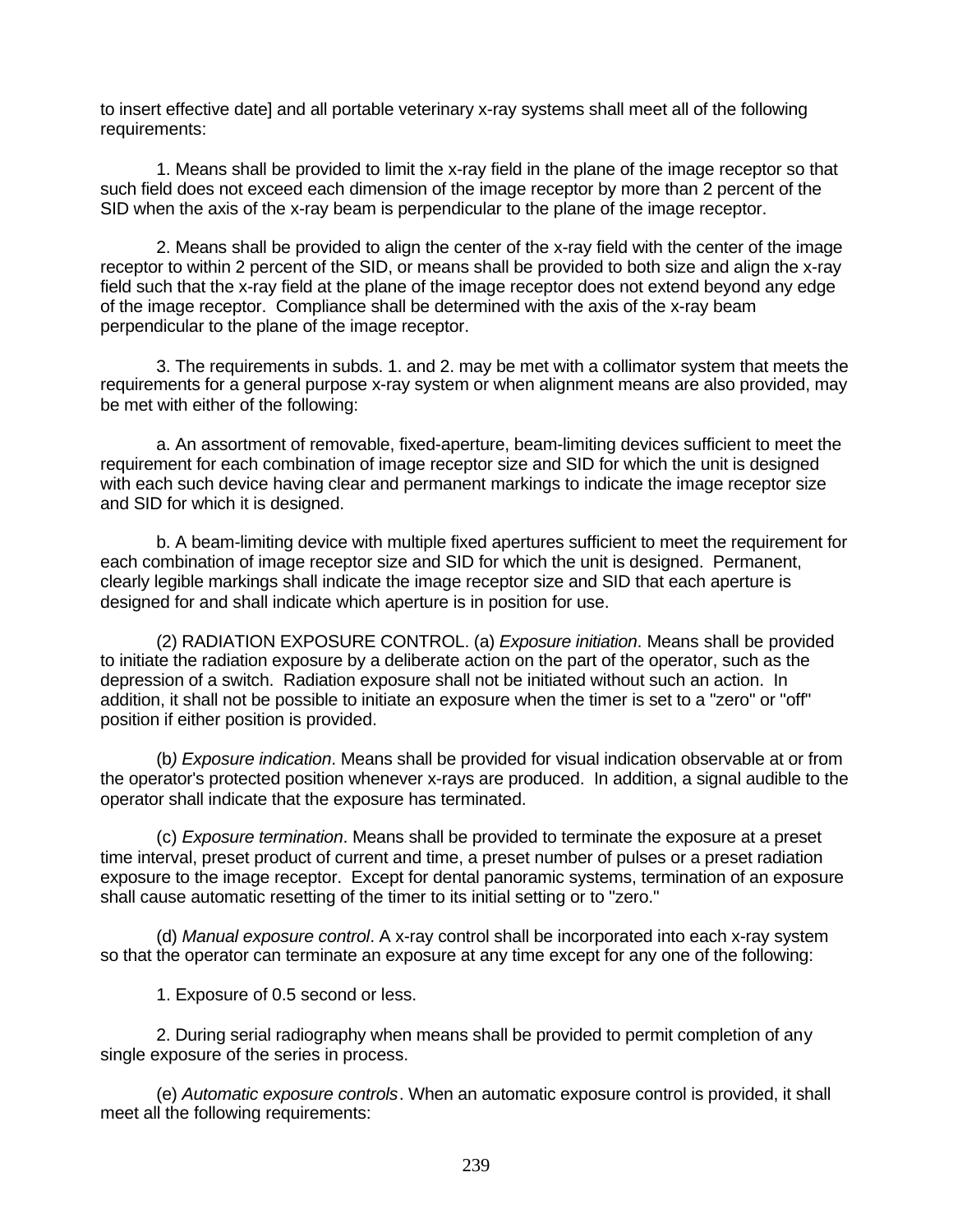1. Indication shall be made on the control panel when this mode of operation is selected.

2. If the x-ray tube potential is equal to or greater than 50 kVp, the minimum exposure time for field emission equipment rated for pulsed operation shall be equal to or less than a time interval equivalent to 2 pulses.

3. The minimum exposure time for all equipment other than field emission equipment shall be equal to or less than one-sixtieth (1/60) second or a time interval required to deliver 5 mAs, whichever is greater.

4. Either the product of peak x-ray tube potential, current, and exposure time shall be limited to not more than 60 kWs per exposure, or the product of x-ray tube current and exposure time shall be limited to not more than 600 mAs per exposure except that, when the x-ray tube potential is less than 50 kVp, the product of x-ray tube current and exposure time shall be limited to not more than 2000 mAs per exposure.

5. A visible signal shall indicate when an exposure has been terminated and manual resetting shall be required before further automatically timed exposures can be made.

(f) *Exposure duration linearity*. For systems having independent selection of exposure time settings, the average ratios  $(X<sub>i</sub>)$  of exposure to the indicated timer setting, in units of .001mGy/s (mR/s), obtained at any 2 clinically used timer settings shall not differ by more than 0.10 times their sum as expressed as:

$$
(X_1 - X_2) \leq 0.1 (X_1 + X_2)
$$

where  $X_1$  and  $X_2$  are the average .001 mGy/s (mR/s).

(g) *Exposure control location*. The x-ray exposure control shall be placed so that the operator can view the patient while making any exposure and at least 3 feet from the end of the protective barrier.

(h) *Operator protection, except veterinary systems*. X-ray systems, excluding veterinary systems, shall meet all the following requirements to protect the operator during system use, as applicable:

1. Stationary x-ray systems shall be required to have the x-ray control permanently mounted in a protected area so that the operator is required to remain in that protected area during the entire exposure.

2. Mobile and portable x-ray systems used continuously for greater than one week in the same location shall meet the requirements of stationary systems.

3. Mobile and portable x-ray systems used for less than one week at the same location shall be provided with either a protective barrier at least 2 meters (6.5 feet) high for operator protection during exposures or a means to allow the operator to be at least 2 meters (6.5 feet) from the tube housing assembly during the exposure.

(i) *Operator protection for veterinary systems*. All stationary, mobile or portable x-ray systems used for veterinary work shall be provided with either a 2 meter (6.5 feet) high protective barrier for operator protection during exposures or a means to allow the operator to be at least 2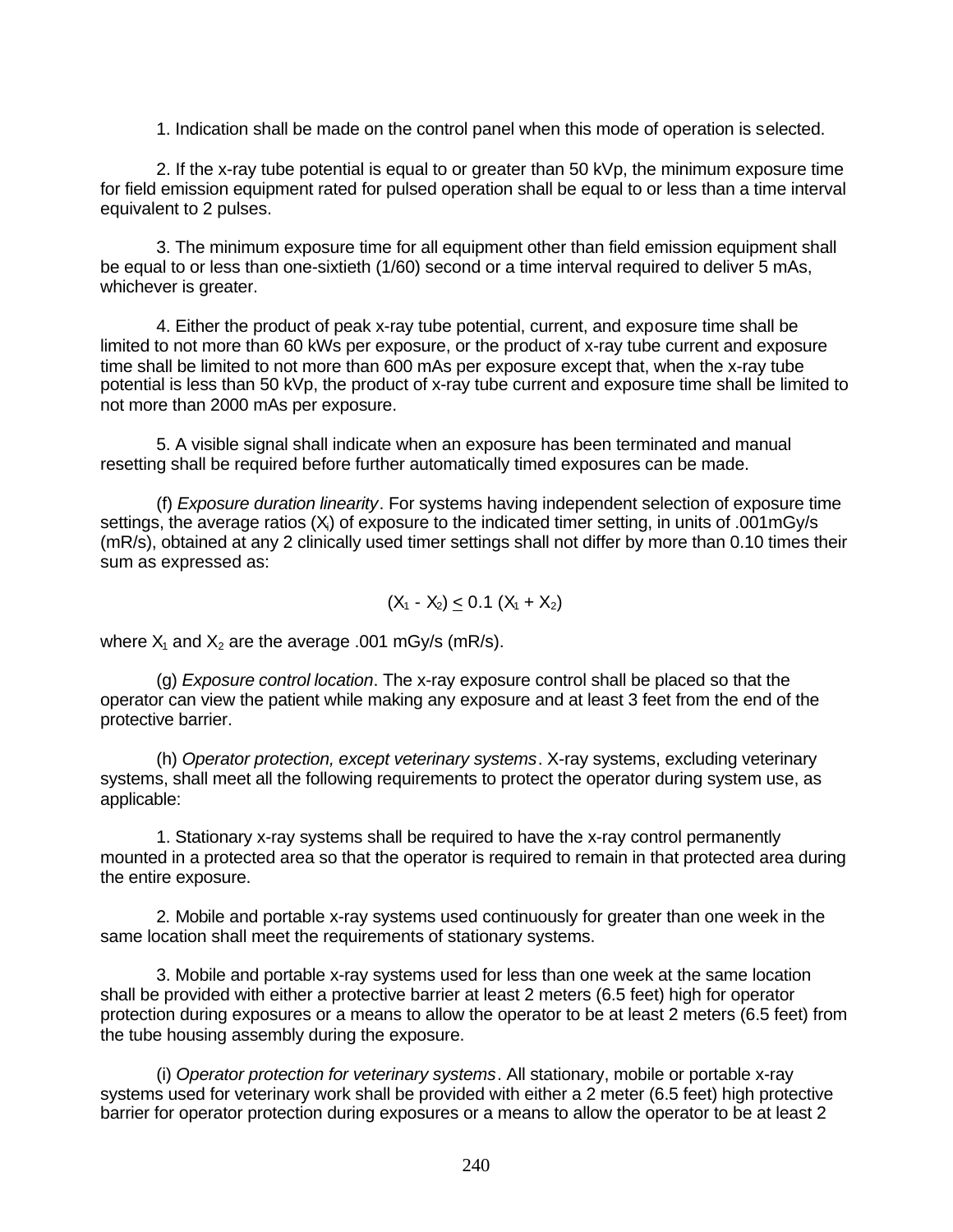meters (6.5 feet) from the tube housing assembly during exposures. Persons restraining the animal during radiography shall be protected with at least 0.5mm lead aprons and full coverage gloves or full coverage mittens containing not less than 0.5mm lead equivalent material. The exposure control may be foot operated.

(3) SOURCE-TO-SKIN DISTANCE. All mobile or portable radiographic systems shall be provided with means to limit the source-to-skin distance to equal to or greater than 30 centimeters, except for veterinary systems.

(4) AIR KERMA REPRODUCIBILITY. When all technique factors are held constant, including control panel selections associated with automatic exposure control systems, the coefficient of variation of air kerma for both manual and automatic exposure control systems shall not exceed 0.05. This requirement applies to clinically used techniques.

(5) RADIATION FROM CAPACITOR ENERGY STORAGE EQUIPMENT IN STANDBY STATUS. Radiation emitted from the x-ray tube when the system is fully charged and the exposure switch or timer is not activated may not exceed a rate of 0.2 cGy (2 milliroentgens) per hour at 5 centimeters from any accessible surface of the diagnostic source assembly with the beam-limiting device fully open.

(6) ACCURACY. Deviation of measured technique factors from indicated values of kVp and exposure time may not exceed the limits specified for that system by its manufacturer. In the absence of manufacturer's specifications, the deviation may not exceed 10 percent of the indicated value for kVp and 10 percent for time.

(7) mA/mAs LINEARITY. X-ray equipment that is operated on a power supply as specified by the manufacturer for any fixed x-ray tube potential within the range of 40 percent to 100 percent of the maximum rated shall meet all the following requirements:

(a) *Equipment having independent selection of x-ray tube current (mA).* The average ratios  $(X<sub>i</sub>)$  of exposure to the indicated milliampere-seconds product (.001 mGy/mAs (or mR/mAs)) obtained at any 2 consecutive tube current settings shall not differ by more than 0.10 times their sum:

$$
X_1 - X_2 \leq 0.10 (X_1 + X_2)
$$

where  $X_1$  and  $X_2$  are the average values obtained at any of 2 consecutive tube current settings or at 2 settings differing by no more than a factor of 2 where the tube current selection is continuous.

(b) *Equipment having a combined x-ray tube current-exposure time product (mAs) selector, but not a separate tube current (mA) selector.* The average ratios (X) of exposure to the indicated milliampere-seconds product, in units of .001 mGy/mAs (or mR/mAs), obtained at any 2 consecutive mAs selector settings shall not differ by more than 0.10 times their sum:

$$
X_1 - X_2 \leq 0.10 (X_1 + X_2)
$$

where  $X_1$  and  $X_2$  are the average values obtained at any 2 consecutive mAs selector settings, or at 2 settings differing by no more than a factor of 2 where the mAs selector provides continuous selection.

(c) *Measuring compliance*. Determination of compliance shall be based on 10 exposures taken within a time period of one hour at each of the 2 settings. These 2 settings may include any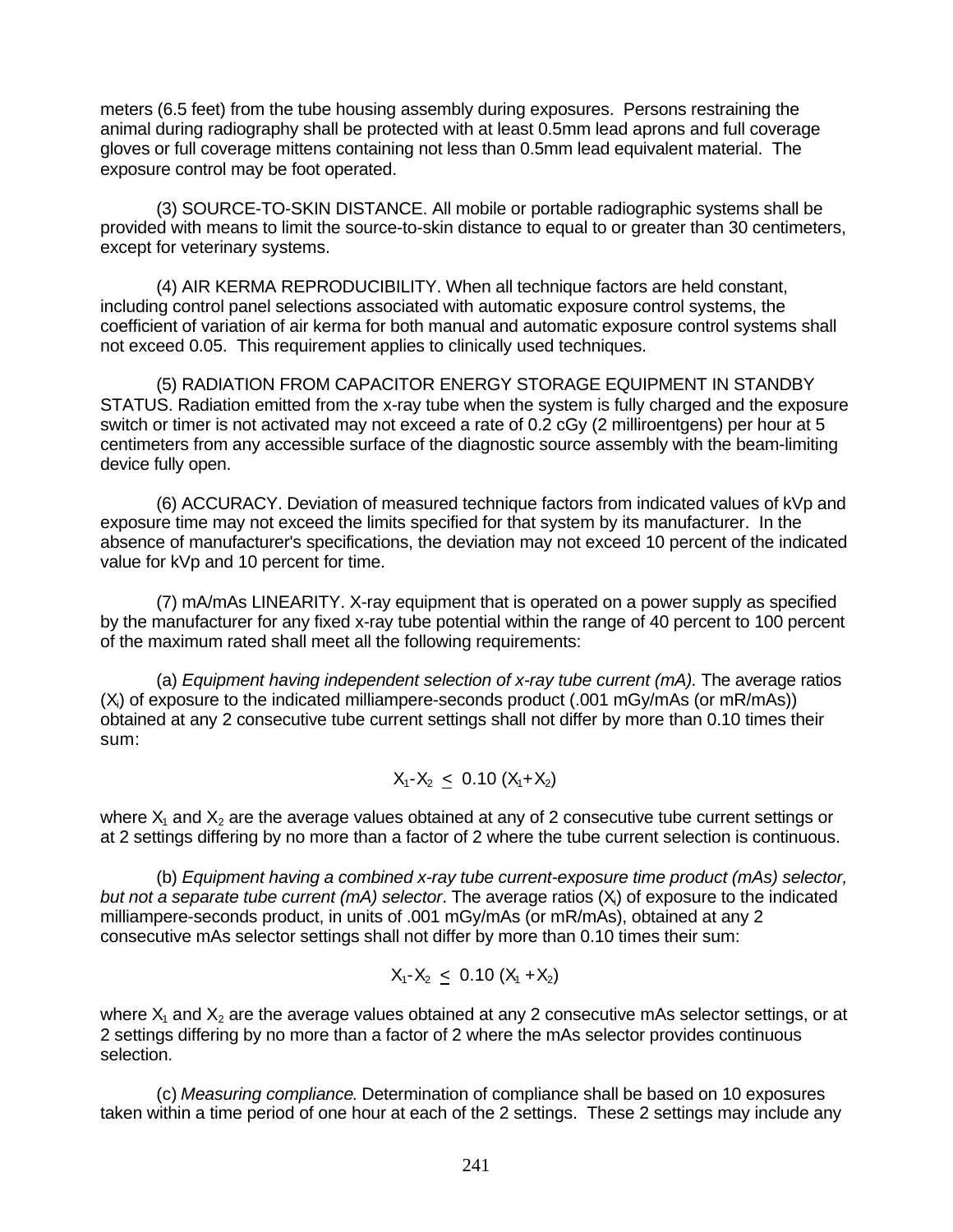2 focal spot sizes except where one is equal to or less than 0.45 millimeters and the other is greater than 0.45 millimeters. For purposes of this requirement, focal spot size is the nominal focal spot size specified by the x-ray tube manufacturer.

(8) ADDITIONAL REQUIREMENTS APPLICABLE TO CERTIFIED SYSTEMS ONLY. A diagnostic x-ray system incorporating one or more certified components shall meet all of the following additional requirements that relate to that certified component or components:

(a) *Beam limitation for stationary and mobile general purpose x-ray systems*. Stationary and mobile general purpose x-ray systems shall meet all the following beam limitation requirements:

1. There shall be provided a means of stepless adjustment of the size of the x-ray field. The minimum field size at a SID of 100 centimeters shall be equal to or less than 5 centimeters by 5 centimeters.

2. When a light localizer type of collimator is used to define the x-ray field, it shall provide an average illumination of not less than 160 lux or 15 footcandles at 100 centimeters or at the maximum SID, whichever is less. The average illumination shall be based upon measurements made in the approximate center of each quadrant of the light field. Radiation therapy simulation systems manufactured on and after May 27, 1980 are exempt from this requirement.

3. The edge of the light field at 100 centimeters or at the maximum SID, whichever is less, shall have a contrast ratio, corrected for ambient lighting, of not less than 4 in the case of beamlimiting devices designed for use on stationary equipment, and a contrast ratio of not less than 3 in the case of beam-limiting devices designed for use on mobile equipment. The contrast ratio is defined as  $I_1/I_2$  where  $I_1$  is the illumination 3 millimeters from the edge of the light field toward the center of the field; and  $\frac{1}{2}$  is the illumination 3 millimeters from the edge of the light field away from the center of the field. Compliance shall be determined with a measuring instrument aperture of one millimeter in diameter.

(b) *Beam limitation and alignment on stationary general purpose x-ray systems equipped with PBL*. If PBL is being used, the x-ray system shall meet all of the following requirements:

1. PBL shall prevent the production of x-rays when either one of the following occurs:

a. The length or width of the x-ray field in the plane of the image receptor differs, except as permitted by manual override, from the corresponding image receptor dimensions by more than 3 percent of the SID.

b. The sum of the length and width differences, without regard to positive or negative mathematical sign, exceeds 4 percent of the SID.

2. Compliance for exposure lock-out shall be determined when the equipment indicates that the beam axis is perpendicular to the plane of the image receptor. Compliance shall be determined no more than 5 seconds after insertion of the image receptor.

3. The PBL system shall be capable of operation, at the discretion of the operator, such that the size of the field may be made smaller than the size of the image receptor through adjustment of the field size. The minimum field size at a SID of 100 centimeters shall be equal to or less than 5 centimeters by 5 centimeters.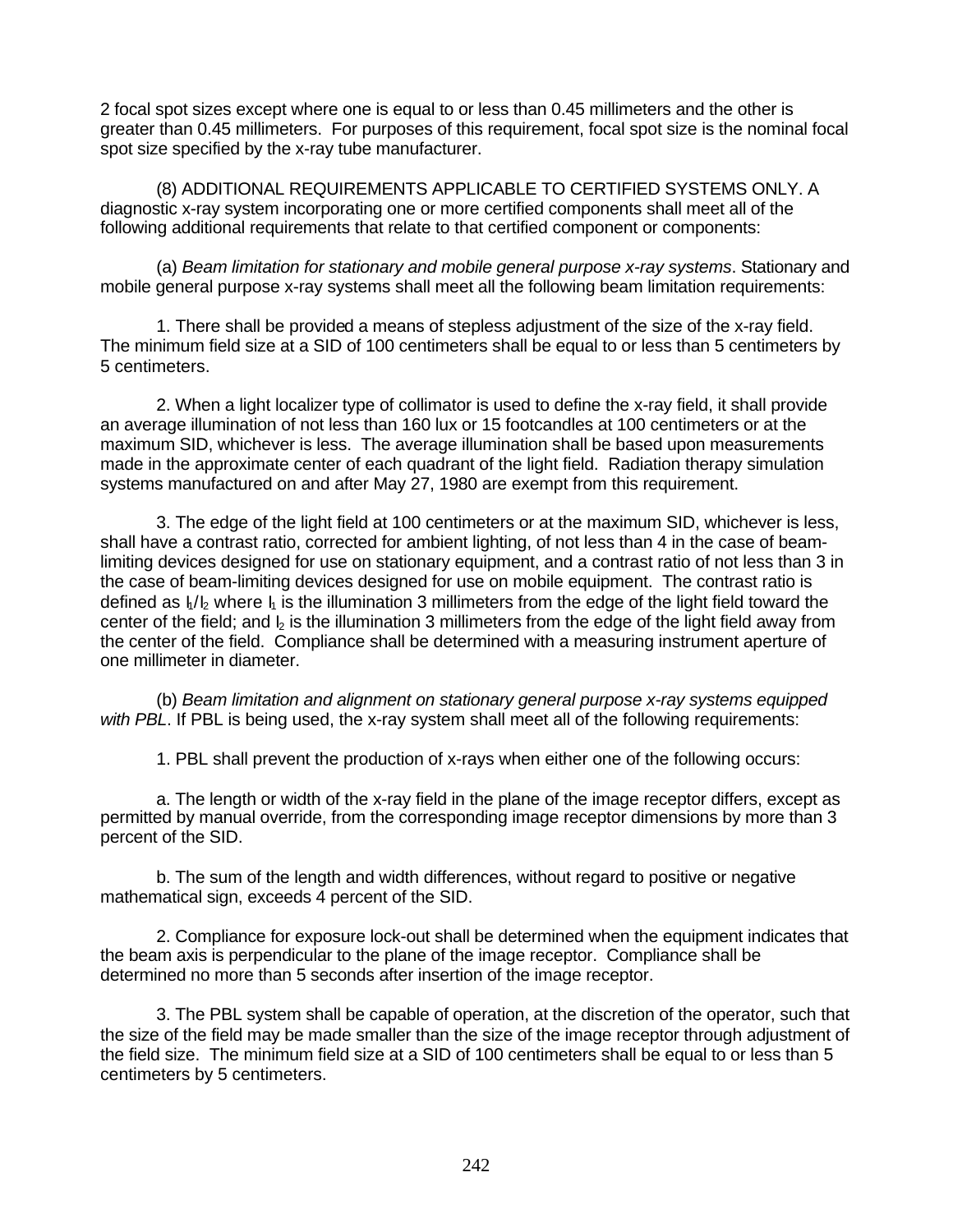4. The PBL system shall be designed such that a change in image receptor must cause the automatic return to PBL.

(c) *Beam limitation for portable x-ray systems.* Beam limitation for portable x-ray systems shall meet the beam limitation requirements for manual collimators.

(9) TUBE STANDS FOR PORTABLE X-RAY SYSTEMS. A tube stand or other mechanical support shall be used for portable x-ray systems so that the x-ray tube housing assembly need not be hand-held during exposures.

**HFS 157.78 Intraoral dental radiographic systems.** In addition to the provisions of ss. HFS 157.74 and 157.75, the requirements in this section apply to x-ray equipment and associated facilities used for dental radiography. Requirements for extraoral dental radiographic systems are covered in s. HFS 157.77.

(1) SOURCE-TO-SKIN DISTANCE (SSD). X-ray systems designed for use with an intraoral image receptor shall be provided with means to limit SSD to not less than either one of the following:

(a) 20 centimeters (8 inches) if operable above 50 kVp. Beam limiting devices shall be lead lined.

(b) 10 centimeters (4 inches) if operable at 50 kVp only. Beam limiting devices shall be lead lined.

(2) BEAM LIMITATION. Radiographic systems designed for use with an intraoral image receptor shall be provided with means to limit the x-ray beam such that the beam at the minimum SSD shall be contained in a circle having a diameter of no more than 7 centimeters.

(3) RADIATION EXPOSURE CONTROL. Intraoral radiographic systems shall meet all of the following exposure control requirements:

(a) *Exposure initiation*. Means shall be provided to initiate the radiation exposure by a deliberate action on the part of the operator, such as the depression of a switch. Radiation exposure may not be initiated without such an action. It shall not be possible to make an exposure when the timer is set to a "zero" or "off" position if either position is provided.

(b) *Exposure indication*. Means shall be provided for visual indication observable at or from the operator's protected position whenever x-rays are produced. In addition, a signal audible to the operator shall indicate that the exposure has terminated.

(c) *Exposure termination*. Means shall be provided to terminate the exposure at a preset time interval, preset product of current and time, a preset number of pulses or a preset radiation exposure to the image receptor. Termination of an exposure shall cause automatic resetting of the timer to its initial setting or to "zero" except for panoramic systems that may pause during the exposure cycle.

(d) *Exposure control location and operator protection*. An x-ray system shall meet all the following requirements, as applicable, to ensure operator protection during use of the system:

1. A stationary x-ray system shall have an x-ray exposure control that can be moved to a protected area so that the operator is required to remain in that protected area during the entire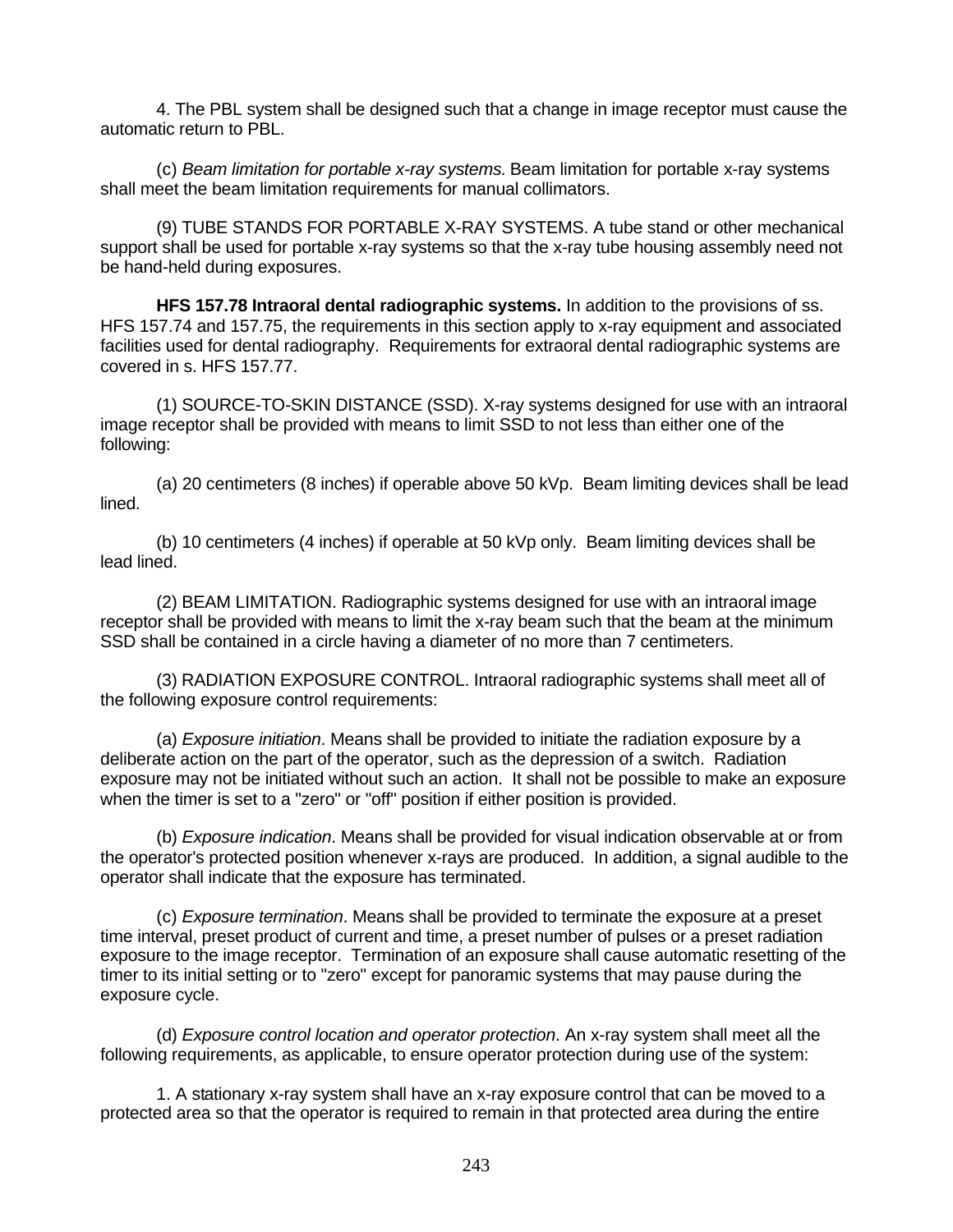exposure. The exposure chord shall be of sufficient length to allow the operator to be at least 2 meters (6.5 feet) from the x-ray tube head and not in the direction the tube is pointed. The operator shall be able to determine when the exposure has completed either by audible tone or by visible signal.

2. A mobile or portable x-ray system that is used for greater than one week in the same location, i.e., a room or suite, shall meet the requirements of stationary dental equipment.

3. A mobile or portable x-ray system that is used for less than one week in the same location shall be provided with either a protective barrier at least 2 meters (6.5 feet) high for operator protection or means to allow the operator to be at least 2 meters (6.5 feet) from the tube housing assembly while making exposures.

(4) REPRODUCIBILITY. When the equipment is operated on an adequate power supply as specified by the manufacturer, the estimated coefficient of variation of air kerma may be no greater than 0.05 for any specific combination of selected technique factors.

(5) mA/mAs LINEARITY. X-ray equipment that is operated on a power supply as specified by the manufacturer for any fixed x-ray tube potential within the range of 40 percent to 100 percent of the maximum rated shall meet all of the following requirements:

(a) *Equipment having independent selection of x-ray tube current (mA).* The average ratios  $(X<sub>i</sub>)$  of air kerma to the indicated milliampere-seconds product, in units of .001 mGy/mAs (or mR/mAs), obtained at any 2 consecutive tube current settings shall not differ by more than 0.10 times their sum:

$$
X_1 - X_2 \leq 0.10 (X_1 + X_2)
$$

where  $X_1$  and  $X_2$  are the average values obtained at each of 2 consecutive tube current settings, or at 2 settings differing by no more than a factor of 2 where the tube current selection is continuous.

(b) *Equipment having a combined x-ray tube current-exposure time product (mAs) selector but not a separate tube current (mA) selector*. The average ratios (Xi) of air kerma to the indicated milliampere-seconds product, in units of .001 mGy/mAs (or mR/mAs), obtained at any 2 consecutive mAs selector settings shall not differ by more than 0.10 times their sum:

$$
X_1 - X_2 \leq 0.10 (X_1 + X_2)
$$

where  $X_1$  and  $X_2$  are the average values obtained at any 2 consecutive mAs selector settings, or at 2 settings differing by no more than a factor of 2 where the mAs selector provides continuous selection.

(c) *Measuring compliance*. Determination of compliance shall be based on 10 exposures taken within a time period of one hour at each of the 2 settings. The 2 settings may include any 2 focal spot sizes except where one is equal to or less than 0.45 millimeters and the other is greater than 0.45 millimeters. For purposes of this requirement, focal spot size is the nominal focal spot size specified by the x-ray tube manufacturer.

(6) ACCURACY. Deviation of technique factors from indicated values for kVp and exposure time, if time is independently selectable, may not exceed the limits specified for that system by its manufacturer. In the absence of manufacturer's specifications the deviation may not exceed 10 percent of the indicated value for kVp and 10 percent for time.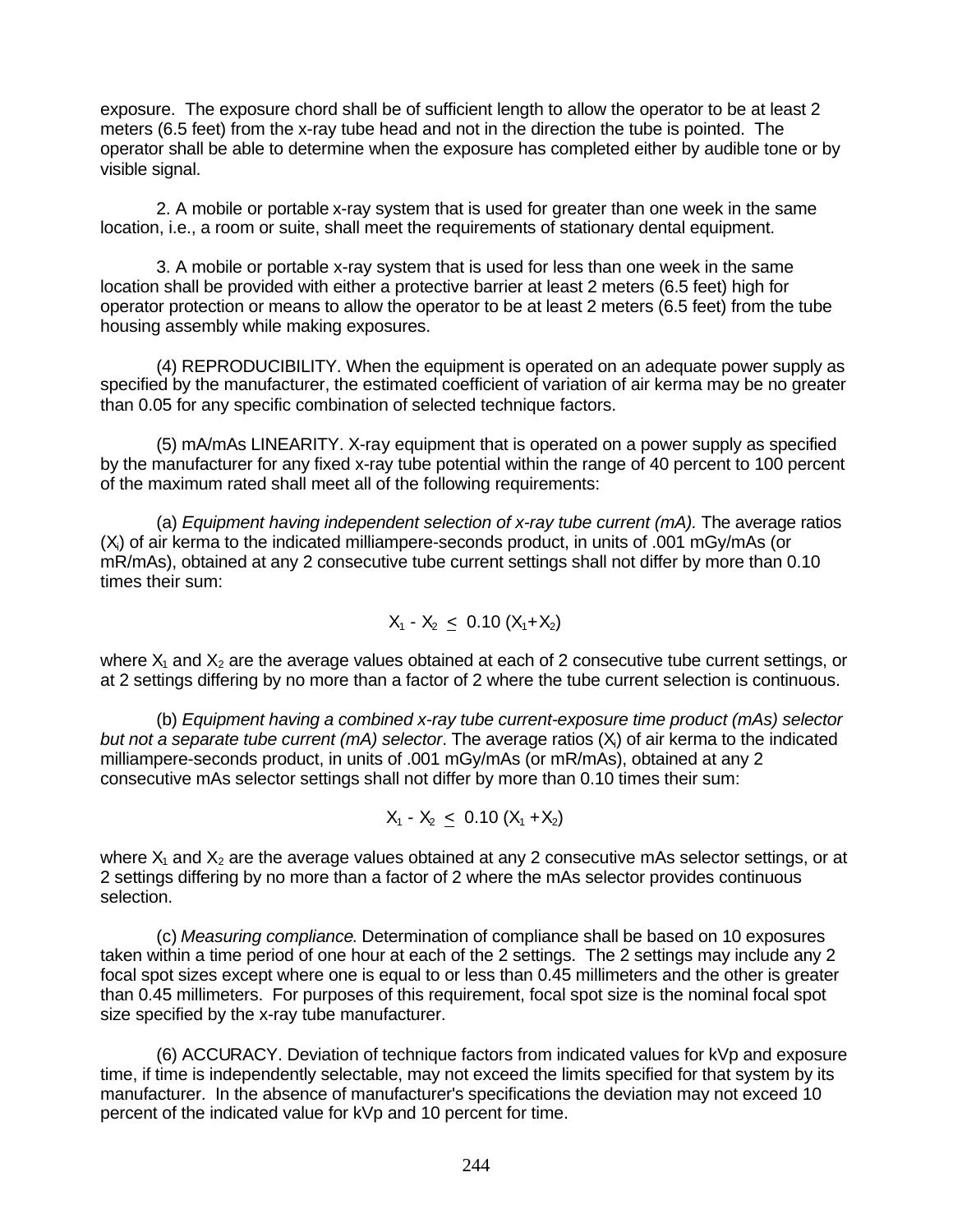(7) KVP LIMITATIONS. Dental x-ray machines with a nominal fixed kVp of less than 50 kVp may not be used to make diagnostic dental radiographs of humans.

(8) ADMINISTRATIVE CONTROLS. (a) Intraoral film holding devices shall be used.

(b) The tube housing and the cone shall not be hand-held during an exposure.

(c) The tube shall be stationary during exposure, except for panoramic systems. Any oscillation of the tube head shall cease before exposure is made.

**HFS 157.79 Veterinary medicine x-ray systems.** (1) GENERAL. The requirements of this section apply to all animal use x-ray systems used in veterinary practice and are in addition to other provisions in subchs. I and III.

(2) EQUIPMENT. (a) The tube housing shall be electrically shock proof and of a diagnostic type. The x-ray tube may not be hand held during exposures.

(b) A device shall be provided to terminate the exposure after a preset time or exposure.

(c) A deadman type of exposure switch shall be provided with an electrical cord of sufficient length so that the operator can stand out of the useful beam and at least 2 meters (6.5 feet) from the animal during all x-ray exposures. A foot operated exposure switch may be used.

(3) OPERATING PROCEDURES. (a) The operator shall stand at least 2 meters (6.5 feet) from the tube housing and the animal during radiographic exposures. The operator shall not stand in the useful beam. Hand held fluoroscopic screens may not be used. The tube housing may not be held by the operator. No person other than the operator may be in the x-ray room while exposures are being made unless another person's assistance is required.

(b) During any application in which the operator is not located behind a protective barrier, the operator and any other persons in the room during exposures shall wear protective clothing consisting of a protective apron having a lead equivalent of not less than 0.5 millimeter unless measurements indicate otherwise.

(c) Any person holding or supporting an animal or the film during radiation exposure shall wear protective gloves that surround the hand and a protective apron having a lead equivalent of not less than 0.5 millimeter. Devices that only partially shield the hands are prohibited.

(4) ANIMAL SUPPORT. Mechanical restraints shall be used to restrict movement of the animal unless the restraints interfere with the examination of the animal. No persons may be regularly utilized to hold or support animals during radiation exposures. Operating personnel may not perform this service except in cases where no other person is available.

**HFS 157.80 Computed tomography x-ray systems.** (1) EQUIPMENT REQUIREMENTS. A computed tomography (CT) x-ray system shall meet all of the following requirements, as applicable:

(a) *Termination of exposure*. Means shall be provided to terminate the x-ray exposure automatically by either de-energizing the x-ray source or shuttering the x-ray beam in the event of equipment failure affecting data collection. The termination shall occur within an interval that limits the total scan time to no more than 110 percent of its preset value through the use of either a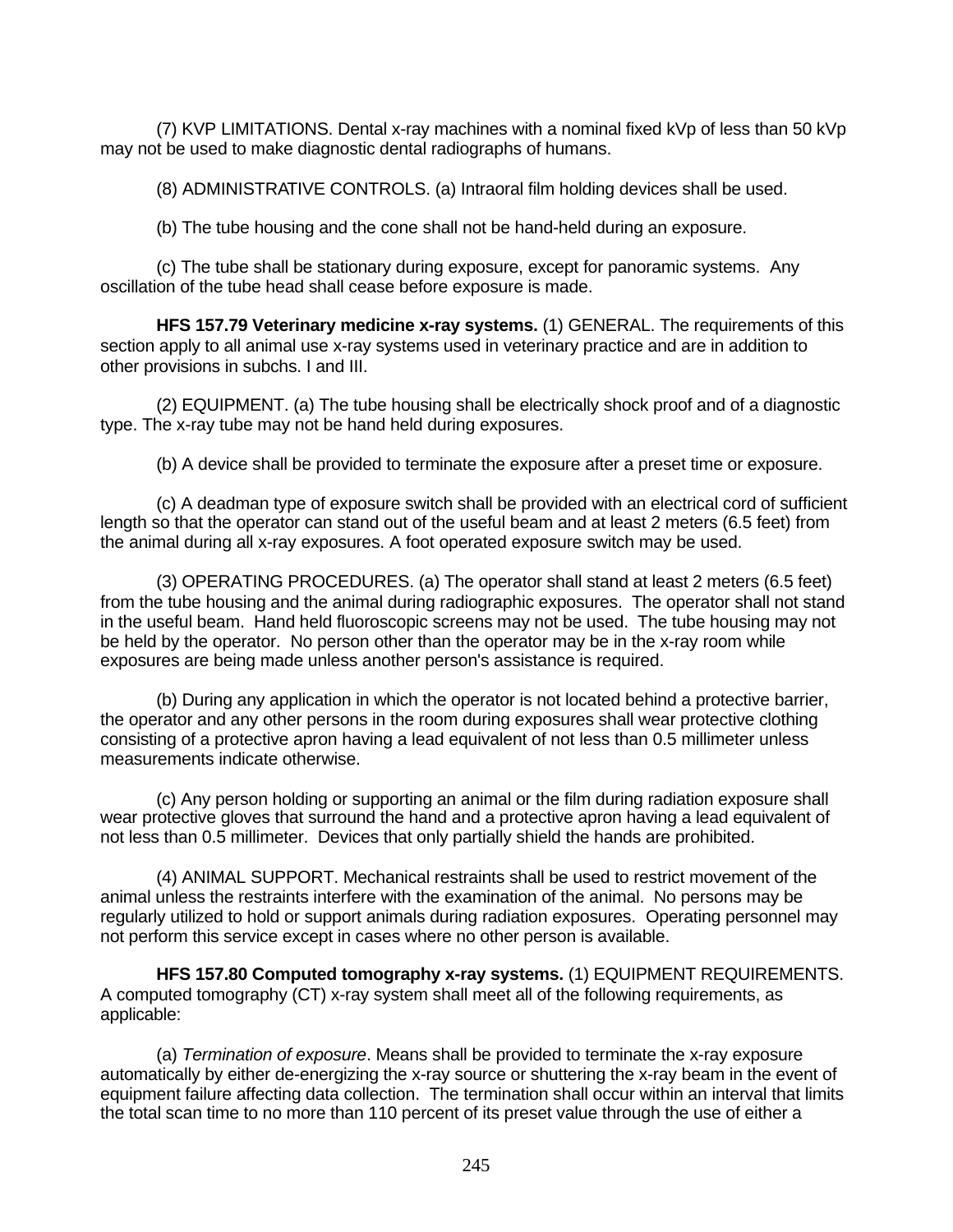backup timer or devices which monitor equipment function. A visible signal shall indicate when the x-ray exposure has been terminated. The operator shall be able to terminate the x-ray exposure at any time during a scan, or series of scans under CT x-ray system control, of greater than one-half second duration.

(b) *Tomographic plane indication and alignment*. A computed tomography x-ray system shall meet all of the following plane indication and alignment requirements, as applicable:

1. A single tomogram system shall allow for visual determination of the tomographic plane or a reference plane offset from the tomographic plane.

2. A multiple tomogram system shall allow for visual determination of the location of a reference plane. The reference plane can be offset from the location of the tomographic planes.

3. If a device using a light source is used to satisfy the requirements in subd. 2., the light source shall provide illumination levels sufficient to permit visual determination of the location of the tomographic plane or reference plane under ambient light conditions of up to 500 lux.

(c) *Beam-on and shutter status indicators and control switches*. The CT x-ray control and gantry shall provide visual indication whenever x-rays are produced and, if applicable, whether the shutter is open or closed. Each emergency button or switch shall be clearly labeled as to its function.

(d) *Indication of CT conditions of operation*. A CT x-ray system shall be designed such that the CT conditions of operation to be used during a scan or a scan sequence shall be indicated prior to the initiation of a scan or a scan sequence. On equipment having all or some of these conditions of operation at fixed values, this requirement may be met by permanent markings. Indication of CT conditions of operation shall be visible from any position from which scan initiation is possible.

(e) *Maximum surface CTDI100 identification*. The angular position where the maximum surface CTDI100 occurs shall be identified to allow for reproducible positioning of a CT dosimetry phantom.

(f) *CT x-ray systems containing a gantry manufactured after September 3, 1985*. A computed tomography x-ray system containing a gantry that was manufactured after September 3, 1985 shall meet all the following requirements:

1. The total error in the indicated location of the tomographic plane or reference plane shall not exceed 5 millimeters.

2. If the x-ray production period is less than one-half second, the indication of x-ray production shall be actuated for at least one-half second. Indicators at or near the gantry shall be discernible from any point external to the patient opening where insertion of any part of the human body into the primary beam is possible.

3. The deviation of indicated scan increment versus actual increment shall not exceed plus or minus one millimeter with any mass from 0 to 100 kilograms resting on the support device. The patient support device shall be incremented from a typical starting position to the maximum incremented distance or 30 centimeters, whichever is less, and then returned to the starting position. Measurement of actual versus indicated scan increment may be taken anywhere along this patient support device movement distance.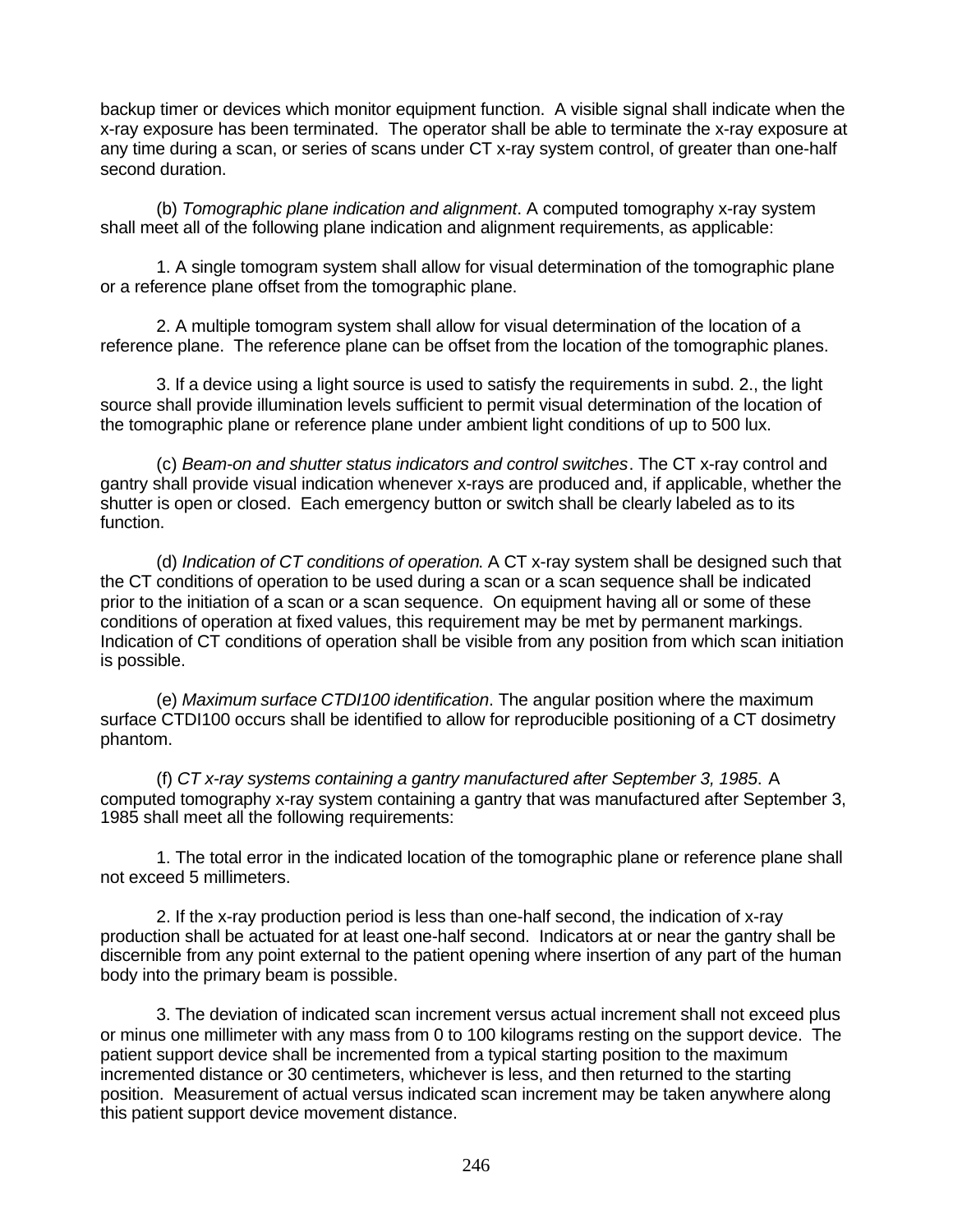4. Premature termination of the x-ray exposure by the operator shall necessitate resetting of the CT conditions of operation prior to the initiation of another scan.

(2) OPERATING PROCEDURES. (a) A CT x-ray system may only be operated by a certified person who has been specifically trained in its operation.

(b) Information shall be available at the control panel regarding the operation and calibration of the system. The information shall include all of the following components:

1. Dates of the latest calibration and spot checks and the location within the facility where the results of those tests may be obtained.

2. Instructions on the use of the CT dosimetry phantom including a schedule of spot checks appropriate for the system, allowable variations for the indicated parameters and the results of at least the most recent spot checks conducted on the system.

3. The distance in millimeters between the tomographic plane and the reference plane if a reference plane is utilized.

4. A current technique chart available at the control panel, which specifies for each routine examination the CT conditions of operation and the number of scans per examination including body part size and correct kV/mA for that body part.

(c) If the calibration or spot check of the CT x-ray system identifies that a system operating parameter has exceeded a tolerance established by the medical physicist, use of the CT x-ray system on patients shall be limited to those uses permitted by established written instructions of the medical physicist.

(d) A facility shall follow the manufacturer's daily start up routines and preventative maintenance schedules for a specific computed tomography x-ray system.

**HFS 157.81 Shielding plan review.** (1) PLAN REVIEW AND APPROVAL. Prior to construction, the floor plans, shielding specifications and equipment arrangement of all new installations, or modifications of existing installations, utilizing ionizing radiation machines shall be submitted to the department for review and approval.

**Note:** Plans may be mailed to the Department at: Department of Health and Family Services, Radiation Protection Section, P.O. Box 2659, Madison WI 53701-2659 or package delivery to: Department of Health and Family Services, Radiation Protection Section, Room 150, 1 West Wilson St, Madison WI 53702-0007.

(2) EXEMPTIONS. Dental, mammography, and bone density devices are exempt from this section.

(3) PLAN SUBMITTAL REQUIREMENTS. (a) A shielding plan for a facility with two or more x-ray rooms shall include a medical physicist recommendation for shielding.

(b) A shielding plan submitted for department review shall include all of the following:

1. The maximum rated technique factors of each machine.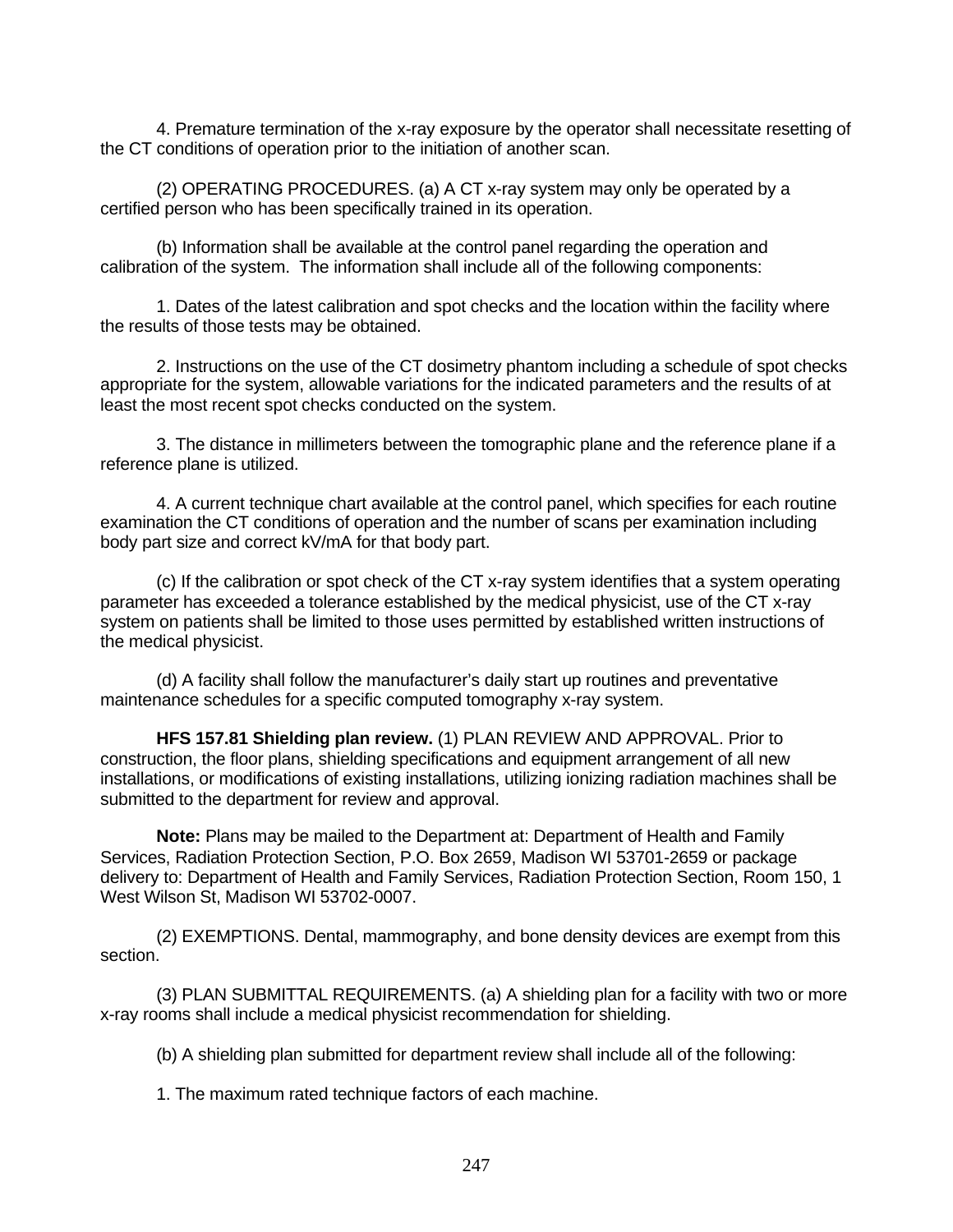2. A scale drawing of the room in which a stationary radiation machine system is located with such drawing indicating the use of areas adjacent to the room and an estimation of the extent of occupancy by a person in such areas. In addition, the drawing shall include all of the following:

a. The type and thickness of materials, or lead equivalency, of each protective barrier.

b. The use and occupancy of the areas surrounding the x-ray room, including occupied areas above or below the x-ray room.

c. The construction materials used for the floor and ceiling, if appropriate.

(4) OPERATIONAL ANALYSIS. The department may require additional modifications to a shielding plan after initial approval of the plan if a subsequent analysis of operating conditions indicates the possibility of a person receiving a dose in excess of the limits prescribed in ss. HFS 157.22 (1) and (5) to (8) and 157. 23 (1) and (2).

**HFS 157.82 General administrative requirements for facilities using therapeutic radiation machines for human use.** (1) ADMINISTRATIVE CONTROLS. A registrant shall be responsible for directing the operation of the therapeutic radiation machines that have been registered with the department. All persons associated with the operation of a therapeutic radiation machine shall be instructed in and shall comply with the provisions of the radiation safety requirements of ss. HFS 157.22 (1) and (5) and 157.25 (2). A therapeutic radiation machine that does not meet the provisions of this subchapter but is of a type accepted by the US food and drug administration shall not be used for irradiation of human patients.

(2) TRAINING FOR EXTERNAL BEAM RADIATION THERAPY AUTHORIZED USERS. (a) A registrant for any therapeutic radiation machine, except dermatology units under 150 kV, shall require the authorized user to be a physician who meets any of the following requirements:

- 1. Certified or board eligible in one or more of the following:
- a. Radiology or therapeutic radiology by the American board of radiology.
- b. Radiation oncology by the American osteopathic board of radiology.

c. Radiology, with specialization in radiotherapy, as a British "Fellow of the Faculty of Radiology" or "Fellow of the Royal College of Radiology".

d. Therapeutic radiology by the Canadian royal college of physicians and surgeons.

2. Actively practices therapeutic radiology and has completed all of the following:

a. The radiation therapy residency.

b. Two hundred hours of instruction in basic radiation techniques applicable to the use of an external beam radiation therapy unit.

c. Five hundred hours of supervised work experience in therapeutic radiology.

d. A minimum of 3 years of supervised clinical experience or 5 years of post graduate clinical experience in therapeutic radiology.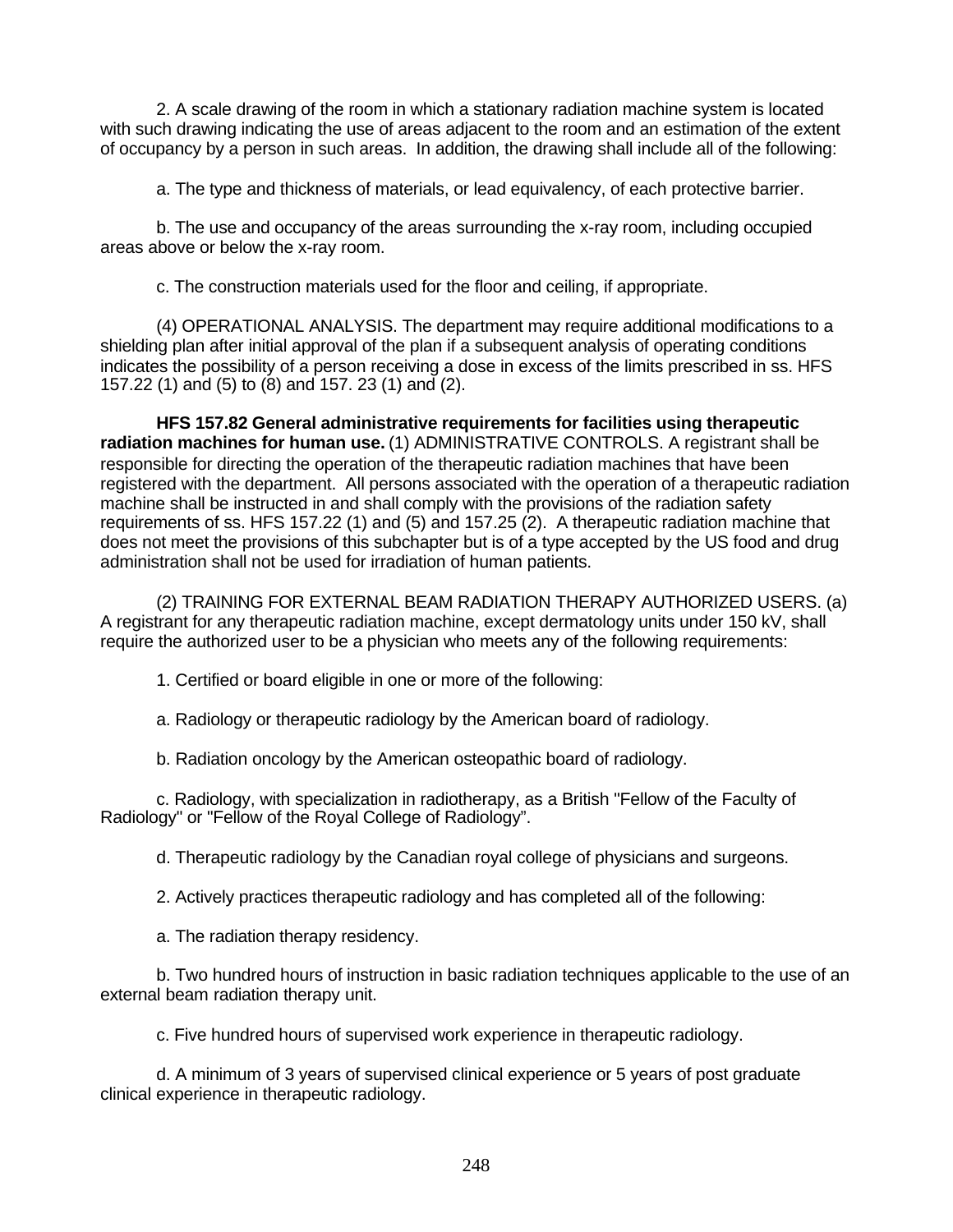3. Has equivalent training and submits the training of the prospective authorized user physician for department review on a case-by-case basis.

(b) A dermatologist using x-ray units under 150 kV shall be board certified in dermatology or have 40 hours of instruction and 100 hours of supervised therapeutic work using x-ray units for the treatment of skin diseases.

(3) VISITING AUTHORIZED USERS. A registrant may permit any qualified physician to act as a visiting authorized user under the term of the registrant's registration for up to 60 days per calendar year under all the following conditions:

(a) The visiting authorized user has the prior written permission of the registrant's management and if the use occurs on behalf of an institution, the institution's radiation safety committee.

(b) The registrant maintains copies of all records documenting the qualifications of the visiting authorized user for 3 years from the date of the last visit.

(4) MEDICAL PHYSICIST SUPPORT. (a) The registrant for any therapeutic radiation machine shall require the medical physicist to have any of the following:

1. Certification by the American board of radiology in one or more of the following:

a. Therapeutic radiological physics.

b. Roentgen-ray and gamma-ray physics.

- c. X-ray and radium physics.
- d. Radiological physics.

2. Certification by the American board of medical physics in radiation oncology physics.

3. Certification by the Canadian college of medical physics.

4. A master's or doctor's degree in physics, biophysics, radiological physics or health physics and have completed one year of full time training in therapeutic radiological physics and one year of full time work experience under the supervision of a medical physicist at a medical institution.

(b) The services of a medical physicist shall be required in facilities having therapeutic radiation machines. The medical physicist shall be responsible for all of the following:

1. Full calibrations and protection surveys.

2. Supervision and review of dosimetry.

3. Beam data acquisition and transfer for computerized dosimetry and supervision of its use.

4. Quality control, including quality control check review.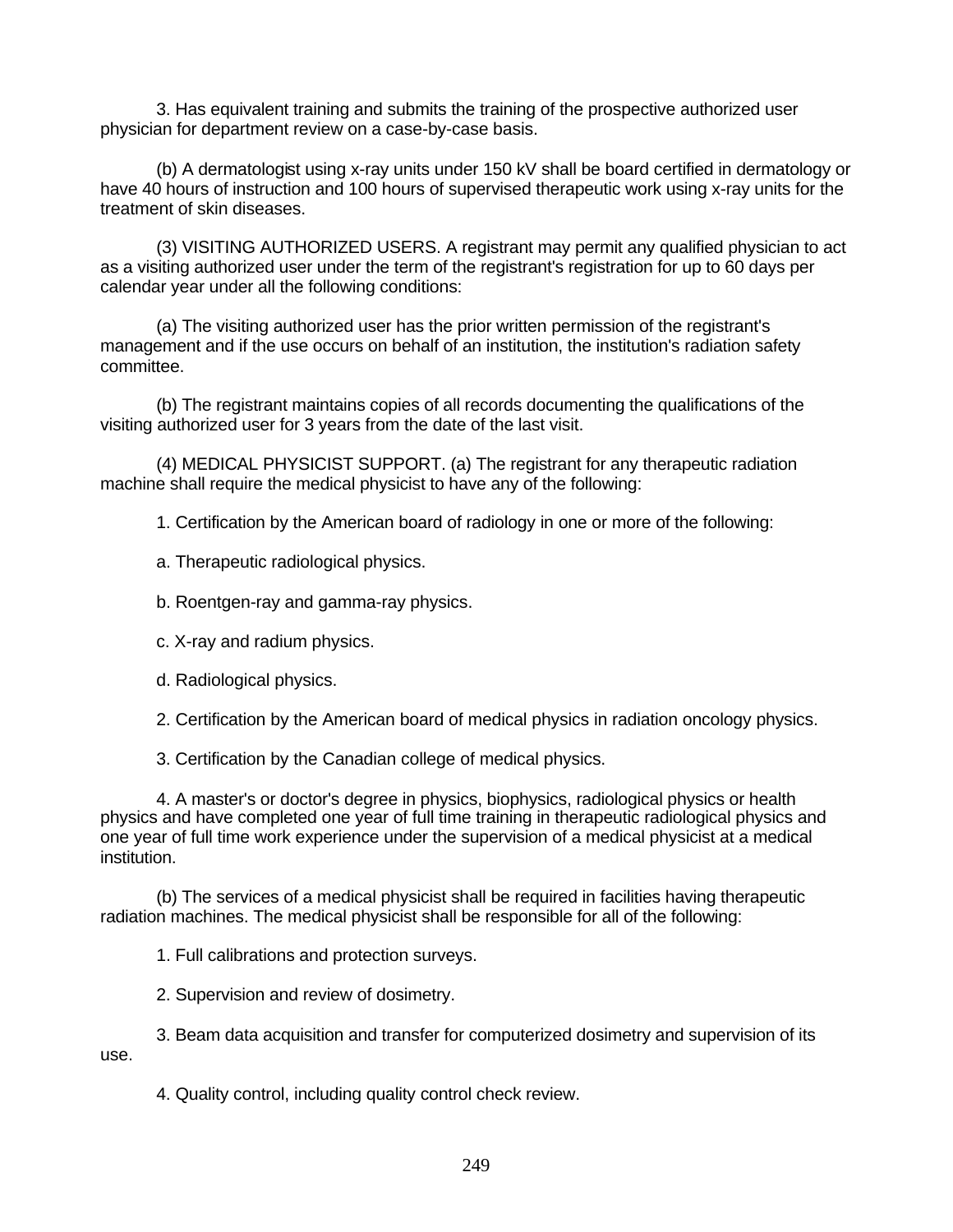5. Consultation with the authorized user in treatment planning, as needed.

6. Performance of calculations and assessments regarding medical events.

(c) If the medical physicist is not a full-time employee of the registrant, the operating procedures shall also specifically address how the medical physicist is to be contacted for problems or emergencies, as well as the specific actions to be taken until the medical physicist can be contacted.

(5) QUALIFICATION OF OPERATORS. (a) A person who will be operating a therapeutic radiation machine for medical use shall be an American registry of radiologic technologists (ARRT) registered radiation therapy technologist, an authorized user or a medical physicist. A person who is not an ARRT registered radiation therapy technologist shall submit evidence that he or she has satisfactorily completed a radiation therapy technologist training program that complies with the requirements of the joint review committee on education in radiologic technology.

**Note:** "Essentials and Guidelines of an Accredited Educational Program for the Radiation Therapy Technologist", Joint Review Committee on Education in Radiologic Technology, 1988, establishes the requirements for a therapy technologist training program. The document is available at: http://www.jrcert.org/.

(b) The names and training of all personnel currently operating a therapeutic radiation machine shall be kept on file at the facility. Information on former operators shall be retained for a period of at least 3 years beyond the last date they were authorized to operate a therapeutic radiation machine at that facility.

(6) SAFETY PROCEDURES. Written safety procedures and rules shall be developed by a medical physicist and shall be available in the control area of a therapeutic radiation machine, including any restrictions required for the safe operation of the particular therapeutic radiation machine. The operator shall be able to demonstrate familiarity with these rules.

(7) PRESCRIPTION REQUIRED. Persons shall not be exposed to the useful beam except for medical therapy purposes and unless exposure has been ordered in writing by a licensed practitioner of the healing arts who is specifically identified on the registration. This provision specifically prohibits deliberate exposure of an person for training, demonstration or other nonhealing arts purposes.

(8) INFORMATION AND RECORDS. The registrant shall maintain all of the following information in a separate file or package for each therapeutic radiation machine for inspection by the department:

(a) Report of acceptance testing.

(b) Records of all surveys, calibrations and periodic quality control checks of the therapeutic radiation machine as well as the names of persons who performed those activities.

(c) Records of maintenance or modifications performed on the therapeutic radiation machines, as well as the names of persons who performed these services.

(d) Signature of each person authorizing the return of a therapeutic radiation machine to clinical use after service, repair or upgrade.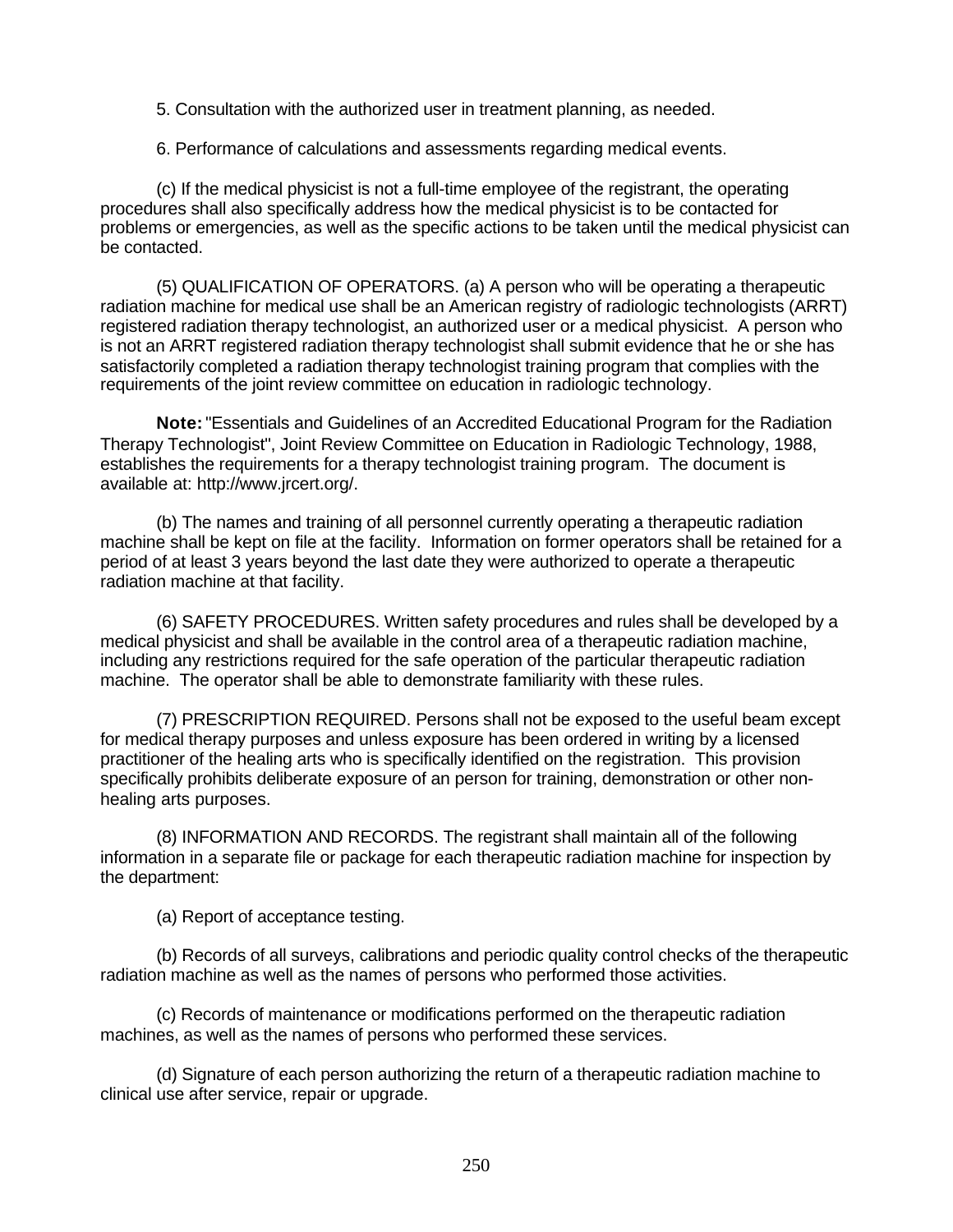(9) RECORD RETENTION. All records required by sub. (8) shall be retained for 3 years or until disposal is authorized by the department. Any required record generated prior to the last department inspection may be microfilmed or otherwise archived as long as a complete legible copy of the record can be retrieved.

**HFS 157.83 Administrative policies and procedures for radiation therapy machines.** (1) WRITTEN POLICIES. A registrant shall have written policies and procedures to ensure that radiation will be administered as directed by an authorized user. The policies shall meet all of the following specific objectives:

(a) Prior to administration, a written prescription is prepared for any external beam radiation therapy dose. A written revision to an existing written prescription may be made provided that the revision is dated and signed by an authorized user prior to administration of the external beam radiation therapy dose or the next external beam radiation therapy fractional dose. If, because of the patient's condition, a delay to provide a written revision to an existing written prescription would jeopardize the patient's health, an oral revision to an existing written prescription shall be acceptable provided that the oral revision is documented immediately in the patient's record and a revised written prescription is signed by an authorized user within 24 hours of the oral revision.

(b) Prior to the administration of each course of radiation treatments, the patient's identity is verified, by more than one method, as the person named in the written prescription.

(c) External beam radiation therapy final plans of treatment and related calculations are under the respective written directives.

(d) Each administration is under the written prescription.

(e) Any unintended deviation from the written prescription is identified, documented, evaluated and appropriate action is taken.

(2) DEVELOPMENT OF THE OPERATIONAL PROCEDURES PROGRAM. A therapy device registrant shall do all the following:

(a) Develop an operational procedures program that specifies staff, duties and responsibilities and equipment and procedures. The registrant shall implement the program upon issuance of a certificate of registration by the department.

(b) Develop procedures for and conduct a review of the program including, since the last review, an evaluation of a representative sample of patient administrations and all recordable events to verify compliance with all aspects of the operational procedures program.

(c) Conduct program reviews at intervals not to exceed 12 months.

(d) Evaluate each of the reviews specified in par. (b) to determine the effectiveness of the program and, if required, make modifications to meet the requirements of par. (b).

(e) Maintain records of each review specified in par. (b), including the evaluations and findings of the review, in an auditable form for 3 years.

(3) MEDICAL EVENTS. (a) A registrant shall report any of the following medical events: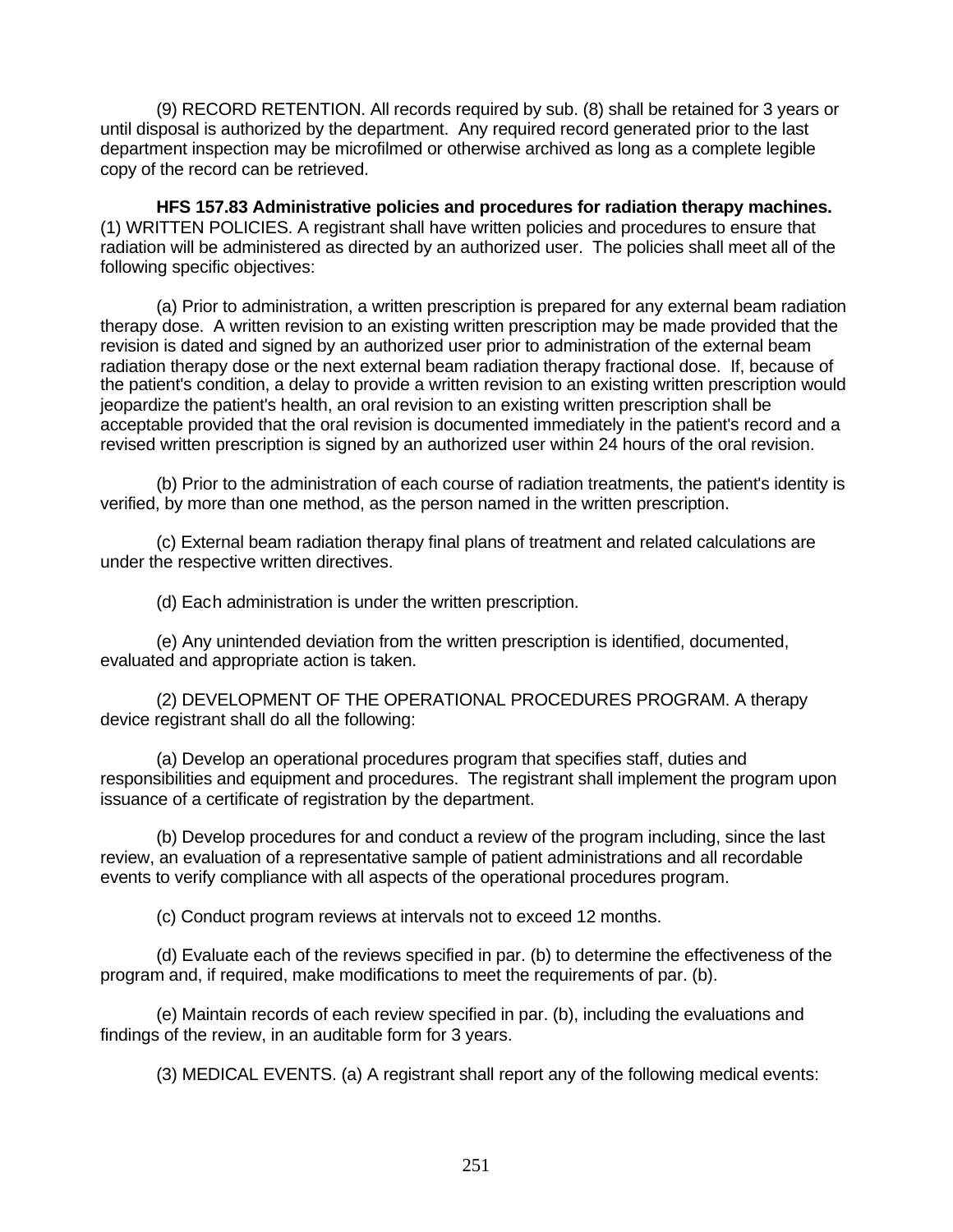1. A dose that differs from the prescribed dose by more than 0.05 Sv (5 rem) effective dose equivalent, 0.5 Sv (50 rem) to an organ or tissue or 0.5 Sv (50 rem) shallow dose equivalent to the skin and any of the following exist:

a. The total dose delivered differs from the prescribed dose by 20 percent or more.

b. The fractionated dose delivered differs from the prescribed dose, for a single fraction, by 50 percent or more.

2. A dose that exceeds 0.05 Sv (5 rem) effective dose equivalent, 0.5 Sv (50 rem) to an organ or tissue or 0.5 Sv (50 rem) shallow dose equivalent to the skin from any of the following:

a. An administration of a dose to the wrong patient or human research subject.

b. An administration of a dose delivered by the wrong mode of treatment.

3. A dose to an organ outside the intended treatment volume that exceeds the expected dose to that organ by 0.5 Sv (50 rem) where the excess dose is greater than 50 percent of the expected dose to that organ.

(b) In response to a medical event, a registrant shall do all of the following:

1. Notify their department head no later than the next calendar day after discovery of the medical event.

2. a. Submit a written report to the department within 15 working days after discovery of the medical event. The written report shall include: the registrant's name; the prescribing physician's name; a brief description of the event; the effect on the patient; what improvements are needed to prevent recurrence; actions taken to prevent recurrence; whether the registrant notified the patient or the patient's responsible relative or guardian and if not, why not; and if the patient was notified, what information was provided to the patient.

**Note:** Mail the report to the Department at: Department of Health and Family Services, Radiation Protection Section, PO Box 2659, Madison WI 53701-2659.

b. The report in subd. par. a. shall not include the patient's name or other information that could lead to identification of the patient.

3. Notify the referring physician and the patient of the medical event no later than 24 hours after the medical event's discovery, unless the referring physician personally informs the registrant either that he or she will inform the patient or that, based on medical judgment, telling the patient would be harmful. The registrant is not required to notify the patient without first consulting the referring physician. If the referring physician or patient cannot be reached within 24 hours, the registrant shall notify the patient of the medical event as soon as possible. The registrant shall not delay any appropriate medical care for the patient, including any necessary remedial care as a result of the medical event, because of any delay in notification.

4. Retain a record of each medical event for 3 years. The record shall contain all of the following:

a. The names of all persons involved.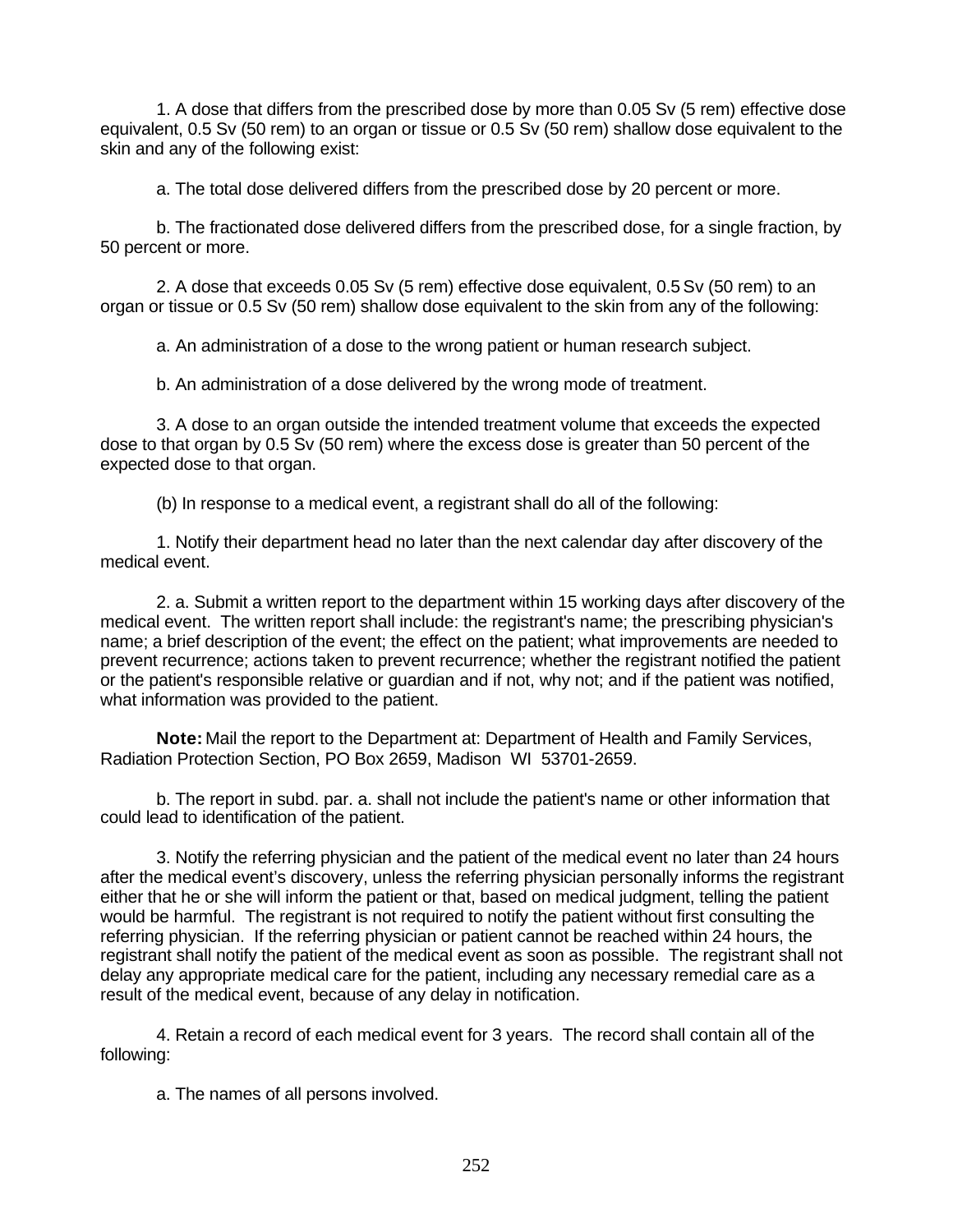b. The patient's social security number or identification number if one has been assigned.

c. A brief description of the event, why it occurred and the effect on the patient.

d. What improvements are needed to prevent recurrence and the actions taken to prevent recurrence.

e. Whether the registrant notified the patient or patient's guardian and if not, why not, and if the patient was notified, what information was provided to the patient.

f. If information was not given to the patient at the direction of the referring physician, the reason why the information was not given to the patient.

5. If the patient was notified, furnish, within 15 working days after discovery of the misadministration, a written report to the patient by sending either a copy of the report that was submitted to the department or a brief description of both the event and the consequences as they may effect the patient, provided a statement is included that the report submitted to the department can be obtained from the registrant.

(4) RIGHTS. Aside from the notification requirement, nothing in this section affects any rights or duties of registrants and physicians in relation to each other, patients or the patient's responsible relatives or guardians.

**HFS 157.84 Technical requirements for facilities using therapeutic radiation machines.** (1) RADIATION PROTECTION SURVEYS. (a) A registrant shall ensure that radiation protection surveys of all new facilities and existing facilities not previously surveyed are performed with an operable, calibrated survey instrument. The radiation protection survey shall be performed by or under the direction of a medical physicist and shall verify that, with the therapeutic radiation machine in a "BEAM-ON" condition, with the largest clinically available treatment field and with a scattering phantom in the useful beam of radiation, all of the following requirements are met:

1. Radiation levels in restricted areas are not likely to cause personnel exposures in excess of the limits specified in s. HFS 157.22 (1) (a).

2. Radiation levels in unrestricted areas do not exceed the limits specified in s. HFS 157.23 (1) (a) and (b).

(b) A radiation protection survey shall be performed prior to any subsequent medical use after making any of the following changes:

1. Any change in the treatment room shielding.

2. Any change in the location of the therapeutic radiation machine within the treatment room.

3. Relocating the therapeutic radiation machine.

4. Using the therapeutic radiation machine in a manner that could result in increased radiation levels in areas outside the external beam radiation therapy treatment room.

(c) The survey record shall indicate all of the following: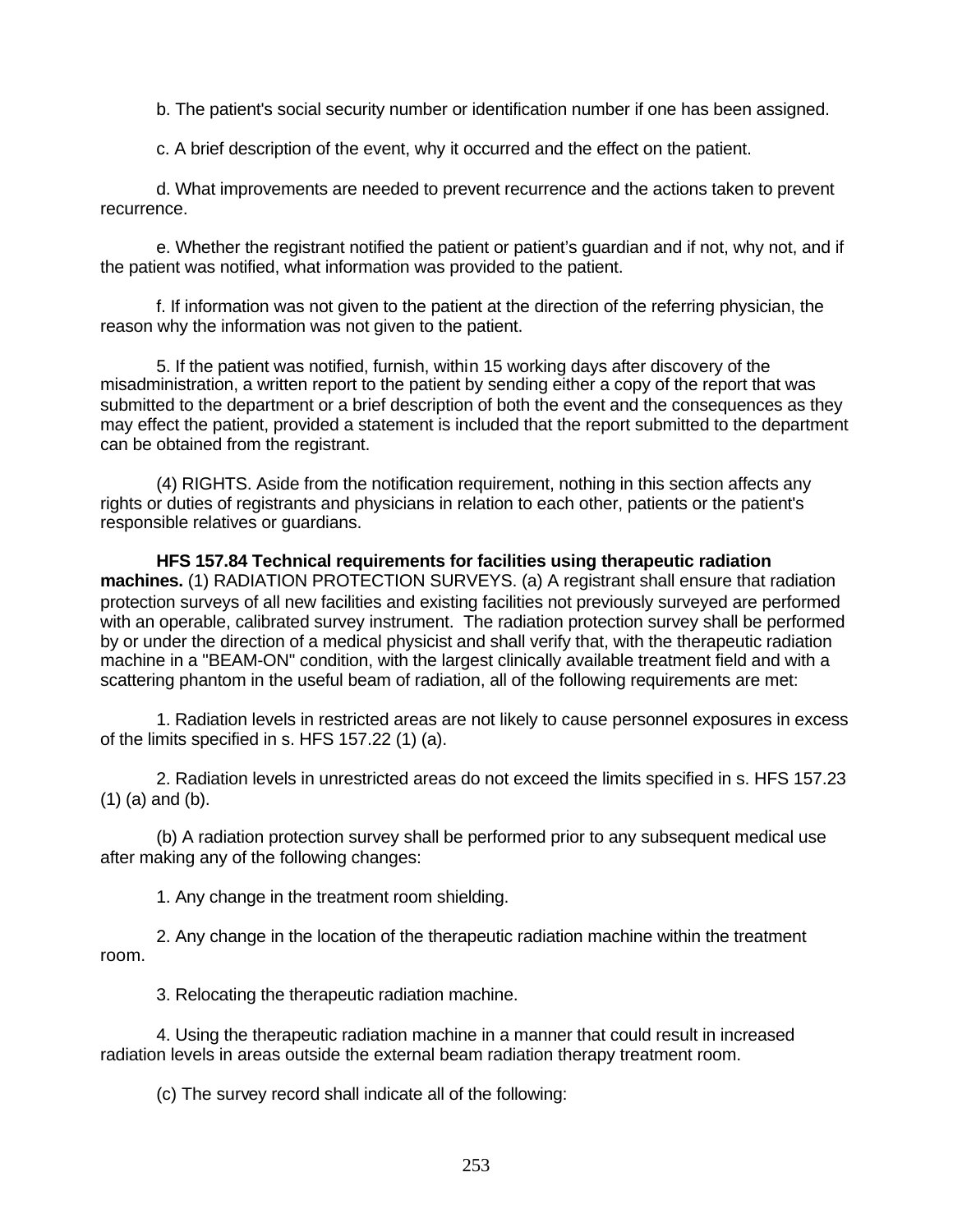1. Instances where the facility, in the opinion of the medical physicist, is in violation of applicable regulations.

2. The date of the measurements.

3. The reason the survey is required.

4. The radiation therapy machine manufacturer's name.

5. The model and serial number of the therapeutic radiation machine.

6. The instruments used to measure radiation levels and their last date of calibration.

7. A floor plan of the areas surrounding the treatment room that were surveyed.

8. The radiation level at several points in each area expressed in microsieverts or millirems per hour.

9. The calculated maximum level of radiation over a period of one week for each restricted and unrestricted area.

10. The signature of the person responsible for conducting the survey.

(d) If the results of radiation protection surveys indicate any radiation levels in excess of the respective limit, the registrant shall lock the control in the "OFF" position and not use the unit unless in one or more of the following situations:

1. Except as may be necessary to repair, replace or test the therapeutic radiation machine, the therapeutic radiation machine shielding or the treatment room shielding.

2. Until the registrant has received a specific exemption from the department.

(2) MODIFICATION OF RADIATION THERAPY UNIT OR ROOM BEFORE BEGINNING A TREATMENT PROGRAM. If the survey indicates that a person in an unrestricted area may be exposed to levels of radiation greater than those permitted by s. HFS 157.23 (1) (a) and (b), before beginning the treatment program, the registrant shall do all of the following:

(a) Equip the unit with beam direction interlocks or add additional radiation shielding to ensure compliance with s. HFS 157.23 (1) (a) and (b).

(b) Perform the survey again.

(c) Include in the report the results of the initial survey, a description of the modification made and the results of the second survey.

(3) DOSIMETRY EQUIPMENT. (a) A registrant shall have a calibrated dosimetry system available for use. The dosimetry system shall be calibrated by a certified calibration facility at least every 24 months and after any servicing that may affect system calibration.

1. For beams with energies greater than one MV (one MeV), the dosimetry system shall be calibrated for Cobalt-60.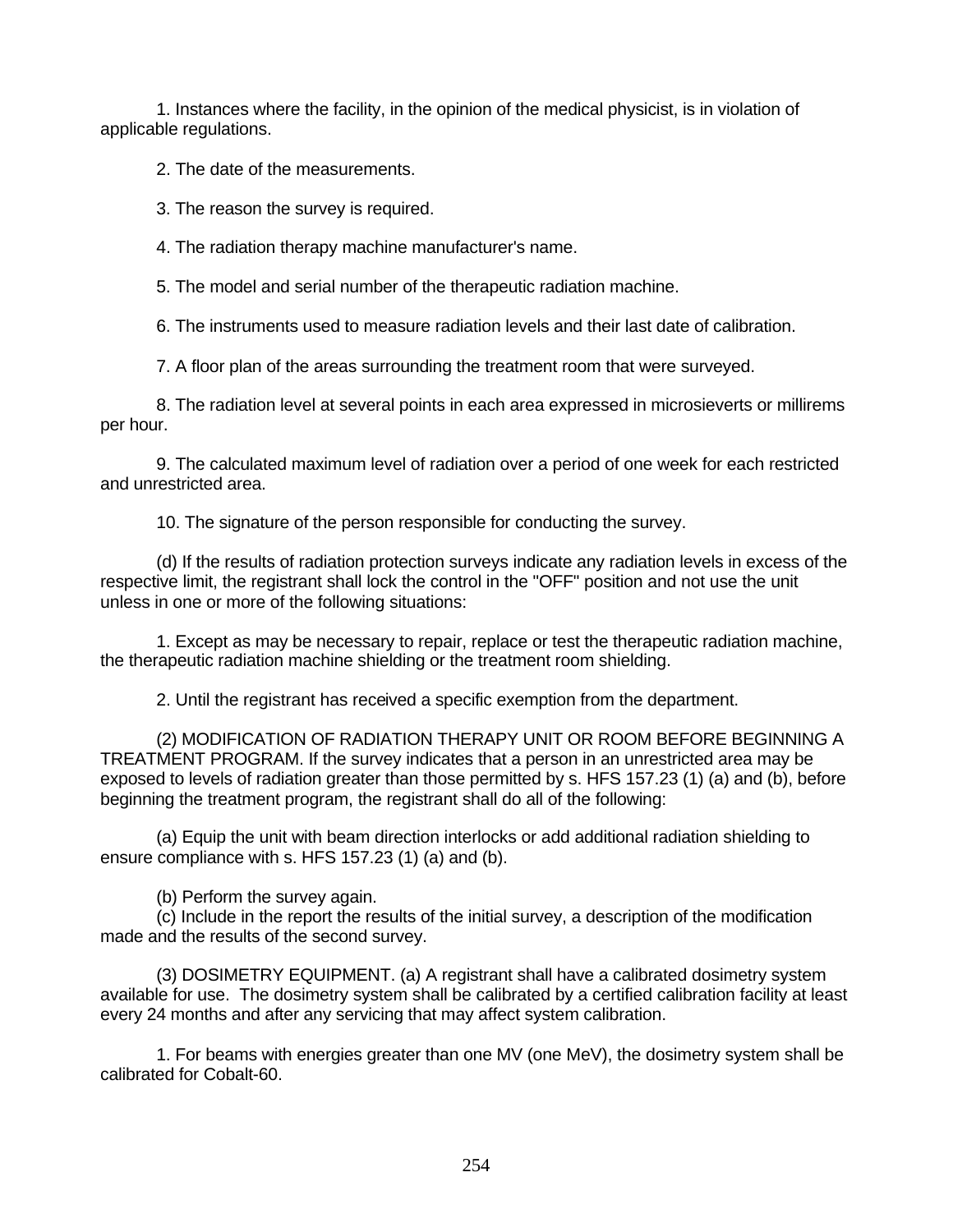2. For beams with energies equal to or less than one MV (one MeV), the dosimetry system shall be calibrated at an energy or energy range appropriate for the radiation being measured.

(b) A registrant shall have a dosimetry system for quality control check measurements. The system may be compared with another system whose calibration is traceable to the national institute of standards and technology. The comparison shall be performed at least every 24 months and after each servicing that may affect system calibration.

(c) A registrant shall maintain a record of each dosimetry system calibration, intercomparison and comparison for the duration of the registration. For each calibration, intercomparison or comparison, the record shall include all of the following:

1. The date.

2. The model and serial numbers of the instruments that were calibrated, inter-compared or compared.

3. The correction factors that were determined.

4. The names of the persons who performed the calibration, intercomparison or comparison.

5. Evidence that the intercomparison was performed by or under the direct supervision and in the physical presence of a medical physicist.

(4) SURVEY INSTRUMENTS. Except for dermatology offices with systems operating at less than 150 kV, each facility location authorized to use a therapeutic radiation machine shall possess appropriately calibrated portable monitoring equipment. Equipment shall include a portable radiation measurement survey instrument capable of measuring dose rates over the range 10 µSv (one mrem) per hour to 10 mSv (1000 mrem) per hour. The survey instruments shall be operable and calibrated.

(5) SHIELDING AND SAFETY DESIGN REQUIREMENTS. (a) Each therapeutic radiation machine shall be provided with primary or secondary barriers as are necessary to ensure compliance with ss. HFS 157.22 (1) and 157.23 (1).

(b) Facility design information for all new installations of a therapeutic radiation machine or installations of a therapeutic radiation machine of higher energy into a room not previously approved for that energy shall be submitted to the department and approved by the department prior to actual installation of the therapeutic radiation machine.

(c) Observation and communication with the patient shall be possible at all times.

**HFS 157.85 Therapeutic radiation machines.** (1) LEAKAGE RADIATION. (a) When a therapeutic radiation machine is operated at its maximum dose rate, the leakage air kerma rate shall not exceed the value specified at the distance specified for that classification of therapeutic radiation machine.

(b) Leakage radiation from contact therapy systems may not exceed one mGy (103 mR) per hour at 5 centimeters from the surface of the tube housing assembly. Contact therapy tube housing assemblies shall have a removable shield of material, equivalent in attenuation to 0.5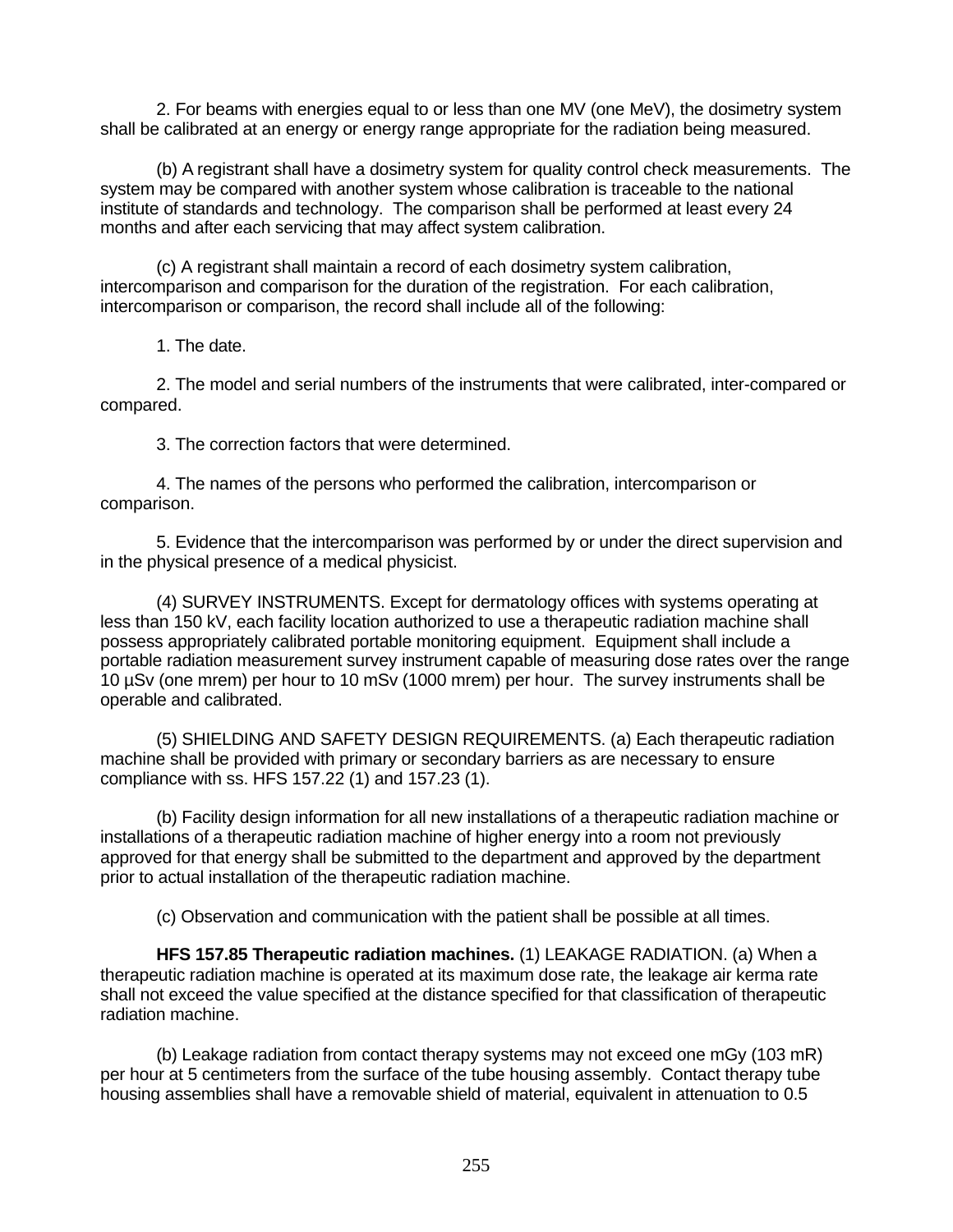millimeters of lead at 100 kV, which can be positioned over the entire useful beam exit port during periods when the beam is not in use.

(c) Leakage radiation from systems operating at 150 kV or less may not exceed one mGy (103 mR) per hour at one meter from the tube housing.

(d) Leakage radiation from systems operating above 150 kV shall not exceed 0.1 percent of the useful beam one meter from the source housing for any of its operating conditions.

(2) PERMANENT BEAM LIMITING DEVICES. Permanent, non-adjustable collimators used for limiting the useful beam shall provide at least the same degree of attenuation as required for the tube housing assembly.

(3) ADJUSTABLE OR REMOVEABLE BEAM LIMITING DEVICES. (a) All removable beam limiting devices or diaphragms shall not transmit more than one percent of the useful beam for the most penetrating beam used. This paragraph does not apply to beam shaping blocks or shaping materials.

(b) When adjustable beam limiting devices are used, the position and shape of the useful beam shall be indicated by a light beam. These devices shall transmit not more than 5 percent of the useful beam.

(4) FILTER SYSTEMS. The filter system shall be designed to meet all of the following requirements:

(a) Filters cannot be accidentally displaced at any possible tube orientation.

(b) If the proper filter is not in place, an interlock system shall prevent irradiation.

(c) The air kerma rate escaping from the filter placement opening slot in the tube head may not exceed 100 mGy (one rad) per hour at one meter under any operating conditions.

(d) Each filter shall be marked as to its material of construction and its thickness.

(e) Each wedge filter that is removable from the system shall be clearly marked with an identification number. For removable wedge filters, the nominal wedge angle shall appear on the wedge or wedge tray. If the wedge or wedge tray is significantly damaged, the wedge transmission factor shall be reestablished.

(f) If the absorbed dose rate information relates exclusively to operation with a field flattening filter or beam scattering foil in place, that foil or filter shall be removable only by the use of tools.

(5) TUBE IMMOBILIZATION. (a) The x-ray tube shall be mounted so that it cannot accidentally turn or slide with respect to the opening in the tube housing through which radiation is emitted.

(b) The tube housing assembly shall be capable of being immobilized.

(6) EMERGENCY SWITCHES. At least one emergency power cutoff switch shall be present. If more than one emergency power cutoff switch is installed and not all switches are tested at once, each switch shall be tested on a rotating basis. Safety quality control checks of the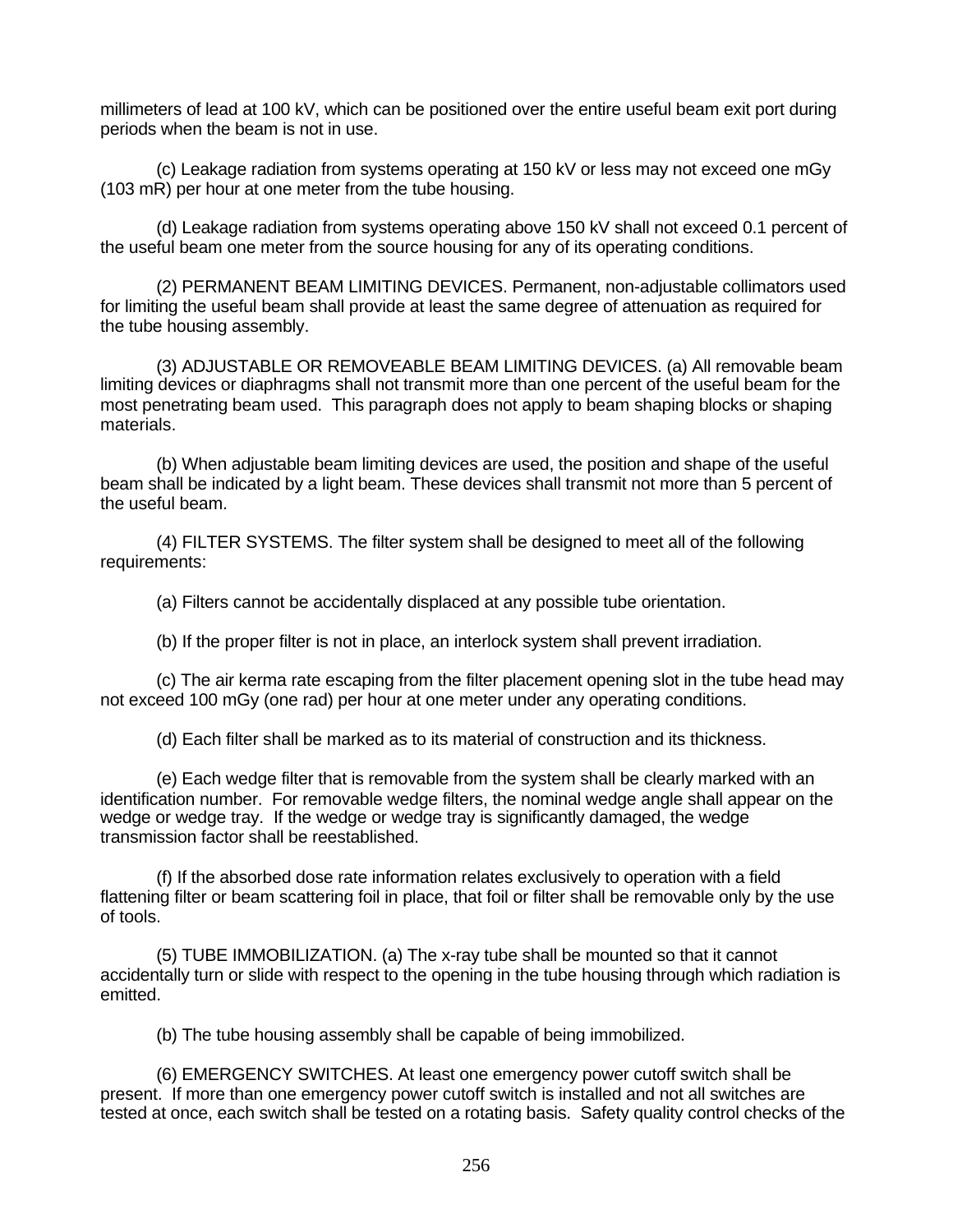emergency power cutoff switches may be conducted at the end of the treatment day to minimize possible stability problems with the therapeutic radiation machine.

(7) SOURCE MARKING. The tube housing assembly shall be marked so that it is possible to determine the location of the focal spot to within 5 millimeters and the marking shall be readily accessible for use during calibration procedures.

(8) TIMER. A suitable irradiation control device shall be provided to terminate the irradiation after a preset time interval.

(a) A timer with a display shall be provided at the treatment control panel. The timer shall have a pre-set time selector and an elapsed time or time remaining indicator.

(b) The timer shall be a cumulative timer that activates with an indication of "BEAM-ON" and retains its reading after irradiation is interrupted or terminated. After irradiation is terminated and before irradiation can be reinitiated, it shall be necessary to reset the elapsed time indicator.

(c) The timer shall terminate irradiation when a pre-selected time has elapsed, if any dose monitoring system present has not previously terminated irradiation.

(d) The timer shall not permit an exposure if set at zero.

(e) The timer shall not activate until the shutter is opened when irradiation is controlled by a shutter mechanism unless calibration includes a timer end effect correction to compensate for mechanical lag.

(f) The timer shall be accurate to within one percent of the selected value or one second, whichever is greater.

(9) CONTROL PANEL INDICATORS. The x-ray unit shall have all of the following:

(a) An indication at the control panel of whether electrical power is on and if activation of the x-ray tube is possible.

(b) An indication of whether x-rays are being produced.

(c) A means for indicating x-ray tube potential and current.

(d) A means for terminating an exposure at any time.

(e) A locking device that will prevent unauthorized use of the therapeutic radiation machine.

(10) TARGET TO SKIN DISTANCE. There shall be a means of determining the central axis target to skin distance to within one centimeter and of reproducing this measurement to within 2 millimeters thereafter.

(11) SHUTTERS. Unless it is possible to bring the x-ray output to the prescribed exposure parameters within 5 seconds after the x-ray "ON" switch is energized, the beam shall be attenuated by a shutter having a shielding equivalency not less than that of the tube housing assembly. In addition, after the unit is at operating parameters, the shutter shall be controlled by the operator from the control panel. An indication of shutter position shall appear at the control panel.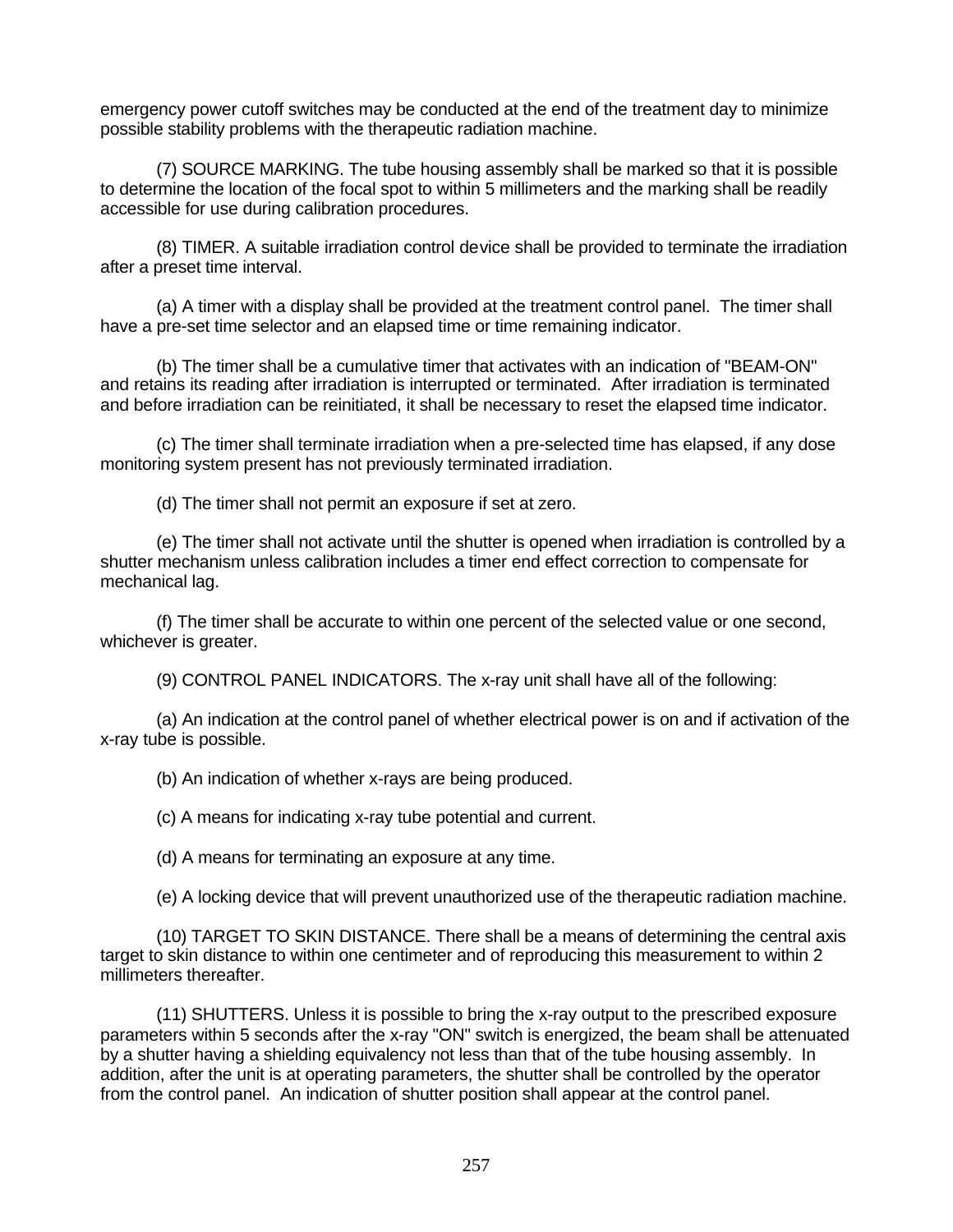(12) LOW FILTRATION MACHINES. Each therapeutic radiation machine equipped with a beryllium or other low filtration window shall be clearly labeled on the tube housing assembly and shall be provided with a permanent warning device on the control panel that is activated when no additional filtration is present, to indicate that the dose rate is very high.

(13) FULL CALIBRATION MEASUREMENTS. (a) Full calibration of a therapeutic radiation machine shall be performed by or under the direct supervision of a medical physicist under all of the following conditions:

1. Before the first medical use following installation or reinstallation of the therapeutic radiation machine.

2. At intervals not exceeding 12 months.

3. Before medical use under all of the following conditions:

a. Whenever quality control check measurements indicate that the radiation output differs by more than 5 percent from the value obtained at the last full calibration and the difference cannot be reconciled.

b. Following any component replacement, major repair or modification of components that could significantly affect the characteristics of the radiation beam.

4. Full calibration of therapeutic radiation machines with multi-energy capabilities is required only for those operational modes or radiation energies that are not within their acceptable range.

5. If the repair, replacement or modification does not affect all energies, full calibration shall be performed on the affected energy that is in most frequent clinical use at the facility. The remaining energies may be validated with quality control check procedures.

(b) Full calibration shall include all measurements recommended for annual calibration by protocols approved by recognized national or international organizations. An acceptable protocol is the "Protocol for clinical reference dosimetry of high-energy photon and electron beams" as stated in AAPM Report No. 67, American Association of Physicists in Medicine, 1999.

**Note:** Report No. 67 "Protocol for Clinical Reference Dosimetry of High-Energy Photon and Electron Beams," was published in *Medical Physics*, 26 (9), September 1999, pp. 1847-70. The report may also be obtained from: Medical Physics Publishing, 4531 Vernon Blvd., Madison WI 53705-4964 or ordered from their website: www.medicalphysics.org.

(c) A registrant shall maintain a record of each calibration for the duration of the registration. The record shall include all of the following:

1. The date of the calibration.

2. The manufacturer's name, model and serial number for both the therapeutic radiation machine and the x-ray tube.

3. The model and serial numbers of the instruments used to calibrate the therapeutic radiation machine.

4. The signature of the medical physicist responsible for performing the calibration.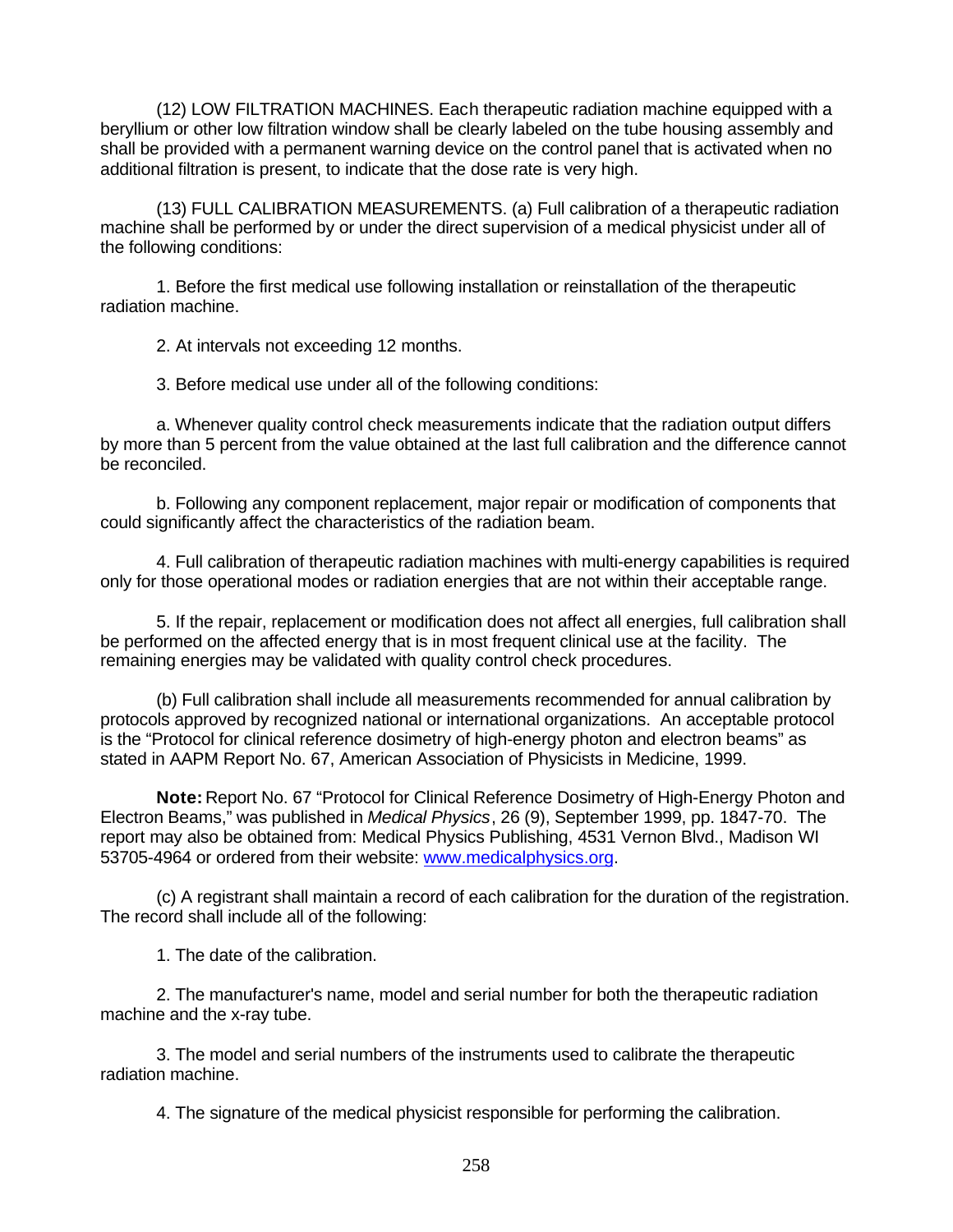(14) QUALITY CONTROL CHECKS. (a) Quality control checks shall be performed on therapeutic radiation machines.

(b) Quality control checks shall meet all of the following requirements:

1. A registrant shall perform quality control checks using written procedures established by a medical physicist.

2. The quality control check procedures shall specify the frequency at which tests or measurements are to be performed. The quality control check procedures shall specify that the quality control check be performed during calibration. The acceptable tolerance for each parameter measured in the quality control check when compared to the value for that parameter shall be stated.

(c) The cause for a parameter exceeding a tolerance set by the medical physicist shall be investigated and corrected before the system is used for patient irradiation.

(d) Whenever a quality control check indicates a significant change in the operating characteristics of a system, as specified in the medical physicist's quality control check procedures, the system shall be recalibrated.

(e) A registrant shall have the medical physicist review and sign the results of each radiation output quality control check within 10 working days of the date that the check was performed.

(f) A registrant shall ensure that daily safety quality control checks of therapeutic radiation machines are performed.

(g) Safety quality control checks shall ensure proper operation of all of the following:

1. Electrical interlocks at each external beam radiation therapy room entrance.

2. The "BEAM-ON" and termination switches.

3. Beam status indicator lights on the access doors, control console and in the radiation therapy room.

4. Viewing systems.

5. If applicable, electrically operated treatment room doors from inside and outside the treatment room.

(15) QUALITY CONTROL CHECKS FOR ACCELERATORS. (a) Periodic quality control checks shall be performed on all therapeutic radiation machines at intervals not to exceed those specified in "*Comprehensive QA for Radiation Oncology: Report of AAPM Radiation Therapy Committee Task Group 40*," AAPM Report No. 46, American Association of Physicists in Medicine, April, 1994.

(b) Quality control checks shall include determination of central axis radiation output and a representative sampling of periodic quality control checks contained in "*Comprehensive QA for Radiation Oncology: Report of AAPM Radiation Therapy Committee Task Group 40,*" AAPM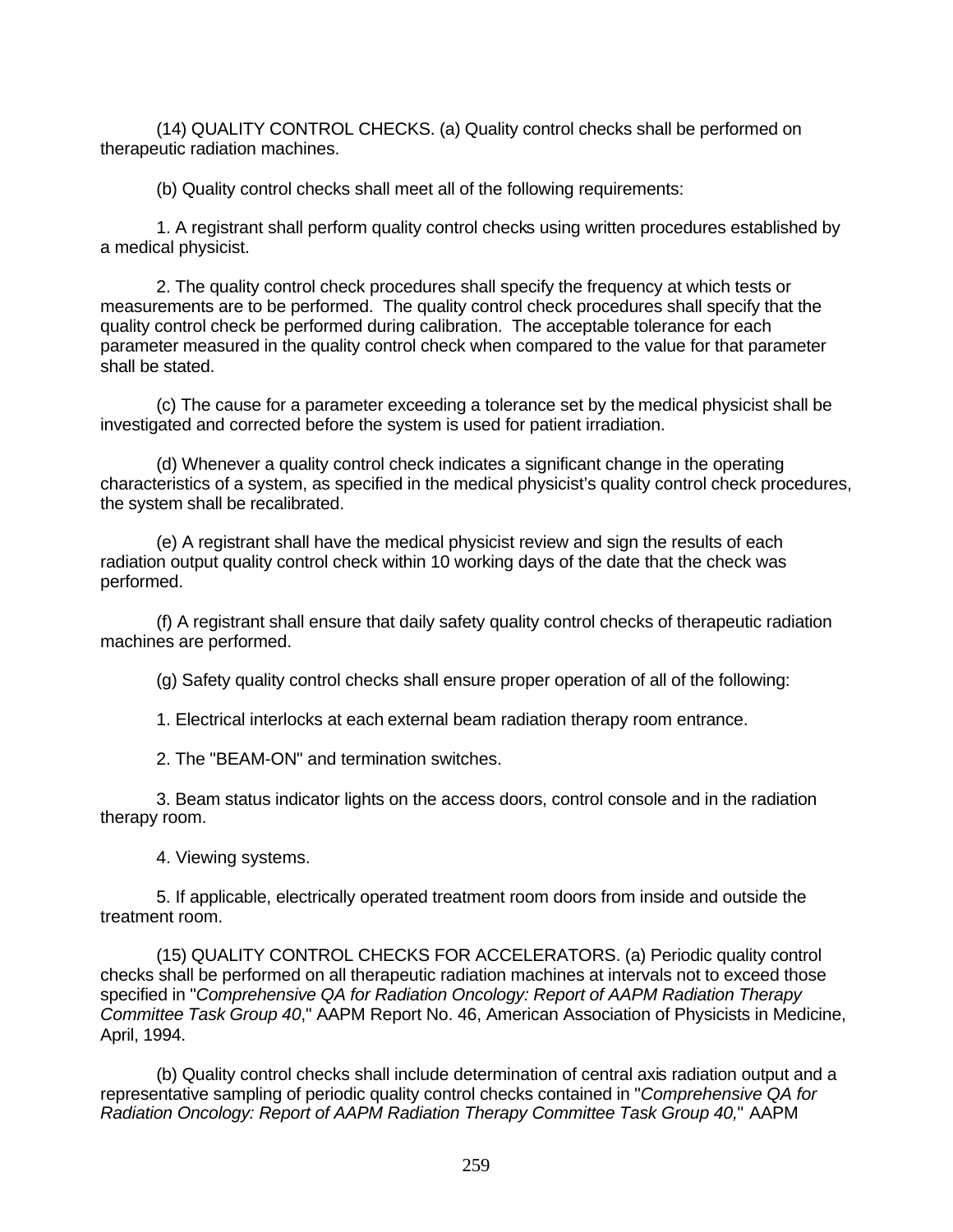Report No. 46, American Association of Physicists in Medicine, April, 1994. Representative sampling shall include all referenced periodic quality control checks in an interval not to exceed 14 consecutive calendar months.

**Note:** The publication, "*Comprehensive QA for Radiation Oncology: Report of AAPM Radiation Therapy Committee Task Group 40*," Report No. 46 published by the American Association of Physicists in Medicine, may be consulted at the Department of Helath and Famiy Services, Radiation Protection Section, 1 West Wilson St, Room 150, Madison WI 53701. AAPM reports may be obtained from Medical Physics Publishing, 4531 Vernon Blvd., Madison WI 53705- 4964 or ordered from their website: www.medicalphysics.org.

(c) A registrant shall use a dosimetry system specified in s. HFS 157.84 (3) that has been inter-compared with a calibrated dosimetry system within the previous 12 months.

(16) OPERATING PROCEDURES. (a) A therapeutic radiation machine shall not be left unattended unless secured.

(b) When a patient must be held in position for radiation therapy, mechanical supporting or restraining devices shall be used.

(c) The tube housing assembly shall not be held by a person during operation unless the assembly is designed to require holding and the peak tube potential of the system does not exceed 50 kV. In these cases, the holder shall wear protective gloves and apron of not less than 0.5 millimeters lead equivalency at 100 kV.

(d) A copy of the current operating and emergency procedures shall be maintained at the therapeutic radiation machine control console.

(e) No person other than the patient may be in the treatment room during exposures from therapeutic radiation machines operating above 150 kV. At energies less than or equal to 150 kV, any person, other than the patient, in the treatment room shall be protected by a barrier sufficient to meet the requirements of s. HFS 157.22 (1).

(f) A registrant shall promptly repair any system that is not operating properly.

(g) A registrant shall maintain a record of each quality control check for 3 years. The record shall include all of the following:

1. The date of the quality control check.

2. The manufacturer's name, model and serial number of the therapeutic radiation machine.

3. The manufacturer's name, model number and serial number for the instruments used to measure the radiation output of the therapeutic radiation machine.

4. The signature of the person who performed the periodic quality control check.

**HFS 157.86 Registration of radiation machine facilities.** (1) REGISTRATION FEES. (a) An annual registration fee shall be levied for each site registration under this section, according to the following schedule: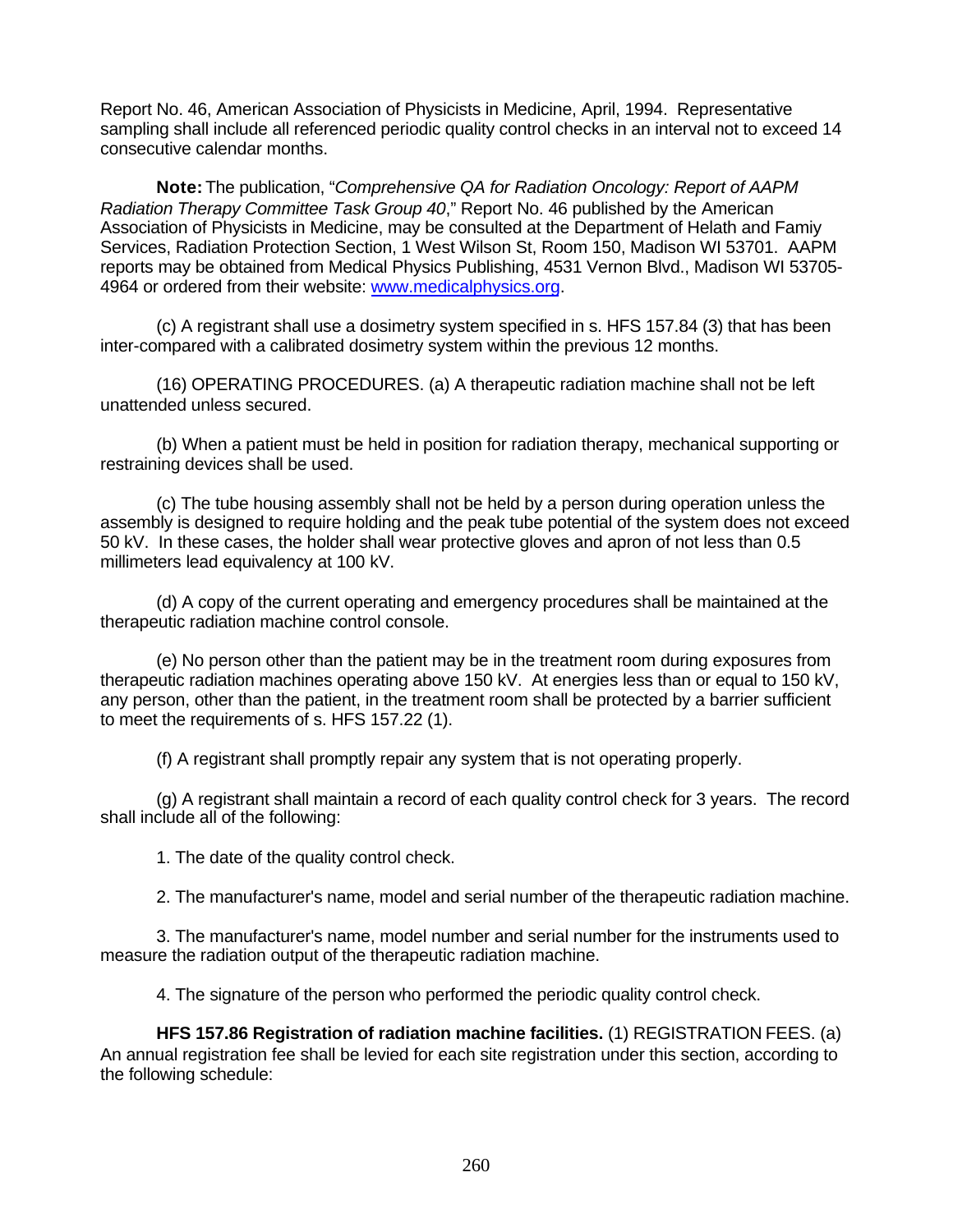1. For a site having an ionizing radiation installation serving physicians and clinics, osteopaths and clinics, chiropractors or hospitals, the fee shall be \$36 for each site and \$44 for each x-ray tube.

2. For a podiatric or veterinary site having an ionizing radiation installation, the fee shall be \$36 for each site and \$44 for each x-ray tube.

3. For a dental site having an ionizing radiation installation, the fee shall be \$36 for each site and \$30 for each x-ray tube.

4. For an industrial, school, research project or other site having an ionizing radiation installation, the fee shall be \$36 for each site and \$44 for each x-ray tube.

5. An additional fee of \$25, regardless of the number of devices, shall be required for each registration whenever the annual fee for renewal is not paid prior to the expiration of the registration.

6. A change of ownership requires re-registration and fees paid by the new registrant.

7. Any change in registration information shall be submitted to the department within 30 days after the change takes place. No fee is required for recording changes in registration information.

(2) EXEMPTIONS. The following items are exempted from the requirements of this section:

(a) Electronic equipment that produces radiation incidental to its operation for other purposes. The production, testing or factory servicing of the equipment shall not be exempt. Manufacturing, testing or servicing facilities shall be considered as one x-ray tube for registration purposes. Electron microscopes and extremity bone densitometers are exempt from registration fees after the initial registration.

(b) Radiation machines in transit or storage.

(c) Domestic television receivers and computer monitors.

(3) RECIPROCAL RECOGNITION OF OUT-OF-STATE RADIATION MACHINES. (a) Whenever any radiation machine is to be brought into the state, for any temporary use, the person proposing to bring the machine into the state shall give written notice to the department by mail or facsimile at least 48 hours before the machine is to be used in the state. The notice shall include all the following information:

1. The type of radiation machine.

2. The nature, duration and scope of intended use.

3. The exact location or locations where the radiation machine is intended to be used.

4. States in which the machine is registered.

(b) If, for a specific case, the 48 hour period would impose an undue hardship on the person, that person may apply to the department for verbal permission to proceed sooner.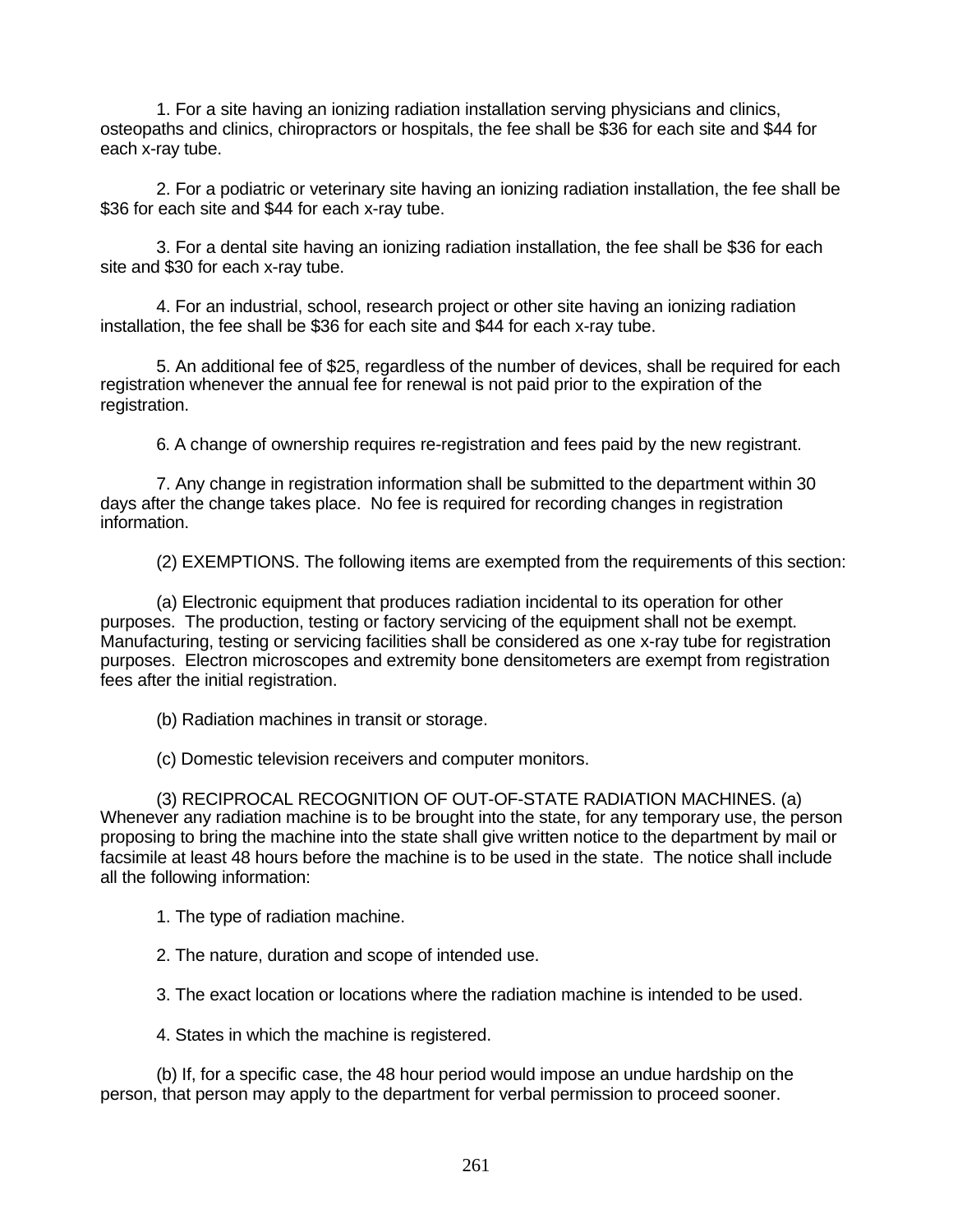(c) The person in control shall do all the following:

1. Comply with all applicable rules and regulations of the department.

2. Supply the department with other information as the department may request.

3. Not operate within the state on a temporary basis in excess of 30 calendar days per year without obtaining a Wisconsin registration.

### **Subchapter IX – Cabinet and Analytical X-ray Systems**

**HFS 157.87 Radiation safety requirements.** (1) GENERAL REQUIREMENTS. For certified cabinet x-ray systems including those designed to allow admittance of individuals, all of the following requirements apply:

(a) No registrant may permit any individual to operate a cabinet x-ray system until the individual has received a copy of and instruction in the operating procedures for the system. Records that demonstrate training compliance with this paragraph shall be maintained for department inspection until disposal is authorized by the department.

(b) Tests for proper operation of all interlocks shall be conducted and recorded at intervals not to exceed 12 months. Records of these tests shall be maintained for department inspection until disposal is authorized by the department.

(c) Compliance with dose limit requirements and radiation monitoring requirements of s. HFS 157.23 (1) (a) to (c) and 21 CFR 1020.40 shall be evaluated at intervals not to exceed one year. Records of these evaluations shall be maintained for department inspection for 3 years after the evaluation.

(d) A certified cabinet x-ray system shall be maintained in compliance with 21 CFR 1020.40. No modification may be made to the system without prior department approval.

**Note:** The title of 21 CFR 1020.40 is Cabinet X-ray Systems (39 Federal Register 12986, April 10, 1974).

(2) RADIATION SAFETY REQUIREMENTS FOR ANALYTICAL X-RAY SYSTEMS. The following safety equipment shall be used with all analytical x-ray systems except as otherwise noted:

(a) *Safety device*. An analytical x-ray system utilizing an open beam configuration shall incorporate a safety device that prevents any portion of an individual's body from entering the primary x-ray beam path or causes the beam to be shut off upon entry into its path. The person in control at the facility may apply to the department for an exemption from the requirement for a safety device. The application shall include all the following information:

1. A description of the various safety devices that have been evaluated by the person in control.

2. The reason each device evaluated in subd. 1. cannot be used.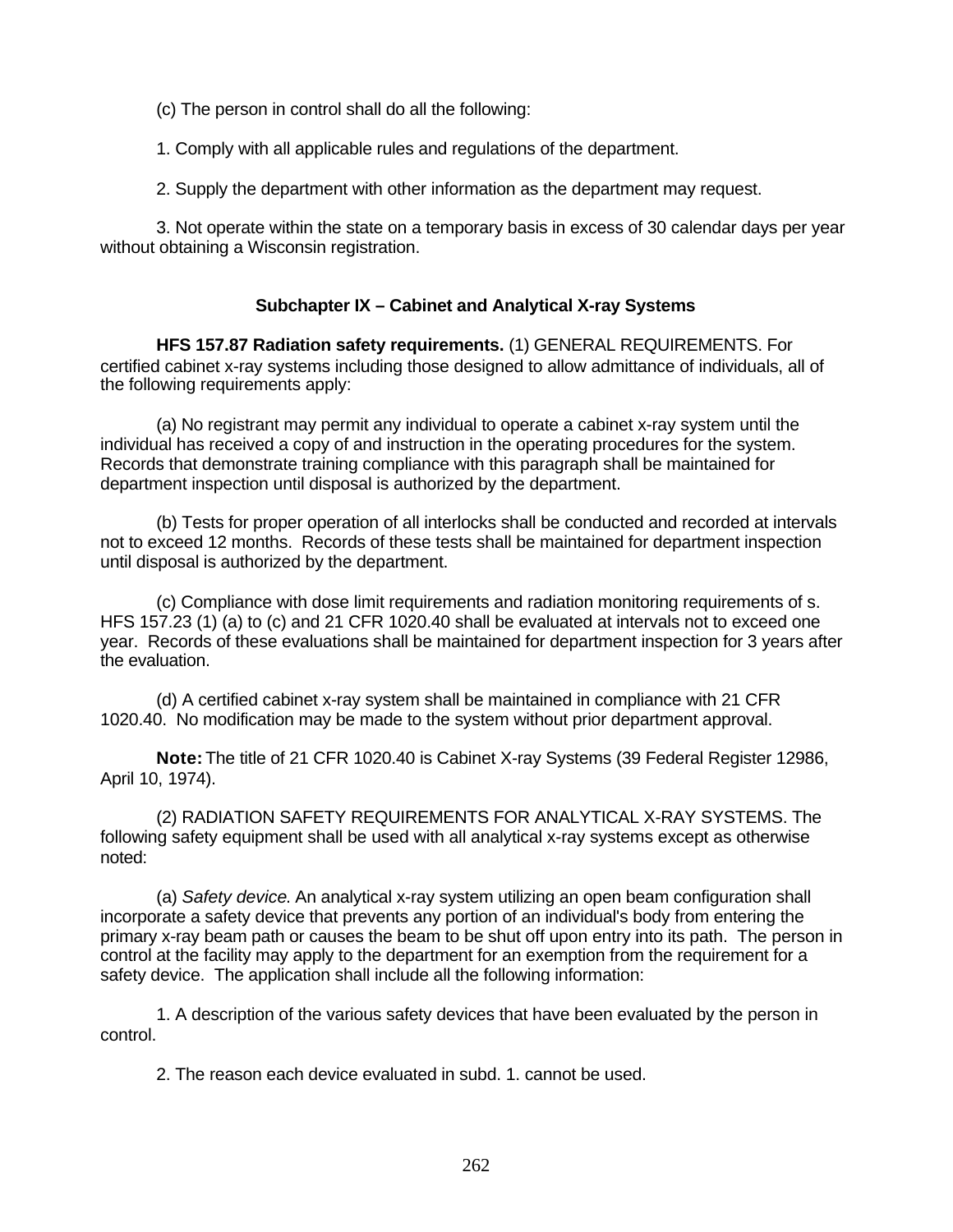3. A description of the alternative safety methods available to minimize the possibility of an accidental exposure, including procedures to assure that operators and others in the area will be informed of the absence of safety devices. The department shall approve the alternate safety devices prior to their installation on the system.

(b) *Warning devices*. Open-beam configurations shall be provided with a readily discernible indication of either of the following:

1. X-ray tube status (ON-OFF) located near the radiation source housing, if the primary beam is controlled in this manner.

2. Shutter status (OPEN-CLOSED) located near each port on the radiation source housing, if the primary beam is controlled in this manner. Warning devices shall be labeled so that their purpose is easily identified.

(c) *Ports*. Unused ports on radiation source housings shall be secured in the closed position in a manner that will prevent casual opening.

(d) *Labeling*. All analytical x-ray equipment shall be labeled with a readily discernible sign or signs bearing the radiation symbol and the words:

1. "CAUTION - HIGH INTENSITY X-RAY BEAM," or words having a similar intent, on the xray source housing.

2. "CAUTION RADIATION - THIS EQUIPMENT PRODUCES RADIATION WHEN ENERGIZED," or words having a similar intent, near any switch that energizes an x-ray tube if the radiation source is an x-ray tube.

(e) *Shutters*. On open-beam configurations installed after January 1, 1979, each port on the radiation source housing shall be equipped with a shutter that cannot be opened unless a collimator or a coupling has been connected to the port.

(f) *Warning lights*. An easily visible warning light labeled with the words "X-RAY ON," or words having a similar intent, shall be located as follows:

1. Near any switch that energizes an x-ray tube and illuminates only when the tube is energized.

2. In the case of a radioactive source, near any switch that opens a housing shutter and illuminates only when the shutter is open.

(g) *Radiation source housing*. An x-ray tube housing shall be so constructed that with all shutters closed the leakage radiation measured at a distance of 5 centimeters from its surface shall not be capable of producing an air kerma in excess of 25 uSv (2.5 mrem) in one hour at any specified tube rating.

(h) *Generator cabinet*. An x-ray generator shall be contained within a protective cabinet which limits leakage radiation measured at a distance of 5 centimeters from its surface to no more than 2.5 uSv (2.5 mrem) in one hour.

(3) AREA REQUIREMENTS. (a) *Radiation levels*. The local components of an analytical xray system shall be located and arranged and shall include sufficient shielding or access control so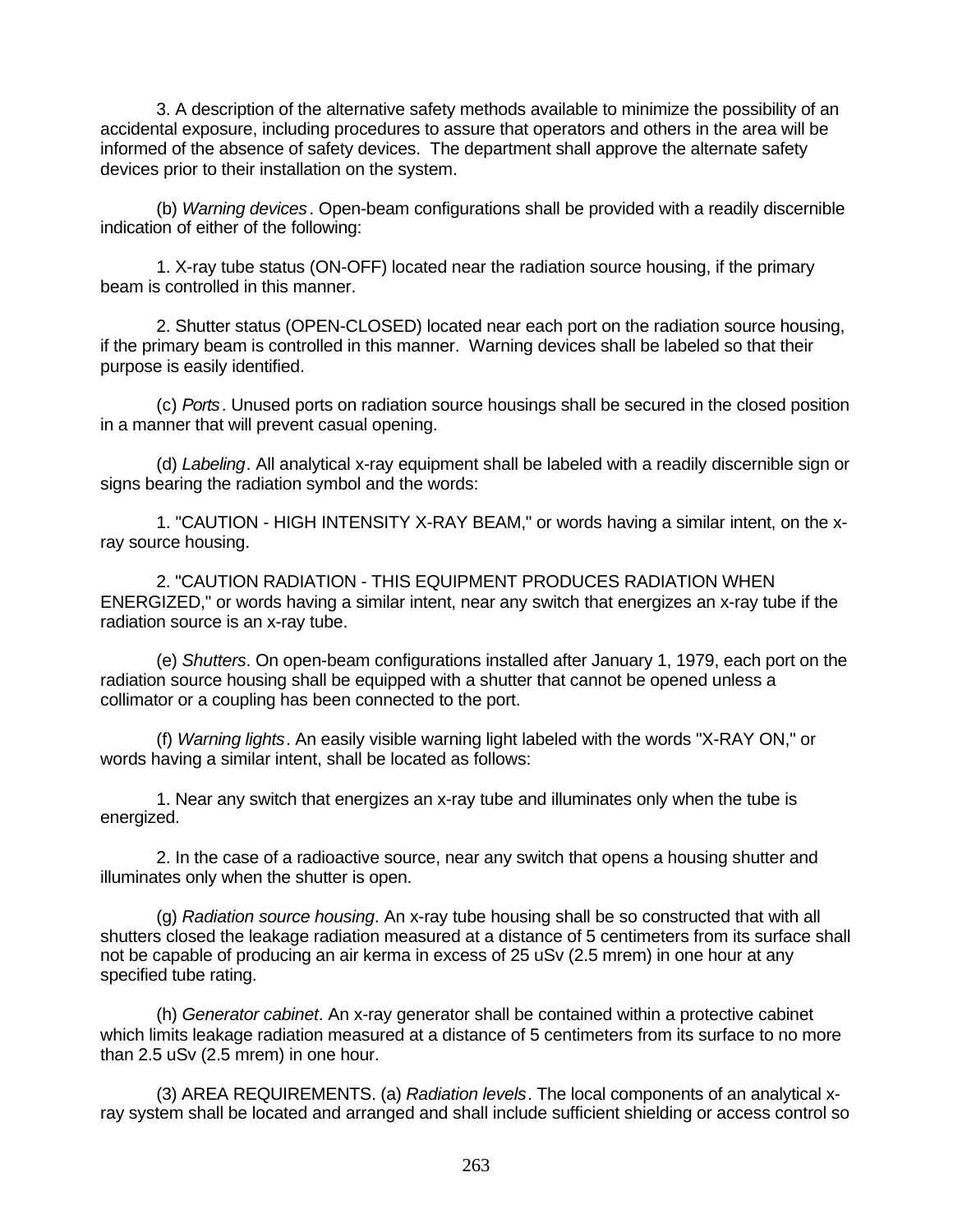no radiation levels exist in any area surrounding the local component group that could result in a dose to any individual in excess of the dose limits in s. HFS 157.23 (1). For systems utilizing x-ray tubes, the permissible radiation levels shall be met at any specified tube rating.

(b) *Surveys*. To demonstrate compliance with par. (a), radiation surveys of an analytical xray system shall be performed according to all the following criteria:

1. Upon installation of the equipment.

2. Following any change in the initial arrangement, number or type of local components in the system.

3. Following any maintenance requiring the disassembly or removal of a local component in the system.

4. During the performance of maintenance and alignment procedures if the procedures require the presence of a primary x-ray beam when any local component in the system is disassembled or removed.

5. Any time a visual inspection of the local components in the system reveals an abnormal condition.

6. Whenever personnel monitoring devices show an increase of 50% over the previous monitoring period or the readings are approaching the limits of sub. (2) (g) or (h). Radiation survey measurements shall not be required if a person in control can demonstrate compliance with par. (a) in some other manner.

(c) *Posting*. Each area or room containing analytical x-ray equipment shall have at least one sign conspicuously posted bearing the radiation symbol and the words "CAUTION – X-RAY EQUIPMENT" or words having a similar intent.

(4) OPERATING REQUIREMENTS. (a) *Procedures*. Operating procedures shall be written and available to all analytical x-ray equipment workers. No individual may operate analytical x-ray equipment in any manner other than that specified in the procedures unless the individual has obtained written approval of the person in control.

(b) *Bypassing*. No individual may intentionally bypass a safety device unless the individual has obtained the approval of the person in control. When a safety device has been bypassed, a readily discernible sign bearing the words "SAFETY DEVICE NOT WORKING" or words having a similar intent shall be placed on the radiation source housing.

(5) PERSONNEL REQUIREMENTS. (a) *Instruction*. No individual may operate or maintain analytical x-ray equipment unless the individual has received instruction in and demonstrated competence in all the following:

1. Identification of radiation hazards associated with use of the equipment.

2. Significance of the various radiation warning and safety devices incorporated into the equipment or the reasons the devices have not been installed on certain pieces of equipment and the extra precautions required in such cases.

3. Proper operating procedures for the equipment.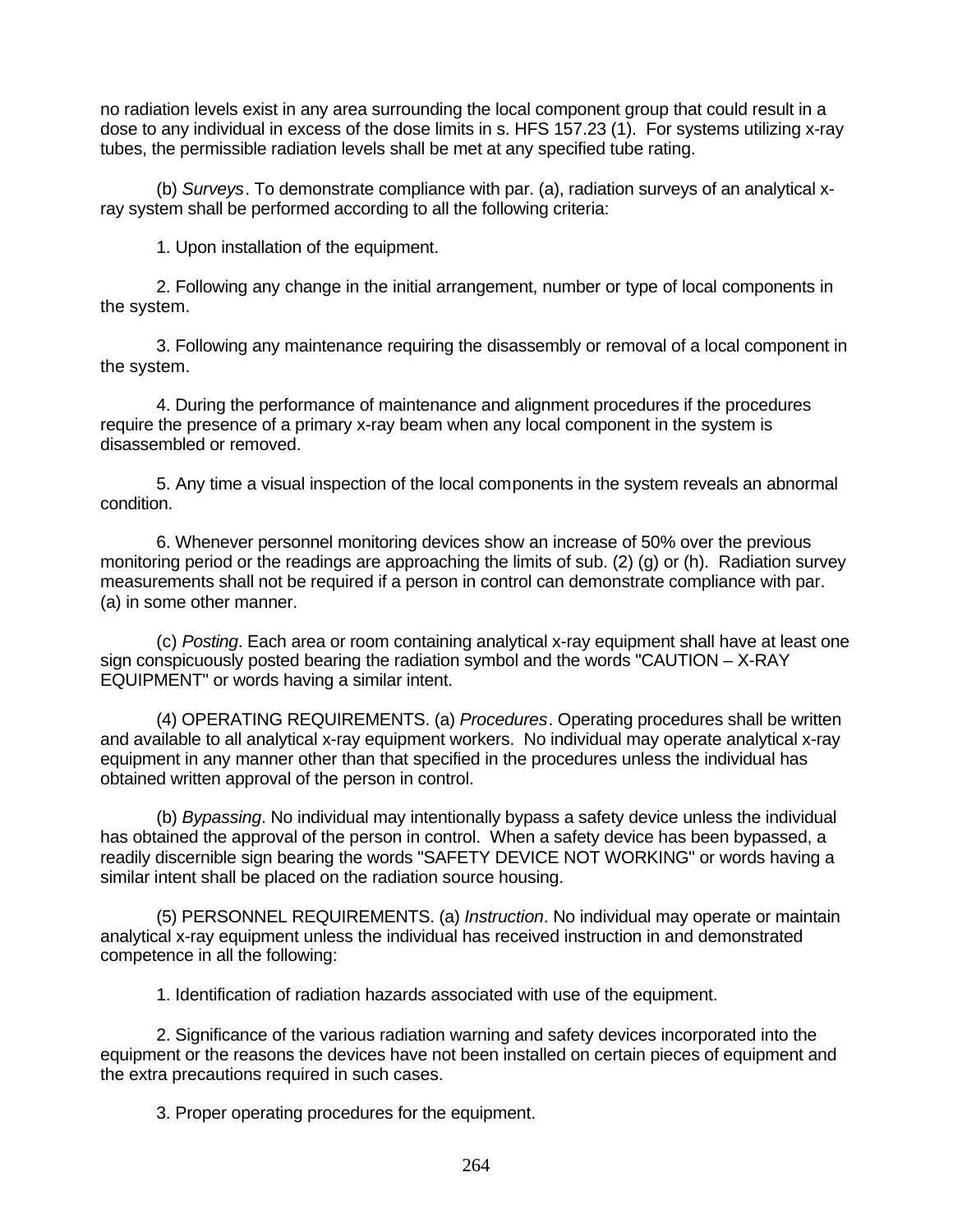4. Symptoms of an acute localized exposure that may cause a radiation burn.

5. Proper procedures for reporting an actual or suspected exposure.

(b) *Personnel monitoring*. Finger or wrist dosimetry devices shall be provided to and used by any of the following individuals:

1. An analytical x-ray equipment worker using a system having an open-beam configuration and not equipped with a safety device.

2. Personnel maintaining analytical x-ray equipment if the maintenance procedures require the presence of a primary x-ray beam when any local component in the analytical x-ray system is disassembled or removed. Reported dose values shall not be used for the purpose of determining compliance with s. HFS 157.22 unless the dose values are evaluated by a medical physicist.

(6) IMAGING DEVICES. Industrial uses of hand-held imaging intensification devices are exempt from the requirements of this subchapter if the air kerma 18 inches from the source of radiation to any individual does not exceed 25 uSv (2.5 mrem) per hour. A device that exceeds this limit shall meet the requirements of this subchapter and the licensing or registration requirements of subchs. II or VIII.

### **Subchapter-X-Notices, Instructions and Reports to Workers**

**HFS 157.88 Posting, notification and reporting requirements.** (1) POSTING OF NOTICES TO WORKERS. (a) Except as provided in par. (b), a licensee or registrant shall post current copies of all the following documents in a conspicuous location that is accessible to workers on the way to or from the worker's work station or job location:

1. This subchapter and subch. III.

2. The license, conditions or documents incorporated into the license by reference and license amendments.

3. The operating procedures applicable to activities under the license or registration.

4. Any notice of violation, forfeiture assessment or order issued under s. 254.37 or 254.45, Stats., or this chapter and any response from the licensee or registrant until removal is authorized by the department.

5. The certificate of registration.

6. Emergency procedures that apply to activities conducted under the license or registration.

7. A "Notice to Employees" form that details the types of information that employers must give to their employees and department contact information.

**Note:** The "Notice to Employees" form may be obtained from the Department by writing: Department of Health and Family Services, Radiation Protection Section, P.O. Box 2659, Madison WI 53701-2659 or from the Department's website www.dhfs.state.wi.us/licensing.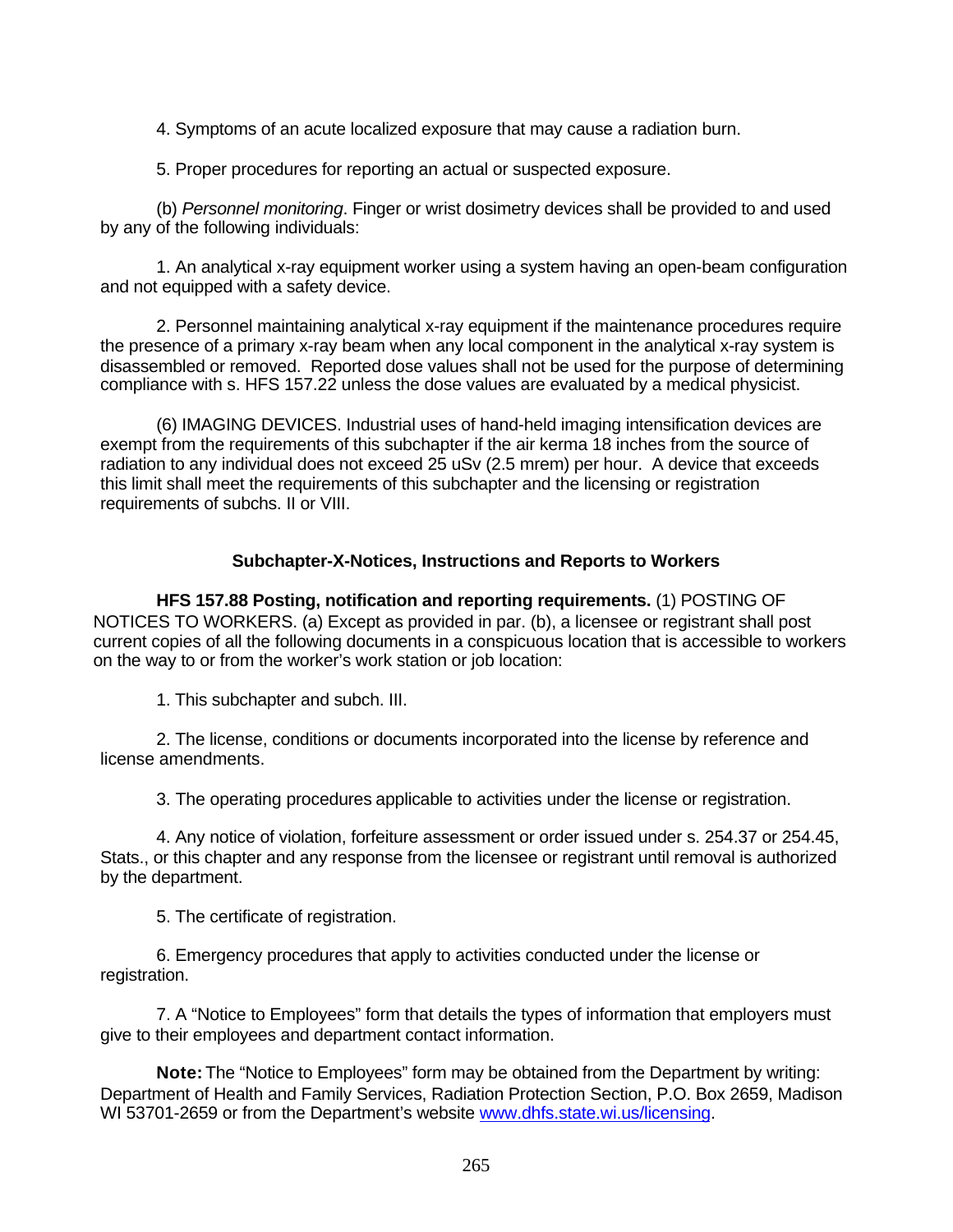(b) If posting of the documents specified in par. (a) 1. to 3. is not physically practical, a licensee or registrant may post a summary of the documents that states where the full documents may be examined. The documents specified in par. (a) 4. to 7. shall be posted in their entirety.

(c) A document posted under par. (a) 4. shall be posted within 2 working days after receipt of the document from the department. A licensee's or registrant's response, if any, shall be posted within 2 working days after submitting the document to the department. The documents shall remain posted for a minimum of 5 working days or until the violation has been corrected, whichever is later.

(d) Documents, notices and forms posted under par. (a) shall be replaced within 10 days if defaced or altered.

(2) INSTRUCTIONS TO WORKERS. (a) All individuals who in the course of employment are likely to receive an occupational dose in excess of one mSv (100 millirem) in a year shall be given all of the following information annually:

1. The proper storage, transfer and use of sources of radiation in the licensee's or registrant's workplace.

2. Health risks to the individual and potential offspring associated with exposure to radiation and radioactive material, precautions and procedures the individual should use in the workplace to protect themselves and minimize exposure to radiation and radioactive material, and the purposes and functions of protective devices.

3. A worker's responsibility to report promptly to the licensee or registrant any condition which may constitute, lead to or cause a violation of ss. 254.31 to 254.45, Stats., this chapter or a condition of the license.

4. How to respond in the event of any unusual occurrence or malfunction that may involve exposure to radiation or radioactive material.

5. Radiation exposure reports provided to workers under sub. (3).

(b) The extent of the instructions provided under par. (a) shall be commensurate with potential radiological health protection problems present in the workplace and shall take into consideration assigned activities during normal and abnormal situations involving exposure to radiation or radioactive material that can be reasonably be expected to occur during the life of the licensee's or registrant's activities.

(c) Records of instructions to workers required by this subsection shall be maintained by the licensee or registrant until reviewed by the department or for 5 years.

(3) NOTIFICATIONS AND REPORTS TO INDIVIDUALS. (a) *Radiation exposure reports.* Every 12 months, a licensee or registrant shall provide a written report of radiation exposure to each employee who is required to be monitored for radiation exposure under s. HFS 157.25 (2). The report shall include all of the following:

1. Name of the licensee or registrant, the name of the individual and the individual's identification number.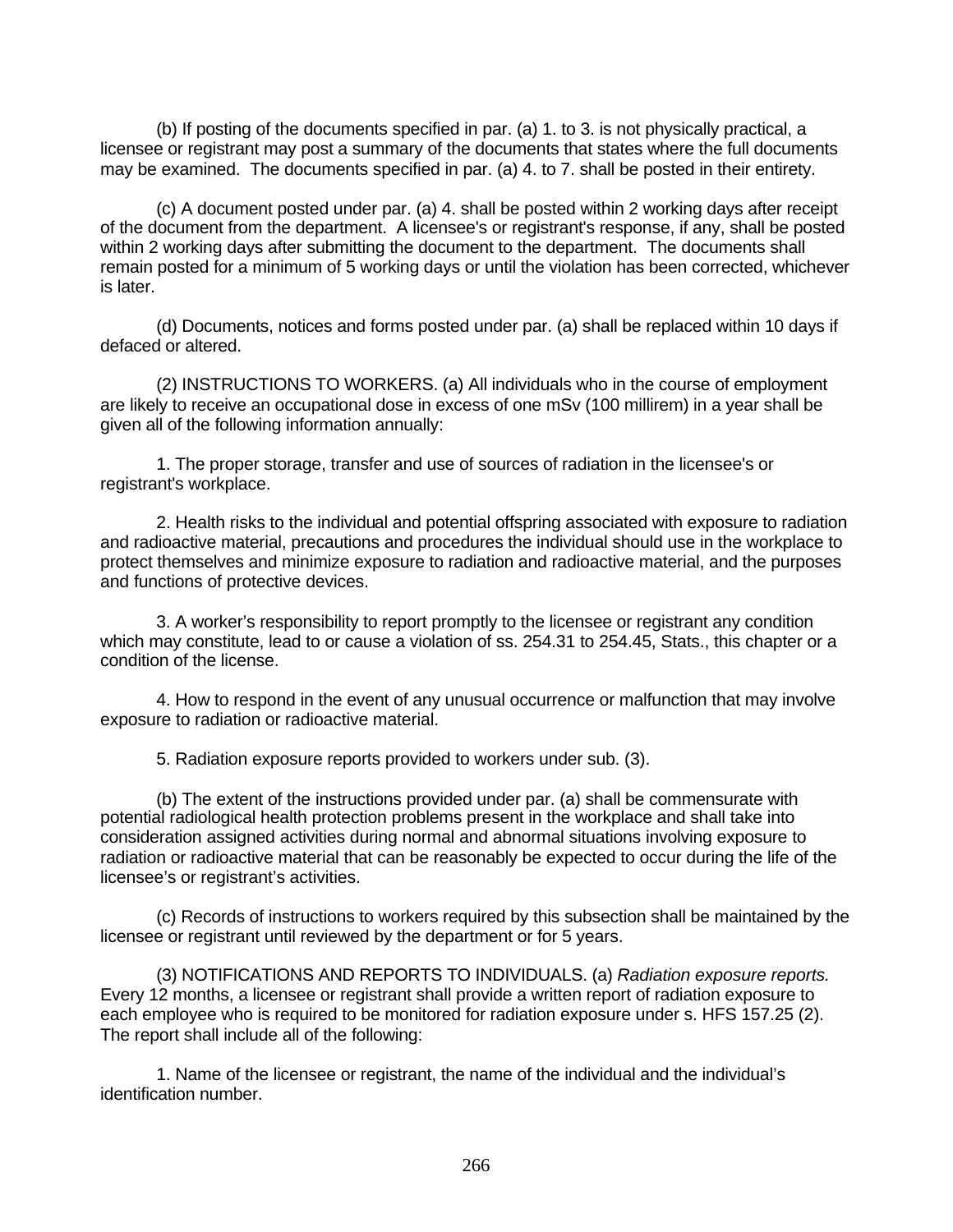2. Results of any measurements, analyses and calculations of radioactive material deposited or retained in the body of the individual being monitored.

3. Any order issued under this chapter.

4. Any condition of the license or registration as shown in records maintained by the licensee or registrant under s. HFS 157.31 (7).

5. Each calendar quarter in which the worker's activities involved exposure to sources of radiation and the dates and locations of work. If a report under this paragraph is being provided to employees under pars. (b) or (c), the report shall include the calendar quarter within which the employee terminates employment or requests a report under this subsection.

6. The radiation exposure report for each year the worker was required to be monitored under s. HFS 157.25 (2).

7. The statement: "This report is furnished to you under the provisions of Wisconsin Administrative Code, Chapter HFS 157, Radiation Protection. You should retain this report for future reference."

(b) *Reports to employees upon termination.* A licensee or registrant shall provide the report required under par. (a) to each employee within 30 days of termination.

(c) *Reports to employees upon request*. A licensee or registrant shall provide an employee with the report required under par. (a), within 30 days of receiving a written request from the employee, or within 30 days after the dose of the individual has been determined by the licensee or registrant, whichever is later.

(d) *Reports to the department.* A licensee or registrant required to provide a report under s. HFS 157.32 (2) to (4) shall, on the same day, provide a copy of the report to the subject of the report.

(e) *Exposure request at time of termination.* At the request of a licensee's or registrant's employee or of a worker employed by another person but working in a licensee's or registrant's facility, a licensee or registrant shall, upon a worker's termination, provide to the worker, or to the worker's designee, a written report of the radiation dose received by that worker from operations of the licensee or registrant during the current calendar quarter or fraction thereof. If the most recent individual monitoring results are not available at that time, a licensee or registrant shall provide a written estimate of the dose clearly indicating that it is an estimate.

(f) *Documentation required to be maintained.* Documentation that a report was provided as required under this subsection shall be maintained by the licensee or registrant for 3 years after generation of the documentation.

### **Subchapter XI - Inspection by the Department**

**HFS 157.89 Inspection requirements.** (1) ACCESS BY DEPARTMENT INSPECTORS. The department may inspect a licensee's or registrant materials, machines, devices, activities, facilities, premises and records under this chapter at any reasonable time.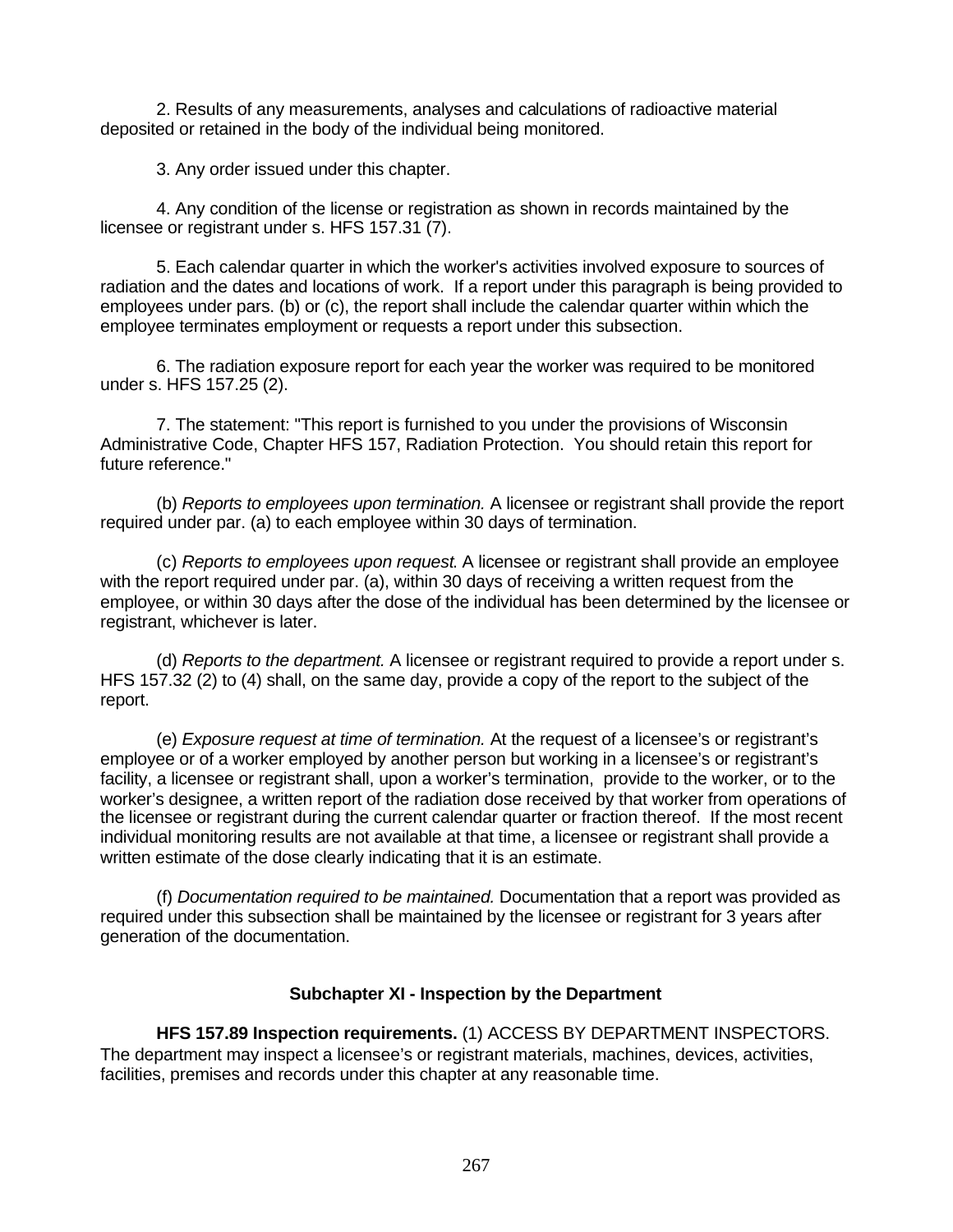(2) PRESENCE OF REPRESENTATIVES OF LICENSEE OR REGISTRANT DURING INSPECTION. (a) A licensee, registrant or designee may accompany department inspectors during an inspection.

(b) If, at the time of inspection, an individual has been authorized by the workers to represent them during department inspections, a licensee or registrant shall notify the inspectors of that authorization and shall permit the workers' representative to accompany the inspectors during the inspection of physical working conditions.

(c) Each workers' representative shall be routinely engaged in work under control of the licensee or registrant and shall have received instructions as specified in s. HFS 157.88 (2).

(d) Different representatives of a licensee or registrant or workers may accompany the department's inspectors during different phases of an inspection if there is no interference with the conduct of the inspection, but only one workers' representative at a time may accompany the inspectors.

(e) With the approval of a licensee or registrant and the workers' representative, an individual who is not routinely engaged in work under control of the licensee or registrant, such as a consultant to the licensee or registrant or to the workers' representative, may accompany department inspectors during the inspection of physical working conditions.

(f) Notwithstanding the other provisions of this subsection, department inspectors may refuse to permit any individual who deliberately interferes with a fair and orderly inspection to accompany them on the inspection. An individual may accompany an inspector in areas containing information classified by an agency of the U.S. government in the interest of national security only if the individual is authorized to do so. The workers' representative may enter an area containing proprietary information only if the representative has been previously authorized by the licensee or registrant to enter that area.

(3) CONSULTATION WITH WORKERS DURING INSPECTIONS. (a) Department inspectors may consult privately with workers to the extent the inspectors deem necessary for the conduct of an effective and thorough inspection.

(b) Consultation with a worker under par. (a) may be written or oral and concern any past or present condition that the worker believes contributed to, caused or may cause a violation of the Act, this chapter or a condition of the license, or any unnecessary exposure of an individual to sources of radiation under the licensee's or registrant's control. Written information received by inspectors under this paragraph shall comply with the requirements of sub. (4).

(4) REQUEST BY WORKERS FOR AN INSPECTION. (a) A worker or workers' representative who believes that a violation of the Act, this chapter or a condition of a license exists or has occurred may request an inspection by the department. The request shall be in writing, set forth the reasons for the request and be signed by the worker or workers' representative. The department shall provide a copy of the request to the licensee or registrant at the time of inspection granted under sub. (5). Upon request of the worker giving notice, the department shall remove from the licensee's or registrant's copy of the request the worker's or worker's representative's name and the names of other individuals.

(b) No licensee, registrant, contractor or subcontractor of a licensee or registrant may discharge or in any manner discriminate against any worker or worker's representative because the worker or worker's representative has filed a complaint under this subsection or instituted or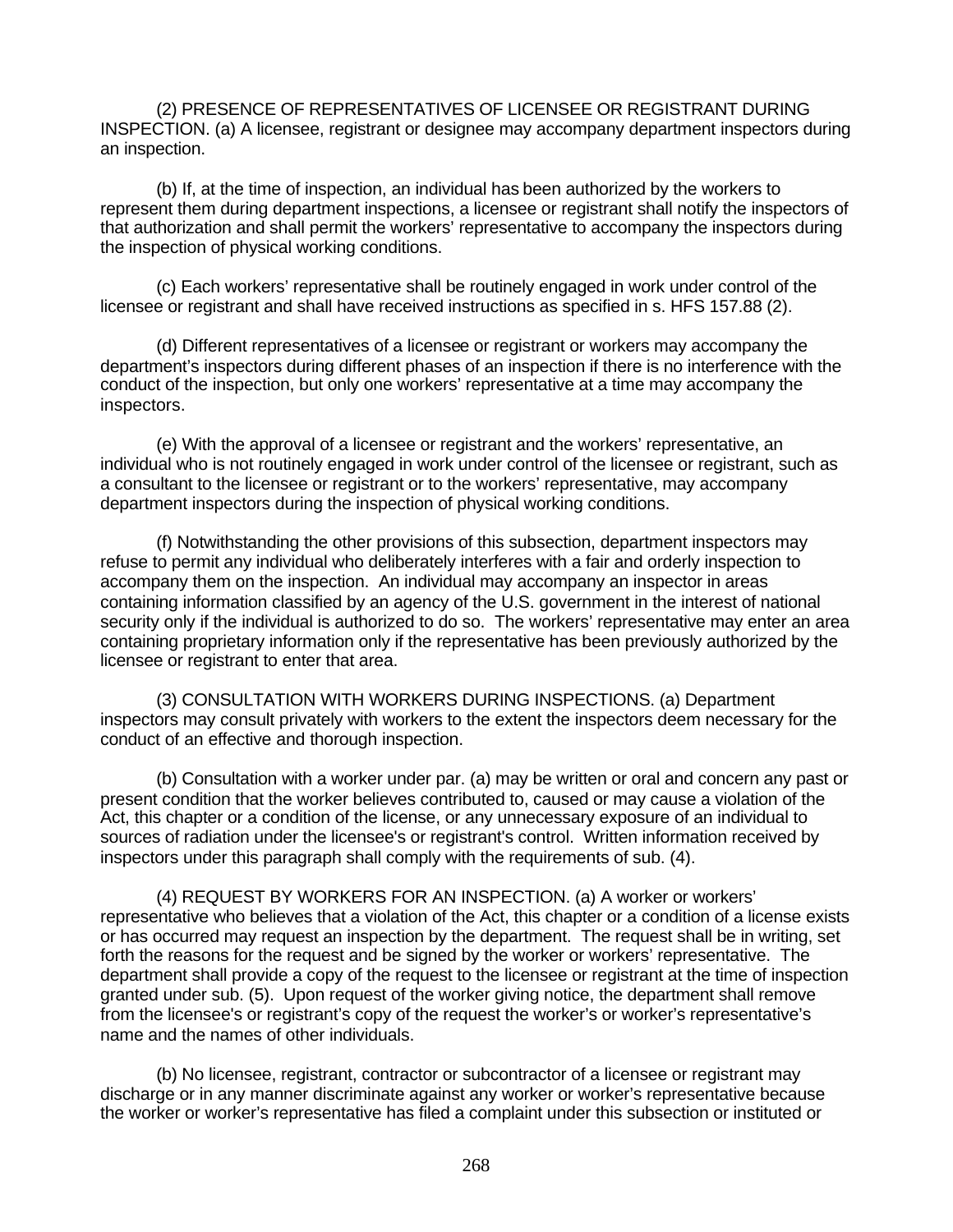caused to be instituted a proceeding under this chapter or has testified or is about to testify in any proceeding under this chapter, or because of the exercise by the worker on behalf of himself or herself or others of any right established under this subchapter.

**Note:** Requests may be made in writing to: Department of Health and Family Services, Radiation Protection Section, PO Box 2659, Madison WI 53701-2659.

(5) INSPECTION WARRANTED. (a) If after reviewing a request submitted under sub. (4), the department determines it is probable an alleged violation has occurred, the department shall conduct an inspection as soon as is practicable. An inspection under this subsection need not be limited to an allegation set forth in a request under sub. (4).

(6) INSPECTION NOT WARRANTED. (a) If after reviewing a request submitted under sub. (4), the department decides not to conduct an inspection, the department shall notify the worker or workers' representative in writing of that determination.

(b) A worker or workers' representative may request a review of a decision under par. (a) by submitting a written request for review and their statement of position to the department. The department shall send by certified mail to the licensee or registrant a copy of the statement of position received by the department under this paragraph.

(c) The licensee or registrant may submit to the department a written response to a statement of position submitted under par. (b). The department shall send by certified mail to the worker or workers' representative a copy of the response received by the department under this paragraph.

(d) Upon the request of the worker or workers' representative or the licensee or registrant, the department may next hold an informal conference in which the worker or the workers' representative and the licensee or registrant may orally present their views on the reason for the initial request for inspection. Disclosure of the identity of the worker or the workers' representative may be made only following receipt of written authorization from the worker or the workers' representative. After considering all written and oral views presented, the department shall affirm, modify or reverse the original determination and furnish the worker or the workers' representative and the licensee or registrant a written notice of the decision and the reason for the decision.

**Note:** Requests may be made in writing to: Department of Health and Family Services, Radiation Protection Section, PO Box 2659, Madison WI 53701-2659.

### **Subchapter XII – Enforcement**

**HFS 157.90 Violation and penalty criteria.** (1) SEVERITY LEVELS. (a) Each violation of a condition of a license or registration or a requirement of ss. 254.31 to 254.45, Stats., or this chapter shall be classified as specified in pars. (b) to (f) after considering all of the following:

1. The actual or potential injury to the environment or to occupational or public health.

2. The actual or potential costs of the damage or injury to the environment or to occupational or public health caused by the violation.

3. The potential danger to the environment or to occupational or public health.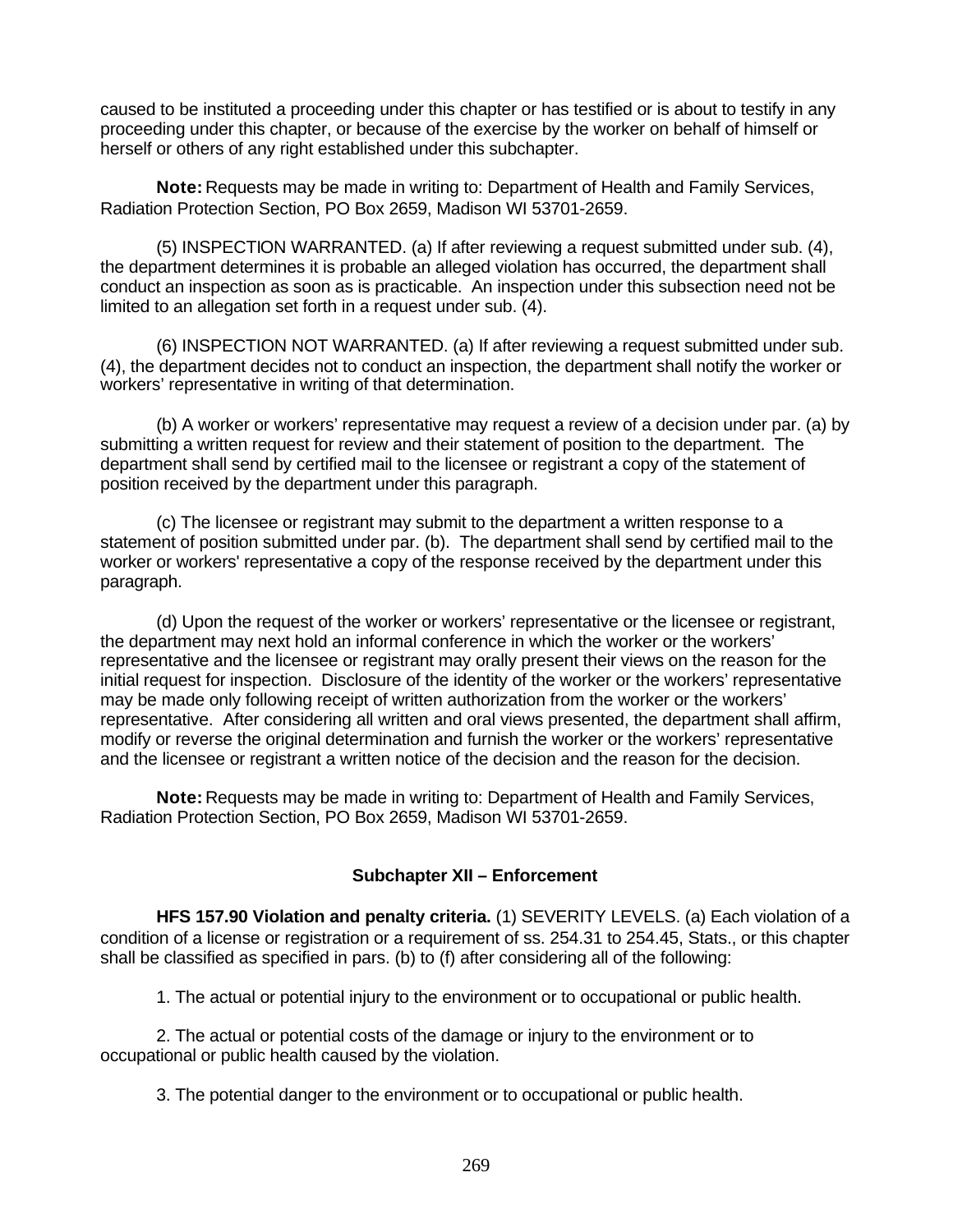4. The willfulness of the violation.

5. The compliance history of the licensee or registrant.

(b) A violation may be classified at severity level one if any of the following exist:

1. Actual damage or injury to occupational or public health or to the environment are caused by the violation.

2. The violation is characterized by any of the following:

a. Willful action.

b. Multiple occurrence between inspections.

c. Contribution to one or more additional violations.

(c) A violation may be classified at severity level 2 if both of the following exist:

1. The violation results in a circumstance that creates a significant potential for injury or costs to occupational or public health or to the environment.

2. Any of the factors listed in par. (b) 2. are present.

(d) A violation may be classified at severity level 3 if any of the following exist:

1. The potential for danger to the environment or occupational or public health is significant.

2. Any of the factors listed in par. (b) 2. b. and c. are present.

(e) A violation may be classified at severity level 4 if both of the following exist:

1. The violation threatens the environment or occupational or public health.

2. The potential for danger to the environment or occupational or public health is probable.

(f) A violation may be classified at severity level 5 if it is unlikely to cause actual costs or injury to the environment or to occupational or public health.

**Note:** See Appendix R for examples of severity levels one through 5 violations.

(2) ASSESSMENT OF FORFEITURES. (a) The department may assess a direct forfeiture for each violation. If the department assesses a forfeiture, the amount of the forfeiture shall be derived from Tables 157.90A and 157.90B.

(b) A forfeiture assessment shall not be less than \$100 nor more than \$100,000 for each violation.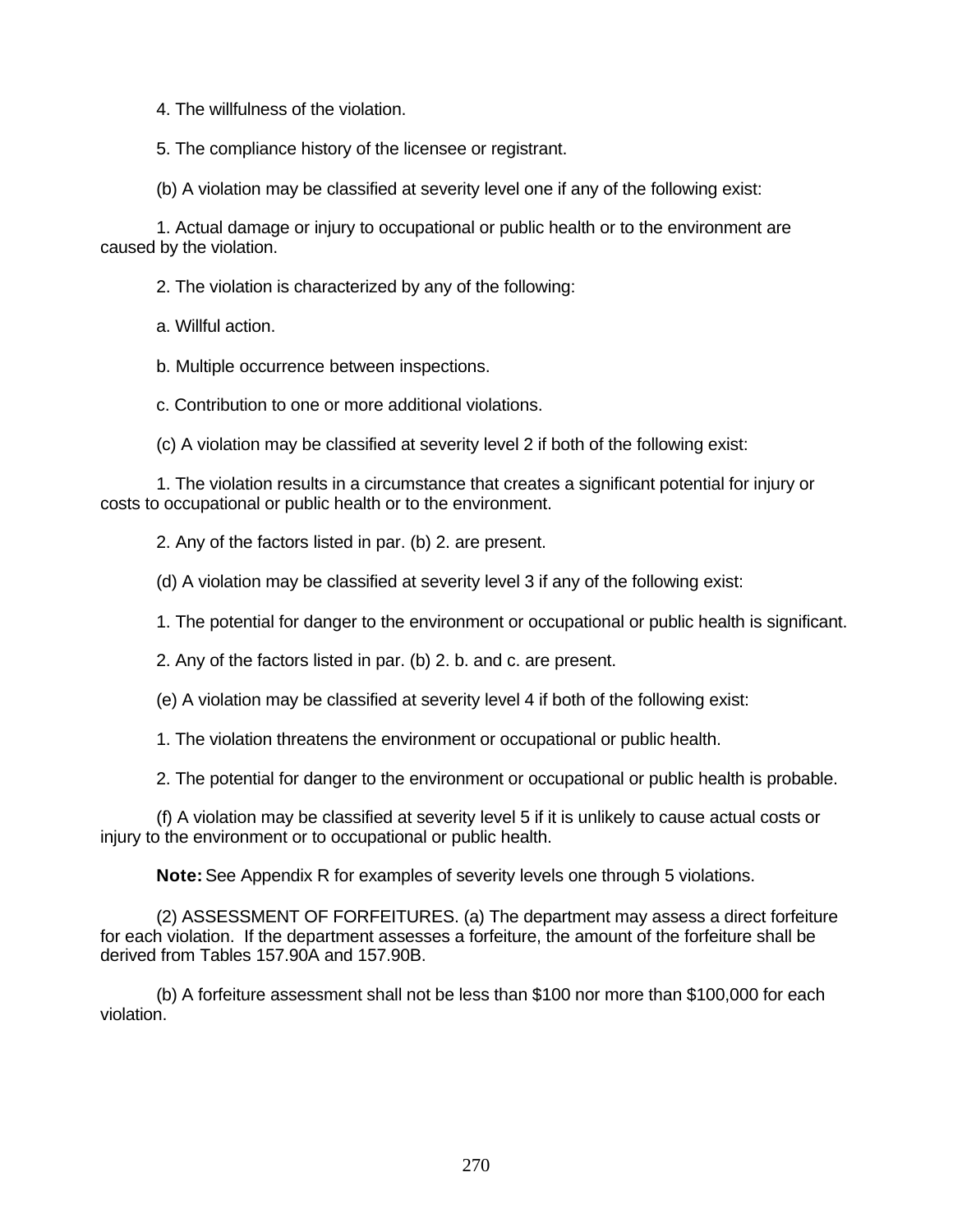## **Table 157.90A**

## **BASE FORFEITURES**

| Type of User                       | Amount   |
|------------------------------------|----------|
| All licensees or registrants       | \$5,000  |
| Persons not licensed or registered | \$10,000 |

#### **Table 157.90B**

### **PERCENTAGE OF BASE AMOUNTS BASED ON SEVERITY LEVEL OF VIOLATION**

| Severity Level | <b>Percent of Amount</b><br>Listed in Table 157.90A |
|----------------|-----------------------------------------------------|
| າ<br>3<br>5    | 100<br>75<br>50<br>15<br>5                          |

(c) Each day of continued violation constitutes a separate offense.

(d) The department shall send written notice of a forfeiture assessment to the person against whom the forfeiture is assessed. The notice shall specify all of the following:

1. The forfeiture amount.

2. The violation and severity level of the violation on which the forfeiture is based.

3. The statute or rule alleged to have been violated.

4. Notice that the person may contest the department's assessment of a forfeiture by requesting a hearing before the division of hearings and appeals. The notice shall describe the appeal process under s. 157.91 (4).

(e) The department may, at any time, negotiate a settlement related to a violation.

(3) FORFEITURE PAYMENT. (a) A person against whom the department has assessed a forfeiture shall pay the forfeiture to the department within 10 days of the receipt of the notice under sub. (2) (d).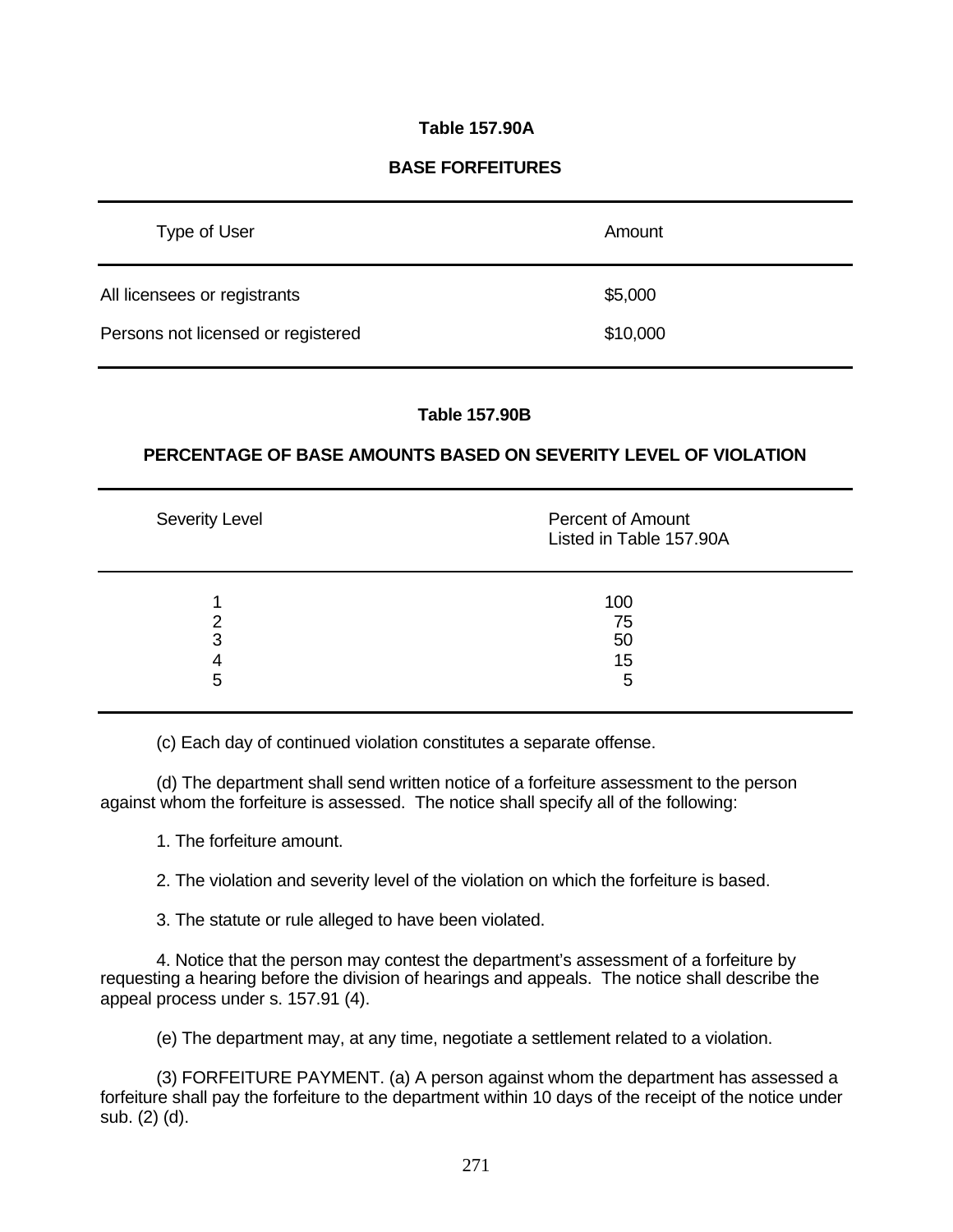(b) If a person contests a forfeiture under s. HFS 157.91 (4), and the division of hearings and appeals upholds the forfeiture assessment, the person shall pay the forfeiture within 10 days after receipt of the final decision after exhaustion of administrative review.

(c) If a person petitions for judicial review under ch. 227, Stats., and the court upholds the forfeiture assessment, the person shall pay the forfeiture within 10 days after receipt of the final judicial decision.

**Note:** Send forfeiture payments to: Department of Health and Family Services, Radiation Protection Section, P.O. Box 2659, Madison, WI 53701-2659. Certified mail may be sent to: Department of Health and Family Services, Radiation Protection Section, 1 West Wilson St., Room 150, Madison, WI 53702-0007.

(d) The department shall remit all forfeitures paid to the state treasurer for deposit in the school fund.

**HFS 157.91 Notices, orders, reviews and appeals.** (1) NOTICE OF VIOLATION AND ORDER OF ABATEMENT. (a) If the department finds that a source of radiation as constructed, operated or maintained results in a violation of ss. 254.31 to 254.45, Stats., or of this chapter, the department shall notify in writing, the person in control that is causing, allowing or permitting the violation as to the nature of the violation. The notification shall do all of the following:

1. Specify each statute, or rule or condition of a license or registration alleged to have been violated and the severity level of each violation.

2. Order, that prior to a specified time, the person in control shall cease and abate causing, allowing or permitting the violation and take such action as may be necessary to have the source of radiation constructed, operated, or maintained in compliance with ch. 254, Stats., or this chapter.

3. Give notice of any forfeiture assessment.

4. Give notice that an order issued under this paragraph is subject to review by the department.

(b) If the department finds that a condition exists that constitutes an immediate threat, the department shall include in a notice of violation and order issued under par. (a), the recitation of the existence of the threat and the findings pertaining to the threat. The department may summarily cause the abatement of the violation.

(c) Upon receipt of a notice of violation and order under this subsection the person in control shall do all of the following:

1. Cease and abate the violation and take action as necessary to comply with ss. 254.31 to 254.45, Stats., or this chapter, before the time specified in the order.

2. Send to the department a written plan of correction for each violation, within 10 days after receipt of the notice of violation and order, that describes the action taken to comply with the order and the date within which the violation was corrected.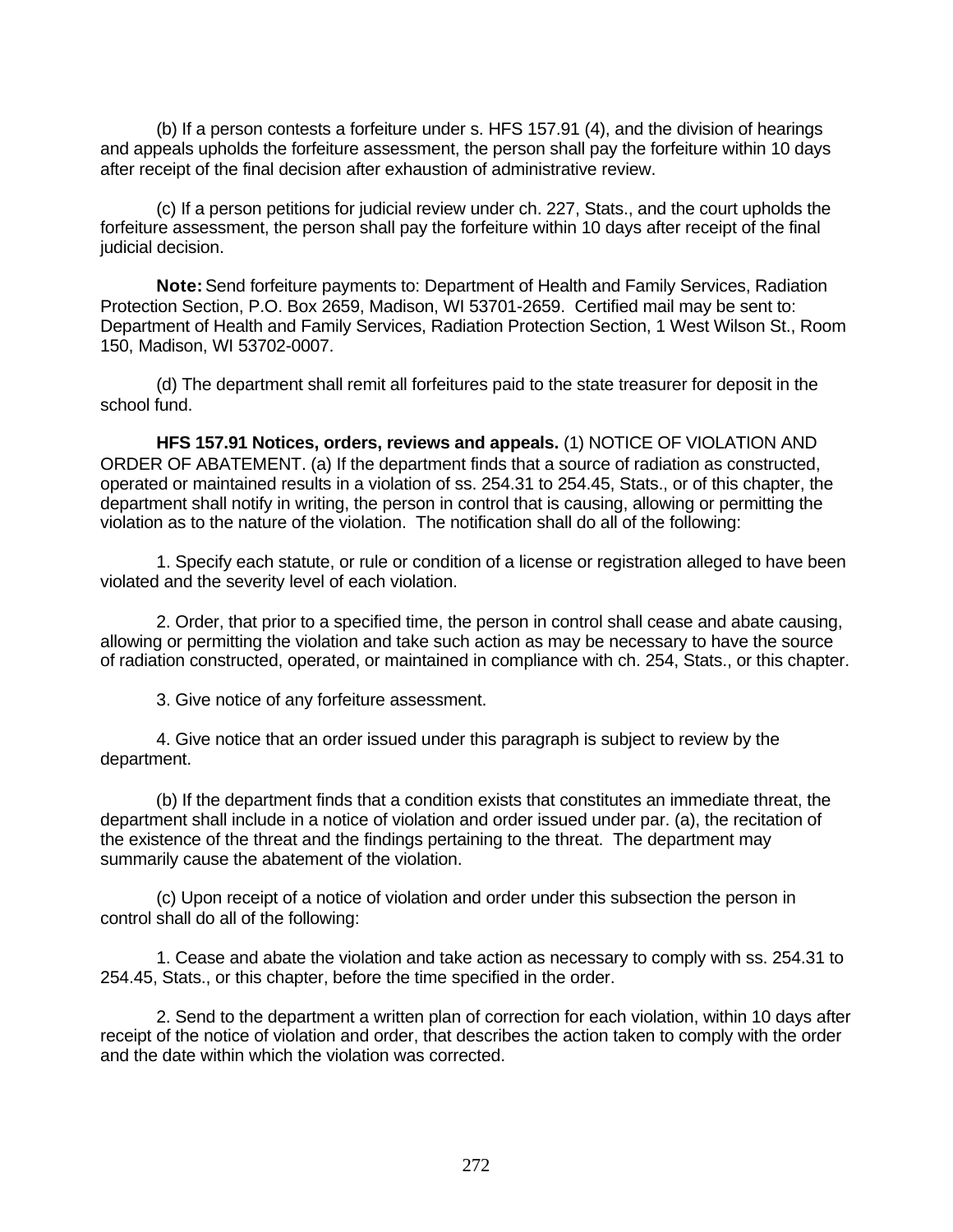(d) The department shall, within a reasonable period after receipt of the plan of correction, inspect the source of radiation to ensure that the violation that is the subject of an order under this subsection is in compliance with ss. 254.31 to 254.45, Stats., and this chapter.

(e) The department may extend the period specified in par. (c) 2., for submission by the person in control of a plan of correction.

**Note:** A plan of correction should be sent to: Department of Health and Family Services, Radiation Protection Section, P.O. Box 2659, Madison, WI 53701-2659. Certified mail may be sent to: Department of Health and Family Services, Radiation Protection Section, 1 West Wilson St., Room 150, Madison, WI 53702-0007.

(2) PETITION FOR REVIEW. (a) A person to whom an order is issued under sub. (1) may petition the department for review of the order by submitting within 10 days after receipt of the department's order, to the administrator of the division of public health, a written petition for review. A petition for review shall include all of the following:

- 1. Name and address of the person filing the petition.
- 2. License number.
- 3. Reason for requesting the review.
- 4. Alternative solution.
- 5. Relief sought.
- 6. A copy of the notice of violation and order subject to review.
- 7. Written documentation in support of the petition for review.

**Note:** A petition for review should be sent to: Department of Health and Family Services, Radiation Protection Section, P.O. Box 2659, Madison, WI 53701-2659. Certified mail may be sent to: Department of Health and Family Services, Radiation Protection Section, 1 West Wilson St, Room 150, Madison, WI 53702-0007.

(b) Failure to petition the department for review as required under par. (a) may result in a denial of the review.

(3) EMERGENCY ORDERS. (a) If the department finds that an emergency exists concerning a matter subject to regulation under ss. 254.31 to 254.45, Stats., or this chapter, that requires immediate action to protect the public health or safety, the department may issue an emergency order without hearing or notice. The order shall recite the existence of the emergency and state such action the department deems necessary to mitigate the emergency.

(b) An emergency order shall be issued within 24 hours of finding the emergency and shall be effective upon issuance. An emergency order shall remain in effect for up to 90 days after issuance, unless revoked or modified by the results of a hearing held under sub. (4). Any person to whom an emergency order is issued shall immediately comply with the order.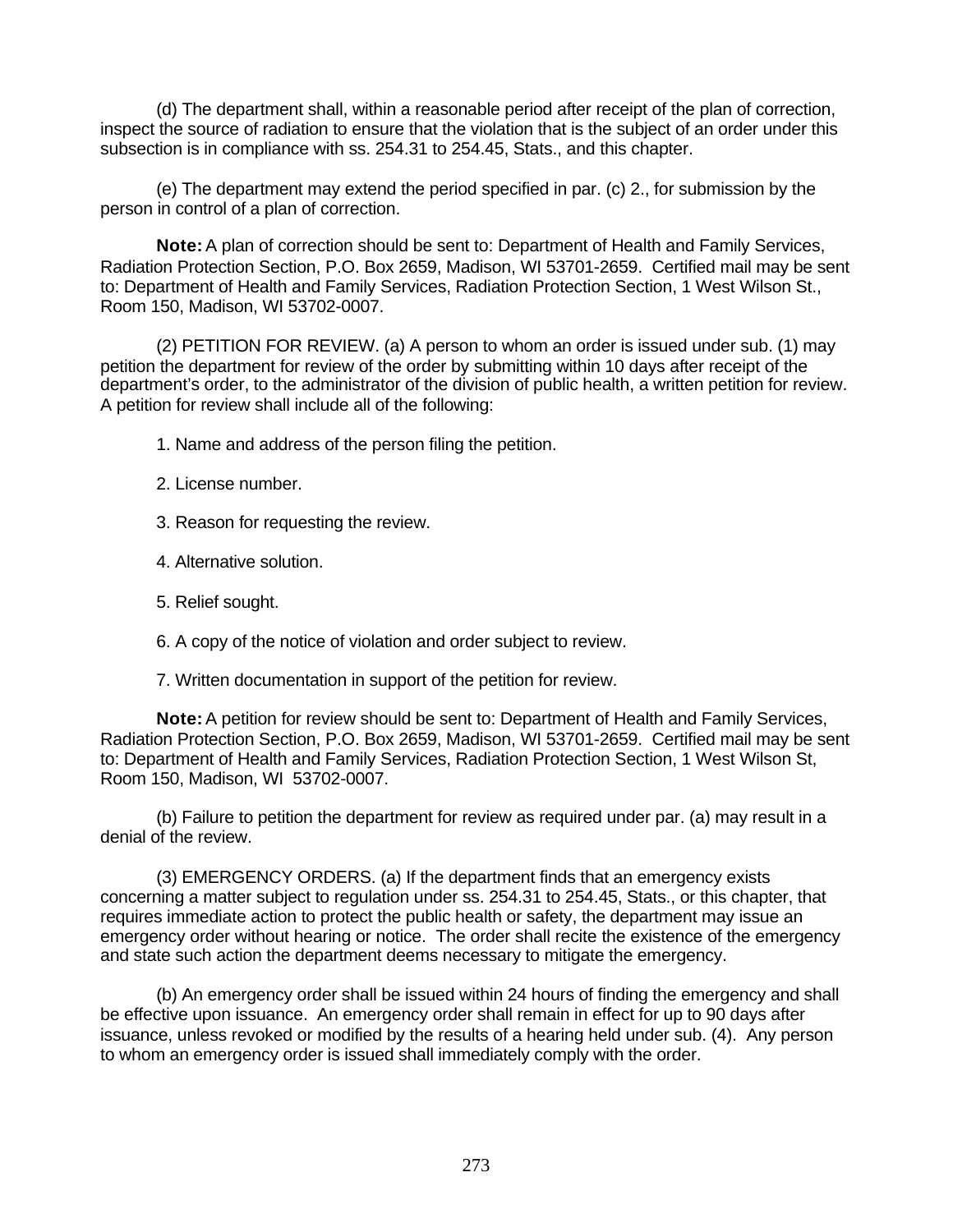(c) A person to whom an emergency order is issued may contest the action by filing with the division of hearings and appeals, within 10 days after receipt of the emergency order, a written request for hearing under sub. (4).

(4) HEARING. Any person against whom the department takes an action under sub. (3) or s. HFS 157.90 (2), may contest the action by sending to the division of hearings and appeals, within 10 days after receipt of the action, a written request for hearing under s. 227.44, Stats. The hearing request shall contain all of the following:

1. Name and address of the person filing the request.

2. The license number.

3. Reason for the hearing request.

4. Relief sought.

5. A copy of any notice issued by the department that is the subject of the action.

(b) Materials mailed to the division of hearings and appeals shall be considered filed with the division on the date of the postmark. Materials submitted by personal service or by interdepartmental mail shall be considered filed on the date the materials are received by the division. Materials transmitted by facsimile shall be considered filed on the date the materials are received by the division as recorded on the division facsimile machine.

**Note:** The mailing address of the Division of Hearings and Appeals is: 5005 University Avenue, Suite 201, Madison, WI 53705-5400. The facsimile transmission number is 608-267- 2744.

(c) On the date a hearing request is sent to the division of hearings and appeals under par. (a), the petitioner shall send a copy of the hearing request to the department.

**Note:** A copy of the hearing request should be sent to: Department of Health and Family Services, Radiation Protection Section, P.O. Box 2659, Madison, WI 53701-2659. Certified mail may be sent to: Department of Health and Family Services, Radiation Protection Section, 1 West Wilson St, Room 150, Madison, WI 53702-0007.

(d) The division of hearings and appeals shall commence a hearing within 30 days of receipt of a request for hearing and issue a final decision within 15 days after the close of the hearing. Proceedings before the division shall be governed by ch. 227, Stats.

# **Subchapter XIII – Transportation**

**HFS 157.92 General regulatory provisions.** (1) REQUIREMENT FOR LICENSE. No person may transport radioactive material or deliver radioactive material to a carrier for transport except as authorized in a general or specific license issued by the department under s. 254.365, Stats., or unless exempt under sub. (2).

(2) EXEMPTIONS. (a) Common and contract carriers, freight forwarders and warehouse workers who are subject to the requirements of 49 CFR 170 to 189 or the U.S. postal service regulations in the U.S. postal service domestic mail manual (DMM), Section C-023.9.0, and the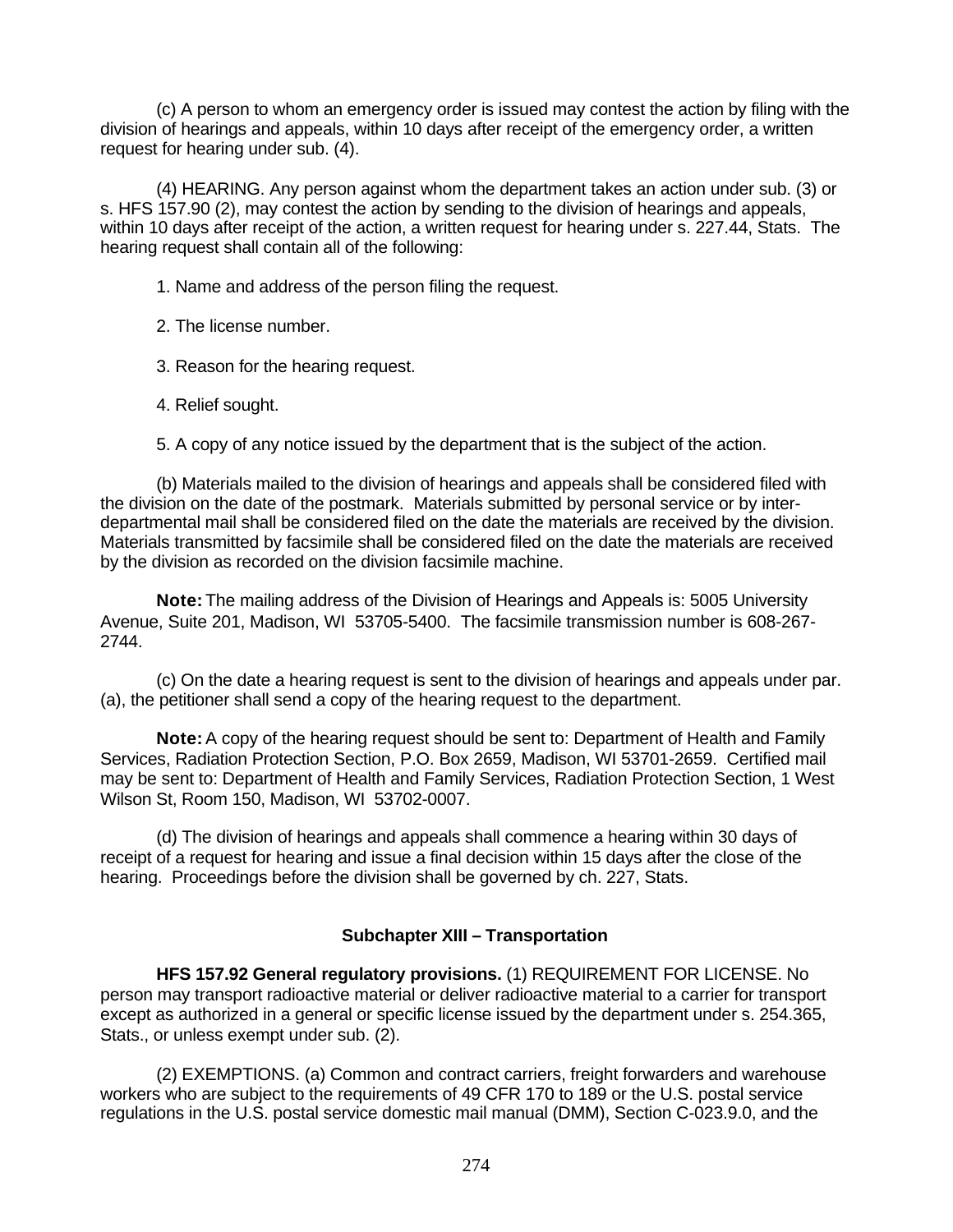U.S. postal service are exempt from the requirements of this section to the extent that they transport or store radioactive material in the regular course of their carriage for others or storage incident thereto. Common and contract carriers who are not subject to the requirements of the U.S. department of transportation or U.S. postal service are subject to sub. (1).

(b) A licensee who delivers to a carrier for transport a package containing radioactive material having a specific activity not greater than 70 becquerel per gram (0.002 μCi/g) shall be exempt from the requirements of this subchapter.

**Note:** The U.S. postal service domestic mail manual (DMM), Section C-023.9.0, is available at http://pe.usps.gov/.

(c) Any physician licensed by the state of Wisconsin to dispense drugs in the practice of medicine is exempt from sub. (1) with respect to transport by the physician of radioactive material for use in the practice of medicine provided the physician is an authorized user under subch. II of this rule.

(d) A licensee is exempt from all requirements of this subchapter except sub. (3) (a) and s. HFS 157.94 (2), with respect to shipment or transport of the following:

1. Packages containing no more than Type A quantities of radioactive material if the package contains no fissile material.

2. A package containing low specific activity (LSA) material in group LSA-1 or surface contaminated objects (SCO) in group SCO-1.

(3) TRANSPORT OF LICENSED MATERIAL. (a) A licensee who transports licensed material outside the site of usage, as specified in the department license, or on public highways, or to a carrier for transport, shall do all the following:

1. Comply with the requirements, appropriate to the mode of transport, of the regulations of the U.S. department of transportation in all the following areas:

a. Packaging – 49 CFR 173: Subparts A and B and I.

b. Marking and labeling - 49 CFR 172: Subpart D, 172.400 to 172.407, 172.436 to 172.440 and Subpart E.

c. Placarding – 49 CFR 172: Subpart F, especially 172.500 to 172.519, 172.556 and Appendices B and C.

d. Accident reporting - 49 CFR 171: 171.15 and 171.16.

e. Shipping papers and emergency information - 49 CFR 172: Subpart C and Subpart G.

f. Hazardous material employee training - 49 CFR 172: Subpart H.

g. Hazardous material shipper/carrier registration - 49 CFR 107: Subpart G.

2. Comply with U.S. department of transportation regulations pertaining to all the following modes of transportation: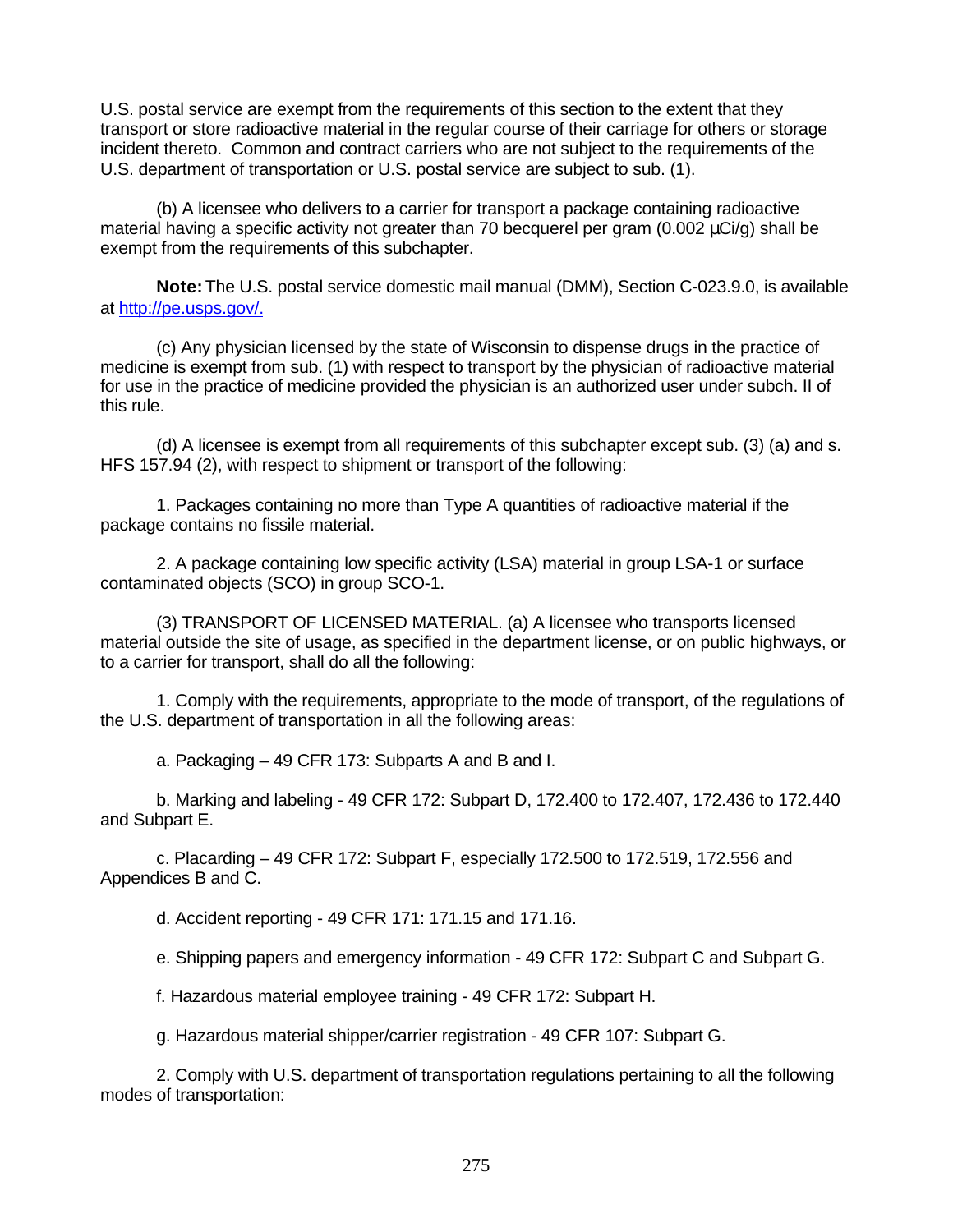a. Rail – 49 CFR 174: Subparts A to D and K.

b. Air - 49 CFR 175.

c. Vessel - 49 CFR 176: Subparts A to F and M.

d. Public Highway - 49 CFR 177 and 49 CFR 390 to 397.

3. Send or otherwise make available any special instructions needed to safely open the package to the consignee under s. HFS 157.29 (6) (e).

(b) If the regulations of the U.S. department of transportation are not applicable to a shipment of licensed material, a licensee shall comply with the requirements of 49 CFR 170 to 189, appropriate to the mode of transport as if the shipment was subject to the regulations.

**HFS 157.93 General licenses.** (1) COMMON OR CONTRACT CARRIER. A general license is hereby issued to any common or contract carrier not exempt under s. HFS 157.92 (2) to receive, possess, transport and store radioactive material in the regular course of their carriage for others or storage incident thereto, provided the transportation and storage is under the applicable requirements, appropriate to the mode of transport, of the U.S. department of transportation 49 CFR 170 to 189 relating to loading and storage of packages, placarding of the transporting vehicle and incident reporting. Notification of an incident shall be filed with the department as prescribed in 49 CFR 170 to 189, in addition to notification made to the U.S. department of transportation or other agencies.

(2) PRIVATE CARRIER. A general license is hereby issued to any private carrier to transport radioactive material, provided the transportation is under the applicable requirements, appropriate to the mode of transport, of the U.S. department of transportation insofar as the requirements relate to the loading and storage of packages, placarding of the transporting vehicle and incident reporting. Notification of an incident shall be filed with, or made to, the department as prescribed in 49 CFR 170 to 189, regardless of and in addition to notification made to the U.S. department of transportation or other agencies.

(3) EXEMPTION. A person who transports radioactive material under the general licenses in subs. (1) or (2) is exempt from the requirements of subchs. III and  $X$  to the extent that they transport radioactive material.

(4) NUCLEAR REGULATORY COMMISSION-APPROVED PACKAGES. (a) A general license is hereby issued to any licensee to transport, or to deliver to a carrier for transport, licensed material in a package for which a license, certificate of compliance, or other approval has been issued by the nuclear regulatory commission.

(b) The general license issued in par. (a) applies only to a licensee who meets all the following criteria:

1. Has a copy of the specific license, certificate of compliance, or other approval by the nuclear regulatory commission of the package and has the drawings and other documents referenced in the approval relating to the use and maintenance of the packaging and to the actions to be taken prior to shipment.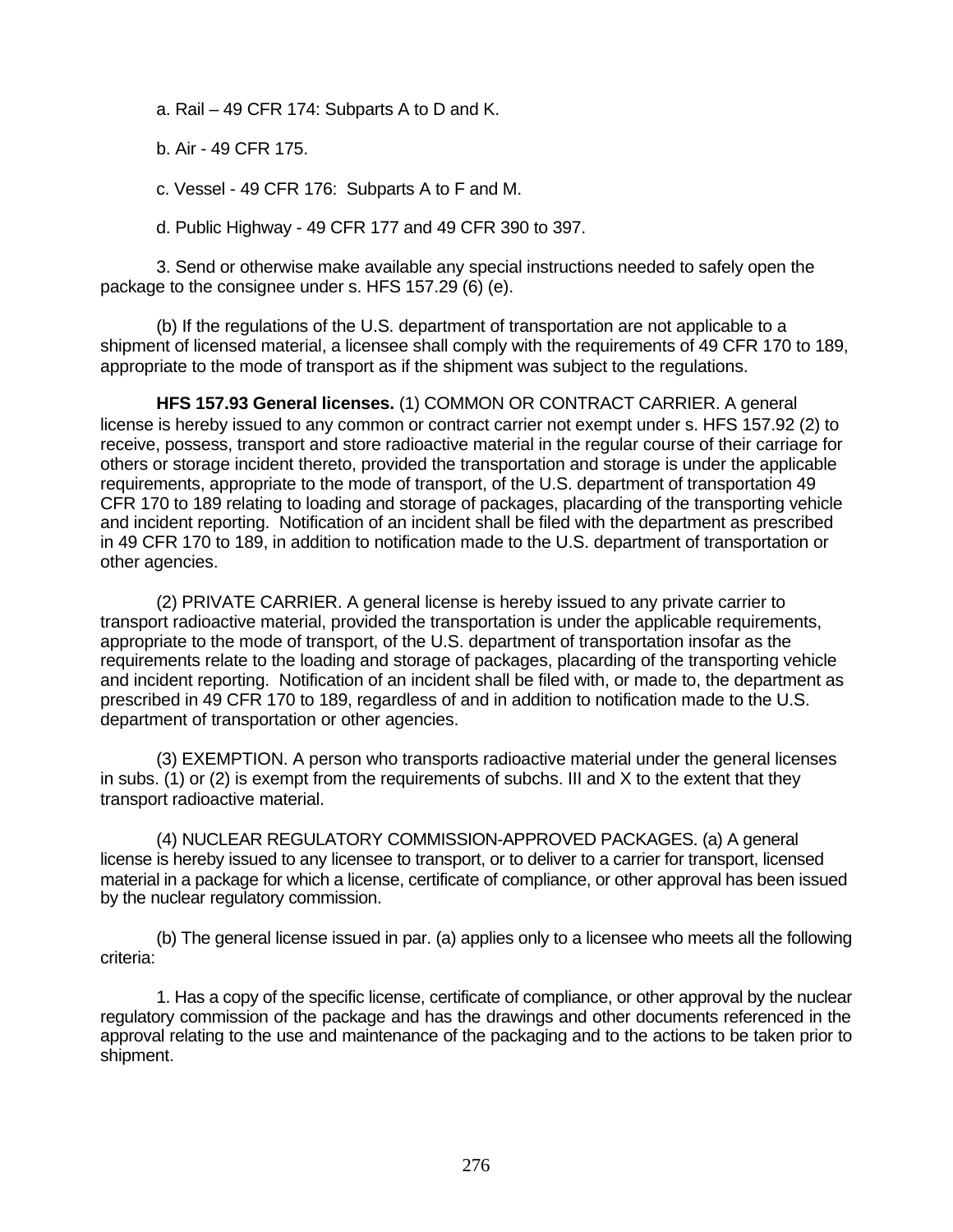2. Complies with the terms and conditions of the license, certificate, or other approval by the nuclear regulatory commission, as applicable, and the applicable requirements of this subsection.

3. Prior to the licensee's first use of the package, has registered with the nuclear regulatory commission.

4. Has a quality assurance program that complies with s. HFS 157.94 (6).

(c). The general license in par. (a) applies only when the package approval authorizes use of the package under this general license.

(d) For a Type B or fissile material package, the design of which was approved by the nuclear regulatory commission before April 1, 1996, the general license issued in par. (a) is subject to the additional restrictions of sub. (5).

(5) PREVIOUSLY APPROVED PACKAGE. (a) A Type B package previously approved by the nuclear regulatory commission, but not designated as B(U) or B(M) in the identification number of the nuclear regulatory commission certificate of compliance, may be used under the general license of sub. (4) if the packaging meets all the following conditions:

1. Fabrication of the packaging was satisfactorily completed before August 31, 1986, as demonstrated by application of its model number in accordance with nuclear regulatory commission regulations at 10 CFR 71.85(c).

2. A package used for a shipment to a location outside the United States is subject to multilateral approval, as defined in US department of transportation regulations at 49 CFR 73.403.

3. A serial number that uniquely identifies each packaging which conforms to the approved design is assigned to, and legibly and durably marked on, the outside of each packaging.

(b) A Type B(U) package, a Type B(M) package, a low specific activity (LSA) material package or a fissile material package, previously approved by the nuclear regulatory commission but without the designation "-85" in the identification number of the nuclear regulatory commission certificate of compliance, may be used under the general license of sub. (4) if the packaging meets all the following additional conditions:

1. Fabrication of the package is satisfactorily completed by April 1, 1999, as demonstrated by application of its model number in accordance with nuclear regulatory commission regulations at 10 CFR 71.85(c).

2. A package used for a shipment to a location outside the United States is subject to multilateral approval except approved under special arrangement in accordance with US department of transportation regulations at 49 CFR 173.403.

3. A serial number that uniquely identifies each packaging and which conforms to the approved design is assigned to and legibly and durably marked on the outside of each packaging.

(6) US DEPARTMENT OF TRANSPORTATION SPECIFICATION CONTAINER. (a) A general license is issued to any licensee to transport, or to deliver to a carrier for transport, licensed material in a specification container for fissile material or for a Type B quantity of radioactive material as specified in 49 CFR Parts 173 and 178.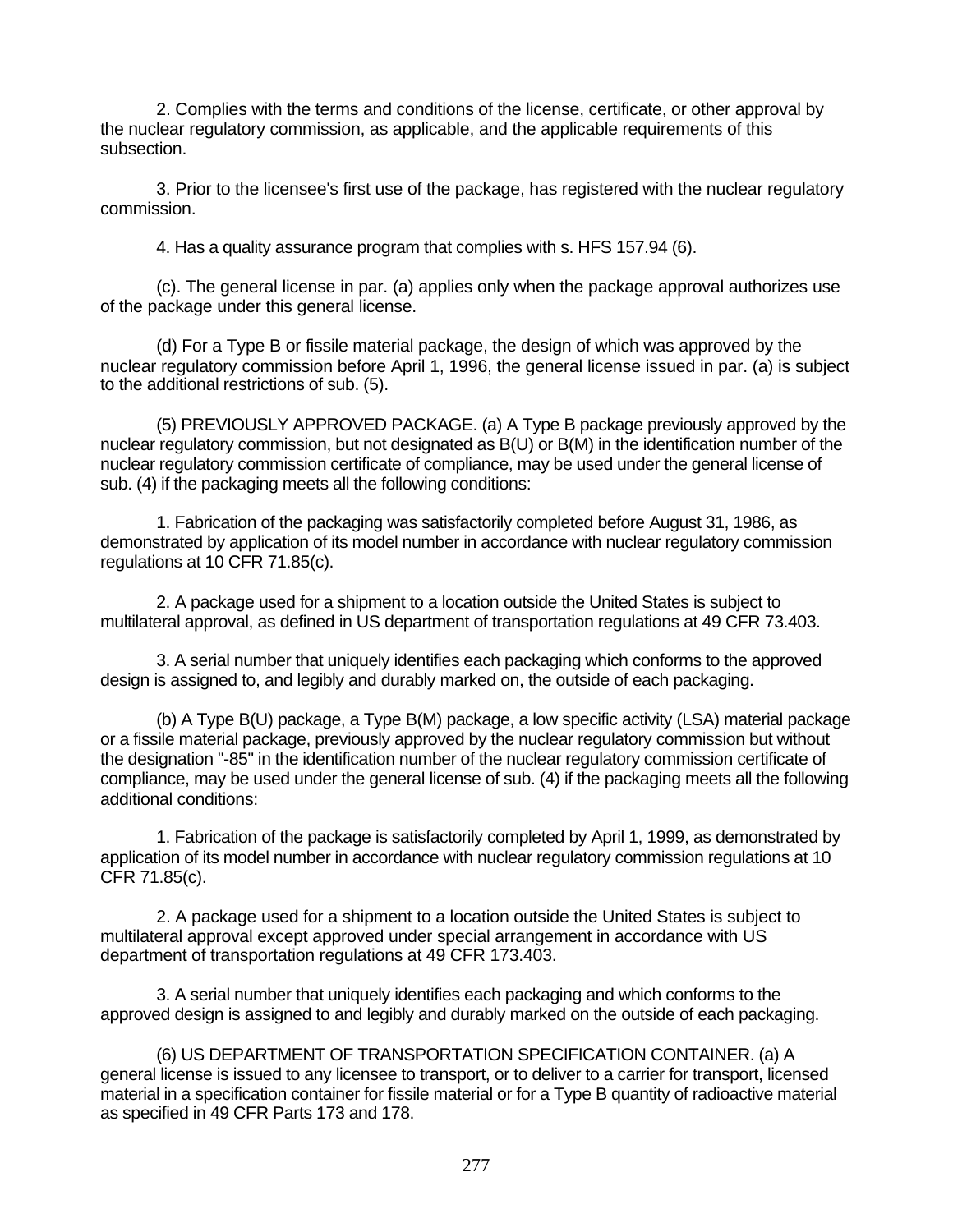(b) The general license issued in par. (a) applies only to a licensee who meets all the following criteria:

1. Has a copy of the specification for the container.

2. Complies with the terms and conditions of the specification and the applicable requirements of this subchapter.

3. Has a quality assurance program that complies with s. HFS 157.94 (6).

(c) The general license issued in par. (a) is subject to the limitation that the specification container may not be used for a shipment to a location outside the United States except by multilateral approval as defined in 49 CFR 173.403.

(7) USE OF FOREIGN APPROVED PACKAGE. (a) A general license is issued to any licensee to transport, or to deliver to a carrier for transport, licensed material in a package whose design has been approved in a foreign national competent authority certificate and which has been revalidated by the US department of transportation as meeting the applicable requirements of 49 CFR 171.12.

(b) The general license in par. (a) applies only to international shipments.

(c) The general license in par. (a) applies only to a licensee who meet all the following criteria:

1. Has a copy of the applicable certificate, the revalidation, and the drawings and other documents referenced in the certificate relating to the use and maintenance of the packaging and to the actions to be taken prior to shipment.

2. Complies with the terms and conditions of the certificate and revalidation, and with the requirements of this subchapter.

3. The licensee has a quality assurance program approved by the nuclear regulatory commission.

**HFS 157.94 Operating controls and procedures.** (1) ROUTINE DETERMINATIONS. Prior to each shipment of licensed material, a licensee shall determine all the following:

(a) The package is proper for the contents to be shipped.

(b) The package is in unimpaired physical condition except for superficial defects such as marks or dents.

(c) Each closure device of the packaging, including any required gasket, is properly installed and secured and free of defects.

(d) Any system for containing liquid is adequately sealed and has adequate space or other specified provision for expansion of the liquid.

(e) Any pressure relief device is operable and set under written procedures established by the carrier or licensee.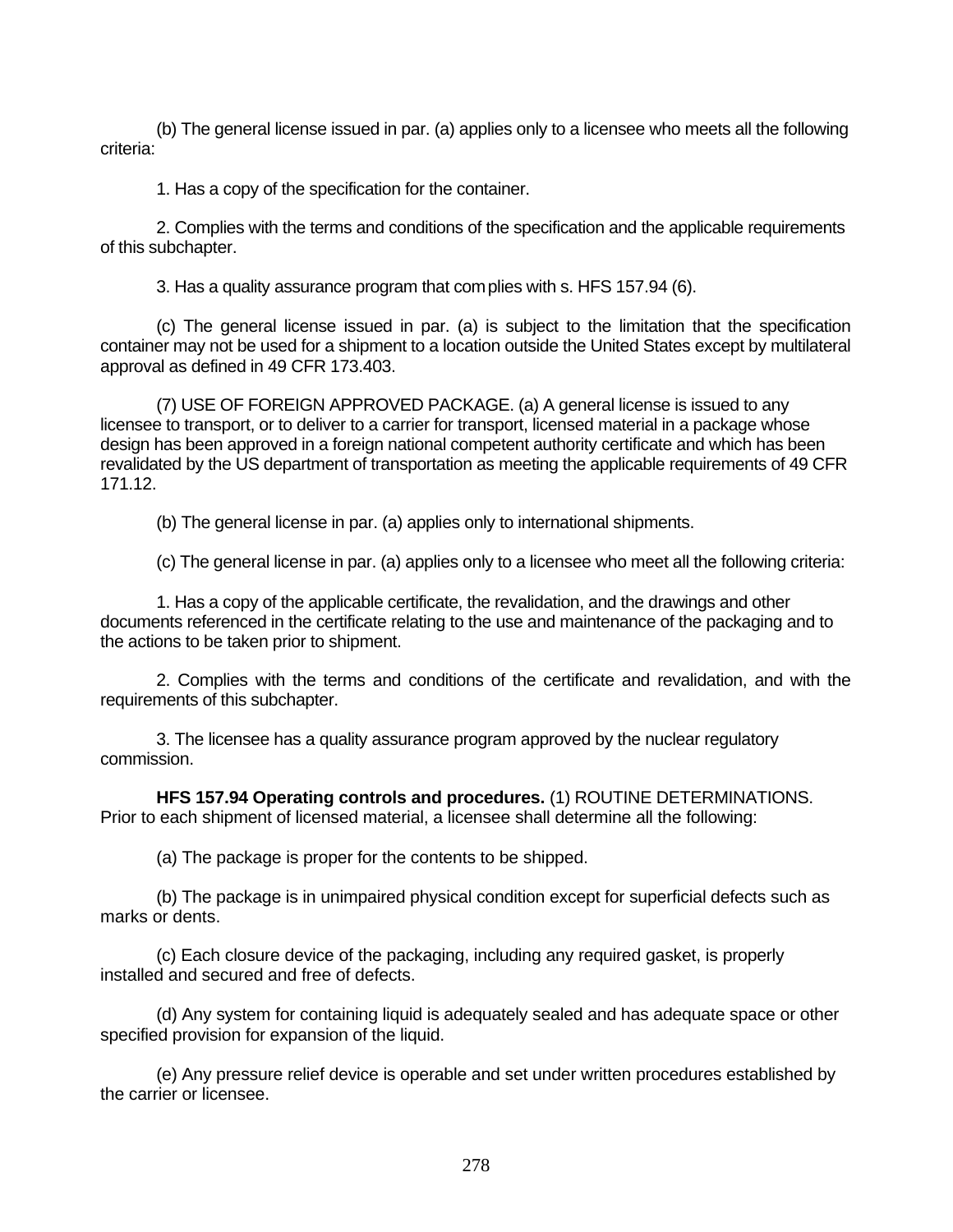(f) The package has been loaded and closed under written procedures established by the carrier or licensee.

(g) Any structural part of the package that can be used to lift or tie down a package during transport is rendered inoperable unless it satisfies design requirements specified by the U.S. nuclear regulatory commission.

(h) The level of removable radioactive contamination on the external surfaces of each package offered for shipment is as low as reasonably achievable and does not exceed the levels specified in 49 CFR 173.443.

(i) External radiation levels around the package and around the vehicle do not exceed the limits specified in 49 CFR 173.441.

(2) AIR TRANSPORT OF PLUTONIUM. Notwithstanding the provisions of any general licenses and notwithstanding any exemptions stated directly in this section or included indirectly by citation of the U.S. department of transportation regulations, a licensee may not transport or deliver plutonium in any form by air, or deliver to a carrier for air transport, except under any of the following conditions:

(a) The plutonium is contained in a medical device designed for individual human application.

(b) The plutonium is contained in a material in which the specific activity is not greater than 70 becquerel per gram  $(0.002 \mu\text{Ci/g})$  of material and in which the radioactivity is essentially uniformly distributed.

(c) The plutonium is shipped in a single package containing no more than an  $A<sub>2</sub>$  quantity of plutonium in any isotope or form and is shipped as provided in s. HFS 157.92 (3).

(d) The plutonium is shipped in a package specifically authorized in a certificate of compliance issued by the nuclear regulatory commission for the shipment of plutonium by air, and the licensee requires, through special arrangement with the carrier, compliance with 49 CFR 175.704.

(3) SHIPMENT RECORDS. A licensee shall maintain for a period of 3 years after shipment a record of each shipment of licensed material not exempt under s. HFS 157.92 (2), showing all of the following:

(a) Identification of the packaging by model number and serial number.

(b) Verification that the packaging, as shipped, had no significant defect.

(c) Volume and identification of coolant.

(d) Type and quantity of licensed material in each package and the total quantity of each shipment.

(e) Date of the shipment.

(f) Name and address of the transferee.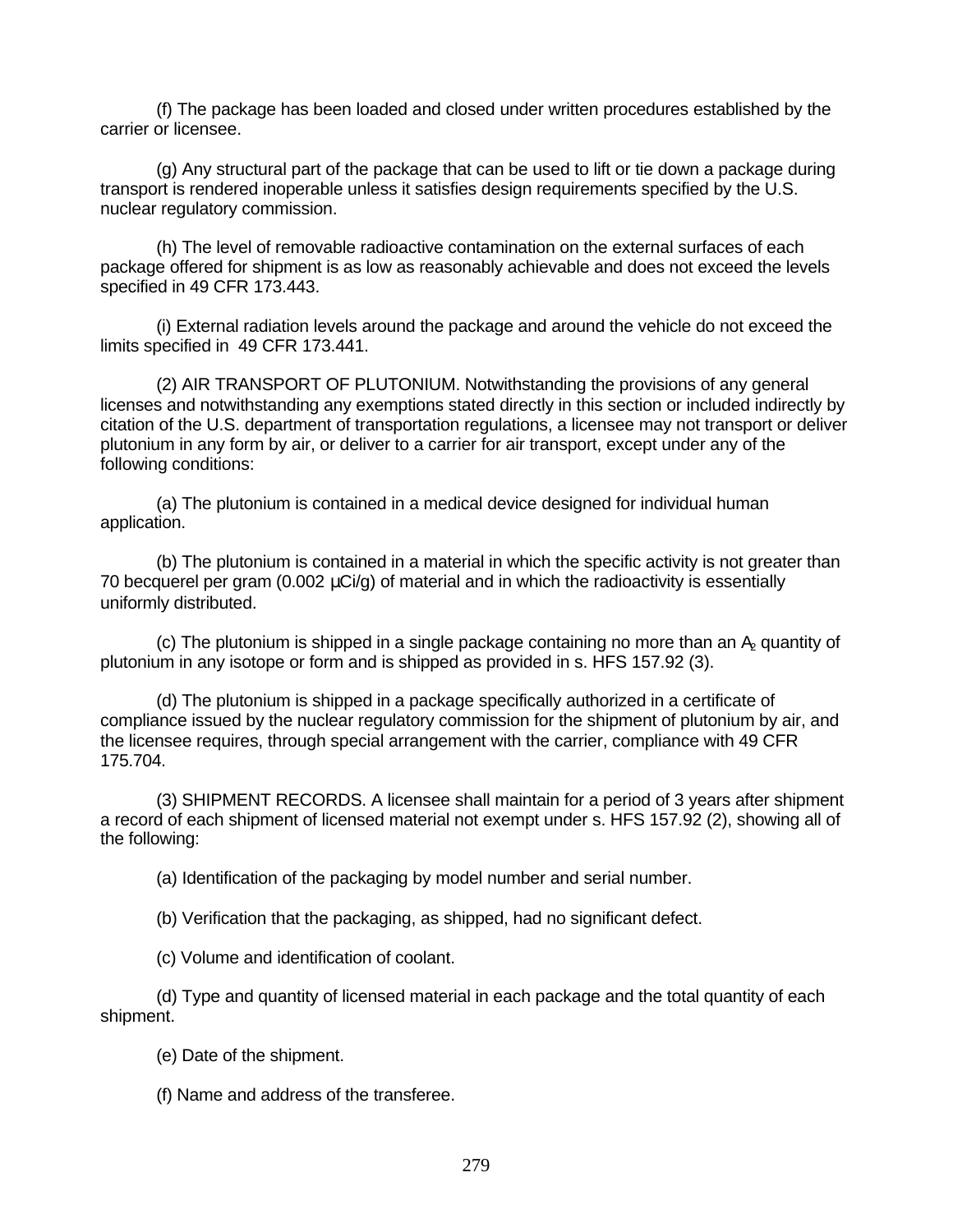(g) Address to which the shipment was made.

(h) Results of the determinations required by sub. (1) and by the conditions of the package approval.

(4) REPORTS. A licensee shall provide a written report to the department within 30 days of any of the following:

(a) Any instance in which there is significant reduction in the effectiveness of any packaging during use.

(b) Details of any defects with safety significance in the packaging after first use, and the means employed to repair the defects and prevent their recurrence.

(c) Instances in which the conditions of approval in the certificate of compliance were not observed in making a shipment.

(5) ADVANCE NOTIFICATION OF TRANSPORT OF NUCLEAR WASTE. (a) Prior to the transport of any nuclear waste meeting the criteria in par. (b) outside of the confines of the licensee's facility or other place of use or storage, or prior to the delivery of any nuclear waste to a carrier for transport, each licensee shall provide advance notification of the transport to the governor, or governor's designee and to the department.

**Note:** A list of the mailing addresses of the governors and governor's designees is available upon request from the Director, Office of State Programs, Nuclear Regulatory Commission, Washington, DC 20555. The list will be published annually in the Federal Register on or about June 30 to reflect any changes in information.

(b) Advance notification is required under any of the following conditions:

1. The nuclear waste is required to be in Type B packaging for transportation.

2. The nuclear waste is being transported en route to a disposal facility or to a collection point for transport to a disposal facility.

3. The quantity of licensed material in a single package exceeds any of the following criteria:

a. Three thousand times the  $A_1$  value of the radionuclides as specified in Appendix O, Table VI for special form radioactive material.

b. Three thousand times the  $A<sub>2</sub>$  value of the radionuclides as specified in Appendix O, Table VI for normal form radioactive material.

c. One thousand terabecquerel (27,000 Ci).

(c) Each advance notification required by par.(a) shall contain all the following information:

1. The name, address and telephone number of the shipper, carrier and receiver of the shipment.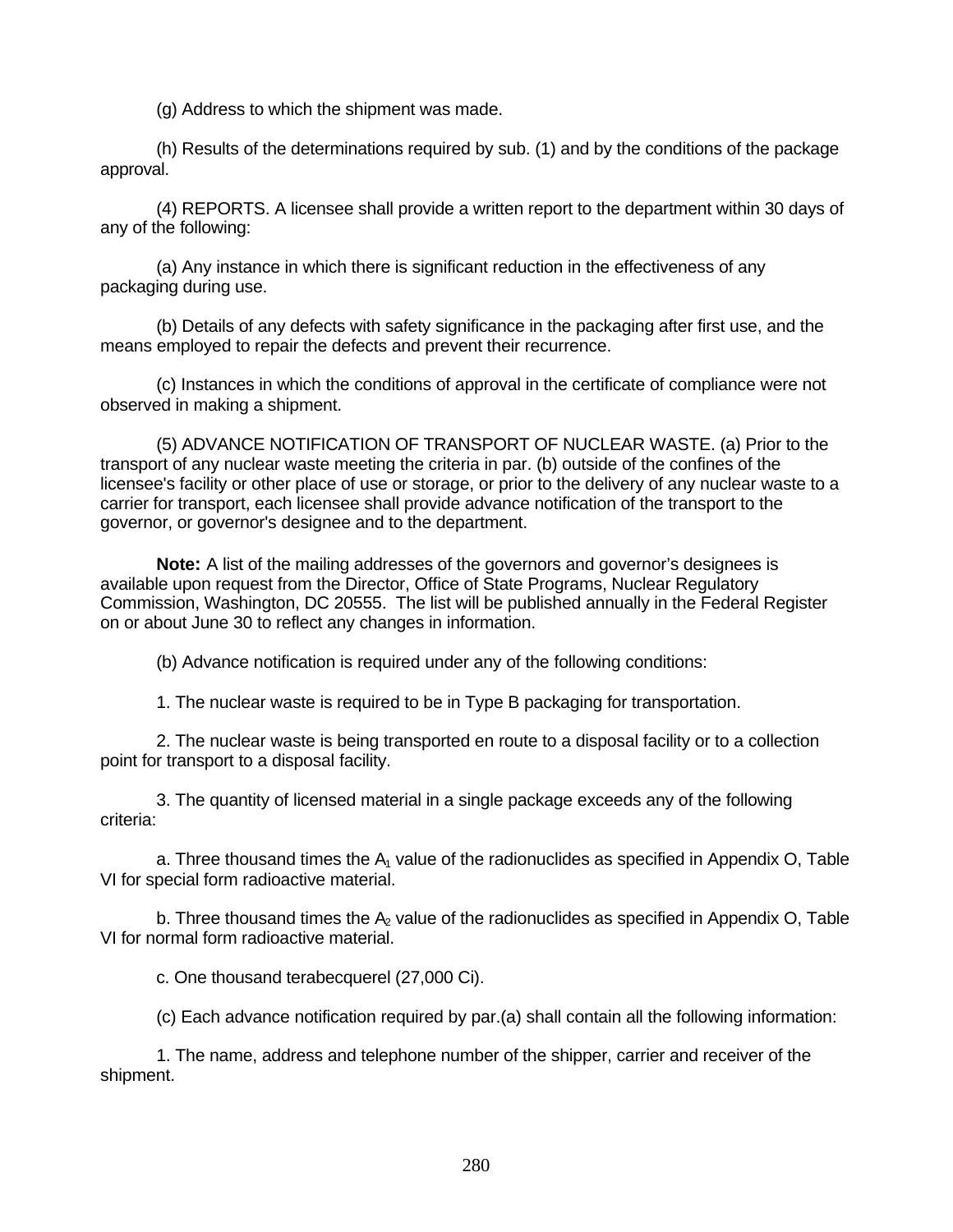2. A description of the nuclear waste contained in the shipment as required under 49 CFR 172.202 and 172.203.

3. The point of origin of the shipment and the 7-day period during which departure of the shipment is estimated to occur.

4. The 7-day period during which arrival of the shipment at state boundaries is estimated to occur.

5. The destination of the shipment and the 7-day period during which arrival of the shipment is estimated to occur.

6. A point of contact with a telephone number for current shipment information.

(d) The notification required by par. (a) shall be made in writing to the office of the governor, or governor's designee, and to the department. A notification delivered by mail must be postmarked at least 7 days before the beginning of the 7-day period during which departure of the shipment is estimated to occur. A notification delivered by messenger or facsimile shall reach the office of the governor or governor's designee and the department at least 4 days before the beginning of the 7-day period during which departure of the shipment is estimated to occur. A copy of the notification shall be retained by the licensee for 3 years.

(e) A licensee shall notify the governor or governor's designee and the department of any changes to schedule information provided under par. (a). Notification shall be by telephone or facsimile to a designated responsible individual in the office of the governor or governor's designee and to the department. A licensee shall retain for 3 years a record of the name of the individual contacted.

(f) A licensee who cancels a nuclear waste shipment for which advance notification has been sent shall send to the governor or governor's designee and to the department a cancellation notice identifying the advance notification that is being canceled. A copy of the notice shall be retained by the licensee for 3 years.

(6) QUALITY ASSURANCE REQUIREMENTS. (a) Unless exempted by the department, a licensee shall establish, maintain and execute a quality assurance program to verify that deficiencies, deviations and defective material and equipment relating to the shipment of packages containing radioactive material are promptly identified and corrected.

(b) A licensee shall identify the material and components to be covered by the quality assurance program.

(c) A licensee shall document the quality assurance program by written procedures or instructions and shall carry out the program under those procedures throughout the period during which packaging is used.

(d) Prior to the use of any package for the shipment of radioactive material, a licensee shall obtain approval of its quality assurance program from the department.

(e) A licensee shall maintain written records to demonstrate compliance with the quality assurance program. Records of quality assurance pertaining to the use of a package for shipment of radioactive material shall be retained for a period of 3 years after shipment.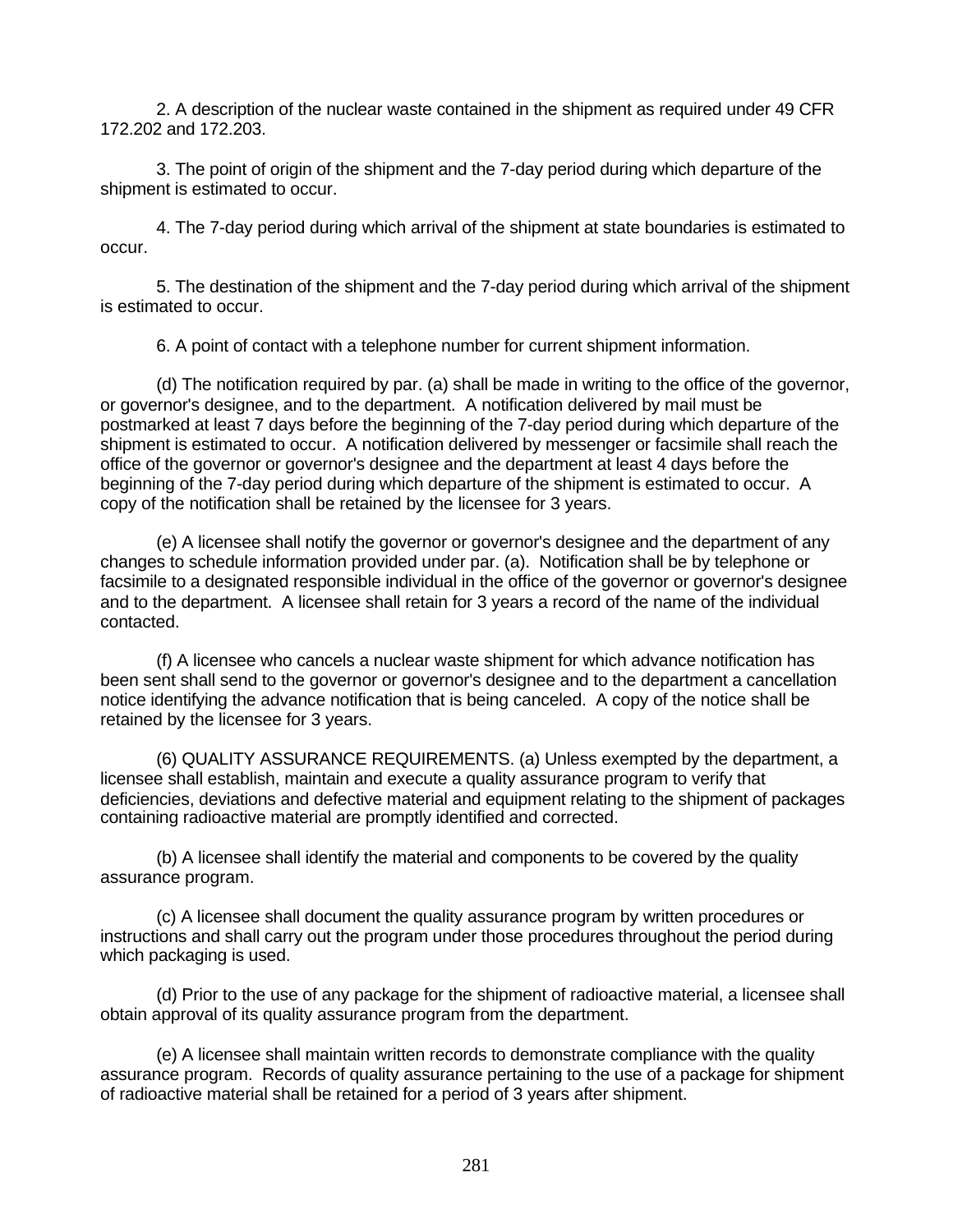(7) ASSUMPTIONS AS TO UNKNOWN PROPERTIES OF FISSILE MATERIAL. When the isotopic abundance, mass, concentration, degree of irradiation, degree of moderation, or other pertinent property of fissile material in any package is not known, the licensee shall package the fissile material as if the unknown properties have credible values that will cause the maximum neutron multiplication.

(8) PRELIMINARY DETERMINATIONS. Prior to the first use of any packaging for the shipment of radioactive material a licensee shall do all the following:

(a) Ascertain that there are no defects that could significantly reduce the effectiveness of the packaging.

(b) Where the maximum normal operating pressure will exceed 35 kilopascal (5 lb/in<sup>2</sup>) gauge, test the containment system at an internal pressure at least 50 percent higher than the maximum normal operating pressure to verify the capability of that system to maintain its structural integrity at that pressure.

(c) Determine that the packaging has been fabricated in accordance with the design approved by the nuclear regulatory commission.

(d) Conspicuously and durably mark the packaging with its model number, serial number, gross weight, and a package identification number as assigned by the nuclear regulatory commission.

#### **Subchapter XIV – Radioactivity in Community Water Systems**

**HFS 157.95 Exemptions.** A community water system shall be exempt from the provisions of this subchapter if all of the following apply:

(1) The community water system consists solely of distribution and storage facilities.

(2) The community water system does not include collection and treatment facilities.

(3) The community water system obtains all water from, but is not owned or operated by, a public water system to which the rules of this subchapter apply.

(4) The community water system does not sell water to any person.

(5) The community water system is not a carrier that conveys passengers in interstate commerce.

**HFS 157.96 Requirements.** (1) MAXIMUM CONTAMINANT LEVELS. (a) *Alpha activity*. 1. The maximum contaminant level for radium-226 and radium-228 in community water systems is 5 pCi/L.

2. The maximum contaminant level for gross alpha particle activity in community water systems is15 pCi/L, including radium-226, but excluding radon and uranium.

(b) *Beta particle and photon radioactivity from man-made radionuclides in community water systems.* 1. The average annual concentration of beta particle and photon radioactivity from manmade radionuclides in drinking water may not produce an annual dose equivalent to the total body or any internal organ greater than 0.04 millisievert (4 millirem).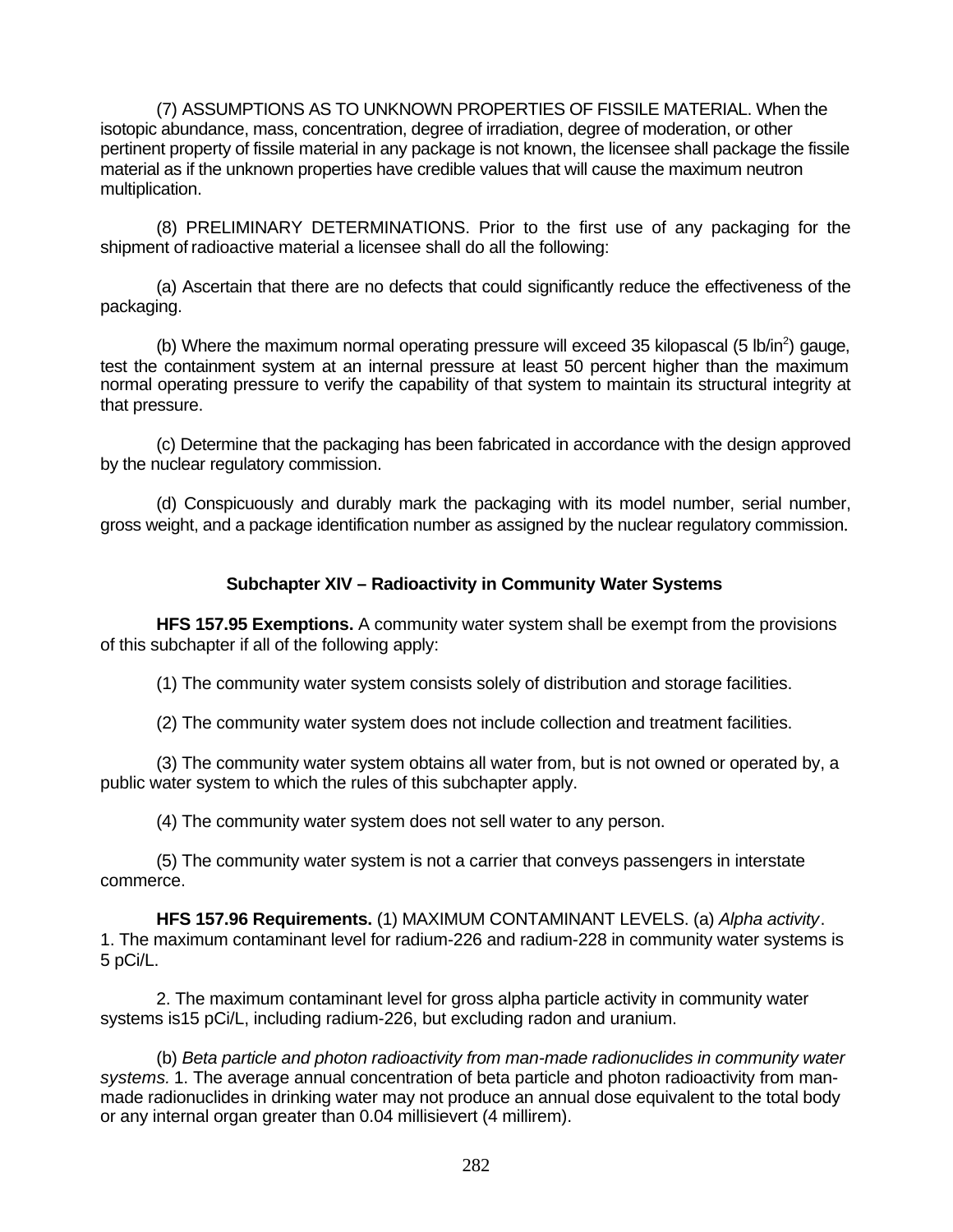2. Except for the radionuclides listed in Table 157.96A, the concentration of man-made radionuclides causing 0.04 millisievert (4 millirem) total body or organ dose equivalents shall be calculated on the basis of a 2-liter per day drinking water intake using the 168 hour data listed in "Maximum Permissible Body Burdens and Maximum Permissible Concentrations of Radionuclides in Air or Water for Occupational Exposure", National Council on Radiation Protection and Measurements Report No. 22. If 2 or more radionuclides are present, the sum of their annual dose equivalent to the total body or to any organ shall not exceed 0.04 millisievert (4 millirem).

**Note:** The publication "Maximum Permissible Body Burdens and Maximum Permissible Concentrations of Radionuclides in Air or Water for Occupational Exposure" in the National Council on Radiation Protection and Measurements Report No. 22, is the same document as Handbook 69 published by the National Bureau of Standards and which the Department received permission from the Attorney General and the Revisor of Statutes on March 22, 1982 to incorporate into ch. HSS 157 by reference. The reference is no longer available through the federal government and the National Bureau of Standards no longer exists. However, the document may be consulted at the Department's Radiation Protection Section at 1 W. Wilson St. in Madison, WI or the Revisor of Statutes Bureau or the Secretary of State's Office and may be ordered from: NCRP, 7910 Woodmont Avenue, Suite 800, Bethesda MD, 20814.

#### **TABLE 157.96A**

#### **AVERAGE ANNUAL CONCENTRATIONS ASSUMED TO PRODUCE A TOTAL BODY OR ORGAN DOSE OF 4 MILLISIEVERT (4 MILLIREM)/YEAR**

| <b>Radionuclide</b> | <b>Critical Organ</b> | pCi per liter |
|---------------------|-----------------------|---------------|
| $\mathsf{Tritium}$  | Total body            | 20,000        |
| Strontium-90        | Bone marrow           |               |

(2) ANALYTICAL METHODS FOR RADIOACTIVITY IN WATER. (a) *Standard radionuclide*. The following methods used to measure radionuclides and specified in "Prescribed Procedures for Measurement of Radioactivity in Drinking Water" EPA-600/4-80-032 shall be used to determine compliance with sub. (1), except in cases where alternative methods have been approved under sub. (4):

- 1. Gross Alpha and Beta Method 900.
- 2. Gross Radium Alpha Method 900.1.
- 3. Radium-226 Method 903.1
- 4. Radioactive Strontium Method 905.
- 5. Tritium Method 906.
- 6. Radioactive Cesium Method 901.
- 7. Uranium Method 908 or 908.1.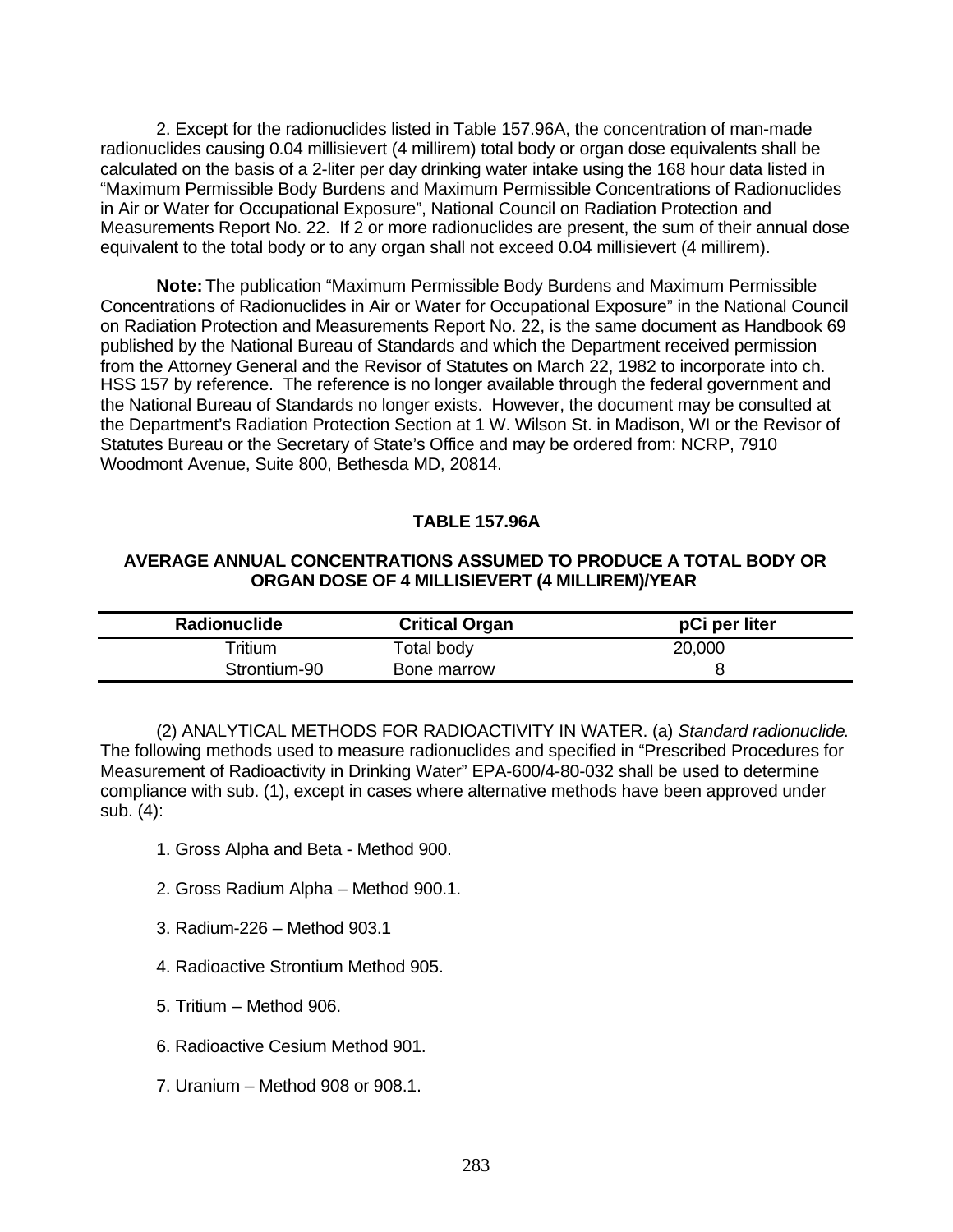**Note:** The publication "Prescribed Procedures for Measurement of Radioactivity in Drinking Water," EPA-600 4-80-32, is on file in the Revisor of Statutes Bureau and the Secretary of State's Office and is available on-line at http://www.epa.gov/safewater/methods/rads.html.

(b) *Other radionuclides*. When the identification and measurement of radionuclides other than those listed in par. (a) is required, the following references shall be used, except in cases where alternative methods have been approved under sub. (4):

1. Procedures for Radiochemical Analysis of Nuclear Reactor Aqueous Solutions, H. L. Krieger and S. Gold, EPA-R4-73-014, May 1973.

2. Section 4.5.4 of the Health and Safety Laboratory Procedure Manual pertaining to testing water, ERDA-HASL 300, 28<sup>th</sup> Edition.

**Note:** 1. The Procedures for Radiochemical Analysis of Nuclear Reactor Aqueous Solutions, H. L. Krieger and S. Gold, EPA-R4-73-014, May 1973, is available upon written request to: Department of Health and Family Services, Radiation Protection Section, PO Box 2659, Madison WI 53701-2659.

2. The Health and Safety Laboratory Procedure Manual ERDA-HASL 300, 28<sup>th</sup> Edition, 1997, is available on-line at www.eml.doe.gov/publications/procman/ or by ordering from: The Environmental Measurements Labatory (EML), 201 Varick St, NY,NY 10014-4811.

(c) *Sensitivity*. For the purpose of monitoring radioactivity concentrations in drinking water, the required sensitivity of the radioanalysis is defined in terms of a detection limit. The detection limit shall be that concentration that can be counted with a precision of plus or minus 100% at the 95% confidence level (where 1.96 is the standard deviation of the net counting rate of the sample).

1. To determine compliance with sub. (1) (a) 1., the detection limit may not exceed one pCi/L. To determine compliance with sub. (1) (a) 2., the detection limit may not exceed 3 pCi/L.

2. To determine compliance with sub. (1) (b), the detection limits may not exceed the concentrations listed in Table 157.96B.

| DETECTION LIMITS FOR MAN-MADE BETA PARTICLE AND PHOTON EMITTERS |                              |  |
|-----------------------------------------------------------------|------------------------------|--|
| Radionuclide                                                    | <b>Detection Limit</b>       |  |
| Tritium                                                         | 1,000 pCi/L                  |  |
| Strontium-89                                                    | 10 pCi/L                     |  |
| Strontium-90                                                    | 2 pCi/L                      |  |
| lodine-131                                                      | 1 pCi/L                      |  |
| Cesium-134                                                      | 10 pCi/L                     |  |
| Gross beta                                                      | 4 pCi/L                      |  |
| Other radionuclides                                             | 1/10 of the applicable limit |  |

**TABLE 157.96B**

(d) *Compliance*. To judge compliance with the maximum contaminant levels listed in sub. (1), averages of data shall be used and shall be rounded to the same number of significant figures as the maximum contaminant level for the substance in question.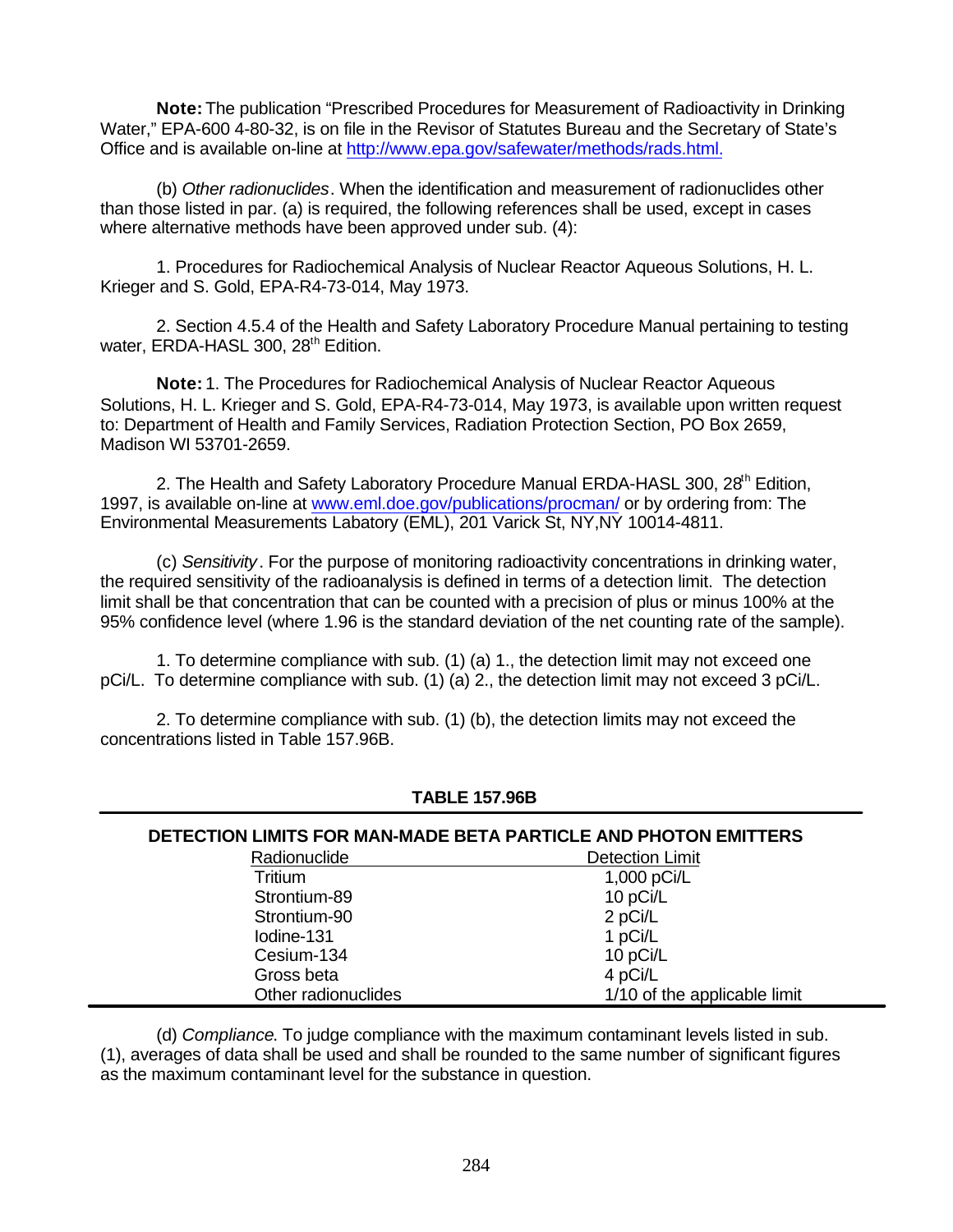(3) MONITORING FREQUENCY IN COMMUNITY WATER SYSTEMS. (a) *Monitoring requirements for gross alpha particle activity, radium-226 and radium-228*. 1. Compliance with sub. (1) (a) shall be based on the analysis of an annual composite of 4 consecutive quarterly samples or the average of the analyses of 4 samples obtained at quarterly intervals.

a. A gross alpha particle activity measurement may be substituted for the required radium-226 and radium-228 analyses provided that the measured gross alpha particle activity does not exceed 5 pCi/L at a confidence level of 95%, where 1.96 is the standard deviation of the net counting rate of the sample. In localities where radium-228 may be present in drinking water, the department may require radium-226 or radium-228 analyses or analyses of both when the gross alpha particle activity exceeds 2 pCi/L.

b. When the gross alpha particle activity exceeds 5 pCi/L, the same or an equivalent sample shall be analyzed for radium-228.

2. A supplier of water shall monitor water supplies at least once every 4 years following the procedure required by subd. 1. At the discretion of the department, when the record taken in conformance with subd. 1. establishes that the average annual concentration is less than half the maximum contaminant levels established by sub. (1) (a), analysis of a single sample may be substituted for the quarterly sampling procedure required by subd. 1.

a. When ordered by the department, more frequent monitoring shall be conducted in the vicinity of mining or other operations that may contribute alpha particle radioactivity to either surface or groundwater sources of drinking water.

b. A supplier of water shall monitor in conformance with subd. 1. within one year of the introduction of a new water source for a community water system. More frequent monitoring shall be conducted when ordered by the department if possible contamination or changes in the distribution system or treatment processing occur that may increase the concentration of radioactivity in finished water.

c. A community water system using 2 or more sources having different concentrations of radioactivity shall monitor source water and water from a free-flowing tap when required by the department.

d. Monitoring for compliance with sub. (2) (a) need not include radium-228 except when required by the department, provided that the average annual concentration of radium-228 has been assayed at least once using the quarterly sampling procedure required by subd. 1.

e. A supplier of water shall conduct annual monitoring of any community water system in which the radium-226 concentration exceeds 3 pCi/L, when required by the department.

3. If the average annual maximum contaminant level for gross alpha particle activity or total radium as set forth in sub. (1) (a) is exceeded, the supplier of a community water system shall give notice to the department under sub. (7) and notify the public as required by sub. (8). Monitoring at quarterly intervals shall be continued until the annual average concentration no longer exceeds the maximum contaminant level or until a monitoring schedule as a condition to a variance, exemption or enforcement action is no longer effective.

(b) *Monitoring requirements for man-made radioactivity in community water systems*. 1. Community water systems using surface water sources and serving more than 100,000 persons and any other community water systems as are designated by the department shall be monitored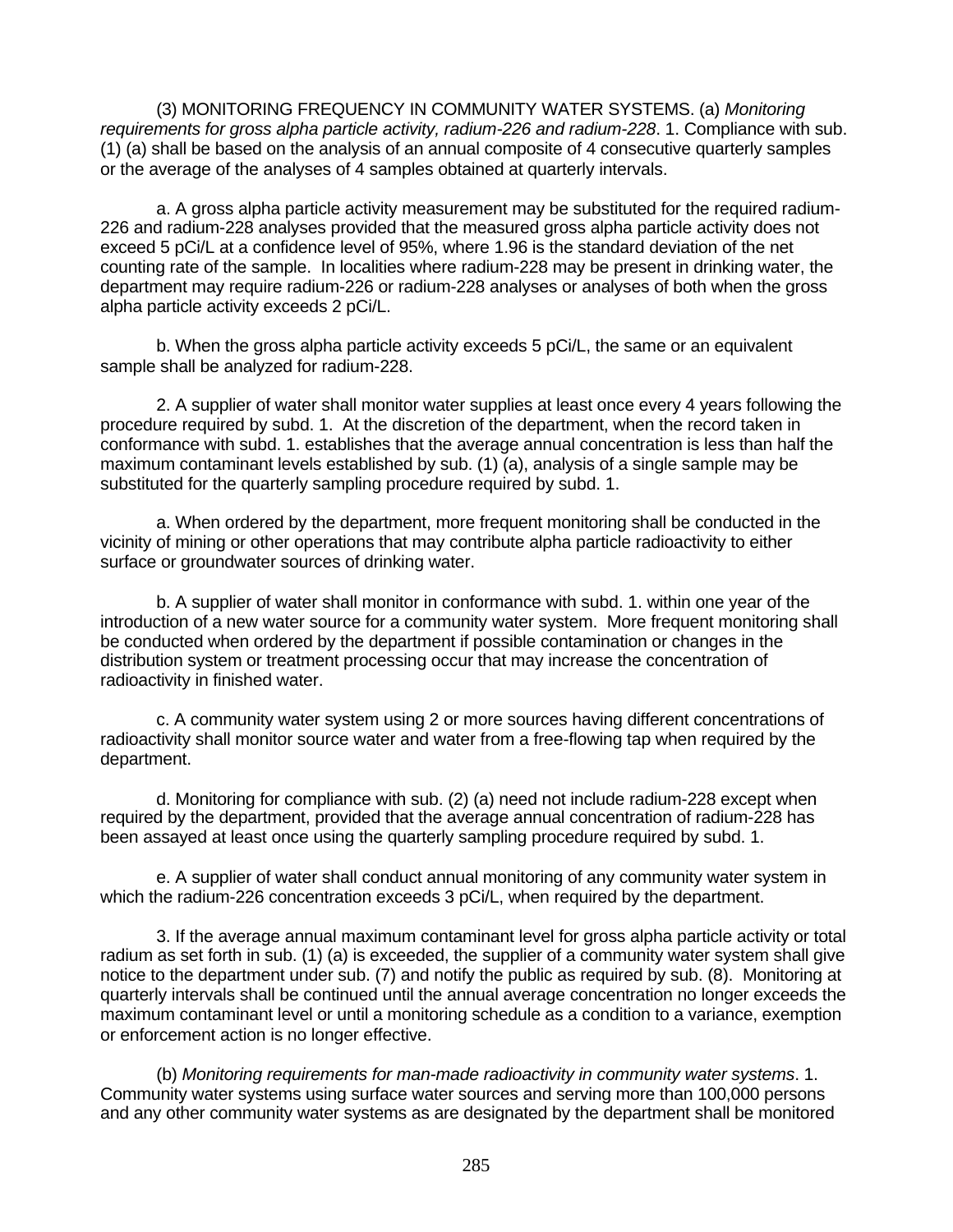for compliance with sub. (1) (b) by analysis of a composite of 4 consecutive quarterly samples or analysis of 4 quarterly samples. Compliance with sub. (1) (b) may be assumed without further analysis if the average annual concentration of gross beta particle activity is less than 50 pCi/L and if the average annual concentrations of tritium and strontium-90 are less than those listed in Table 157.96A, provided that if both radionuclides are present the sum of their annual dose equivalents to bone marrow do not exceed 4 millirem.

a. If the gross beta particle activity exceeds 50 pCi/L, an analysis of the sample shall be performed to identify the major radioactive constituents present. The appropriate organ and total body doses shall be calculated to determine compliance with sub. (1) (b).

b. A supplier of water shall conduct additional monitoring, as required by the department, to determine the concentration of man-made radioactivity in principal watersheds designated by the department.

c. At the discretion of the department, a supplier of water utilizing only groundwaters may be required to monitor for man-made radioactivity.

2. After the initial analysis required by subd. 1., a supplier of water shall monitor at least every 4 years following the procedure given in subd. 1.

3. The supplier of any community water system designated by the department as utilizing water subject to contamination by effluents from nuclear facilities shall initiate quarterly monitoring for gross beta particle and iodine-131 radioactivity and annual monitoring for strontium-90 and tritium.

a. Quarterly monitoring for gross beta particle activity shall be based on the analysis of monthly samples or the analysis of a composite of 3 monthly samples. If the gross beta particle activity exceeds 50 pCi/L, an analysis of the sample shall be performed to identify the major radioactive constituents present and the appropriate organ and total body doses shall be calculated to determine compliance with sub. (1) (b).

b. For iodine-131, a composite of 5 consecutive daily samples shall be analyzed once each calendar quarter. As required by the department, more frequent monitoring shall be conducted when iodine-131 is identified in the finished water.

c. Annual monitoring for strontium-90 and tritium shall be conducted by means of the analysis of a composite of 4 consecutive quarterly samples or analysis of 4 quarterly samples.

d. Data obtained by the direct monitoring of water supplies in the areas surrounding nuclear facilities may be utilized by the supplier where the department determines such data is applicable to a particular community water system.

4. If the average annual maximum contaminant level for man-made radioactivity specified in sub. (1) (b) is exceeded, the operator of a community water system shall give notice to the department under sub. (7) and to the public as required by sub. (8). Monitoring at monthly intervals shall be continued until the concentration no longer exceeds the maximum contaminant level or until a monitoring schedule as a condition to a variance, exemption or enforcement action becomes effective.

(4) ALTERNATIVE ANALYTICAL TECHNIQUES. With the written permission of the department concurred in by the administrator of the U.S. environmental protection agency, an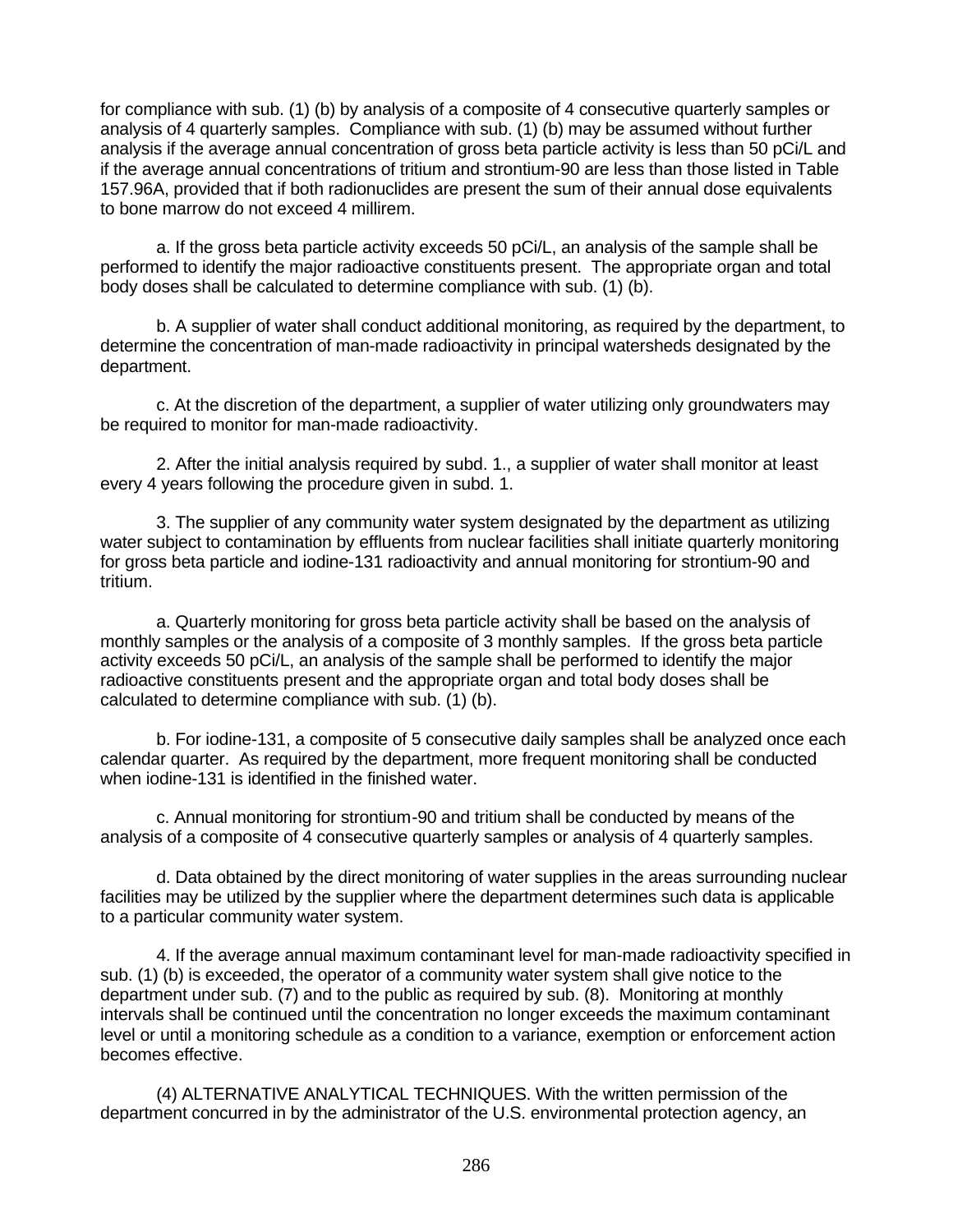alternative analytical technique may be employed. An alternative technique shall be acceptable only if it is substantially equivalent to the prescribed test in sub. (1) in both precision and accuracy as it relates to the determination of compliance with any maximum contaminant level. The use of the alternative analytical technique shall not decrease the frequency of monitoring required by sub. (3).

(5) APPROVED LABORATORIES. For the purpose of determining compliance with this section, samples shall be considered only if the samples have been analyzed by a laboratory approved by the department.

(6) MONITORING OF CONSECUTIVE PUBLIC WATER SYSTEMS. When a public water system supplies water to one or more other public water systems, the department of natural resources may modify the monitoring requirements imposed by this section if the interconnection of the systems justifies treating them as a single system for monitoring purposes. Any modified monitoring shall be conducted under a schedule specified by the department of natural resources and concurred in by the administrator of the U.S. environmental protection agency.

(7) REPORTING REQUIREMENTS. (a) *Routine reports*. Except where a shorter reporting period is specified in this section, a supplier of water shall report the results of a test, measurement or analysis required to be made under this section to the department within 40 days following the test, measurement or analysis.

(b) *Noncompliance reporting*. A supplier of water shall report to the department within 48 hours noncompliance with any drinking water rule set forth in this section, including failure to comply with monitoring requirements.

(c) *Exceptions*. A supplier of water is not required to report analytical results to the department when the department performs the analysis.

(8) PUBLIC NOTIFICATION. Public notification shall be provided as prescribed in s. NR 809.81.

(9) RECORD MAINTENANCE. A supplier of water shall maintain records as prescribed in s. NR 809.82.

(10) VARIANCE AND EXEMPTIONS. Variances and exemptions may be granted from any requirement regarding a maximum contaminant level for radioactivity as prescribed in ss. NR 809.90 and 809.91.

### **Subchapter XV – Registration of Radioactive Materials**

**HFS 157.97 Exemptions.** (1) If a person utilizes naturally occurring or acceleratorproduced radioactive materials in quantities less than those listed in Appendix B, the person shall be exempt from the registration requirement and associated fee listed in this subchapter.

(2) If a person is licensed by the department to possess, receive, use, transfer, own, or acquire naturally-occurring or accelerator-produced radioactive materials, the person shall be exempt from the registration requirement and associated fee listed in this subchapter.

(3) If a person is licensed by an agreement state or licensing state on or after July 1, 2003 to possess, receive, use, transfer, own or acquire naturally-occurring or accelerator-produced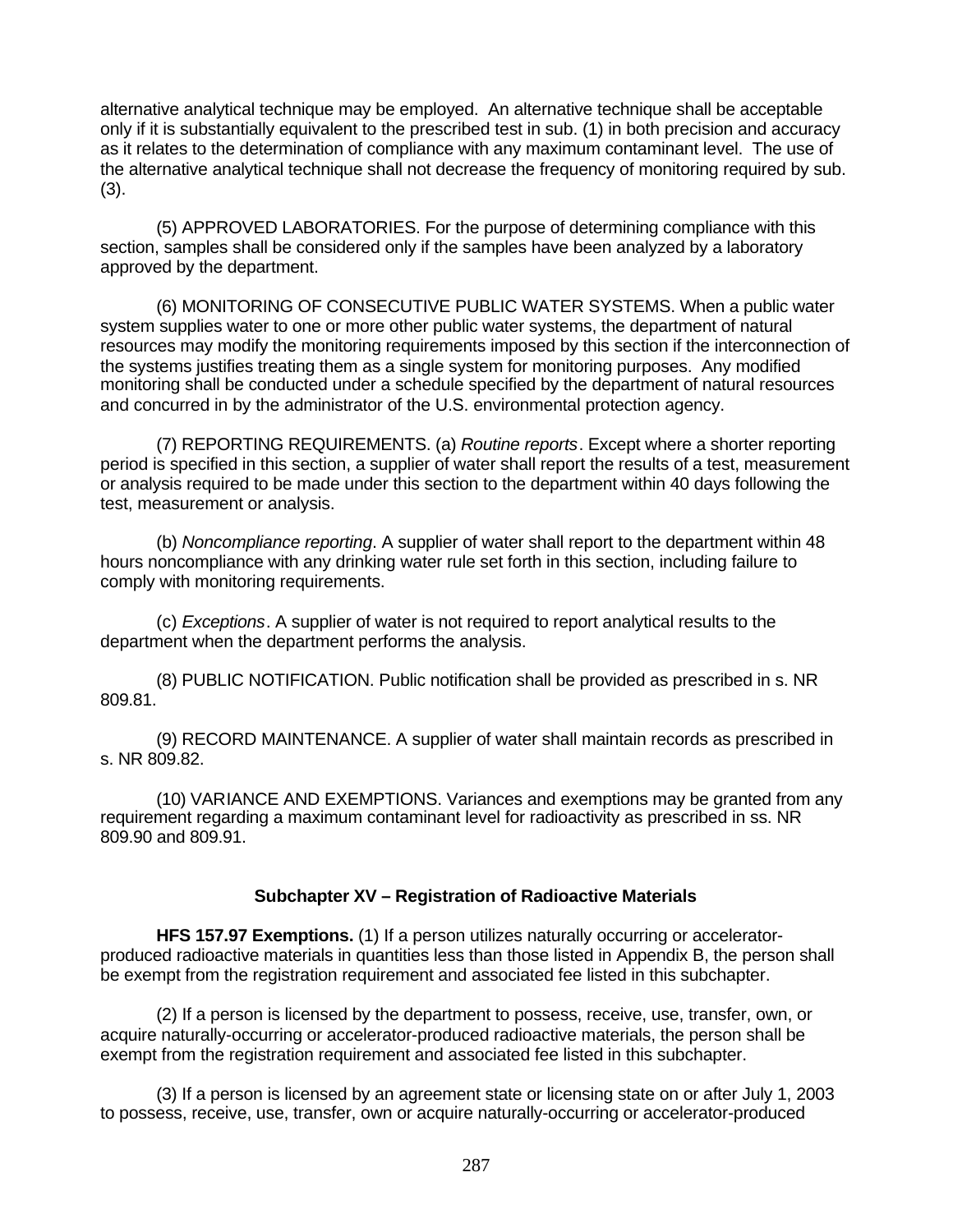radioactive materials, the person shall be exempt from the registration requirement and associated fee listed in this subchapter.

(4) If a person is exempt by the department for reasons other than those specified in subs. (1) to (3), the person shall be exempt from the registration requirement and associated fee listed in this subchapter.

**HFS 157.98 Registration.** (1) DEFINITION. In this section, "the year of registration" means the period from January 1 to December 31 following the year in which the registration fee under sub. (2) is received by the department.

(2) REGISTRATION APPLICATION. No person may operate an ionizing radiation installation if the person in control has not been issued a notice of registration by the department by January 1 of each year. Application for registration shall be made on a form furnished by the department. An application for registration shall be accompanied by the fee required under subs. (2) to (4), as applicable, and submitted to the department by December 31, prior to the year of registration.

**Note:** An application for registration may be obtained by writing the Department at: Department of Health and Family Services, Radiation Protection Section, P.O. Box 2659, Madison WI 53701-2659, or may be downloaded from the Department website: http://www.dhfs.state.wi.us/licensing.htm.

(3) REGISTRATION FEE. (a) A medical, veterinary, industrial, academic, research project or other site having radioactive materials in any quantity shall pay to the department, an annual registration fee of \$36 for each site.

(b) Following receipt of the registration fee, the department shall issue to the person in control a notice of registration.

(4) PENALTY FEE. If the annual registration fee is not paid by December 31 prior to the year of registration, the installation shall pay the department a penalty fee of \$25, in addition to the registration fee, before being issued a new notice of registration.

(5) AMENDMENT REQUIREMENTS. A person in control shall notify the department of any change in registration information within 30 days of the change. A fee is not required to record a change in registration information.

SECTION 2. Chapter HSS 157 is repealed.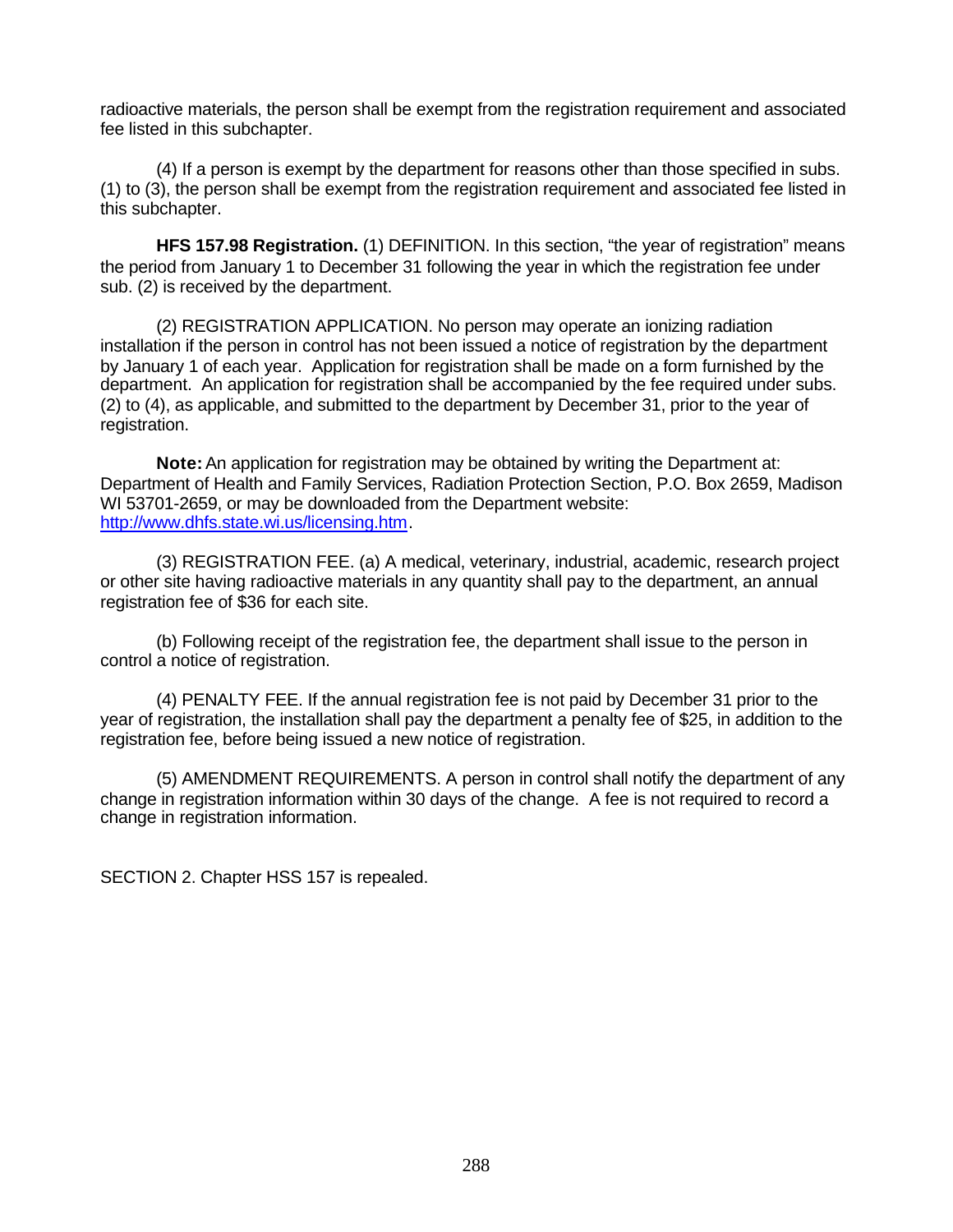The repeal, subchapters I, III, IV, V, VIII through XV and all Appendices contained in this chapter shall take effect on the first day of the month following publication in the Wisconsin Administrative Register, as provided in s. 227.22 (2), Stats. Subchapters II, VI and VII shall take effect 30 days after signature by the Governor of an agreement transferring regulatory authority over byproduct, source and special nuclear material to the State of Wisconsin.

> Wisconsin Department of Health and Family Services

Dated: 2008. The set of the set of the By: 2008. By: 2008. The set of the set of the set of the set of the set

Phyllis J. Dubé **Secretary** 

SEAL: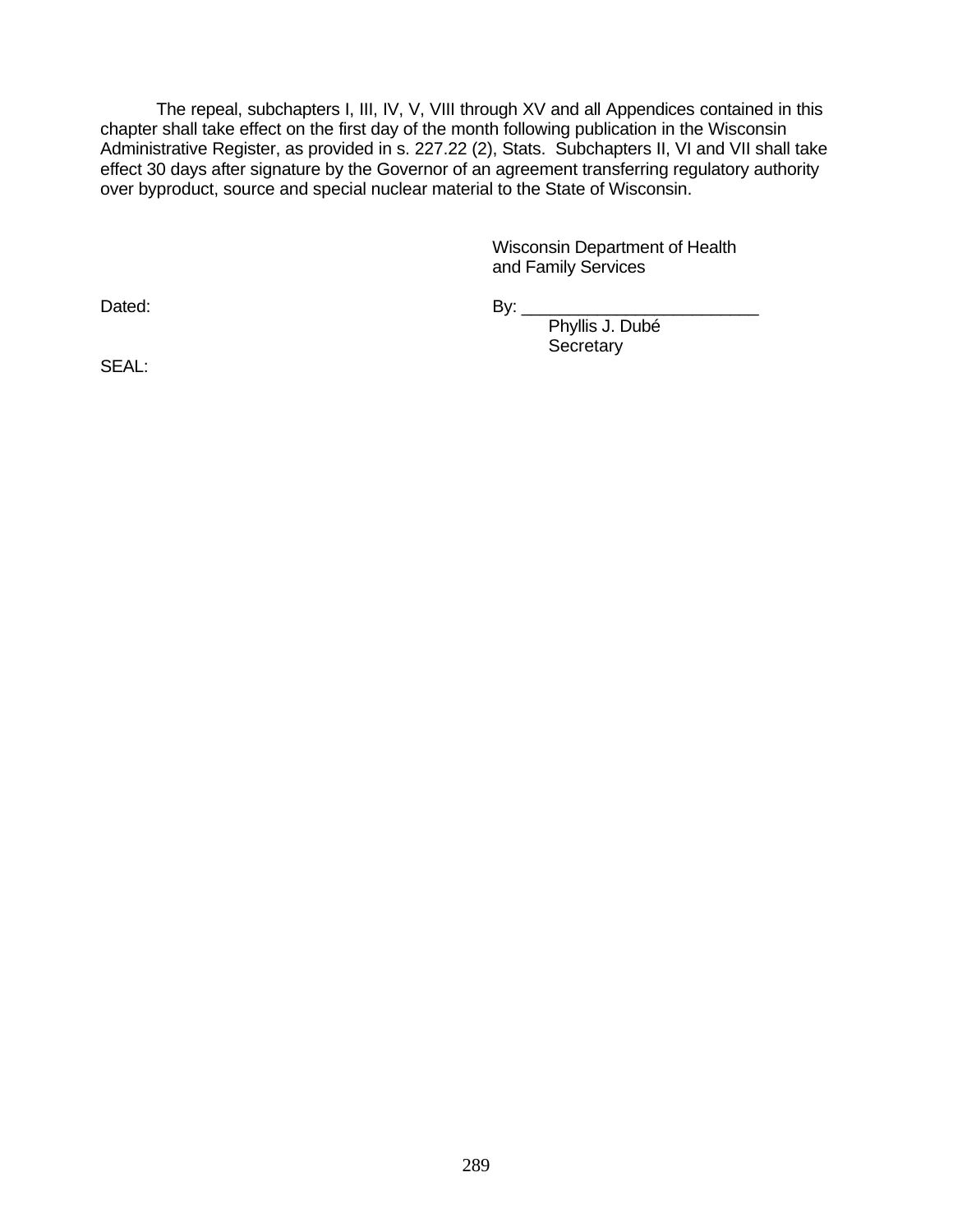## **APPENDIX A**

## **EXEMPT CONCENTRATIONS**

|                         |               |                   | Column II                   |
|-------------------------|---------------|-------------------|-----------------------------|
|                         |               |                   | Liquid and                  |
|                         |               | Column I          | solid concen-               |
|                         |               | Gas concentration | tration                     |
| Element (atomic number) | Radionuclide  | $\mu$ Ci/ml $1/$  | $\mu$ Ci/ml $2$ /           |
| Antimony (51)           | Sb-122        |                   | $3X10^{-4}$                 |
|                         | Sb-124        |                   | $2X10^{-4}$                 |
|                         | $Sb-125$      |                   | $1X10^{-3}$                 |
| Argon $(18)$            | $Ar-37$       | $1X10^{-3}$       |                             |
|                         | $Ar-41$       | $4X10^{-7}$       |                             |
| Arsenic (33)            | As- $73$      |                   | $5X10^{-3}$                 |
|                         | $As-74$       |                   | $5X10^{-4}$                 |
|                         | As- $76$      |                   | $2X10^{-4}$                 |
|                         | As-77         |                   | $8\mathrm{X}10^{\text{-}4}$ |
| Barium (56)             | Ba-131        |                   | $2X10^{-3}$                 |
|                         | Ba-140        |                   | $3X10^{-4}$                 |
| Beryllium (4)           | $Be-7$        |                   | $2X10^{-2}$                 |
| Bismuth (83)            | <b>Bi-206</b> |                   | $4X10^{-4}$                 |
| Bromine (35)            | <b>Br-82</b>  | $4X10^{-7}$       | $3X10^{-3}$                 |
| Cadmium (48)            | Cd-109        |                   | $2X10^{-3}$                 |
|                         | $Cd-115m$     |                   | $3X10^{-4}$                 |
|                         | $Cd-115$      |                   | $3X10^{-4}$                 |
| Calcium (20)            | $Ca-45$       |                   | $9X10^{-5}$                 |
|                         | $Ca-47$       |                   | $5X10^{-4}$                 |
| Carbon $(6)$            | $C-14$        | $1X10^{-6}$       | $8X10^{-3}$                 |
| Cerium (58)             | Ce-141        |                   | $9X10^{-4}$                 |
|                         | Ce-143        |                   | $4X10^{-4}$                 |
|                         | Ce-144        |                   | $1X10^{-4}$                 |
| Cesium $(55)$           | $Cs-131$      |                   | $2X10^{-2}$                 |
|                         | $Cs-134m$     |                   | $6X10^{-2}$                 |
|                         | $Cs-134$      |                   | $9X10^{-5}$                 |
| Chlorine (17)           | $Cl-38$       | $9X10^{-7}$       | $4X10^{-3}$                 |
| Chromium (24)           | $Cr-51$       |                   | $2X10^{-2}$                 |
| Cobalt (27)             | $Co-57$       |                   | $5X10^{-3}$                 |
|                         | $Co-58$       |                   | $1X10^{-3}$                 |
|                         | $Co-60$       |                   | $5X10^{-4}$                 |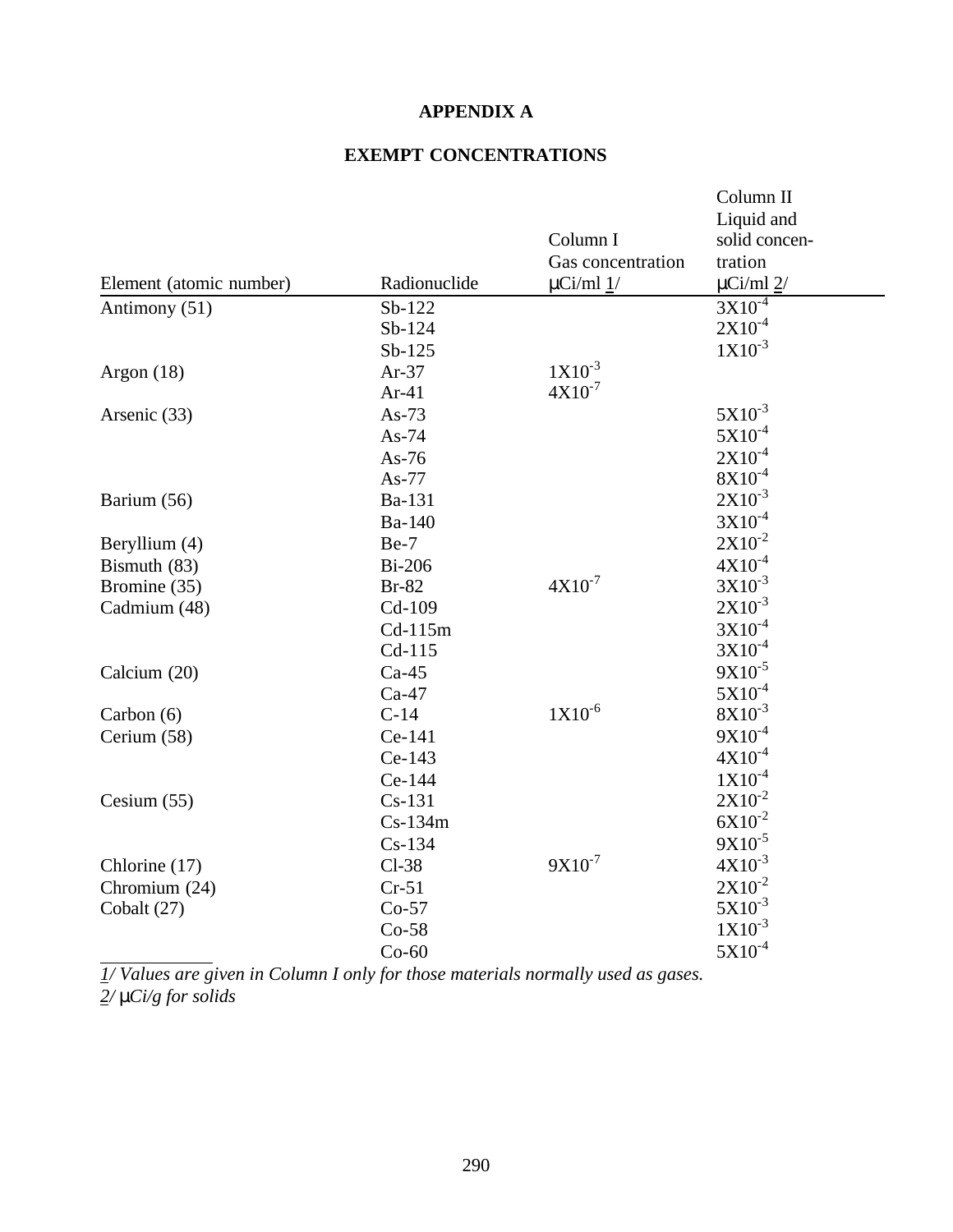| Element (atomic number) | Radionuclide     | Column I<br>Gas concentration<br>$\mu$ Ci/ml $1/$ | Column II<br>Liquid and<br>solid concen-<br>tration<br>$\mu$ Ci/ml $2$ / |
|-------------------------|------------------|---------------------------------------------------|--------------------------------------------------------------------------|
| Copper (29)             | $Cu-64$          |                                                   | $3X10^{-3}$                                                              |
| Dysprosium (66)         | $Dy-165$         |                                                   | $4X10^{-3}$                                                              |
|                         | Dy-166           |                                                   | $4X10^{-4}$                                                              |
| Erbium (68)             | Er-169           |                                                   | $9X10^{-4}$                                                              |
|                         | Er-171           |                                                   | $1X10^{-3}$                                                              |
| Europium (63)           | Eu-152 $(9.2 h)$ |                                                   | $6X10^{-4}$                                                              |
|                         | Eu-155           |                                                   | $2X10^{-3}$                                                              |
| Fluorine (9)            | $F-18$           | $2X10^{-6}$                                       | $8X10^{-3}$                                                              |
| Gadolinium (64)         | Gd-153           |                                                   | $2X10^{-3}$                                                              |
|                         | Gd-159           |                                                   | $8X10^{-4}$                                                              |
| Gallium (31)            | Ga-72            |                                                   | $4X10^{-4}$                                                              |
| Germanium (32)          | Ge-71            |                                                   | $2X10^{-2}$                                                              |
| Gold (79)               | Au-196           |                                                   | $2X10^{-3}$                                                              |
|                         | Au-198           |                                                   | $5X10^{-4}$                                                              |
|                         | Au-199           |                                                   | $2X10^{-3}$<br>$7X10^{-4}$                                               |
| Hafnium (72)            | Hf-181<br>$H-3$  | $5X10^{-6}$                                       | $3X10^{-2}$                                                              |
| Hydrogen $(1)$          | $In-113m$        |                                                   | $1X10^{-2}$                                                              |
| Indium $(49)$           | $In-114m$        |                                                   | $2X10^{-4}$                                                              |
|                         | $I-126$          | $3X10^{-9}$                                       | $2X10^{-5}$                                                              |
| Iodine $(53)$           | $I-131$          | $3X10^{-9}$                                       | $2X10^{-5}$                                                              |
|                         | $I-132$          | $8X10^{-8}$                                       | $6X10^{-4}$                                                              |
|                         | $I-133$          | $1X10^{-8}$                                       | $7X10^{-5}$                                                              |
|                         | $I-134$          | $2X10^{-7}$                                       | $1X10^{-3}$                                                              |
| Iridium $(77)$          | $Ir-190$         |                                                   | $2X10^{-3}$                                                              |
|                         | $Ir-192$         |                                                   | $4X10^{-4}$                                                              |
|                         | $Ir-194$         |                                                   | $3X10^{-4}$                                                              |
| Iron $(26)$             | $Fe-55$          |                                                   | $8X10^{-3}$                                                              |
|                         | Fe-59            |                                                   | $6X10^{-4}$                                                              |
| Krypton (36)            | $Kr-85m$         | $1X10^{-6}$                                       |                                                                          |
|                         | $Kr-85$          | $3X10^{-6}$                                       |                                                                          |
| Lanthanum (57)          | $La-140$         |                                                   | $2X10^{-4}$                                                              |
| Lead $(82)$             | Pb-203           |                                                   | $4X10^{-3}$                                                              |
| Lutetium $(71)$         | Lu-177           |                                                   | $1X10^{-3}$                                                              |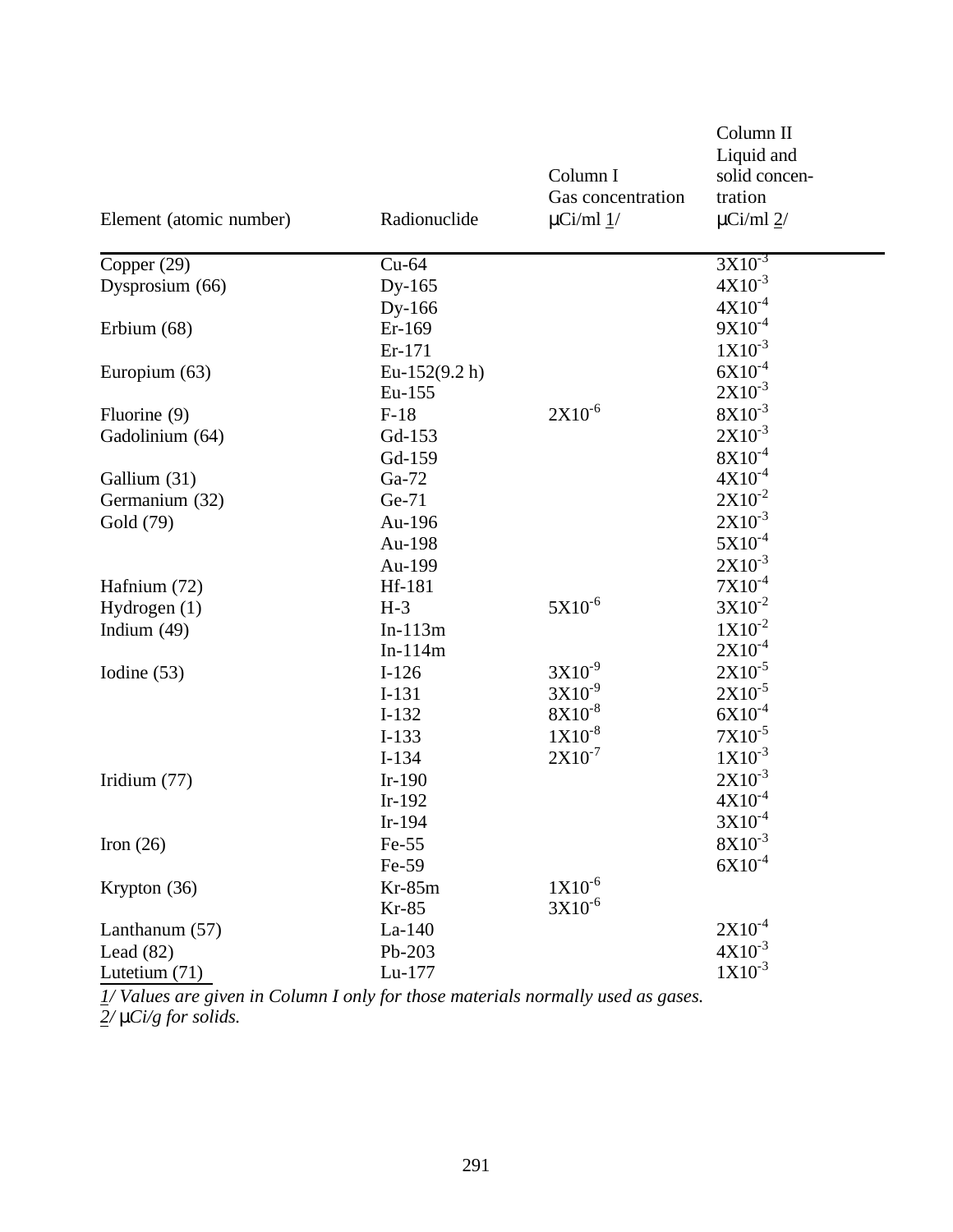|                          |              |                   | Column II              |  |
|--------------------------|--------------|-------------------|------------------------|--|
|                          |              |                   | Liquid and             |  |
|                          |              | Column I          | solid concen-          |  |
|                          |              | Gas concentration | tration                |  |
| Element (atomic number)  | Radionuclide | $\mu$ Ci/ml $1/$  | $\mu$ Ci/ml $2$ /      |  |
| Manganese (25)           | $Mn-52$      |                   | $3X10^{-4}$            |  |
|                          | $Mn-54$      |                   | $1X10^{-3}$            |  |
|                          | $Mn-56$      |                   | $1X10^{-3}$            |  |
| Mercury (80)             | Hg-197m      |                   | $2X10^{-3}$            |  |
|                          | Hg-197       |                   | $3X10^{-3}$            |  |
|                          | $Hg-203$     |                   | $2X10^{-4}$            |  |
| Molybdenum (42)          | Mo-99        |                   | $2X10^{-3}$            |  |
| Neodymium (60)           | Nd-147       |                   | $6X10^{-4}$            |  |
|                          | Nd-149       |                   | $3X10^{-3}$            |  |
| Nickel (28)              | $Ni-65$      |                   | $1X10^{-3}$            |  |
| Niobium (Columbium) (41) | Nb-95        |                   | $1X10^{-3}$            |  |
|                          | Nb-97        |                   | $9X10^{-3}$            |  |
| Osmium (76)              | Os-185       |                   | $7X10^{-4}$            |  |
|                          | Os-191m      |                   | $3X10^{-2}$            |  |
|                          | Os-191       |                   | $2X10^{-3}$            |  |
|                          | Os-193       |                   | $6X10^{-4}$            |  |
| Palladium (46)           | Pd-103       | $3X10^{-3}$       |                        |  |
|                          | Pd-109       |                   | $9X10^{-4}$            |  |
| Phosphorus $(15)$        | $P-32$       |                   | $2X10^{-4}$            |  |
| Platinum (78)            | Pt-191       |                   | $1X10^{-3}$            |  |
|                          | Pt-193m      |                   | $1X10^{-2}$            |  |
|                          | Pt-197m      |                   | $1X10^{-2}$            |  |
|                          | Pt-197       |                   | $1X10^{-3}$            |  |
| Potassium (19)           | $K-42$       |                   | $3X10^{-3}$            |  |
| Praseodymium (59)        | Pr-142       |                   | $3X10^{-4}$            |  |
|                          | Pr-143       |                   | $5X10^{-4}$            |  |
| Promethium (61)          | Pm-147       |                   | $2X10^{-3}$            |  |
|                          | Pm-149       |                   | $4X10^{-4}$            |  |
| Rhenium (75)             | Re-183       |                   | $6X10^{-3}$            |  |
|                          | Re-186       |                   | $9X10^{-4}$            |  |
|                          | Re-188       |                   | $6X10^{-4}$            |  |
| Rhodium (45)             | Rh-103m      |                   | $1X10^{-1}$            |  |
|                          | Rh-105       |                   | $1X10^{-3}$            |  |
| Rubidium (37)            | <b>Rb-86</b> |                   | $7 \mathrm{X} 10^{-4}$ |  |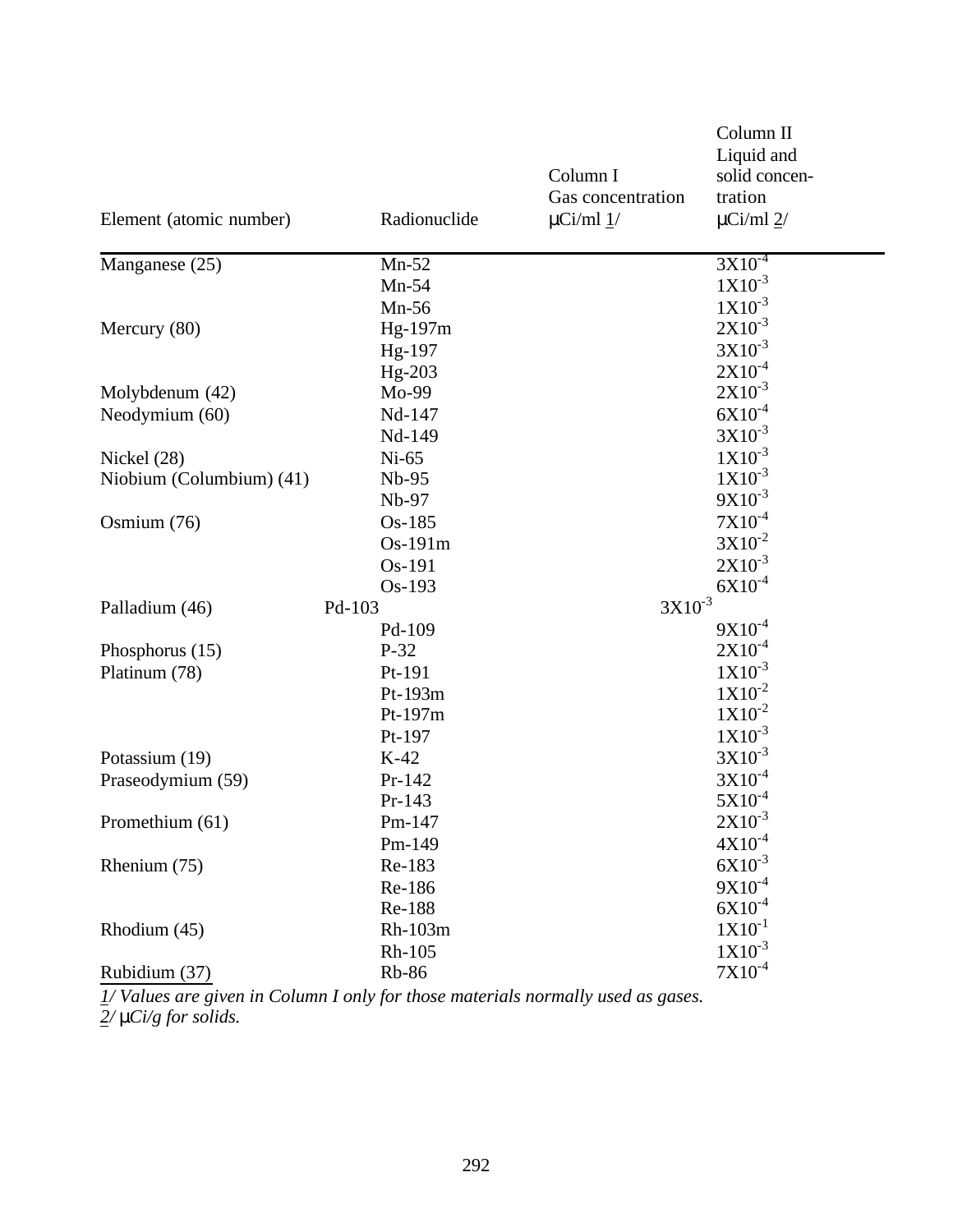|                         |              |                   | Column II                     |
|-------------------------|--------------|-------------------|-------------------------------|
|                         |              |                   | Liquid and                    |
|                         |              | Column I          | solid concen-                 |
|                         |              | Gas concentration | tration                       |
| Element (atomic number) | Radionuclide | $\mu$ Ci/ml $1/$  | $\mu$ Ci/ml $2$ /             |
| Ruthenium (44)          | Ru-97        |                   | $4X10^{-3}$                   |
|                         | Ru-103       |                   | $8X10^{-4}$                   |
|                         | Ru-105       |                   | $1X10^{-3}$                   |
|                         | Ru-106       |                   | $1X10^{-4}$                   |
| Samarium (62)           | $Sm-153$     |                   | $8X10^{-4}$                   |
| Scandium (21)           | $Sc-46$      |                   | $4X10^{-4}$                   |
|                         | $Sc-47$      |                   | $9X10^{-4}$                   |
|                         | $Sc-48$      |                   | $3X10^{-4}$                   |
| Selenium (34)           | Se-75        |                   | $3X10^{-3}$                   |
| Silicon (14)            | $Si-31$      |                   | $9X10^{-3}$                   |
| Silver $(47)$           | Ag- $105$    |                   | $1X10^{-3}$                   |
|                         | $Ag-110m$    |                   | $3X10^{-4}$                   |
|                         | Ag- $111$    |                   | $4X10^{-4}$                   |
| Sodium $(11)$           | Na-24        |                   | $2X10^{-3}$                   |
| Strontium (38)          | $Sr-85$      |                   | $1X10^{-3}$                   |
|                         | $Sr-89$      |                   | $1X10^{-4}$                   |
|                         | $Sr-91$      |                   | $7X10^{-4}$                   |
|                         | $Sr-92$      |                   | $7X10^{-4}$                   |
| Sulfur $(16)$           | $S-35$       | $9X10^{-8}$       | $6X10^{-4}$                   |
| Tantalum (73)           | Ta-182       |                   | $4X10^{-4}$                   |
| Technetium (43)         | Tc-96m       |                   | $1X10^{-1}$                   |
|                         | Tc-96        |                   | $1X10^{-3}$                   |
| Tellurium (52)          | Te-125m      |                   | $2X10^{-3}$                   |
|                         | Te-127m      |                   | $6X10^{-4}$                   |
|                         | Te-127       |                   | $3X10^{-3}$                   |
|                         | Te-129m      |                   | $3X10^{-4}$                   |
|                         | Te-131m      |                   | $6X10^{-4}$                   |
|                         | Te-132       |                   | $3X10^{-4}$                   |
| Terbium (65)            | $Tb-160$     |                   | $4X10^{-4}$                   |
| Thallium (81)           | $Tl-200$     |                   | $4X10^{-3}$                   |
|                         | $Tl-201$     |                   | $3X10^{-3}$                   |
|                         | $Tl-202$     |                   | $1X10^{-3}$                   |
|                         | $Tl-204$     |                   | $1X10^{-3}$                   |
| Thulium (69)            | $Tm-170$     |                   | $5 \mathrm{X} 10^{\text{-}4}$ |
|                         | $Tm-171$     |                   | $5X10^{-3}$                   |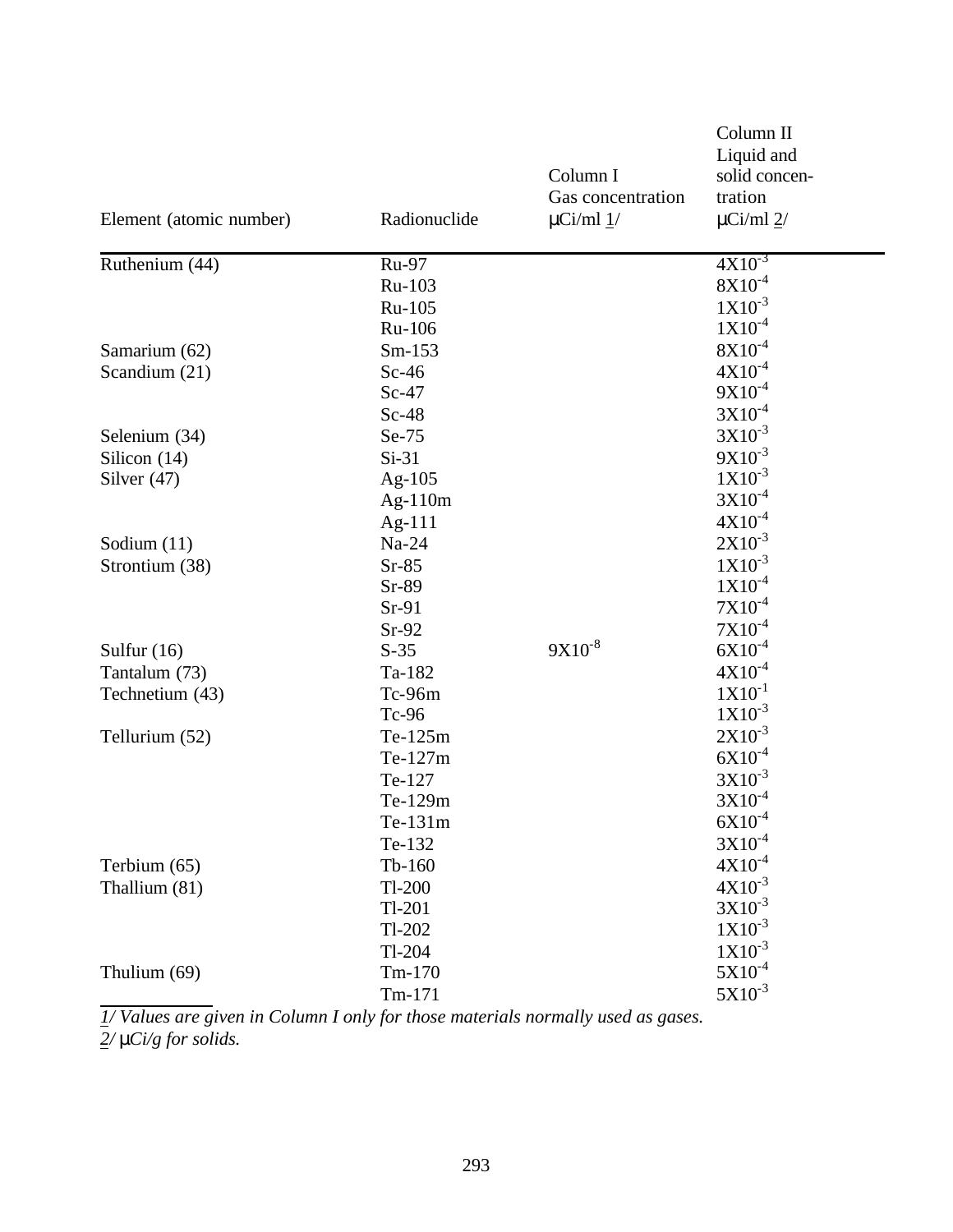| Element (atomic number)                                                                                          | Radionuclide | Column I<br>Gas concentration<br>$\mu$ Ci/ml $1/$ | Column II<br>Liquid and<br>solid concen-<br>tration<br>$\mu$ Ci/ml $2$ / |
|------------------------------------------------------------------------------------------------------------------|--------------|---------------------------------------------------|--------------------------------------------------------------------------|
| Tin $(50)$                                                                                                       | $Sn-113$     |                                                   | $9X10^{-4}$                                                              |
|                                                                                                                  | $Sn-125$     |                                                   | $2X10^{-4}$                                                              |
| Tungsten (Wolfram) (74)                                                                                          | W-181        |                                                   | $4X10^{-3}$                                                              |
|                                                                                                                  | W-187        |                                                   | $7X10^{-4}$                                                              |
| Vanadium (23)                                                                                                    | $V-48$       |                                                   | $3X10^{-4}$                                                              |
| Xenon (54)                                                                                                       | Xe-131m      | $4X10^{-6}$                                       |                                                                          |
|                                                                                                                  | Xe-133       | $3X10^{-6}$                                       |                                                                          |
|                                                                                                                  | Xe-135       | $1X10^{-6}$                                       |                                                                          |
| Ytterbium (70)                                                                                                   | $Yb-175$     |                                                   | $1X10^{-3}$                                                              |
| Yttrium (39)                                                                                                     | $Y-90$       |                                                   | $2X10^{-4}$                                                              |
|                                                                                                                  | $Y-91m$      |                                                   | $3X10^{-2}$                                                              |
|                                                                                                                  | $Y-91$       |                                                   | $3X10^{-4}$                                                              |
|                                                                                                                  | $Y-92$       |                                                   | $6X10^{-4}$                                                              |
|                                                                                                                  | $Y-93$       |                                                   | $3X10^{-4}$                                                              |
| Zinc $(30)$                                                                                                      | $Zn-65$      |                                                   | $1X10^{-3}$                                                              |
|                                                                                                                  | $Zn-69m$     |                                                   | $7X10^{-4}$                                                              |
|                                                                                                                  | $Zn-69$      |                                                   | $2X10^{-2}$                                                              |
| Zirconium (40)                                                                                                   | $Zr-95$      |                                                   | $6X10^{-4}$                                                              |
|                                                                                                                  | $Zr-97$      |                                                   | $2X10^{-4}$                                                              |
| Beta- and gamma-<br>emitting radioactive<br>material not listed<br>above with half-life<br>of less than 3 years. |              | $1X10^{-10}$                                      | $1X10^{-6}$                                                              |
|                                                                                                                  |              |                                                   |                                                                          |

Note 1:Many radionuclides transform into other radionuclides. In expressing the concentrations in Appendix A, the activity stated is that of the parent radionuclide and takes into account the radioactive decay products.

Note 2:For purposes of HFS 157.09 (2) where there is involved a combination of radionuclides, the limit for the combination should be derived as follows: Determine for each radionuclide in the product the ratio between the radioactivity concentration present in the product and the exempt radioactivity concentration established in Appendix A for the specific radionuclide when not in combination. The sum of such ratios may not exceed "1".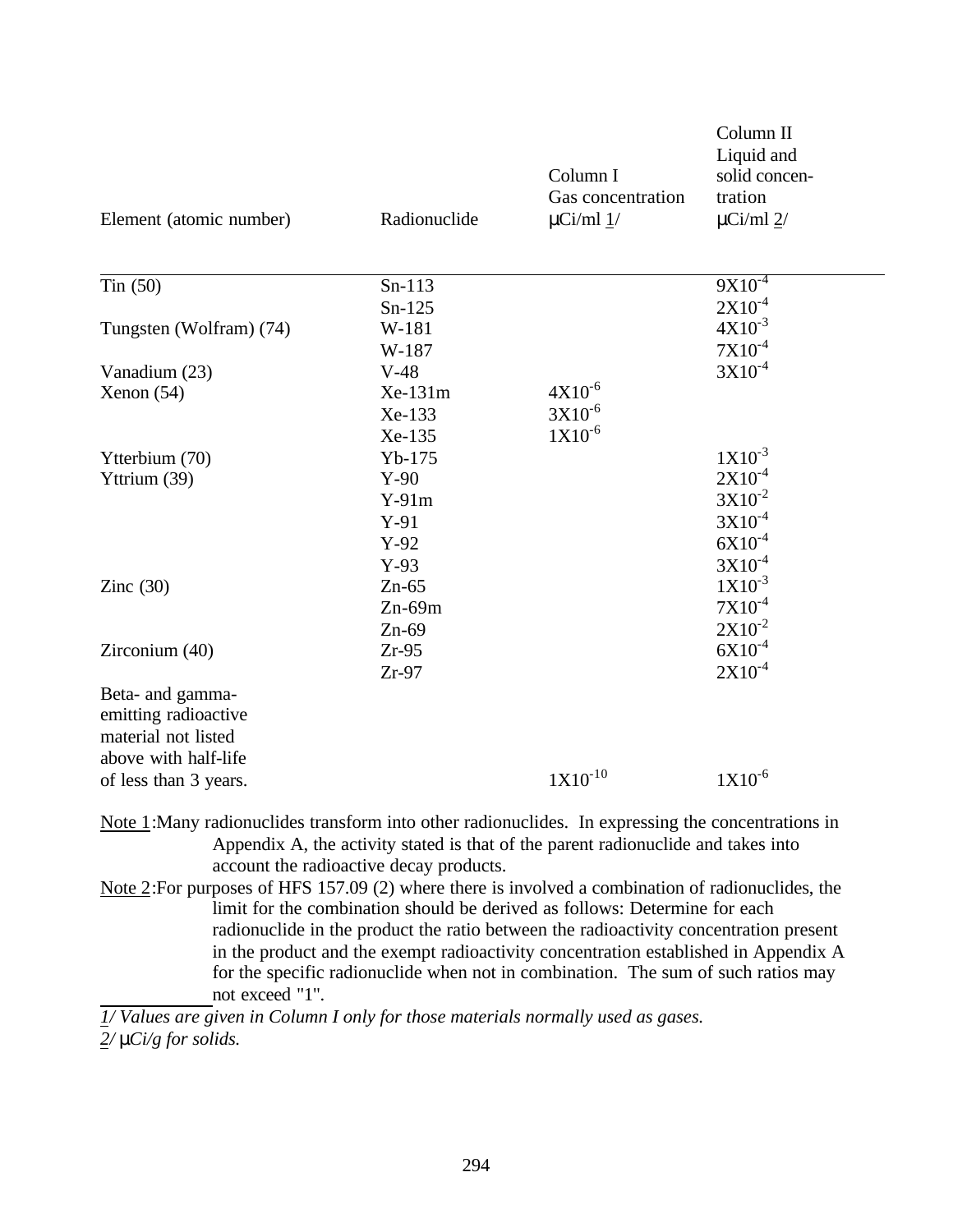Example: Concentration of Radionuclide A in Product + Exempt concentration of Radionuclide A

> Concentration of Radionuclide B in Product <1 Exempt concentration of Radionuclide B

Note 3:To convert μCi/ml to SI units of megabecquerels per liter multiply the above values by 37.

Example: Zirconium (40) Zr-97 ( $2x10^{-4}$   $\mu$ Ci/ml multiplied by 37 is equivalent to 74 x  $10^{-4}$ MBq/l).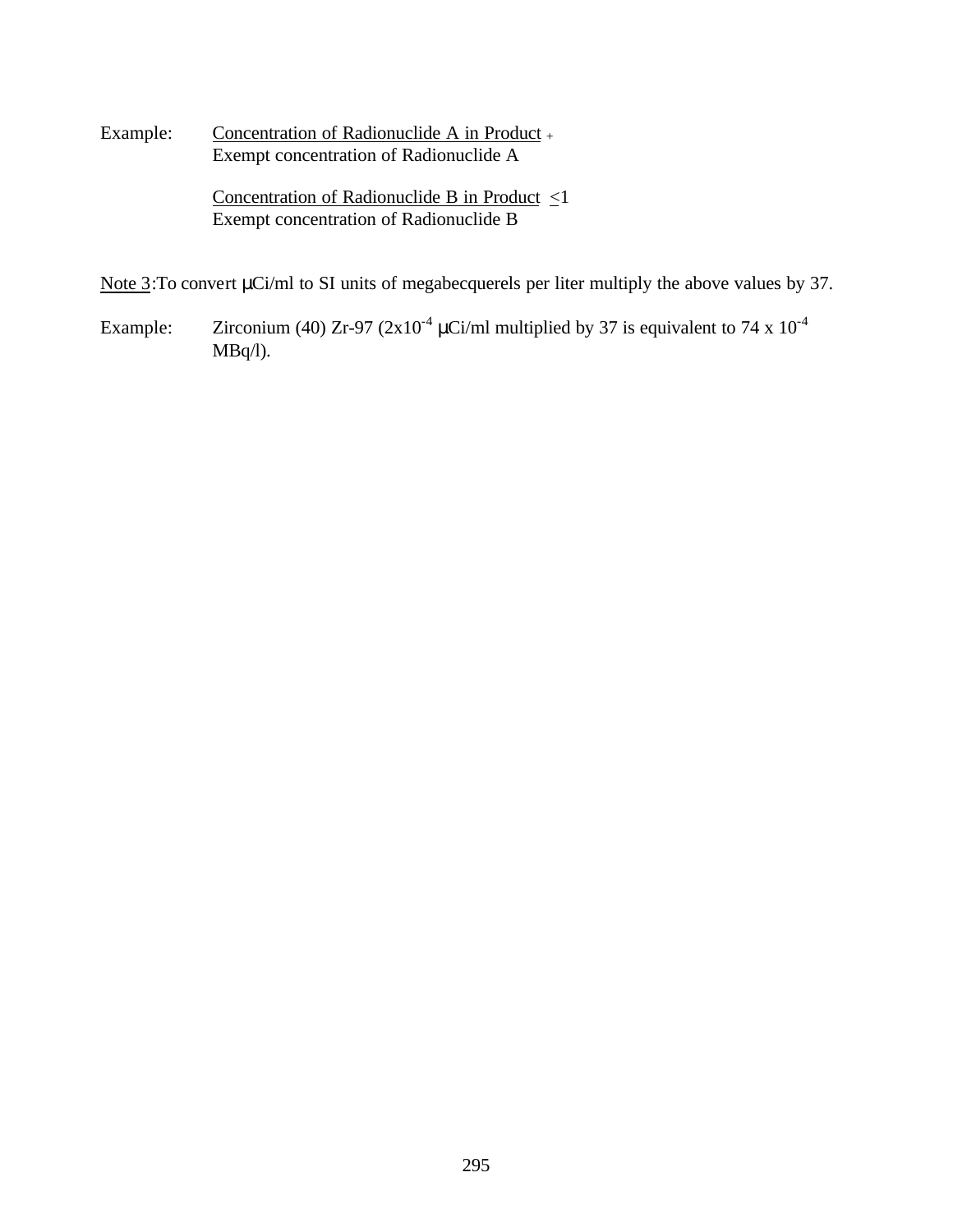## **APPENDIX B**

## **EXEMPT QUANTITIES**

| Radioactive Material    | Microcuries  |
|-------------------------|--------------|
|                         |              |
| Antimony-122 (Sb 122)   | 100          |
| Antimony-124 (Sb 124)   | 10           |
| Antimony-125 (Sb 125)   | 10           |
| Arsenic-73 (As 73)      | 100          |
| Arsenic-74 (As 74)      | 10           |
| Arsenic-76 (As $76$ )   | 10           |
| Arsenic-77 $(As 77)$    | 100          |
| Barium-131 (Ba 131)     | 10           |
| Barium-133 (Ba 133)     | 10           |
| Barium-140 (Ba 140)     | 10           |
| Bismuth-210 (Bi 210)    | $\mathbf{1}$ |
| Bromine-82 (Br 82)      | 10           |
| Cadmium-109 (Cd 109)    | 10           |
| Cadmium-115m (Cd 115m)  | 10           |
| Cadmium-115 (Cd 115)    | 100          |
| Calcium-45 $(Ca 45)$    | 10           |
| Calcium-47 (Ca 47)      | 10           |
| Carbon-14 $(C 14)$      | 100          |
| Cerium-141 (Ce 141)     | 100          |
| Cerium-143 (Ce 143)     | 100          |
| Cerium-144 (Ce 144)     | 1            |
| Cesium-129 (Cs 129)     | 100          |
| Cesium-131 (Cs 131)     | 1,000        |
| Cesium-134m $(Cs 134m)$ | 100          |
| Cesium-134 (Cs 134)     | 1            |
| Cesium-135 (Cs 135)     | 10           |
| Cesium-136 (Cs 136)     | 10           |
| Cesium-137 (Cs 137)     | 10           |
| Chlorine-36 (Cl 36)     | 10           |
| Chlorine-38 (Cl 38)     | 10           |
| Chromium-51 $(Cr 51)$   | 1,000        |
| Cobalt-57 (Co 57)       | 100          |
| Cobalt-58m (Co 58m)     | 10           |
| Cobalt-58 (Co 58)       | 10           |
| Cobalt-60 (Co 60)       | 1            |
| Copper-64 (Cu 64)       | 100          |
| Dysprosium-165 (Dy 165) | 10           |
| Dysprosium-166 (Dy 166) | 100          |
| Erbium-169 (Er 169)     | 100          |
| Erbium-171 (Er 171)     | 100          |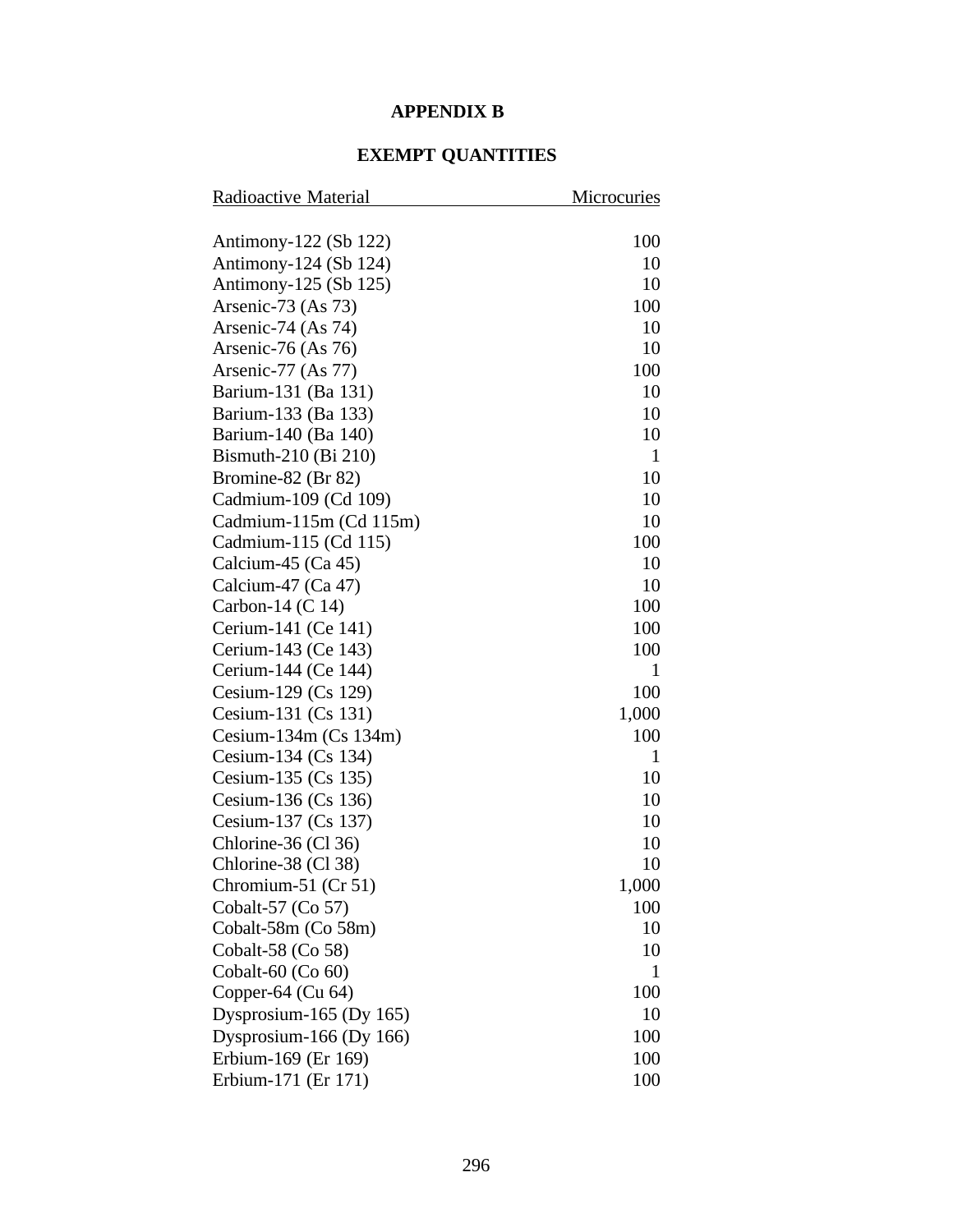| Radioactive Material        | Microcuries |
|-----------------------------|-------------|
| Europium-152 (Eu 152)9.2h   | 100         |
| Europium-152 (Eu 152)13 yr  | 1           |
| Europium-154 (Eu 154)       | 1           |
| Europium-155 (Eu 155)       | 10          |
| Fluorine-18 $(F 18)$        | 1,000       |
| Gadolinium-153 (Gd 153)     | 10          |
| Gadolinium-159 (Gd 159)     | 100         |
| Gallium-67 (Ga 67)          | 100         |
| Gallium-72 (Ga 72)          | 10          |
| Germanium-68 (Ge 68)        | 10          |
| Germanium-71 (Ge 71)        | 100         |
| Gold-195 (Au 195)           | 10          |
| Gold-198 (Au 198)           | 100         |
| Gold-199 (Au 199)           | 100         |
| Hafnium-181 (Hf 181)        | 10          |
| Holmium-166 (Ho 166)        | 100         |
| Hydrogen- $3$ (H 3)         | 1,000       |
| Indium-111 (In 111)         | 100         |
| Indium- $113m$ (In $113m$ ) | 100         |
| Indium- $114m$ (In $114m$ ) | 10          |
| Indium- $115m$ (In $115m$ ) | 100         |
| Indium-115 (In 115)         | 10          |
| Iodine-123 (I 123)          | 100         |
| Iodine-125 (I 125)          | 1           |
| Iodine-126 (I 126)          | 1           |
| Iodine-129 (I 129)          | 0.1         |
| Iodine-131 (I 131)          | 1           |
| Iodine-132 (I 132)          | 10          |
| Iodine-133 (I 133)          | 1           |
| Iodine-134 (I 134)          | 10          |
| Iodine-135 (I 135)          | 10          |
| Iridium-192 (Ir 192)        | 10          |
| Iridium-194 (Ir 194)        | 100         |
| Iron-52 (Fe $52$ )          | 10          |
| Iron-55 (Fe $55$ )          | 100         |
| Iron-59 (Fe $59$ )          | 10          |
| Krypton-85 $(Kr 85)$        | 100         |
| Krypton-87 (Kr 87)          | 10          |
| Lanthanum-140 (La 140)      | 10          |
| Lutetium-177 (Lu 177)       | 100         |
| Manganese-52 (Mn 52)        | 10          |
| Manganese-54 (Mn 54)        | 10          |
| Manganese-56 (Mn 56)        | 10          |
| Mercury-197m (Hg 197m)      | 100         |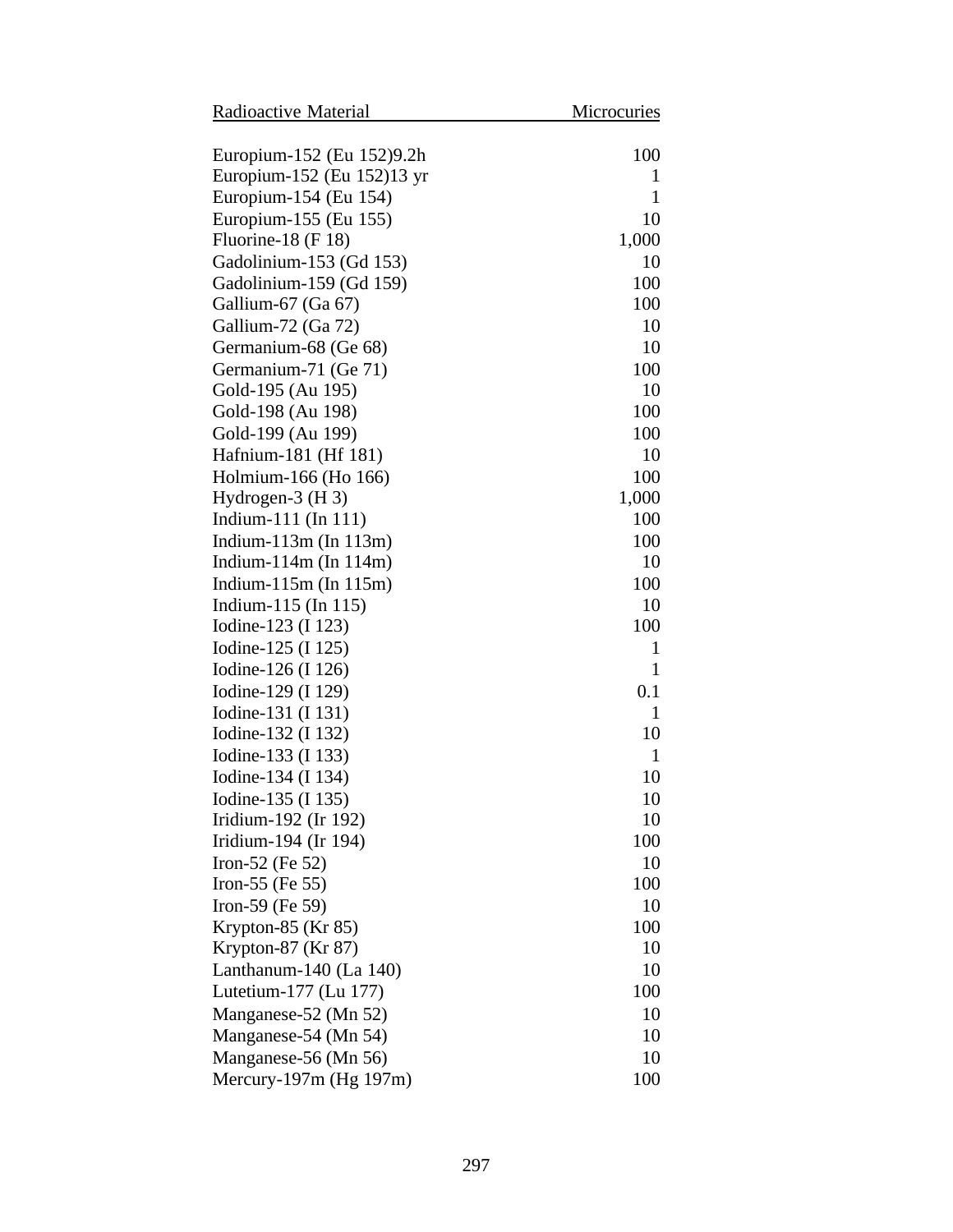Radioactive Material Microcuries

| Mercury-197 (Hg 197)      | 100 |
|---------------------------|-----|
| Mercury-203 (Hg 203)      | 10  |
| Molybdenum-99 (Mo 99)     | 100 |
| Neodymium-147 (Nd 147)    | 100 |
| Neodymium-149 (Nd 149)    | 100 |
| Nickel-59 (Ni 59)         | 100 |
| Nickel-63 (Ni 63)         | 10  |
| Nickel-65 (Ni 65)         | 100 |
| Niobium-93m (Nb 93m)      | 10  |
| Niobium-95 (Nb 95)        | 10  |
| Niobium-97 (Nb 97)        | 10  |
| Osmium-185 (Os 185)       | 10  |
| Osmium-191m $(Os 191m)$   | 100 |
| Osmium-191 (Os 191)       | 100 |
| Osmium-193 (Os 193)       | 100 |
| Palladium-103 (Pd 103)    | 100 |
| Palladium-109 (Pd 109)    | 100 |
| Phosphorus-32 (P 32)      | 10  |
| Platinum-191 (Pt 191)     | 100 |
| Platinum-193m (Pt 193m)   | 100 |
| Platinum-193 (Pt 193)     | 100 |
| Platinum-197m (Pt 197m)   | 100 |
| Platinum-197 (Pt 197)     | 100 |
| Polonium-210 (Po 210)     | 0.1 |
| Potassium-42 $(K 42)$     | 10  |
| Potassium-43 $(K 43)$     | 10  |
| Praseodymium-142 (Pr 142) | 100 |
| Praseodymium-143 (Pr 143) | 100 |
| Promethium-147 (Pm 147)   | 10  |
| Promethium-149 (Pm 149)   | 10  |
| Rhenium-186 (Re 186)      | 100 |
| Rhenium-188 (Re 188)      | 100 |
| Rhodium-103m (Rh 103m)    | 100 |
| Rhodium-105 (Rh 105)      | 100 |
| Rubidium-81 (Rb 81)       | 10  |
| Rubidium-86 (Rb 86)       | 10  |
| Rubidium-87 (Rb 87)       | 10  |
| Ruthenium-97 (Ru 97)      | 100 |
| Ruthenium-103 (Ru 103)    | 10  |
| Ruthenium-105 (Ru 105)    | 10  |
| Ruthenium-106 (Ru 106)    | 1   |
| Samarium-151 (Sm 151)     | 10  |
| Samarium-153 (Sm 153)     | 100 |
| Scandium-46 (Sc 46)       | 10  |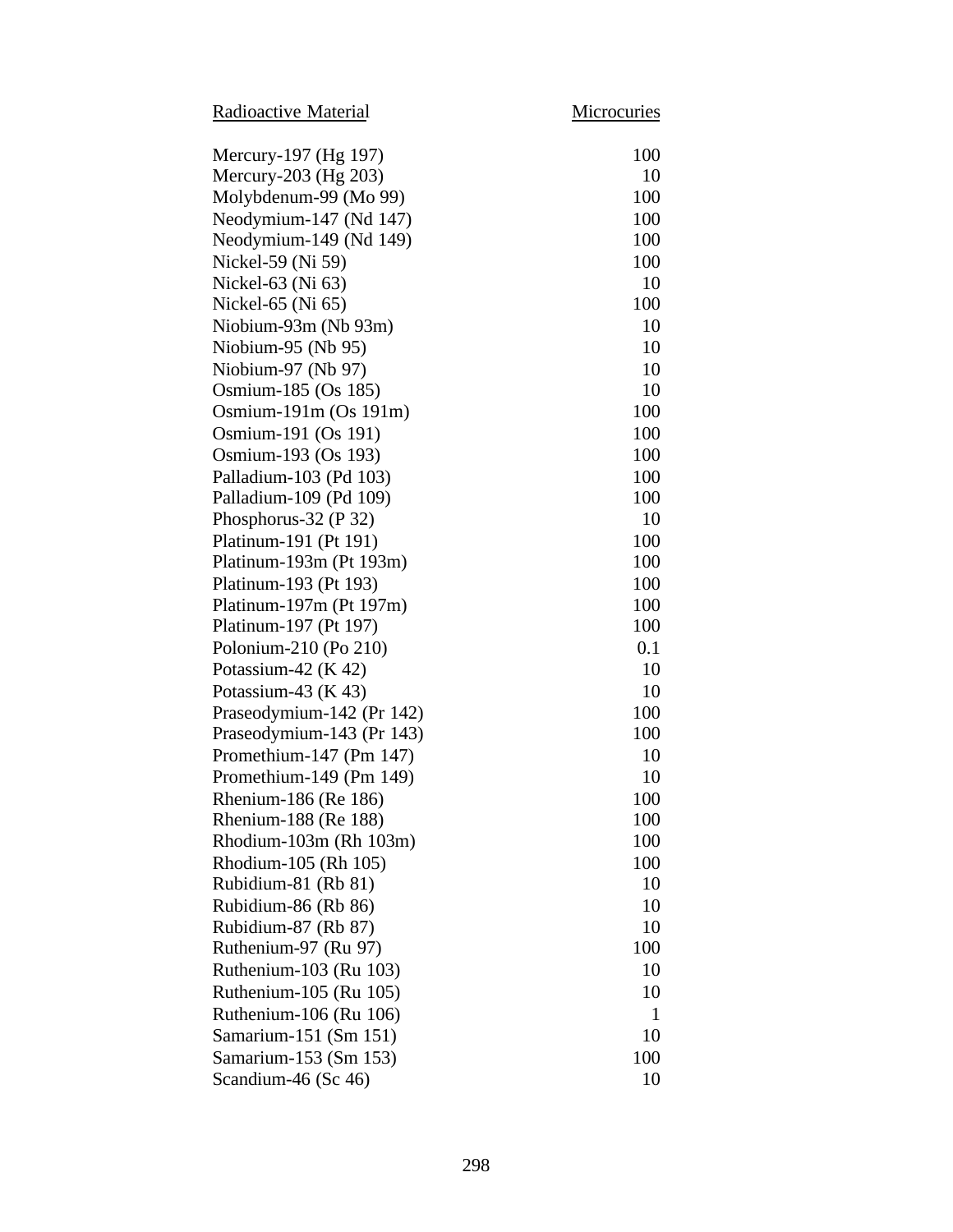Radioactive Material Microcuries

| Scandium-47 (Sc 47)      | 100          |
|--------------------------|--------------|
| Scandium-48 (Sc 48)      | 10           |
| Selenium-75 (Se 75)      | 10           |
| Silicon-31 $(Si 31)$     | 100          |
| Silver-105 (Ag 105)      | 10           |
| Silver-110m $(Ag 110m)$  | 1            |
| Silver-111 (Ag 111)      | 100          |
| Sodium-22 (Na 22)        | 10           |
| Sodium-24 (Na 24)        | 10           |
| Strontium-85 (Sr 85)     | 10           |
| Strontium-89 (Sr 89)     | $\mathbf{1}$ |
| Strontium-90 (Sr 90)     | 0.1          |
| Strontium-91 (Sr 91)     | 10           |
| Strontium-92 (Sr 92)     | 10           |
| Sulphur-35 $(S 35)$      | 100          |
| Tantalum-182 (Ta 182)    | 10           |
| Technetium-96 (Tc 96)    | 10           |
| Technetium-97m (Tc 97m)  | 100          |
| Technetium-97 (Tc 97)    | 100          |
| Technetium-99m (Tc 99m)  | 100          |
| Technetium-99 (Tc 99)    | 10           |
| Tellurium-125m (Te 125m) | 10           |
| Tellurium-127m (Te 127m) | 10           |
| Tellurium-127 (Te 127)   | 100          |
| Tellurium-129m (Te 129m) | 10           |
| Tellurium-129 (Te 129)   | 100          |
| Tellurium-131m (Te 131m) | 10           |
| Tellurium-132 (Te 132)   | 10           |
| Terbium-160 (Tb 160)     | 10           |
| Thallium-200 (Tl 200)    | 100          |
| Thallium-201 (Tl 201)    | 100          |
| Thallium-202 (Tl 202)    | 100          |
| Thallium-204 (Tl 204)    | 10           |
| Thulium-170 (Tm 170)     | 10           |
| Thulium-171 (Tm 171)     | 10           |
| Tin-113 (Sn 113)         | 10           |
| Tin-125 $(Sn 125)$       | 10           |
| Tungsten-181 (W 181)     | 10           |
| Tungsten-185 (W 185)     | 10           |
| Tungsten-187 (W 187)     | 100          |
| Vanadium-48 (V 48)       | 10           |
| Xenon-131m (Xe 131m)     | 1,000        |
| Xenon-133 (Xe 133)       | 100          |
| Xenon-135 (Xe 135)       | 100          |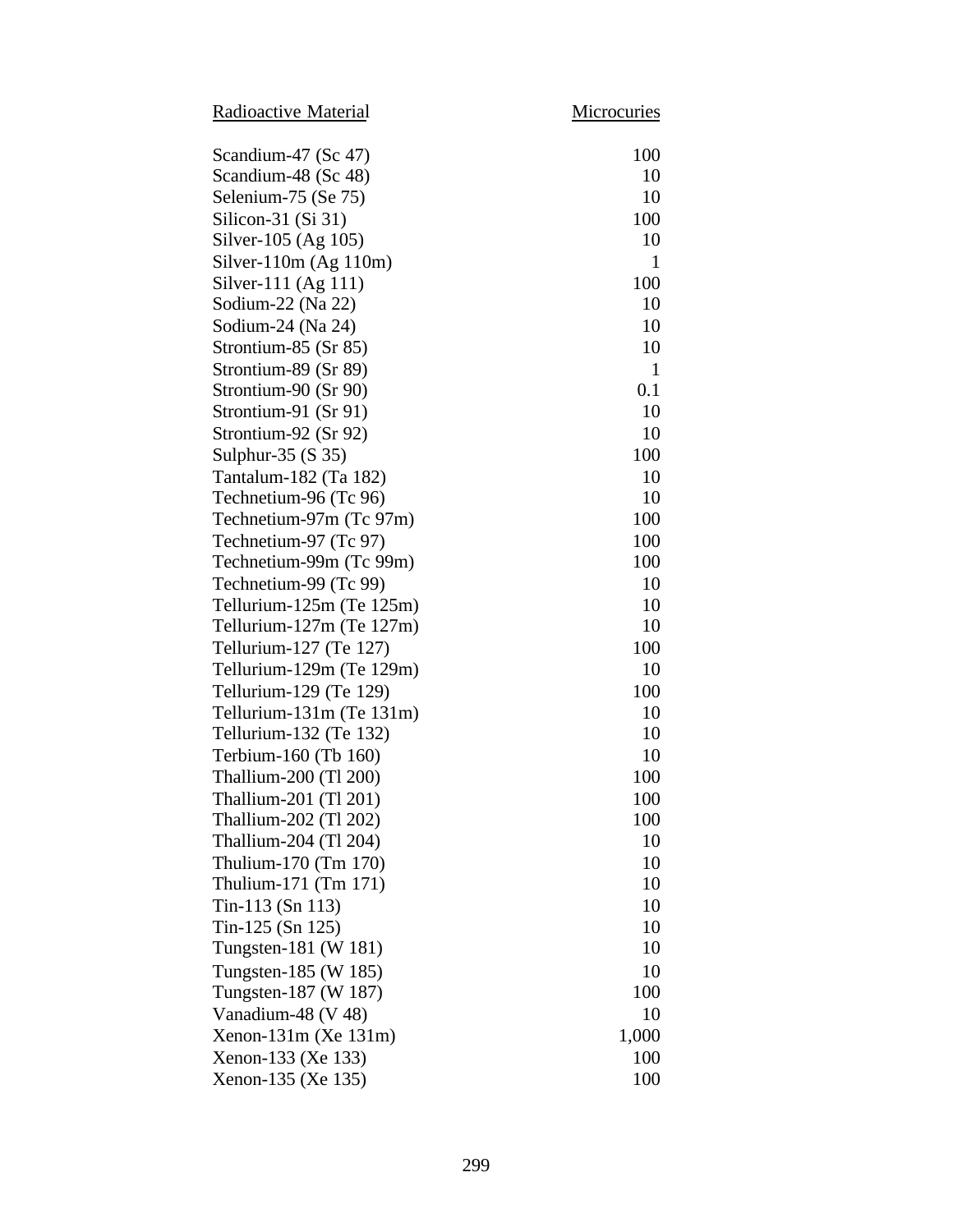| Radioactive Material        | Microcuries |
|-----------------------------|-------------|
| Ytterbium-175 (Yb 175)      | 100         |
| Yttrium-87 $(Y 87)$         | 10          |
| Yttrium-88 $(Y 88)$         | 10          |
| Yttrium-90 $(Y 90)$         | 10          |
| Yttrium-91 $(Y 91)$         | 10          |
| Yttrium-92 $(Y 92)$         | 100         |
| Yttrium-93 $(Y 93)$         | 100         |
| Zinc-65 $(Zn 65)$           | 10          |
| Zinc-69m $(Zn 69m)$         | 100         |
| Zinc-69 $(Zn 69)$           | 1,000       |
| Zirconium-93 $(Zr 93)$      | 10          |
| $Zirconium-95 (Zr 95)$      | 10          |
| Zirconium-97 $(Zr 97)$      | 10          |
| Any radioactive material    |             |
| not listed above other than |             |
| alpha-emitting radioactive  |             |
| material                    | 0.1         |

Note 1: Where there is a combination of radionuclides, the limit for the combination should be derived as follows:

Determine the amount of each radionuclide possessed and 1,000 times the amount in Appendix B for each of those radionuclides when not in combination. The sum of the ratios of those quantities may not exceed 1.

Example:

|                            | Amt. of Radionuclide A possessed + Amt. of Radionuclide B possessed $\leq 1$ |
|----------------------------|------------------------------------------------------------------------------|
| 1000 x Appendix B quantity | 1000 x Appendix B quantity                                                   |
| for Radionuclide A         | for Radionuclide B                                                           |

Note 2: To convert microcuries (μCi) to SI units of kilobecquerels (kBq), multiply the above values by 37.

Example: Zrconium-97 (10 μCi multiplied by 37 is equivalent to 370 kBq).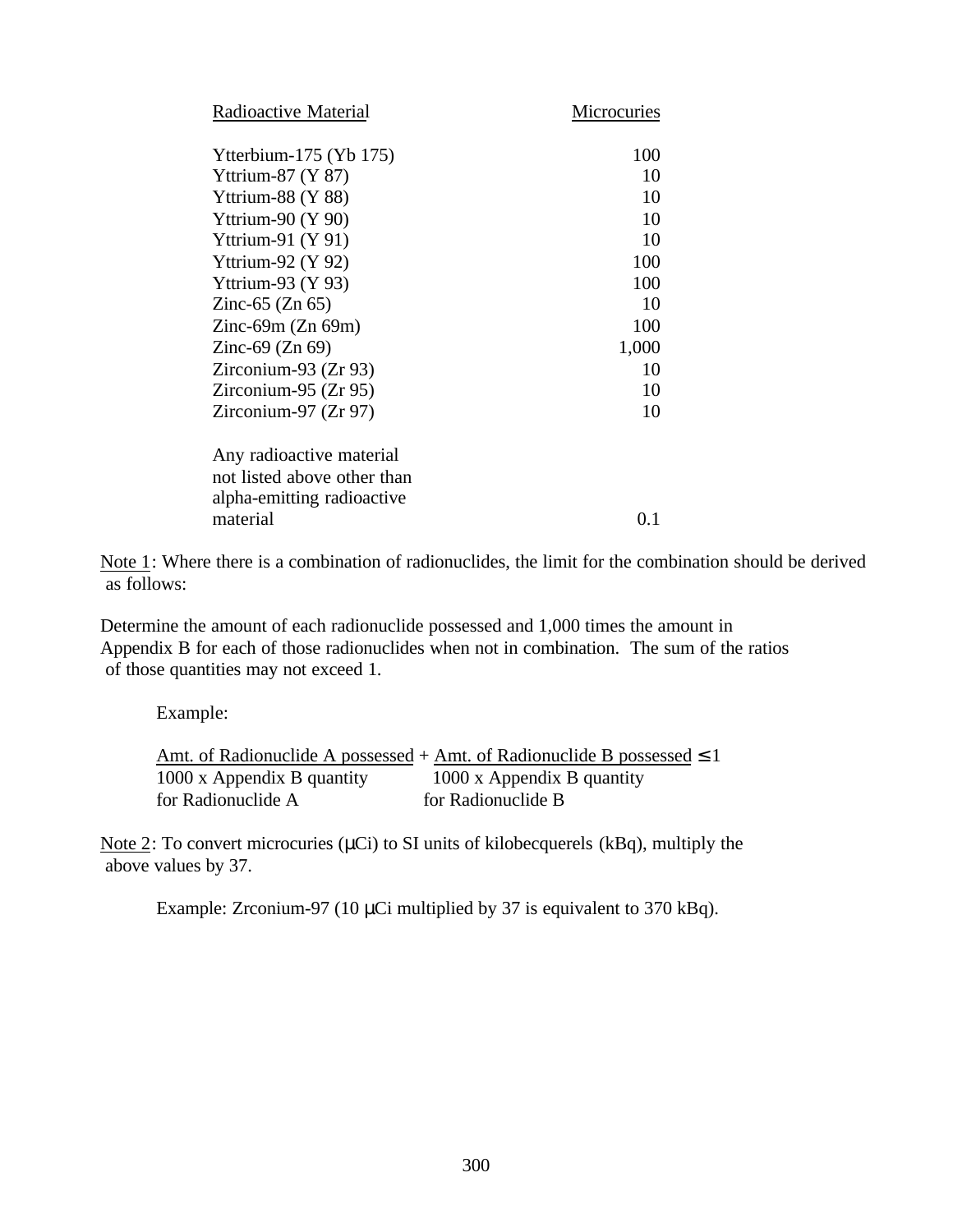# **APPENDIX C**

# **LIMITS FOR BROAD LICENSES**

|                      | Type B License<br>Column I | Type C License<br>Column II |
|----------------------|----------------------------|-----------------------------|
| Radioactive Material | curies                     | curies                      |
|                      |                            |                             |
| Antimony-122         | $\mathbf{1}$               | 0.01                        |
| Antimony-124         | $\mathbf{1}$               | 0.01                        |
| Antimony-125         | $\mathbf{1}$               | 0.01                        |
| Arsenic-73           | 10                         | 0.1                         |
| Arsenic-74           | $\mathbf{1}$               | 0.01                        |
| Arsenic-76           | $\mathbf{1}$               | 0.01                        |
| Arsenic-77           | 10                         | 0.1                         |
| Barium-131           | 10                         | 0.1                         |
| Barium-140           | 1                          | 0.01                        |
| Beryllium-7          | 10                         | 0.1                         |
| Bismuth-210          | 0.1                        | 0.001                       |
| Bromine-82           | 10                         | 0.1                         |
| Cadmium-109          | $\mathbf{1}$               | 0.01                        |
| Cadmium-115m         | $\mathbf{1}$               | 0.01                        |
| Cadmium-115          | 10                         | 0.1                         |
| Calcium-45           | $\mathbf{1}$               | 0.01                        |
| Calcium-47           | 10                         | 0.1                         |
| Carbon-14            | 100                        | 1.                          |
| Cerium-141           | 10                         | 0.1                         |
| Cerium-143           | 10                         | 0.1                         |
| Cerium-144           | 0.1                        | 0.001                       |
| Cesium-131           | 100                        | 1.                          |
| Cesium-134m          | 100                        | 1.                          |
| Cesium-134           | 0.1                        | 0.001                       |
| Cesium-135           | $\mathbf{1}$               | 0.01                        |
| Cesium-136           | 10                         | 0.1                         |
| Cesium-137           | 0.1                        | 0.001                       |
| Chlorine-36          | $\mathbf{1}$               | 0.01                        |
| Chlorine-38          | 100                        | 1.                          |
| Chromium-51          | 100                        | 1.                          |
| Cobalt-57            | 10                         | 0.1                         |
| Cobalt-58m           | 100                        | 1.                          |
| Cobalt-58            | 1                          | 0.01                        |
| Cobalt-60            | 0.1                        | 0.001                       |
| Copper-64            | 10                         | 0.1                         |
| Dysprosium-165       | 100                        | 1.                          |
| Dysprosium-166       | 10                         | 0.1                         |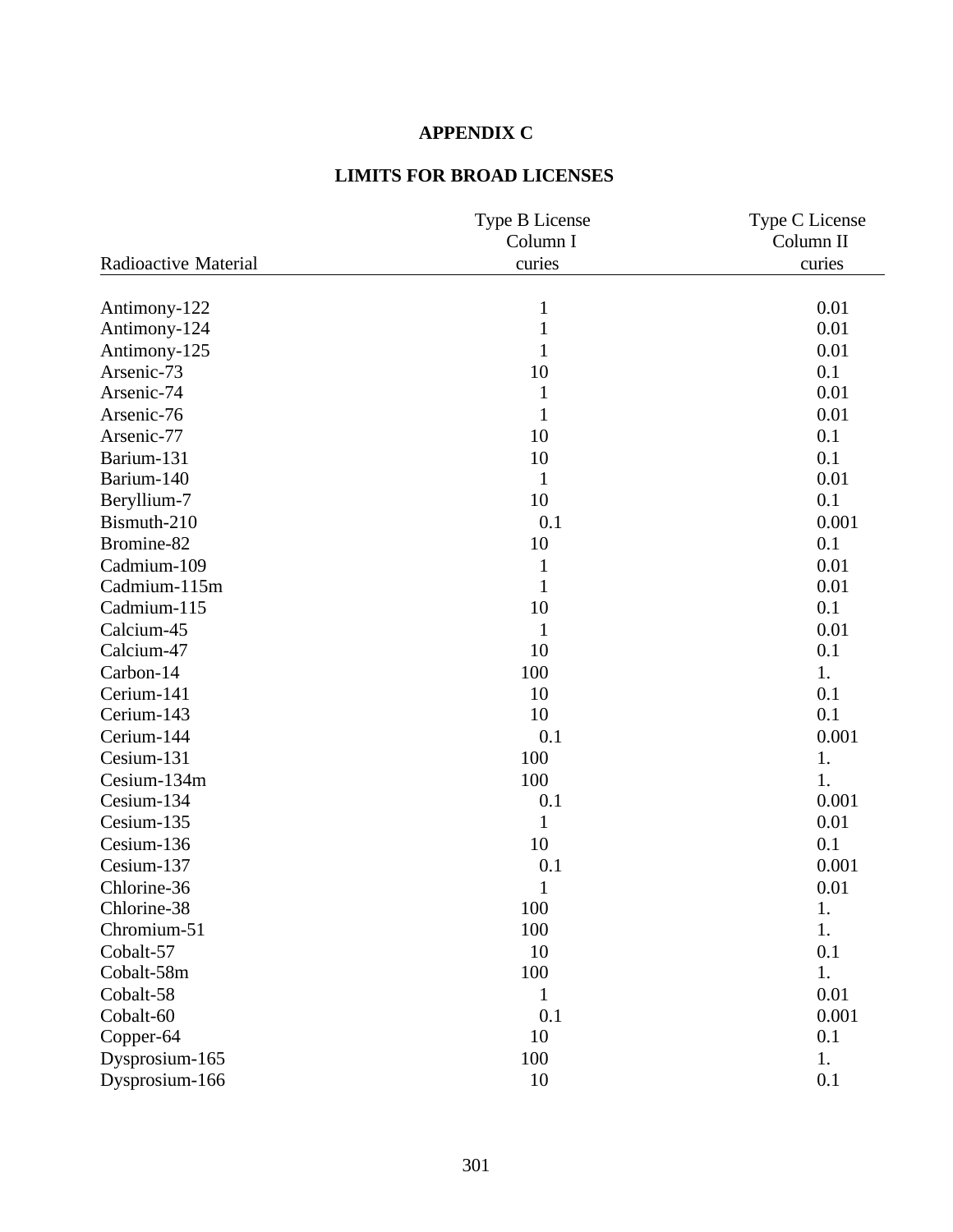|                             | Type B License | Type C License |
|-----------------------------|----------------|----------------|
|                             | Column I       | Column II      |
| Radioactive Material        | curies         | curies         |
|                             | 10             | 0.1            |
| Erbium-169<br>Erbium-171    |                | 0.1            |
|                             | 10<br>10       | 0.1            |
| Europium-152 (9.2 h)        |                |                |
| Europium-152 $(13 y)$       | 0.1            | 0.001          |
| Europium-154                | 0.1            | 0.001          |
| Europium-155                | 1              | 0.01           |
| Fluorine-18                 | 100            | 1.             |
| Gadolinium-153              | $\mathbf 1$    | 0.01           |
| Gadolinium-159              | 10             | 0.1            |
| Gallium-72                  | 10             | 0.1            |
| Germanium-71                | 100            | 1.             |
| <b>Gold-198</b>             | 10             | 0.1            |
| Gold-199                    | 10             | 0.1            |
| Hafnium-181                 | 1              | 0.01           |
| Holmium-166                 | 10             | 0.1            |
| Hydrogen-3                  | 100            | 1.             |
| Indium-113m                 | 100            | 1.             |
| Indium-114m                 | 1              | 0.01           |
| Indium-115m                 | 100            | 1.             |
| Indium-115                  | $\mathbf{1}$   | 0.01           |
| Iodine-125                  | 0.1            | 0.001          |
| Iodine-126                  | 0.1            | 0.001          |
| Iodine-129                  | 0.1            | 0.001          |
| Iodine-131                  | 0.1            | 0.001          |
| Iodine-132                  | 10             | 0.1            |
| Iodine-133                  | $\mathbf{1}$   | 0.01           |
| Iodine-134                  | 10             | 0.1            |
| Iodine-135                  | 1              | 0.01           |
| Iridium-192                 | $\mathbf{1}$   | 0.01           |
| Iridium-194                 | 10             | 0.1            |
| Iron- $55$                  | 10             | 0.1            |
| Iron-59                     | 1              | 0.01           |
| Krypton-85                  | 100            | 1.             |
|                             | 10             | 0.1            |
| Krypton-87<br>Lanthanum-140 | 1              | 0.01           |
|                             |                |                |
| Lutetium-177                | 10             | 0.1            |
| Manganese-52                | 1              | 0.01           |
| Manganese-54                | 1              | 0.01           |
| Manganese-56                | 10             | 0.1            |
| Mercury-197m                | 10             | 0.1            |
| Mercury-197                 | 10             | 0.1            |
| Mercury-203                 | $\mathbf{1}$   | 0.01           |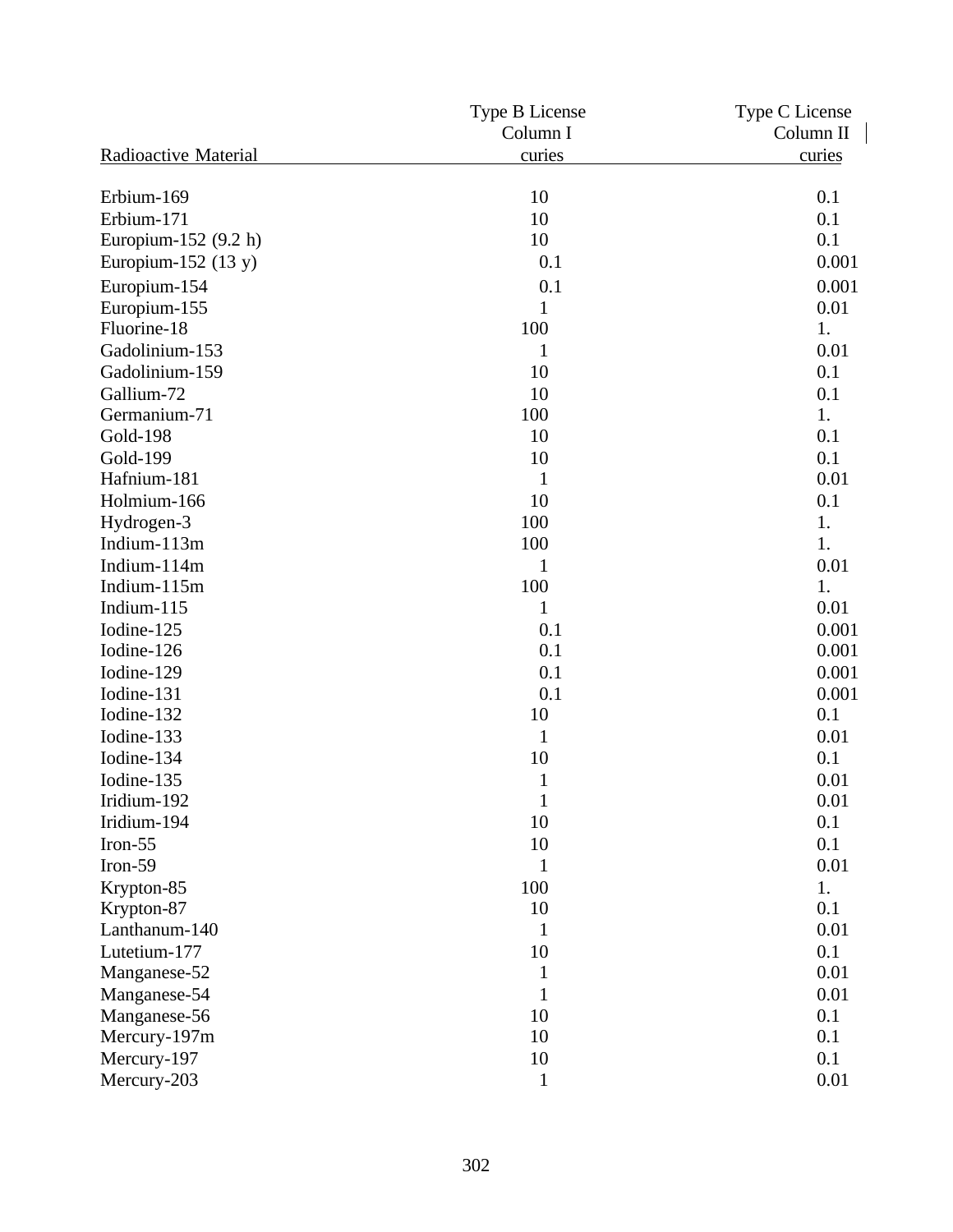|                      | Type B License | Type C License |
|----------------------|----------------|----------------|
|                      | Column I       | Column II      |
| Radioactive Material | curies         | curies         |
| Molybdenum-99        | 10             | 0.1            |
| Neodymium-147        | 10             | 0.1            |
| Neodymium-149        | 10             | 0.1            |
| Nickel-59            | 10             | 0.1            |
| Nickel-63            | $\mathbf{1}$   | 0.01           |
| Nickel-65            | 10             | 0.1            |
| Niobium-93m          | $\mathbf{1}$   | 0.01           |
| Niobium-95           | $\mathbf{1}$   | 0.01           |
| Niobium-97           | 100            | 1.             |
| Osmium-185           | $\mathbf{1}$   | 0.01           |
| Osmium-191m          | 100            | 1.             |
| Osmium-191           | 10             | 0.1            |
| Osmium-193           | 10             | 0.1            |
| Palladium-103        | 10             | 0.1            |
| Palladium-109        | 10             | 0.1            |
| Phosphorus-32        | $\mathbf{1}$   | 0.01           |
| Platinum-191         | 10             | 0.1            |
| Platinum-193m        | 100            | 1.             |
| Platinum-193         | 10             | 0.1            |
| Platinum-197m        | 100            | 1.             |
| Platinum-197         | 10             | 0.1            |
| Polonium-210         | 0.01           | 0.0001         |
| Potassium-42         | $\mathbf{1}$   | 0.01           |
| Praseodymium-142     | 10             | 0.1            |
| Praseodymium-143     | 10             | 0.1            |
| Promethium-147       | $\mathbf{1}$   | 0.01           |
| Promethium-149       | 10             | 0.1            |
| Radium-226           | 0.01           | 0.0001         |
| Rhenium-186          | 10             | 0.1            |
| Rhenium-188          | 10             | 0.1            |
| Rhodium-103m         | 1,000          | 10.            |
| Rhodium-105          | 10             | 0.1            |
| Rubidium-86          | $\mathbf{1}$   | 0.01           |
| Rubidium-87          | 1              | 0.01           |
| Ruthenium-97         | 100            | 1.             |
| Ruthenium-103        | 1              | 0.01           |
| Ruthenium-105        | 10             | 0.1            |
| Ruthenium-106        | 0.1            | 0.001          |
| Samarium-151         | 1              | 0.01           |
| Samarium-153         | 10             | 0.1            |
| Scandium-46          | $\mathbf{1}$   | 0.01           |
| Scandium-47          | 10             | 0.1            |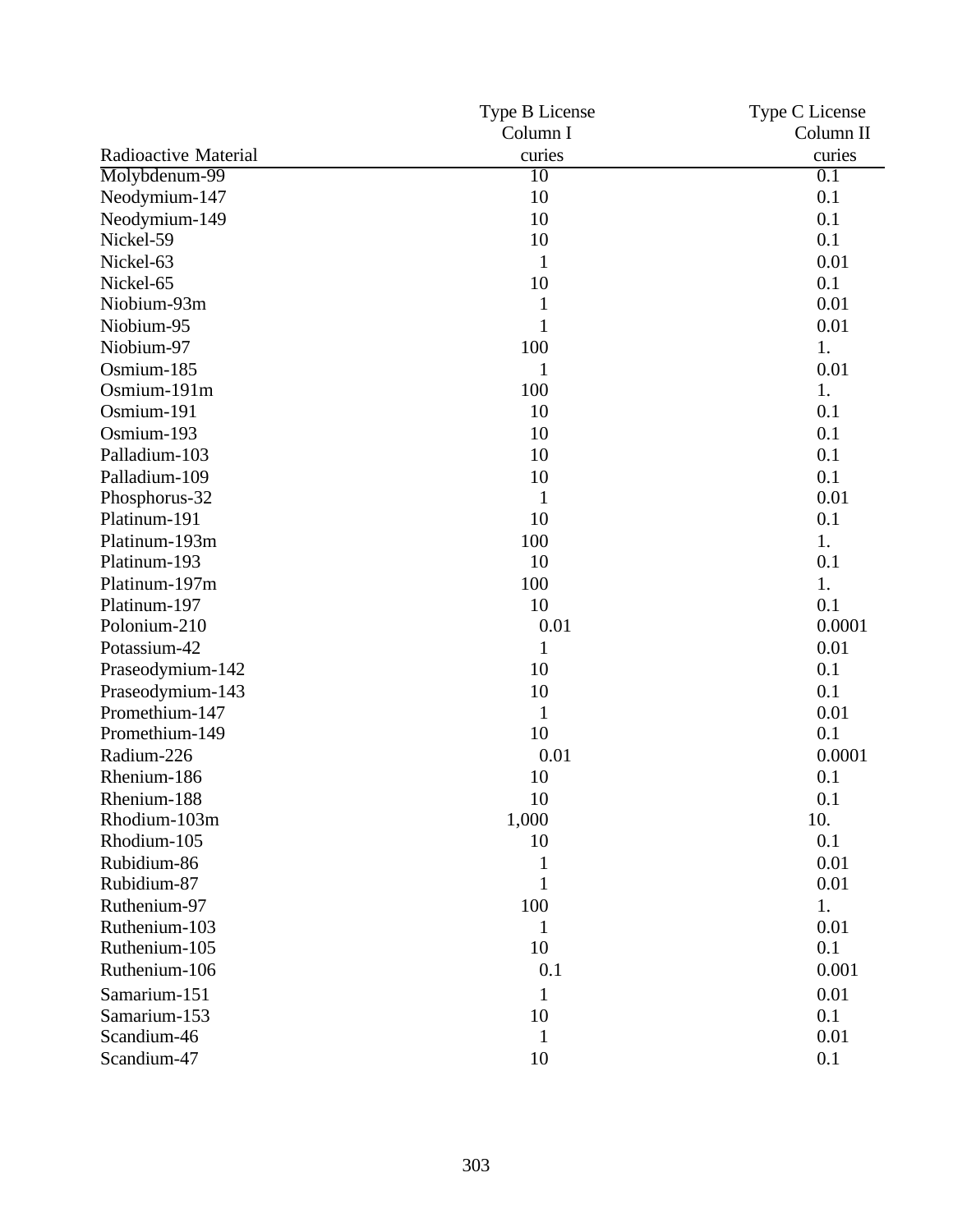|                      | Type B License | Type C License |
|----------------------|----------------|----------------|
|                      | Column I       | Column II      |
| Radioactive Material | curies         | curies         |
| Scandium-48          |                | 0.01           |
| Selenium-75          | $\mathbf{1}$   | 0.01           |
| Silicon-31           | 10             | 0.1            |
| Silver-105           |                | 0.01           |
| Silver-110m          | 0.1            | 0.001          |
| Silver-111           | 10             | 0.1            |
| Sodium-22            | 0.1            | 0.001          |
| Sodium-24            | 1              | 0.01           |
| Strontium-85m        | 1,000          | 10.            |
| Strontium-85         | 1              | 0.01           |
| Strontium-89         |                | 0.01           |
| Strontium-90         | 0.01           | 0.0001         |
| Strontium-91         | 10             | 0.1            |
| Strontium-92         | 10             | 0.1            |
| Sulphur-35           | 10             | 0.1            |
| Tantalum-182         | 1              | 0.01           |
| Technetium-96        | 10             | 0.1            |
| Technetium-97m       | 10             | 0.1            |
| Technetium-97        | 10             | 0.1            |
| Technetium-99m       | 100            | 1.             |
| Technetium-99        | 1              | 0.01           |
| Tellurium-125m       |                | 0.01           |
| Tellurium-127m       |                | 0.01           |
| Tellurium-127        | 10             | 0.1            |
| Tellurium-129m       | 1              | 0.01           |
| Tellurium-129        | 100            | 1.             |
| Tellurium-131m       | 10             | 0.1            |
| Tellurium-132        | 1              | 0.01           |
| Terbium-160          |                | 0.01           |
| Thallium-200         | 10             | 0.1            |
| Thallium-201         | 10             | 0.1            |
| Thallium-202         | 10             | 0.1            |
| Thallium-204         | 1              | 0.01           |
| Thulium-170          |                | 0.01           |
| Thulium-171          |                | 0.01           |
| $Tin-113$            |                | 0.01           |
| $Tin-125$            |                | 0.01           |
| Tungsten-181         |                | 0.01           |
| Tungsten-185         |                | 0.01           |
| Tungsten-187         | 10             | 0.1            |
| Vanadium-48          | 1              | 0.01           |
| Xenon-131m           | 1,000          | 10.            |
| Xenon-133            | 100            | 1.             |
| Xenon-135            | 100            | 1.             |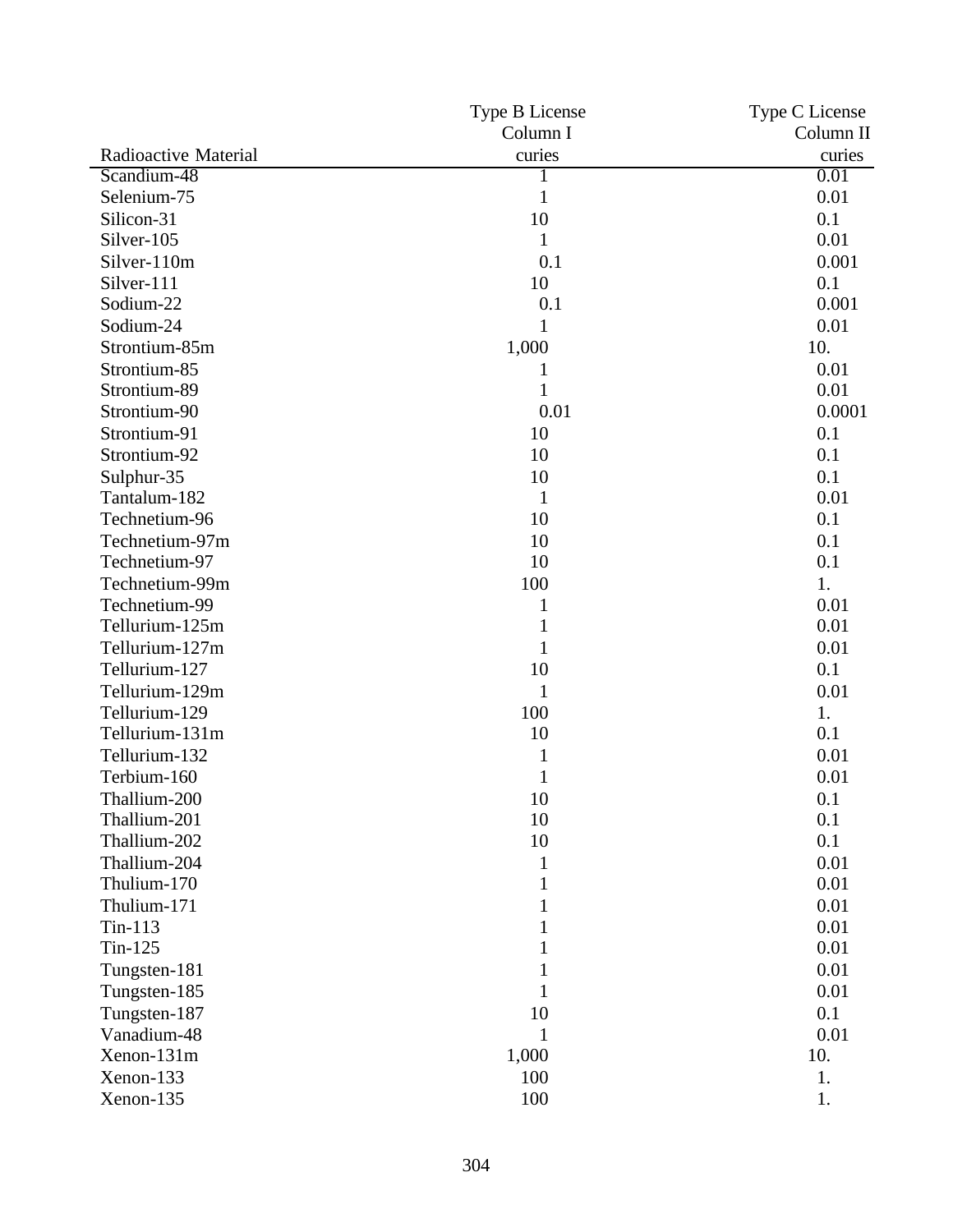|                             | Type B License | Type C License |
|-----------------------------|----------------|----------------|
|                             | Column I       | Column II      |
| Radioactive Material        | curies         | curies         |
| Ytterbium-175               | 10             | 0.1            |
| Yttrium-90                  | 1              | 0.01           |
| Yttrium-91                  | 1              | 0.01           |
| Yttrium-92                  | 10             | 0.1            |
| Yttrium-93                  | 1              | 0.01           |
| $Zinc-65$                   | 1              | 0.01           |
| Zinc-69m                    | 10             | 0.1            |
| $Zinc-69$                   | 100            | 1.             |
| Zirconium-93                | 1              | 0.01           |
| Zirconium-95                | 1              | 0.01           |
| Zirconium-97                | $\mathbf{1}$   | 0.01           |
| Any radioactive material    |                |                |
| other than source material, |                |                |
| special nuclear material,   |                |                |
| or alpha emitting radio-    |                |                |
| active material not listed  |                |                |
| above.                      | 0.1            | 0.001          |

Note 1: To convert curies (Ci) to SI units of gigabecquerels (GBq), multiply the above values by 37.

Example: Zirconium-97 (Col. II) (0.01 Ci multiplied by 37 is equivalent to 0.37 GBq).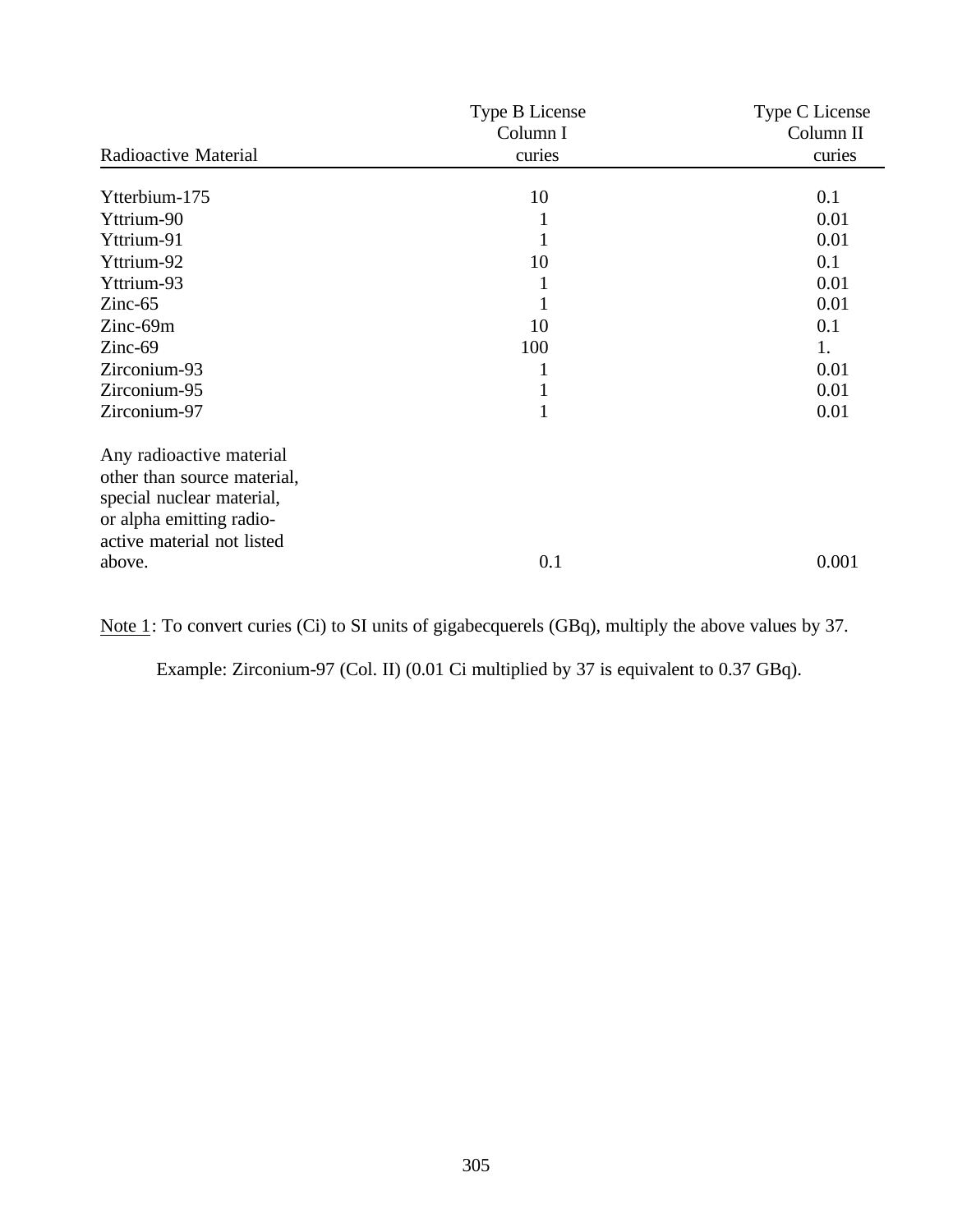### **APPENDIX D ASSIGNED PROTECTION FACTORS FOR RESPIRATORS<sup>a</sup>**

|                                                                                          | Operating mode                                                                    | Assigned<br>Protection<br>Factors |
|------------------------------------------------------------------------------------------|-----------------------------------------------------------------------------------|-----------------------------------|
| I. Air Purifying Respirators<br>[Particulate1A <sup>b</sup> only]1A <sup>c</sup> :       |                                                                                   |                                   |
| Filtering facepiece disposabled                                                          | <b>Negative Pressure</b>                                                          | $\binom{d}{ }$                    |
| Facepiece, half <sup>e</sup>                                                             | <b>Negative Pressure</b>                                                          | 10                                |
| Facepiece, full                                                                          | <b>Negative Pressure</b>                                                          | 100                               |
| Facepiece, half                                                                          | Powered air-purifying respirators                                                 | 50                                |
| Facepiece, full                                                                          | Powered air-purifying respirators                                                 | 1000                              |
| Helmet/hood                                                                              | Powered air-purifying respirators                                                 | 1000                              |
| Facepiece, loose-fitting                                                                 | Powered air-purifying respirators                                                 | 25                                |
| II. Atmosphere supplying respirators<br>[particulate, gases and vapors1A <sup>f</sup> ]: |                                                                                   |                                   |
| 1. Air-line respirator:                                                                  |                                                                                   |                                   |
| Facepiece, half                                                                          | Demand                                                                            | 10                                |
| Facepiece, half                                                                          | <b>Continuous Flow</b>                                                            | $\overline{50}$                   |
| Facepiece, half                                                                          | <b>Pressure Demand</b>                                                            | $\overline{50}$                   |
| Facepiece, full                                                                          | Demand                                                                            | 100                               |
| Facepiece, full                                                                          | <b>Continuous Flow</b>                                                            | 1000                              |
| Facepiece, full                                                                          | <b>Pressure Demand</b>                                                            | 1000                              |
| Helmet/hood                                                                              | <b>Continuous Flow</b>                                                            | 1000                              |
| Facepiece, loose-fitting                                                                 | <b>Continuous Flow</b>                                                            | 25                                |
| Suit                                                                                     | <b>Continuous Flow</b>                                                            | $\overline{(^9)}$                 |
| 2. Self-contained breathing Apparatus<br>(SCBA):                                         |                                                                                   |                                   |
| Facepiece, full                                                                          | Demand                                                                            | 100                               |
| Facepiece, full                                                                          | <b>Pressure Demand</b>                                                            | 10,000                            |
| Facepiece, full                                                                          | Demand, Recirculating                                                             | 100                               |
| Facepiece, full                                                                          | <b>Positive Pressure Recirculating</b>                                            | 10,000                            |
| III. Combination Respirators:                                                            |                                                                                   |                                   |
| Any combination of air-purifying and<br>atmosphere-supplying respirators                 | (1) Assigned protection factor for type<br>and mode of operation as listed above. |                                   |

<sup>a</sup> These assigned protection factors apply only in a respiratory protection program that meets the requirements of subchapter III of this chapter. The protection factors are applicable only to airborne radiological hazards and may not be appropriate to circumstances when chemical or other respiratory hazards exist instead of, or in addition to, radioactive hazards. Selection and use of respirators for such circumstances must also comply with Department of Labor regulations.

Radioactive contaminants for which the concentration values in Column 3 of Appendix E are based on internal dose due to inhalation may, in addition, present external exposure hazards at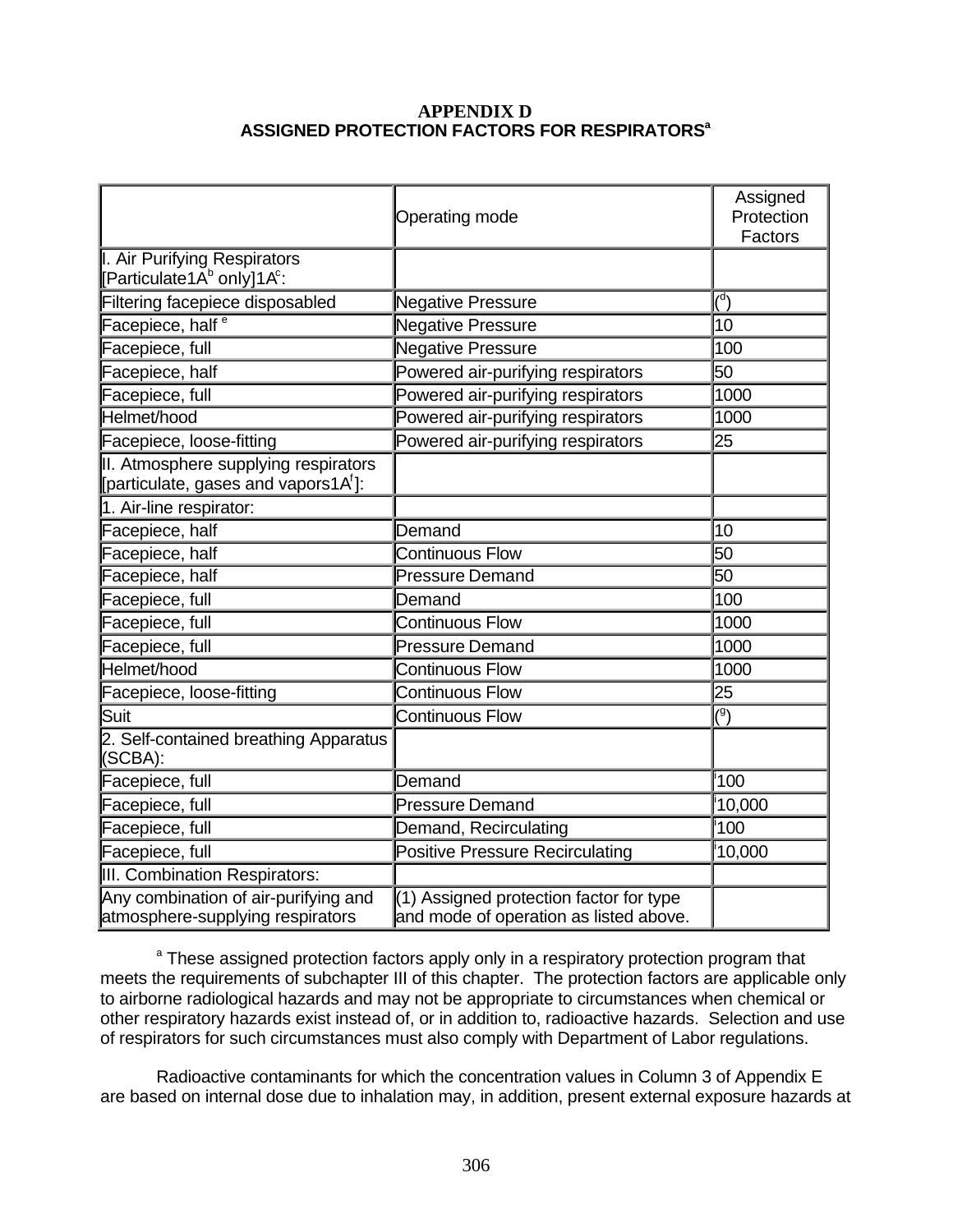higher concentrations. Under these circumstances, limitations on occupancy may have to be governed by external dose limits.

<sup>b</sup> Air purifying respirators with APF <100 must be equipped with particulate filters that are at least 95 percent efficient. Air purifying respirators with  $APF = 100$  must be equipped with particulate filters that are at least 99 percent efficient. Air purifying respirators with APFs >100 must be equipped with particulate filters that are at least 99.97 percent efficient.

 $\textdegree$  A licensee may apply to the department for the use of an APF greater than 1 for sorbent cartridges as protection against airborne radioactive gases and vapors (e.g., radioiodine).

<sup>d</sup> A licensee may permit individuals to use this type of respirator who have not been medically screened or fit tested on the device provided that no credit be taken for their use in estimating intake or dose. It is also recognized that it is difficult to perform an effective positive or negative pressure pre-use user seal check on this type of device. All other respiratory protection program requirements listed in s. HFS 157.27 (3) apply. An assigned protection factor has not been assigned for these devices. However, an APF equal to 10 may be used if the licensee can demonstrate a fit factor of at least 100 by use of a validated or evaluated, qualitative or quantitative fit test.

<sup>e</sup> Under-chin type only. No distinction is made in this Appendix between elastomeric halfmasks with replaceable cartridges and those designed with the filter medium as an integral part of the facepiece (e.g., disposable or reusable disposable). Both types are acceptable so long as the seal area of the latter contains some substantial type of seal-enhancing material such as rubber or plastic, the 2 or more suspension straps are adjustable, the filter medium is at least 95 percent efficient and all other requirements of subchapter III of this chapter are met.

<sup>f</sup> The assigned protection factors for gases and vapors are not applicable to radioactive contaminants that present an absorption or submersion hazard. For tritium oxide vapor, approximately one-third of the intake occurs by absorption through the skin so that an overall protection factor of 3 is appropriate when atmosphere-supplying respirators are used to protect against tritium oxide. Exposure to radioactive noble gases is not considered a significant respiratory hazard, and protective actions for these contaminants should be based on external (submersion) dose considerations.

<sup>g</sup> No NIOSH approval schedule is currently available for atmosphere supplying suits. This equipment may be used in an acceptable respiratory protection program as long as all the other minimum program requirements, with the exception of fit testing, are met (i.e., s. HFS 157.27 (3)).

<sup>h</sup> A licensee should implement institutional controls to assure that these devices are not used in areas immediately dangerous to life or health.

<sup>i</sup> This type of respirator may be used as an emergency device in unknown concentrations for protection against inhalation hazards. External radiation hazards and other limitations to permitted exposure such as skin absorption shall be taken into account in these circumstances. This device may not be used by any individual who experiences perceptible outward leakage of breathing gas while wearing the device.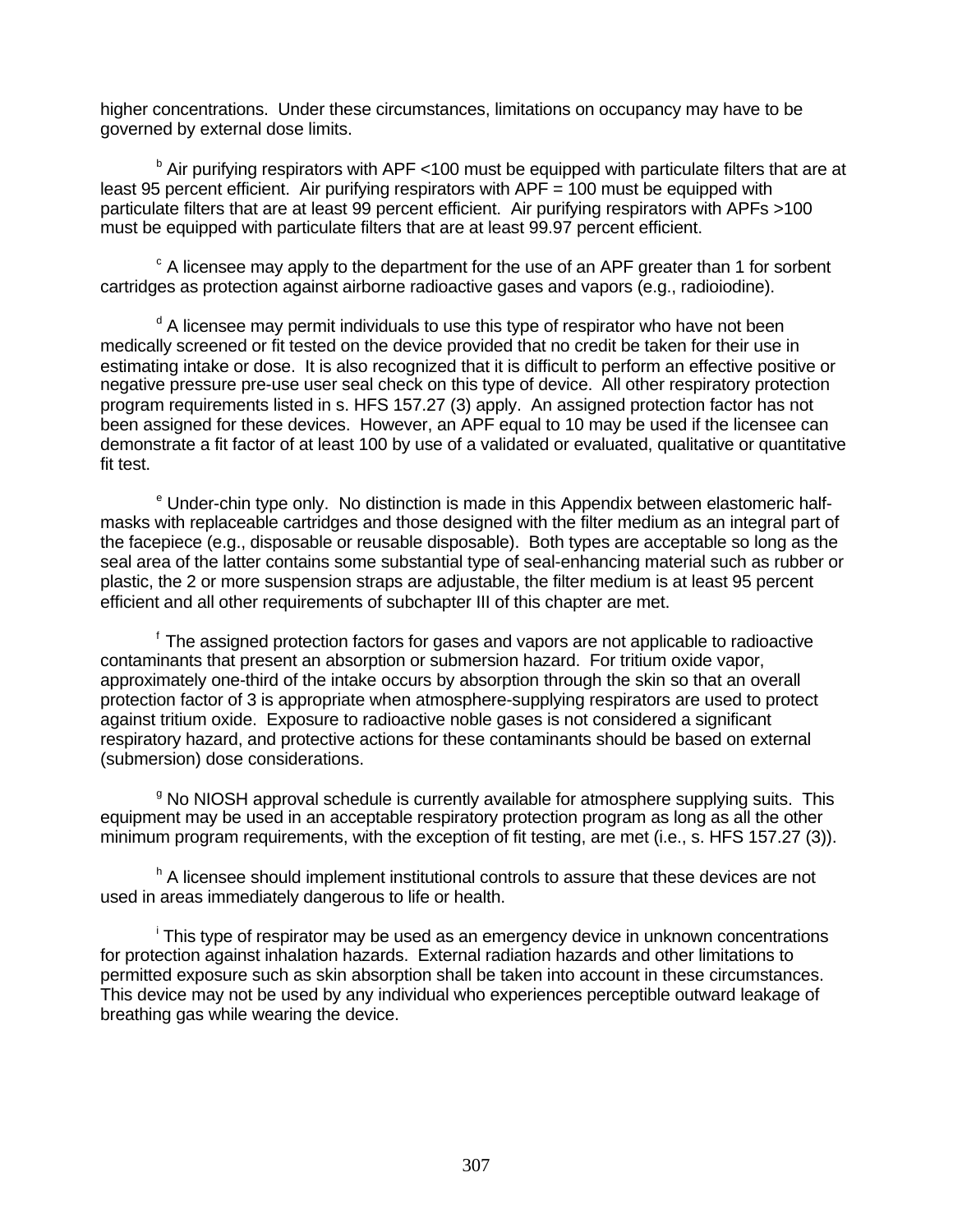### **APPENDIX E**

### **ANNUAL LIMITS ON INTAKE (ALI) AND DERIVED AIR CONCENTRATIONS (DAC) OF RADIONUCLIDES FOR OCCUPATIONAL EXPOSURE; EFFLUENT CONCENTRATIONS; CONCENTRATIONS FOR RELEASE TO SANITARY SEWERAGE**

### Introduction

For each radionuclide, Table I indicates the chemical form which is to be used for selecting the appropriate ALI or DAC value. The ALIs and DACs for inhalation are given for an aerosol with an activity median aerodynamic diameter (AMAD) of 1  $\mu$ (micron), and for 3 classes (D,W,Y) of radioactive material, which refer to their retention (approximately days, weeks or years) in the pulmonary region of the lung. This classification applies to a range of clearance half-times for D if less than 10 days, for W from 10 to 100 days, and for Y greater than 100 days. The class (D, W, or Y) given in the column headed "Class" applies only to the inhalation ALIs and DACs given in Table I, column 2 and 3. Table II provides concentration limits for airborne and liquid effluents released to the general environment. Table III provides concentration limits for discharges to sanitary sewerage.

Note: The values in Tables I, II, and III are presented in the computer "E" notation. In this notation a value of 6E-02 represents a value of 6 x  $10^{-2}$  or 0.06, 6E+2 represents 6 x  $10^{2}$  or 600, and 6E+0 represents 6 x  $10^0$  or 6.

### **Table I "Occupational Values"**

Note that the columns in Table I of this appendix captioned "Oral Ingestion ALI," "Inhalation ALI" and "DAC" are applicable to occupational exposure to radioactive material.

The ALIs in this appendix are the annual intakes of given radionuclide by "reference man" which would result in either (1) a committed effective dose equivalent of 0.05 Sv (5 rem), stochastic ALI, or (2) a committed dose equivalent of 0.5 Sv (50 rem) to an organ or tissue, non-stochastic ALI. The stochastic ALIs were derived to result in a risk, due to irradiation of organs and tissues, comparable to the risk associated with deep dose equivalent to the whole body of 0.05 Sv (5 rem). The derivation includes multiplying the committed dose equivalent to an organ or tissue by a weighting factor,  $w_T$ . This weighting factor is the proportion of the risk of stochastic effects resulting from irradiation of the organ or tissue, T, to the total risk of stochastic effects when the whole body is irradiated uniformly. The values of  $w<sub>T</sub>$  are listed under the definition of weighting factor in s. HFS 157.03. The non-stochastic ALIs were derived to avoid non-stochastic effects, such as prompt damage to tissue or reduction in organ function.

A value of  $w_T = 0.06$  is applicable to each of the 5 organs or tissues in the "remainder" category receiving the highest dose equivalents, and the dose equivalents of all other remaining tissues may be disregarded. The following portions of the GI tract -- stomach, small intestine, upper large intestine, and lower large intestine -- are to be treated as 4 separate organs.

Note that the dose equivalents for an extremity, skin and lens of the eye are not considered in computing the committed effective dose equivalent, but are subject to limits that must be met separately.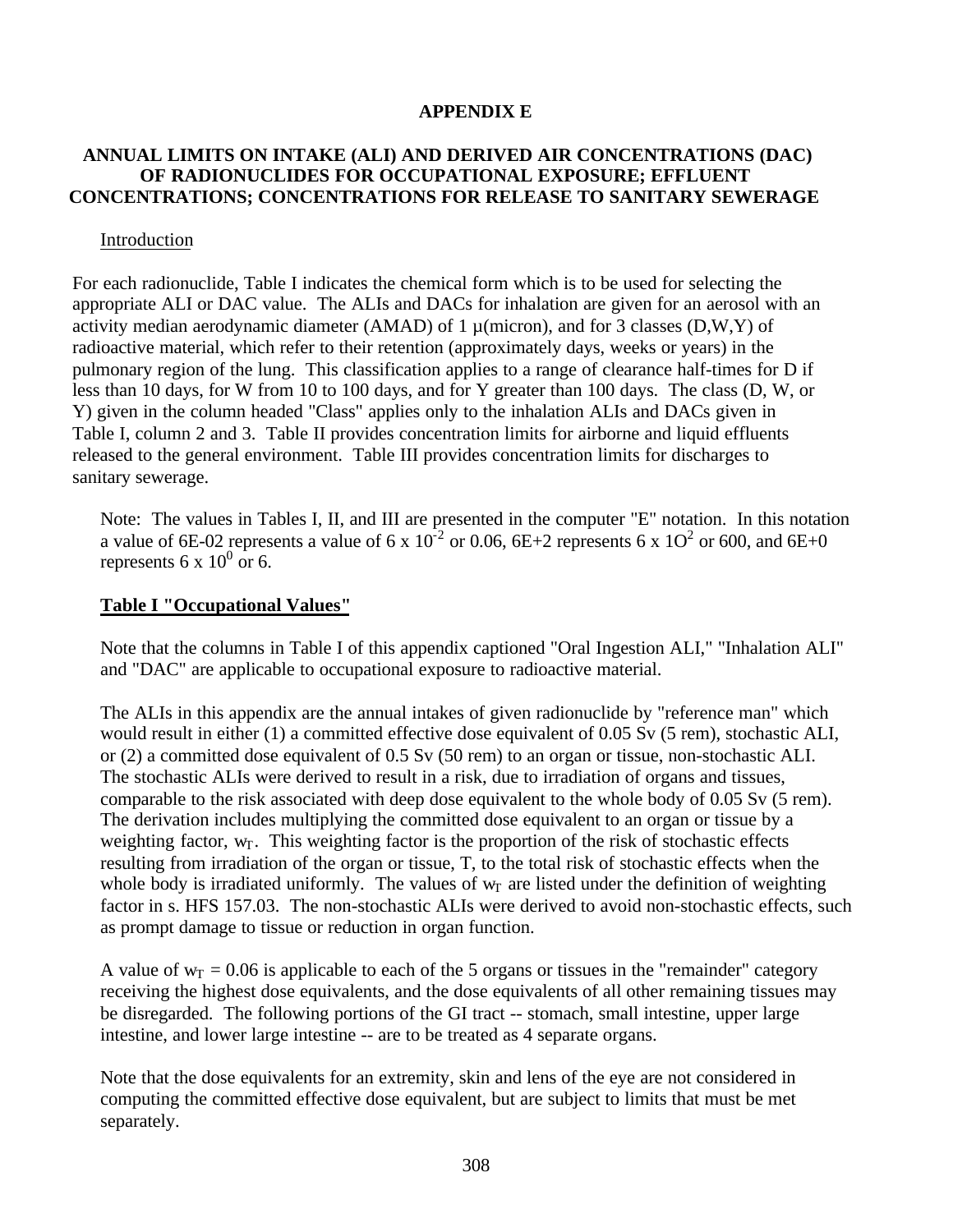When an ALI is defined by the stochastic dose limit, this value alone is given. When an ALI is determined by the non-stochastic dose limit to an organ, the organ or tissue to which the limit applies is shown, and the ALI for the stochastic limit is shown in parentheses. Abbreviated organ or tissue designations are used:

LLI wall  $=$  lower large intestine wall; St wall  $=$  stomach wall: Blad wall = bladder wall; and Bone surf  $=$  bone surface.

The use of the ALIs listed first, the more limiting of the stochastic and non-stochastic ALIs, will ensure that non-stochastic effects are avoided and that the risk of stochastic effects is limited to an acceptably low value. If, in a particular situation involving a radionuclide for which the nonstochastic ALI is limiting, use of that non-stochastic ALI is considered unduly conservative, the licensee may use the stochastic ALI to determine the committed effective dose equivalent. However, the licensee shall also ensure that the 0.5 Sv (50 rem) dose equivalent limit for any organ or tissue is not exceeded by the sum of the external deep dose equivalent plus the internal committed dose equivalent to that organ, not the effective dose. For the case where there is no external dose contribution, this would be demonstrated if the sum of the fractions of the nonstochastic ALIs  $(ALI_{ns})$  that contribute to the committed dose equivalent to the organ receiving the highest dose does not exceed unity, that is, (intake (in :Ci) of each radionuclide/ $ALI_{ns}$ ) = 1.0. If there is an external deep dose equivalent contribution of  $H_d$ , then this sum must be less than  $1$  - $(H<sub>d</sub>/50)$ , instead of = 1.0.

Note that the dose equivalents for an extremity, skin, and lens of the eye are not considered in computing the committed effective dose equivalent, but are subject to limits that must be met separately.

The derived air concentration (DAC) values are derived limits intended to control chronic occupational exposures. The relationship between the DAC and the ALI is given by:

> $DAC = ALL(in :Ci)/(2000 hours per working year x 60 minutes/hour x)$ 2 x 10<sup>4</sup> ml per minute) = [ALI/2.4 x 10<sup>9</sup>] :Ci/ml,

where  $2 \times 10^4$  ml is the volume of air breathed per minute at work by reference man under working conditions of light work.

The DAC values relate to 1 of 2 modes of exposure: either external submersion or the internal committed dose equivalents resulting from inhalation of radioactive materials. DACs based upon submersion are for immersion in a semi-infinite cloud of uniform concentration and apply to each radionuclide separately.

The ALI and DAC values include contributions to exposure by the single radionuclide named and any in-growth of daughter radionuclides produced in the body by decay of the parent. However, intakes that include both the parent and daughter radionuclides should be treated by the general method appropriate for mixtures.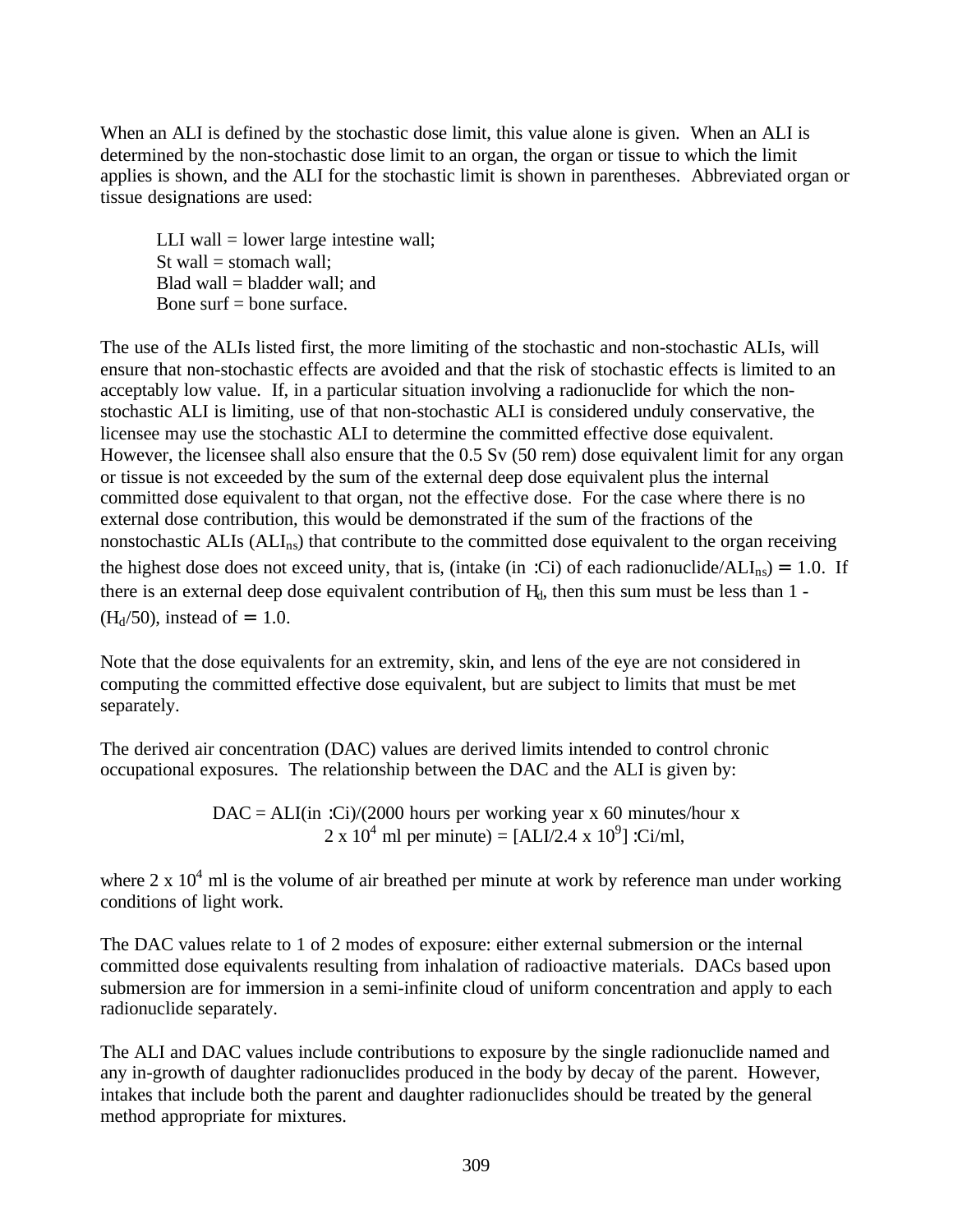The values of ALI and DAC do not apply directly when the individual both ingests and inhales a radionuclide, when the individual is exposed to a mixture of radionuclides by either inhalation or ingestion or both or when the individual is exposed to both internal and external irradiation. See s. HFS 157.22 (2). When an individual is exposed to radioactive materials that fall under several of the translocation classifications of the same radionuclide, such as Class D, Class W or Class Y, the exposure may be evaluated as if it were a mixture of different radionuclides.

It should be noted that the classification of a compound as Class D, W, or Y is based on the chemical form of the compound and does not take into account the radiological half-life of different radionuclides. For this reason, values are given for Class D, W, and Y compounds, even for very short-lived radionuclides.

## **Table II "Effluent Concentrations"**

The columns in Table II of this appendix captioned "Effluents," "Air" and "Water" are applicable to the assessment and control of dose to the public, particularly in the implementation of the provisions of s. HFS 157.23 (2). The concentration values given in Columns 1 and 2 of Table II are equivalent to the radionuclide concentrations which, if inhaled or ingested continuously over the course of a year, would produce a total effective dose equivalent of 0.5 mSv (0.05 rem).

Consideration of non-stochastic limits has not been included in deriving the air and water effluent concentration limits because non-stochastic effects are presumed not to occur at or below the dose levels established for individual members of the public. For radionuclides, where the non-stochastic limit was governing in deriving the occupational DAC, the stochastic ALI was used in deriving the corresponding airborne effluent limit in Table II. For this reason, the DAC and airborne effluent limits are not always proportional*.*

The air concentration values listed in Table II, Column 1 were derived by one of 2 methods. For those radionuclides for which the stochastic limit is governing, the occupational stochastic inhalation ALI was divided by 2.4 x  $10^9$  (ml), relating the inhalation ALI to the DAC, as explained above, and then divided by a factor of 300. The factor of 300 includes the following components: a factor of 50 to relate the 0.05 Sv (5 rem) annual occupational dose limit to the 1 mSv (0.1 rem) limit for members of the public, a factor of 3 to adjust for the difference in exposure time and the inhalation rate for a worker and that for members of the public; and a factor of 2 to adjust the occupational values, derived for adults, so that they are applicable to other age groups.

For those radionuclides for which submersion, that is external dose, is limiting, the occupational DAC in Table I, Column 3 was divided by 219. The factor of 219 is composed of a factor of 50, as described above, and a factor of 4.38 relating occupational exposure for 2,000 hours per year to fulltime exposure (8,760 hours per year). Note that an additional factor of 2 for age considerations is not warranted in the submersion case.

The water concentrations were derived by taking the most restrictive occupational stochastic oral ingestion ALI and dividing by 7.3 x  $10^7$ . The factor of 7.3 x  $10^7$  (ml) includes the following components: the factors of 50 and 2 described above and a factor of 7.3 x  $10^5$  (ml) which is the annual water intake of reference man.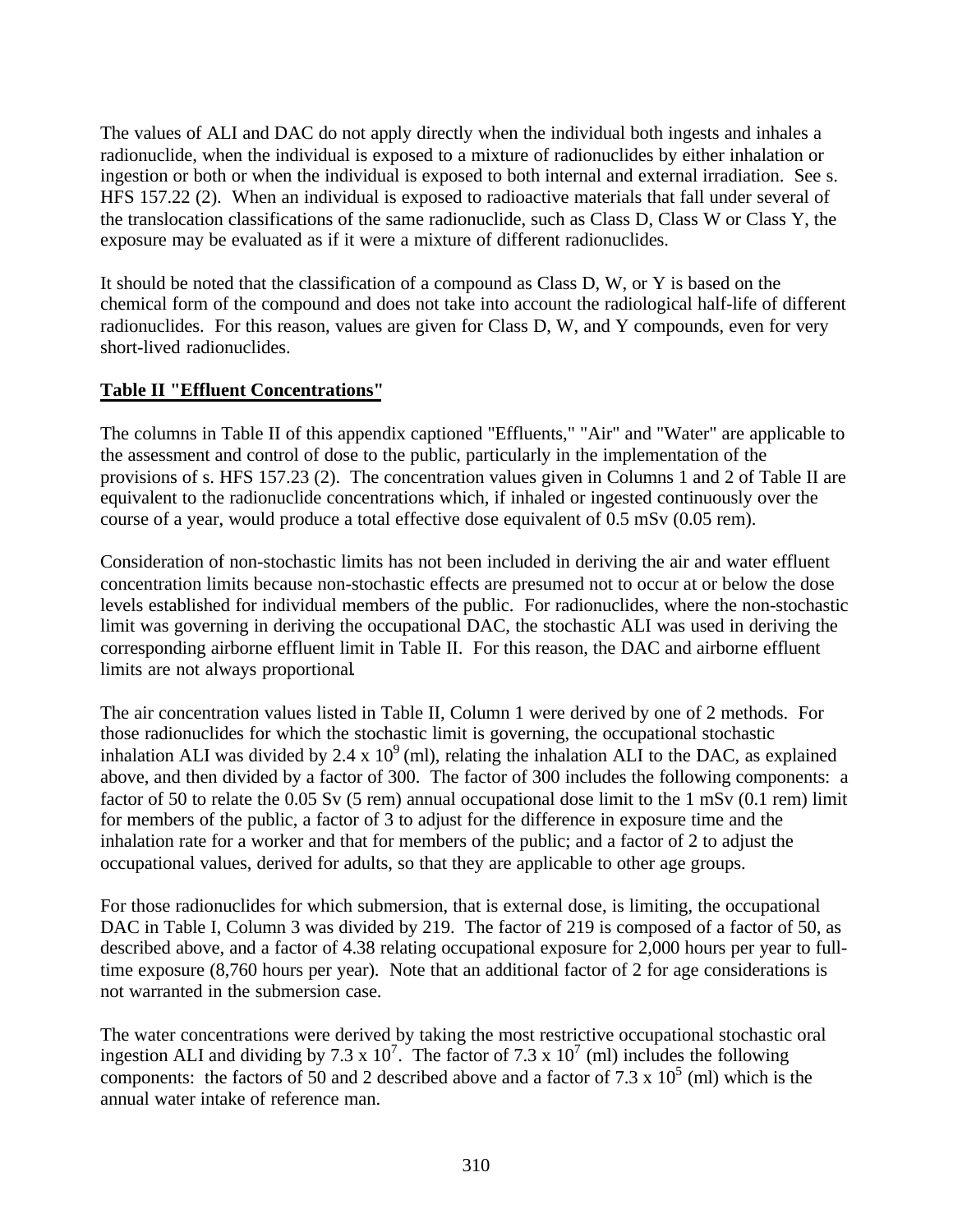Note 2 of this appendix provides groupings of radionuclides which are applicable to unknown mixtures of radionuclides. These groupings, including occupational inhalation ALIs and DACs, air and water effluent concentrations and releases to sewer, require demonstrating that the most limiting radionuclides in successive classes are absent. The limit for the unknown mixture is defined when the presence of one of the listed radionuclides cannot be definitely excluded as being present either from knowledge of the radionuclide composition of the source or from actual measurements.

## **Table III "Releases to Sewers"**

The monthly average concentrations for release to sanitary sewerage are applicable to the provisions in s. HFS 157.30 (3). The concentration values were derived by taking the most restrictive occupational stochastic oral ingestion ALI and dividing by 7.3 x  $10^6$  (ml). The factor of 7.3 x  $10^6$ (ml) is composed of a factor of 7.3 x  $10^5$  (ml), the annual water intake by reference man, and a factor of 10, such that the concentrations, if the sewage released by the licensee were the only source of water ingested by a reference man during a year, would result in a committed effective dose equivalent of 5 mSv (0.5 rem).

|                |              | Atomic         |             |                  | Atomic |
|----------------|--------------|----------------|-------------|------------------|--------|
| Name           | Symbol       | Number         | Name        | Symbol           | Number |
| Actinium       | Ac           | 89             | Copper      | Cu               | 29     |
| Aluminum       | $\mathbf{A}$ | 13             | Curium      | Cm               | 96     |
| Americium      | Am           | 95             | Dysprosium  | Dy               | 66     |
| Antimony       | Sb           | 51             | Einsteinium | Es               | 99     |
| Argon          | Ar           | 18             | Erbium      | Er               | 68     |
| Arsenic        | As           | 33             | Europium    | Eu               | 63     |
| Astatine       | At           | 85             | Fermium     | Fm               | 100    |
| <b>Barium</b>  | Ba           | 56             | Fluorine    | $\boldsymbol{F}$ | 9      |
| Berkelium      | <b>B</b> k   | 97             | Francium    | Fr               | 87     |
| Beryllium      | Be           | $\overline{4}$ | Gadolinium  | Gd               | 64     |
| <b>Bismuth</b> | <b>Bi</b>    | 83             | Gallium     | Ga               | 31     |
| <b>Bromine</b> | <b>Br</b>    | 35             | Germanium   | Ge               | 32     |
| Cadmium        | Cd           | 48             | Gold        | Au               | 79     |
| Calcium        | Ca           | 20             | Hafnium     | Hf               | 72     |
| Californium    | Cf           | 98             | Holmium     | Ho               | 67     |
| Carbon         | $\mathbf C$  | 6              | Hydrogen    | H                | 1      |
| Cerium         | Ce           | 58             | Tantalum    | Ta               | 73     |
| Cesium         | Cs           | 55             | Technetium  | <b>Tc</b>        | 43     |
| Chlorine       | Cl           | 17             | Tellurium   | Te               | 52     |
| Chromium       | Cr           | 24             | Terbium     | Tb               | 65     |
| Cobalt         | Co           | 27             | Thallium    | T <sub>1</sub>   | 81     |
| Lanthanum      | La           | 57             | Thorium     | Th               | 90     |
| Lead           | Pb           | 82             | Thulium     | Tm               | 69     |
| Lutetium       | Lu           | 71             | Tin         | Sn               | 50     |

### List of Elements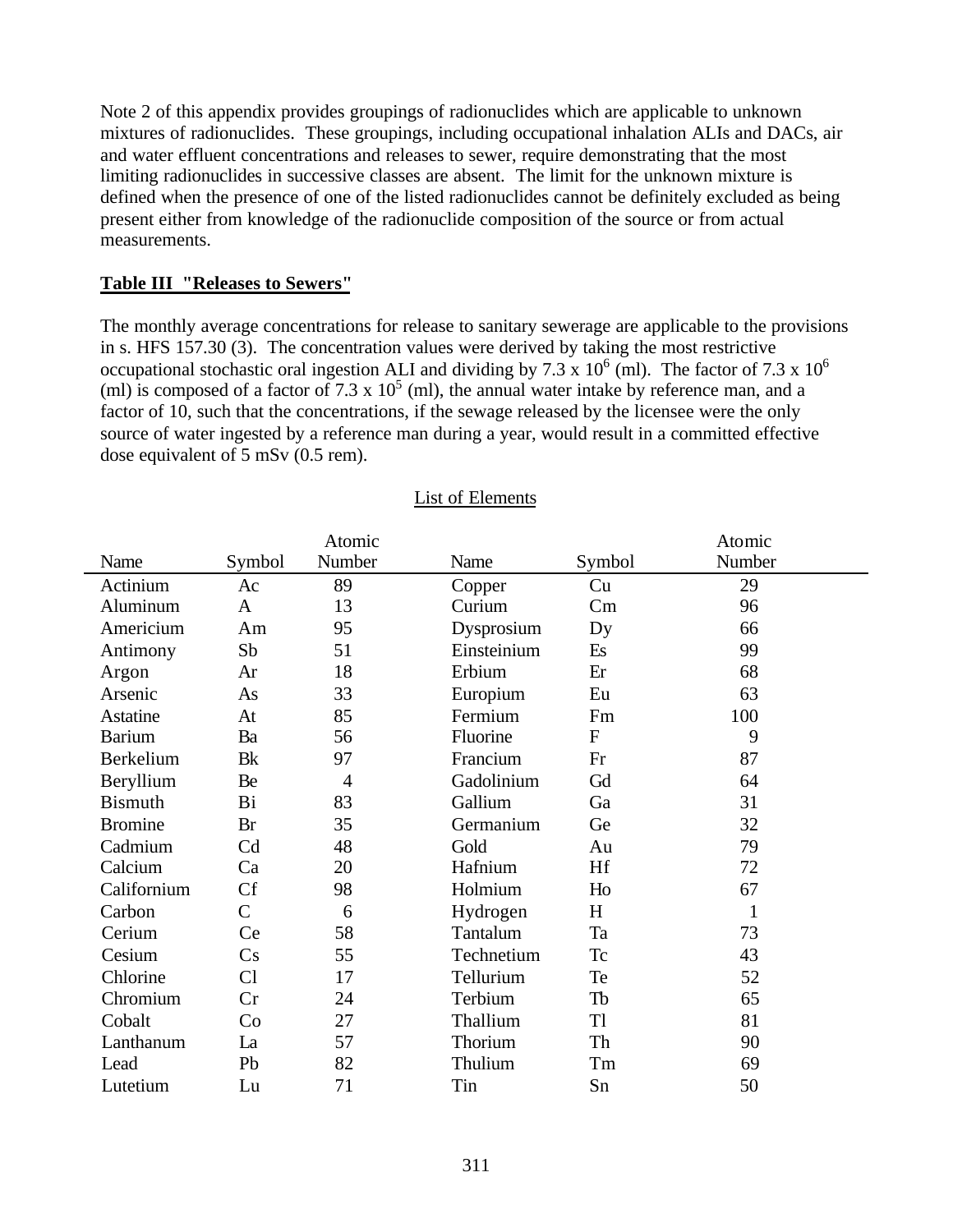|              |                | Atomic |           |             | Atomic |
|--------------|----------------|--------|-----------|-------------|--------|
| Name         | Symbol         | Number | Name      | Symbol      | Number |
| Magnesium    | Mg             | 12     | Indium    | In          | 49     |
| Manganese    | Mn             | 25     | Iodine    | $\mathbf I$ | 53     |
| Mendelevium  | Md             | 101    | Iridium   | Ir          | 77     |
| Mercury      | Hg             | 80     | Iron      | Fe          | 26     |
| Molybdenum   | Mo             | 42     | Krypton   | Kr          | 36     |
| Neodymium    | $\rm Nd$       | 60     | Titanium  | Ti          | 22     |
| Neptunium    | Np             | 93     | Tungsten  | W           | 74     |
| Nickel       | Ni             | 28     | Uranium   | $\mathbf U$ | 92     |
| Niobium      | Nb             | 41     | Vanadium  | $\mathbf V$ | 23     |
| Osmium       | Os             | 76     | Xenon     | Xe          | 54     |
| Palladium    | Pd             | 46     | Ytterbium | Yb          | 70     |
| Phosphorus   | ${\bf P}$      | 15     | Yttrium   | Y           | 39     |
| Platinum     | Pt             | 78     | Zinc      | Zn          | 30     |
| Plutonium    | Pu             | 94     |           |             |        |
| Polonium     | P <sub>0</sub> | 84     |           |             |        |
| Potassium    | K              | 19     |           |             |        |
| Praseodymium | Pr             | 59     |           |             |        |
| Promethium   | Pm             | 61     |           |             |        |
| Protactinium | Pa             | 91     |           |             |        |
| Radium       | Ra             | 88     |           |             |        |
| Radon        | Rn             | 86     |           |             |        |
| Rhenium      | Re             | 75     |           |             |        |
| Rhodium      | Rh             | 45     |           |             |        |
| Rubidium     | <b>Rb</b>      | 37     |           |             |        |
| Ruthenium    | Ru             | 44     |           |             |        |
| Samarium     | Sm             | 62     |           |             |        |
| Scandium     | Sc             | 21     |           |             |        |
| Selenium     | Se             | 34     |           |             |        |
| Silicon      | Si             | 14     |           |             |        |
| Silver       | Ag             | 47     |           |             |        |
| Sodium       | Na             | 11     |           |             |        |
| Strontium    | Sr             | 38     |           |             |        |
| Sulfur       | S              | 16     |           |             |        |
|              |                |        |           |             |        |

# **List of Elements** *(Continued)*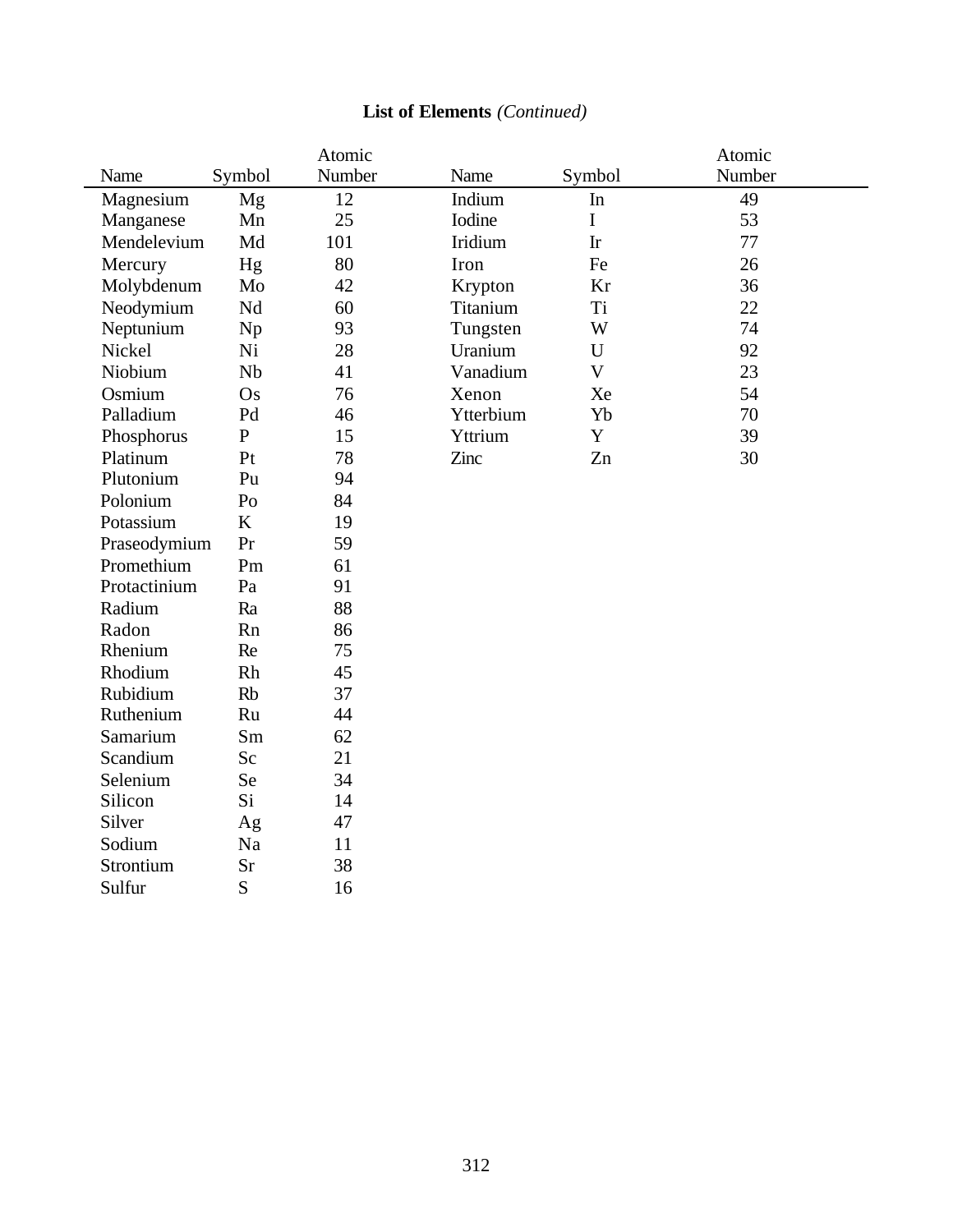|                |                     |                                                                                                                                         |                          | Table I<br>Occupational<br>Values |               |               | Table II<br>Effluent<br>Concentrations |                          |  |
|----------------|---------------------|-----------------------------------------------------------------------------------------------------------------------------------------|--------------------------|-----------------------------------|---------------|---------------|----------------------------------------|--------------------------|--|
|                |                     |                                                                                                                                         | Col. 1<br>Oral           | Col. 2                            | Col. 3        | Col. 1        | Col. 2                                 | Monthly                  |  |
|                |                     |                                                                                                                                         | Ingestion                | Inhalation                        |               |               |                                        | Average                  |  |
| Atomic         | Radionuclide        | Class                                                                                                                                   | ALI                      | $\mathbf{ALI}$                    | DAC           | Air           | Water                                  | Concentration            |  |
| No.            |                     |                                                                                                                                         | $(\mu Ci)$               | $(\mu Ci)$                        | $(\mu$ Ci/ml) | $(\mu Ci/ml)$ | $(\mu$ Ci/ml)                          | $(\mu Ci/ml)$            |  |
| $\mathbf{1}$   | Hydrogen-3          | Water, DAC includes skin                                                                                                                |                          |                                   |               |               |                                        |                          |  |
|                |                     | absorption                                                                                                                              | $8E+4$                   | $8E+4$                            | $2E-5$        | $1E-7$        | $1E-3$                                 | $1E-2$                   |  |
|                |                     | Gas (HT or T <sub>2</sub> ) Submersion <sup>2</sup> ': Use above values as HT and T <sub>2</sub> oxidize in air and in the body to HTO. |                          |                                   |               |               |                                        |                          |  |
| $\overline{4}$ | Beryllium-7         | W, all compounds except<br>those given for Y<br>Y, oxides, halides, and                                                                 | $4E+4$                   | $2E+4$                            | 9E-6          | $3E-8$        | 6E-4                                   | $6E-3$                   |  |
|                |                     | nitrates                                                                                                                                |                          | $2E+4$                            | 8E-6          | $3E-8$        |                                        |                          |  |
| $\overline{4}$ | Beryllium-10        | W, see <sup>7</sup> Be                                                                                                                  | $1E+3$                   | $2E+2$                            | 6E-8          | $2E-10$       |                                        |                          |  |
|                |                     |                                                                                                                                         | LLI wall                 |                                   |               |               |                                        |                          |  |
|                |                     | $Y$ , see ${}^{7}Be$                                                                                                                    | $(1E+3)$                 | $\sim$<br>$1E+1$                  | 6E-9          | ä,<br>$2E-11$ | $2E-5$<br>ä,                           | $2E-4$                   |  |
|                |                     |                                                                                                                                         | $\overline{\phantom{a}}$ |                                   |               |               |                                        |                          |  |
| 6              | Carbon-11 $^{b}$    | Monoxide                                                                                                                                | ä,                       | $1E+6$                            | $5E-4$        | $2E-6$        | $\overline{\phantom{a}}$               | $\overline{\phantom{a}}$ |  |
|                |                     | Dioxide                                                                                                                                 |                          | $6E+5$                            | $3E-4$        | 9E-7          |                                        |                          |  |
|                |                     | Compounds                                                                                                                               | $4E+5$                   | $4E+5$                            | $2E-4$        | 6E-7          | 6E-3                                   | $6E-2$                   |  |
| 6              | Carbon-14           | Monoxide                                                                                                                                | ×.                       | $2E+6$                            | $7E-4$        | $2E-6$        | ä,                                     | $\overline{\phantom{a}}$ |  |
|                |                     | Dioxide                                                                                                                                 |                          | $2E + 5$                          | 9E-5          | $3E-7$        |                                        |                          |  |
|                |                     | Compounds                                                                                                                               | $2E+3$                   | $2E+3$                            | $1E-6$        | 3E-9          | $3E-5$                                 | $3E-4$                   |  |
| 9              | Fluorine- $18^{b/}$ | D, fluorides of H, Li,                                                                                                                  |                          |                                   |               |               |                                        |                          |  |
|                |                     | Na, K, Rb, Cs, and Fr                                                                                                                   | $5E+4$<br>St wall        | $7E+4$                            | $3E-5$        | $1E-7$        | ٠                                      |                          |  |
|                |                     |                                                                                                                                         | $(5E+4)$                 |                                   |               |               | $7E-4$                                 | $7E-3$                   |  |
|                |                     | W, fluorides of Be, Mg,<br>Ca, Sr, Ba, Ra, Al, Ga,<br>In, Tl, As, Sb, Bi, Fe,<br>Ru, Os, Co, Ni, Pd, Pt,<br>Cu, Ag, Au, Zn, Cd, Hg,     |                          |                                   |               |               |                                        |                          |  |
|                |                     | Sc, Y, Ti, Zr, V, Nb,                                                                                                                   |                          |                                   |               |               |                                        |                          |  |
|                |                     | Ta, Mn, Tc, and Re                                                                                                                      |                          | $9E+4$                            | $4E-5$        | $1E-7$        |                                        |                          |  |
|                |                     | Y, lanthanum fluoride                                                                                                                   |                          | $8E+4$                            | $3E-5$        | $1E-7$        |                                        |                          |  |
| 11             | Sodium-22           | D, all compounds                                                                                                                        | $4E+2$                   | $6E+2$                            | $3E-7$        | 9E-10         | 6E-6                                   | 6E-5                     |  |
| 11             | Sodium-24           | D, all compounds                                                                                                                        | $4E+3$                   | $5E+3$                            | $2E-6$        | 7E-9          | 5E-5                                   | $5E-4$                   |  |
| 12             | Magnesium-28        | D, all compounds except                                                                                                                 |                          |                                   |               |               |                                        |                          |  |
|                |                     | those given for W<br>W, oxides, hydroxides,                                                                                             | $7E+2$                   | $2E+3$                            | 7E-7          | $2E-9$        | 9E-6                                   | 9E-5                     |  |
|                |                     | carbides, halides, and                                                                                                                  |                          |                                   |               |               |                                        |                          |  |
|                |                     | nitrates                                                                                                                                |                          | $1E+3$                            | 5E-7          | 2E-9          |                                        |                          |  |
| 13             | Aluminum-26         | D, all compounds except                                                                                                                 |                          |                                   |               |               |                                        |                          |  |
|                |                     | those given for W                                                                                                                       | $4E+2$                   | $6E+1$                            | $3E-8$        | 9E-11         | 6E-6                                   | 6E-5                     |  |
|                |                     | W, oxides, hydroxides,                                                                                                                  |                          |                                   |               |               |                                        |                          |  |
|                |                     | carbides, halides, and<br>nitrates                                                                                                      |                          | $9E+1$                            | 4E-8          | 1E-10         |                                        |                          |  |
|                |                     |                                                                                                                                         |                          |                                   |               |               |                                        |                          |  |
| 14             | Silicon-31          | D, all compounds except<br>those given for W and Y                                                                                      | $9E + 3$                 | $3E+4$                            | $1E-5$        | $4E-8$        | $1E-4$                                 | $1E-3$                   |  |
|                |                     | W, oxides, hydroxides,                                                                                                                  |                          |                                   |               |               |                                        |                          |  |
|                |                     | carbides, and nitrates                                                                                                                  |                          | $3E+4$                            | $1E-5$        | 5E-8          |                                        |                          |  |
|                |                     | Y, aluminosilicate glass                                                                                                                |                          | $3E+4$                            | $1E-5$        | 4E-8          |                                        |                          |  |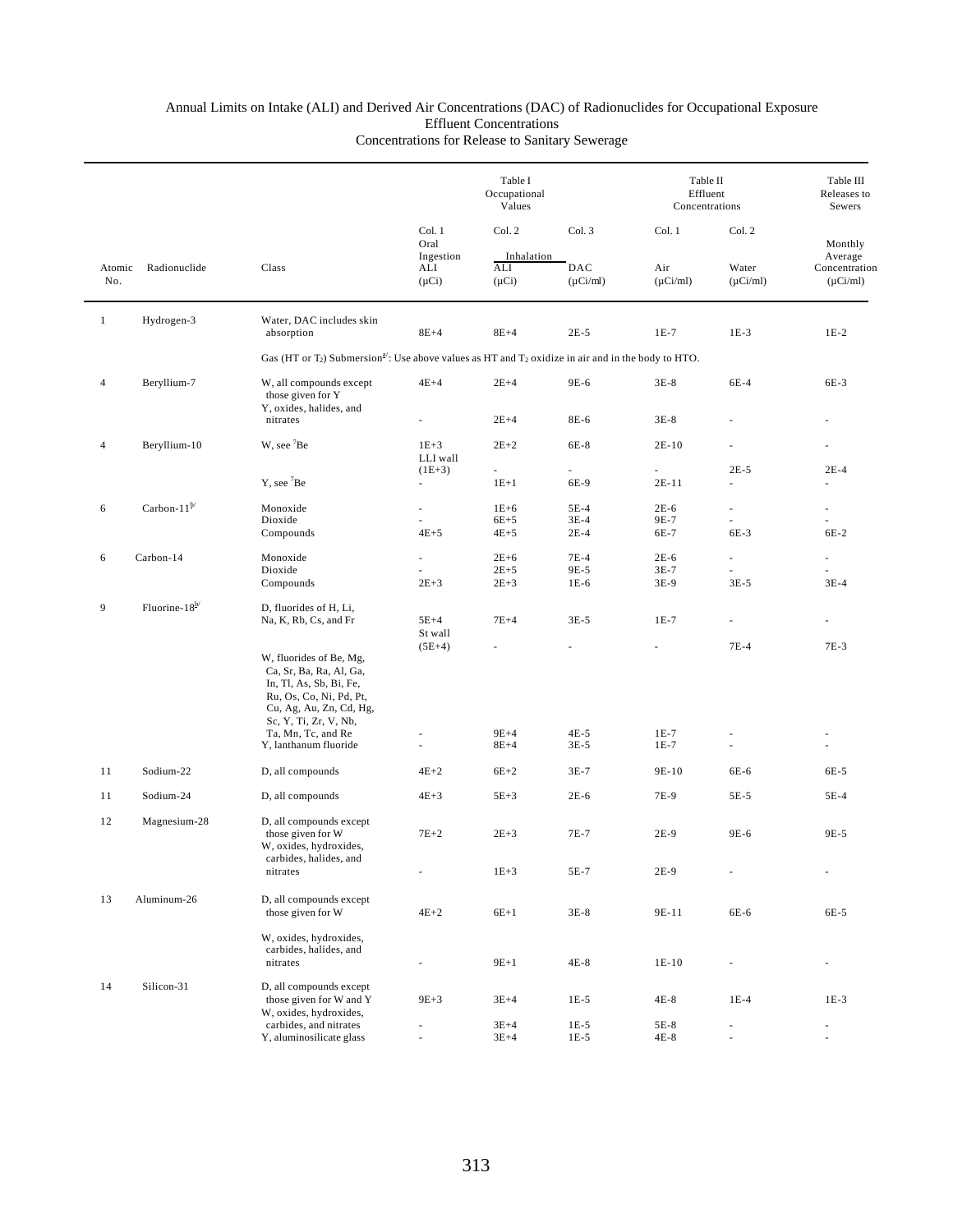|               |                            |                                                                                                                                                                                                                                                                      |                                                | Table I<br>Occupational<br>Values |                         |                      | Table II<br>Effluent<br>Concentrations |                                           |         |
|---------------|----------------------------|----------------------------------------------------------------------------------------------------------------------------------------------------------------------------------------------------------------------------------------------------------------------|------------------------------------------------|-----------------------------------|-------------------------|----------------------|----------------------------------------|-------------------------------------------|---------|
|               |                            |                                                                                                                                                                                                                                                                      |                                                |                                   | Col. 2                  | Col. 3               | Col. 1                                 | Col. 2                                    | Monthly |
| Atomic<br>No. | Radionuclide               | Class                                                                                                                                                                                                                                                                | Ingestion<br>ALI<br>$(\mu Ci)$                 | Inhalation<br>ALI<br>$(\mu Ci)$   | DAC<br>$(\mu Ci/ml)$    | Air<br>$(\mu Ci/ml)$ | Water<br>$(\mu Ci/ml)$                 | Average<br>Concentration<br>$(\mu$ Ci/ml) |         |
| 14            | Silicon-32                 | $D$ , see ${}^{31}Si$                                                                                                                                                                                                                                                | $2E + 3$<br>LLI wall                           | $2E+2$                            | $1E-7$                  | $3E-10$              |                                        |                                           |         |
|               |                            | W, see 31Si-<br>$Y$ , see ${}^{31}Si$                                                                                                                                                                                                                                | $(3E+3)$<br>$1E+2$<br>$\overline{\phantom{a}}$ | ÷.<br>5E-8<br>$5E+0$              | ä,<br>$2E-10$<br>$2E-9$ | ä,<br>7E-12          | $4E-5$<br>$\overline{\phantom{m}}$     | $4E-4$                                    |         |
| 15            | Phosphorus-32              | D, all compounds except<br>phosphates given for W                                                                                                                                                                                                                    | $6E+2$                                         | $9E+2$                            | 4E-7                    | 1E-9                 | 9E-6                                   | 9E-5                                      |         |
|               |                            | W, phosphates of $\text{Zn}^{2+}$ ,<br>$S^{3+}$ , Mg <sup>2+</sup> , Fe <sup>3+</sup> , Bi <sup>3+</sup> ,<br>and lanthanides                                                                                                                                        |                                                | $4E+2$                            | $2E-7$                  | 5E-10                | $\overline{\phantom{a}}$               |                                           |         |
| 15            | Phosphorus-33              | D, see $^{32}P$                                                                                                                                                                                                                                                      | $6E+3$                                         | $8E+3$                            | 4E-6                    | $1E-8$               | 8E-5                                   | 8E-4                                      |         |
|               |                            | W, see $^{32}P$                                                                                                                                                                                                                                                      | $\sim$                                         | $3E + 3$                          | $1E-6$                  | 4E-9                 | $\overline{\phantom{m}}$               |                                           |         |
| 16            | Sulfur-35                  | Vapor<br>D, sulfides and sulfates                                                                                                                                                                                                                                    |                                                | $1E+4$                            | 6E-6                    | $2E-8$               |                                        |                                           |         |
|               |                            | except those given for W                                                                                                                                                                                                                                             | $1E+4$<br>LLI wall                             | $2E+4$                            | 7E-6                    | $2E-8$               |                                        |                                           |         |
|               |                            | W, elemental sulfur,<br>sulfides of Sr, Ba, Ge,<br>Sn, Pb, As, Sb, Bi, Cu,<br>Ag, Au, Zn, Cd, Hg, W, and<br>Mo. Sulfates of Ca, Sr,                                                                                                                                  | $(8E+3)$<br>$6E+3$                             |                                   |                         |                      | $1E-4$                                 | $1E-3$                                    |         |
|               |                            | Ba, Ra, As, Sb, and Bi                                                                                                                                                                                                                                               |                                                | $2E+3$                            | 9E-7                    | $3E-9$               |                                        |                                           |         |
| 17            | Chlorine-36                | D, chlorides of H, Li,<br>Na, K, Rb, Cs, and Fr<br>W, chlorides of lantha-<br>nides, Be, Mg, Ca, Sr,<br>Ba, Ra, Al, Ga, In, Tl,<br>Ge, Sn, Pb, As, Sb, Bi,<br>Fe, Ru, Os, Co, Rh, Ir,<br>Ni, Pd, Pt, Cu, Ag, Au,<br>Zn, Cd, Hg, Sc, Y, Ti,<br>Zr, Hf, V, Nb, Ta, Cr, | $2E + 3$                                       | $2E + 3$                          | $1E-6$                  | 3E-9                 | $2E-5$                                 | $2E-4$                                    |         |
|               |                            | Mo, W, Mn, Tc, and Re                                                                                                                                                                                                                                                |                                                | $2E+2$                            | $1E-7$                  | $3E-10$              |                                        |                                           |         |
| 17            | Chlorine-38 <sup>b/</sup>  | D, see ${}^{36}Cl$                                                                                                                                                                                                                                                   | $2E+4$<br>St wall<br>$(3E+4)$                  | $4E+4$                            | $2E-5$                  | 6E-8                 | $3E-4$                                 | $3E-3$                                    |         |
|               |                            | W, see <sup>36</sup> Cl                                                                                                                                                                                                                                              | $\overline{\phantom{a}}$                       | $5E+4$                            | $2E-5$                  | 6E-8                 | ä,                                     | $\overline{\phantom{a}}$                  |         |
| 17            | Chlorine-39 $b$            | D, see ${}^{36}$ Cl                                                                                                                                                                                                                                                  | $2E+4$<br>St wall                              | $5E+4$                            | $2E-5$                  | 7E-8                 |                                        | $\blacksquare$                            |         |
|               |                            | W, see <sup>36</sup> Cl                                                                                                                                                                                                                                              | $(4E+4)$                                       | $6E+4$                            | $2E-5$                  | $8E-8$               | 5E-4                                   | 5E-3                                      |         |
| 18            | Argon-37                   | Submersion <sup>a/</sup>                                                                                                                                                                                                                                             |                                                |                                   | $1E+0$                  | 6E-3                 |                                        |                                           |         |
| 18            | Argon-39                   | Submersion <sup>a/</sup>                                                                                                                                                                                                                                             |                                                |                                   | $2E-4$                  | 8E-7                 |                                        |                                           |         |
| 18            | Argon-41                   | Submersion <sup>a/</sup>                                                                                                                                                                                                                                             |                                                | ä,                                | $3E-6$                  | $1E-8$               |                                        |                                           |         |
| 19            | Potassium-40               | D, all compounds                                                                                                                                                                                                                                                     | $3E+2$                                         | $4E+2$                            | $2E-7$                  | 6E-10                | 4E-6                                   | $4E-5$                                    |         |
| 19            | Potassium-42               | D, all compounds                                                                                                                                                                                                                                                     | $5E+3$                                         | $5E+3$                            | $2E-6$                  | 7E-9                 | 6E-5                                   | 6E-4                                      |         |
| 19            | Potassium-43               | D, all compounds                                                                                                                                                                                                                                                     | $6E+3$                                         | $9E+3$                            | 4E-6                    | $1E-8$               | 9E-5                                   | 9E-4                                      |         |
| 19            | Potassium-44 <sup>b/</sup> | D, all compounds                                                                                                                                                                                                                                                     | $2E+4$<br>St wall<br>$(4E+4)$                  | $7E+4$                            | $3E-5$                  | 9E-8                 | ä,<br>5E-4                             | $\overline{\phantom{a}}$<br>5E-3          |         |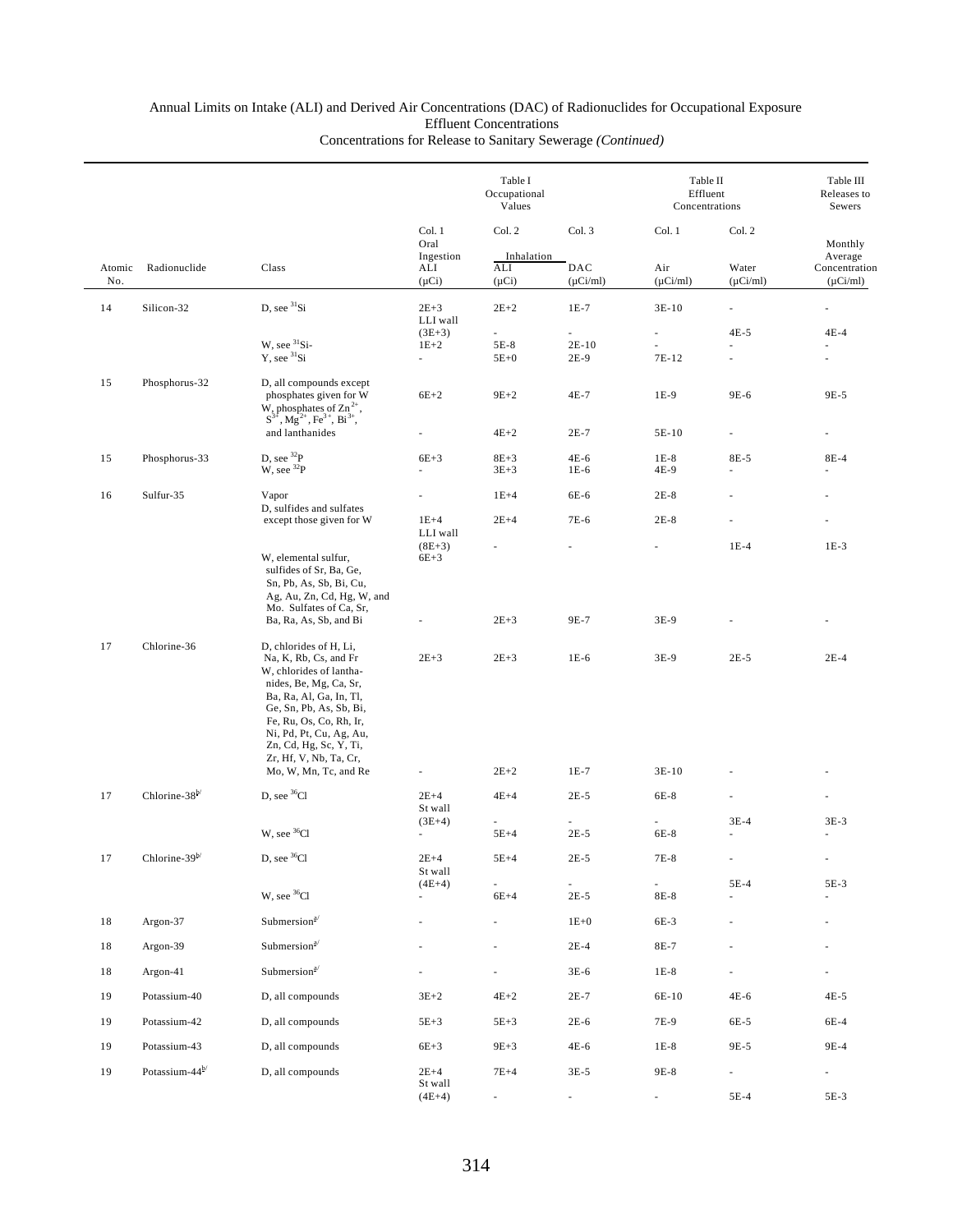|     |                            |                                                                                                                       |                                      | Table I<br>Occupational<br>Values  |                                  |                            | Table II<br>Effluent<br>Concentrations                         |                                           |  |
|-----|----------------------------|-----------------------------------------------------------------------------------------------------------------------|--------------------------------------|------------------------------------|----------------------------------|----------------------------|----------------------------------------------------------------|-------------------------------------------|--|
|     |                            |                                                                                                                       | Col. 1<br>Oral                       | Col. 2                             | Col. 3                           | Col. 1                     | Col. 2                                                         | Monthly                                   |  |
| No. | Atomic Radionuclide        | Class                                                                                                                 | Ingestion<br>ALI<br>$(\mu Ci)$       | Inhalation<br>ALI<br>$(\mu Ci)$    | DAC<br>$(\mu$ Ci/ml)             | Air<br>$(\mu Ci/ml)$       | Water<br>$(\mu Ci/ml)$                                         | Average<br>Concentration<br>$(\mu$ Ci/ml) |  |
| 19  | Potassium-45 <sup>b/</sup> | D, all compounds                                                                                                      | $3E+4$                               | $1E+5$                             | 5E-5                             | $2E-7$                     | ÷.                                                             |                                           |  |
|     |                            |                                                                                                                       | St wall<br>$(5E+4)$                  | $\sim$                             | $\omega$                         | ä,                         | $7E-4$                                                         | 7E-3                                      |  |
| 20  | Calcium-41                 | W, all compounds                                                                                                      | $3E+3$<br>Bone surf                  | $4E+3$<br>Bone surf                | $2E-6$                           |                            | ÷.                                                             |                                           |  |
|     |                            |                                                                                                                       | $(4E+3)$                             | $(4E+3)$                           |                                  | 5E-9                       | 6E-5                                                           | 6E-4                                      |  |
| 20  | Calcium-45                 | W, all compounds                                                                                                      | $2E + 3$                             | $8E + 2$                           | 4E-7                             | 1E-9                       | $2E-5$                                                         | $2E-4$                                    |  |
| 20  | Calcium-47                 | W, all compounds                                                                                                      | $8E+2$                               | $9E + 2$                           | 4E-7                             | 1E-9                       | $1E-5$                                                         | $1E-4$                                    |  |
| 21  | Scandium-43                | Y, all compounds                                                                                                      | $7E+3$                               | $2E+4$                             | 9E-6                             | $3E-8$                     | $1E-4$                                                         | $1E-3$                                    |  |
| 21  | Scandium-44m               | Y, all compounds                                                                                                      | $5E+2$                               | $7E+2$                             | $3E-7$                           | $1E-9$                     | 7E-6                                                           | 7E-5                                      |  |
| 21  | Scandium-44                | Y, all compounds                                                                                                      | $4E+3$                               | $1E+4$                             | 5E-6                             | $2E-8$                     | 5E-5                                                           | 5E-4                                      |  |
| 21  | Scandium-46                | Y, all compounds                                                                                                      | $9E+2$                               | $2E+2$                             | $1E-7$                           | $3E-10$                    | $1E-5$                                                         | $1E-4$                                    |  |
| 21  | Scandium-47                | Y, all compounds                                                                                                      | $2E+3$                               | $3E+3$                             | $1E-6$                           | 4E-9                       | ÷.                                                             | $\overline{\phantom{a}}$                  |  |
|     |                            |                                                                                                                       | LLI wall<br>$(3E+3)$                 |                                    |                                  | $\frac{1}{2}$              | $4E-5$                                                         | $4E-4$                                    |  |
| 21  | Scandium-48                | Y, all compounds                                                                                                      | $8E+2$                               | $1E + 3$                           | 6E-7                             | 2E-9                       | $1E-5$                                                         | $1E-4$                                    |  |
| 21  | Scandium-49 <sup>b/</sup>  | Y, all compounds                                                                                                      | $2E+4$                               | $5E+4$                             | $2E-5$                           | 8E-8                       | $3E-4$                                                         | $3E-3$                                    |  |
| 22  | Titanium-44                | D, all compounds except<br>those given for W and Y<br>W, oxides, hydroxides,<br>carbides, halides, and                | $3E+2$                               | $1E+1$                             | 5E-9                             | 2E-11                      | $4E-6$                                                         | 4E-5                                      |  |
|     |                            | nitrates<br>Y, SrTi0                                                                                                  | ä,                                   | $3E+1$<br>$6E+0$                   | $1E-8$<br>$2E-9$                 | $4E-11$<br>8E-12           |                                                                |                                           |  |
| 22  | Titanium-45                | $\begin{array}{c} \mbox{D, see } ^{44}\!\mbox{Ti}\\ \mbox{W, see } ^{44}\!\mbox{Ti} \end{array}$<br>$Y$ , see $44$ Ti | $9E+3$                               | $3E+4$<br>$4E+4$<br>$3E+4$         | $1E-5$<br>$1E-5$<br>$1E-5$       | $3E-8$<br>5E-8<br>$4E-8$   | $1E-4$                                                         | $1E-3$                                    |  |
| 23  | Vanadium-47 <sup>b/</sup>  | D, all compounds except<br>those given for W                                                                          | $3E+4$<br>St wall                    | $8E+4$                             | $3E-5$                           | $1E-7$<br>÷.               |                                                                |                                           |  |
|     |                            | W, oxides, hydroxides,<br>carbides, and halides                                                                       | $(3E+4)$                             | $\overline{\phantom{a}}$<br>$1E+5$ | $4E-5$                           | $1E-7$                     | $4E-4$                                                         | 4E-3                                      |  |
| 23  | Vanadium-48                | D, see $47V$<br>W, see <sup>47</sup> V                                                                                | $6E+2$<br>L.                         | $1E+3$<br>$6E+2$                   | 5E-7<br>$3E-7$                   | 2E-9<br>9E-10              | 9E-6                                                           | 9E-5                                      |  |
| 23  | Vanadium-49                | D, see $47V$                                                                                                          | $7E+4$<br>LLI wall                   | $3E+4$<br>Bone surf                | $1E-5$                           | ä,                         | ÷,                                                             | ä,                                        |  |
|     |                            | W, see <sup>47</sup> V                                                                                                | $(9E+4)$<br>$\overline{\phantom{a}}$ | $(3E+4)$<br>$2E+4$                 | $\overline{\phantom{a}}$<br>8E-6 | 5E-8<br>$2E-8$             | $1E-3$<br>$\overline{\phantom{a}}$                             | $1E-2$<br>$\overline{\phantom{a}}$        |  |
| 24  | Chromium-48                | D, all compounds except<br>those given for W and Y<br>W, halides and nitrates<br>Y, oxides and hydroxides             | $6E+3$<br>ä,<br>ä,                   | $1E+4$<br>$7E+3$<br>$7E+3$         | 5E-6<br>$3E-6$<br>$3E-6$         | $2E-8$<br>$1E-8$<br>$1E-8$ | 8E-5<br>ä,<br>$\overline{\phantom{a}}$                         | 8E-4<br>ä,<br>٠                           |  |
| 24  | Chromium- $49^{b/}$        | D, see ${}^{48}Cr$<br>$W$ , see $^{48}Cr$<br>Y, see $^{48}Cr$                                                         | $3E+4$<br>ä,                         | $8E+4$<br>$1E + 5$<br>$9E+4$       | $4E-5$<br>4E-5<br>$4E-5$         | $1E-7$<br>$1E-7$<br>$1E-7$ | $4E-4$<br>$\overline{\phantom{m}}$<br>$\overline{\phantom{a}}$ | 4E-3<br>$\overline{\phantom{a}}$<br>ä,    |  |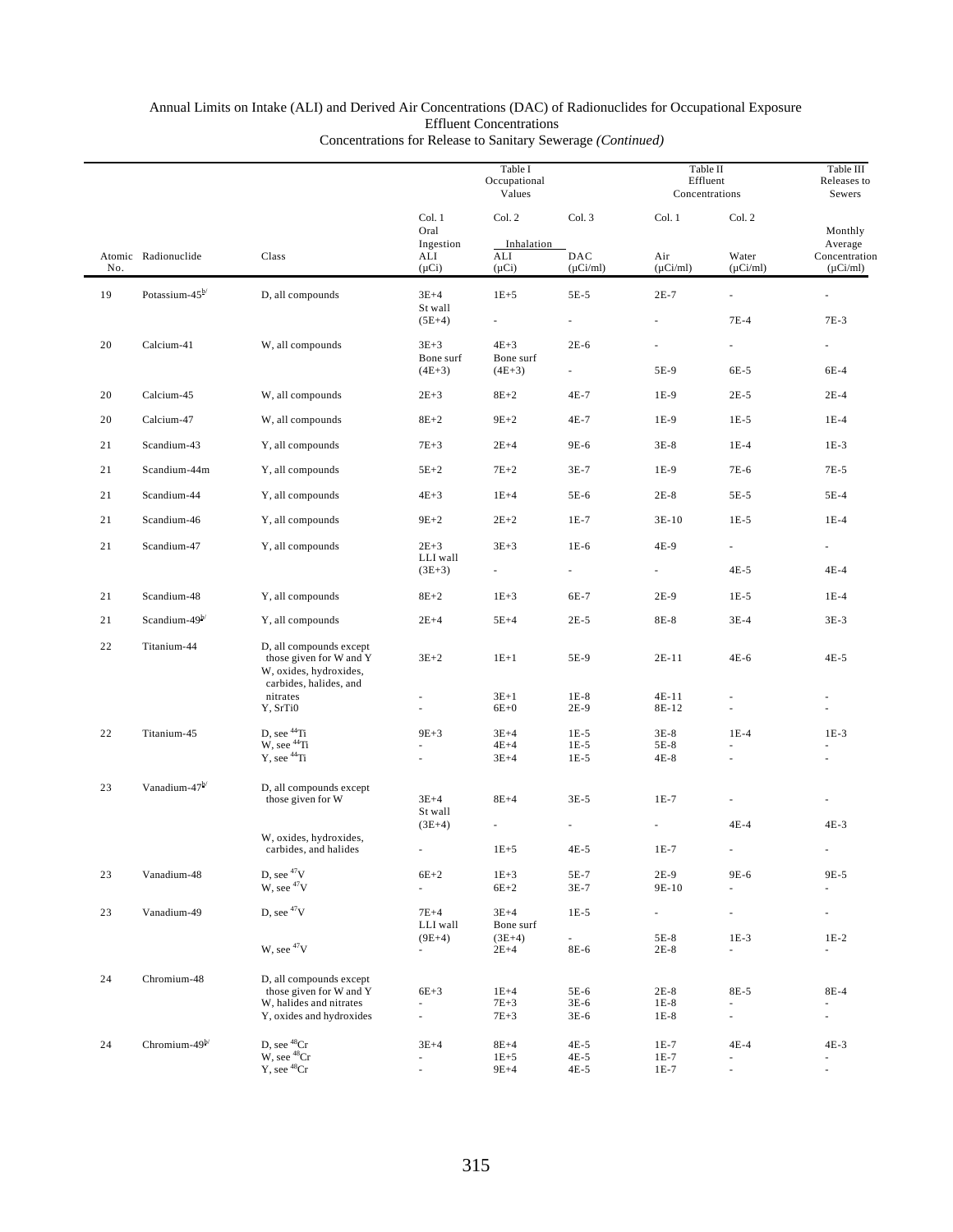|     |                         | Class                                                                  |                                                  | Table I<br>Occupational<br>Values         |                                | Table II<br>Effluent<br>Concentrations | Table III<br>Releases to<br>Sewers  |                                                      |
|-----|-------------------------|------------------------------------------------------------------------|--------------------------------------------------|-------------------------------------------|--------------------------------|----------------------------------------|-------------------------------------|------------------------------------------------------|
| No. | Atomic Radionuclide     |                                                                        | Col. 1<br>Oral<br>Ingestion<br>ALI<br>$(\mu Ci)$ | Col. 2<br>Inhalation<br>ALI<br>$(\mu Ci)$ | Col. 3<br>DAC<br>$(\mu$ Ci/ml) | Col. 1<br>Air<br>$(\mu Ci/ml)$         | Col. 2<br>Water<br>$(\mu$ Ci/ml)    | Monthly<br>Average<br>Concentration<br>$(\mu$ Ci/ml) |
| 24  | Chromium-51             | D, see $^{48}\mathrm{Cr}$<br>W, see <sup>48</sup> Cr                   | $4E+4$<br>ä,                                     | $5E+4$<br>$2E+4$                          | $2E-5$<br>$1E-5$               | 6E-8<br>$3E-8$                         | $5E-4$<br>٠                         | $5E-3$                                               |
|     |                         | Y, see <sup>48</sup> Cr                                                | $\mathcal{L}$                                    | $2E+4$                                    | 8E-6                           | $3E-8$                                 | ÷.                                  | $\sim$                                               |
| 25  | Manganese- $51^{b/}$    | D, all compounds except<br>those given for W<br>W, oxides, hydroxides, | $2E+4$                                           | $5E+4$                                    | $2E-5$                         | $7E-8$                                 | $3E-4$                              | $3E-3$                                               |
|     |                         | halides, and nitrates                                                  | ÷.                                               | $6E+4$                                    | $3E-5$                         | 8E-8                                   |                                     |                                                      |
| 25  | Manganese- $52m^2$      | D, see $51$ Mn                                                         | $3E+4$<br>St wall                                | $9E+4$                                    | $4E-5$                         | $1E-7$                                 | $\overline{\phantom{a}}$            |                                                      |
|     |                         | W, see <sup>51</sup> Mn                                                | $(4E+4)$<br>$\overline{\phantom{a}}$             | $\overline{a}$<br>$1E + 5$                | ä,<br>$4E-5$                   | ÷.<br>$1E-7$                           | $5E-4$<br>$\overline{\phantom{a}}$  | 5E-3<br>$\overline{\phantom{a}}$                     |
|     |                         |                                                                        |                                                  |                                           |                                |                                        |                                     |                                                      |
| 25  | Manganese-52            | D, see $51$ Mn<br>W, see <sup>51</sup> Mn                              | $7E+2$<br>L,                                     | $1E+3$<br>$9E+2$                          | 5E-7<br>4E-7                   | $2E-9$<br>1E-9                         | $1E-5$<br>$\overline{\phantom{a}}$  | $1E-4$<br>$\overline{\phantom{a}}$                   |
| 25  | Manganese-53            | D, see $51$ Mn                                                         | $5E+4$                                           | $1E+4$<br>Bone surf                       | 5E-6                           | $\sim$                                 | $7E-4$                              | $7E-3$                                               |
|     |                         | W, see <sup>51</sup> Mn                                                | ä,                                               | $(2E+4)$<br>$1E+4$                        | 5E-6                           | $3E-8$<br>$2E-8$                       |                                     | ÷,                                                   |
|     |                         |                                                                        |                                                  |                                           |                                |                                        |                                     |                                                      |
| 25  | Manganese-54            | D, see ${}^{51}$ Mn<br>W, see ${}^{51}$ Mn                             | $2E+3$<br>ä,                                     | $9E+2$<br>$8E+2$                          | $4E-7$<br>$3E-7$               | 1E-9<br>$1E-9$                         | $3E-5$<br>÷.                        | $3E-4$<br>×.                                         |
| 25  | Manganese-56            | $D$ , see $51$ Mn<br>W, see <sup>51</sup> Mn                           | $5E+3$<br>ä,                                     | $2E+4$<br>$2E+4$                          | 6E-6<br>9E-6                   | $2E-8$<br>$3E-8$                       | $7E-5$<br>ä,                        | $7E-4$<br>ä,                                         |
| 26  | $Iron-52$               | D, all compounds except<br>those given for W<br>W, oxides, hydroxides, | $9E+2$                                           | $3E+3$                                    | $1E-6$                         | 4E-9                                   | $1E-5$                              | $1E-4$                                               |
|     |                         | and halides                                                            |                                                  | $2E+3$                                    | 1E-6                           | 3E-9                                   | $\omega$                            |                                                      |
| 26  | $Iron-55$               | D, see ${}^{52}Fe$<br>W, see ${}^{52}Fe$                               | $9E+3$                                           | $2E + 3$<br>$4E+3$                        | 8E-7<br>2E-6                   | 3E-9<br>6E-9                           | $1E-4$<br>÷.                        | $1E-3$                                               |
| 26  | $Iron-59$               | D, see ${}^{52}Fe$                                                     | $8E+2$                                           | $3E+2$                                    | $1E-7$                         | 5E-10                                  | $1E-5$                              | $1E-4$                                               |
|     |                         | W, see <sup>52</sup> Fe                                                | ÷.                                               | $5E+2$                                    | $2E-7$                         | 7E-10                                  | $\sim$                              | ÷                                                    |
| 26  | Iron-60                 | $D,$ see ${}^{52}Fe$<br>W, see ${}^{52}Fe$                             | $3E+1$<br>÷.                                     | $6E+0$<br>$2E+1$                          | $3E-9$<br>8E-9                 | 9E-12<br>3E-11                         | 4E-7<br>٠                           | $4E-6$<br>÷                                          |
|     |                         |                                                                        |                                                  |                                           |                                |                                        |                                     |                                                      |
| 27  | Cobalt-55               | W, all compounds except<br>those given for Y<br>Y, oxides, hydroxides, | $1E + 3$                                         | $3E+3$                                    | $1E-6$                         | 4E-9                                   | $2E-5$                              | $2E-4$                                               |
|     |                         | halides, and nitrates                                                  | ÷,                                               | $3E + 3$                                  | $1E-6$                         | 4E-9                                   | $\overline{\phantom{a}}$            | $\overline{\phantom{a}}$                             |
| 27  | Cobalt-56               | $\rm W,$ see $^{55}\rm Co$<br>Y, see <sup>55</sup> Co                  | $5E+2$<br>$4E+2$                                 | $3E+2$<br>$2E + 2$                        | $1E-7$<br>8E-8                 | $4E-10$<br>3E-10                       | 6E-6<br>$\overline{\phantom{a}}$    | 6E-5<br>$\overline{\phantom{a}}$                     |
| 27  | Cobalt-57               | $\rm W,$ see $^{55}\rm Co$<br>$Y$ , see ${}^{55}Co$                    | $8E + 3$<br>$4E+3$                               | $3E + 3$<br>$7E+2$                        | $1E-6$<br>$3E-7$               | 4E-9<br>9E-10                          | 6E-5<br>$\mathcal{L}_{\mathcal{A}}$ | 6E-4<br>$\mathcal{L}_{\mathcal{A}}$                  |
|     |                         |                                                                        |                                                  |                                           |                                |                                        |                                     |                                                      |
| 27  | Cobalt-58m              | $\rm W,$ see $^{55}\rm Co$<br>$Y$ , see ${}^{55}Co$                    | $6E+4$<br>÷.                                     | $9E+4$<br>$6E+4$                          | $4E-5$<br>$3E-5$               | $1E-7$<br>9E-8                         | 8E-4<br>$\mathcal{L}_{\mathcal{A}}$ | 8E-3<br>$\mathcal{L}_{\mathcal{A}}$                  |
| 27  | Cobalt-58               | W, see ${}^{55}\mathrm{Co}$ Y, see ${}^{55}\mathrm{Co}$                | $2E + 3$<br>$1E + 3$                             | $1E + 3$<br>$7E+2$                        | 5E-7<br>$3E-7$                 | $2E-9$<br>1E-9                         | $2E-5$                              | $2E-4$                                               |
| 27  | Cobalt-60m <sup>b</sup> | W, see <sup>55</sup> Co                                                | $1E+6$<br>St wall                                | $4E+6$                                    | $2E-3$                         | 6E-6                                   | $\overline{\phantom{a}}$            | $\overline{\phantom{a}}$                             |
|     |                         |                                                                        | $(1E+6)$                                         | $\omega$                                  | ä,                             | ÷.                                     | $2E-2$                              | $2E-1$                                               |
|     |                         | $Y$ , see ${}^{55}Co$                                                  | $\sim$                                           | $3E + 6$                                  | $1E-3$                         | $4E-6$                                 | ä,                                  | $\overline{\phantom{a}}$                             |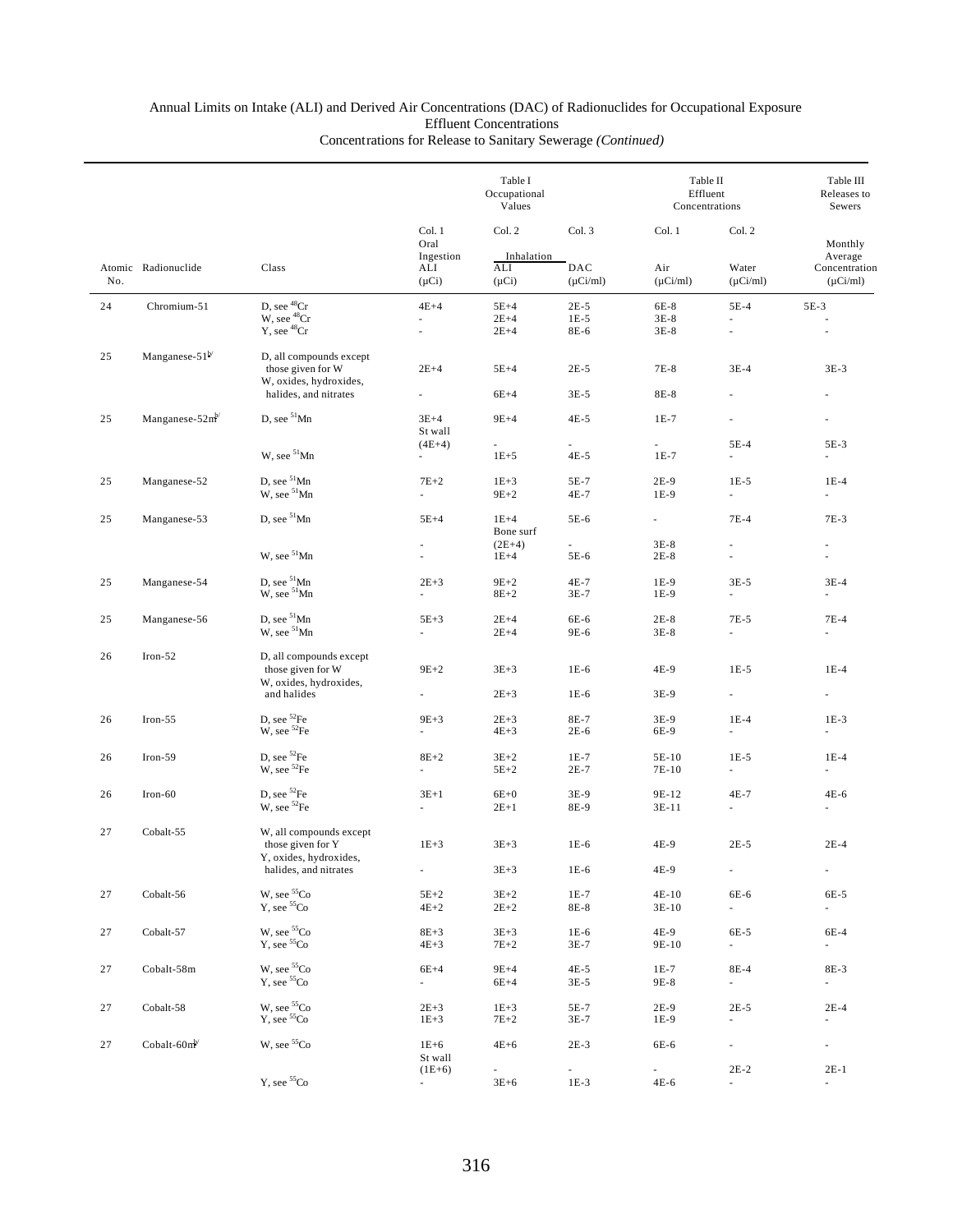### Annual Limits on Intake (ALI) and Derived Air Concentrations (DAC) of Radionuclides for Occupational Exposure Effluent Concentrations

|     |                                                   |                                                    | Table I<br>Occupational<br>Values    |                                    |                                  |                                    | Table II<br>Effluent<br>Concentrations |                                                         |  |
|-----|---------------------------------------------------|----------------------------------------------------|--------------------------------------|------------------------------------|----------------------------------|------------------------------------|----------------------------------------|---------------------------------------------------------|--|
|     |                                                   |                                                    | Col. 1<br>Oral                       | Col. 2                             | Col. 3                           | Col. 1                             | Col. 2                                 | Monthly                                                 |  |
| No. | Atomic Radionuclide                               | Class                                              | Ingestion<br>ALI<br>$(\mu Ci)$       | Inhalation<br>ALI<br>$(\mu Ci)$    | DAC<br>$(\mu$ Ci/ml)             | Air<br>$(\mu Ci/ml)$               | Water<br>$(\mu$ Ci/ml)                 | Average<br>Concentration<br>$(\mu$ Ci/ml)               |  |
|     |                                                   |                                                    |                                      |                                    |                                  |                                    |                                        |                                                         |  |
| 27  | Cobalt-60                                         | W, see 55Co<br>Y, see <sup>55</sup> Co             | $5E+2$<br>$2E+2$                     | $2E+2$<br>$3E+1$                   | 7E-8<br>$1E-8$                   | $2E-10$<br>5E-11                   | $3E-6$<br>$\sim$                       | $3E-5$<br>$\overline{\phantom{a}}$                      |  |
| 27  | Cobalt-61 $b$                                     | W, see 55Co<br>Y, see <sup>55</sup> Co             | $2E+4$<br>$2E+4$                     | $6E+4$<br>$6E+4$                   | $3E-5$<br>$2E-5$                 | 9E-8<br>8E-8                       | $3E-4$<br>÷.                           | $3E-3$<br>٠                                             |  |
| 27  | Cobalt- $62m$ <sup><math>\frac{b}{c}</math></sup> | W, see ${}^{55}Co$                                 | $4E+4$<br>St wall                    | $2E + 5$                           | 7E-5                             | $2E-7$                             | $\overline{\phantom{a}}$               | ٠                                                       |  |
|     |                                                   | $Y$ , see $55$ Co                                  | $(5E+4)$<br>$\overline{\phantom{a}}$ | $\sim$<br>$2E + 5$                 | $\overline{\phantom{a}}$<br>6E-5 | $\overline{\phantom{a}}$<br>$2E-7$ | $7E-4$<br>ä,                           | 7E-3<br>÷                                               |  |
| 28  | Nickel-56                                         | D, all compounds except<br>those given for W       | $1E + 3$                             | $2E + 3$                           | 8E-7                             | 3E-9                               | $2E-5$                                 | $2E-4$                                                  |  |
|     |                                                   | W, oxides, hydroxides,                             |                                      |                                    |                                  |                                    |                                        |                                                         |  |
|     |                                                   | and carbides<br>Vapor                              | ä,<br>$\overline{\phantom{a}}$       | $1E + 3$<br>$1E + 3$               | 5E-7<br>5E-7                     | 2E-9<br>$2E-9$                     | ä,<br>$\overline{\phantom{a}}$         | $\overline{\phantom{a}}$<br>$\sim$                      |  |
|     |                                                   |                                                    |                                      |                                    |                                  |                                    |                                        |                                                         |  |
| 28  | Nickel-57                                         | D, see 56Ni<br>W, see <sup>56</sup> Ni             | $2E + 3$<br>×.                       | $5E+3$<br>$3E + 3$                 | $2E-6$                           | 7E-9<br>4E-9                       | $2E-5$<br>÷.                           | $2E-4$                                                  |  |
|     |                                                   | Vapor                                              | ä,                                   | $6E+3$                             | $1E-6$<br>$3E-6$                 | 9E-9                               | ä,                                     | $\overline{\phantom{a}}$                                |  |
| 28  | Nickel-59                                         | D, see <sup>56</sup> Ni                            | $2E+4$                               | $4E + 3$                           | $2E-6$                           | 5E-9                               | $3E-4$                                 | $3E-3$                                                  |  |
|     |                                                   | W, see <sup>56</sup> Ni                            | ×.                                   | $7E+3$                             | $3E-6$                           | $1E-8$                             |                                        | ä,                                                      |  |
|     |                                                   | Vapor                                              | $\overline{\phantom{a}}$             | $2E + 3$                           | 8E-7                             | 3E-9                               | $\overline{\phantom{a}}$               | $\sim$                                                  |  |
| 28  | Nickel-63                                         | D, see <sup>56</sup> Ni                            | $9E + 3$                             | $2E + 3$                           | 7E-7                             | $2E-9$                             | $1E-4$                                 | $1E-3$                                                  |  |
|     |                                                   | W, see <sup>56</sup> Ni                            | $\overline{\phantom{a}}$             | $3E + 3$                           | $1E-6$                           | 4E-9                               | ٠                                      | ×                                                       |  |
|     |                                                   | Vapor                                              | ÷.                                   | $8E+2$                             | $3E-7$                           | $1E-9$                             | ä,                                     | ä,                                                      |  |
| 28  | Nickel-65                                         | D, see 56Ni                                        | $8E+3$                               | $2E+4$                             | $1E-5$                           | $3E-8$                             | $1E-4$                                 | $1E-3$                                                  |  |
|     |                                                   | W, see <sup>56</sup> Ni                            | ä,                                   | $3E+4$                             | $1E-5$                           | $4E-8$                             |                                        |                                                         |  |
|     |                                                   | Vapor                                              | $\overline{\phantom{a}}$             | $2E+4$                             | 7E-6                             | $2E-8$                             | ä,                                     | $\sim$                                                  |  |
| 28  | Nickel-66                                         | D, see <sup>56</sup> Ni                            | $4E+2$<br>LLI wall                   | $2E + 3$                           | 7E-7                             | 2E-9                               |                                        |                                                         |  |
|     |                                                   | W, see <sup>56</sup> Ni                            | $(5E+2)$<br>$\overline{\phantom{a}}$ | $\overline{\phantom{a}}$<br>$6E+2$ | $\sim$<br>$3E-7$                 | ä,<br>9E-10                        | $6E-6$                                 | 6E-5                                                    |  |
|     |                                                   | Vapor                                              | $\overline{\phantom{a}}$             | $3E + 3$                           | $1E-6$                           | 4E-9                               | ÷,                                     | $\overline{\phantom{a}}$                                |  |
| 29  | Copper- $60^b$                                    | D, all compounds except<br>those given for W and Y | $3E+4$                               | $9E+4$                             | $4E-5$                           | $1E-7$                             | ä,                                     |                                                         |  |
|     |                                                   |                                                    | St wall<br>$(3E+4)$                  |                                    |                                  |                                    | $4E-4$                                 | $4E-3$                                                  |  |
|     |                                                   | W, sulfides, halides,                              |                                      |                                    |                                  |                                    |                                        |                                                         |  |
|     |                                                   | and nitrates<br>Y, oxides and hydroxides           | ÷,                                   | $1E + 5$<br>$1E+5$                 | $5E-5$                           | $2E-7$<br>$1E-7$                   | $\sim$<br>÷,                           | $\sim$<br>$\overline{\phantom{a}}$                      |  |
|     |                                                   |                                                    |                                      |                                    | $4E-5$                           |                                    |                                        |                                                         |  |
| 29  | Copper-61                                         | D, see <sup>60</sup> Cu<br>$W$ , see ${}^{60}Cu$   | $1E+4$                               | $3E+4$                             | $1E-5$                           | $4E-8$                             | $2E-4$                                 | $2E-3$                                                  |  |
|     |                                                   | Y, see ${}^{60}Cu$                                 | ÷.<br>$\overline{\phantom{0}}$       | $4E+4$<br>$4E+4$                   | $2E-5$<br>$1E-5$                 | 6E-8<br>5E-8                       | a.<br>$\overline{\phantom{a}}$         | $\overline{\phantom{a}}$<br>$\mathcal{L}_{\mathcal{A}}$ |  |
|     |                                                   | D, see <sup>60</sup> Cu                            |                                      |                                    |                                  |                                    |                                        |                                                         |  |
| 29  | Copper-64                                         | W, see ${}^{60}Cu$                                 | $1E+4$<br>L.                         | $3E+4$<br>$2E+4$                   | $1E-5$<br>$1E-5$                 | $4E-8$<br>$3E-8$                   | $2E-4$<br>à.                           | $2E-3$<br>$\overline{\phantom{a}}$                      |  |
|     |                                                   | Y, see <sup>60</sup> Cu                            | $\overline{\phantom{a}}$             | $2E+4$                             | 9E-6                             | $3E-8$                             | $\overline{\phantom{a}}$               | $\overline{\phantom{a}}$                                |  |
| 29  | Copper-67                                         | D, see $^{60}\mathrm{Cu}$                          | $5E+3$                               | $8E+3$                             | $3E-6$                           | $1E-8$                             | 6E-5                                   | 6E-4                                                    |  |
|     |                                                   | W, see <sup>60</sup> Cu                            | ä,                                   | $5E+3$                             | $2E-6$                           | 7E-9                               | L.                                     | $\overline{\phantom{a}}$                                |  |
|     |                                                   | $Y$ , see ${}^{60}Cu$                              | ä,                                   | $5E+3$                             | $2E-6$                           | 6E-9                               |                                        | ä,                                                      |  |
| 30  | Zinc-62                                           | Y, all compounds                                   | $1E + 3$                             | $3E + 3$                           | $1E-6$                           | 4E-9                               | $2E-5$                                 | $2E-4$                                                  |  |
| 30  | Zinc- $63^b$                                      | Y, all compounds                                   | $2E+4$                               | $7E+4$                             | $3E-5$                           | 9E-8                               | $\overline{\phantom{a}}$               | $\overline{\phantom{a}}$                                |  |
|     |                                                   |                                                    | St wall<br>$(3E+4)$                  |                                    | ÷,                               | ä,                                 | $3E-4$                                 | $3E-3$                                                  |  |
|     |                                                   |                                                    |                                      |                                    |                                  |                                    |                                        |                                                         |  |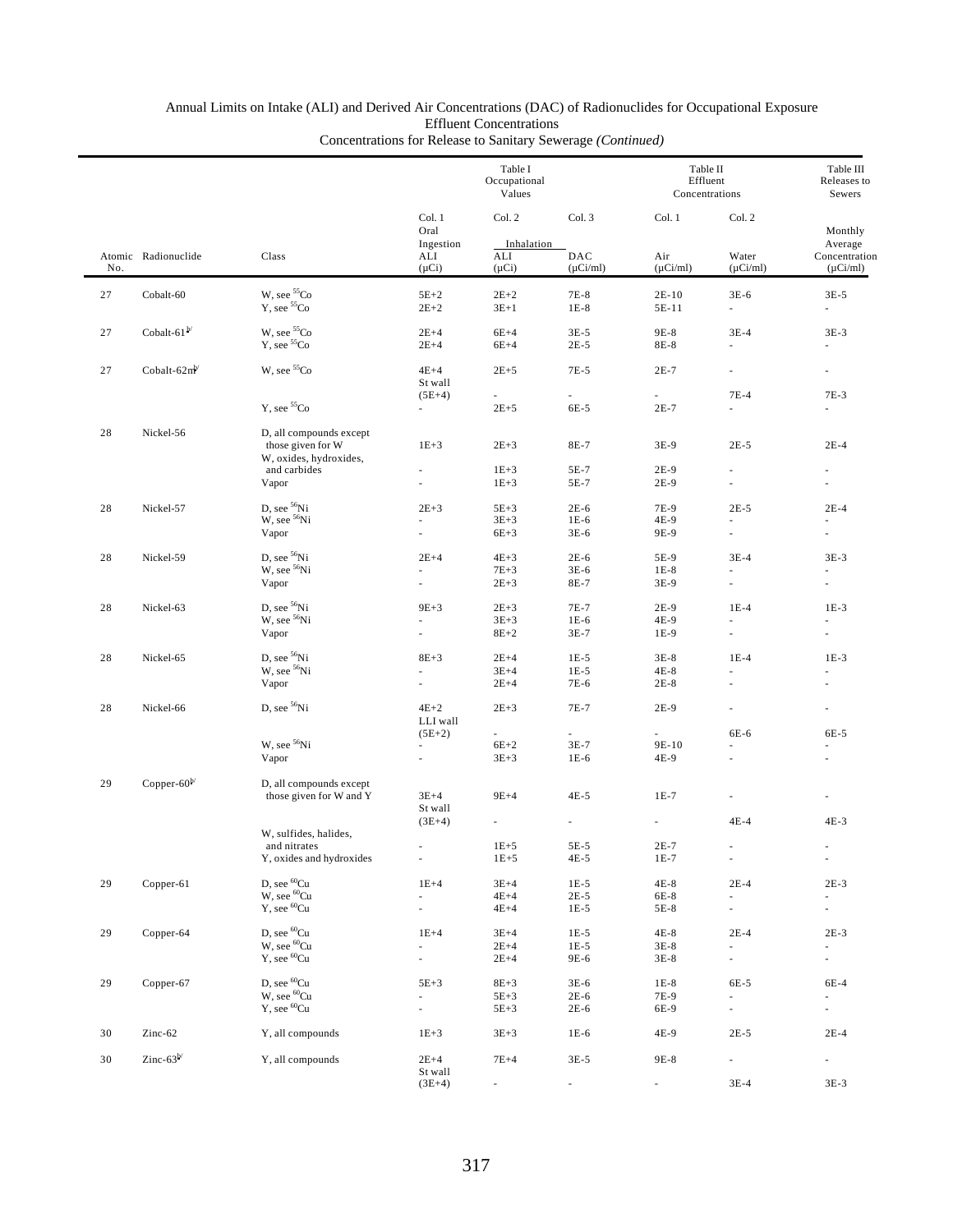|     |                            |                                                                      |                                      | Table I<br>Occupational<br>Values |                                       | Table II<br>Effluent<br>Concentrations |                                    | Table III<br>Releases to<br>Sewers |
|-----|----------------------------|----------------------------------------------------------------------|--------------------------------------|-----------------------------------|---------------------------------------|----------------------------------------|------------------------------------|------------------------------------|
|     |                            |                                                                      | Col. 1<br>Oral<br>Ingestion          | Col. 2<br>Inhalation              | Col. 3                                | Col. 1                                 | Col. 2                             | Monthly<br>Average                 |
| No. | Atomic Radionuclide        | Class                                                                | ALI<br>$(\mu Ci)$                    | ALI<br>$(\mu Ci)$                 | DAC<br>$(\mu Ci/ml)$                  | Air<br>$(\mu$ Ci/ml)                   | Water<br>$(\mu$ Ci/ml)             | Concentration<br>$(\mu Ci/ml)$     |
| 30  | $Zinc-65$                  | Y, all compounds                                                     | $4E+2$                               | $3E+2$                            | $1E-7$                                | $4E-10$                                | 5E-6                               | 5E-5                               |
| 30  | Zinc-69m                   | Y, all compounds                                                     | $4E+3$                               | $7E + 3$                          | $3E-6$                                | $1E-8$                                 | 6E-5                               | 6E-4                               |
| 30  | Zinc- $69^{\rm b}$         | Y, all compounds                                                     | $6E+4$                               | $1E+5$                            | 6E-5                                  | $2E-7$                                 | 8E-4                               | 8E-3                               |
| 30  | Zinc-71m                   | Y, all compounds                                                     | $6E+3$                               | $2E+4$                            | 7E-6                                  | $2E-8$                                 | 8E-5                               | 8E-4                               |
| 30  | Zinc-72                    | Y, all compounds                                                     | $1E+3$                               | $1E + 3$                          | 5E-7                                  | 2E-9                                   | $1E-5$                             | $1E-4$                             |
| 31  | Gallium-65 <sup>b/</sup>   | D, all compounds except<br>those given for W                         | $5E+4$<br>St wall                    | $2E+5$                            | 7E-5                                  | $2E-7$                                 |                                    |                                    |
|     |                            | W, oxides, hydroxides,<br>carbides, halides, and                     | $(6E+4)$                             | $\sim$                            | $\overline{\phantom{a}}$              | $\overline{\phantom{a}}$               | 9E-4                               | 9E-3                               |
|     |                            | nitrates                                                             | $\overline{\phantom{a}}$             | $2E + 5$                          | 8E-5                                  | $3E-7$                                 | $\overline{\phantom{a}}$           |                                    |
| 31  | Gallium-66                 | D, see <sup>65</sup> Ga<br>W, see <sup>65</sup> Ga                   | $1E+3$<br>ä,                         | $4E+3$<br>$3E + 3$                | $1E-6$<br>$1E-6$                      | 5E-9<br>4E-9                           | $1E-5$<br>$\overline{\phantom{a}}$ | $1E-4$<br>$\overline{\phantom{a}}$ |
| 31  | Gallium-67                 | D, see <sup>65</sup> Ga<br>W, see <sup>65</sup> Ga                   | $7E+3$<br>$\overline{\phantom{a}}$   | $1E+4$<br>$1E+4$                  | 6E-6<br>4E-6                          | $2E-8$<br>$1E-8$                       | $1E-4$<br>$\overline{\phantom{a}}$ | $1E-3$<br>$\overline{\phantom{a}}$ |
| 31  | Gallium-68 <sup>b/</sup>   | D, see ${}^{65}Ga$<br>W, see ${}^{65}Ga$                             | $2E+4$<br>×.                         | $4E+4$<br>$5E+4$                  | $2E-5$<br>$2E-5$                      | 6E-8<br>7E-8                           | $2E-4$                             | $2E-3$<br>$\overline{\phantom{a}}$ |
| 31  | Gallium-70 <sup>b/</sup>   | D, see <sup>65</sup> Ga                                              | $5E+4$<br>St wall                    | $2E+5$                            | $7E-5$                                | $2E-7$                                 | $\overline{\phantom{a}}$           | $\overline{\phantom{a}}$           |
|     |                            | W, see <sup>65</sup> Ga                                              | $(7E+4)$<br>$\overline{\phantom{a}}$ | $\sim$<br>$2E + 5$                | ×.<br>8E-5                            | ä,<br>$3E-7$                           | $1E-3$<br>$\overline{\phantom{a}}$ | $1E-2$<br>$\overline{\phantom{a}}$ |
| 31  | Gallium-72                 | D, see ${}^{65}\mathrm{Ga}$<br>W, see <sup>65</sup> Ga               | $1E+3$<br>$\overline{\phantom{a}}$   | $4E+3$<br>$3E + 3$                | $1E-6$<br>$1E-6$                      | 5E-9<br>4E-9                           | $2E-5$<br>$\overline{\phantom{a}}$ | $2E-4$<br>$\overline{\phantom{a}}$ |
| 31  | Gallium-73                 | D, see <sup>65</sup> Ga<br>W, see <sup>65</sup> Ga                   | $5E+3$<br>$\omega$                   | $2E+4$<br>$2E+4$                  | 6E-6<br>6E-6                          | $2E-8$<br>$2E-8$                       | 7E-5<br>$\overline{\phantom{a}}$   | $7E-4$<br>$\overline{\phantom{a}}$ |
| 32  | Germanium-66               | D, all compounds except<br>those given for W<br>W, oxides, sulfides, | $2E+4$                               | $3E+4$                            | $1E-5$                                | $4E-8$                                 | $3E-4$                             | $3E-3$                             |
|     |                            | and halides                                                          |                                      | $2E+4$                            | 8E-6                                  | $3E-8$                                 |                                    |                                    |
| 32  | Germanium-67 <sup>b/</sup> | D, see <sup>66</sup> Ge                                              | $3E+4$<br>St wall                    | $9E+4$                            | $4E-5$                                | $1E-7$                                 |                                    |                                    |
|     |                            | W, see <sup>66</sup> Ge                                              | $(4E+4)$                             | $\sim$<br>$1E + 5$                | $\mathcal{L}_{\mathcal{A}}$<br>$4E-5$ | $\overline{\phantom{a}}$<br>$1E-7$     | 6E-4<br>$\sim$                     | 6E-3<br>$\sim$                     |
| 32  | Germanium-68               | D, see <sup>66</sup> Ge<br>W, see <sup>66</sup> Ge                   | $5E+3$<br>$\sim$                     | $4E + 3$<br>$1E+2$                | $2E-6$<br>$4E-8$                      | 5E-9<br>$1E-10$                        | 6E-5<br>$\sim$                     | 6E-4<br>$\sim$                     |
| 32  | Germanium-69               | D, see <sup>66</sup> Ge<br>W, see <sup>66</sup> Ge                   | $1E+4$<br>÷.                         | $2E+4$<br>$8E + 3$                | 6E-6<br>$3E-6$                        | $2E-8$<br>$1E-8$                       | $2E-4$<br>$\sim$                   | $2E-3$<br>$\sim$                   |
| 32  | Germanium-71               | D, see <sup>66</sup> Ge                                              | $5E+5$                               | $4E + 5$                          | $2E-4$                                | 6E-7                                   | 7E-3                               | 7E-2                               |
|     |                            | W, see <sup>66</sup> Ge                                              | $\sim$                               | $4E+4$                            | $2E-5$                                | 6E-8                                   | $\overline{\phantom{a}}$           | $\overline{\phantom{a}}$           |
| 32  | Germanium-75 <sup>b/</sup> | D, see <sup>66</sup> Ge                                              | $4E+4$<br>St wall                    | $8E+4$                            | $3E-5$                                | $1E-7$                                 | $\overline{\phantom{a}}$           | ×.                                 |
|     |                            | W, see <sup>66</sup> Ge                                              | $(7E+4)$                             | $\sim 100$<br>$8E+4$              | $\sim$<br>$4E-5$                      | ÷.<br>$1E-7$                           | 9E-4<br>$\sim$                     | 9E-3<br>$\overline{\phantom{a}}$   |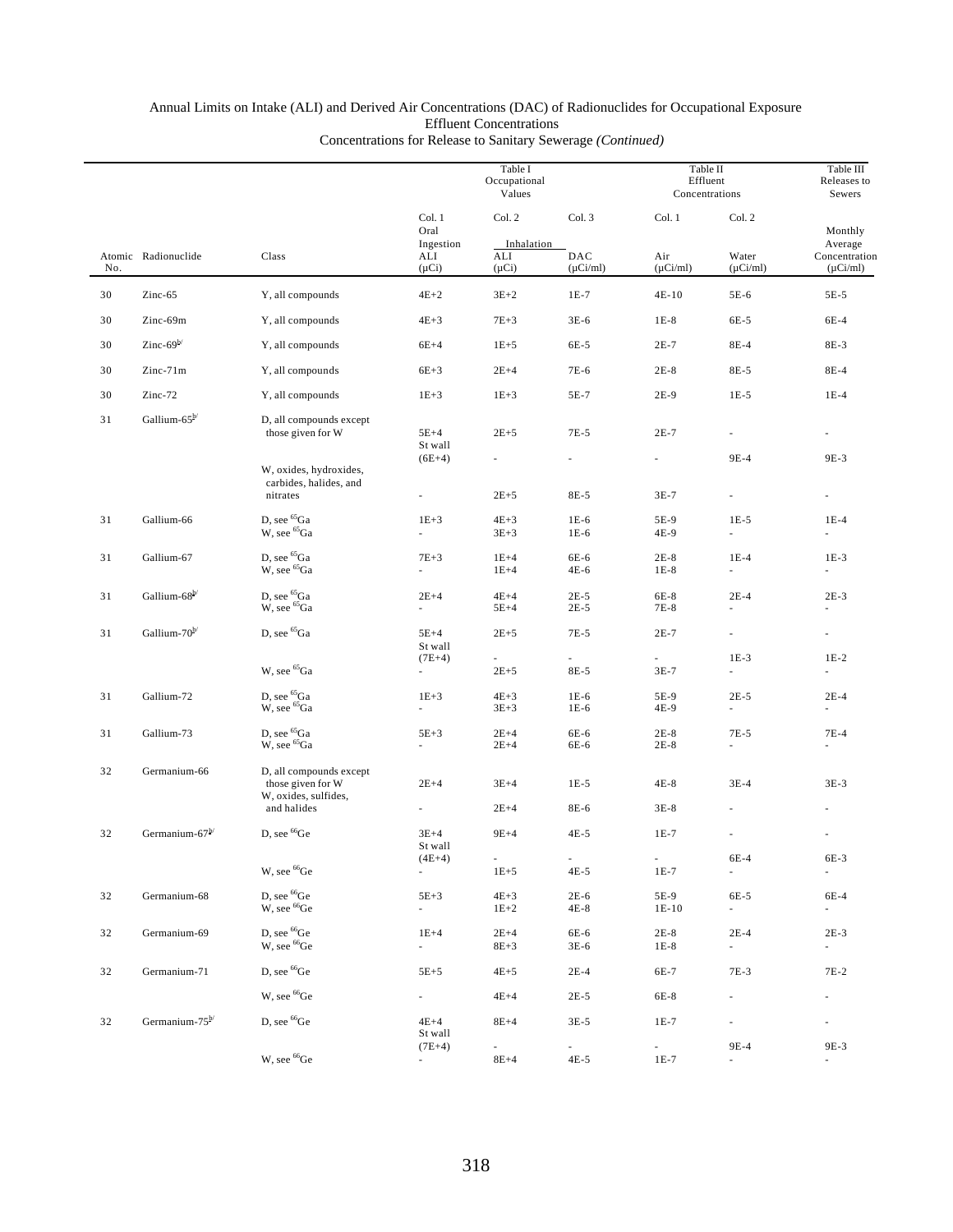### Annual Limits on Intake (ALI) and Derived Air Concentrations (DAC) of Radionuclides for Occupational Exposure Effluent Concentrations

|     |                            |                                                                                         |                                       | Table I<br>Occupational<br>Values |                      | Table II<br>Effluent<br>Concentrations |                                       | Table III<br>Releases to<br>Sewers  |
|-----|----------------------------|-----------------------------------------------------------------------------------------|---------------------------------------|-----------------------------------|----------------------|----------------------------------------|---------------------------------------|-------------------------------------|
|     |                            |                                                                                         | Col. 1<br>Oral<br>Ingestion           | Col. 2<br>Inhalation              | Col. 3               | Col. 1                                 | Col. 2                                | Monthly<br>Average                  |
| No. | Atomic Radionuclide        | Class                                                                                   | ALI<br>$(\mu Ci)$                     | ALI<br>$(\mu Ci)$                 | DAC<br>$(\mu Ci/ml)$ | Air<br>$(\mu$ Ci/ml)                   | Water<br>$(\mu$ Ci/ml)                | Concentration<br>$(\mu Ci/ml)$      |
| 32  | Germanium-77               | D, see <sup>66</sup> Ge<br>W, see <sup>66</sup> Ge                                      | $9E+3$<br>$\mathcal{L}_{\mathcal{A}}$ | $1E+4$<br>$6E+3$                  | 4E-6<br>$2E-6$       | $1E-8$<br>8E-9                         | $1E-4$<br>à.                          | $1E-3$<br>$\overline{\phantom{a}}$  |
| 32  | Germanium-78 <sup>b/</sup> | D, see <sup>66</sup> Ge                                                                 | $2E+4$<br>St wall                     | $2E+4$                            | 9E-6                 | $3E-8$                                 | ٠                                     | ٠                                   |
|     |                            | W, see <sup>66</sup> Ge                                                                 | $(2E+4)$<br>$\overline{\phantom{a}}$  | $2E+4$                            | 9E-6                 | $3E-8$                                 | $3E-4$<br>×.                          | $3E-3$<br>٠                         |
| 33  | Arsenic-69 $\frac{b}{ }$   | W, all compounds                                                                        | $3E+4$<br>St wall                     | $1E + 5$                          | 5E-5                 | $2E-7$                                 | ٠                                     | $\sim$                              |
|     |                            |                                                                                         | $(4E+4)$                              | $\sim$                            | ä,                   | $\overline{\phantom{a}}$               | 6E-4                                  | 6E-3                                |
| 33  | Arsenic- $70^{\rm b}$      | W, all compounds                                                                        | $1E+4$                                | $5E+4$                            | $2E-5$               | $7E-8$                                 | $2E-4$                                | $2E-3$                              |
| 33  | Arsenic-71                 | W, all compounds                                                                        | $4E+3$                                | $5E+3$                            | $2E-6$               | 6E-9                                   | 5E-5                                  | 5E-4                                |
| 33  | Arsenic-72                 | W, all compounds                                                                        | $9E + 2$                              | $1E + 3$                          | 6E-7                 | 2E-9                                   | $1E-5$                                | $1E-4$                              |
| 33  | Arsenic-73                 | W, all compounds                                                                        | $8E+3$                                | $2E + 3$                          | 7E-7                 | 2E-9                                   | $1E-4$                                | $1E-3$                              |
| 33  | Arsenic-74                 | W, all compounds                                                                        | $1E+3$                                | $8E+2$                            | $3E-7$               | $1E-9$                                 | $2E-5$                                | $2E-4$                              |
| 33  | Arsenic-76                 | W, all compounds                                                                        | $1E + 3$                              | $1E + 3$                          | 6E-7                 | $2E-9$                                 | $1E-5$                                | $1E-4$                              |
| 33  | Arsenic-77                 | W, all compounds                                                                        | $4E+3$<br>LLI wall                    | $5E+3$                            | $2E-6$               | 7E-9                                   | $\overline{\phantom{a}}$              | $\mathcal{L}_{\mathcal{A}}$         |
|     |                            |                                                                                         | $(5E+3)$                              |                                   |                      | ä,                                     | 6E-5                                  | 6E-4                                |
| 33  | Arsenic-78 <sup>b/</sup>   | W, all compounds                                                                        | $8E+3$                                | $2E+4$                            | 9E-6                 | $3E-8$                                 | $1E-4$                                | $1E-3$                              |
| 34  | Selenium-70 <sup>b/</sup>  | D, all compounds except<br>those given for W<br>W, oxides, hydroxides,<br>carbides, and | $2E+4$                                | $4E+4$                            | $2E-5$               | 5E-8                                   | $1E-4$                                | $1E-3$                              |
|     |                            | elemental Se                                                                            | $1E+4$                                | $4E+4$                            | $2E-5$               | 6E-8                                   | $\overline{\phantom{a}}$              | $\overline{\phantom{a}}$            |
| 34  | Selenium- $73mb$           | D, see <sup>70</sup> Se<br>W, see <sup>70</sup> Se                                      | $6E+4$<br>$3E+4$                      | $2E + 5$<br>$1E+5$                | 6E-5<br>6E-5         | $2E-7$<br>$2E-7$                       | $4E-4$                                | $4E-3$                              |
| 34  | Selenium-73                | D, see ${}^{70}Se$<br>W, see ${}^{70}$ Se                                               | $3E+3$                                | $1E+4$<br>$2E+4$                  | 5E-6<br>7E-6         | $2E-8$<br>$2E-8$                       | $4E-5$                                | $4E-4$                              |
| 34  | Selenium-75                | D, see <sup>70</sup> Se<br>W, see $^{70}\mathrm{Se}$                                    | $5E+2$                                | $7E+2$<br>$6E+2$                  | $3E-7$<br>$3E-7$     | $1E-9$<br>8E-10                        | 7E-6                                  | 7E-5                                |
| 34  | Selenium-79                | D, see 70Se<br>W, see <sup>70</sup> Se                                                  | $6E+2$<br>$\overline{\phantom{a}}$    | $8E+2$<br>$6E+2$                  | $3E-7$<br>$2E-7$     | $1E-9$<br>8E-10                        | 8E-6<br>$\mathcal{L}_{\mathcal{A}}$   | 8E-5<br>$\mathcal{L}_{\mathcal{A}}$ |
| 34  | Selenium- $81m^{b}$        | D, see ${}^{70}Se$<br>W, see <sup>70</sup> Se                                           | $4E+4$<br>$2E+4$                      | $7E+4$<br>$7E+4$                  | $3E-5$<br>$3E-5$     | 9E-8<br>$1E-7$                         | $3E-4$<br>$\overline{\phantom{a}}$    | $3E-3$<br>$\blacksquare$            |
| 34  | Selenium-81 <sup>b/</sup>  | D, see 70Se                                                                             | $6E+4$<br>St wall                     | $2E + 5$                          | 9E-5                 | $3E-7$                                 | $\overline{\phantom{a}}$              | $\sim$                              |
|     |                            | W, see $^{70}\mathrm{Se}$                                                               | $(8E+4)$<br>$\sim$                    | $\sim$<br>$2E + 5$                | $1E-4$               | $\overline{\phantom{a}}$<br>$3E-7$     | $1E-3$<br>$\mathcal{L}_{\mathcal{A}}$ | $1E-2$<br>$\sim$                    |
| 34  | Selenium-83b/              | D, see ${}^{70}Se$<br>W, see <sup>70</sup> Se                                           | $4E+4$<br>$3E+4$                      | $1E + 5$<br>$1E + 5$              | 5E-5<br>5E-5         | $2E-7$<br>$2E-7$                       | $4E-4$<br>$\overline{\phantom{a}}$    | $4E-3$<br>$\overline{\phantom{a}}$  |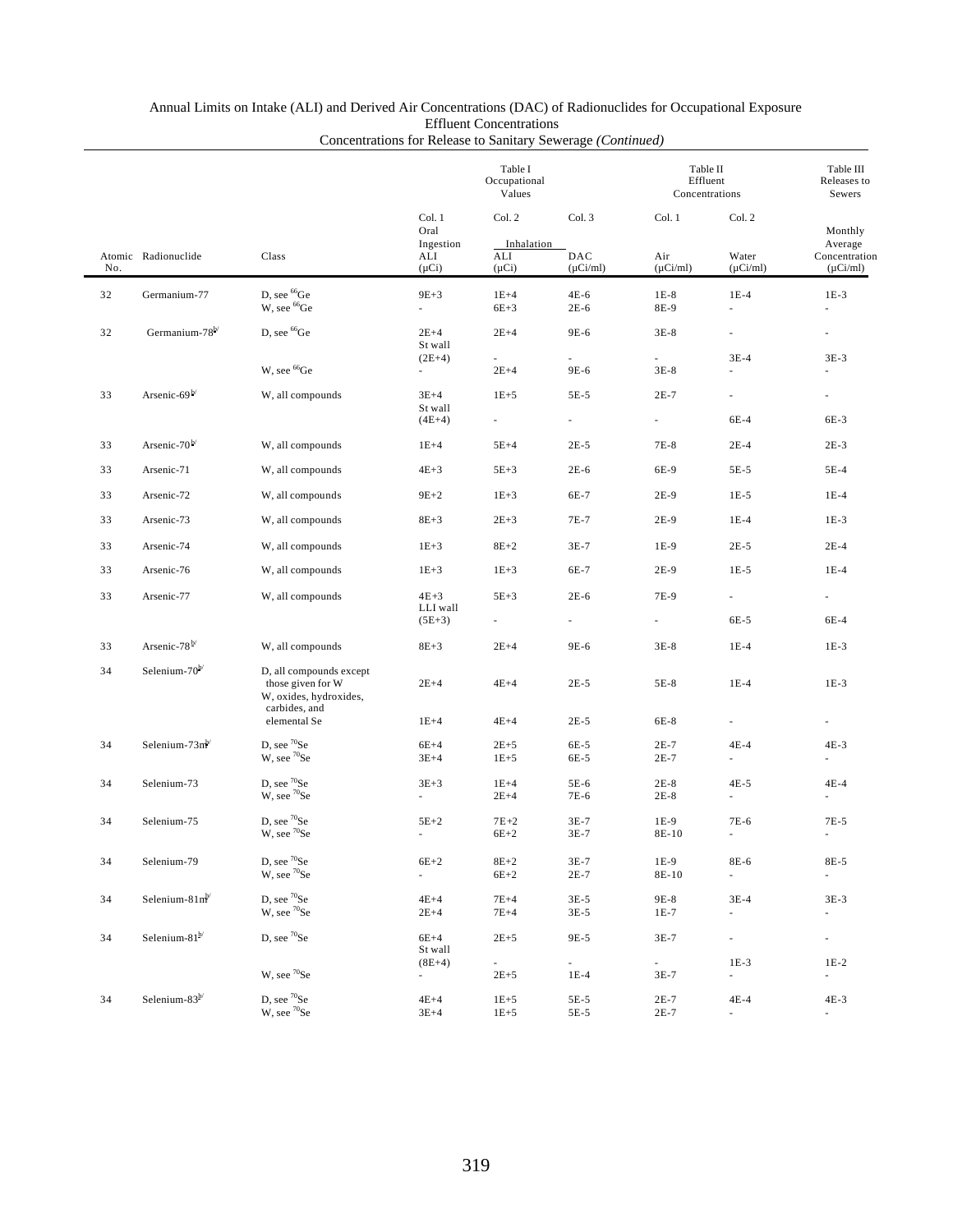|     |                           |                                                                                                                                                                                                                  | Table I<br>Occupational<br>Values                |                                           |                                    | Table II<br>Effluent<br>Concentrations |                                    | Table III<br>Releases to<br>Sewers                   |  |
|-----|---------------------------|------------------------------------------------------------------------------------------------------------------------------------------------------------------------------------------------------------------|--------------------------------------------------|-------------------------------------------|------------------------------------|----------------------------------------|------------------------------------|------------------------------------------------------|--|
| No. | Atomic Radionuclide       | Class                                                                                                                                                                                                            | Col. 1<br>Oral<br>Ingestion<br>ALI<br>$(\mu Ci)$ | Col. 2<br>Inhalation<br>ALI<br>$(\mu Ci)$ | Col. 3<br>DAC<br>$(\mu$ Ci/ml)     | Col. 1<br>Air<br>$(\mu Ci/ml)$         | Col. 2<br>Water<br>$(\mu Ci/ml)$   | Monthly<br>Average<br>Concentration<br>$(\mu Ci/ml)$ |  |
| 35  | Bromine-74m <sup>b</sup>  | D, bromides of H, Li,                                                                                                                                                                                            |                                                  |                                           |                                    |                                        |                                    |                                                      |  |
|     |                           | Na, K, Rb, Cs, and Fr                                                                                                                                                                                            | $1E+4$<br>St wall                                | $4E+4$                                    | $2E-5$                             | 5E-8                                   | ä,                                 |                                                      |  |
|     |                           | W, bromides of lantha-<br>nides, Be, Mg, Ca, Sr,<br>Ba, Ra, Al, Ga, In, Tl,<br>Ge, Sn, Pb, As, Sb, Bi,<br>Fe, Ru, Os, Co, Rh, Ir,<br>Ni, Pd, Pt, Cu, Ag, Au,<br>Zn, Cd, Hg, Sc, Y, Ti,<br>Zr, Hf, V, Nb, Ta, Mn, | $(2E+4)$                                         | $4E+4$                                    |                                    |                                        | $3E-4$                             | $3E-3$                                               |  |
|     |                           | Tc, and Re                                                                                                                                                                                                       |                                                  |                                           | $2E-5$                             | 6E-8                                   |                                    |                                                      |  |
| 35  | Bromine-74 <sup>b/</sup>  | D, see $74mBr$                                                                                                                                                                                                   | $2E+4$<br>St wall                                | $7E+4$                                    | $3E-5$                             | $1E-7$                                 |                                    |                                                      |  |
|     |                           | W, see $74mBr$                                                                                                                                                                                                   | $(4E+4)$<br>$\overline{\phantom{a}}$             | $8E+4$                                    | $4E-5$                             | ×.<br>$1E-7$                           | 5E-4<br>×.                         | 5E-3<br>ä,                                           |  |
| 35  | Bromine- $75^{b/}$        | D, see $74mBr$                                                                                                                                                                                                   | $3E+4$<br>St wall                                | $5E+4$                                    | $2E-5$                             | 7E-8                                   | ä,                                 | ä,                                                   |  |
|     |                           | W, see $74mBr$                                                                                                                                                                                                   | $(4E+4)$<br>$\overline{\phantom{a}}$             | $\overline{\phantom{0}}$<br>$5E+4$        | $\overline{\phantom{a}}$<br>$2E-5$ | $\overline{\phantom{a}}$<br>7E-8       | $5E-4$<br>$\overline{\phantom{a}}$ | 5E-3<br>ä,                                           |  |
| 35  | Bromine-76                | D, see $74mBr$<br>W, see $74mBr$                                                                                                                                                                                 | $4E+3$<br>÷.                                     | $5E+3$<br>$4E + 3$                        | $2E-6$<br>$2E-6$                   | 7E-9<br>6E-9                           | 5E-5<br>$\overline{\phantom{a}}$   | 5E-4<br>ä,                                           |  |
| 35  | Bromine-77                | D, see $^{74m}Br$<br>W, see <sup>74m</sup> Br                                                                                                                                                                    | $2E+4$<br>×.                                     | $2E+4$<br>$2E+4$                          | $1E-5$<br>8E-6                     | $3E-8$<br>$3E-8$                       | $2E-4$<br>a.                       | $2E-3$<br>$\overline{\phantom{a}}$                   |  |
| 35  | Bromine-80m               | D, see $74mBr$<br>W, see $74mBr$                                                                                                                                                                                 | $2E+4$<br>$\overline{\phantom{a}}$               | $2E+4$<br>$1E+4$                          | 7E-6<br>6E-6                       | $2E-8$<br>$2E-8$                       | $3E-4$<br>ä,                       | $3E-3$<br>$\overline{\phantom{a}}$                   |  |
| 35  | Bromine-80 <sup>b/</sup>  | D, see $74mBr$                                                                                                                                                                                                   | $5E+4$<br>St wall                                | $2E+5$                                    | 8E-5                               | $3E-7$                                 | $\overline{\phantom{a}}$           | $\overline{\phantom{a}}$                             |  |
|     |                           | W, see $74mBr$                                                                                                                                                                                                   | $(9E+4)$<br>$\overline{\phantom{a}}$             | ÷.<br>$2E + 5$                            | a.<br>9E-5                         | ÷.<br>$3E-7$                           | $1E-3$<br>$\overline{\phantom{a}}$ | $1E-2$<br>$\overline{\phantom{a}}$                   |  |
| 35  | Bromine-82                | D, see $^{74m}\text{Br}$ W, see $^{74m}\text{Br}$                                                                                                                                                                | $3E + 3$<br>$\omega$                             | $4E+3$<br>$4E+3$                          | $2E-6$<br>$2E-6$                   | 6E-9<br>5E-9                           | $4E-5$                             | $4E-4$                                               |  |
| 35  | Bromine-83                | D, see $74mBr$                                                                                                                                                                                                   | $5E+4$<br>St wall                                | $6E+4$                                    | $3E-5$                             | 9E-8                                   | ÷,                                 | $\overline{\phantom{a}}$                             |  |
|     |                           | W, see $^{74\mathrm{m}}\mathrm{Br}$                                                                                                                                                                              | $(7E+4)$<br>$\overline{\phantom{a}}$             | ٠<br>$6E+4$                               | $\overline{\phantom{a}}$<br>$3E-5$ | $\overline{\phantom{a}}$<br>9E-8       | 9E-4<br>$\overline{\phantom{a}}$   | 9E-3                                                 |  |
| 35  | Bromine-84 <sup>b/</sup>  | D, see $^{74\mathrm{m}}\mathrm{Br}$                                                                                                                                                                              | $2E+4$<br>St wall                                | $6E+4$                                    | $2E-5$                             | $8E-8$                                 |                                    |                                                      |  |
|     |                           | W, see $^{74\mathrm{m}}\mathrm{Br}$                                                                                                                                                                              | $(3E+4)$                                         | $6E+4$                                    | $3E-5$                             | $9E-8$                                 | $4E-4$                             | $4E-3$                                               |  |
| 36  | Krypton-74 <sup>b</sup>   | Submersion <sup>a/</sup>                                                                                                                                                                                         |                                                  |                                           | 3E-6                               | $1E-8$                                 |                                    |                                                      |  |
| 36  | Krypton-76                | Submersion <sup>a/</sup>                                                                                                                                                                                         |                                                  |                                           | 9E-6                               | $4E-8$                                 |                                    |                                                      |  |
| 36  | Krypton-77 <sup>b</sup>   | Submersion <sup>a/</sup>                                                                                                                                                                                         |                                                  |                                           | $4E-6$                             | $2E-8$                                 |                                    |                                                      |  |
| 36  | Krypton-79                | Submersion <sup>a/</sup>                                                                                                                                                                                         |                                                  |                                           | $2E-5$                             | $7E-8$                                 |                                    |                                                      |  |
| 36  | Krypton-81                | Submersion <sup>a/</sup>                                                                                                                                                                                         |                                                  |                                           | $7E-4$                             | $3E-6$                                 |                                    |                                                      |  |
| 36  | Krypton-83m <sup>b/</sup> | $\ensuremath{\mathsf{Submersion}}^{\ensuremath{\mathsf{a}}\xspace\prime}$                                                                                                                                        |                                                  |                                           | $1E-2$                             | $5E-5$                                 |                                    |                                                      |  |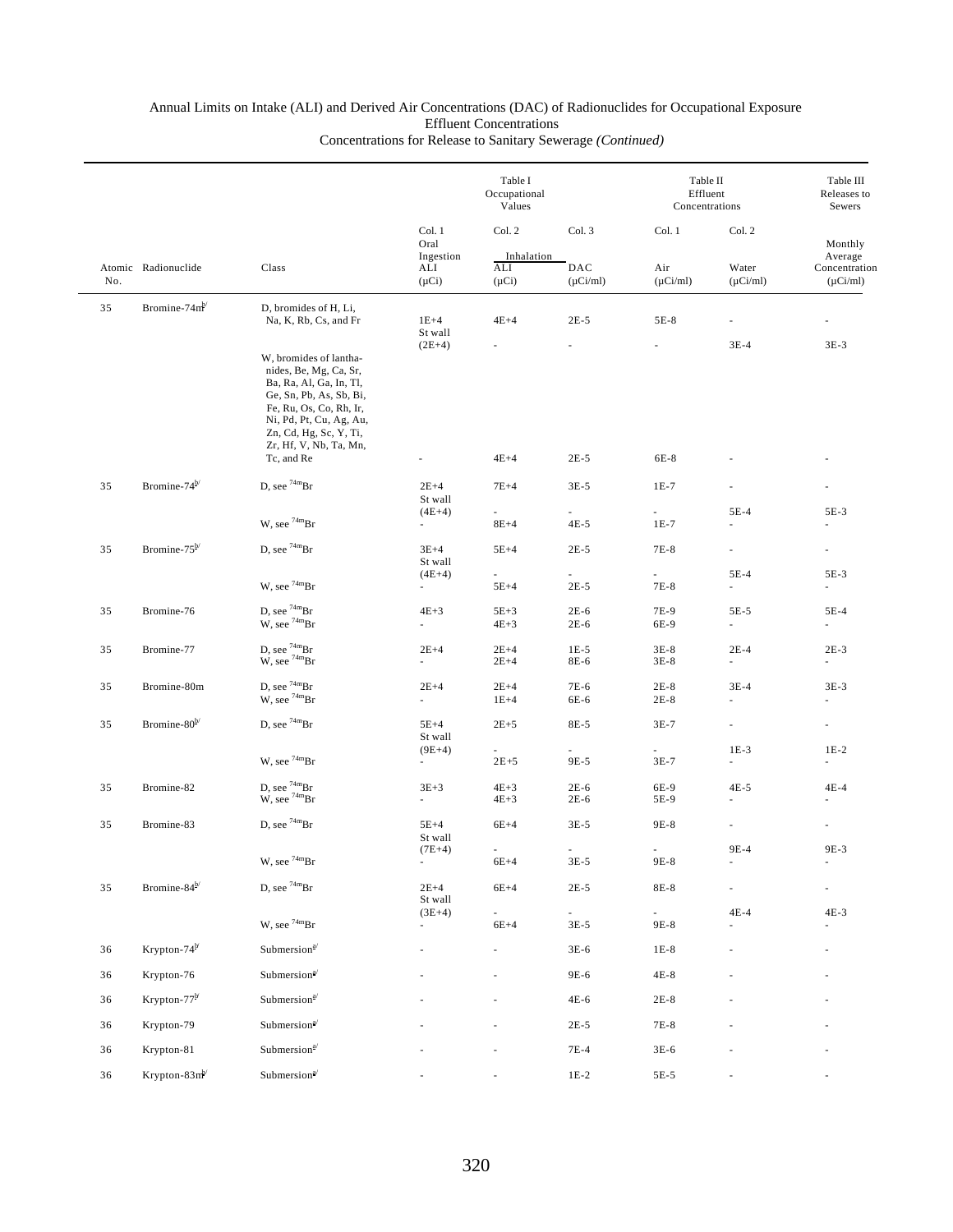### Annual Limits on Intake (ALI) and Derived Air Concentrations (DAC) of Radionuclides for Occupational Exposure Effluent Concentrations

|     |                            |                                                                      |                             | Table I<br>Occupational<br>Values |                                    |                                     | Table II<br>Effluent<br>Concentrations |                                |
|-----|----------------------------|----------------------------------------------------------------------|-----------------------------|-----------------------------------|------------------------------------|-------------------------------------|----------------------------------------|--------------------------------|
|     |                            |                                                                      | Col. 1<br>Oral<br>Ingestion | Col. 2<br>Col. 3<br>Inhalation    |                                    | Col. 1<br>Col. 2                    |                                        | Monthly<br>Average             |
| No. | Atomic Radionuclide        | Class                                                                | ALI<br>$(\mu Ci)$           | ALI<br>$(\mu Ci)$                 | DAC<br>$(\mu$ Ci/ml)               | Air<br>$(\mu Ci/ml)$                | Water<br>$(\mu$ Ci/ml)                 | Concentration<br>$(\mu$ Ci/ml) |
| 36  | Krypton-85m                | Submersion <sup>a/</sup>                                             |                             |                                   | $2E-5$                             | $1E-7$                              |                                        | ÷,                             |
| 36  | Krypton-85                 | Submersion <sup>a/</sup>                                             |                             |                                   | $1E-4$                             | 7E-7                                |                                        |                                |
| 36  | Krypton-87 <sup>b</sup>    | Submersion $a$                                                       |                             |                                   | 5E-6                               | $2E-8$                              |                                        |                                |
| 36  | Krypton-88                 | Submersion $a$ <sup><math>4</math></sup>                             |                             |                                   | $2E-6$                             | 9E-9                                |                                        |                                |
| 37  | Rubidium-79 <sup>b/</sup>  | D, all compounds                                                     | $4E+4$                      | $1E+5$                            | $5E-5$                             | $2E-7$                              |                                        |                                |
|     |                            |                                                                      | St wall<br>$(6E+4)$         |                                   | $\overline{\phantom{a}}$           | $\overline{\phantom{a}}$            | $8E-4$                                 | 8E-3                           |
| 37  | Rubidium- $81m^3$          | D, all compounds                                                     | $2E + 5$                    | $3E + 5$                          | $1E-4$                             | 5E-7                                | $\overline{\phantom{a}}$               |                                |
|     |                            |                                                                      | St wall<br>$(3E+5)$         |                                   | $\overline{\phantom{a}}$           | $\overline{\phantom{a}}$            | $4E-3$                                 | $4E-2$                         |
| 37  | Rubidium-81                | D, all compounds                                                     | $4E+4$                      | $5E+4$                            | $2E-5$                             | 7E-8                                | 5E-4                                   | 5E-3                           |
| 37  | Rubidium-82m               | D, all compounds                                                     | $1E+4$                      | $2E+4$                            | 7E-6                               | $2E-8$                              | $2E-4$                                 | $2E-3$                         |
| 37  | Rubidium-83                | D, all compounds                                                     | $6E+2$                      | $1E + 3$                          | 4E-7                               | 1E-9                                | 9E-6                                   | 9E-5                           |
| 37  | Rubidium-84                | D, all compounds                                                     | $5E+2$                      | $8E+2$                            | $3E-7$                             | $1E-9$                              | 7E-6                                   | 7E-5                           |
| 37  | Rubidium-86                | D, all compounds                                                     | $5E+2$                      | $8E+2$                            | $3E-7$                             | 1E-9                                | 7E-6                                   | 7E-5                           |
| 37  | Rubidium-87                | D, all compounds                                                     | $1E + 3$                    | $2E+3$                            | 6E-7                               | $2E-9$                              | $1E-5$                                 | $1E-4$                         |
| 37  | Rubidium-88 <sup>b/</sup>  | D, all compounds                                                     | $2E+4$                      | $6E+4$                            | $3E-5$                             | 9E-8                                |                                        | $\overline{\phantom{a}}$       |
|     |                            |                                                                      | St wall<br>$(3E+4)$         |                                   | $\overline{\phantom{a}}$           |                                     | 4E-4                                   | $4E-3$                         |
| 37  | Rubidium-89 <sup>b/</sup>  | D, all compounds                                                     | $4E+4$                      | $1E+5$                            | 6E-5                               | $2E-7$                              | $\overline{\phantom{a}}$               | ۰                              |
|     |                            |                                                                      | St wall<br>$(6E+4)$         |                                   |                                    |                                     | 9E-4                                   | 9E-3                           |
|     |                            |                                                                      |                             |                                   |                                    |                                     |                                        |                                |
| 38  | Strontium-80 <sup>b/</sup> | D, all soluble compounds<br>except $SrTiO3$<br>Y, all insoluble com- | $4E+3$                      | $1E+4$                            | 5E-6                               | $2E-8$                              | 6E-5                                   | 6E-4                           |
|     |                            | pounds and SrTiO <sub>3</sub>                                        |                             | $1E+4$                            | 5E-6                               | $2E-8$                              |                                        |                                |
| 38  | Strontium-81 <sup>b/</sup> | D, see <sup>80</sup> Sr                                              | $3E+4$                      | $8E+4$                            | $3E-5$                             | $1E-7$                              | $3E-4$                                 | $3E-3$                         |
|     |                            | Y, see <sup>80</sup> Sr                                              | $2E+4$                      | $8E+4$                            | $3E-5$                             | $1E-7$                              |                                        |                                |
| 38  | Strontium-82               | D, see ${}^{80}\text{Sr}$                                            | $3E+2$<br>LLI wall          | $4E+2$                            | $2E-7$                             | 6E-10                               |                                        |                                |
|     |                            | $Y$ , see ${}^{80}Sr$                                                | $(2E+2)$<br>$2E + 2$        | $\sim$<br>$9E+1$                  | $\overline{\phantom{a}}$<br>$4E-8$ | $\overline{\phantom{a}}$<br>$1E-10$ | $3E-6$<br>$\sim$                       | $3E-5$<br>$\sim$               |
|     |                            |                                                                      |                             |                                   |                                    |                                     |                                        |                                |
| 38  | Strontium-83               | D, see <sup>80</sup> Sr<br>Y, see <sup>80</sup> Sr                   | $3E + 3$<br>$2E + 3$        | $7E+3$<br>$4E+3$                  | $3E-6$<br>$1E-6$                   | $1E-8$<br>5E-9                      | $3E-5$<br>$\sim$                       | $3E-4$<br>$\sim 10$            |
| 38  | Strontium-85m <sup>b</sup> | D, see ${}^{80}\text{Sr}$                                            | $2E + 5$                    | $6E+5$                            | $3E-4$                             | 9E-7                                | $3E-3$                                 | $3E-2$                         |
|     |                            | Y, see <sup>80</sup> Sr                                              | $\sim$ 10 $\pm$             | $8E + 5$                          | 4E-4                               | 1E-6                                | $\sim$                                 | $\sim 10^{-1}$                 |
| 38  | Strontium-85               | D, see ${}^{80}\text{Sr}$                                            | $3E + 3$                    | $3E + 3$                          | $1E-6$                             | 4E-9                                | $4E-5$                                 | $4E-4$                         |
|     |                            | $Y$ , see ${}^{80}Sr$                                                | $\sim$                      | $2E + 3$                          | 6E-7                               | 2E-9                                | $\sim$                                 | $\sim$                         |
| 38  | Strontium-87m              | D, see ${}^{80}\mathrm{Sr}$                                          | $5E+4$                      | $1E + 5$                          | 5E-5                               | $2E-7$                              | 6E-4                                   | 6E-3                           |
|     |                            | Y, see 80Sr                                                          | $4E+4$                      | $2E + 5$                          | 6E-5                               | $2E-7$                              | $\overline{\phantom{a}}$               | $\overline{\phantom{a}}$       |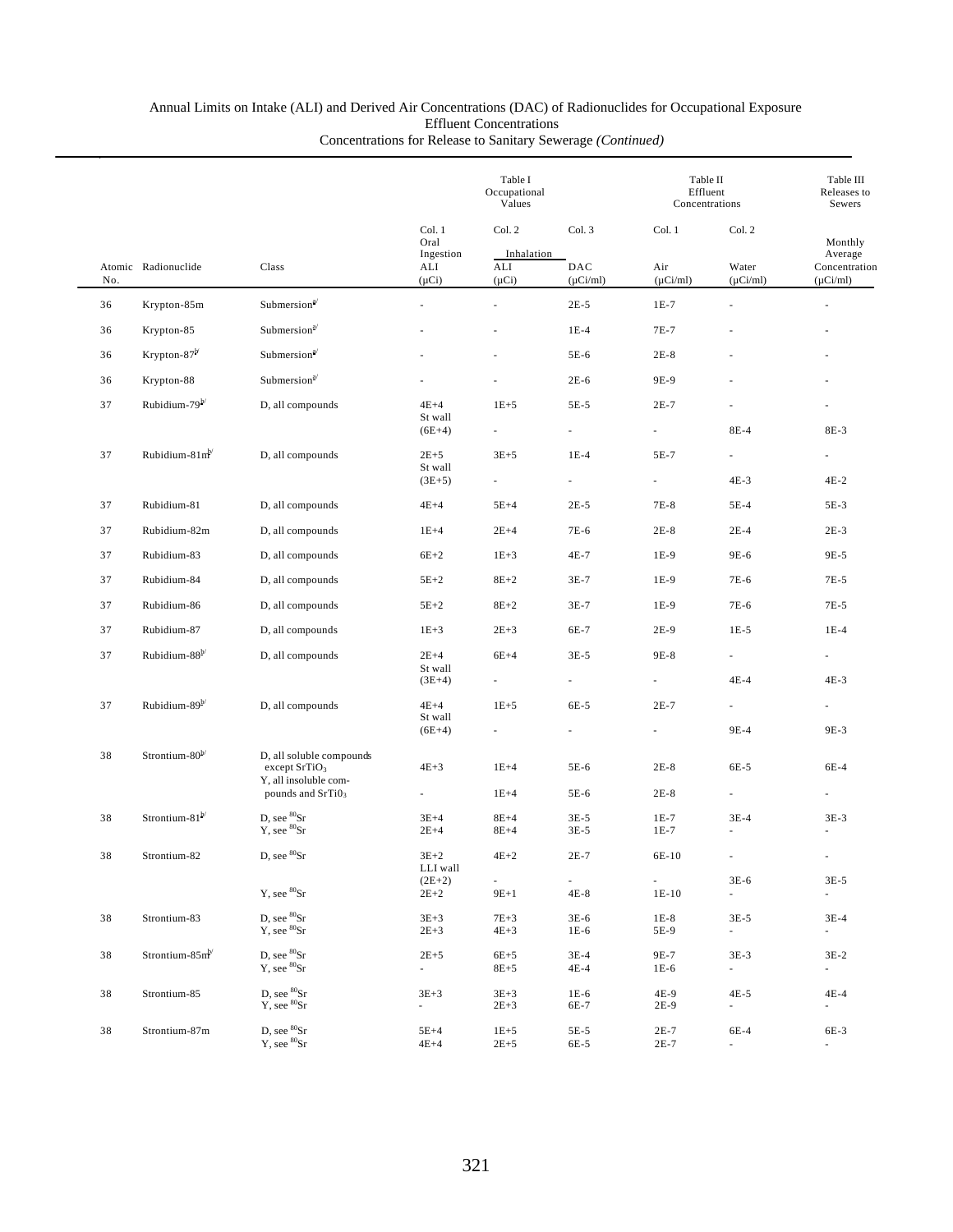|                                                                                                                                                                                                                                                               |                             |                                                                          | Table I<br>Occupational<br>Values         |                                |                                    | Table II<br>Effluent<br>Concentrations | Table III<br>Releases to<br>Sewers                   |                                       |
|---------------------------------------------------------------------------------------------------------------------------------------------------------------------------------------------------------------------------------------------------------------|-----------------------------|--------------------------------------------------------------------------|-------------------------------------------|--------------------------------|------------------------------------|----------------------------------------|------------------------------------------------------|---------------------------------------|
| Atomic Radionuclide<br>No.<br>38<br>Strontium-89<br>38<br>Strontium-90<br>Strontium-91<br>38<br>Strontium-92<br>38<br>$Y$ ttrium-86m <sup>b/</sup><br>39<br>39<br>Yttrium-86<br>39<br>Yttrium-87<br>39<br>Yttrium-88<br>39<br>Yttrium-90m<br>39<br>Yttrium-90 | Class                       | Col. 1<br>Oral<br>Ingestion<br>ALI<br>$(\mu Ci)$                         | Col. 2<br>Inhalation<br>ALI<br>$(\mu Ci)$ | Col. 3<br>DAC<br>$(\mu Ci/ml)$ | Col. 1<br>Air<br>$(\mu Ci/ml)$     | Col. 2<br>Water<br>$(\mu$ Ci/ml)       | Monthly<br>Average<br>Concentration<br>$(\mu Ci/ml)$ |                                       |
|                                                                                                                                                                                                                                                               |                             | D, see <sup>80</sup> Sr                                                  | $6E+2$<br>LLI wall                        | $8E+2$                         | $4E-7$                             | $1E-9$                                 | $\mathcal{L}_{\mathcal{A}}$                          | $\omega$                              |
|                                                                                                                                                                                                                                                               |                             | $Y$ , see ${}^{80}Sr$                                                    | $(6E+2)$<br>$5E+2$                        | ä,<br>$1E+2$                   | L.<br>$6E-8$                       | $\mathcal{L}$<br>$2E-10$               | 8E-6<br>$\overline{\phantom{a}}$                     | 8E-5<br>$\overline{\phantom{a}}$      |
|                                                                                                                                                                                                                                                               |                             | D, see <sup>80</sup> Sr                                                  | $3E+1$<br>Bone surf                       | $2E+1$<br>Bone surf            | 8E-9                               | $\sim$                                 | $\overline{\phantom{a}}$                             | $\overline{\phantom{a}}$              |
|                                                                                                                                                                                                                                                               |                             | Y, see <sup>80</sup> Sr                                                  | $(4E+1)$<br>$\sim$                        | $(2E+1)$<br>$4E+0$             | $\overline{\phantom{0}}$<br>$2E-9$ | 3E-11<br>6E-12                         | 5E-7<br>$\sim$                                       | 5E-6<br>$\sim$                        |
|                                                                                                                                                                                                                                                               |                             | D, see <sup>80</sup> Sr<br>Y, see ${}^{80}Sr$                            | $2E + 3$<br>$\overline{a}$                | $6E+3$<br>$4E+3$               | $2E-6$<br>$1E-6$                   | 8E-9<br>5E-9                           | $2E-5$<br>$\sim$                                     | $2E-4$<br>$\sim$                      |
|                                                                                                                                                                                                                                                               |                             | D, see <sup>80</sup> Sr<br>$Y.$ see ${}^{80}Sr$                          | $3E+3$<br>$\mathcal{L}_{\mathcal{A}}$     | $9E+3$<br>$7E+3$               | 4E-6<br>$3E-6$                     | $1E-8$<br>9E-9                         | $4E-5$<br>$\sim$                                     | $4E-4$<br>$\sim$                      |
|                                                                                                                                                                                                                                                               |                             | W, all compounds except<br>those given for Y<br>Y, oxides and hydroxides | $2E+4$<br>$\mathcal{L}_{\mathcal{A}}$     | $6E+4$<br>$5E+4$               | $2E-5$<br>$2E-5$                   | 8E-8<br>8E-8                           | $3E-4$<br>÷.                                         | $3E-3$<br>$\sim$                      |
|                                                                                                                                                                                                                                                               |                             | W, see $86m$ Y<br>Y, see ${}^{86m}Y$                                     | $1E+3$<br>÷.                              | $3E+3$<br>$3E + 3$             | $1E-6$<br>$1E-6$                   | 5E-9<br>5E-9                           | $2E-5$<br>$\mathcal{L}_{\mathcal{A}}$                | $2E-4$<br>$\mathcal{L}_{\mathcal{A}}$ |
|                                                                                                                                                                                                                                                               |                             | W, see $86mY$<br>$Y$ , see $86mY$                                        | $2E+3$<br>÷.                              | $3E+3$<br>$3E+3$               | $1E-6$<br>$1E-6$                   | 5E-9<br>5E-9                           | $3E-5$<br>$\sim$                                     | $3E-4$<br>$\sim$                      |
|                                                                                                                                                                                                                                                               |                             | W, see $86m$ Y<br>Y, see ${}^{86m}Y$                                     | $1E+3$<br>$\mathcal{L}_{\mathcal{A}}$     | $3E+2$<br>$2E + 2$             | $1E-7$<br>$1E-7$                   | $3E-10$<br>$3E-10$                     | $1E-5$<br>$\sim$                                     | $1E-4$<br>$\sim$                      |
|                                                                                                                                                                                                                                                               |                             | W, see $86m$ Y<br>$Y$ , see ${}^{86m}Y$                                  | $8E+3$<br>$\sim$                          | $1E+4$<br>$1E+4$               | 5E-6<br>5E-6                       | $2E-8$<br>$2E-8$                       | $1E-4$<br>$\mathcal{L}_{\mathcal{A}}$                | $1E-3$<br>$\sim$                      |
|                                                                                                                                                                                                                                                               |                             | W. see $86m$ Y                                                           | $4E+2$<br>LLI wall                        | $7E+2$                         | $3E-7$                             | 9E-10                                  | $\omega$                                             | $\overline{\phantom{a}}$              |
|                                                                                                                                                                                                                                                               |                             | Y, see ${}^{86\mathrm{m}}\mathrm{Y}$                                     | $(5E+2)$<br>$\sim$                        | $6E+2$                         | L.<br>$3E-7$                       | 9E-10                                  | 7E-6<br>÷.                                           | $7E-5$<br>$\omega$                    |
| 39                                                                                                                                                                                                                                                            | $Y$ ttrium-91m <sup>b</sup> | W, see ${}^{86m}Y$<br>$Y$ , see $86mY$                                   | $1E+5$<br>$\overline{\phantom{a}}$        | $2E + 5$<br>$2E+5$             | $1E-4$<br>7E-5                     | $3E-7$<br>$2E-7$                       | $2E-3$<br>$\overline{\phantom{a}}$                   | $2E-2$<br>$\overline{\phantom{a}}$    |
| 39                                                                                                                                                                                                                                                            | Yttrium-91                  | W, see ${}^{86m}Y$                                                       | $5E+2$<br>LLI wall                        | $2E + 2$                       | 7E-8                               | $2E-10$                                |                                                      |                                       |
|                                                                                                                                                                                                                                                               |                             | $Y$ , see ${}^{86m}Y$                                                    | $(6E+2)$<br>$\overline{\phantom{a}}$      | a.<br>$1E+2$                   | ÷.<br>5E-8                         | $2E-10$                                | 8E-6<br>٠                                            | 8E-5<br>$\sim$                        |
| 39                                                                                                                                                                                                                                                            | Yttrium-92                  | W, see $^{86\mathrm{m}}\mathrm{Y}$<br>Y, see ${}^{86m}Y$                 | $3E + 3$<br>÷.                            | $9E+3$<br>$8E + 3$             | 4E-6<br>$3E-6$                     | $1E-8$<br>$1E-8$                       | $4E-5$<br>$\mathcal{L}_{\mathcal{A}}$                | $4E-4$<br>$\overline{\phantom{a}}$    |
| 39                                                                                                                                                                                                                                                            | Yttrium-93                  | W, see $86m$ Y<br>Y, see $^{86m}Y$                                       | $1E + 3$<br>$\sim$                        | $3E + 3$<br>$2E + 3$           | $1E-6$<br>$1E-6$                   | 4E-9<br>3E-9                           | $2E-5$<br>$\mathcal{L}_{\mathcal{A}}$                | $2E-4$<br>$\overline{\phantom{a}}$    |
| 39                                                                                                                                                                                                                                                            | Yttrium-94 <sup>b/</sup>    | W, see ${}^{86m}Y$                                                       | $2E+4$<br>St wall                         | $8E+4$                         | $3E-5$                             | $1E-7$                                 | $\overline{\phantom{a}}$                             | $\overline{\phantom{a}}$              |
|                                                                                                                                                                                                                                                               |                             | Y, see ${}^{86m}Y$                                                       | $(3E+4)$<br>÷.                            | $\sim$<br>$8E+4$               | $\sim$<br>$3E-5$                   | $\sim$<br>$1E-7$                       | $4E-4$<br>$\omega$                                   | 4E-3<br>$\overline{\phantom{a}}$      |
| 39                                                                                                                                                                                                                                                            | Yttrium-95 $^{b/}$          | W, see ${}^{86m}Y$                                                       | $4E+4$<br>St wall                         | $2E + 5$                       | 6E-5                               | $2E-7$                                 | $\mathcal{L}_{\mathcal{A}}$                          | $\overline{\phantom{a}}$              |
|                                                                                                                                                                                                                                                               |                             | Y, see ${}^{86\mathrm{m}}\mathrm{Y}$                                     | $(5E+4)$<br>$\sim$                        | $\sim$<br>$1E + 5$             | ÷.<br>6E-5                         | $\mathcal{L}_{\mathcal{A}}$<br>$2E-7$  | $7E-4$<br>ä,                                         | 7E-3<br>$\overline{\phantom{a}}$      |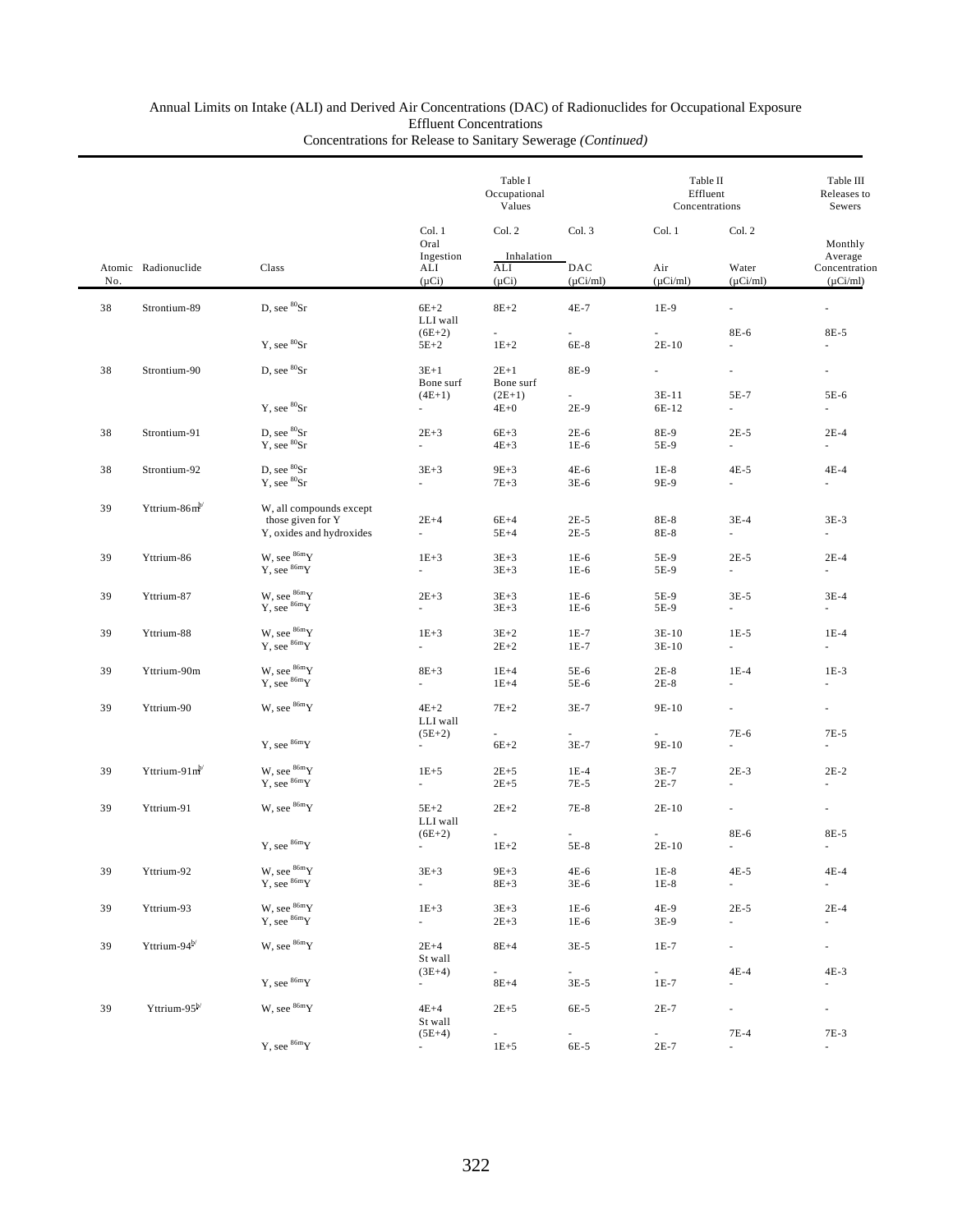|     |                                   |                                                   | Table I<br>Occupational<br>Values |                     |                      | Table II<br>Effluent<br>Concentrations | Table III<br>Releases to<br>Sewers |                                |
|-----|-----------------------------------|---------------------------------------------------|-----------------------------------|---------------------|----------------------|----------------------------------------|------------------------------------|--------------------------------|
|     |                                   |                                                   | Col. 1<br>Oral                    | Col. 2              | Col. 3               | Col. 1                                 | Col. 2                             | Monthly                        |
|     |                                   |                                                   | Ingestion                         | Inhalation          |                      |                                        |                                    | Average                        |
| No. | Atomic Radionuclide               | Class                                             | ALI<br>$(\mu Ci)$                 | ALI<br>$(\mu Ci)$   | DAC<br>$(\mu Ci/ml)$ | Air<br>$(\mu Ci/ml)$                   | Water<br>$(\mu$ Ci/ml)             | Concentration<br>$(\mu$ Ci/ml) |
| 40  | Zirconium-86                      | D, all compounds except                           |                                   |                     |                      |                                        |                                    |                                |
|     |                                   | those given for W and Y<br>W, oxides, hydroxides, | $1E + 3$                          | $4E+3$              | $2E-6$               | 6E-9                                   | $2E-5$                             | $2E-4$                         |
|     |                                   | halides, and nitrates                             | $\overline{\phantom{m}}$          | $3E + 3$            | $1E-6$               | 4E-9                                   | $\overline{\phantom{a}}$           | $\overline{\phantom{a}}$       |
|     |                                   | Y, carbide                                        |                                   | $2E + 3$            | $1E-6$               | 3E-9                                   | ä,                                 | à.                             |
| 40  | Zirconium-88                      | D, see $^{86}\rm{Zr}$                             | $4E+3$                            | $2E+2$              | 9E-8                 | $3E-10$                                | 5E-5                               | 5E-4                           |
|     |                                   | W, see <sup>86</sup> Zr                           |                                   | $5E+2$              | $2E-7$               | 7E-10                                  |                                    |                                |
|     |                                   | $Y,$ see ${}^{86}Zr$                              |                                   | $3E + 2$            | $1E-7$               | $4E-10$                                | $\overline{\phantom{a}}$           |                                |
| 40  | Zirconium-89                      | D, see ${}^{86}Zr$                                | $2E+3$                            | $4E + 3$            | $1E-6$               | 5E-9                                   | $2E-5$                             | $2E-4$                         |
|     |                                   | W, see <sup>86</sup> Zr                           |                                   | $2E + 3$            | $1E-6$               | 3E-9                                   |                                    | ×.                             |
|     |                                   | Y, see ${}^{86}Zr$                                |                                   | $2E + 3$            | $1E-6$               | 3E-9                                   | ٠                                  |                                |
| 40  | Zirconium-93                      | D, see <sup>86</sup> Zr                           | $1E+3$                            | $6E+0$              | 3E-9                 | $\overline{\phantom{a}}$               | ٠                                  | $\overline{\phantom{a}}$       |
|     |                                   |                                                   | Bone surf                         | Bone surf           |                      |                                        |                                    |                                |
|     |                                   |                                                   | $(3E+3)$                          | $(2E+1)$            |                      | $2E-11$                                | $4E-5$                             | $4E-4$                         |
|     |                                   | W, see <sup>86</sup> Zr                           |                                   | $2E+1$<br>Bone surf | $1E-8$               | $\overline{?}$                         | $\overline{?}$                     | $\overline{?}$                 |
|     |                                   |                                                   |                                   | $(6E+1)$            |                      | 9E-11                                  |                                    |                                |
|     |                                   | Y, see $^{86}\!\mathrm{Zr}$                       |                                   | $6E+1$              | $2E-8$               | ÷.                                     |                                    |                                |
|     |                                   |                                                   | Bone surf                         |                     |                      |                                        |                                    |                                |
|     |                                   |                                                   |                                   | $(7E+1)$            |                      | 9E-11                                  |                                    |                                |
| 40  | Zirconium-95                      | D, see ${}^{86}Zr$                                | $1E+3$                            | $1E+2$              | 5E-8                 | $\overline{\phantom{a}}$               | $2E-5$                             | $2E-4$                         |
|     |                                   |                                                   |                                   | Bone surf           |                      |                                        |                                    |                                |
|     |                                   |                                                   |                                   | $(3E+2)$            | $\sim$               | $4E-10$                                | ٠                                  |                                |
|     |                                   | W, see <sup>86</sup> Zr<br>$Y$ , see ${}^{86}Zr$  |                                   | $4E+2$<br>$3E+2$    | $2E-7$<br>$1E-7$     | 5E-10<br>$4E-10$                       | ٠                                  | ٠                              |
|     |                                   |                                                   |                                   |                     |                      |                                        |                                    |                                |
| 40  | Zirconium-97                      | D, see ${}^{86}Zr$<br>W, see <sup>86</sup> Zr     | $6E+2$                            | $2E + 3$            | 8E-7                 | 3E-9                                   | 9E-6                               | 9E-5                           |
|     |                                   | $Y$ , see ${}^{86}Zr$                             | ÷                                 | $1E+3$<br>$1E + 3$  | 6E-7<br>5E-7         | 2E-9<br>$2E-9$                         |                                    |                                |
|     |                                   |                                                   |                                   |                     |                      |                                        |                                    |                                |
| 41  | Niobium-88 <sup>b/</sup>          | W, all compounds except<br>those given for Y      | $5E+4$                            | $2E+5$              | 9E-5                 | $3E-7$                                 |                                    |                                |
|     |                                   |                                                   | St wall                           |                     |                      |                                        |                                    |                                |
|     |                                   |                                                   | $(7E+4)$                          |                     |                      | $\overline{\phantom{a}}$               | $1E-3$                             | $1E-2$                         |
|     |                                   | Y, oxides and hydroxides                          | a.                                | $2E + 5$            | 9E-5                 | $3E-7$                                 | $\omega$                           | $\omega$                       |
| 41  | Niobium-89 <sup>b/</sup>          | W, see <sup>88</sup> Nb                           | $1E+4$                            | $4E+4$              | $2E-5$               | 6E-8                                   | $1E-4$                             | $1E-3$                         |
|     | $(66 \text{ min})$                |                                                   |                                   |                     |                      |                                        |                                    |                                |
|     |                                   | Y, see <sup>88</sup> Nb                           |                                   | $4E+4$              | $2E-5$               | 5E-8                                   |                                    |                                |
| 41  | Niobium-89<br>$(122 \text{ min})$ | $\mbox{W, see}\ ^{88}\mbox{Nb}$                   | $5E+3$                            | $2E+4$              | 8E-6                 | $3\mathrm{E-}8$                        | 7E-5                               | 7E-4                           |
|     |                                   | Y, see <sup>88</sup> Nb                           | a.                                | $2E+4$              | 6E-6                 | $2E-8$                                 | $\overline{\phantom{a}}$           | $\overline{\phantom{a}}$       |
|     | Niobium-90                        | W, see <sup>88</sup> Nb                           | $1E+3$                            | $3E + 3$            | $1E-6$               | 4E-9                                   | $1E-5$                             | $1E-4$                         |
| 41  |                                   | Y, see ${}^{88}Nb$                                | $\mathcal{L}_{\mathcal{A}}$       | $2E + 3$            | $1E-6$               | 3E-9                                   | $\omega$                           | $\overline{\phantom{a}}$       |
|     |                                   |                                                   |                                   |                     |                      |                                        |                                    |                                |
| 41  | Niobium-93m                       | W, see <sup>88</sup> Nb                           | $9E+3$<br>LLI wall                | $2E + 3$            | 8E-7                 | 3E-9                                   | $\overline{\phantom{a}}$           | $\overline{\phantom{a}}$       |
|     |                                   |                                                   | $(1E+4)$                          |                     |                      | $\overline{\phantom{0}}$               | $2E-4$                             | $2E-3$                         |
|     |                                   | Y, see ${}^{88}Nb$                                | $\sim$                            | $2E+2$              | 7E-8                 | $2E-10$                                | $\sim$                             | $\sim$                         |
| 41  | Niobium-94                        | W, see <sup>88</sup> Nb                           | $9E+2$                            | $2E+2$              | 8E-8                 | $3E-10$                                | $1E-5$                             | $1E-4$                         |
|     |                                   | Y, see <sup>88</sup> Nb                           | $\sim$                            | $2E+1$              | 6E-9                 | 2E-11                                  |                                    | ÷.                             |
|     |                                   |                                                   |                                   |                     |                      |                                        |                                    |                                |
| 41  | Niobium-95m                       | W, see ${}^{88}Nb$                                | $2E + 3$                          | $3E+3$              | $1E-6$               | 4E-9                                   |                                    |                                |
|     |                                   |                                                   | LLI wall<br>$(2E+3)$              | $\sim$              | $\sim$               | $\sim$                                 | $3E-5$                             | $3E-4$                         |
|     |                                   | Y, see <sup>88</sup> Nb                           |                                   | $2E + 3$            | 9E-7                 | 3E-9                                   |                                    | $\overline{\phantom{a}}$       |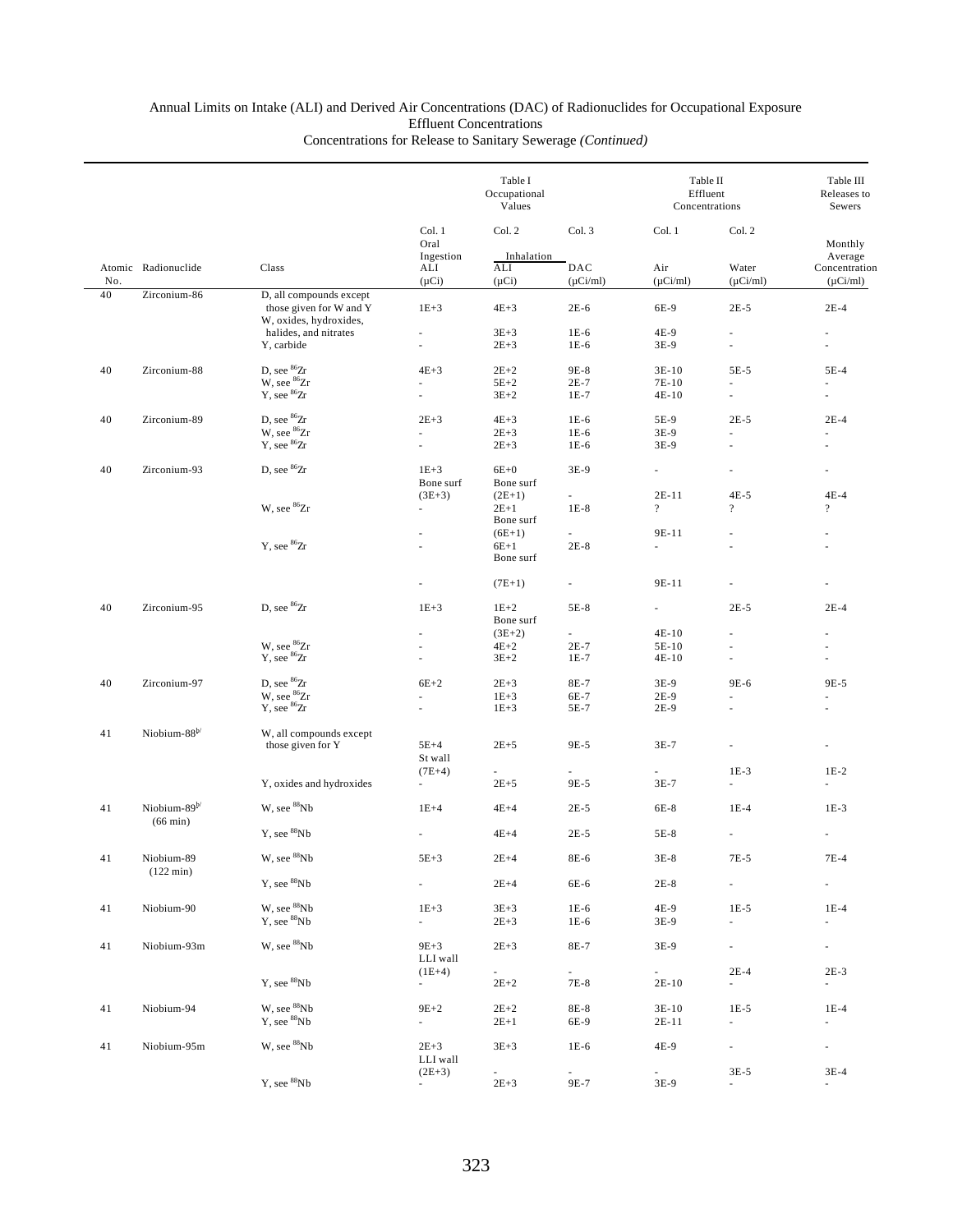|     |                              |                                                                                                               |                                      | Table I<br>Occupational<br>Values |                      |                                    | Table II<br>Effluent<br>Concentrations | Table III<br>Releases to<br>Sewers        |
|-----|------------------------------|---------------------------------------------------------------------------------------------------------------|--------------------------------------|-----------------------------------|----------------------|------------------------------------|----------------------------------------|-------------------------------------------|
|     | Col. 1<br>Oral<br>Ingestion  |                                                                                                               | Col. 2<br>Inhalation                 | Col. 3                            | Col. 1               | Col. 2                             | Monthly                                |                                           |
| No. | Atomic Radionuclide          | Class                                                                                                         | ALI<br>$(\mu Ci)$                    | ALI<br>$(\mu Ci)$                 | DAC<br>$(\mu$ Ci/ml) | Air<br>$(\mu$ Ci/ml)               | Water<br>$(\mu$ Ci/ml)                 | Average<br>Concentration<br>$(\mu$ Ci/ml) |
| 41  | Niobium-95                   | W, see <sup>88</sup> Nb<br>Y, see ${}^{88}Nb$                                                                 | $2E + 3$<br>$\overline{\phantom{a}}$ | $1E + 3$<br>$1E + 3$              | 5E-7<br>5E-7         | $2E-9$<br>$2E-9$                   | $3E-5$<br>$\overline{\phantom{a}}$     | $3E-4$<br>×                               |
| 41  | Niobium-96                   | W. see <sup>88</sup> Nb<br>Y, see ${}^{88}Nb$                                                                 | $1E + 3$<br>$\overline{\phantom{a}}$ | $3E + 3$<br>$2E+3$                | $1E-6$<br>$1E-6$     | 4E-9<br>3E-9                       | $2E-5$<br>×.                           | $2E-4$<br>×                               |
| 41  | Niobium-97 $b$               | W, see ${}^{88}Nb$<br>$Y$ , see $88Nb$                                                                        | $2E+4$<br>$\overline{\phantom{a}}$   | $8E+4$<br>$7E+4$                  | $3E-5$<br>$3E-5$     | $1E-7$<br>$1E-7$                   | $3E-4$<br>$\overline{\phantom{a}}$     | $3E-3$<br>$\overline{\phantom{a}}$        |
| 41  | Niobium-98 $b$               | W, see ${}^{88}Nb$<br>Y, see <sup>88</sup> Nb                                                                 | $1E+4$<br>a.                         | $5E+4$<br>$5E+4$                  | $2E-5$<br>$2E-5$     | 8E-8<br>7E-8                       | $2E-4$<br>$\overline{a}$               | $2E-3$<br>٠                               |
| 42  | Molybdenum-90                | D, all compounds except<br>those given for Y<br>Y, oxides, hydroxides,                                        | $4E+3$                               | $7E + 3$                          | $3E-6$               | $1E-8$                             | $3E-5$                                 | $3E-4$                                    |
|     |                              | and $MoS2$                                                                                                    | $2E + 3$                             | $5E+3$                            | $2E-6$               | 6E-9                               | ×.                                     |                                           |
| 42  | Molybdenum-93m               | D, see <sup>90</sup> Mo<br>Y, see <sup>90</sup> Mo                                                            | $9E + 3$<br>$4E+3$                   | $2E+4$<br>$1E+4$                  | 7E-6<br>6E-6         | $2E-8$<br>$2E-8$                   | 6E-5                                   | 6E-4                                      |
| 42  | Molybdenum-93                | D, see $^{90}\text{Mo}$ Y, see $^{90}\text{Mo}$                                                               | $4E+3$                               | $5E+3$                            | $2E-6$               | 8E-9                               | $5E-5$                                 | 5E-4                                      |
| 42  | Molybdenum-99                | D, see <sup>90</sup> Mo                                                                                       | $2E+4$<br>$2E + 3$<br>LLI wall       | $2E+2$<br>$3E + 3$                | 8E-8<br>$1E-6$       | $2E-10$<br>4E-9                    | ä,                                     | ×.                                        |
|     |                              | Y, see <sup>90</sup> Mo                                                                                       | $(1E+3)$<br>$1E + 3$                 | $1E + 3$                          | 6E-7                 | 2E-9                               | $2E-5$<br>٠                            | $2E-4$<br>×.                              |
| 42  | Molybdenum-101 <sup>b/</sup> | D, see <sup>90</sup> Mo                                                                                       | $4E+4$<br>St wall                    | $1E + 5$                          | 6E-5                 | $2E-7$                             | L.                                     |                                           |
|     |                              | Y, see <sup>90</sup> Mo                                                                                       | $(5E+4)$<br>$\overline{\phantom{a}}$ | ۰.<br>$1E + 5$                    | ۰.<br>6E-5           | $\overline{\phantom{a}}$<br>$2E-7$ | 7E-4                                   | 7E-3                                      |
| 43  | Technetium-93 $mb$           | D, all compounds except<br>those given for W                                                                  | $7E+4$                               | $2E + 5$                          | 6E-5                 | $2E-7$                             | $1E-3$                                 | $1E-2$                                    |
|     |                              | W, oxides, hydroxides,<br>halides, and nitrates                                                               | $\overline{\phantom{a}}$             | $3E + 5$                          | $1E-4$               | 4E-7                               | $\sim$                                 | $\sim$                                    |
| 43  | Technetium-93                | D, see $93m$ Tc<br>W, see <sup>93m</sup> Tc                                                                   | $3E+4$<br>$\overline{\phantom{a}}$   | $7E+4$<br>$1E + 5$                | $3E-5$<br>$4E-5$     | $1E-7$<br>$1E-7$                   | $4E-4$<br>$\overline{\phantom{a}}$     | $4E-3$<br>$\overline{\phantom{a}}$        |
| 43  | Technetium-94 $mb$           | D, see $93m$ Tc<br>W, see <sup>93m</sup> Tc                                                                   | $2E+4$<br>$\overline{\phantom{a}}$   | $4E+4$<br>$6E+4$                  | $2E-5$<br>$2E-5$     | 6E-8<br>8E-8                       | $3E-4$<br>$\overline{\phantom{a}}$     | $3E-3$<br>$\overline{\phantom{a}}$        |
| 43  | Technetium-94                | D, see <sup>93m</sup> Tc<br>$W$ , see $93m$ Tc                                                                | $9E + 3$                             | $2E+4$<br>$2E+4$                  | 8E-6<br>$1E-5$       | $3E-8$<br>$3E-8$                   | $1E-4$                                 | $1E-3$                                    |
| 43  | Technetium-95m               | $\begin{array}{c} \mbox{D, see } ^{93\text{m}}\mbox{Tc} \\ \mbox{W, see } ^{93\text{m}}\mbox{Tc} \end{array}$ | $4E+3$<br>÷.                         | $5E+3$<br>$2E + 3$                | $2E-6$<br>8E-7       | 8E-9<br>3E-9                       | $5E-5$<br>$\mathcal{L}_{\mathcal{A}}$  | 5E-4<br>$\overline{\phantom{a}}$          |
| 43  | Technetium-95                | D, see $^{93m}\text{Tc}$<br>W, see <sup>93m</sup> Tc                                                          | $1E+4$<br>÷.                         | $2E+4$<br>$2E+4$                  | 9E-6<br>8E-6         | $3E-8$<br>$3E-8$                   | $1E-4$<br>$\sim$                       | $1E-3$<br>$\sim$                          |
| 43  | Technetium-96m <sup>b/</sup> | $\begin{array}{c} \mbox{D, see } ^{93\text{m}}\mbox{Tc} \\ \mbox{W, see } ^{93\text{m}}\mbox{Tc} \end{array}$ | $2E + 5$<br>÷.                       | $3E + 5$<br>$2E + 5$              | $1E-4$<br>$1E-4$     | 4E-7<br>3E-7                       | $2E-3$<br>$\sim$                       | $2E-2$<br>$\sim$                          |
| 43  | Technetium-96                | D, see $^{93\rm m}\!$ Tc<br>W, see <sup>93m</sup> Tc                                                          | $2E + 3$<br>$\overline{\phantom{a}}$ | $3E + 3$<br>$2E + 3$              | $1E-6$<br>9E-7       | 5E-9<br>3E-9                       | $3E-5$<br>$\sim$                       | $3E-4$<br>$\sim$                          |
| 43  | Technetium-97m               | D, see $93m$ Tc                                                                                               | $5E+3$                               | $7E+3$<br>St wall                 | $3E-6$               | $\sim$                             | 6E-5                                   | 6E-4                                      |
|     |                              | W, see $93m$ Tc                                                                                               |                                      | $(7E+3)$<br>$1E + 3$              | $\sim$<br>5E-7       | $1E-8$<br>2E-9                     | $\overline{\phantom{a}}$               |                                           |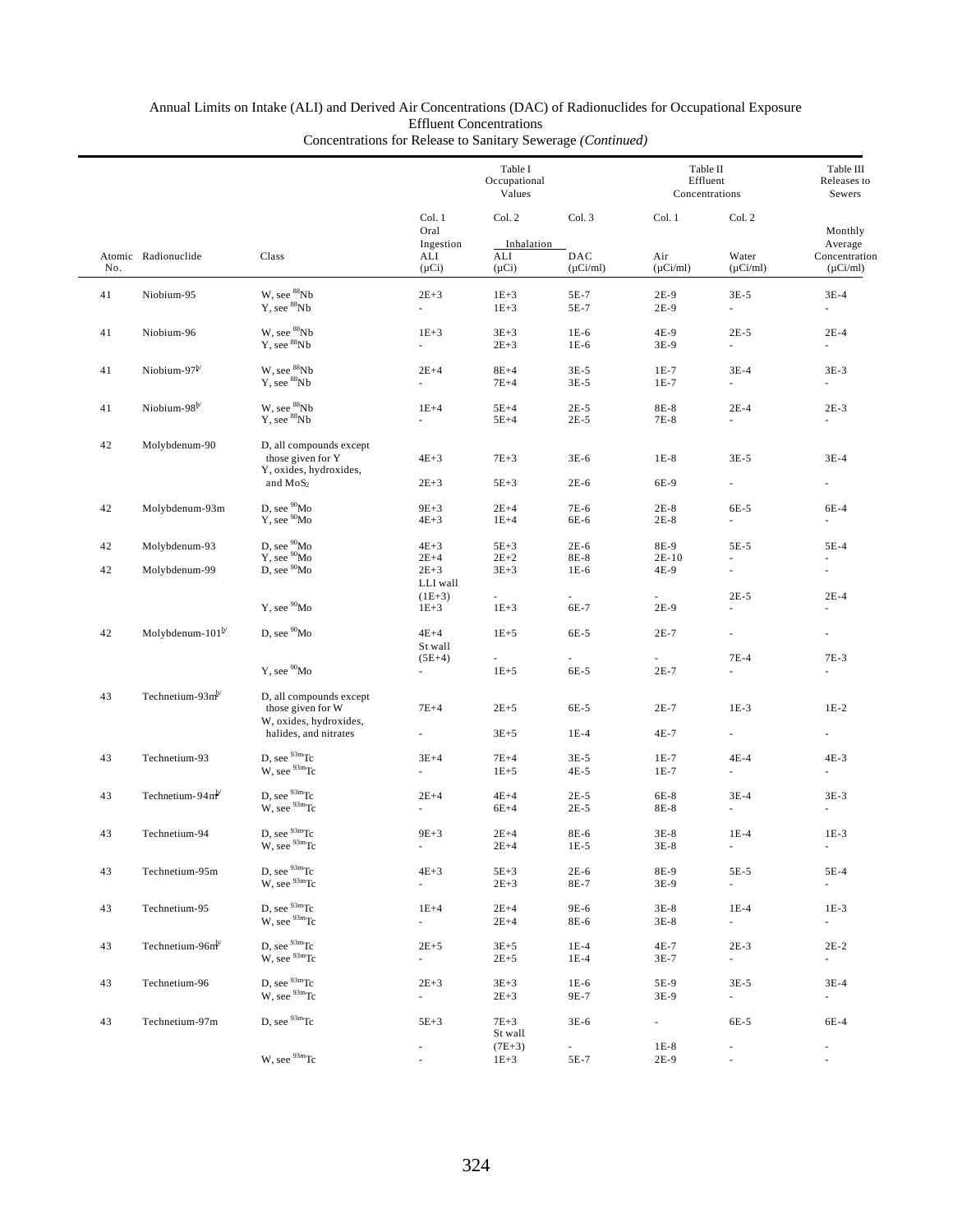|     |                                 |                                                                                  |                                      | Table I<br>Occupational<br>Values |                          | Table II<br>Effluent<br>Concentrations |                                                      | Table III<br>Releases to<br>Sewers                   |
|-----|---------------------------------|----------------------------------------------------------------------------------|--------------------------------------|-----------------------------------|--------------------------|----------------------------------------|------------------------------------------------------|------------------------------------------------------|
|     |                                 |                                                                                  | Col. 1<br>Oral                       | Col. 2                            | Col. 3                   | Col. 1                                 | Col. 2                                               | Monthly                                              |
| No. | Atomic Radionuclide             | Class                                                                            | Ingestion<br>ALI<br>$(\mu Ci)$       | Inhalation<br>ALI<br>$(\mu Ci)$   | DAC<br>$(\mu Ci/ml)$     | Air<br>$(\mu Ci/ml)$                   | Water<br>$(\mu$ Ci/ml)                               | Average<br>Concentration<br>$(\mu Ci/ml)$            |
| 43  | Technetium-97                   |                                                                                  | $4E+4$                               | $5E+4$                            | $2E-5$                   | 7E-8                                   | $5E-4$                                               | 5E-3                                                 |
|     |                                 | D, see $^{93m}$ Tc<br>W, see $^{93m}$ Tc                                         | ä,                                   | $6E+3$                            | $2E-6$                   | 8E-9                                   | $\sim$                                               | $\mathcal{L}_{\mathcal{A}}$                          |
| 43  | Technetium-98                   | D, see $93m$ Tc<br>$W$ , see $93m$ Tc                                            | $1E+3$<br>a.                         | $2E+3$<br>$3E+2$                  | 7E-7<br>$1E-7$           | $2E-9$<br>$4E-10$                      | $1E-5$<br>$\mathcal{L}_{\mathcal{A}}$                | $1E-4$<br>$\sim$                                     |
| 43  | Technetium-99m                  | D, see $93m$ Tc<br>$W$ , see $93m$ Tc                                            | $8E+4$<br>÷.                         | $2E+5$<br>$2E+5$                  | 6E-5<br>$1E-4$           | $2E-7$<br>$3E-7$                       | $1E-3$<br>$\sim$                                     | $1E-2$<br>$\sim$                                     |
| 43  | Technetium-99                   | D, see $93m$ Tc                                                                  | $4E+3$                               | $5E+3$<br>St wall                 | $2E-6$                   | $\omega_{\rm{max}}$                    | 6E-5                                                 | 6E-4                                                 |
|     |                                 | W, see <sup>93m</sup> Tc                                                         |                                      | $(6E+3)$<br>$7E+2$                | $3E-7$                   | 8E-9<br>9E-10                          |                                                      |                                                      |
| 43  | Technetium- $101^{b'}$          | D. see $93m$ Tc                                                                  | $9E+4$<br>St wall                    | $3E+5$                            | $1E-4$                   | 5E-7                                   |                                                      |                                                      |
|     |                                 | W, see <sup>93m</sup> Tc                                                         | $(1E+5)$                             | $\sim$<br>$4E+5$                  | $\overline{a}$<br>$2E-4$ | $\sim$<br>5E-7                         | $2E-3$                                               | $2E-2$                                               |
| 43  | Technetium- $104^{\frac{b}{c}}$ | D, see $93m$ Tc                                                                  | $2E+4$<br>St wall                    | $7E+4$                            | $3E-5$                   | $1E-7$                                 | $\overline{\phantom{a}}$                             |                                                      |
|     |                                 | W, see <sup>93m</sup> Tc                                                         | $(3E+4)$<br>$\sim$                   | $9E+4$                            | $4E-5$                   | $1E-7$                                 | $4E-4$<br>$\sim$                                     | $4E-3$<br>a.                                         |
| 44  | Ruthenium-94 <sup>b/</sup>      | D, all compounds except<br>those given for W and Y                               | $2E+4$                               | $4E+4$                            | $2E-5$                   | $6E-8$                                 | $2E-4$                                               | $2E-3$                                               |
|     |                                 | W, halides<br>Y, oxides and hydroxides                                           | ٠                                    | $6E+4$<br>$6E+4$                  | $3E-5$<br>$2E-5$         | 9E-8<br>8E-8                           | $\overline{\phantom{a}}$                             |                                                      |
| 44  | Ruthenium-97                    | D, see <sup>94</sup> Ru                                                          | $8E+3$                               | $2E+4$                            | 8E-6                     | $3E-8$                                 | $1E-4$                                               | $1E-3$                                               |
|     |                                 | W, see <sup>94</sup> Ru<br>Y, see <sup>94</sup> Ru                               | à.<br>ä,                             | $1E+4$<br>$1E+4$                  | 5E-6<br>5E-6             | $2E-8$<br>$2E-8$                       | ä,<br>$\omega$                                       | ×.                                                   |
| 44  | Ruthenium-103                   | D, see $94$ Ru                                                                   | $2E+3$                               | $2E+3$                            | 7E-7                     | $2E-9$                                 | $3E-5$                                               | $3E-4$                                               |
|     |                                 | W, see <sup>94</sup> Ru<br>Y, see <sup>94</sup> Ru                               | ×.                                   | $1E + 3$<br>$6E+2$                | 4E-7<br>$3E-7$           | $1E-9$<br>9E-10                        |                                                      |                                                      |
| 44  | Ruthenium-105                   | D, see <sup>94</sup> Ru                                                          | $5E+3$                               | $1E+4$                            | 6E-6                     | $2E-8$                                 | 7E-5                                                 | 7E-4                                                 |
|     |                                 | W, see <sup>94</sup> Ru                                                          |                                      | $1E+4$                            | 6E-6                     | $2E-8$                                 |                                                      | ÷                                                    |
|     |                                 | $Y$ , see $94$ Ru                                                                |                                      | $1E+4$                            | 5E-6                     | $2E-8$                                 |                                                      |                                                      |
| 44  | Ruthenium-106                   | D, see $94$ Ru                                                                   | $2E+2$<br>LLI wall                   | $9E+1$                            | $4E-8$                   | $1E-10$                                |                                                      | ×,                                                   |
|     |                                 | W, see $^{94}\mathrm{Ru}$                                                        | $(2E+2)$<br>$\overline{\phantom{a}}$ | $5E+1$                            | $2E-8$                   | $8E-11$                                | $3E-6$                                               | $3E-5$                                               |
|     |                                 | Y, see <sup>94</sup> Ru                                                          | $\bar{z}$                            | $1E+1$                            | 5E-9                     | $2E-11$                                | $\sim$                                               | $\overline{\phantom{a}}$                             |
| 45  | Rhodium-99m                     | D, all compounds except<br>those given for W and Y                               | $2E+4$                               | $6E+4$                            | $2E-5$                   | 8E-8                                   | $2E-4$                                               | $2E-3$                                               |
|     |                                 | W. halides<br>Y, oxides and hydroxides                                           | à.                                   | $8E+4$<br>$7E+4$                  | $3E-5$<br>$3E-5$         | $1E-7$<br>9E-8                         | $\overline{\phantom{a}}$<br>$\overline{\phantom{a}}$ | $\overline{\phantom{a}}$                             |
| 45  | Rhodium-101m                    |                                                                                  | $6E+3$                               | $1E+4$                            | 5E-6                     | $2E-8$                                 | 8E-5                                                 | 8E-4                                                 |
|     |                                 | D, see $\frac{99m}{1}Rh$<br>W, see $\frac{99m}{1}Rh$<br>Y, see $\frac{99m}{1}Rh$ | à.<br>L.                             | $8E+3$<br>$8E + 3$                | 4E-6<br>$3E-6$           | $1E-8$<br>$1E-8$                       | ×.<br>$\overline{\phantom{a}}$                       | $\omega$<br>$\overline{\phantom{a}}$                 |
| 45  | Rhodium-101                     |                                                                                  | $2E+3$                               | $5E+2$                            | $2E-7$                   | 7E-10                                  | $3E-5$                                               | $3E-4$                                               |
|     |                                 | D, see $\frac{99m}{1}Rh$<br>W, see $\frac{99m}{1}Rh$<br>Y, see $\frac{99m}{1}Rh$ | $\overline{\phantom{a}}$<br>÷,       | $8E+2$<br>$2E+2$                  | $3E-7$<br>6E-8           | $1E-9$<br>$2E-10$                      | $\sim$<br>$\overline{\phantom{a}}$                   | $\overline{\phantom{a}}$<br>$\overline{\phantom{a}}$ |
| 45  | Rhodium-99                      | D, see <sup>99m</sup> Rh                                                         | $2E + 3$                             | $3E+3$                            | $1E-6$                   | 4E-9                                   | $3E-5$                                               | $3E-4$                                               |
|     |                                 | $W$ , see $^{99m}$ Rh<br>Y, see $^{99m}$ Rh                                      | ×.                                   | $2E + 3$<br>$2E + 3$              | 9E-7<br>8E-7             | 3E-9<br>3E-9                           | a.                                                   | $\sim$                                               |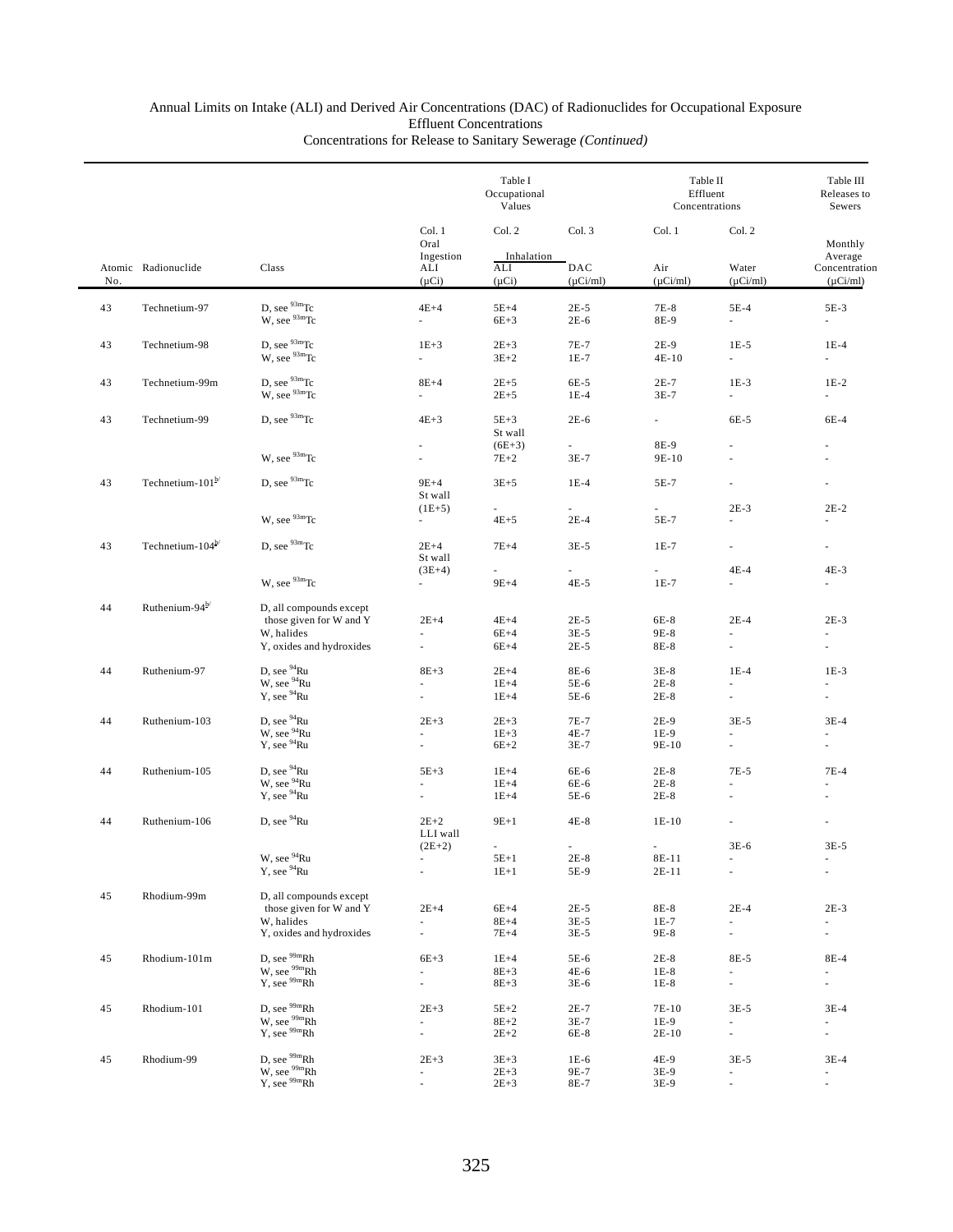|     |                           |                                                                                  |                                    | Table I<br>Occupational<br>Values |                          | Table II<br>Effluent<br>Concentrations |                          | Table III<br>Releases to<br>Sewers                   |
|-----|---------------------------|----------------------------------------------------------------------------------|------------------------------------|-----------------------------------|--------------------------|----------------------------------------|--------------------------|------------------------------------------------------|
|     | Atomic Radionuclide       | Class                                                                            | Col. 1<br>Oral<br>Ingestion<br>ALI | Col. 2<br>Inhalation<br>ALI       | Col. 3<br>DAC            | Col. 1<br>Air                          | Col. 2<br>Water          | Monthly<br>Average<br>Concentration                  |
| No. |                           |                                                                                  | $(\mu Ci)$                         | $(\mu Ci)$                        | $(\mu Ci/ml)$            | $(\mu$ Ci/ml)                          | $(\mu Ci/ml)$            | $(\mu$ Ci/ml)                                        |
| 45  | Rhodium-100               | D, see <sup>99m</sup> Rh                                                         | $2E+3$                             | $5E+3$                            | $2E-6$                   | 7E-9                                   | $2E-5$                   | $2E-4$                                               |
|     |                           | $W$ , see $\frac{99m}{P}Rh$<br>Y, see $\frac{99m}{P}Rh$                          |                                    | $4E+3$                            | $2E-6$                   | 6E-9                                   | ä,                       |                                                      |
|     |                           |                                                                                  | L.                                 | $4E+3$                            | $2E-6$                   | 5E-9                                   | L.                       |                                                      |
| 45  | Rhodium-102m              | D. see <sup>99m</sup> Rh                                                         | $1E+3$                             | $5E+2$                            | $2E-7$                   | 7E-10                                  |                          |                                                      |
|     |                           |                                                                                  | LLI wall                           |                                   |                          |                                        |                          |                                                      |
|     |                           |                                                                                  | $(1E+3)$<br>÷.                     | $\overline{\phantom{a}}$          | $\overline{\phantom{a}}$ | $\overline{\phantom{a}}$               | $2E-5$                   | $2E-4$                                               |
|     |                           | W, see $\frac{99m}{P}Rh$<br>Y, see $\frac{99m}{P}Rh$                             |                                    | $4E+2$<br>$1E+2$                  | 2E-7<br>5E-8             | 5E-10<br>2E-10                         | L.                       |                                                      |
|     |                           |                                                                                  |                                    |                                   |                          |                                        |                          |                                                      |
| 45  | Rhodium-102               | D, see $^{99\mathrm{m}}\mathrm{Rh}$                                              | $6E+2$                             | $9E+1$                            | $4E-8$                   | $1E-10$                                | 8E-6                     | 8E-5                                                 |
|     |                           | W, see <sup>99m</sup> Rh                                                         |                                    | $2E+2$                            | 7E-8                     | $2E-10$                                | L.                       |                                                      |
|     |                           | $Y$ , see $^{99m}Rh$                                                             | ÷,                                 | $6E+1$                            | $2E-8$                   | 8E-11                                  | $\overline{\phantom{a}}$ | ä,                                                   |
| 45  | Rhodium- $103m^b$         | D, see $\frac{99m}{1}Rh$<br>W, see $\frac{99m}{1}Rh$<br>Y, see $\frac{99m}{1}Rh$ | $4E+5$                             | $1E+6$                            | $5E-4$                   | $2E-6$                                 | 6E-3                     | $6E-2$                                               |
|     |                           |                                                                                  |                                    | $1E+6$                            | 5E-4                     | $2E-6$                                 | L.                       |                                                      |
|     |                           |                                                                                  |                                    | $1E+6$                            | 5E-4                     | $2E-6$                                 |                          |                                                      |
| 45  | Rhodium-105               | D, see <sup>99m</sup> Rh                                                         | $4E+3$                             | $1E+4$                            | 5E-6                     | $2E-8$                                 | ä,                       |                                                      |
|     |                           |                                                                                  | LLI wall                           |                                   |                          |                                        |                          |                                                      |
|     |                           |                                                                                  | $(4E+3)$                           | $\sim$                            | $\overline{\phantom{0}}$ |                                        | 5E-5                     | $5E-4$                                               |
|     |                           | W, see <sup>99m</sup> Rh                                                         | ÷.                                 | $6E+3$                            | 3E-6                     | 9E-9                                   | ä,                       |                                                      |
|     |                           | Y, see <sup>99m</sup> Rh                                                         | ä,                                 | $6E+3$                            | $2E-6$                   | 8E-9                                   | ä,                       |                                                      |
| 45  | Rhodium-106m              | D, see <sup>99m</sup> Rh                                                         | $8E+3$                             | $3E+4$                            | $1E-5$                   | 4E-8                                   | $1E-4$                   | $1E-3$                                               |
|     |                           | W, see <sup>99m</sup> Rh                                                         |                                    | $4E+4$                            | $2E-5$                   | $5E-8$                                 | ÷                        |                                                      |
|     |                           | $Y$ , see $99m$ Rh                                                               |                                    | $4E+4$                            | $1E-5$                   | 5E-8                                   |                          |                                                      |
| 45  | Rhodium-107 <sup>b/</sup> | D, see <sup>99m</sup> Rh                                                         | $7E+4$                             | $2E+5$                            | $1E-4$                   | $3E-7$                                 | ä,                       | $\overline{\phantom{m}}$                             |
|     |                           |                                                                                  | St wall                            |                                   |                          |                                        |                          |                                                      |
|     |                           |                                                                                  | $(9E+4)$                           |                                   |                          |                                        | $1E-3$                   | $1E-2$                                               |
|     |                           | W, see <sup>99m</sup> Rh                                                         | $\sim$                             | $3E + 5$                          | $1E-4$                   | 4E-7                                   | ÷                        |                                                      |
|     |                           | Y, see <sup>99m</sup> Rh                                                         | ä,                                 | $3E + 5$                          | $1E-4$                   | 3E-7                                   | ä,                       |                                                      |
| 46  | Palladium-100             | D, all compound 44s except                                                       |                                    |                                   |                          |                                        |                          |                                                      |
|     |                           | those given for W and 4Y                                                         | $1E + 3$                           | $1E + 3$                          | 6E-7                     | 2E-9                                   | $2E-5$                   | $2E-4$                                               |
|     |                           | W, nitrates                                                                      |                                    | $1E+3$                            | 5E-7                     | $2E-9$                                 | ä,                       |                                                      |
|     |                           | Y, oxides and hydroxides                                                         | L.                                 | $1E + 3$                          | 6E-7                     | 2E-9                                   | ä,                       | ä,                                                   |
| 46  | Palladium-101             | D, see ${}^{100}Pd$                                                              | $1E+4$                             | $3E+4$                            | $1E-5$                   | 5E-8                                   | $2E-4$                   | $2E-3$                                               |
|     |                           | W, see <sup>100</sup> Pd                                                         |                                    | $3E+4$                            | $1E-5$                   | 5E-8                                   |                          |                                                      |
|     |                           | $Y$ , see $^{100}Pd$                                                             |                                    | $3E+4$                            | $1E-5$                   | 4E-8                                   |                          |                                                      |
| 46  | Palladium-103             | D, see $^{100}\mathrm{Pd}$                                                       | $6E+3$                             | $6E+3$                            | $3E-6$                   | 9E-9                                   | $\overline{\phantom{a}}$ | $\overline{\phantom{a}}$                             |
|     |                           |                                                                                  | LLI wall                           |                                   |                          |                                        |                          |                                                      |
|     |                           | W, see <sup>100</sup> Pd                                                         | $(7E+3)$                           | $\overline{a}$<br>$4E+3$          | $\overline{a}$<br>$2E-6$ | ÷.<br>6E-9                             | $1E-4$<br>ä,             | $1E-3$                                               |
|     |                           | $Y$ , see $^{100}Pd$                                                             | $\overline{\phantom{a}}$<br>ä,     | $4E + 3$                          | $1E-6$                   | 5E-9                                   | ÷,                       | ä,                                                   |
|     |                           |                                                                                  |                                    |                                   |                          |                                        |                          |                                                      |
| 46  | Palladium-107             | D, see <sup>100</sup> Pd                                                         | $3E+4$                             | $2E+4$                            | 9E-6                     | ÷.                                     | ä,                       | ä,                                                   |
|     |                           |                                                                                  | LLI wall<br>$(4E+4)$               | Kidneys<br>$(2E+4)$               | $\sim$                   | $3E-8$                                 | 5E-4                     | 5E-3                                                 |
|     |                           |                                                                                  | $\overline{\phantom{a}}$           | $7E+3$                            | 3E-6                     | $1E-8$                                 | ä,                       | $\overline{\phantom{a}}$                             |
|     |                           | W, see $^{100}Pd$<br>Y, see $^{100}Pd$                                           | $\overline{\phantom{a}}$           | $4E+2$                            | $2E-7$                   | 6E-10                                  | ÷.                       | ä,                                                   |
|     |                           |                                                                                  |                                    |                                   |                          |                                        |                          |                                                      |
| 46  | Palladium-109             | D, see <sup>100</sup> Pd                                                         | $2E+3$<br>$\omega$                 | $6E+3$                            | 3E-6                     | 9E-9                                   | $3E-5$                   | $3E-4$                                               |
|     |                           | W, see ${}^{100}\text{Pd}$<br>Y, see ${}^{100}\text{Pd}$                         | ×.                                 | $5E+3$<br>$5E + 3$                | 2E-6<br>2E-6             | 8E-9<br>6E-9                           | ä,<br>ä,                 | $\overline{\phantom{a}}$<br>$\overline{\phantom{a}}$ |
|     |                           |                                                                                  |                                    |                                   |                          |                                        |                          |                                                      |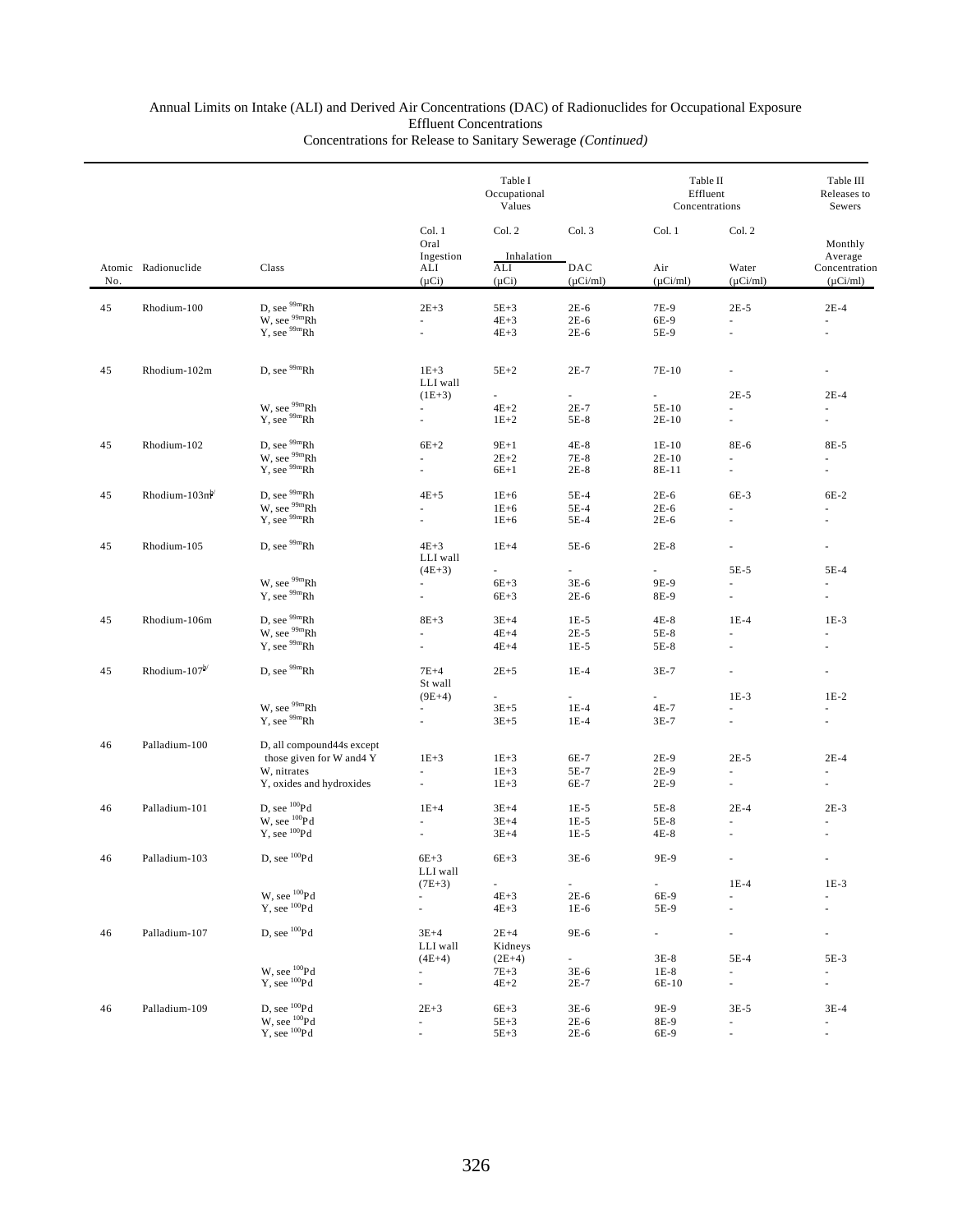|        |                                   |                                                                                        |                                                      | Table I<br>Occupational<br>Values |                      | Table II<br>Effluent<br>Concentrations |                                            | Table III<br>Releases to<br>Sewers        |  |
|--------|-----------------------------------|----------------------------------------------------------------------------------------|------------------------------------------------------|-----------------------------------|----------------------|----------------------------------------|--------------------------------------------|-------------------------------------------|--|
|        |                                   |                                                                                        | Col. 1<br>Oral                                       | Col. 2                            | Col. 3               | Col. 1                                 | Col. 2                                     | Monthly                                   |  |
| No.    | Atomic Radionuclide               | Class                                                                                  | Ingestion<br>ALI<br>$(\mu Ci)$                       | Inhalation<br>ALI<br>$(\mu Ci)$   | DAC<br>$(\mu$ Ci/ml) | Air<br>$(\mu$ Ci/ml)                   | Water<br>$(\mu$ Ci/ml)                     | Average<br>Concentration<br>$(\mu$ Ci/ml) |  |
| 47     | Silver-102 $\frac{b}{ }$          | D, all compounds except                                                                |                                                      |                                   |                      |                                        |                                            |                                           |  |
|        |                                   | those given for W and Y                                                                | $5E+4$<br>St wall                                    | $2E+5$                            | 8E-5                 | $2E-7$                                 | $\overline{\phantom{a}}$                   | $\overline{\phantom{a}}$                  |  |
|        |                                   |                                                                                        | $(6E+4)$                                             | $\sim$                            | a.                   | ÷.                                     | 9E-4                                       | 9E-3                                      |  |
|        |                                   | W, nitrates and sulfides<br>Y, oxides and hydroxides                                   | $\overline{\phantom{a}}$<br>ä,                       | $2E + 5$<br>$2E + 5$              | 9E-5<br>8E-5         | $3E-7$<br>$3E-7$                       | $\omega$                                   | $\overline{\phantom{a}}$<br>٠             |  |
| 47     | Silver-103 $\frac{b}{c}$          | D, see $^{102}$ Ag                                                                     | $4E+4$                                               | $1E + 5$                          | 4E-5                 | $1E-7$                                 | $5E-4$                                     | 5E-3                                      |  |
|        |                                   |                                                                                        | ä,                                                   | $1E + 5$                          | 5E-5                 | $2E-7$                                 | ٠                                          | ä,                                        |  |
|        |                                   | W, see $^{102}$ Ag<br>Y, see $^{102}$ Ag                                               |                                                      | $1E + 5$                          | 5E-5                 | $2E-7$                                 | à.                                         |                                           |  |
| 47     | Silver-104 $m^{b}$                | D, see ${}^{102}\text{Ag}$<br>W, see ${}^{102}\text{Ag}$<br>Y, see ${}^{102}\text{Ag}$ | $3E+4$                                               | $9E+4$                            | $4E-5$               | $1E-7$                                 | $4E-4$                                     | $4E-3$                                    |  |
|        |                                   |                                                                                        |                                                      | $1E + 5$                          | 5E-5                 | $2E-7$                                 | ×,                                         |                                           |  |
|        |                                   |                                                                                        | ä,                                                   | $1E+5$                            | 5E-5                 | $2E-7$                                 | $\overline{\phantom{a}}$                   | $\blacksquare$                            |  |
| 47     | Silver-104 $\frac{b}{ }$          | D, see ${}^{102}\text{Ag}$<br>W, see ${}^{102}\text{Ag}$<br>Y, see ${}^{102}\text{Ag}$ | $2E+4$                                               | $7E+4$                            | $3E-5$               | $1E-7$                                 | $3E-4$                                     | $3E-3$                                    |  |
|        |                                   |                                                                                        | ÷                                                    | $1E + 5$                          | 6E-5                 | $2E-7$                                 | ×.                                         | ٠                                         |  |
|        |                                   |                                                                                        |                                                      | $1E + 5$                          | 6E-5                 | $2E-7$                                 |                                            | $\sim$                                    |  |
| 47     | Silver-105                        | D, see $^{102}$ Ag<br>W, see $^{102}$ Ag                                               | $3E + 3$                                             | $1E+3$                            | 4E-7                 | 1E-9                                   | $4E-5$                                     | $4E-4$                                    |  |
|        |                                   |                                                                                        |                                                      | $2E + 3$                          | 7E-7                 | $2E-9$                                 |                                            |                                           |  |
|        |                                   | $Y$ , see ${}^{102}Ag$                                                                 |                                                      | $2E + 3$                          | 7E-7                 | $2E-9$                                 | $\overline{\phantom{a}}$                   |                                           |  |
| 47     | Silver-106m                       | D, see ${}^{102}_{102}$ Ag<br>W, see ${}^{102}_{102}$ Ag                               | $8E+2$                                               | $7E+2$                            | $3E-7$               | $1E-9$                                 | $1E-5$                                     | $1E-4$                                    |  |
|        |                                   |                                                                                        |                                                      | $9E+2$                            | 4E-7                 | 1E-9                                   | $\sim$                                     |                                           |  |
|        |                                   | $Y$ , see $^{102}Ag$                                                                   | ä,                                                   | $9E + 2$                          | 4E-7                 | 1E-9                                   | à.                                         | $\overline{\phantom{a}}$                  |  |
| 47     | Silver- $106^{\frac{b}{c}}$       | D, see $^{102}$ Ag                                                                     | $6E+4$<br>St wall                                    | $2E + 5$                          | 8E-5                 | $3E-7$                                 | ٠                                          | $\sim$                                    |  |
|        |                                   |                                                                                        | $(6E+4)$                                             | ٠                                 | ٠                    | ÷.                                     | 9E-4                                       | 9E-3                                      |  |
|        |                                   | W, see $^{102}$ Ag                                                                     | $\overline{\phantom{a}}$                             | $2E + 5$                          | 9E-5                 | $3E-7$                                 | ٠                                          | ٠                                         |  |
|        |                                   | $Y$ , see $^{102}Ag$                                                                   | ä,                                                   | $2E + 5$                          | 8E-5                 | $3E-7$                                 | $\overline{\phantom{a}}$                   |                                           |  |
| 47     | Silver-108m                       | D, see $^{102}$ Ag                                                                     | $6E+2$                                               | $2E+2$                            | 8E-8                 | $3E-10$                                | 9E-6                                       | 9E-5                                      |  |
|        |                                   | W, see $^{102}$ Ag<br>Y, see $^{102}$ Ag                                               |                                                      | $3E+2$                            | $1E-7$               | $4E-10$                                |                                            |                                           |  |
|        |                                   |                                                                                        | ä,                                                   | $2E+1$                            | $1E-8$               | $3E-11$                                | $\overline{\phantom{a}}$                   | $\overline{\phantom{a}}$                  |  |
| 47     | Silver-110m                       | D, see ${}^{102}\text{Ag}$<br>W, see ${}^{102}\text{Ag}$<br>Y, see ${}^{102}\text{Ag}$ | $5E+2$                                               | $1E+2$                            | 5E-8                 | $2E-10$                                | 6E-6                                       | 6E-5                                      |  |
|        |                                   |                                                                                        |                                                      | $2E+2$                            | 8E-8                 | $3E-10$                                |                                            |                                           |  |
|        |                                   |                                                                                        |                                                      | $9E+1$                            | 4E-8                 | $1E-10$                                |                                            |                                           |  |
| 47     | Silver-111                        | D, see $^{102}$ Ag                                                                     | $9E+2$                                               | $2E + 3$                          | 6E-7                 | $\overline{\phantom{a}}$               |                                            | ×,                                        |  |
|        |                                   |                                                                                        | LLI wall                                             | Liver                             |                      |                                        |                                            |                                           |  |
|        |                                   | W, see $^{102}$ Ag                                                                     | $(1E+3)$                                             | $(2E+3)$                          |                      | 2E-9                                   | $2E-5$                                     | $2E-4$                                    |  |
|        |                                   | $Y$ , see $^{102}Ag$                                                                   | $\overline{\phantom{a}}$<br>$\overline{\phantom{a}}$ | $9E + 2$<br>$9E + 2$              | 4E-7<br>4E-7         | 1E-9<br>1E-9                           | $\overline{\phantom{a}}$<br>$\blacksquare$ | $\overline{\phantom{a}}$<br>÷,            |  |
|        |                                   |                                                                                        |                                                      |                                   |                      |                                        |                                            |                                           |  |
| 47     | Silver-112                        | D, see $^{102}$ Ag<br>W, see $^{102}$ Ag                                               | $3E + 3$                                             | $8E + 3$                          | 3E-6                 | $1E-8$                                 | $4E-5$                                     | $4E-4$                                    |  |
|        |                                   | $Y$ , see $^{102}Ag$                                                                   | $\blacksquare$<br>ä,                                 | $1E+4$                            | 4E-6<br>4E-6         | $1E-8$                                 | $\overline{\phantom{a}}$                   | ٠                                         |  |
|        |                                   |                                                                                        |                                                      | $9E + 3$                          |                      | $1E-8$                                 |                                            |                                           |  |
| $47\,$ | Silver-115 $\frac{b}{c}$          | D, see $^{102}$ Ag                                                                     | $3E+4$<br>St wall                                    | $9E+4$                            | 4E-5                 | $1E-7$                                 | $\overline{\phantom{a}}$                   |                                           |  |
|        |                                   | W, see $^{102}$ Ag                                                                     | $(3E+4)$                                             | $\sim$                            | $\sim$               | $\sim$                                 | $4E-4$                                     | 4E-3                                      |  |
|        |                                   | $Y$ , see $^{102}Ag$                                                                   | $\overline{\phantom{a}}$<br>÷,                       | $9E+4$<br>$8E+4$                  | 4E-5<br>$3E-5$       | 1E-7<br>1E-7                           | $\overline{\phantom{a}}$                   | $\overline{\phantom{a}}$<br>٠             |  |
|        | Cadmium- $104^{\mathsf{b}\prime}$ |                                                                                        |                                                      |                                   |                      |                                        |                                            |                                           |  |
| 48     |                                   | D, all compounds except<br>those given for W and Y<br>W, sulfides, halides,            | $2E+4$                                               | $7E+4$                            | $3E-5$               | 9E-8                                   | $3E-4$                                     | $3E-3$                                    |  |
|        |                                   | and nitrates                                                                           |                                                      | $1E + 5$                          | 5E-5                 | 2E-7                                   |                                            | $\overline{\phantom{a}}$                  |  |
|        |                                   | Y, oxides and hydroxides                                                               |                                                      | $1E + 5$                          | 5E-5                 | $2E-7$                                 |                                            |                                           |  |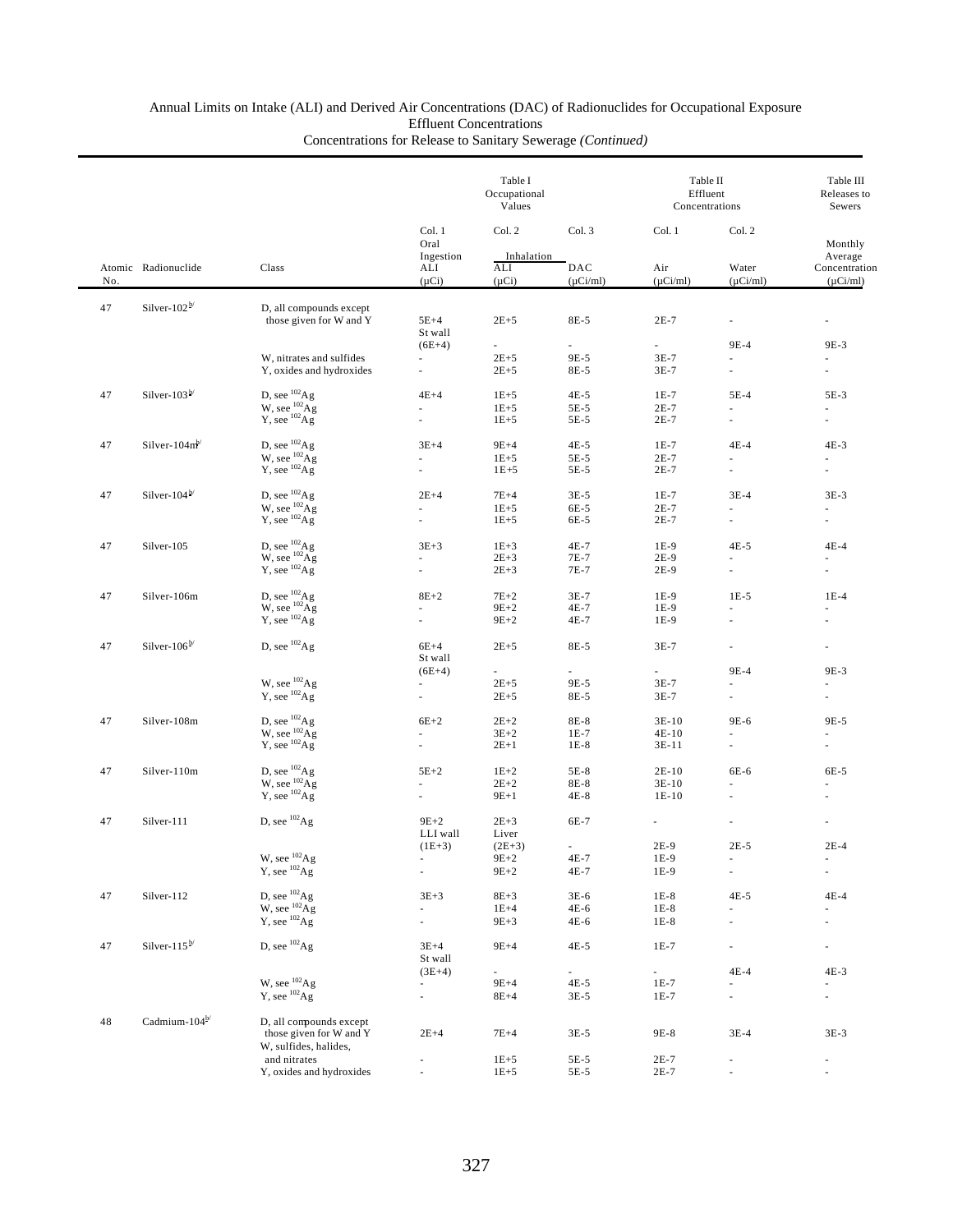|     |                      |                                              |                          | Table I<br>Occupational<br>Values |                     | Table II<br>Effluent<br>Concentrations |                             | Table III<br>Releases to<br>Sewers |  |
|-----|----------------------|----------------------------------------------|--------------------------|-----------------------------------|---------------------|----------------------------------------|-----------------------------|------------------------------------|--|
|     |                      |                                              | Col. 1<br>Oral           | Col. 2                            | Col. 3              | Col. 1                                 | Col. 2                      | Monthly                            |  |
|     | Atomic Radionuclide  | Class                                        | Ingestion<br>ALI         | Inhalation<br>ALI                 | DAC                 | Air                                    | Water                       | Average<br>Concentration           |  |
| No. |                      |                                              | $(\mu Ci)$               | $(\mu Ci)$                        | $(\mu$ Ci/ml)       | $(\mu$ Ci/ml)                          | $(\mu Ci/ml)$               | $(\mu$ Ci/ml)                      |  |
| 48  | Cadmium-107          | D, see $^{104}$ Cd                           | $2E+4$                   | $5E+4$                            | $2E-5$              | 8E-8                                   | $3E-4$                      | $3E-3$                             |  |
|     |                      | W, see $^{104}$ Cd<br>Y, see $^{104}$ Cd     | ×.                       | $6E+4$                            | $2E-5$              | 8E-8                                   | ä,                          | $\sim$                             |  |
|     |                      |                                              | $\omega$                 | $5E+4$                            | $2E-5$              | 7E-8                                   | ä,                          | ÷                                  |  |
| 48  | Cadmium-109          | D, see <sup>104</sup> Cd                     | $3E+2$                   | $4E+1$                            | $1E-8$              | $\sim$                                 | ä,                          | ×.                                 |  |
|     |                      |                                              | Kidneys                  | Kidneys                           |                     |                                        |                             |                                    |  |
|     |                      |                                              | $(4E+2)$                 | $(5E+1)$                          | $\sim$              | 7E-11                                  | 6E-6                        | 6E-5                               |  |
|     |                      | W, see $^{104}$ Cd                           | $\overline{\phantom{a}}$ | $1E+2$                            | 5E-8                | $\mathcal{L}_{\mathcal{A}}$            | ä,                          |                                    |  |
|     |                      |                                              |                          | Kidneys                           | $\sim$              | $2E-10$                                |                             |                                    |  |
|     |                      | Y, see ${}^{104}$ Cd                         | $\overline{\phantom{a}}$ | $(1E+2)$<br>$1E+2$                | 5E-8                | $2E-10$                                | ä,                          | $\sim$                             |  |
|     |                      |                                              |                          |                                   |                     |                                        |                             |                                    |  |
| 48  | Cadmium-113m         | D, see <sup>104</sup> Cd                     | $2E+1$                   | $2E+0$                            | 1E-9                | $\overline{\phantom{a}}$               |                             |                                    |  |
|     |                      |                                              | Kidneys                  | Kidneys                           |                     |                                        |                             |                                    |  |
|     |                      |                                              | $(4E+1)$                 | $(4E+0)$                          | $\sim$              | 5E-12                                  | 5E-7                        | 5E-6                               |  |
|     |                      | W, see ${}^{104}$ Cd                         | $\overline{\phantom{a}}$ | $8E+0$                            | 4E-9                | $\overline{\phantom{a}}$               | ä,                          |                                    |  |
|     |                      |                                              |                          | Kidneys<br>$(1E+1)$               | $\sim$              | 2E-11                                  |                             |                                    |  |
|     |                      | Y, see <sup>104</sup> Cd                     | $\overline{\phantom{a}}$ | $1E+1$                            | 5E-9                | 2E-11                                  | ä,                          | ÷                                  |  |
|     |                      |                                              |                          |                                   |                     |                                        |                             |                                    |  |
| 48  | Cadmium-113          | D, see $^{104}$ Cd                           | $2E+1$                   | $2E+0$                            | 9E-10               | ÷.                                     |                             |                                    |  |
|     |                      |                                              | Kidneys                  | Kidneys                           |                     |                                        |                             |                                    |  |
|     |                      | W, see $^{104}$ Cd                           | $(3E+1)$<br>$\sim$       | $(3E+0)$<br>$8E+0$                | 3E-9                | 5E-12<br>ä,                            | 4E-7<br>÷                   | 4E-6<br>÷                          |  |
|     |                      |                                              |                          | Kidneys                           |                     |                                        |                             |                                    |  |
|     |                      |                                              |                          | $(1E+1)$                          | $\sim$              | 2E-11                                  | ÷                           |                                    |  |
|     |                      | Y, see $^{104}$ Cd                           | ٠                        | $1E+1$                            | 6E-9                | 2E-11                                  |                             |                                    |  |
|     |                      |                                              |                          |                                   |                     |                                        |                             |                                    |  |
| 48  | Cadmium-115m         | D, see $^{104}$ Cd                           | $3E+2$                   | $5E+1$                            | $2E-8$              | 4.000                                  | $4E-6$                      | $4E-5$                             |  |
|     |                      |                                              |                          | Kidneys<br>$(8E+1)$               | $\omega_{\rm{max}}$ | $1E-10$                                | ä,                          |                                    |  |
|     |                      |                                              |                          | $1E+2$                            | 5E-8                | $2E-10$                                | ä,                          |                                    |  |
|     |                      | W, see $^{104}$ Cd<br>Y, see $^{104}$ Cd     | $\omega$                 | $1E+2$                            | 6E-8                | $2E-10$                                | ä,                          |                                    |  |
|     |                      |                                              |                          |                                   |                     |                                        |                             |                                    |  |
| 48  | Cadmium-115          | D, see <sup>104</sup> Cd                     | $9E+2$                   | $1E+3$                            | 6E-7                | 2E-9                                   | ä,                          |                                    |  |
|     |                      |                                              | LLI wall<br>$(1E+3)$     | $\sim 10^{-11}$                   | $\sim$              | $\sim$                                 | $1E-5$                      | $1E-4$                             |  |
|     |                      | W, see $^{104}$ Cd                           | $\mathcal{L}^{\pm}$      | $1E + 3$                          | 5E-7                | 2E-9                                   | ÷.                          |                                    |  |
|     |                      | $Y$ , see $104$ Cd                           | $\omega$                 | $1E + 3$                          | 6E-7                | $2E-9$                                 | $\overline{\phantom{a}}$    | $\overline{\phantom{a}}$           |  |
|     |                      |                                              |                          |                                   |                     |                                        |                             |                                    |  |
| 48  | Cadmium-117m         | D, see $^{104}$ Cd                           | $5E+3$                   | $1E+4$                            | 5E-6                | $2E-8$                                 | 6E-5                        | $6E-4$                             |  |
|     |                      | $W$ , see $104$ Cd<br>$Y$ , see $104$ Cd     |                          | $2E+4$                            | 7E-6                | $2E-8$                                 |                             |                                    |  |
|     |                      |                                              | $\sim$                   | $1E+4$                            | 6E-6                | $2E-8$                                 | ä,                          | $\sim$                             |  |
| 48  | Cadmium-117          | D, see $^{104}\mathrm{Cd}$                   | $5E+3$                   | $1E+4$                            | 5E-6                | $2E-8$                                 | 6E-5                        | 6E-4                               |  |
|     |                      | W, see $^{104}$ Cd<br>Y, see $^{104}$ Cd     | $\blacksquare$           | $2E+4$                            | 7E-6                | $2E-8$                                 | ÷,                          | $\overline{\phantom{a}}$           |  |
|     |                      |                                              |                          | $1E+4$                            | 6E-6                | $2E-8$                                 | ÷,                          |                                    |  |
|     |                      |                                              |                          |                                   |                     |                                        |                             |                                    |  |
| 49  | Indium-109           | D, all compounds except<br>those given for W | $2E+4$                   | $4E+4$                            | $2E-5$              | 6E-8                                   | $3E-4$                      | $3E-3$                             |  |
|     |                      | W, oxides, hydroxides,                       |                          |                                   |                     |                                        |                             |                                    |  |
|     |                      | halides, and nitrates                        | $\sim$                   | $6E+4$                            | $3E-5$              | 9E-8                                   | $\sim$                      | $\sim$                             |  |
|     |                      |                                              |                          |                                   |                     |                                        |                             |                                    |  |
| 49  | Indium- $110^{b}$    | D, see $^{109}$ In<br>W, see $^{109}$ In     | $2E+4$                   | $4E+4$                            | $2E-5$              | 6E-8                                   | $2E-4$                      | $2E-3$                             |  |
|     | $(69.1 \text{ min})$ |                                              | $\overline{\phantom{a}}$ | $6E+4$                            | $2E-5$              | 8E-8                                   | ÷.                          | ÷.                                 |  |
| 49  | Indium-110           | D, see $^{109}$ In                           | $5E+3$                   | $2E+4$                            | 7E-6                | $2E-8$                                 | 7E-5                        | $7E-4$                             |  |
|     | (4.9 h)              | $W$ , see $^{109}$ In                        | ÷.                       | $2E+4$                            | 8E-6                | $3E-8$                                 | ÷.                          | ÷.                                 |  |
|     |                      |                                              |                          |                                   |                     |                                        |                             |                                    |  |
| 49  | Indium-111           | D, see $^{109}$ In                           | $4E+3$                   | $6E+3$                            | $3E-6$              | 9E-9                                   | 6E-5                        | 6E-4                               |  |
|     |                      | $W$ , see $^{109}$ In                        | $\overline{\phantom{a}}$ | $6E+3$                            | $3E-6$              | 9E-9                                   | $\mathcal{L}_{\mathcal{A}}$ | $\overline{\phantom{a}}$           |  |
| 49  | Indium- $112^{b'}$   | D, see $^{109}$ In                           | $2E + 5$                 | $6E+5$                            | $3E-4$              | 9E-7                                   | $2E-3$                      | $2E-2$                             |  |
|     |                      | $W$ , see $^{109}$ In                        | ÷.                       | $7E+5$                            | $3E-4$              | $1E-6$                                 | $\overline{\phantom{a}}$    | $\overline{\phantom{a}}$           |  |
|     |                      |                                              |                          |                                   |                     |                                        |                             |                                    |  |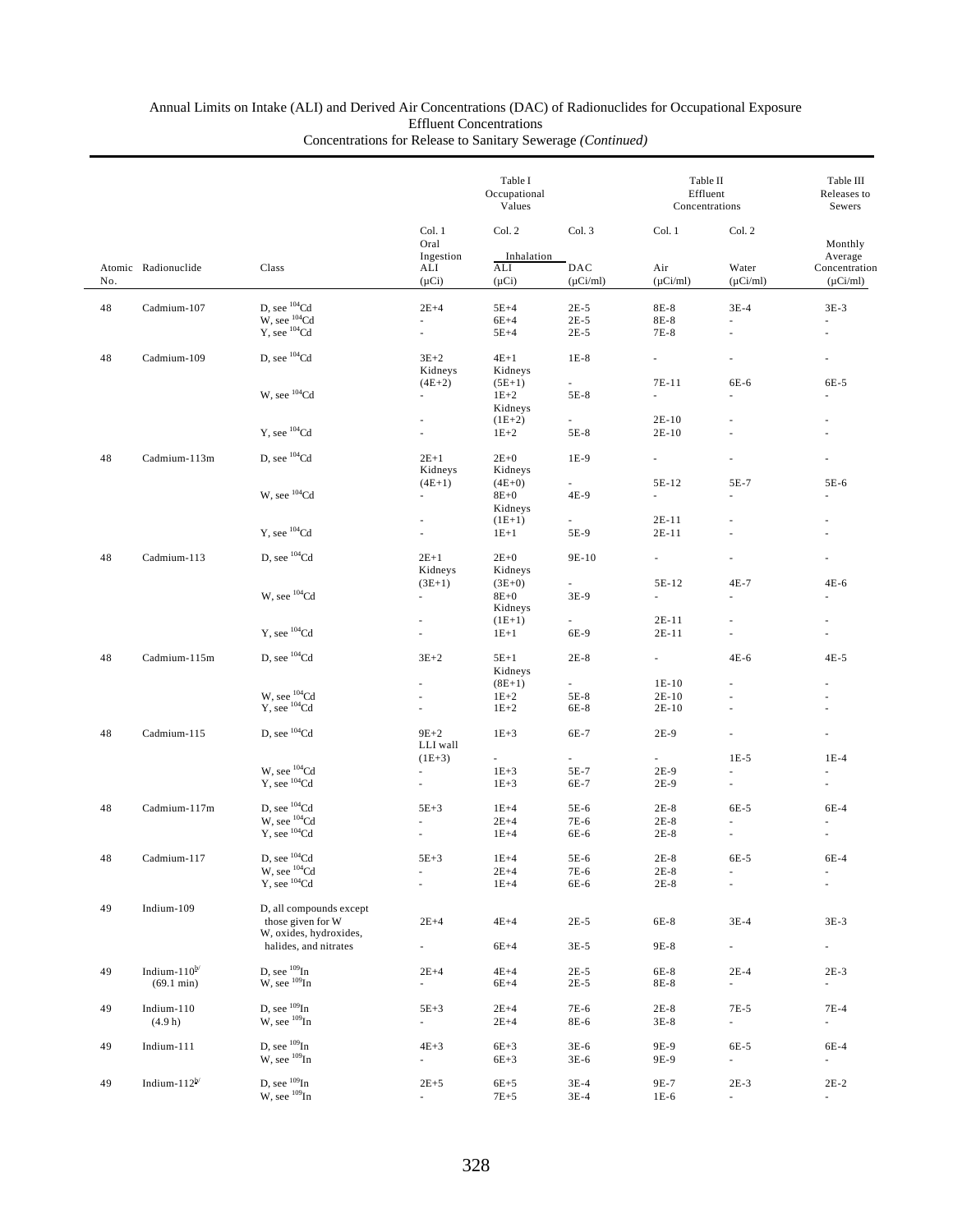|     |                               |                                                                                                                       |                                       | Table I<br>Occupational<br>Values     |                                  | Table II<br>Effluent<br>Concentrations |                                    | Table III<br>Releases to<br>Sewers |
|-----|-------------------------------|-----------------------------------------------------------------------------------------------------------------------|---------------------------------------|---------------------------------------|----------------------------------|----------------------------------------|------------------------------------|------------------------------------|
|     |                               |                                                                                                                       | Col. 1<br>Oral<br>Ingestion           | Col. 2<br>Inhalation                  | Col. 3                           | Col. 1                                 | Col. 2                             | Monthly<br>Average                 |
| No. | Atomic Radionuclide           | Class                                                                                                                 | ALI<br>$(\mu Ci)$                     | ALI<br>$(\mu Ci)$                     | DAC<br>$(\mu$ Ci/ml)             | Air<br>$(\mu$ Ci/ml)                   | Water<br>$(\mu$ Ci/ml)             | Concentration<br>$(\mu$ Ci/ml)     |
| 49  | Indium- $113m^{b}$            | D, see $^{109}\mathrm{In}$<br>W, see <sup>109</sup> In                                                                | $5E+4$<br>$\mathcal{L}_{\mathcal{A}}$ | $1E+5$<br>$2E + 5$                    | 6E-5<br>8E-5                     | $2E-7$<br>$3E-7$                       | $7E-4$<br>ä,                       | 7E-3<br>÷,                         |
| 49  | Indium-114m                   | D, see $^{109}$ In                                                                                                    | $3E+2$<br>LLI wall                    | $6E+1$                                | $3E-8$                           | 9E-11                                  | $\overline{\phantom{a}}$           | ۰                                  |
|     |                               | W, see $^{109}$ In                                                                                                    | $(4E+2)$<br>$\sim$                    | $\sim$<br>$1E+2$                      | a.<br>$4E-8$                     | $\sim$<br>$1E-10$                      | 5E-6<br>$\overline{\phantom{a}}$   | $5E-5$<br>$\overline{\phantom{a}}$ |
| 49  | Indium-115m                   | D, see $^{109}$ In<br>$W$ , see $^{109}$ In                                                                           | $1E+4$<br>$\sim$                      | $4E+4$<br>$5E+4$                      | $2E-5$<br>$2E-5$                 | $6E-8$<br>7E-8                         | $2E-4$<br>÷.                       | $2E-3$<br>$\sim$                   |
| 49  | Indium- $115$                 | D, see $^{109}$ In<br>$W$ , see $^{109}$ In                                                                           | $4E+1$<br>$\sim$                      | $1E+0$<br>$5E+0$                      | 6E-10<br>$2E-9$                  | 2E-12<br>8E-12                         | 5E-7<br>$\sim$                     | 5E-6<br>$\sim$                     |
| 49  | Indium- $116mb$               | D, see $^{109}$ In<br>$W$ , see $^{109}$ In                                                                           | $2E+4$<br>$\sim$                      | $8E+4$<br>$1E + 5$                    | $3E-5$<br>$5E-5$                 | $1E-7$<br>$2E-7$                       | $3E-4$<br>÷.                       | $3E-3$<br>÷.                       |
| 49  | Indium- $117m^{b}$            | D, see $^{109}$ In<br>W, see $^{109}$ In                                                                              | $1E+4$<br>$\sim$                      | $3E+4$<br>$4E+4$                      | $1E-5$<br>$2E-5$                 | 5E-8<br>6E-8                           | $2E-4$<br>$\overline{\phantom{a}}$ | $2E-3$<br>÷.                       |
| 49  | Indium-117 $b^{\prime\prime}$ | D, see $^{109}$ In<br>W, see $^{109}$ In                                                                              | $6E+4$<br>$\sim$                      | $2E + 5$<br>$2E + 5$                  | 7E-5<br>9E-5                     | $2E-7$<br>3E-7                         | 8E-4<br>$\overline{\phantom{a}}$   | 8E-3<br>۰.                         |
| 49  | Indium- $119m^b$              | D, see $^{109}\mathrm{In}$                                                                                            | $4E+4$<br>St wall                     | $1E+5$                                | 5E-5                             | $2E-7$                                 | $\overline{\phantom{a}}$           | ä,                                 |
|     |                               | W, see $^{109}$ In                                                                                                    | $(5E+4)$<br>$\sim$                    | $\mathcal{L}_{\mathcal{A}}$<br>$1E+5$ | ä,<br>6E-5                       | L.<br>$2E-7$                           | $7E-4$<br>$\overline{\phantom{a}}$ | $7E-3$<br>ä,                       |
| 50  | $Tin-110$                     | D, all compounds except<br>those given for W<br>W, sulfides, oxides,<br>hydroxides, halides,<br>nitrates, and stannic | $4E+3$                                | $1E+4$                                | 5E-6                             | $2E-8$                                 | 5E-5                               | 5E-4                               |
|     |                               | phosphate                                                                                                             | $\overline{\phantom{a}}$              | $1E+4$                                | 5E-6                             | $2E-8$                                 | $\overline{\phantom{a}}$           | $\overline{\phantom{a}}$           |
| 50  | Tin-111 $^{b'}$               | D, see $\frac{110}{10}$ Sn<br>W, see $\frac{110}{10}$ Sn                                                              | $7E+4$<br>$\overline{\phantom{a}}$    | $2E+5$<br>$3E + 5$                    | 9E-5<br>$1E-4$                   | $3E-7$<br>4E-7                         | $1E-3$<br>$\overline{\phantom{a}}$ | $1E-2$<br>$\overline{\phantom{a}}$ |
| 50  | $Tin-113$                     | D, see $110$ Sn                                                                                                       | $2E+3$<br>LLI wall<br>$(2E+3)$        | $1E+3$<br>$\sim$                      | 5E-7<br>÷.                       | 2E-9<br>ä,                             | $\overline{\phantom{a}}$<br>$3E-5$ | $\overline{\phantom{a}}$<br>$3E-4$ |
|     |                               | W, see 110Sn                                                                                                          | $\sim$                                | $5E+2$                                | $2E-7$                           | 8E-10                                  | ä,                                 |                                    |
| 50  | $Tin-117m$                    | D, see $^{110}Sn$                                                                                                     | $2E + 3$<br>LLI wall<br>$(2E+3)$      | $1E + 3$<br>Bone surf<br>$(2E+3)$     | 5E-7<br>$\overline{\phantom{a}}$ | ä,<br>3E-9                             | ÷,<br>$3E-5$                       | ÷,<br>$3E-4$                       |
|     |                               | W, see 110Sn                                                                                                          | $\sim$                                | $1E + 3$                              | 6E-7                             | 2E-9                                   | $\overline{\phantom{a}}$           | $\overline{\phantom{a}}$           |
| 50  | Tin-119m                      | D, see 110Sn                                                                                                          | $3E + 3$<br>LLI wall                  | $2E + 3$                              | $1E-6$                           | 3E-9                                   | ÷.                                 | ۰                                  |
|     |                               | W, see ${}^{110}Sn$                                                                                                   | $(4E+3)$                              | $\sim 10^{-1}$<br>$1E + 3$            | $\sim$<br>4E-7                   | $\sim$<br>1E-9                         | 6E-5                               | 6E-4<br>$\overline{\phantom{a}}$   |
| 50  | $Tin-121m$                    | D, see $^{110}Sn$                                                                                                     | $3E+3$<br>LLI wall                    | $9E+2$                                | 4E-7                             | 1E-9<br>$\sim$                         | $\sim$<br>5E-5                     | ÷.<br>5E-4                         |
|     |                               | W, see ${}^{110}Sn$                                                                                                   | $(4E+3)$<br>$\sim$                    | $5E+2$                                | $2E-7$                           | 8E-10                                  | $\overline{\phantom{a}}$           | $\overline{\phantom{a}}$           |
| 50  | $Tin-121$                     | D, see $^{110}Sn$                                                                                                     | $6E+3$<br>LLI wall                    | $2E+4$                                | 6E-6                             | $2E-8$                                 | $\overline{\phantom{a}}$           | $\sim 10$                          |
|     |                               | W, see 110Sn                                                                                                          | $(6E+3)$<br>÷.                        | $\sim 100$<br>$1E+4$                  | $\sim$<br>5E-6                   | $\sim$<br>$2E-8$                       | 8E-5<br>$\sim$                     | 8E-4<br>÷.                         |
| 50  | $T$ in-123m <sup>b/</sup>     | D, see 110Sn<br>W, see 110Sn                                                                                          | $5E+4$<br>÷.                          | $1E + 5$<br>$1E + 5$                  | 5E-5<br>6E-5                     | $2E-7$<br>$2E-7$                       | $7E-4$<br>$\overline{\phantom{a}}$ | 7E-3<br>$\sim$                     |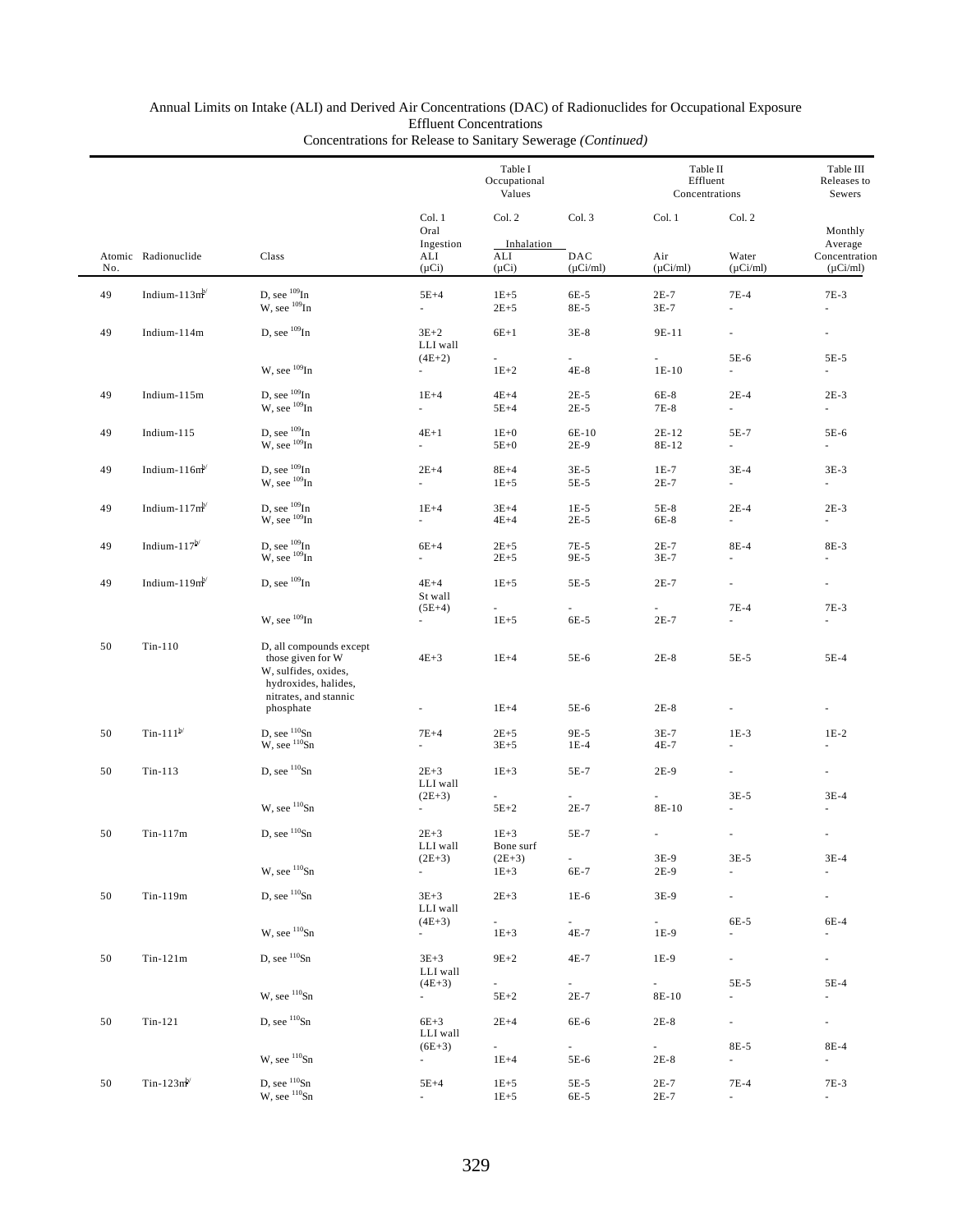|     |                                           |                                                                                                |                                                  | Table I<br>Occupational<br>Values         |                                    | Table II<br>Effluent<br>Concentrations |                                    | Table III<br>Releases to<br>Sewers                   |
|-----|-------------------------------------------|------------------------------------------------------------------------------------------------|--------------------------------------------------|-------------------------------------------|------------------------------------|----------------------------------------|------------------------------------|------------------------------------------------------|
| No. | Atomic Radionuclide                       | Class                                                                                          | Col. 1<br>Oral<br>Ingestion<br>ALI<br>$(\mu Ci)$ | Col. 2<br>Inhalation<br>ALI<br>$(\mu Ci)$ | Col. 3<br>DAC<br>$(\mu Ci/ml)$     | Col. 1<br>Air<br>$(\mu$ Ci/ml)         | Col. 2<br>Water<br>$(\mu Ci/ml)$   | Monthly<br>Average<br>Concentration<br>$(\mu Ci/ml)$ |
| 50  | $Tin-123$                                 | D, see $110$ Sn                                                                                | $5E+2$<br>LLI wall                               | $6E+2$                                    | $3E-7$                             | 9E-10                                  |                                    | ä,                                                   |
|     |                                           | W, see $^{110}Sn$                                                                              | $(6E+2)$<br>$\sim$                               | $2E + 2$                                  | 7E-8                               | $2E-10$                                | 9E-6                               | 9E-5                                                 |
| 50  | $Tin-125$                                 | D, see 110Sn                                                                                   | $4E+2$<br>LLI wall                               | $9E + 2$                                  | 4E-7                               | 1E-9                                   | ÷.<br>6E-6                         | ×.                                                   |
|     |                                           | W, see $^{110}$ Sn                                                                             | $(5E+2)$<br>ä,                                   | $\overline{\phantom{a}}$<br>$4E+2$        | $\overline{\phantom{a}}$<br>$1E-7$ | $\overline{\phantom{a}}$<br>5E-10      | ÷.                                 | 6E-5<br>ä,                                           |
| 50  | Tin-126                                   | D, see $110$ Sn<br>W, see <sup>110</sup> Sn                                                    | $3E+2$<br>a.                                     | $6E+1$<br>$7E+1$                          | $2E-8$<br>$3E-8$                   | 8E-11<br>9E-11                         | 4E-6<br>$\overline{\phantom{a}}$   | 4E-5<br>ä,                                           |
| 50  | $Tin-127$                                 | D, see $^{110}$ Sn<br>W, see $^{110}$ Sn                                                       | $7E+3$                                           | $2E+4$<br>$2E+4$                          | 8E-6<br>8E-6                       | $3E-8$<br>$3E-8$                       | 9E-5<br>÷.                         | 9E-4<br>ä,                                           |
| 50  | Tin-128 $^{b/}$                           | D, see $^{110}Sn$<br>W, see <sup>110</sup> Sn                                                  | $9E+3$<br>ä,                                     | $3E+4$<br>$4E+4$                          | $1E-5$<br>$1E-5$                   | $4E-8$<br>5E-8                         | $1E-4$<br>ä,                       | $1E-3$                                               |
| 51  | Antimony- $115^{b/}$                      | D, all compounds except<br>those given for W<br>W, oxides, hydroxides,<br>halides, sulfides,   | $8E+4$                                           | $2E+5$                                    | $1E-4$                             | $3E-7$                                 | $1E-3$                             | $1E-2$                                               |
|     |                                           | sulfates, and nitrates                                                                         | $\overline{\phantom{a}}$                         | $3E + 5$                                  | $1E-4$                             | 4E-7                                   | ä,                                 |                                                      |
| 51  | Antimony-116m <sup>b</sup>                | D, see $^{115}Sb$<br>W, see 115Sb                                                              | $2E+4$<br>÷,                                     | $7E+4$<br>$1E+5$                          | $3E-5$<br>6E-5                     | $1E-7$<br>$2E-7$                       | $3E-4$<br>ä,                       | $3E-3$                                               |
| 51  | Antimony- $116^{\frac{b}{c}}$             | D, see $\frac{115}{15}$ Sb                                                                     | $7E+4$<br>St wall                                | $3E + 5$                                  | $1E-4$                             | 4E-7<br>L.                             | $\overline{\phantom{a}}$<br>$1E-3$ | $\overline{\phantom{a}}$<br>$1E-2$                   |
|     |                                           | W, see 115Sb                                                                                   | $(9E+4)$<br>$\sim$                               | $3E + 5$                                  | $1E-4$                             | 5E-7                                   | ÷.                                 | $\overline{\phantom{a}}$                             |
| 51  | Antimony-117                              | D, see $^{115}Sb$<br>$W$ , see $^{115}Sb$                                                      | $7E+4$<br>÷.                                     | $2E + 5$<br>$3E + 5$                      | 9E-5<br>$1E-4$                     | $3E-7$<br>4E-7                         | 9E-4<br>ä,                         | 9E-3<br>ä,                                           |
| 51  | Antimony-118m                             | D, see $^{115}Sb$<br>$W$ , see $^{115}Sb$                                                      | $6E+3$<br>$5E+3$                                 | $2E+4$<br>$2E+4$                          | 8E-6<br>9E-6                       | $3E-8$<br>$3E-8$                       | 7E-5<br>ä,                         | 7E-4<br>ä,                                           |
| 51  | Antimony-119                              | $\begin{array}{c} \mbox{D, see}\ ^{115}\mbox{Sb}\\ \mbox{W, see}\ ^{115}\mbox{Sb} \end{array}$ | $2E+4$<br>$2E+4$                                 | $5E+4$<br>$3E+4$                          | $2E-5$<br>$1E-5$                   | 6E-8<br>4E-8                           | $2E-4$<br>$\overline{\phantom{m}}$ | $2E-3$<br>$\overline{\phantom{a}}$                   |
| 51  | Antimony- $120^{b}$<br>$(16 \text{ min})$ | D, see $^{115}Sb$                                                                              | $1E+5$<br>St wall                                | $4E+5$                                    | $2E-4$                             | 6E-7                                   | ä,                                 | $\overline{\phantom{a}}$                             |
|     |                                           | $\rm W,$ see $^{115}\rm Sb$                                                                    | $(2E+5)$<br>$\mathbb{Z}^2$                       | $\overline{\phantom{a}}$<br>$5E+5$        | $2E-4$                             | ٠<br>$7E-7$                            | $2E-3$<br>$\blacksquare$           | $2E-2$<br>$\overline{\phantom{a}}$                   |
| 51  | Antimony-120<br>(5.76d)                   | D, see $^{115}Sb$<br>$W$ , see $115Sb$                                                         | $1E+3$<br>$9E+2$                                 | $2E+3$<br>$1E+3$                          | 9E-7<br>5E-7                       | 3E-9<br>$2E-9$                         | $1E-5$<br>$\overline{\phantom{a}}$ | $1E-4$<br>$\overline{\phantom{a}}$                   |
| 51  | Antimony-122                              | D, see $^{115}Sb$<br>W, see 115Sb                                                              | $8E+2$<br>LLI wall<br>$(8E+2)$                   | $2E + 3$<br>$\overline{\phantom{a}}$      | $1E-6$<br>$\overline{\phantom{a}}$ | $3E-9$<br>$\overline{\phantom{a}}$     | ä,<br>$1E-5$                       | $\overline{\phantom{a}}$<br>$1E-4$                   |
|     |                                           |                                                                                                | $7E + 2$                                         | $1E+3$                                    | 4E-7                               | $2E-9$                                 | ÷.                                 | ÷.                                                   |
| 51  | Antimony- $124m^b$                        | D, see $\frac{115}{15}$ Sb<br>W, see 115Sb                                                     | $3E + 5$<br>$2E + 5$                             | $8E + 5$<br>$6E+5$                        | 4E-4<br>$2E-4$                     | $1E-6$<br>8E-7                         | $3E-3$<br>÷                        | $3E-2$<br>÷                                          |
| 51  | Antimony-124                              | $\begin{array}{c} \mbox{D, see}\ ^{115}\mbox{Sb}\\ \mbox{W, see}\ ^{115}\mbox{Sb} \end{array}$ | $6E+2$<br>$5E+2$                                 | $9E + 2$<br>$2E+2$                        | 4E-7<br>1E-7                       | 1E-9<br>$3E-10$                        | 7E-6<br>$\overline{\phantom{a}}$   | 7E-5<br>۰                                            |
| 51  | Antimony-125                              | D, see $^{115}Sb$<br>$W$ , see $115Sb$                                                         | $2E+3$                                           | $2E + 3$<br>$5E+2$                        | 1E-6<br>$2E-7$                     | $3E-9$<br>7E-10                        | $3E-5$<br>÷,                       | $3E-4$                                               |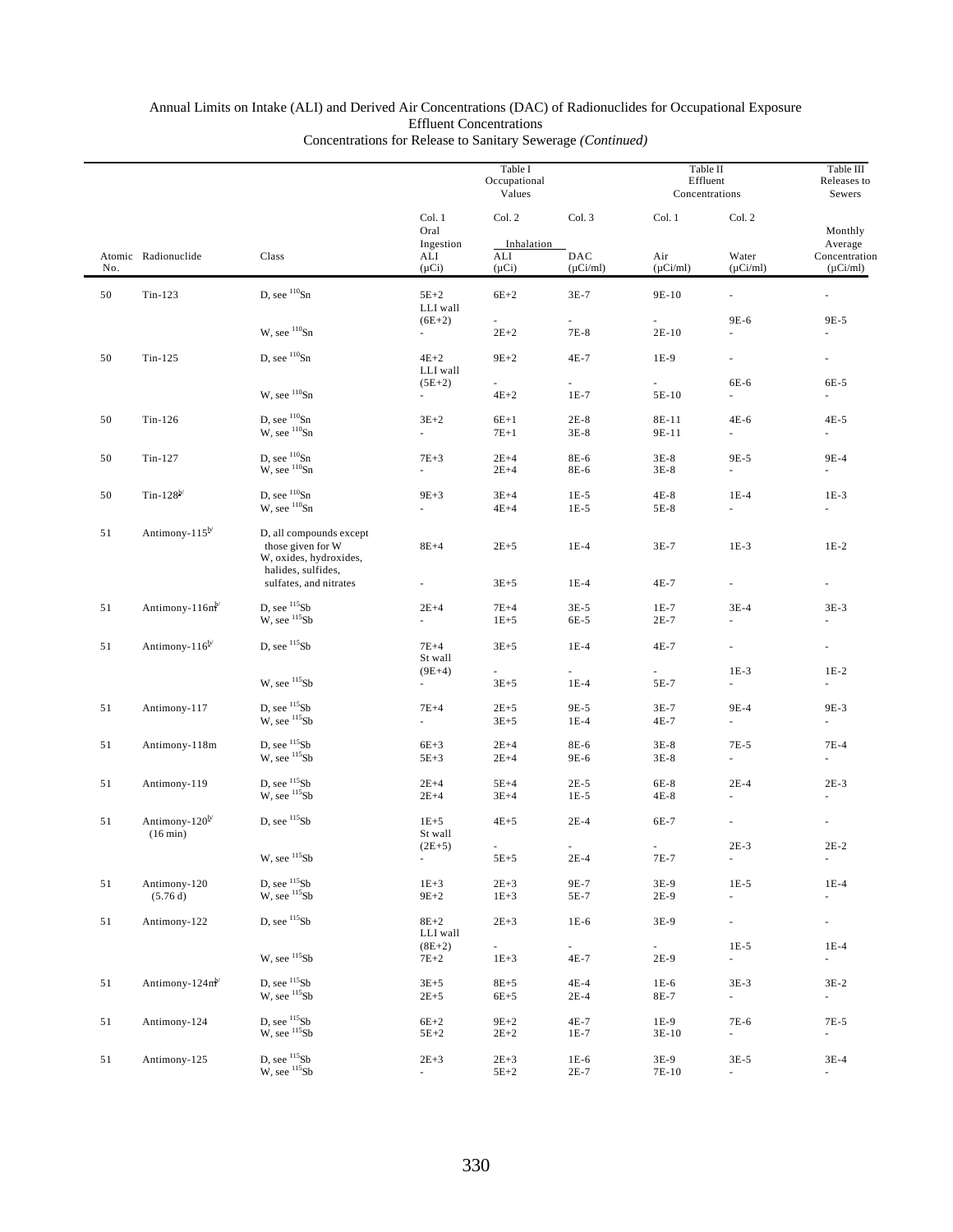|     |                                                       |                                                                                                |                                      | Table I<br>Occupational<br>Values    |                  | Table II<br>Effluent<br>Concentrations |                                    | Table III<br>Releases to<br>Sewers |
|-----|-------------------------------------------------------|------------------------------------------------------------------------------------------------|--------------------------------------|--------------------------------------|------------------|----------------------------------------|------------------------------------|------------------------------------|
|     | Atomic Radionuclide                                   | Class                                                                                          | Col. 1<br>Oral<br>Ingestion          | Col. 2<br>Inhalation<br>ALI          | Col. 3<br>DAC    | Col. 1<br>Col. 2                       |                                    | Monthly<br>Average                 |
| No. |                                                       |                                                                                                | ALI<br>$(\mu Ci)$                    | $(\mu Ci)$                           | $(\mu$ Ci/ml)    | Air<br>$(\mu$ Ci/ml)                   | Water<br>$(\mu$ Ci/ml)             | Concentration<br>$(\mu$ Ci/ml)     |
| 51  | Antimony-126m <sup>y</sup>                            | D, see 115Sb                                                                                   | $5E+4$<br>St wall                    | $2E + 5$                             | 8E-5             | $3E-7$                                 | $\sim$                             | $\omega$                           |
|     |                                                       | W. see $^{115}Sb$                                                                              | $(7E+4)$<br>a con                    | $\sim$<br>$2E + 5$                   | ä,<br>8E-5       | L.<br>$3E-7$                           | 9E-4<br>÷.                         | 9E-3<br>$\overline{\phantom{a}}$   |
| 51  | Antimony-126                                          | $\begin{array}{c} \mbox{D, see}\ ^{115}\mbox{Sb}\\ \mbox{W, see}\ ^{115}\mbox{Sb} \end{array}$ | $6E+2$<br>$5E+2$                     | $1E+3$<br>$5E+2$                     | 5E-7<br>$2E-7$   | 2E-9<br>7E-10                          | 7E-6<br>$\overline{\phantom{a}}$   | 7E-5<br>$\overline{\phantom{a}}$   |
| 51  | Antimony-127                                          | D, see $^{115}Sb$                                                                              | $8E+2$<br>LLI wall                   | $2E+3$                               | 9E-7             | 3E-9                                   | ä,                                 | $\overline{\phantom{a}}$           |
|     |                                                       | W, see $^{115}Sb$                                                                              | $(8E+2)$<br>$7E+2$                   | ä,<br>$9E+2$                         | ä,<br>4E-7       | ä,<br>$1E-9$                           | $1E-5$<br>ä,                       | $1E-4$                             |
| 51  | Antimony- $128^{\frac{b}{2}}$<br>$(10.4 \text{ min})$ | D, see $^{115}Sb$                                                                              | $8E+4$<br>St wall                    | $4E+5$                               | $2E-4$           | 5E-7                                   | $\overline{\phantom{a}}$           |                                    |
|     |                                                       | W, see $^{115}Sb$                                                                              | $(1E+5)$<br>$\sim$                   | $\mathcal{L}^{\text{max}}$<br>$4E+5$ | $\sim$<br>$2E-4$ | $\mathcal{L}^{\pm}$<br>6E-7            | $1E-3$<br>$\sim$                   | $1E-2$<br>$\sim$                   |
| 51  | Antimony-128                                          | D, see $^{115}Sb$                                                                              | $1E+3$                               | $4E+3$                               | $2E-6$           | 6E-9                                   | $2E-5$                             | $2E-4$                             |
|     | (9.01 h)                                              | $W$ , see $115Sb$                                                                              | $\sim$                               | $3E + 3$                             | $1E-6$           | 5E-9                                   | $\sim$                             | $\sim$                             |
| 51  | Antimony-129                                          | D, see $^{115}Sb$<br>$W$ , see $115Sb$                                                         | $3E+3$<br>a.                         | $9E+3$<br>$9E+3$                     | $4E-6$<br>4E-6   | $1E-8$<br>$1E-8$                       | $4E-5$<br>$\sim$                   | $4E-4$<br>×.                       |
| 51  | Antimony-130 <sup>b/</sup>                            | D, see $^{115}Sb$<br>$W$ , see $115Sb$                                                         | $2E+4$<br>÷.                         | $6E+4$<br>$8E+4$                     | $3E-5$<br>$3E-5$ | 9E-8<br>$1E-7$                         | $3E-4$<br>$\omega$                 | $3E-3$<br>×.                       |
| 51  | Antimony-131 $^{b/}$                                  | D, see $^{115}Sb$                                                                              | $1E+4$<br>Thyroid                    | $2E+4$<br>Thyroid                    | $1E-5$           | $\sim 10$                              | $\overline{\phantom{a}}$           | $\overline{\phantom{a}}$           |
|     |                                                       | W, see $^{115}Sb$                                                                              | $(2E+4)$<br>$\overline{\phantom{a}}$ | $(4E+4)$<br>$2E+4$<br>Thyroid        | $\sim$<br>$1E-5$ | 6E-8                                   | $2E-4$                             | $2E-3$<br>$\overline{\phantom{a}}$ |
|     |                                                       |                                                                                                | $\overline{\phantom{a}}$             | $(4E+4)$                             | $\sim$           | 6E-8                                   | $\overline{\phantom{a}}$           | $\overline{\phantom{a}}$           |
| 52  | Tellurium-116                                         | D, all compounds except<br>those given for W<br>W, oxides, hydroxides,                         | $8E+3$                               | $2E+4$                               | 9E-6             | $3E-8$                                 | $1E-4$                             | $1E-3$                             |
|     |                                                       | and nitrates                                                                                   |                                      | $3E+4$                               | $1E-5$           | 4E-8                                   |                                    |                                    |
| 52  | Tellurium-121m                                        | $D.$ see $^{116}Te$                                                                            | $5E+2$<br>Bone surf                  | $2E+2$<br>Bone surf                  | 8E-8             | $\mathcal{L}_{\mathcal{A}}$            |                                    |                                    |
|     |                                                       | W, see $^{116}$ Te                                                                             | $(7E+2)$                             | $(4E+2)$<br>$4E+2$                   | ÷.<br>$2E-7$     | 5E-10<br>6E-10                         | $1E-5$<br>٠                        | $1E-4$                             |
| 52  | Tellurium-121                                         | D, see $^{116}$ Te<br>W, see $^{116}$ Te                                                       | $3E + 3$<br>$\sim$                   | $4E + 3$<br>$3E + 3$                 | $2E-6$<br>$1E-6$ | 6E-9<br>4E-9                           | 4E-5<br>ä,                         | $4E-4$<br>$\overline{\phantom{a}}$ |
| 52  | Tellurium-123m                                        | D, see 116Te                                                                                   | $6E+2$<br>Bone surf                  | $2E+2$<br>Bone surf                  | 9E-8             | $\sim 10^{-1}$                         | ÷                                  | ÷                                  |
|     |                                                       | W, see <sup>116</sup> Te                                                                       | $(1E+3)$<br>$\sim$                   | $(5E+2)$<br>$5E+2$                   | $\sim$<br>$2E-7$ | 8E-10<br>8E-10                         | $1E-5$<br>$\overline{\phantom{a}}$ | $1E-4$<br>٠                        |
| 52  | Tellurium-123                                         | D, see <sup>116</sup> Te                                                                       | $5E+2$<br>Bone surf                  | $2E + 2$<br>Bone surf                | 8E-8             | $\omega_{\rm{eff}}$                    | $\overline{\phantom{a}}$           | $\sim$                             |
|     |                                                       | W, see <sup>116</sup> Te                                                                       | $(1E+3)$<br>۰                        | $(5E+2)$<br>$4E+2$<br>Bone surf      | ÷.<br>$2E-7$     | 7E-10<br>÷.                            | $2E-5$<br>$\overline{\phantom{a}}$ | $2E-4$                             |
|     |                                                       |                                                                                                | ÷                                    | $(1E+3)$                             | $\sim 10^{-11}$  | 2E-9                                   |                                    | $\overline{\phantom{a}}$           |
| 52  | Tellurium-125m                                        | D, see <sup>116</sup> Te                                                                       | $1E + 3$<br>Bone surf<br>$(1E+3)$    | $4E+2$<br>Bone surf<br>$(1E+3)$      | $2E-7$<br>$\sim$ | $\sim$<br>1E-9                         | $\overline{\phantom{a}}$<br>$2E-5$ | $\overline{\phantom{a}}$<br>$2E-4$ |
|     |                                                       | W, see <sup>116</sup> Te                                                                       | $\sim$                               | $7E+2$                               | $3E-7$           | 1E-9                                   |                                    |                                    |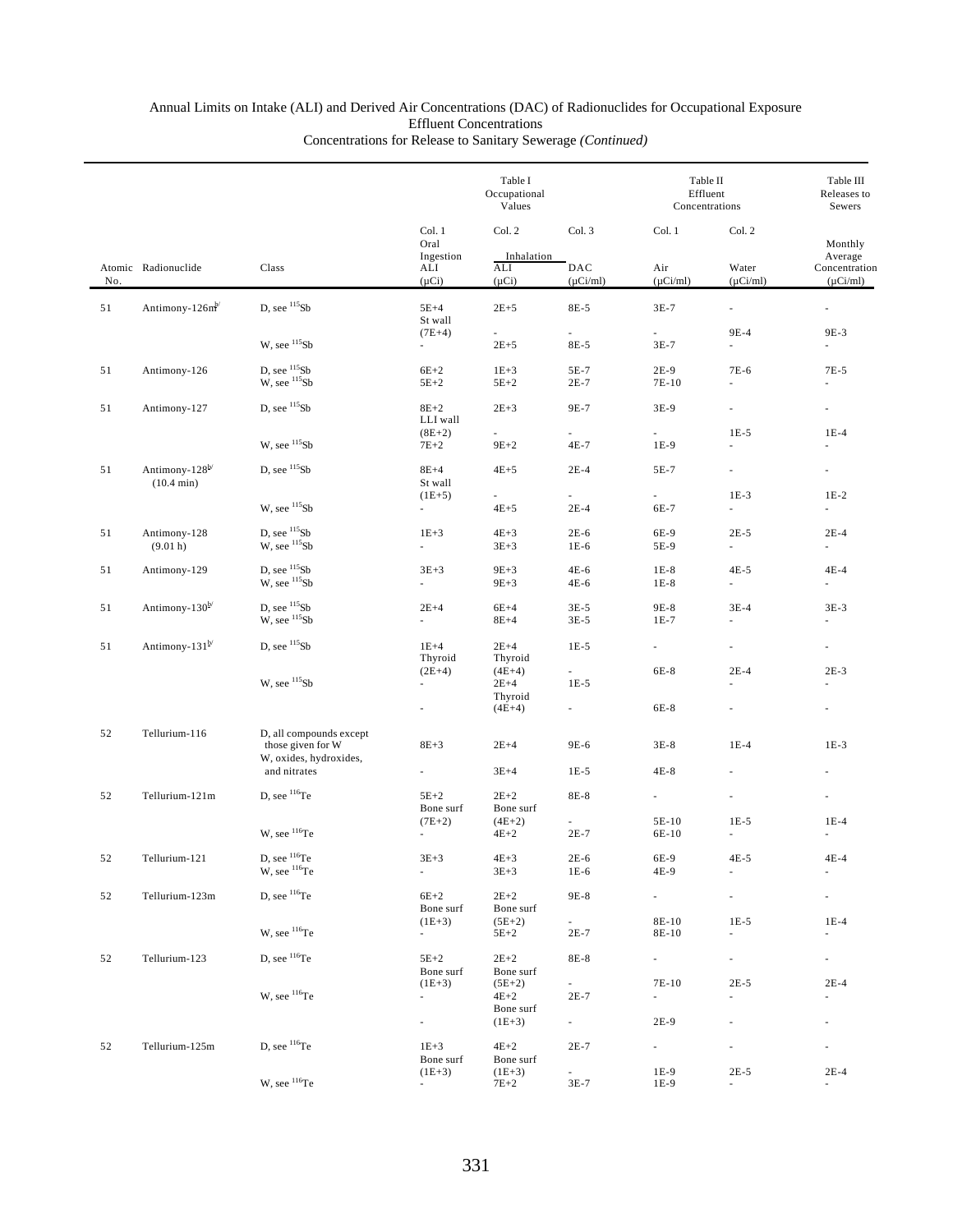|        |                             |                                                                                                |                                      | Table I<br>Occupational<br>Values         |                                  | Table II<br>Effluent<br>Concentrations |                                | Table III<br>Releases to<br>Sewers        |
|--------|-----------------------------|------------------------------------------------------------------------------------------------|--------------------------------------|-------------------------------------------|----------------------------------|----------------------------------------|--------------------------------|-------------------------------------------|
|        |                             |                                                                                                | Col. 1<br>Oral                       | Col. 2                                    | Col. 3                           | Col. 1                                 | Col. 2                         | Monthly                                   |
| No.    | Atomic Radionuclide         | Class                                                                                          | Ingestion<br>ALI<br>$(\mu Ci)$       | Inhalation<br>ALI<br>$(\mu Ci)$           | DAC<br>$(\mu$ Ci/ml)             | Air<br>$(\mu Ci/ml)$                   | Water<br>$(\mu$ Ci/ml)         | Average<br>Concentration<br>$(\mu$ Ci/ml) |
| 52     | Tellurium-127m              | D, see <sup>116</sup> Te                                                                       | $6E+2$                               | $3E+2$<br>Bone surf                       | $1E-7$                           | ä,                                     | 9E-6                           | 9E-5                                      |
|        |                             | W, see $^{116}$ Te                                                                             | $\overline{\phantom{a}}$<br>$\omega$ | $(4E+2)$<br>$3E+2$                        | $\sim$<br>$1E-7$                 | 6E-10<br>$4E-10$                       | $\overline{\phantom{a}}$<br>ä, | $\overline{\phantom{a}}$<br>$\omega$      |
| 52     | Tellurium-127               | $\begin{array}{c} \mbox{D, see}\ ^{116}\mbox{Te}\\ \mbox{W, see}\ ^{116}\mbox{Te} \end{array}$ | $7E + 3$<br>$\sim$                   | $2E+4$<br>$2E+4$                          | 9E-6<br>7E-6                     | $3E-8$<br>$2E-8$                       | $1E-4$<br>$\sim$               | $1E-3$<br>$\sim$                          |
| 52     | Tellurium-129m              | $\begin{array}{c} \mbox{D, see}\ ^{116}\mbox{Te}\\ \mbox{W, see}\ ^{116}\mbox{Te} \end{array}$ | $5E+2$<br>$\sim$                     | $6E+2$<br>$2E+2$                          | $3E-7$<br>$1E-7$                 | 9E-10<br>$3E-10$                       | 7E-6<br>$\sim$                 | 7E-5<br>$\overline{a}$                    |
| 52     | Tellurium-129 <sup>b/</sup> | D, see ${}^{116}\text{Te}$<br>W, see <sup>116</sup> Te                                         | $3E+4$<br>$\sim 10^{-1}$             | $6E+4$<br>$7E+4$                          | $3E-5$<br>$3E-5$                 | 9E-8<br>$1E-7$                         | $4E-4$<br>$\sim$               | $4E-3$<br>$\sim$                          |
| 52     | Tellurium-131m              | D, see ${}^{116}Te$                                                                            | $3E+2$<br>Thyroid                    | $4E+2$<br>Thyroid                         | $2E-7$                           | $\mathcal{L}^{\text{max}}$             | $\mathcal{L}_{\mathcal{A}}$    | $\sim$                                    |
|        |                             | W, see <sup>116</sup> Te                                                                       | $(6E+2)$<br>$\sim$<br>$\sim$         | $(1E+3)$<br>$4E+2$<br>Thyroid<br>$(9E+2)$ | $\sim$<br>$2E-7$<br>$\sim$       | $2E-9$<br>÷.<br>$1E-9$                 | 8E-6                           | 8E-5<br>×.                                |
| 52     | Tellurium-131 $\mathbb{N}$  | D, see $^{116}$ Te                                                                             | $3E+3$<br>Thyroid                    | $5E+3$<br>Thyroid                         | $2E-6$                           | $\overline{a}$                         |                                |                                           |
|        |                             | W, see <sup>116</sup> Te                                                                       | $(6E+3)$<br>$\sim$                   | $(1E+4)$<br>$5E+3$<br>Thyroid             | $2E-6$                           | $2E-8$<br>a.                           | 8E-5<br>ä,                     | 8E-4<br>$\mathbf{r}$                      |
|        |                             |                                                                                                | $\overline{\phantom{a}}$             | $(1E+4)$                                  | $\sim$                           | $2E-8$                                 |                                |                                           |
| 52     | Tellurium-132               | D, see ${}^{116}Te$                                                                            | $2E+2$<br>Thyroid<br>$(7E+2)$        | $2E + 2$<br>Thyroid<br>$(8E+2)$           | 9E-8<br>$\sim$                   | $\mathcal{L}_{\mathcal{A}}$<br>1E-9    | ä,<br>9E-6                     | 9E-5                                      |
|        |                             | W, see $^{116}$ Te                                                                             | $\sim$<br>$\overline{\phantom{a}}$   | $2E+2$<br>Thyroid<br>$(6E+2)$             | 9E-8<br>$\sim$                   | ä,<br>9E-10                            | $\sim$                         | ٠                                         |
| 52     | Tellurium-133 $mb$          | D, see $^{116}$ Te                                                                             | $3E+3$<br>Thyroid                    | $5E+3$<br>Thyroid                         | $2E-6$                           | $\overline{\phantom{a}}$               |                                |                                           |
|        |                             | W, see <sup>116</sup> Te                                                                       | $(6E+3)$<br>$\sim$                   | $(1E+4)$<br>$5E+3$<br>Thyroid             | $\sim$<br>$2E-6$                 | $2E-8$<br>÷.                           | 9E-5                           | 9E-4                                      |
|        |                             |                                                                                                | $\overline{\phantom{a}}$             | $(1E+4)$                                  | $\sim 10^{-11}$                  | $2E-8$                                 |                                |                                           |
| 52     | Tellurium-133 <sup>b/</sup> | D, see $^{116}$ Te                                                                             | $1E+4$<br>Thyroid<br>$(3E+4)$        | $2E+4$<br>Thyroid<br>$(6E+4)$             | 9E-6                             | $8\mathrm{E-}8$                        | $4E-4$                         | $4E-3$                                    |
|        |                             | W, see $^{116}Te$                                                                              | $\overline{\phantom{a}}$             | $2E+4$<br>Thyroid<br>$(6E+4)$             | 9E-6<br>$\sim$                   | $\overline{\phantom{a}}$<br>8E-8       |                                |                                           |
| $52\,$ | Tellurium-134 <sup>b/</sup> | D, see <sup>116</sup> Te                                                                       | $2E+4$<br>Thyroid                    | $2E+4$<br>Thyroid                         | $1E-5$                           | ÷.                                     |                                |                                           |
|        |                             | W, see <sup>116</sup> Te                                                                       | $(2E+4)$<br>÷.                       | $(5E+4)$<br>$2E+4$                        | - 1<br>$1E-5$                    | 7E-8<br>L.                             | $3E-4$                         | $3E-3$<br>ä,                              |
|        |                             |                                                                                                | $\overline{\phantom{a}}$             | Thyroid<br>$(5E+4)$                       | $\sim$                           | 7E-8                                   |                                |                                           |
| 53     | Iodine-120m <sup>b</sup>    | D, all compounds                                                                               | $1E+4$<br>Thyroid                    | $2E+4$<br>$\sim$                          | 9E-6<br>$\overline{\phantom{a}}$ | $3E-8$<br>ä,                           | $2E-4$                         | $2E-3$                                    |
| 53     | Iodine- $120^{b}$           | D, all compounds                                                                               | $(1E+4)$<br>$4E+3$                   | $9E + 3$                                  | 4E-6                             | $\overline{\phantom{a}}$               | $\sim$                         | $\sim$                                    |
|        |                             |                                                                                                | Thyroid<br>$(8E+3)$                  | Thyroid<br>$(1E+4)$                       | $\overline{\phantom{a}}$         | $2E-8$                                 | $1E-4$                         | $1E-3$                                    |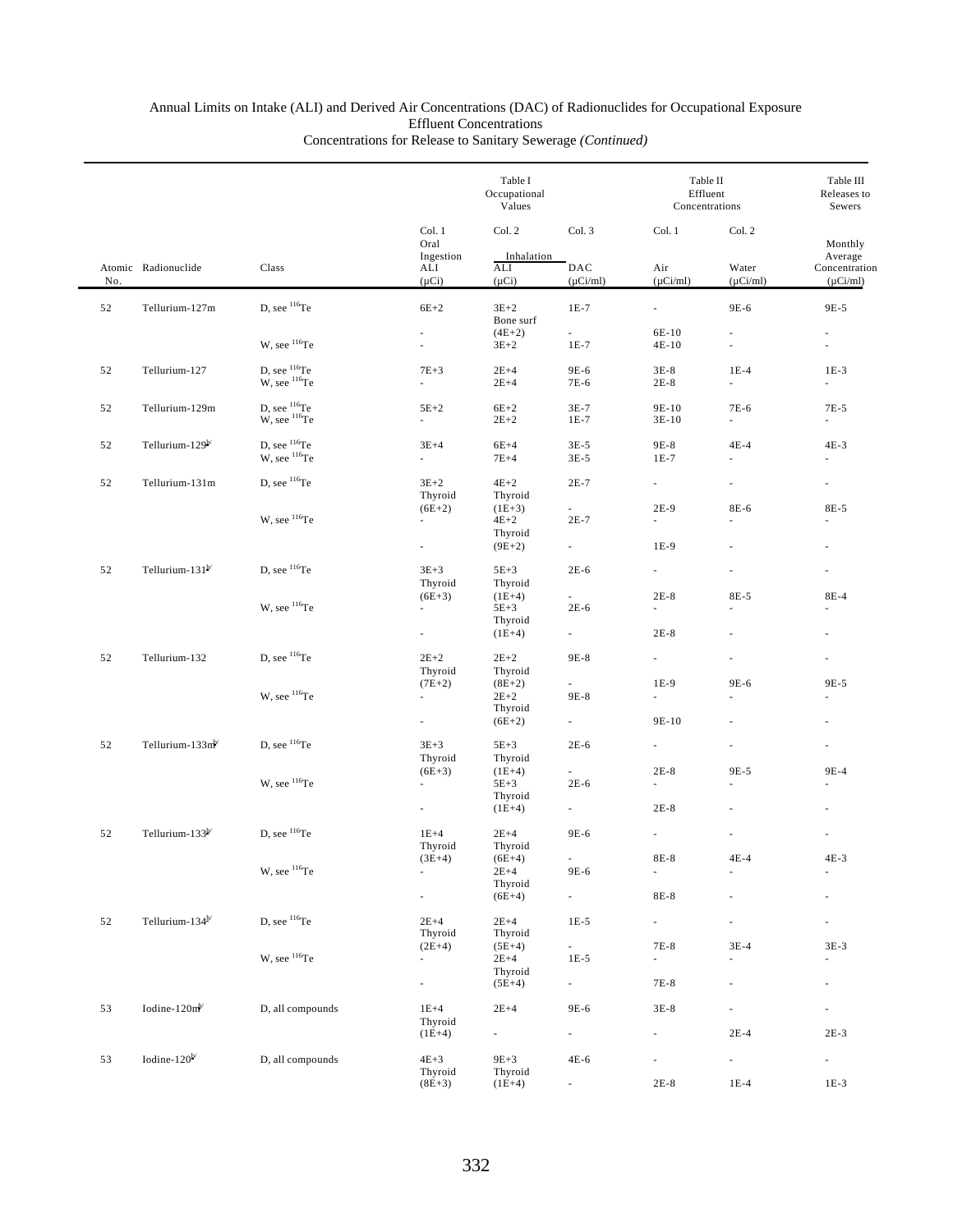|     |                                               |                                          |                                 | Table I<br>Occupational<br>Values |                                    | Table II<br>Effluent<br>Concentrations |                            | Table III<br>Releases to<br>Sewers |
|-----|-----------------------------------------------|------------------------------------------|---------------------------------|-----------------------------------|------------------------------------|----------------------------------------|----------------------------|------------------------------------|
|     |                                               |                                          | Col. 1<br>Oral<br>Ingestion     | Col.2<br>Inhalation               | Col. 3                             | Col. 1                                 | Col. 2                     | Monthly<br>Average                 |
| No. | Atomic Radionuclide                           | Class                                    | ALI<br>$(\mu Ci)$               | ALI<br>$(\mu Ci)$                 | DAC<br>$(\mu$ Ci/ml)               | Air<br>$(\mu Ci/ml)$                   | Water<br>$(\mu Ci/ml)$     | Concentration<br>$(\mu$ Ci/ml)     |
| 53  | Iodine-121                                    | D, all compounds                         | $1E+4$<br>Thyroid               | $2E+4$<br>Thyroid                 | 8E-6                               | $\overline{\phantom{a}}$               | ÷.                         | $\overline{\phantom{a}}$           |
|     |                                               |                                          | $(3E+4)$                        | $(5E+4)$                          | $\sim 10^{-1}$                     | 7E-8                                   | $4E-4$                     | $4E-3$                             |
| 53  | Iodine-123                                    | D, all compounds                         | $3E + 3$<br>Thyroid<br>$(1E+4)$ | $6E+3$<br>Thyroid<br>$(2E+4)$     | $3E-6$<br>$\sim 10^{-11}$          | $\sim$<br>$2E-8$                       | $\sim$<br>$1E-4$           | $\sim$<br>$1E-3$                   |
|     |                                               |                                          |                                 |                                   |                                    |                                        |                            |                                    |
| 53  | Iodine-124                                    | D, all compounds                         | $5E+1$<br>Thyroid<br>$(2E+2)$   | $8E+1$<br>Thyroid<br>$(3E+2)$     | $3E-8$<br>$\sim 10^{-11}$          | ÷.<br>$4E-10$                          | $\sim$<br>$2E-6$           | $\sim 10^{-11}$<br>$2E-5$          |
| 53  | Iodine-125                                    | D, all compounds                         | $4E+1$<br>Thyroid               | $6E+1$<br>Thyroid                 | $3E-8$                             | $\sim$                                 | $\sim$                     | $\sim$                             |
|     |                                               |                                          | $(1E+2)$                        | $(2E+2)$                          | $\sim 10^{-11}$                    | $3E-10$                                | $2E-6$                     | $2E-5$                             |
| 53  | Iodine-126                                    | D, all compounds                         | $2E+1$                          | $4E+1$                            | $1E-8$                             | $\sim$                                 | $\sim$                     | $\sim 10$                          |
|     |                                               |                                          | Thyroid<br>$(7E+1)$             | Thyroid<br>$(1E+2)$               | $\sim 10^{-11}$                    | $2E-10$                                | $1E-6$                     | $1E-5$                             |
| 53  | Iodine- $128^{b/}$                            | D, all compounds                         | $4E+4$<br>St wall               | $1E + 5$                          | 5E-5                               | $2E-7$                                 | $\sim$ 10 $\pm$            | $\sim 10^{-11}$                    |
|     |                                               |                                          | $(6E+4)$                        | $\sim 100$                        | ÷.                                 |                                        | 8E-4                       | 8E-3                               |
| 53  | Iodine-129                                    | D, all compounds                         | $5E+0$<br>Thyroid               | $9E+0$<br>Thyroid                 | 4E-9                               |                                        | a i                        | $\sim$                             |
|     |                                               |                                          | $(2E+1)$                        | $(3E+1)$                          | $\sim 100$                         | 4E-11                                  | $2E-7$                     | $2E-6$                             |
| 53  | Iodine-130                                    | D, all compounds                         | $4E+2$<br>Thyroid<br>$(1E+3)$   | $7E+2$<br>Thyroid<br>$(2E+3)$     | $3E-7$<br>$\sim 100$               | $\sim$<br>3E-9                         | $\sim$<br>$2E-5$           | $\sim$<br>$2E-4$                   |
|     |                                               |                                          |                                 |                                   |                                    |                                        |                            |                                    |
| 53  | Iodine-131                                    | D, all compounds                         | $3E+1$<br>Thyroid<br>$(9E+1)$   | $5E+1$<br>Thyroid<br>$(2E+2)$     | $2E-8$<br>$\sim 10^{-11}$          | $\overline{\phantom{a}}$<br>$2E-10$    | $\sim$<br>$1E-6$           | $\sim$<br>$1E-5$                   |
| 53  | Iodine- $132mb$                               | D, all compounds                         | $4E+3$<br>Thyroid               | $8E+3$<br>Thyroid                 | 4E-6                               | $\sim$                                 | $\mathcal{L}_{\text{max}}$ |                                    |
|     |                                               |                                          | $(1E+4)$                        | $(2E+4)$                          | $\sim 10^{-11}$                    | $3E-8$                                 | $1E-4$                     | $1E-3$                             |
| 53  | Iodine-132                                    | D, all compounds                         | $4E+3$<br>Thyroid               | $8E+3$<br>Thyroid                 | $3E-6$                             | $\sim$                                 | $\sim$                     | $\sim$                             |
|     |                                               |                                          | $(9E+3)$                        | $(1E+4)$                          |                                    | $2E-8$                                 | $1E-4$                     | $1E-3$                             |
| 53  | Iodine-133                                    | D, all compounds                         | $1E+2$<br>Thyroid               | $3E+2$<br>Thyroid                 | $1E-7$<br>$\overline{\phantom{a}}$ | 1E-9                                   | 7E-6                       | $7E-5$                             |
|     |                                               |                                          | $(5E+2)$                        | $(9E+2)$                          |                                    |                                        |                            |                                    |
| 53  | Iodine-134 $b$ <sup><math>\prime</math></sup> | D, all compounds                         | $2E+4$<br>Thyroid               | $5E+4$                            | $2E-5$                             | 6E-8                                   | $\sim$                     | $\sim 10^{-11}$                    |
|     |                                               |                                          | $(3E+4)$                        | $\overline{\phantom{a}}$          | $\sim$                             |                                        | $4E-4$                     | $4E-3$                             |
| 53  | Iodine-135                                    | D, all compounds                         | $8E+2$<br>Thyroid<br>$(3E+3)$   | $2E + 3$<br>Thyroid<br>$(4E+3)$   | 7E-7<br>$\sim$                     | $\overline{\phantom{a}}$<br>6E-9       | $\sim$<br>$3E-5$           | $\sim 10$<br>$3E-4$                |
| 54  | Xenon- $120^{b}$                              | Submersion <sup>a/</sup>                 |                                 |                                   | $1E-5$                             | $4E-8$                                 |                            |                                    |
| 54  | Xenon-121 $\mathbb{N}$                        | Submersion $a$ <sup><math>4</math></sup> |                                 |                                   | $2E-6$                             | $1E-8$                                 |                            |                                    |
| 54  | Xenon-122                                     | Submersion <sup>a/</sup>                 |                                 |                                   | 7E-5                               | $3E-7$                                 |                            |                                    |
| 54  | Xenon-123                                     | Submersion <sup>a/</sup>                 |                                 |                                   | 6E-6                               | $3E-8$                                 |                            |                                    |
| 54  | Xenon-125                                     | Submersion <sup>a/</sup>                 |                                 |                                   | $2E-5$                             | 7E-8                                   |                            |                                    |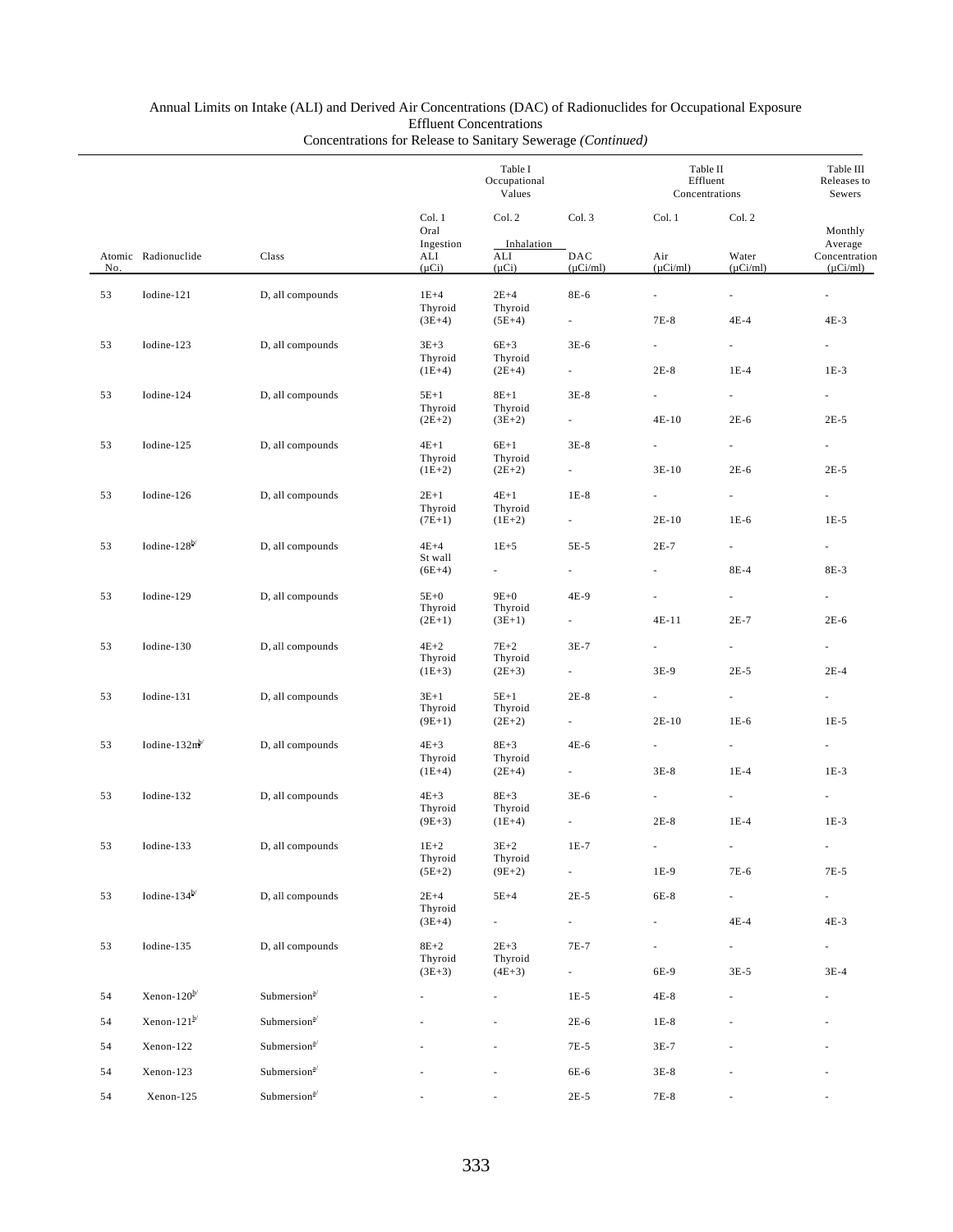|     |                          |                                          |                                                  | Table I<br>Occupational<br>Values         |                                | Table II<br>Effluent<br>Concentrations |                                  | Table III<br>Releases to<br>Sewers                   |
|-----|--------------------------|------------------------------------------|--------------------------------------------------|-------------------------------------------|--------------------------------|----------------------------------------|----------------------------------|------------------------------------------------------|
| No. | Atomic Radionuclide      | Class                                    | Col. 1<br>Oral<br>Ingestion<br>ALI<br>$(\mu Ci)$ | Col. 2<br>Inhalation<br>ALI<br>$(\mu Ci)$ | Col. 3<br>DAC<br>$(\mu$ Ci/ml) | Col. 1<br>Air<br>$(\mu Ci/ml)$         | Col. 2<br>Water<br>$(\mu Ci/ml)$ | Monthly<br>Average<br>Concentration<br>$(\mu$ Ci/ml) |
| 54  | Xenon-127                | Submersion <sup>a/</sup>                 |                                                  |                                           | $1E-5$                         | 6E-8                                   |                                  |                                                      |
| 54  | Xenon-129m               | Submersion <sup>a/</sup>                 |                                                  |                                           | $2E-4$                         | 9E-7                                   |                                  |                                                      |
| 54  | Xenon-131m               | Submersion <sup>a/</sup>                 |                                                  |                                           | $4E-4$                         | $2E-6$                                 |                                  |                                                      |
| 54  | Xenon-133m               | Submersion <sup>a/</sup>                 |                                                  |                                           | $1E-4$                         | 6E-7                                   |                                  |                                                      |
| 54  | Xenon-133                | Submersion $a$                           |                                                  |                                           | $1E-4$                         | 5E-7                                   |                                  |                                                      |
| 54  | $Xenon-135mb$            | Submersion <sup>a/</sup>                 |                                                  |                                           | 9E-6                           | $4E-8$                                 |                                  |                                                      |
| 54  | Xenon-135                | Submersion <sup>a/</sup>                 |                                                  |                                           | $1E-5$                         | 7E-8                                   |                                  |                                                      |
| 54  | Xenon-138 $b$            | Submersion $a$ <sup><math>4</math></sup> |                                                  |                                           | 4E-6                           | $2E-8$                                 |                                  |                                                      |
| 55  | Cesium-125 $^{b}$        | D, all compounds                         | $5E+4$<br>St wall                                | $1E+5$                                    | 6E-5                           | $2E-7$                                 |                                  |                                                      |
|     |                          |                                          | $(9E+4)$                                         |                                           | $\overline{\phantom{a}}$       | $\overline{\phantom{a}}$               | $1E-3$                           | $1E-2$                                               |
| 55  | Cesium-127               | D, all compounds                         | $6E+4$                                           | $9E+4$                                    | $4E-5$                         | $1E-7$                                 | 9E-4                             | 9E-3                                                 |
| 55  | Cesium-129               | D, all compounds                         | $2E+4$                                           | $3E+4$                                    | $1E-5$                         | 5E-8                                   | $3E-4$                           | $3E-3$                                               |
| 55  | Cesium-130 $b$           | D, all compounds                         | $6E+4$<br>St wall                                | $2E + 5$                                  | 8E-5                           | $3E-7$                                 | $\overline{\phantom{a}}$         | $\overline{\phantom{a}}$                             |
|     |                          |                                          | $(1E+5)$                                         |                                           |                                | $\overline{\phantom{a}}$               | $1E-3$                           | $1E-2$                                               |
| 55  | Cesium-131               | D, all compounds                         | $2E+4$                                           | $3E+4$                                    | $1E-5$                         | $4E-8$                                 | $3E-4$                           | $3E-3$                                               |
| 55  | Cesium-132               | D, all compounds                         | $3E + 3$                                         | $4E + 3$                                  | $2E-6$                         | 6E-9                                   | $4E-5$                           | $4E-4$                                               |
| 55  | Cesium-134m              | D, all compounds                         | $1E + 5$<br>St wall                              | $1E + 5$                                  | 6E-5                           | $2E-7$                                 | $\overline{\phantom{a}}$         |                                                      |
|     |                          |                                          | $(1E+5)$                                         | $\overline{\phantom{a}}$                  | $\overline{\phantom{a}}$       | $\overline{\phantom{a}}$               | $2E-3$                           | $2E-2$                                               |
| 55  | Cesium-134               | D, all compounds                         | $7E+1$                                           | $1E+2$                                    | $4E-8$                         | $2E-10$                                | 9E-7                             | 9E-6                                                 |
| 55  | Cesium-135 $mb$          | D, all compounds                         | $1E + 5$                                         | $2E + 5$                                  | 8E-5                           | $3E-7$                                 | $1E-3$                           | $1E-2$                                               |
| 55  | Cesium-135               | D, all compounds                         | $7E+2$                                           | $1E + 3$                                  | 5E-7                           | $2E-9$                                 | $1E-5$                           | $1E-4$                                               |
| 55  | Cesium-136               | D, all compounds                         | $4E+2$                                           | $7E+2$                                    | $3E-7$                         | 9E-10                                  | 6E-6                             | 6E-5                                                 |
| 55  | Cesium-137               | D, all compounds                         | $1E+2$                                           | $2\mathrm{E}{+2}$                         | 6E-8                           | $2E-10$                                | $1E-6$                           | $1E-5$                                               |
| 55  | Cesium-138 $b$           | D, all compounds                         | $2E+4$<br>St wall                                | $6E+4$                                    | $2E-5$                         | $8E-8$                                 | $\overline{\phantom{a}}$         | $\sim 10$                                            |
|     |                          |                                          | $(3E+4)$                                         | $\sim$                                    | $\sim$                         | $\mathcal{L}_{\mathcal{A}}$            | $4E-4$                           | $4E-3$                                               |
| 56  | Barium-126 <sup>b/</sup> | D, all compounds                         | $6E+3$                                           | $2E+4$                                    | 6E-6                           | $2E-8$                                 | 8E-5                             | 8E-4                                                 |
| 56  | Barium-128               | D, all compounds                         | $5E+2$                                           | $2E + 3$                                  | 7E-7                           | $2E-9$                                 | 7E-6                             | 7E-5                                                 |
| 56  | Barium-131 $mb$          | D, all compounds                         | $4E+5$<br>St wall                                | $1E+6$                                    | 6E-4                           | $2E-6$                                 | $\mathcal{L}_{\mathcal{A}}$      | $\sim 10$                                            |
|     |                          |                                          | $(5E+5)$                                         | $\overline{\phantom{a}}$                  | $\sim$                         | $\sim$                                 | 7E-3                             | 7E-2                                                 |
| 56  | Barium-131               | D, all compounds                         | $3E + 3$                                         | $8E + 3$                                  | $3E-6$                         | $1E-8$                                 | $4E-5$                           | $4E-4$                                               |
| 56  | Barium-133m              | D, all compounds                         | $2E + 3$<br>LLI wall                             | $9E+3$                                    | $4E-6$                         | $1E-8$                                 | $\sim$                           | $\sim$                                               |
|     |                          |                                          | $(3E+3)$                                         |                                           | ÷,                             | $\overline{\phantom{a}}$               | $4E-5$                           | $4E-4$                                               |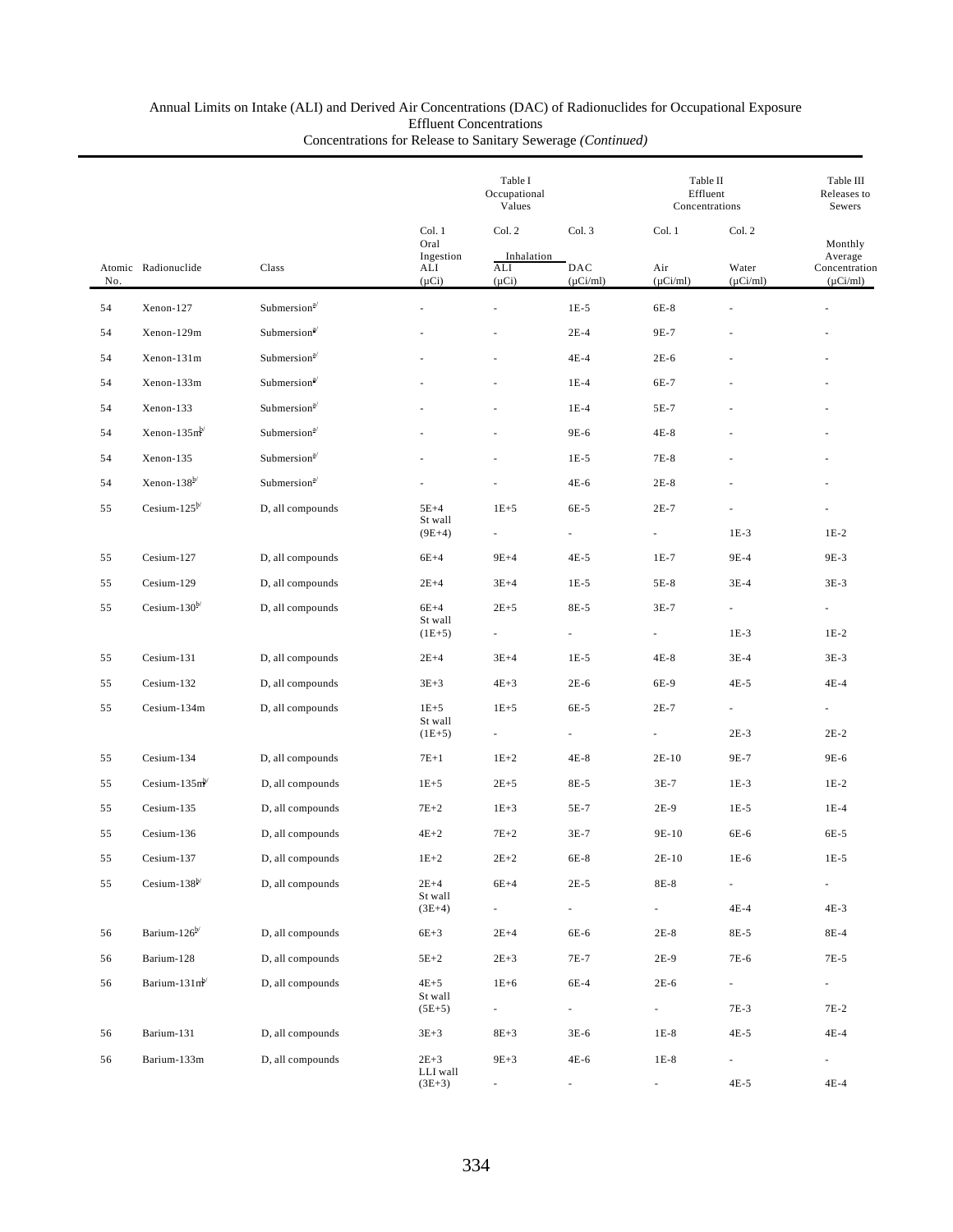# Annual Limits on Intake (ALI) and Derived Air Concentrations (DAC) of Radionuclides for Occupational Exposure Effluent Concentrations

| Concentrations for Release to Sanitary Sewerage (Continued) |  |
|-------------------------------------------------------------|--|
|-------------------------------------------------------------|--|

|     |                             |                                                                          |                                         | Table I<br>Occupational<br>Values    |                                    | Table II<br>Effluent<br>Concentrations |                                    | Table III<br>Releases to<br>Sewers        |  |
|-----|-----------------------------|--------------------------------------------------------------------------|-----------------------------------------|--------------------------------------|------------------------------------|----------------------------------------|------------------------------------|-------------------------------------------|--|
|     |                             |                                                                          | Col. 1<br>Oral                          | Col. 2                               | Col. 3                             | Col. 1                                 | Col. 2                             | Monthly                                   |  |
| No. | Atomic Radionuclide         | Class                                                                    | Ingestion<br>ALI<br>$(\mu Ci)$          | Inhalation<br>ALI<br>$(\mu Ci)$      | DAC<br>$(\mu Ci/ml)$               | Air<br>$(\mu Ci/ml)$                   | Water<br>$(\mu$ Ci/ml)             | Average<br>Concentration<br>$(\mu$ Ci/ml) |  |
| 56  | Barium-133                  | D, all compounds                                                         | $2E + 3$                                | $7E+2$                               | $3E-7$                             | 9E-10                                  | $2E-5$                             | $2E-4$                                    |  |
| 56  | Barium-135m                 | D, all compounds                                                         | $3E + 3$                                | $1E+4$                               | 5E-6                               | $2E-8$                                 | $4E-5$                             | 4E-4                                      |  |
| 56  | Barium-139 <sup>b/</sup>    | D, all compounds                                                         | $1E+4$                                  | $3E+4$                               | $1E-5$                             | $4E-8$                                 | $2E-4$                             | $2E-3$                                    |  |
| 56  | Barium-140                  | D, all compounds                                                         | $5E+2$<br>LLI wall<br>$(6E+2)$          | $1E + 3$<br>$\overline{\phantom{a}}$ | 6E-7                               | 2E-9<br>$\overline{\phantom{a}}$       | ÷.<br>8E-6                         | ä,<br>8E-5                                |  |
| 56  | Barium-141 <sup>b/</sup>    | D, all compounds                                                         | $2E+4$                                  | $7E+4$                               | $3E-5$                             | $1E-7$                                 | $3E-4$                             | $3E-3$                                    |  |
| 56  | Barium-142 <sup>b/</sup>    | D, all compounds                                                         | $5E+4$                                  | $1E+5$                               | 6E-5                               | $2E-7$                                 | $7E-4$                             | $7E-3$                                    |  |
| 57  | Lanthanum-131 <sup>b/</sup> | D, all compounds except<br>those given for W<br>W, oxides and hydroxides | $5E+4$<br>L,                            | $1E + 5$<br>$2E + 5$                 | $5E-5$<br>7E-5                     | 2E-7<br>2E-7                           | $6E-4$<br>÷.                       | 6E-3<br>ä,                                |  |
| 57  | Lanthanum-132               | D, see <sup>131</sup> La<br>W, see <sup>131</sup> La                     | $3E+3$<br>L.                            | $1E+4$<br>$1E+4$                     | $4E-6$<br>5E-6                     | $1E-8$<br>$2E-8$                       | $4E-5$<br>ä,                       | $4E-4$<br>÷.                              |  |
| 57  | Lanthanum-135               | D, see <sup>131</sup> La<br>$W$ , see $^{131}$ La                        | $4E+4$<br>L.                            | $1E + 5$<br>$9E+4$                   | $4E-5$<br>$4E-5$                   | $1E-7$<br>$1E-7$                       | $5E-4$<br>$\omega$                 | $5E-3$<br>$\frac{1}{2}$                   |  |
| 57  | Lanthanum-137               | D, see <sup>131</sup> La                                                 | $1E+4$                                  | $6E+1$<br>Liver<br>$(7E+1)$          | $3E-8$                             | $\overline{\phantom{a}}$<br>$1E-10$    | $2E-4$                             | $2E-3$                                    |  |
|     |                             | W, see <sup>131</sup> La                                                 | ×,<br>٠                                 | $3E+2$<br>Liver<br>$(3E+2)$          | $1E-7$<br>$\overline{\phantom{a}}$ | L,<br>$4E-10$                          | ×.<br>$\overline{\phantom{a}}$     | ä,<br>ä,                                  |  |
| 57  | Lanthanum-138               | D, see $^{131}\text{La}$ W, see $^{131}\text{La}$                        | $9E+2$                                  | $4E+0$<br>$1E+1$                     | 1E-9<br>6E-9                       | 5E-12<br>$2E-11$                       | $1E-5$                             | $1E-4$                                    |  |
| 57  | Lanthanum-140               | D, see <sup>131</sup> La<br>$W$ , see $131$ La                           | $6E+2$                                  | $1E+3$<br>$1E + 3$                   | 6E-7<br>5E-7                       | $2E-9$<br>$2E-9$                       | 9E-6                               | 9E-5                                      |  |
| 57  | Lanthanum-141               | D, see <sup>131</sup> La<br>W, see <sup>131</sup> La                     | $4E+3$                                  | $9E+3$<br>$1E+4$                     | $4E-6$<br>5E-6                     | $1E-8$<br>$2E-8$                       | 5E-5<br>×.                         | $5E-4$<br>÷.                              |  |
| 57  | Lanthanum- $142^{b}$        | D, see <sup>131</sup> La<br>W, see <sup>131</sup> La                     | $8E+3$                                  | $2E+4$<br>$3E+4$                     | 9E-6<br>$1E-5$                     | $3E-8$<br>5E-8                         | $1E-4$                             | $1E-3$<br>ä,                              |  |
| 57  | Lanthanum-143 $^{b/}$       | D, see <sup>131</sup> La                                                 | $4E+4$<br>St wall<br>$(4E+4)$           | $1E+5$<br>$\overline{\phantom{a}}$   | $4E-5$<br>$\overline{\phantom{a}}$ | $1E-7$<br>$\overline{\phantom{a}}$     | $\overline{\phantom{a}}$<br>5E-4   | $\overline{\phantom{m}}$<br>5E-3          |  |
|     |                             | W, see <sup>131</sup> La                                                 | $\sim$                                  | $9E+4$                               | $4E-5$                             | $1E-7$                                 | ÷.                                 | L.                                        |  |
| 58  | Cerium-134                  | W, all compounds except<br>those given for Y                             | $5E+2$<br>LLI wall<br>$(6E+2)$          | $7E+2$<br>$\sim$                     | $3E-7$<br>$\sim$                   | 1E-9<br>$\sim$                         | $\overline{\phantom{a}}$<br>8E-6   | ä,<br>8E-5                                |  |
|     |                             | Y, oxides, hydroxides,<br>and fluorides                                  | $\sim$                                  | $7E+2$                               | 3E-7                               | 9E-10                                  | $\sim$                             | ÷.                                        |  |
| 58  | Cerium-135                  | W, see <sup>134</sup> Ce<br>$Y$ , see $134$ Ce                           | $2E + 3$<br>$\mathcal{L}_{\mathcal{A}}$ | $4E+3$<br>$4E+3$                     | $2E-6$<br>$1E-6$                   | 5E-9<br>5E-9                           | $2E-5$<br>$\overline{\phantom{a}}$ | $2E-4$<br>÷.                              |  |
| 58  | Cerium-137m                 | W, see <sup>134</sup> Ce                                                 | $2E + 3$<br>LLI wall                    | $4E+3$                               | $2E-6$                             | 6E-9                                   | $\overline{\phantom{a}}$           | $\overline{\phantom{a}}$                  |  |
|     |                             | $Y$ , see $134$ Ce                                                       | $(2E+3)$                                | $\sim$<br>$4E+3$                     | $\overline{\phantom{a}}$<br>$2E-6$ | $\sim$<br>5E-9                         | $3E-5$                             | $3E-4$                                    |  |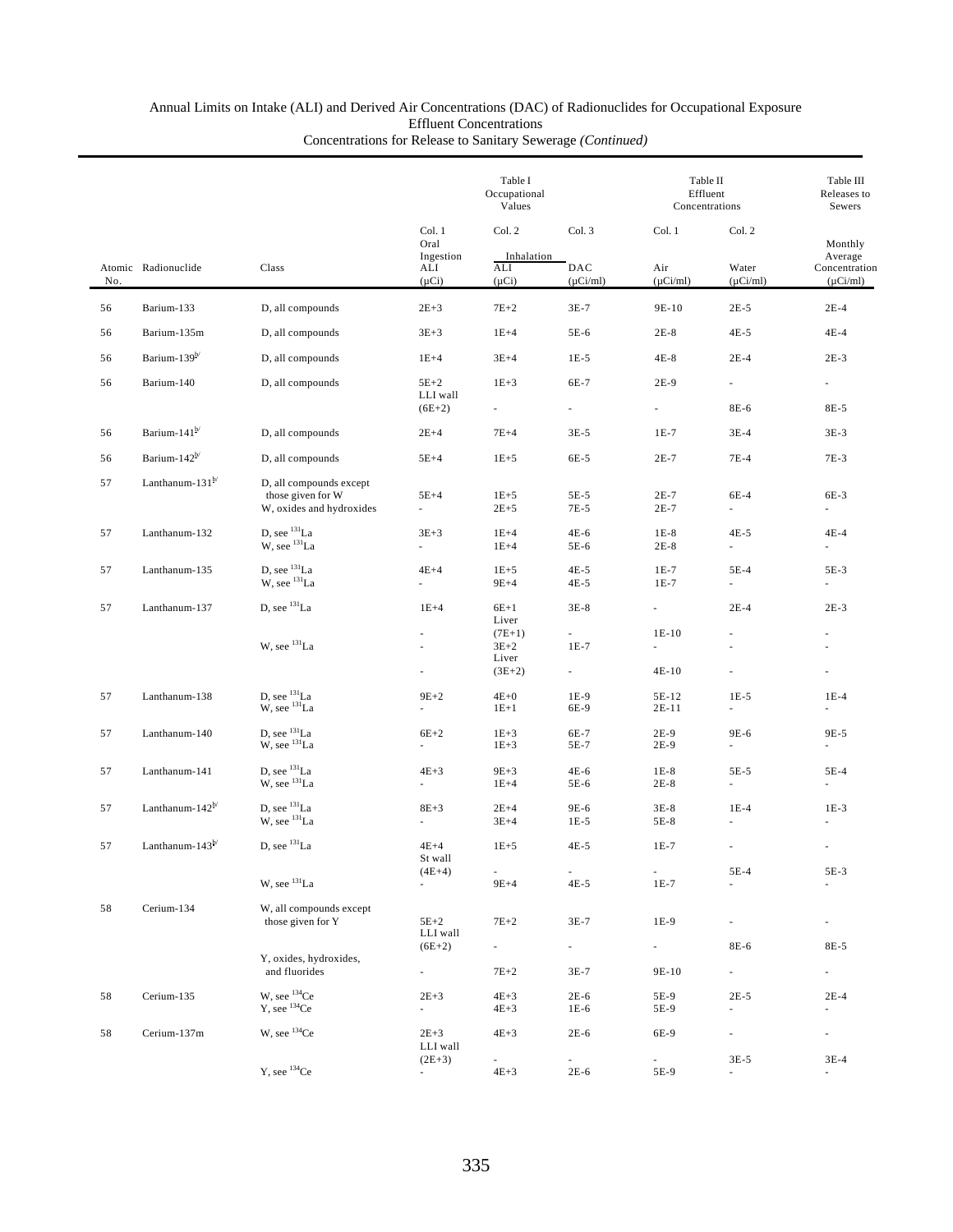## Annual Limits on Intake (ALI) and Derived Air Concentrations (DAC) of Radionuclides for Occupational Exposure Effluent Concentrations

|  | Concentrations for Release to Sanitary Sewerage (Continued) |  |
|--|-------------------------------------------------------------|--|
|  |                                                             |  |

|     |                                |                                                                        |                                  | Table I<br>Occupational<br>Values    |                                  | Table II<br>Effluent<br>Concentrations |                                    | Table III<br>Releases to<br>Sewers        |  |
|-----|--------------------------------|------------------------------------------------------------------------|----------------------------------|--------------------------------------|----------------------------------|----------------------------------------|------------------------------------|-------------------------------------------|--|
|     |                                |                                                                        | Col. 1<br>Oral                   | Col. 2                               | Col. 3                           | Col. 1                                 | Col. 2                             | Monthly                                   |  |
| No. | Atomic Radionuclide            | Class                                                                  | Ingestion<br>ALI<br>$(\mu Ci)$   | Inhalation<br>ALI<br>$(\mu Ci)$      | DAC<br>$(\mu$ Ci/ml)             | Air<br>$(\mu$ Ci/ml)                   | Water<br>$(\mu Ci/ml)$             | Average<br>Concentration<br>$(\mu Ci/ml)$ |  |
| 58  | Cerium-137                     | W, see <sup>134</sup> Ce<br>$Y$ , see $134$ Ce                         | $5E+4$<br>$\sim$                 | $1E+5$<br>$1E + 5$                   | 6E-5<br>5E-5                     | $2E-7$<br>$2E-7$                       | $7E-4$<br>ä,                       | 7E-3<br>ä,                                |  |
| 58  | Cerium-139                     | W, see <sup>134</sup> Ce<br>$Y$ , see $134$ Ce                         | $5E+3$<br>ä,                     | $8E+2$<br>$7E+2$                     | $3E-7$<br>3E-7                   | $1E-9$<br>9E-10                        | $7E-5$<br>ä,                       | $7E-4$<br>ä,                              |  |
| 58  | Cerium-141                     | W, see ${}^{134}Ce$                                                    | $2E+3$<br>LLI wall               | $7E+2$                               | $3E-7$                           | $1E-9$                                 | $\overline{\phantom{a}}$           | $\overline{\phantom{0}}$                  |  |
|     |                                | $Y$ , see $134$ Ce                                                     | $(2E+3)$<br>$\sim$               | a.<br>$6E+2$                         | ÷.<br>$2E-7$                     | L.<br>8E-10                            | $3E-5$<br>$\overline{\phantom{a}}$ | $3E-4$<br>$\overline{\phantom{0}}$        |  |
| 58  | Cerium-143                     | W, see ${}^{134}Ce$                                                    | $1E + 3$<br>LLI wall             | $2E+3$                               | 8E-7                             | $3E-9$                                 | ä,                                 | $\overline{\phantom{0}}$                  |  |
|     |                                | $Y.$ see $134$ Ce                                                      | $(1E+3)$<br>$\frac{1}{2}$        | $\sim$<br>$2E + 3$                   | $\sim$<br>7E-7                   | $\sim$<br>2E-9                         | $2E-5$                             | $2E-4$                                    |  |
| 58  | Cerium-144                     | W, see ${}^{134}Ce$                                                    | $2E+2$<br>LLI wall               | $3E+1$                               | $1E-8$                           | $4E-11$                                | $\overline{\phantom{a}}$           | $\frac{1}{2}$                             |  |
|     |                                | $Y$ , see $134$ Ce                                                     | $(3E+2)$<br>a.                   | $\overline{a}$<br>$1E+1$             | ä,<br>6E-9                       | $\overline{\phantom{a}}$<br>$2E-11$    | $3E-6$<br>ä,                       | $3E-5$<br>ä,                              |  |
| 59  | Praseodymium-136 <sup>b/</sup> | W, all compounds except<br>those given for Y                           | $5E+4$<br>St wall                | $2E+5$                               | $1E-4$                           | $3E-7$                                 | $\overline{\phantom{a}}$           | ä,                                        |  |
|     |                                | Y, oxides, hydroxides,                                                 | $(7E+4)$                         |                                      | $\overline{\phantom{0}}$         |                                        | $1E-3$                             | $1E-2$                                    |  |
|     |                                | carbides, and fluorides                                                | ä,                               | $2E + 5$                             | 9E-5                             | $3E-7$                                 | ä,                                 | ä,                                        |  |
| 59  | Praseodymium-137 <sup>b/</sup> | W, see $^{136}Pr$<br>$Y$ , see $^{136}Pr$                              | $4E+4$<br>ä,                     | $2E + 5$<br>$1E + 5$                 | 6E-5<br>6E-5                     | $2E-7$<br>$2E-7$                       | $5E-4$<br>ä,                       | 5E-3<br>ä,                                |  |
| 59  | Praseodymium-138m              | W, see $^{136}Pr$<br>$Y$ , see $^{136}Pr$                              | $1E+4$<br>a.                     | $5E+4$<br>$4E+4$                     | $2E-5$<br>$2E-5$                 | 8E-8<br>6E-8                           | $1E-4$<br>×.                       | $1E-3$<br>a.                              |  |
| 59  | Praseodymium 139               | W, see ${}^{136}Pr$<br>$Y$ , see $^{136}Pr$                            | $4E+4$<br>a.                     | $1E + 5$<br>$1E + 5$                 | 5E-5<br>5E-5                     | $2E-7$<br>$2E-7$                       | $6E-4$<br>×.                       | 6E-3<br>÷.                                |  |
| 59  | Praseodymium- $142m^2$         | W, see $^{136}Pr$<br>$Y$ , see $^{136}Pr$                              | $8E+4$<br>÷.                     | $2E + 5$<br>$1E + 5$                 | 7E-5<br>6E-5                     | $2E-7$<br>$2E-7$                       | $1E-3$<br>$\overline{\phantom{a}}$ | $1E-2$<br>$\frac{1}{2}$                   |  |
| 59  | Praseodymium-142               | W, see $^{136}Pr$                                                      | $1E+3$                           | $2E + 3$                             | 9E-7                             | 3E-9                                   | $1E-5$                             | $1E-4$                                    |  |
|     |                                | $Y$ , see $^{136}Pr$                                                   | a.                               | $2E + 3$                             | 8E-7                             | 3E-9                                   | $\overline{\phantom{a}}$           | ä,                                        |  |
| 59  | Praseodymium-143               | W, see $^{136}Pr$                                                      | $9E + 2$<br>LLI wall<br>$(1E+3)$ | $8E+2$<br>÷.                         | 3E-7<br>$\overline{\phantom{a}}$ | 1E-9<br>$\overline{\phantom{a}}$       | $\blacksquare$<br>$2E-5$           | ×.<br>$2E-4$                              |  |
|     |                                | $Y$ , see ${}^{136}Pr$                                                 | $\overline{\phantom{0}}$         | $7E+2$                               | $3E-7$                           | 9E-10                                  |                                    |                                           |  |
| 59  | Praseodymium-144 <sup>b/</sup> | W, see ${}^{136}\text{Pr}$                                             | $3E+4$<br>St wall                | $1E+5$                               | 5E-5                             | $2E-7$                                 | $\overline{\phantom{a}}$           | ä,                                        |  |
|     |                                | $Y$ , see $^{136}Pr$                                                   | $(4E+4)$<br>÷.                   | $\overline{\phantom{a}}$<br>$1E + 5$ | ÷.<br>5E-5                       | ÷.<br>$2E-7$                           | 6E-4<br>ä,                         | 6E-3<br>ä,                                |  |
| 59  | Praseodymium-145               | W, see $^{136}Pr$<br>$Y$ , see $^{136}Pr$                              | $3E + 3$<br>÷.                   | $9E + 3$<br>$8E+3$                   | 4E-6<br>$3E-6$                   | $1E-8$<br>$1E-8$                       | 4E-5<br>÷.                         | $4E-4$<br>ä,                              |  |
| 60  | Neodymium- $136^b$             | W, all compounds except                                                |                                  |                                      |                                  |                                        |                                    |                                           |  |
|     |                                | those given for Y<br>Y, oxides, hydroxides,<br>carbides, and fluorides | $1E+4$                           | $6E+4$<br>$5E+4$                     | $2E-5$<br>$2E-5$                 | 8E-8<br>8E-8                           | $2E-4$<br>$\overline{\phantom{a}}$ | $2E-3$<br>÷,                              |  |
| 60  | Neodymium-138                  | W, see $^{136}Nd$<br>Y, see $^{136}Nd$                                 | $2E + 3$                         | $6E+3$<br>$5E+3$                     | 3E-6<br>2E-6                     | 9E-9<br>7E-9                           | $3E-5$                             | $3E-4$<br>ä,                              |  |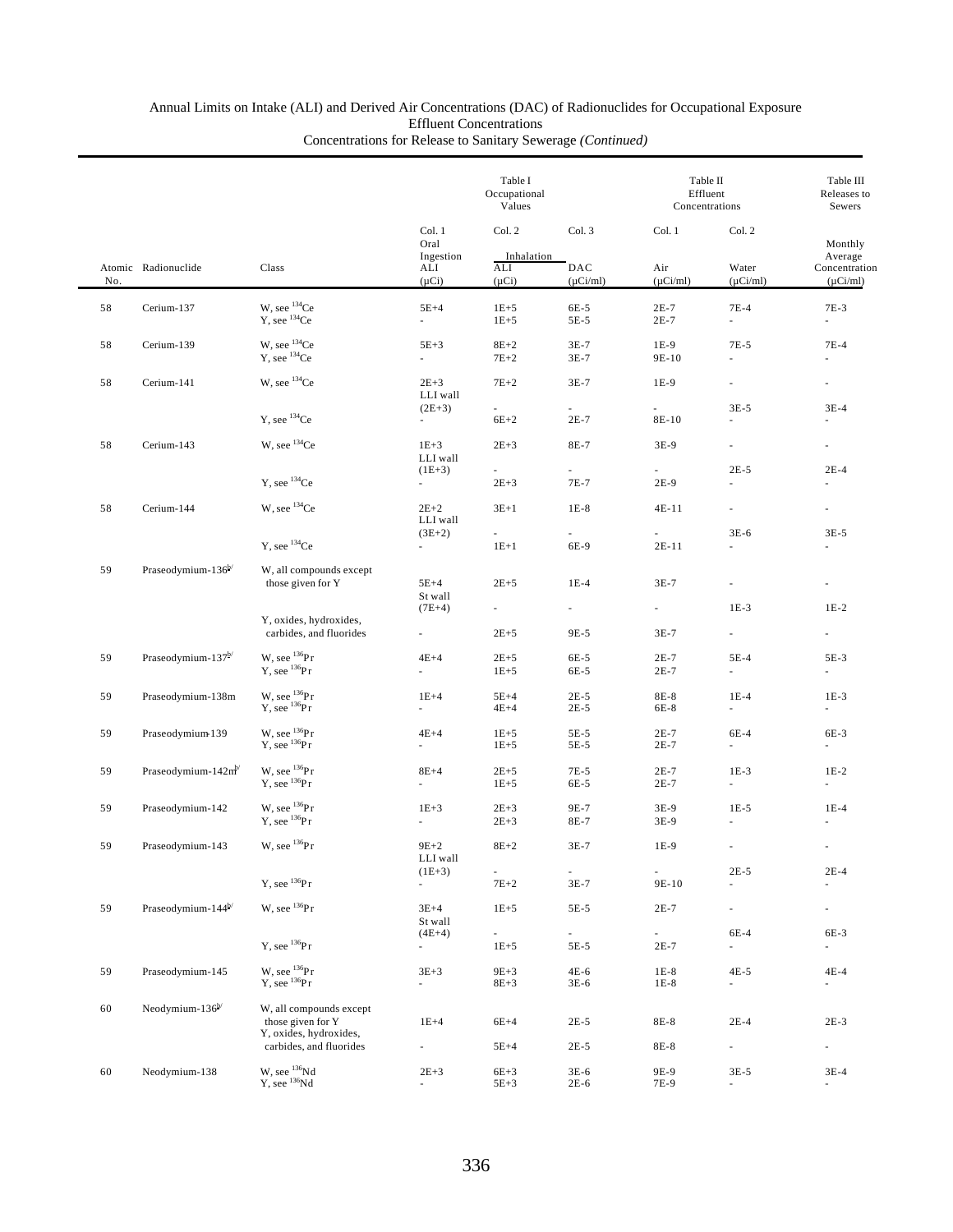|        |                                | Class                                                |                                      | Table I<br>Occupational<br>Values    |                                      | Table II<br>Effluent<br>Concentrations |                                       | Table III<br>Releases to<br>Sewers<br>Monthly<br>Average<br>Concentration |
|--------|--------------------------------|------------------------------------------------------|--------------------------------------|--------------------------------------|--------------------------------------|----------------------------------------|---------------------------------------|---------------------------------------------------------------------------|
| Atomic | Radionuclide                   |                                                      | Col. 1<br>Oral<br>Ingestion<br>ALI   | Col. 2<br>Inhalation<br>ALI          | Col. 3<br>DAC                        | Col. 1<br>Air                          | Col. 2<br>Water                       |                                                                           |
| No.    |                                |                                                      | $(\mu Ci)$                           | $(\mu Ci)$                           | $(\mu$ Ci/ml)                        | $(\mu$ Ci/ml)                          | $(\mu Ci/ml)$                         | $(\mu$ Ci/ml)                                                             |
| 59     | Praseodymium-147 <sup>b/</sup> | W, see $^{136}Pr$                                    | $5E+4$<br>St wall<br>$(8E+4)$        | $2E + 5$<br>$\overline{\phantom{a}}$ | 8E-5<br>$\overline{\phantom{a}}$     | $3E-7$<br>÷.                           | $\overline{\phantom{a}}$<br>$1E-3$    | $\overline{\phantom{a}}$<br>$1E-2$                                        |
|        |                                | $Y$ , see $^{136}Pr$                                 | $\overline{\phantom{a}}$             | $2E + 5$                             | 8E-5                                 | 3E-7                                   | $\sim$                                | $\sim$                                                                    |
| 60     | Neodymium-139m                 | W, see $^{136}\text{Nd}$ Y, see $^{136}\text{Nd}$    | $5E+3$<br>$\overline{\phantom{a}}$   | $2E+4$<br>$1E+4$                     | 7E-6<br>6E-6                         | $2E-8$<br>$2E-8$                       | 7E-5<br>$\overline{\phantom{a}}$      | $7E-4$<br>$\sim$                                                          |
| 60     | Neodymium- $139^{\frac{b}{c}}$ | W, see $^{136}\text{Nd}$ Y, see $^{136}\text{Nd}$    | $9E+4$<br>$\overline{\phantom{a}}$   | $3E + 5$<br>$3E + 5$                 | $1E-4$<br>$1E-4$                     | 5E-7<br>4E-7                           | $1E-3$<br>$\overline{\phantom{a}}$    | $1E-2$<br>$\sim$                                                          |
| 60     | Neodymium-141                  | W, see <sup>136</sup> Nd<br>$Y$ , see $^{136}Nd$     | $2E + 5$<br>$\sim$                   | $7E + 5$<br>$6E+5$                   | $3E-4$<br>$3E-4$                     | $1E-6$<br>9E-7                         | $2E-3$<br>÷.                          | $2E-2$<br>$\overline{\phantom{a}}$                                        |
| 60     | Neodymium-147                  | W, see <sup>136</sup> Nd                             | $1E+3$<br>LLI wall                   | $9E+2$                               | 4E-7                                 | 1E-9                                   | $\sim$                                | $\overline{\phantom{a}}$                                                  |
|        |                                | Y, see <sup>136</sup> Nd                             | $(1E+3)$<br>$\overline{\phantom{a}}$ | $\sim$<br>$8E+2$                     | $\sim$<br>4E-7                       | $\sim$<br>1E-9                         | $2E-5$<br>$\overline{\phantom{a}}$    | $2E-4$<br>$\overline{\phantom{a}}$                                        |
| 60     | Neodymium-149 <sup>b/</sup>    | W, see <sup>136</sup> Nd<br>Y, see <sup>136</sup> Nd | $1E+4$<br>$\omega$                   | $3E+4$<br>$2E+4$                     | $1E-5$<br>$1E-5$                     | $4E-8$<br>$3E-8$                       | $1E-4$<br>$\omega$                    | $1E-3$<br>$\overline{\phantom{a}}$                                        |
| 60     | Neodymium-151 <sup>b/</sup>    | W, see <sup>136</sup> Nd<br>Y, see <sup>136</sup> Nd | $7E+4$<br>$\overline{\phantom{a}}$   | $2E + 5$<br>$2E + 5$                 | 8E-5<br>8E-5                         | $3E-7$<br>$3E-7$                       | 9E-4<br>L.                            | 9E-3<br>ä,                                                                |
| 61     | Promethium-141b/               | W, all compounds except<br>those given for Y         | $5E+4$<br>St wall                    | $2E + 5$                             | 8E-5                                 | $3E-7$                                 | $\omega$                              | ä,                                                                        |
|        |                                | Y, oxides, hydroxides,                               | $(6E+4)$                             | $\overline{\phantom{a}}$             | $\sim$                               | $\sim$                                 | 8E-4                                  | 8E-3                                                                      |
|        |                                | carbides, and fluorides                              | $\overline{\phantom{a}}$             | $2E + 5$                             | 7E-5                                 | $2E-7$                                 | $\omega$                              | $\omega$                                                                  |
| 61     | Promethium-143                 | W, see $^{141}\mathrm{Pm}$<br>$Y$ , see $^{141}Pm$   | $5E+3$<br>$\overline{\phantom{a}}$   | $6E+2$<br>$7E+2$                     | $2E-7$<br>$3E-7$                     | 8E-10<br>1E-9                          | $7E-5$<br>$\mathcal{L}_{\mathcal{A}}$ | $7E-4$<br>$\overline{\phantom{a}}$                                        |
| 61     | Promethium-144                 | W, see $^{141}$ Pm<br>$Y$ , see $^{141}Pm$           | $1E+3$<br>$\overline{\phantom{a}}$   | $1E+2$<br>$1E+2$                     | $5E-8$<br>5E-8                       | $2E-10$<br>$2E-10$                     | $2E-5$<br>$\overline{\phantom{a}}$    | $2E-4$<br>$\overline{\phantom{a}}$                                        |
| 61     | Promethium-145                 | W, see $^{141}$ Pm                                   | $1E+4$                               | $2E+2$<br>Bone surf                  | 7E-8                                 | $\overline{\phantom{a}}$               | $1E-4$                                | $1E-3$                                                                    |
|        |                                | $Y$ , see $^{141}$ Pm                                | $\overline{\phantom{a}}$             | $(2E+2)$<br>$2E + 2$                 | $\sim$<br>8E-8                       | $3E-10$<br>$3E-10$                     | ٠                                     |                                                                           |
| 61     | Promethium-146                 | W, see $^{141}\mathrm{Pm}$                           | $2E + 3$                             | $5E+1$                               | $2E-8$                               | 7E-11                                  | $2E-5$                                | $2E-4$                                                                    |
|        |                                | $Y$ , see $^{141}$ Pm                                | $\sim$                               | $4E+1$                               | $2E-8$                               | 6E-11                                  | $\overline{\phantom{a}}$              | $\sim$                                                                    |
| 61     | Promethium-147                 | W, see <sup>141</sup> Pm                             | $4E+3$<br>LLI wall<br>$(5E+3)$       | $1E+2$<br>Bone surf<br>$(2E+2)$      | 5E-8<br>$\omega_{\rm{max}}$          | $\omega_{\rm{max}}$<br>3E-10           | $\overline{\phantom{a}}$<br>7E-5      | $7E-4$                                                                    |
|        |                                | $Y$ , see $^{141}Pm$                                 | $\sim$                               | $1E + 2$                             | 6E-8                                 | $2E-10$                                | $\mathcal{L}_{\mathcal{A}}$           | $\sim$                                                                    |
| 61     | Promethium-148m                | W, see $^{141}\mathrm{Pm}$<br>$Y$ , see $^{141}Pm$   | $7E+2$<br>$\sim$                     | $3E+2$<br>$3E + 2$                   | $1E-7$<br>$1E-7$                     | 4E-10<br>5E-10                         | $1E-5$<br>÷.                          | $1E-4$<br>$\overline{\phantom{a}}$                                        |
| 61     | Promethium-148                 | W, see <sup>141</sup> Pm                             | $4E+2$<br>LLI wall                   | $5E+2$                               | $2E-7$                               | 8E-10                                  | $\sim$                                | $\sim 10$                                                                 |
|        |                                | Y, see $^{141}$ Pm                                   | $(5E+2)$<br>$\omega_{\rm{max}}$      | $\sim$<br>$5E+2$                     | $\mathcal{L}^{\text{max}}$<br>$2E-7$ | a.<br>7E-10                            | 7E-6<br>÷.                            | 7E-5<br>$\overline{\phantom{a}}$                                          |
| 61     | Promethium-149                 | W, see <sup>141</sup> Pm                             | $1E + 3$<br>LLI wall                 | $2E + 3$                             | 8E-7                                 | 3E-9                                   |                                       | $\sim$                                                                    |
|        |                                | Y, see $^{141}$ Pm                                   | $(1E+3)$<br>$\sim$                   | $2E + 3$                             | $\mathcal{L}^{\pm}$<br>8E-7          | $2E-9$                                 | $2E-5$<br>$\overline{\phantom{a}}$    | $2E-4$<br>$\sim$                                                          |
|        |                                |                                                      |                                      |                                      |                                      |                                        |                                       |                                                                           |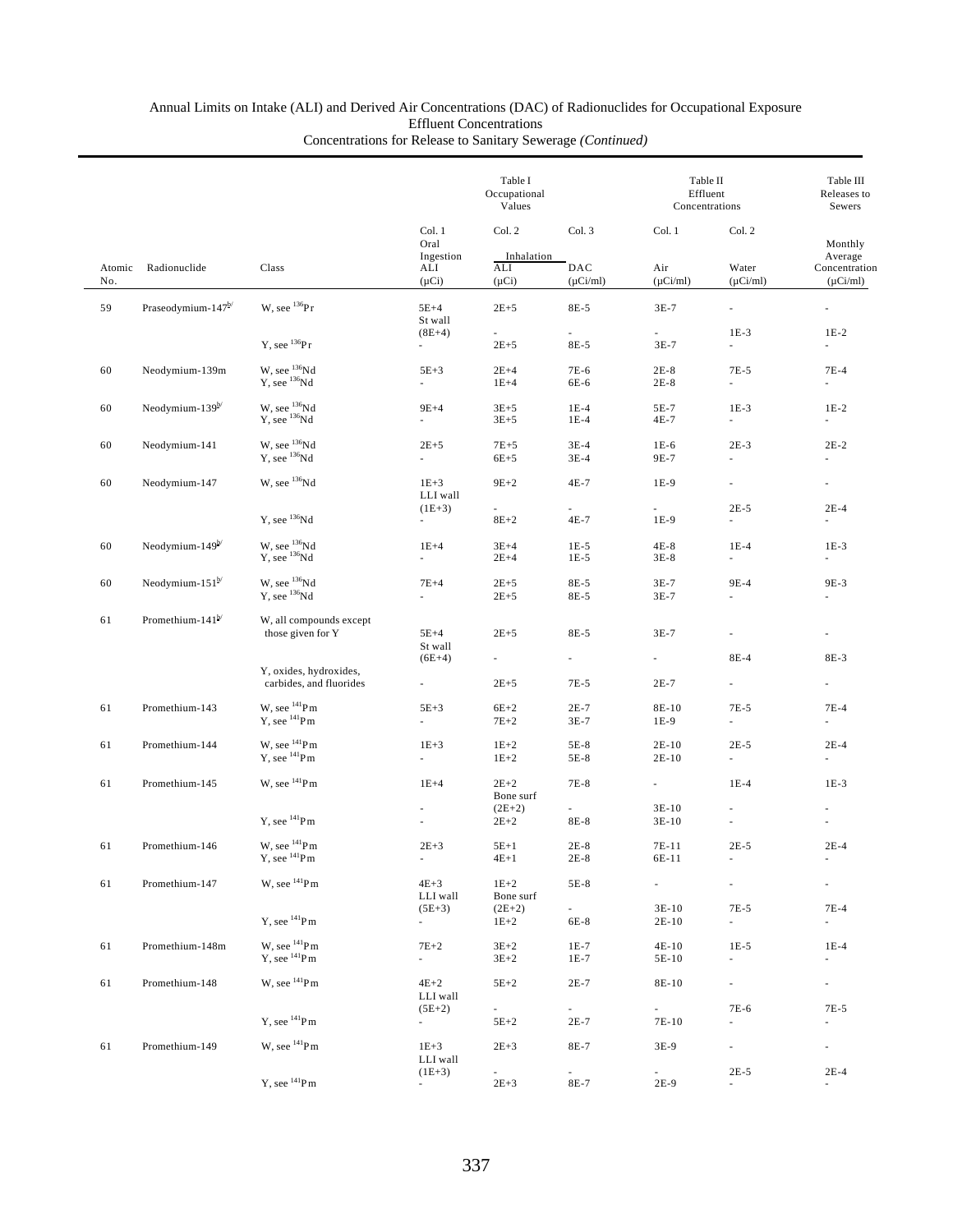|     |                            |                                            |                               | Table I<br>Occupational<br>Values |                                     |                          | Table II<br>Effluent<br>Concentrations |                                    |  |
|-----|----------------------------|--------------------------------------------|-------------------------------|-----------------------------------|-------------------------------------|--------------------------|----------------------------------------|------------------------------------|--|
|     |                            | Class                                      | Col. 1<br>Oral<br>Ingestion   | Col. 2<br>Inhalation              | Col. 3                              | Col. 1                   | Col. 2                                 | Monthly<br>Average                 |  |
| No. | Atomic Radionuclide        |                                            | ALI<br>$(\mu Ci)$             | ALI<br>$(\mu Ci)$                 | DAC<br>$(\mu$ Ci/ml)                | Air<br>$(\mu$ Ci/ml)     | Water<br>$(\mu Ci/ml)$                 | Concentration<br>$(\mu$ Ci/ml)     |  |
| 61  | Promethium-150             | W, see $^{141}$ Pm<br>$Y$ , see $^{141}Pm$ | $5E+3$<br>$\mathcal{L}^{\pm}$ | $2E+4$<br>$2E+4$                  | 8E-6<br>7E-6                        | $3E-8$<br>$2E-8$         | 7E-5<br>÷.                             | $7E-4$<br>$\mathbf{r}$             |  |
| 61  | Promethium-151             | W, see $^{141}$ Pm<br>$Y$ , see $^{141}Pm$ | $2E+3$<br>$\mathcal{L}^{\pm}$ | $4E+3$<br>$3E + 3$                | $1E-6$<br>$1E-6$                    | 5E-9<br>4E-9             | $2E-5$<br>$\overline{\phantom{a}}$     | $2E-4$<br>$\overline{\phantom{a}}$ |  |
| 62  | Samarium-141m              | W, all compounds                           | $3E+4$                        | $1E + 5$                          | 4E-5                                | 1E-7                     | $4E-4$                                 | $4E-3$                             |  |
| 62  | Samarium-141 $b$           | W, all compounds                           | $5E+4$<br>St wall<br>$(6E+4)$ | $2E + 5$<br>$\sim 10^{-11}$       | 8E-5<br>$\mathcal{L}_{\mathcal{A}}$ | $2E-7$<br>÷.             | ä,<br>8E-4                             | $\sim$<br>8E-3                     |  |
| 62  | Samarium-142 <sup>b/</sup> | W, all compounds                           | $8E + 3$                      | $3E+4$                            | $1E-5$                              | $4E-8$                   | $1E-4$                                 | $1E-3$                             |  |
| 62  | Samarium-145               | W, all compounds                           | $6E+3$                        | $5E+2$                            | $2E-7$                              | 7E-10                    | 8E-5                                   | 8E-4                               |  |
| 62  | Samarium-146               | W, all compounds                           | $1E+1$                        | $4E-2$                            | $1E-11$                             | $\overline{\phantom{0}}$ | $\overline{\phantom{a}}$               | $\overline{\phantom{a}}$           |  |
|     |                            |                                            | Bone surf<br>$(3E+1)$         | Bone surf<br>$(6E-2)$             |                                     | 9E-14                    | $3E-7$                                 | $3E-6$                             |  |
| 62  | Samarium-147               | W, all compounds                           | $2E+1$                        | $4E-2$                            | $2E-11$                             | ä,                       |                                        |                                    |  |
|     |                            |                                            | Bone surf<br>$(3E+1)$         | Bone surf<br>$(7E-2)$             | $\sim$                              | $1E-13$                  | 4E-7                                   | 4E-6                               |  |
| 62  | Samarium-151               | W, all compounds                           | $1E+4$                        | $1E+2$                            | $4E-8$                              | ä,                       | $\overline{\phantom{a}}$               |                                    |  |
|     |                            |                                            | LLI wall<br>$(1E+4)$          | Bone surf<br>$(2E+2)$             |                                     | 2E-10                    | $2E-4$                                 | $2E-3$                             |  |
| 62  | Samarium-153               | W, all compounds                           | $2E + 3$                      | $3E + 3$                          | $1E-6$                              | 4E-9                     | $\overline{\phantom{a}}$               | $\sim$                             |  |
|     |                            |                                            | LLI wall<br>$(2E+3)$          |                                   |                                     | $\overline{\phantom{0}}$ | $3E-5$                                 | $3E-4$                             |  |
| 62  | Samarium-155 <sup>b/</sup> | W, all compounds                           | $6E+4$                        | $2E+5$                            | 9E-5                                | $3E-7$                   | $\overline{\phantom{a}}$               | $\overline{\phantom{a}}$           |  |
|     |                            |                                            | St wall<br>$(8E+4)$           | $\sim$                            | $\sim$                              | $\sim$                   | $1E-3$                                 | $1E-2$                             |  |
| 62  | Samarium-156               | W, all compounds                           | $5E+3$                        | $9E + 3$                          | 4E-6                                | $1E-8$                   | 7E-5                                   | $7E-4$                             |  |
| 63  | Europium-145               | W, all compounds                           | $2E + 3$                      | $2E + 3$                          | 8E-7                                | 3E-9                     | $2E-5$                                 | $2E-4$                             |  |
| 63  | Europium-146               | W, all compounds                           | $1E+3$                        | $1E + 3$                          | 5E-7                                | $2E-9$                   | $1E-5$                                 | $1E-4$                             |  |
| 63  | Europium-147               | W, all compounds                           | $3E+3$                        | $2E+3$                            | 7E-7                                | $2E-9$                   | $4E-5$                                 | $4E-4$                             |  |
| 63  | Europium-148               | W, all compounds                           | $1E+3$                        | $4E+2$                            | $1E-7$                              | $5E-10$                  | $1E-5$                                 | $1E-4$                             |  |
| 63  | Europi um-149              | W, all compounds                           | $1E+4$                        | $3E + 3$                          | 1E-6                                | 4E-9                     | $2E-4$                                 | $2E-3$                             |  |
| 63  | Europium-150<br>(12.62 h)  | W, all compounds                           | $3E+3$                        | $8E+3$                            | $4E-6$                              | $1E-8$                   | $4E-5$                                 | $4E-4$                             |  |
| 63  | Europium-150<br>(34.2 y)   | W, all compounds                           | $8E+2$                        | $2E+1$                            | 8E-9                                | $3E-11$                  | $1E-5$                                 | $1E-4$                             |  |
| 63  | Europium-152m              | W, all compounds                           | $3E + 3$                      | $6E+3$                            | $3E-6$                              | 9E-9                     | 4E-5                                   | $4E-4$                             |  |
| 63  | Europium-152               | W, all compounds                           | $8E+2$                        | $2E+1$                            | $1E-8$                              | 3E-11                    | $1E-5$                                 | $1E-4$                             |  |
| 63  | Europium-154               | W, all compounds                           | $5E+2$                        | $2E+1$                            | 8E-9                                | 3E-11                    | 7E-6                                   | 7E-5                               |  |
| 63  | Europium-155               | W, all compounds                           | $4E + 3$                      | $9E+1$                            | $4E-8$                              | L,                       | 5E-5                                   | 5E-4                               |  |
|     |                            |                                            |                               | Bone surf<br>$(1E+2)$             |                                     | $2E-10$                  |                                        |                                    |  |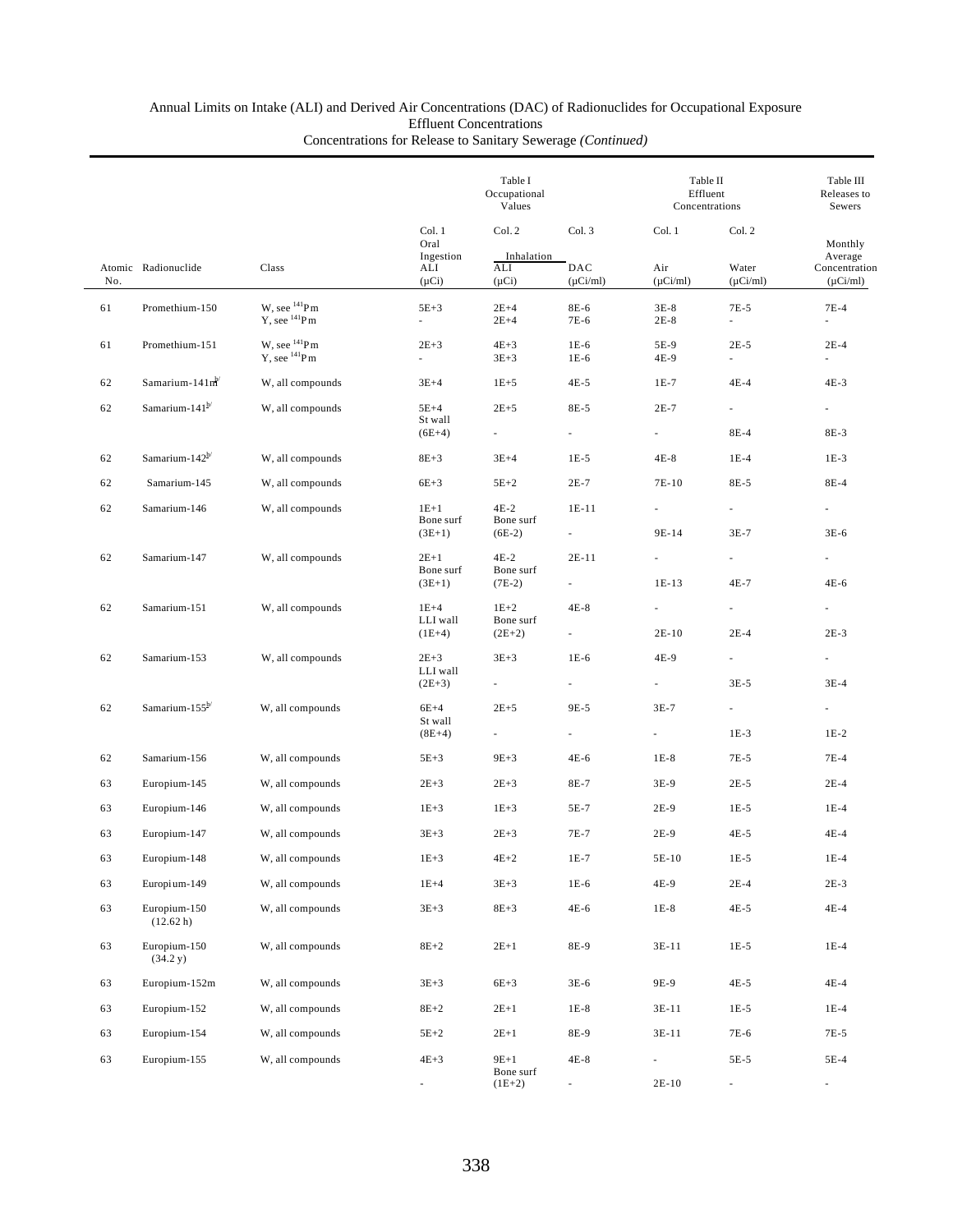|     |                              |                                                                                                |                                                                  | Table I<br>Occupational<br>Values           |                      |                                              | Table II<br>Effluent<br>Concentrations | Table III<br>Releases to<br>Sewers        |
|-----|------------------------------|------------------------------------------------------------------------------------------------|------------------------------------------------------------------|---------------------------------------------|----------------------|----------------------------------------------|----------------------------------------|-------------------------------------------|
|     |                              |                                                                                                | Col. 1<br>Oral                                                   | Col. 2                                      | Col. 3               | Col. 1                                       | Col. 2                                 | Monthly                                   |
| No. | Atomic Radionuclide          | Class                                                                                          | Ingestion<br>ALI<br>$(\mu Ci)$                                   | Inhalation<br>ALI<br>$(\mu Ci)$             | DAC<br>$(\mu$ Ci/ml) | Air<br>$(\mu$ Ci/ml)                         | Water<br>$(\mu$ Ci/ml)                 | Average<br>Concentration<br>$(\mu$ Ci/ml) |
| 63  | Europium-156                 | W, all compounds                                                                               | $6E+2$                                                           | $5E+2$                                      | $2E-7$               | 6E-10                                        | 8E-6                                   | 8E-5                                      |
| 63  | Europium-157                 | W, all compounds                                                                               | $2E + 3$                                                         | $5E+3$                                      | $2E-6$               | 7E-9                                         | $3E-5$                                 | $3E-4$                                    |
| 63  | Europium-158 <sup>b/</sup>   | W, all compounds                                                                               | $2E+4$                                                           | $6E+4$                                      | $2E-5$               | 8E-8                                         | $3E-4$                                 | $3E-3$                                    |
| 64  | Gadolinium-145 <sup>b/</sup> | D, all compounds except<br>those given for W                                                   | $5E+4$<br>St wall                                                | $2E+5$                                      | 6E-5                 | $2E-7$                                       |                                        | a.                                        |
|     |                              | W, oxides, hydroxides,<br>and fluorides                                                        | $(5E+4)$<br>$\overline{\phantom{a}}$                             | $\sim$<br>$2E + 5$                          | $\sim$<br>7E-5       | $\sim$<br>$2E-7$                             | 6E-4<br>$\overline{\phantom{a}}$       | 6E-3                                      |
| 64  | Gadolinium-146               | D, see $^{145}$ Gd<br>$W$ , see $^{145}$ Gd                                                    | $1E+3$<br>$\overline{\phantom{a}}$                               | $1E+2$<br>$3E + 2$                          | $5E-8$<br>$1E-7$     | $2E-10$<br>$4E-10$                           | $2E-5$<br>$\overline{\phantom{a}}$     | $2E-4$<br>$\overline{\phantom{a}}$        |
| 64  | Gadolinium-147               | D, see $^{145}$ Gd<br>W, see <sup>145</sup> Gd                                                 | $2E + 3$<br>ä,                                                   | $4E+3$<br>$4E + 3$                          | $2E-6$<br>$1E-6$     | 6E-9<br>5E-9                                 | $3E-5$<br>$\omega$                     | $3E-4$<br>ä,                              |
| 64  | Gadolinium-148               | D, see $^{145}$ Gd                                                                             | $1E+1$<br>Bone surf                                              | $8E+3$<br>Bone surf                         | $3E-12$              | $\sim$                                       |                                        | $\overline{\phantom{a}}$                  |
|     |                              | W, see <sup>145</sup> Gd                                                                       | $(2E+1)$<br>$\overline{\phantom{a}}$                             | $(2E-2)$<br>$3E-2$<br>Bone surf             | $1E-11$              | $2E-14$<br>÷.                                | $3E-7$                                 | $3E-6$<br>÷.                              |
|     |                              |                                                                                                | $\overline{\phantom{a}}$                                         | $(6E-2)$                                    |                      | 8E-14                                        |                                        | $\overline{\phantom{a}}$                  |
| 64  | Gadolinium 149               | D, see $^{145}$ Gd<br>W, see <sup>145</sup> Gd                                                 | $3E+3$<br>ä,                                                     | $2E+3$<br>$2E + 3$                          | 9E-7<br>$1E-6$       | 3E-9<br>3E-9                                 | $4E-5$<br>$\omega$                     | $4E-4$<br>×.                              |
| 64  | Gadolinium-151               | D, see $^{145}$ Gd                                                                             | $6E+3$                                                           | $4E+2$<br>Bone surf                         | $2E-7$               | $\sim$                                       | 9E-5                                   | 9E-4                                      |
|     |                              | W, see <sup>145</sup> Gd                                                                       |                                                                  | $(6E+2)$<br>$1E+3$                          | 5E-7                 | 9E-10<br>$2E-9$                              |                                        | ٠                                         |
| 64  | Gadolinium-152               | D, see $^{145}$ Gd                                                                             | $2E+1$<br>Bone surf                                              | $1E-2$<br>Bone surf                         | 4E-12                | $\mathcal{L}_{\mathcal{A}}$                  |                                        | ä,                                        |
|     |                              | W, see $^{145}$ Gd                                                                             | $(3E+1)$<br>$\overline{\phantom{a}}$<br>$\overline{\phantom{a}}$ | $(2E-2)$<br>$4E-2$<br>Bone surf<br>$(8E-2)$ | 2E-11                | 3E-14<br>$\overline{\phantom{0}}$<br>$1E-13$ | $4E-7$                                 | 4E-6                                      |
| 64  | Gadolinium-153               | D, see $^{145}$ Gd                                                                             | $5E+3$                                                           | $1E+2$<br>Bone surf                         | 6E-8                 | $\overline{\phantom{a}}$                     | 6E-5                                   | 6E-4                                      |
|     |                              | W, see $^{145}$ Gd                                                                             |                                                                  | $(2E+2)$<br>$6E+2$                          | $2E-7$               | 3E-10<br>8E-10                               |                                        | $\overline{\phantom{a}}$                  |
| 64  | Gadolinium-159               | $\begin{array}{c} \mbox{D, see}\ ^{145}\mbox{Gd}\\ \mbox{W, see}\ ^{145}\mbox{Gd} \end{array}$ | $3E+3$<br>ä,                                                     | $8E+3$<br>$6E+3$                            | 3E-6<br>$2E-6$       | $1E-8$<br>8E-9                               | $4E-5$<br>$\blacksquare$               | $4E-4$                                    |
| 65  | Terbium-147 <sup>b/</sup>    | W, all compounds                                                                               | $9E + 3$                                                         | $3E+4$                                      | $1E-5$               | 5E-8                                         | $1E-4$                                 | $1E-3$                                    |
| 65  | Terbium-149                  | W, all compounds                                                                               | $5E+3$                                                           | $7E+2$                                      | 3E-7                 | 1E-9                                         | 7E-5                                   | $7E-4$                                    |
| 65  | Terbium-150                  | W, all compounds                                                                               | $5E+3$                                                           | $2E+4$                                      | 9E-6                 | $3E-8$                                       | 7E-5                                   | 7E-4                                      |
| 65  | Terbium-151                  | W, all compounds                                                                               | $4E+3$                                                           | $9E+3$                                      | 4E-6                 | $1E-8$                                       | 5E-5                                   | 5E-4                                      |
| 65  | Terbium-153                  | W, all compounds                                                                               | $5E+3$                                                           | $7E+3$                                      | $3E-6$               | $1E-8$                                       | 7E-5                                   | $7E-4$                                    |
| 65  | Terbium-154                  | W, all compounds                                                                               | $2E + 3$                                                         | $4E + 3$                                    | $2E-6$               | 6E-9                                         | $2E-5$                                 | $2E-4$                                    |
| 65  | Terbium-155                  | W, all compounds                                                                               | $6E+3$                                                           | $8E+3$                                      | $3E-6$               | $1E-8$                                       | 8E-5                                   | 8E-4                                      |
| 65  | Terbium-156m<br>(5.0 h)      | W, all compounds                                                                               | $2E+4$                                                           | $3E+4$                                      | $1E-5$               | $4E-8$                                       | $2E-4$                                 | $2E-3$                                    |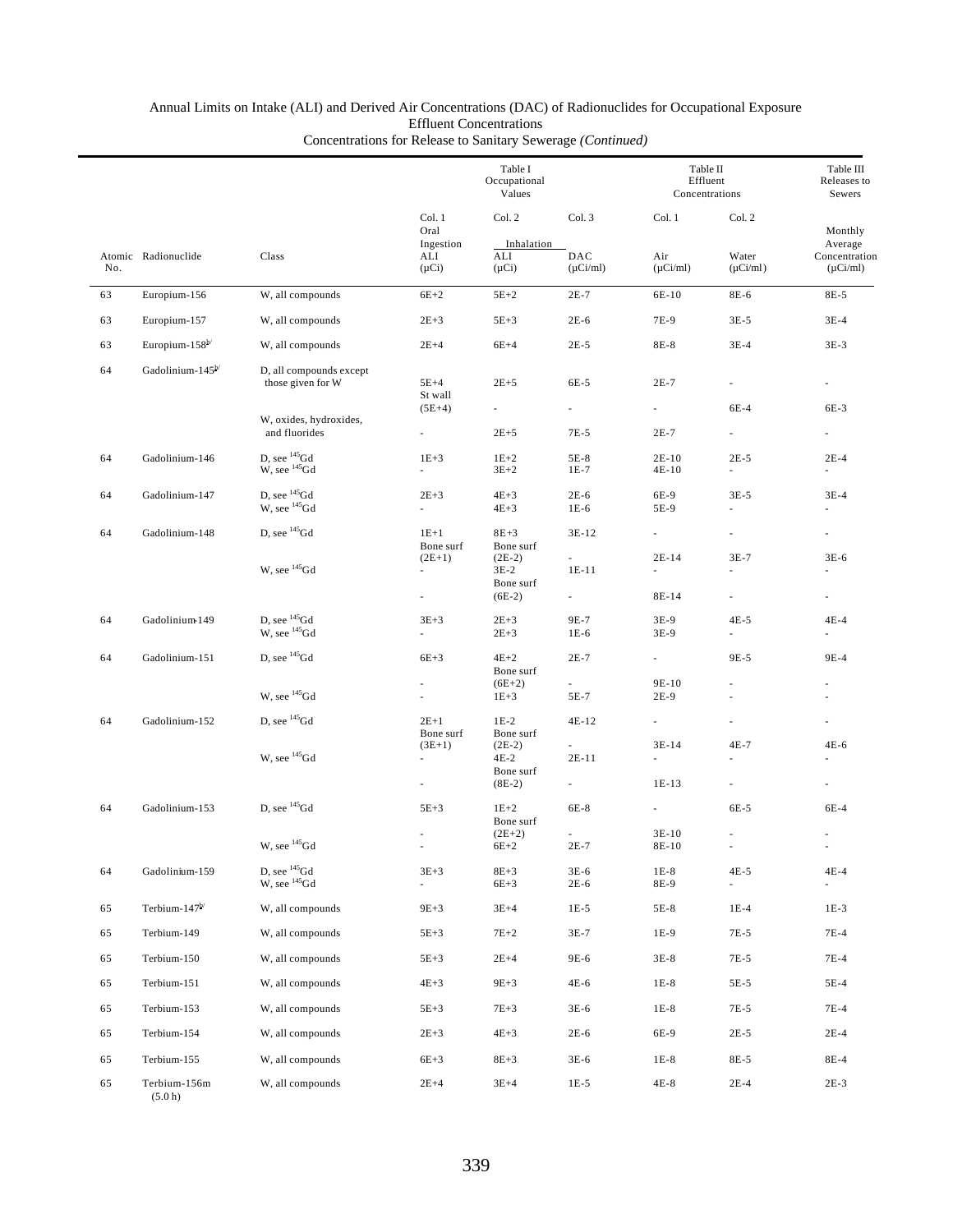|     |                             |                  |                                | Table I<br>Occupational<br>Values |                                    |                             | Table II<br>Effluent<br>Concentrations |                                           |  |
|-----|-----------------------------|------------------|--------------------------------|-----------------------------------|------------------------------------|-----------------------------|----------------------------------------|-------------------------------------------|--|
|     |                             |                  | Col. 1<br>Oral                 | Col. 2                            | Col. 3                             | Col. 1                      | Col. 2                                 | Monthly                                   |  |
| No. | Atomic Radionuclide         | Class            | Ingestion<br>ALI<br>$(\mu Ci)$ | Inhalation<br>ALI<br>$(\mu Ci)$   | DAC<br>$(\mu$ Ci/ml)               | Air<br>$(\mu Ci/ml)$        | Water<br>$(\mu Ci/ml)$                 | Average<br>Concentration<br>$(\mu$ Ci/ml) |  |
| 65  | Terbium-156m<br>(24.4 h)    | W, all compounds | $7E+3$                         | $8E + 3$                          | $3E-6$                             | $1E-8$                      | $1E-4$                                 | $1E-3$                                    |  |
| 65  | Terbium-156                 | W, all compounds | $1E + 3$                       | $1E+3$                            | 6E-7                               | $2E-9$                      | $1E-5$                                 | $1E-4$                                    |  |
| 65  | Terbium-157                 | W, all compounds | $5E+4$<br>LLI wall<br>$(5E+4)$ | $3E+2$<br>Bone surf<br>$(6E+2)$   | $1E-7$<br>$\overline{\phantom{a}}$ | 8E-10                       | ÷.<br>$7E-4$                           | ÷.<br>7E-3                                |  |
| 65  | Terbium-158                 | W, all compounds | $1E + 3$                       | $2E+1$                            | 8E-9                               | $3E-11$                     | $2E-5$                                 | $2E-4$                                    |  |
| 65  | Terbium-160                 | W, all compounds | $8E+2$                         | $2E + 2$                          | 9E-8                               | $3E-10$                     | $1E-5$                                 | $1E-4$                                    |  |
| 65  | Terbium-161                 | W, all compounds | $2E+3$<br>LLI wall             | $2E + 3$                          | 7E-7                               | $2E-9$                      | $\overline{\phantom{a}}$               | $\overline{\phantom{a}}$                  |  |
|     |                             |                  | $(2E+3)$                       |                                   |                                    |                             | $3E-5$                                 | $3E-4$                                    |  |
| 66  | Dysprosium-155              | W, all compounds | $9E + 3$                       | $3E+4$                            | $1E-5$                             | $4E-8$                      | $1E-4$                                 | $1E-3$                                    |  |
| 66  | Dysprosium-157              | W, all compounds | $2E+4$                         | $6E+4$                            | $3E-5$                             | 9E-8                        | $3E-4$                                 | $3E-3$                                    |  |
| 66  | Dysprosium-159              | W, all compounds | $1E+4$                         | $2E + 3$                          | $1E-6$                             | $3E-9$                      | $2E-4$                                 | $2E-3$                                    |  |
| 66  | Dysprosium-165              | W, all compounds | $1E+4$                         | $5E+4$                            | $2E-5$                             | 6E-8                        | $2E-4$                                 | $2E-3$                                    |  |
| 66  | Dysprosium-166              | W, all compounds | $6E+2$<br>LLI wall<br>$(8E+2)$ | $7E+2$                            | $3E-7$                             | 1E-9                        | $\overline{\phantom{a}}$<br>$1E-5$     | $\overline{\phantom{a}}$<br>$1E-4$        |  |
| 67  | Holmium- $155^{b/}$         | W, all compounds | $4E+4$                         | $2E+5$                            | 6E-5                               | $2E-7$                      | 6E-4                                   | 6E-3                                      |  |
| 67  | Holmium- $157^{\frac{b}{}}$ | W, all compounds | $3E+5$                         | $1E+6$                            | 6E-4                               | $2E-6$                      | 4E-3                                   | $4E-2$                                    |  |
| 67  | Holmium-159b/               | W, all compounds | $2E + 5$                       | $1E+6$                            | 4E-4                               | $1E-6$                      | $3E-3$                                 | $3E-2$                                    |  |
| 67  | Holmium-161                 | W, all compounds | $1E + 5$                       | $4E+5$                            | $2E-4$                             | 6E-7                        | $1E-3$                                 | $1E-2$                                    |  |
| 67  | Holmium- $162m^{1/2}$       | W, all compounds | $5E+4$                         | $3E+5$                            | $1E-4$                             | 4E-7                        | $7E-4$                                 | 7E-3                                      |  |
| 67  | Holmium-162 <sup>b/</sup>   | W, all compounds | $5E+5$                         | $2E + 6$                          | $1E-3$                             | $3E-6$                      |                                        |                                           |  |
|     |                             |                  | St wall<br>$(8E+5)$            | $\overline{\phantom{a}}$          |                                    |                             | $1E-2$                                 | $1E-1$                                    |  |
| 67  | Holmium-164 $mb$            | W, all compounds | $1E + 5$                       | $3E + 5$                          | $1E-4$                             | 4E-7                        | $1E-3$                                 | $1E-2$                                    |  |
| 67  | Holmium- $164^{b}$          | W, all compounds | $2E+5$                         | $6E+5$                            | $3E-4$                             | 9E-7                        |                                        | $\blacksquare$                            |  |
|     |                             |                  | St wall<br>$(2E+5)$            | $\overline{\phantom{a}}$          | $\overline{\phantom{a}}$           | $\mathcal{L}_{\mathcal{A}}$ | $3E-3$                                 | $3E-2$                                    |  |
| 67  | Holmium-166m                | W, all compounds | $6E+2$                         | $7E+0$                            | 3E-9                               | 9E-12                       | 9E-6                                   | 9E-5                                      |  |
| 67  | Holmium-166                 | W, all compounds | $9E+2$                         | $2E + 3$                          | 7E-7                               | $2E-9$                      | $\overline{\phantom{a}}$               | $\sim$                                    |  |
|     |                             |                  | LLI wall<br>$(9E+2)$           | $\overline{\phantom{a}}$          | $\overline{\phantom{a}}$           | $\overline{\phantom{a}}$    | $1E-5$                                 | $1E-4$                                    |  |
| 67  | Holmium-167                 | W, all compounds | $2E+4$                         | $6E+4$                            | $2E-5$                             | 8E-8                        | $2E-4$                                 | $2E-3$                                    |  |
| 68  | Erbium-161                  | W, all compounds | $2E+4$                         | $6E+4$                            | $3E-5$                             | 9E-8                        | $2E-4$                                 | $2E-3$                                    |  |
| 68  | Erbium-165                  | W, all compounds | $6E+4$                         | $2E + 5$                          | 8E-5                               | $3E-7$                      | 9E-4                                   | 9E-3                                      |  |
| 68  | Erbium-169                  | W, all compounds | $3E+3$<br>LLI wall             | $3E + 3$                          | $1E-6$                             | 4E-9                        | $\overline{\phantom{a}}$               | $\overline{\phantom{a}}$                  |  |
|     |                             |                  | $(4E+3)$                       | ۰.                                | $\overline{\phantom{a}}$           | $\sim$                      | 5E-5                                   | 5E-4                                      |  |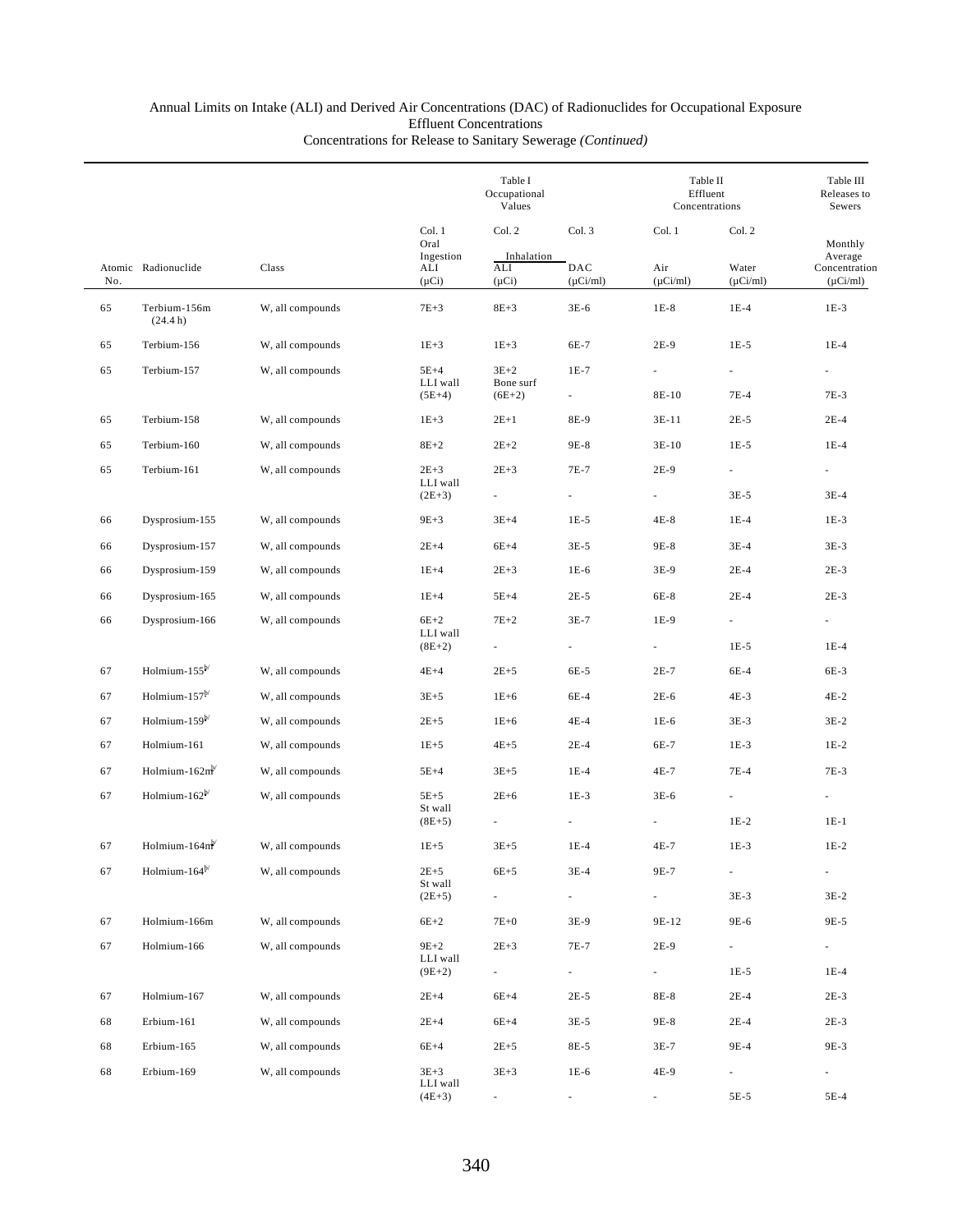|     |                             |                                                                        |                                           | Table I<br>Occupational<br>Values  |                                    |                                   | Table II<br>Effluent<br>Concentrations | Table III<br>Releases to<br>Sewers    |
|-----|-----------------------------|------------------------------------------------------------------------|-------------------------------------------|------------------------------------|------------------------------------|-----------------------------------|----------------------------------------|---------------------------------------|
|     | Atomic Radionuclide         | Class                                                                  | Col. 1<br>Oral<br>Ingestion<br>ALI        | Col. 2<br>Inhalation<br>ALI        | Col. 3<br>DAC                      | Col. 1<br>Air                     | Col. 2<br>Water                        | Monthly<br>Average<br>Concentration   |
| No. |                             |                                                                        | $(\mu Ci)$                                | $(\mu Ci)$                         | $(\mu$ Ci/ml)                      | $(\mu Ci/ml)$                     | $(\mu$ Ci/ml)                          | $(\mu$ Ci/ml)                         |
| 68  | Erbium-171                  | W, all compounds                                                       | $4E+3$                                    | $1E+4$                             | 4E-6                               | $1E-8$                            | 5E-5                                   | 5E-4                                  |
| 68  | Erbium-172                  | W, all compounds                                                       | $1E+3$<br>LLI wall                        | $1E+3$<br>$\overline{\phantom{0}}$ | 6E-7<br>$\overline{\phantom{a}}$   | $2E-9$<br>$\sim$                  | $\mathcal{L}_{\mathcal{A}}$<br>$2E-5$  | $\overline{\phantom{a}}$<br>$2E-4$    |
| 69  | Thulium-162 <sup>b/</sup>   | W, all compounds                                                       | $(1E+3)$<br>$7E+4$<br>St wall<br>$(7E+4)$ | $3E+5$<br>$\sim 10^{-1}$           | $1E-4$<br>$\overline{\phantom{a}}$ | $4E-7$<br>÷.                      | $\sim$<br>$1E-3$                       | $\sim$<br>$1E-2$                      |
|     |                             |                                                                        |                                           |                                    |                                    |                                   |                                        |                                       |
| 69  | Thulium-166                 | W, all compounds                                                       | $4E+3$                                    | $1E+4$                             | 6E-6                               | $2E-8$                            | 6E-5                                   | 6E-4                                  |
| 69  | Thulium-167                 | W, all compounds                                                       | $2E+3$<br>LLI wall                        | $2E+3$                             | 8E-7                               | 3E-9                              | $\sim$                                 | $\sim$                                |
|     |                             |                                                                        | $(2E+3)$                                  | $\sim 100$                         | $\overline{\phantom{a}}$           | ÷.                                | $3E-5$                                 | $3E-4$                                |
| 69  | Thulium-170                 | W, all compounds                                                       | $8E+2$<br>LLI wall<br>$(1E+3)$            | $2E+2$<br>$\sim$                   | 9E-8<br>$\overline{\phantom{a}}$   | 3E-10<br>a.                       | a.<br>$1E-5$                           | $1E-4$                                |
|     |                             |                                                                        |                                           |                                    |                                    |                                   |                                        |                                       |
| 69  | Thulium-171                 | W, all compounds                                                       | $1E+4$<br>LLI wall<br>$(1E+4)$            | $3E+2$<br>Bone surf<br>$(6E+2)$    | $1E-7$                             | $\overline{\phantom{a}}$<br>8E-10 | $\overline{\phantom{a}}$<br>$2E-4$     | $\overline{\phantom{a}}$<br>$2E-3$    |
| 69  | Thulium-172                 | W, all compounds                                                       | $7E+2$                                    | $1E + 3$                           | 5E-7                               | $2E-9$                            | $\sim$                                 | $\sim$                                |
|     |                             |                                                                        | LLI wall<br>$(8E+2)$                      | $\mathcal{L}_{\rm{max}}$           | $\sim$                             | $\sim$                            | $1E-5$                                 | $1E-4$                                |
| 69  | Thulium-173                 | W, all compounds                                                       | $4E+3$                                    | $1E+4$                             | 5E-6                               | $2E-8$                            | 6E-5                                   | 6E-4                                  |
| 69  | Thulium-175 <sup>b/</sup>   | W, all compounds                                                       | $7E+4$                                    | $3E+5$                             | $1E-4$                             | $4E-7$                            | $\sim$                                 | $\mathcal{L}_{\mathcal{A}}$           |
|     |                             |                                                                        | St wall<br>$(9E+4)$                       | $\overline{\phantom{0}}$           | $\overline{\phantom{a}}$           | $\sim$                            | $1E-3$                                 | $1E-2$                                |
| 70  | Ytterbium-162 <sup>b/</sup> | W, all compounds except<br>those given for Y<br>Y, oxides, hydroxides, | $7E+4$                                    | $3E+5$                             | $1E-4$                             | $4E-7$                            | $1E-3$                                 | $1E-2$                                |
|     |                             | and fluorides                                                          |                                           | $3E + 5$                           | $1E-4$                             | 4E-7                              | $\mathcal{L}_{\mathcal{A}}$            |                                       |
| 70  | Ytterbium-166               | W, see <sup>162</sup> Yb<br>$Y$ , see $162Yb$                          | $1E+3$<br>×.                              | $2E + 3$<br>$2E + 3$               | 8E-7<br>8E-7                       | 3E-9<br>3E-9                      | $2E-5$<br>$\mathcal{L}_{\mathcal{A}}$  | $2E-4$                                |
| 70  | Ytterbium-167 $b$           | W, see $^{162}\mathrm{Yb}$ Y, see $^{162}\mathrm{Yb}$                  | $3E+5$                                    | $8E+5$<br>$7E + 5$                 | $3E-4$<br>$3E-4$                   | $1E-6$<br>$1E-6$                  | $4E-3$                                 | $4E-2$                                |
| 70  | Ytterbium-169               | W, see ${}^{162}\mathrm{Yb}$<br>$Y$ , see $162Yb$                      | $2E+3$<br>ä,                              | $8E+2$<br>$7E+2$                   | 4E-7<br>$3E-7$                     | 1E-9<br>1E-9                      | $2E-5$<br>$\mathcal{L}$                | $2E-4$<br>$\mathcal{L}$               |
| 70  | Ytterbium-175               | W, see <sup>162</sup> Yb                                               | $3E + 3$<br>LLI wall                      | $4E+3$                             | $1E-6$                             | 5E-9                              | $\overline{\phantom{a}}$               | $\overline{\phantom{a}}$              |
|     |                             | $Y$ , see ${}^{162}Yb$                                                 | $(3E+3)$<br>$\overline{\phantom{a}}$      | $\sim$<br>$3E + 3$                 | $\sim$<br>$1E-6$                   | $\sim$<br>5E-9                    | $4E-5$<br>$\mathcal{L}_{\mathcal{A}}$  | $4E-4$<br>$\overline{\phantom{a}}$    |
| 70  | Ytterbium-177 <sup>b/</sup> | $\rm W,$ see $^{162}\rm Yb$ Y, see $^{162}\rm Yb$                      | $2E+4$<br>$\overline{\phantom{a}}$        | $5E+4$<br>$5E + 4$                 | $2E-5$<br>$2E-5$                   | 7E-8<br>6E-8                      | $2E-4$<br>$\sim$                       | $2E-3$<br>$\sim$                      |
| 70  | Ytterbium-178 <sup>b/</sup> | W, see ${}^{162}Yb$<br>$Y$ , see $162Yb$                               | $1E+4$<br>ä,                              | $4E+4$<br>$4E+4$                   | $2E-5$<br>$2E-5$                   | 6E-8<br>5E-8                      | $2E-4$<br>÷.                           | $2E-3$<br>$\mathcal{L}_{\mathcal{A}}$ |
| 71  | Lutetium-169                | W, all compounds except<br>those given for Y                           | $3E + 3$                                  | $4E + 3$                           | $2E-6$                             | 6E-9                              | $3E-5$                                 | $3E-4$                                |
|     |                             | Y, oxides, hydroxides,<br>and fluorides                                | ÷.                                        | $4E+3$                             | $2E-6$                             | 6E-9                              | $\overline{\phantom{a}}$               | $\overline{\phantom{a}}$              |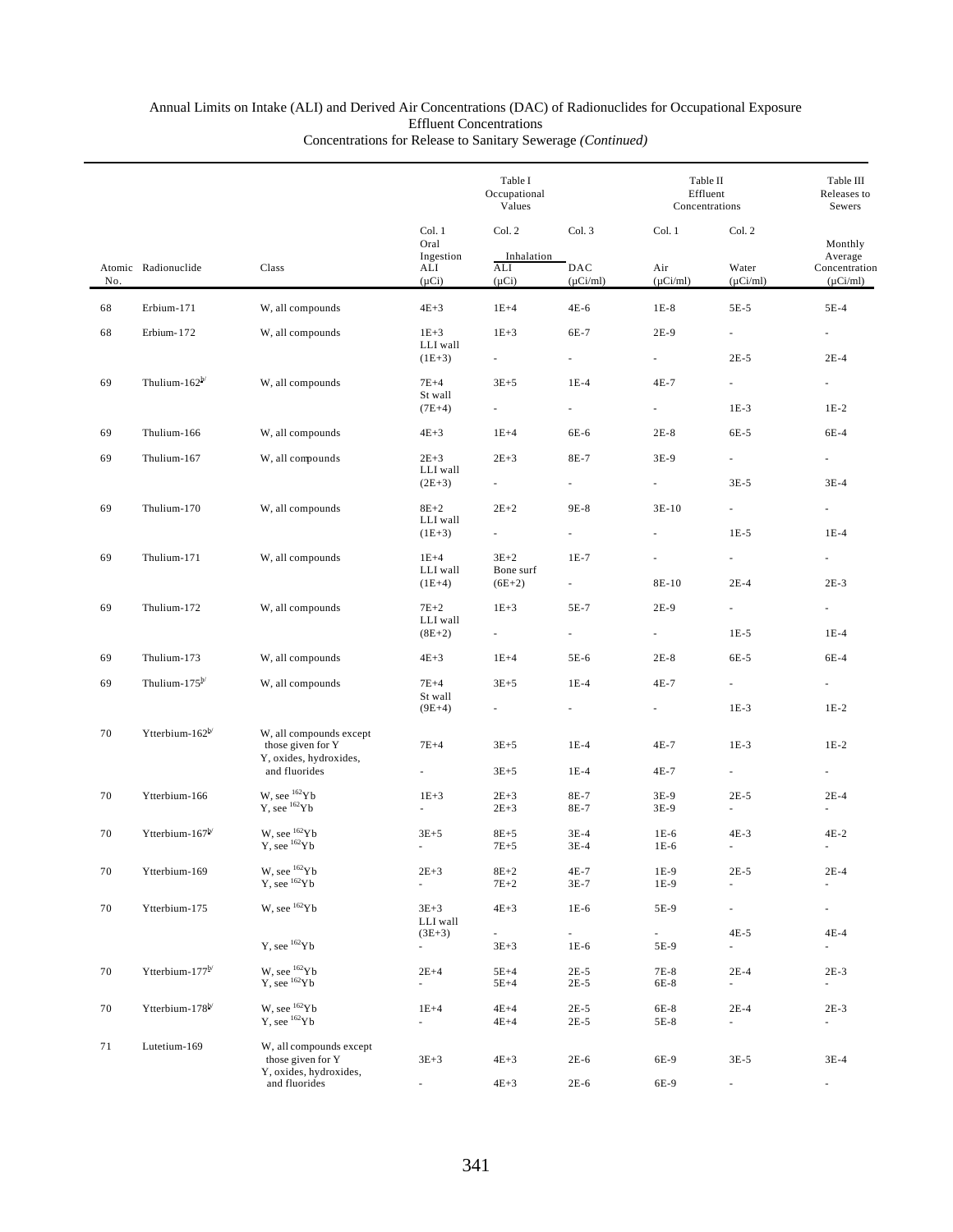|     |                            |                                                                        |                                         | Table I<br>Occupational<br>Values |                      |                                     | Table II<br>Effluent<br>Concentrations |                                                      |  |
|-----|----------------------------|------------------------------------------------------------------------|-----------------------------------------|-----------------------------------|----------------------|-------------------------------------|----------------------------------------|------------------------------------------------------|--|
|     |                            |                                                                        | Col. 1<br>Oral<br>Ingestion             | Col. 2<br>Inhalation              | Col. 3               | Col. 1                              | Col. 2<br>Water<br>$(\mu Ci/ml)$       | Monthly<br>Average<br>Concentration<br>$(\mu$ Ci/ml) |  |
| No. | Atomic Radionuclide        | Class                                                                  | ALI<br>$(\mu Ci)$                       | ALI<br>$(\mu Ci)$                 | DAC<br>$(\mu$ Ci/ml) | Air<br>$(\mu Ci/ml)$                |                                        |                                                      |  |
| 71  | Lutetium-170               | W, see $^{169}$ Lu<br>Y, see <sup>169</sup> Lu                         | $1E+3$<br>$\mathcal{L}^{\text{max}}$    | $2E+3$<br>$2E+3$                  | 9E-7<br>8E-7         | $3E-9$<br>$3E-9$                    | $2E-5$<br>$\mathcal{L}_{\mathcal{A}}$  | $2E-4$<br>$\sim$                                     |  |
| 71  | Lutetium-171               | W, see <sup>169</sup> Lu<br>$Y$ , see $^{169}$ Lu                      | $2E + 3$<br>$\mathcal{L}_{\mathcal{A}}$ | $2E + 3$<br>$2E+3$                | 8E-7<br>8E-7         | $3E-9$<br>$3E-9$                    | $3E-5$<br>÷.                           | $3E-4$<br>$\sim$                                     |  |
| 71  | Lutetium-172               | W, see $^{169}$ Lu<br>Y, see <sup>169</sup> Lu                         | $1E+3$<br>$\mathcal{L}_{\mathcal{A}}$   | $1E+3$<br>$1E+3$                  | 5E-7<br>5E-7         | $2E-9$<br>$2E-9$                    | $1E-5$<br>$\overline{\phantom{a}}$     | $1E-4$<br>$\sim$                                     |  |
| 71  | Lutetium-173               | W, see <sup>169</sup> Lu                                               | $5E+3$                                  | $3E+2$<br>Bone surf               | $1E-7$               | $\sim$                              | 7E-5                                   | $7E-4$                                               |  |
|     |                            | $Y$ , see $^{169}$ Lu                                                  | a.                                      | $(5E+2)$<br>$3E+2$                | a i<br>$1E-7$        | 6E-10<br>4E-10                      |                                        |                                                      |  |
| 71  | Lutetium-174m              | W, see ${}^{169}$ Lu                                                   | $2E + 3$<br>LLI wall                    | $2E+2$<br>Bone surf               | $1E-7$               | $\omega_{\rm{max}}$                 | ä,                                     | $\overline{\phantom{a}}$                             |  |
|     |                            | Y, see <sup>169</sup> Lu                                               | $(3E+3)$<br>$\sim$                      | $(3E+2)$<br>$2E+2$                | $\sim$<br>9E-8       | 5E-10<br>$3E-10$                    | $4E-5$<br>ä,                           | $4E-4$<br>÷                                          |  |
| 71  | Lutetium-176               | W, see ${}^{169}$ Lu                                                   | $7E+2$                                  | $5E+0$<br>Bone surf               | $2E-9$               | $\omega_{\rm{max}}$                 | $1E-5$                                 | $1E-4$                                               |  |
|     |                            | Y, see <sup>169</sup> Lu                                               | $\sim$                                  | $(1E+1)$<br>$8E+0$                | $\sim$<br>3E-9       | $2E-11$<br>$1E-11$                  | ä,                                     | $\overline{\phantom{a}}$<br>$\omega$                 |  |
| 71  | Lutetium-177m              | W, see <sup>169</sup> Lu                                               | $7E+2$                                  | $1E+2$<br>Bone surf               | 5E-8                 | $\omega_{\rm{max}}$                 | $1E-5$                                 | $1E-4$                                               |  |
|     |                            | Y, see $^{169}$ Lu                                                     |                                         | $(1E+2)$<br>$8E+1$                | $\sim$<br>$3E-8$     | $2E-10$<br>$1E-10$                  | ÷,                                     |                                                      |  |
| 71  | Lutetium-177               | W, see <sup>169</sup> Lu                                               | $2E+3$<br>LLI wall                      | $2E+3$                            | 9E-7                 | 3E-9                                | ä,                                     |                                                      |  |
|     |                            | $Y$ , see $169$ Lu                                                     | $(3E+3)$<br>$\sim$                      | $2E+3$                            | 9E-7                 | 3E-9                                | $4E-5$                                 | $4E-4$                                               |  |
| 71  | Lutetium- $178m^b$         | W, see <sup>169</sup> Lu                                               | $5E+4$<br>St wall                       | $2E+5$                            | 8E-5                 | $3E-7$                              | ÷.                                     | $\overline{\phantom{a}}$                             |  |
|     |                            | $Y$ , see $^{169}$ Lu                                                  | $(6E+4)$<br>$\sim 10^{-11}$             | $\sim 10^{-11}$<br>$2E + 5$       | 7E-5                 | $\sim$<br>$2E-7$                    | 8E-4<br>$\overline{\phantom{a}}$       | 8E-3<br>×.                                           |  |
| 71  | Lutetium-178 <sup>b/</sup> | W, see ${}^{169}$ Lu                                                   | $4E+4$<br>St wall                       | $1E+5$                            | 5E-5                 | $2E-7$                              | L,                                     | ä,                                                   |  |
|     |                            | $Y$ , see $^{169}$ Lu                                                  | $(4E+4)$<br>$\overline{\phantom{a}}$    | $1E + 5$                          | 5E-5                 | $2E-7$                              | 6E-4<br>ä,                             | 6E-3                                                 |  |
| 71  | Lutetium-179               | W, see $^{169}\mathrm{Lu}$<br>$Y$ , see $^{169}$ Lu                    | $6E+3$<br>ä,                            | $2\mathrm{E}{+4}$<br>$2E+4$       | $8E-6$<br>6E-6       | $3E-8$<br>$3E-8$                    | 9E-5<br>÷,                             | 9E-4<br>$\overline{\phantom{a}}$                     |  |
| 72  | Hafnium-170                | D, all compounds except<br>those given for W<br>W, oxides, hydroxides, | $3E + 3$                                | $6E+3$                            | $2E-6$               | 8E-9                                | $4E-5$                                 | $4E-4$                                               |  |
|     |                            | carbides, and nitrates                                                 |                                         | $5E+3$                            | $2E-6$               | 6E-9                                | ÷.                                     | $\sim$                                               |  |
| 72  | Hafnium-172                | D, see $^{170}$ H f                                                    | $1E+3$                                  | $9E+0$<br>Bone surf               | 4E-9                 | $\overline{\phantom{a}}$            | $2E-5$                                 | $2E-4$                                               |  |
|     |                            | W, see $^{170}$ H f                                                    |                                         | $(2E+1)$<br>$4E+1$                | $\sim$<br>$2E-8$     | $3E-11$<br>$\overline{\phantom{a}}$ | ۰<br>ä,                                | $\overline{\phantom{a}}$                             |  |
|     |                            |                                                                        |                                         | Bone surf<br>$(6E+1)$             | $\sim$               | 8E-11                               | $\overline{\phantom{a}}$               |                                                      |  |
| 72  | Hafnium-173                | D, see $^{170}$ H f<br>$W$ , see $170$ H f                             | $5E+3$<br>$\overline{\phantom{a}}$      | $1E+4$<br>$1E+4$                  | 5E-6<br>5E-6         | $2E-8$<br>$2E-8$                    | 7E-5<br>$\overline{\phantom{a}}$       | $7E-4$<br>$\overline{\phantom{a}}$                   |  |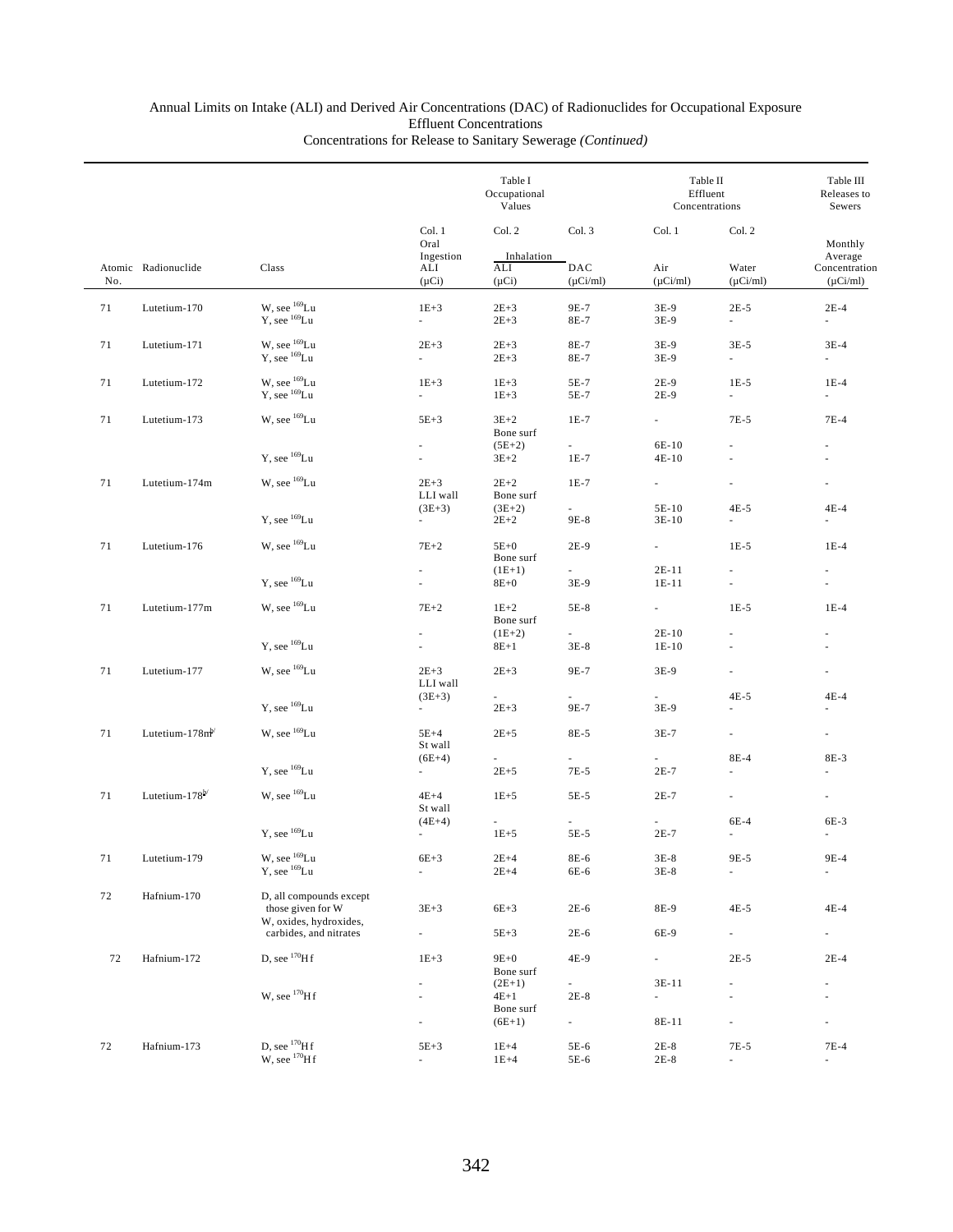|    |                            |                                                                                                  |                                    | Table I<br>Occupational<br>Values           |                                     | Table II<br>Effluent<br>Concentrations | Table III<br>Releases to<br>Sewers |                                    |
|----|----------------------------|--------------------------------------------------------------------------------------------------|------------------------------------|---------------------------------------------|-------------------------------------|----------------------------------------|------------------------------------|------------------------------------|
|    | Atomic Radionuclide<br>No. |                                                                                                  | Col. 1<br>Oral<br>Ingestion        | Col. 2<br>Inhalation                        | Col. 3                              | Col. 1                                 | Col. 2                             | Monthly<br>Average                 |
|    |                            | Class                                                                                            | ALI<br>$(\mu Ci)$                  | ALI<br>$(\mu Ci)$                           | DAC<br>$(\mu$ Ci/ml)                | Air<br>$(\mu$ Ci/ml)                   | Water<br>$(\mu Ci/ml)$             | Concentration<br>$(\mu Ci/ml)$     |
| 72 | Hafnium-175                | D, see $^{170}$ H f                                                                              | $3E+3$                             | $9E+2$<br>Bone surf                         | $4E-7$                              | $\sim$                                 | $4E-5$                             | $4E-4$                             |
|    |                            | W, see $^{170}Hf$                                                                                |                                    | $(1E+3)$<br>$1E + 3$                        | $\sim$<br>5E-7                      | 1E-9<br>2E-9                           | ×.<br>ä,                           |                                    |
| 72 | Hafnium-177nl              | D, see $^{170}$ H f<br>W, see $^{170}$ H f                                                       | $2E+4$<br>$\sim$                   | $6E+4$<br>$9E+4$                            | $2E-5$<br>$4E-5$                    | 8E-8<br>$1E-7$                         | $3E-4$<br>٠                        | $3E-3$                             |
| 72 | Hafnium-178m               | D, see $^{170}$ H f                                                                              | $3E+2$                             | $1E+0$<br>Bone surf                         | 5E-10                               | $\mathcal{L}^{\text{max}}$             | $3E-6$                             | $3E-5$                             |
|    |                            | W, see $^{170}$ H f                                                                              |                                    | $(2E+0)$<br>$5E+0$<br>Bone surf<br>$(9E+0)$ | $\sim$<br>$2E-9$<br>$\sim 10^{-11}$ | 3E-12<br>$\omega$<br>$1E-11$           | ä,                                 |                                    |
| 72 | Hafnium-179m               | D, see $^{170}$ Hf                                                                               | $1E+3$                             | $3E+2$                                      | $1E-7$                              | $\omega_{\rm{max}}$                    | $1E-5$                             | $1E-4$                             |
|    |                            | W, see $^{170}Hf$                                                                                |                                    | Bone surf<br>$(6E+2)$<br>$6E+2$             | $\mathcal{L}^{\pm}$<br>$3E-7$       | 8E-10<br>8E-10                         | ä,                                 |                                    |
| 72 | Hafnium-180m               | D, see $^{170}$ H f<br>$W$ , see $170$ Hf                                                        | $7E+3$<br>a.                       | $2E+4$<br>$3E+4$                            | 9E-6<br>$1E-5$                      | $3E-8$<br>$4E-8$                       | $1E-4$<br>$\sim$                   | $1E-3$                             |
| 72 | Hafnium-181                | D, see $^{170}$ H f                                                                              | $1E+3$                             | $2E+2$<br>Bone surf                         | 7E-8                                | $\omega_{\rm{max}}$                    | $2E-5$                             | $2E-4$                             |
|    |                            | W, see $^{170}$ H f                                                                              | $\overline{\phantom{a}}$           | $(4E+2)$<br>$4E+2$                          | $\sim$<br>$2E-7$                    | 6E-10<br>6E-10                         | a.                                 |                                    |
| 72 | Hafnium-182nh              | D, see $^{170}$ H f<br>$W$ , see $170$ H f                                                       | $4E+4$<br>÷.                       | $9E+4$<br>$1E+5$                            | $4E-5$<br>6E-5                      | $1E-7$<br>$2E-7$                       | $5E-4$                             | 5E-3                               |
| 72 | Hafnium-182                | D, see $^{170}$ H f                                                                              | $2E+2$<br>Bone surf                | 8E-1<br>Bone surf                           | $3E-10$                             | $\sim$                                 | $\overline{\phantom{a}}$           |                                    |
|    |                            | W, see $^{170}$ H f                                                                              | $(4E+2)$<br>ä,                     | $(2E+0)$<br>$3E+0$<br>Bone surf             | $\sim$<br>$1E-9$                    | 2E-12<br>ä,                            | 5E-6<br>ä,                         | 5E-5<br>$\omega$                   |
|    | Hafnium-183 $b$            |                                                                                                  | $\overline{\phantom{a}}$           | $(7E+0)$                                    | $\sim$                              | $1E-11$                                | ä,                                 | $\overline{\phantom{a}}$           |
| 72 |                            | D, see $^{170}$ H f<br>W, see $^{170}$ H f                                                       | $2E+4$<br>÷.                       | $5E+4$<br>$6E+4$                            | $2E-5$<br>$2E-5$                    | 6E-8<br>8E-8                           | $3E-4$<br>÷.                       | $3E-3$<br>$\omega$                 |
| 72 | Hafnium-184                | D, see $170$ H f<br>$W$ , see $170$ H f                                                          | $2E + 3$                           | $8E + 3$<br>$6E+3$                          | $3E-6$<br>$3E-6$                    | $1E-8$<br>9E-9                         | $3E-5$<br>ä,                       | $3E-4$                             |
| 73 | Tantalum-172 $b$           | W, all compounds except<br>those given for Y<br>Y, elemental Ta, oxides,<br>hydroxides, halides, | $4E+4$                             | $1E + 5$                                    | 5E-5                                | $2E-7$                                 | 5E-4                               | 5E-3                               |
|    |                            | carbides, nitrates,<br>and nitrides                                                              | $\overline{\phantom{a}}$           | $1E + 5$                                    | 4E-5                                | $1E-7$                                 | ÷,                                 | $\overline{\phantom{a}}$           |
| 71 | Lutetium-174               | W, see <sup>169</sup> Lu                                                                         | $5E+3$<br>$\overline{\phantom{a}}$ | $1E+2$<br>Bone surf<br>$(2E+2)$             | 5E-8<br>$\overline{\phantom{a}}$    | $\sim$<br>$3E-10$                      | $7E-5$<br>$\overline{\phantom{a}}$ | $7E-4$<br>$\overline{\phantom{a}}$ |
|    |                            | $Y$ , see $^{169}$ Lu                                                                            | ä,                                 | $2E + 2$                                    | 6E-8                                | 2E-10                                  | ÷.                                 | $\overline{\phantom{a}}$           |
| 71 | Lutetium-176m              | W, see <sup>169</sup> Lu<br>$Y$ , see $169$ Lu                                                   | $8E + 3$<br>÷.                     | $3E+4$<br>$2E+4$                            | $1E-5$<br>9E-6                      | $3E-8$<br>$3E-8$                       | $1E-4$<br>$\overline{\phantom{a}}$ | $1E-3$<br>÷.                       |
| 73 | Tantalum-173               | W, see 172Ta<br>$Y$ , see $^{172}Ta$                                                             | $7E+3$<br>$\overline{\phantom{a}}$ | $2E+4$<br>$2E+4$                            | 8E-6<br>7E-6                        | $3E-8$<br>$2E-8$                       | 9E-5<br>÷.                         | 9E-4<br>ä,                         |
| 73 | Tantalum-174 <sup>b/</sup> | W, see 172Ta<br>$Y$ , see $^{172}Ta$                                                             | $3E+4$<br>$\overline{\phantom{a}}$ | $1E + 5$<br>$9E+4$                          | 4E-5<br>4E-5                        | $1E-7$<br>$1E-7$                       | 4E-4<br>$\overline{\phantom{a}}$   | 4E-3<br>$\overline{\phantom{a}}$   |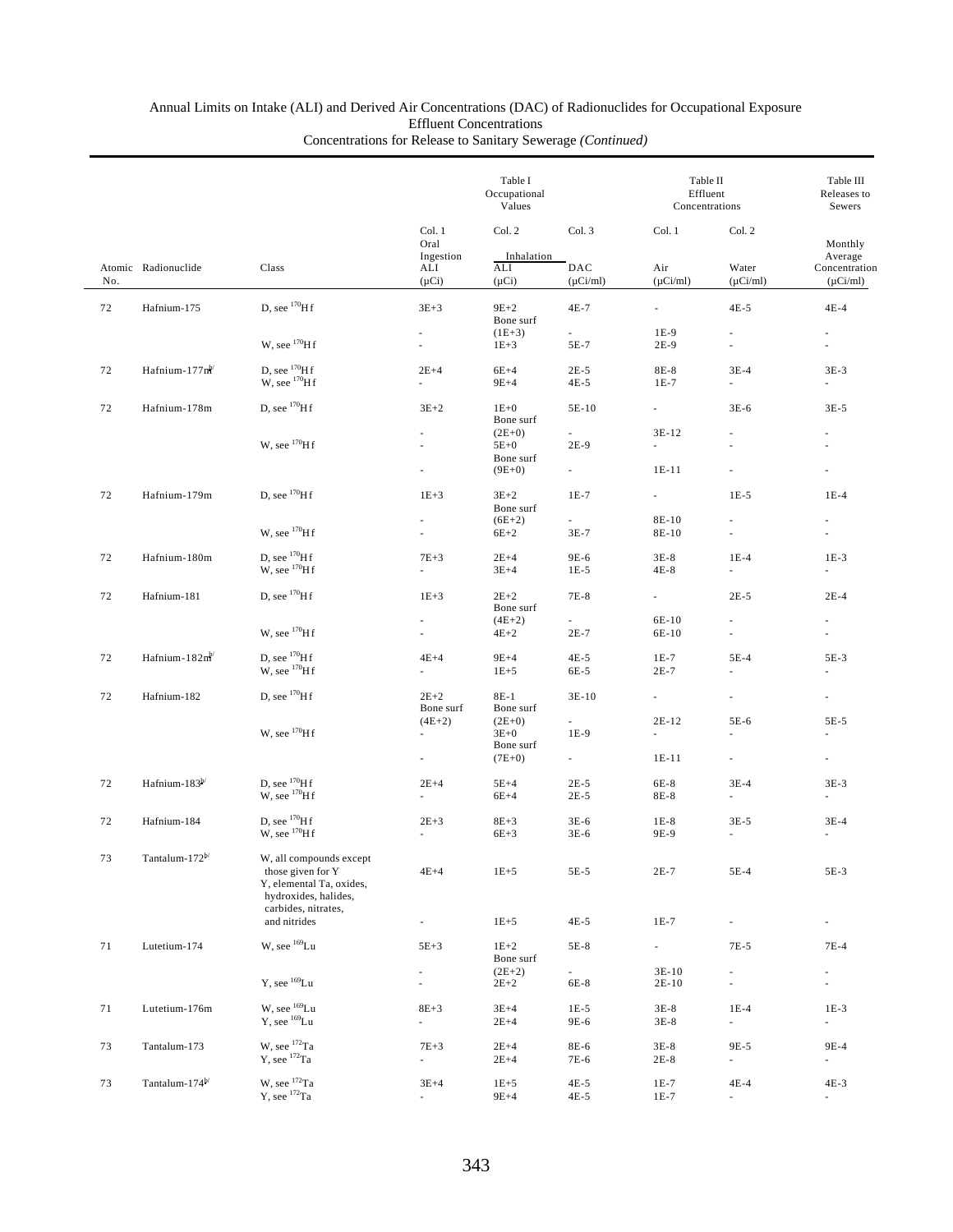|        |                            |                                                       |                                              | Table I<br>Occupational<br>Values  |                                  | Table II<br>Effluent<br>Concentrations | Table III<br>Releases to<br>Sewers |                                           |
|--------|----------------------------|-------------------------------------------------------|----------------------------------------------|------------------------------------|----------------------------------|----------------------------------------|------------------------------------|-------------------------------------------|
|        |                            |                                                       | Col. 1<br>Oral                               | Col. 2                             | Col. 3                           | Col. 1                                 | Col. 2                             | Monthly                                   |
| No.    | Atomic Radionuclide        | Class                                                 | Ingestion<br>ALI<br>$(\mu Ci)$               | Inhalation<br>ALI<br>$(\mu Ci)$    | DAC<br>$(\mu$ Ci/ml)             | Air<br>$(\mu$ Ci/ml)                   | Water<br>$(\mu Ci/ml)$             | Average<br>Concentration<br>$(\mu$ Ci/ml) |
| 73     | Tantalum-175               | W, see 172Ta<br>$Y$ , see $^{172}Ta$                  | $6E+3$<br>$\sim$                             | $2E+4$<br>$1E+4$                   | 7E-6<br>6E-6                     | $2E-8$<br>$2E-8$                       | 8E-5<br>$\overline{\phantom{a}}$   | $8E-4$<br>$\omega$                        |
| 73     | Tantalum-176               | W, see 172Ta<br>Y, see 172Ta                          | $4E+3$<br>$\sim$                             | $1E+4$<br>$1E+4$                   | 5E-6<br>$5E-6$                   | $2E-8$<br>$2E-8$                       | 5E-5<br>ä,                         | $5E-4$<br>ä,                              |
| 73     | Tantalum-177               | W, see 172Ta<br>Y, see 172Ta                          | $1E+4$<br>$\sim$                             | $2E+4$<br>$2E+4$                   | 8E-6<br>7E-6                     | $3E-8$<br>$2E-8$                       | $2E-4$<br>ä,                       | $2E-3$<br>ä,                              |
| 73     | Tantalum-178               | W, see 172Ta<br>$Y$ , see $^{172}Ta$                  | $2E+4$<br>$\sim$                             | $9E+4$<br>$7E+4$                   | $4E-5$<br>$3E-5$                 | $1E-7$<br>$1E-7$                       | $2E-4$<br>ä,                       | $2E-3$<br>$\mathcal{L}_{\mathcal{A}}$     |
| 73     | Tantalum-179               | W, see $172$ Ta<br>$Y$ , see $172$ Ta                 | $2E+4$<br>$\sim$                             | $5E+3$<br>$9E+2$                   | $2E-6$<br>4E-7                   | 8E-9<br>$1E-9$                         | $3E-4$<br>$\sim$                   | $3E-3$<br>$\sim$                          |
| 73     | Tantalum-180m              | W. see $^{172}$ Ta<br>$Y$ , see $172$ Ta              | $2E+4$<br>÷.                                 | $7E+4$<br>$6E+4$                   | $3E-5$<br>$2E-5$                 | 9E-8<br>8E-8                           | $3E-4$<br>÷.                       | $3E-3$<br>$\sim$                          |
| 73     | Tantalum-180               | W. see $172$ Ta<br>$Y$ , see $172$ Ta                 | $1E+3$<br>$\mathcal{L}^{\pm}$                | $4E+2$<br>$2E+1$                   | $2E-7$<br>$1E-8$                 | 6E-10<br>$3E-11$                       | $2E-5$<br>÷.                       | $2E-4$<br>$\omega$                        |
| 73     | Tantalum-182m              | W, see <sup>172</sup> Ta                              | $2E+5$<br>St wall                            | $5E+5$                             | $2E-4$                           | 8E-7                                   | ä,                                 | $\omega$                                  |
|        |                            | $Y$ , see $^{172}Ta$                                  | $(2E+5)$<br>$\sim$                           | $4E+5$                             | $2E-4$                           | 6E-7                                   | $3E-3$<br>÷.                       | $3E-2$<br>÷.                              |
| 73     | Tantalum-182               | W, see $^{172}$ Ta<br>$Y$ , see $172$ Ta              | $8E+2$<br>$\mathcal{L}_{\mathcal{A}}$        | $3E+2$<br>$1E+2$                   | $1E-7$<br>6E-8                   | 5E-10<br>$2E-10$                       | $1E-5$<br>ä,                       | $1E-4$<br>ä,                              |
| 73     | Tantalum-183               | W. see $172$ Ta                                       | $9E+2$<br>LLI wall                           | $1E+3$                             | 5E-7                             | $2E-9$                                 | L.                                 | $\omega$                                  |
|        |                            | $Y$ , see $^{172}Ta$                                  | $(1E+3)$<br>$\sim$                           | $\sim$<br>$1E+3$                   | 4E-7                             | $1E-9$                                 | $2E-5$<br>a.                       | $2E-4$<br>÷.                              |
| 73     | Tantalum-184               | W, see $^{172}\mathrm{Ta}$ Y, see $^{172}\mathrm{Ta}$ | $2E + 3$<br>ä,                               | $5E+3$<br>$5E+3$                   | $2E-6$<br>$2E-6$                 | 8E-9<br>7E-9                           | $3E-5$<br>٠                        | $3E-4$<br>×.                              |
| 73     | Tantalum-185 <sup>b/</sup> | W. see $172$ Ta<br>$Y$ , see $172$ Ta                 | $3E+4$<br>$\sim$                             | $7E+4$<br>$6E+4$                   | $3E-5$<br>$3E-5$                 | $1E-7$<br>9E-8                         | $4E-4$<br>×.                       | $4E-3$<br>$\overline{\phantom{a}}$        |
| 73     | Tantalum-186 <sup>b/</sup> | W, see <sup>172</sup> Ta                              | $5E+4$<br>St wall                            | $2E+5$                             | $1E-4$                           | $3E-7$                                 | ×.                                 |                                           |
|        |                            | $Y$ , see $^{172}Ta$                                  | $(7E+4)$                                     | $\sim$<br>$2E + 5$                 | 9E-5                             | a.<br>$3E-7$                           | $1E-3$<br>ä,                       | $1E-2$                                    |
| $74\,$ | Tungsten-176               | D, all compounds                                      | $1E+4$                                       | $5E+4$                             | $2E-5$                           | $7E-8$                                 | $1E-4$                             | $1E-3$                                    |
| 74     | Tungsten-177               | D, all compounds                                      | $2E+4$                                       | $9E+4$                             | $4E-5$                           | $1E-7$                                 | $3E-4$                             | $3E-3$                                    |
| 74     | Tungsten-178               | D, all compounds                                      | $5E+3$                                       | $2E+4$                             | 8E-6                             | $3E-8$                                 | 7E-5                               | $7E-4$                                    |
| 74     | Tungsten- $179^{b/}$       | D, all compounds                                      | $5E+5$                                       | $2E + 6$                           | 7E-4                             | $2E-6$                                 | 7E-3                               | 7E-2                                      |
| 74     | Tungsten-181               | D, all compounds                                      | $2E+4$                                       | $3E+4$                             | $1E-5$                           | 5E-8                                   | $2E-4$                             | $2E-3$                                    |
| 74     | Tungsten-185               | D, all compounds                                      | $2E + 3$<br>$\mathop{\rm LLI}\nolimits$ wall | $7E+3$                             | $3E-6$                           | 9E-9                                   | ä,                                 | $\overline{\phantom{a}}$                  |
|        |                            |                                                       | $(3E+3)$                                     | $\sim 10$                          | ÷.                               | $\sim$                                 | $4E-5$                             | $4E-4$                                    |
| 74     | Tungsten-187               | D, all compounds                                      | $2E + 3$                                     | $9E + 3$                           | 4E-6                             | $1E-8$                                 | $3E-5$                             | $3E-4$                                    |
| 74     | Tungsten-188               | D, all compounds                                      | $4E+2$<br>LLI wall<br>$(5E+2)$               | $1E+3$<br>$\overline{\phantom{a}}$ | 5E-7<br>$\overline{\phantom{a}}$ | 2E-9<br>$\overline{\phantom{a}}$       | ä,<br>7E-6                         | à.<br>7E-5                                |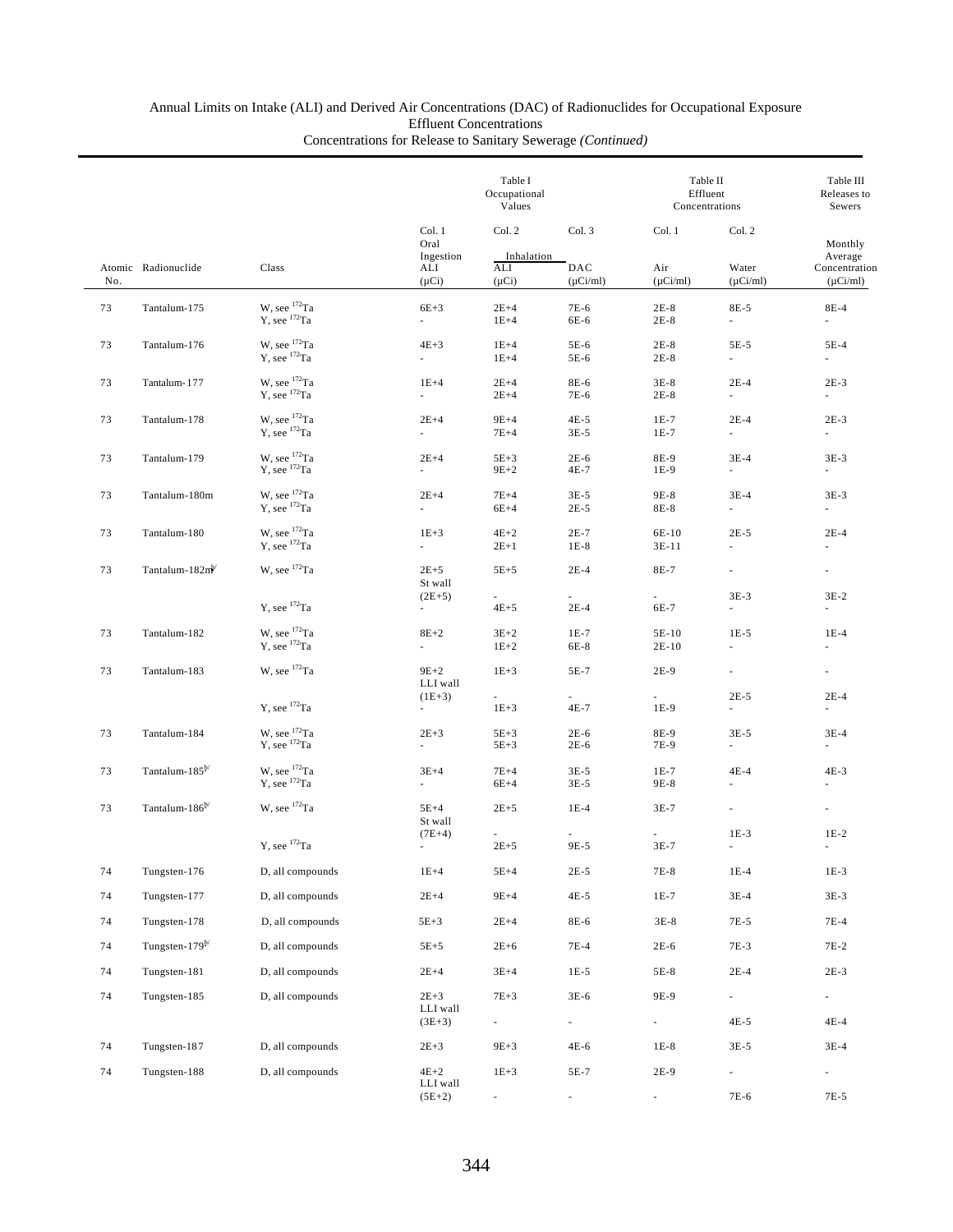|     |                           |                                                    |                                                      | Table I<br>Occupational<br>Values |                             | Table II<br>Effluent<br>Concentrations |                                                      | Table III<br>Releases to<br>Sewers                   |
|-----|---------------------------|----------------------------------------------------|------------------------------------------------------|-----------------------------------|-----------------------------|----------------------------------------|------------------------------------------------------|------------------------------------------------------|
|     |                           |                                                    | Col. 1<br>Oral                                       | Col. 2                            | Col. 3                      | Col. 1                                 | Col. 2                                               | Monthly                                              |
| No. | Atomic Radionuclide       | Class                                              | Ingestion<br>ALI<br>$(\mu Ci)$                       | Inhalation<br>ALI<br>$(\mu Ci)$   | DAC<br>$(\mu$ Ci/ml)        | Air<br>$(\mu$ Ci/ml)                   | Water<br>$(\mu$ Ci/ml)                               | Average<br>Concentration<br>$(\mu$ Ci/ml)            |
| 75  | Rhenium-177 <sup>b/</sup> | D, all compounds except                            |                                                      |                                   |                             |                                        |                                                      |                                                      |
|     |                           | those given for W                                  | $9E+4$<br>St wall                                    | $3E + 5$                          | $1E-4$                      | $4E-7$                                 | $\overline{\phantom{a}}$                             |                                                      |
|     |                           | W, oxides, hydroxides,                             | $(1E+5)$                                             | $\overline{\phantom{a}}$          | $\mathcal{L}_{\mathcal{A}}$ | $\sim$                                 | $2E-3$                                               | $2E-2$                                               |
|     |                           | and nitrates                                       | $\overline{\phantom{a}}$                             | $4E+5$                            | $1E-4$                      | 5E-7                                   | $\omega$                                             |                                                      |
| 75  | Rhenium-178 <sup>b/</sup> | D, see $177$ Re                                    | $7E+4$<br>St wall                                    | $3E+5$                            | $1E-4$                      | 4E-7                                   | ÷,                                                   |                                                      |
|     |                           | W, see $177$ Re                                    | $(1E+5)$                                             | $\overline{\phantom{a}}$          | ÷.                          | ä,                                     | $1E-3$                                               | $1E-2$                                               |
|     |                           |                                                    | $\overline{\phantom{a}}$                             | $3E + 5$                          | $1E-4$                      | 4E-7                                   | $\omega$                                             | ä,                                                   |
| 75  | Rhenium-181               | D, see $177$ Re<br>$W$ , see $177$ Re              | $5E+3$<br>$\mathcal{L}_{\mathcal{A}}$                | $9E+3$<br>$9E + 3$                | $4E-6$<br>4E-6              | $1E-8$<br>$1E-8$                       | $7E-5$<br>$\sim$                                     | $7E-4$<br>$\sim$                                     |
| 75  | Rhenium-182<br>(12.7 h)   | D, see $177$ Re<br>W, see <sup>177</sup> Re        | $7E+3$<br>$\mathcal{L}_{\mathcal{A}}$                | $1E+4$<br>$2E+4$                  | 5E-6<br>6E-6                | $2E-8$<br>$2E-8$                       | 9E-5<br>$\sim$                                       | 9E-4<br>$\sim$                                       |
| 75  | Rhenium-182               | D, see $177$ Re                                    | $1E+3$                                               | $2E + 3$                          | $1E-6$                      | 3E-9                                   | $2E-5$                                               | $2E-4$                                               |
|     | (64.0 h)                  | W, see <sup>177</sup> Re                           | $\mathcal{L}_{\mathcal{A}}$                          | $2E + 3$                          | 9E-7                        | 3E-9                                   | $\sim$                                               | $\sim$                                               |
| 75  | Rhenium-184m              | D, see $177$ Re<br>W, see <sup>177</sup> Re        | $2E+3$<br>ä,                                         | $3E + 3$<br>$4E+2$                | $1E-6$<br>$2E-7$            | 4E-9<br>6E-10                          | $3E-5$<br>$\sim$                                     | $3E-4$<br>$\mathcal{L}_{\mathcal{A}}$                |
| 75  | Rhenium-184               | D, see $177$ Re                                    | $2E+3$                                               | $4E + 3$                          | $1E-6$                      | 5E-9                                   | $3E-5$                                               | $3E-4$                                               |
|     |                           | W, see $177$ Re                                    | $\mathcal{L}_{\mathcal{A}}$                          | $1E + 3$                          | 6E-7                        | $2E-9$                                 | ÷.                                                   | $\overline{\phantom{a}}$                             |
| 75  | Rhenium-186m              | D. see $177$ Re                                    | $1E + 3$<br>St wall                                  | $2E + 3$<br>St wall               | 7E-7                        | $\omega_{\rm{eff}}$                    | $\overline{\phantom{a}}$                             | $\overline{\phantom{a}}$                             |
|     |                           | W, see $177$ Re                                    | $(2E+3)$<br>ä,                                       | $(2E+3)$                          | $\overline{\phantom{0}}$    | 3E-9                                   | $2E-5$<br>$\mathcal{L}^{\pm}$                        | $2E-4$<br>$\omega$                                   |
|     |                           |                                                    |                                                      | $2E+2$                            | 6E-8                        | $2E-10$                                |                                                      |                                                      |
| 75  | Rhenium-186               | D, see <sup>177</sup> Re<br>W, see $177$ Re        | $2E+3$<br>$\mathcal{L}_{\mathcal{A}}$                | $3E+3$<br>$2E + 3$                | $1E-6$<br>7E-7              | 4E-9<br>$2E-9$                         | $3E-5$<br>$\mathcal{L}_{\mathcal{A}}$                | $3E-4$<br>$\overline{\phantom{a}}$                   |
| 75  | Rhenium-187               | D, see $177$ Re                                    | $6E+5$                                               | $8E+5$                            | $4E-4$                      | $\sim$                                 | 8E-3                                                 | 8E-2                                                 |
|     |                           |                                                    | $\overline{\phantom{a}}$                             | St wall<br>$(9E+5)$               | $\sim$                      | $1E-6$                                 | $\overline{\phantom{a}}$                             |                                                      |
|     |                           | W, see $177$ Re                                    | ٠                                                    | $1E + 5$                          | $4E-5$                      | $1E-7$                                 | $\overline{\phantom{a}}$                             |                                                      |
| 75  | Rhenium- $188mb$          | D, see $177$ Re                                    | $8E+4$                                               | $1E + 5$                          | 6E-5                        | $2E-7$                                 | $1E-3$                                               | $1E-2$                                               |
|     |                           | W, see $177$ Re                                    |                                                      | $1E + 5$                          | 6E-5                        | $2E-7$                                 | ×.                                                   |                                                      |
| 75  | Rhenium-188               | D, see <sup>177</sup> Re                           | $2E + 3$                                             | $3E+3$                            | 1E-6                        | 4E-9                                   | $2E-5$                                               | $2E-4$                                               |
|     |                           | W, see <sup>177</sup> Re                           | $\overline{\phantom{a}}$                             | $3E + 3$                          | $1E-6$                      | 4E-9                                   | $\overline{\phantom{a}}$                             | $\overline{\phantom{a}}$                             |
| 75  | Rhenium-189               | D, see $^{177}$ Re<br>W, see $^{177}$ Re           | $3E + 3$<br>$\sim$                                   | $5E + 3$<br>$4E+3$                | $2E-6$<br>$2E-6$            | 7E-9<br>6E-9                           | $4E-5$<br>$\overline{\phantom{a}}$                   | $4E-4$<br>$\sim$                                     |
| 76  | Osmium- $180^{b/}$        | D, all compounds except                            |                                                      |                                   |                             |                                        |                                                      |                                                      |
|     |                           | those given for W and Y<br>W, halides and nitrates | $1E + 5$                                             | $4E+5$                            | $2E-4$                      | 5E-7                                   | $1E-3$                                               | $1E-2$                                               |
|     |                           | Y, oxides and hydroxides                           | $\overline{\phantom{a}}$<br>$\overline{\phantom{a}}$ | $5E+5$<br>$5E+5$                  | $2E-4$<br>$2E-4$            | 7E-7<br>6E-7                           | $\overline{\phantom{a}}$<br>$\overline{\phantom{a}}$ | $\overline{\phantom{a}}$<br>$\overline{\phantom{a}}$ |
| 76  | Osmi um-181 $^{b/}$       |                                                    | $1E+4$                                               | $4E+4$                            | $2E-5$                      | 6E-8                                   | $2E-4$                                               | $2E-3$                                               |
|     |                           | D, see ${}^{180}Os$<br>W, see ${}^{180}Os$         | $\omega$                                             | $5E+4$                            | $2E-5$                      | 6E-8                                   | $\overline{\phantom{a}}$                             | $\overline{\phantom{a}}$                             |
|     |                           | $Y$ , see $180$ Os                                 | ä,                                                   | $4E+4$                            | $2E-5$                      | 6E-8                                   | ä,                                                   | $\overline{\phantom{a}}$                             |
| 76  | Osmium-182                | D, see ${}^{180}Os$                                | $2E+3$                                               | $6E+3$                            | $2E-6$                      | 8E-9                                   | $3E-5$                                               | $3E-4$                                               |
|     |                           | $W$ , see $180$ Os<br>$Y$ , see $180$ Os           |                                                      | $4E + 3$                          | $2E-6$                      | 6E-9                                   |                                                      | $\overline{\phantom{a}}$                             |
|     |                           |                                                    |                                                      | $4E + 3$                          | $2E-6$                      | 6E-9                                   | ÷,                                                   | $\overline{\phantom{a}}$                             |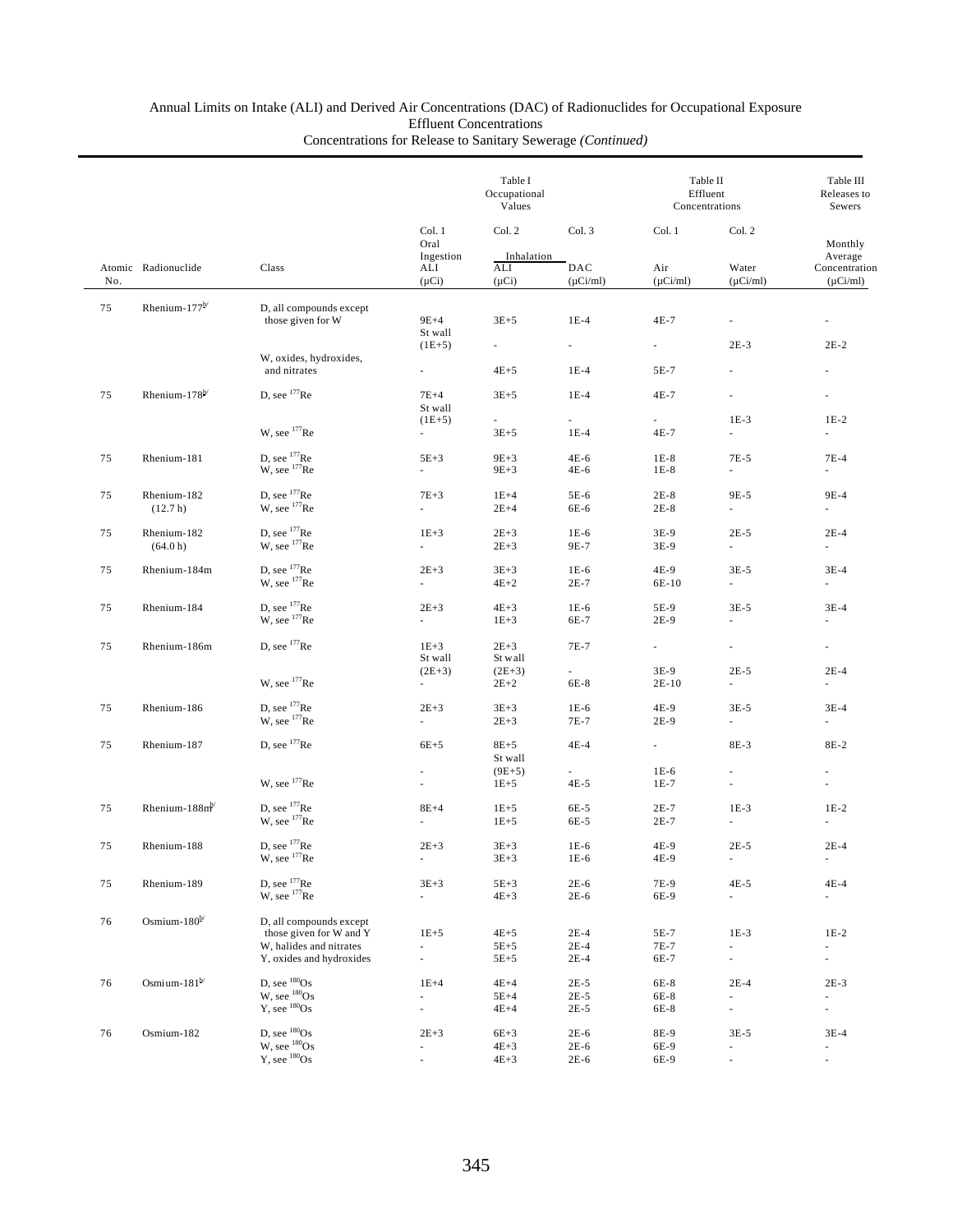## Annual Limits on Intake (ALI) and Derived Air Concentrations (DAC) of Radionuclides for Occupational Exposure Effluent Concentrations

|     |                     | Class                                                |                                                  | Table I<br>Occupational<br>Values         |                                  | Table II<br>Effluent<br>Concentrations |                                  | Table III<br>Releases to<br>Sewers<br>Monthly<br>Average<br>Concentration<br>$(\mu Ci/ml)$ |
|-----|---------------------|------------------------------------------------------|--------------------------------------------------|-------------------------------------------|----------------------------------|----------------------------------------|----------------------------------|--------------------------------------------------------------------------------------------|
| No. | Atomic Radionuclide |                                                      | Col. 1<br>Oral<br>Ingestion<br>ALI<br>$(\mu Ci)$ | Col. 2<br>Inhalation<br>ALI<br>$(\mu Ci)$ | Col. 3<br>DAC<br>$(\mu$ Ci/ml)   | Col. 1<br>Air<br>$(\mu$ Ci/ml)         | Col. 2<br>Water<br>$(\mu$ Ci/ml) |                                                                                            |
| 76  | Osmium-185          | D, see ${}^{180}Os$                                  | $2E+3$                                           | $5E+2$                                    | $2E-7$                           | 7E-10                                  | $3E-5$                           | $3E-4$                                                                                     |
|     |                     | $W$ , see $^{180}Os$<br>Y, see $^{180}Os$            | ä,<br>ä,                                         | $8E+2$<br>$8E+2$                          | $3E-7$<br>$3E-7$                 | $1E-9$<br>1E-9                         | ×.<br>$\overline{\phantom{a}}$   | $\overline{\phantom{a}}$<br>$\overline{\phantom{a}}$                                       |
| 76  | Osmium-189m         | D, see $^{180}Os$<br>W, see $^{180}Os$               | $8E+4$                                           | $2E + 5$                                  | $1E-4$                           | $3E-7$                                 | $1E-3$                           | $1E-2$                                                                                     |
|     |                     | $Y$ , see $^{180}Os$                                 |                                                  | $2E+5$<br>$2E + 5$                        | 9E-5<br>7E-5                     | $3E-7$<br>$2E-7$                       | ä,                               | $\overline{\phantom{a}}$<br>ä,                                                             |
| 76  | Osmium-191m         | D, see $^{180}Os$<br>W, see $^{180}Os$               | $1E+4$                                           | $3E+4$                                    | $1E-5$                           | $4E-8$                                 | $2E-4$                           | $2E-3$                                                                                     |
|     |                     | $Y$ , see $180$ Os                                   |                                                  | $2E+4$                                    | 8E-6                             | $3E-8$                                 |                                  | ×.                                                                                         |
|     |                     |                                                      |                                                  | $2E+4$                                    | 7E-6                             | $2E-8$                                 |                                  | ٠                                                                                          |
| 76  | Osmium-191          | D, see ${}^{180}Os$                                  | $2E+3$<br>LLI wall                               | $2E + 3$                                  | 9E-7                             | 3E-9                                   | ä,                               | $\overline{\phantom{a}}$                                                                   |
|     |                     | W, see ${}^{180}Os$                                  | $(3E+3)$<br>ä,                                   | ۰.<br>$2E + 3$                            | $\overline{\phantom{a}}$<br>7E-7 | $\overline{\phantom{a}}$<br>$2E-9$     | $3E-5$                           | $3E-4$                                                                                     |
|     |                     | $Y$ , see $^{180}Os$                                 |                                                  | $1E + 3$                                  | 6E-7                             | $2E-9$                                 |                                  |                                                                                            |
| 76  | Osmium-193          | D, see ${}^{180}Os$                                  | $2E + 3$                                         | $5E+3$                                    | $2E-6$                           | 6E-9                                   | ä,                               | $\overline{\phantom{a}}$                                                                   |
|     |                     |                                                      | LLI wall<br>$(2E+3)$                             | ۰.                                        | $\overline{\phantom{a}}$         |                                        | $2E-5$                           | $2E-4$                                                                                     |
|     |                     | W, see ${}^{180}Os$                                  | ×.                                               | $3E+3$                                    | $1E-6$                           | 4E-9                                   |                                  |                                                                                            |
|     |                     | $Y$ , see $^{180}Os$                                 |                                                  | $3E + 3$                                  | $1E-6$                           | 4E-9                                   |                                  |                                                                                            |
| 76  | Osmium-194          | D, see ${}^{180}Os$                                  | $4E+2$                                           | $4E+1$                                    | $2E-8$                           | 6E-11                                  | ä,                               | $\overline{\phantom{a}}$                                                                   |
|     |                     |                                                      | LLI wall<br>$(6E+2)$                             | ä,                                        | a.                               | ÷.                                     | 8E-6                             | 8E-5                                                                                       |
|     |                     | W, see ${}^{180}Os$<br>Y, see ${}^{180}Os$           | $\overline{\phantom{a}}$                         | $6E+1$                                    | $2E-8$                           | 8E-11                                  |                                  |                                                                                            |
|     |                     |                                                      | ä,                                               | $8E+0$                                    | 3E-9                             | $1E-11$                                |                                  |                                                                                            |
| 77  | Iridium-182 $b$     | D, all compounds except<br>those given for W and Y   | $4E+4$<br>St wall                                | $1E + 5$                                  | 6E-5                             | $2E-7$                                 | ÷,                               | ٠                                                                                          |
|     |                     |                                                      | $(4E+4)$                                         | $\sim$                                    | $\sim$                           | $\sim$                                 | 6E-4                             | 6E-3                                                                                       |
|     |                     | W, halides, nitrates,<br>and metallic iridium        |                                                  | $2E + 5$                                  | 6E-5                             | $2E-7$                                 |                                  |                                                                                            |
|     |                     | Y, oxides and hydroxides                             | $\overline{\phantom{a}}$                         | $1E + 5$                                  | $5E-5$                           | $2E-7$                                 | $\overline{\phantom{a}}$         | $\overline{\phantom{a}}$                                                                   |
| 77  | Iridium-184         |                                                      | $8E+3$                                           | $2E+4$                                    | $1E-5$                           | $3E-8$                                 | $1E-4$                           | $1E-3$                                                                                     |
|     |                     | D, see $^{182}$ Ir<br>W, see $^{182}$ Ir             |                                                  | $3E+4$                                    | $1E-5$                           | 5E-8                                   |                                  |                                                                                            |
|     |                     | $Y$ , see $^{182}$ Ir                                |                                                  | $3E+4$                                    | $1E-5$                           | $4E-8$                                 | $\overline{\phantom{m}}$         | a.                                                                                         |
| 77  | Iridium-185         | $D,$ see $^{182}Ir$                                  | $5E+3$                                           | $1E+4$                                    | 5E-6                             | $2E-8$                                 | 7E-5                             | $7E-4$                                                                                     |
|     |                     | $W$ , see $^{182}Ir$<br>$Y$ , see $^{182}Ir$         |                                                  | $1E+4$<br>$1E+4$                          | 5E-6<br>4E-6                     | $2E-8$<br>$1E-8$                       |                                  | $\mathcal{L}_{\mathcal{A}}$                                                                |
| 77  | Iridium-186         |                                                      | $2E+3$                                           | $8E+3$                                    | $3E-6$                           | $1E-8$                                 | $3E-5$                           | $3E-4$                                                                                     |
|     |                     | D, see $^{182}$ Ir<br>W, see $^{182}$ Ir             | $\overline{\phantom{a}}$                         | $6E+3$                                    | $3E-6$                           | 9E-9                                   | a.                               | $\sim$                                                                                     |
|     |                     | $Y$ , see ${}^{182}Ir$                               | $\sim$ 10 $\pm$                                  | $6E+3$                                    | $2E-6$                           | 8E-9                                   | $\overline{\phantom{a}}$         | $\sim$                                                                                     |
| 77  | Iridium-187         | D, see ${}^{182}$ Ir                                 | $1E+4$                                           | $3E+4$                                    | $1E-5$                           | 5E-8                                   | $1E-4$                           | $1E-3$                                                                                     |
|     |                     | $W$ , see $^{182}Ir$<br>$Y$ , see ${}^{182}Ir$       | ÷.<br>$\sim$ 10 $\pm$                            | $3E+4$<br>$3E+4$                          | $1E-5$<br>$1E-5$                 | $4E-8$<br>$4E-8$                       | ä,<br>$\overline{\phantom{a}}$   | $\sim$<br>$\omega_{\rm{max}}$                                                              |
|     |                     | D, see ${}^{182}$ Ir                                 |                                                  |                                           |                                  |                                        |                                  |                                                                                            |
| 77  | Iridium-188         | $W$ , see $^{182}$ Ir                                | $2E + 3$                                         | $5E+3$<br>$4E+3$                          | $2E-6$<br>$1E-6$                 | 6E-9<br>5E-9                           | $3E-5$                           | $3E-4$<br>$\sim$                                                                           |
|     |                     | $Y$ , see ${}^{182}Ir$                               | $\sim$                                           | $3E + 3$                                  | $1E-6$                           | 5E-9                                   |                                  | $\overline{\phantom{a}}$                                                                   |
| 77  | Iridium-189         | D, see ${}^{182}$ Ir                                 | $5E+3$                                           | $5E+3$                                    | $2E-6$                           | 7E-9                                   |                                  | $\overline{\phantom{a}}$                                                                   |
|     |                     |                                                      | LLI wall                                         |                                           |                                  |                                        |                                  |                                                                                            |
|     |                     | W, see $^{182}_{182}$ Ir<br>Y, see $^{182}_{182}$ Ir | $(5E+3)$<br>$\sim$                               | $\sim 10^{-11}$<br>$4E + 3$               | $\sim$<br>$2E-6$                 | $\sim$<br>5E-9                         | 7E-5<br>ä,                       | 7E-4<br>$\overline{\phantom{a}}$                                                           |
|     |                     |                                                      |                                                  | $4E+3$                                    | $1E-6$                           | 5E-9                                   |                                  | $\overline{\phantom{a}}$                                                                   |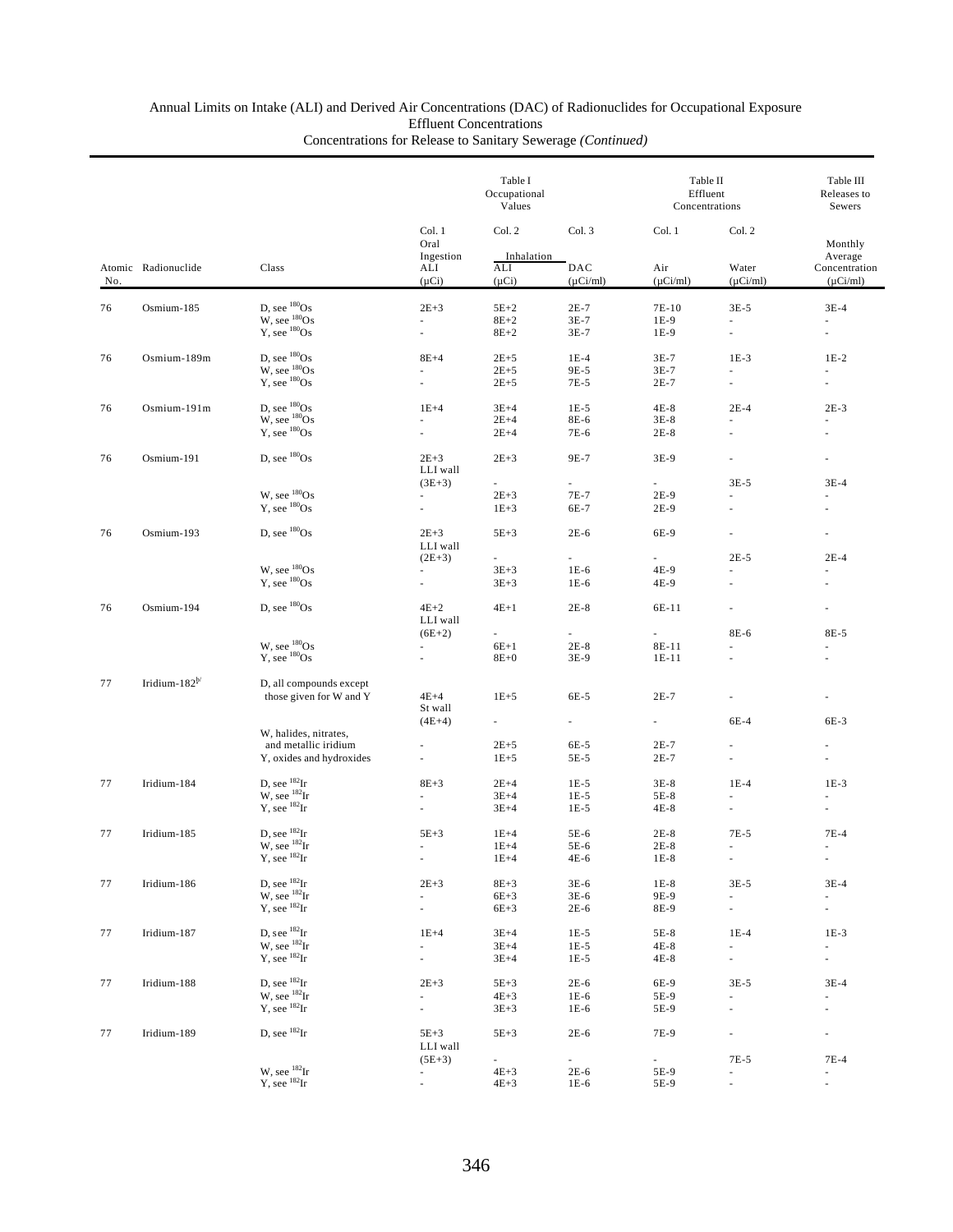|        |                            |                                                          | Table I<br>Occupational<br>Values |                                    | Table II<br>Effluent<br>Concentrations | Table III<br>Releases to<br>Sewers |                                    |                                           |
|--------|----------------------------|----------------------------------------------------------|-----------------------------------|------------------------------------|----------------------------------------|------------------------------------|------------------------------------|-------------------------------------------|
|        |                            |                                                          | Col. 1<br>Oral                    | Col. 2                             | Col. 3                                 | Col. 1                             | Col. 2                             | Monthly                                   |
| No.    | Atomic Radionuclide        | Class                                                    | Ingestion<br>ALI<br>$(\mu Ci)$    | Inhalation<br>ALI<br>$(\mu Ci)$    | DAC<br>$(\mu$ Ci/ml)                   | Air<br>$(\mu$ Ci/ml)               | Water<br>$(\mu Ci/ml)$             | Average<br>Concentration<br>$(\mu Ci/ml)$ |
| 77     | Iridium-190 $mb$           | D, see ${}^{182}$ Ir                                     | $2E+5$                            | $2E+5$                             | 8E-5                                   | $3E-7$                             | $2E-3$                             | $2E-2$                                    |
|        |                            | W, see ${}^{182}$ Ir<br>$\overline{Y}$ , see $^{182}$ Ir |                                   | $2E+5$<br>$2E + 5$                 | 9E-5<br>8E-5                           | $3E-7$<br>$3E-7$                   | ä,<br>÷,                           |                                           |
| 77     | Iridium-190                | D, see ${}^{182}$ Ir<br>$W$ , see $^{182}Ir$             | $1E+3$                            | $9E+2$<br>$1E+3$                   | $4E-7$<br>$4E-7$                       | $1E-9$<br>$1E-9$                   | $1E-5$                             | $1E-4$<br>L.                              |
|        |                            | $Y$ , see ${}^{182}Ir$                                   |                                   | $9E + 2$                           | 4E-7                                   | 1E-9                               | ٠                                  |                                           |
| 77     | Iridium-192m               | D, see $^{182}$ Ir<br>W, see $^{182}$ Ir                 | $3E+3$<br>$\sim$                  | $9E+1$<br>$2E+2$                   | $4E-8$<br>9E-8                         | $1E-10$<br>$3E-10$                 | $4E-5$<br>÷                        | $4E-4$<br>$\sim$                          |
|        |                            | $Y$ , see $^{182}Ir$                                     | ÷.                                | $2E+1$                             | 6E-9                                   | $2E-11$                            | $\overline{\phantom{a}}$           | ä,                                        |
| 77     | Iridium-192                | D, see ${}^{182}$ Ir<br>$W$ , see $^{182}Ir$             | $9E+2$                            | $3E+2$<br>$4E+2$                   | $1E-7$<br>$2E-7$                       | $4E-10$<br>6E-10                   | $1E-5$<br>$\overline{\phantom{a}}$ | $1E-4$                                    |
|        |                            | $Y$ , see ${}^{182}Ir$                                   |                                   | $2E + 2$                           | 9E-8                                   | $3E-10$                            | ä,                                 |                                           |
| 77     | Iridium-194m               | D, see ${}^{182}$ Ir<br>$W$ , see $^{182}$ Ir            | $6E+2$                            | $9E+1$<br>$2E+2$                   | $4E-8$<br>7E-8                         | $1E-10$<br>$2E-10$                 | 9E-6                               | 9E-5                                      |
|        |                            | $Y$ , see ${}^{182}Ir$                                   |                                   | $1E+2$                             | $4E-8$                                 | $1E-10$                            | ä,                                 |                                           |
| 77     | Iridium-194                | D, see ${}^{182}$ Ir<br>W, see ${}^{182}$ Ir             | $1E+3$                            | $3E + 3$<br>$2E+3$                 | $1E-6$<br>9E-7                         | 4E-9<br>$3E-9$                     | $1E-5$<br>÷.                       | $1E-4$<br>ä,                              |
|        |                            | $Y$ , see ${}^{182}Ir$                                   | $\overline{\phantom{a}}$          | $2E + 3$                           | 8E-7                                   | 3E-9                               | $\overline{\phantom{a}}$           | $\overline{\phantom{a}}$                  |
| 77     | Iridium-195m               | D, see $^{182}$ Ir<br>W, see ${}^{182}$ Ir               | $8E+3$                            | $2E+4$<br>$3E+4$                   | $1E-5$<br>$1E-5$                       | $3E-8$<br>$4E-8$                   | $1E-4$<br>ä,                       | $1E-3$                                    |
|        |                            | $Y$ , see ${}^{182}Ir$                                   |                                   | $2E+4$                             | 9E-6                                   | $3E-8$                             | ä,                                 |                                           |
| 77     | Iridium-195                | D, see ${}^{182}Ir$<br>W, see ${}^{182}$ Ir              | $1E+4$                            | $4E+4$<br>$5E+4$                   | $2E-5$<br>$2E-5$                       | 6E-8<br>$7E-8$                     | $2E-4$                             | $2E-3$                                    |
|        |                            | $Y$ , see $^{182}Ir$                                     |                                   | $4E+4$                             | $2E-5$                                 | 6E-8                               | ÷.                                 |                                           |
| 78     | Platinum-186               | D, all compounds                                         | $1E+4$                            | $4E+4$                             | $2E-5$                                 | $5E-8$                             | $2E-4$                             | $2E-3$                                    |
| 78     | Platinum-188               | D, all compounds                                         | $2E + 3$                          | $2E + 3$                           | 7E-7                                   | $2E-9$                             | $2E-5$                             | $2E-4$                                    |
| 78     | Platinum-189               | D, all compounds                                         | $1E+4$                            | $3E+4$                             | $1E-5$                                 | 4E-8                               | $1E-4$                             | $1E-3$                                    |
| 78     | Platinum-191               | D, all compounds                                         | $4E+3$                            | $8E+3$                             | 4E-6                                   | $1E-8$                             | 5E-5                               | $5E-4$                                    |
| 78     | Platinum-193m              | D, all compounds                                         | $3E+3$<br>LLI wall                | $6E+3$                             | $3E-6$                                 | 8E-9                               | a.                                 |                                           |
|        |                            |                                                          | $(3E+4)$                          |                                    |                                        |                                    | $4E-5$                             | $4E-4$                                    |
| 78     | Platinum-193               | D, all compounds                                         | $4E+4$<br>LLI wall                | $2E+4$                             | $1E-5$                                 | $3\mathrm{E-}8$                    |                                    |                                           |
|        |                            |                                                          | $(5E+4)$                          | $\overline{\phantom{a}}$           |                                        | L.                                 | 6E-4                               | 6E-3                                      |
| $7\,8$ | Platinum-195m              | D, all compounds                                         | $2E+3$<br>LLI wall<br>$(2E+3)$    | $4E+3$<br>$\overline{\phantom{a}}$ | $2E-6$                                 | 6E-9                               | ÷.<br>$3E-5$                       | $\overline{\phantom{a}}$<br>$3E-4$        |
| 78     | Platinum-197 $n^{b'}$      | D, all compounds                                         | $2E+4$                            | $4E+4$                             | $2E-5$                                 | 6E-8                               | $2E-4$                             | $2E-3$                                    |
| 78     | Platinum-197               | D, all compounds                                         | $3E+3$                            | $1E+4$                             | 4E-6                                   | $1E-8$                             | $4E-5$                             | $4E-4$                                    |
| 78     | Platinum-199 <sup>b/</sup> | D, all compounds                                         | $5E+4$                            | $1E + 5$                           | 6E-5                                   | $2E-7$                             | 7E-4                               | 7E-3                                      |
| 78     | Platinum-200               | D, all compounds                                         | $1E + 3$                          | $3E + 3$                           | $1E-6$                                 | 5E-9                               | $2E-5$                             | $2E-4$                                    |
| 79     | Gold-193                   | D, all compounds except                                  |                                   |                                    |                                        |                                    |                                    |                                           |
|        |                            | those given for W and Y<br>W, halides and nitrates       | $9E+3$                            | $3E+4$<br>$2E+4$                   | $1E-5$<br>9E-6                         | $4E-8$<br>$3E-8$                   | $1E-4$<br>ä,                       | $1E-3$<br>ä,                              |
|        |                            | Y, oxides and hydroxides                                 | $\overline{\phantom{a}}$          | $2E+4$                             | 8E-6                                   | $3E-8$                             | $\overline{\phantom{a}}$           | $\overline{\phantom{a}}$                  |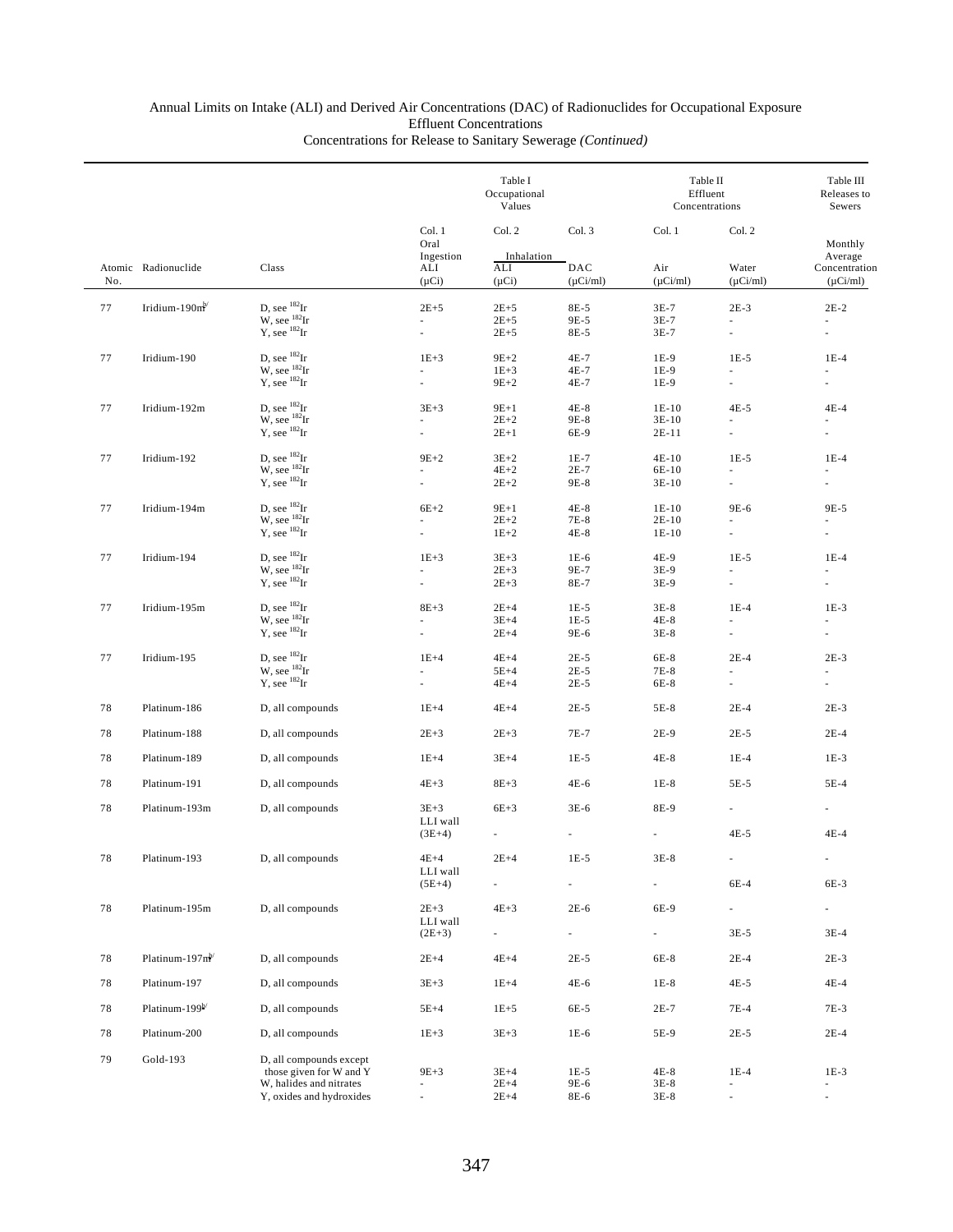|        |                           |                                                  |                                      | Table I<br>Occupational<br>Values |                      | Table II<br>Effluent<br>Concentrations |                                    | Table III<br>Releases to<br>Sewers<br>Monthly<br>Average |
|--------|---------------------------|--------------------------------------------------|--------------------------------------|-----------------------------------|----------------------|----------------------------------------|------------------------------------|----------------------------------------------------------|
|        |                           |                                                  | Col. 1<br>Oral<br>Ingestion          | Col. 2<br>Inhalation              | Col. 3               | Col. 1                                 | Col. 2                             |                                                          |
| No.    | Atomic Radionuclide       | Class                                            | ALI<br>$(\mu Ci)$                    | ALI<br>$(\mu Ci)$                 | DAC<br>$(\mu$ Ci/ml) | Air<br>$(\mu$ Ci/ml)                   | Water<br>$(\mu$ Ci/ml)             | Concentration<br>$(\mu$ Ci/ml)                           |
| 79     | Gold-194                  | D, see <sup>193</sup> Au                         | $3E + 3$                             | $8E+3$                            | $3E-6$               | $1E-8$                                 | $4E-5$                             | $4E-4$                                                   |
|        |                           | W, see $^{193}$ Au<br>Y, see $^{193}$ Au         | ä,<br>ä,                             | $5E+3$<br>$5E+3$                  | $2E-6$<br>$2E-6$     | 8E-9<br>7E-9                           | $\overline{\phantom{a}}$           | $\overline{\phantom{a}}$<br>$\overline{\phantom{a}}$     |
| 79     | Gold-195                  | D, see <sup>193</sup> Au                         | $5E+3$                               | $1E+4$                            | 5E-6                 | $2E-8$                                 | $7E-5$                             | $7E-4$                                                   |
|        |                           | W, see $^{193}$ Au<br>Y, see $^{193}$ Au         |                                      | $1E+3$                            | 6E-7                 | $2E-9$                                 |                                    |                                                          |
|        |                           |                                                  | ÷.                                   | $4E+2$                            | $2E-7$               | 6E-10                                  | ä,                                 | ÷.                                                       |
| 79     | Gold-198m                 | D, see $^{193}$ Au<br>W, see $^{193}$ Au         | $1E + 3$                             | $3E+3$                            | $1E-6$               | 4E-9                                   | $1E-5$                             | $1E-4$                                                   |
|        |                           |                                                  | $\overline{\phantom{a}}$             | $1E + 3$                          | 5E-7                 | $2E-9$                                 | $\sim$                             | $\sim$                                                   |
|        |                           | Y, see <sup>193</sup> Au                         | ä,                                   | $1E+3$                            | 5E-7                 | $2E-9$                                 | ä,                                 |                                                          |
| 79     | Gold-198                  | D. see $^{193}Au$                                | $1E+3$                               | $4E+3$                            | $2E-6$               | 5E-9                                   | $2E-5$                             | $2E-4$                                                   |
|        |                           | $W$ , see $193$ Au<br>$Y$ , see $^{193}Au$       | ä,<br>ä,                             | $2E + 3$                          | 8E-7                 | 3E-9                                   |                                    | ÷                                                        |
|        |                           |                                                  |                                      | $2E + 3$                          | 7E-7                 | $2E-9$                                 | ٠                                  |                                                          |
| 79     | Gold-199                  | D, see <sup>193</sup> Au                         | $3E+3$<br>LLI wall                   | $9E+3$                            | 4E-6                 | $1E-8$                                 |                                    |                                                          |
|        |                           |                                                  | $(3E+3)$                             | $\sim 10^{-11}$                   | $\sim$               | $\sim 10^{-11}$                        | $4E-5$                             | $4E-4$                                                   |
|        |                           | W, see <sup>193</sup> Au<br>$Y$ , see $^{193}Au$ | $\overline{\phantom{a}}$<br>÷,       | $4E+3$<br>$4E + 3$                | $2E-6$<br>$2E-6$     | 6E-9<br>5E-9                           | ×.<br>$\blacksquare$               | ÷.<br>$\overline{\phantom{a}}$                           |
|        |                           |                                                  |                                      |                                   |                      |                                        |                                    |                                                          |
| 79     | Gold-200m                 | D, see <sup>193</sup> Au                         | $1E+3$                               | $4E+3$                            | $1E-6$               | 5E-9                                   | $2E-5$                             | $2E-4$                                                   |
|        |                           | W, see $^{193}$ Au<br>Y, see $^{193}$ Au         | ÷.                                   | $3E+3$<br>$2E+4$                  | $1E-6$<br>$1E-6$     | 4E-9<br>3E-9                           | $\mathbf{r}$                       | ä,                                                       |
|        |                           | D, see <sup>193</sup> Au                         |                                      |                                   |                      |                                        |                                    |                                                          |
| 79     | Gold- $200^{\frac{1}{2}}$ |                                                  | $3E+4$<br>÷.                         | $6E+4$<br>$8E+4$                  | $3E-5$<br>$3E-5$     | 9E-8<br>$1E-7$                         | $4E-4$<br>$\mathcal{L}$            | $4E-3$<br>$\mathcal{L}$                                  |
|        |                           | W, see $^{193}$ Au<br>Y, see $^{193}$ Au         | ÷.                                   | $7E+4$                            | $3E-5$               | $1E-7$                                 |                                    |                                                          |
| 79     | Gold-201 $b$              | D, see <sup>193</sup> Au                         | $7E+4$                               | $2E+5$                            | 9E-5                 | $3E-7$                                 | ä,                                 | $\omega$                                                 |
|        |                           |                                                  | St wall                              |                                   |                      |                                        |                                    |                                                          |
|        |                           | W, see <sup>193</sup> Au                         | $(9E+4)$<br>u.                       | ÷.<br>$2E + 5$                    | ÷.<br>$1E-4$         | $\sim 10^{-11}$<br>$3E-7$              | $1E-3$<br>÷.                       | $1E-2$<br>÷.                                             |
|        |                           | $Y$ , see $^{193}Au$                             | ä,                                   | $2E + 5$                          | 9E-5                 | $3E-7$                                 |                                    |                                                          |
|        |                           |                                                  |                                      |                                   |                      |                                        |                                    |                                                          |
| 80     | Mercury-193m              | Vapor<br>Organic D                               | ä,<br>$4E+3$                         | $8E+3$<br>$1E+4$                  | $4E-6$<br>5E-6       | $1E-8$<br>$2E-8$                       | $\omega$<br>6E-5                   | $\omega$<br>$6E-4$                                       |
|        |                           | D, sulfates                                      | $3E+3$                               | $9E+3$                            | 4E-6                 | $1E-8$                                 | $4E-5$                             | $4E-4$                                                   |
|        |                           | W, oxides, hydroxides,<br>halides, nitrates, and |                                      |                                   |                      |                                        |                                    |                                                          |
|        |                           | sulfides                                         |                                      | $8E+3$                            | $3E-6$               | $1E-8$                                 |                                    |                                                          |
| 80     | Mercury-193               | Vapor                                            |                                      | $3E+4$                            | $1E-5$               | $4E-8$                                 |                                    |                                                          |
|        |                           | Organic D                                        | $2E + 4$                             | $6E+4$                            | $3E-5$               | 9E-8                                   | $3E-4$                             | $3E-3$                                                   |
|        |                           | $D$ , see $^{193m}Hg$<br>W, see $^{193m}$ Hg     | $2E+4$<br>$\overline{\phantom{a}}$   | $4E+4$<br>$4E+4$                  | $2E-5$<br>$2E-5$     | 6E-8<br>6E-8                           | $2E-4$<br>$\overline{\phantom{a}}$ | $2E-3$<br>$\overline{\phantom{a}}$                       |
|        |                           |                                                  |                                      |                                   |                      |                                        |                                    |                                                          |
| $80\,$ | Mercury-194               | Vapor                                            | $\overline{\phantom{a}}$             | $3E+1$                            | $1E-8$               | 4E-11                                  | $\mathcal{L}_{\mathcal{A}}$        | $\overline{\phantom{a}}$                                 |
|        |                           | Organic D<br>D, see $^{193m}$ Hg                 | $2E+1$<br>$8E+2$                     | $3E+1$<br>$4E+1$                  | $1E-8$<br>$2E-8$     | 4E-11<br>6E-11                         | $2E-7$<br>$1E-5$                   | $2E-6$<br>$1E-4$                                         |
|        |                           | W, see $^{193m}$ Hg                              | ÷.                                   | $1E+2$                            | 5E-8                 | 2E-10                                  | $\mathcal{L}_{\mathcal{A}}$        | $\sim$                                                   |
| $80\,$ | Mercury-195m              | Vapor                                            | ÷.                                   | $4E + 3$                          | $2E-6$               | 6E-9                                   | $\sim$                             | $\sim$                                                   |
|        |                           | Organic D                                        | $3E + 3$                             | $6E+3$                            | 3E-6                 | 8E-9                                   | $4E-5$                             | $4E-4$                                                   |
|        |                           | D, see $^{193m}$ Hg<br>W, see $^{193m}$ Hg       | $2E + 3$<br>$\overline{\phantom{a}}$ | $5E+3$<br>$4E + 3$                | $2E-6$<br>2E-6       | 7E-9<br>5E-9                           | $3E-5$<br>$\sim$                   | $3E-4$<br>$\mathcal{L}_{\mathcal{A}}$                    |
|        |                           |                                                  |                                      |                                   |                      |                                        |                                    |                                                          |
| $80\,$ | Mercury-195               | Vapor                                            | $\sim$                               | $3E+4$                            | $1E-5$               | 4E-8                                   | $\sim$                             | $\mathcal{L}_{\mathcal{A}}$                              |
|        |                           | Organic D<br>$D$ , see $^{193m}Hg$               | $2E+4$<br>$1E+4$                     | $5E+4$<br>$4E+4$                  | $2E-5$<br>$1E-5$     | 6E-8<br>5E-8                           | $2E-4$<br>$2E-4$                   | $2E-3$<br>$2E-3$                                         |
|        |                           | $W$ , see $^{193m}$ Hg                           | $\sim$                               | $3E+4$                            | $1E-5$               | 5E-8                                   | $\sim$                             | $\sim$                                                   |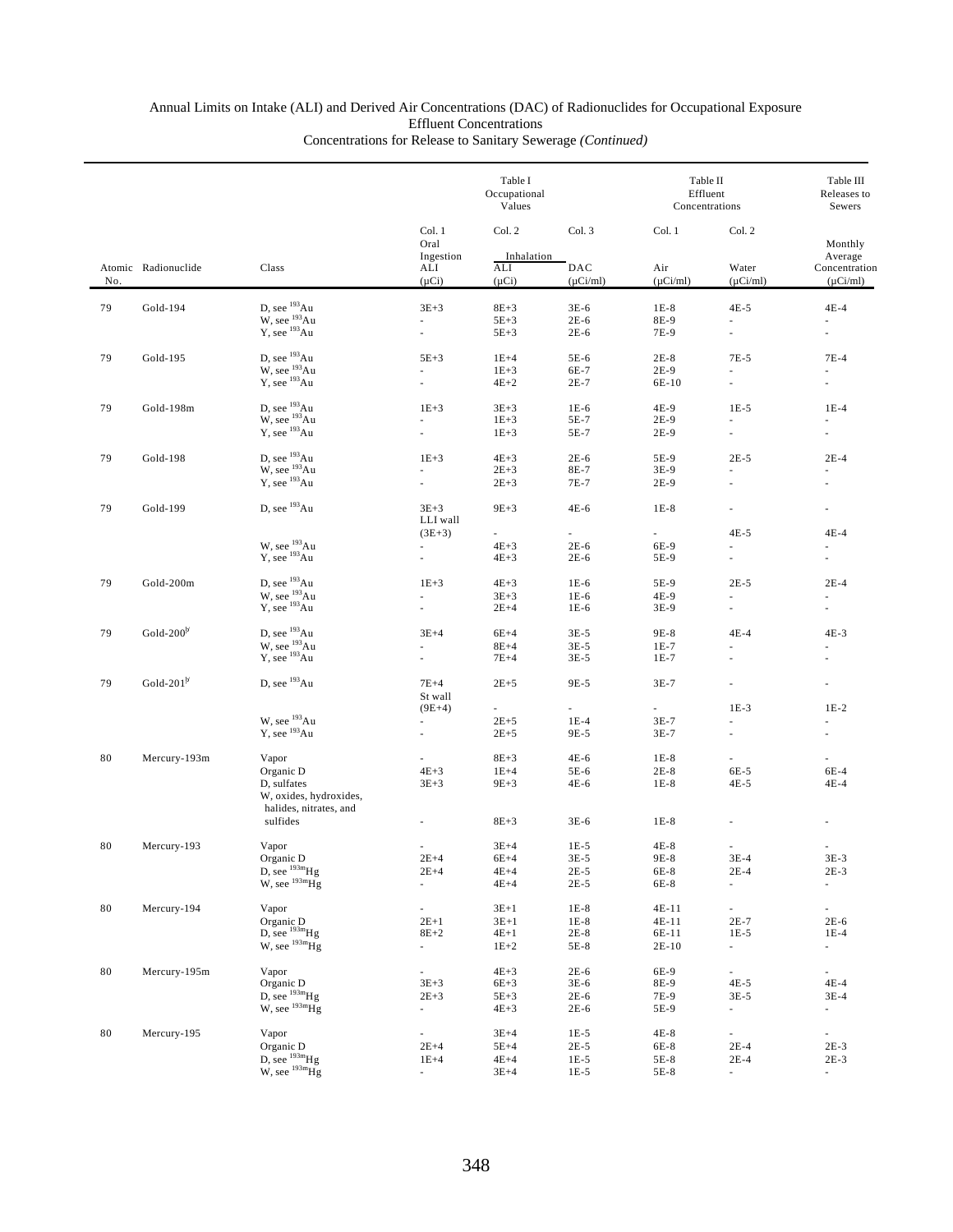# Annual Limits on Intake (ALI) and Derived Air Concentrations (DAC) of Radionuclides for Occupational Exposure Effluent Concentrations

|             |                            |                                               |                                      | Table I<br>Occupational<br>Values |                          |                          | Table II<br>Effluent<br>Concentrations |                                           |  |
|-------------|----------------------------|-----------------------------------------------|--------------------------------------|-----------------------------------|--------------------------|--------------------------|----------------------------------------|-------------------------------------------|--|
|             |                            |                                               | Col. 1<br>Oral                       | Col. 2                            | Col. 3                   | Col. 1                   | Col. 2                                 | Monthly                                   |  |
| No.         | Atomic Radionuclide        | Class                                         | Ingestion<br>ALI<br>$(\mu Ci)$       | Inhalation<br>ALI<br>$(\mu Ci)$   | DAC<br>$(\mu Ci/ml)$     | Air<br>$(\mu$ Ci/ml)     | Water<br>$(\mu$ Ci/ml)                 | Average<br>Concentration<br>$(\mu$ Ci/ml) |  |
| 80          | Mercury-197m               | Vapor                                         | ä,                                   | $5E+3$                            | $2E-6$                   | 7E-9                     |                                        | a.                                        |  |
|             |                            | Organic D                                     | $4E+3$                               | $9E+3$                            | 4E-6                     | $1E-8$                   | 5E-5                                   | 5E-4                                      |  |
|             |                            | D, see $^{193m}$ Hg<br>$W$ , see $^{193m}$ Hg | $3E + 3$<br>$\overline{\phantom{a}}$ | $7E + 3$<br>$5E+3$                | $3E-6$<br>$2E-6$         | $1E-8$<br>7E-9           | 4E-5<br>$\overline{\phantom{a}}$       | 4E-4<br>$\overline{\phantom{a}}$          |  |
| 80          | Mercury-197                | Vapor                                         | ä,                                   | $8E+3$                            | $4E-6$                   | $1E-8$                   | a.                                     | a.                                        |  |
|             |                            | Organic D<br>D, see $^{193m}$ Hg              | $7E + 3$                             | $1E+4$                            | 6E-6                     | $2E-8$                   | 9E-5                                   | 9E-4                                      |  |
|             |                            | W, see $^{193m}$ Hg                           | $6E+3$<br>ä,                         | $1E+4$<br>$9E+3$                  | 5E-6<br>4E-6             | $2E-8$<br>$1E-8$         | 8E-5<br>×.                             | 8E-4<br>×.                                |  |
| 80          | Mercury-199 $m^{b'}$       | Vapor                                         |                                      | $8E+4$                            | $3E-5$                   | $1E-7$                   |                                        |                                           |  |
|             |                            | Organic D                                     | $6E+4$<br>St wall                    | $2E + 5$                          | 7E-5                     | $2E-7$                   |                                        |                                           |  |
|             |                            | D, see $^{193m}$ Hg                           | $(1E+5)$                             |                                   | $\sim$                   | $\sim$                   | $1E-3$                                 | $1E-2$                                    |  |
|             |                            | W, see $^{193m}$ Hg                           | $6E+4$<br>a.                         | $1E + 5$<br>$2E + 5$              | 6E-5<br>7E-5             | $2E-7$<br>$2E-7$         | 8E-4<br>$\overline{\phantom{a}}$       | 8E-3<br>٠                                 |  |
| 80          | Mercury-203                | Vapor                                         | $\overline{\phantom{a}}$             | $8E+2$                            | 4E-7                     | 1E-9                     | $\overline{\phantom{a}}$               | $\overline{\phantom{a}}$                  |  |
|             |                            | Organic D                                     | $5E+2$                               | $8E+2$                            | $3E-7$                   | 1E-9                     | 7E-6                                   | 7E-5                                      |  |
|             |                            | D, see $^{193m}$ Hg<br>W, see $^{193m}$ Hg    | $2E+3$<br>$\sim$                     | $1E + 3$<br>$1E + 3$              | 5E-7<br>5E-7             | $2E-9$<br>$2E-9$         | $3E-5$                                 | $3E-4$<br>$\overline{\phantom{a}}$        |  |
| 81          | Thallium-194m              | D, all compounds                              | $5E+4$<br>St wall                    | $2E + 5$                          | 6E-5                     | $2E-7$                   | $\overline{\phantom{a}}$               | $\overline{\phantom{a}}$                  |  |
|             |                            |                                               | $(7E+4)$                             |                                   |                          |                          | $1E-3$                                 | $1E-2$                                    |  |
| 81          | Thallium-194 <sup>b/</sup> | D, all compounds                              | $3E+5$<br>St wall                    | $6E+5$                            | $2E-4$                   | 8E-7                     | $\overline{\phantom{a}}$               |                                           |  |
|             |                            |                                               | $(3E+5)$                             | $\sim$                            | $\overline{\phantom{a}}$ | $\overline{\phantom{a}}$ | 4E-3                                   | 4E-2                                      |  |
| 81          | Thallium-195 <sup>b/</sup> | D, all compounds                              | $6E+4$                               | $1E + 5$                          | 5E-5                     | $2E-7$                   | 9E-4                                   | 9E-3                                      |  |
| 81          | Thallium-197               | D, all compounds                              | $7E+4$                               | $1E + 5$                          | $5E-5$                   | $2E-7$                   | $1E-3$                                 | $1E-2$                                    |  |
| 81          | Thallium-198m              | D, all compounds                              | $3E+4$                               | $5E+4$                            | $2E-5$                   | 8E-8                     | 4E-4                                   | 4E-3                                      |  |
| 81          | Thallium-198               | D, all compounds                              | $2E+4$                               | $3E+4$                            | $1E-5$                   | 5E-8                     | $3E-4$                                 | $3E-3$                                    |  |
| 81          | Thallium-199               | D, all compounds                              | $6E+4$                               | $8E+4$                            | $4E-5$                   | $1E-7$                   | 9E-4                                   | 9E-3                                      |  |
| 81          | Thallium-200               | D, all compounds                              | $8E+3$                               | $1E+4$                            | 5E-6                     | $2E-8$                   | $1E-4$                                 | $1E-3$                                    |  |
| 81          | Thallium-201               | D, all compounds                              | $2E+4$                               | $2E+4$                            | 9E-6                     | $3E-8$                   | $2E-4$                                 | $2E-3$                                    |  |
| $8\sqrt{1}$ | Thallium-202               | D, all compounds                              | $4E+3$                               | $5E+3$                            | $2E-6$                   | 7E-9                     | $5E-5$                                 | 5E-4                                      |  |
| 81          | Thallium-204               | D, all compounds                              | $2E + 3$                             | $2E + 3$                          | 9E-7                     | 3E-9                     | $2E-5$                                 | $2E-4$                                    |  |
| 82          | Lead-195 $m^{b'}$          | D, all compounds                              | $6E+4$                               | $2E + 5$                          | 8E-5                     | $3E-7$                   | 8E-4                                   | 8E-3                                      |  |
| 82          | Lead-198                   | D, all compounds                              | $3E+4$                               | $6E+4$                            | $3E-5$                   | 9E-8                     | $4E-4$                                 | $4E-3$                                    |  |
| 82          | Lead-199 $b$               | D, all compounds                              | $2E+4$                               | $7E+4$                            | $3E-5$                   | $1E-7$                   | $3E-4$                                 | $3E-3$                                    |  |
| 82          | Lead-200                   | D, all compounds                              | $3E + 3$                             | $6E+3$                            | 3E-6                     | 9E-9                     | 4E-5                                   | 4E-4                                      |  |
| 82          | Lead-201                   | D, all compounds                              | $7E+3$                               | $2E+4$                            | 8E-6                     | $3E-8$                   | $1E-4$                                 | $1E-3$                                    |  |
| 82          | Lead-202m                  | D, all compounds                              | $9E + 3$                             | $3E+4$                            | $1E-5$                   | 4E-8                     | $1E-4$                                 | $1E-3$                                    |  |
| 82          | Lead-202                   | D, all compounds                              | $1E+2$                               | $5E+1$                            | $2E-8$                   | 7E-11                    | $2E-6$                                 | $2E-5$                                    |  |
| 82          | Lead-203                   | D, all compounds                              | $5E+3$                               | $9E+3$                            | $4E-6$                   | $1E-8$                   | $7E-5$                                 | $7E-4$                                    |  |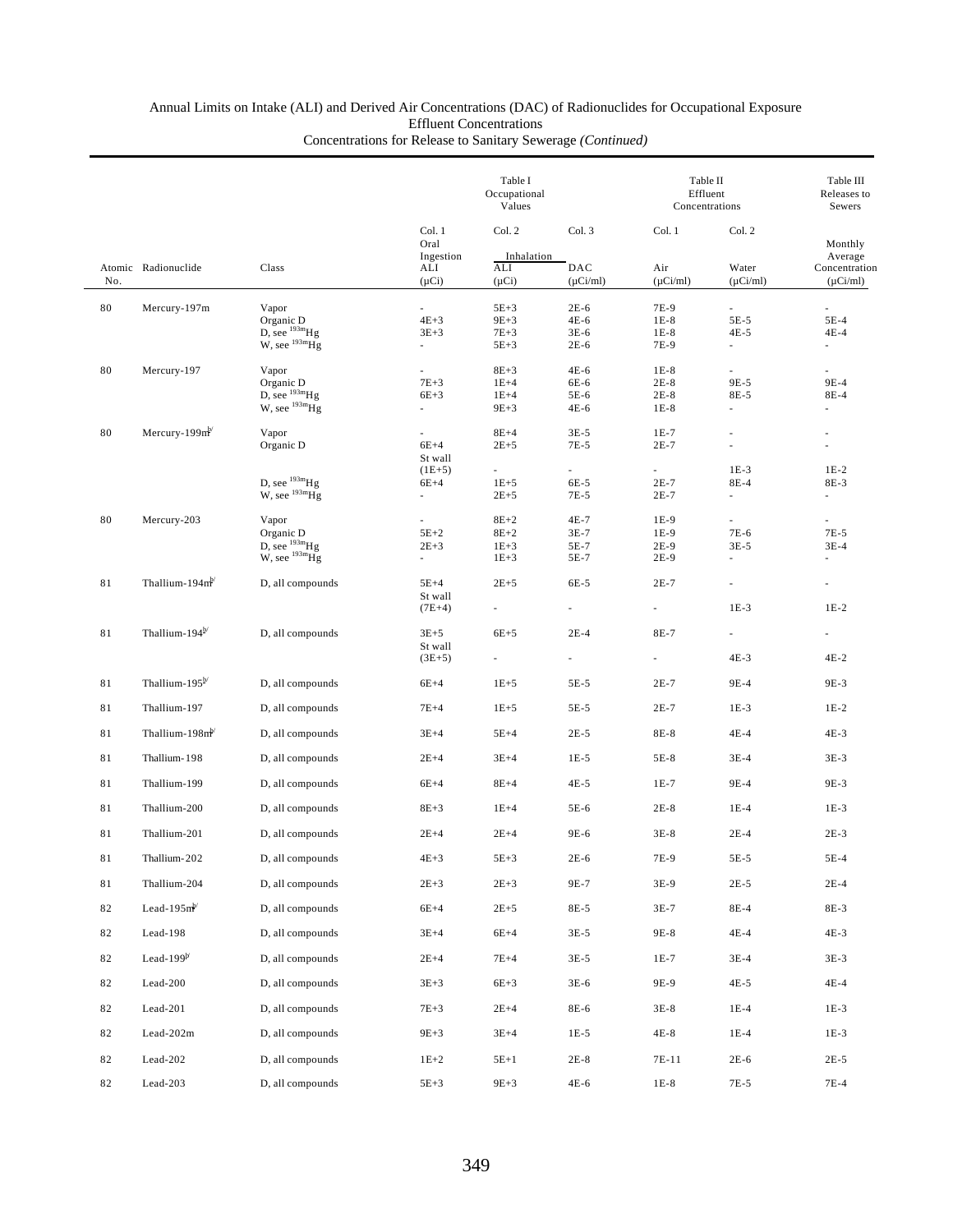|     |                            |                                                       |                                    | Table I<br>Occupational<br>Values |                                  | Table II<br>Effluent<br>Concentrations |                                       | Table III<br>Releases to<br>Sewers        |
|-----|----------------------------|-------------------------------------------------------|------------------------------------|-----------------------------------|----------------------------------|----------------------------------------|---------------------------------------|-------------------------------------------|
|     |                            |                                                       | Col. 1<br>Oral                     | Col. 2                            | Col. 3                           | Col. 1                                 | Col. 2                                | Monthly                                   |
| No. | Atomic Radionuclide        | Class                                                 | Ingestion<br>ALI<br>$(\mu Ci)$     | Inhalation<br>ALI<br>$(\mu Ci)$   | DAC<br>$(\mu Ci/ml)$             | Air<br>$(\mu Ci/ml)$                   | Water<br>$(\mu$ Ci/ml)                | Average<br>Concentration<br>$(\mu$ Ci/ml) |
| 82  | Lead-205                   | D, all compounds                                      | $4E+3$                             | $1E + 3$                          | 6E-7                             | $2E-9$                                 | $5E-5$                                | 5E-4                                      |
| 82  | Lead-209                   | D, all compounds                                      | $2E+4$                             | $6E+4$                            | $2E-5$                           | 8E-8                                   | $3E-4$                                | $3E-3$                                    |
| 82  | $Lead-210$                 | D, all compounds                                      | 6E-1<br>Bone surf<br>$(1E+0)$      | $2E-1$<br>Bone surf<br>$(4E-1)$   | $1E-10$<br>$\sim$                | 6E-13                                  | $\sim$<br>$1E-8$                      | $\sim$<br>$1E-7$                          |
|     | Lead-21 $1b$               |                                                       |                                    |                                   | $3E-7$                           |                                        |                                       |                                           |
| 82  |                            | D, all compounds                                      | $1E+4$                             | $6E+2$                            |                                  | 9E-10                                  | $2E-4$                                | $2E-3$                                    |
| 82  | Lead-212                   | D, all compounds                                      | $8E+1$<br>Bone surf                | $3E+1$<br>$\sim$                  | $1E-8$<br>$\sim$                 | 5E-11<br>$\sim$                        | $\sim$<br>$2E-6$                      | $\sim$                                    |
|     |                            |                                                       | $(1E+2)$                           |                                   |                                  |                                        |                                       | $2E-5$                                    |
| 82  | Lead- $214^b$              | D, all compounds                                      | $9E + 3$                           | $8E+2$                            | $3E-7$                           | 1E-9                                   | $1E-4$                                | $1E-3$                                    |
| 83  | Bismuth-200 <sup>b</sup>   | D, nitrates<br>W, all other compounds                 | $3E+4$                             | $8E+4$<br>$1E + 5$                | $4E-5$<br>$4E-5$                 | $1E-7$<br>$1E-7$                       | $4E-4$<br>$\sim$                      | $4E-3$                                    |
| 83  | Bismuth-201 <sup>b</sup>   | D, see $^{200}$ Bi                                    | $1E+4$                             | $3E+4$                            | $1E-5$                           | $4E-8$                                 | $2E-4$                                | $2E-3$                                    |
|     |                            | W, see 200Bi                                          | L.                                 | $4E+4$                            | $2E-5$                           | 5E-8                                   | $\sim$                                |                                           |
| 83  | Bismuth-202 <sup>b</sup>   | D, see $^{200}$ Bi<br>W, see $^{200}$ Bi              | $1E+4$<br>L.                       | $4E+4$<br>$8E+4$                  | $2E-5$<br>$3E-5$                 | 6E-8<br>$1E-7$                         | $2E-4$<br>$\mathcal{L}_{\mathcal{A}}$ | $2E-3$                                    |
| 83  | Bismuth-203                | D, see $^{200}$ Bi                                    | $2E + 3$                           | $7E + 3$                          | $3E-6$                           | 9E-9                                   | $3E-5$                                | $3E-4$                                    |
|     |                            | W, see $^{200}$ Bi                                    |                                    | $6E+3$                            | $3E-6$                           | 9E-9                                   | $\mathcal{L}_{\mathcal{A}}$           |                                           |
| 83  | Bismuth-205                | D, see $^{200}\text{Bi}$ W, see $^{200}\text{Bi}$     | $1E+3$                             | $3E+3$<br>$1E+3$                  | $1E-6$<br>5E-7                   | 3E-9<br>2E-9                           | $2E-5$<br>$\overline{\phantom{a}}$    | $2E-4$                                    |
| 83  | Bismuth-206                | D, see <sup>200</sup> Bi<br>W, see <sup>200</sup> Bi  | $6E+2$<br>a.                       | $1E+3$<br>$9E+2$                  | 6E-7<br>4E-7                     | 2E-9<br>1E-9                           | 9E-6<br>$\sim$                        | 9E-5                                      |
|     |                            |                                                       |                                    |                                   |                                  |                                        |                                       |                                           |
| 83  | Bismuth-207                | D, see <sup>200</sup> Bi<br>W, see <sup>200</sup> Bi  | $1E+3$<br>a.                       | $2E+3$<br>$4E+2$                  | $7E-7$<br>$1E-7$                 | 2E-9<br>5E-10                          | $1E-5$                                | $1E-4$                                    |
| 83  | Bismuth-210m               | D, see <sup>200</sup> Bi                              | $4E+1$                             | $5E+0$                            | $2E-9$                           | $\sim$                                 | $\overline{\phantom{a}}$              | $\overline{\phantom{a}}$                  |
|     |                            | W, see <sup>200</sup> Bi                              | Kidneys<br>$(6E+1)$                | Kidneys<br>$(6E+0)$               | $\overline{\phantom{a}}$         | 9E-12                                  | 8E-7                                  | 8E-6                                      |
|     |                            |                                                       | $\overline{\phantom{a}}$           | 7E-1                              | $3E-10$                          | 9E-13                                  | $\overline{\phantom{a}}$              |                                           |
| 83  | Bismuth-210                | D, see <sup>200</sup> Bi                              | $8E+2$                             | $2E+2$<br>Kidneys                 | $1E-7$                           | $\mathcal{L}_{\mathcal{A}}$            | $1E-5$                                | $1E-4$                                    |
|     |                            | W, see <sup>200</sup> Bi                              | ä,<br>$\overline{\phantom{a}}$     | $(4E+2)$<br>$3E+1$                | $1E-8$                           | 5E-10<br>$4E-11$                       | ٠<br>$\sim$                           | $\sim$<br>$\overline{\phantom{a}}$        |
|     | Bismuth-212 <sup>b</sup>   |                                                       | $5E+3$                             | $2E+2$                            | $1E-7$                           | 3E-10                                  | $7E-5$                                |                                           |
| 83  |                            | D, see $^{200}\mathrm{Bi}$ W, see $^{200}\mathrm{Bi}$ | ÷.                                 | $3E + 2$                          | $1E-7$                           | 4E-10                                  | $\sim$                                | $7E-4$<br>$\blacksquare$                  |
| 83  | Bismuth-213 $^{\flat}$     | D, see $^{200}\mathrm{Bi}$ W, see $^{200}\mathrm{Bi}$ | $7E+3$<br>$\overline{\phantom{a}}$ | $3E+2$<br>$4E+2$                  | $1E-7$<br>$1E-7$                 | $4E-10$<br>5E-10                       | $1E-4$<br>$\overline{\phantom{a}}$    | $1E-3$<br>$\overline{\phantom{a}}$        |
| 83  | Bismuth- $214^b$           | D, see <sup>200</sup> Bi                              | $2E+4$<br>St wall                  | $8E+2$                            | $3E-7$                           | 1E-9                                   | $\overline{\phantom{a}}$              | $\overline{\phantom{a}}$                  |
|     |                            | W, see <sup>200</sup> Bi                              | $(2E+4)$<br>$\sim$                 | 9E-2                              | $\overline{\phantom{a}}$<br>4E-7 | L,<br>1E-9                             | $3E-4$<br>$\overline{\phantom{a}}$    | $3E-3$<br>$\overline{\phantom{a}}$        |
| 84  | Polonium-203 <sup>b/</sup> | D, all compounds except                               |                                    |                                   |                                  |                                        |                                       |                                           |
|     |                            | those given for W                                     | $3E+4$                             | $6E+4$                            | $3E-5$                           | 9E-8                                   | $3E-4$                                | $3E-3$                                    |
|     |                            | W, oxides, hydroxides,<br>and nitrates                |                                    | $9E+4$                            | $4E-5$                           | $1E-7$                                 | $\overline{\phantom{a}}$              | $\overline{\phantom{a}}$                  |
| 84  | Polonium-205 <sup>b/</sup> | D, see $^{203}$ Po                                    | $2E+4$                             | $4E+4$                            | $2E-5$                           | 5E-8                                   | $3E-4$                                | $3E-3$                                    |
|     |                            | W, see $^{203}\mathrm{Po}$                            |                                    | $7E+4$                            | $3E-5$                           | $1E-7$                                 |                                       |                                           |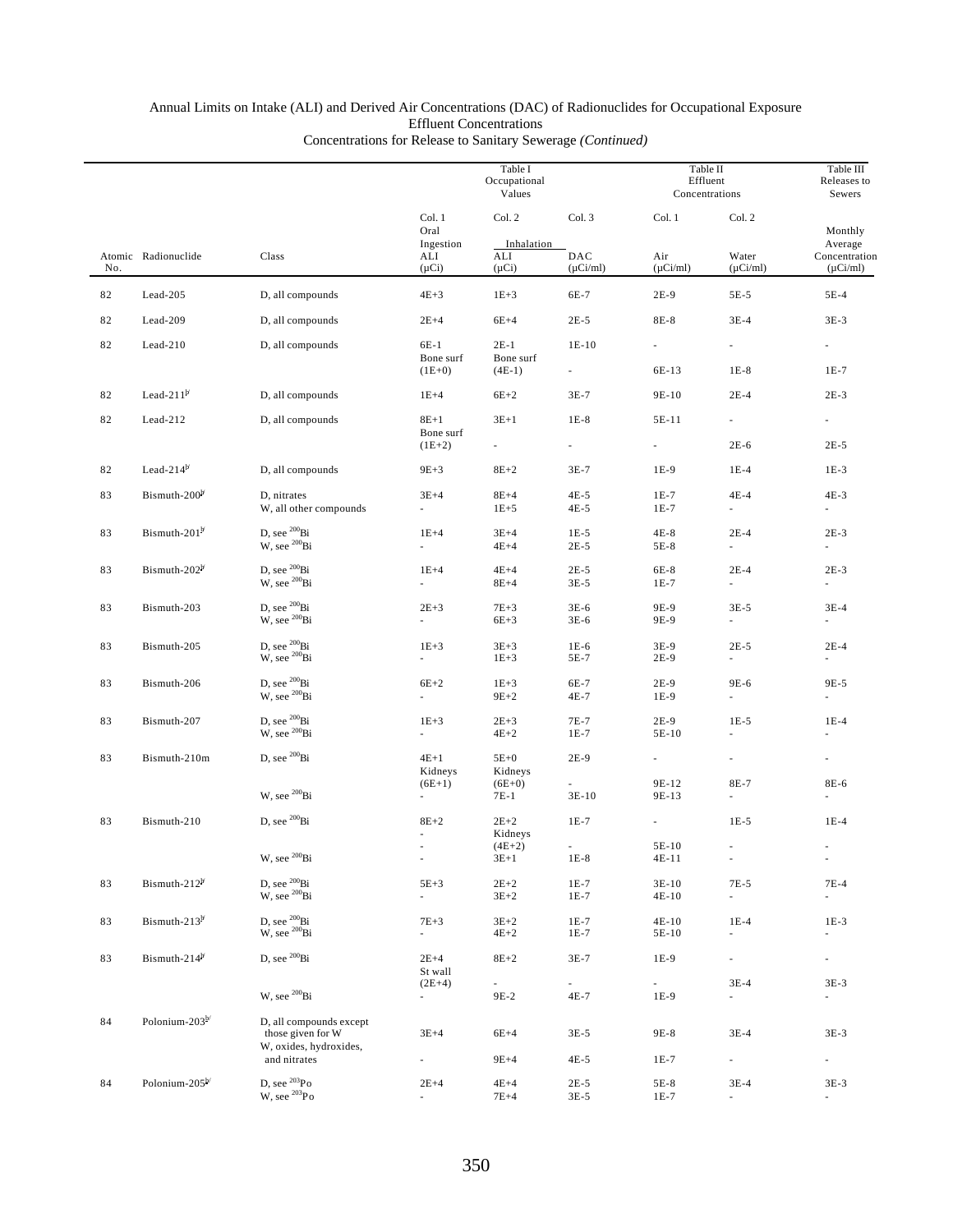|     |                            |                                                     |                                 | Table I<br>Occupational<br>Values     |                                              |                                               | Table II<br>Effluent<br>Concentrations |                                           |  |
|-----|----------------------------|-----------------------------------------------------|---------------------------------|---------------------------------------|----------------------------------------------|-----------------------------------------------|----------------------------------------|-------------------------------------------|--|
|     |                            |                                                     | Col. 1<br>Oral                  | Col. 2                                | Col. 3                                       | Col. 1                                        | Col. 2                                 | Monthly                                   |  |
| No. | Atomic Radionuclide        | Class                                               | Ingestion<br>ALI<br>$(\mu Ci)$  | Inhalation<br>ALI<br>$(\mu Ci)$       | DAC<br>$(\mu Ci/ml)$                         | Air<br>$(\mu$ Ci/ml)                          | Water<br>$(\mu$ Ci/ml)                 | Average<br>Concentration<br>$(\mu Ci/ml)$ |  |
| 84  | Polonium-207               | D, see ${}^{203}Po$<br>W, see ${}^{203}Po$          | $8E+3$<br>ä,                    | $3E+4$<br>$3E+4$                      | $1E-5$<br>$1E-5$                             | $3E-8$<br>$4E-8$                              | $1E-4$<br>u.                           | $1E-3$<br>÷.                              |  |
| 84  | Polonium-210               | D, see $^{203}Po$<br>W, see $^{203}Po$              | $3E+0$<br>ä.                    | $6E-1$<br>6E-1                        | $3E-10$<br>$3E-10$                           | 9E-13<br>9E-13                                | $4E-8$<br>$\omega$                     | 4E-7<br>÷.                                |  |
| 85  | Astatine-207 <sup>b/</sup> | D, halides<br>W                                     | $6E+3$<br>÷.                    | $3E+3$<br>$2E + 3$                    | $1E-6$<br>9E-7                               | 4E-9<br>3E-9                                  | 8E-5<br>÷.                             | 8E-4<br>L.                                |  |
| 85  | Astatine-211               | D, halides<br>W                                     | $1E+2$<br>ä,                    | $8E+1$<br>$5E+1$                      | $3E-8$<br>$2E-8$                             | $1E-10$<br>8E-11                              | $2E-6$                                 | $2E-5$<br>ä,                              |  |
| 86  | Radon-220                  | With daughters removed<br>With daughters present    | ä,                              | $2E+4$<br>$2E+1$<br>$($ or 12<br>WLM) | 7E-6<br>9E-9<br>(or 1.0)<br>WL)              | $2E-8$<br>$3E-11$                             |                                        | ä,<br>٠                                   |  |
| 86  | Radon-222                  | With daughters removed<br>With daughters present    |                                 | $1E+4$<br>$1E+2$<br>$($ or 4<br>WLM)  | $4E-6$<br>$3E-8$<br>$($ or 0.33<br>WL)       | $1E-8$<br>$1E-10$<br>$\overline{\phantom{a}}$ |                                        |                                           |  |
| 87  | Francium-222 <sup>b/</sup> | D, all compounds                                    | $2E+3$                          | $5E+2$                                | $2E-7$                                       | 6E-10                                         | $3E-5$                                 | $3E-4$                                    |  |
| 87  | Francium-223 $^{b}$        | D, all compounds                                    | $6E+2$                          | $8E+2$                                | $3E-7$                                       | $1E-9$                                        | 8E-6                                   | 8E-5                                      |  |
| 88  | Radium-223                 | W, all compounds                                    | $5E+0$<br>Bone surf<br>$(9E+0)$ | $7E-1$<br>ä,                          | $3E-10$<br>$\overline{\phantom{a}}$          | 9E-13<br>$\sim$                               | ×.<br>$1E-7$                           | $1E-6$                                    |  |
| 88  | Radium-224                 | W, all compounds                                    | $8E+0$<br>Bone surf<br>$(2E+1)$ | $2E+0$<br>ä,                          | 7E-10                                        | $2E-12$<br>$\omega$                           | $\overline{\phantom{a}}$<br>$2E-7$     | $2E-6$                                    |  |
| 88  | Radium-225                 | W, all compounds                                    | $8E+0$<br>Bone surf             | $7E-1$                                | $3E-10$                                      | 9E-13                                         | $\omega$<br>$2E-7$                     | ÷,<br>$2E-6$                              |  |
|     |                            |                                                     | $(2E+1)$                        |                                       |                                              | $\overline{\phantom{a}}$                      |                                        |                                           |  |
| 88  | Radium-226                 | W, all compounds                                    | $2E+0$<br>Bone surf<br>$(5E+0)$ | $6E-1$                                | $3E-10$<br>ä,                                | 9E-13                                         | $\overline{\phantom{a}}$<br>6E-8       | ä,<br>6E-7                                |  |
| 88  | Radium-227b/               | W, all compounds                                    | $2E+4$                          | $1E+4$                                | 6E-6                                         |                                               |                                        |                                           |  |
|     |                            |                                                     | Bone surf<br>$(2E+4)$           | Bone surf<br>$(2E+4)$                 |                                              | $3E-8$                                        | $3E-4$                                 | $3E-3$                                    |  |
| 88  | Radium-228                 | W, all compounds                                    | $2E+0$<br>Bone surf             | $1E+0$                                | 5E-10                                        | $2E-12$                                       | ä,                                     |                                           |  |
|     |                            |                                                     | $(4E+0)$                        | ÷,                                    | $\overline{\phantom{a}}$                     | $\overline{\phantom{a}}$                      | 6E-8                                   | 6E-7                                      |  |
| 89  | Actinium-224               | D, all compounds except<br>those given for W and Y  | $2E + 3$<br>LLI wall            | $3E+1$<br>Bone surf                   | $1E-8$                                       | $\overline{\phantom{a}}$                      | $\overline{\phantom{a}}$               | $\overline{\phantom{a}}$                  |  |
|     |                            | W, halides and nitrates<br>Y, oxides and hydroxides | $(2E+3)$<br>٠<br>ä,             | $(4E+1)$<br>$5E+1$<br>$5E+1$          | $\overline{\phantom{a}}$<br>$2E-8$<br>$2E-8$ | 5E-11<br>7E-11<br>6E-11                       | 3E-5<br>×.<br>÷,                       | $3E-4$<br>ä,<br>÷,                        |  |
| 89  | Actinium-225               | D, see <sup>224</sup> Ac                            | $5E+1$<br>LLI wall              | $3E-1$<br>Bone surf                   | $1E-10$                                      | $\sim$                                        | $\overline{\phantom{a}}$               | ä,                                        |  |
|     |                            | W, see <sup>224</sup> Ac<br>$Y$ , see $^{224}$ Ac   | $(5E+1)$<br>÷,<br>ä,            | $(5E-1)$<br>6E-1<br>6E-1              | ÷,<br>3E-10<br>$3E-10$                       | 7E-13<br>9E-13<br>9E-13                       | 7E-7<br>ä,                             | 7E-6<br>ä,<br>ä,                          |  |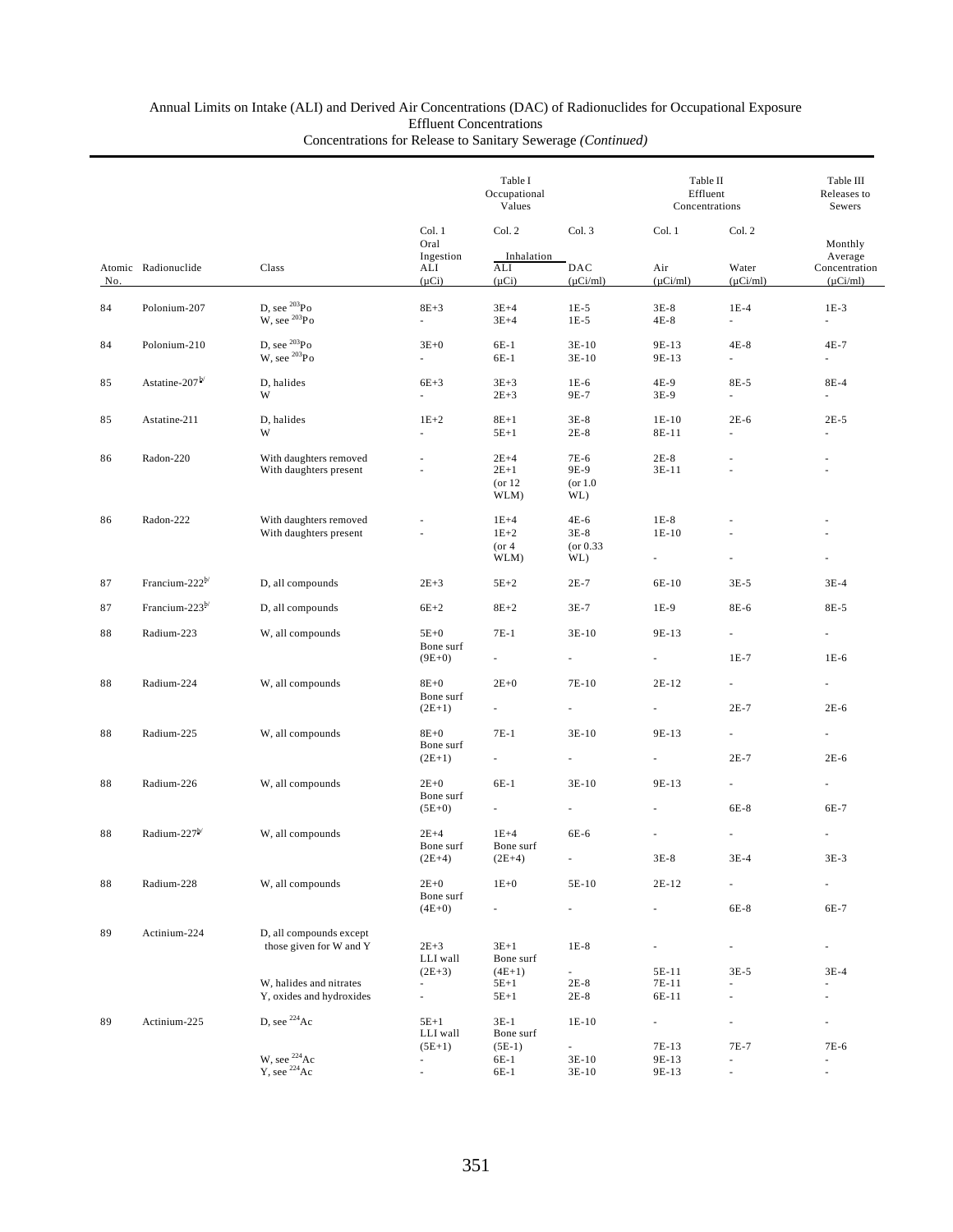|     |                     |                                              |                                    | Table I<br>Occupational<br>Values |                      | Table II<br>Effluent<br>Concentrations |                          | Table III<br>Releases to<br>Sewers        |
|-----|---------------------|----------------------------------------------|------------------------------------|-----------------------------------|----------------------|----------------------------------------|--------------------------|-------------------------------------------|
|     |                     |                                              | Col. 1<br>Oral                     | Col. 2                            | Col. 3               | Col. 1                                 | Col. 2                   | Monthly                                   |
| No. | Atomic Radionuclide | Class                                        | Ingestion<br>ALI<br>$(\mu Ci)$     | Inhalation<br>ALI<br>$(\mu Ci)$   | DAC<br>$(\mu$ Ci/ml) | Air<br>$(\mu Ci/ml)$                   | Water<br>$(\mu Ci/ml)$   | Average<br>Concentration<br>$(\mu$ Ci/ml) |
|     |                     |                                              |                                    |                                   |                      |                                        |                          |                                           |
| 89  | Actinium-226        | D, see $^{224}$ Ac                           | $1E+2$<br>LLI wall                 | $3E+0$<br>Bone surf               | $1E-9$               | $\omega$                               | ä,                       |                                           |
|     |                     | W, see <sup>224</sup> Ac                     | $(1E+2)$<br>a.                     | $(4E+0)$<br>$5E+0$                | $\sim$<br>$2E-9$     | 5E-12<br>7E-12                         | $2E-6$                   | $2E-5$<br>÷                               |
|     |                     | $Y$ , see $^{224}$ Ac                        | $\overline{\phantom{a}}$           | $5E+0$                            | $2E-9$               | 6E-12                                  | ä,                       |                                           |
| 89  | Actinium-227        | D, see $^{224}Ac$                            | $2E-1$<br>Bone surf                | $4E-4$<br>Bone surf               | $2E-13$              | ÷.                                     |                          |                                           |
|     |                     |                                              | $(4E-1)$                           | $(8E-4)$                          | $\sim$               | $1E-15$                                | 5E-9                     | 5E-8                                      |
|     |                     | W, see <sup>224</sup> Ac                     | ٠                                  | $2E-3$<br>Bone surf               | 7E-13                | a.                                     | ٠                        |                                           |
|     |                     | Y, see $^{224}Ac$                            | ÷                                  | $(3E-3)$<br>4E-3                  | $\sim$<br>2E-12      | 4E-15<br>6E-15                         | ä,<br>ä,                 |                                           |
|     |                     |                                              |                                    |                                   |                      |                                        |                          |                                           |
| 89  | Actinium-228        | D, see $^{224}Ac$                            | $2E + 3$                           | $9E+0$<br>Bone surf               | 4E-9                 | $\sim$                                 | $3E-5$                   | $3E-4$                                    |
|     |                     | W, see $^{224}$ Ac                           |                                    | $(2E+1)$<br>$4E+1$<br>Bone surf   | $\sim$<br>$2E-8$     | $2E-11$<br>÷.                          | ٠                        |                                           |
|     |                     |                                              |                                    | $(6E+1)$                          | $\sim$               | 8E-11                                  |                          |                                           |
|     |                     | Y, see $224$ Ac                              |                                    | $4E+1$                            | $2E-8$               | 6E-11                                  |                          |                                           |
| 90  | Thorium- $226^{b/}$ | W, all compounds except<br>those given for Y | $5E+3$<br>St wall                  | $2E+2$                            | 6E-8                 | $2E-10$                                |                          |                                           |
|     |                     |                                              | $(5E+3)$                           | $\sim$                            | $\sim$               | $\sim$                                 | $7E-5$                   | $7E-4$                                    |
|     |                     | Y, oxides and hydroxides                     | $\sim$                             | $1E+2$                            | 6E-8                 | $2E-10$                                | ÷,                       | $\overline{\phantom{a}}$                  |
| 90  | Thorium-227         | W, see $^{226}$ Th                           | $1E+2$                             | $3E-1$                            | $1E-10$              | 5E-13                                  | $2E-6$                   | $2E-5$                                    |
|     |                     | $Y$ , see $^{226}Th$                         | ä,                                 | $3E-1$                            | $1E-10$              | 5E-13                                  | ä,                       | $\overline{\phantom{a}}$                  |
| 90  | Thorium-228         | W, see $^{226}$ Th                           | $6E+0$<br>Bone surf                | $1E-2$<br>Bone surf               | 4E-12                | $\sim$                                 | $\overline{\phantom{a}}$ | $\overline{\phantom{a}}$                  |
|     |                     | Y, see $^{226}$ Th                           | $(1E+1)$                           | $(2E-2)$                          |                      | $3E-14$                                | $2E-7$                   | $2E-6$                                    |
|     |                     |                                              | $\sim$                             | $2E-2$                            | 7E-12                | $2E-14$                                | ä,                       | ×.                                        |
| 90  | Thorium-229         | W, see $^{226}$ Th                           | 6E-1<br>Bone surf                  | 9E-4<br>Bone surf                 | 4E-13                | ä,                                     | ä,                       | ×.                                        |
|     |                     | Y, see $^{226}$ Th                           | $(1E+0)$<br>a.                     | $(2E-3)$<br>$2E-3$                | $1E-12$              | $3E-15$                                | $2E-8$                   | $2E-7$                                    |
|     |                     |                                              | ×.                                 | Bone surf<br>$(3E-3)$             | ÷.                   | $4E-15$                                |                          |                                           |
| 90  | Thorium-230         | W, see $^{226}$ Th                           | $4E+0$                             | 6E-3                              | 3E-12                | $\overline{\phantom{a}}$               | ä,                       |                                           |
|     |                     |                                              | Bone surf<br>$(9E+0)$              | Bone surf                         |                      | $2E-14$                                | $1E-7$                   | $1E-6$                                    |
|     |                     | Y, see $^{226}$ Th                           | $\sim$                             | $(2E-2)$<br>$2E-2$                | $\sim$<br>6E-12      | $\mathcal{L}_{\mathcal{A}}$            |                          | ×.                                        |
|     |                     |                                              | $\sim$                             | Bone surf<br>$(2E-2)$             | $\sim 10$            | $3E-14$                                | $\overline{\phantom{a}}$ | $\overline{\phantom{a}}$                  |
|     |                     |                                              |                                    |                                   |                      |                                        |                          |                                           |
| 90  | Thorium-231         | W, see $^{226}$ Th<br>$Y$ , see $^{226}Th$   | $4E+3$<br>$\overline{\phantom{a}}$ | $6E+3$<br>$6E+3$                  | $3E-6$<br>3E-6       | 9E-9<br>9E-9                           | 5E-5<br>ä,               | 5E-4<br>$\blacksquare$                    |
| 90  | Thorium-232         | W, see $^{226}$ Th                           | 7E-1<br>Bone surf                  | $1E-3$<br>Bone surf               | 5E-13                | $\sim 10^{-11}$                        | $\overline{\phantom{a}}$ | $\sim 10^{-11}$                           |
|     |                     | Y, see $^{226}$ Th                           | $(2E+0)$                           | $(3E-3)$                          | $\sim$               | 4E-15                                  | $3E-8$                   | $3E-7$                                    |
|     |                     |                                              | $\sim$                             | $3E-3$<br>Bone surf               | 1E-12                | $\sim$                                 | $\overline{\phantom{a}}$ | $\overline{\phantom{a}}$                  |
|     |                     |                                              | e i                                | $(4E-3)$                          | $\sim 10^{-11}$      | 6E-15                                  | $\overline{\phantom{a}}$ | $\overline{\phantom{a}}$                  |
| 90  | Thorium-234         | W, see $^{226}$ Th                           | $3E+2$<br>LLI wall                 | $2E + 2$                          | 8E-8                 | 3E-10                                  | ä,                       | ×.                                        |
|     |                     |                                              | $(4E+2)$                           |                                   | $\sim$               | $\sim$                                 | 5E-6                     | 5E-5                                      |
|     |                     | Y, see $^{226}$ Th                           | ÷.                                 | $2\mathrm{E}{+2}$                 | 6E-8                 | 2E-10                                  | $\overline{\phantom{a}}$ | $\overline{\phantom{a}}$                  |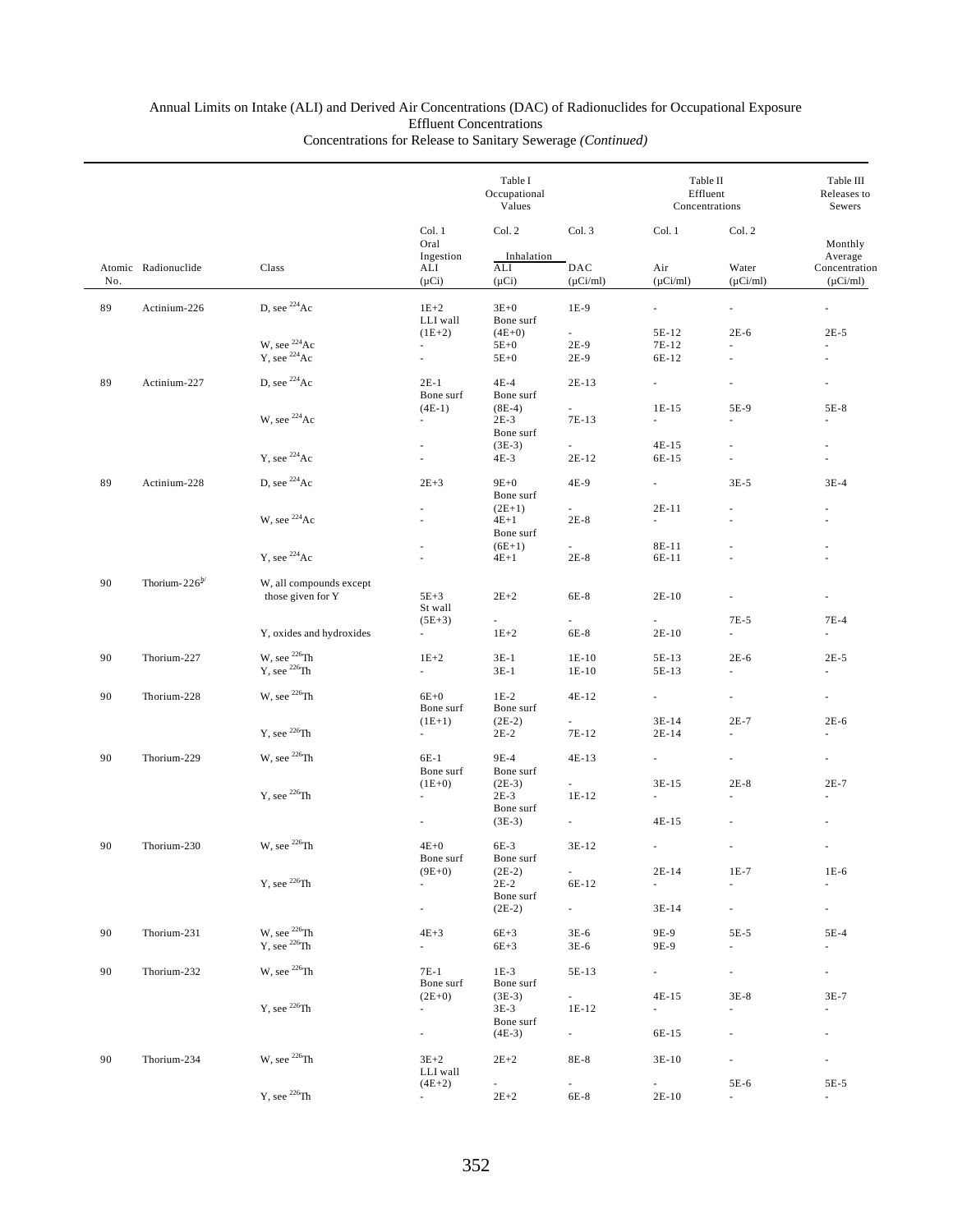|     |                                |                                                     |                                                      | Table I<br>Occupational<br>Values |                                    | Table II<br>Effluent<br>Concentrations | Table III<br>Releases to<br>Sewers                   |                                                      |
|-----|--------------------------------|-----------------------------------------------------|------------------------------------------------------|-----------------------------------|------------------------------------|----------------------------------------|------------------------------------------------------|------------------------------------------------------|
|     |                                |                                                     | Col. 1<br>Oral<br>Ingestion                          | Col. 2<br>Inhalation              | Col. 3                             | Col. 1                                 | Col. 2                                               | Monthly<br>Average                                   |
| No. | Atomic Radionuclide            | Class                                               | ALI<br>$(\mu Ci)$                                    | ALI<br>$(\mu Ci)$                 | DAC<br>$(\mu$ Ci/ml)               | Air<br>$(\mu$ Ci/ml)                   | Water<br>$(\mu$ Ci/ml)                               | Concentration<br>$(\mu Ci/ml)$                       |
| 91  | Protactinium-227 <sup>b/</sup> | W, all compounds except                             |                                                      |                                   |                                    |                                        |                                                      |                                                      |
|     |                                | those given for Y<br>Y, oxides and hydroxides       | $4E + 3$<br>$\mathcal{L}_{\mathcal{A}}$              | $1E+2$<br>$1E+2$                  | 5E-8<br>4E-8                       | $2E-10$<br>$1E-10$                     | $5E-5$<br>$\overline{\phantom{a}}$                   | 5E-4<br>$\overline{\phantom{a}}$                     |
| 91  | Protactinium-228               | W, see $^{227}Pa$                                   | $1E+3$                                               | $1E+1$<br>Bone surf               | 5E-9                               | $\sim$                                 | $2E-5$                                               | $2E-4$                                               |
|     |                                | Y, see $^{227}Pa$                                   | $\overline{\phantom{a}}$                             | $(2E+1)$<br>$1E+1$                | ÷.<br>5E-9                         | 3E-11<br>2E-11                         |                                                      |                                                      |
| 91  | Protactinium-230               | W, see <sup>227</sup> Pa                            | $6E+2$<br>Bone surf                                  | $5E+0$                            | 2E-9                               | 7E-12                                  |                                                      |                                                      |
|     |                                | Y, see $^{227}Pa$                                   | $(9E+2)$                                             | $\sim$                            | $\sim$                             | ÷.                                     | $1E-5$<br>÷                                          | $1E-4$<br>$\sim$                                     |
|     |                                |                                                     | $\sim$                                               | $4E+0$                            | 1E-9                               | 5E-12                                  |                                                      |                                                      |
| 91  | Protactinium-231               | W, see $^{227}Pa$                                   | $2E-1$<br>Bone surf                                  | $2E-3$<br>Bone surf               | 6E-13                              | $\sim$                                 | $\overline{\phantom{a}}$                             | $\overline{\phantom{a}}$                             |
|     |                                | Y, see $^{227}Pa$                                   | $(5E-1)$<br>$\overline{\phantom{a}}$                 | $(4E-3)$<br>4E-3<br>Bone surf     | $\overline{\phantom{a}}$<br>2E-12  | 6E-15<br>÷.                            | 6E-9                                                 | $6E-8$<br>$\overline{\phantom{a}}$                   |
|     |                                |                                                     | $\overline{\phantom{a}}$                             | $(6E-3)$                          | $\sim$                             | 8E-15                                  | $\overline{\phantom{a}}$                             | $\overline{\phantom{a}}$                             |
| 91  | Protactinium-232               | W, see $^{227}Pa$                                   | $1E+3$                                               | $2E+1$<br>Bone surf               | 9E-9                               | $\overline{\phantom{a}}$               | $2E-5$                                               | $2E-4$                                               |
|     |                                | Y, see $^{227}Pa$                                   | ÷                                                    | $(6E+1)$                          | ä,                                 | 8E-11                                  |                                                      |                                                      |
|     |                                |                                                     | ×.                                                   | $6E+1$<br>Bone surf<br>$(7E+1)$   | $2E-8$<br>$\overline{\phantom{a}}$ | ۰.<br>$1E-10$                          |                                                      |                                                      |
| 91  | Protactinium-233               | W, see $^{227}Pa$                                   | $1E+3$                                               | $7E+2$                            | $3E-7$                             | 1E-9                                   |                                                      |                                                      |
|     |                                |                                                     | LLI wall                                             | $\sim$                            | $\overline{\phantom{a}}$           | $\overline{\phantom{0}}$               | $2E-5$                                               | $2E-4$                                               |
|     |                                | Y, see $^{227}Pa$                                   | $(2E+3)$<br>$\sim$                                   | $6E+2$                            | $2E-7$                             | 8E-10                                  | $\mathcal{L}_{\mathcal{A}}$                          | ×.                                                   |
| 91  | Protactinium-234               | W, see $^{227}Pa$                                   | $2E+3$                                               | $8E + 3$                          | $3E-6$                             | $1E-8$                                 | $3E-5$                                               | $3E-4$                                               |
|     |                                | $Y$ , see $^{227}Pa$                                | ÷.                                                   | $7E+3$                            | $3E-6$                             | 9E-9                                   | $\omega$                                             | ÷.                                                   |
| 92  | Uranium-230                    | $D,UF_6, UO_2F_2,$                                  |                                                      |                                   |                                    |                                        |                                                      |                                                      |
|     |                                | $UO_2(NO_3)_2$                                      | $4E+0$<br>Bone surf                                  | $4E-1$<br>Bone surf               | $2E-10$                            | $\overline{\phantom{a}}$               | $\overline{\phantom{a}}$                             | $\overline{\phantom{a}}$                             |
|     |                                |                                                     | $(6E+0)$                                             | $(6E-1)$                          | $\sim$                             | 8E-13                                  | 8E-8<br>÷.                                           | 8E-7                                                 |
|     |                                | $W, UO_3, UF_4, UCl_4$<br>$Y, UO2, U3O8$            | ×.<br>$\overline{\phantom{a}}$                       | $4E-1$<br>$3E-1$                  | $1E-10$<br>$1E-10$                 | 5E-13<br>4E-13                         |                                                      |                                                      |
| 92  | Uranium-231                    | D, see $^{230}$ U                                   | $5E+3$<br>LLI wall                                   | $8E+3$                            | $3E-6$                             | $1E-8$                                 | $\sim$                                               | $\sim$                                               |
|     |                                |                                                     | $(4E+3)$                                             | $\sim$                            | $\sim$                             | ÷.                                     | 6E-5                                                 | 6E-4                                                 |
|     |                                | W, see $^{230}\! \rm{U}$ Y, see $^{230}\! \rm{U}$   | $\sim$<br>$\overline{\phantom{a}}$                   | $6E+3$<br>$5E+3$                  | $2E-6$<br>2E-6                     | 8E-9<br>6E-9                           | $\overline{\phantom{a}}$<br>$\overline{\phantom{a}}$ |                                                      |
| 92  | Uranium-232                    | D, see $^{230}$ U                                   | $2E+0$<br>Bone surf                                  | $2E-1$<br>Bone surf               | 9E-11                              | $\sim$                                 | $\overline{\phantom{a}}$                             | ÷,                                                   |
|     |                                |                                                     | $(4E+0)$                                             | $(4E-1)$                          | ÷.                                 | 6E-13                                  | 6E-8                                                 | 6E-7                                                 |
|     |                                | W, see $^{230}$ U<br>$Y$ , see $^{230}U$            | $\overline{\phantom{a}}$<br>$\overline{\phantom{a}}$ | 4E-1<br>8E-3                      | 2E-10<br>3E-12                     | 5E-13<br>$1E-14$                       | $\blacksquare$<br>$\overline{\phantom{a}}$           | $\overline{\phantom{a}}$<br>$\overline{\phantom{a}}$ |
| 92  | Uranium-233                    | D, see $^{230}$ U                                   | $1E+1$<br>Bone surf                                  | $1E+0$<br>Bone surf               | 5E-10                              | $\sim$                                 | $\overline{\phantom{a}}$                             | $\overline{\phantom{a}}$                             |
|     |                                |                                                     | $(2E+1)$                                             | $(2E+0)$                          | $\sim$                             | 3E-12                                  | 3E-7                                                 | $3E-6$                                               |
|     |                                | W, see $^{230}\! \mathrm{U}$<br>$Y$ , see $^{230}U$ | ٠<br>ä,                                              | 7E-1<br>$4E-2$                    | 3E-10<br>2E-11                     | 1E-12<br>5E-14                         | $\overline{\phantom{a}}$<br>$\overline{\phantom{a}}$ | ÷<br>$\overline{\phantom{a}}$                        |
|     |                                |                                                     |                                                      |                                   |                                    |                                        |                                                      |                                                      |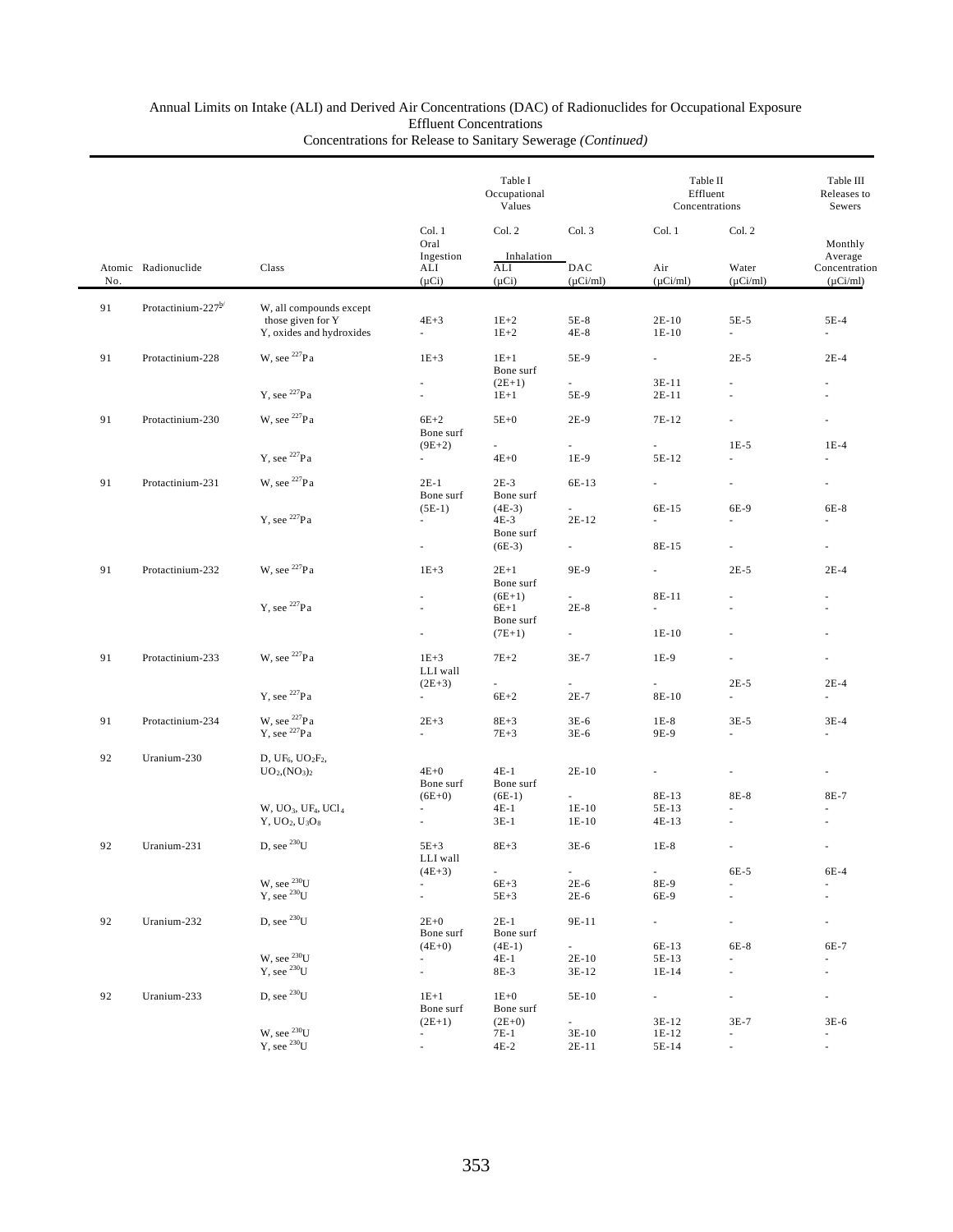|     |                               |                                                   |                                | Table I<br>Occupational<br>Values |                          | Table II<br>Effluent<br>Concentrations | Table III<br>Releases to<br>Sewers |                                           |
|-----|-------------------------------|---------------------------------------------------|--------------------------------|-----------------------------------|--------------------------|----------------------------------------|------------------------------------|-------------------------------------------|
|     |                               |                                                   | Col. 1<br>Oral                 | Col. 2                            | Col. 3                   | Col. 1                                 | Col. 2                             | Monthly                                   |
| No. | Atomic Radionuclide           | Class                                             | Ingestion<br>ALI<br>$(\mu Ci)$ | Inhalation<br>ALI<br>$(\mu Ci)$   | DAC<br>$(\mu Ci/ml)$     | Air<br>$(\mu Ci/ml)$                   | Water<br>$(\mu Ci/ml)$             | Average<br>Concentration<br>$(\mu Ci/ml)$ |
| 92  | Uranium-234 $\mathrm{c}/$     | D, see $^{230}$ U                                 | $1E+1$                         | $1E+0$                            | 5E-10                    | ×.                                     | ×.                                 |                                           |
|     |                               |                                                   | Bone surf<br>$(2E+1)$          | Bone surf<br>$(2E+0)$             | $\overline{\phantom{a}}$ | 3E-12                                  | $3E-7$                             | $3E-6$                                    |
|     |                               | W, see $^{230}$ U<br>$Y$ , see $^{230}U$          | ä,<br>L.                       | $7E-1$<br>$4E-2$                  | $3E-10$<br>2E-11         | 1E-12<br>5E-14                         |                                    | ÷.                                        |
| 92  | Uranium-235 $c$               | D, see $^{230}$ U                                 | $1E+1$<br>Bone surf            | $1E+0$<br>Bone surf               | 6E-10                    | a.                                     |                                    |                                           |
|     |                               | W, see $^{230}$ U                                 | $(2E+1)$<br>÷.                 | $(2E+0)$<br>8E-1                  | $3E-10$                  | $3E-12$<br>$1E-12$                     | $3E-7$                             | $3E-6$<br>$\sim$                          |
|     |                               | Y, see $^{230}$ U                                 | L.                             | $4E-2$                            | 2E-11                    | 6E-14                                  |                                    |                                           |
| 92  | Uranium-236                   | D, see $^{230}$ U                                 | $1E+1$<br>Bone surf            | $1E+0$<br>Bone surf               | 5E-10                    | ÷.                                     |                                    |                                           |
|     |                               | W, see $^{230}$ U                                 | $(2E+1)$<br>L.                 | $(2E+0)$<br>8E-1                  | ÷.<br>$3E-10$            | $3E-12$<br>$1E-12$                     | $3E-7$                             | $3E-6$                                    |
|     |                               | $Y$ , see $^{230}U$                               | ä,                             | $4E-2$                            | 2E-11                    | 6E-14                                  |                                    |                                           |
| 92  | Uranium-237                   | D, see $^{230}$ U                                 | $2E + 3$<br>LLI wall           | $3E + 3$                          | $1E-6$                   | 4E-9                                   |                                    |                                           |
|     |                               |                                                   | $(2E+3)$                       | $\overline{\phantom{a}}$          |                          | $\overline{\phantom{a}}$               | $3E-5$                             | $3E-4$                                    |
|     |                               | W, see $^{230}$ U<br>$Y$ , see $^{230}U$          | ä,<br>ä,                       | $2E + 3$<br>$2E+3$                | 7E-7<br>6E-7             | 2E-9<br>2E-9                           | ×,                                 | ×.                                        |
| 92  | Uranium-238 $c/$              | D, see $^{230}$ U                                 | $1E+1$<br>Bone surf            | $1E+0$<br>Bone surf               | 6E-10                    | L.                                     |                                    |                                           |
|     |                               |                                                   | $(2E+1)$                       | $(2E+0)$                          |                          | 3E-12                                  | $3E-7$                             | $3E-6$                                    |
|     |                               | W, see $^{230}\! \rm{U}$ Y, see $^{230}\! \rm{U}$ | ä,<br>L.                       | $8E-1$<br>$4E-2$                  | $3E-10$<br>2E-11         | $1E-12$<br>6E-14                       | $\overline{\phantom{a}}$           | ×.                                        |
| 92  | Uranium-239 $b$               | D, see $^{230}$ U                                 | $7E+4$                         | $2E + 5$                          | 8E-5                     | $3E-7$                                 | 9E-4                               | 9E-3                                      |
|     |                               | W, see $^{230}$ U<br>Y, see $^{230}$ U            |                                | $2E + 5$<br>$2E + 5$              | 7E-5<br>6E-5             | $2E-7$<br>$2E-7$                       |                                    |                                           |
| 92  | Uranium-240                   | D, see $^{230}$ U<br>W, see $^{230}$ U            | $1E+3$                         | $4E+3$                            | $2E-6$                   | 5E-9                                   | $2E-5$                             | $2E-4$                                    |
|     |                               | $Y$ , see $^{230}U$                               |                                | $3E+3$                            | $1E-6$                   | 4E-9                                   |                                    |                                           |
|     |                               |                                                   |                                | $2E+3$                            | $1E-6$                   | 3E-9                                   |                                    |                                           |
| 92  | Uranium-natural <sup>c/</sup> | D, see $^{230}$ U                                 | $1E+1$<br>Bone surf            | $1E+0$<br>Bone surf               | 5E-10                    | $\sim$                                 |                                    | ÷,                                        |
|     |                               | W, see $^{230}$ U                                 | $(2E+1)$                       | $(2E+0)$<br>$8E-1$                | ÷.<br>$3E-10$            | 3E-12<br>9E-13                         | $3E-7$                             | $3E-6$                                    |
|     |                               | Y, see $^{230}$ U                                 |                                | $5E-2$                            | 2E-11                    | 9E-14                                  | $\sim$                             |                                           |
| 93  | Neptunium-232 $b^{\prime}$    | W, all compounds                                  | $1E+5$                         | $2E+3$<br>Bone surf               | $7E-7$                   |                                        | $2E-3$                             | $2\mathrm{E-2}$                           |
|     |                               |                                                   | L.                             | $(5E+2)$                          | ä,                       | 6E-9                                   | $\overline{\phantom{a}}$           | ×,                                        |
| 93  | Neptunium-233b/               | W, all compounds                                  | $8E+5$                         | $3E+6$                            | $1E-3$                   | 4E-6                                   | $1E-2$                             | $1E-1$                                    |
| 93  | Neptunium-234                 | W, all compounds                                  | $2E + 3$                       | $3E + 3$                          | $1E-6$                   | 4E-9                                   | $3E-5$                             | $3E-4$                                    |
| 93  | Neptunium-235                 | W, all compounds                                  | $2E+4$<br>LLI wall             | $8E+2$<br>Bone surf               | $3E-7$                   | L,                                     | $\overline{\phantom{a}}$           | $\overline{\phantom{a}}$                  |
|     |                               |                                                   | $(2E+4)$                       | $(1E+3)$                          | ÷.                       | $2E-9$                                 | $3E-4$                             | $3E-3$                                    |
| 93  | Neptunium-236<br>$(1.15E+5y)$ | W, all compounds                                  | $3E+0$<br>Bone surf            | $2E-2$<br>Bone surf               | 9E-12                    | ä,                                     | $\overline{\phantom{a}}$           | $\overline{\phantom{a}}$                  |
|     |                               |                                                   | $(6E+0)$                       | $(5E-2)$                          | ÷,                       | 8E-14                                  | 9E-8                               | 9E-7                                      |
| 93  | Neptunium-236<br>(22.5 h)     | W, all compounds                                  | $3E+3$<br>Bone surf            | $3E+1$<br>Bone surf               | $1E-8$                   | ä,                                     | ä,                                 | $\blacksquare$                            |
|     |                               |                                                   | $(4E+3)$                       | $(7E+1)$                          |                          | $1E-10$                                | $5E-5$                             | $5E-4$                                    |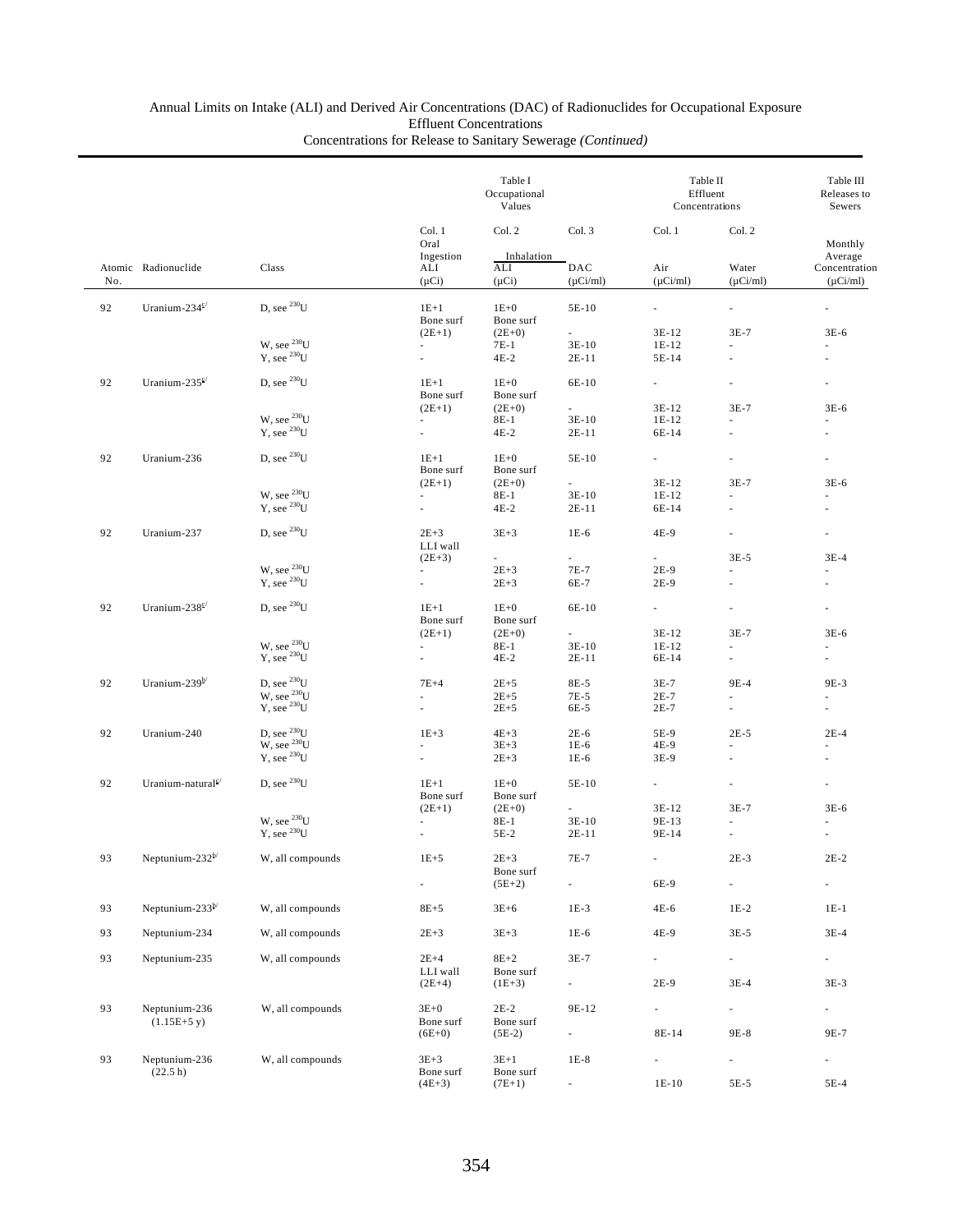|     |                             |                                       |                                      | Table I<br>Occupational<br>Values |                                   |                                      | Table II<br>Effluent<br>Concentrations |                                           |  |
|-----|-----------------------------|---------------------------------------|--------------------------------------|-----------------------------------|-----------------------------------|--------------------------------------|----------------------------------------|-------------------------------------------|--|
|     |                             |                                       | Col. 1<br>Oral                       | Col. 2                            | Col. 3                            | Col. 1                               | Col. 2                                 | Monthly                                   |  |
| No. | Atomic Radionuclide         | Class                                 | Ingestion<br>ALI<br>$(\mu Ci)$       | Inhalation<br>ALI<br>$(\mu Ci)$   | DAC<br>$(\mu$ Ci/ml)              | Air<br>$(\mu Ci/ml)$                 | Water<br>$(\mu$ Ci/ml)                 | Average<br>Concentration<br>$(\mu$ Ci/ml) |  |
| 93  | Neptunium-237               | W, all compounds                      | $5E-1$                               | $4E-3$                            | $2E-12$                           | $\mathcal{L}_{\mathcal{A}}$          | $\mathbb{Z}^{\mathbb{Z}}$              | ä,                                        |  |
|     |                             |                                       | Bone surf<br>$(1E+0)$                | Bone surf<br>$(1E-2)$             | ÷.                                | $1E-14$                              | $2E-8$                                 | $2E-7$                                    |  |
| 93  | Neptunium-238               | W, all compounds                      | $1E+3$                               | $6E+1$                            | $3E-8$                            | $\sim$                               | $2E-5$                                 | $2E-4$                                    |  |
|     |                             |                                       |                                      | Bone surf<br>$(2E+2)$             |                                   | $2E-10$                              |                                        |                                           |  |
| 93  | Neptunium-239               | W, all compounds                      | $2E + 3$                             | $2E + 3$                          | 9E-7                              | 3E-9                                 | ä,                                     |                                           |  |
|     |                             |                                       | LLI wall<br>$(2E+3)$                 | $\sim 100$                        | $\sim$                            | $\sim$                               | $2E-5$                                 | $2E-4$                                    |  |
| 93  | Neptunium-240 <sup>b/</sup> | W, all compounds                      | $2E+4$                               | $8E+4$                            | $3E-5$                            | $1E-7$                               | $3E-4$                                 | $3E-3$                                    |  |
| 94  | Plutonium-234               | W, all compounds                      |                                      |                                   |                                   |                                      |                                        |                                           |  |
|     |                             | except $PuO2$<br>$Y$ , $PuO2$         | $8E+3$<br>ä,                         | $2E+2$<br>$2E+2$                  | 9E-8<br>8E-8                      | $3E-10$<br>$3E-10$                   | $1E-4$<br>$\mathcal{L}_{\mathcal{A}}$  | $1E-3$<br>$\mathcal{L}^{\pm}$             |  |
| 94  | Plutonium-235 <sup>b/</sup> | W, see $^{234}Pu$                     | $9E+5$                               | $3E+6$                            | $1E-3$                            | $4E-6$                               | $1E-2$                                 | $1E-1$                                    |  |
|     |                             | Y, see <sup>234</sup> Pu              | ä,                                   | $3E+6$                            | $1E-3$                            | $3E-6$                               | à.                                     | $\omega$                                  |  |
| 94  | Plutonium-236               | W, see $^{234}Pu$                     | $2E+0$<br>Bone surf                  | $2E-2$<br>Bone surf               | 8E-12                             | $\sim$                               | $\overline{\phantom{a}}$               | $\overline{\phantom{a}}$                  |  |
|     |                             | $Y$ , see $^{234}Pu$                  | $(4E+0)$<br>$\sim$                   | $(4E-2)$<br>$4E-2$                | $2E-11$                           | 5E-14<br>6E-14                       | 6E-8<br>$\sim$                         | 6E-7<br>×.                                |  |
| 94  | Plutonium-237               | W, see <sup>234</sup> Pu              | $1E+4$                               | $3E+3$                            | $1E-6$                            | 5E-9                                 | $2E-4$                                 | $2E-3$                                    |  |
|     |                             | $Y$ , see $^{234}Pu$                  | ä,                                   | $3E + 3$                          | $1E-6$                            | 4E-9                                 | ä,                                     | $\omega$                                  |  |
| 94  | Plutonium-238               | W, see <sup>234</sup> Pu              | 9E-1<br>Bone surf                    | $7E-3$<br>Bone surf               | $3E-12$                           | $\sim$                               | $\overline{\phantom{a}}$               | $\overline{\phantom{a}}$                  |  |
|     |                             | $Y$ , see $^{234}Pu$                  | $(2E+0)$                             | $(1E-2)$<br>$2E-2$                | $\overline{\phantom{a}}$<br>8E-12 | $2E-14$<br>$2E-14$                   | $2E-8$                                 | $2E-7$                                    |  |
| 94  | Plutonium-239               | W, see $^{234}Pu$                     | $8E-1$<br>Bone surf                  | 6E-3<br>Bone surf                 | $3E-12$                           | $\sim$                               | $\sim$                                 | $\overline{\phantom{a}}$                  |  |
|     |                             |                                       | $(1E+0)$                             | $(1E-2)$                          |                                   | $2E-14$                              | $2E-8$                                 | $2E-7$                                    |  |
|     |                             | $Y$ , see $^{234}Pu$                  | $\overline{\phantom{a}}$             | $2E-2$<br>Bone surf               | $7E-12$                           | $\mathcal{L}_{\mathcal{A}}$          | $\omega$                               | ٠                                         |  |
|     |                             |                                       | $\overline{\phantom{a}}$             | $(2E-2)$                          | ÷.                                | $2E-14$                              |                                        |                                           |  |
| 94  | Plutonium-240               | W, see <sup>234</sup> Pu              | $8E-1$<br>Bone surf                  | 6E-3<br>Bone surf                 | $3E-12$                           | ÷.                                   |                                        |                                           |  |
|     |                             | $\mathbf{Y},$ see $^{234}\mathbf{Pu}$ | $(1E+0)$                             | $(1E-2)$                          |                                   | $2E-14$                              | $2E-8$                                 | $2E-7$                                    |  |
|     |                             |                                       |                                      | $2E-2$<br>Bone surf               | $7E-12$                           |                                      |                                        |                                           |  |
|     |                             |                                       | ÷.                                   | $(2E-2)$                          | ä,                                | $2E-14$                              |                                        |                                           |  |
| 94  | Plutonium-241               | W, see <sup>234</sup> Pu              | $4E+1$<br>Bone surf                  | $3E-1$<br>Bone surf               | $1E-10$                           | $\sim$                               |                                        |                                           |  |
|     |                             | Y, see <sup>234</sup> Pu              | $(7E+1)$<br>$\overline{\phantom{a}}$ | $(6E-1)$<br>8E-1                  | $\overline{\phantom{a}}$<br>3E-10 | 8E-13<br>$\mathcal{L}_{\mathcal{A}}$ | $1E-6$                                 | $1E-5$                                    |  |
|     |                             |                                       | $\overline{\phantom{a}}$             | Bone surf<br>$(1E+0)$             | $\sim 100$                        | 1E-12                                |                                        | $\overline{\phantom{a}}$                  |  |
| 94  | Plutonium-242               | W, see <sup>234</sup> Pu              | 8E-1                                 | 7E-3                              |                                   | $\sim$                               |                                        | ÷.                                        |  |
|     |                             |                                       | Bone surf                            | Bone surf                         | 3E-12                             |                                      |                                        |                                           |  |
|     |                             | Y, see <sup>234</sup> Pu              | $(1E+0)$<br>$\overline{\phantom{a}}$ | $(1E-2)$<br>$2E-2$                | $\sim$<br>7E-12                   | $2E-14$<br>$\omega$                  | $2E-8$                                 | $2E-7$<br>$\overline{\phantom{a}}$        |  |
|     |                             |                                       | $\overline{\phantom{a}}$             | Bone surf<br>$(2E-2)$             | $\sim$                            | $2E-14$                              | $\overline{\phantom{a}}$               | $\sim$                                    |  |
|     |                             | W, see $^{234}\mathrm{Pu}$            |                                      |                                   |                                   |                                      |                                        |                                           |  |
| 94  | Plutonium-243               | $Y$ , see $^{234}Pu$                  | $2E+4$<br>$\overline{\phantom{a}}$   | $4E+4$<br>$4E+4$                  | $2E-5$<br>$2E-5$                  | 5E-8<br>5E-8                         | $2E-4$<br>$\mathcal{L}_{\mathcal{A}}$  | $2E-3$<br>$\sim$                          |  |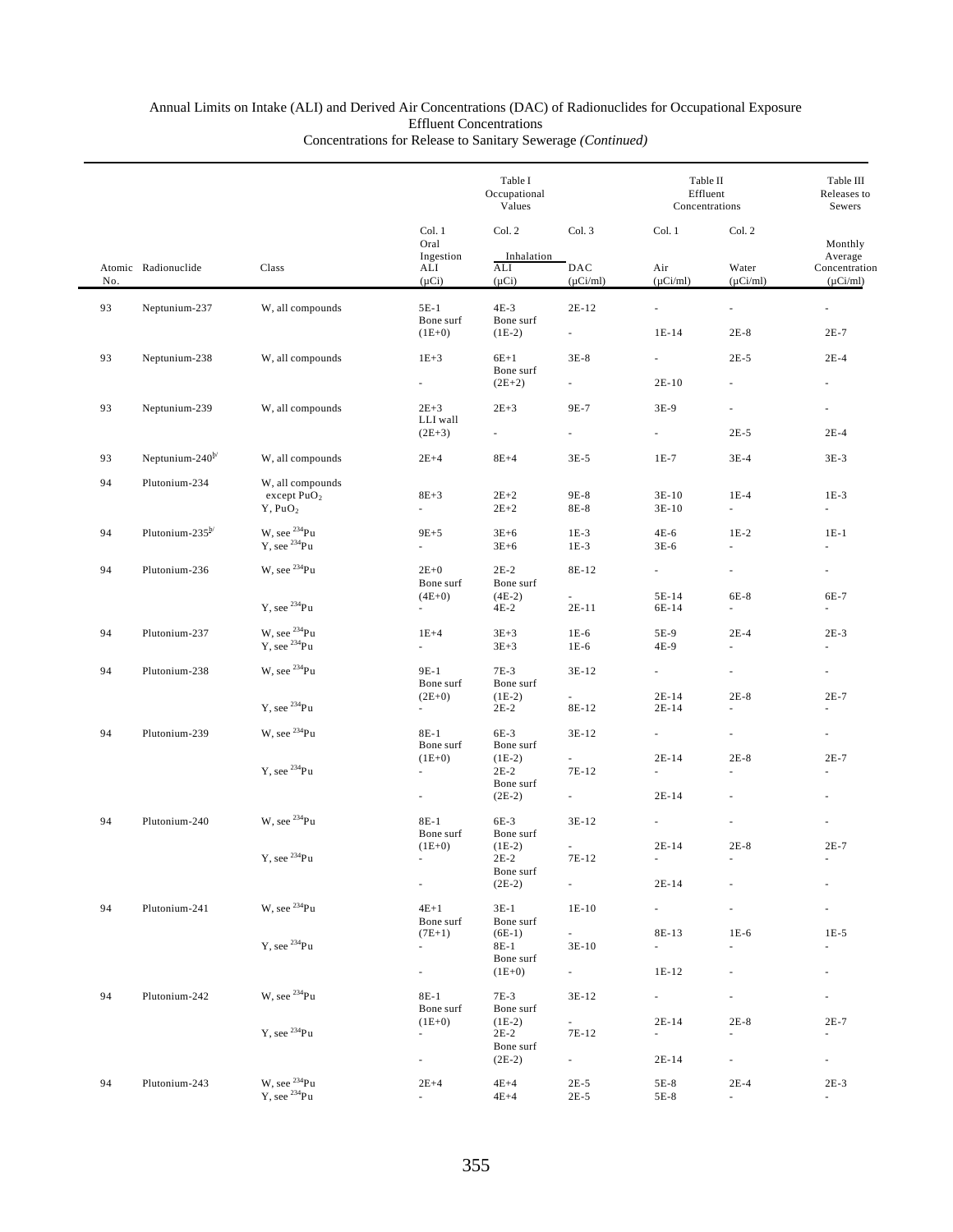|     |                             |                                                  |                                                  | Table I<br>Occupational<br>Values            |                                |                                     | Table II<br>Effluent<br>Concentrations |                                                      |
|-----|-----------------------------|--------------------------------------------------|--------------------------------------------------|----------------------------------------------|--------------------------------|-------------------------------------|----------------------------------------|------------------------------------------------------|
| No. | Atomic Radionuclide         | Class                                            | Col. 1<br>Oral<br>Ingestion<br>ALI<br>$(\mu Ci)$ | Col. 2<br>Inhalation<br>ALI<br>$(\mu Ci)$    | Col. 3<br>DAC<br>$(\mu$ Ci/ml) | Col. 1<br>Air<br>$(\mu$ Ci/ml)      | Col. 2<br>Water<br>$(\mu$ Ci/ml)       | Monthly<br>Average<br>Concentration<br>$(\mu$ Ci/ml) |
| 94  | Plutonium-244               | W, see $^{234}$ Pu                               | $8E-1$                                           | $7E-3$                                       | $3E-12$                        | $\omega$                            | $\overline{\phantom{a}}$               |                                                      |
|     |                             | $Y$ , see $^{234}Pu$                             | Bone surf<br>$(2E+0)$<br>÷.                      | Bone surf<br>$(1E-2)$<br>$2E-2$<br>Bone surf | 7E-12                          | $2E-14$<br>$\mathbf{r}$             | $2E-8$<br>$\omega$                     | $2E-7$<br>×.                                         |
|     |                             |                                                  | $\sim$                                           | $(2E-2)$                                     | $\sim 10$                      | $2E-14$                             | $\overline{\phantom{a}}$               | $\overline{\phantom{a}}$                             |
| 94  | Plutonium-245               | W, see <sup>234</sup> Pu<br>$Y$ , see $^{234}Pu$ | $2E+3$<br>$\mathcal{L}^{\pm}$                    | $5E+3$<br>$4E + 3$                           | $2E-6$<br>$2E-6$               | 6E-9<br>6E-9                        | $3E-5$<br>$\mathcal{L}$                | $3E-4$                                               |
| 94  | Plutonium-246               | W, see $^{234}Pu$                                | $4E+2$<br>LLI wall                               | $3E+2$                                       | $1E-7$                         | 4E-10                               | ä,                                     |                                                      |
|     |                             | Y, see $^{234}$ Pu                               | $(4E+2)$<br>$\sim$                               | $\overline{a}$<br>$3E + 2$                   | $\sim$<br>$1E-7$               | $\sim$<br>$4E-10$                   | 6E-6                                   | 6E-5                                                 |
| 95  | Americium-237 <sup>b/</sup> | W, all compounds                                 | $8E+4$                                           | $3E+5$                                       | $1E-4$                         | 4E-7                                | $1E-3$                                 | $1E-2$                                               |
| 95  | Americium-238 <sup>b/</sup> | W, all compounds                                 | $4E+4$                                           | $3E+3$                                       | $1E-6$                         | $\sim$                              | $5E-4$                                 | 5E-3                                                 |
|     |                             |                                                  | a.                                               | Bone surf<br>$(6E+3)$                        | $\sim$                         | 9E-9                                | $\mathcal{L}^{\pm}$                    | $\mathcal{L}_{\mathcal{A}}$                          |
| 95  | Americium-239               | W, all compounds                                 | $5E+3$                                           | $1E+4$                                       | 5E-6                           | $2E-8$                              | 7E-5                                   | $7E-4$                                               |
| 95  | Americium-240               | W, all compounds                                 | $2E+3$                                           | $3E+3$                                       | $1E-6$                         | 4E-9                                | $3E-5$                                 | $3E-4$                                               |
| 95  | Americium-241               | W, all compounds                                 | $8E-1$<br>Bone surf                              | 6E-3<br>Bone surf                            | $3E-12$                        | $\sim$                              | $\overline{\phantom{a}}$               |                                                      |
|     |                             |                                                  | $(1E+0)$                                         | $(1E-2)$                                     | $\overline{\phantom{a}}$       | $2E-14$                             | $2E-8$                                 | $2E-7$                                               |
| 95  | Americium-242m              | W, all compounds                                 | $8E-1$<br>Bone surf<br>$(1E+0)$                  | $6E-3$<br>Bone surf<br>$(1E-2)$              | 3E-12<br>$\sim$                | $\overline{\phantom{a}}$<br>$2E-14$ | $\sim$<br>$2E-8$                       | $\sim 10$<br>$2E-7$                                  |
| 95  | Americium-242               | W, all compounds                                 | $4E+3$                                           | $8E+1$                                       | $4E-8$                         | $\sim$                              | $5E-5$                                 | $5E-4$                                               |
|     |                             |                                                  | $\sim$                                           | Bone surf<br>$(9E+1)$                        | $\sim$                         | $1E-10$                             | $\omega$                               | $\omega$                                             |
| 95  | Americium-243               | W, all compounds                                 | $8E-1$                                           | $6E-3$                                       | 3E-12                          | $\overline{\phantom{a}}$            | $\omega$                               |                                                      |
|     |                             |                                                  | Bone surf<br>$(1E+0)$                            | Bone surf<br>$(1E-2)$                        | $\overline{\phantom{a}}$       | $2E-14$                             | $2E-8$                                 | $2E-7$                                               |
| 95  | Americium-244m              | W, all compounds                                 | $6E+4$                                           | $4E+3$                                       | $2E-6$                         | $\mathbf{r}$                        | $\mathcal{L}_{\mathcal{A}}$            | $\overline{\phantom{a}}$                             |
|     |                             |                                                  | St wall<br>$(8E+4)$                              | Bone surf<br>$(7E+3)$                        |                                | $1E-8$                              | $1E-3$                                 | $1E-2$                                               |
| 95  | Americium-244               | W, all compounds                                 | $3E+3$                                           | $2E + 2$                                     | 8E-8                           |                                     | $4E-5$                                 | $4E-4$                                               |
|     |                             |                                                  | e i                                              | Bone surf<br>$(3E+2)$                        | $\sim$                         | $4E-10$                             | $\sim 10$                              | $\sim 100$                                           |
| 95  | Americium-245               | W, all compounds                                 | $3E+4$                                           | $8E+4$                                       | $3E-5$                         | $1E-7$                              | $4E-4$                                 | $4E-3$                                               |
| 95  | Americium-246m              | W, all compounds                                 | $5E+4$<br>St wall                                | $2E + 5$                                     | 8E-5                           | $3E-7$                              | $\mathcal{L}_{\mathcal{A}}$            | $\omega_{\rm{max}}$                                  |
|     |                             |                                                  | $(6E+4)$                                         | $\sim 10$                                    | $\sim$                         | $\sim 10^{-1}$                      | 8E-4                                   | 8E-3                                                 |
| 95  | Americium-246 <sup>b/</sup> | W, all compounds                                 | $3E+4$                                           | $1E + 5$                                     | $4E-5$                         | $1E-7$                              | $4E-4$                                 | $4E-3$                                               |
| 96  | Curium-238                  | W, all compounds                                 | $2E+4$                                           | $1E + 3$                                     | 5E-7                           | $2E-9$                              | $2E-4$                                 | $2E-3$                                               |
| 96  | Curium-240                  | W, all compounds                                 | $6E+1$<br>Bone surf<br>$(8E+1)$                  | 6E-1<br>Bone surf<br>$(6E-1)$                | $2E-10$<br>$\sim$              | $\sim$<br>9E-13                     | $\sim$<br>$1E-6$                       | $\sim 10$<br>$1E-5$                                  |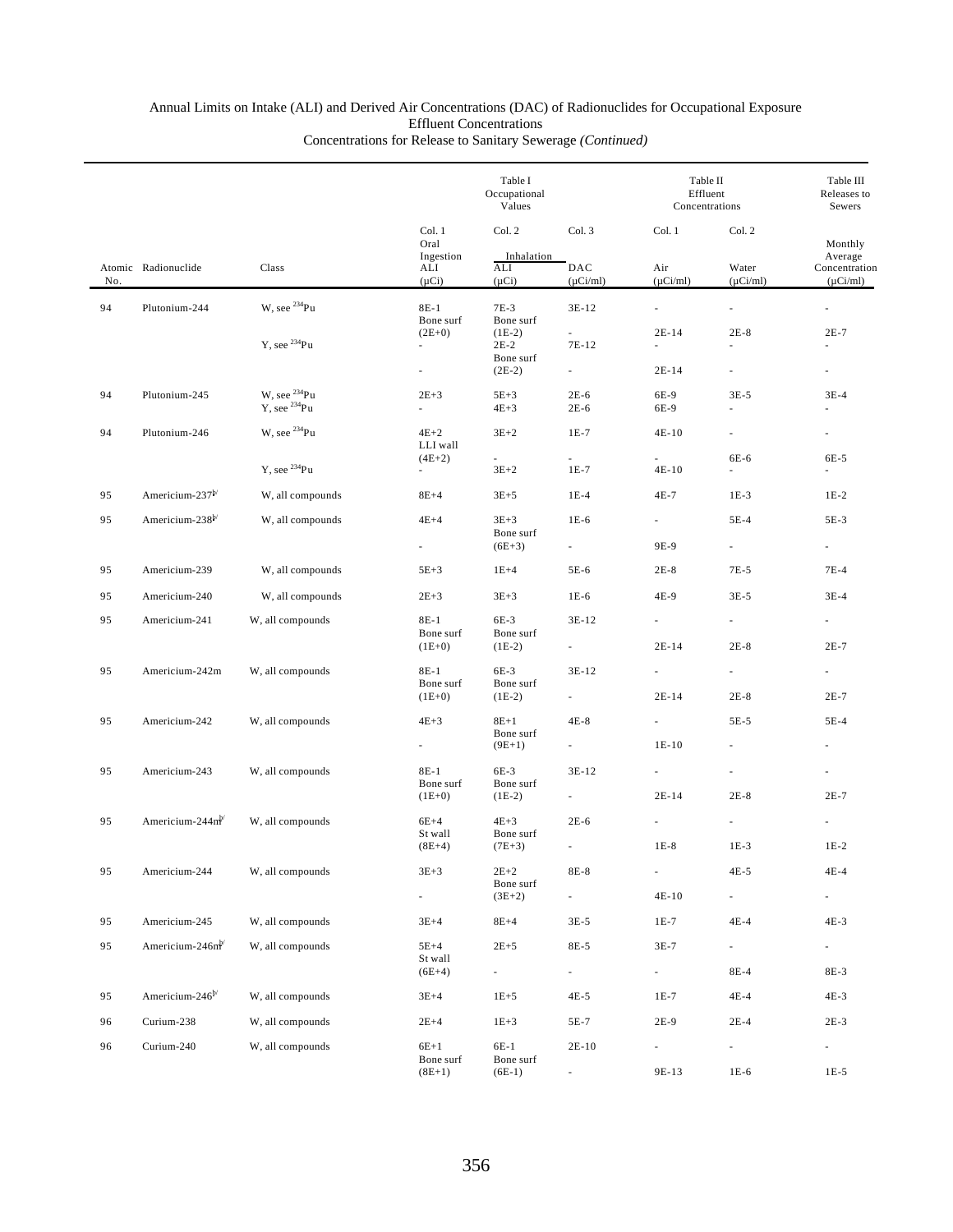|     |                               | Class                                        | Table I<br>Occupational<br>Values                |                                 |                          | Table II<br>Effluent<br>Concentrations |                          | Table III<br>Releases to<br>Sewers        |  |
|-----|-------------------------------|----------------------------------------------|--------------------------------------------------|---------------------------------|--------------------------|----------------------------------------|--------------------------|-------------------------------------------|--|
| No. | Atomic Radionuclide           |                                              | Col. 1<br>Oral<br>Ingestion<br>ALI<br>$(\mu Ci)$ | Col. 2<br>Col. 3                |                          | Col. 1                                 | Col. 2                   | Monthly                                   |  |
|     |                               |                                              |                                                  | Inhalation<br>ALI<br>$(\mu Ci)$ | DAC<br>$(\mu$ Ci/ml)     | Air<br>$(\mu$ Ci/ml)                   | Water<br>$(\mu Ci/ml)$   | Average<br>Concentration<br>$(\mu$ Ci/ml) |  |
| 96  | Curium-241                    | W, all compounds                             | $1E + 3$                                         | $3E+1$                          | $1E-8$                   | ÷.                                     | $2E-5$                   | $2E-4$                                    |  |
|     |                               |                                              | $\sim$                                           | Bone surf<br>$(4E+1)$           | $\sim$                   | 5E-11                                  | ä,                       | ٠                                         |  |
| 96  | Curium-242                    | W, all compounds                             | $3E+1$                                           | $3E-1$                          | $1E-10$                  | $\overline{\phantom{a}}$               |                          |                                           |  |
|     |                               |                                              | Bone surf                                        | Bone surf                       |                          |                                        |                          |                                           |  |
|     |                               |                                              | $(5E+1)$                                         | $(3E-1)$                        |                          | 4E-13                                  | 7E-7                     | 7E-6                                      |  |
| 96  | Curium-243                    | W, all compounds                             | $1E+0$<br>Bone surf                              | 9E-3<br>Bone surf               | $4E-12$                  | $\overline{\phantom{0}}$               | $\overline{\phantom{a}}$ |                                           |  |
|     |                               |                                              | $(2E+0)$                                         | $(2E-2)$                        | $\sim$                   | $2E-14$                                | $3E-8$                   | $3E-7$                                    |  |
| 96  | Curium-244                    | W, all compounds                             | $1E+0$<br>Bone surf                              | $1E-2$                          | 5E-12                    | $\sim$                                 | $\sim$                   | $\sim 10^{-11}$                           |  |
|     |                               |                                              | $(3E+0)$                                         | Bone surf<br>$(2E-2)$           | $\overline{a}$           | $3E-14$                                | $3E-8$                   | 3E-7                                      |  |
| 96  | Curium-245                    | W, all compounds                             | 7E-1                                             | 6E-3                            | $3E-12$                  | $\sim$                                 | $\sim$                   | ÷.                                        |  |
|     |                               |                                              | Bone surf<br>$(1E+0)$                            | Bone surf<br>$(1E-2)$           |                          | $2E-14$                                | $2E-8$                   | $2E-7$                                    |  |
| 96  | Curium-246                    | W, all compounds                             | 7E-1                                             | 6E-3                            | $3E-12$                  | $\sim$                                 | a.                       | $\sim 10^{-1}$                            |  |
|     |                               |                                              | Bone surf                                        | Bone surf                       |                          |                                        |                          |                                           |  |
|     |                               |                                              | $(1E+0)$                                         | $(1E-2)$                        | $\sim 10^{-1}$           | $2E-14$                                | $2E-8$                   | $2E-7$                                    |  |
| 96  | Curium-247                    | W, all compounds                             | 8E-1<br>Bone surf                                | 6E-3<br>Bone surf               | $3E-12$                  | $\sim$                                 | $\sim$                   |                                           |  |
|     |                               |                                              | $(1E+0)$                                         | $(1E-2)$                        | $\overline{\phantom{a}}$ | $2E-14$                                | $2E-8$                   | $2E-7$                                    |  |
| 96  | Curium-248                    | W, all compounds                             | $2E-1$<br>Bone surf                              | $2E-3$<br>Bone surf             | 7E-13                    | $\sim$                                 | $\sim$                   | $\sim 100$                                |  |
|     |                               |                                              | $(4E-1)$                                         | $(3E-3)$                        |                          | $4E-15$                                | 5E-9                     | 5E-8                                      |  |
| 96  | Curium-249 $b$                | W, all compounds                             | $5E+4$                                           | $2E+4$                          | 7E-6                     | $\sim$                                 | $7E-4$                   | $7E-3$                                    |  |
|     |                               |                                              | $\sim 100$                                       | Bone surf<br>$(3E+4)$           | $\sim 100$               | $4E-8$                                 | $\overline{\phantom{a}}$ | $\overline{\phantom{a}}$                  |  |
| 96  | Curium-250                    | W, all compounds                             | $4E-2$                                           | $3E-4$                          | $1E-13$                  |                                        | ä,                       | ä,                                        |  |
|     |                               |                                              | Bone surf<br>$(6E-2)$                            | Bone surf<br>$(5E-4)$           | $\sim$                   | 8E-16                                  | 9E-10                    | 9E-9                                      |  |
|     |                               |                                              |                                                  |                                 |                          |                                        |                          |                                           |  |
| 97  | Berkelium-245                 | W, all compounds                             | $2E + 3$                                         | $1E + 3$                        | 5E-7                     | $2E-9$                                 | $3E-5$                   | $3E-4$                                    |  |
| 97  | Berkelium-246                 | W, all compounds                             | $3E+3$                                           | $3E+3$                          | $1E-6$                   | 4E-9                                   | $4E-5$                   | $4E-4$                                    |  |
| 97  | Berkelium-247                 | W, all compounds                             | $5E-1$<br>Bone surf                              | $4E-3$<br>Bone surf             | $2E-12$                  |                                        |                          |                                           |  |
|     |                               |                                              | $(1E+0)$                                         | $(9E-3)$                        | ä,                       | $1E-14$                                | $2E-8$                   | $2E-7$                                    |  |
| 97  | Berkelium-249                 | W, all compounds                             | $2E + 2$                                         | $2E+0$                          | 7E-10                    | $\mathcal{L}_{\mathcal{A}}$            | $\overline{\phantom{a}}$ | $\sim$                                    |  |
|     |                               |                                              | Bone surf<br>$(5E+2)$                            | Bone surf<br>$(4E+0)$           |                          | 5E-12                                  | 6E-6                     | 6E-5                                      |  |
| 97  | Berkelium-250                 | W, all compounds                             | $9E + 3$                                         | $3E+2$                          | 1E-7                     | ÷.                                     | $1E-4$                   | $1E-3$                                    |  |
|     |                               |                                              | $\overline{\phantom{a}}$                         | Bone surf<br>$(7E+2)$           | $\overline{\phantom{a}}$ | 1E-9                                   | $\overline{\phantom{a}}$ | $\overline{\phantom{a}}$                  |  |
|     |                               |                                              |                                                  |                                 |                          |                                        |                          |                                           |  |
| 98  | Californium-244 <sup>b/</sup> | W, all compounds except<br>those given for Y | $3E+4$                                           | $6E+2$                          | $2E-7$                   | 8E-10                                  | ÷.                       | ä,                                        |  |
|     |                               |                                              | St wall<br>$(3E+4)$                              | $\overline{\phantom{a}}$        | $\sim$                   | ÷.                                     | $4E-4$                   | 4E-3                                      |  |
|     |                               | Y, oxides and hydroxides                     | $\sim$                                           | $6E+2$                          | $2E-7$                   | 8E-10                                  | ÷.                       | ä,                                        |  |
| 98  | Californium-246               | W, see $^{244}Cf$                            | $4E+2$                                           | $9E+0$                          | 4E-9                     | 1E-11                                  | 5E-6                     | 5E-5                                      |  |
|     |                               | Y, see $^{244}Cf$                            | ÷.                                               | $9E+0$                          | 4E-9                     | 1E-11                                  | $\overline{\phantom{a}}$ | ٠                                         |  |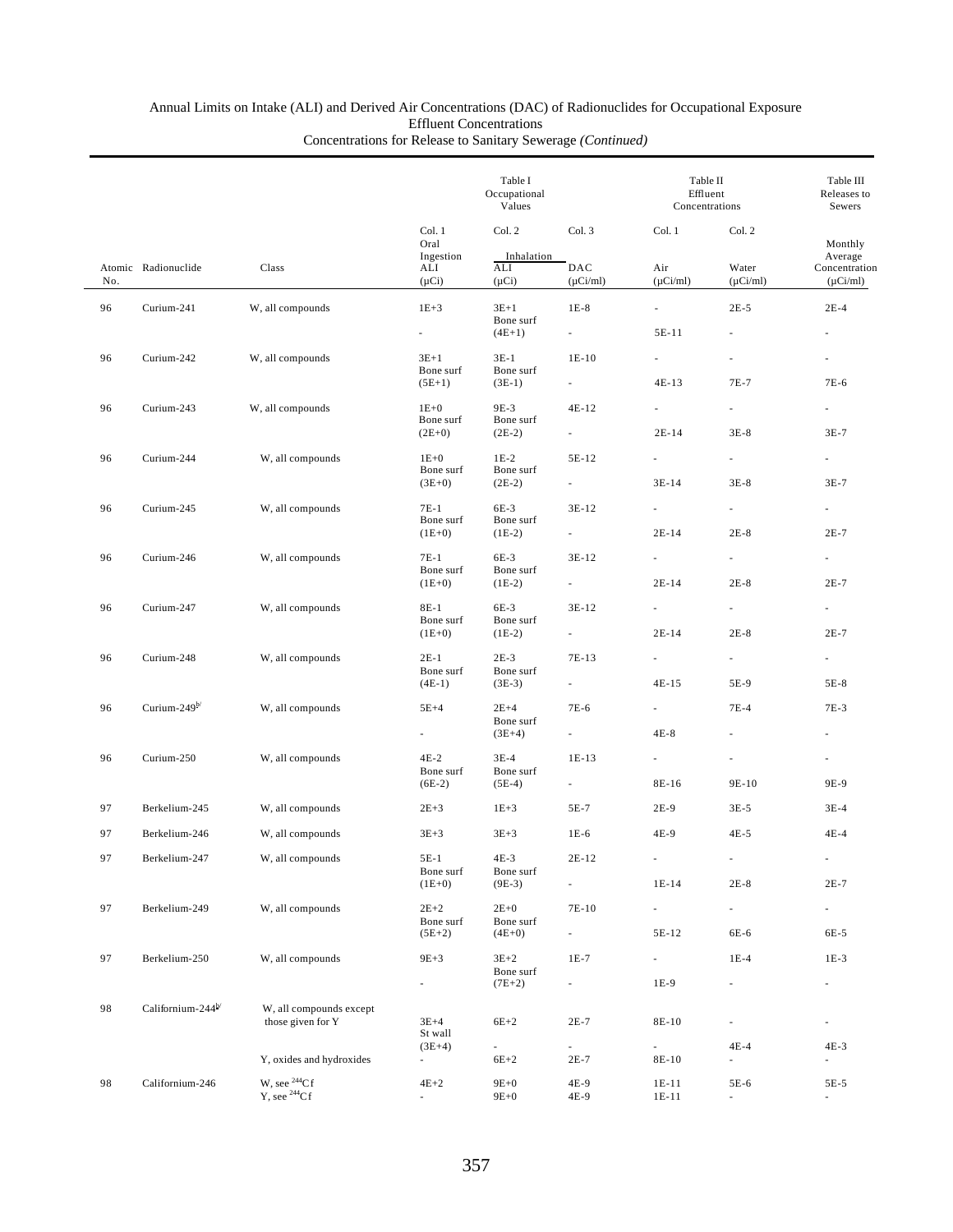| Col. 1<br>Col. 2<br>Col. 3<br>Col. 1<br>Oral<br>Ingestion<br>Inhalation<br>Atomic Radionuclide<br>Class<br>ALI<br>ALI<br>DAC<br>Air<br>$(\mu$ Ci/ml)<br>$(\mu Ci)$<br>$(\mu Ci)$<br>$(\mu$ Ci/ml)<br>No.<br>W, see $^{244}Cf$<br>98<br>Californium-248<br>$8E+0$<br>6E-2<br>$3E-11$<br>$\mathcal{L}_{\mathcal{A}}$<br>Bone surf<br>Bone surf<br>$(2E+1)$<br>$(1E-1)$<br>2E-13<br>Y, see $^{244}Cf$<br>$1E-1$<br>4E-11<br>$1E-13$<br>$\sim$<br>$\sim$<br>$W$ , see $^{244}Cf$<br>98<br>Californium-249<br>$5E-1$<br>$4E-3$<br>2E-12<br>$\mathcal{L}_{\mathcal{A}}$<br>÷.<br>Bone surf<br>Bone surf<br>$(1E+0)$<br>$(9E-3)$<br>$1E-14$<br>Y, see $^{244}Cf$<br>4E-12<br>$1E-2$<br>$\mathcal{L}_{\mathcal{A}}$ | Col. 2<br>Monthly<br>Average<br>Water<br>Concentration<br>$(\mu$ Ci/ml)<br>$(\mu$ Ci/ml)<br>$\sim$<br>$\overline{\phantom{a}}$<br>$2E-7$<br>$2E-6$<br>٠<br>ä,<br>$2E-8$<br>$2E-7$<br>×. |
|-------------------------------------------------------------------------------------------------------------------------------------------------------------------------------------------------------------------------------------------------------------------------------------------------------------------------------------------------------------------------------------------------------------------------------------------------------------------------------------------------------------------------------------------------------------------------------------------------------------------------------------------------------------------------------------------------------------|-----------------------------------------------------------------------------------------------------------------------------------------------------------------------------------------|
|                                                                                                                                                                                                                                                                                                                                                                                                                                                                                                                                                                                                                                                                                                             |                                                                                                                                                                                         |
|                                                                                                                                                                                                                                                                                                                                                                                                                                                                                                                                                                                                                                                                                                             |                                                                                                                                                                                         |
|                                                                                                                                                                                                                                                                                                                                                                                                                                                                                                                                                                                                                                                                                                             |                                                                                                                                                                                         |
|                                                                                                                                                                                                                                                                                                                                                                                                                                                                                                                                                                                                                                                                                                             |                                                                                                                                                                                         |
|                                                                                                                                                                                                                                                                                                                                                                                                                                                                                                                                                                                                                                                                                                             |                                                                                                                                                                                         |
|                                                                                                                                                                                                                                                                                                                                                                                                                                                                                                                                                                                                                                                                                                             |                                                                                                                                                                                         |
|                                                                                                                                                                                                                                                                                                                                                                                                                                                                                                                                                                                                                                                                                                             |                                                                                                                                                                                         |
|                                                                                                                                                                                                                                                                                                                                                                                                                                                                                                                                                                                                                                                                                                             |                                                                                                                                                                                         |
|                                                                                                                                                                                                                                                                                                                                                                                                                                                                                                                                                                                                                                                                                                             |                                                                                                                                                                                         |
| Bone surf<br>$2E-14$<br>$(1E-2)$<br>$\sim$<br>$\overline{\phantom{a}}$<br>ä,                                                                                                                                                                                                                                                                                                                                                                                                                                                                                                                                                                                                                                |                                                                                                                                                                                         |
|                                                                                                                                                                                                                                                                                                                                                                                                                                                                                                                                                                                                                                                                                                             |                                                                                                                                                                                         |
| W, see <sup>244</sup> Cf<br>98<br>Californium-250<br>$1E+0$<br>9E-3<br>4E-12<br>$\overline{\phantom{a}}$<br>ä,                                                                                                                                                                                                                                                                                                                                                                                                                                                                                                                                                                                              |                                                                                                                                                                                         |
| Bone surf<br>Bone surf                                                                                                                                                                                                                                                                                                                                                                                                                                                                                                                                                                                                                                                                                      |                                                                                                                                                                                         |
| $(2E-2)$<br>3E-14<br>$(2E+0)$<br>$\sim$<br>Y, see $^{244}Cf$<br>٠                                                                                                                                                                                                                                                                                                                                                                                                                                                                                                                                                                                                                                           | $3E-8$<br>$3E-7$                                                                                                                                                                        |
| $3E-2$<br>$1E-11$<br>4E-14<br>$\sim$                                                                                                                                                                                                                                                                                                                                                                                                                                                                                                                                                                                                                                                                        | $\overline{\phantom{m}}$                                                                                                                                                                |
| W, see $^{244}Cf$<br>98<br>Californium-251<br>$5E-1$<br>$4E-3$<br>$2E-12$<br>$\sim$<br>$\overline{\phantom{a}}$                                                                                                                                                                                                                                                                                                                                                                                                                                                                                                                                                                                             | $\overline{\phantom{a}}$                                                                                                                                                                |
| Bone surf<br>Bone surf                                                                                                                                                                                                                                                                                                                                                                                                                                                                                                                                                                                                                                                                                      |                                                                                                                                                                                         |
| $(1E+0)$<br>$1E-14$<br>$(9E-3)$                                                                                                                                                                                                                                                                                                                                                                                                                                                                                                                                                                                                                                                                             | $2E-8$<br>$2E-7$                                                                                                                                                                        |
| Y, see $^{244}Cf$<br>$1E-2$<br>4E-12<br>$\overline{\phantom{a}}$<br>$\overline{\phantom{a}}$                                                                                                                                                                                                                                                                                                                                                                                                                                                                                                                                                                                                                |                                                                                                                                                                                         |
| Bone surf<br>$2E-14$<br>$(1E-2)$<br>$\overline{\phantom{a}}$<br>$\sim 100$                                                                                                                                                                                                                                                                                                                                                                                                                                                                                                                                                                                                                                  | $\overline{\phantom{a}}$                                                                                                                                                                |
|                                                                                                                                                                                                                                                                                                                                                                                                                                                                                                                                                                                                                                                                                                             |                                                                                                                                                                                         |
| W, see $^{244}Cf$<br>98<br>Californium-252<br>$2E+0$<br>$2E-2$<br>8E-12<br>$\sim$<br>ä,                                                                                                                                                                                                                                                                                                                                                                                                                                                                                                                                                                                                                     |                                                                                                                                                                                         |
| Bone surf<br>Bone surf                                                                                                                                                                                                                                                                                                                                                                                                                                                                                                                                                                                                                                                                                      |                                                                                                                                                                                         |
| $(5E+0)$<br>$(4E-2)$<br>5E-14<br>$Y$ , see $^{244}Cf$<br>$3E-2$<br>$1E-11$<br>5E-14<br>$\sim$<br>$\overline{\phantom{a}}$                                                                                                                                                                                                                                                                                                                                                                                                                                                                                                                                                                                   | 7E-8<br>7E-7<br>$\overline{\phantom{a}}$                                                                                                                                                |
|                                                                                                                                                                                                                                                                                                                                                                                                                                                                                                                                                                                                                                                                                                             |                                                                                                                                                                                         |
| W, see $^{244}Cf$<br>98<br>Californium-253<br>$2E+2$<br>$2E+0$<br>8E-10<br>$3E-12$<br>$\omega$                                                                                                                                                                                                                                                                                                                                                                                                                                                                                                                                                                                                              | $\overline{\phantom{a}}$                                                                                                                                                                |
| Bone surf                                                                                                                                                                                                                                                                                                                                                                                                                                                                                                                                                                                                                                                                                                   |                                                                                                                                                                                         |
| $(4E+2)$<br>÷.<br>Y, see $^{244}Cf$                                                                                                                                                                                                                                                                                                                                                                                                                                                                                                                                                                                                                                                                         | 5E-6<br>5E-5                                                                                                                                                                            |
| $2E+0$<br>7E-10<br>2E-12<br>$\sim$<br>$\overline{\phantom{a}}$                                                                                                                                                                                                                                                                                                                                                                                                                                                                                                                                                                                                                                              | $\overline{\phantom{a}}$                                                                                                                                                                |
| W, see $^{244}Cf$<br>98<br>Californium-254<br>$2E+0$<br>$2E-2$<br>9E-12<br>$3E-14$                                                                                                                                                                                                                                                                                                                                                                                                                                                                                                                                                                                                                          | $3E-8$<br>$3E-7$                                                                                                                                                                        |
| $Y$ , see $^{244}Cf$<br>$2E-2$<br>7E-12<br>2E-14<br>$\mathcal{L}_{\mathcal{A}}$                                                                                                                                                                                                                                                                                                                                                                                                                                                                                                                                                                                                                             | a.<br>$\overline{\phantom{a}}$                                                                                                                                                          |
|                                                                                                                                                                                                                                                                                                                                                                                                                                                                                                                                                                                                                                                                                                             |                                                                                                                                                                                         |
| 99<br>$4E+4$<br>$5E+2$<br>$2E-7$<br>Einsteinium-250<br>W, all compounds<br>$\sim$<br>Bone surf                                                                                                                                                                                                                                                                                                                                                                                                                                                                                                                                                                                                              | 6E-4<br>6E-3                                                                                                                                                                            |
| 2E-9<br>$(1E+3)$<br>$\sim 100$<br>$\sim 10^{-1}$                                                                                                                                                                                                                                                                                                                                                                                                                                                                                                                                                                                                                                                            | $\sim$<br>$\sim$                                                                                                                                                                        |
|                                                                                                                                                                                                                                                                                                                                                                                                                                                                                                                                                                                                                                                                                                             |                                                                                                                                                                                         |
| 99<br>$7E+3$<br>$9E+2$<br>4E-7<br>Einsteinium-251<br>W, all compounds<br>$\sim$                                                                                                                                                                                                                                                                                                                                                                                                                                                                                                                                                                                                                             | $1E-4$<br>$1E-3$                                                                                                                                                                        |
| Bone surf<br>$2E-9$<br>$(1E+3)$<br>$\overline{\phantom{a}}$<br>÷.<br>ä,                                                                                                                                                                                                                                                                                                                                                                                                                                                                                                                                                                                                                                     |                                                                                                                                                                                         |
|                                                                                                                                                                                                                                                                                                                                                                                                                                                                                                                                                                                                                                                                                                             |                                                                                                                                                                                         |
| 99<br>$2E+2$<br>$2E-12$<br>Einsteinium-253<br>W, all compounds<br>$1E+0$<br>$6E-10$                                                                                                                                                                                                                                                                                                                                                                                                                                                                                                                                                                                                                         | $2E-6$<br>$2E-5$                                                                                                                                                                        |
|                                                                                                                                                                                                                                                                                                                                                                                                                                                                                                                                                                                                                                                                                                             |                                                                                                                                                                                         |
| 99<br>Einsteinium-254m<br>$3E+2$<br>$1E+1$<br>4E-9<br>$1E-11$<br>W, all compounds<br>LLI wall                                                                                                                                                                                                                                                                                                                                                                                                                                                                                                                                                                                                               |                                                                                                                                                                                         |
| $(3E+2)$<br>$\overline{\phantom{a}}$<br>$\overline{\phantom{a}}$<br>$\overline{\phantom{a}}$                                                                                                                                                                                                                                                                                                                                                                                                                                                                                                                                                                                                                | 4E-6<br>$4E-5$                                                                                                                                                                          |
|                                                                                                                                                                                                                                                                                                                                                                                                                                                                                                                                                                                                                                                                                                             |                                                                                                                                                                                         |
| 99<br>$7E-2$<br>Einsteinium-254<br>W, all compounds<br>$8E+0$<br>$3E-11$<br>$\overline{\phantom{a}}$                                                                                                                                                                                                                                                                                                                                                                                                                                                                                                                                                                                                        | $\sim 10$<br>$\sim$                                                                                                                                                                     |
| Bone surf<br>Bone surf<br>$(2E+1)$<br>$(1E-1)$<br>2E-13                                                                                                                                                                                                                                                                                                                                                                                                                                                                                                                                                                                                                                                     | $2E-7$<br>2E-6                                                                                                                                                                          |
| $\sim$                                                                                                                                                                                                                                                                                                                                                                                                                                                                                                                                                                                                                                                                                                      |                                                                                                                                                                                         |
| 100<br>Fermium-252<br>$1E+1$<br>$2E-11$<br>W, all compounds<br>$5E+2$<br>5E-9                                                                                                                                                                                                                                                                                                                                                                                                                                                                                                                                                                                                                               | 6E-6<br>6E-5                                                                                                                                                                            |
|                                                                                                                                                                                                                                                                                                                                                                                                                                                                                                                                                                                                                                                                                                             |                                                                                                                                                                                         |
| 100<br>Fermium-253<br>W, all compounds<br>$1E + 3$<br>$1E+1$<br>4E-9<br>1E-11                                                                                                                                                                                                                                                                                                                                                                                                                                                                                                                                                                                                                               | $1E-5$<br>$1E-4$                                                                                                                                                                        |
| 100<br>$9E+1$<br>Fermium-254<br>W, all compounds<br>$3E + 3$<br>4E-8<br>$1E-10$                                                                                                                                                                                                                                                                                                                                                                                                                                                                                                                                                                                                                             | 4E-4<br>$4E-5$                                                                                                                                                                          |
|                                                                                                                                                                                                                                                                                                                                                                                                                                                                                                                                                                                                                                                                                                             |                                                                                                                                                                                         |
| 100<br>$2E+1$<br>9E-9<br>Fermium-255<br>W, all compounds<br>$5E+2$<br>3E-11                                                                                                                                                                                                                                                                                                                                                                                                                                                                                                                                                                                                                                 | 7E-6<br>7E-5                                                                                                                                                                            |
|                                                                                                                                                                                                                                                                                                                                                                                                                                                                                                                                                                                                                                                                                                             |                                                                                                                                                                                         |
| 100<br>$2E+1$<br>$2E-1$<br>Fermium-257<br>W, all compounds<br>7E-11<br>ä,<br>$\overline{\phantom{a}}$<br>Bone surf<br>Bone surf                                                                                                                                                                                                                                                                                                                                                                                                                                                                                                                                                                             | $\overline{\phantom{a}}$                                                                                                                                                                |
| 3E-13<br>$(4E+1)$<br>$(2E-1)$<br>$\sim$                                                                                                                                                                                                                                                                                                                                                                                                                                                                                                                                                                                                                                                                     | 5E-7<br>5E-6                                                                                                                                                                            |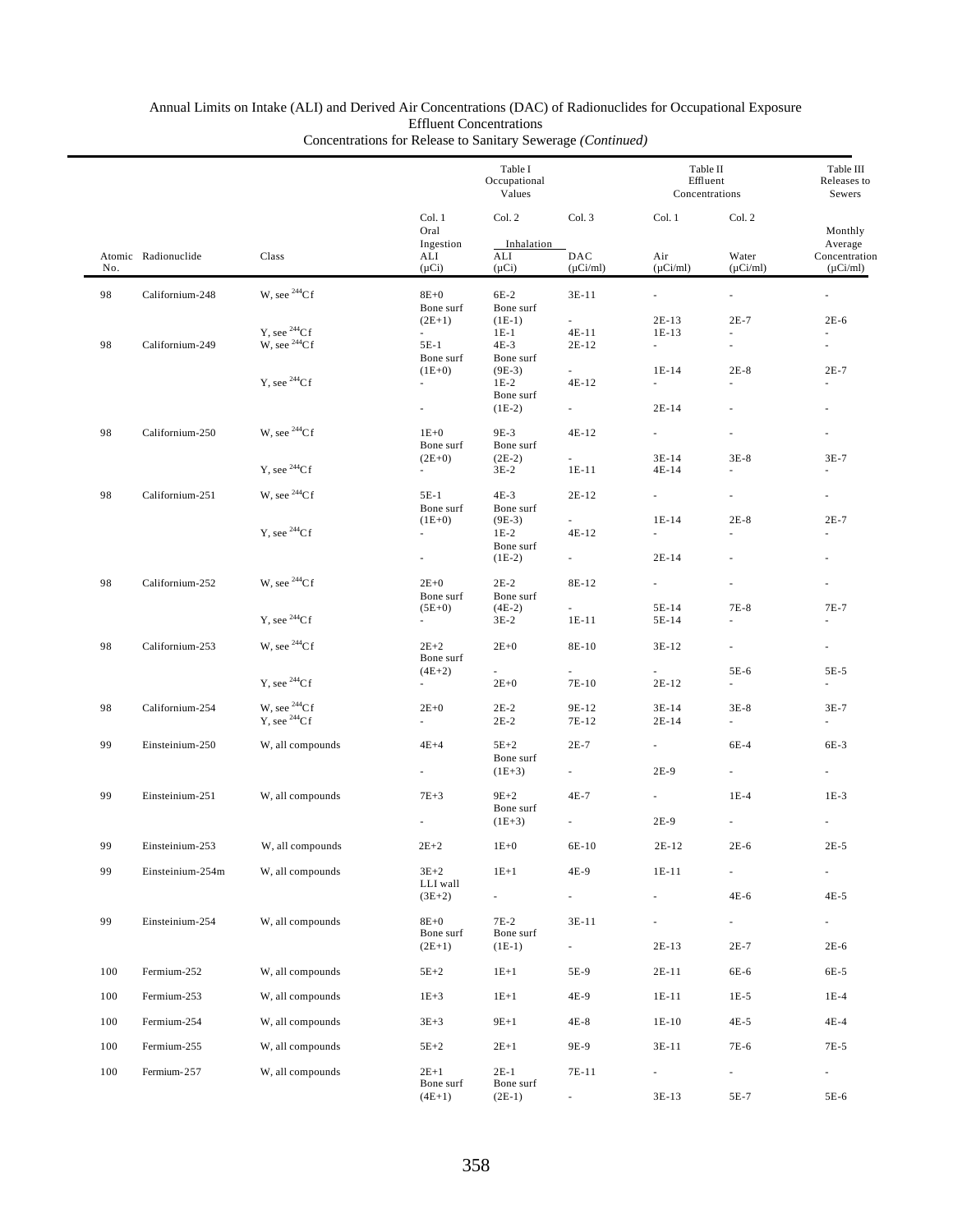| Atomic<br>No. |                                                                                                                                                                                                                                 |                                          | Table I<br>Occupational<br>Values |                      |                             | Table II<br>Effluent<br>Concentrations |                        | Table III<br>Releases to<br>Sewers |
|---------------|---------------------------------------------------------------------------------------------------------------------------------------------------------------------------------------------------------------------------------|------------------------------------------|-----------------------------------|----------------------|-----------------------------|----------------------------------------|------------------------|------------------------------------|
|               |                                                                                                                                                                                                                                 |                                          | Col. 1<br>Oral<br>Ingestion       | Col. 2<br>Inhalation | Col.3                       | Col. 1                                 | Col. 2                 | Monthly<br>Average                 |
|               | Radionuclide                                                                                                                                                                                                                    | Class                                    | ALI<br>$(\mu Ci)$                 | ALI<br>$(\mu Ci)$    | <b>DAC</b><br>$(\mu Ci/ml)$ | Air<br>$(\mu$ Ci/ml)                   | Water<br>$(\mu$ Ci/ml) | Concentration<br>$(\mu$ Ci/ml)     |
| 101           | Mendelevium-257                                                                                                                                                                                                                 | W, all compounds                         | $7E+3$                            | $8E+1$<br>Bone surf  | $4E-8$                      |                                        | $1E-4$                 | $1E-3$                             |
|               |                                                                                                                                                                                                                                 |                                          |                                   | $(9E+1)$             |                             | $1E-10$                                |                        |                                    |
| 101           | Mendelevium-258                                                                                                                                                                                                                 | W, all compounds                         | $3E+1$<br>Bone surf               | $2E-1$<br>Bone surf  | $1E-10$                     | ä,                                     | ÷.                     |                                    |
|               | - Any single radionuclide not listed<br>above with decay mode other than<br>alpha emission or spontaneous fis-<br>sion and with radioactive half-                                                                               |                                          | $(5E+1)$                          | $(3E-1)$             | ÷.                          | $5E-13$                                | 6E-7                   | 6E-6                               |
|               | life less than 2 hours                                                                                                                                                                                                          | Submersion $a$ <sup><math>4</math></sup> |                                   | $2E+2$               | $1E-7$                      | $1E-9$                                 |                        |                                    |
|               | - Any single radionuclide not listed<br>above with decay mode other than<br>alpha emission or spontaneous fis-<br>sion and with radioactive half-<br>life greater than 2 hours                                                  | .                                        |                                   | $2E-1$               | $1E-10$                     | $1E-12$                                | $1E-8$                 | $1E-7$                             |
| known         | - Any single radionuclide not listed<br>above that decays by alpha emission<br>or spontaneous fission, or any mix-<br>ture for which either the identity<br>or the concentration of any radio-<br>nuclide in the mixture is not |                                          |                                   | $4E-4$               | $2E-13$                     | $1E-15$                                | $2E-9$                 | $2E-8$                             |

#### **Footnotes:**

a/  *"Submersion" means that values given are for submersion in a hemispherical semi-infinite cloud of airborne material.*

b/ *These radionuclides have radiological half-lives of less than 2 hours. The total effective dose equivalent received during operations with these radionuclides might include a significant contribution from external exposure. The DAC values for all radionuclides, other than those designated Class "Submersion," are based upon the* committed effective dose equivalent due to the intake of the radionuclide into the body and do <u>NOT</u> include potentially significant contributions to dose equivalent from<br>external exposures. The licensee may substitute 1E *devices or other radiation measuring instruments that measure external exposure to demonstrate compliance with the limits. (See s. HFS 157.22 (3))*

c/ *For soluble mixtures of U-238, U-234, and U-235 in air, chemical toxicity may be the limiting factor (see D.201e.). If the percent by weight (enrichment) of U-235 is not greater than 5, the concentration value for a 40-hour workweek is 0.2 milligrams uranium per cubic meter of air average. For any enrichment, the product of the average concentration and time of exposure during a 40-hour workweek shall not exceed 8E-3 (SA) µCi-hr/ml, where SA is the specific activity of the uranium inhaled. The specific activity for natural uranium is 6.77E-7 curies per gram U. The specific activity for other mixtures of U-238, U-235, and U-234, if not known, shall be:*

*SA = 3.6E-7 curies/gram U U-depleted*

 $SA = [0.4 + 0.38$  (enrichment) + 0.0034 (enrichment)<sup>2</sup>] E-6, enrichment  $\ge 0.72$ 

 *where enrichment is the percentage by weight of U-235, expressed as percent.*

Note:

- 1. If the identity of each radionuclide in a mixture is known but the concentration of one or more of the radionuclides in the mixture is not known, the DAC for the mixture shall be the most restrictive DAC of any radionuclide in the mixture.
- 2. If the identity of each radionuclide in the mixture is not known, but it is known that certain radionuclides specified in this appendix are not present in the mixture, the inhalation ALI, DAC, and effluent and sewage concentrations for the mixture are the lowest values specified in this appendix for any radionuclide that is not known to be absent from the mixture; or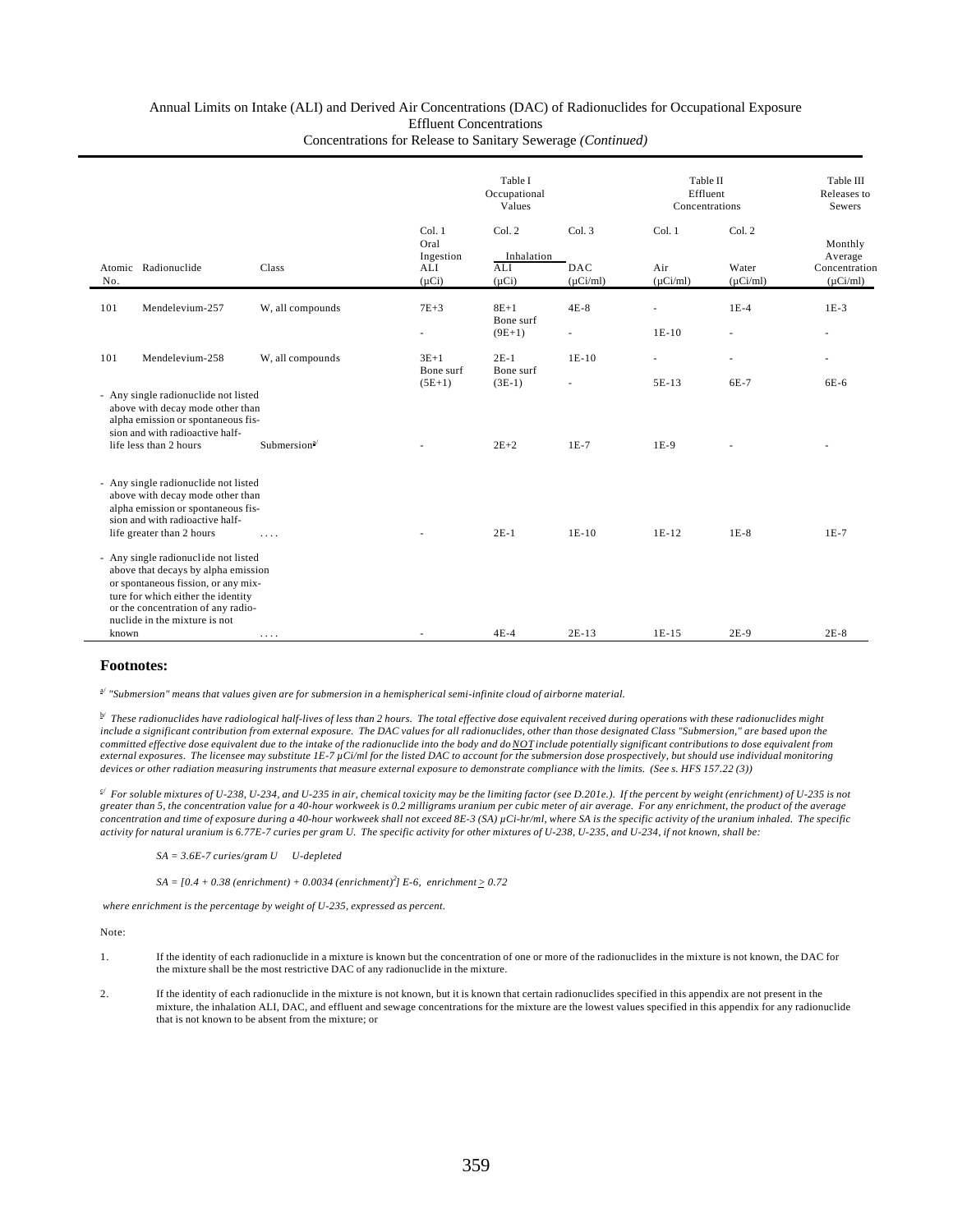|                                                                                                                                                                                                                                                                                                                                                                                                                                                                                                                                                               | Table I<br>Occupational<br>Values |                      |                      | Table II<br>Effluent<br>Concentrations |                        | Table III<br>Releases to<br>Sewers |
|---------------------------------------------------------------------------------------------------------------------------------------------------------------------------------------------------------------------------------------------------------------------------------------------------------------------------------------------------------------------------------------------------------------------------------------------------------------------------------------------------------------------------------------------------------------|-----------------------------------|----------------------|----------------------|----------------------------------------|------------------------|------------------------------------|
|                                                                                                                                                                                                                                                                                                                                                                                                                                                                                                                                                               | Col. 1<br>Oral<br>Ingestion       | Col. 2<br>Inhalation | Col. 3               | Col. 1                                 | Col. 2                 | Monthly<br>Average                 |
| Radionuclide<br>Class<br>Atomic<br>No.                                                                                                                                                                                                                                                                                                                                                                                                                                                                                                                        | ALI<br>$(\mu Ci)$                 | ALI<br>$(\mu Ci)$    | DAC<br>$(\mu Ci/ml)$ | Air<br>$(\mu Ci/ml)$                   | Water<br>$(\mu$ Ci/ml) | Concentration<br>$(\mu Ci/ml)$     |
| If it is known that Ac-227-D and Cm-250-W are<br>not present                                                                                                                                                                                                                                                                                                                                                                                                                                                                                                  |                                   | $7E-4$               | 3E-13                |                                        |                        |                                    |
| If, in addition, it is known that Ac-227-W, Y,<br>Th-229-W, Y, Th-230-W, Th-232-W, Y, Pa-231-W, Y,<br>Np-237-W, Pu-239-W, Pu-240-W, Pu-242-W, Am-241-W,<br>Am-242m-W, Am-243-W, Cm-245-W, Cm-246-W, Cm-247-W,<br>Cm-248-W, Bk-247-W, Cf-249-W, and Cf-251-W<br>are not present                                                                                                                                                                                                                                                                                |                                   | $7E-3$               | $3E-12$              |                                        |                        |                                    |
| If, in addition, it is known that Sm-146-W,<br>Sm-147-W, Gd-148-D, W, Gd-152-D, W, Th-228-W, Y,<br>Th-230-Y, U-232-Y, U-233-Y, U-234-Y, U-235-Y,<br>U-236-Y, U-238-Y, Np-236-W, Pu-236-W, Y,<br>Pu-238-W, Y, Pu-239-Y, Pu-240-Y, Pu-242-Y,<br>Pu-244-W, Y, Cm-243-W, Cm-244-W, Cf-248-W,<br>Cf-249-Y, Cf-250-W, Y, Cf-251-Y, Cf-252-W, Y,                                                                                                                                                                                                                     |                                   |                      |                      |                                        |                        |                                    |
| and Cf-254-W, Y are not present ?                                                                                                                                                                                                                                                                                                                                                                                                                                                                                                                             | $7E-2$                            | $3E-11$              |                      |                                        |                        |                                    |
| If, in addition, it is known that Pb-210-D,<br>Bi-210m-W, Po-210-D, W, Ra-223-W, Ra-225-W,<br>Ra-226-W, Ac-225-D, W, Y, Th-227-W, Y, U-230-D, W, Y,<br>U-232-D, W, Pu-241-W, Cm-240-W, Cm-242-W,<br>Cf-248-Y, Es-254-W, Fm-257-W, and Md-258-W<br>are not present<br>If, in addition, it is known that Si-32-Y,<br>Ti-44-Y, Fe-60-D, Sr-90-Y, Zr-93-D,<br>Cd-113m-D, Cd-113-D, In-115-D, W, La-138-D,<br>Lu-176-W, Hf-178m-D,W, Hf-182-D,W, Bi-210m-D,<br>Ra-224-W, Ra-228-W, Ac-226-D, W, Y, Pa-230-W, Y,<br>U-233-D, W, U-234-D, W, U-235-D, W, U-236-D, W, |                                   | $7E-1$               | $3E-10$              |                                        |                        |                                    |
| U-238-D, W, Pu-241-Y, Bk-249-W, Cf-253-W, Y,<br>and Es-253-W are not present                                                                                                                                                                                                                                                                                                                                                                                                                                                                                  |                                   | $7E+0$               | $3E-9$               |                                        |                        |                                    |
| If it is known that $Ac-227-D,W,Y$ , Th-229-W, Y,<br>Th-232-W, Y, Pa-231-W, Y, Cm-248-W, and<br>Cm-250-W are not present                                                                                                                                                                                                                                                                                                                                                                                                                                      |                                   |                      |                      | $1E-14$                                |                        |                                    |
| If, in addition, it is known that Sm-146-W,<br>Gd-148-D, W, Gd-152-D, Th-228-W, Y, Th-230-W, Y,<br>U-232-Y, U-233-Y, U-234-Y, U-235-Y, U-236-Y,<br>U-238-Y, U-Nat-Y, Np-236-W, Np-237-W, Pu-236-W, Y,<br>Pu-238-W, Y, Pu-239-W, Y, Pu-240-W, Y, Pu-242-W, Y,<br>Pu-244-W, Y, Am-241-W, Am-242m-W, Am-243-W,<br>Cm-243-W, Cm-244-W, Cm-245-W, Cm-246-W,<br>Cm-247-W, Bk-247-W, Cf-249-W, Y, Cf-250-W, Y,<br>Cf-251-W, Y, Cf-252-W, Y, and Cf-254-W, Y<br>are not present                                                                                       |                                   |                      |                      | 1E-13                                  |                        |                                    |
| If, in addition, it is known that Sm-147-W,<br>Gd-152-W, Pb-210-D, Bi-210m-W, Po-210-D, W,<br>Ra-223-W, Ra-225-W, Ra-226-W, Ac-225-D, W, Y,<br>Th-227-W, Y, U-230-D, W, Y, U-232-D, W, U-Nat-W,<br>Pu-241-W, Cm-240-W, Cm-242-W, Cf-248-W, Y,<br>Es-254-W, Fm-257-W, and Md-258-W are not<br>present                                                                                                                                                                                                                                                          |                                   |                      |                      | $1E-12$                                |                        |                                    |
| If, in addition it is known that Fe-60,<br>Sr-90, Cd-113m, Cd-113, In-115, I-129,<br>Cs-134, Sm-145, Sm-147, Gd-148, Gd-152,<br>Hg-194 (organic), Bi-210m, Ra-223, Ra-224,<br>Ra-225, Ac-225, Th-228, Th-230, U-233, U-234,<br>U-235, U-236, U-238, U-Nat, Cm-242, Cf-248,<br>Es-254, Fm-257, and Md-258 are not present                                                                                                                                                                                                                                      |                                   |                      |                      |                                        | 1E-6                   | $1E-5$                             |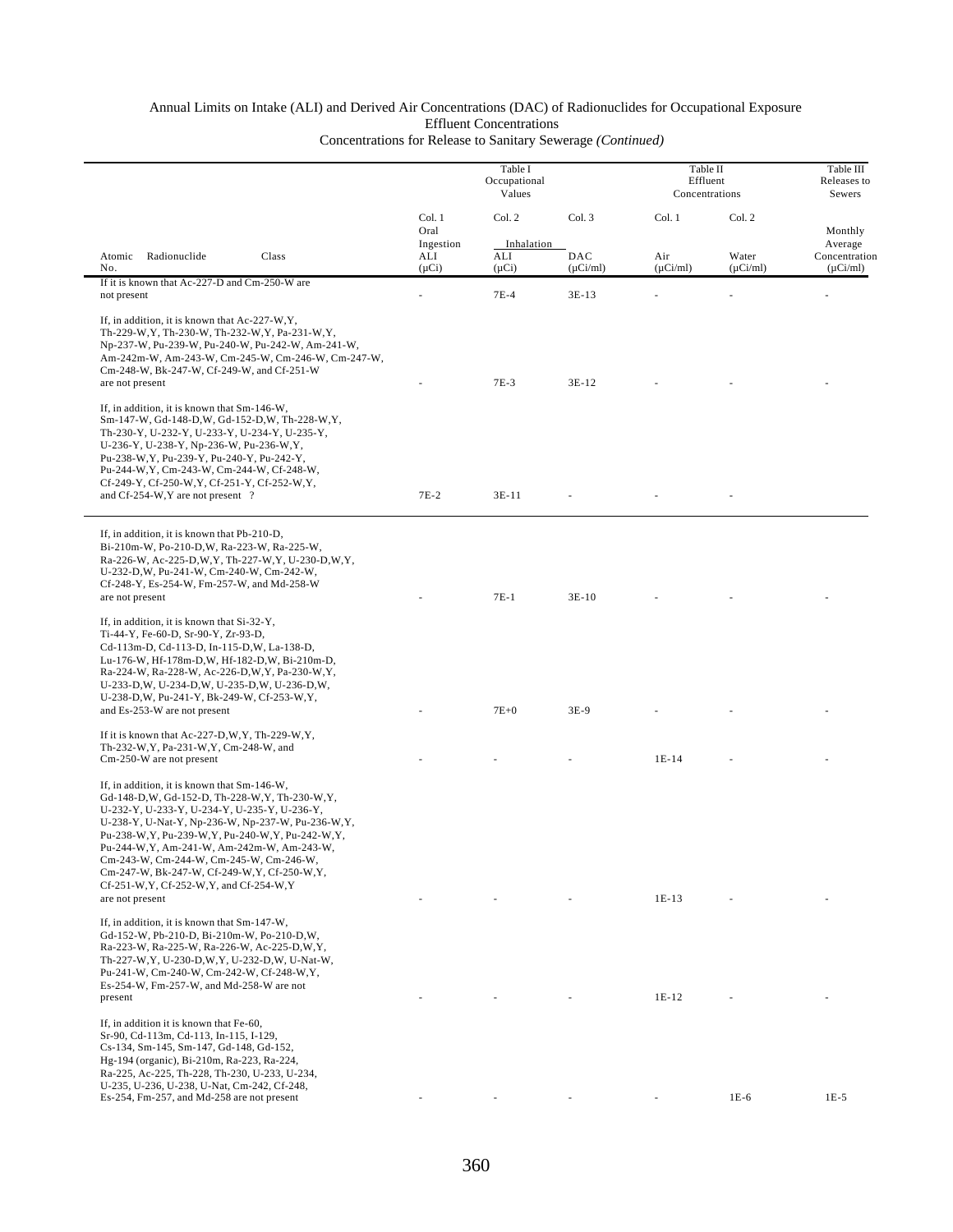- 3.If a mixture of radionuclides consists of uranium and its daughters in ore dust (10 µm AMAD particle distribution assumed) prior to chemical separation of the uranium from the ore, the following values may be used for the DAC of the mixture: 6E-11 µCi of gross alpha activity from uranium-238, uranium-234, thorium-230, and radium-226 per milliliter of air; 3E-11 µCi of natural uranium per milliliter of air; or 45 micrograms of natural uranium per cubic meter of air.
- 4.If the identity and concentration of each radionuclide in a mixture are known, the limiting values should be derived as follows: determine, for each radionuclide in the mixture, the ratio between the concentration present in the mixture and the concentration otherwise established in Appendix E for the specific radionuclide when not in a mixture. The sum of such ratios for all of the radionuclides in the mixture may not exceed "1" (i.e., "unity").

Example: If radionuclides "A," "B," and "C" are present in concentrations  $C_A$ ,  $C_B$ , and if the applicable DACs are DAC<sub>A</sub>, DAC<sub>B</sub>, and DAC<sub>C</sub>, concentrations shall be limited so<br>exists:  $t$ . That the following relationship that the following relationship

$$
\frac{C_A}{DAC_A} + \frac{C_B}{DAC} SUBB + \frac{C_C}{DAC_C} \le 1
$$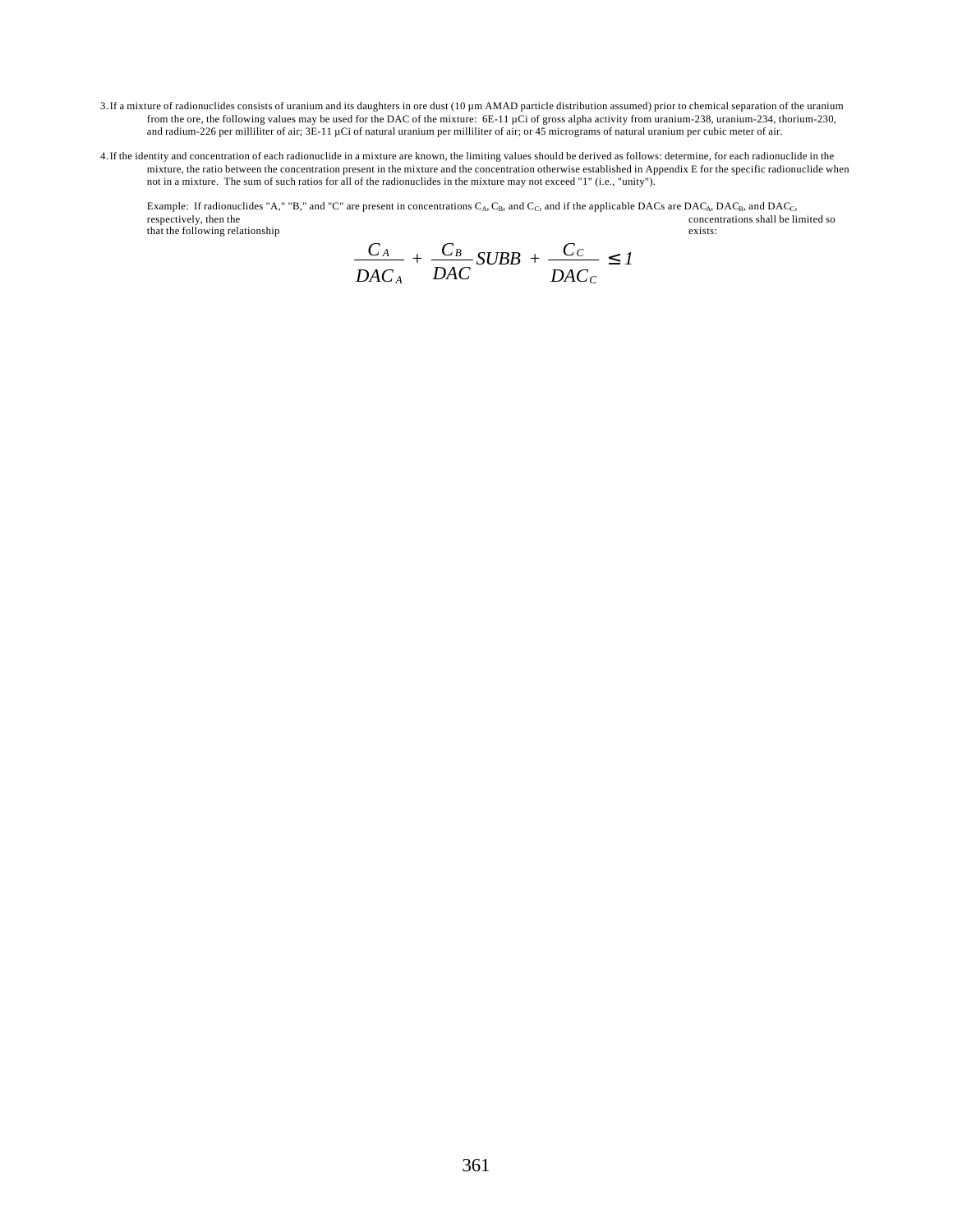# **APPENDIX F**

#### **QUANTITIES OF LICENSED OR REGISTERED MATERIAL REQUIRING LABELING** (In Atomic Number Order)

| Radionuclide                                              | Quantity<br>(uCi) | Radionuclide  | Quantity<br>(uCi) |  |
|-----------------------------------------------------------|-------------------|---------------|-------------------|--|
| Note: To convert uCi to kBq, multiply the uCi value by 37 |                   |               |                   |  |
| Hydrogen-3                                                | 1,000             | Scandium-47   | 100               |  |
| Beryllium-7                                               | 1,000             | Scandium-48   | 100               |  |
| Beryllium-10                                              | $\mathbf{1}$      | Scandium-49   | 1,000             |  |
| Carbon-11                                                 | 1,000             | Titanium-44   | $\mathbf{1}$      |  |
| Carbon-14                                                 | 1,000             | Titanium-45   | 1,000             |  |
| Fluorine-18                                               | 1,000             | Vanadium-47   | 1,000             |  |
| Sodium-22                                                 | 10                | Vanadium-48   | 100               |  |
| Sodium-24                                                 | 100               | Vanadium-49   | 1,000             |  |
| Magnesium-28                                              | 100               | Chromium-48   | 1,000             |  |
| Aluminum-26                                               | 10                | Chromium-49   | 1,000             |  |
| Silicon-31                                                | 1,000             | Chromium-51   | 1,000             |  |
| Silicon-32                                                | $\mathbf{1}$      | Manganese-51  | 1,000             |  |
| Phosphorus-32                                             | 10                | Manganese-52m | 1,000             |  |
| Phosphorus-33                                             | 100               | Manganese-52  | 100               |  |
| Sulfur-35                                                 | 100               | Manganese-53  | 1,000             |  |
| Chlorine-36                                               | 10                | Manganese-54  | 100               |  |
| Chlorine-38                                               | 1,000             | Manganese-56  | 1,000             |  |
| Chlorine-39                                               | 1,000             | Iron- $52$    | 100               |  |
| Argon-39                                                  | 1,000             | Iron- $55$    | 100               |  |
| Argon-41                                                  | 1,000             | Iron-59       | 10                |  |
| Potassium-40                                              | 100               | $Iron-60$     | $\mathbf 1$       |  |
| Potassium-42                                              | 1,000             | Cobalt-55     | 100               |  |
| Potassium-43                                              | 1,000             | Cobalt-56     | 10                |  |
| Potassium-44                                              | 1,000             | Cobalt-57     | 100               |  |
| Potassium-45                                              | 1,000             | Cobalt-58m    | 1,000             |  |
| Calcium-41                                                | 100               | Cobalt-58     | 100               |  |
| Calcium-45                                                | 100               | Cobalt-60m    | 1,000             |  |
| Calcium-47                                                | 100               | Cobalt-60     | 1                 |  |
| Scandium-43                                               | 1,000             | Cobalt-61     | 1,000             |  |
| Scandium-44m                                              | 100               | Cobalt-62m    | 1,000             |  |
| Scandium-44                                               | 100               | Nickel-56     | 100               |  |
| Scandium-46                                               | 10                | Nickel-57     | 100               |  |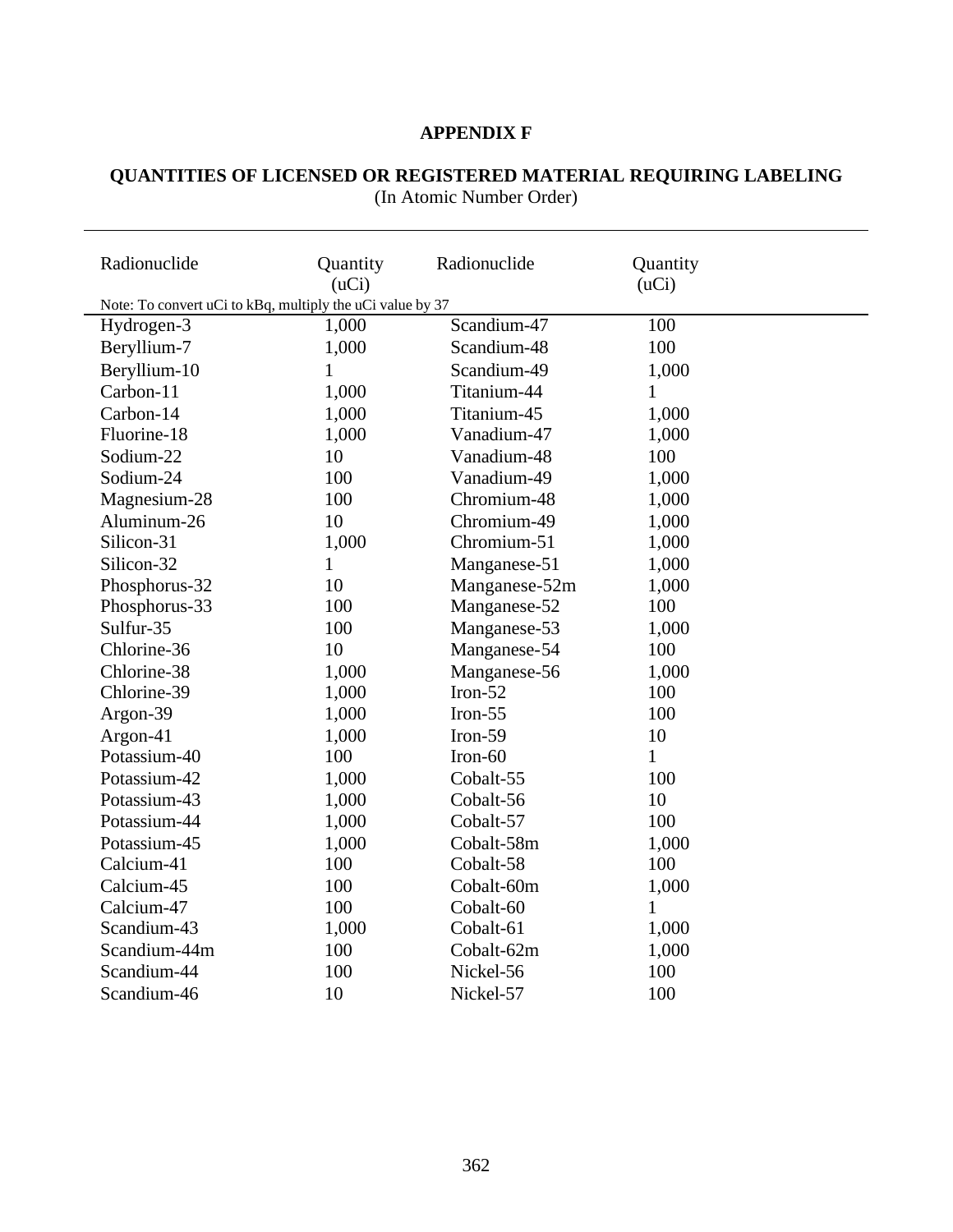| (In Atomic Number Order) |  |  |
|--------------------------|--|--|
|--------------------------|--|--|

*(Continued)*

| Radionuclide | Quantity<br>$(uci)^{b'}$                                   | Radionuclide | Quantity<br>(uCi) |
|--------------|------------------------------------------------------------|--------------|-------------------|
|              | Note: To convert uCi to kBq, multiply the uCi value by 37. |              |                   |
|              |                                                            |              |                   |
| Nickel-59    | 100                                                        | Arsenic-74   | 100               |
| Nickel-63    | 100                                                        | Arsenic-76   | 100               |
| Nickel-65    | 1,000                                                      | Arsenic-77   | 100               |
| Nickel-66    | 10                                                         | Arsenic-78   | 1,000             |
| Copper-60    | 1,000                                                      | Selenium-70  | 1,000             |
| Copper-61    | 1,000                                                      | Selenium-73m | 1,000             |
| Copper-64    | 1,000                                                      | Selenium-73  | 100               |
| Copper-67    | 1,000                                                      | Selenium-75  | 100               |
| $Zinc-62$    | 100                                                        | Selenium-79  | 100               |
| Zinc-63      | 1,000                                                      | Selenium-81m | 1,000             |
| Zinc-65      | 10                                                         | Selenium-81  | 1,000             |
| Zinc-69m     | 100                                                        | Selenium-83  | 1,000             |
| Zinc-69      | 1,000                                                      | Bromine-74m  | 1,000             |
| $Zinc-71m$   | 1,000                                                      | Bromine-74   | 1,000             |
| Zinc-72      | 100                                                        | Bromine-75   | 1,000             |
| Gallium-65   | 1,000                                                      | Bromine-76   | 100               |
| Gallium-66   | 100                                                        | Bromine-77   | 1,000             |
| Gallium-67   | 1,000                                                      | Bromine-80m  | 1,000             |
| Gallium-68   | 1,000                                                      | Bromine-80   | 1,000             |
| Gallium-70   | 1,000                                                      | Bromine-82   | 100               |
| Gallium-72   | 100                                                        | Bromine-83   | 1,000             |
| Gallium-73   | 1,000                                                      | Bromine-84   | 1,000             |
| Germanium-66 | 1,000                                                      | Krypton-74   | 1,000             |
| Germanium-67 | 1,000                                                      | Krypton-76   | 1,000             |
| Germanium-68 | 10                                                         | Krypton-77   | 1,000             |
| Germanium-69 | 1,000                                                      | Krypton-79   | 1,000             |
| Germanium-71 | 1,000                                                      | Krypton-81   | 1,000             |
| Germanium-75 | 1,000                                                      | Krypton-83m  | 1,000             |
| Germanium-77 | 1,000                                                      | Krypton-85m  | 1,000             |
| Germanium-78 | 1,000                                                      | Krypton-85   | 1,000             |
| Arsenic-69   | 1,000                                                      | Krypton-87   | 1,000             |
| Arsenic-70   | 1,000                                                      | Krypton-88   | 1,000             |
| Arsenic-71   | 100                                                        | Rubidium-79  | 1,000             |
| Arsenic-72   | 100                                                        | Rubidium-81m | 1,000             |
| Arsenic-73   | 100                                                        | Rubidium-81  | 1,000             |

 $\overline{a}$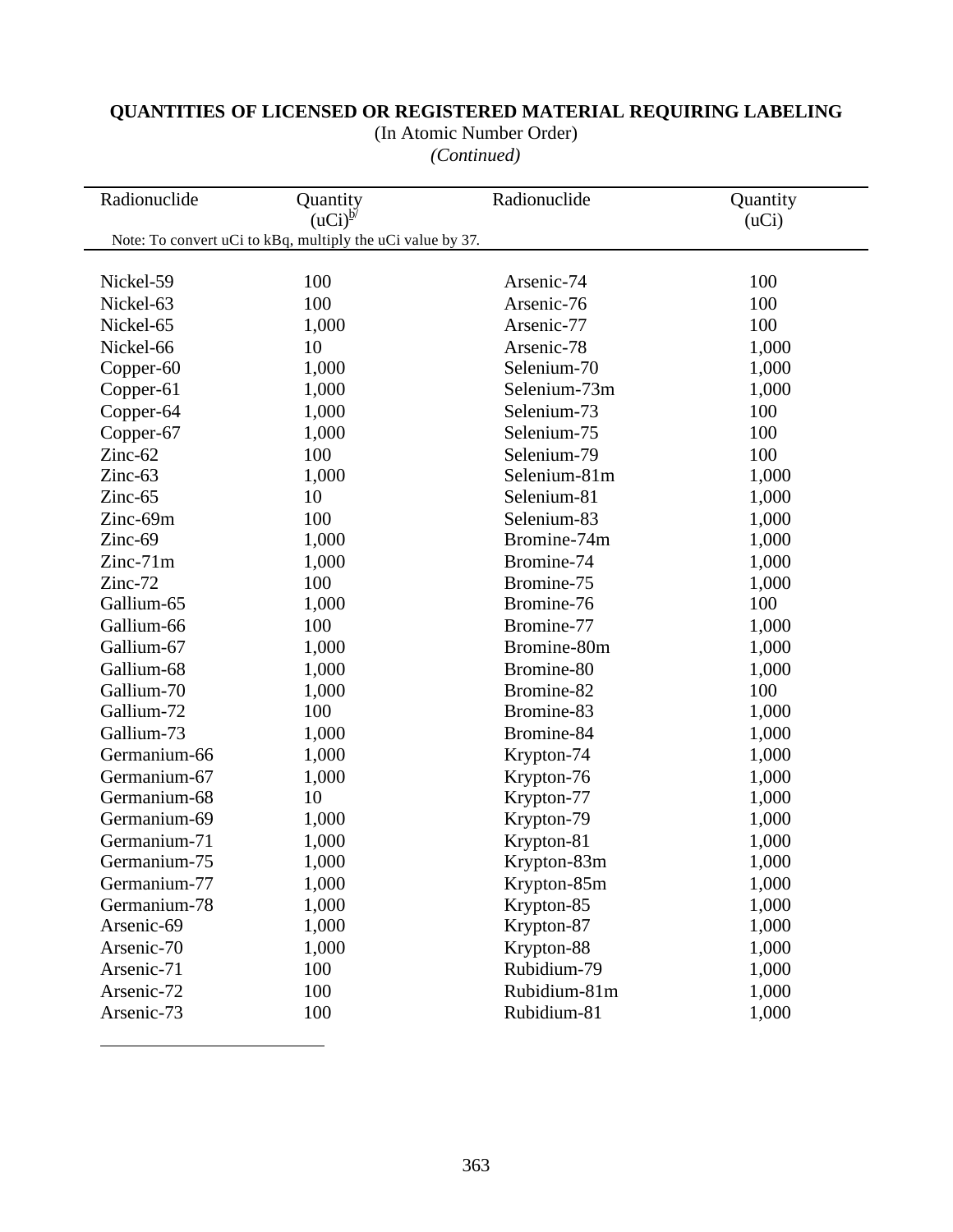| (In Atomic Number Order) |  |
|--------------------------|--|
|--------------------------|--|

*(Continued)*

| Radionuclide  | Quantity<br>$(uci)^{b'}$                                   | Radionuclide         | Quantity<br>(uCi) |
|---------------|------------------------------------------------------------|----------------------|-------------------|
|               | Note: To convert uCi to kBq, multiply the uCi value by 37. |                      |                   |
|               |                                                            |                      |                   |
| Rubidium-82m  | 1,000                                                      | Niobium-88           | 1,000             |
| Rubidium-83   | 100                                                        | Niobium-89m (66 min) | 1,000             |
| Rubidium-84   | 100                                                        | Niobium-89 (122 min) | 1,000             |
| Rubidium-86   | 100                                                        | Niobium-90           | 100               |
| Rubidium-87   | 100                                                        | Niobium-93m          | 10                |
| Rubidium-88   | 1,000                                                      | Niobium-94           | $\mathbf{1}$      |
| Rubidium-89   | 1,000                                                      | Niobium-95m          | 100               |
| Strontium-80  | 100                                                        | Niobium-95           | 100               |
| Strontium-81  | 1,000                                                      | Niobium-96           | 100               |
| Strontium-83  | 100                                                        | Niobium-97           | 1,000             |
| Strontium-85m | 1,000                                                      | Niobium-98           | 1,000             |
| Strontium-85  | 100                                                        | Molybdenum-90        | 100               |
| Strontium-87m | 1,000                                                      | Molybdenum-93m       | 100               |
| Strontium-89  | 10                                                         | Molybdenum-93        | 10                |
| Strontium-90  | 0.1                                                        | Molybdenum-99        | 100               |
| Strontium-91  | 100                                                        | Molybdenum-101       | 1,000             |
| Strontium-92  | 100                                                        | Technetium-93m       | 1,000             |
| Yttrium-86m   | 1,000                                                      | Technetium-93        | 1,000             |
| Yttrium-86    | 100                                                        | Technetium-94m       | 1,000             |
| Yttrium-87    | 100                                                        | Technetium-94        | 1,000             |
| Yttrium-88    | 10                                                         | Technetium-96m       | 1,000             |
| Yttrium-90m   | 1,000                                                      | Technetium-96        | 100               |
| Yttrium-90    | 10                                                         | Technetium-97m       | 100               |
| Yttrium-91m   | 1,000                                                      | Technetium-97        | 1,000             |
| Yttrium-91    | 10                                                         | Technetium-98        | 10                |
| Yttrium-92    | 100                                                        | Technetium-99m       | 1,000             |
| Yttrium-93    | 100                                                        | Technetium-99        | 100               |
| Yttrium-94    | 1,000                                                      | Technetium-101       | 1,000             |
| Yttrium-95    | 1,000                                                      | Technetium-104       | 1,000             |
| Zirconium-86  | 100                                                        | Ruthenium-94         | 1,000             |
| Zirconium-88  | 10                                                         | Ruthenium-97         | 1,000             |
| Zirconium-89  | 100                                                        | Ruthenium-103        | 100               |
| Zirconium-93  | 1                                                          | Ruthenium-105        | 1,000             |
| Zirconium-95  | 10                                                         | Ruthenium-106        | $\mathbf{1}$      |
| Zirconium-97  | 100                                                        | Rhodium-99m          | 1,000             |

 $\overline{a}$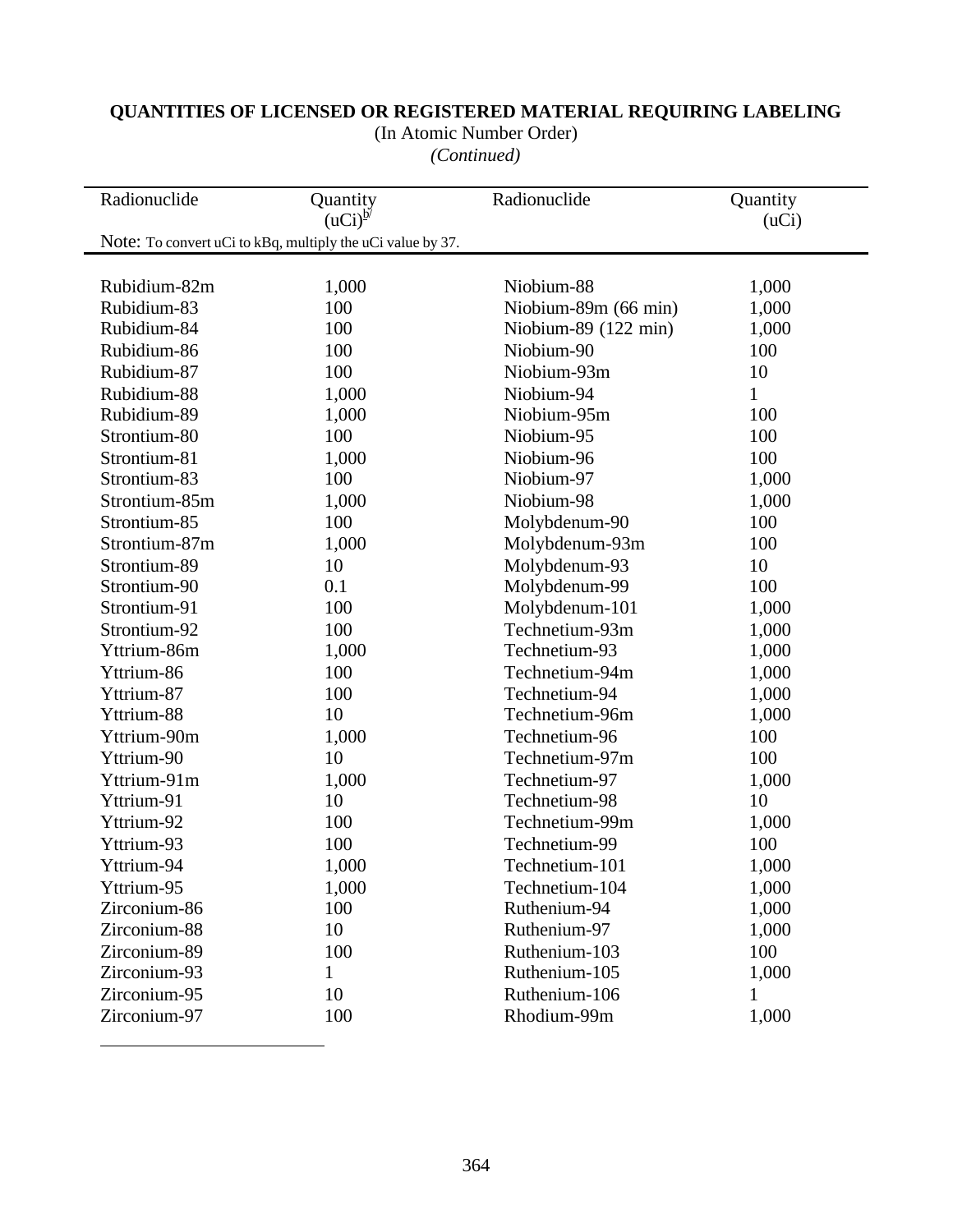# **QUANTITIES OF LICENSED OR REGISTERED MATERIAL REQUIRING LABELING** (In Atomic Number Order)

*(Continued)*

| Radionuclide  | Quantity<br>(uCi)                                             | Radionuclide                    | Quantity<br>$(uCi)^{b'}$ |
|---------------|---------------------------------------------------------------|---------------------------------|--------------------------|
|               | Note: To convert uCi to kBq, multiply the $u$ Ci value by 37. |                                 |                          |
|               |                                                               |                                 |                          |
| Rhodium-99    | 100                                                           | Cadmium-117                     | 1,000                    |
| Rhodium-100   | 100                                                           | Indium-109                      | 1,000                    |
| Rhodium-101m  | 1,000                                                         | Indium-110 $(69.1 \text{ min})$ | 1,000                    |
| Rhodium-101   | 10                                                            | Indium-11O $(4.9 h)$            | 1,000                    |
| Rhodium-102m  | 10                                                            | Indium-111                      | 100                      |
| Rhodium-102   | 10                                                            | Indium-112                      | 1,000                    |
| Rhodium-103m  | 1,000                                                         | Indium-113m                     | 1,000                    |
| Rhodium-105   | 100                                                           | Indium-114m                     | 10                       |
| Rhodium-106m  | 1,000                                                         | Indium-115m                     | 1,000                    |
| Rhodium-107   | 1,000                                                         | Indium-115                      | 100                      |
| Palladium-100 | 100                                                           | Indium-116m                     | 1,000                    |
| Palladium-101 | 1,000                                                         | Indium-117m                     | 1,000                    |
| Palladium-103 | 100                                                           | Indium-117                      | 1,000                    |
| Palladium-107 | 10                                                            | Indium-119m                     | 1,000                    |
| Palladium-109 | 100                                                           | $Tin-110$                       | 100                      |
| Silver-102    | 1,000                                                         | $Tin-111$                       | 1,000                    |
| Silver-103    | 1,000                                                         | $Tin-113$                       | 100                      |
| Silver-104m   | 1,000                                                         | $Tin-117m$                      | 100                      |
| Silver-104    | 1,000                                                         | Tin-119m                        | 100                      |
| Silver-105    | 100                                                           | $Tin-121m$                      | 100                      |
| Silver-106m   | 100                                                           | $Tin-121$                       | 1,000                    |
| Silver-106    | 1,000                                                         | $Tin-123m$                      | 1,000                    |
| Silver-108m   | $\mathbf{1}$                                                  | $Tin-123$                       | 10                       |
| Silver-11Om   | 10                                                            | $Tin-125$                       | 10                       |
| Silver-111    | 100                                                           | $Tin-126$                       | 10                       |
| Silver-112    | 100                                                           | Tin-127                         | 1,000                    |
| Silver-115    | 1,000                                                         | Tin-128                         | 1,000                    |
| Cadmium-104   | 1,000                                                         | Antimony-115                    | 1,000                    |
| Cadmium-107   | 1,000                                                         | Antimony-116m                   | 1,000                    |
| Cadmium-109   |                                                               | Antimony-116                    | 1,000                    |
| Cadmium-113m  | 0.1                                                           | Antimony-117                    | 1,000                    |
| Cadmium-113   | 100                                                           | Antimony-118m                   | 1,000                    |
| Cadmium-115m  | 10                                                            | Antimony-119                    | 1,000                    |
| Cadmium-115   | 100                                                           | Antimony-120 (16 min)           | 1,000                    |
| Cadmium-117m  | 1,000                                                         | Antimony-120 (5.76 d)           | 100                      |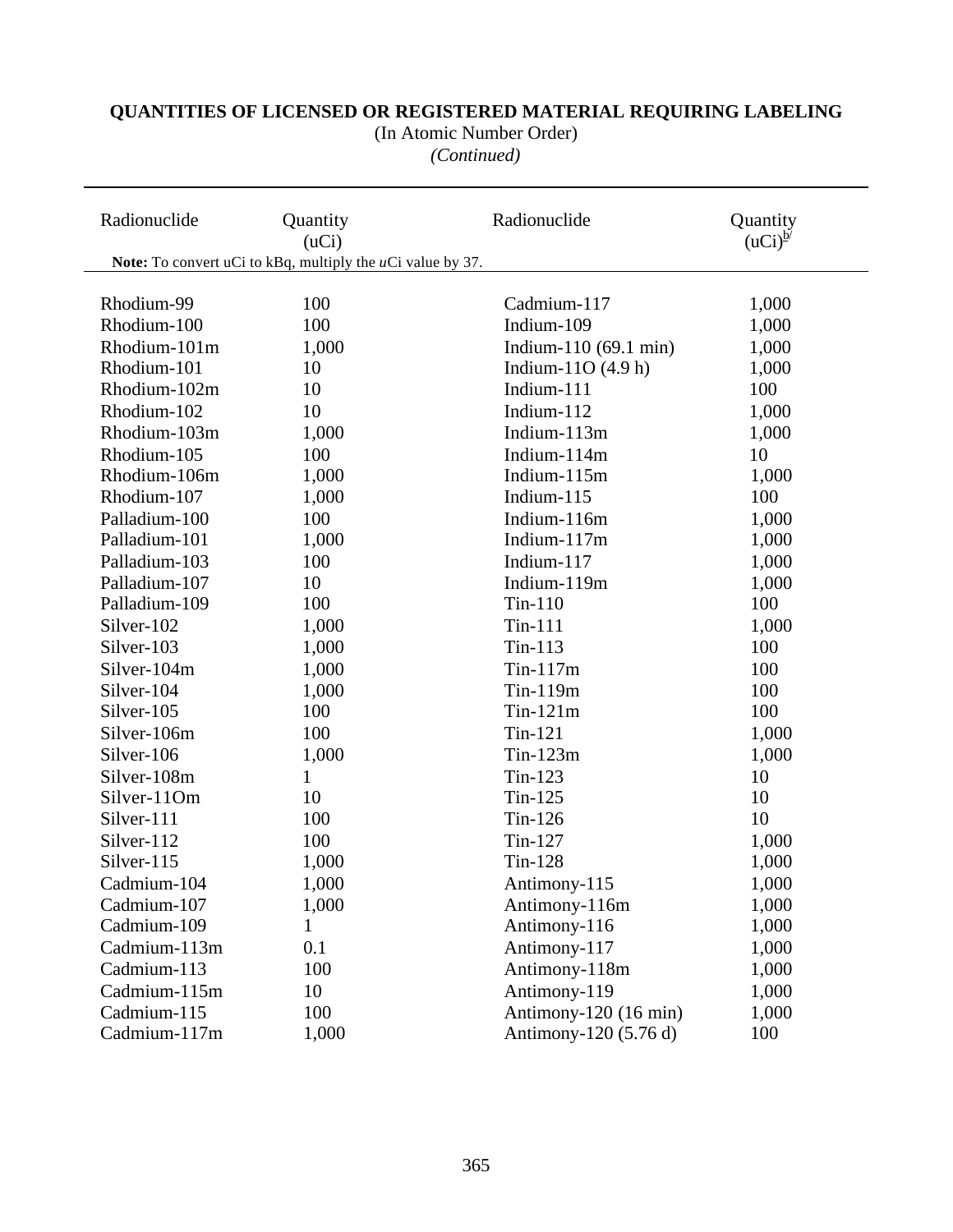(In Atomic Number Order)

*(Continued)*

| Radionuclide                                               | Quantity<br>(uCi) | Radionuclide | Quantity<br>$(uci)^{b'}$ |
|------------------------------------------------------------|-------------------|--------------|--------------------------|
| Note: To convert uCi to kBq, multiply the uCi value by 37. |                   |              |                          |
|                                                            |                   |              |                          |
| Antimony-122                                               | 100               | Iodine-128   | 1,000                    |
| Antimony-124m                                              | 1,000             | Iodine-129   | 1                        |
| Antimony-124                                               | 10                | Iodine-130   | 10                       |
| Antimony-125                                               | 100               | Iodine-131   | $\mathbf{1}$             |
| Antimony-126m                                              | 1,000             | Iodine-132m  | 100                      |
| Antimony-126                                               | 100               | Iodine-132   | 100                      |
| Antimony-127                                               | 100               | Iodine-133   | 10                       |
| Antimony-128 (10.4 min)                                    | 1,000             | Iodine-134   | 1,000                    |
| Antimony-128 (9.01 h)                                      | 100               | Iodine-135   | 100                      |
| Antimony-129                                               | 100               | Xenon-120    | 1,000                    |
| Antimony-130                                               | 1,000             | Xenon-121    | 1,000                    |
| Antimony-131                                               | 1,000             | Xenon-122    | 1,000                    |
| Tellurium-116                                              | 1,000             | Xenon-123    | 1,000                    |
| Tellurium-121m                                             | 10                | Xenon-125    | 1,000                    |
| Tellurium-121                                              | 100               | Xenon-127    | 1,000                    |
| Tellurium-123m                                             | 10                | Xenon-129m   | 1,000                    |
| Tellurium-123                                              | 100               | Xenon-131m   | 1,000                    |
| Tellurium-125m                                             | 10                | Xenon-133m   | 1,000                    |
| Tellurium-127m                                             | 10                | Xenon-133    | 1,000                    |
| Tellurium-127                                              | 1,000             | Xenon-135m   | 1,000                    |
| Tellurium-129m                                             | 10                | Xenon-135    | 1,000                    |
| Tellurium-129                                              | 1,000             | Xenon-138    | 1,000                    |
| Tellurium-131m                                             | 10                | Cesium-125   | 1,000                    |
| Tellurium-131                                              | 100               | Cesium-127   | 1,000                    |
| Tellurium-132                                              | 10                | Cesium-129   | 1,000                    |
| Tellurium-133m                                             | 100               | Cesium-130   | 1,000                    |
| Tellurium-133                                              | 1,000             | Cesium-131   | 1,000                    |
| Tellurium-134                                              | 1,000             | Cesium-132   | 100                      |
| Iodine-120m                                                | 1,000             | Cesium-134m  | 1,000                    |
| Iodine-120                                                 | 100               | Cesium-134   | 10                       |
| Iodine-121                                                 | 1,000             | Cesium-135m  | 1,000                    |
| Iodine-123                                                 | 100               | Cesium-135   | 100                      |
| Iodine-124                                                 | 10                | Cesium-136   | 10                       |
| Iodine-125                                                 | 1                 | Cesium-137   | 10                       |
| Iodine-126                                                 | 1                 | Cesium-138   | 1,000                    |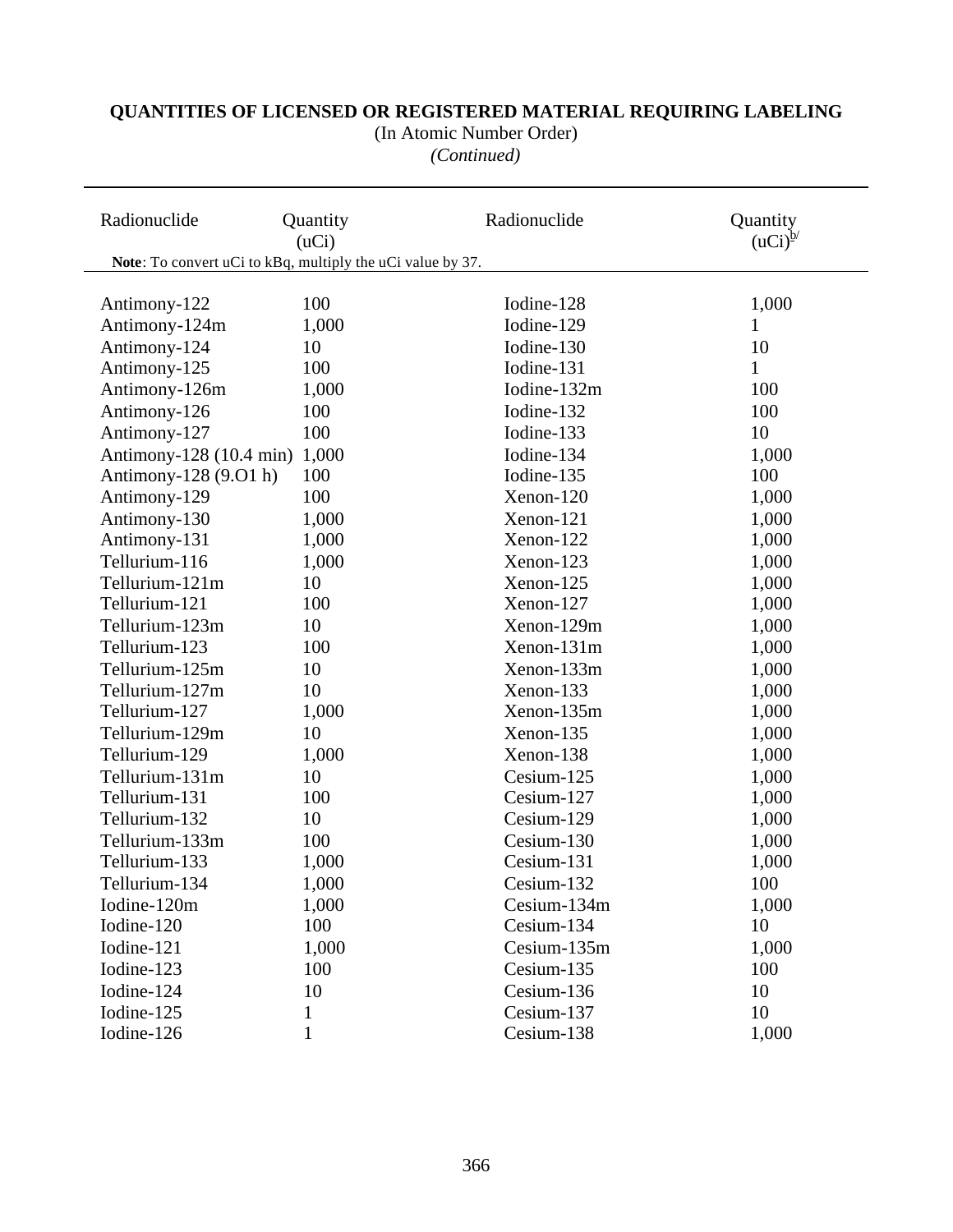#### Radionuclide Quantity Radionuclide Quantity (uCi) Radionuclide Quantity (uCi)<sup>b/</sup>  $(uCi)$ <sup>b/</sup>  **NOTE**: To convert uCi to kBq, multiply the uCi value by 37. Barium-126 1,000 Barium-128 100 Barium-131m 1,000 Barium-131 100 Barium-133m 100 Barium-133 100 Barium-135m 100 Barium-139 1,000 Barium-140 100 Barium-141 1,000 Barium-142 1,000 Lanthanum-131 1,000 Lanthanum-132 100 Lanthanum-135 1,000 Lanthanum-137 10 Lanthanum-138 100 Lanthanum-140 100 Lanthanum-141 100 Lanthanum-142 1,000 Lanthanum-143 1,000 Cerium-134 100 Cerium-135 100 Cerium-137m 100 Cerium-137 1,000 Cerium-139 100 Cerium-141 100 Cerium-143 100  $Cerium-144$  1 Praseodymium-136 1,000 Praseodymium-137 1,000 Praseodymium-138m 1,000 Praseodymium-139 1,000 Praseodymium-142m 1,000 Praseodymium-142 100 Praseodymium-143 100 Praseodymium-144 1,000 Praseodymium-145 100 Praseodymium-147 1,000 Neodymium-136 1,000 Neodymium-138 100 Neodymium-139m 1,000 Neodymium-139 1,000 Neodymium-141 1,000 Neodymium-147 100 Neodymium-149 1,000 Neodymium-151 1,000 Promethium-141 1,000 Promethium-143 100 Promethium-144 10 Promethium-145 10 Promethium-146 1 Promethium-147 10 Promethium-148m 10 Promethium-148 10 Promethium-149 100 Promethium-150 1,000 Promethium-151 100 Samarium-141m 1,000 Samarium-141 1,000 Samarium-142 1,000 Samarium-145 100 Samarium-146 1 Samarium-147 100 Samarium-151 10 Samarium-153 100 Samarium-155 1,000 Samarium-156 1,000 Europium-145 100 Europium-146 100 Europium-147 100

## QUANTITIES OF LICENSED OR REGISTERED MATERIAL REQUIRING LABELING (In Atomic Number Order) (Continued)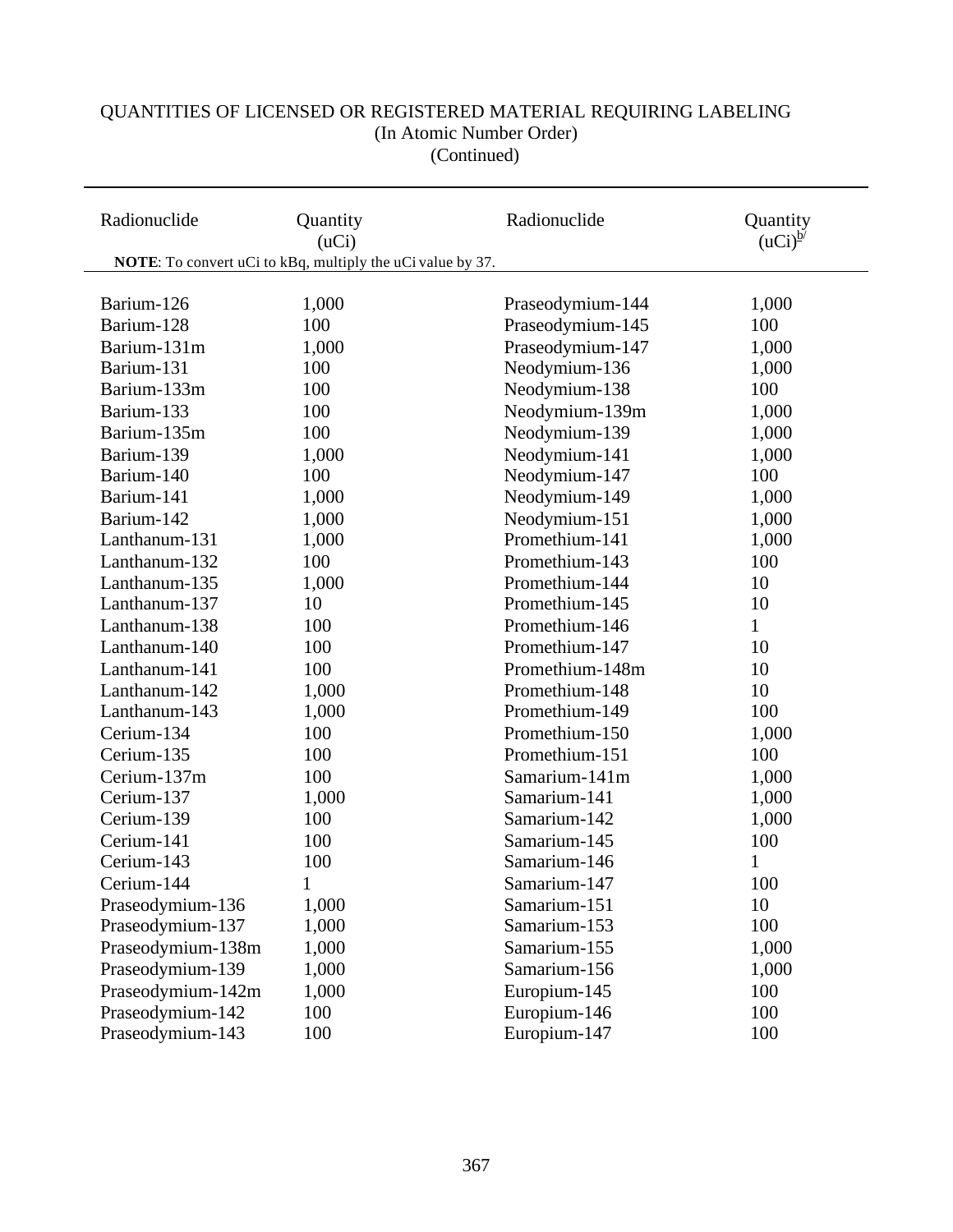(In Atomic Number Order)

*(Continued)*

| Radionuclide           | Quantity<br>(uCi)                                          | Radionuclide   | Quantity<br>$(uci)^{b'}$ |
|------------------------|------------------------------------------------------------|----------------|--------------------------|
|                        | Note: To convert uCi to kBq, multiply the uCi value by 37. |                |                          |
|                        |                                                            |                |                          |
| Europium-148           | 10                                                         | Dysprosium-157 | 1,000                    |
| Europium-149           | 100                                                        | Dysprosium-159 | 100                      |
| Europium-150 (12.62 h) | 100                                                        | Dysprosium-165 | 1,000                    |
| Europium-150 (34.2 y)  | $\mathbf{1}$                                               | Dysprosium-166 | 100                      |
| Europium-152m          | 100                                                        | Holmium-155    | 1,000                    |
| Europium-152           | $\mathbf 1$                                                | Holmium-157    | 1,000                    |
| Europium-154           | $\mathbf{1}$                                               | Holmium-159    | 1,000                    |
| Europium-155           | 10                                                         | Holmium-161    | 1,000                    |
| Europium-156           | 100                                                        | Holmium-162m   | 1,000                    |
| Europium-157           | 100                                                        | Holmium-162    | 1,000                    |
| Europium-158           | 1,000                                                      | Holmium-164m   | 1,000                    |
| Gadolinium-145         | 1,000                                                      | Holmium-164    | 1,000                    |
| Gadolinium-146         | 10                                                         | Holmium-166m   | 1                        |
| Gadolinium-147         | 100                                                        | Holmium-166    | 100                      |
| Gadolinium-148         | 0.001                                                      | Holmium-167    | 1,000                    |
| Gadolinium-149         | 100                                                        | Erbium-161     | 1,000                    |
| Gadolinium-151         | 10                                                         | Erbium-165     | 1,000                    |
| Gadolinium-152         | 100                                                        | Erbium-169     | 100                      |
| Gadolinium-153         | 10                                                         | Erbium-171     | 100                      |
| Gadolinium-159         | 100                                                        | Erbium-172     | 100                      |
| Terbium-147            | 1,000                                                      | Thulium-162    | 1,000                    |
| Terbium-149            | 100                                                        | Thulium-166    | 100                      |
| Terbium-150            | 1,000                                                      | Thulium-167    | 100                      |
| Terbium-151            | 100                                                        | Thulium-170    | 10                       |
| Terbium-153            | 1,000                                                      | Thulium-171    | 10                       |
| Terbium-154            | 100                                                        | Thulium-172    | 100                      |
| Terbium-155            | 1,000                                                      | Thulium-173    | 100                      |
| Terbium-156m (5.O h)   | 1,000                                                      | Thulium-175    | 1,000                    |
| Terbium-156m (24.4 h)  | 1,000                                                      | Ytterbium-162  | 1,000                    |
| Terbium-156            | 100                                                        | Ytterbium-166  | 100                      |
| Terbium-157            | 10                                                         | Ytterbium-167  | 1,000                    |
| Terbium-158            | 1                                                          | Ytterbium-169  | 100                      |
| Terbium-160            | 10                                                         | Ytterbium-175  | 100                      |
| Terbium-161            | 100                                                        | Ytterbium-177  | 1,000                    |
| Dysprosium-155         | 1,000                                                      | Ytterbium-178  | 1,000                    |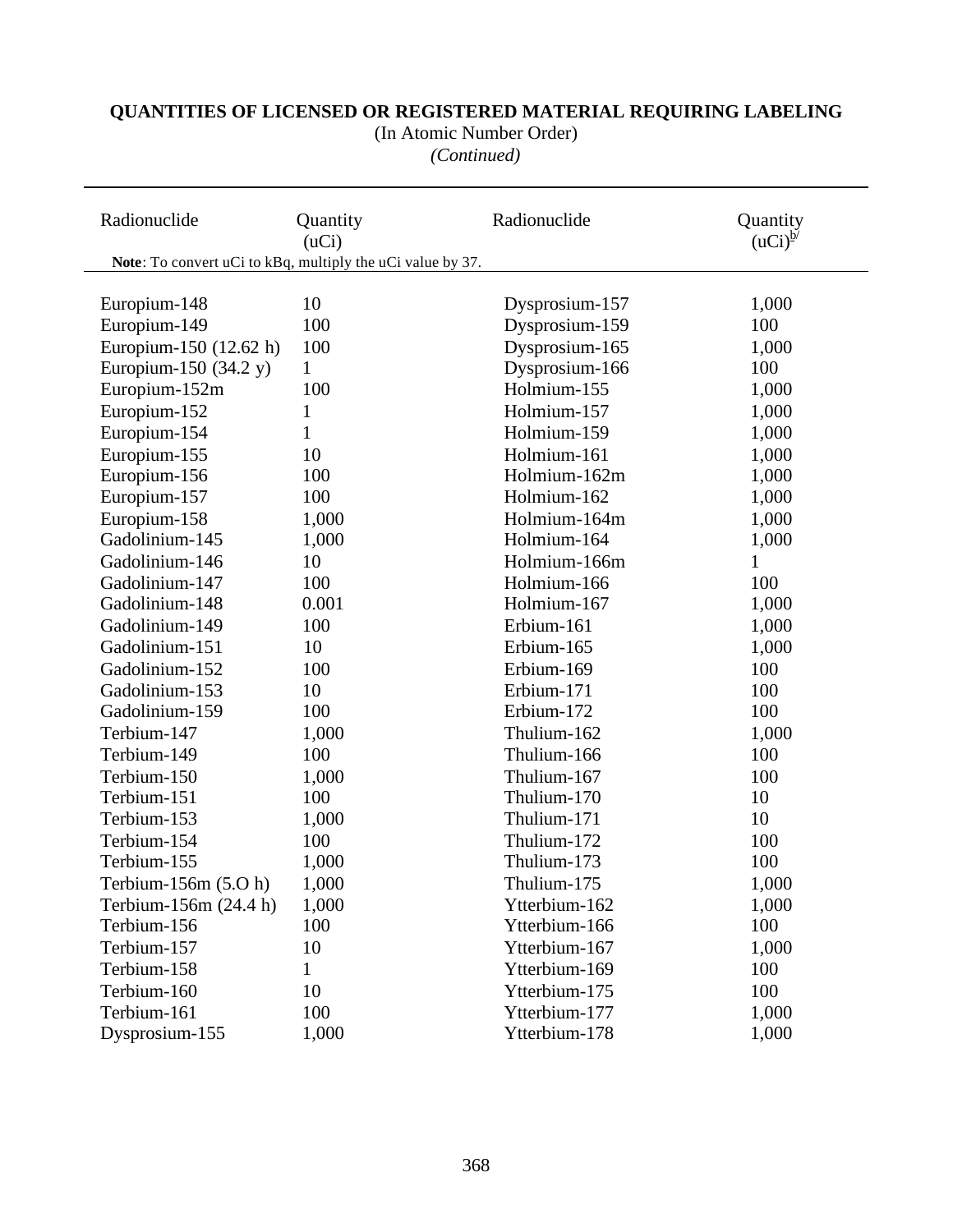(In Atomic Number Order)

*(Continued)*

| Radionuclide  | Quantity<br>(uCi)                                          | Radionuclide         | Quantity<br>$(uCi)^{b'}$ |
|---------------|------------------------------------------------------------|----------------------|--------------------------|
|               | Note: To convert uCi to kBq, multiply the uCi value by 37. |                      |                          |
|               |                                                            |                      |                          |
| Lutetium-169  | 100                                                        | Tantalum-180m        | 1,000                    |
| Lutetium-170  | 100                                                        | Tantalum-180         | 100                      |
| Lutetium-171  | 100                                                        | Tantalum-182m        | 1,000                    |
| Lutetium-172  | 100                                                        | Tantalum-182         | 10                       |
| Lutetium-173  | 10                                                         | Tantalum-183         | 100                      |
| Lutetium-174m | 10                                                         | Tantalum-184         | 100                      |
| Lutetium-174  | 10                                                         | Tantalum-185         | 1,000                    |
| Lutetium-176m | 1,000                                                      | Tantalum-186         | 1,000                    |
| Lutetium-176  | 100                                                        | Tungsten-176         | 1,000                    |
| Lutetium-177m | 10                                                         | Tungsten-177         | 1,000                    |
| Lutetium-177  | 100                                                        | Tungsten-178         | 1,000                    |
| Lutetium-178m | 1,000                                                      | Tungsten-179         | 1,000                    |
| Lutetium-178  | 1,000                                                      | Tungsten-181         | 1,000                    |
| Lutetium-179  | 1,000                                                      | Tungsten-185         | 100                      |
| Hafnium-170   | 100                                                        | Tungsten-187         | 100                      |
| Hafnium-172   | 1                                                          | Tungsten-188         | 10                       |
| Hafnium-173   | 1,000                                                      | Rhenium-177          | 1,000                    |
| Hafnium-175   | 100                                                        | Rhenium-178          | 1,000                    |
| Hafnium-177m  | 1,000                                                      | Rhenium-181          | 1,000                    |
| Hafnium-178m  | 0.1                                                        | Rhenium-182 (12.7 h) | 1,000                    |
| Hafnium-179m  | 10                                                         | Rhenium-182 (64.O h) | 100                      |
| Hafnium-180m  | 1,000                                                      | Rhenium-184m         | 10                       |
| Hafnium-181   | 10                                                         | Rhenium-184          | 100                      |
| Hafnium-182m  | 1,000                                                      | Rhenium-186m         | 10                       |
| Hafnium-182   | 0.1                                                        | Rhenium-186          | 100                      |
| Hafnium-183   | 1,000                                                      | Rhenium-187          | 1,000                    |
| Hafnium-184   | 100                                                        | Rhenium-188m         | 1,000                    |
| Tantalum-172  | 1,000                                                      | Rhenium-188          | 100                      |
| Tantalum-173  | 1,000                                                      | Rhenium-189          | 100                      |
| Tantalum-174  | 1,000                                                      | Osmium-180           | 1,000                    |
| Tantalum-175  | 1,000                                                      | Osmium-181           | 1,000                    |
| Tantalum-176  | 100                                                        | Osmium-182           | 100                      |
| Tantalum-177  | 1,000                                                      | Osmium-185           | 100                      |
| Tantalum-178  | 1,000                                                      | Osmium-189m          | 1,000                    |
| Tantalum-179  | 100                                                        | Osmium-191m          | 1,000                    |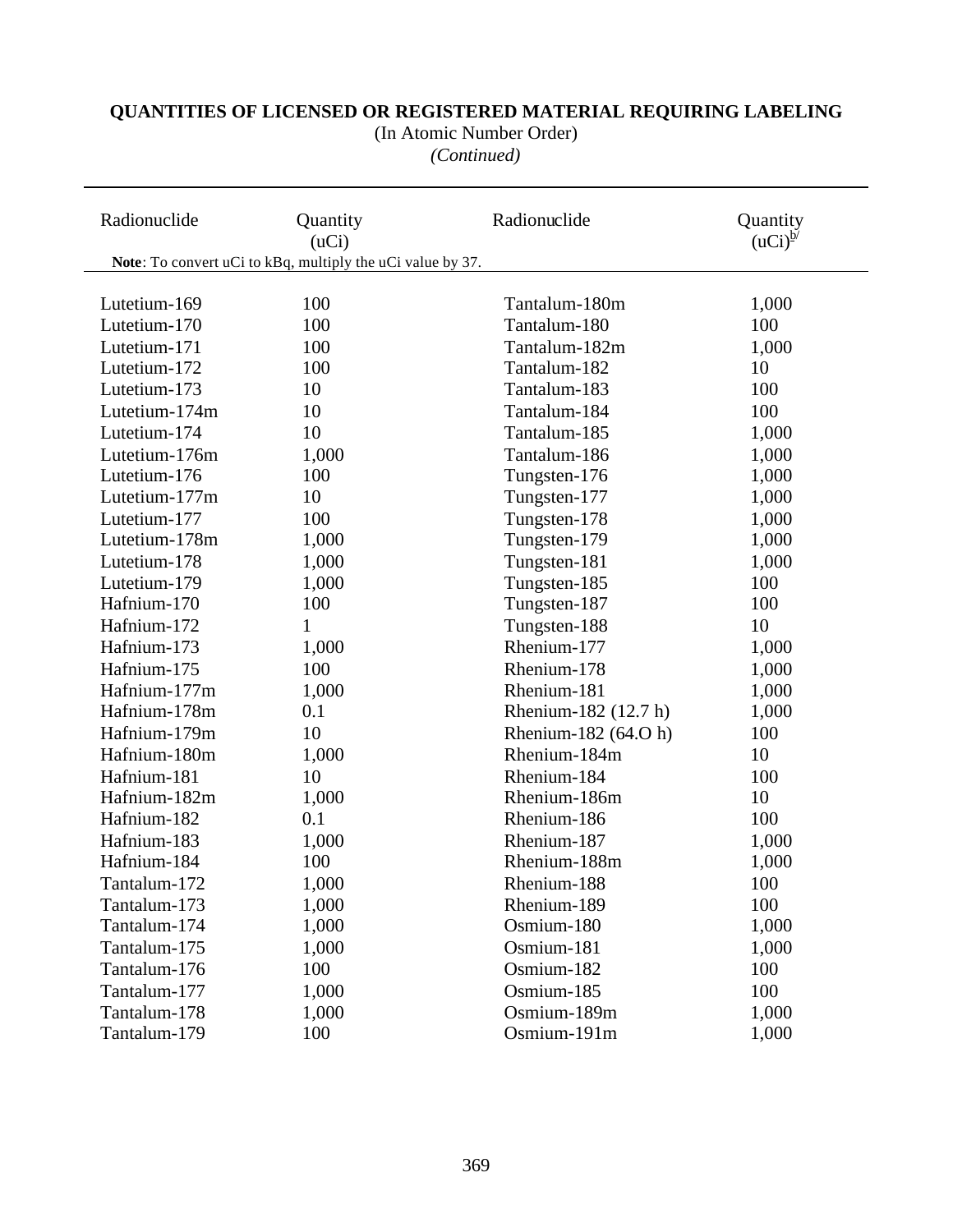#### *(Continued)* Radionuclide **Quantity Conserverse Radionuclide** Quantity **Radionuclide** Quantity  $(uCi)$   $(uCi)$  **Note**: To convert uCi to kBq, multiply the uCi value by 37. Osmium-191 100 Osmium-193 100 Osmium-194 1 Iridium-182 1,000 Iridium-184 1,000 Iridium-185 1,000 Iridium-186 100 Iridium-187 1,000 Iridium-188 100 Iridium-189 100 Iridium-190m 1,000 Iridium-190 100 Iridium-192m (1.4 min) 10 Iridium-192 (73.8 d)  $1$ Iridium-194m 10 Iridium-194 100 Iridium-195m 1,000 Iridium-195 1,000 Platinum-186 1,000 Platinum-188 100 Platinum-189 1,000 Platinum-191 100 Platinum-193m 100 Platinum-193 1,000 Platinum-195m 100 Platinum-197m 1,000 Platinum-197 100 Platinum-199 1,000 Platinum-200 100 Gold-193 1,000 Gold-194 100 Gold-195 10 Gold-200m 100 Gold-200 1,000 Gold-201 1,000 Mercury-193m 100 Mercury-193 1,000 Mercury-194 1 Mercury-195m 100 Mercury-195 1,000 Mercury-197m 100 Mercury-197 1,000 Mercury-199m 1,000 Mercury-203 100 Thallium-194m 1,000 Thallium-194 1,000 Thallium-195 1,000 Thallium-197 1,000 Thallium-198m 1,000 Thallium-198 1,000 Thallium-199 1,000 Thallium-201 1,000 Thallium-200 1,000 Thallium-202 100 Thallium-204 100 Lead-195m 1,000 Lead-198 1,000 Lead-199 1,000 Lead-200 100 Lead-201 1,000 Lead-202m 1,000 Lead-202  $10$ Lead-203 1,000 Lead-205 100

# **QUANTITIES OF LICENSED OR REGISTERED MATERIAL REQUIRING LABELING**

(In Atomic Number Order)

Lead-209 1,000  $\text{Lead-210}$  0.01 Lead-211  $100$ 

Gold-198m 100 Gold-198 100 Gold-199 100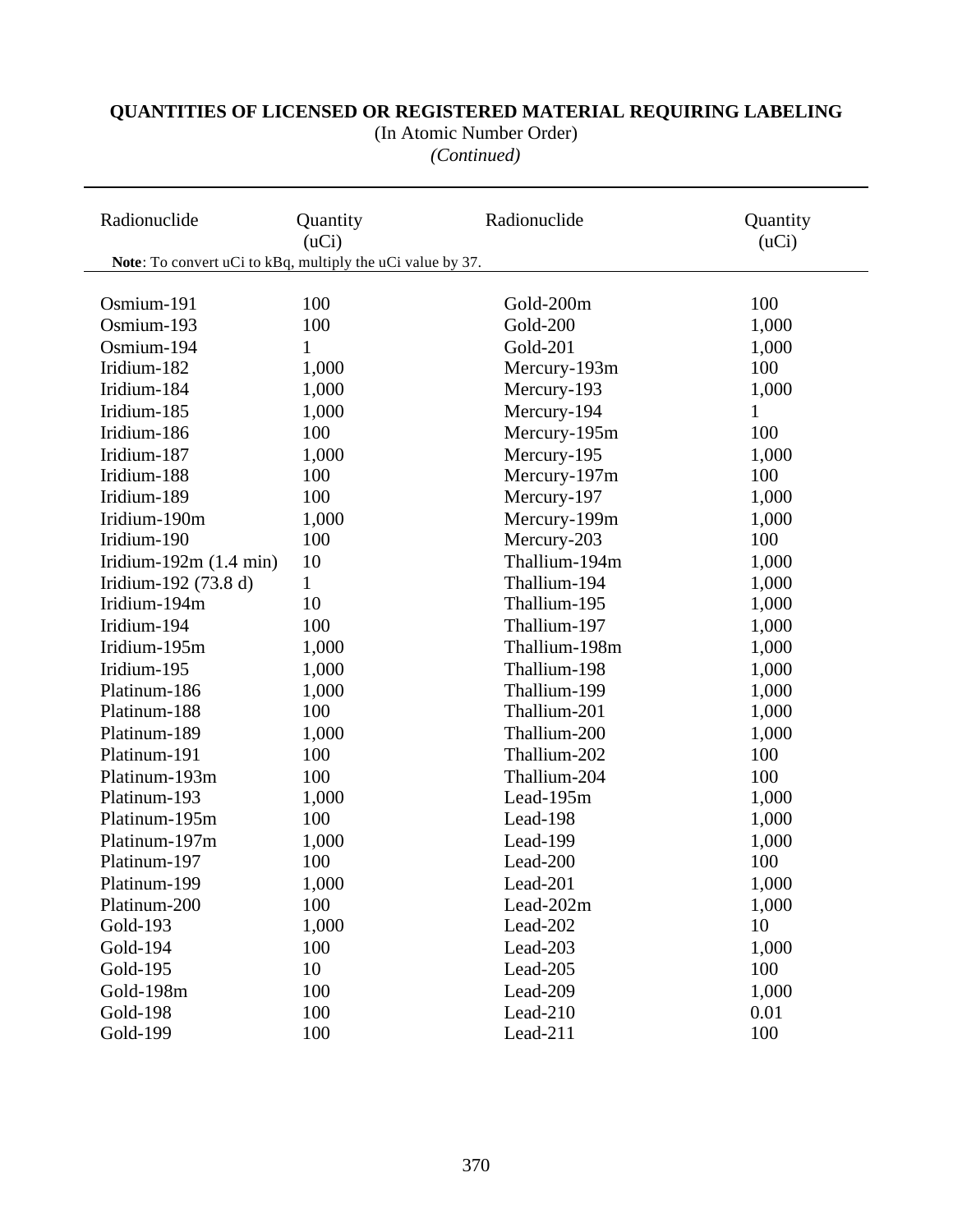#### *(Continued)* Radionuclide **Quantity Conserversity** Radionuclide Quantity **Radionuclide** Quantity  $(uCi)$   $(uCi)$  **Note**: To convert uCi to kBq, multiply the uCi value by 37. Lead-212  $1$ Lead-214 100 Bismuth-200 1,000 Bismuth-201 1,000 Bismuth-202 1,000 Bismuth-203 100 Bismuth-205 100 Bismuth-206 100  $Bismuth-207$  10 Bismuth-210m 0.1  $Bismuth-210$  1  $Bismuth-212$  10  $Bismuth-213$  10 Bismuth-214 100 Polonium-203 1,000 Polonium-205 1,000 Polonium-207 1,000 Polonium-210 0.1 Astatine-207 100 Astatine-211 10 Radon-220 1 Radon-222 1 Francium-222 100 Francium-223 100 Radium-223 0.1 Radium-224 0.1 Radium-225 0.1 Radium-226 0.1 Radium-227 1,000 Radium-228 0.1  $\text{Actinium-224} \quad 1$  $Thorium-226$  10 Thorium-227 0.01 Thorium-228 0.001 Thorium-229 0.001 Thorium-230 0.001  $Thorium-231$   $100$ Thorium-232 100  $Thorium-234$  10 Thorium-natural 100 Protactinium-227 10 Protactinium-228 1 Protactinium-230 0.1 Protactinium-231 0.001 Protactinium-232 1 Protactinium-233 100 Protactinium-234 100 Uranium-230 0.01 Uranium-231 100 Uranium-232 0.001 Uranium-233 0.001 Uranium-234 0.001 Uranium-235 0.001 Uranium-236 0.001 Uranium-237 100 Uranium-238 100 Uranium-239 1,000 Uranium-240 100 Uranium-natural 100 Neptunium-232 100 Neptunium-233 1,000 Neptunium-234 100

# **QUANTITIES OF LICENSED OR REGISTERED MATERIAL REQUIRING LABELING**

(In Atomic Number Order)

Neptunium-235 100 Neptunium-236  $(1.15E+5 y)$  0.001 Neptunium-236  $(22.5 h)$  1 Neptunium-237 0.001

Actinium-225 0.01 Actinium-226 0.1 Actinium-227 0.001 Actinium-228 1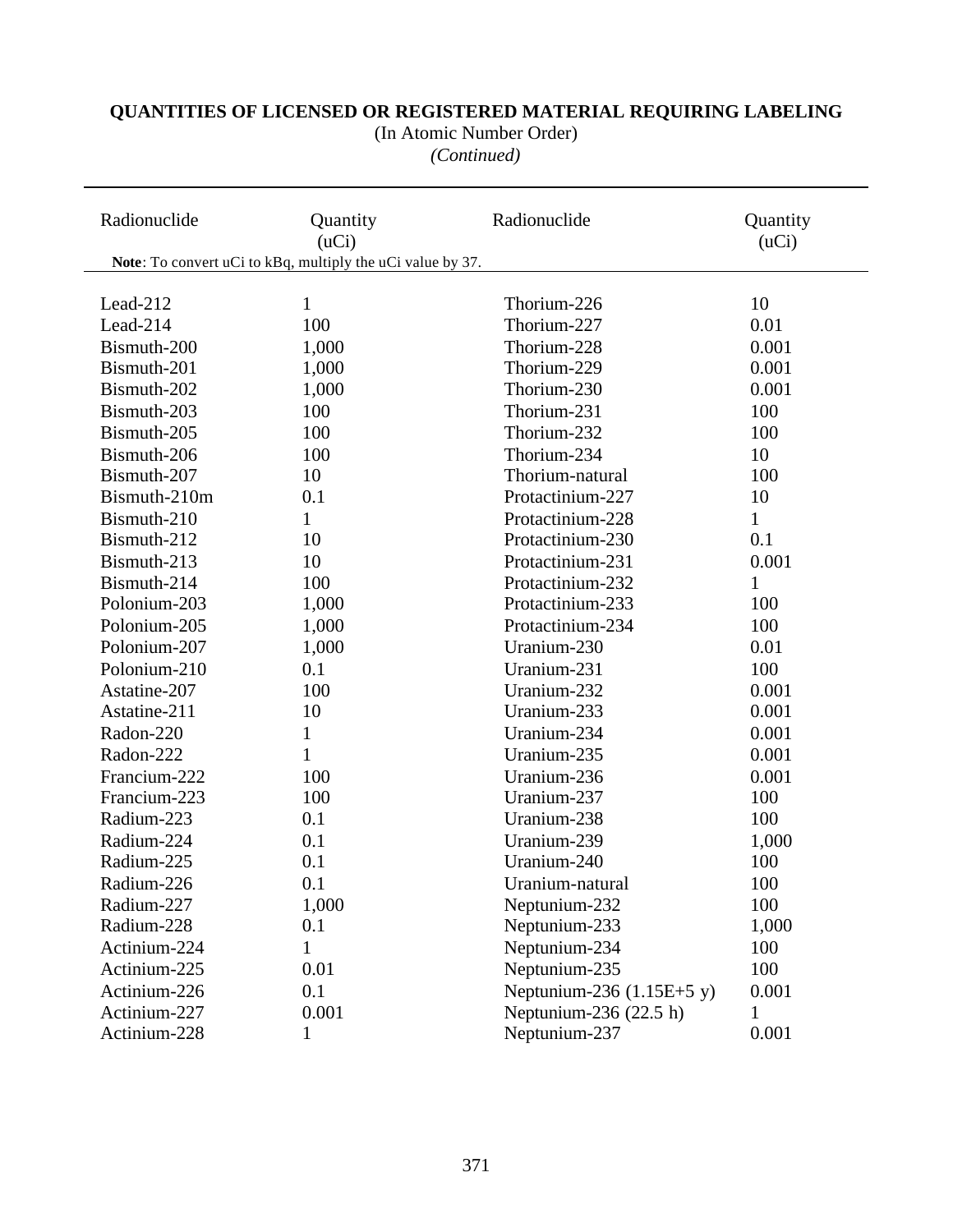(In Atomic Number Order)

*(Continued)*

| Radionuclide   | Quantity<br>(uCi)                                          | Radionuc lide    | Quantity<br>$(uCi)^{b'}$ |  |
|----------------|------------------------------------------------------------|------------------|--------------------------|--|
|                | Note: To convert uCi to kBq, multiply the uCi value by 37. |                  |                          |  |
|                |                                                            |                  |                          |  |
| Neptunium-238  | 10                                                         | Berkelium-245    | 100                      |  |
| Neptunium-239  | 100                                                        | Berkelium-246    | 100                      |  |
| Neptunium-240  | 1,000                                                      | Berkelium-247    | 0.001                    |  |
| Plutonium-234  | 10                                                         | Berkelium-249    | 0.1                      |  |
| Plutonium-235  | 1,000                                                      | Berkelium-250    | 10                       |  |
| Plutonium-236  | 0.001                                                      | Californium-244  | 100                      |  |
| Plutonium-237  | 100                                                        | Californium-246  | 1                        |  |
| Plutonium-238  | 0.001                                                      | Californium-248  | 0.01                     |  |
| Plutonium-239  | 0.001                                                      | Californium-249  | 0.001                    |  |
| Plutonium-240  | 0.001                                                      | Californium-250  | 0.001                    |  |
| Plutonium-241  | 0.01                                                       | Californium-251  | 0.001                    |  |
| Plutonium-242  | 0.001                                                      | Californium-252  | 0.001                    |  |
| Plutonium-243  | 1,000                                                      | Californium-253  | 0.1                      |  |
| Plutonium-244  | 0.001                                                      | Californium-254  | 0.001                    |  |
| Plutonium-245  | 100                                                        | Einsteinium-250  | 100                      |  |
| Americium-237  | 1,000                                                      | Einsteinium-251  | 100                      |  |
| Americium-238  | 100                                                        | Einsteinium-253  | 0.1                      |  |
| Americium-239  | 1,000                                                      | Einsteinium-254m | $\mathbf{1}$             |  |
| Americium-240  | 100                                                        | Einsteinium-254  | 0.01                     |  |
| Americium-241  | 0.001                                                      | Fermium-252      | 1                        |  |
| Americium-242m | 0.001                                                      | Fermium-253      | $\mathbf{1}$             |  |
| Americium-242  | 10                                                         | Fermium-254      | 10                       |  |
| Americium-243  | 0.001                                                      | Fermium-255      | 1                        |  |
| Americium-244m | 100                                                        | Fermium-257      | 0.01                     |  |
| Americium-244  | 10                                                         | Mendelevium-257  | 10                       |  |
| Americium-245  | 1,000                                                      | Mendelevium-258  | 0.01                     |  |
| Americium-246m | 1,000                                                      |                  |                          |  |
| Americium-246  | 1,000                                                      |                  |                          |  |
| Curium-238     | 100                                                        |                  |                          |  |
| Curium-240     | 0.1                                                        |                  |                          |  |
| Curium-241     |                                                            |                  |                          |  |
| Curium-242     | 0.01                                                       |                  |                          |  |
| Curium-243     | 0.001                                                      |                  |                          |  |
| Curium-244     | 0.001                                                      |                  |                          |  |
| Curium-245     | 0.001                                                      |                  |                          |  |
| Curium-246     | 0.001                                                      |                  |                          |  |
| Curium-247     | 0.001                                                      |                  |                          |  |
| Curium-248     | 0.001                                                      |                  |                          |  |
| Curium-249     | 1,000                                                      |                  |                          |  |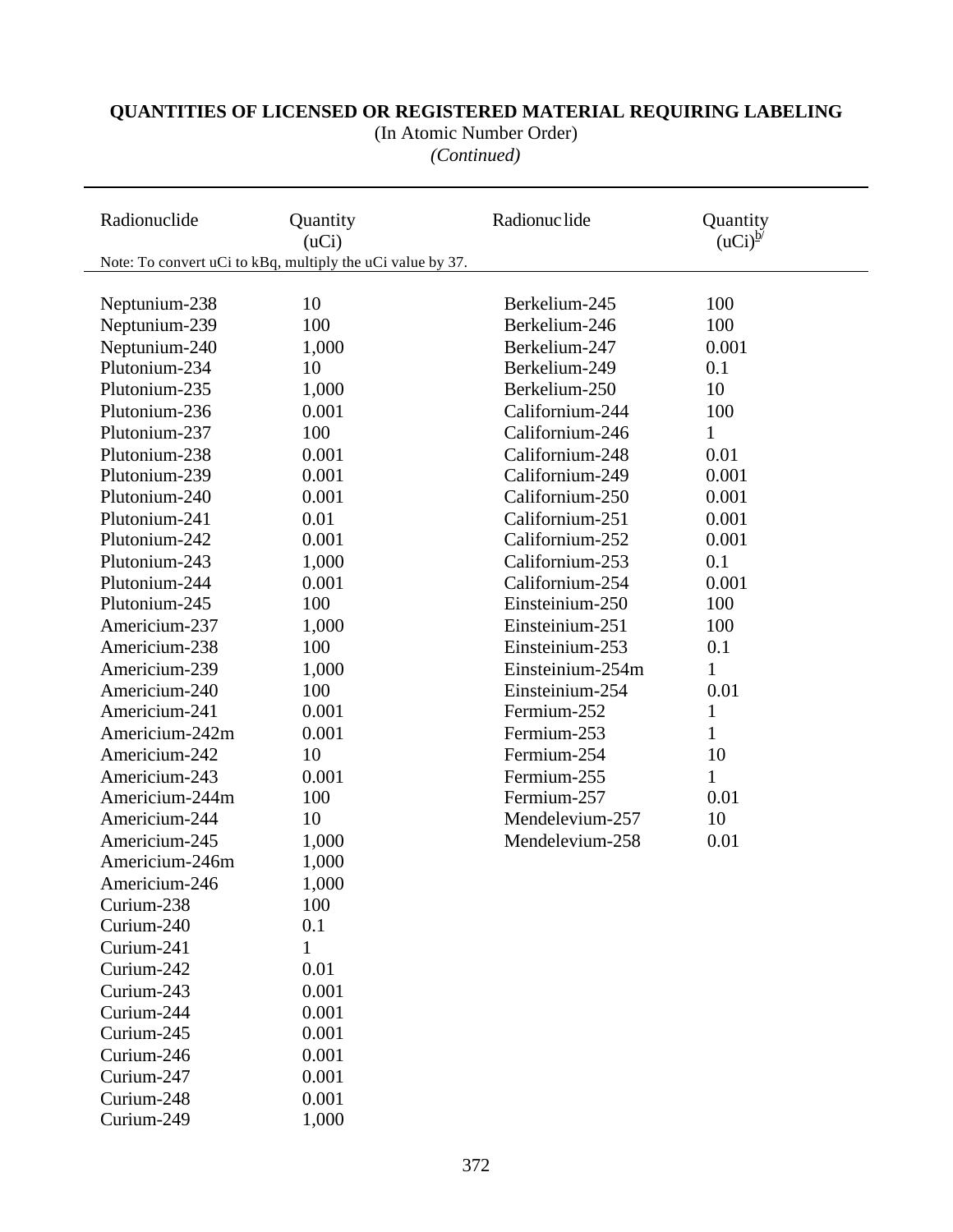(In Atomic Number Order)

*(Continued)*

| Radionuclide                                                                                                         | Quantity<br>(uCi) | Radionuclide                                                                                                                                      | Quantity<br>$(uCi)^b$ |
|----------------------------------------------------------------------------------------------------------------------|-------------------|---------------------------------------------------------------------------------------------------------------------------------------------------|-----------------------|
| Note: To convert uCi to kBq, multiply the uCi value by 37.                                                           |                   |                                                                                                                                                   |                       |
| Any alpha-emitting<br>radionuclide not<br>listed above or<br>mixtures of alpha<br>emitters of unknown<br>composition | 0.001             | Any radionuclide<br>other than alpha-<br>emitting radionuclides<br>not listed above, or<br>mixtures of beta<br>emitters of unknown<br>composition | 0.01                  |

**Note**: For purposes of s. HFS 157.29 (1) (e), (5) (a) and s. HFS 157.32 (1) (a) where there is involved a combination of radionuclides in known amounts, the limit for the combination shall be derived as follows: determine, for each radionuclide in the combination, the ratio between the quantity present in the combination and the limit otherwise established for the specific radionuclide when not in combination. The sum of such ratios for all radionuclides in the combination may not exceed "1" -- that is, unity.

 **Note:** The quantities listed above were derived by taking 1/10th of the most restrictive ALI listed in Table I, Columns 1 and 2, of Appendix E, rounding to the nearest factor of 10 and constraining the values listed between 37 Bq and 37 MBq (0.001 and 1,000 ? Ci). Values of 3.7 MBq (100 ? Ci) have been assigned for radionuclides having a radioactive half-life in excess of E+9 years, except rhenium, 37 MBq (1,000 ? Ci), to take into account their low specific activity.

#### **APPENDIX G**

### **REQUIREMENTS FOR TRANSFER OF LOW-LEVEL RADIOACTIVE WASTE FOR DISPOSAL AT LAND DISPOSAL FACILITIES AND MANIFESTS**

#### Section I. - Manifest.

The shipment manifest shall contain the name, address and telephone number of the person generating the waste. The manifest shall also include the name, address and telephone number or the name and the Environmental Protection Department hazardous waste identification number of the person transporting the waste to the land disposal facility. The manifest shall also indicate: a physical description of the waste, the volume, radionuclide identity and quantity, the total radioactivity and the principal chemical form. The solidification agent shall be specified. Waste containing more than 0.1 percent chelating agents by weight shall be identified and the weight percentage of the chelating agent estimated. Wastes classified as Class A, Class B or Class C in Section I of Appendix H shall be clearly identified as such in the manifest. The total quantity of the radionuclides hydrogen-3, carbon-14, technetium-99, and iodine-129 shall be shown. The manifest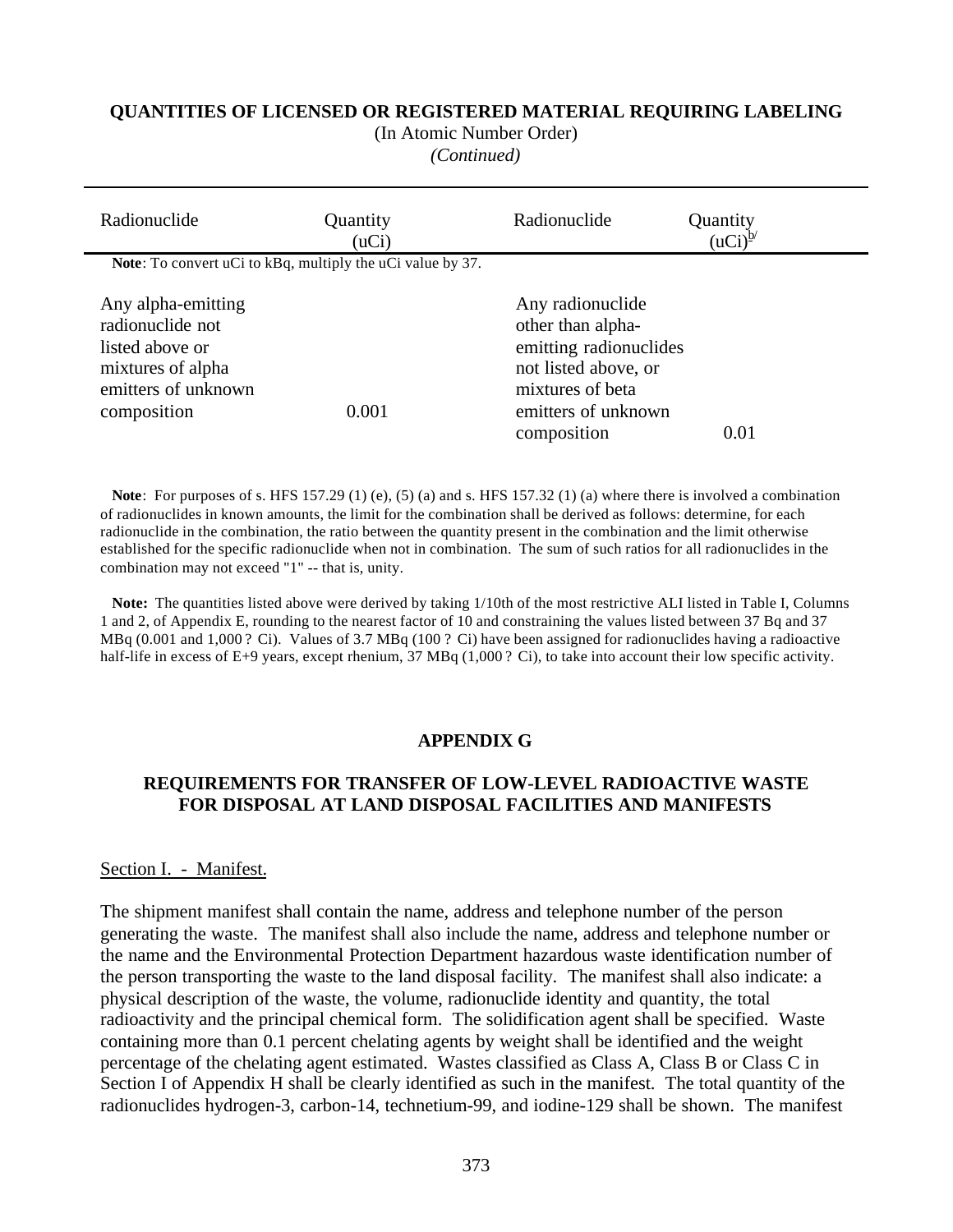required by this paragraph may be shipping papers used to meet the Department of Transportation or the Environmental Protection Department regulations or requirements of the receiver, provided all the required information is included. Copies of manifests required by this section may be legible carbon copies or legible photocopies.

### Section II. - Certification.

The waste generator shall include in the shipment manifest a certification that the transported materials are properly classified, described, packaged, marked and labeled and are in proper condition for transportation according to the applicable regulations of the Department of Transportation and the department. An authorized representative of the waste generator shall sign and date the manifest.

### Section III. - Control and Tracking.

- (a) Any radioactive waste generator who transfers radioactive waste to a land disposal facility or a licensed waste collector shall comply with the requirements in  $(a)(1)$  through  $(8)$ . Any radioactive waste generator who transfers waste to a licensed waste processor who treats or repackages waste shall comply with the requirements of (a)(4) through (8). A licensee shall:
	- (1) Prepare all wastes so that the waste is classified according to Section I of Appendix H and meets the waste characteristics requirements in Section II of Appendix H;
	- (2) Label each package of waste to identify whether it is Class A waste, Class B waste or Class C waste under Section I of Appendix H;
	- (3) Conduct a quality control program to ensure compliance with Section I and II of Appendix H; the program shall include management evaluation of audits;
	- (4) Prepare shipping manifests to meet the requirements of Section I and II;
	- (5) Forward a copy of the manifest to the intended recipient, at the time of shipment, or deliver to a collector at the time the waste is collected, obtaining acknowledgment of receipt in the form of a signed copy of the manifest or equivalent documentation from the collector;
	- (6) Include one copy of the manifest with the shipment;
	- (7) Retain a copy of the manifest and documentation of acknowledgment of receipt as the record of transfer of licensed material as required by s. HFS 157.13 (15); and
	- (8) For any shipments or any portion of a shipment for which acknowledgment of receipt has not been received within the times set forth in this section, conduct an investigation under Section III.(e).
- (b) Any waste collector licensee who handles only prepackaged waste shall: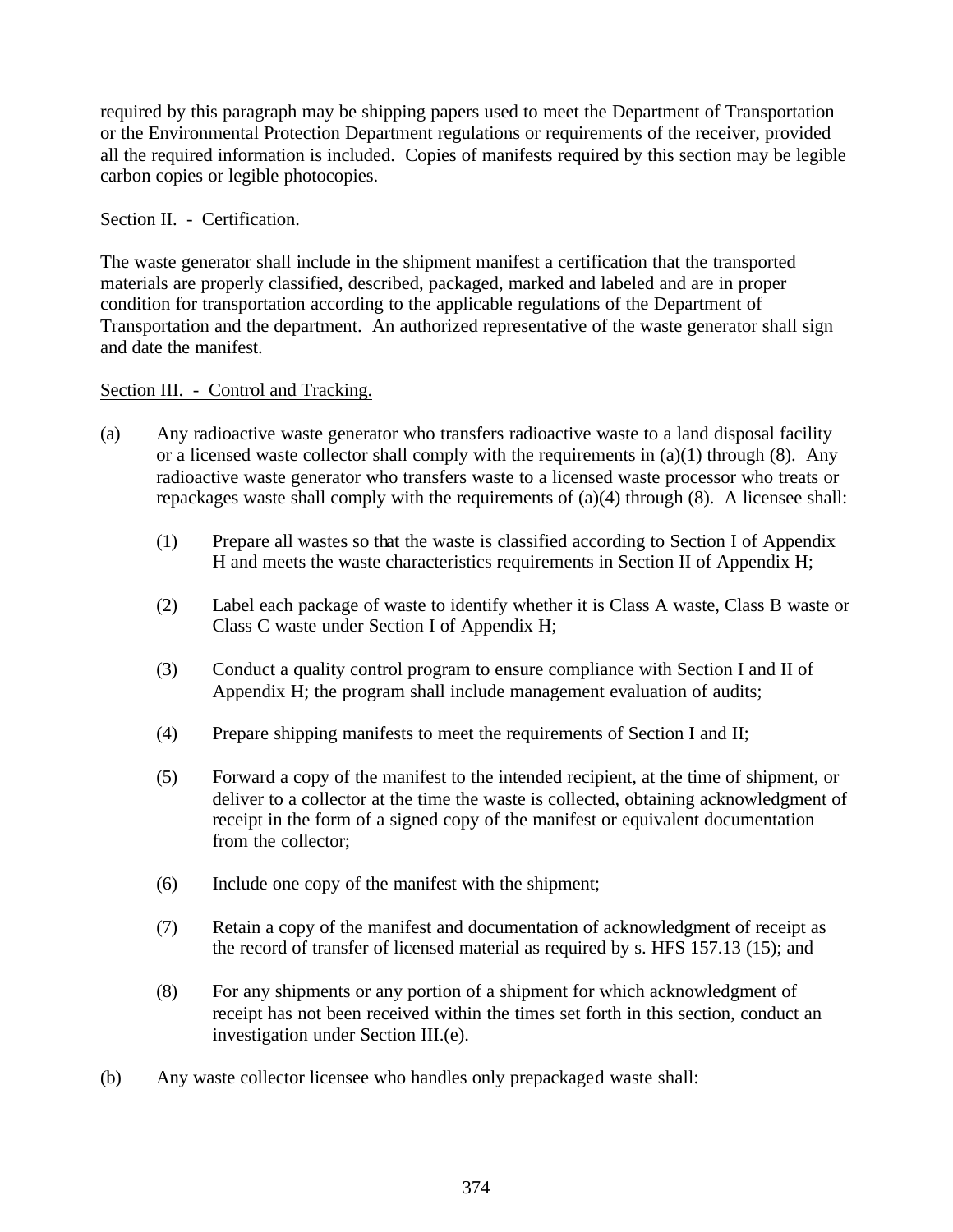- (1) Acknowledge receipt of the waste from the generator within 1 week of receipt by returning a signed copy of the manifest or equivalent documentation;
- (2) Prepare a new manifest to reflect consolidated shipments; the new manifest shall serve as a listing or index for the detailed generator manifests. Copies of the generator manifests shall be a part of the new manifest. The waste collector may prepare a new manifest without attaching the generator manifests, provided the new manifest contains for each package the information specified in Section I. The collector licensee shall certify that nothing has been done to the waste that would invalidate the generator's certification;
- (3) Forward a copy of the new manifest to the land disposal facility operator at the time of shipment;
- (4) Include the new manifest with the shipment to the disposal site;
- (5) Retain a copy of the manifest and documentation of acknowledgement of receipt as the record of transfer of licensed material as required by s. HFS 157.13 (15) and retain information from generator manifest until the license is terminated and disposition is authorized by the department; and
- (6) For any shipments or any portion of a shipment for which acknowledgement of receipt is not received within the times set forth in this section, conduct an investigation under Section III.(e).
- (c) Any licensed waste processor who treats or repackages wastes shall:
	- (1) Acknowledge receipt of the waste from the generator within 1 week of receipt by returning a signed copy of the manifest or equivalent documentation;
	- (2) Prepare a new manifest that meets the requirements of Section I and II. Preparation of the new manifest reflects that the processor is responsible for the waste;
	- (3) Prepare all wastes so that the waste is classified according to Section I of Appendix H and meets the waste characteristics requirements in Section II of Appendix H;
	- (4) Label each package of waste to identify whether it is Class A waste, Class B waste or Class C waste, under Section I and III of Appendix H;
	- (5) Conduct a quality control program to ensure compliance with Section I and II of Appendix H. The program shall include management evaluation of audits;
	- (6) Forward a copy of the new manifest to the disposal site operator or waste collector at the time of shipment, or deliver to a collector at the time the waste is collected, obtaining acknowledgement of receipt in the form of a signed copy of the manifest or equivalent documentation by the collector;
	- (7) Include the new manifest with the shipment;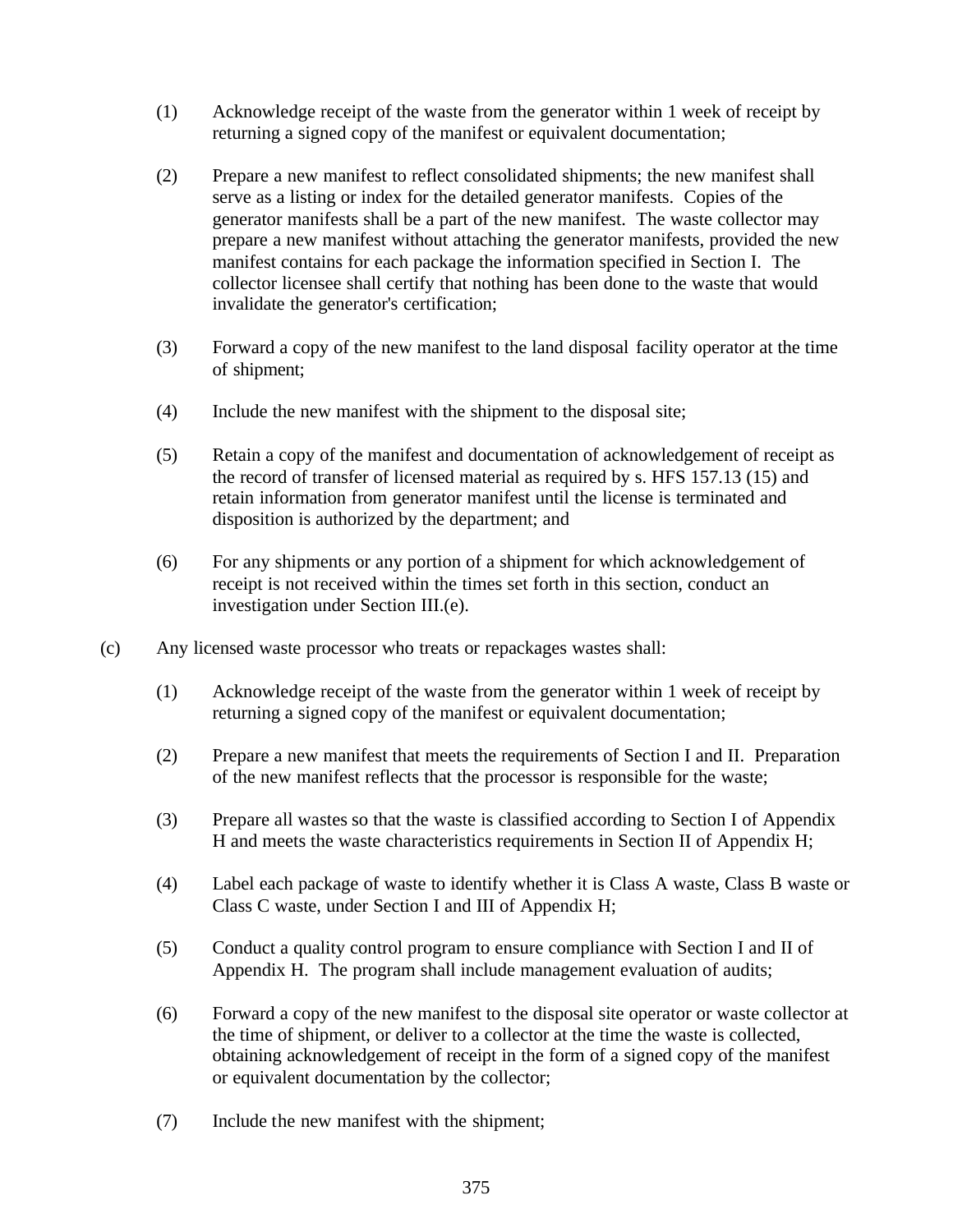- (8) Retain copies of original manifests and new manifests and documentation of acknowledgement of receipt as the record of transfer of licensed material required by s. HFS 157.13 (15);
- (9) For any shipment or portion of a shipment for which acknowledgement is not received within the times set forth in this section, conduct an investigation under Section III.(e).
- (d) The land disposal facility operator shall:
	- (1) Acknowledge receipt of the waste within 1 week of receipt by returning a signed copy of the manifest or equivalent documentation to the shipper. The shipper to be notified is the licensee who last possessed the waste and transferred the waste to the operator. The returned copy of the manifest or equivalent documentation shall indicate any discrepancies between materials listed on the manifest and materials received;
	- (2) Maintain copies of all completed manifests or equivalent documentation until the department authorizes their disposition;
	- (3) Notify the shipper, that is, the generator, the collector, or processor, and the department when any shipment or portion of a shipment has not arrived within 60 days after the advance manifest was received.
- (e) Any shipment or portion of a shipment for which acknowledgement is not received within the times set forth in this section shall:

(1) Be investigated by the shipper if the shipper has not received notification or receipt within 20 days after transfer;

(2) Be traced and reported to the generator. The investigation shall include tracing the shipment and filing a report with the department. Each shipper who conducts a trace investigation shall file a written report with the department within 2 weeks of completion of the investigation.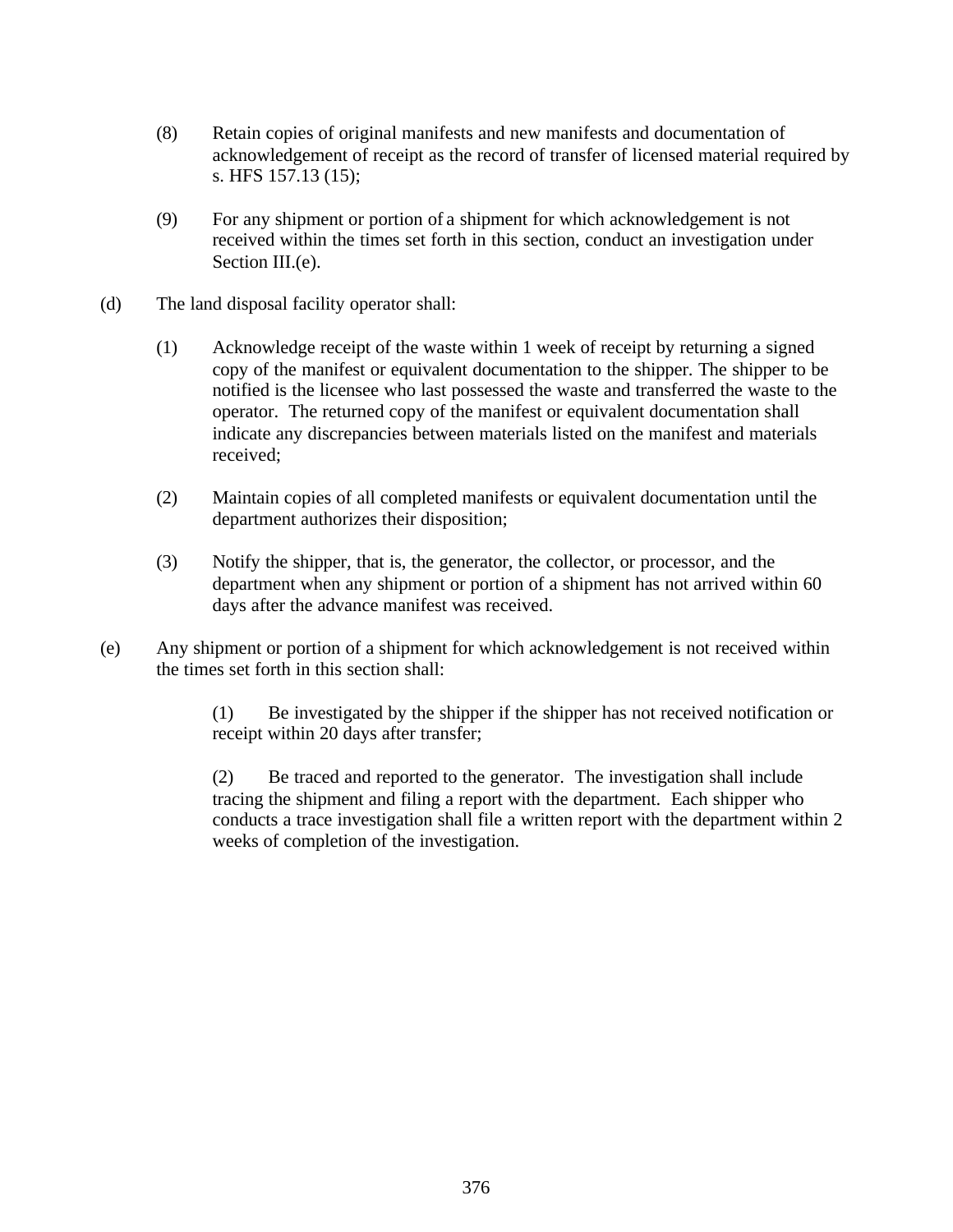# **APPENDIX H**

# **CLASSIFICATION AND CHARACTERISTICS OF LOW-LEVEL RADIOACTIVE WASTE**

#### Section I. - Classification of Radioactive Waste for Land Disposal.

- (a) Considerations. Determination of the classification of radioactive waste involves 2 considerations. First, consideration must be given to the concentration of long-lived radionuclides (and their shorter-lived precursors) whose potential hazard will persist long after such precautions as institutional controls, improved waste form, and deeper disposal have ceased to be effective. These precautions delay the time when long-lived radionuclides could cause exposures. In addition, the magnitude of the potential dose is limited by the concentration and availability of the radionuclide at the time of exposure. Second, consideration must be given to the concentration of shorter-lived radionuclides for which requirements on institutional controls, waste form, and disposal methods are effective.
- (b) Classes of waste.
	- (1) Class A waste is waste that is usually segregated from other waste classes at the disposal site. The physical form and characteristics of Class A waste must meet the minimum requirements set forth in Section II.(a). If Class A waste also meets the stability requirements set forth in Section II.(b), it is not necessary to segregate the waste for disposal.
	- (2) Class B waste is waste that must meet more rigorous requirements on waste form to ensure stability after disposal. The physical form and characteristics of Class B waste must meet both the minimum and stability requirements set forth in Section II.
	- (3) Class C waste is waste that not only must meet more rigorous requirements on waste form to ensure stability but also requires additional measures at the disposal facility to protect against inadvertent intrusion. The physical form and characteristics of Class C waste must meet both the minimum and stability requirements set forth in Section II.
- (c) Classification determined by long-lived radionuclides. If the radioactive waste contains only radionuclides listed in Table IV, classification shall be determined as follows:
	- (1) If the concentration does not exceed 0.1 times the value in Table IV, the waste is Class A.
	- (2) If the concentration exceeds 0.1 times the value in Table IV, but does not exceed the value in Table IV, the waste is Class C.
	- (3) If the concentration exceeds the value in Table IV, the waste is not generally acceptable for land disposal.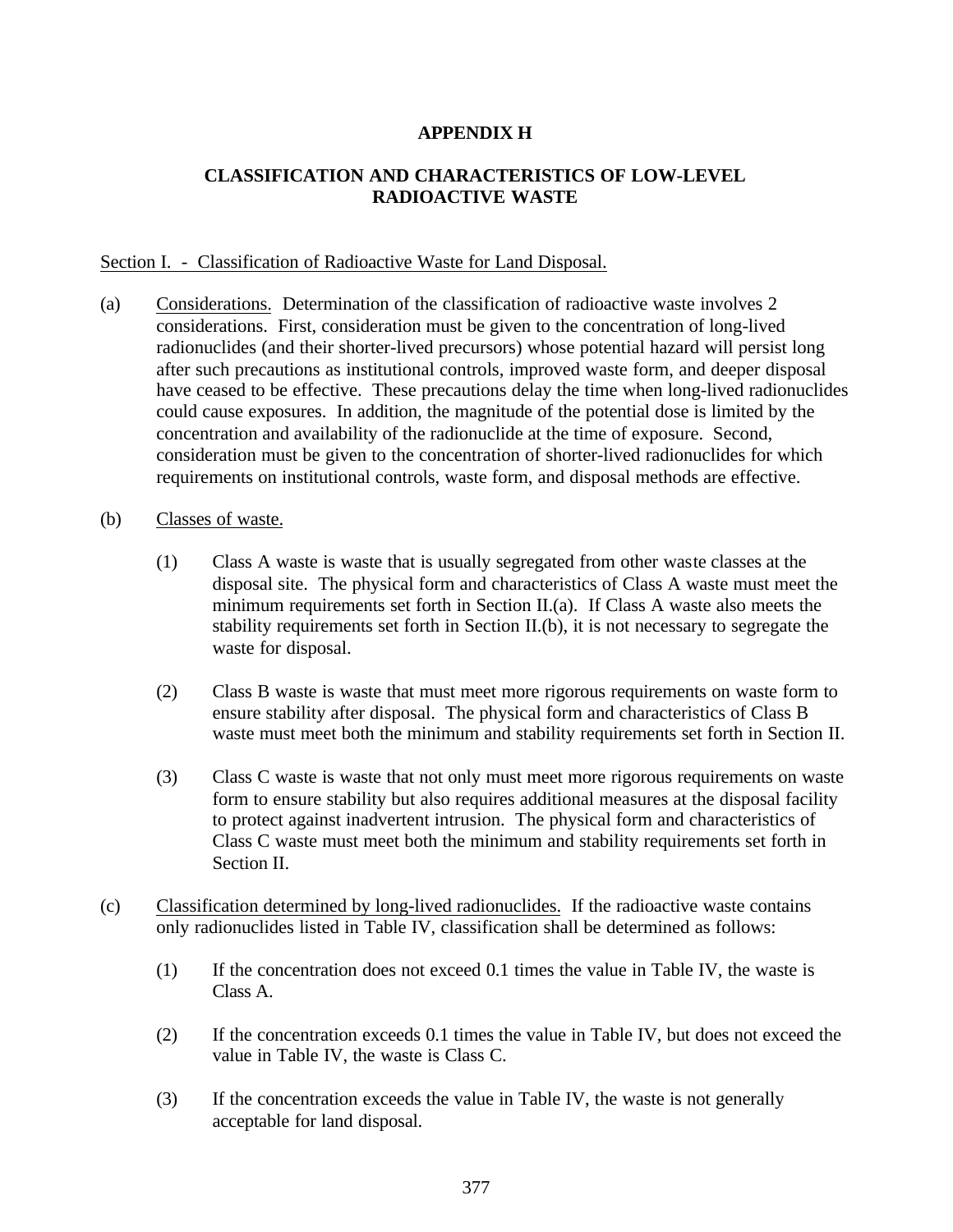(4) For wastes containing mixtures of radionuclides listed in Table IV, the total concentration shall be determined by the sum of fractions rule described in Section  $L(g)$ .

|                            | <b>TABLE IV</b>                 |                              |  |  |  |
|----------------------------|---------------------------------|------------------------------|--|--|--|
|                            | Concentration                   |                              |  |  |  |
| Radionuclide               | Curie/Cubic Meter <sup>a/</sup> | Nanocurie/Gram <sup>b/</sup> |  |  |  |
|                            |                                 |                              |  |  |  |
| $C-14$                     | 8                               |                              |  |  |  |
| C-14 in activated metal    | 80                              |                              |  |  |  |
| Ni-59 in activated metal   | 220                             |                              |  |  |  |
| Nb-94 in activated metal   | 0.2                             |                              |  |  |  |
| $Tc-99$                    | 3                               |                              |  |  |  |
| $I-129$                    | 0.08                            |                              |  |  |  |
| Alpha emitting transuranic |                                 |                              |  |  |  |
| radionuclides with half-   |                                 |                              |  |  |  |
| life greater than 5        |                                 |                              |  |  |  |
| years                      |                                 | 100                          |  |  |  |
| Pu-241                     |                                 | 3,500                        |  |  |  |
| $Cm-242$                   |                                 | 20,000                       |  |  |  |
| Ra-226                     |                                 | 100                          |  |  |  |
|                            |                                 |                              |  |  |  |

<sup>a/</sup> To convert the Ci/m<sup>3</sup> values to gigabecquerel (GBq) per cubic meter, multiply the Ci/m<sup>3</sup> value by 37.

b/ *To convert the nCi/g values to becquerel (Bq) per gram, multiply the nCi/g value by 37.*

- d) Classification determined by short-lived radionuclides. If the waste does not contain any of the radionuclides listed in Table IV, classification shall be determined based on the concentrations shown in Table V. However, as specified in Section I.(f), if radioactive waste does not contain any nuclides listed in either Table IV or V, it is Class A.
	- 1) If the concentration does not exceed the value in Column 1, the waste is Class A.
	- 2) If the concentration exceeds the value in Column 1 but does not exceed the value in Column 2, the waste is Class B.
	- 3) If the concentration exceeds the value in Column 2 but does not exceed the value in Column 3, the waste is Class C.
	- 4) If the concentration exceeds the value in Column 3, the waste is not generally acceptable for near-surface disposal.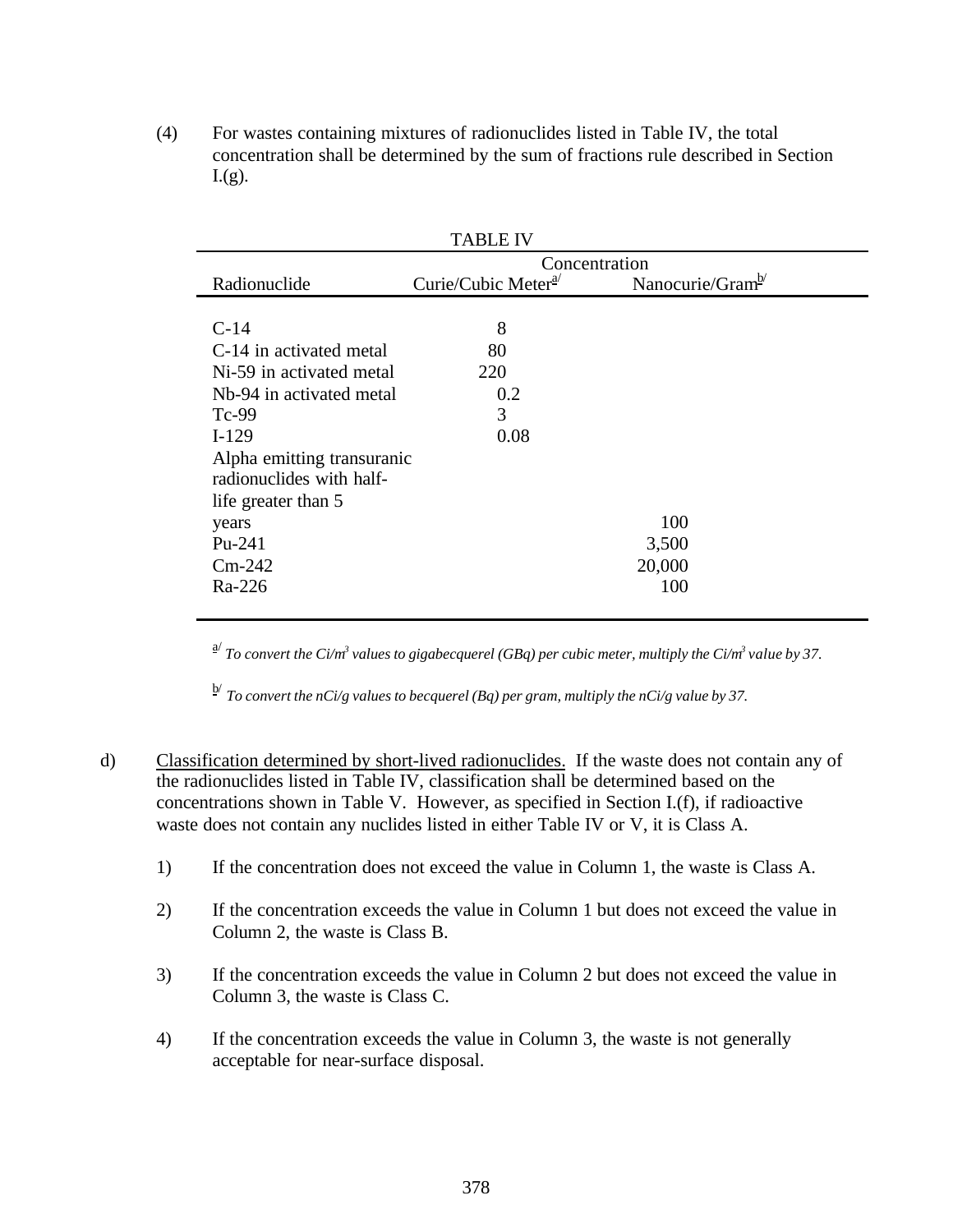5) For wastes containing mixtures of the radionuclides listed in Table V, the total concentration shall be determined by the sum of fractions rule described in Section  $L(g)$ .

|                          | <b>TABLE V</b>                             |          |          |
|--------------------------|--------------------------------------------|----------|----------|
| Radionuclide             | Curie/Cubic Meter $a^{2}$<br>Concentration |          |          |
|                          | Column 1                                   | Column 2 | Column 3 |
|                          |                                            |          |          |
| Total of all radio-      |                                            |          |          |
| nuclides with less       |                                            |          |          |
| than 5-year half-life    | 700                                        | $\ast$   | $\ast$   |
| $H-3$                    | 40                                         | ∗        | $\ast$   |
| $Co-60$                  | 700                                        | ∗        | $\ast$   |
| $Ni-63$                  | 3.5                                        | 70       | 700      |
| Ni-63 in activated metal | 35                                         | 700      | 7000     |
| $Sr-90$                  | 0.04                                       | 150      | 7000     |
| $Cs-137$                 |                                            |          | 4600     |

<sup>a/</sup> Note: To convert the Ci/m<sup>3</sup> value to gigabecquerel (GBq) per cubic meter, multiply the Ci/m<sup>3</sup> value by *37. There are no limits established for these radionuclides in Class B or C wastes. Practical considerations such as the effects of external radiation and internal heat generation on transportation, handling, and disposal will limit the concentrations for these wastes. These wastes shall be Class B unless the concentrations of other radionuclides in Table V determine the waste to be Class C independent of these radionuclides.*

- (e) Classification determined by both long- and short-lived radionuclides. If the radioactive waste contains a mixture of radionuclides, some of which are listed in Table IV and some of which are listed in Table V, classification shall be determined as follows:
	- (1) If the concentration of a radionuclide listed in Table IV is less than 0.1 times the value listed in Table IV, the class shall be that determined by the concentration of radionuclides listed in Table V.
	- (2) If the concentration of a radionuclide listed in Table IV exceeds 0.1 times the value listed in Table IV, but does not exceed the value in Table IV, the waste shall be Class C, provided the concentration of radionuclides listed in Table V does not exceed the value shown in Column 3 of Table V.
- (f) Classification of wastes with radionuclides other than those listed in Tables IV and V. If the waste does not contain any radionuclides listed in either Table IV or V, it is Class A.
- (g) The sum of the fractions rule for mixtures of radionuclides. For determining classification for waste that contains a mixture of radionuclides, it is necessary to determine the sum of fractions by dividing each radionuclide's concentration by the appropriate limit and adding the resulting values. The appropriate limits must all be taken from the same column of the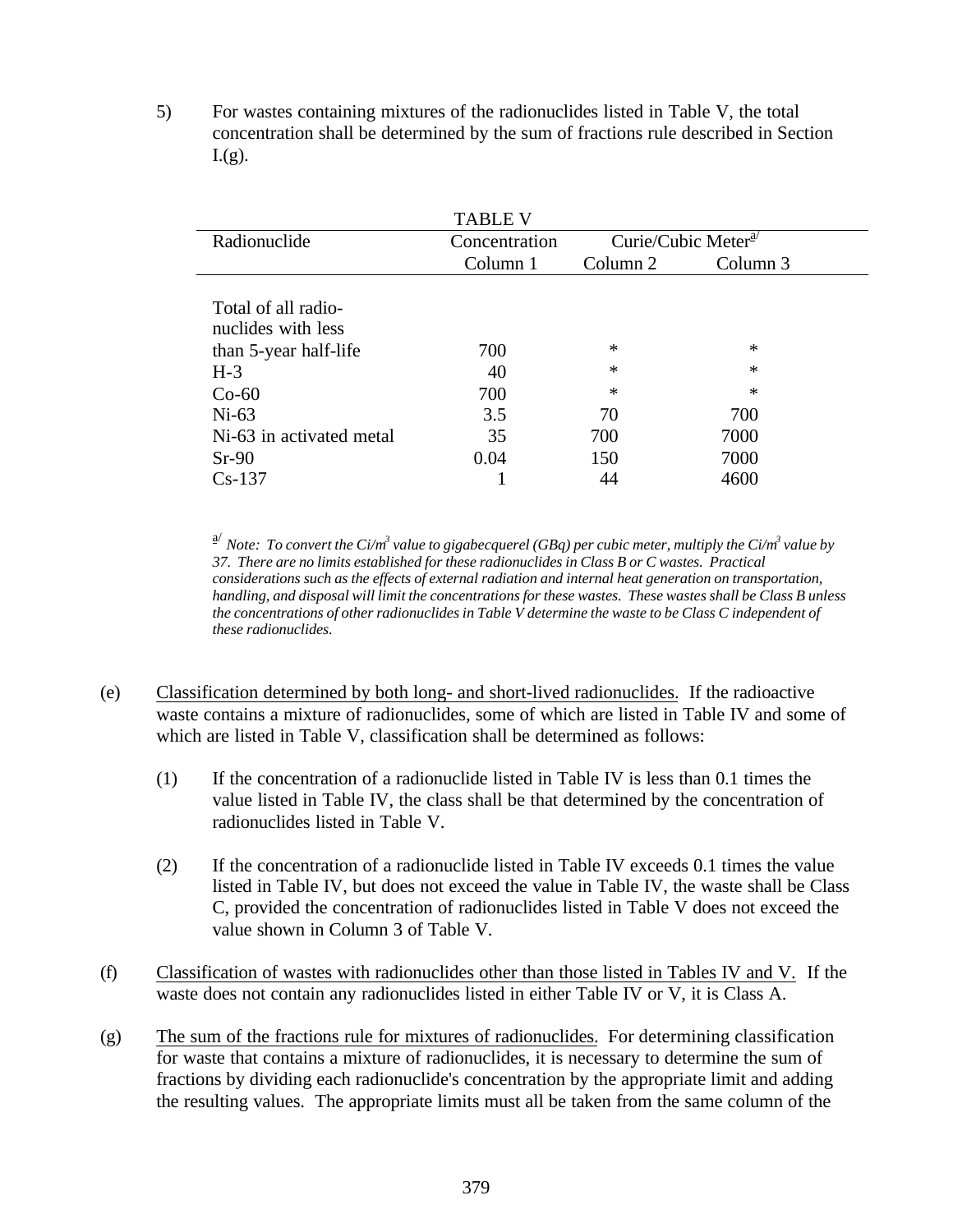same table. The sum of the fractions for the column must be less than 1.0 if the waste class is to be determined by that column. Example: A waste contains Sr-90 in a concentration of 1.85 TBq/m<sup>3</sup> (50 Ci/m<sup>3</sup>) and Cs-137 in a concentration of 814 GBq/m<sup>3</sup> (22 Ci/m<sup>3</sup>). Since the concentrations both exceed the values in Column 1, Table V, they must be compared to Column 2 values. For Sr-90 fraction,  $50/150 = 0.33$ ., for Cs-137 fraction,  $22/44 = 0.5$ ; the sum of the fractions  $= 0.83$ . Since the sum is less than 1.0, the waste is Class B.

(h) Determination of concentrations in wastes. The concentration of a radionuclide may be determined by indirect methods such as use of scaling factors which relate the inferred concentration of one radionuclide to another that is measured, or radionuclide material accountability, if there is reasonable assurance that the indirect methods can be correlated with actual measurements. The concentration of a radionuclide may be averaged over the volume of the waste, or weight of the waste if the units are expressed as becquerel (nanocurie) per gram.

#### Section II. - Radioactive Waste Characteristics.

- (a) The following are minimum requirements for all classes of waste and are intended to facilitate handling and provide protection of health and safety of personnel at the disposal site.
	- (1) Wastes shall be packaged in conformance with the conditions of the license issued to the site operator to which the waste will be shipped. Where the conditions of the site license are more restrictive than the provisions of this section, the site license conditions shall govern.
	- (2) Wastes shall not be packaged for disposal in cardboard or fiberboard boxes.
	- (3) Liquid waste shall be packaged in sufficient absorbent material to absorb twice the volume of the liquid.
	- (4) Solid waste containing liquid shall contain as little free-standing and non-corrosive liquid as is reasonably achievable, but in no case shall the liquid exceed 1 percent of the volume.
	- (5) Waste shall not be readily capable of detonation or of explosive decomposition or reaction at normal pressures and temperatures, or of explosive reaction with water.
	- (6) Waste shall not contain, or be capable of generating, quantities of toxic gases, vapors, or fumes harmful to persons transporting, handling, or disposing of the waste. This does not apply to radioactive gaseous waste packaged under Section II.(a)(8).
	- (7) Waste must not be pyrophoric. Pyrophoric materials contained in wastes shall be treated, prepared, and packaged to be nonflammable.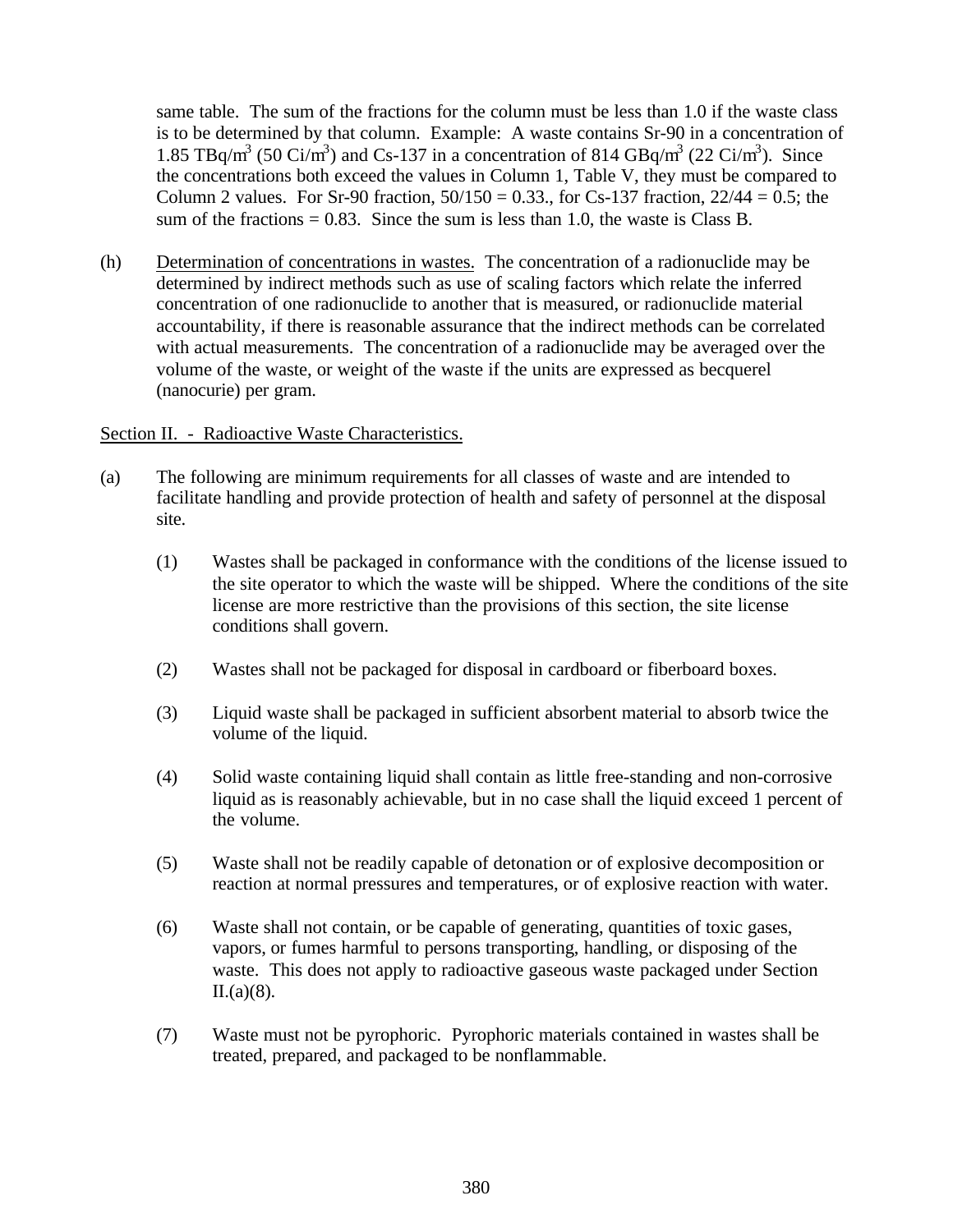- 8) Wastes in a gaseous form shall be packaged at an absolute pressure that does not exceed 1.5 atmospheres at 20°C. Total activity shall not exceed 3.7 TBq (100 Ci) per container.
- 9) Wastes containing hazardous, biological, pathogenic, or infectious material shall be treated to reduce to the maximum extent practicable the potential hazard from the non-radiological materials.
- (b) The following requirements are intended to provide stability of the waste. Stability is intended to ensure that the waste does not degrade and affect overall stability of the site through slumping, collapse, or other failure of the disposal unit and thereby lead to water infiltration. Stability is also a factor in limiting exposure to an inadvertent intruder, since it provides a recognizable and nondispersible waste.
	- 1) Waste shall have structural stability. A structurally stable waste form will generally maintain its physical dimensions and its form, under the expected disposal conditions such as weight of overburden and compaction equipment, the presence of moisture, and microbial activity, and internal factors such as radiation effects and chemical changes. Structural stability can be provided by the waste form itself, processing the waste to a stable form, or placing the waste in a disposal container or structure that provides stability after disposal.
	- 2) Notwithstanding the provisions in Section II.(a)(3) and (4), liquid wastes, or wastes containing liquid, shall be converted into a form that contains as little free-standing and non-corrosive liquid as is reasonably achievable, but in no case shall the liquid exceed 1 percent of the volume of the waste when the waste is in a disposal container designed to ensure stability, or 0.5 percent of the volume of the waste for waste processed to a stable form.
	- 3) Void spaces within the waste and between the waste and its package shall be reduced to the extent practicable.

## Section III. - Labeling.

Each package of waste shall be clearly labeled to identify whether it is Class A, Class B or Class C waste, under Section I.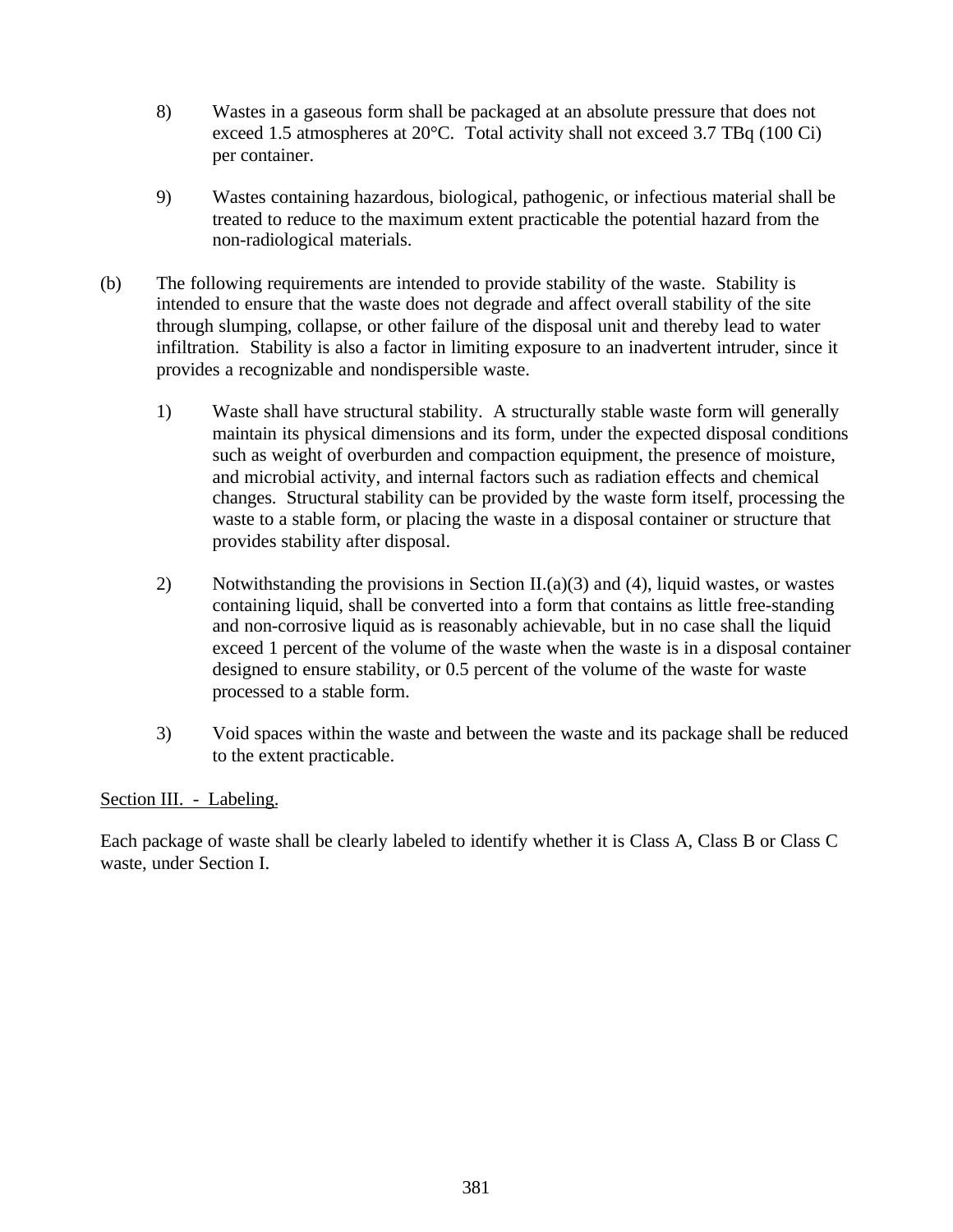# **APPENDIX I**

#### **QUANTITIES FOR USE WITH DECOMMISSIONING UNDER SECTION HFS 157.15**

|                                | <b>NOTE:</b> To convert $\mu$ Ci to kBq, multiply the $\mu$ Ci value by 37. |              |
|--------------------------------|-----------------------------------------------------------------------------|--------------|
| Material                       |                                                                             | Microcurie   |
| Americium-241                  |                                                                             | 0.01         |
| Antimony-122                   |                                                                             | 100          |
| Antimony-124                   |                                                                             | 10           |
| Antimony-125                   |                                                                             | 10           |
| Arsenic-73                     |                                                                             | 100          |
| Arsenic-74                     |                                                                             | 10           |
| Arsenic-76                     |                                                                             | 10           |
| Arsenic-77                     |                                                                             | 100          |
| Barium-131                     |                                                                             | 10           |
| Barium-133                     |                                                                             | 10           |
| Barium-140                     |                                                                             | 10           |
| Bismuth-210                    |                                                                             | $\mathbf{1}$ |
| Bromine-82                     |                                                                             | 10           |
| Cadmium-109                    |                                                                             | 10           |
| Cadmium-115m                   |                                                                             | 10           |
| Cadmium-115                    |                                                                             | 100          |
| Calcium-45                     |                                                                             | 10           |
| Calcium-47                     |                                                                             | 10           |
| Carbon-14                      |                                                                             | 100          |
| Cerium-141                     |                                                                             | 100          |
| Cerium-143                     |                                                                             | 100          |
| Cerium-144                     |                                                                             | $\mathbf{1}$ |
| Cesium-131                     |                                                                             | 1,000        |
| Cesium-134m                    |                                                                             | 100          |
| Cesium-134                     |                                                                             | $\mathbf{1}$ |
| Cesium-135                     |                                                                             | 10           |
| Cesium-136                     |                                                                             | 10           |
| Cesium-137                     |                                                                             | 10           |
| Chlorine-36                    |                                                                             | 10           |
| Chlorine-38                    |                                                                             | 10           |
| Chromium-51                    |                                                                             | 1,000        |
| Cobalt-58m                     |                                                                             | 10           |
| Cobalt-58                      |                                                                             | 10           |
| Cobalt-60                      |                                                                             | $\mathbf{1}$ |
| Copper-64                      |                                                                             | 100          |
| Dysprosium-165                 |                                                                             | 10           |
| Dysprosium-166                 |                                                                             | 100          |
| Erbium-169                     |                                                                             | 100          |
| Erbium-171                     |                                                                             | 100          |
| Europium-152 (9.2 h)           |                                                                             | 100          |
| Europium-152 $(13 \text{ yr})$ |                                                                             | $\mathbf{1}$ |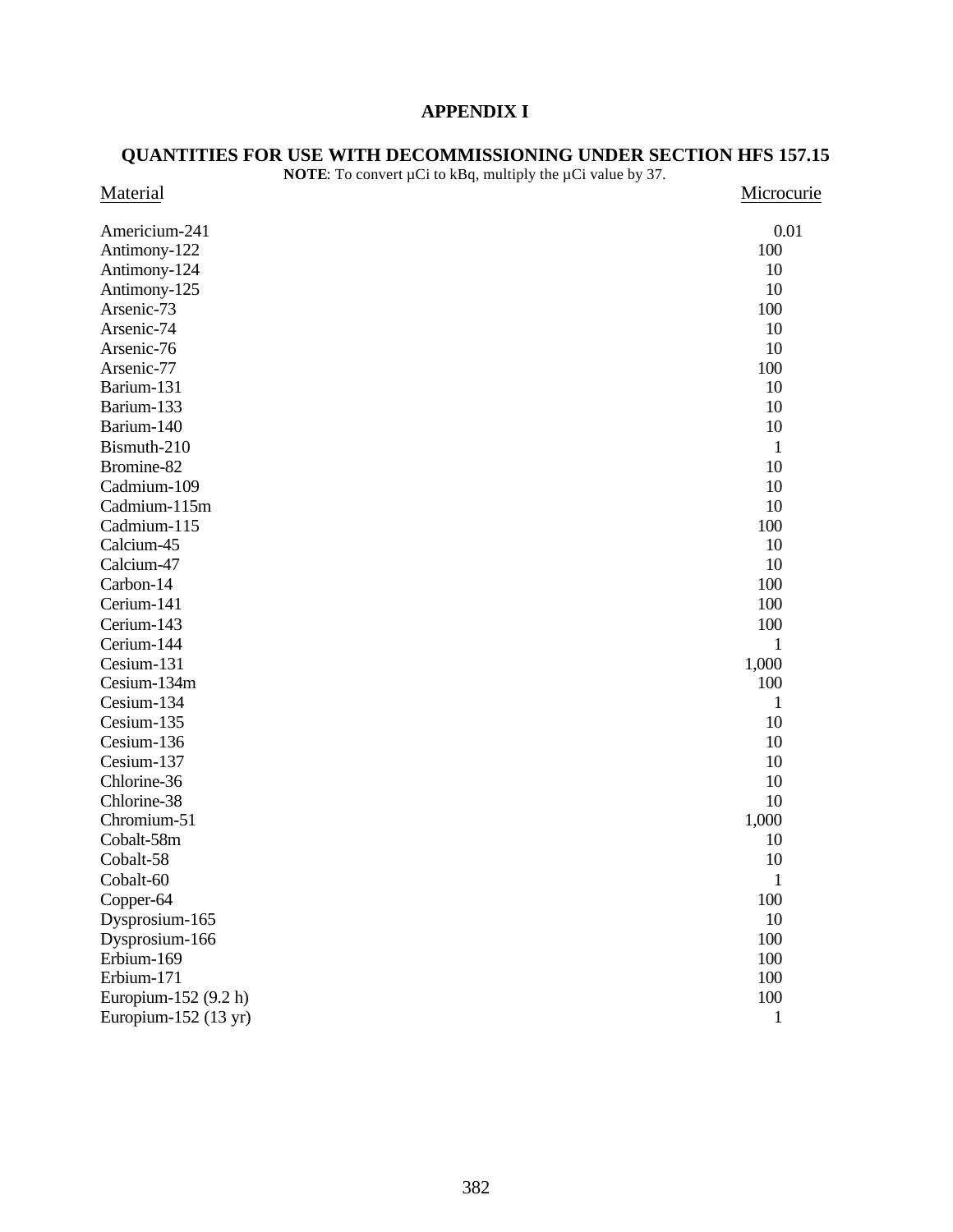| Material                 | Microcurie       |
|--------------------------|------------------|
| Europium-154             | 1                |
| Europium-155             | 10               |
| Florine-18               | 1,000            |
| Gadolinium-153           | 10               |
| Gadolinium-159           | 100              |
| Gallium-72               | 10               |
| Germanium-71             | $\boldsymbol{0}$ |
| Hafnium-181              | 10               |
| Holmium-166              | 100              |
| Hydrogen-3               | 1,000            |
| Indium-113m              | 100              |
| Indium-114m              | 10               |
| Indium-115m              | 100              |
| Indium-115               | 10               |
| Iodine-125               | $\mathbf{1}$     |
| Iodine-126               | $\mathbf{1}$     |
| Iodine-129               | 0.1              |
| Iodine-131               | $\mathbf{1}$     |
| Iodine-132               | 10               |
| Iodine-133<br>Iodine-134 | 1                |
| Iodine-135               | 10<br>10         |
| Iridium-192              | 10               |
| Iridium-194              | 100              |
| Iron- $55$               | 100              |
| Iron-59                  | 10               |
| Krypton-85               | 100              |
| Krypton-87               | 10               |
| Lanthanum-140            | 10               |
| Lutetium-177             | 100              |
| Manganese-52             | 10               |
| Manganese-54             | 10               |
| Manganese-56             | 10               |
| Mercury-197m             | 100              |
| Mercury-197              | 100              |
| Mercury-203              | 10               |
| Molybdenum-99            | 100              |
| Neodymium-147            | 100              |
| Neodymium-149            | 100              |
| Nickel-59                | 100              |
| Nickel-63                | 10               |
| Nickel-65                | 100              |
| Niobium-93m              | 10               |
| Niobium-95               | 10               |
| Niobium-97               | 10               |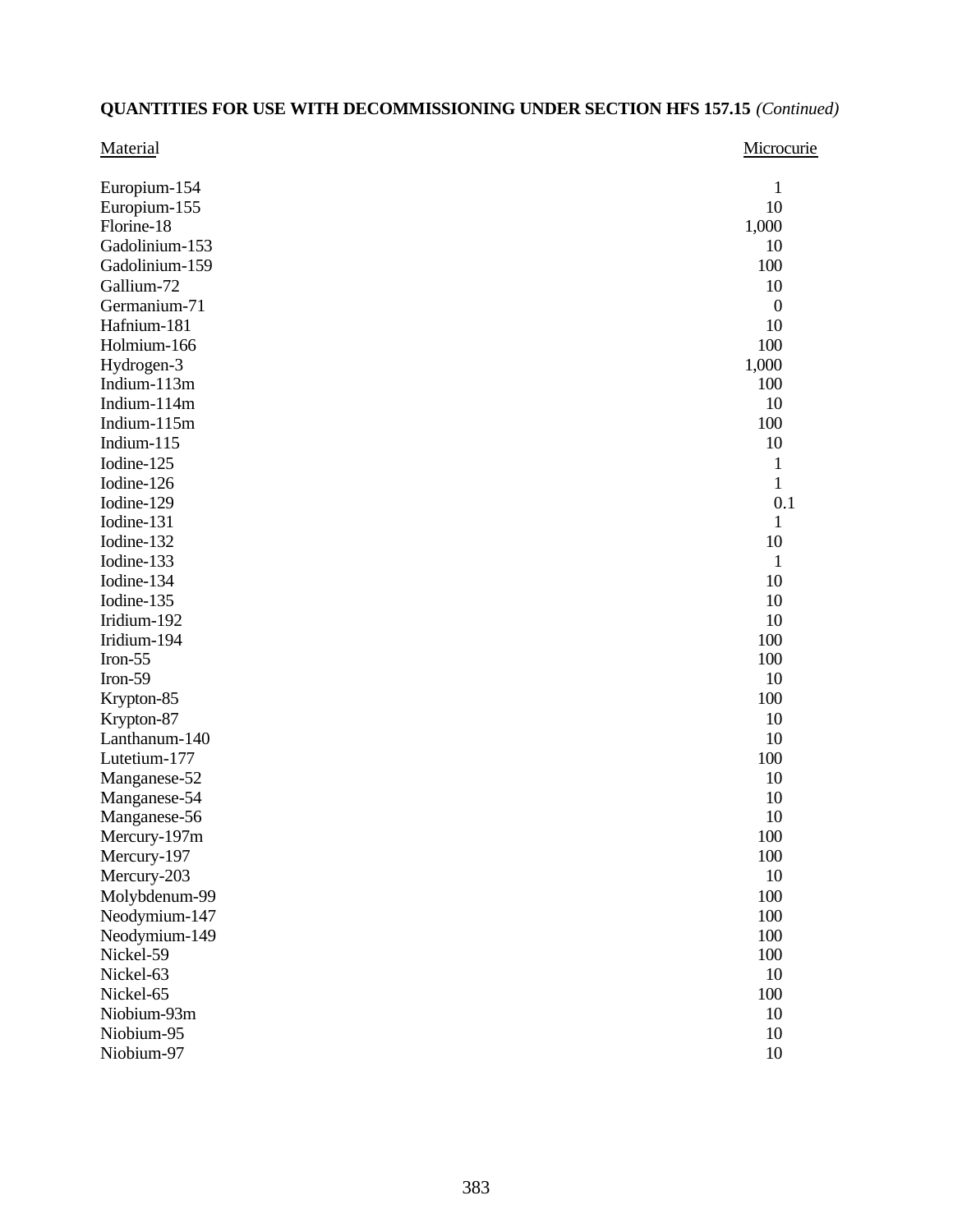| Material         | Microcurie |
|------------------|------------|
| Osmium-185       | 10         |
| Osmium-191m      | 100        |
| Osmium-191       | 100        |
| Osmium-193       | 100        |
| Palladium-103    | 100        |
| Palladium-109    | 100        |
| Phosphorus-32    | 10         |
| Platinum-191     | 100        |
| Platinum-193m    | 100        |
| Platinum-193     | 100        |
| Platinum-197m    | 100        |
| Platinum-197     | 100        |
| Plutonium-239    | 0.01       |
| Polonium-210     | 0.1        |
| Potassium-42     | 10         |
| Praseodymium-142 | 100        |
| Praseodymium-143 | 100        |
| Promethium-147   | 10         |
| Promethium-149   | 10         |
| Radium-226       | 0.01       |
| Rhenium-186      | 100        |
| Rhenium-188      | 100        |
| Rhodium-103m     | 100        |
| Rhodium-105      | 100        |
| Rubidium-86      | 10         |
| Rubidium-87      | 10         |
| Ruthenium-97     | 100        |
| Ruthenium-103    | 10         |
| Ruthenium-105    | 10         |
| Ruthenium-106    | 1          |
| Samarium-151     | 10         |
| Samarium-153     | 100        |
| Scandium-46      | 10         |
| Scandium-47      | 100        |
| Scandium-48      | 10         |
| Selenium-75      | 10         |
| Silicon-31       | 100        |
| Silver-105       | 10         |
| Silver-11Om      | 1          |
| Silver-111       | 100        |
| Sodium-22        | 1          |
| Sodium-24        | 10         |
| Strontium-85     | 10         |
| Strontium-89     | 1          |
| Strontium-90     | 0.1        |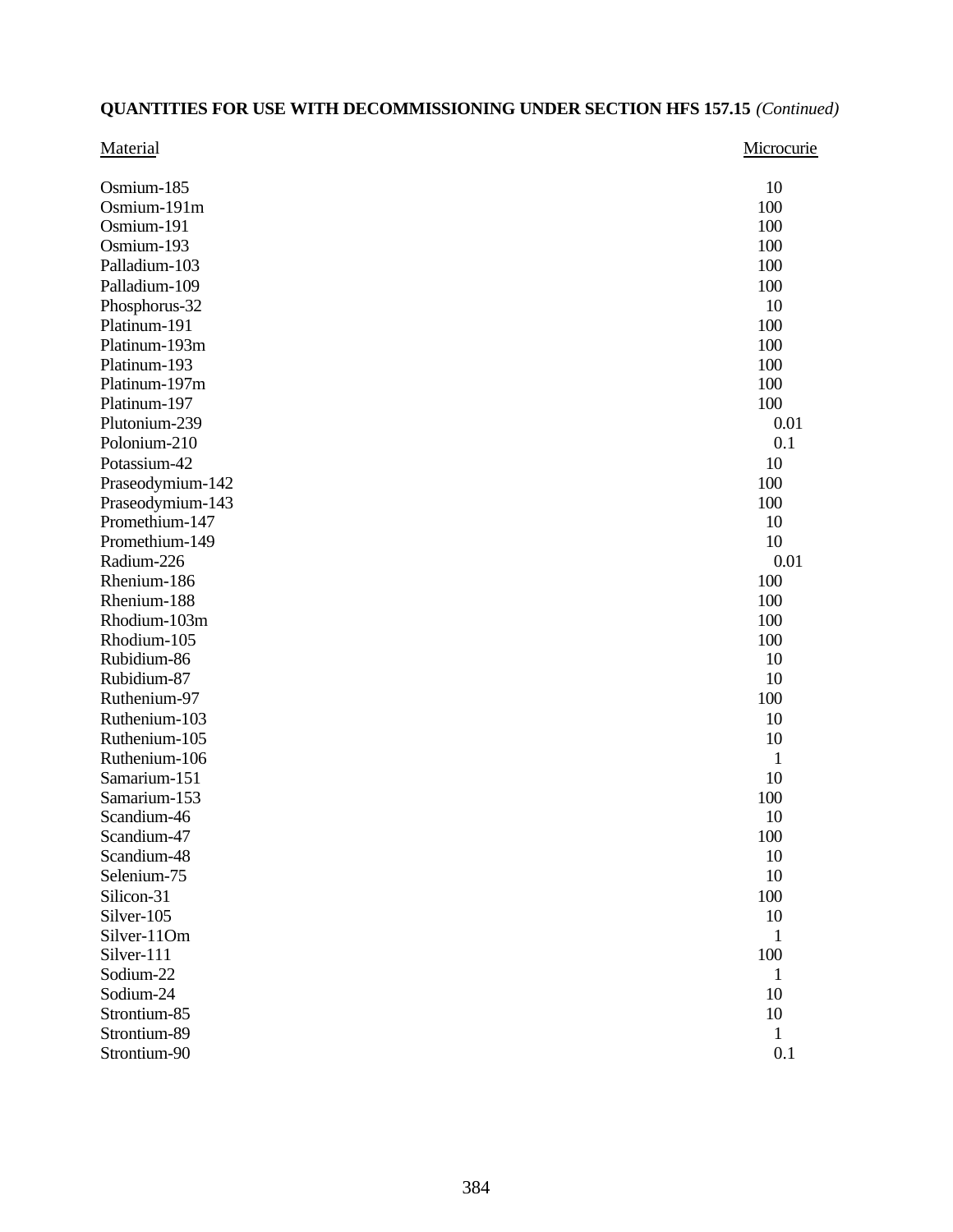| Material                        | Microcurie |
|---------------------------------|------------|
| Strontium-91                    | 10         |
| Strontium-92                    | 10         |
| Sulfur -35                      | 100        |
| Tantalum-182                    | 10         |
| Technetium-96                   | 10         |
| Technetium-97m                  | 100        |
| Technetium-97                   | 100        |
| Technetium-99m                  | 100        |
| Technetium-99                   | 10         |
| Tellurium-125m                  | 10         |
| Tellurium-127m                  | 10         |
| Tellurium-127                   | 100        |
| Tellurium-129m                  | 10         |
| Tellurium-129                   | 100        |
| Tellurium-131m                  | 10         |
| Tellurium-132                   | 10         |
| Terbium-160                     | 10         |
| Thallium-200                    | 100        |
| Thallium-201                    | 100        |
| Thallium-202                    | 100        |
| Thallium-204                    | 10         |
| Thorium (natural) $e^{c}$       | 100        |
| Thulium-170                     | 10         |
| Thulium-171                     | 10         |
| $T_{in-113}$                    | 10         |
| $T_{in-125}$                    | 10         |
| Tungsten-181                    | 10         |
| Tungsten-185                    | 10         |
| Tungsten-187                    | 100        |
| Uranium (natural) $\frac{d}{ }$ | 100        |
| Uranium-233                     | 0.01       |
| Uranium-234                     | 0.01       |
| Uranium-235                     | 0.01       |
| Vanadium-48                     | 10         |
| Xenon-131m                      | 1,000      |
| Xenon-133                       | 100        |
| Xenon-135                       | 100        |
| Ytterbium-175                   | 100        |
| Yttrium-90                      | 10         |
| Yttrium-91                      | 10         |
| Yttrium-92                      | 100        |
| Yttrium-93                      | 100        |
| Zinc-65                         | 10         |
|                                 |            |

 c/ *Based on alpha disintegration rate of Th-232, Th-230 and their daughter products.*

d/ *Based on alpha disintegration rate of U-238, U-234, and U-235.*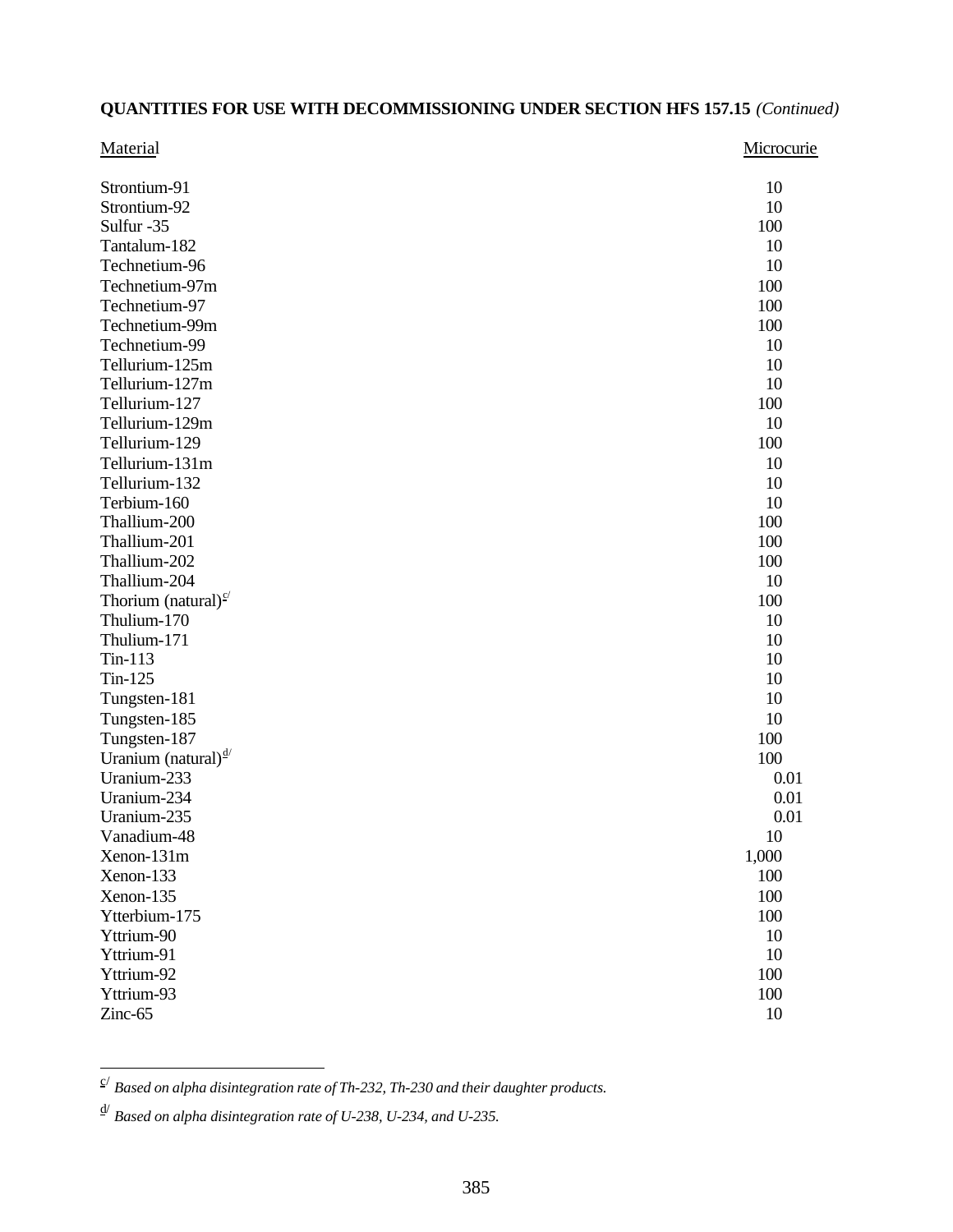| Material                | Microcurie |
|-------------------------|------------|
| Zinc-69m                | 100        |
| $Zinc-69$               | 1,000      |
| Zirconium-93            | 10         |
| Zirconium-95            | 10         |
| Zirconium-97            | 10         |
| Any alpha emitting      |            |
| radionuclide not listed |            |
| above or mixtures of    |            |
| alpha emitters of       |            |
| unknown composition     | 0.01       |
| Any radionuclide other  |            |
| than alpha emitting     |            |
| radionuclides, not      |            |
| listed above or         |            |
| mixtures of beta        |            |
| emitters of unknown     |            |
| composition             | 0.1        |

Note: Where there is involved a combination of isotopes in known amounts, the limit for the combination should be derived as follows: Determine, for each isotope in the combination, the ratio between the quantity present in the combination and the limit otherwise established for the specific isotope when not in combination. The sum of the ratios for all the isotopes in the combination may not exceed "1" – that is, unity.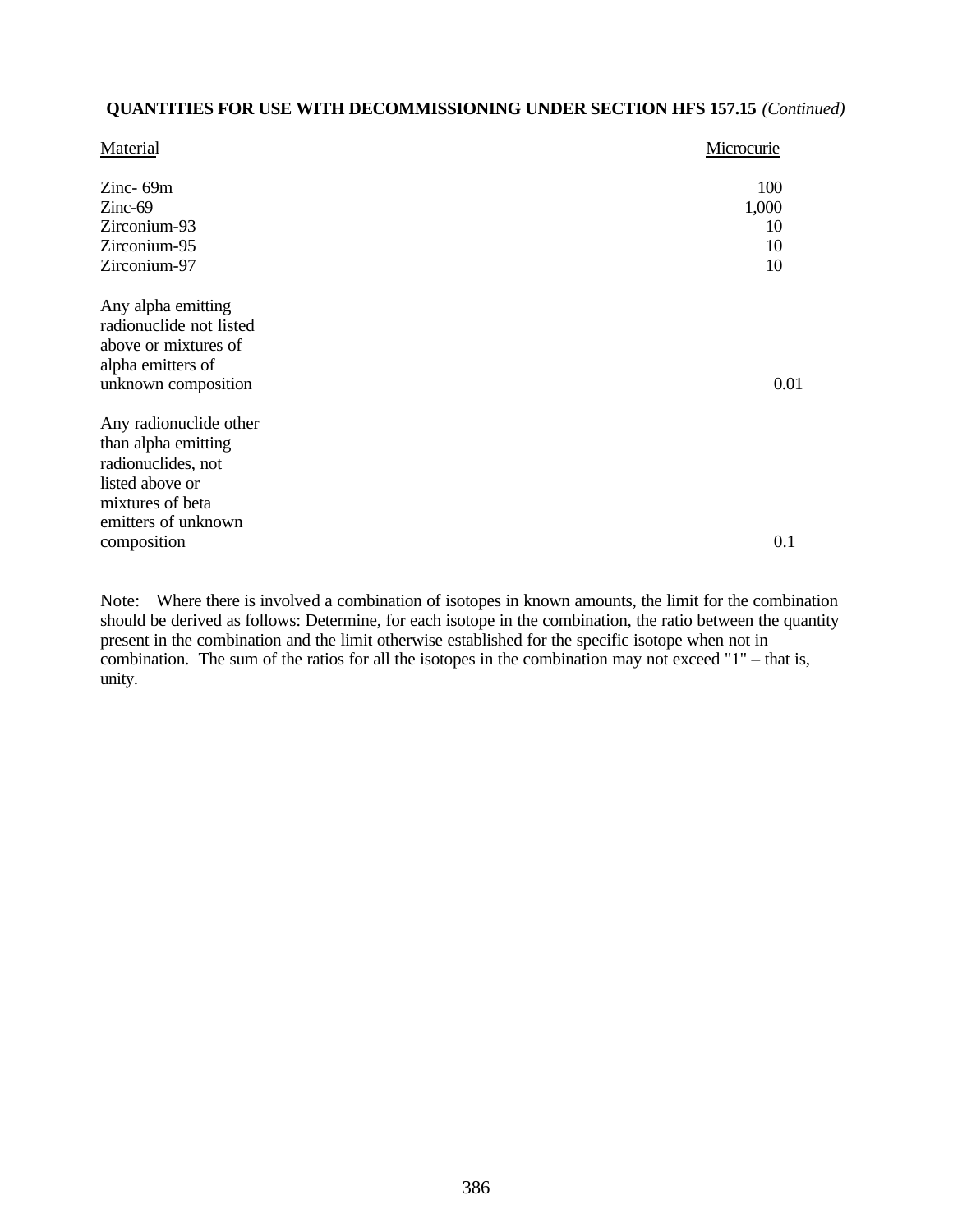# **APPENDIX J**

#### **SUBJECTS TO BE INCLUDED IN TRAINING COURSES FOR WELL LOGGING SUPERVISORS**

- I. Fundamentals of Radiation Safety
	- A. Characteristics of radiation
	- B. Units of radiation dose and quantity of radioactivity
	- C. Significance of radiation dose
		- 1. Radiation protection standards
		- 2. Biological effects of radiation dose
	- D. Levels of radiation from sources of radiation
	- E. Methods of minimizing radiation dose
		- 1. Working time
		- 2. Working distances
		- 3. Shielding
	- F. Radiation safety practices including prevention of contamination and methods of decontamination
- II. Radiation Detection Instrumentation to be Used
	- A. Use of radiation survey instruments
		- 1. Operation
		- 2. Calibration
		- 3. Limitations
	- B. Survey techniques
	- C. Use of personnel monitoring equipment
- III. Equipment to be Used
	- A. Handling equipment
	- B. Sources of radiation
	- C. Storage and control of equipment
	- D. Operation and control of equipment
- IV. The Requirements of Pertinent Federal and State Regulations
- V. The Licensee's or Registrant's Written Operating and Emergency Procedures
- VI. The Licensee's or Registrant's Record Keeping Procedures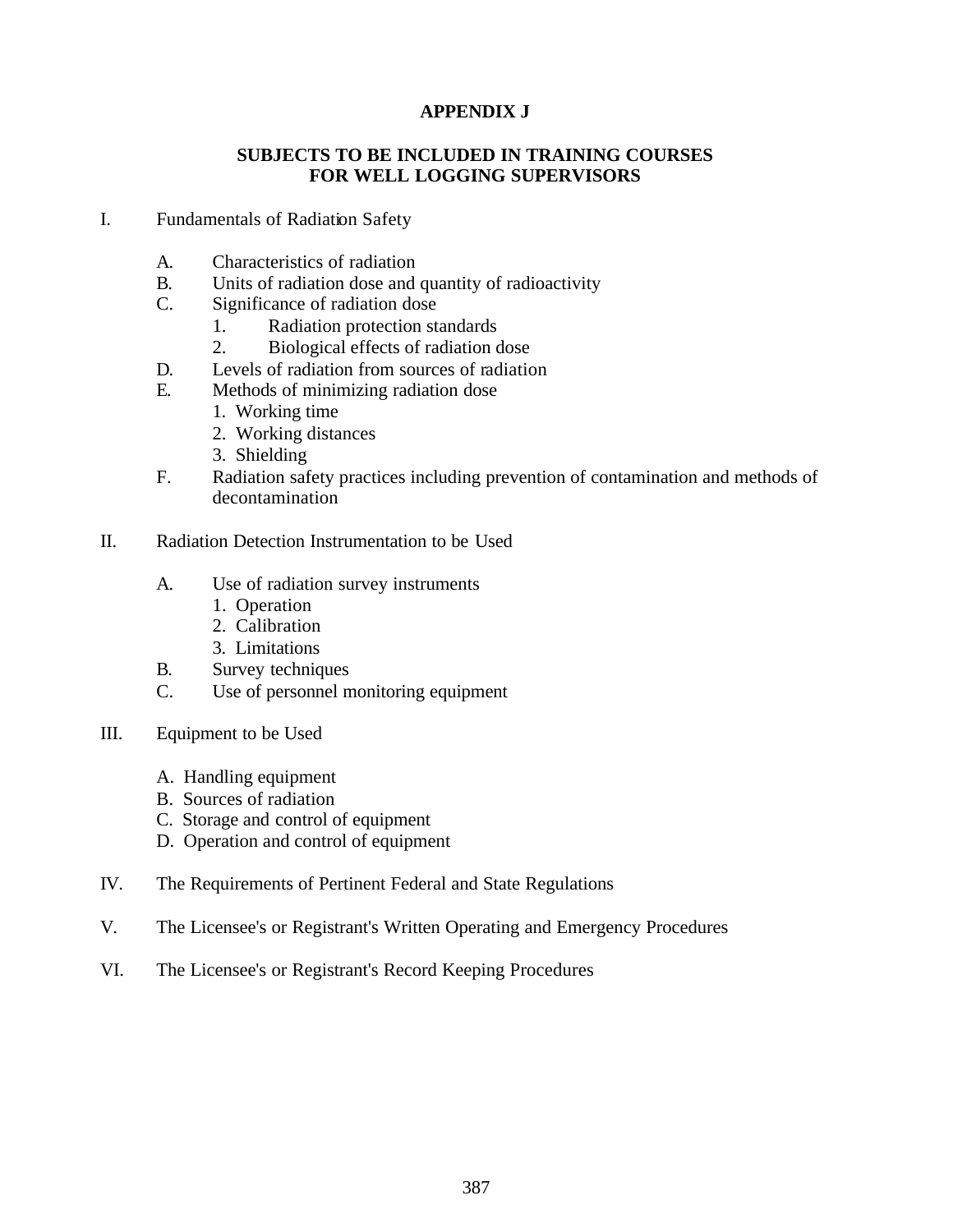# **APPENDIX K**

# **EXAMPLE OF PLAQUE FOR IDENTIFYING WELLS CONTAINING SEALED SOURCES CONTAINING RADIOACTIVE MATERIAL ABANDONED DOWNHOLE**

The size of the plaque should be convenient for use on active or inactive wells, e.g., a 17 cm (7-inch) square and at least 3 mm (1/8") thick. Letter size of the word "CAUTION" should be approximately twice the letter size of the rest of the information, e.g., 2-inch and 1-inch letter size, respectively.

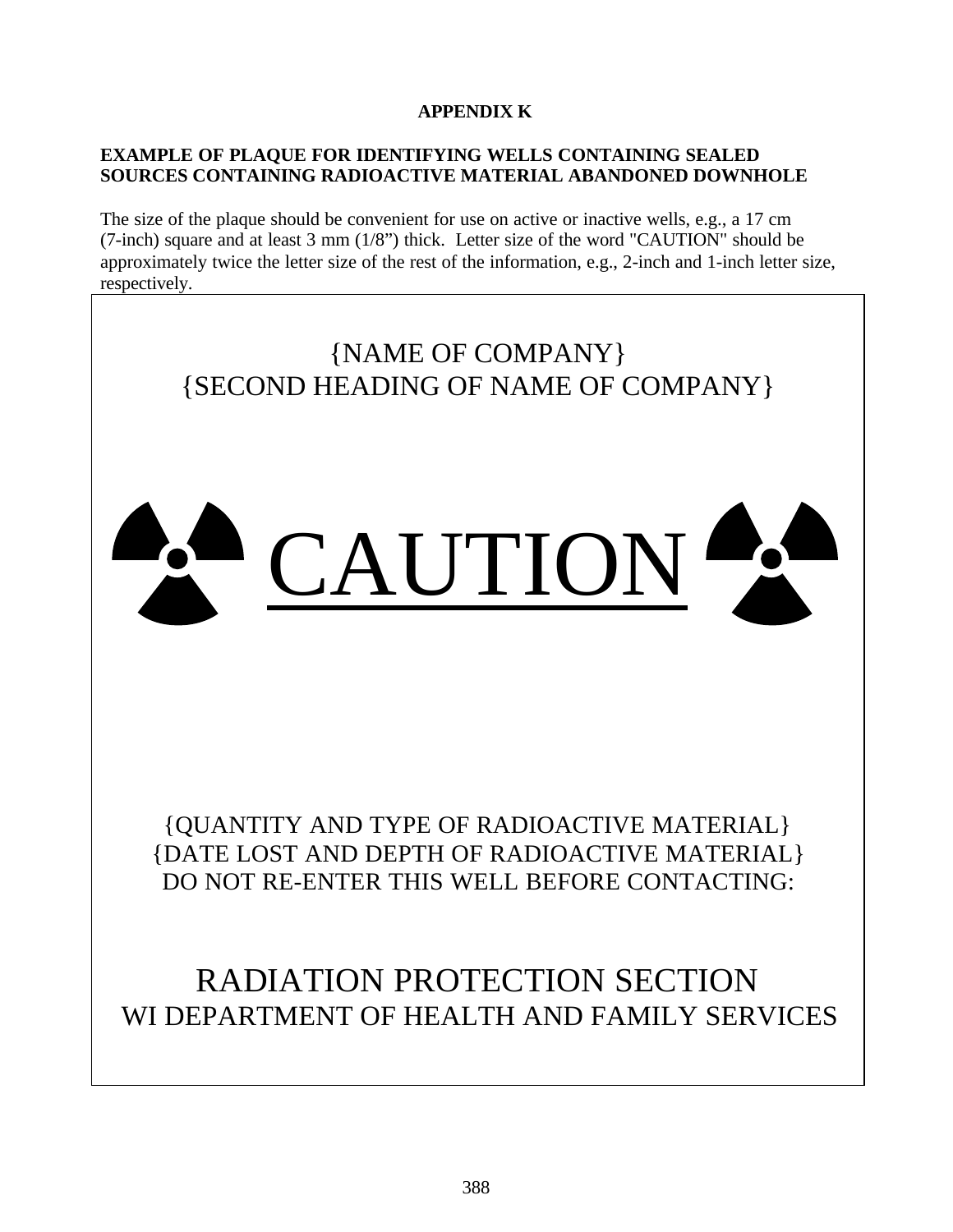# **APPENDIX L**

# **DETERMINATION OF COMPETENCE FOR MEDICAL X-RAY OPERATORS**

The following are areas in which the department considers it important that an individual have expertise for the competent operation of x-ray equipment:

- (a) Familiarization with equipment
	- (1) Identification of controls
		- (2) Function of each control
		- (3) How to use a technique chart
- (b) Radiation Protection
	- (1) Collimation
	- (2) Filtration
	- (3) Gonad shielding and other patient protection devices
	- (4) Restriction of x-ray tube radiation to the image receptor
	- (5) Personnel protection
	- (6) Grids
	- (7) Protection of children and pregnant women
	- (8) Repeat film analysis
- (c) Film Processing
	- (1) Film speed as related to patient exposure
	- (2) Film processing parameters
	- (3) Quality assurance program

(d) Emergency procedures to terminate the exposure in the event of automatic timing device failure

- (e) Proper use of personnel dosimetry, if required
- (f) Understanding units of radiation and the physics of radiation production
- (g) Understanding the proper anatomical positioning techniques used for radiography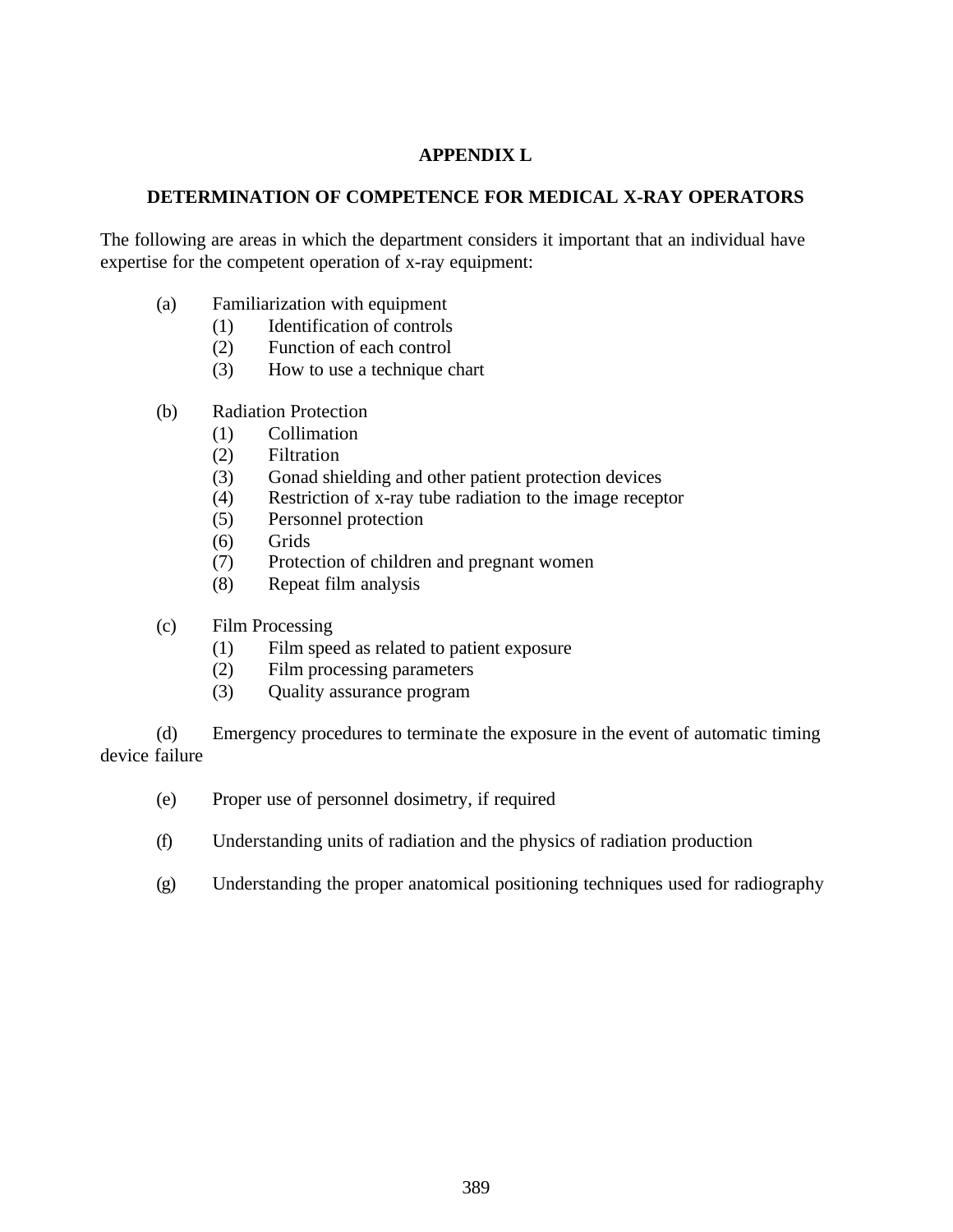#### **APPENDIX M**

## **INFORMATION TO BE SUBMITTED BY PERSONS PROPOSING TO CONDUCT HEALING ARTS SCREENING**

Persons requesting that the department approve a healing arts screening program shall submit the following information and evaluation. Mammography screening and bone density screening are exempt from this requirement unless minors (under age 18) are involved:

- a. Name and address of the applicant and, where applicable, the names and addresses of agents within this State.
- b. Diseases or conditions for which the x-ray examinations are to be used in diagnoses.
- c. A detailed description of the x-ray examinations proposed in the screening program.
- d. A description of the population to be examined in the screening program, i.e., age, sex, physical condition, and other appropriate information. If the study involves women of reproductive age and the exam involves the trunk of the body, what precautions are being taken to ensure the subjects are not pregnant.
- e. An evaluation of any known alternate methods not involving ionizing radiation which could achieve the goals of the screening program and why these methods are not used instead of the x-ray examinations.
- f. An evaluation by a medical physicist of the x-ray system(s) to be used in the screening program. The evaluation by the medical physicist shall show that the system(s) do satisfy all requirements of this chapter. The evaluation shall include a measurement of patient exposures from the x-ray examinations to be performed. This exposure information must be included in the informed consent papers signed by the subject. An explanation of the risk from the radiation exposure shall be included in the informed consent if the head, neck or trunk is involved in the procedure.
- g. The name and address of the individual who will interpret the radiograph(s) or images if any are produced. The interpreting physicians must be licensed in Wisconsin.
- h. A description of the procedures to be used in advising the individuals screened and their private practitioners of the healing arts of the results of the screening procedure and any further medical needs indicated.
- i. A description of the procedures for the retention or disposition of the radiographs, images, graphs and other records pertaining to the x-ray examinations.
- n. An indication of the frequency of screening and the duration of the entire screening program.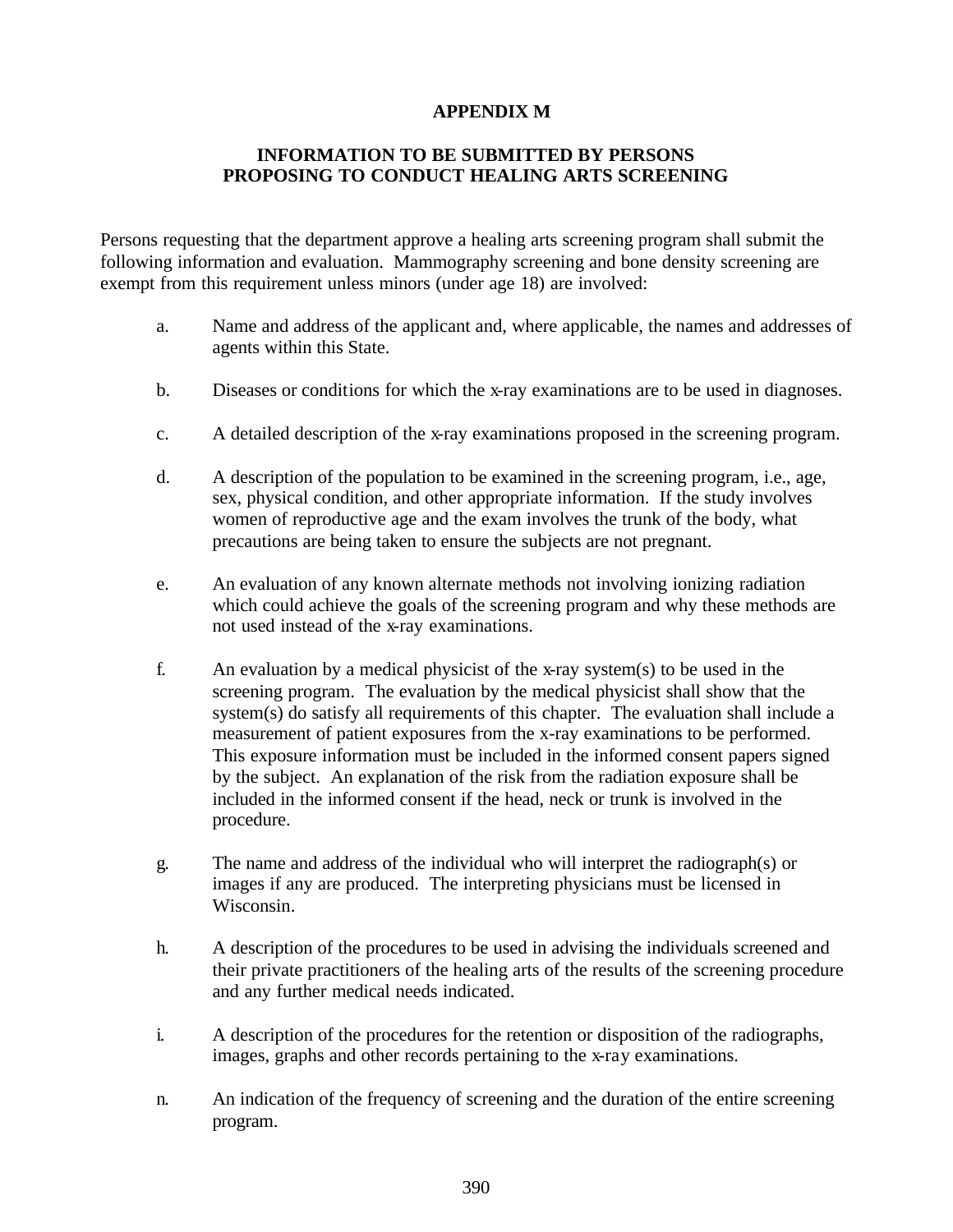- o. Human-use committee approval of the screening program if one is required by local policy.
- p. A copy of the informed consent information being provided to the subjects.
- q. If minors are involved, parental consent is required.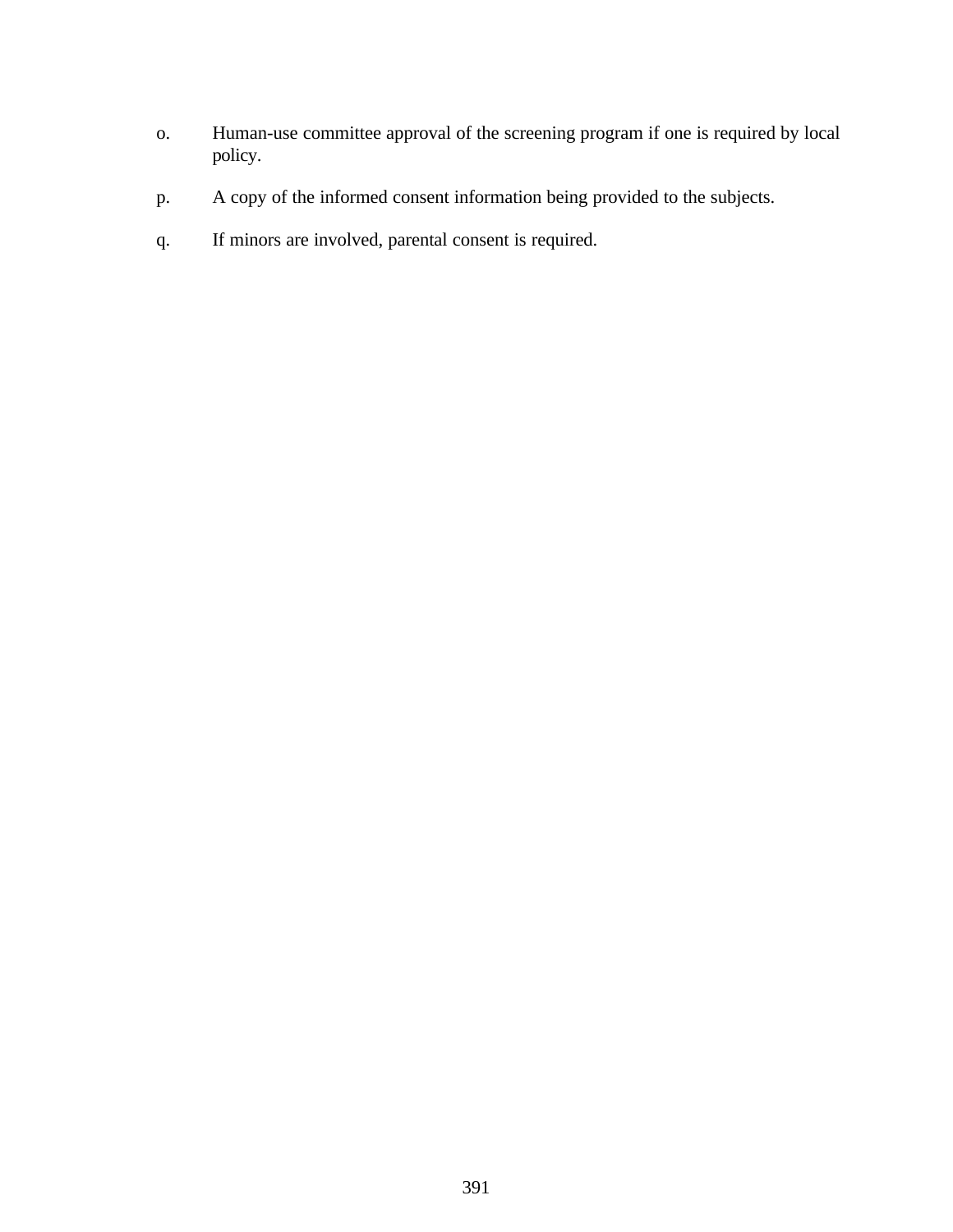#### **APPENDIX N**

### **EXEMPTIONS FROM PATIENT SHIELDING FOR CERTAIN FLUOROSCOPIC PROCEDURES**

As specified in s. HFS 157.76 (9) (c), the following fluorscopic procedures are automatically exempt from normal protective barriers.

- a. Angiograms
- b. Arthrograms
- c. Biliary drainage procedures
- d. Fluoroscopic biopsy procedures
- e. Myelograms
- f. Percutaneous cholangiograms
- g. Percutaneous nephrostomies
- h. Sinograms or fistulograms
- i. T-tube cholangiograms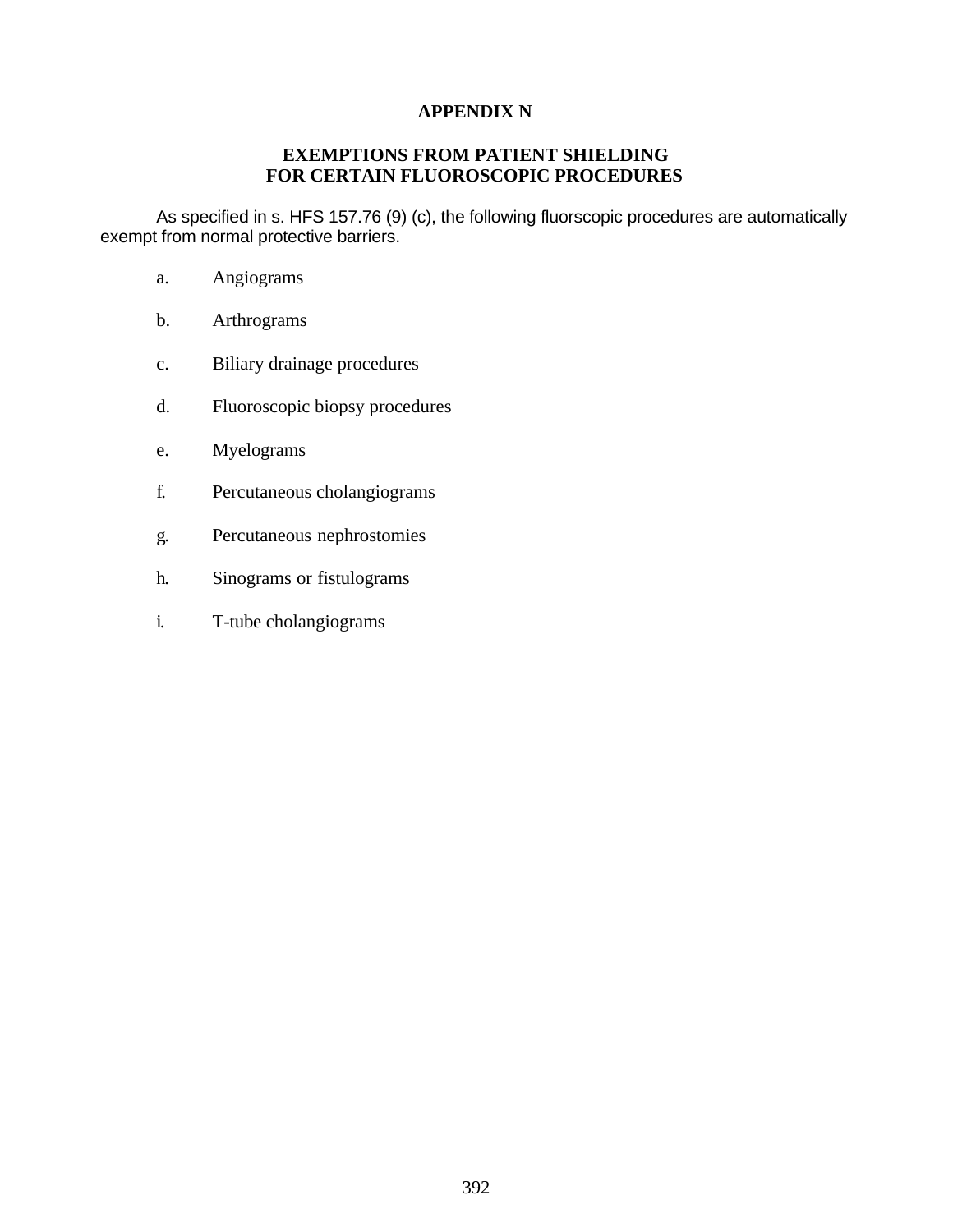#### **APPENDIX O**

#### **DETERMINATION OF A1 AND A<sup>2</sup>**

- I. Values of  $A_1$  and  $A_2$  for individual radionuclides, which are the bases for many activity limits elsewhere in these regulations, are given in TABLE VI. The curie (Ci) values specified are obtained by converting from the Terabecquerel (TBq) figure. The curie values are expressed to 3 significant figures to assure that the difference in the TBq and Ci quantities is one tenth of one percent or less. Where values of  $A_1$  or  $A_2$  are unlimited, it is for radiation control purposes only. For nuclear criticality safety, some materials are subject to controls placed on fissile material.
- II. For individual radionuclides whose identities are known, but which are not listed in TABLE VI, the determination of the values of  $A_1$  and  $A_2$  requires department approval, except that the values of  $A_1$  and  $A_2$  in TABLE VII may be used without obtaining department approval.
- III. In the calculations of  $A_1$  and  $A_2$  for a radionuclide not in TABLE VI, a single radioactive decay chain, in which radionuclides are present in their naturally occurring proportions, and in which no daughter nuclide has a half-life either longer than 10 days, or longer than that of the parent nuclide, shall be considered as a single radionuclide, and the activity to be taken into account, and the  $A_1$  or  $A_2$  value to be applied shall be those corresponding to the parent nuclide of that chain. In the case of radioactive decay chains in which any daughter nuclide has a half-life either longer than 10 days, or greater than that of the parent nuclide, the parent and those daughter nuclides shall be considered as mixtures of different nuclides.
- IV. For mixtures of radionuclides whose identities and respective activities are known, the following conditions apply:
	- (a) For special form radioactive material, the maximum quantity transported in a Type A package:

$$
E [B(I)/A_1(I)] \le 1
$$

(b) For normal form radioactive material, the maximum quantity transported in a Type A package:

$$
\sum [B(i)/A_2(i)] \le 1
$$

where B(i) is the activity of radionuclide i and  $A_1(i)$  and  $A_2(i)$  are the  $A_1$  and  $A_2$  values for radionuclide respectively.

Alternatively, an  $A_1$  value for mixtures of special form material may be determined as follows: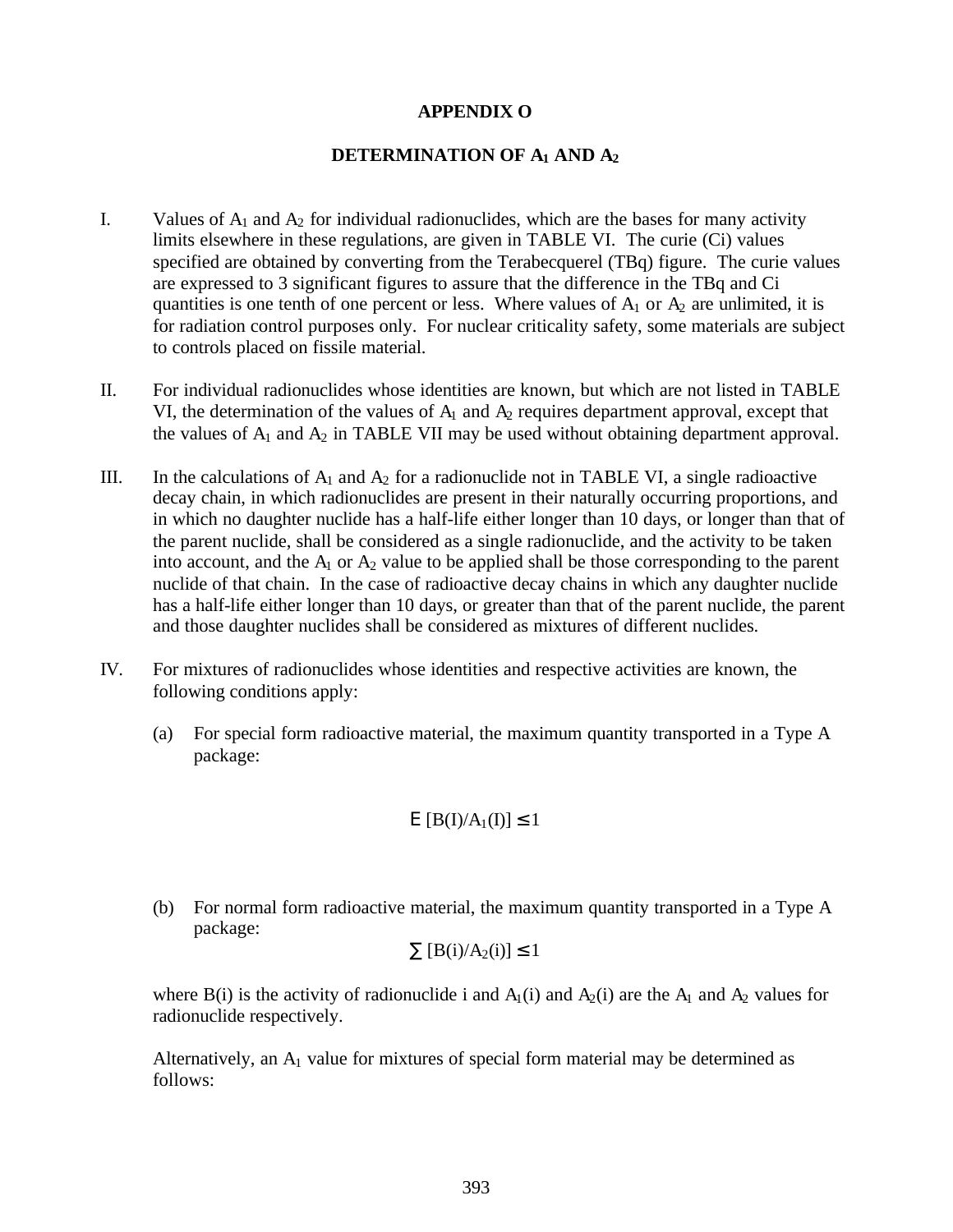$$
A_1 = 1/\left[\sum_I [f(i)/A_1(i)]\right]
$$

where f(i) is the fraction of activity of nuclide I in the mixture and  $A_1(i)$  is the appropriate  $A_1$ value for nuclide i.

An  $A_2$  value for mixtures of normal form material may be determined as follows:

$$
A_2 = 1/\left[\sum_{I} [f(i)/A_2(i)]\right]
$$

where f(i) is the fraction of activity of nuclide I in the mixture and  $A_2(i)$  is the appropriate  $A_2$ value for nuclide i.

V. When the identity of each radionuclide is known, but the individual activities of some of the radionuclides are not known, the radionuclides may be grouped and the lowest  $A_1$  or  $A_2$ value, as appropriate, for the radionuclides in each group may be used in applying the formulas in paragraph IV. Groups may be based on the total alpha activity and the total beta/gamma activity when these are known, using the lowest  $A_1$  or  $A_2$  values for the alpha emitters and beta/gamma emitters.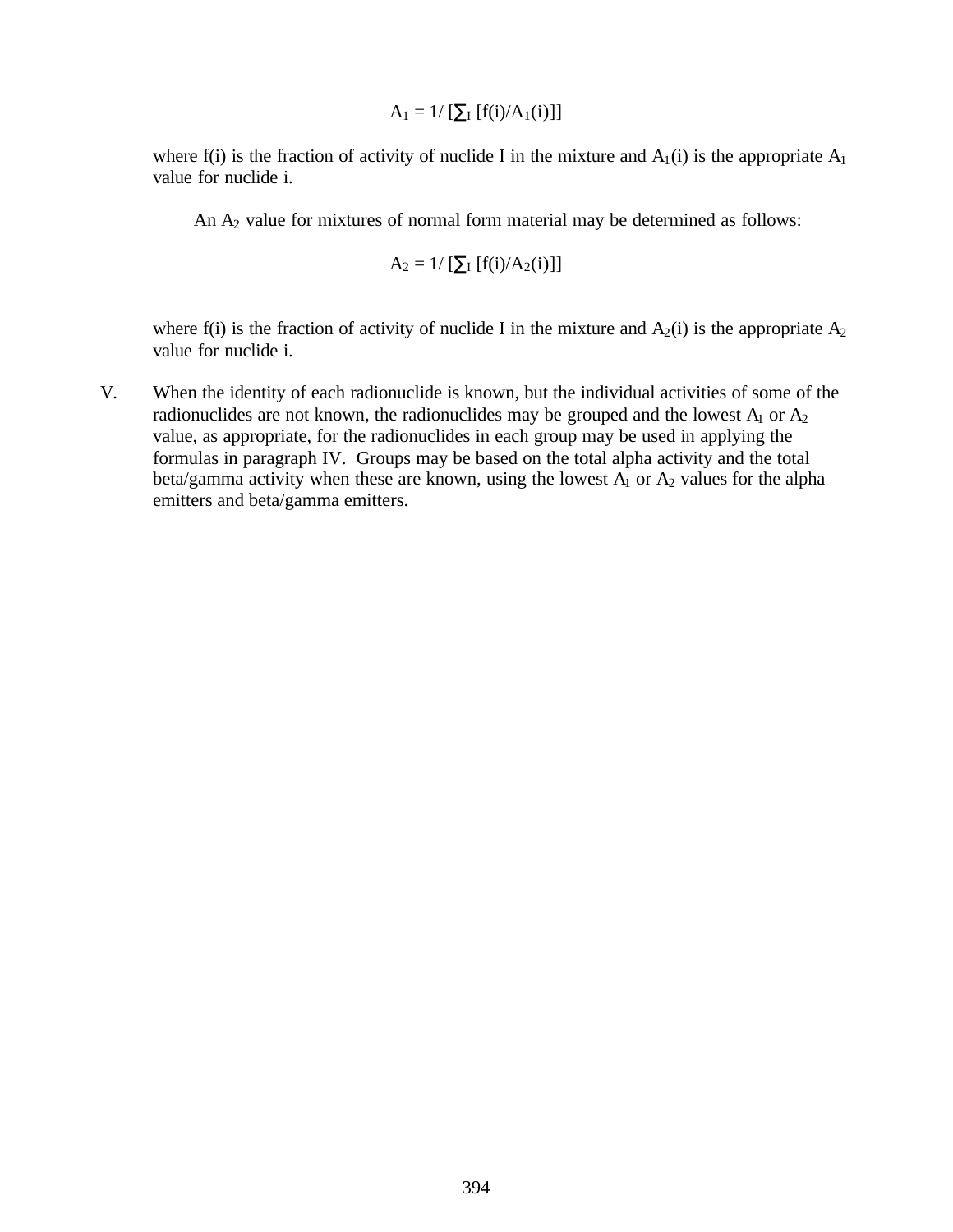| Symbol of    | Element and    | $A_1$          | A <sub>1</sub> | A <sub>2</sub> | A <sub>2</sub> | Specific Activity |                     |
|--------------|----------------|----------------|----------------|----------------|----------------|-------------------|---------------------|
| RadioNuclide | Atomic No.     | (TBq)          | (Ci)           | (TBq)          | (Ci)           | (TBq/g)           | (Ci/g)              |
|              |                |                |                |                |                |                   |                     |
| Ac-225       | Actinium (89)  | 0.6            | 16.2           | $1x10^{-2}$    | 0.270          | $2.1x10^3$        | $5.8x10^4$          |
| Ac-227       |                | 40             | 1080           | $2x10^{-5}$    | $5.41x10^4$    | 2.7               | 7.2x10 <sup>1</sup> |
| Ac-228       |                | 0.6            | 16.2           | 0.4            | 10.8           | $8.4x10^4$        | $2.2x10^6$          |
| Ag-105       | Silver $(47)$  | $\overline{2}$ | 54.1           | $\overline{2}$ | 54.1           | $1.1x10^3$        | $3.0x10^4$          |
| Ag-108m      |                | 0.6            | 16.2           | 0.6            | 16.2           | $9.7x10^{-1}$     | 2.6x10 <sup>1</sup> |
| Ag-110m      |                | 0.4            | 10.8           | 0.4            | 10.8           | $1.8x10^2$        | $4.7x10^3$          |
| Ag-111       |                | 0.6            | 16.2           | 0.5            | 13.5           | $5.8x10^3$        | $1.6x10^{5}$        |
| $Al-26$      | Aluminum (13)  | 0.4            | 10.8           | 0.4            | 10.8           | $7.0x10^{-4}$     | $1.9x10^{-2}$       |
| Am-241       | Americium (95) | $\overline{c}$ | 54.1           | $2x10^{-4}$    | $5.41x10^{3}$  | $1.3x10^{-1}$     | 3.4                 |
| Am- $242m$   |                | $\overline{c}$ | 54.1           | $2x10^{-4}$    | $5.41x10^{3}$  | $3.6x10^{-1}$     | 1.0x10 <sup>1</sup> |
| Am-243       |                | $\overline{2}$ | 54.1           | $2x10^{-4}$    | $5.41x10^{3}$  | $7.4x10^{-3}$     | $2.0x10^{-1}$       |
| $Ar-37$      | Argon $(18)$   | 40             | 1080           | 40             | 1080           | $3.7x10^3$        | $9.9x10^4$          |
| Ar-39        |                | 20             | 541            | 20             | 541            | 1.3               | 3.4x10 <sup>1</sup> |
| $Ar-41$      |                | 0.6            | 16.2           | 0.6            | 16.2           | $1.5x10^6$        | $4.2x10^7$          |
| $Ar-42$      |                | 0.2            | 5.41           | 0.2            | 5.41           | 9.6               | $2.6x10^2$          |
| $As-72$      | Arsenic (33)   | 0.2            | 5.41           | 0.2            | 5.41           | $6.2x10^4$        | $1.7x10^6$          |
| As- $73$     |                | 40             | 1080           | 40             | 1080           | $8.2x10^2$        | $2.2x10^4$          |
| $As-74$      |                | $\mathbf{1}$   | 27.0           | 0.5            | 13.5           | $3.7x10^3$        | $9.9x10^4$          |
| As-76        |                | 0.2            | 5.41           | 0.2            | 5.41           | $5.8x10^4$        | $1.6x10^{6}$        |
| As-77        |                | 20             | 541            | 0.5            | 13.5           | $3.9x10^4$        | $1.0x10^6$          |
| At- $211$    | Astatine (85)  | 30             | 811            | $\mathbf{2}$   | 54.1           | $7.6x10^4$        | $2.1x10^6$          |
| Au-193       | Gold (79)      | 6              | 162            | 6              | 162            | $3.4x10^4$        | $9.2x10^5$          |
| Au-194       |                | $\mathbf{1}$   | 27.0           | $\mathbf{1}$   | 27.0           | $1.5x10^4$        | $4.1x10^5$          |
| Au-195       |                | 10             | 270            | 10             | 270            | $1.4x10^2$        | $3.7x10^3$          |
| Au-196       |                | $\overline{c}$ | 54.1           | $\overline{2}$ | 54.1           | $4.0x10^{3}$      | $1.1x10^5$          |
| Au-198       |                | $\overline{3}$ | 81.1           | 0.5            | 13.5           | $9.0x10^3$        | $2.4x10^5$          |
| Au-199       |                | 10             | 270            | 0.9            | 24.3           | $7.7x10^3$        | $2.1x10^5$          |
| Ba-131       | Barium (56)    | $\overline{2}$ | 54.1           | $\overline{2}$ | 54.1           | $3.1x10^3$        | $8.4x10^4$          |
| Ba-133m      |                | 10             | 270            | 0.9            | 24.3           | $2.2x10^4$        | $6.1x10^5$          |
| Ba-133       |                | 3              | 81.1           | 3              | 81.1           | 9.4               | $2.6x10^2$          |
| Ba-140       |                | 0.4            | 10.8           | 0.4            | 10.8           | $2.7x10^3$        | $7.3x10^4$          |
| $Be-7$       | Beryllium (4)  | 20             | 541            | 20             | 541            | $1.3x10^4$        | $3.5x10^5$          |
| <b>Be-10</b> |                | 20             | 541            | 0.5            | 13.5           | $8.3x10^{-4}$     | $2.2x10^{-2}$       |

### **TABLE VI A1 AND A2 VALUES FOR RADIONUCLIDES**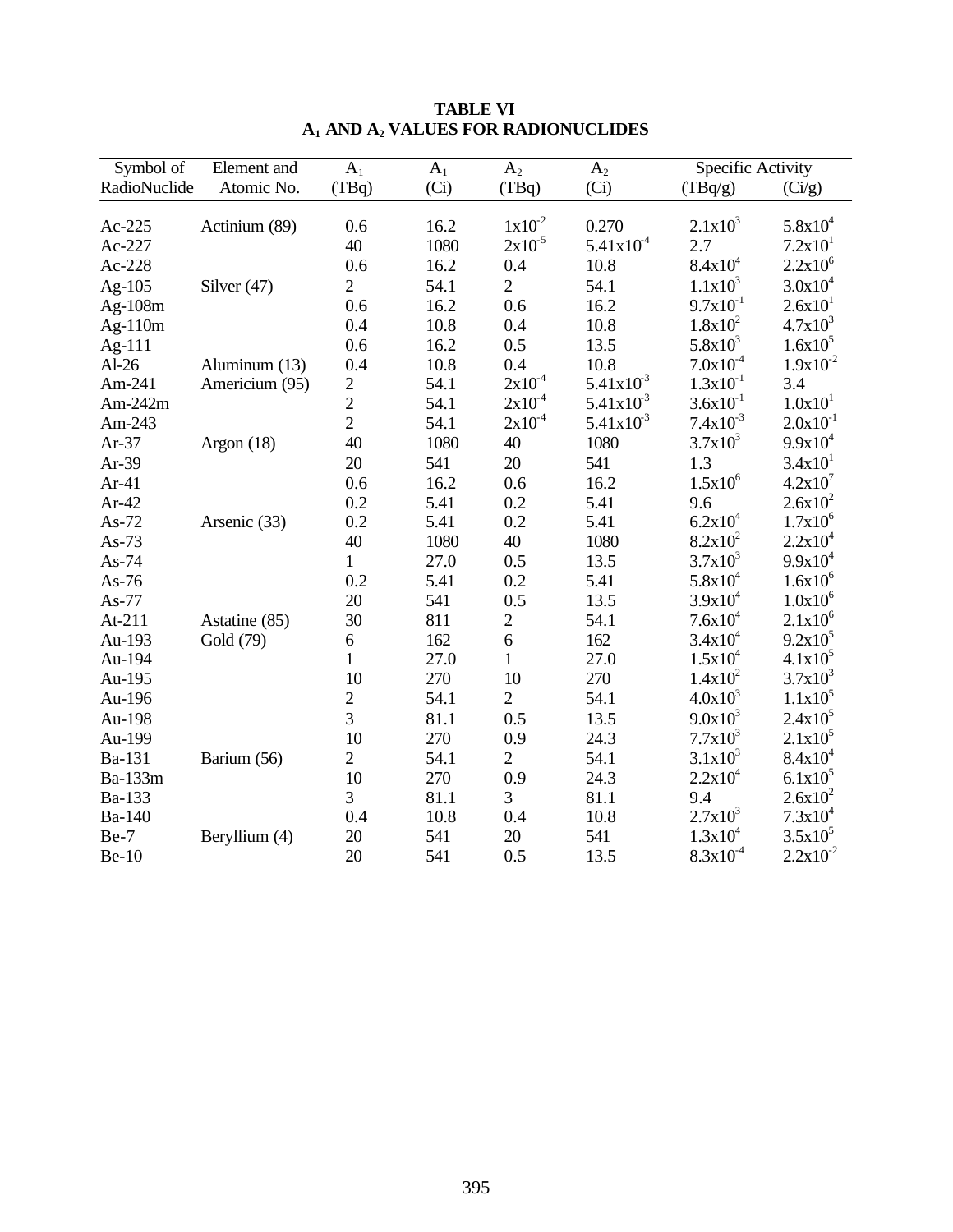| Symbol of          | Element and      | $A_1$                    | $A_1$         | A <sub>2</sub> | A <sub>2</sub>       | Specific Activity   |                       |
|--------------------|------------------|--------------------------|---------------|----------------|----------------------|---------------------|-----------------------|
| RadioNuclide       | Atomic No.       | (TBq)                    | (Ci)          | (TBq)          | (Ci)                 | (TBq/g)             | (Ci/g)                |
| <b>Bi-205</b>      | Bismuth (83)     | 0.6                      | 16.2          | 0.6            | 16.2                 | $1.5x10^3$          | $4.2x10^4$            |
| <b>Bi-206</b>      |                  | 0.3                      | 8.11          | 0.3            | 8.11                 | $3.8x10^3$          |                       |
| $1.0x10^5Bi - 207$ |                  | 0.7                      | 18.9          | 0.7            | 18.9                 | 1.9                 | 5.2x10 <sup>1</sup>   |
| <b>Bi-210m</b>     |                  | 0.3                      | 8.11          | $3x10^{-2}$    | 0.811                | $2.1x10^{-5}$       | $5.7x10^{-4}$         |
| <b>Bi-210</b>      |                  | 0.6                      | 16.2          | 0.5            | 13.5                 | $4.6x10^{3}$        | $1.2x10^5$            |
| <b>Bi-212</b>      |                  | 0.3                      | 8.11          | 0.3            | 8.11                 | $5.4x10^5$          | $1.5x10^7$            |
| <b>Bk-247</b>      | Berkelium (97)   | $\overline{2}$           | 54.1          | $2x10^{-4}$    | $5.41x10^{3}$        | $3.8x10^{-2}$       | 1.0                   |
| <b>Bk-249</b>      |                  | 40                       | 1080          | $8x10^{-2}$    | 2.16                 | 6.1x10 <sup>1</sup> | $1.6x10^{3}$          |
| <b>Br-76</b>       | Bromine (35)     | 0.3                      | 8.11          | 0.3            | 8.11                 | $9.4x10^4$          | $2.5x10^6$            |
| <b>Br-77</b>       |                  | 3                        | 81.1          | 3              | 81.1                 | $2.6x10^4$          | $7.1x10^5$            |
| <b>Br-82</b>       |                  | 0.4                      | 10.8          | 0.4            | 10.8                 | $4.0x10^4$          | $1.1 \mathrm{x} 10^6$ |
| $C-11$             | Carbon (6)       | $\mathbf{1}$             | 27            | 0.5            | 13.5                 | $3.1x10^{7}$        | $8.4x10^{8}$          |
| $C-14$             |                  | 40                       | 1080          | $\overline{2}$ | 54.1                 | $1.6x10^{-1}$       | 4.5                   |
| $Ca-41$            | Calcium (20)     | 40                       | 1080          | 40             | 1080                 | $3.1x10^{-3}$       | $8.5x10^{-2}$         |
| $Ca-45$            |                  | 40                       | 1080          | 0.9            | 24.3                 | $6.6x10^{2}$        | $1.8x10^4$            |
| $Ca-47$            |                  | 0.9                      | 24.3          | 0.5            | 13.5                 | $2.3x10^4$          | $6.1x10^5$            |
| Cd-109             | Cadmium (48)     | 40                       | 1080          | $\mathbf{1}$   | 27.0                 | 9.6x10 <sup>1</sup> | $2.6x10^3$            |
| $Cd-113m$          |                  | 20                       | 541           | $9x10^{-2}$    | 2.43                 | $8.3x10^4$          | $2.2x10^2$            |
| $Cd-115m$          |                  | 0.3                      | 8.11          | 0.3            | 8.11                 | $9.4x10^2$          | $2.5x10^4$            |
| $Cd-115$           |                  | $\overline{\mathcal{L}}$ | 108           | 0.5            | 13.5                 | $1.9x10^4$          | $5.1x10^5$            |
| Ce-139             | Cerium (58)      | 6                        | 162           | 6              | 162                  | $2.5x10^2$          | $6.8x10^{3}$          |
| Ce-141             |                  | 10                       | 270           | 0.5            | 13.5                 | $1.1x10^3$          | $2.8x10^4$            |
| Ce-143             |                  | 0.6                      | 16.2          | 0.5            | 13.5                 | $2.5x10^4$          | $6.6x10^{5}$          |
| Ce-144             |                  | 0.2                      | 5.41          | 0.2            | 5.41                 | $1.2x10^2$          | $3.2x10^3$            |
| Cf-248             | Californium (98) | 30                       | 811           | $3x10^{-3}$    | $8.11x10^{2}$        | $5.8x10^{1}$        | $1.6x10^{3}$          |
| Cf-249             |                  | $\overline{c}$           | 54.1          | $2x10^{-4}$    | $5.41x10^{3}$        | $1.5x10^{-1}$       | 4.1                   |
| $Cf-250$           |                  | 5                        | 135           | $5x10^{-4}$    | $1.35x10^{2}$        | 4.0                 | $1.1x10^2$            |
| $Cf-251$           |                  | $\overline{2}$           | 54.1          | $2x10^{-4}$    | $5.41x10^{3}$        | $5.9x10^{-2}$       | 1.6                   |
| Cf-252             |                  | 0.1                      | 2.70          | $1x10^{-3}$    | $2.70x10^{2}$        | 2.0x10 <sup>1</sup> | $5.4x10^2$            |
| $Cf-253$           |                  | 40                       | 1080          | $6x10^{-2}$    | 1.62                 | $1.1x10^3$          | $2.9x10^4$            |
| Cf-254             |                  | $3x10^{-3}$              | $8.11x10^{2}$ | $6x10^{-4}$    | $1.62 \times 10^{2}$ | $3.1x10^2$          | $8.5x10^3$            |
| $Cl-36$            | Chlorine (17)    | 20                       | 541           | 0.5            | 13.5                 | $1.2x10^{-3}$       | $3.3x10^{-2}$         |
| $Cl-38$            |                  | 0.2                      | 5.41          | 0.2            | 5.41                 | $4.9x10^{6}$        | $1.3x10^{8}$          |

**TABLE VI A1 AND A2 VALUES FOR RADIONUCLIDES (cont.)**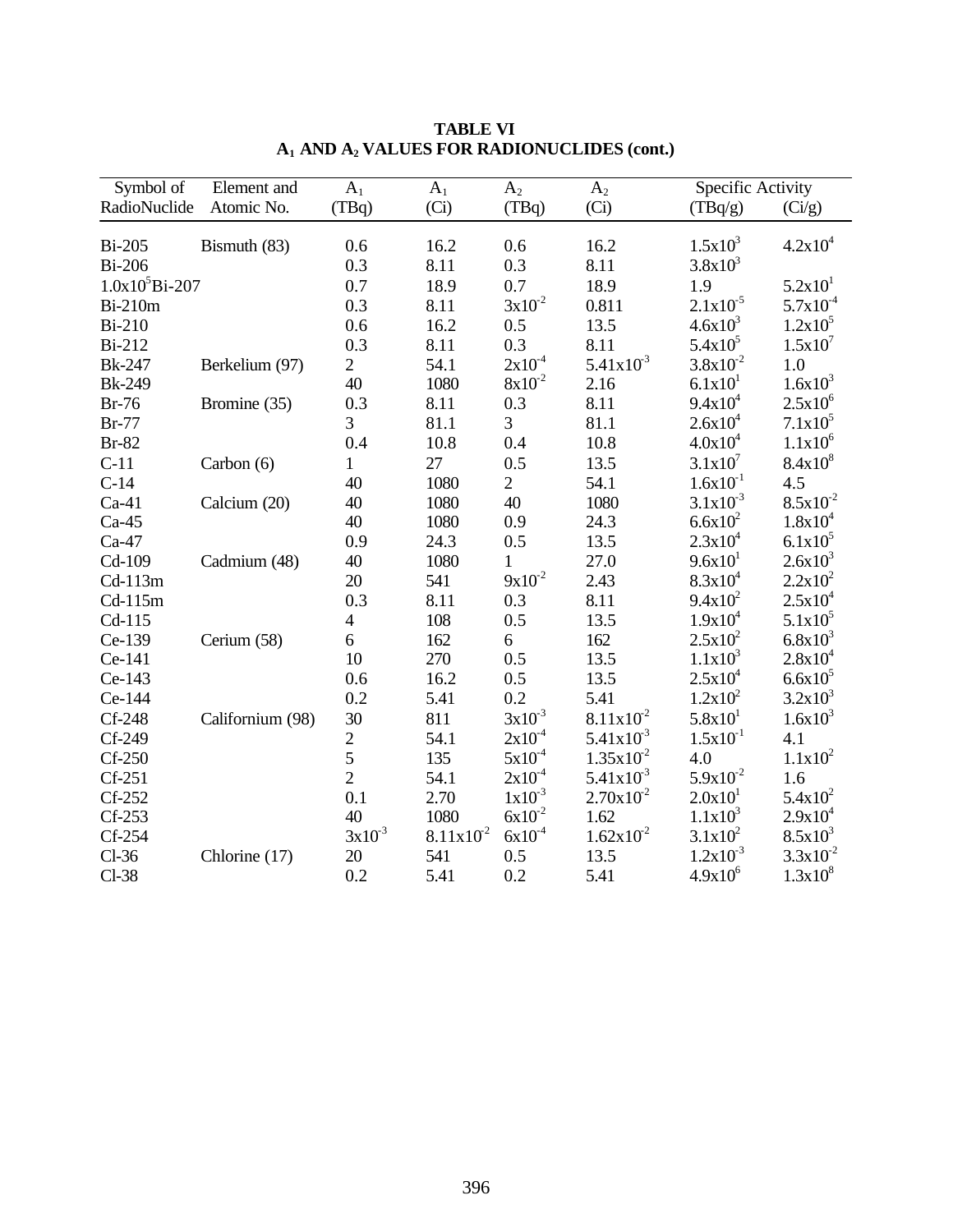| Symbol of    | Element and             | $A_1$                    | A <sub>1</sub> | A <sub>2</sub> | A <sub>2</sub> | Specific Activity   |                     |
|--------------|-------------------------|--------------------------|----------------|----------------|----------------|---------------------|---------------------|
| RadioNuclide | Atomic No.              | (TBq)                    | (Ci)           | (TBq)          | (Ci)           | (TBq/g)             | (Ci/g)              |
|              |                         |                          |                |                |                |                     |                     |
| $Cm-240$     | Curium (96)             | 40                       | 1080           | $2x10^{-2}$    | 0.541          | $7.5x10^2$          | $2.0x10^4$          |
| $Cm-241$     |                         | $\overline{2}$           | 54.1           | 0.9            | 24.3           | $6.1x10^2$          | $1.7x10^4$          |
| $Cm-242$     |                         | 40                       | 1080           | $1x10^{-2}$    | 0.270          | $1.2x10^2$          | $3.3x10^3$          |
| $Cm-243$     |                         | 3                        | 81.1           | $3x10^{-4}$    | $8.11x10^{3}$  | 1.9                 | 5.2x10 <sup>1</sup> |
| Cm-244       |                         | $\overline{\mathcal{L}}$ | 108            | $4x10^{-4}$    | $1.08x10^{2}$  | 3.0                 | 8.1x10 <sup>1</sup> |
| $Cm-245$     |                         | $\overline{2}$           | 54.1           | $2x10^{-4}$    | $5.41x10^{3}$  | $6.4x10^{-3}$       | $1.7x10^{-1}$       |
| $Cm-246$     |                         | $\overline{2}$           | 54.1           | $2x10^{-4}$    | $5.41x10^{3}$  | $1.1x10^{-2}$       | $3.1x10^{-1}$       |
| Cm-247       |                         | $\overline{2}$           | 54.1           | $2x10^{-4}$    | $5.41x10^{3}$  | $3.4x10^{-6}$       | $9.3x10^{-5}$       |
| $Cm-248$     |                         | $4x10^{-2}$              | 1.08           | $5x10^{-5}$    | $1.35x10^{3}$  | $1.6x10^{-4}$       | $4.2x10^{-3}$       |
| $Co-55$      | Cobalt (27)             | 0.5                      | 13.5           | 0.5            | 13.5           | $1.1x10^5$          | $3.1x10^{6}$        |
| $Co-56$      |                         | 0.3                      | 8.11           | 0.3            | 8.11           | $1.1x10^3$          | $3.0x10^4$          |
| $Co-57$      |                         | $8\,$                    | 216            | 8              | 216            | $3.1x10^2$          | $8.4x10^3$          |
| $Co-58m$     |                         | 40                       | 1080           | 40             | 1080           | $2.2x10^5$          | $5.9x10^6$          |
| $Co-58$      |                         | $\mathbf{1}$             | 27.0           | $\mathbf{1}$   | 27.0           | $1.2x10^3$          | $3.2x10^4$          |
| $Co-60$      |                         | 0.4                      | 10.8           | 0.4            | 10.8           | 4.2x10 <sup>1</sup> | $1.1x10^3$          |
| $Cr-51$      | Chromium (24)           | 30                       | 811            | 30             | 811            | $3.4x10^3$          | $9.2x10^4$          |
| $Cs-129$     | Cesium $(55)$           | $\overline{4}$           | 108            | $\overline{4}$ | 108            | $2.8x10^4$          | $7.6x10^5$          |
| $Cs-131$     |                         | 40                       | 1080           | 40             | 1080           | $3.8x10^3$          | $1.0x10^{5}$        |
| $Cs-132$     |                         | $\mathbf{1}$             | 27.0           | $\mathbf{1}$   | 27.0           | $5.7x10^3$          | $1.5x10^5$          |
| $Cs-134m$    |                         | 40                       | 1080           | 9              | 243            | $3.0x10^5$          | $8.0x10^{6}$        |
| $Cs-134$     |                         | 0.6                      | 16.2           | 0.5            | 13.5           | $4.8x10^{1}$        | $1.3x10^3$          |
| $Cs-135$     |                         | 40                       | 1080           | 0.9            | 24.3           | $4.3x10^{-5}$       | $1.2x10^{-3}$       |
| $Cs-136$     |                         | 0.5                      | 13.5           | 0.5            | 13.5           | $2.7x10^3$          | $7.3x10^4$          |
| $Cs-137$     |                         | $\overline{2}$           | 54.1           | 0.5            | 13.5           | 3.2                 | 8.7x10 <sup>1</sup> |
| $Cu-64$      | Copper (29)             | 5                        | 135            | 0.9            | 24.3           | $1.4x10^5$          | $3.9x10^{6}$        |
| $Cu-67$      |                         | 9                        | 243            | 0.9            | 24.3           | $2.8x10^4$          | $7.6x10^5$          |
| Dy-159       | Dysprosium (66)         | 20                       | 541            | 20             | 541            | $2.1x10^2$          | $5.7x10^3$          |
| Dy-165       |                         | 0.6                      | 16.2           | 0.5            | 13.5           | $3.0x10^5$          | $8.2x10^6$          |
| Dy-166       |                         | 0.3                      | 8.11           | 0.3            | 8.11           | $8.6x10^{3}$        | $2.3x10^5$          |
| Er-169       | Erbium (68)             | 40                       | 1080           | 0.9            | 24.3           | $3.1x10^3$          | $8.3x10^4$          |
| Er-171       |                         | 0.6                      | 16.2           | 0.5            | 13.5           | $9.0x10^4$          | $2.4x10^6$          |
| Es-253       | Einsteinium $(99)^{a/}$ | 200                      | 5400           | $2.1x10^{-2}$  | $5.4x10^{-1}$  |                     |                     |
| Es-254       |                         | 30                       | 811            | $3x10^{-3}$    | $8.11x10^2$    |                     |                     |
| Es-254m      |                         | 0.6                      | 16.2           | 0.4            | 10.8           |                     |                     |
| Es-255       |                         | $-$                      | $\overline{a}$ | $\overline{a}$ | $-$            | -- --               |                     |

**TABLE VI A1 AND A2 VALUES FOR RADIONUCLIDES (cont.)**

a/ *International shipments of Einsteinium require multilateral approval of A1 and A2 values*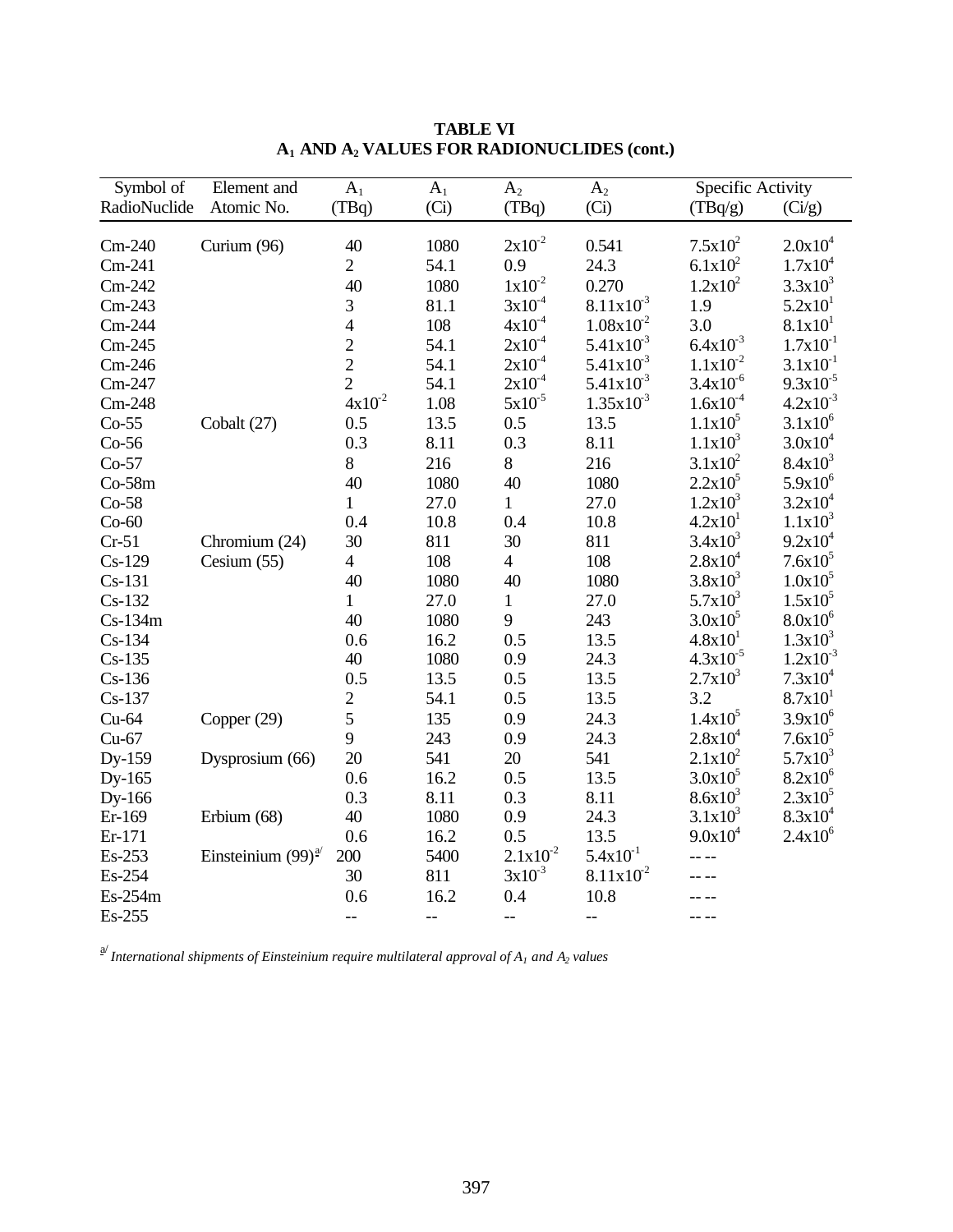| Symbol of    | Element and          | A <sub>1</sub> | $A_1$ | A <sub>2</sub> | A <sub>2</sub> | Specific Activity   |                     |
|--------------|----------------------|----------------|-------|----------------|----------------|---------------------|---------------------|
| RadioNuclide | Atomic No.           | (TBq)          | (Ci)  | (TBq)          | (Ci)           | (TBq/g)             | (Ci/g)              |
|              |                      |                |       |                |                |                     |                     |
| Eu-147       | Europium (63)        | $\mathbf{2}$   | 54.1  | $\sqrt{2}$     | 54.1           | $1.4x10^3$          | $3.7x10^4$          |
| Eu-148       |                      | 0.5            | 13.5  | 0.5            | 13.5           | $6.0x10^2$          | $1.6x10^{4}$        |
| Eu-149       |                      | 20             | 541   | 20             | 541            | $3.5x10^2$          | $9.4x10^3$          |
| Eu-150       |                      | 0.7            | 18.9  | 0.7            | 18.9           | $6.1x10^4$          | $1.6x10^{6}$        |
| Eu-152m      |                      | 0.6            | 16.2  | 0.5            | 13.5           | $8.2x10^4$          | $2.2x10^6$          |
| Eu-152       |                      | 0.9            | 24.3  | 0.9            | 24.3           | 6.5                 | $1.8x10^2$          |
| Eu-154       |                      | 0.8            | 21.6  | 0.5            | 13.5           | 9.8                 | $2.6x10^2$          |
| Eu-155       |                      | 20             | 541   | $\overline{2}$ | 54.1           | 1.8x10 <sup>1</sup> | $4.9x10^2$          |
| Eu-156       |                      | 0.6            | 16.2  | 0.5            | 13.5           | $2.0x10^3$          | $5.5x10^4$          |
| $F-18$       | Fluorine (9)         | 1              | 27.0  | 0.5            | 13.5           | $3.5x10^{6}$        | $9.5x10^{7}$        |
| $Fe-52$      | Iron $(26)$          | 0.2            | 5.41  | 0.2            | 5.41           | $2.7x10^5$          | $7.3x10^{6}$        |
| Fe-55        |                      | 40             | 1080  | 40             | 1080           | 8.8x10 <sup>1</sup> | $2.4x10^3$          |
| Fe-59        |                      | 0.8            | 21.6  | 0.8            | 21.6           | $1.8x10^3$          | $5.0x10^4$          |
| Fe-60        |                      | 40             | 1080  | 0.2            | 5.41           | $7.4x10^{-4}$       | $2.0x10^{-2}$       |
| Fm-255       | Fermium $(100)^{b/}$ | 40             | 1080  | 0.8            | 21.6           |                     |                     |
| Fm-257       |                      | 10             | 270   | $8x10^{-3}$    | $21.6x10^{1}$  |                     |                     |
| Ga-67        | Gallium (31)         | 6              | 162   | 6              | 162            | $2.2x10^4$          | $6.0x10^5$          |
| Ga-68        |                      | 0.3            | 8.11  | 0.3            | 8.11           | $1.5x10^6$          | $4.1x10^{7}$        |
| Ga-72        |                      | 0.4            | 10.8  | 0.4            | 10.8           | $1.1x10^5$          | $3.1x10^{6}$        |
| Gd-146       | Gadolinium (64)      | 0.4            | 10.8  | 0.4            | 10.8           | $6.9x10^2$          | $1.9x10^4$          |
| Gd-148       |                      | 3              | 81.1  | $3x10^{-4}$    | $8.11x10^{3}$  | 1.2                 | 3.2x10 <sup>1</sup> |
| Gd-153       |                      | 10             | 270   | 5              | 135            | $1.3x10^2$          | $3.5x10^3$          |
| Gd-159       |                      | $\overline{4}$ | 108   | 0.5            | 13.5           | $3.9x10^4$          | $1.1x10^6$          |
| Ge-68        | Germanium (32)       | 0.3            | 8.11  | 0.3            | 8.11           | $2.6x10^2$          | $7.1x10^3$          |
| Ge-71        |                      | 40             | 1080  | 40             | 1080           | $5.8x10^3$          | $1.6x10^{5}$        |
| Ge-77        |                      | 0.3            | 8.11  | 0.3            | 8.11           | $1.3x10^5$          | $3.6x10^{6}$        |
| $H-3$        | Hydrogen $(1)$       | See T-Tritium  |       |                |                |                     |                     |
| Hf-172       | Hafnium (72)         | 0.5            | 13.5  | 0.3            | 8.11           | 4.1x10 <sup>1</sup> | $1.1x10^3$          |
| Hf-175       |                      | 3              | 81.1  | 3              | 81.1           | $3.9x10^2$          | $1.1x10^4$          |
| Hf-181       |                      | $\overline{2}$ | 54.1  | 0.9            | 24.3           | $6.3x10^2$          | $1.7x10^4$          |
| Hf-182       |                      | 4              | 108   | $3x10^{-2}$    | 0.811          | $8.1x10^{-6}$       | $2.2x10^{-4}$       |

b/ *International shipments of Fermium require multilateral approval of A1 and A2 values.*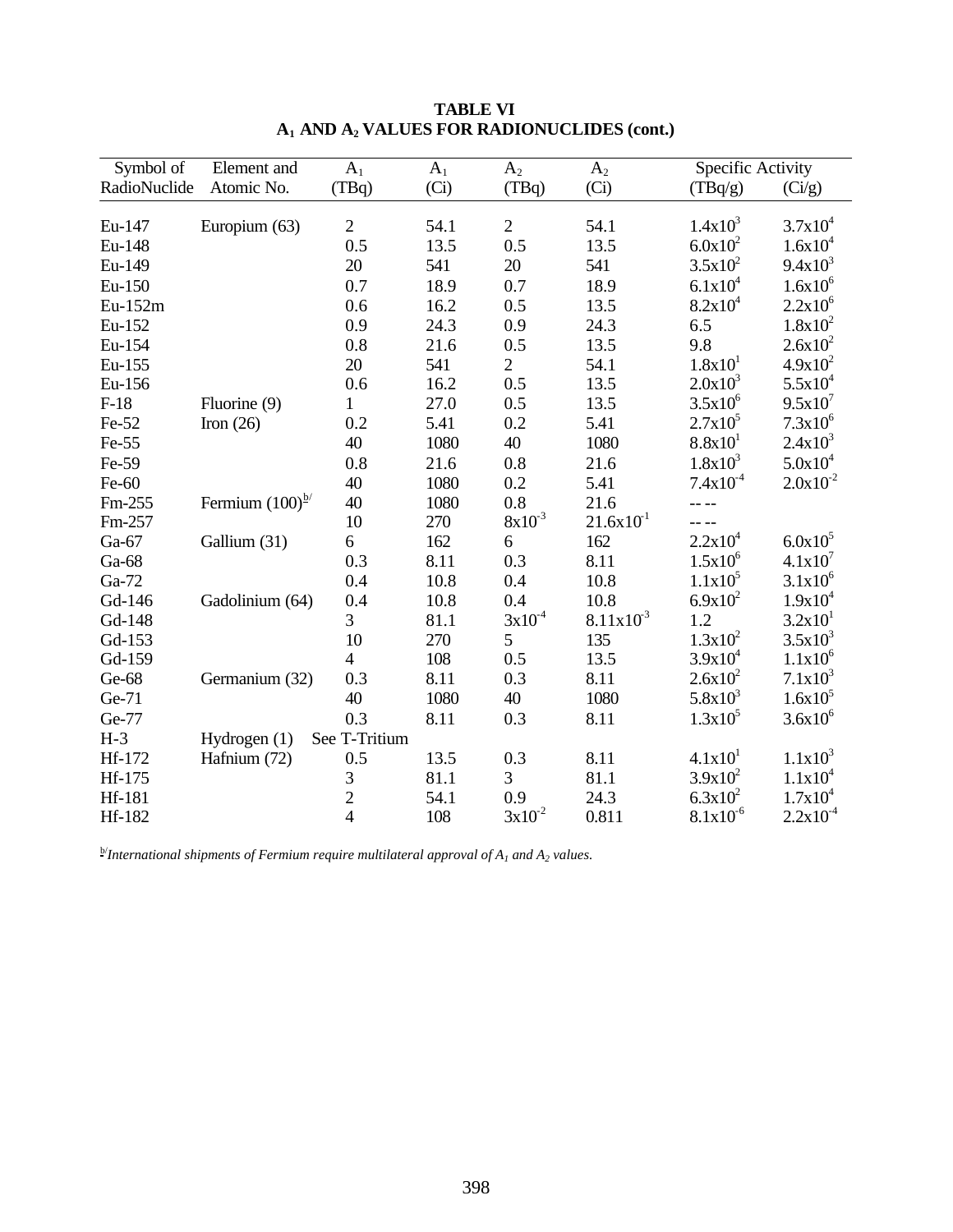| Symbol of    | Element and    | A <sub>1</sub>           | $A_1$ | A <sub>2</sub>      | A <sub>2</sub> | Specific Activity   |                     |
|--------------|----------------|--------------------------|-------|---------------------|----------------|---------------------|---------------------|
| RadioNuclide | Atomic No.     | (TBq)                    | (Ci)  | (TBq)               | (Ci)           | (TBq/g)             | (Ci/g)              |
|              |                |                          |       |                     |                |                     |                     |
| Hg-194       | Mercury (80)   | $\mathbf{1}$             | 27.0  | $\mathbf{1}$        | 27.0           | $1.3x10^{-1}$       | 3.5                 |
| Hg-195m      |                | 5                        | 135   | 5                   | 135            | $1.5x10^4$          | $4.0x10^5$          |
| Hg-197m      |                | 10                       | 270   | 0.9                 | 24.3           | $2.5x10^4$          | $6.7x10^5$          |
| Hg-197       |                | 10                       | 270   | 10                  | 270            | $9.2x10^3$          | $2.5x10^5$          |
| Hg-203       |                | $\overline{\mathcal{A}}$ | 108   | 0.9                 | 24.3           | $5.1x10^2$          | $1.4x10^4$          |
| Ho-163       | Holmium (67)   | 40                       | 1080  | 40                  | 1080           | 2.7                 | 7.6x10 <sup>1</sup> |
| Ho-166m      |                | 0.6                      | 16.2  | 0.3                 | 8.11           | $6.6x10^{-2}$       | 1.8                 |
| Ho-166       |                | 0.3                      | 8.11  | 0.3                 | 8.11           | $2.6x10^4$          | $7.0x10^5$          |
| $I-123$      | Iodine (53)    | 6                        | 162   | 6                   | 162            | $7.1x10^4$          | $1.9x10^6$          |
| $I-124$      |                | 0.9                      | 24.3  | 0.9                 | 24.3           | $9.3x10^3$          | $2.5x10^5$          |
| $I-125$      |                | $20\,$                   | 541   | $\mathbf{2}$        | 54.1           | $6.4x10^2$          | $1.7x10^4$          |
| $I-126$      |                | $\overline{2}$           | 54.1  | 0.9                 | 24.3           | $2.9x10^3$          | $8.0x10^4$          |
| $I-129$      |                | Unlimited                |       | Unlimited Unlimited | Unlimited      | $6.5x10^{-6}$       | $1.8x10^{-4}$       |
| $I-131$      |                | 3                        | 81.1  | 0.5                 | 13.5           | $4.6x10^{3}$        | $1.2x10^5$          |
| $I-132$      |                | 0.4                      | 10.8  | 0.4                 | 10.8           | $3.8x10^5$          | $1.0x10^7$          |
| $I-133$      |                | 0.6                      | 16.2  | 0.5                 | 13.5           | $4.2x10^4$          | $1.1x10^6$          |
| $I-134$      |                | 0.3                      | 8.11  | 0.3                 | 8.11           | $9.9x10^5$          | $2.7x10^7$          |
| $I-135$      |                | 0.6                      | 16.2  | 0.5                 | 13.5           | $1.3x10^5$          | $3.5x10^{6}$        |
| $In-111$     | Indium $(49)$  | $\overline{c}$           | 54.1  | $\overline{2}$      | 54.1           | $1.5x10^4$          | $4.2x10^5$          |
| $In-113m$    |                | $\overline{\mathcal{L}}$ | 108   | $\overline{4}$      | 108            | $6.2x10^5$          | $1.7x10^7$          |
| $In-114m$    |                | 0.3                      | 8.11  | 0.3                 | 8.11           | $8.6x10^2$          | $2.3x10^4$          |
| $In-115m$    |                | 6                        | 162   | 0.9                 | 24.3           | $2.2x10^5$          | $6.1x10^{6}$        |
| Ir-189       | Iridium (77)   | 10                       | 270   | $10\,$              | 270            | $1.9x10^3$          | $5.2x10^4$          |
| $Ir-190$     |                | 0.7                      | 18.9  | 0.7                 | 18.9           | $2.3x10^3$          | $6.2x10^4$          |
| $Ir-192$     |                | $\mathbf{1}$             | 27.0  | 0.5                 | 13.5           | $3.4x10^2$          | $9.2x10^3$          |
| Ir-193m      |                | 10                       | 270   | 10                  | 270            | $2.4x10^3$          | $6.4x10^{4}$        |
| $Ir-194$     |                | 0.2                      | 5.41  | 0.2                 | 5.41           | $3.1x10^4$          | $8.4x10^5$          |
| $K-40$       | Potassium (19) | 0.6                      | 16.2  | 0.6                 | 16.2           | $2.4x10^{-7}$       | $6.4x10^{-6}$       |
| $K-42$       |                | 0.2                      | 5.41  | 0.2                 | 5.41           | $2.2x10^5$          | $6.0x10^{6}$        |
| $K-43$       |                | 1.0                      | 27.0  | 0.5                 | 13.5           | $1.2x10^5$          | $3.3x10^{6}$        |
| $Kr-81$      | Krypton (36)   | 40                       | 1080  | 40                  | 1080           | $7.8x10^{-4}$       | $2.1x10^{-2}$       |
| $Kr-85m$     |                | 6                        | 162   | 6                   | 162            | $3.0x10^5$          | $8.2x10^{6}$        |
| Kr-85        |                | 20                       | 541   | 10                  | 270            | 1.5x10 <sup>1</sup> | $3.9x10^2$          |
| Kr-87        |                | 0.2                      | 5.41  | 0.2                 | 5.41           | $1.0x10^6$          | $2.8x10^7$          |
| La-137       | Lanthanum (57) | 40                       | 1080  | $\overline{2}$      | 54.1           | $1.6x10^{-3}$       | $4.4x10^{-2}$       |
| $La-140$     |                | 0.4                      | 10.8  | 0.4                 | 10.8           | $2.1x10^4$          | $5.6x10^5$          |

**TABLE VI A1 AND A2 VALUES FOR RADIONUCLIDES (cont.)**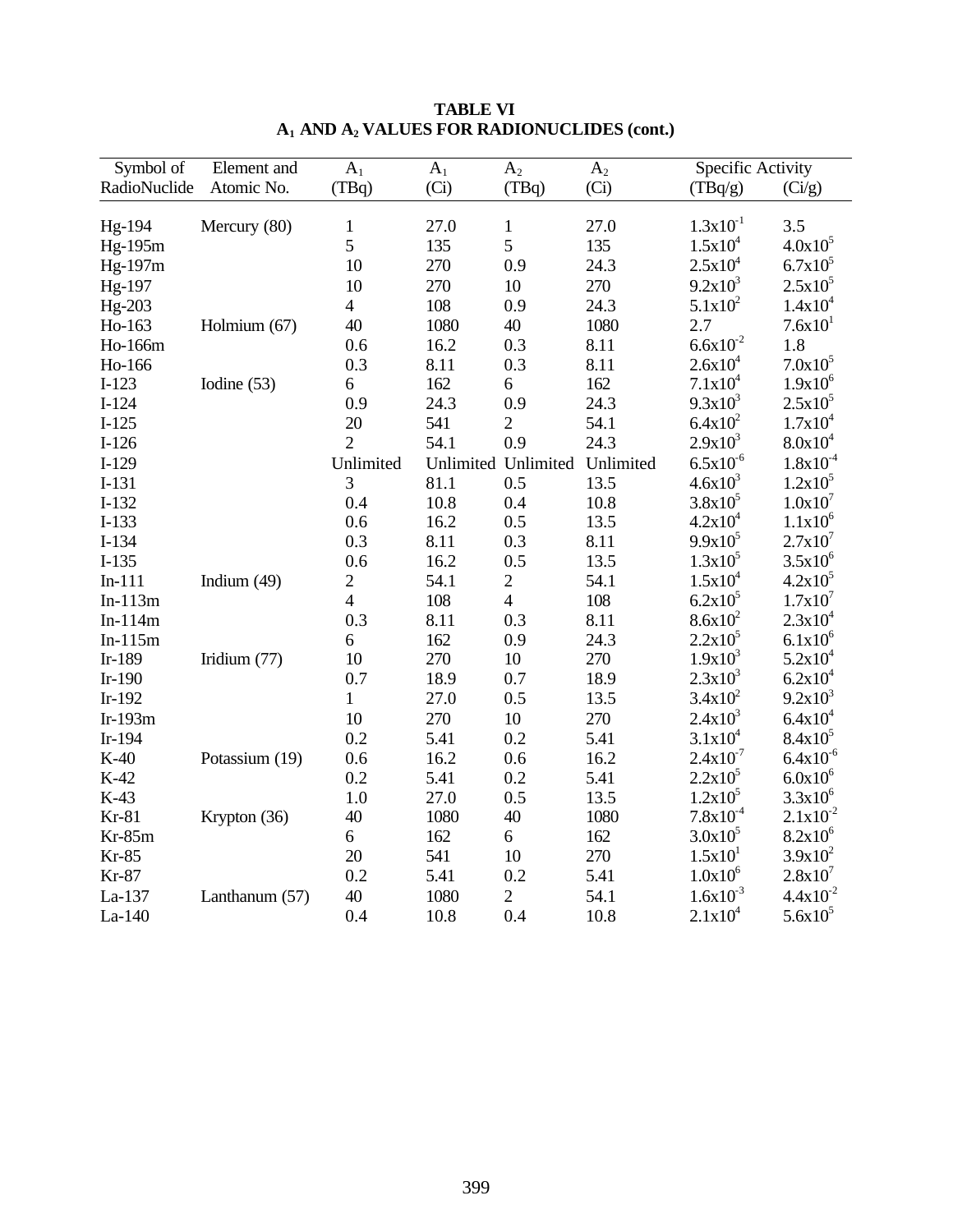| Symbol of    | Element and                                                        | $A_1$          | $A_1$ | A <sub>2</sub>      | A <sub>2</sub> | Specific Activity   |                     |
|--------------|--------------------------------------------------------------------|----------------|-------|---------------------|----------------|---------------------|---------------------|
| RadioNuclide | Atomic No.                                                         | (TBq)          | (Ci)  | (TBq)               | (Ci)           | (TBq/g)             | (Ci/g)              |
|              |                                                                    |                |       |                     |                |                     |                     |
| $Lu-172$     | Lutetium (71)                                                      | 0.5            | 13.5  | 0.5                 | 13.5           | $4.2x10^3$          | $1.1x10^5$          |
| Lu-173       |                                                                    | 8              | 216   | $8\,$               | 216            | 5.6x10 <sup>1</sup> | $1.5x10^{3}$        |
| Lu-174m      |                                                                    | 20             | 541   | 8                   | 216            | $2.0x10^2$          | $5.3x10^3$          |
| Lu-174       |                                                                    | 8              | 216   | $\overline{4}$      | 108            | 2.3x10 <sup>1</sup> | $6.2x10^2$          |
| Lu-177       |                                                                    | 30             | 811   | 0.9                 | 24.3           | $4.1x10^3$          | $1.1x10^5$          |
| <b>MFP</b>   | For mixed fission products, use formula for mixtures or TABLE VII. |                |       |                     |                |                     |                     |
| $Mg-28$      | Magnesium (12)                                                     | 0.2            | 5.41  | 0.2                 | 5.41           | $2.0x10^5$          | $5.4x10^6$          |
| $Mn-52$      | Manganese (25)                                                     | 0.3            | 8.11  | 0.3                 | 8.11           | $1.6x10^{4}$        | $4.4x10^5$          |
| $Mn-53$      |                                                                    | Unlimited      |       | Unlimited Unlimited | Unlimited      | $6.8x10^{-5}$       | $1.8x10^{-3}$       |
| $Mn-54$      |                                                                    | 1              | 27.0  | 1                   | 27.0           | $2.9x10^2$          | $7.7x10^3$          |
| $Mn-56$      |                                                                    | 0.2            | 5.41  | 0.2                 | 5.41           | $8.0x10^5$          | $2.2x10^7$          |
| $Mo-93$      | Molybdenum (42)                                                    | 40             | 1080  | 7                   | 189            | $4.1x10^{-2}$       | 1.1                 |
| Mo-99        |                                                                    | 0.6            | 16.2  | 0.5                 | $13.5^{\circ}$ | $1.8x10^4$          | $4.8x10^5$          |
| $N-13$       | Nitrogen (7)                                                       | 0.6            | 16.2  | 0.5                 | 13.5           | $5.4x10^7$          | $1.5x10^{9}$        |
| Na-22        | Sodium $(11)$                                                      | 0.5            | 13.5  | 0.5                 | 13.5           | $2.3x10^2$          | $6.3x10^{3}$        |
| Na-24        |                                                                    | 0.2            | 5.41  | 0.2                 | 5.41           | $3.2x10^5$          | $8.7x10^{6}$        |
| $Nb-92m$     | Niobium (41)                                                       | 0.7            | 18.9  | 0.7                 | 18.9           | $5.2x10^3$          | $1.4x10^5$          |
| Nb-93m       |                                                                    | 40             | 1080  | 6                   | 162            | 8.8                 | $2.4x10^2$          |
| Nb-94        |                                                                    | 0.6            | 16.2  | 0.6                 | 16.2           | $6.9x10^{-3}$       | $1.9x10^{-1}$       |
| Nb-95        |                                                                    | 1              | 27.0  | 1                   | 27.0           | $1.5x10^3$          | $3.9x10^4$          |
| Nb-97        |                                                                    | 0.6            | 16.2  | 0.5                 | 13.5           | $9.9x10^5$          | $2.7x10^7$          |
| Nd-147       | Neodymium (60)                                                     | $\overline{4}$ | 108   | 0.5                 | 13.5           | $3.0x10^3$          | $8.1x10^4$          |
| Nd-149       |                                                                    | 0.6            | 16.2  | 0.5                 | 13.5           | $4.5x10^5$          | $1.2x10^7$          |
| Ni-59        | Nickel (28)                                                        | 40             | 1080  | 40                  | 1080           | $3.0x10^{-3}$       | $8.0x10^{-2}$       |
| $Ni-63$      |                                                                    | 40             | 1080  | 30                  | 811            | 2.1                 | 5.7x10 <sup>1</sup> |
| $Ni-65$      |                                                                    | 0.3            | 8.11  | 0.3                 | 8.11           | $7.1x10^5$          | $1.9x10^7$          |
| Np-235       | Neptunium (93)                                                     | 40             | 1080  | 40                  | 1080           | 5.2x10 <sup>1</sup> | $1.4x10^3$          |
| $Np-236$     |                                                                    | 7              | 189   | $1x10^{-3}$         | $2.70x10^{2}$  | $4.7x10^{-4}$       | $1.3x10^{-2}$       |
| Np-237       |                                                                    | $\overline{2}$ | 54.1  | $2x10^{-4}$         | $5.41x10^{3}$  | $2.6x10^{-5}$       | $7.1x10^{-4}$       |
| Np-239       |                                                                    | 6              | 162   | 0.5                 | 13.5           | $8.6x10^{3}$        | $2.3x10^5$          |

c/ *20 Ci for Mo<sup>99</sup> for domestic use*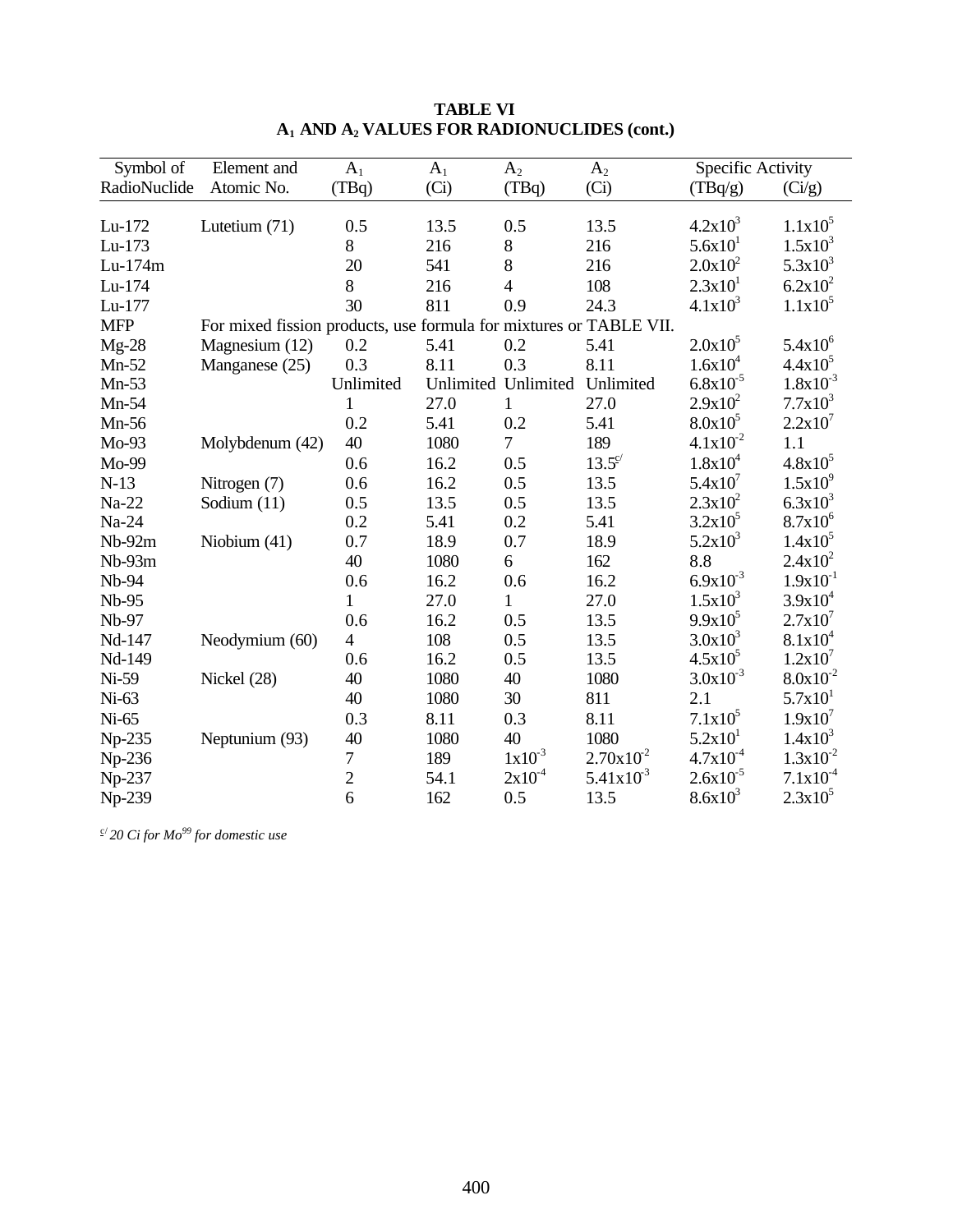| Symbol of    | Element and       | $A_1$          | $A_1$     | A <sub>2</sub>      | A <sub>2</sub>       | Specific Activity   |                     |
|--------------|-------------------|----------------|-----------|---------------------|----------------------|---------------------|---------------------|
| RadioNuclide | Atomic No.        | (TBq)          | (Ci)      | (TBq)               | (Ci)                 | (TBq/g)             | (Ci/g)              |
|              |                   |                |           |                     |                      |                     |                     |
| Os-185       | Osmium (76)       | $\mathbf{1}$   | 27.0      | $\mathbf{1}$        | 27.0                 | $2.8x10^2$          | $7.5x10^3$          |
| Os-191m      |                   | 40             | 1080      | 40                  | 1080                 | $4.6x10^{4}$        | $1.3x10^{6}$        |
| Os-191       |                   | 10             | 270       | 0.9                 | 24.3                 | $1.6x10^{3}$        | $4.4x10^4$          |
| Os-193       |                   | 0.6            | 16.2      | 0.5                 | 13.5                 | $2.0x10^4$          | $5.3x10^5$          |
| Os-194       |                   | 0.2            | 5.41      | 0.2                 | 5.41                 | 1.1x10 <sup>1</sup> | $3.1x10^2$          |
| $P-32$       | Phosphorus (15)   | 0.3            | 8.11      | 0.3                 | 8.11                 | $1.1x10^4$          | $2.9x10^5$          |
| P-33         |                   | 40             | 1080      | 0.9                 | 24.3                 | $5.8x10^3$          | $1.6x10^{5}$        |
| Pa-230       | Protactinium (91) | $\overline{2}$ | 54.1      | 0.1                 | 2.70                 | $1.2x10^3$          | $3.3x10^{4}$        |
| Pa-231       |                   | 0.6            | 16.2      | $6x10^{-5}$         | $1.62 \times 10^{3}$ | $1.7x10^{-3}$       | $4.7x10^{-2}$       |
| Pa-233       |                   | 5              | 135       | 0.9                 | 24.3                 | $7.7x10^2$          | $2.1x10^4$          |
| Pb-201       | Lead $(82)$       | $\mathbf{1}$   | 27.0      | $\mathbf{1}$        | 27.0                 | $6.2x10^4$          | $1.7x10^6$          |
| Pb-202       |                   | 40             | 1080      | $\overline{2}$      | 54.1                 | $1.2x10^{-4}$       | $3.4x10^{-3}$       |
| Pb-203       |                   | $\overline{3}$ | 81.1      | 3                   | 81.1                 | $1.1x10^4$          | $3.0x10^{5}$        |
| Pb-205       |                   | Unlimited      | Unlimited | Unlimited           | Unlimited            | $4.5x10^{-6}$       | $1.2x10^{-4}$       |
| Pb-210       |                   | 0.6            | 16.2      | $9x10^{-3}$         | 0.243                | 2.8                 | 7.6x10 <sup>1</sup> |
| Pb-212       |                   | 0.3            | 8.11      | 0.3                 | 8.11                 | $5.1x10^4$          | $1.4x10^{6}$        |
| Pd-103       | Palladium (46)    | 40             | 1080      | 40                  | 1080                 | $2.8x10^3$          | $7.5x10^4$          |
| Pd-107       |                   | Unlimited      |           | Unlimited Unlimited | Unlimited            | $1.9x10^{-5}$       | $5.1x10^{-4}$       |
| Pd-109       |                   | 0.6            | 16.2      | 0.5                 | 13.5                 | $7.9x10^4$          | $2.1x10^{6}$        |
| Pm-143       | Promethium (61)   | 3              | 81.1      | 3                   | 81.1                 | $1.3x10^2$          | $3.4x10^3$          |
| Pm-144       |                   | 0.6            | 16.2      | 0.6                 | 16.2                 | 9.2x10 <sup>1</sup> | $2.5x10^3$          |
| Pm-145       |                   | 30             | 811       | $\overline{7}$      | 189                  | 5.2                 | $1.4x10^2$          |
| Pm-147       |                   | 40             | 1080      | 0.9                 | 24.3                 | 3.4x10 <sup>1</sup> | $9.3x10^2$          |
| Pm-148m      |                   | 0.5            | 13.5      | 0.5                 | 13.5                 | $7.9x10^2$          | $2.1x10^4$          |
| Pm-149       |                   | 0.6            | 16.2      | 0.5                 | 13.5                 | $1.5x10^4$          | $4.0x10^{5}$        |
| Pm-151       |                   | 3              | 81.1      | 0.5                 | 13.5                 | $2.7x10^4$          | $7.3x10^5$          |
| Po-208       | Polonium (84)     | 40             | 1080      | $2x10^{-2}$         | 0.541                | 2.2x10 <sup>1</sup> | $5.9x10^2$          |
| Po-209       |                   | 40             | 1080      | $2x10^{-2}$         | 0.541                | $6.2x10^{-1}$       | 1.7x10 <sup>1</sup> |
| Po-210       |                   | 40             | 1080      | $2x10^{-2}$         | 0.541                | $1.7x10^2$          | $4.5x10^{3}$        |
| Pr-142       | Praseodymium (59) | 0.2            | 5.41      | 0.2                 | 5.41                 | $4.3x10^{4}$        | $1.2x10^6$          |
| Pr-143       |                   | 4              | 108       | 0.5                 | 13.5                 | $2.5x10^3$          | $6.7x10^{4}$        |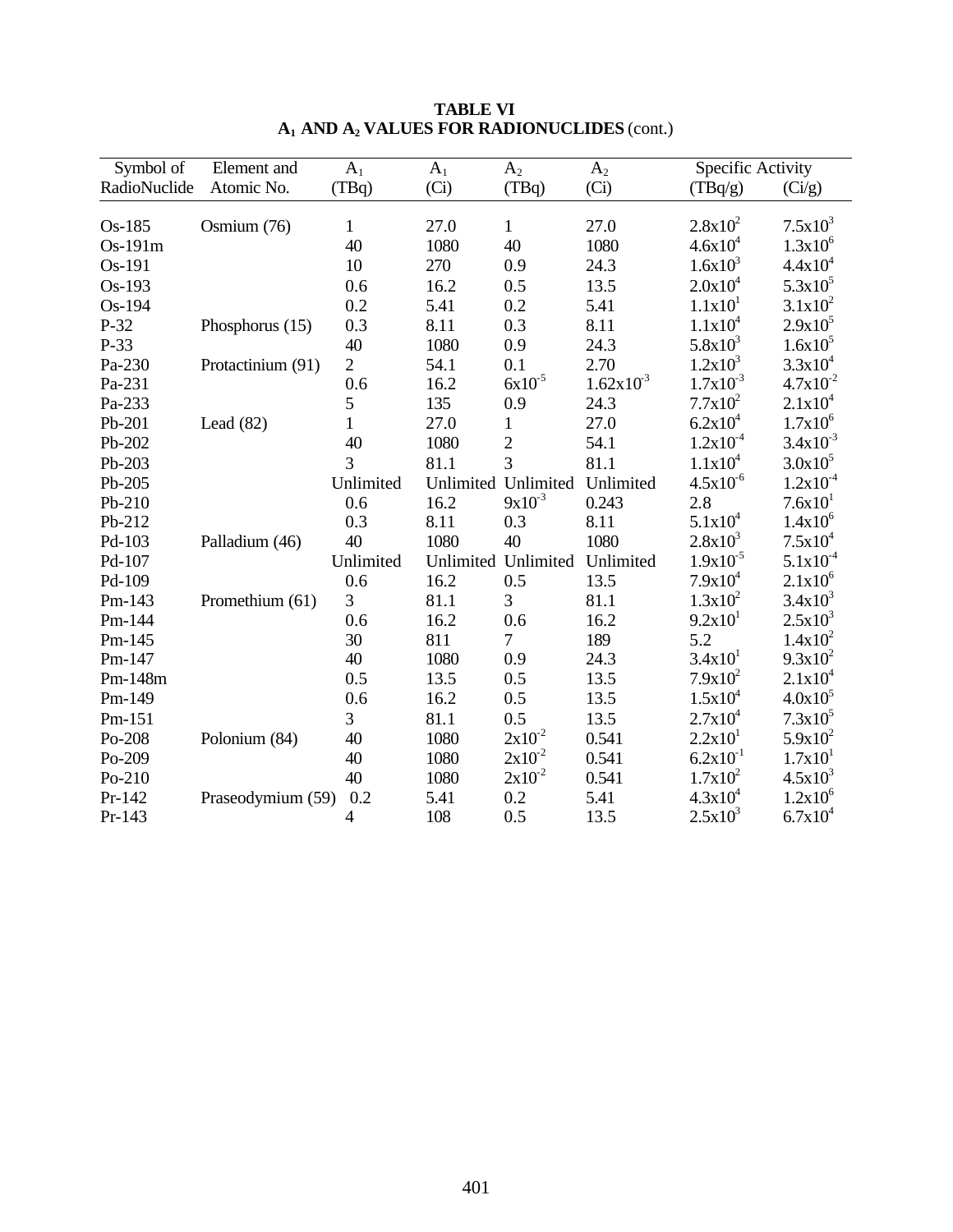| Symbol of    | Element and    | $A_1$          | A <sub>1</sub> | A <sub>2</sub>                | A <sub>2</sub> | Specific Activity   |                     |
|--------------|----------------|----------------|----------------|-------------------------------|----------------|---------------------|---------------------|
| RadioNuclide | Atomic No.     | (TBq)          | (Ci)           | (TBq)                         | (Ci)           | (TBq/g)             | (Ci/g)              |
|              |                |                |                |                               |                |                     |                     |
| Pt-188       | Platinum (78)  | 0.6            | 16.2           | 0.6                           | 16.2           | $2.5x10^3$          | $6.8x10^{4}$        |
| Pt-191       |                | 3              | 81.1           | 3                             | 81.1           | $8.7x10^3$          | $2.4x10^5$          |
| Pt-193m      |                | 40             | 1080           | 9                             | 243            | $5.8x10^3$          | $1.6x10^5$          |
| Pt-193       |                | 40             | 1080           | 40                            | 1080           | 1.4                 | 3.7x10 <sup>1</sup> |
| Pt-195m      |                | 10             | 270            | $\overline{2}$                | 54.1           | $6.2x10^3$          | $1.7x10^5$          |
| Pt-197m      |                | 10             | 270            | 0.9                           | 24.3           | $3.7x10^5$          | $1.0x10^{7}$        |
| Pt-197       |                | 20             | 541            | 0.5                           | 13.5           | $3.2x10^4$          | $8.7x10^5$          |
| Pu-236       | Plutonium (94) | $\overline{7}$ | 189            | $7x10^{-4}$                   | $1.89x10^{2}$  | 2.0x10 <sup>1</sup> | $5.3x10^2$          |
| Pu-237       |                | 20             | 541            | 20                            | 541            | $4.5x10^2$          | $1.2x10^4$          |
| Pu-238       |                | $\overline{c}$ | 54.1           | $2x10^{-4}$                   | $5.41x10^{3}$  | $6.3x10^{-1}$       | 1.7x10 <sup>1</sup> |
| Pu-239       |                | $\overline{c}$ | 54.1           | $2x10^{-4}$                   | $5.41x10^{3}$  | $2.3x10^{-3}$       | $6.2x10^{-2}$       |
| Pu-240       |                | $\overline{2}$ | 54.1           | $2x10^{-4}$                   | $5.41x10^{3}$  | $8.4x10^{-3}$       | $2.3x10^{-1}$       |
| Pu-241       |                | 40             | 1080           | $1x10^{-2}$                   | 0.270          | 3.8                 | $1.0x10^2$          |
| Pu-242       |                | $\overline{2}$ | 54.1           | $2x10^{-4}$                   | $5.41x10^{3}$  | $1.5x10^{-4}$       | $3.9x10^{-3}$       |
| Pu-244       |                | 0.3            | 8.11           | $2x10^{-4}$                   | $5.41x10^{3}$  | $6.7x10^{-7}$       | $1.8x10^{-5}$       |
| Ra-223       | Radium (88)    | 0.6            | 16.2           | $3x10^{-2}$                   | 0.811          | $1.9x10^3$          | $5.1x10^4$          |
| Ra-224       |                | 0.3            | 8.11           | $6x10^{-2}$                   | 1.62           | $5.9x10^3$          | $1.6x10^5$          |
| Ra-225       |                | 0.6            | 16.2           | $2x10^{-2}$                   | 0.541          | $1.5x10^3$          | $3.9x10^4$          |
| Ra-226       |                | 0.3            | 8.11           | $2x10^{-2}$                   | 0.541          | $3.7x10^{-2}$       | $1.0\,$             |
| Ra-228       |                | 0.6            | 16.2           | $4x10^{-2}$                   | 1.08           | 1.0x10 <sup>1</sup> | $2.7x10^2$          |
| $Rb-81$      | Rubidium (37)  | $\overline{c}$ | 54.1           | 0.9                           | 24.3           | $3.1x10^5$          | $8.4x10^{6}$        |
| <b>Rb-83</b> |                | $\overline{2}$ | 54.1           | $\overline{2}$                | 54.1           | $6.8x10^2$          | $1.8x10^{4}$        |
| <b>Rb-84</b> |                | $\mathbf{1}$   | 27.0           | 0.9                           | 24.3           | $1.8x10^3$          | $4.7x10^{4}$        |
| <b>Rb-86</b> |                | 0.3            | 8.11           | 0.3                           | 8.11           | $3.0x10^3$          | $8.1x10^4$          |
| <b>Rb-87</b> |                | Unlimited      |                | Unlimited Unlimited           | Unlimited      | $3.2x10^{-9}$       | $8.6x10^{-8}$       |
| Rb (natural) |                | Unlimited      |                | Unlimited Unlimited Unlimited |                | $6.7x10^{6}$        | $1.8x10^{8}$        |
| Re-183       | Rhenium (75)   | 5              | 135            | 5                             | 135            | $3.8x10^2$          | $1.0x10^4$          |
| Re-184m      |                | 3              | 81.1           | $\mathfrak{Z}$                | 81.1           | $1.6x10^2$          | $4.3x10^3$          |
| Re-184       |                | $\mathbf{1}$   | 27.0           | $\mathbf{1}$                  | 27.0           | $6.9x10^2$          | $1.9x10^4$          |
| Re-186       |                | $\overline{4}$ | 108            | 0.5                           | 13.5           | $6.9x10^{3}$        | $1.9x10^5$          |
| Re-187       |                | Unlimited      |                | Unlimited Unlimited           | Unlimited      | $1.4x10^{-9}$       | $3.8x10^{-8}$       |
| Re-188       |                | 0.2            | 5.41           | 0.2                           | 5.41           | $3.6x10^{4}$        | $9.8x10^5$          |
| Re-189       |                | 4              | 108            | 0.5                           | 13.5           | $2.5x10^4$          | $6.8x10^{5}$        |
| Re (natural) |                | Unlimited      |                | Unlimited Unlimited           | Unlimited      | $-2.4x10^{-8}$      |                     |
| <b>Rh-99</b> | Rhodium (45)   | $\overline{c}$ | 54.1           | $\overline{2}$                | 54.1           | $3.0x10^3$          | $8.2x10^4$          |
| Rh-101       |                | $\overline{4}$ | 108            | $\overline{4}$                | 108            | 4.1x10 <sup>1</sup> | $1.1x10^3$          |
| $Rh-102m$    |                | $\overline{2}$ | 54.1           | 0.9                           | 24.3           | $2.3x10^2$          | $6.2x10^3$          |
| Rh-102       |                | 0.5            | 13.5           | 0.5                           | 13.5           | 4.5x10 <sup>1</sup> | $1.2x10^3$          |
| Rh-103m      |                | 40             | 1080           | 40                            | 1080           | $1.2x10^6$          | 3.3x10'             |
| Rh-105       |                | 10             | 270            | 0.9                           | 24.3           | $3.1x10^4$          | $8.4x10^5$          |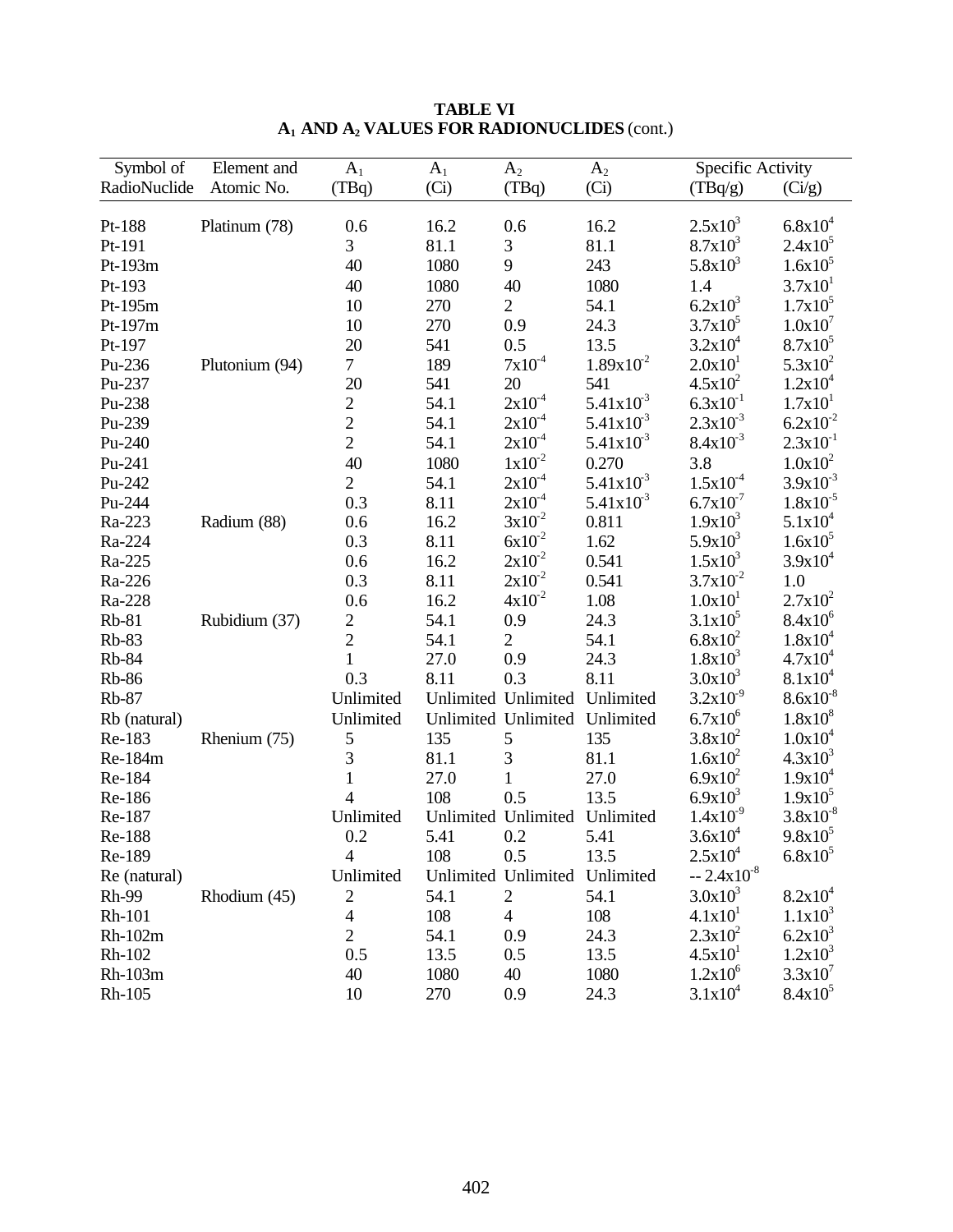| Symbol of    | Element and    | $A_1$                    | $A_1$ | A <sub>2</sub>      | A <sub>2</sub> | Specific Activity   |                     |
|--------------|----------------|--------------------------|-------|---------------------|----------------|---------------------|---------------------|
| RadioNuclide | Atomic No.     | (TBq)                    | (Ci)  | (TBq)               | (Ci)           | (TBq/g)             | (Ci/g)              |
| Rn-222       | Radon (86)     | 0.2                      | 5.41  | $4x10^{-3}$         | 0.108          | $5.7x10^3$          | $1.5x10^5$          |
| Ru-97        | Ruthenium (44) | 4                        | 108   | $\overline{4}$      | 108            | $1.7x10^4$          | $4.6x10^{5}$        |
| Ru-103       |                | $\overline{2}$           | 54.1  | 0.9                 | 24.3           | $1.2x10^3$          | $3.2x10^4$          |
| Ru-105       |                | 0.6                      | 16.2  | 0.5                 | 13.5           | $2.5x10^5$          | $6.7x10^{6}$        |
| Ru-106       |                | 0.2                      | 5.41  | 0.2                 | 5.41           | $1.2x10^2$          | $3.3x10^3$          |
| $S-35$       | Sulfur $(16)$  | 40                       | 1080  | $\overline{2}$      | 54.1           | $1.6x10^{3}$        | $4.3x10^{4}$        |
| Sb-122       | Antimony (51)  | 0.3                      | 8.11  | 0.3                 | 8.11           | $1.5x10^{4}$        | $4.0x10^5$          |
| Sb-124       |                | 0.6                      | 16.2  | 0.5                 | 13.5           | $6.5x10^2$          | $1.7x10^4$          |
| $Sb-125$     |                | $\overline{2}$           | 54.1  | 0.9                 | 24.3           | 3.9x10 <sup>1</sup> | $1.0x10^3$          |
| $Sb-126$     |                | 0.4                      | 10.8  | 0.4                 | 10.8           | $3.1x10^3$          | $8.4x10^4$          |
| $Sc-44$      | Scandium (21)  | 0.5                      | 13.5  | 0.5                 | 13.5           | $6.7x10^5$          | $1.8x10^7$          |
| $Sc-46$      |                | 0.5                      | 13.5  | 0.5                 | 13.5           | $1.3x10^3$          | $3.4x10^4$          |
| $Sc-47$      |                | 9                        | 243   | 0.9                 | 24.3           | $3.1x10^4$          | $8.3x10^5$          |
| $Sc-48$      |                | 0.3                      | 8.11  | 0.3                 | 8.11           | $5.5x10^4$          | $1.5x10^6$          |
| Se-75        | Selenium (34)  | 3                        | 81.1  | 3                   | 81.1           | $5.4x10^2$          | $1.5x10^4$          |
| Se-79        |                | 40                       | 1080  | $\overline{2}$      | 54.1           | $2.6x10^{-3}$       | $7.0x10^{-2}$       |
| $Si-31$      | Silicon (14)   | 0.6                      | 16.2  | 0.5                 | 13.5           | $1.4x10^{6}$        | $3.9x10^7$          |
| $Si-32$      |                | 40                       | 1080  | 0.2                 | 5.41           | 3.9                 | $1.1x10^2$          |
| $Sm-145$     | Samarium (62)  | 20                       | 541   | 20                  | 541            | $9.8x10^{1}$        | $2.6x10^3$          |
| Sm-147       |                | Unlimited                |       | Unlimited Unlimited | Unlimited      | $8.5x10^{-1}0$      | $2.3x10^{-8}$       |
| $Sm-151$     |                | 40                       | 1080  | $\overline{4}$      | 108            | $9.7x10^{-1}$       | 2.6x10 <sup>1</sup> |
| $Sm-153$     |                | $\overline{\mathcal{A}}$ | 108   | 0.5                 | 13.5           | $1.6x10^{4}$        | $4.4x10^5$          |
| $Sn-113$     | $T$ in $(50)$  | $\overline{\mathcal{L}}$ | 108   | 4                   | 108            | $3.7x10^2$          | $1.0x10^4$          |
| $Sn-117m$    |                | 6                        | 162   | $\overline{2}$      | 54.1           | $3.0x10^3$          | $8.2x10^4$          |
| Sn-119m      |                | 40                       | 1080  | 40                  | 1080           | $1.4x10^2$          | $3.7x10^3$          |
| $Sn-121m$    |                | 40                       | 1080  | 0.9                 | 24.3           | 2.0                 | 5.4x10 <sup>1</sup> |
| $Sn-123$     |                | 0.6                      | 16.2  | 0.5                 | 13.5           | $3.0x10^2$          | $8.2x10^3$          |
| $Sn-125$     |                | 0.2                      | 5.41  | 0.2                 | 5.41           | $4.0x10^{3}$        | $1.1x10^5$          |
| $Sn-126$     |                | 0.3                      | 8.11  | 0.3                 | 8.11           | $1.0x10^{-3}$       | $2.8x10^{-2}$       |

**TABLE VI A1 AND A2 VALUES FOR RADIONUCLIDES** (cont.)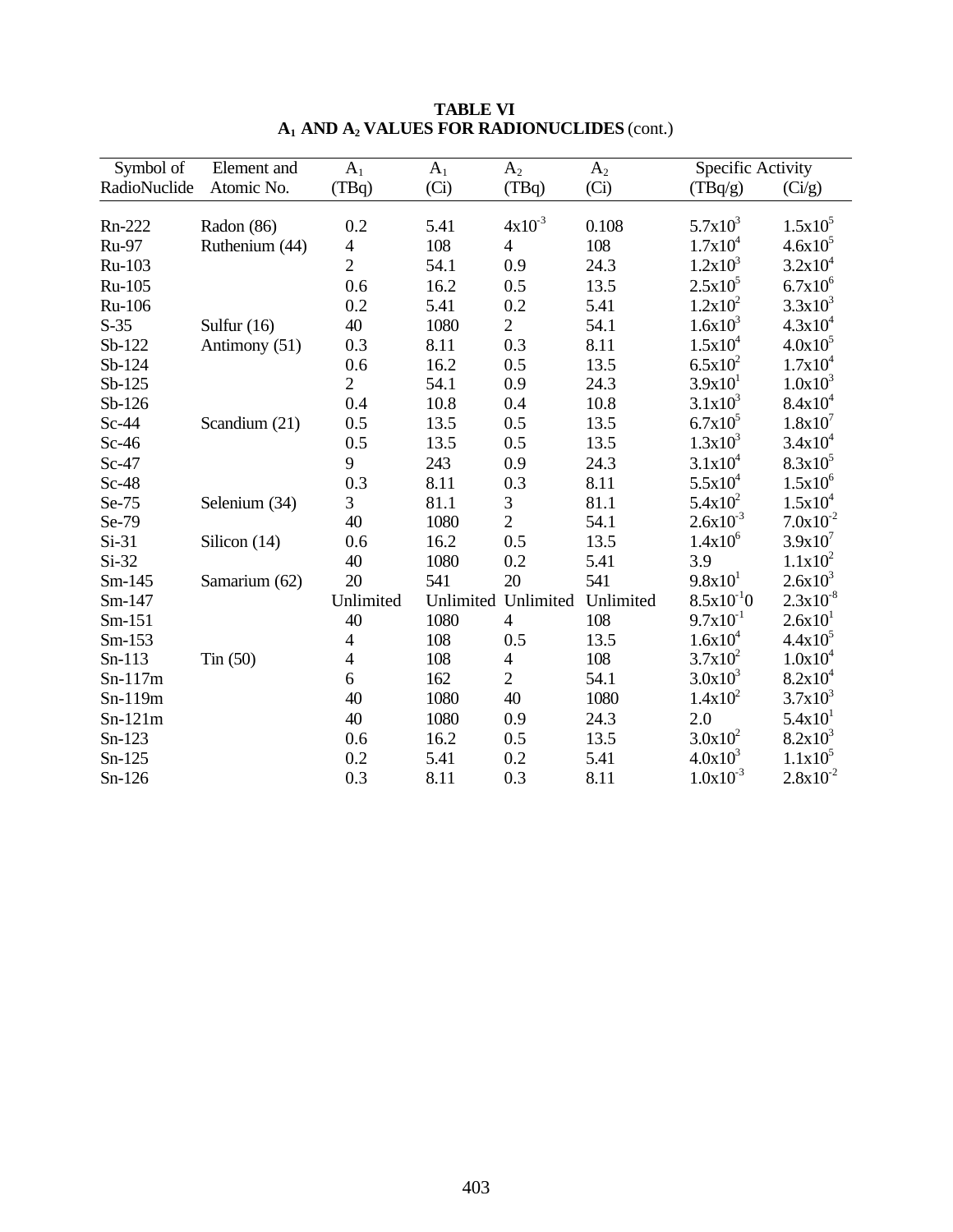| Symbol of    | Element and     | $A_1$          | $A_1$ | A <sub>2</sub>      | A <sub>2</sub> | Specific Activity   |                     |
|--------------|-----------------|----------------|-------|---------------------|----------------|---------------------|---------------------|
| RadioNuclide | Atomic No.      | (TBq)          | (Ci)  | (TBq)               | (Ci)           | (TBq/g)             | (Ci/g)              |
|              |                 |                |       |                     |                |                     |                     |
| $Sr-82$      | Strontium (38)  | 0.2            | 5.41  | 0.2                 | 5.41           | $2.3x10^3$          | $6.2x10^4$          |
| $Sr-85m$     |                 | 5              | 135   | 5                   | 135            | $1.2x10^6$          | $3.3x10^{7}$        |
| $Sr-85$      |                 | $\overline{2}$ | 54.1  | $\overline{2}$      | 54.1           | $8.8x10^2$          | $2.4x10^4$          |
| $Sr-87m$     |                 | 3              | 81.1  | 3                   | 81.1           | $4.8x10^5$          | $1.3x10^7$          |
| Sr-89        |                 | 0.6            | 16.2  | 0.5                 | 13.5           | $1.1x10^3$          | $2.9x10^4$          |
| $Sr-90$      |                 | 0.2            | 5.41  | 0.1                 | 2.70           | 5.1                 | $1.4x10^2$          |
| $Sr-91$      |                 | 0.3            | 8.11  | 0.3                 | 8.11           | $1.3x10^5$          | $3.6x10^{6}$        |
| $Sr-92$      |                 | 0.8            | 21.6  | 0.5                 | 13.5           | $4.7x10^5$          | $1.3x10^7$          |
| T            | Tritium (1)     | 40             | 1080  | 40                  | 1080           | $3.6x10^2$          | $9.7x10^3$          |
| Ta-178       | Tantalum (73)   | $\mathbf{1}$   | 27.0  | $\mathbf{1}$        | 27.0           | $4.2x10^6$          | $1.1x10^{8}$        |
| Ta-179       |                 | 30             | 811   | 30                  | 811            | 4.1x10 <sup>1</sup> | $1.1x10^3$          |
| Ta-182       |                 | 0.8            | 21.6  | 0.5                 | 13.5           | $2.3x10^2$          | $6.2x10^3$          |
| Tb-157       | Terbium (65)    | 40             | 1080  | 10                  | 270            | $5.6x10^{-1}$       | 1.5x10 <sup>1</sup> |
| Tb-158       |                 | $\mathbf{1}$   | 27.0  | 0.7                 | 18.9           | $5.6x10^{-1}$       | 1.5x10 <sup>1</sup> |
| $Tb-160$     |                 | 0.9            | 24.3  | 0.5                 | 13.5           | $4.2x10^2$          | $1.1x10^4$          |
| $Tc-95m$     | Technetium (43) | $\overline{2}$ | 54.1  | $\overline{2}$      | 54.1           | $8.3x10^2$          | $2.2x10^4$          |
| Tc-96m       |                 | 0.4            | 10.8  | 0.4                 | 10.8           | $1.4x10^{6}$        | $3.8x10^{7}$        |
| Tc-96        |                 | 0.4            | 10.8  | 0.4                 | 10.8           | $1.2x10^4$          | $3.2x10^5$          |
| $Tc-97m$     |                 | 40             | 1080  | 40                  | 1080           | $5.6x10^2$          | $1.5x10^4$          |
| Tc-97        |                 | Unlimited      |       | Unlimited Unlimited | Unlimited      | $5.2x10^{-5}$       | $1.4x10^{-3}$       |
| Tc-98        |                 | 0.7            | 18.9  | 0.7                 | 18.9           | $3.2x10^{-5}$       | $8.7x10^{-4}$       |
| Tc-99m       |                 | 8              | 216   | $8\,$               | 216            | $1.9x10^5$          | $5.3x10^{6}$        |
| Tc-99        |                 | 40             | 1080  | 0.9                 | 24.3           | $6.3x10^{-4}$       | $1.7x10^{-2}$       |
| Te-118       | Tellurium (52)  | 0.2            | 5.41  | 0.2                 | 5.41           | $6.8x10^{3}$        | $1.8x10^5$          |
| Te-121m      |                 | 5              | 135   | 5                   | 135            | $2.6x10^2$          | $7.0x10^3$          |
| Te-121       |                 | $\overline{2}$ | 54.1  | $\overline{c}$      | 54.1           | $2.4x10^3$          | $6.4x10^{4}$        |
| Te-123m      |                 | $\overline{7}$ | 189   | $\boldsymbol{7}$    | 189            | $3.3x10^2$          | $8.9x10^3$          |
| Te-125m      |                 | 30             | 811   | 9                   | 243            | $6.7x10^2$          | $1.8x10^4$          |
| Te-127m      |                 | 20             | 541   | 0.5                 | 13.5           | $3.5x10^2$          | $9.4x10^3$          |
| Te-127       |                 | 20             | 541   | 0.5                 | 13.5           | $9.8x10^4$          | $2.6x10^6$          |
| Te-129m      |                 | 0.6            | 16.2  | 0.5                 | 13.5           | $1.1x10^3$          | $3.0x10^4$          |
| Te-129       |                 | 0.6            | 16.2  | 0.5                 | 13.5           | $7.7x10^5$          | $2.1x10^7$          |
| Te-131m      |                 | 0.7            | 18.9  | 0.5                 | 13.5           | $3.0x10^4$          | $8.0x10^5$          |
| Te-132       |                 | 0.4            | 10.8  | 0.4                 | 10.8           | $1.1x10^4$          | $3.0x10^5$          |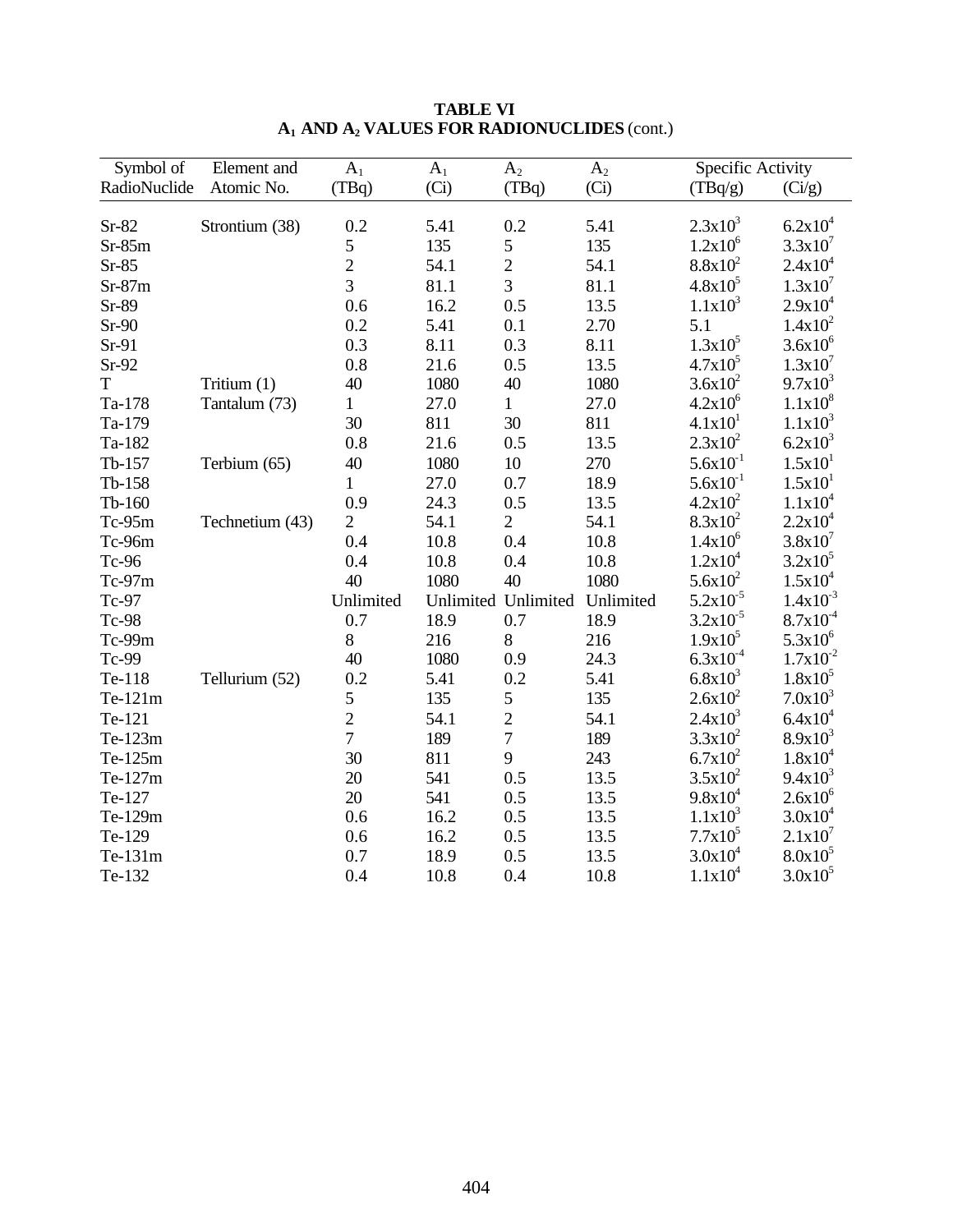| Symbol of               | Element and       | $A_1$          | A <sub>1</sub> | $A_2$                         | A <sub>2</sub> | Specific Activity   |                     |
|-------------------------|-------------------|----------------|----------------|-------------------------------|----------------|---------------------|---------------------|
| RadioNuclide            | Atomic No.        | (TBq)          | (Ci)           | (TBq)                         | (Ci)           | (TBq/g)             | (Ci/g)              |
|                         |                   |                |                |                               |                |                     |                     |
| Th-227                  | Thorium (90)      | 9              | 243            | $1x10^{-2}$                   | 0.270          | $1.1x10^3$          | $3.1x10^4$          |
| Th-228                  |                   | 0.3            | 8.11           | $4x10^{-4}$                   | $1.08x10^{2}$  | 3.0x10 <sup>1</sup> | $8.2x10^2$          |
| Th-229                  |                   | 0.3            | 8.11           | $3x10^{-5}$                   | $8.11x10^{4}$  | $7.9x10^{-3}$       | $2.1x10^{-1}$       |
| Th-230                  |                   | $\overline{2}$ | 54.1           | $2x10^{-4}$                   | $5.41x10^{3}$  | $7.6x10^{-4}$       | $2.1x10^{-2}$       |
| $Th-231$                |                   | 40             | 1080           | 0.9                           | 24.3           | $2.0x10^4$          | $5.3x10^5$          |
| Th-232                  |                   | Unlimited      |                | Unlimited Unlimited           | Unlimited      | $4.0x10^{-9}$       | $1.1x10^{-7}$       |
| Th-234                  |                   | 0.2            | 5.41           | 0.2                           | 5.41           | $8.6x10^{2}$        | $2.3x10^4$          |
| Th (natural)            |                   | Unlimited      |                | Unlimited Unlimited           | Unlimited      | $8.1x10^{-9}$       | $2.2x10^{-7}$       |
| $Ti-44$                 | Titanium (22)     | 0.5            | 13.5           | 0.2                           | 5.41           | 6.4                 | $1.7x10^2$          |
| $Tl-200$                | Thallium $(81.1)$ | 0.8            | 21.6           | 0.8                           | 21.6           | $2.2x10^4$          | $6.0x10^{5}$        |
| $Tl-201$                |                   | 10             | 270            | 10                            | 270            | $7.9x10^3$          | $2.1x10^5$          |
| $Tl-202$                |                   | $\overline{2}$ | 54.1           | $\overline{2}$                | 54.1           | $2.0x10^3$          | $5.3x10^{4}$        |
| $Tl-204$                |                   | $\overline{4}$ | 108            | 0.5                           | 13.5           | 1.7x10 <sup>1</sup> | $4.6x10^2$          |
| $Tm-167$                | Thulium (69)      | $\overline{7}$ | 189            | $\overline{7}$                | 189            | $3.1x10^3$          | $8.5x10^{4}$        |
| Tm-168                  |                   | 0.8            | 21.6           | 0.8                           | 21.6           | $3.1x10^2$          | $8.3x10^3$          |
| $Tm-170$                |                   | $\overline{4}$ | 108            | 0.5                           | 13.5           | $2.2x10^2$          | $6.0x10^{3}$        |
| $Tm-171$                |                   | 40             | 1080           | 10                            | 270            | 4.0x10 <sup>1</sup> | $1.1x10^3$          |
| $U-230$                 | Uranium (92)      | 40             | 1080           | $1x10^{-2}$                   | 0.270          | $1.0x10^3$          | $2.7x10^4$          |
| U-232                   |                   | 3              | 81.1           | $3x10^{-4}$                   | $8.11x10^{3}$  | $8.3x10^{-1}$       | 2.2x10 <sup>1</sup> |
| $U-233$                 |                   | 10             | 270            | $1x10^{-3}$                   | $2.70x10^{2}$  | $3.6x10^{-4}$       | $9.7x10^{-3}$       |
| U-234                   |                   | 10             | 270            | $1x10^{-3}$                   | $2.70x10^{2}$  | $2.3x10^{-4}$       | $6.2x10^{-3}$       |
| $U-235$                 |                   | Unlimited      |                | Unlimited Unlimited           | Unlimited      | $8.0x10^{-8}$       | $2.2x10^{-6}$       |
| U-236                   |                   | 10             | 270            | $1x10^{-3}$                   | $2.70x10^{2}$  | $2.4x10^{-6}$       | $6.5x10^{-5}$       |
| U-238                   |                   | Unlimited      |                | Unlimited Unlimited           | Unlimited      | $1.2x10^{-8}$       | $3.4x10^{-7}$       |
| U (natural)             |                   | Unlimited      |                | Unlimited Unlimited           | Unlimited      | $2.6x10^{-8}$       | $7.1x10^{-7}$       |
| U (enriched 5% or less) |                   | Unlimited      |                | Unlimited Unlimited Unlimited |                | -- (TABLE VIII)     |                     |
| U (enriched $> 5\%$ )   |                   | 10             | 270            | $1x10^{-3}$                   | $2.70x10^{2}$  | -- (TABLE VIII)     |                     |
| U (depleted)            |                   | Unlimited      |                | Unlimited Unlimited           | Unlimited      | -- (TABLE VIII)     |                     |
| $V-48$                  | Vanadium (23)     | 0.3            | 8.11           | 0.3                           | 8.11           | $6.3x10^3$          | $1.7x10^5$          |
| $V-49$                  |                   | 40             | 1080           | 40                            | 1080           | $3.0x10^2$          | $8.1x10^3$          |
| W-178                   | Tungsten (74)     | $\mathbf{1}$   | 27.0           | $\mathbf{1}$                  | 27.0           | $1.3x10^3$          | $3.4x10^4$          |
| W-181                   |                   | 30             | 811            | 30                            | 811            | $2.2x10^2$          | $6.0x10^{3}$        |
| W-185                   |                   | 40             | 1080           | 0.9                           | 24.3           | $3.5x10^2$          | $9.4x10^3$          |
| W-187                   |                   | $\overline{2}$ | 54.1           | 0.5                           | 13.5           | $2.6x10^4$          | $7.0x10^5$          |
| W-188                   |                   | 0.2            | 5.41           | 0.2                           | 5.41           | $3.7x10^2$          | $1.0x10^4$          |

**TABLE VI A1 AND A2 VALUES FOR RADIONUCLIDES** (cont.)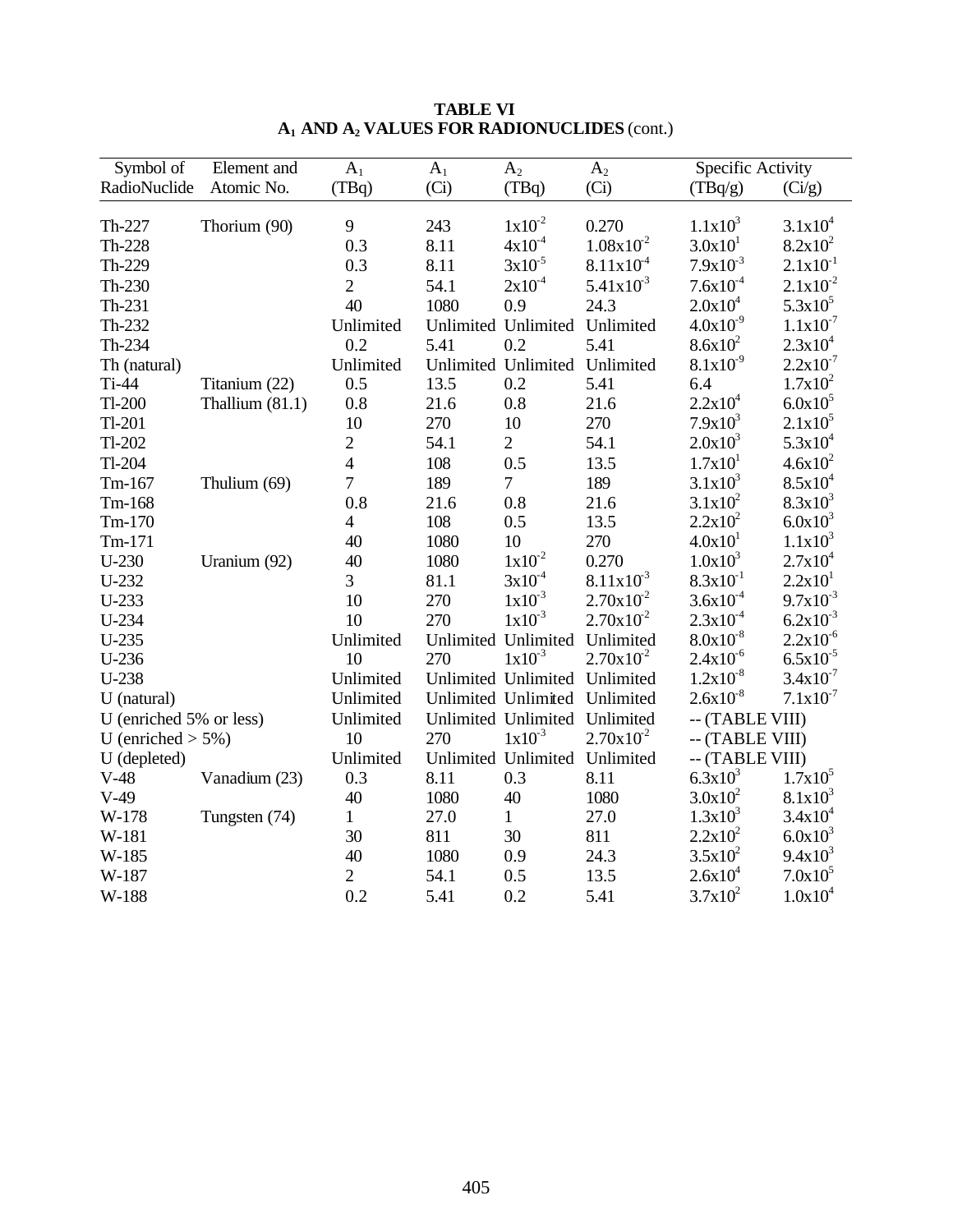| Symbol of    | Element and    | $A_1$          | $A_1$ | $A_2$                    | $A_2$ | Specific Activity |               |
|--------------|----------------|----------------|-------|--------------------------|-------|-------------------|---------------|
| RadioNuclide | Atomic No.     | (TBq)          | (Ci)  | (TBq)                    | (Ci)  | (TBq/g)           | (Ci/g)        |
| Xe-122       | Xenon (54)     | 0.2            | 5.41  | 0.2                      | 5.41  | $4.8x10^{4}$      | $1.3x10^{6}$  |
| Xe-123       |                | 0.2            | 5.41  | 0.2                      | 5.41  | $4.4x10^5$        | $1.2x10^7$    |
| Xe-127       |                | $\overline{4}$ | 108   | $\overline{4}$           | 108   | $1.0x10^3$        | $2.8x10^4$    |
| Xe-131m      |                | 40             | 1080  | 40                       | 1080  | $3.1x10^3$        | $8.4x10^4$    |
| Xe-133       |                | 20             | 541   | 20                       | 541   | $6.9x10^{3}$      | $1.9x10^5$    |
| Xe-135       |                | $\overline{4}$ | 108   | $\overline{\mathcal{A}}$ | 108   | $9.5x10^4$        | $2.6x10^6$    |
| $Y-87$       | Yttrium (39)   | $\overline{2}$ | 54.1  | $\overline{2}$           | 54.1  | $1.7x10^4$        | $4.5x10^5$    |
| $Y-88$       |                | 0.4            | 10.8  | 0.4                      | 10.8  | $5.2x10^2$        | $1.4x10^4$    |
| $Y-90$       |                | 0.2            | 5.41  | 0.2                      | 5.41  | $2.0x10^4$        | $5.4x10^5$    |
| $Y-91m$      |                | $\overline{2}$ | 54.1  | $\overline{2}$           | 54.1  | $1.5x10^{6}$      | $4.2x10^7$    |
| $Y-91$       |                | 0.3            | 8.11  | 0.3                      | 8.11  | $9.1x10^2$        | $2.5x10^4$    |
| $Y-92$       |                | 0.2            | 5.41  | 0.2                      | 5.41  | $3.6x10^5$        | $9.6x10^6$    |
| $Y-93$       |                | 0.2            | 5.41  | 0.2                      | 5.41  | $1.2x10^5$        | $3.3x10^6$    |
| $Yb-169$     | Ytterbium (70) | 3              | 81.1  | 3                        | 81.1  | $8.9x10^2$        | $2.4x10^4$    |
| $Yb-175$     |                | 30             | 811   | 0.9                      | 24.3  | $6.6x10^{3}$      | $1.8x10^5$    |
| $Zn-65$      | Zinc $(30)$    | $\overline{2}$ | 54.1  | $\overline{2}$           | 54.1  | $3.0x10^2$        | $8.2x10^3$    |
| $Zn-69m$     |                | $\overline{2}$ | 54.1  | 0.5                      | 13.5  | $1.2x10^5$        | $3.3x10^{6}$  |
| $Zn-69$      |                | 4              | 108   | 0.5                      | 13.5  | $1.8x10^{6}$      | 4.9x10'       |
| $Zr-88$      | Zirconium (40) | 3              | 81.1  | 3                        | 81.1  | $6.6x10^2$        | $1.8x10^4$    |
| $Zr-93$      |                | 40             | 1080  | 0.2                      | 5.41  | $9.3x10^{-5}$     | $2.5x10^{-3}$ |
| $Zr-95$      |                | 1              | 27.0  | 0.9                      | 24.3  | $7.9x10^2$        | $2.1x10^4$    |
| $Zr-97$      |                | 0.3            | 8.11  | 0.3                      | 8.11  | $7.1x10^4$        | $1.9x10^6$    |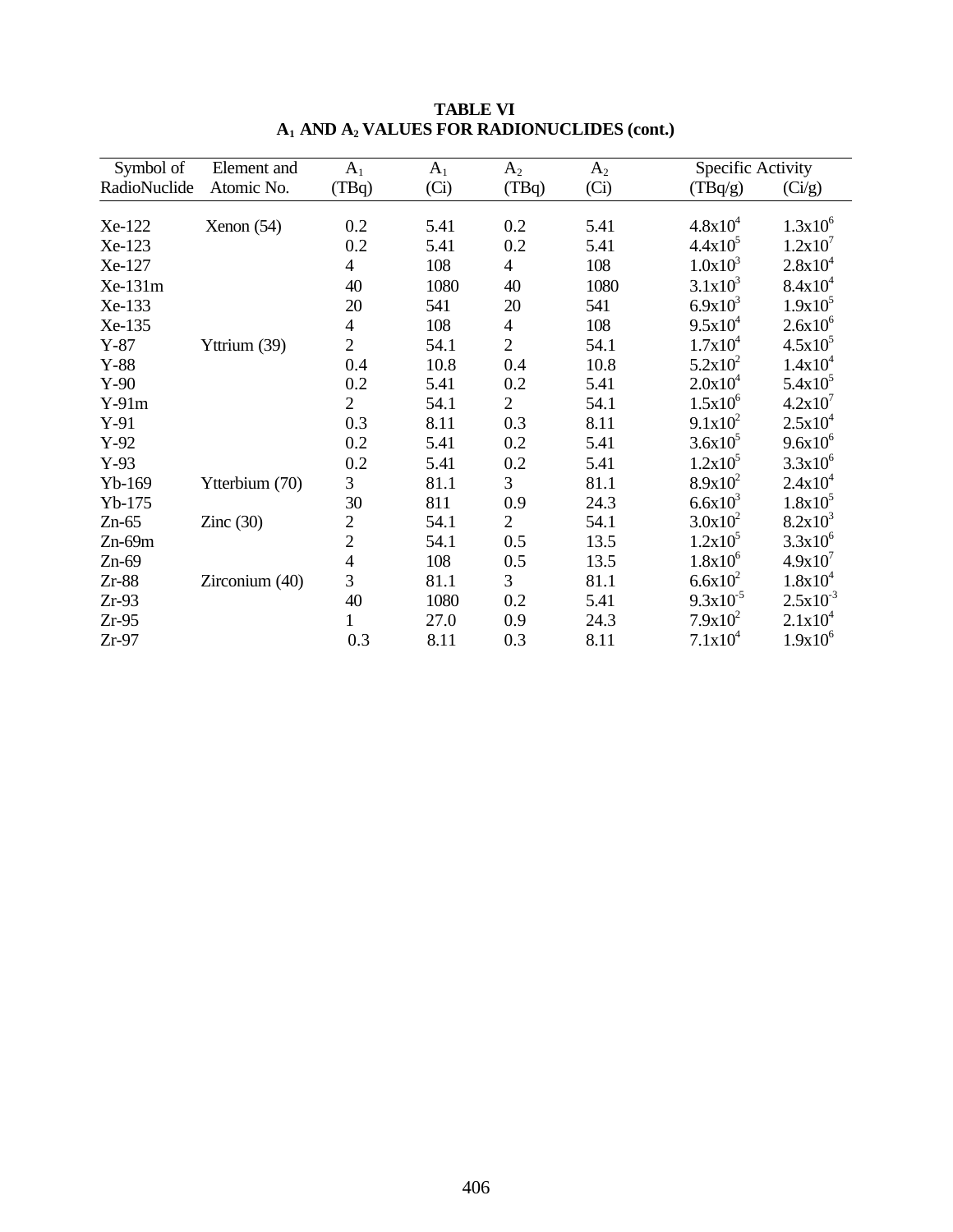# **TABLE VII GENERAL VALUES FOR A1 AND A<sup>2</sup>**

| Contents                                                                               | $A_1$      |      |             | A <sub>2</sub> |
|----------------------------------------------------------------------------------------|------------|------|-------------|----------------|
|                                                                                        | <b>TBq</b> | Ci   | <b>TBq</b>  |                |
| Only beta- or gamma-emitting nuclides are<br>known to be present.                      | 0.2        |      | 0.02        | 0.5            |
| Alpha-emitting nuclides are known to be<br>present, or no relevant data are available. | 0.10       | 2.70 | $2x10^{-5}$ | $5.4x10^{-4}$  |

## **TABLE VIII ACTIVITY-MASS RELATIONSHIPS FOR URANIUM**

| Uranium Enrichment <sup>*/</sup> |                | Specific Activity |
|----------------------------------|----------------|-------------------|
| weight % U-235 present           | $\frac{Ci}{g}$ | TBq/g             |
| 0.45                             | $1.8x10^{-8}$  | $5.0x10^{-7}$     |
| 0.72                             | $2.6x10^{-8}$  | $7.1x10^{-7}$     |
| 1.0                              | $2.8x10^{-8}$  | $7.6x10^{-7}$     |
| 1.5                              | $3.7x10^{-8}$  | $1.0x10^{-6}$     |
| 5.0                              | $1.0x10^{-7}$  | $2.7x10^{-6}$     |
| 10.0                             | $1.8x10^{-7}$  | $4.8x10^{-6}$     |
| 20.0                             | $3.7x10^{-7}$  | $1.0x10^{-5}$     |
| 35.0                             | $7.4x10^{-7}$  | $2.0x10^{-5}$     |
| 50.0                             | $9.3x10^{-7}$  | $2.5x10^{-5}$     |
| 90.0                             | $2.2x10^{-6}$  | $5.8x10^{-5}$     |
| 93.0                             | $2.6x10^{-6}$  | $7.0x10^{-5}$     |
| 95.0                             | $3.4x10^{-6}$  | $9.1x10^{-5}$     |

\*/ *The figures for uranium include representative values for the activity of the uranium-235 that is concentrated during the enrichment process.*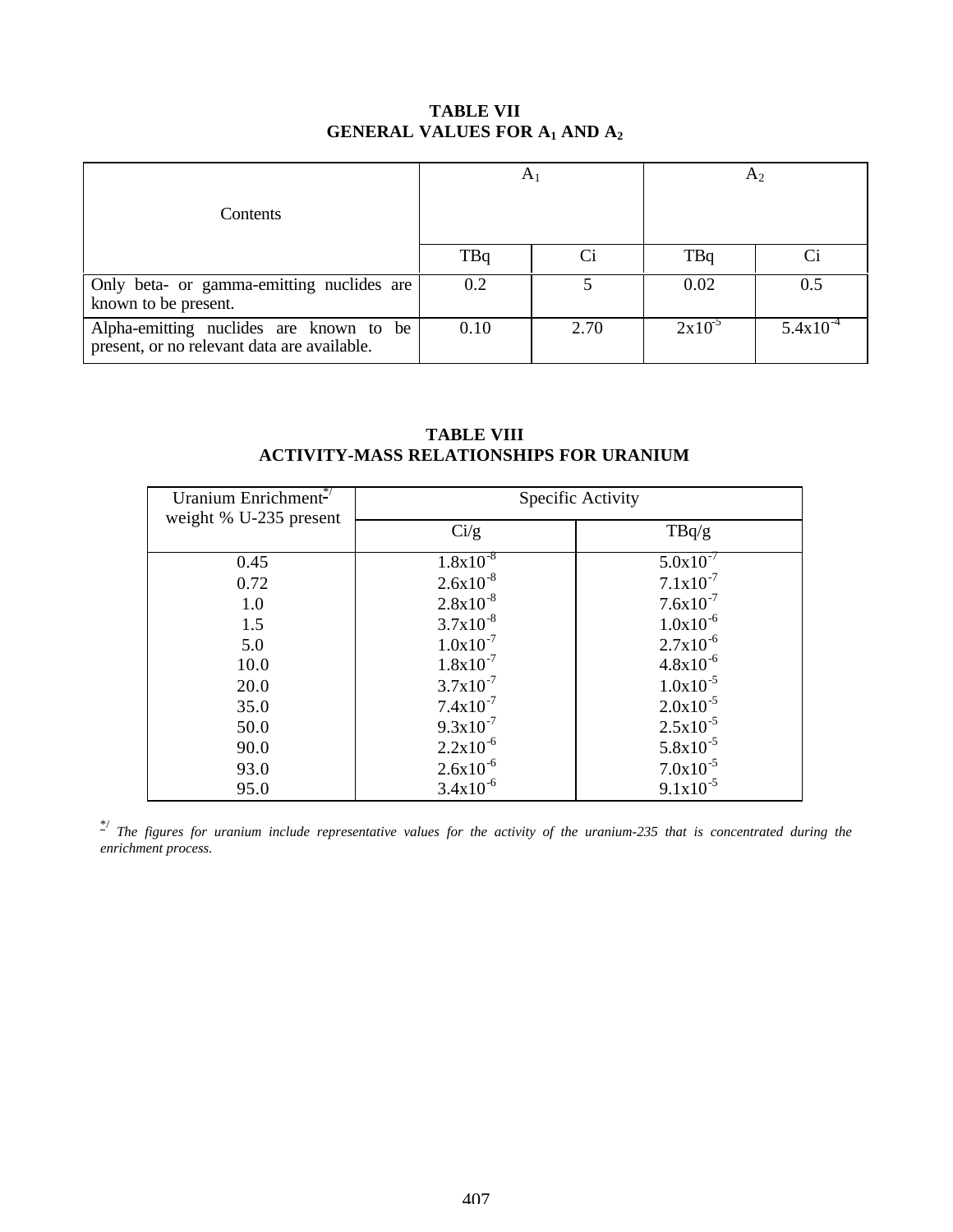## **APPENDIX P**

| Radioactive Material <sup>1/</sup> | Release<br>Fraction | Quantity<br>(GBq) | Quantity<br>(Ci)   |
|------------------------------------|---------------------|-------------------|--------------------|
| Actinium-228                       | 0.001               | 148,000           | 4,000              |
| Americium-241                      | 0.001               | 74                | $\overline{c}$     |
| Americium-242                      | 0.001               | 74                | $\overline{2}$     |
| Americium-243                      | 0.001               | 74                | $\overline{2}$     |
| Antimony-124                       | 0.01                | 148,000           | 4,000              |
| Antimony-126                       | 0.01                | 222,000           | 6,000              |
| Barium-133                         | 0.01                | 370,000           | 10,000             |
| Barium-140                         | 0.01                | 1,110,000         | 30,000             |
| Bismuth-207                        | 0.01                | 185,000           | 5,000              |
| Bismuth-210                        | 0.01                | 22,200            | 600                |
| Cadmium-109                        | 0.01                | 37,000            | 1,000              |
| Cadmium-113                        | 0.01                | 2,960             | 80                 |
| Calcium-45                         | 0.01                | 740,000           | 20,000             |
| Californium-252                    | 0.001               | 333               | $9(20 \text{ mg})$ |
| Carbon-14 (Non-CO)                 | 0.01                | 1,850,000         | 50,000             |
| Cerium-141                         | 0.01                | 370,000           | 10,000             |
| Cerium-144                         | 0.01                | 11,100            | 300                |
| Cesium-134                         | 0.01                | 74,000            | 2,000              |
| Cesium-137                         | 0.01                | 111,000           | 3,000              |
| Chlorine-36                        | 0.5                 | 3,700             | 100                |
| Chromium-51                        | 0.01                | 11,100,000        | 300,000            |
| Cobalt-60                          | 0.001               | 185,000           | 5,000              |
| Copper-64                          | 0.01                | 7,400,000         | 200,000            |
| Curium-242                         | 0.001               | 2,220             | 60                 |
| Curium-243                         | 0.001               | 110               | 3                  |
| Curium-244                         | 0.001               | 148               | $\overline{4}$     |
| Curium-245                         | 0.001               | 74                | $\overline{2}$     |
| Europium-152                       | 0.01                | 18,500            | 500                |
| Europium-154                       | 0.01                | 14,800            | 400                |
| Europium-155                       | 0.01                | 111,000           | 3,000              |
| Gadolinium-153                     | 0.01                | 185,000           | 5,000              |
| <b>Gold-198</b>                    | 0.01                | 1,110,000         | 30,000             |

### **QUANTITIES OF RADIOACTIVE MATERIALS REQUIRING CONSIDERATION OF THE NEED FOR A CONTINGENCY PLAN FOR RESPONDING TO A RELEASE**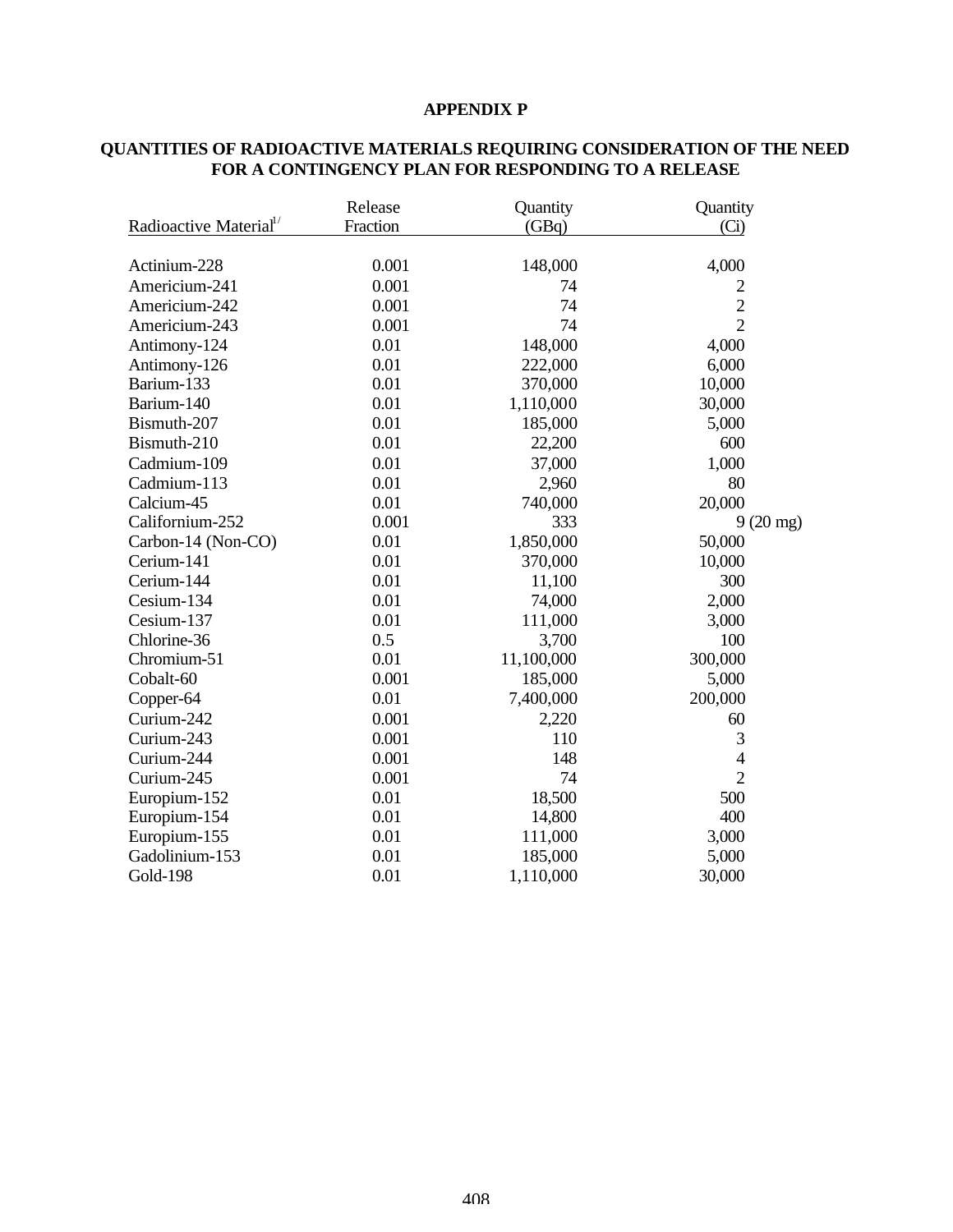|                                    | Release   | Quantity    | Quantity  |
|------------------------------------|-----------|-------------|-----------|
| Radioactive Material <sup>1/</sup> | Fraction  | (GBq)       | (Ci)      |
|                                    |           |             |           |
| Hafnium-172                        | 0.01      | 14,800      | 400       |
| Hafnium-181                        | 0.01      | 259,000     | 7,000     |
| Holmium-166m                       | 0.01      | 3,700       | 100       |
| Hydrogen-3                         | 0.5       | 740,000     | 20,000    |
| Indium-114m                        | 0.01      | 37,000      | 1,000     |
| Iodine-124                         | 0.5       | 370         | 10        |
| Iodine-131                         | 0.5       | 370         | 10        |
| Iridium-192                        | 0.001     | 1,480,000   | 40,000    |
| Iron-55 0.01                       | 1,480,000 | 40,000      |           |
| Iron-59 0.01                       | 259,000   | 7,000       |           |
| Krypton-85                         | 1.0       | 222,000,000 | 6,000,000 |
| Lead-210                           | 0.01      | 296         | 8         |
| Manganese-56                       | 0.01      | 2,220,000   | 60,000    |
| Mercury-203                        | 0.01      | 370,000     | 10,000    |
| Molybdenum-99                      | 0.01      | 1,110,000   | 30,000    |
| Neptunium-237                      | 0.001     | 74          | 2         |
| Nickel-63                          | 0.01      | 740,000     | 20,000    |
| Niobium-94                         | 0.01      | 11,100      | 300       |
| Phosphorus-32                      | 0.5       | 3,700       | 100       |
| Phosphorus-33                      | 0.5       | 37,000      | 1,000     |
| Polonium-210                       | 0.01      | 370         | 10        |
| Potassium-42                       | 0.01      | 333,000     | 9,000     |
| Promethium-145                     | 0.01      | 148,000     | 4,000     |
| Promethium-147                     | 0.01      | 148,000     | 4,000     |
| Ruthenium-106                      | 0.01      | 7,400       | 200       |
| Samarium-151                       | 0.01      | 148,000     | 4,000     |
| Scandium-46                        | 0.01      | 111,000     | 3,000     |
| Selenium-75                        | 0.01      | 370,000     | 10,000    |
| Silver-110m                        | 0.01      | 37,000      | 1,000     |
| Sodium-22                          | 0.01      | 333,000     | 9,000     |
| Sodium-24                          | 0.01      | 370,000     | 10,000    |
| Strontium-89                       | 0.01      | 111,000     | 3,000     |
| Strontium-90                       | 0.01      | 3,330       | 90        |
| Sulfur-35                          | 0.5       | 33,30       | 900       |
| Technetium-99                      | 0.01      | 370,000     | 10,000    |
| Technetium-99m                     | 0.01      | 14,800,000  | 400,000   |
| Tellurium-127m                     | 0.01      | 185,000     | 5,000     |
| Tellurium-129m                     | 0.01      | 185,000     | 5,000     |
| Terbium-160                        | 0.01      | 148,000     | 4,000     |
| Thulium-170                        | 0.01      | 148,000     | 4,000     |

## **QUANTITIES OF RADIOACTIVE MATERIALS REQUIRING CONSIDERATION OF THE NEED FOR A CONTINGENCY PLAN FOR RESPONDING TO A RELEASE (cont.)**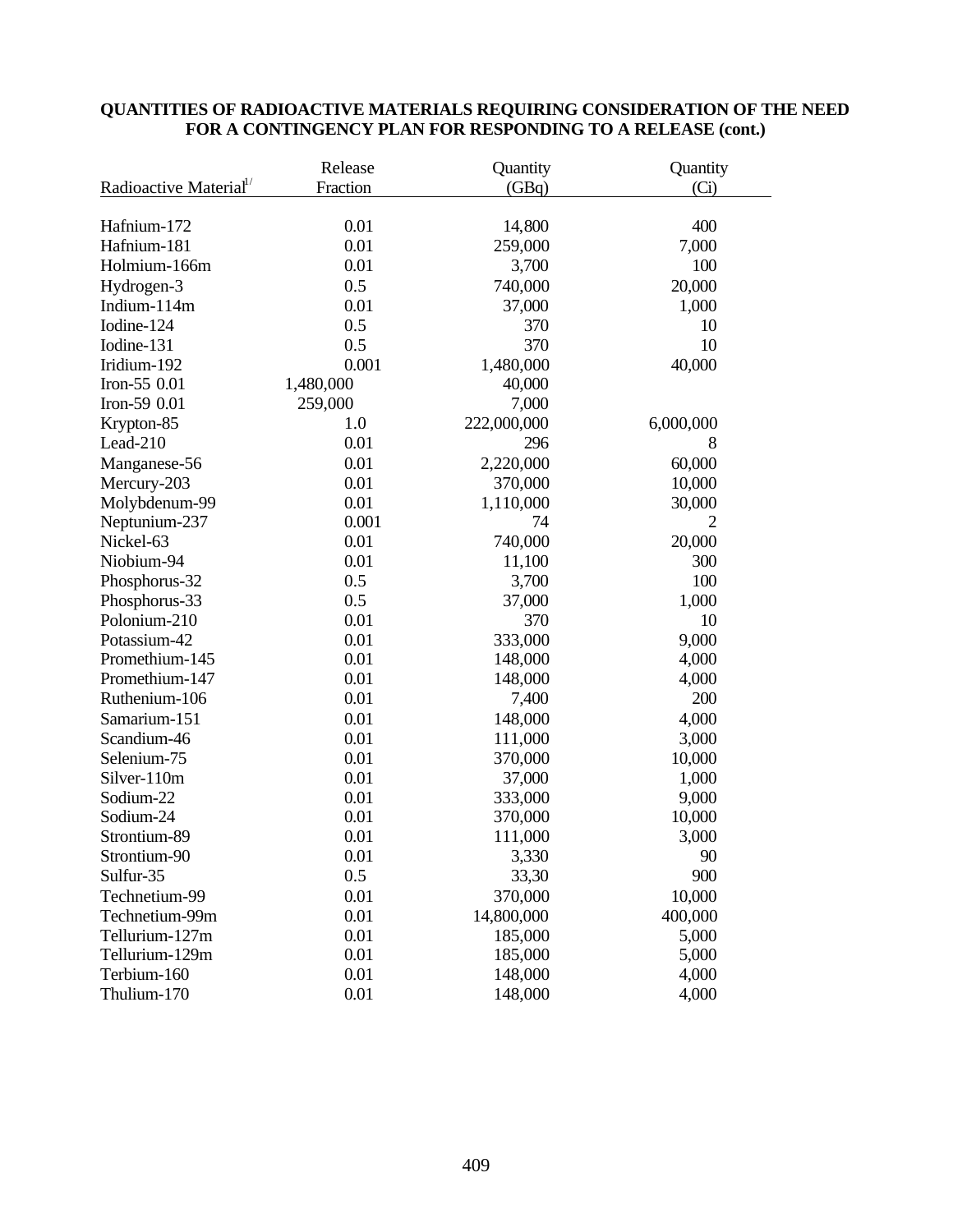|                                    | Release  | Quantity   | Quantity |
|------------------------------------|----------|------------|----------|
| Radioactive Material <sup>1/</sup> | Fraction | (GBq)      | (Ci)     |
|                                    |          |            |          |
| Tin-1130.01                        | 370,000  | 10,000     |          |
| Tin-1230.01                        | 111,000  | 3,000      |          |
| Tin-1260.01                        | 37,000   | 1,000      |          |
| Titanium-44                        | 0.01     | 3,700      | 100      |
| Vanadium-48                        | 0.01     | 259,000    | 7,000    |
| Xenon-133                          | 1.0      | 33,300,000 | 900,000  |
| Yttrium-91                         | 0.01     | 74,000     | 2,000    |
| Zinc-65 0.01                       | 185,000  | 5,000      |          |
| Zirconium-93                       | 0.01     | 14,800     | 400      |
| Zirconium-95                       | 0.01     | 185,000    | 5,000    |
|                                    |          |            |          |
| Any other beta-gamma               |          |            |          |
| emitter                            | 0.01     | 370,000    | 10,000   |
| Mixed fission products             | 0.01     | 37,000     | 1,000    |
| Contaminated equipment,            |          |            |          |
| beta-gamma                         | 0.001    | 370,000    | 10,000   |
| Irradiated material, any form      |          |            |          |
| other than solid                   |          |            |          |
| noncombustible                     | 0.01     | 37,000     | 1,000    |
| Mixed radioactive waste,           |          |            |          |
| beta-gamma                         | 0.01     | 37,000     | 1,000    |
| Packaged mixed waste, $2^{7}$      |          |            |          |
| beta-gamma                         | 0.001    | 370,000    | 10,000   |
| Any other alpha emitter            | 0.001    | 74         | 2        |
| Contaminated equipment,            |          |            |          |
| 0.0001<br>alpha                    | 740      | 20         |          |
| Packaged waste, alpha $^{2}$       | 0.0001   | 740        | 20       |

# **QUANTITIES OF RADIOACTIVE MATERIALS REQUIRING CONSIDERATION OF THE NEED FOR A CONTINGENCY PLAN FOR RESPONDING TO A RELEASE (cont.)**

1/ *For combinations of radioactive materials, the licensee is required to consider whether an emergency plan is needed if the sum of the ratios of the quantity of each radioactive material authorized to the quantity listed for that material above exceeds one.*

2/ *Waste packaged in Type B containers does not require an emergency plan*.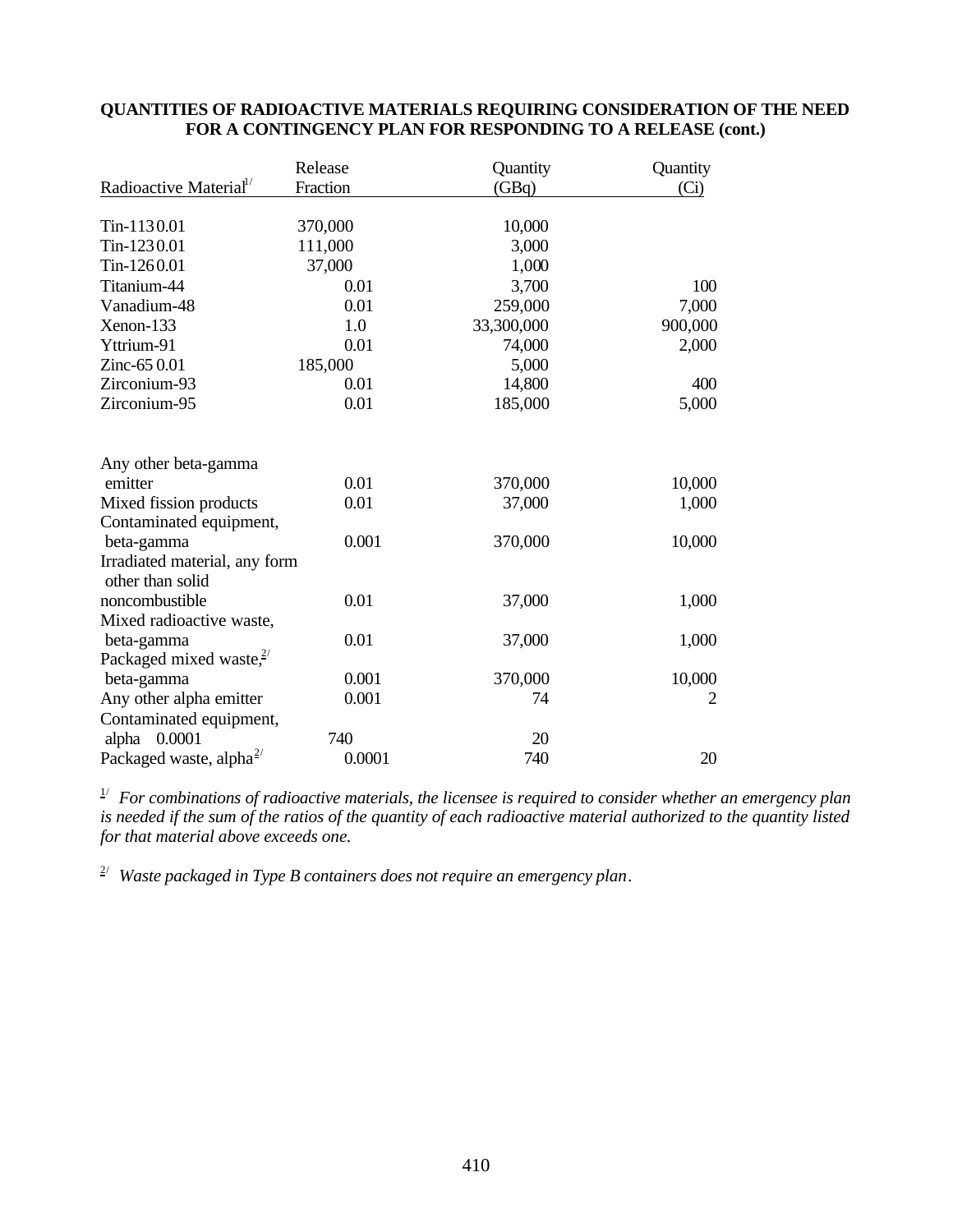# **APPENDIX Q**

# **CONTENTS OF AN EMERGENCY PLAN**

Contents of a emergency Plan. An emergency plan for responding to an event in which radioactive material could be released from the site shall include the following information:

- a. Facility description. A brief description of the applicant's facility and surroundings.
- b. Types of accidents. An identification of each type of radioactive materials accident for which actions by licensee staff or offsite response organizations will be needed to protect members of the public.
- c. Classification of accidents. A method for classifying and declaring an accident as alert or site area emergency.
- d. Detection of accidents. Identification of the means for detecting each type of alert or site area emergency in a timely manner.
- e. Mitigation of consequences. A brief description of the means and equipment that are available for mitigating the consequences of each type of accident, including those provided to protect workers onsite, and a description of the program for maintaining the equipment.
- f. Assessment of releases. A brief description of the methods and equipment available to assess releases of radioactive material.
- g. Responsibilities. A brief description of the responsibilities of the applicant's personnel who will respond if an accident occurs, including identification of personnel responsible for promptly notifying offsite response organizations, including the department.
- h. Plan maintenance. A brief description of the positions assigned and methods to develop, maintain and update the plan.
- i. A list of offsite response organizations, description of their responsibilities and anticipated actions, and copy of formal commitments, if any.
- j. Notification and coordination. A brief description of the means to promptly notify the offsite response organizations and request offsite assistance including medical assistance for the treatment of contaminated injured onsite workers. The notification and coordination must include alternate provisions in case key personnel, parts of the facility, or some equipment are unavailable. The licensee shall also commit to notify the department immediately after notification of the appropriate offsite response organizations and not later than one hour after the licensee declares an emergency.
- k. Information to be communicated. A brief description of the types of information on facility status, radioactive releases and recommended protective actions, if necessary, to be given to offsite response organizations and the department.
- l. Training. A brief description of the frequency, performance objectives and plan for training that the applicant will provide workers on how to respond to an emergency, including any special instructions and orientation tours that the applicant will offer to fire, police, medical and other emergency personnel. The training shall familiarize personnel with site-specific hazards and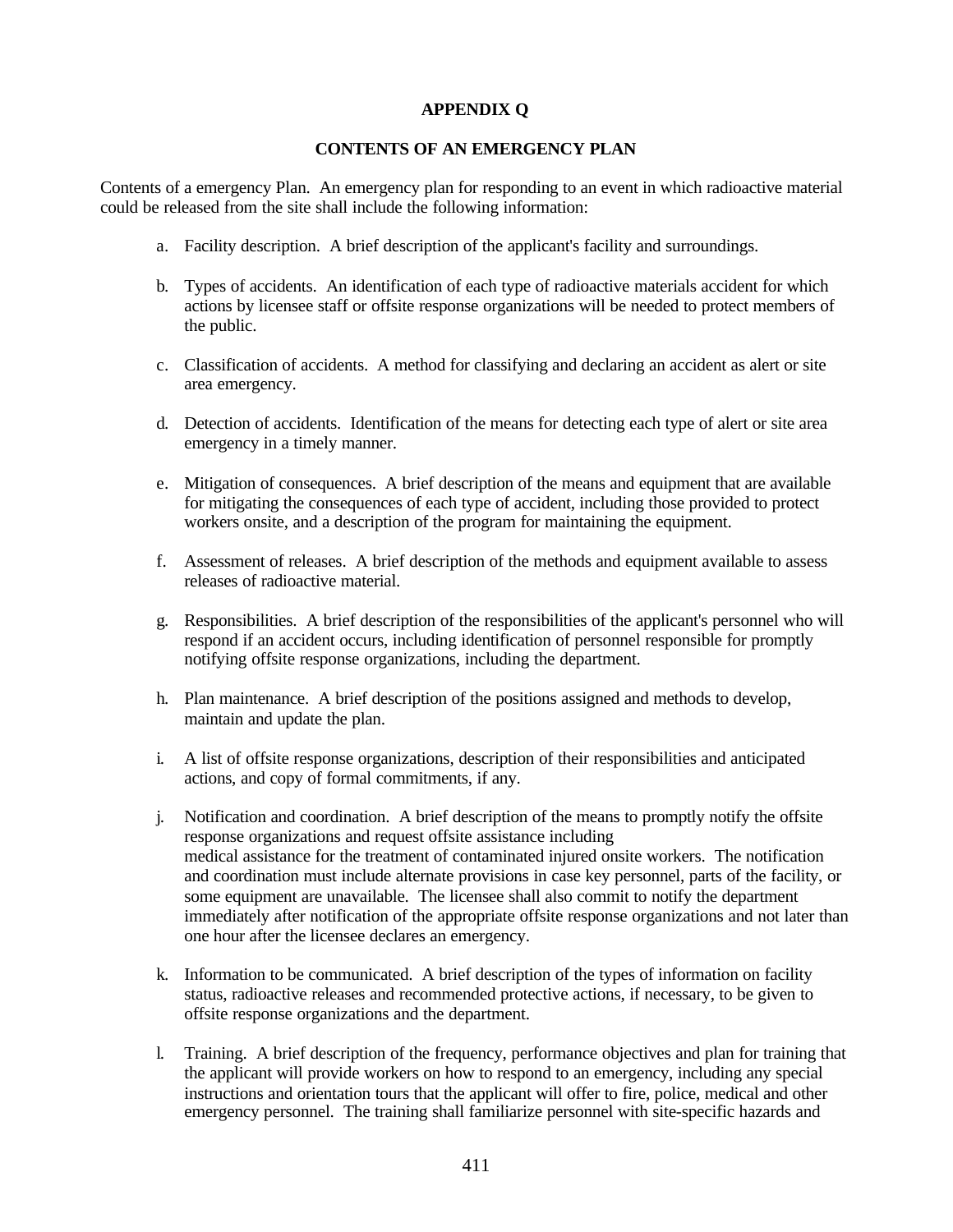emergency procedures. The training shall also prepare site personnel for their responsibilities in the event of accident scenarios postulated as most probable for the specific site, including the use of drills, exercises and team training for such scenarios.

- m. Drills and exercises. Provisions for conducting quarterly communications checks with offsite response organizations and biennial onsite exercises to test response to simulated emergencies. The applicant shall invite offsite response organizations to participate in biennial exercises. The exercises shall use accident scenarios postulated as the most probable for the specific site and the scenarios shall not be known to most exercise participants. Critiques of exercises must evaluate the appropriateness of the plan, emergency procedures, facilities, equipment, training of personnel and overall effectiveness of the response. Deficiencies found by the critiques must be corrected.
- n. Safe condition. A brief description of the means of restoring the facility and surroundings to a safe condition after an accident.
- o. Hazardous chemicals. A certification that the applicant has met it's responsibilities under the Emergency Planning and Community Right-To-Know Act of 1986, Title III, Pub.L.99-499, if applicable to the applicants activities at the proposed place of use of the radioactive material.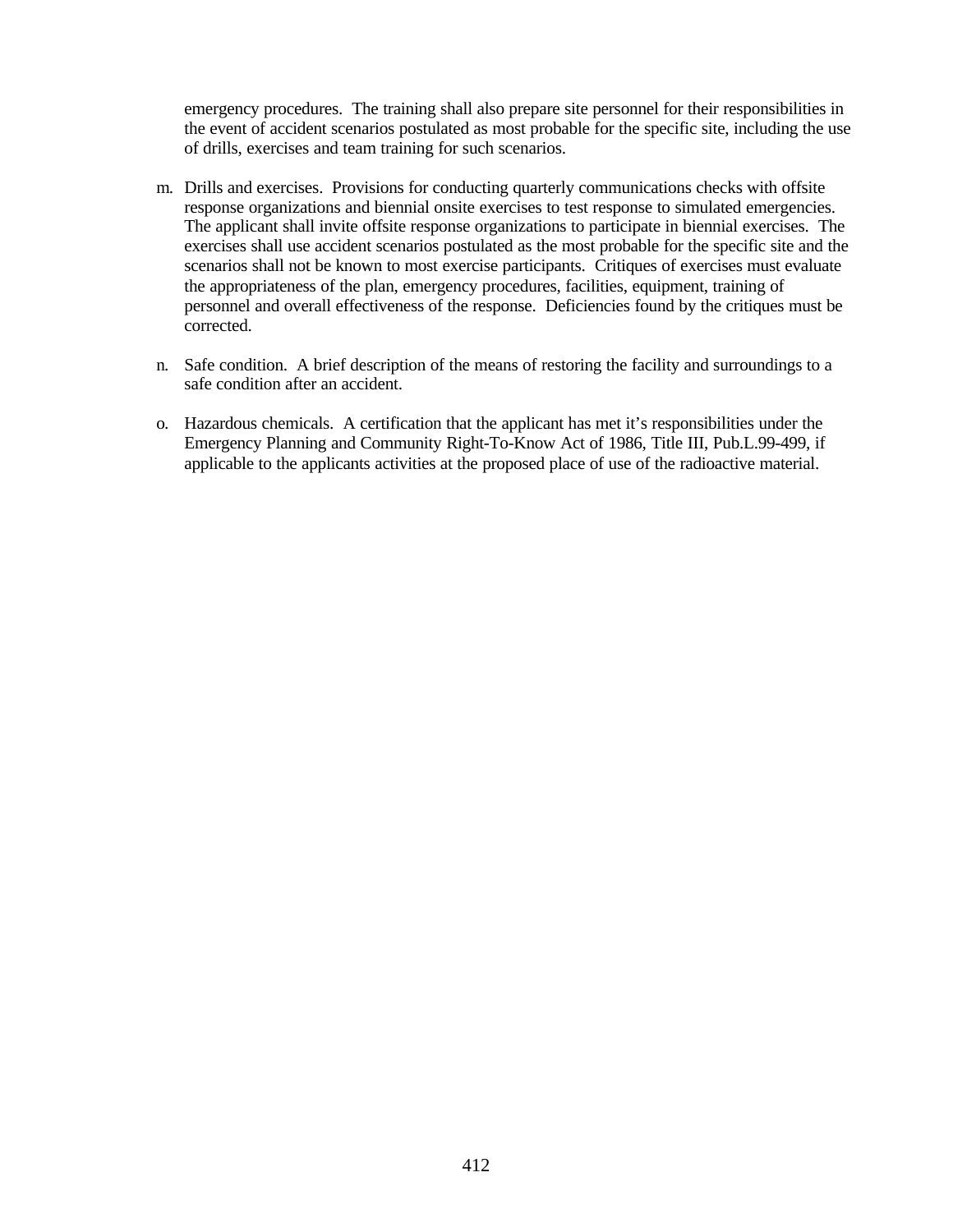### **APPENDIX R**

### **EXAMPLES OF SEVERITY LEVELS**

The following examples of severity levels apply to licensees or registrants and are neither exhaustive nor controlling. They reflect only the seriousness of the violation and not the intent of the violator, the history of the violator, the amount necessary to deter future violations, or efforts to correct the violation.

#### **A. Severity Level 1 - Most Significant Violations.**

1. Exposure of a worker in excess of 250 mSv (25 rems) of radiation to the whole body, or 1.50 Sv (150 rems) to the skin of the whole body, or 3.75 Sv (375 rems) to the feet, ankles, hands, or forearms.

2. Annual whole body exposure in excess of 25 mSv (2.5 rems) of radiation to a non-radiation worker or a radiation worker who is a minor.

3. Release of radioactive material to an unrestricted area in excess of 10 times the limits specified in this chapter.

4. Radiation levels, contamination levels, or releases that exceed 10 times the limits specified in this chapter or the license.

5. Disposal of licensed material into a sanitary sewerage system in quantities or concentrations which exceed 10 times the limits of s. HFS 157.30(3).

6. Exposure of a worker in a restricted area to 10 times the limits of s. HFS 157.22(1).

7. A required system or equipment designed to prevent or mitigate a serious safety event not being operable when actually required to perform its designed function.

8. A material false statement in which the statement made is deliberately false.

9. Action by management to discriminate against an employee for attempting to communicate or for actually communicating with the department to report a real or suspected violation of this chapter or license condition.

10. Deliberate exposure of an individual except by or under the supervision of an individual licensed to engage in the healing arts.

11. Refusing authorized department personnel access to facilities, equipment or records necessary to conduct inspections or investigations.

12. Possession of licensable quantities of radioactive material without a license or loss of control of a source of radiation.

13. Falsification of records required by this chapter in which the records were deliberately falsified by or with the knowledge of the licensee or registrant.

14. Licensee or registrant failure to promptly respond to an emergency that has actual or potential offsite consequences.

15. Operating a mammography facility without proper certification.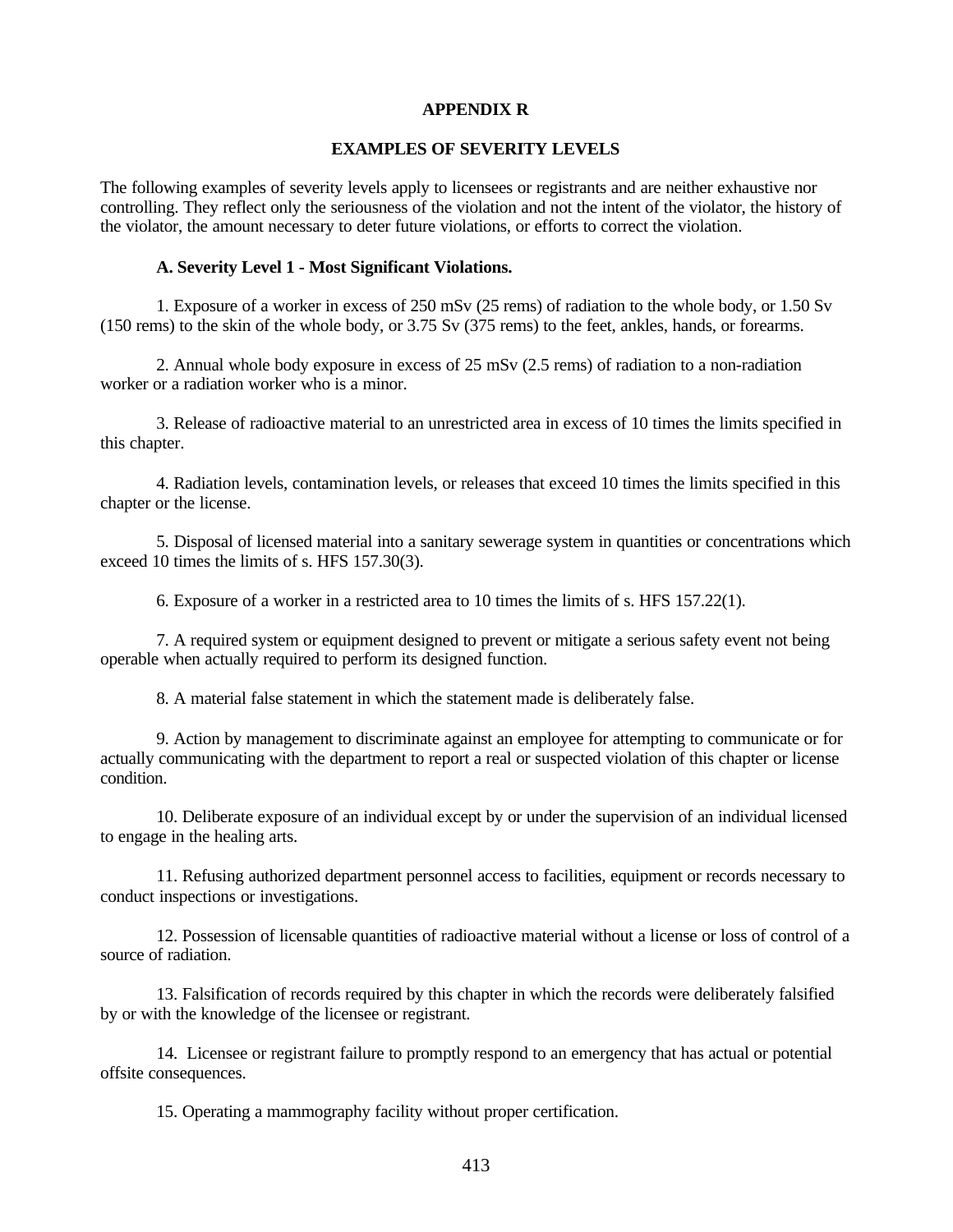16. Operating a mammography facility with repeat level 1 violations under 21 CFR Part 900.

### **B. Severity Level 2 - Very Significant Violations.**

1. Single exposure of a worker in excess of 50 mSv (5 rems) of radiation to the whole body, 300 mSv (30 rems) to the skin of the whole body, or 750 mSv (75 rems) to the feet, ankles, hands or forearms.

2. Annual whole body exposure in excess of 50 mSv (0.5 rem) of radiation to a non-radiation worker or radiation worker who is a minor.

3. Release of radioactive material to an unrestricted area in excess of 5 times the limits of s. HFS 157.23(2).

4. Radiation levels, contamination levels, or releases that exceed 5 times the limits specified in this chapter.

5. Failure to immediately notify the department as required by s. HFS 157.32(1) and s. HFS 157.32(2) (a) and (b).

6. Unauthorized disposal of licensed material in quantities or concentrations in excess of 5 times the limits of s. HFS 157.30(3).

7. Exposure of a worker in a restricted area in excess of 5 times the limits specified in s. HFS 157.22.

8. A required system designed to prevent or mitigate a serious safety event or unnecessary exposure is absent or inoperable.

9. Failure to obtain appropriate department approval before moving to a new use or storage location.

10. A material false statement or a reporting failure involving information which, had it been available to the department and accurate at the time the information should have been submitted, would have resulted in regulatory action or would likely have resulted in the department seeking further information.

11. Radiation output on fluoroscopic devices which exceed 200 mGy (23 R) per minute in high rate mode.

12. Failure to register sources of radiation as required by this chapter.

13. Operating a mammography facility with repeat level 2 violations, under 21 CFR Part 900.

14. Operating a mammography facility without qualified personnel, under 21 CFR Part 900.

### **C. Severity Level 3 - Significant Violations.**

1. Single exposure of a worker in excess of 30 mSv (3 rem) of radiation to the whole body, or 75 mSv (7.5 rem) to the skin of the whole body, or 187.5 mSv (18.75 rem) to the feet, ankles, hands or forearms.

2. A radiation level in an unrestricted area such that an individual could receive greater than 1.0 mSv (100 millirem) in a one-hour period or 5.0 mSv (500 millirem) in any 7 consecutive days.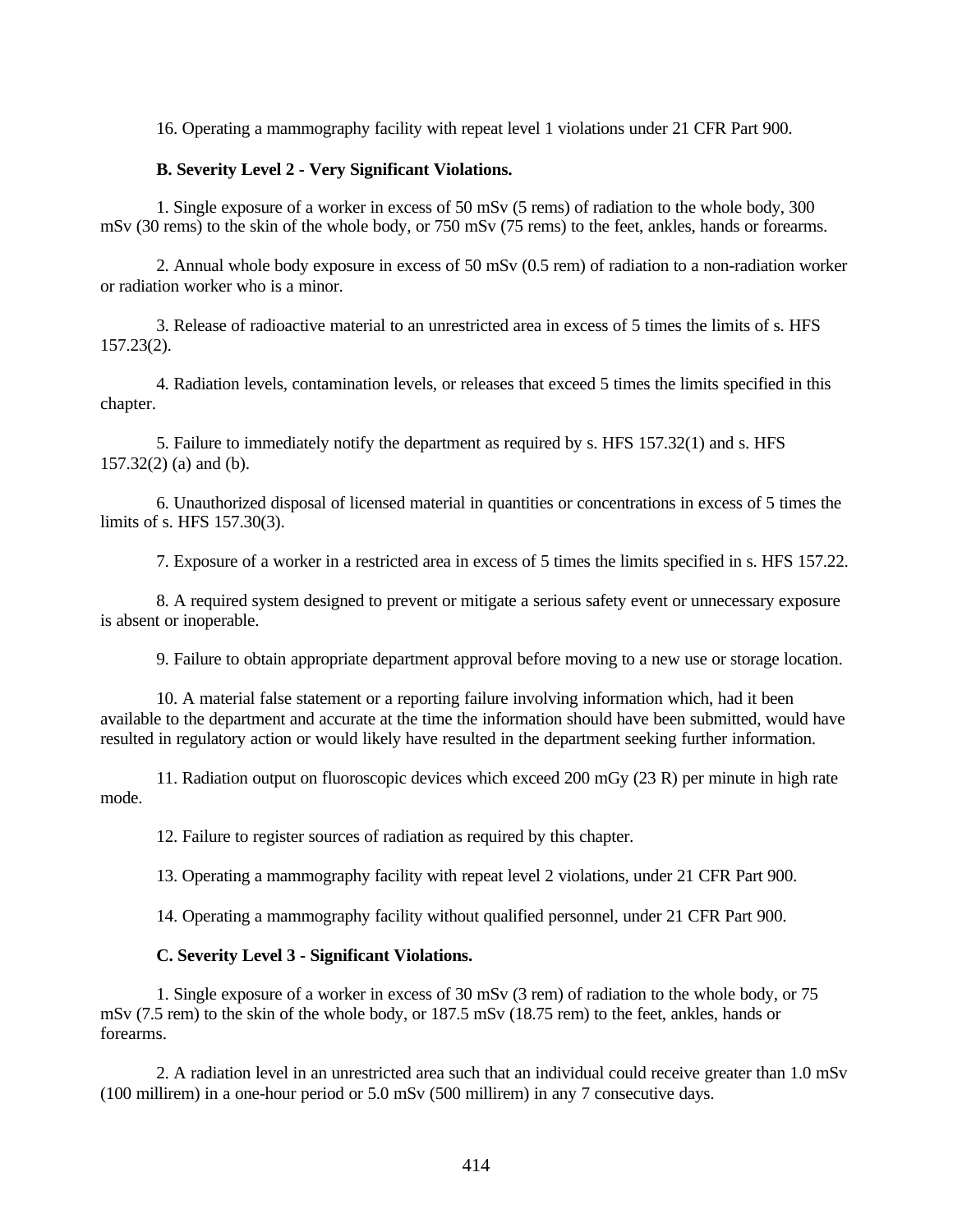3. Failure to notify the department within 24 hours as required by s. HFS 157.32(2)(b). or failure to notify the department immediately as required by s. HFS 157.32(a).

4. Substantial potential for an exposure or release in excess of the limits of this chapter, such as entry into high radiation areas without performing an adequate survey or operation of a radiation device with a nonfunctioning interlock system, if one is required.

5. Release of radioactive material to an unrestricted area in excess of the limits of s. HFS 157.23(2).

6. Unauthorized disposal of licensed material not covered in severity levels I or II.

7. Exposure of a worker in restricted areas in excess of the limits of s. HFS 157.22(1).

8. Release for unrestricted use of radioactive material or contaminated equipment which poses a potential for significant exposure to members of the public, or which reflects a programmatic rather than isolated weakness in the radiation safety program.

9. Cumulative worker exposure regulatory limits in this chapter when such exposure reflects a programmatic rather than an isolated weakness in radiation protection.

10. Conduct of licensee or registrant activities by an unauthorized or an unqualified individual, including the use of x-ray machine operators without proper training as required in s. HFS 157.74(2).

11. Any noncompliance with posting, labeling, placarding, shipping papers, packaging, loading, or other transportation requirements that could result in the following:

a. Improper identification of the type, quantity, or form of material.

b. Failure of the carrier or recipient to exercise adequate controls.

c. Substantial potential for personnel exposure or contamination.

d. improper transfer of material.

12. Failure to control access to licensed materials as specified by this chapter.

13. Possession or use by a licensee or registrant of a unauthorized radiation machine or radioactive material in conducting registrant or licensee activities.

14. Radiation levels, contamination levels or releases that exceed the limits specified in the license.

15. Failure to use exposure reduction devices properly, such as collimators, filtration or patient shielding.

16. Failure to hospitalize patients who have sealed source implants or therapeutic quantities of radioactive material in accordance with the license or license conditions.

## **D. Severity Level 4 - Violations.**

1. Exposure in excess of the limits of s. HFS 157.22(1) not constituting severity I, II, or III violations.

1. A radiation level in an unrestricted area such that an individual could receive greater than 0.02 mSv (2 millirems) in any one hour period or 1.0 mSv (100 millirems) in any 7 consecutive days.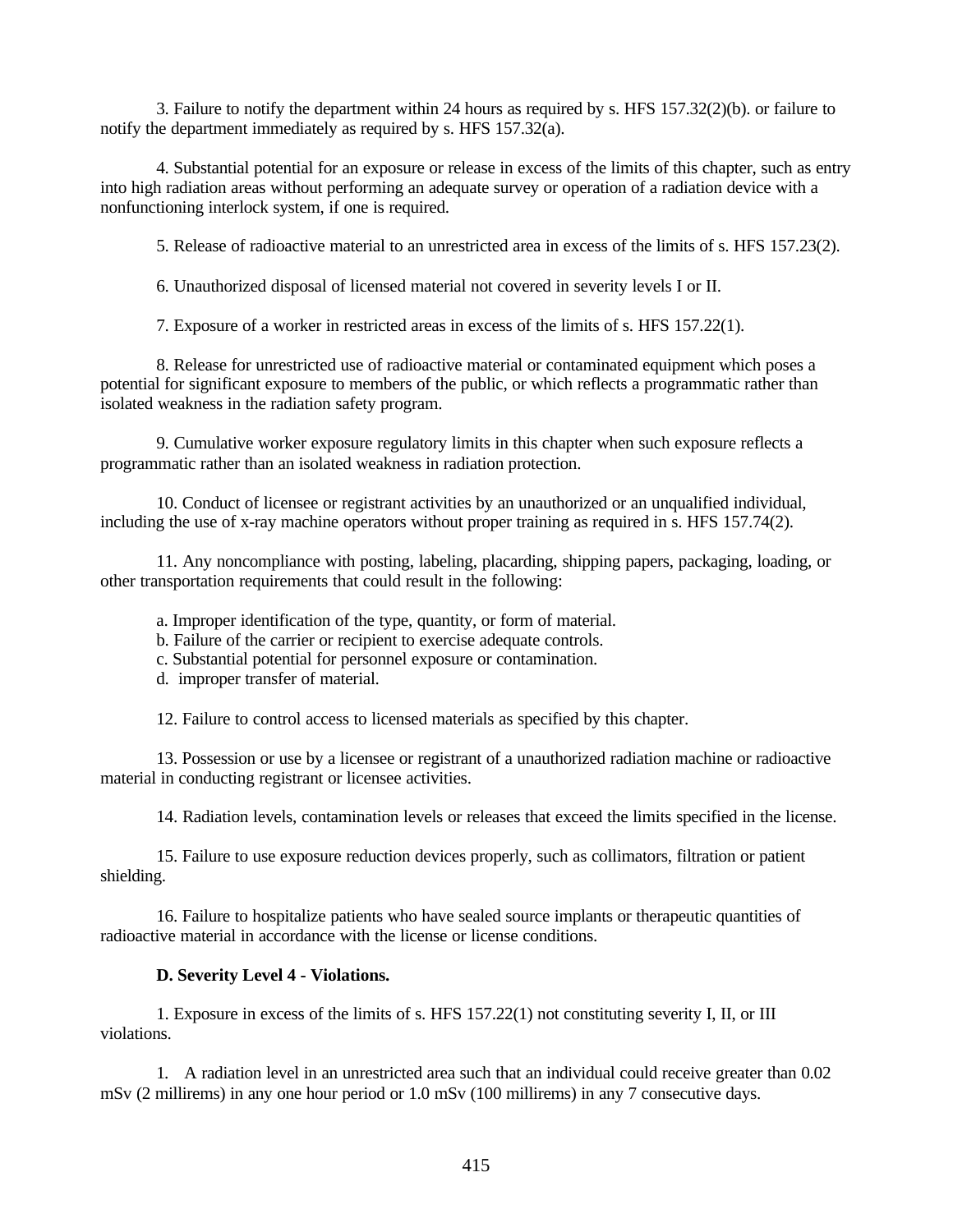3. Failure to notify the department within 30 days as required by s. HFS 157.32(3).

4. Failure to make a follow-up written report to the department as required by s. HFS 157.32(1)(b) or s. HFS 157.32(6).

5. Failure to conduct required leakage or contamination tests or to use properly calibrated equipment.

6. Unless specified in a more severe category, changes in procedures or other conditions of a license or certificate of registration of which the department was not informed, such as change of address, change of person in control or changes in the use of registered or licensed devices.

7. Failure to maintain complete records and forms required by this chapter*.*

8. Failure to report medical events as required in s. HFS 157.72.

9. Failure to report dose to a embryo, fetus or nursing child as required by s. HFS 157.72(2).

10. Fluoroscopic systems where the maximum table top skin entrance exposure rate is 100 mGy (11.5 R) per minute having test values greater than 140 mGy (16.1 R) per minute but less than 200 mGy (23 R) per minute.

11. Radiographic systems in which it is possible to produce x-rays with the timer in the zero or off position.

12. Radiation therapy systems in which the registrant fails to maintain proper surveys, calibrations, spot checks or operating procedures.

### **E. Severity Level 5 - Minor Violations.**

1. Failure to maintain a current copy of this chapter and current copies of active licenses or certificates of registration.

2. Failure to post notices required by this chapter.

3. Failure to report leaking sources as required by s. HFS 157.72 (3).

4. Other violations that have minor safety or environmental significance.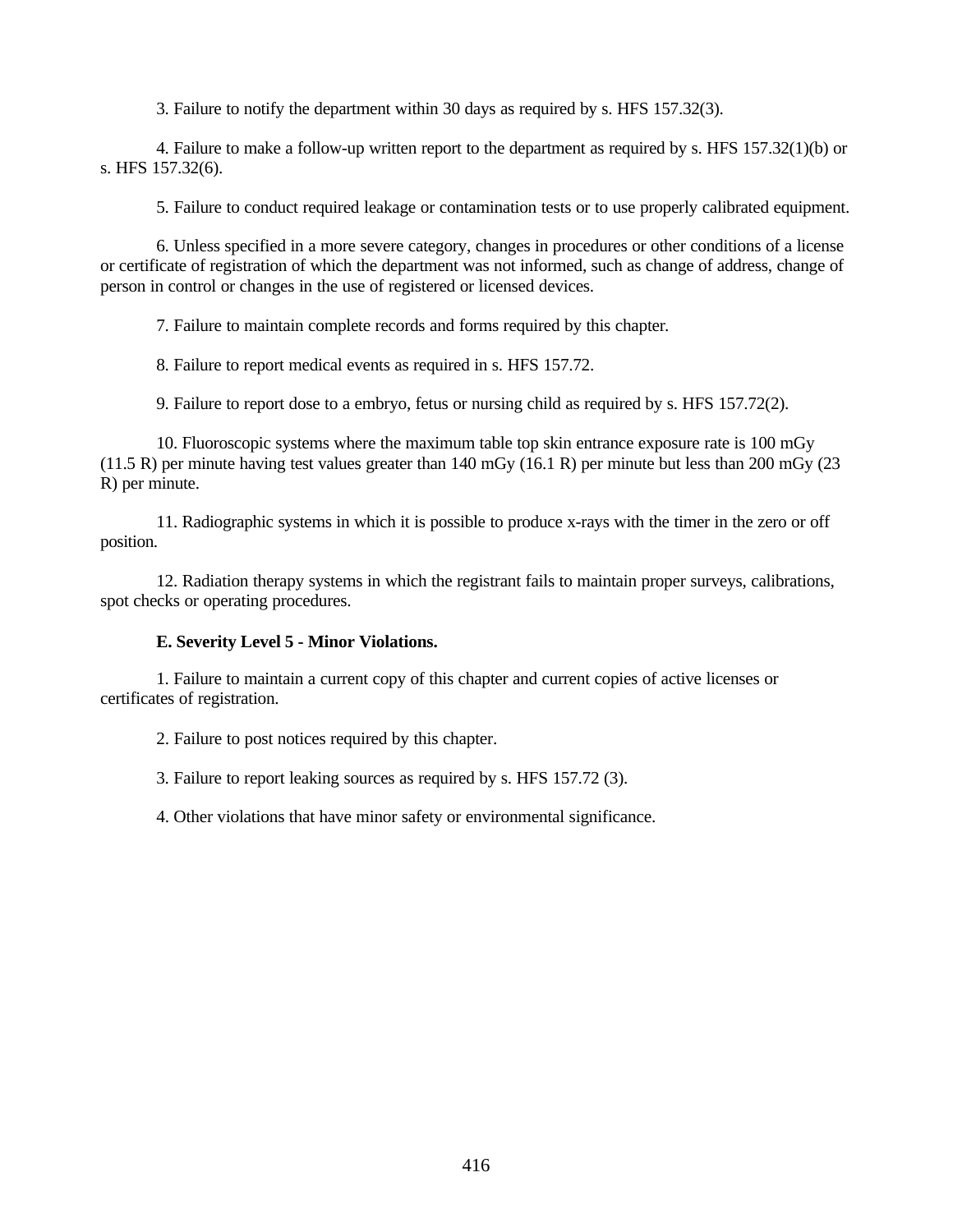# **APPENDIX S**

## **COURSE OUTLINE FOR PORTABLE GAUGE AND XRF DEVICE RADIATION SAFETY TRAINING PROGRAM**

The following are areas in which the department considers it important that an individual have expertise for the competent operation of portable gauges and XRF devices using sealed sources of radioactive material. The course shall be at least 8 hours in length.

# **I. PRINCIPLES AND FUNDAMENTALS OF RADIATION SAFETY**

- A. Types and Characteristics of Radiation
- 1. Alpha, Beta, Gamma, X-ray and Neutron Radiation
- 2. Exposure: Natural versus Man-made Radiation
- 3. Irradiation versus Contamination/Internal vs. External
- 4. Radioactive Material Used in Portable Gauges and XRF Devices
- B. Units of Radiation Dose and Quantities of Radioactivity
- 1. Curie, Rad, Rem and Roentgen
- 2. Prefixes
- 3. SI Units
- C. Basic Math and Calculations Related to Radioactivity
- 1. Radioactive Decay
- 2. Dose Rates from the sources commonly used
- 3. Inverse Square Law
- D. Biological Effects of Radiation
- 1. Acute, Chronic and Genetic Effects of Exposure
- 2. Radiation Protection Standards
- 3. The ALARA Philosophy
- E. Radiation Levels From Radioactive Sealed Sources
- 1. Survey Meter Use for Portable Gauge Users (not including XRF devices)
- F. Methods of Controlling Radiation Dose
- 1. Time
- 2. Distance
- 3. Shielding

## **II. STATE AND FEDERAL REGULATIONS**

- A. Chapter HFS 157, Wisconsin Administrative Code
- B. Title 10, Code of Federal Regulations (10 CFR) US Nuclear Regulatory Commission
- C. Title 49, Code of Federal Regulations (49 CFR) Transportation

## **III. LICENSING AND INSPECTION**

- A. License Items and Conditions
- B. Notices, Instructions and Reports to Workers
- C. Inspections by the Department